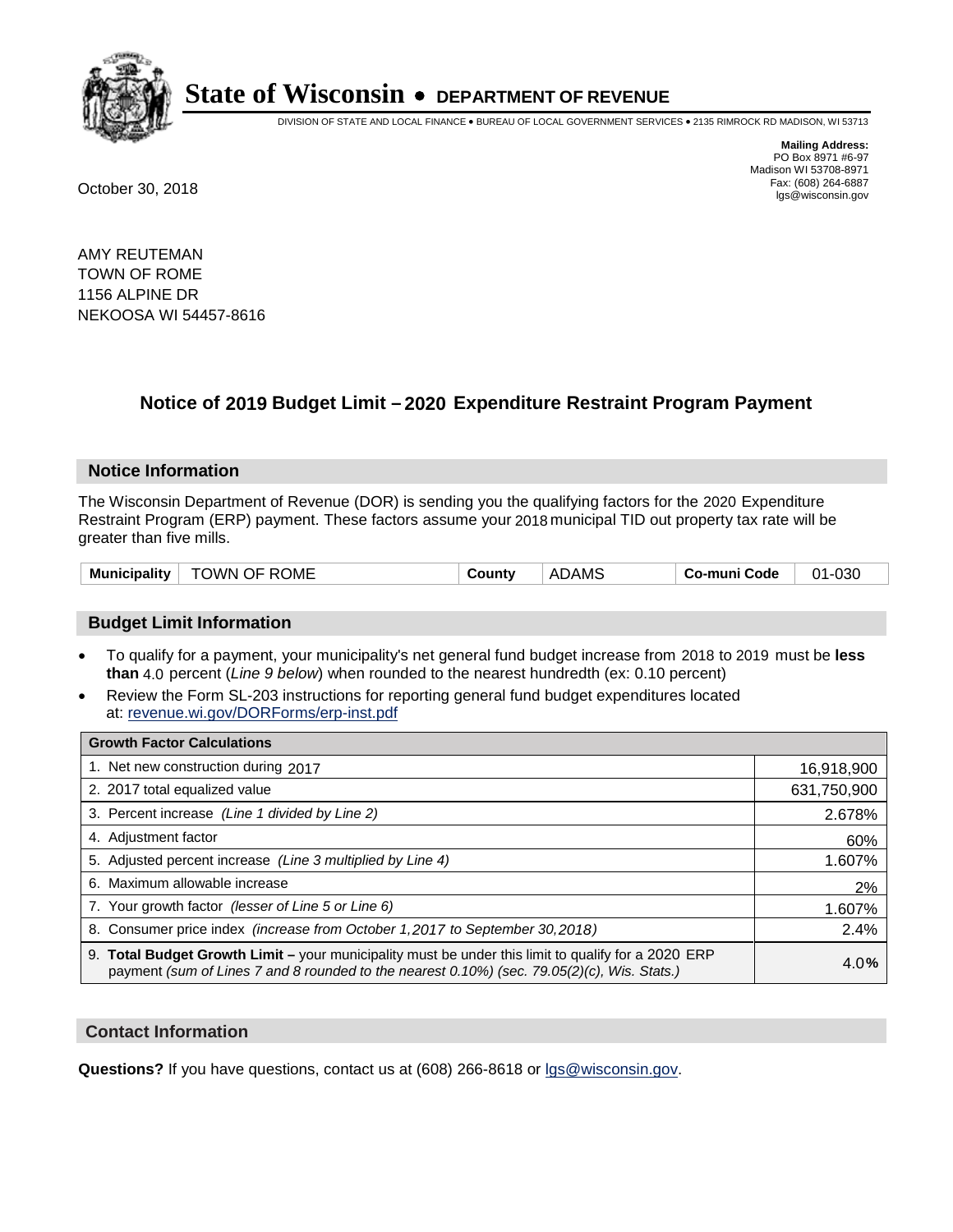

DIVISION OF STATE AND LOCAL FINANCE • BUREAU OF LOCAL GOVERNMENT SERVICES • 2135 RIMROCK RD MADISON, WI 53713

**Mailing Address:** PO Box 8971 #6-97 Madison WI 53708-8971<br>Fax: (608) 264-6887 Fax: (608) 264-6887 October 30, 2018 lgs@wisconsin.gov

KATHLEEN PIERCE VILLAGE OF FRIENDSHIP PO BOX 206 FRIENDSHIP WI 53934-0206

## **Notice of 2019 Budget Limit - 2020 Expenditure Restraint Program Payment**

#### **Notice Information**

The Wisconsin Department of Revenue (DOR) is sending you the qualifying factors for the 2020 Expenditure Restraint Program (ERP) payment. These factors assume your 2018 municipal TID out property tax rate will be greater than five mills.

| Municipality   VILLAGE OF FRIENDSHIP |  | County | ADAMS | Co-muni Code | $01 - 126$ |
|--------------------------------------|--|--------|-------|--------------|------------|
|--------------------------------------|--|--------|-------|--------------|------------|

#### **Budget Limit Information**

- To qualify for a payment, your municipality's net general fund budget increase from 2018 to 2019 must be less **than** 2.7 percent (*Line 9 below*) when rounded to the nearest hundredth (ex: 0.10 percent)
- Review the Form SL-203 instructions for reporting general fund budget expenditures located at: revenue.wi.gov/DORForms/erp-inst.pdf

| <b>Growth Factor Calculations</b>                                                                                                                                                                      |            |
|--------------------------------------------------------------------------------------------------------------------------------------------------------------------------------------------------------|------------|
| 1. Net new construction during 2017                                                                                                                                                                    | 148,200    |
| 2. 2017 total equalized value                                                                                                                                                                          | 26,835,200 |
| 3. Percent increase (Line 1 divided by Line 2)                                                                                                                                                         | 0.552%     |
| 4. Adjustment factor                                                                                                                                                                                   | 60%        |
| 5. Adjusted percent increase (Line 3 multiplied by Line 4)                                                                                                                                             | 0.331%     |
| 6. Maximum allowable increase                                                                                                                                                                          | 2%         |
| 7. Your growth factor (lesser of Line 5 or Line 6)                                                                                                                                                     | 0.331%     |
| 8. Consumer price index (increase from October 1,2017 to September 30,2018)                                                                                                                            | 2.4%       |
| 9. Total Budget Growth Limit - your municipality must be under this limit to qualify for a 2020 ERP<br>payment (sum of Lines 7 and 8 rounded to the nearest $0.10\%$ ) (sec. 79.05(2)(c), Wis. Stats.) | 2.7%       |

#### **Contact Information**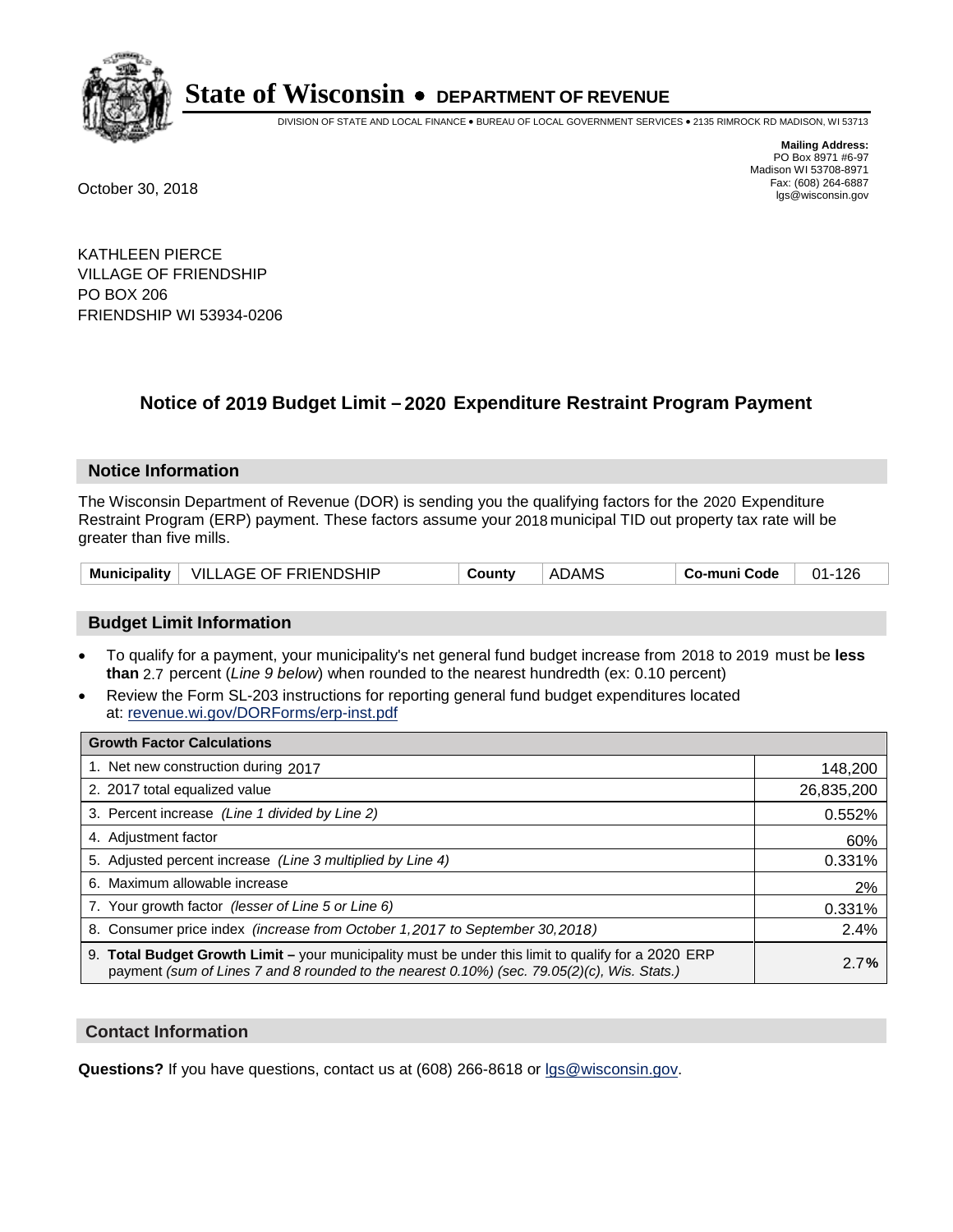

DIVISION OF STATE AND LOCAL FINANCE • BUREAU OF LOCAL GOVERNMENT SERVICES • 2135 RIMROCK RD MADISON, WI 53713

**Mailing Address:** PO Box 8971 #6-97 Madison WI 53708-8971<br>Fax: (608) 264-6887 Fax: (608) 264-6887 October 30, 2018 lgs@wisconsin.gov

JANET WINTERS CITY OF ADAMS PO BOX 1009 ADAMS WI 53910-1009

### **Notice of 2019 Budget Limit - 2020 Expenditure Restraint Program Payment**

#### **Notice Information**

The Wisconsin Department of Revenue (DOR) is sending you the qualifying factors for the 2020 Expenditure Restraint Program (ERP) payment. These factors assume your 2018 municipal TID out property tax rate will be greater than five mills.

| <b>Municipality</b><br>CITY OF ADAMS | County | <b>ADAMS</b> | Co-muni Code | $01 - 201$ |
|--------------------------------------|--------|--------------|--------------|------------|
|--------------------------------------|--------|--------------|--------------|------------|

#### **Budget Limit Information**

- To qualify for a payment, your municipality's net general fund budget increase from 2018 to 2019 must be less **than** 2.6 percent (*Line 9 below*) when rounded to the nearest hundredth (ex: 0.10 percent)
- Review the Form SL-203 instructions for reporting general fund budget expenditures located at: revenue.wi.gov/DORForms/erp-inst.pdf

| <b>Growth Factor Calculations</b>                                                                                                                                                                      |            |
|--------------------------------------------------------------------------------------------------------------------------------------------------------------------------------------------------------|------------|
| 1. Net new construction during 2017                                                                                                                                                                    | 203,300    |
| 2. 2017 total equalized value                                                                                                                                                                          | 80,410,100 |
| 3. Percent increase (Line 1 divided by Line 2)                                                                                                                                                         | 0.253%     |
| 4. Adjustment factor                                                                                                                                                                                   | 60%        |
| 5. Adjusted percent increase (Line 3 multiplied by Line 4)                                                                                                                                             | 0.152%     |
| 6. Maximum allowable increase                                                                                                                                                                          | 2%         |
| 7. Your growth factor (lesser of Line 5 or Line 6)                                                                                                                                                     | 0.152%     |
| 8. Consumer price index (increase from October 1, 2017 to September 30, 2018)                                                                                                                          | 2.4%       |
| 9. Total Budget Growth Limit - your municipality must be under this limit to qualify for a 2020 ERP<br>payment (sum of Lines 7 and 8 rounded to the nearest $0.10\%$ ) (sec. 79.05(2)(c), Wis. Stats.) | 2.6%       |

#### **Contact Information**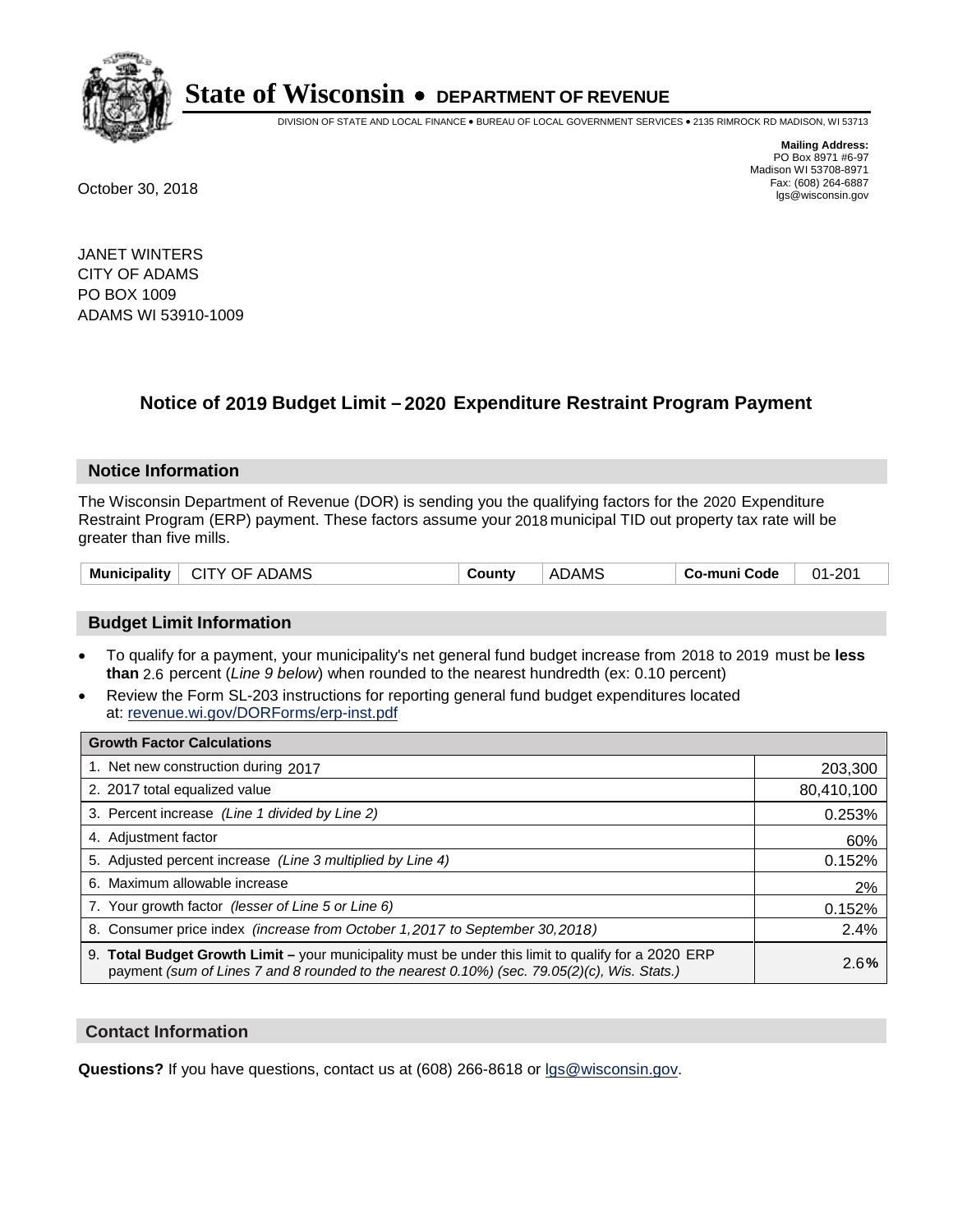

DIVISION OF STATE AND LOCAL FINANCE • BUREAU OF LOCAL GOVERNMENT SERVICES • 2135 RIMROCK RD MADISON, WI 53713

**Mailing Address:** PO Box 8971 #6-97 Madison WI 53708-8971<br>Fax: (608) 264-6887 Fax: (608) 264-6887 October 30, 2018 lgs@wisconsin.gov

MICAELA MONTAGNE TOWN OF LA POINTE PO BOX 270 LA POINTE WI 54850-0270

### **Notice of 2019 Budget Limit - 2020 Expenditure Restraint Program Payment**

#### **Notice Information**

The Wisconsin Department of Revenue (DOR) is sending you the qualifying factors for the 2020 Expenditure Restraint Program (ERP) payment. These factors assume your 2018 municipal TID out property tax rate will be greater than five mills.

| Municipality   TOWN OF LA POINTE | County | <b>ASHLAND</b> | Co-muni Code | $02 - 014$ |
|----------------------------------|--------|----------------|--------------|------------|
|----------------------------------|--------|----------------|--------------|------------|

#### **Budget Limit Information**

- To qualify for a payment, your municipality's net general fund budget increase from 2018 to 2019 must be less **than** 2.7 percent (*Line 9 below*) when rounded to the nearest hundredth (ex: 0.10 percent)
- Review the Form SL-203 instructions for reporting general fund budget expenditures located at: revenue.wi.gov/DORForms/erp-inst.pdf

| <b>Growth Factor Calculations</b>                                                                                                                                                                      |             |
|--------------------------------------------------------------------------------------------------------------------------------------------------------------------------------------------------------|-------------|
| 1. Net new construction during 2017                                                                                                                                                                    | 1,541,400   |
| 2. 2017 total equalized value                                                                                                                                                                          | 273,064,800 |
| 3. Percent increase (Line 1 divided by Line 2)                                                                                                                                                         | 0.564%      |
| 4. Adjustment factor                                                                                                                                                                                   | 60%         |
| 5. Adjusted percent increase (Line 3 multiplied by Line 4)                                                                                                                                             | 0.338%      |
| 6. Maximum allowable increase                                                                                                                                                                          | 2%          |
| 7. Your growth factor (lesser of Line 5 or Line 6)                                                                                                                                                     | 0.338%      |
| 8. Consumer price index (increase from October 1,2017 to September 30,2018)                                                                                                                            | 2.4%        |
| 9. Total Budget Growth Limit - your municipality must be under this limit to qualify for a 2020 ERP<br>payment (sum of Lines 7 and 8 rounded to the nearest $0.10\%$ ) (sec. 79.05(2)(c), Wis. Stats.) | 2.7%        |

#### **Contact Information**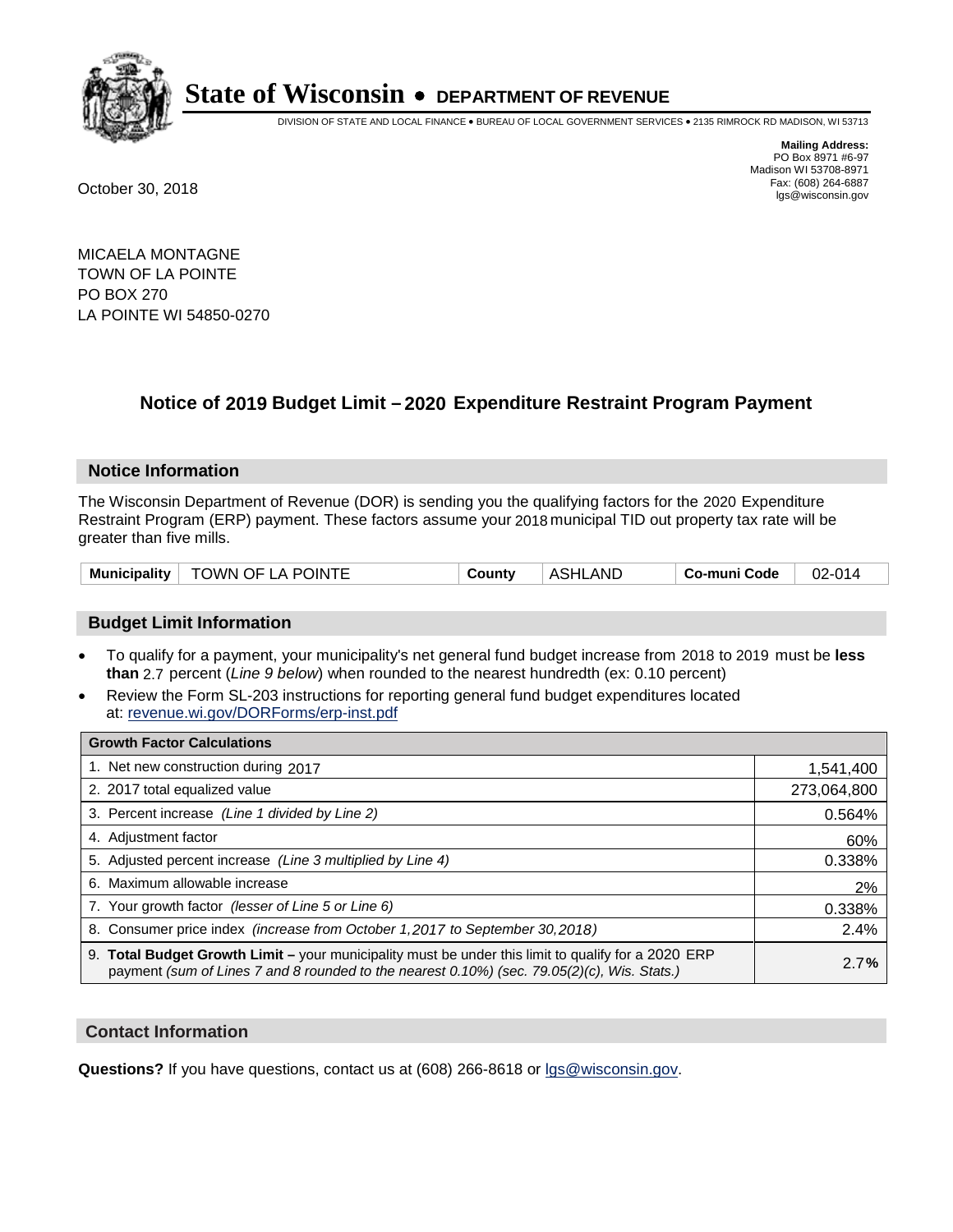

DIVISION OF STATE AND LOCAL FINANCE • BUREAU OF LOCAL GOVERNMENT SERVICES • 2135 RIMROCK RD MADISON, WI 53713

**Mailing Address:** PO Box 8971 #6-97 Madison WI 53708-8971<br>Fax: (608) 264-6887 Fax: (608) 264-6887 October 30, 2018 lgs@wisconsin.gov

PATRICIA CEBERY TOWN OF PEEKSVILLE 79242 SINKHOLE ROAD GLIDDEN WI 54527-9762

### **Notice of 2019 Budget Limit - 2020 Expenditure Restraint Program Payment**

#### **Notice Information**

The Wisconsin Department of Revenue (DOR) is sending you the qualifying factors for the 2020 Expenditure Restraint Program (ERP) payment. These factors assume your 2018 municipal TID out property tax rate will be greater than five mills.

|  | Municipality   TOWN OF PEEKSVILLE | County | <b>ASHLAND</b> | Co-muni Code | 02-020 |
|--|-----------------------------------|--------|----------------|--------------|--------|
|--|-----------------------------------|--------|----------------|--------------|--------|

#### **Budget Limit Information**

- To qualify for a payment, your municipality's net general fund budget increase from 2018 to 2019 must be less **than** 2.7 percent (*Line 9 below*) when rounded to the nearest hundredth (ex: 0.10 percent)
- Review the Form SL-203 instructions for reporting general fund budget expenditures located at: revenue.wi.gov/DORForms/erp-inst.pdf

| <b>Growth Factor Calculations</b>                                                                                                                                                                      |            |
|--------------------------------------------------------------------------------------------------------------------------------------------------------------------------------------------------------|------------|
| 1. Net new construction during 2017                                                                                                                                                                    | 77,100     |
| 2. 2017 total equalized value                                                                                                                                                                          | 18,206,000 |
| 3. Percent increase (Line 1 divided by Line 2)                                                                                                                                                         | 0.423%     |
| 4. Adjustment factor                                                                                                                                                                                   | 60%        |
| 5. Adjusted percent increase (Line 3 multiplied by Line 4)                                                                                                                                             | 0.254%     |
| 6. Maximum allowable increase                                                                                                                                                                          | 2%         |
| 7. Your growth factor (lesser of Line 5 or Line 6)                                                                                                                                                     | 0.254%     |
| 8. Consumer price index (increase from October 1,2017 to September 30,2018)                                                                                                                            | 2.4%       |
| 9. Total Budget Growth Limit - your municipality must be under this limit to qualify for a 2020 ERP<br>payment (sum of Lines 7 and 8 rounded to the nearest $0.10\%$ ) (sec. 79.05(2)(c), Wis. Stats.) | 2.7%       |

#### **Contact Information**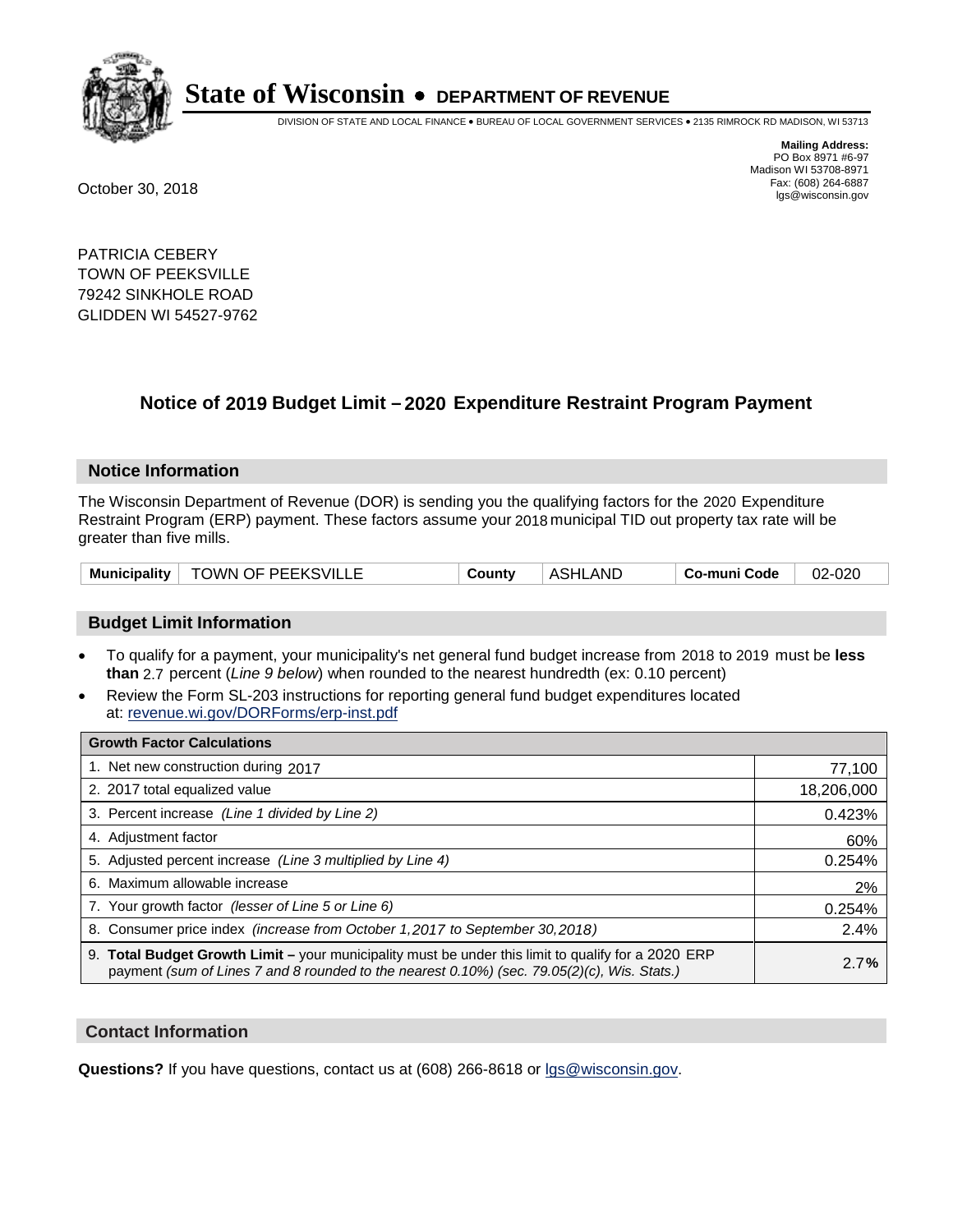

DIVISION OF STATE AND LOCAL FINANCE • BUREAU OF LOCAL GOVERNMENT SERVICES • 2135 RIMROCK RD MADISON, WI 53713

**Mailing Address:** PO Box 8971 #6-97 Madison WI 53708-8971<br>Fax: (608) 264-6887 Fax: (608) 264-6887 October 30, 2018 lgs@wisconsin.gov

JAMIE WEAVER TOWN OF SANBORN PO BOX 1021 ASHLAND WI 54806-1021

### **Notice of 2019 Budget Limit - 2020 Expenditure Restraint Program Payment**

#### **Notice Information**

The Wisconsin Department of Revenue (DOR) is sending you the qualifying factors for the 2020 Expenditure Restraint Program (ERP) payment. These factors assume your 2018 municipal TID out property tax rate will be greater than five mills.

#### **Budget Limit Information**

- To qualify for a payment, your municipality's net general fund budget increase from 2018 to 2019 must be less **than** 4.4 percent (*Line 9 below*) when rounded to the nearest hundredth (ex: 0.10 percent)
- Review the Form SL-203 instructions for reporting general fund budget expenditures located at: revenue.wi.gov/DORForms/erp-inst.pdf

| <b>Growth Factor Calculations</b>                                                                                                                                                                      |            |
|--------------------------------------------------------------------------------------------------------------------------------------------------------------------------------------------------------|------------|
| 1. Net new construction during 2017                                                                                                                                                                    | 1,104,800  |
| 2. 2017 total equalized value                                                                                                                                                                          | 22,162,100 |
| 3. Percent increase (Line 1 divided by Line 2)                                                                                                                                                         | 4.985%     |
| 4. Adjustment factor                                                                                                                                                                                   | 60%        |
| 5. Adjusted percent increase (Line 3 multiplied by Line 4)                                                                                                                                             | 2.991%     |
| 6. Maximum allowable increase                                                                                                                                                                          | 2%         |
| 7. Your growth factor (lesser of Line 5 or Line 6)                                                                                                                                                     | 2.000%     |
| 8. Consumer price index (increase from October 1,2017 to September 30,2018)                                                                                                                            | 2.4%       |
| 9. Total Budget Growth Limit - your municipality must be under this limit to qualify for a 2020 ERP<br>payment (sum of Lines 7 and 8 rounded to the nearest $0.10\%$ ) (sec. 79.05(2)(c), Wis. Stats.) | 4.4%       |

#### **Contact Information**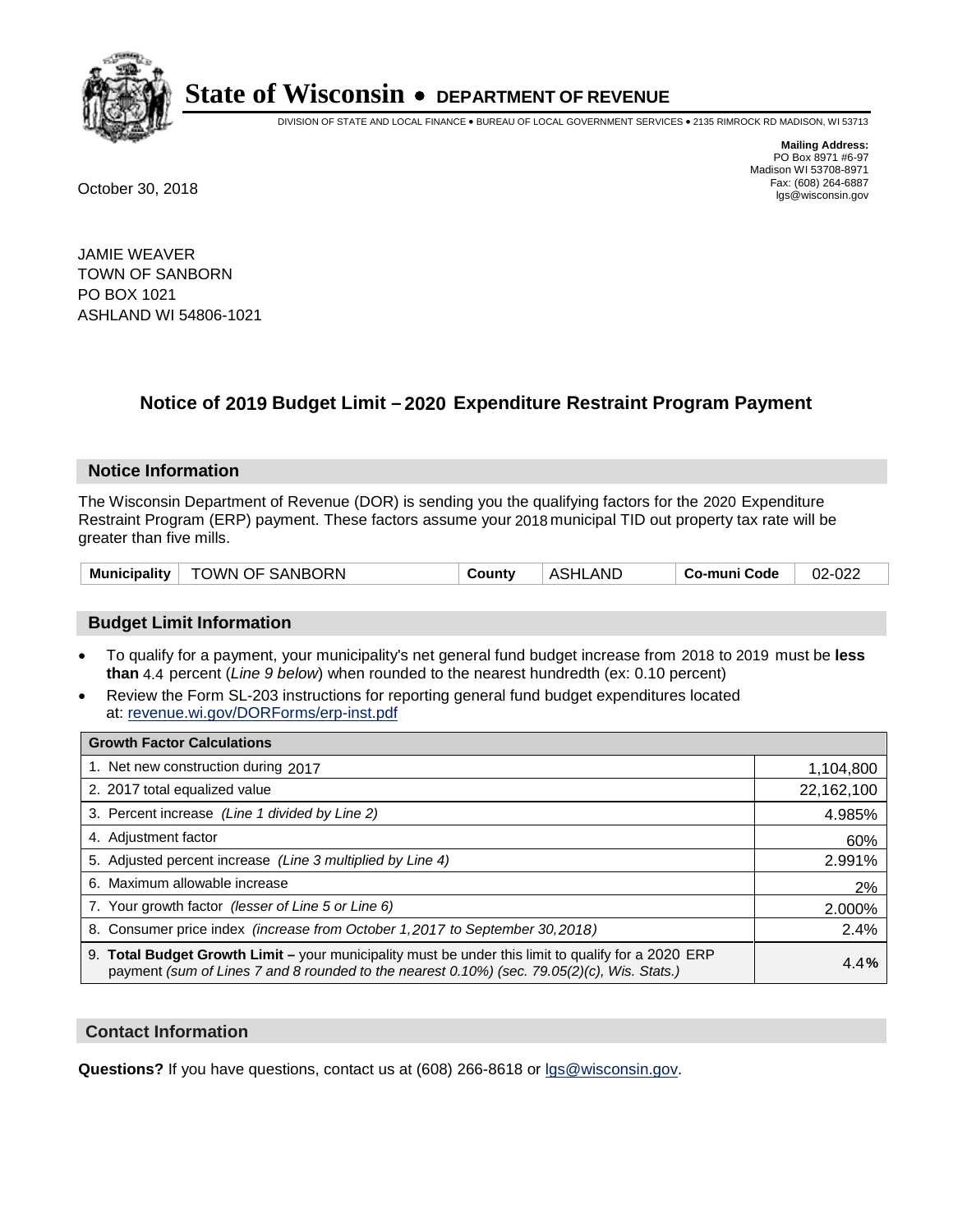

DIVISION OF STATE AND LOCAL FINANCE • BUREAU OF LOCAL GOVERNMENT SERVICES • 2135 RIMROCK RD MADISON, WI 53713

**Mailing Address:** PO Box 8971 #6-97 Madison WI 53708-8971<br>Fax: (608) 264-6887 Fax: (608) 264-6887 October 30, 2018 lgs@wisconsin.gov

CINDY PRITZL VILLAGE OF BUTTERNUT PO BOX 276 BUTTERNUT WI 54514-0104

## **Notice of 2019 Budget Limit - 2020 Expenditure Restraint Program Payment**

#### **Notice Information**

The Wisconsin Department of Revenue (DOR) is sending you the qualifying factors for the 2020 Expenditure Restraint Program (ERP) payment. These factors assume your 2018 municipal TID out property tax rate will be greater than five mills.

|  | Municipality   VILLAGE OF BUTTERNUT | County | ASHLAND | Co-muni Code | 02-106 |
|--|-------------------------------------|--------|---------|--------------|--------|
|--|-------------------------------------|--------|---------|--------------|--------|

#### **Budget Limit Information**

- To qualify for a payment, your municipality's net general fund budget increase from 2018 to 2019 must be less **than** 2.4 percent (*Line 9 below*) when rounded to the nearest hundredth (ex: 0.10 percent)
- Review the Form SL-203 instructions for reporting general fund budget expenditures located at: revenue.wi.gov/DORForms/erp-inst.pdf

| <b>Growth Factor Calculations</b>                                                                                                                                                                      |           |
|--------------------------------------------------------------------------------------------------------------------------------------------------------------------------------------------------------|-----------|
| 1. Net new construction during 2017                                                                                                                                                                    | $-3,800$  |
| 2. 2017 total equalized value                                                                                                                                                                          | 9,311,900 |
| 3. Percent increase (Line 1 divided by Line 2)                                                                                                                                                         | $-0.041%$ |
| 4. Adjustment factor                                                                                                                                                                                   | 60%       |
| 5. Adjusted percent increase (Line 3 multiplied by Line 4)                                                                                                                                             | $-0.025%$ |
| 6. Maximum allowable increase                                                                                                                                                                          | 2%        |
| 7. Your growth factor (lesser of Line 5 or Line 6)                                                                                                                                                     | 0.000%    |
| 8. Consumer price index (increase from October 1,2017 to September 30,2018)                                                                                                                            | 2.4%      |
| 9. Total Budget Growth Limit - your municipality must be under this limit to qualify for a 2020 ERP<br>payment (sum of Lines 7 and 8 rounded to the nearest $0.10\%$ ) (sec. 79.05(2)(c), Wis. Stats.) | 2.4%      |

#### **Contact Information**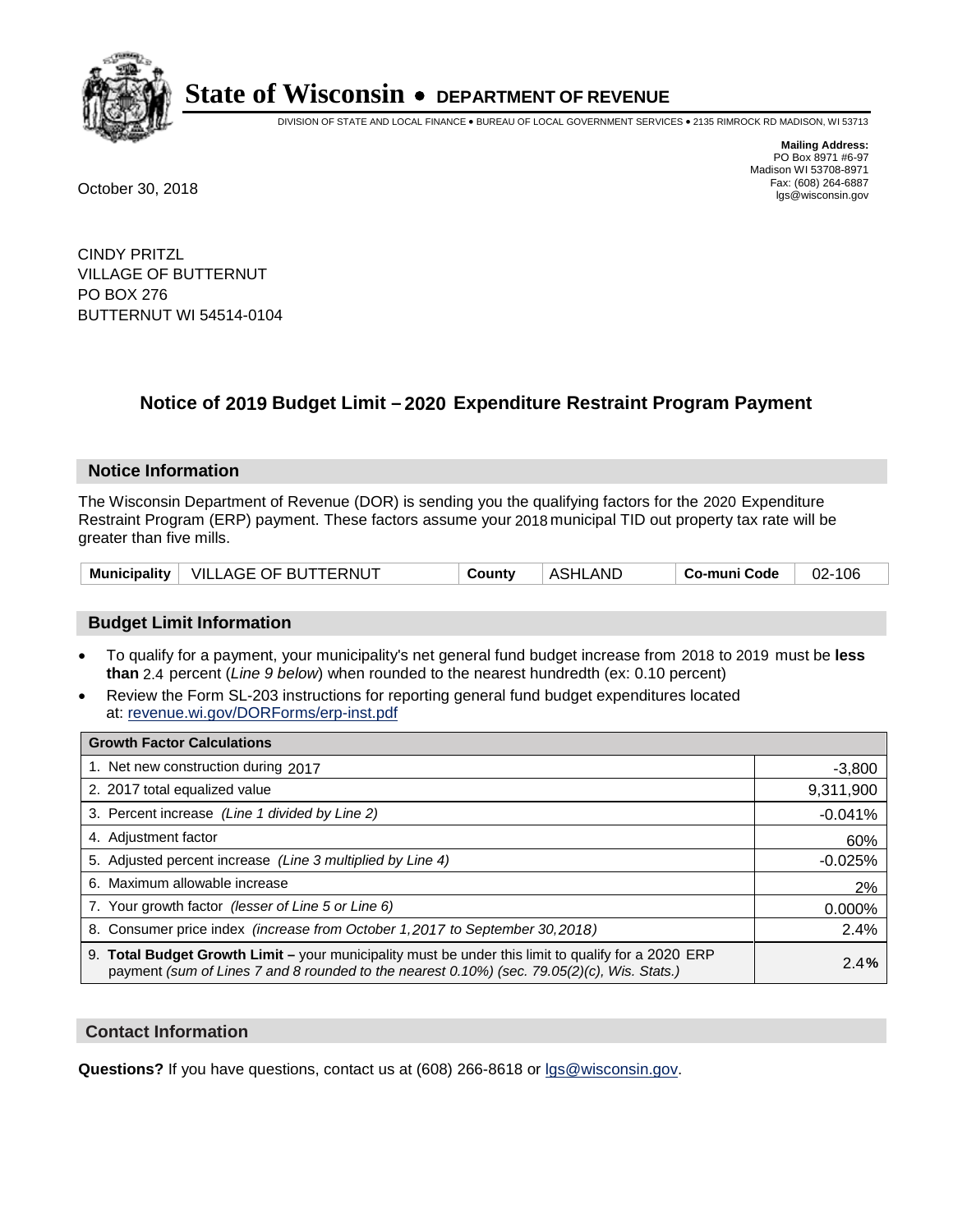

DIVISION OF STATE AND LOCAL FINANCE • BUREAU OF LOCAL GOVERNMENT SERVICES • 2135 RIMROCK RD MADISON, WI 53713

**Mailing Address:** PO Box 8971 #6-97 Madison WI 53708-8971<br>Fax: (608) 264-6887 Fax: (608) 264-6887 October 30, 2018 lgs@wisconsin.gov

DENISE OLIPHANT CITY OF ASHLAND 601 W MAIN ST ASHLAND WI 54806-1537

## **Notice of 2019 Budget Limit - 2020 Expenditure Restraint Program Payment**

#### **Notice Information**

The Wisconsin Department of Revenue (DOR) is sending you the qualifying factors for the 2020 Expenditure Restraint Program (ERP) payment. These factors assume your 2018 municipal TID out property tax rate will be greater than five mills.

| Municipality   CITY OF ASHLAND | County | ASHLAND | ∣ Co-muni Code | 02-201 |
|--------------------------------|--------|---------|----------------|--------|
|--------------------------------|--------|---------|----------------|--------|

#### **Budget Limit Information**

- To qualify for a payment, your municipality's net general fund budget increase from 2018 to 2019 must be less **than** 3.2 percent (*Line 9 below*) when rounded to the nearest hundredth (ex: 0.10 percent)
- Review the Form SL-203 instructions for reporting general fund budget expenditures located at: revenue.wi.gov/DORForms/erp-inst.pdf

| <b>Growth Factor Calculations</b>                                                                                                                                                                      |             |
|--------------------------------------------------------------------------------------------------------------------------------------------------------------------------------------------------------|-------------|
| 1. Net new construction during 2017                                                                                                                                                                    | 5,668,000   |
| 2. 2017 total equalized value                                                                                                                                                                          | 441,493,900 |
| 3. Percent increase (Line 1 divided by Line 2)                                                                                                                                                         | 1.284%      |
| 4. Adjustment factor                                                                                                                                                                                   | 60%         |
| 5. Adjusted percent increase (Line 3 multiplied by Line 4)                                                                                                                                             | 0.770%      |
| 6. Maximum allowable increase                                                                                                                                                                          | 2%          |
| 7. Your growth factor (lesser of Line 5 or Line 6)                                                                                                                                                     | 0.770%      |
| 8. Consumer price index (increase from October 1, 2017 to September 30, 2018)                                                                                                                          | 2.4%        |
| 9. Total Budget Growth Limit - your municipality must be under this limit to qualify for a 2020 ERP<br>payment (sum of Lines 7 and 8 rounded to the nearest $0.10\%$ ) (sec. 79.05(2)(c), Wis. Stats.) | 3.2%        |

#### **Contact Information**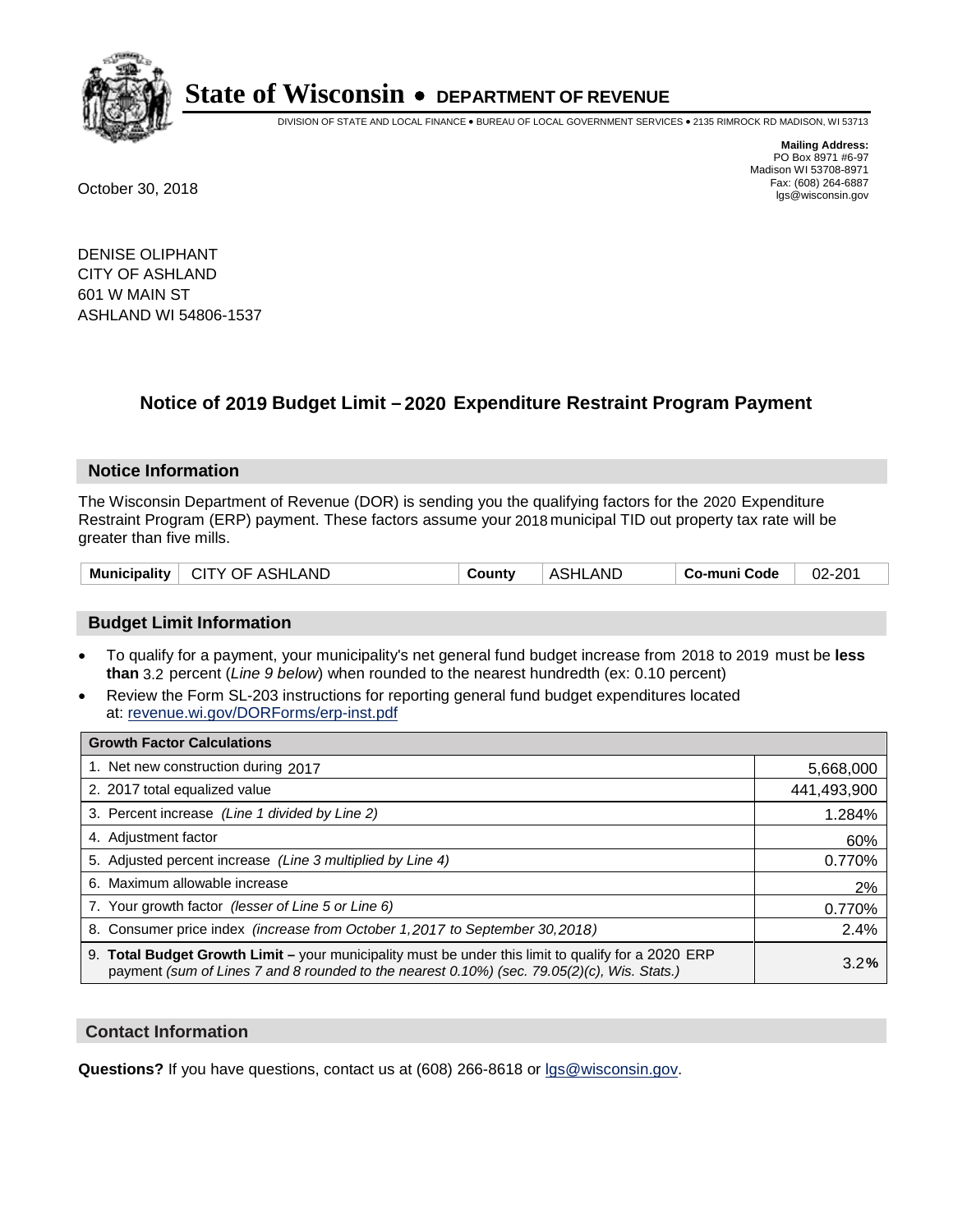

DIVISION OF STATE AND LOCAL FINANCE • BUREAU OF LOCAL GOVERNMENT SERVICES • 2135 RIMROCK RD MADISON, WI 53713

**Mailing Address:** PO Box 8971 #6-97 Madison WI 53708-8971<br>Fax: (608) 264-6887 Fax: (608) 264-6887 October 30, 2018 lgs@wisconsin.gov

CONNIE IACOBELLO CITY OF MELLEN PO BOX 708 MELLEN WI 54546-0708

## **Notice of 2019 Budget Limit - 2020 Expenditure Restraint Program Payment**

#### **Notice Information**

The Wisconsin Department of Revenue (DOR) is sending you the qualifying factors for the 2020 Expenditure Restraint Program (ERP) payment. These factors assume your 2018 municipal TID out property tax rate will be greater than five mills.

| Municipality  <br><b>CITY OF MELLEN</b> | County | ASHLAND | Co-muni Code | 02-251 |
|-----------------------------------------|--------|---------|--------------|--------|
|-----------------------------------------|--------|---------|--------------|--------|

#### **Budget Limit Information**

- To qualify for a payment, your municipality's net general fund budget increase from 2018 to 2019 must be less **than** 2.7 percent (*Line 9 below*) when rounded to the nearest hundredth (ex: 0.10 percent)
- Review the Form SL-203 instructions for reporting general fund budget expenditures located at: revenue.wi.gov/DORForms/erp-inst.pdf

| <b>Growth Factor Calculations</b>                                                                                                                                                                      |            |
|--------------------------------------------------------------------------------------------------------------------------------------------------------------------------------------------------------|------------|
| 1. Net new construction during 2017                                                                                                                                                                    | 98,400     |
| 2. 2017 total equalized value                                                                                                                                                                          | 23,635,800 |
| 3. Percent increase (Line 1 divided by Line 2)                                                                                                                                                         | 0.416%     |
| 4. Adjustment factor                                                                                                                                                                                   | 60%        |
| 5. Adjusted percent increase (Line 3 multiplied by Line 4)                                                                                                                                             | 0.250%     |
| 6. Maximum allowable increase                                                                                                                                                                          | 2%         |
| 7. Your growth factor (lesser of Line 5 or Line 6)                                                                                                                                                     | 0.250%     |
| 8. Consumer price index (increase from October 1, 2017 to September 30, 2018)                                                                                                                          | 2.4%       |
| 9. Total Budget Growth Limit - your municipality must be under this limit to qualify for a 2020 ERP<br>payment (sum of Lines 7 and 8 rounded to the nearest $0.10\%$ ) (sec. 79.05(2)(c), Wis. Stats.) | 2.7%       |

#### **Contact Information**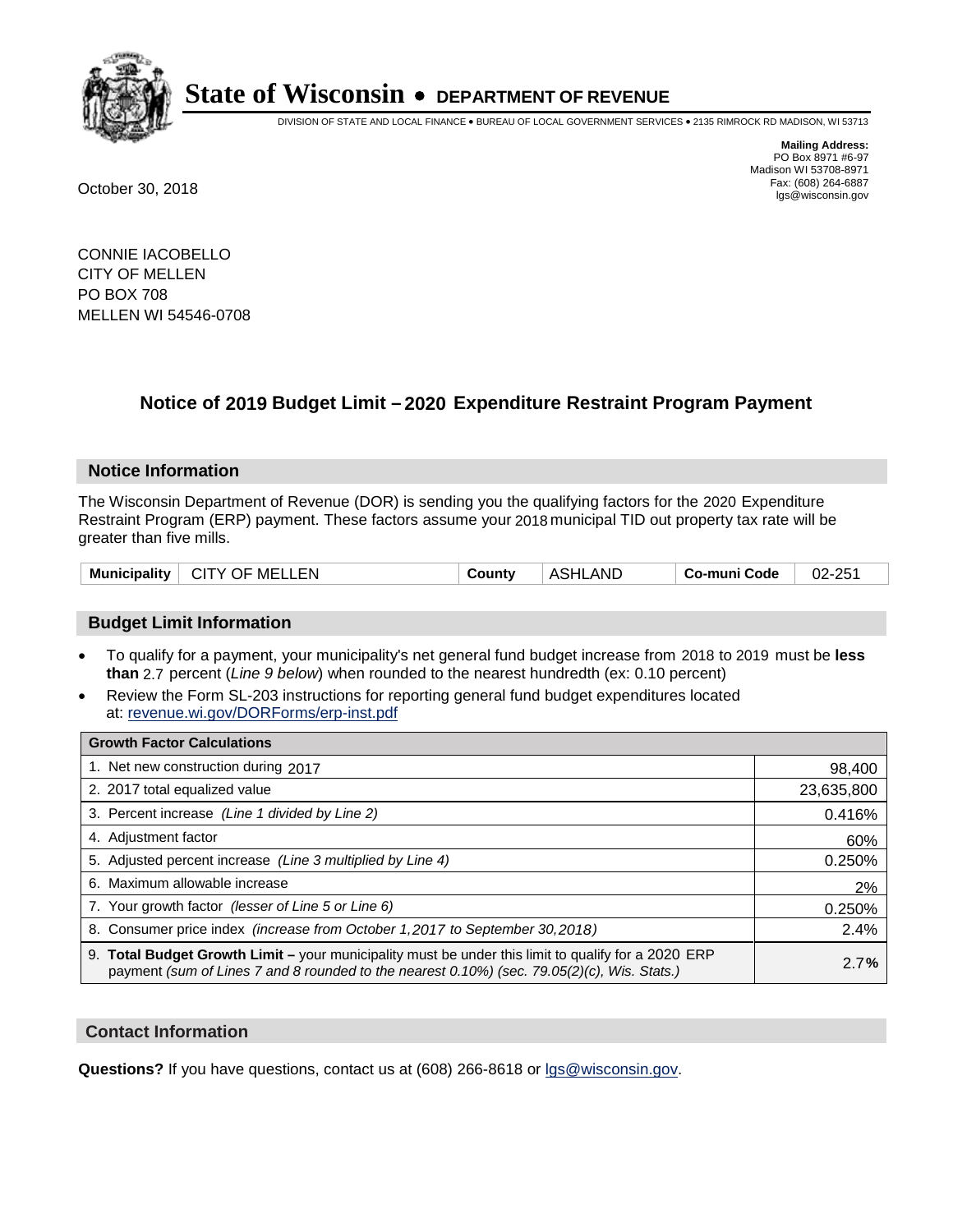

DIVISION OF STATE AND LOCAL FINANCE • BUREAU OF LOCAL GOVERNMENT SERVICES • 2135 RIMROCK RD MADISON, WI 53713

**Mailing Address:** PO Box 8971 #6-97 Madison WI 53708-8971<br>Fax: (608) 264-6887 Fax: (608) 264-6887 October 30, 2018 lgs@wisconsin.gov

JILL KUHRT TOWN OF BARRON 1408 14TH AVE BARRON WI 54812-8911

### **Notice of 2019 Budget Limit - 2020 Expenditure Restraint Program Payment**

#### **Notice Information**

The Wisconsin Department of Revenue (DOR) is sending you the qualifying factors for the 2020 Expenditure Restraint Program (ERP) payment. These factors assume your 2018 municipal TID out property tax rate will be greater than five mills.

#### **Budget Limit Information**

- To qualify for a payment, your municipality's net general fund budget increase from 2018 to 2019 must be less **than** 3.2 percent (*Line 9 below*) when rounded to the nearest hundredth (ex: 0.10 percent)
- Review the Form SL-203 instructions for reporting general fund budget expenditures located at: revenue.wi.gov/DORForms/erp-inst.pdf

| <b>Growth Factor Calculations</b>                                                                                                                                                                      |            |
|--------------------------------------------------------------------------------------------------------------------------------------------------------------------------------------------------------|------------|
| 1. Net new construction during 2017                                                                                                                                                                    | 699,500    |
| 2. 2017 total equalized value                                                                                                                                                                          | 52,966,200 |
| 3. Percent increase (Line 1 divided by Line 2)                                                                                                                                                         | 1.321%     |
| 4. Adjustment factor                                                                                                                                                                                   | 60%        |
| 5. Adjusted percent increase (Line 3 multiplied by Line 4)                                                                                                                                             | 0.793%     |
| 6. Maximum allowable increase                                                                                                                                                                          | 2%         |
| 7. Your growth factor (lesser of Line 5 or Line 6)                                                                                                                                                     | 0.793%     |
| 8. Consumer price index (increase from October 1, 2017 to September 30, 2018)                                                                                                                          | 2.4%       |
| 9. Total Budget Growth Limit - your municipality must be under this limit to qualify for a 2020 ERP<br>payment (sum of Lines 7 and 8 rounded to the nearest $0.10\%$ ) (sec. 79.05(2)(c), Wis. Stats.) | 3.2%       |

#### **Contact Information**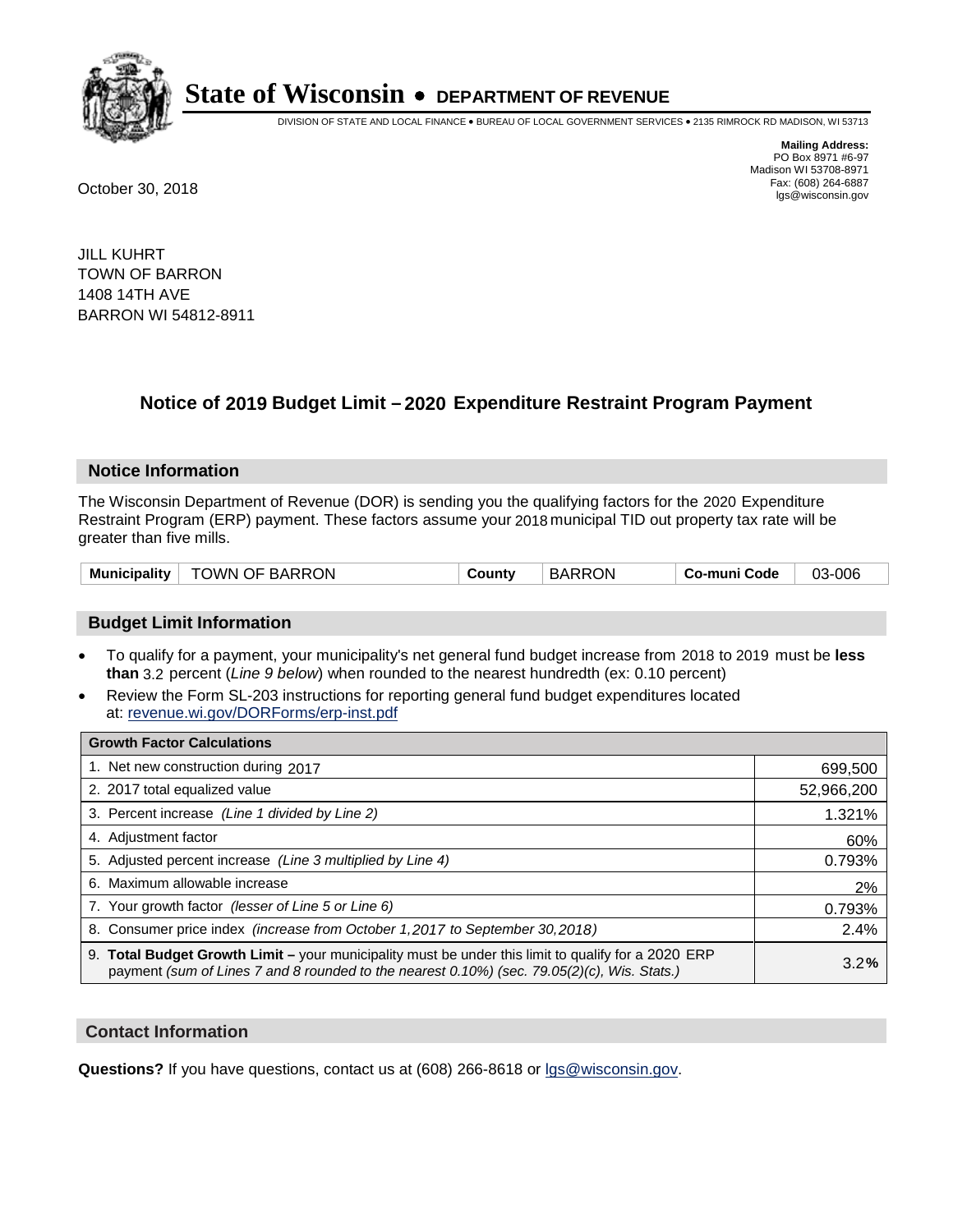

DIVISION OF STATE AND LOCAL FINANCE • BUREAU OF LOCAL GOVERNMENT SERVICES • 2135 RIMROCK RD MADISON, WI 53713

**Mailing Address:** PO Box 8971 #6-97 Madison WI 53708-8971<br>Fax: (608) 264-6887 Fax: (608) 264-6887 October 30, 2018 lgs@wisconsin.gov

VICKI BUCK TOWN OF PRAIRIE FARM 624 1ST AVE PRAIRIE FARM WI 54762-9406

## **Notice of 2019 Budget Limit - 2020 Expenditure Restraint Program Payment**

#### **Notice Information**

The Wisconsin Department of Revenue (DOR) is sending you the qualifying factors for the 2020 Expenditure Restraint Program (ERP) payment. These factors assume your 2018 municipal TID out property tax rate will be greater than five mills.

| TOWN OF PRAIRIE FARM<br>Municipality | Countv | <b>BARRON</b> | Co-muni Code | 03-034 |
|--------------------------------------|--------|---------------|--------------|--------|
|--------------------------------------|--------|---------------|--------------|--------|

#### **Budget Limit Information**

- To qualify for a payment, your municipality's net general fund budget increase from 2018 to 2019 must be less **than** 3.2 percent (*Line 9 below*) when rounded to the nearest hundredth (ex: 0.10 percent)
- Review the Form SL-203 instructions for reporting general fund budget expenditures located at: revenue.wi.gov/DORForms/erp-inst.pdf

| <b>Growth Factor Calculations</b>                                                                                                                                                                      |            |
|--------------------------------------------------------------------------------------------------------------------------------------------------------------------------------------------------------|------------|
| 1. Net new construction during 2017                                                                                                                                                                    | 461,300    |
| 2. 2017 total equalized value                                                                                                                                                                          | 35,991,000 |
| 3. Percent increase (Line 1 divided by Line 2)                                                                                                                                                         | 1.282%     |
| 4. Adjustment factor                                                                                                                                                                                   | 60%        |
| 5. Adjusted percent increase (Line 3 multiplied by Line 4)                                                                                                                                             | 0.769%     |
| 6. Maximum allowable increase                                                                                                                                                                          | 2%         |
| 7. Your growth factor (lesser of Line 5 or Line 6)                                                                                                                                                     | 0.769%     |
| 8. Consumer price index (increase from October 1,2017 to September 30,2018)                                                                                                                            | 2.4%       |
| 9. Total Budget Growth Limit - your municipality must be under this limit to qualify for a 2020 ERP<br>payment (sum of Lines 7 and 8 rounded to the nearest $0.10\%$ ) (sec. 79.05(2)(c), Wis. Stats.) | 3.2%       |

#### **Contact Information**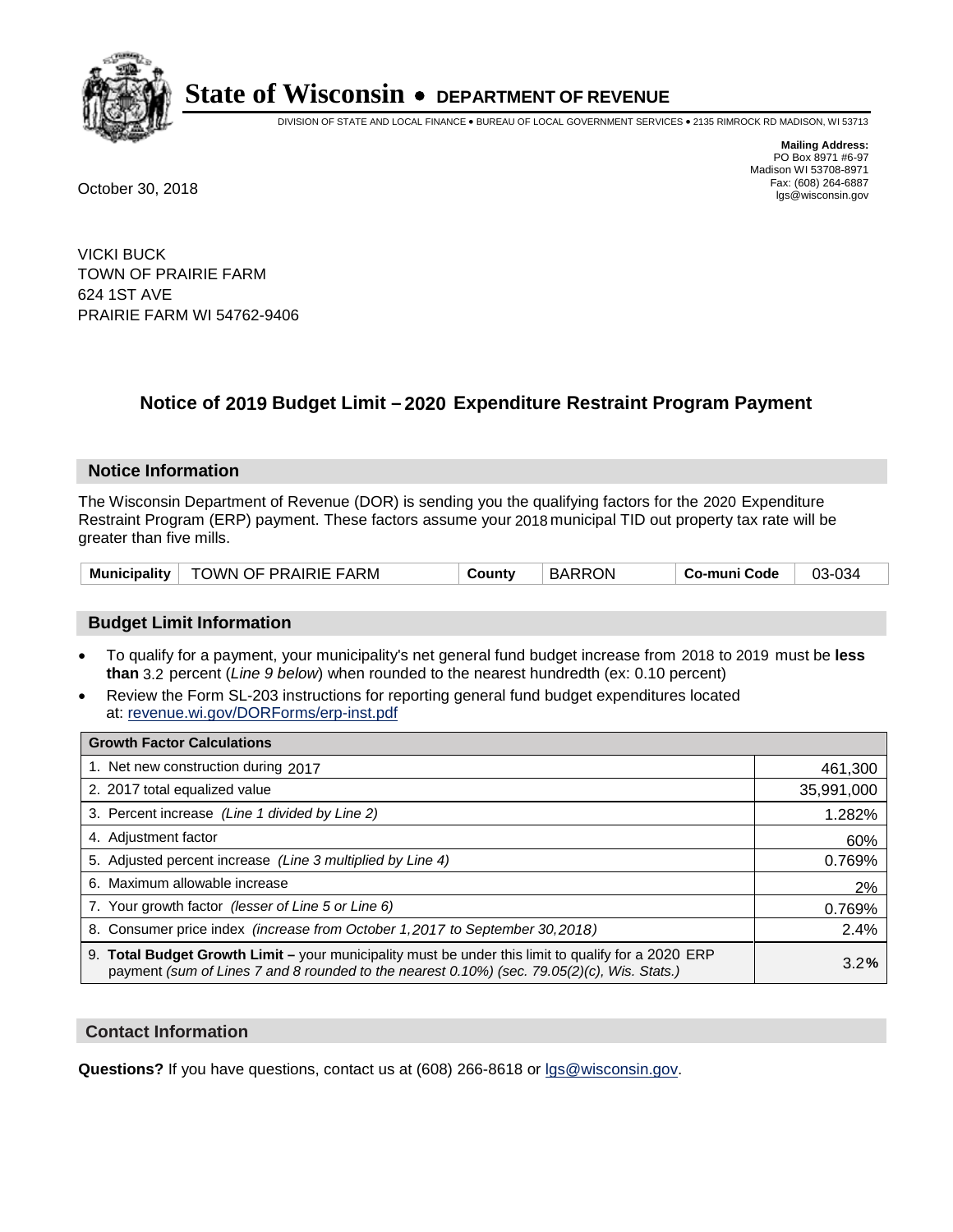

DIVISION OF STATE AND LOCAL FINANCE • BUREAU OF LOCAL GOVERNMENT SERVICES • 2135 RIMROCK RD MADISON, WI 53713

**Mailing Address:** PO Box 8971 #6-97 Madison WI 53708-8971<br>Fax: (608) 264-6887 Fax: (608) 264-6887 October 30, 2018 lgs@wisconsin.gov

KATHRYN STEFFEN TOWN OF TURTLE LAKE 1076 3RD ST TURTLE LAKE WI 54889-8867

### **Notice of 2019 Budget Limit - 2020 Expenditure Restraint Program Payment**

#### **Notice Information**

The Wisconsin Department of Revenue (DOR) is sending you the qualifying factors for the 2020 Expenditure Restraint Program (ERP) payment. These factors assume your 2018 municipal TID out property tax rate will be greater than five mills.

| Municipality | .AKE<br>TOWN OF T<br>TURTLE | ountvٽ | <b>BARRON</b> | ' o-muni Code | 3-048<br>03 |
|--------------|-----------------------------|--------|---------------|---------------|-------------|
|--------------|-----------------------------|--------|---------------|---------------|-------------|

#### **Budget Limit Information**

- To qualify for a payment, your municipality's net general fund budget increase from 2018 to 2019 must be less **than** 4.4 percent (*Line 9 below*) when rounded to the nearest hundredth (ex: 0.10 percent)
- Review the Form SL-203 instructions for reporting general fund budget expenditures located at: revenue.wi.gov/DORForms/erp-inst.pdf

| <b>Growth Factor Calculations</b>                                                                                                                                                                      |            |
|--------------------------------------------------------------------------------------------------------------------------------------------------------------------------------------------------------|------------|
| 1. Net new construction during 2017                                                                                                                                                                    | 13,444,000 |
| 2. 2017 total equalized value                                                                                                                                                                          | 72,490,900 |
| 3. Percent increase (Line 1 divided by Line 2)                                                                                                                                                         | 18.546%    |
| 4. Adjustment factor                                                                                                                                                                                   | 60%        |
| 5. Adjusted percent increase (Line 3 multiplied by Line 4)                                                                                                                                             | 11.128%    |
| 6. Maximum allowable increase                                                                                                                                                                          | 2%         |
| 7. Your growth factor (lesser of Line 5 or Line 6)                                                                                                                                                     | 2.000%     |
| 8. Consumer price index (increase from October 1,2017 to September 30,2018)                                                                                                                            | 2.4%       |
| 9. Total Budget Growth Limit - your municipality must be under this limit to qualify for a 2020 ERP<br>payment (sum of Lines 7 and 8 rounded to the nearest $0.10\%$ ) (sec. 79.05(2)(c), Wis. Stats.) | 4.4%       |

#### **Contact Information**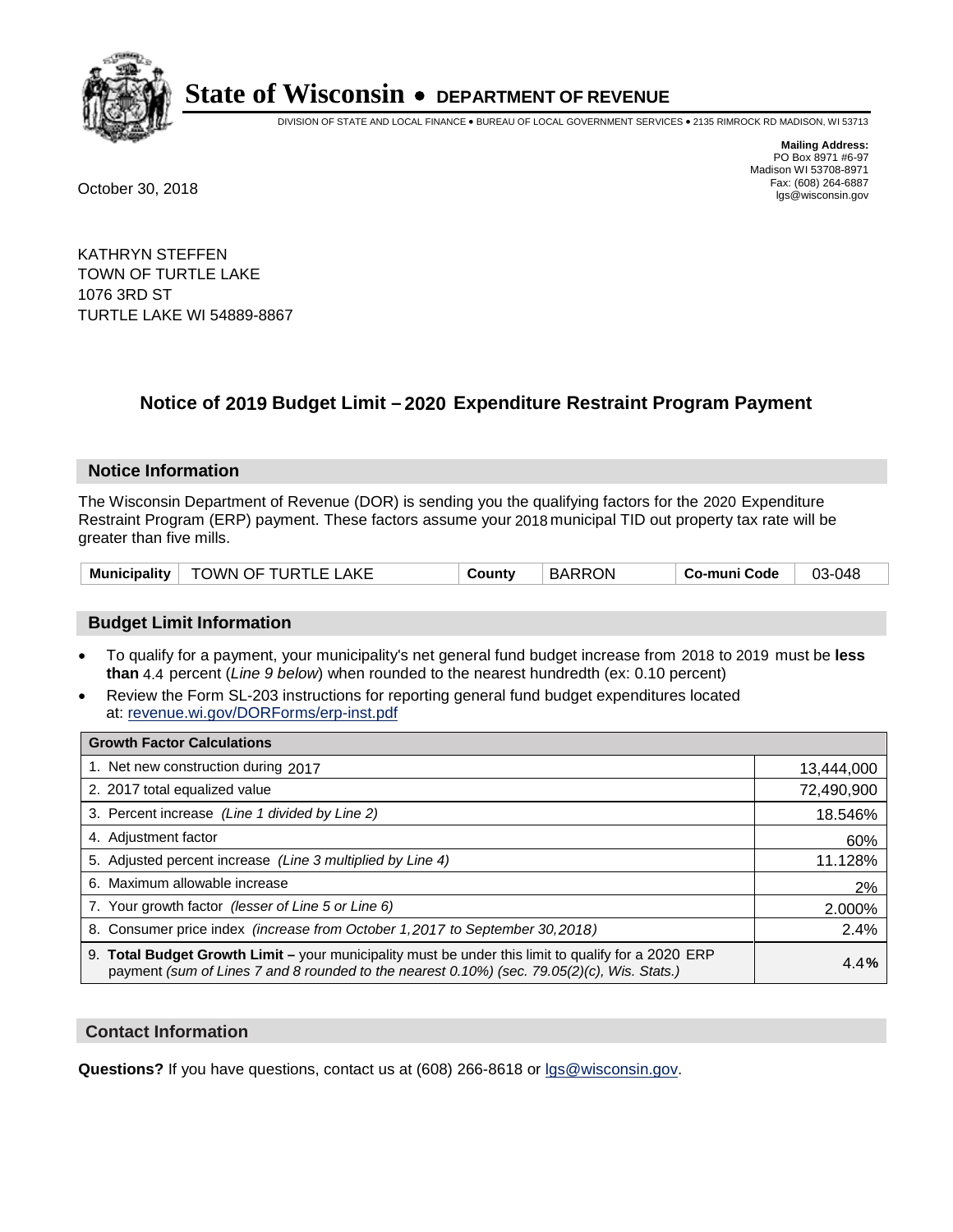

DIVISION OF STATE AND LOCAL FINANCE • BUREAU OF LOCAL GOVERNMENT SERVICES • 2135 RIMROCK RD MADISON, WI 53713

**Mailing Address:** PO Box 8971 #6-97 Madison WI 53708-8971<br>Fax: (608) 264-6887 Fax: (608) 264-6887 October 30, 2018 lgs@wisconsin.gov

GLENNIS LYNCH TOWN OF VANCE CREEK 319 1ST AVE CLAYTON WI 54004-8933

### **Notice of 2019 Budget Limit - 2020 Expenditure Restraint Program Payment**

#### **Notice Information**

The Wisconsin Department of Revenue (DOR) is sending you the qualifying factors for the 2020 Expenditure Restraint Program (ERP) payment. These factors assume your 2018 municipal TID out property tax rate will be greater than five mills.

|  | Municipality   TOWN OF VANCE CREEK | County | <b>BARRON</b> | Co-muni Code | 03-050 |
|--|------------------------------------|--------|---------------|--------------|--------|
|--|------------------------------------|--------|---------------|--------------|--------|

#### **Budget Limit Information**

- To qualify for a payment, your municipality's net general fund budget increase from 2018 to 2019 must be less **than** 2.4 percent (*Line 9 below*) when rounded to the nearest hundredth (ex: 0.10 percent)
- Review the Form SL-203 instructions for reporting general fund budget expenditures located at: revenue.wi.gov/DORForms/erp-inst.pdf

| <b>Growth Factor Calculations</b>                                                                                                                                                                      |            |
|--------------------------------------------------------------------------------------------------------------------------------------------------------------------------------------------------------|------------|
| 1. Net new construction during 2017                                                                                                                                                                    | $-134,000$ |
| 2. 2017 total equalized value                                                                                                                                                                          | 37,829,600 |
| 3. Percent increase (Line 1 divided by Line 2)                                                                                                                                                         | $-0.354%$  |
| 4. Adjustment factor                                                                                                                                                                                   | 60%        |
| 5. Adjusted percent increase (Line 3 multiplied by Line 4)                                                                                                                                             | $-0.212%$  |
| 6. Maximum allowable increase                                                                                                                                                                          | 2%         |
| 7. Your growth factor (lesser of Line 5 or Line 6)                                                                                                                                                     | 0.000%     |
| 8. Consumer price index (increase from October 1,2017 to September 30,2018)                                                                                                                            | 2.4%       |
| 9. Total Budget Growth Limit - your municipality must be under this limit to qualify for a 2020 ERP<br>payment (sum of Lines 7 and 8 rounded to the nearest $0.10\%$ ) (sec. 79.05(2)(c), Wis. Stats.) | 2.4%       |

#### **Contact Information**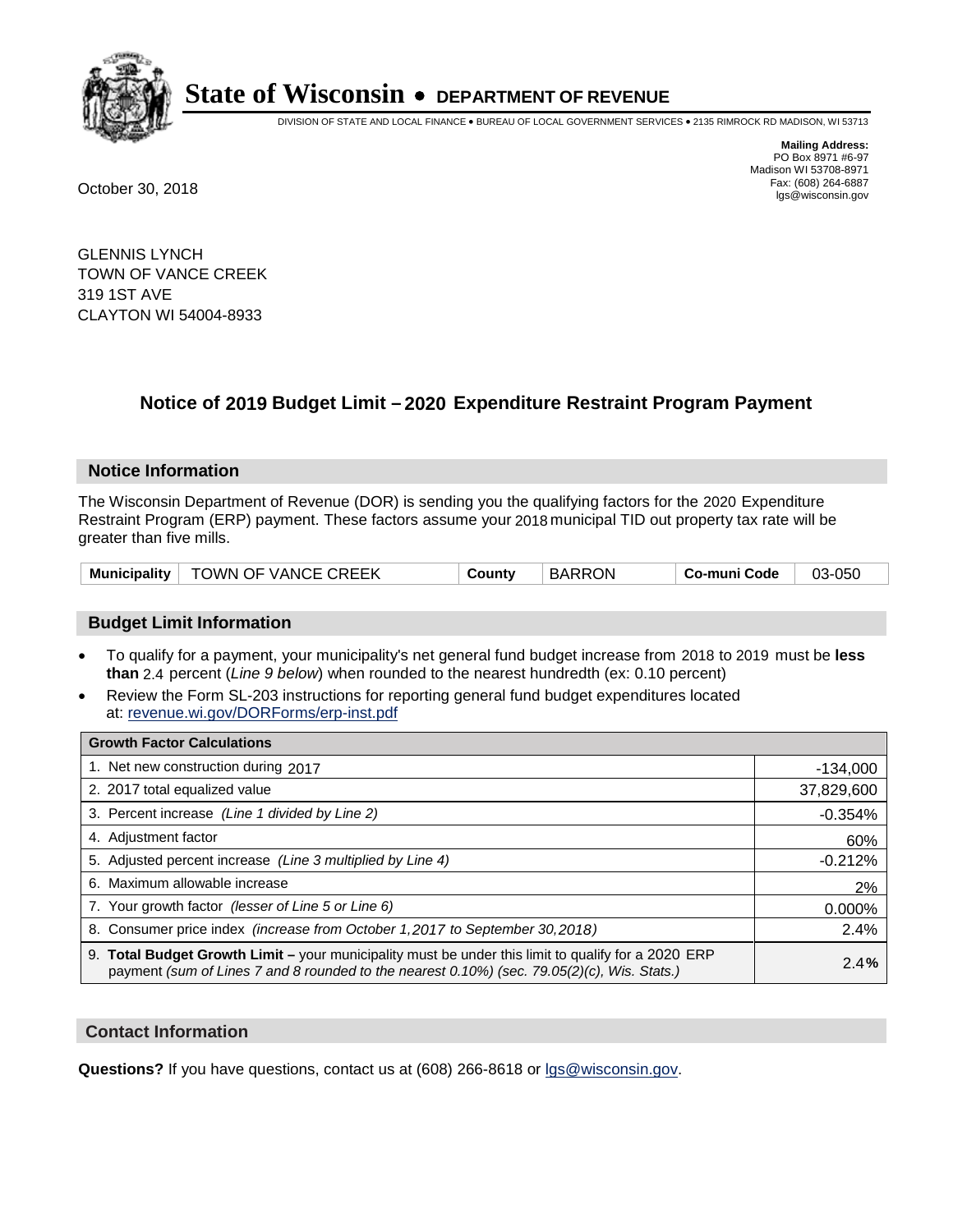

DIVISION OF STATE AND LOCAL FINANCE • BUREAU OF LOCAL GOVERNMENT SERVICES • 2135 RIMROCK RD MADISON, WI 53713

**Mailing Address:** PO Box 8971 #6-97 Madison WI 53708-8971<br>Fax: (608) 264-6887 Fax: (608) 264-6887 October 30, 2018 lgs@wisconsin.gov

ROGER OLSON VILLAGE OF CAMERON PO BOX 387 CAMERON WI 54822-0387

### **Notice of 2019 Budget Limit - 2020 Expenditure Restraint Program Payment**

#### **Notice Information**

The Wisconsin Department of Revenue (DOR) is sending you the qualifying factors for the 2020 Expenditure Restraint Program (ERP) payment. These factors assume your 2018 municipal TID out property tax rate will be greater than five mills.

| VILLAGE OF CAMERON<br><b>Municipality</b> | County | <b>BARRON</b> | Co-muni Code | $03 - 111$ |
|-------------------------------------------|--------|---------------|--------------|------------|
|-------------------------------------------|--------|---------------|--------------|------------|

#### **Budget Limit Information**

- To qualify for a payment, your municipality's net general fund budget increase from 2018 to 2019 must be less **than** 2.9 percent (*Line 9 below*) when rounded to the nearest hundredth (ex: 0.10 percent)
- Review the Form SL-203 instructions for reporting general fund budget expenditures located at: revenue.wi.gov/DORForms/erp-inst.pdf

| <b>Growth Factor Calculations</b>                                                                                                                                                                      |             |
|--------------------------------------------------------------------------------------------------------------------------------------------------------------------------------------------------------|-------------|
| 1. Net new construction during 2017                                                                                                                                                                    | 859,200     |
| 2. 2017 total equalized value                                                                                                                                                                          | 101,005,900 |
| 3. Percent increase (Line 1 divided by Line 2)                                                                                                                                                         | 0.851%      |
| 4. Adjustment factor                                                                                                                                                                                   | 60%         |
| 5. Adjusted percent increase (Line 3 multiplied by Line 4)                                                                                                                                             | 0.511%      |
| 6. Maximum allowable increase                                                                                                                                                                          | 2%          |
| 7. Your growth factor (lesser of Line 5 or Line 6)                                                                                                                                                     | 0.511%      |
| 8. Consumer price index (increase from October 1,2017 to September 30,2018)                                                                                                                            | 2.4%        |
| 9. Total Budget Growth Limit - your municipality must be under this limit to qualify for a 2020 ERP<br>payment (sum of Lines 7 and 8 rounded to the nearest $0.10\%$ ) (sec. 79.05(2)(c), Wis. Stats.) | 2.9%        |

#### **Contact Information**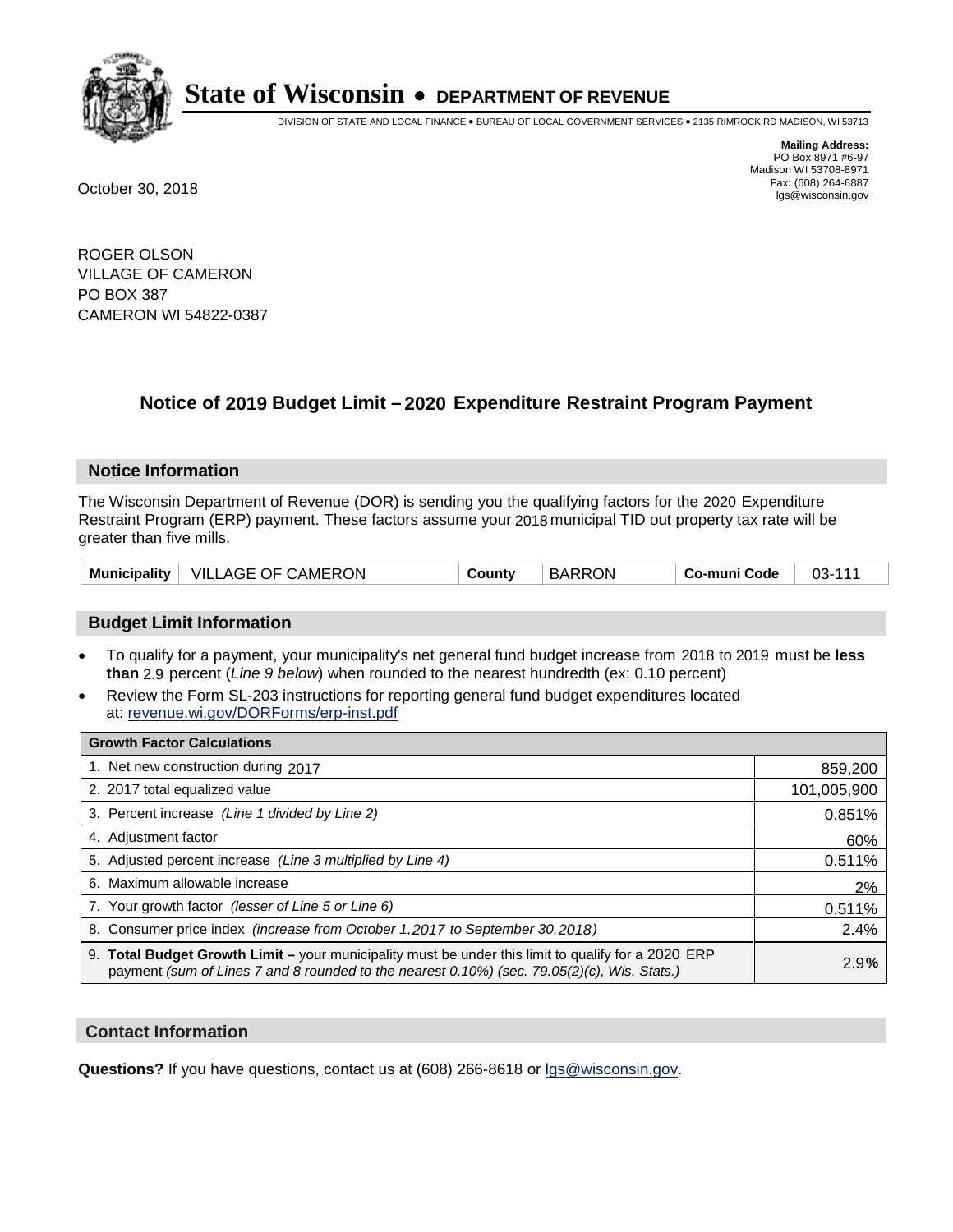

DIVISION OF STATE AND LOCAL FINANCE • BUREAU OF LOCAL GOVERNMENT SERVICES • 2135 RIMROCK RD MADISON, WI 53713

**Mailing Address:** PO Box 8971 #6-97 Madison WI 53708-8971<br>Fax: (608) 264-6887 Fax: (608) 264-6887 October 30, 2018 lgs@wisconsin.gov

DANIELLE MAXWELL-PARKER VILLAGE OF TURTLE LAKE P O BOX 11 TURTLE LAKE WI 54889-0011

### **Notice of 2019 Budget Limit - 2020 Expenditure Restraint Program Payment**

#### **Notice Information**

The Wisconsin Department of Revenue (DOR) is sending you the qualifying factors for the 2020 Expenditure Restraint Program (ERP) payment. These factors assume your 2018 municipal TID out property tax rate will be greater than five mills.

|  | Municipality   VILLAGE OF TURTLE LAKE | County | <b>BARRON</b> | Co-muni Code | 03-186 |
|--|---------------------------------------|--------|---------------|--------------|--------|
|--|---------------------------------------|--------|---------------|--------------|--------|

#### **Budget Limit Information**

- To qualify for a payment, your municipality's net general fund budget increase from 2018 to 2019 must be less **than** 3.3 percent (*Line 9 below*) when rounded to the nearest hundredth (ex: 0.10 percent)
- Review the Form SL-203 instructions for reporting general fund budget expenditures located at: revenue.wi.gov/DORForms/erp-inst.pdf

| <b>Growth Factor Calculations</b>                                                                                                                                                                  |            |
|----------------------------------------------------------------------------------------------------------------------------------------------------------------------------------------------------|------------|
| 1. Net new construction during 2017                                                                                                                                                                | 1,509,600  |
| 2. 2017 total equalized value                                                                                                                                                                      | 99,097,500 |
| 3. Percent increase (Line 1 divided by Line 2)                                                                                                                                                     | 1.523%     |
| 4. Adjustment factor                                                                                                                                                                               | 60%        |
| 5. Adjusted percent increase (Line 3 multiplied by Line 4)                                                                                                                                         | 0.914%     |
| 6. Maximum allowable increase                                                                                                                                                                      | 2%         |
| 7. Your growth factor (lesser of Line 5 or Line 6)                                                                                                                                                 | 0.914%     |
| 8. Consumer price index (increase from October 1, 2017 to September 30, 2018)                                                                                                                      | 2.4%       |
| 9. Total Budget Growth Limit - your municipality must be under this limit to qualify for a 2020 ERP<br>payment (sum of Lines 7 and 8 rounded to the nearest 0.10%) (sec. 79.05(2)(c), Wis. Stats.) | 3.3%       |

#### **Contact Information**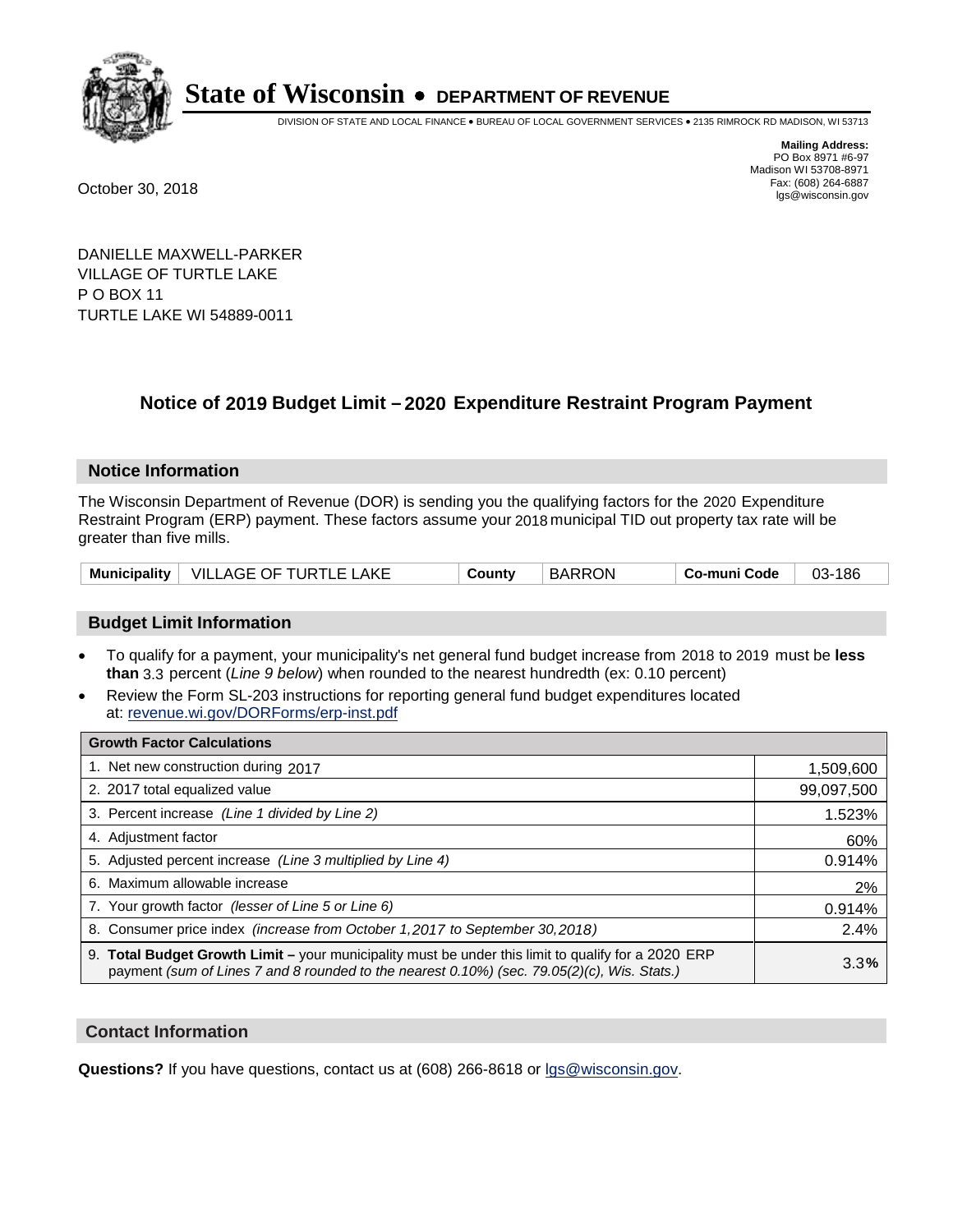

DIVISION OF STATE AND LOCAL FINANCE • BUREAU OF LOCAL GOVERNMENT SERVICES • 2135 RIMROCK RD MADISON, WI 53713

**Mailing Address:** PO Box 8971 #6-97 Madison WI 53708-8971<br>Fax: (608) 264-6887 Fax: (608) 264-6887 October 30, 2018 lgs@wisconsin.gov

BOB KAZMIERSKI CITY OF BARRON PO BOX 156 BARRON WI 54812-0156

### **Notice of 2019 Budget Limit - 2020 Expenditure Restraint Program Payment**

#### **Notice Information**

The Wisconsin Department of Revenue (DOR) is sending you the qualifying factors for the 2020 Expenditure Restraint Program (ERP) payment. These factors assume your 2018 municipal TID out property tax rate will be greater than five mills.

| Municipality   CITY OF BARRON | Countv | <b>BARRON</b> | ⊦ Co-muni Code | 03-206 |
|-------------------------------|--------|---------------|----------------|--------|
|-------------------------------|--------|---------------|----------------|--------|

#### **Budget Limit Information**

- To qualify for a payment, your municipality's net general fund budget increase from 2018 to 2019 must be less **than** 3.1 percent (*Line 9 below*) when rounded to the nearest hundredth (ex: 0.10 percent)
- Review the Form SL-203 instructions for reporting general fund budget expenditures located at: revenue.wi.gov/DORForms/erp-inst.pdf

| <b>Growth Factor Calculations</b>                                                                                                                                                                      |             |
|--------------------------------------------------------------------------------------------------------------------------------------------------------------------------------------------------------|-------------|
| 1. Net new construction during 2017                                                                                                                                                                    | 1,667,400   |
| 2. 2017 total equalized value                                                                                                                                                                          | 139,235,200 |
| 3. Percent increase (Line 1 divided by Line 2)                                                                                                                                                         | 1.198%      |
| 4. Adjustment factor                                                                                                                                                                                   | 60%         |
| 5. Adjusted percent increase (Line 3 multiplied by Line 4)                                                                                                                                             | 0.719%      |
| 6. Maximum allowable increase                                                                                                                                                                          | 2%          |
| 7. Your growth factor (lesser of Line 5 or Line 6)                                                                                                                                                     | 0.719%      |
| 8. Consumer price index (increase from October 1,2017 to September 30,2018)                                                                                                                            | 2.4%        |
| 9. Total Budget Growth Limit - your municipality must be under this limit to qualify for a 2020 ERP<br>payment (sum of Lines 7 and 8 rounded to the nearest $0.10\%$ ) (sec. 79.05(2)(c), Wis. Stats.) | 3.1%        |

#### **Contact Information**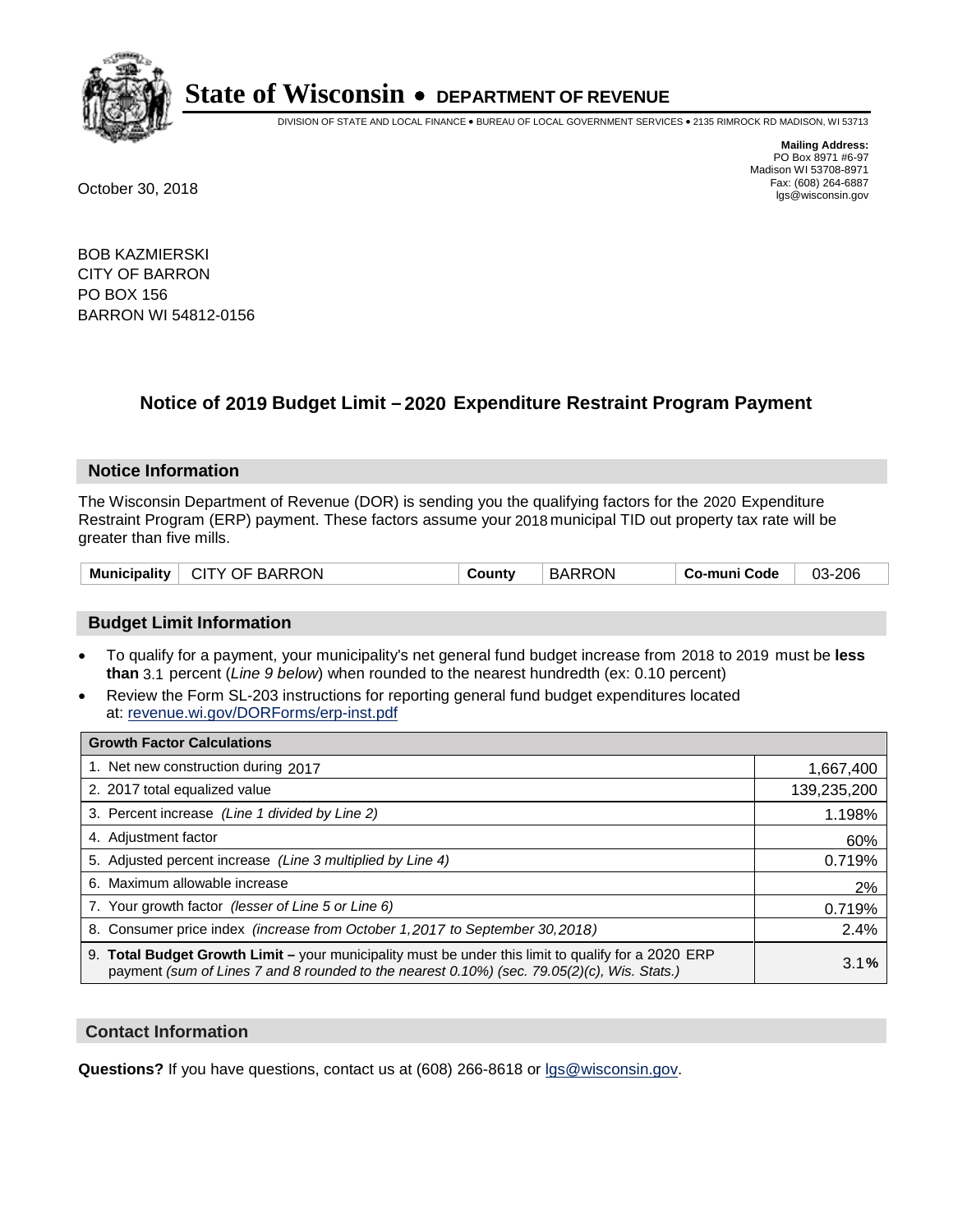

DIVISION OF STATE AND LOCAL FINANCE • BUREAU OF LOCAL GOVERNMENT SERVICES • 2135 RIMROCK RD MADISON, WI 53713

**Mailing Address:** PO Box 8971 #6-97 Madison WI 53708-8971<br>Fax: (608) 264-6887 Fax: (608) 264-6887 October 30, 2018 lgs@wisconsin.gov

CARMEN NEWMAN CITY OF CHETEK PO BOX 194 CHETEK WI 54728-0194

### **Notice of 2019 Budget Limit - 2020 Expenditure Restraint Program Payment**

#### **Notice Information**

The Wisconsin Department of Revenue (DOR) is sending you the qualifying factors for the 2020 Expenditure Restraint Program (ERP) payment. These factors assume your 2018 municipal TID out property tax rate will be greater than five mills.

| <b>CITY OF CHETEK</b><br>Municipality | County | <b>BARRON</b> | Co-muni Code | $03 - 211$ |
|---------------------------------------|--------|---------------|--------------|------------|
|---------------------------------------|--------|---------------|--------------|------------|

#### **Budget Limit Information**

- To qualify for a payment, your municipality's net general fund budget increase from 2018 to 2019 must be less **than** 2.7 percent (*Line 9 below*) when rounded to the nearest hundredth (ex: 0.10 percent)
- Review the Form SL-203 instructions for reporting general fund budget expenditures located at: revenue.wi.gov/DORForms/erp-inst.pdf

| <b>Growth Factor Calculations</b>                                                                                                                                                                      |             |
|--------------------------------------------------------------------------------------------------------------------------------------------------------------------------------------------------------|-------------|
| 1. Net new construction during 2017                                                                                                                                                                    | 818,700     |
| 2. 2017 total equalized value                                                                                                                                                                          | 145,324,200 |
| 3. Percent increase (Line 1 divided by Line 2)                                                                                                                                                         | 0.563%      |
| 4. Adjustment factor                                                                                                                                                                                   | 60%         |
| 5. Adjusted percent increase (Line 3 multiplied by Line 4)                                                                                                                                             | 0.338%      |
| 6. Maximum allowable increase                                                                                                                                                                          | 2%          |
| 7. Your growth factor (lesser of Line 5 or Line 6)                                                                                                                                                     | 0.338%      |
| 8. Consumer price index (increase from October 1,2017 to September 30,2018)                                                                                                                            | 2.4%        |
| 9. Total Budget Growth Limit - your municipality must be under this limit to qualify for a 2020 ERP<br>payment (sum of Lines 7 and 8 rounded to the nearest $0.10\%$ ) (sec. 79.05(2)(c), Wis. Stats.) | 2.7%        |

#### **Contact Information**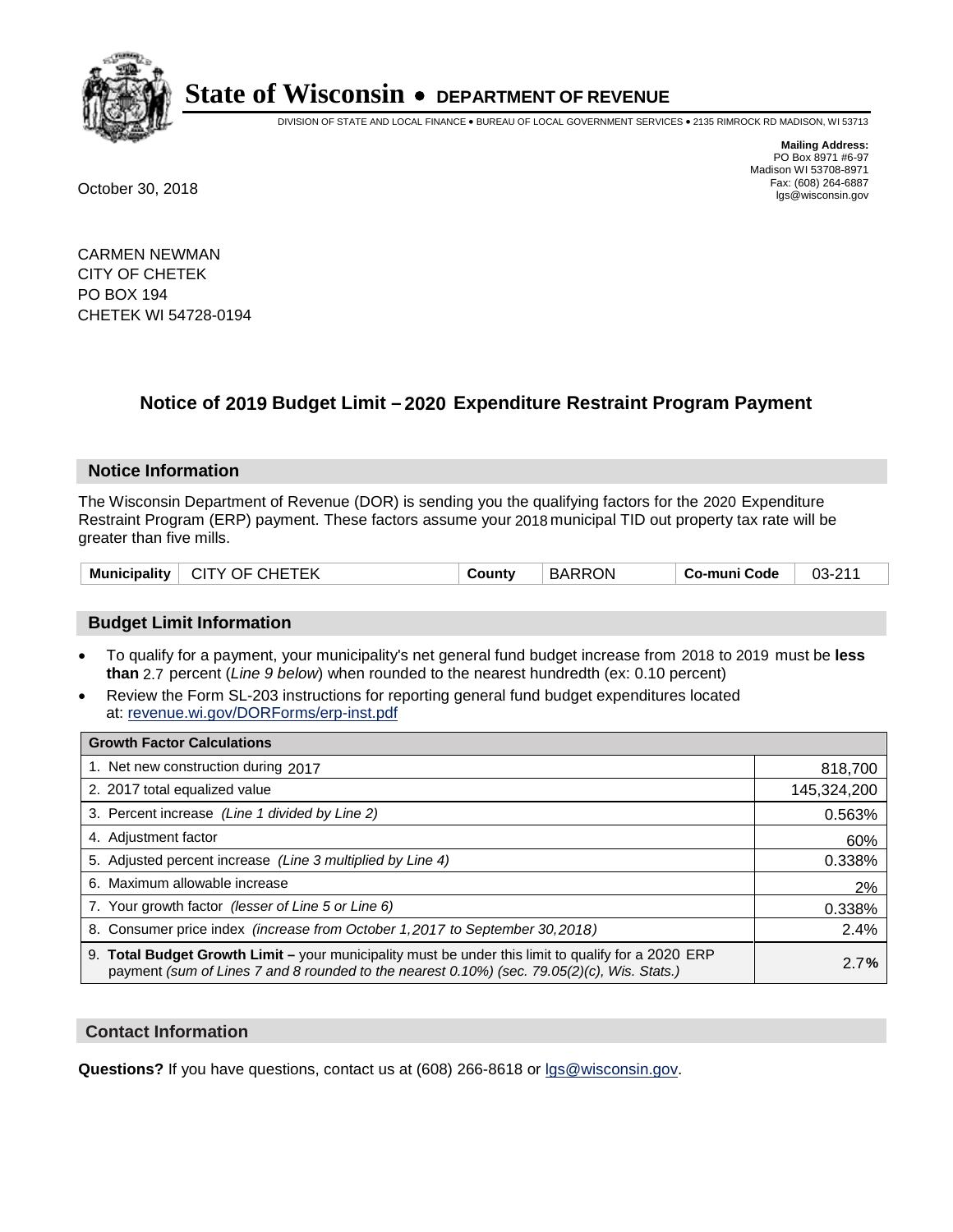

DIVISION OF STATE AND LOCAL FINANCE • BUREAU OF LOCAL GOVERNMENT SERVICES • 2135 RIMROCK RD MADISON, WI 53713

**Mailing Address:** PO Box 8971 #6-97 Madison WI 53708-8971<br>Fax: (608) 264-6887 Fax: (608) 264-6887 October 30, 2018 lgs@wisconsin.gov

JULIE KESSLER CITY OF CUMBERLAND 950 1ST AVENUE CUMBERLAND WI 54829

### **Notice of 2019 Budget Limit - 2020 Expenditure Restraint Program Payment**

#### **Notice Information**

The Wisconsin Department of Revenue (DOR) is sending you the qualifying factors for the 2020 Expenditure Restraint Program (ERP) payment. These factors assume your 2018 municipal TID out property tax rate will be greater than five mills.

| <b>Municipality</b> | <b>CITY OF CUMBERLAND</b> | ountvٽ | <b>BARRON</b> | co-muni Code، | $03 - 212$ |
|---------------------|---------------------------|--------|---------------|---------------|------------|
|---------------------|---------------------------|--------|---------------|---------------|------------|

#### **Budget Limit Information**

- To qualify for a payment, your municipality's net general fund budget increase from 2018 to 2019 must be less **than** 2.9 percent (*Line 9 below*) when rounded to the nearest hundredth (ex: 0.10 percent)
- Review the Form SL-203 instructions for reporting general fund budget expenditures located at: revenue.wi.gov/DORForms/erp-inst.pdf

| <b>Growth Factor Calculations</b>                                                                                                                                                                      |             |
|--------------------------------------------------------------------------------------------------------------------------------------------------------------------------------------------------------|-------------|
| 1. Net new construction during 2017                                                                                                                                                                    | 1,280,900   |
| 2. 2017 total equalized value                                                                                                                                                                          | 169,117,500 |
| 3. Percent increase (Line 1 divided by Line 2)                                                                                                                                                         | 0.757%      |
| 4. Adjustment factor                                                                                                                                                                                   | 60%         |
| 5. Adjusted percent increase (Line 3 multiplied by Line 4)                                                                                                                                             | 0.454%      |
| 6. Maximum allowable increase                                                                                                                                                                          | 2%          |
| 7. Your growth factor (lesser of Line 5 or Line 6)                                                                                                                                                     | 0.454%      |
| 8. Consumer price index (increase from October 1,2017 to September 30,2018)                                                                                                                            | 2.4%        |
| 9. Total Budget Growth Limit - your municipality must be under this limit to qualify for a 2020 ERP<br>payment (sum of Lines 7 and 8 rounded to the nearest $0.10\%$ ) (sec. 79.05(2)(c), Wis. Stats.) | 2.9%        |

#### **Contact Information**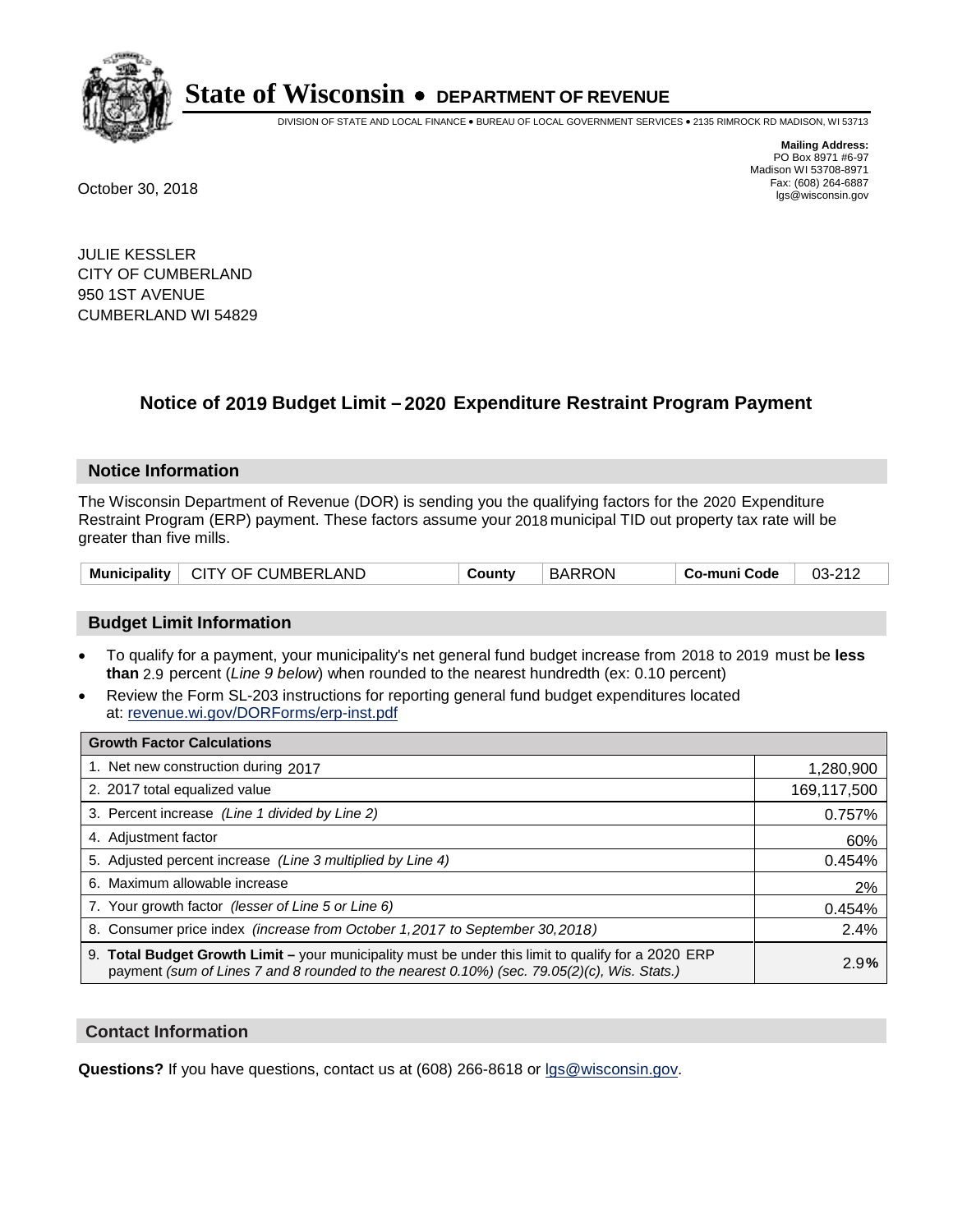

DIVISION OF STATE AND LOCAL FINANCE • BUREAU OF LOCAL GOVERNMENT SERVICES • 2135 RIMROCK RD MADISON, WI 53713

**Mailing Address:** PO Box 8971 #6-97 Madison WI 53708-8971<br>Fax: (608) 264-6887 Fax: (608) 264-6887 October 30, 2018 lgs@wisconsin.gov

KATHLEEN MORSE CITY OF RICE LAKE 30 E EAU CLAIRE ST RICE LAKE WI 54868

### **Notice of 2019 Budget Limit - 2020 Expenditure Restraint Program Payment**

#### **Notice Information**

The Wisconsin Department of Revenue (DOR) is sending you the qualifying factors for the 2020 Expenditure Restraint Program (ERP) payment. These factors assume your 2018 municipal TID out property tax rate will be greater than five mills.

| Municipality   CITY OF RICE LAKE | County | <b>BARRON</b> | Co-muni Code | 03-276 |
|----------------------------------|--------|---------------|--------------|--------|
|----------------------------------|--------|---------------|--------------|--------|

#### **Budget Limit Information**

- To qualify for a payment, your municipality's net general fund budget increase from 2018 to 2019 must be less **than** 3.5 percent (*Line 9 below*) when rounded to the nearest hundredth (ex: 0.10 percent)
- Review the Form SL-203 instructions for reporting general fund budget expenditures located at: revenue.wi.gov/DORForms/erp-inst.pdf

| <b>Growth Factor Calculations</b>                                                                                                                                                                      |             |
|--------------------------------------------------------------------------------------------------------------------------------------------------------------------------------------------------------|-------------|
| 1. Net new construction during 2017                                                                                                                                                                    | 12,377,000  |
| 2. 2017 total equalized value                                                                                                                                                                          | 674,047,800 |
| 3. Percent increase (Line 1 divided by Line 2)                                                                                                                                                         | 1.836%      |
| 4. Adjustment factor                                                                                                                                                                                   | 60%         |
| 5. Adjusted percent increase (Line 3 multiplied by Line 4)                                                                                                                                             | 1.102%      |
| 6. Maximum allowable increase                                                                                                                                                                          | 2%          |
| 7. Your growth factor (lesser of Line 5 or Line 6)                                                                                                                                                     | 1.102%      |
| 8. Consumer price index (increase from October 1,2017 to September 30,2018)                                                                                                                            | 2.4%        |
| 9. Total Budget Growth Limit - your municipality must be under this limit to qualify for a 2020 ERP<br>payment (sum of Lines 7 and 8 rounded to the nearest $0.10\%$ ) (sec. 79.05(2)(c), Wis. Stats.) | 3.5%        |

#### **Contact Information**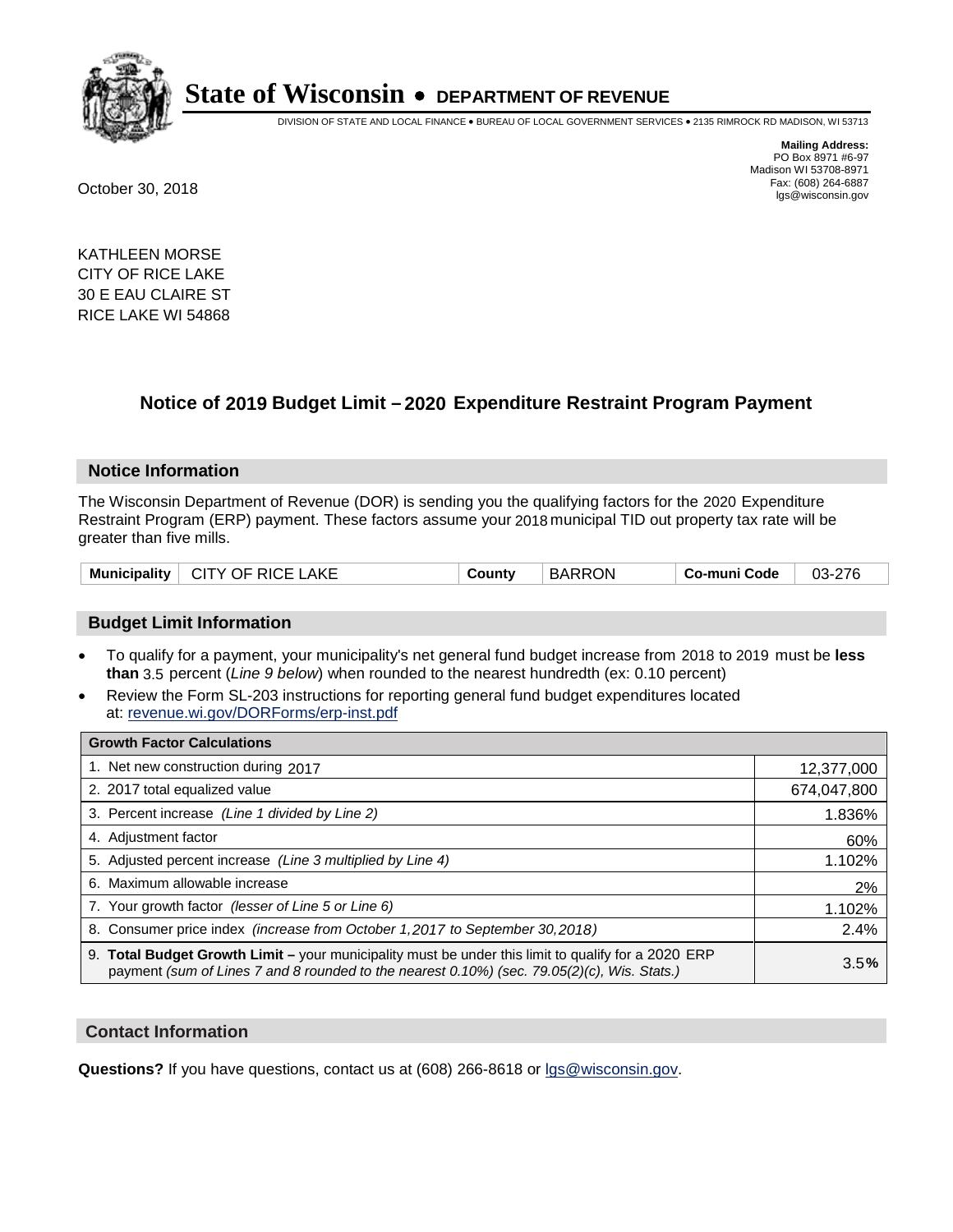

DIVISION OF STATE AND LOCAL FINANCE • BUREAU OF LOCAL GOVERNMENT SERVICES • 2135 RIMROCK RD MADISON, WI 53713

**Mailing Address:** PO Box 8971 #6-97 Madison WI 53708-8971<br>Fax: (608) 264-6887 Fax: (608) 264-6887 October 30, 2018 lgs@wisconsin.gov

ELIZABETH SEEFELDT TOWN OF KELLY 29545 BELL RD MASON WI 54856-9769

## **Notice of 2019 Budget Limit - 2020 Expenditure Restraint Program Payment**

#### **Notice Information**

The Wisconsin Department of Revenue (DOR) is sending you the qualifying factors for the 2020 Expenditure Restraint Program (ERP) payment. These factors assume your 2018 municipal TID out property tax rate will be greater than five mills.

| <b>Municipality</b><br><b>TOWN OF KELLY</b> | $J$ ount $V$ | <b>BAYFIELD</b> | Co-muni Code | 04-026 |
|---------------------------------------------|--------------|-----------------|--------------|--------|
|---------------------------------------------|--------------|-----------------|--------------|--------|

#### **Budget Limit Information**

- To qualify for a payment, your municipality's net general fund budget increase from 2018 to 2019 must be less **than** 2.7 percent (*Line 9 below*) when rounded to the nearest hundredth (ex: 0.10 percent)
- Review the Form SL-203 instructions for reporting general fund budget expenditures located at: revenue.wi.gov/DORForms/erp-inst.pdf

| <b>Growth Factor Calculations</b>                                                                                                                                                                      |            |
|--------------------------------------------------------------------------------------------------------------------------------------------------------------------------------------------------------|------------|
| 1. Net new construction during 2017                                                                                                                                                                    | 177,600    |
| 2. 2017 total equalized value                                                                                                                                                                          | 33,845,700 |
| 3. Percent increase (Line 1 divided by Line 2)                                                                                                                                                         | 0.525%     |
| 4. Adjustment factor                                                                                                                                                                                   | 60%        |
| 5. Adjusted percent increase (Line 3 multiplied by Line 4)                                                                                                                                             | 0.315%     |
| 6. Maximum allowable increase                                                                                                                                                                          | 2%         |
| 7. Your growth factor (lesser of Line 5 or Line 6)                                                                                                                                                     | 0.315%     |
| 8. Consumer price index (increase from October 1,2017 to September 30,2018)                                                                                                                            | 2.4%       |
| 9. Total Budget Growth Limit - your municipality must be under this limit to qualify for a 2020 ERP<br>payment (sum of Lines 7 and 8 rounded to the nearest $0.10\%$ ) (sec. 79.05(2)(c), Wis. Stats.) | 2.7%       |

#### **Contact Information**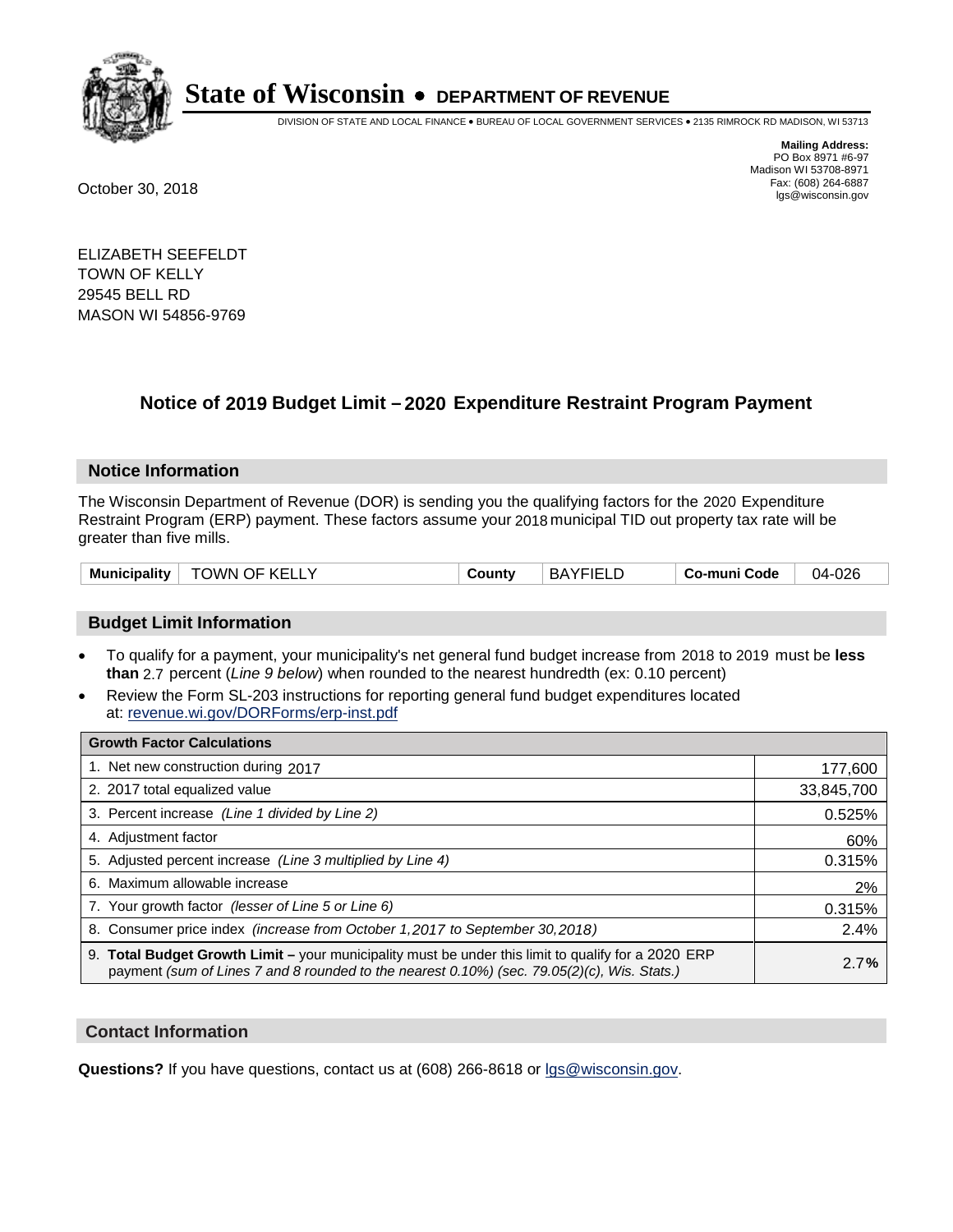

DIVISION OF STATE AND LOCAL FINANCE • BUREAU OF LOCAL GOVERNMENT SERVICES • 2135 RIMROCK RD MADISON, WI 53713

**Mailing Address:** PO Box 8971 #6-97 Madison WI 53708-8971<br>Fax: (608) 264-6887 Fax: (608) 264-6887 October 30, 2018 lgs@wisconsin.gov

SUSAN HIATT TOWN OF MASON 60020 HANSON RD MASON WI 54856

### **Notice of 2019 Budget Limit - 2020 Expenditure Restraint Program Payment**

#### **Notice Information**

The Wisconsin Department of Revenue (DOR) is sending you the qualifying factors for the 2020 Expenditure Restraint Program (ERP) payment. These factors assume your 2018 municipal TID out property tax rate will be greater than five mills.

| TOWN OF MASON<br>Municipality | County | <b>BAYFIELD</b> | <b>Co-muni Code</b> | 04-032 |
|-------------------------------|--------|-----------------|---------------------|--------|
|-------------------------------|--------|-----------------|---------------------|--------|

#### **Budget Limit Information**

- To qualify for a payment, your municipality's net general fund budget increase from 2018 to 2019 must be less **than** 2.7 percent (*Line 9 below*) when rounded to the nearest hundredth (ex: 0.10 percent)
- Review the Form SL-203 instructions for reporting general fund budget expenditures located at: revenue.wi.gov/DORForms/erp-inst.pdf

| <b>Growth Factor Calculations</b>                                                                                                                                                                      |            |
|--------------------------------------------------------------------------------------------------------------------------------------------------------------------------------------------------------|------------|
| 1. Net new construction during 2017                                                                                                                                                                    | 103,700    |
| 2. 2017 total equalized value                                                                                                                                                                          | 20,386,900 |
| 3. Percent increase (Line 1 divided by Line 2)                                                                                                                                                         | 0.509%     |
| 4. Adjustment factor                                                                                                                                                                                   | 60%        |
| 5. Adjusted percent increase (Line 3 multiplied by Line 4)                                                                                                                                             | 0.305%     |
| 6. Maximum allowable increase                                                                                                                                                                          | 2%         |
| 7. Your growth factor (lesser of Line 5 or Line 6)                                                                                                                                                     | 0.305%     |
| 8. Consumer price index (increase from October 1,2017 to September 30,2018)                                                                                                                            | 2.4%       |
| 9. Total Budget Growth Limit - your municipality must be under this limit to qualify for a 2020 ERP<br>payment (sum of Lines 7 and 8 rounded to the nearest $0.10\%$ ) (sec. 79.05(2)(c), Wis. Stats.) | 2.7%       |

#### **Contact Information**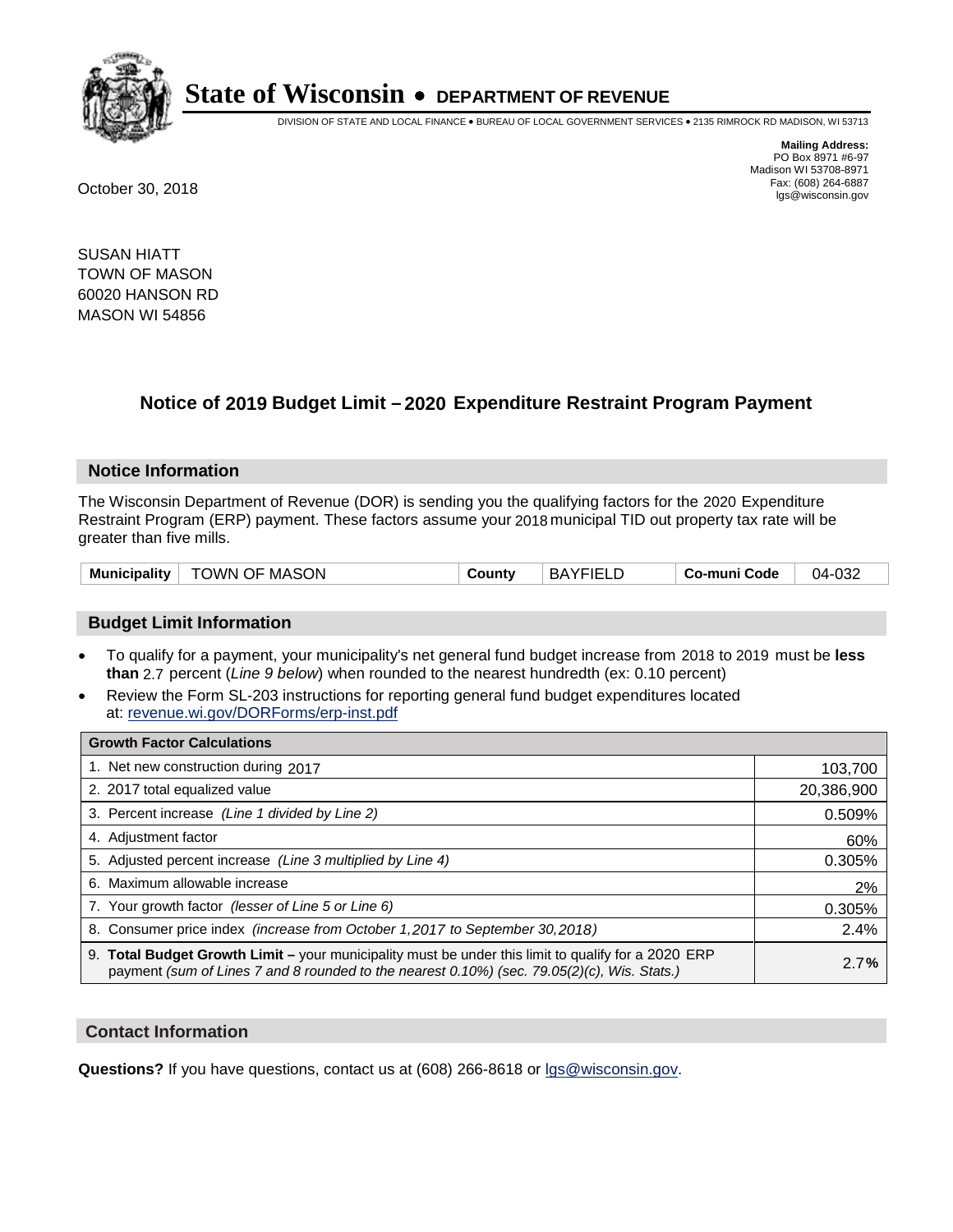

DIVISION OF STATE AND LOCAL FINANCE • BUREAU OF LOCAL GOVERNMENT SERVICES • 2135 RIMROCK RD MADISON, WI 53713

**Mailing Address:** PO Box 8971 #6-97 Madison WI 53708-8971<br>Fax: (608) 264-6887 Fax: (608) 264-6887 October 30, 2018 lgs@wisconsin.gov

BILLIE HOOPMAN CITY OF BAYFIELD PO BOX 1170 BAYFIELD WI 54814-1170

### **Notice of 2019 Budget Limit - 2020 Expenditure Restraint Program Payment**

#### **Notice Information**

The Wisconsin Department of Revenue (DOR) is sending you the qualifying factors for the 2020 Expenditure Restraint Program (ERP) payment. These factors assume your 2018 municipal TID out property tax rate will be greater than five mills.

#### **Budget Limit Information**

- To qualify for a payment, your municipality's net general fund budget increase from 2018 to 2019 must be less **than** 2.6 percent (*Line 9 below*) when rounded to the nearest hundredth (ex: 0.10 percent)
- Review the Form SL-203 instructions for reporting general fund budget expenditures located at: revenue.wi.gov/DORForms/erp-inst.pdf

| <b>Growth Factor Calculations</b>                                                                                                                                                                      |             |
|--------------------------------------------------------------------------------------------------------------------------------------------------------------------------------------------------------|-------------|
| 1. Net new construction during 2017                                                                                                                                                                    | 291,100     |
| 2. 2017 total equalized value                                                                                                                                                                          | 103,975,300 |
| 3. Percent increase (Line 1 divided by Line 2)                                                                                                                                                         | 0.280%      |
| 4. Adjustment factor                                                                                                                                                                                   | 60%         |
| 5. Adjusted percent increase (Line 3 multiplied by Line 4)                                                                                                                                             | 0.168%      |
| 6. Maximum allowable increase                                                                                                                                                                          | 2%          |
| 7. Your growth factor (lesser of Line 5 or Line 6)                                                                                                                                                     | 0.168%      |
| 8. Consumer price index (increase from October 1,2017 to September 30,2018)                                                                                                                            | 2.4%        |
| 9. Total Budget Growth Limit - your municipality must be under this limit to qualify for a 2020 ERP<br>payment (sum of Lines 7 and 8 rounded to the nearest $0.10\%$ ) (sec. 79.05(2)(c), Wis. Stats.) | 2.6%        |

#### **Contact Information**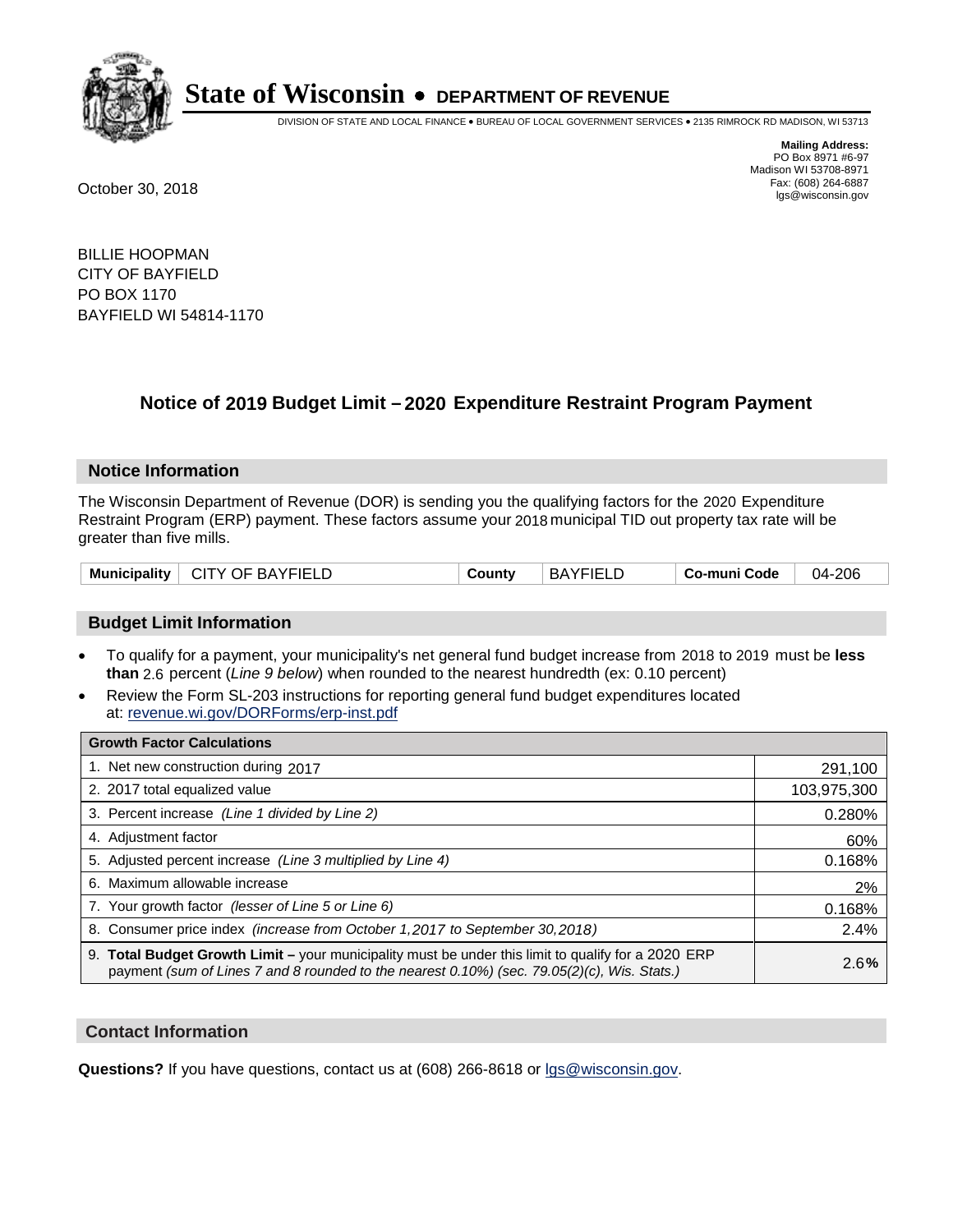

DIVISION OF STATE AND LOCAL FINANCE • BUREAU OF LOCAL GOVERNMENT SERVICES • 2135 RIMROCK RD MADISON, WI 53713

**Mailing Address:** PO Box 8971 #6-97 Madison WI 53708-8971<br>Fax: (608) 264-6887 Fax: (608) 264-6887 October 30, 2018 lgs@wisconsin.gov

SCOTT KLUVER CITY OF WASHBURN PO BOX 638 WASHBURN WI 54891-0638

### **Notice of 2019 Budget Limit - 2020 Expenditure Restraint Program Payment**

#### **Notice Information**

The Wisconsin Department of Revenue (DOR) is sending you the qualifying factors for the 2020 Expenditure Restraint Program (ERP) payment. These factors assume your 2018 municipal TID out property tax rate will be greater than five mills.

| <b>Municipality</b> | <b>□ CITY OF WASHBURN</b> | County | <b>BAYFIELD</b> | Co-muni Code | 04-291 |
|---------------------|---------------------------|--------|-----------------|--------------|--------|
|---------------------|---------------------------|--------|-----------------|--------------|--------|

#### **Budget Limit Information**

- To qualify for a payment, your municipality's net general fund budget increase from 2018 to 2019 must be less **than** 2.7 percent (*Line 9 below*) when rounded to the nearest hundredth (ex: 0.10 percent)
- Review the Form SL-203 instructions for reporting general fund budget expenditures located at: revenue.wi.gov/DORForms/erp-inst.pdf

| <b>Growth Factor Calculations</b>                                                                                                                                                                      |             |
|--------------------------------------------------------------------------------------------------------------------------------------------------------------------------------------------------------|-------------|
| 1. Net new construction during 2017                                                                                                                                                                    | 696,200     |
| 2. 2017 total equalized value                                                                                                                                                                          | 120,765,400 |
| 3. Percent increase (Line 1 divided by Line 2)                                                                                                                                                         | 0.576%      |
| 4. Adjustment factor                                                                                                                                                                                   | 60%         |
| 5. Adjusted percent increase (Line 3 multiplied by Line 4)                                                                                                                                             | 0.346%      |
| 6. Maximum allowable increase                                                                                                                                                                          | 2%          |
| 7. Your growth factor (lesser of Line 5 or Line 6)                                                                                                                                                     | 0.346%      |
| 8. Consumer price index (increase from October 1, 2017 to September 30, 2018)                                                                                                                          | 2.4%        |
| 9. Total Budget Growth Limit - your municipality must be under this limit to qualify for a 2020 ERP<br>payment (sum of Lines 7 and 8 rounded to the nearest $0.10\%$ ) (sec. 79.05(2)(c), Wis. Stats.) | 2.7%        |

#### **Contact Information**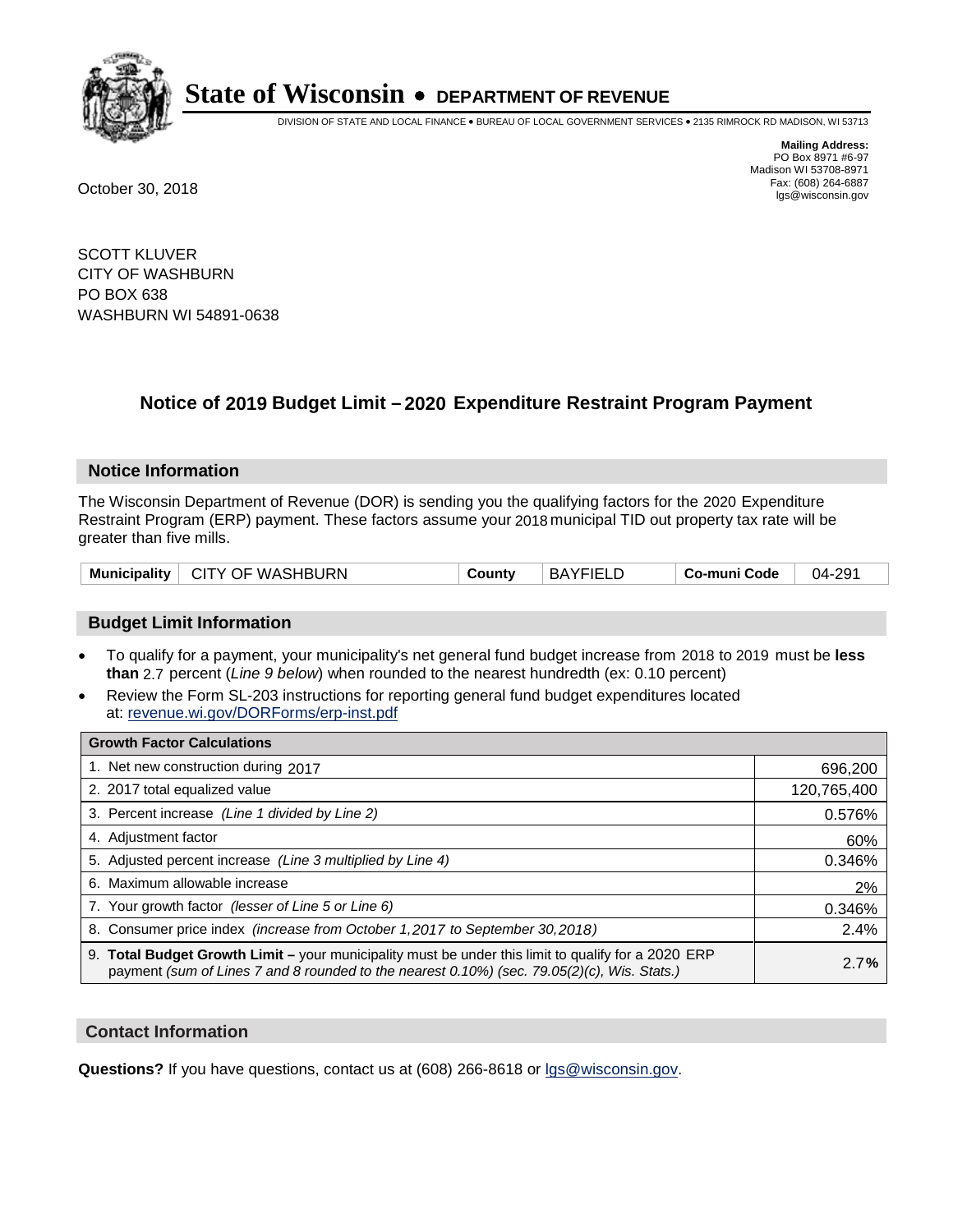

DIVISION OF STATE AND LOCAL FINANCE • BUREAU OF LOCAL GOVERNMENT SERVICES • 2135 RIMROCK RD MADISON, WI 53713

**Mailing Address:** PO Box 8971 #6-97 Madison WI 53708-8971<br>Fax: (608) 264-6887 Fax: (608) 264-6887 October 30, 2018 lgs@wisconsin.gov

DEBBIE BAENEN VILLAGE OF ALLOUEZ 1900 LIBAL ST GREEN BAY WI 54301-2453

### **Notice of 2019 Budget Limit - 2020 Expenditure Restraint Program Payment**

#### **Notice Information**

The Wisconsin Department of Revenue (DOR) is sending you the qualifying factors for the 2020 Expenditure Restraint Program (ERP) payment. These factors assume your 2018 municipal TID out property tax rate will be greater than five mills.

| VILLAGE OF ALLOUEZ<br><b>Municipality</b> | County | <b>BROWN</b> | Co-muni Code | 05-102 |
|-------------------------------------------|--------|--------------|--------------|--------|
|-------------------------------------------|--------|--------------|--------------|--------|

#### **Budget Limit Information**

- To qualify for a payment, your municipality's net general fund budget increase from 2018 to 2019 must be less **than** 2.7 percent (*Line 9 below*) when rounded to the nearest hundredth (ex: 0.10 percent)
- Review the Form SL-203 instructions for reporting general fund budget expenditures located at: revenue.wi.gov/DORForms/erp-inst.pdf

| <b>Growth Factor Calculations</b>                                                                                                                                                                      |             |
|--------------------------------------------------------------------------------------------------------------------------------------------------------------------------------------------------------|-------------|
| 1. Net new construction during 2017                                                                                                                                                                    | 5,033,600   |
| 2. 2017 total equalized value                                                                                                                                                                          | 988,100,700 |
| 3. Percent increase (Line 1 divided by Line 2)                                                                                                                                                         | 0.509%      |
| 4. Adjustment factor                                                                                                                                                                                   | 60%         |
| 5. Adjusted percent increase (Line 3 multiplied by Line 4)                                                                                                                                             | 0.305%      |
| 6. Maximum allowable increase                                                                                                                                                                          | 2%          |
| 7. Your growth factor (lesser of Line 5 or Line 6)                                                                                                                                                     | 0.305%      |
| 8. Consumer price index (increase from October 1,2017 to September 30,2018)                                                                                                                            | 2.4%        |
| 9. Total Budget Growth Limit - your municipality must be under this limit to qualify for a 2020 ERP<br>payment (sum of Lines 7 and 8 rounded to the nearest $0.10\%$ ) (sec. 79.05(2)(c), Wis. Stats.) | 2.7%        |

#### **Contact Information**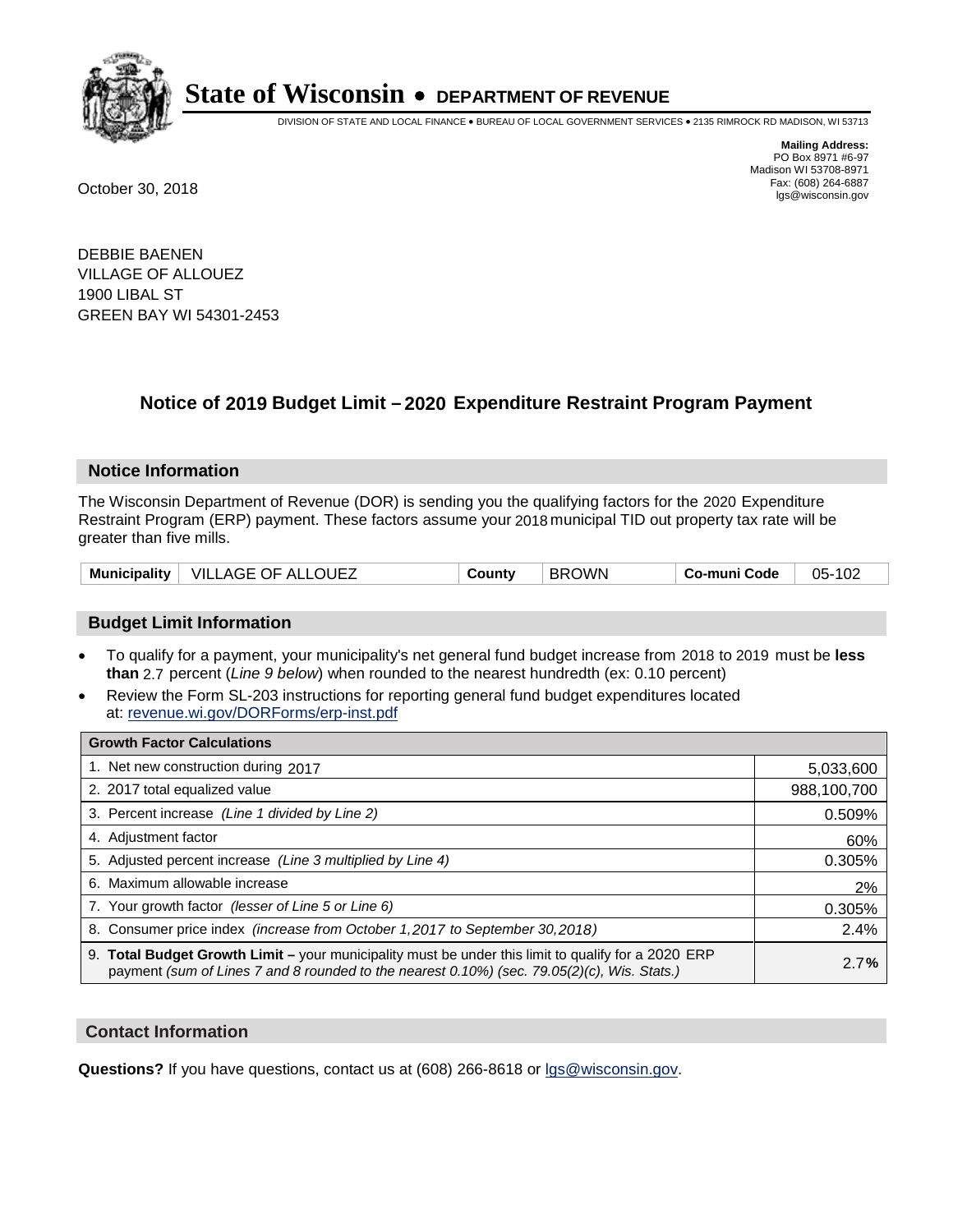

DIVISION OF STATE AND LOCAL FINANCE • BUREAU OF LOCAL GOVERNMENT SERVICES • 2135 RIMROCK RD MADISON, WI 53713

**Mailing Address:** PO Box 8971 #6-97 Madison WI 53708-8971<br>Fax: (608) 264-6887 Fax: (608) 264-6887 October 30, 2018 lgs@wisconsin.gov

PATRICK MOYNIHAN VILLAGE OF ASHWAUBENON 2155 HOLMGREN WAY ASHWAUBENON WI 54304-4605

### **Notice of 2019 Budget Limit - 2020 Expenditure Restraint Program Payment**

#### **Notice Information**

The Wisconsin Department of Revenue (DOR) is sending you the qualifying factors for the 2020 Expenditure Restraint Program (ERP) payment. These factors assume your 2018 municipal TID out property tax rate will be greater than five mills.

|  | Municipality   VILLAGE OF ASHWAUBENON | County | <b>BROWN</b> | Co-muni Code | 05-104 |
|--|---------------------------------------|--------|--------------|--------------|--------|
|--|---------------------------------------|--------|--------------|--------------|--------|

#### **Budget Limit Information**

- To qualify for a payment, your municipality's net general fund budget increase from 2018 to 2019 must be less **than** 3.7 percent (*Line 9 below*) when rounded to the nearest hundredth (ex: 0.10 percent)
- Review the Form SL-203 instructions for reporting general fund budget expenditures located at: revenue.wi.gov/DORForms/erp-inst.pdf

| <b>Growth Factor Calculations</b>                                                                                                                                                                  |               |
|----------------------------------------------------------------------------------------------------------------------------------------------------------------------------------------------------|---------------|
| 1. Net new construction during 2017                                                                                                                                                                | 52,878,900    |
| 2. 2017 total equalized value                                                                                                                                                                      | 2,354,755,800 |
| 3. Percent increase (Line 1 divided by Line 2)                                                                                                                                                     | 2.246%        |
| 4. Adjustment factor                                                                                                                                                                               | 60%           |
| 5. Adjusted percent increase (Line 3 multiplied by Line 4)                                                                                                                                         | 1.348%        |
| 6. Maximum allowable increase                                                                                                                                                                      | 2%            |
| 7. Your growth factor (lesser of Line 5 or Line 6)                                                                                                                                                 | 1.348%        |
| 8. Consumer price index (increase from October 1,2017 to September 30,2018)                                                                                                                        | 2.4%          |
| 9. Total Budget Growth Limit - your municipality must be under this limit to qualify for a 2020 ERP<br>payment (sum of Lines 7 and 8 rounded to the nearest 0.10%) (sec. 79.05(2)(c), Wis. Stats.) | 3.7%          |

#### **Contact Information**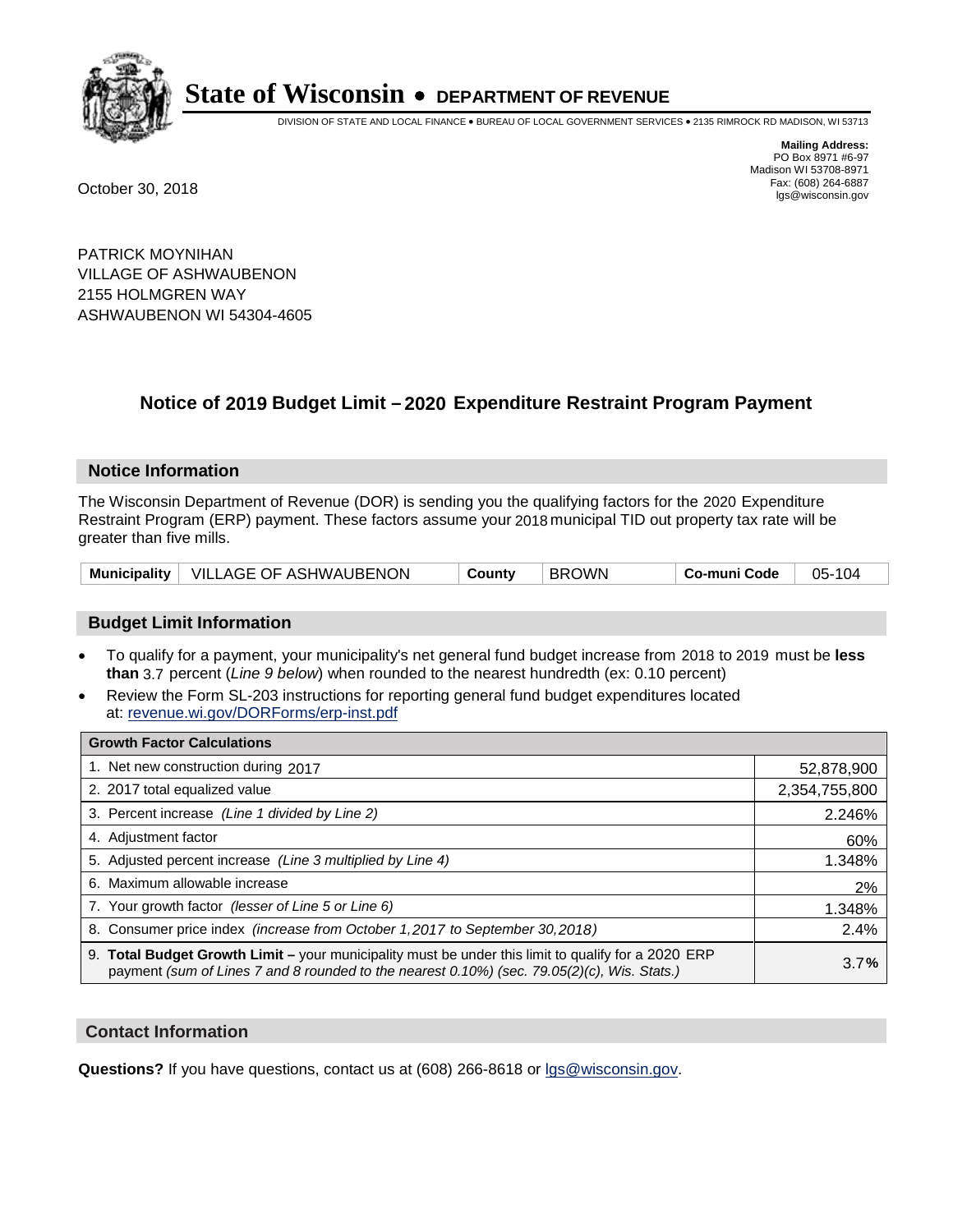

DIVISION OF STATE AND LOCAL FINANCE • BUREAU OF LOCAL GOVERNMENT SERVICES • 2135 RIMROCK RD MADISON, WI 53713

**Mailing Address:** PO Box 8971 #6-97 Madison WI 53708-8971<br>Fax: (608) 264-6887 Fax: (608) 264-6887 October 30, 2018 lgs@wisconsin.gov

KAREN OSTROWSKI VILLAGE OF PULASKI PO BOX 320 PULASKI WI 54162-0320

## **Notice of 2019 Budget Limit - 2020 Expenditure Restraint Program Payment**

#### **Notice Information**

The Wisconsin Department of Revenue (DOR) is sending you the qualifying factors for the 2020 Expenditure Restraint Program (ERP) payment. These factors assume your 2018 municipal TID out property tax rate will be greater than five mills.

| <b>Municipality</b> | VILLAGE OF PULASKI | County | <b>BROWN</b> | Co-muni Code | 05-171 |
|---------------------|--------------------|--------|--------------|--------------|--------|
|---------------------|--------------------|--------|--------------|--------------|--------|

#### **Budget Limit Information**

- To qualify for a payment, your municipality's net general fund budget increase from 2018 to 2019 must be less **than** 3.6 percent (*Line 9 below*) when rounded to the nearest hundredth (ex: 0.10 percent)
- Review the Form SL-203 instructions for reporting general fund budget expenditures located at: revenue.wi.gov/DORForms/erp-inst.pdf

| <b>Growth Factor Calculations</b>                                                                                                                                                                  |             |
|----------------------------------------------------------------------------------------------------------------------------------------------------------------------------------------------------|-------------|
| 1. Net new construction during 2017                                                                                                                                                                | 4,227,600   |
| 2. 2017 total equalized value                                                                                                                                                                      | 210,458,800 |
| 3. Percent increase (Line 1 divided by Line 2)                                                                                                                                                     | 2.009%      |
| 4. Adjustment factor                                                                                                                                                                               | 60%         |
| 5. Adjusted percent increase (Line 3 multiplied by Line 4)                                                                                                                                         | 1.205%      |
| 6. Maximum allowable increase                                                                                                                                                                      | 2%          |
| 7. Your growth factor (lesser of Line 5 or Line 6)                                                                                                                                                 | 1.205%      |
| 8. Consumer price index (increase from October 1, 2017 to September 30, 2018)                                                                                                                      | 2.4%        |
| 9. Total Budget Growth Limit - your municipality must be under this limit to qualify for a 2020 ERP<br>payment (sum of Lines 7 and 8 rounded to the nearest 0.10%) (sec. 79.05(2)(c), Wis. Stats.) | 3.6%        |

#### **Contact Information**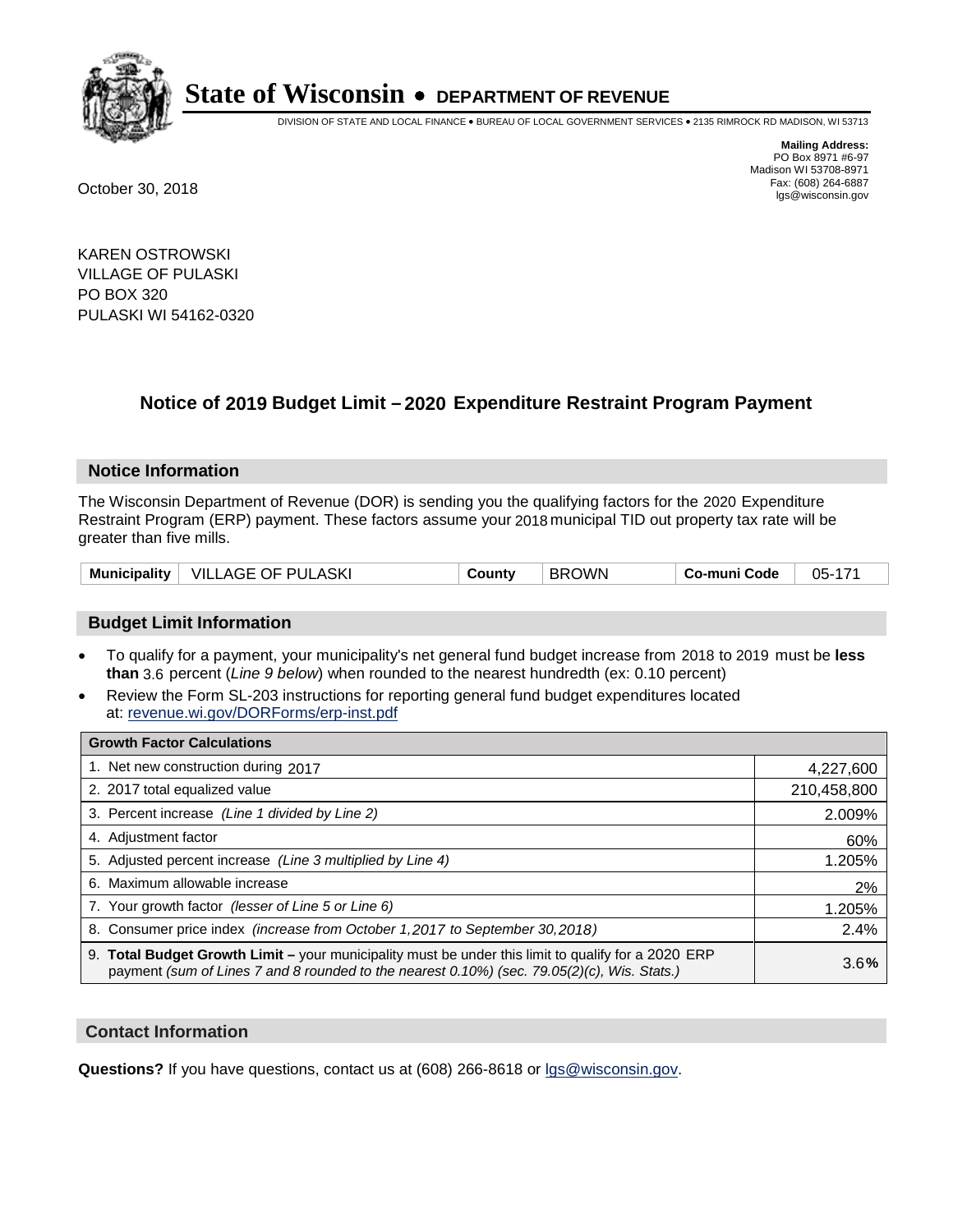

DIVISION OF STATE AND LOCAL FINANCE • BUREAU OF LOCAL GOVERNMENT SERVICES • 2135 RIMROCK RD MADISON, WI 53713

**Mailing Address:** PO Box 8971 #6-97 Madison WI 53708-8971<br>Fax: (608) 264-6887 Fax: (608) 264-6887 October 30, 2018 lgs@wisconsin.gov

MICHELLE SEIDL VILLAGE OF WRIGHTSTOWN 352 HIGH STREET WRIGHTSTOWN WI 54180-1130

### **Notice of 2019 Budget Limit - 2020 Expenditure Restraint Program Payment**

#### **Notice Information**

The Wisconsin Department of Revenue (DOR) is sending you the qualifying factors for the 2020 Expenditure Restraint Program (ERP) payment. These factors assume your 2018 municipal TID out property tax rate will be greater than five mills.

| Municipality   VILLAGE OF WRIGHTSTOWN | County | <b>BROWN</b> | Co-muni Code | 05-191 |
|---------------------------------------|--------|--------------|--------------|--------|
|---------------------------------------|--------|--------------|--------------|--------|

#### **Budget Limit Information**

- To qualify for a payment, your municipality's net general fund budget increase from 2018 to 2019 must be less **than** 4.4 percent (*Line 9 below*) when rounded to the nearest hundredth (ex: 0.10 percent)
- Review the Form SL-203 instructions for reporting general fund budget expenditures located at: revenue.wi.gov/DORForms/erp-inst.pdf

| <b>Growth Factor Calculations</b>                                                                                                                                                                  |             |
|----------------------------------------------------------------------------------------------------------------------------------------------------------------------------------------------------|-------------|
| 1. Net new construction during 2017                                                                                                                                                                | 15,508,500  |
| 2. 2017 total equalized value                                                                                                                                                                      | 236,578,800 |
| 3. Percent increase (Line 1 divided by Line 2)                                                                                                                                                     | 6.555%      |
| 4. Adjustment factor                                                                                                                                                                               | 60%         |
| 5. Adjusted percent increase (Line 3 multiplied by Line 4)                                                                                                                                         | 3.933%      |
| 6. Maximum allowable increase                                                                                                                                                                      | 2%          |
| 7. Your growth factor (lesser of Line 5 or Line 6)                                                                                                                                                 | 2.000%      |
| 8. Consumer price index (increase from October 1,2017 to September 30,2018)                                                                                                                        | 2.4%        |
| 9. Total Budget Growth Limit - your municipality must be under this limit to qualify for a 2020 ERP<br>payment (sum of Lines 7 and 8 rounded to the nearest 0.10%) (sec. 79.05(2)(c), Wis. Stats.) | 4.4%        |

#### **Contact Information**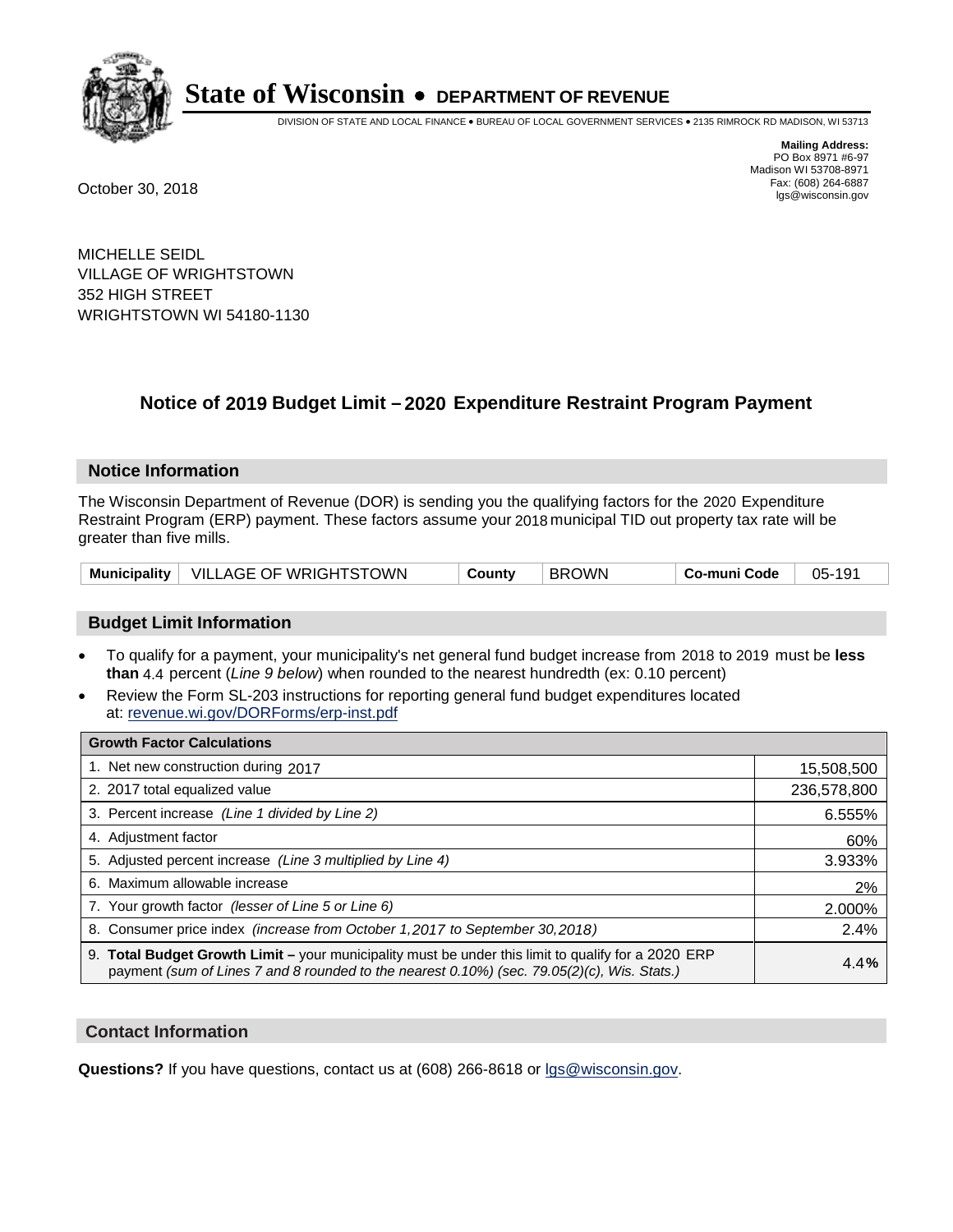

DIVISION OF STATE AND LOCAL FINANCE • BUREAU OF LOCAL GOVERNMENT SERVICES • 2135 RIMROCK RD MADISON, WI 53713

**Mailing Address:** PO Box 8971 #6-97 Madison WI 53708-8971<br>Fax: (608) 264-6887 Fax: (608) 264-6887 October 30, 2018 lgs@wisconsin.gov

SHANA LEDVINA CITY OF DE PERE 335 S BROADWAY ST DE PERE WI 54115-2526

## **Notice of 2019 Budget Limit - 2020 Expenditure Restraint Program Payment**

#### **Notice Information**

The Wisconsin Department of Revenue (DOR) is sending you the qualifying factors for the 2020 Expenditure Restraint Program (ERP) payment. These factors assume your 2018 municipal TID out property tax rate will be greater than five mills.

| Municipality | CITY OF DE PERE | County | <b>BROWN</b> | Co-muni Code | 05-216 |
|--------------|-----------------|--------|--------------|--------------|--------|
|--------------|-----------------|--------|--------------|--------------|--------|

#### **Budget Limit Information**

- To qualify for a payment, your municipality's net general fund budget increase from 2018 to 2019 must be less **than** 3.0 percent (*Line 9 below*) when rounded to the nearest hundredth (ex: 0.10 percent)
- Review the Form SL-203 instructions for reporting general fund budget expenditures located at: revenue.wi.gov/DORForms/erp-inst.pdf

| <b>Growth Factor Calculations</b>                                                                                                                                                                  |               |
|----------------------------------------------------------------------------------------------------------------------------------------------------------------------------------------------------|---------------|
| 1. Net new construction during 2017                                                                                                                                                                | 20,082,600    |
| 2. 2017 total equalized value                                                                                                                                                                      | 2,030,690,600 |
| 3. Percent increase (Line 1 divided by Line 2)                                                                                                                                                     | 0.989%        |
| 4. Adjustment factor                                                                                                                                                                               | 60%           |
| 5. Adjusted percent increase (Line 3 multiplied by Line 4)                                                                                                                                         | 0.593%        |
| 6. Maximum allowable increase                                                                                                                                                                      | 2%            |
| 7. Your growth factor (lesser of Line 5 or Line 6)                                                                                                                                                 | 0.593%        |
| 8. Consumer price index (increase from October 1, 2017 to September 30, 2018)                                                                                                                      | 2.4%          |
| 9. Total Budget Growth Limit - your municipality must be under this limit to qualify for a 2020 ERP<br>payment (sum of Lines 7 and 8 rounded to the nearest 0.10%) (sec. 79.05(2)(c), Wis. Stats.) | 3.0%          |

#### **Contact Information**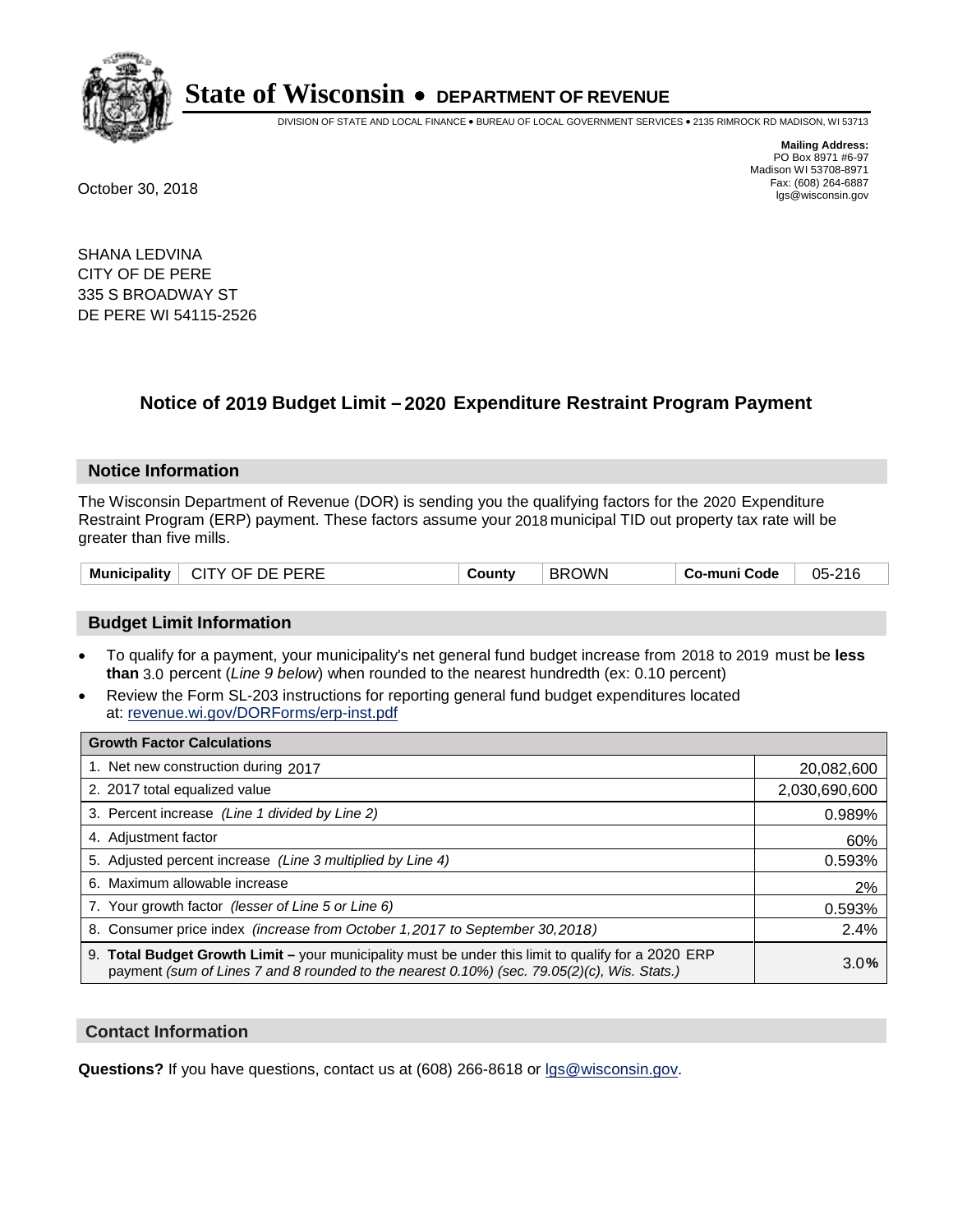

DIVISION OF STATE AND LOCAL FINANCE • BUREAU OF LOCAL GOVERNMENT SERVICES • 2135 RIMROCK RD MADISON, WI 53713

**Mailing Address:** PO Box 8971 #6-97 Madison WI 53708-8971<br>Fax: (608) 264-6887 Fax: (608) 264-6887 October 30, 2018 lgs@wisconsin.gov

KRIS TESKE CITY OF GREEN BAY 100 N JEFFERSON ST GREEN BAY WI 54301-5006

## **Notice of 2019 Budget Limit - 2020 Expenditure Restraint Program Payment**

#### **Notice Information**

The Wisconsin Department of Revenue (DOR) is sending you the qualifying factors for the 2020 Expenditure Restraint Program (ERP) payment. These factors assume your 2018 municipal TID out property tax rate will be greater than five mills.

#### **Budget Limit Information**

- To qualify for a payment, your municipality's net general fund budget increase from 2018 to 2019 must be less **than** 3.0 percent (*Line 9 below*) when rounded to the nearest hundredth (ex: 0.10 percent)
- Review the Form SL-203 instructions for reporting general fund budget expenditures located at: revenue.wi.gov/DORForms/erp-inst.pdf

| <b>Growth Factor Calculations</b>                                                                                                                                                                  |               |
|----------------------------------------------------------------------------------------------------------------------------------------------------------------------------------------------------|---------------|
| 1. Net new construction during 2017                                                                                                                                                                | 62,441,000    |
| 2. 2017 total equalized value                                                                                                                                                                      | 6,365,614,900 |
| 3. Percent increase (Line 1 divided by Line 2)                                                                                                                                                     | 0.981%        |
| 4. Adiustment factor                                                                                                                                                                               | 60%           |
| 5. Adjusted percent increase (Line 3 multiplied by Line 4)                                                                                                                                         | 0.589%        |
| 6. Maximum allowable increase                                                                                                                                                                      | 2%            |
| 7. Your growth factor (lesser of Line 5 or Line 6)                                                                                                                                                 | 0.589%        |
| 8. Consumer price index (increase from October 1,2017 to September 30,2018)                                                                                                                        | 2.4%          |
| 9. Total Budget Growth Limit - your municipality must be under this limit to qualify for a 2020 ERP<br>payment (sum of Lines 7 and 8 rounded to the nearest 0.10%) (sec. 79.05(2)(c), Wis. Stats.) | 3.0%          |

#### **Contact Information**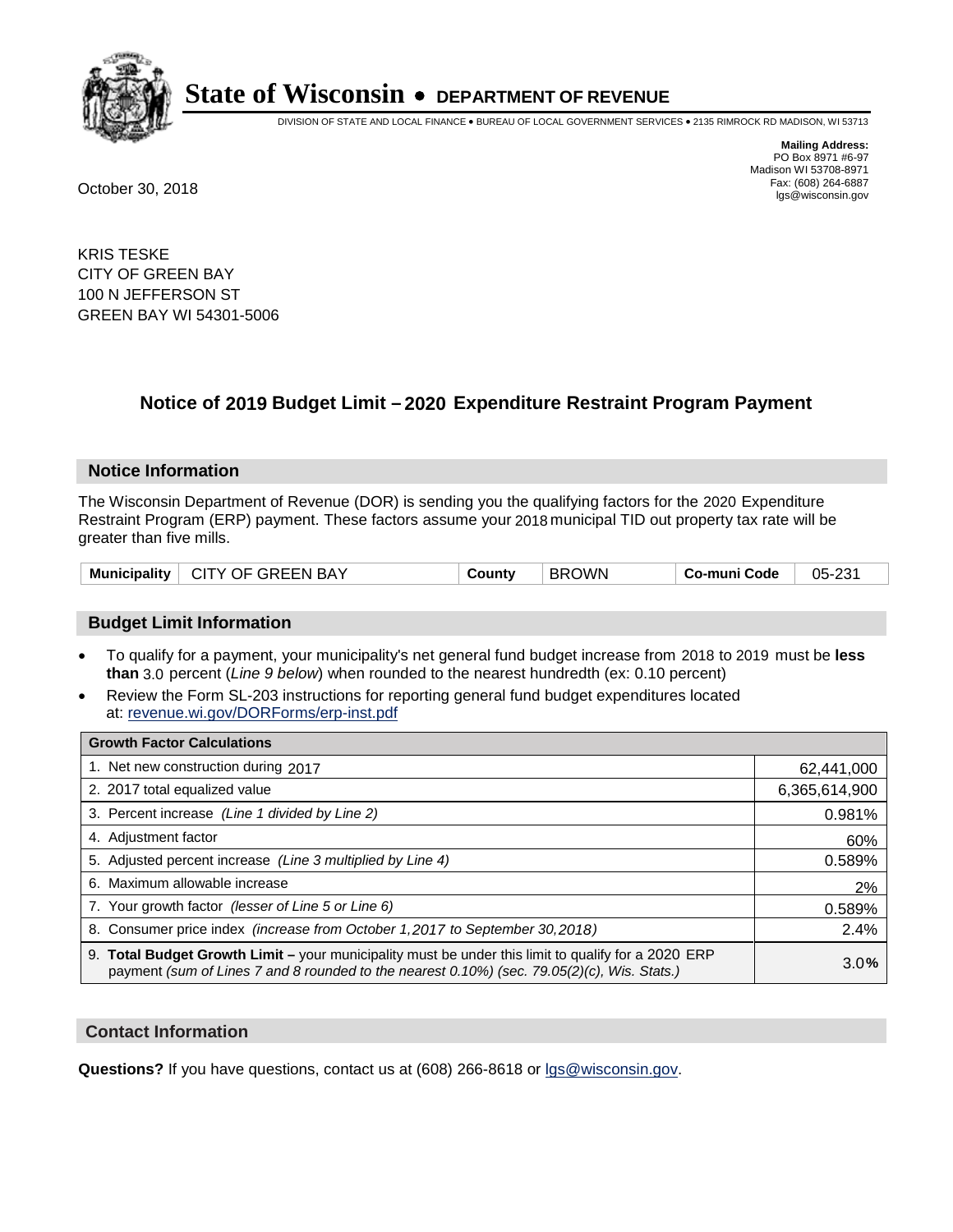

DIVISION OF STATE AND LOCAL FINANCE • BUREAU OF LOCAL GOVERNMENT SERVICES • 2135 RIMROCK RD MADISON, WI 53713

**Mailing Address:** PO Box 8971 #6-97 Madison WI 53708-8971<br>Fax: (608) 264-6887 Fax: (608) 264-6887 October 30, 2018 lgs@wisconsin.gov

CARRIE VENNER TOWN OF CROSS 503 SOUTH MAIN ST. COCHRANE WI 54622-9501

### **Notice of 2019 Budget Limit - 2020 Expenditure Restraint Program Payment**

#### **Notice Information**

The Wisconsin Department of Revenue (DOR) is sending you the qualifying factors for the 2020 Expenditure Restraint Program (ERP) payment. These factors assume your 2018 municipal TID out property tax rate will be greater than five mills.

|  | <b>Municipality</b> | <sup>⊦</sup> TOWN OF CROSS | County | <b>BUFFALO</b> | Co-muni Code | 06-010 |
|--|---------------------|----------------------------|--------|----------------|--------------|--------|
|--|---------------------|----------------------------|--------|----------------|--------------|--------|

#### **Budget Limit Information**

- To qualify for a payment, your municipality's net general fund budget increase from 2018 to 2019 must be less **than** 2.5 percent (*Line 9 below*) when rounded to the nearest hundredth (ex: 0.10 percent)
- Review the Form SL-203 instructions for reporting general fund budget expenditures located at: revenue.wi.gov/DORForms/erp-inst.pdf

| <b>Growth Factor Calculations</b>                                                                                                                                                                      |            |
|--------------------------------------------------------------------------------------------------------------------------------------------------------------------------------------------------------|------------|
| 1. Net new construction during 2017                                                                                                                                                                    | 95,800     |
| 2. 2017 total equalized value                                                                                                                                                                          | 40,111,300 |
| 3. Percent increase (Line 1 divided by Line 2)                                                                                                                                                         | 0.239%     |
| 4. Adjustment factor                                                                                                                                                                                   | 60%        |
| 5. Adjusted percent increase (Line 3 multiplied by Line 4)                                                                                                                                             | 0.143%     |
| 6. Maximum allowable increase                                                                                                                                                                          | 2%         |
| 7. Your growth factor (lesser of Line 5 or Line 6)                                                                                                                                                     | 0.143%     |
| 8. Consumer price index (increase from October 1, 2017 to September 30, 2018)                                                                                                                          | 2.4%       |
| 9. Total Budget Growth Limit - your municipality must be under this limit to qualify for a 2020 ERP<br>payment (sum of Lines 7 and 8 rounded to the nearest $0.10\%$ ) (sec. 79.05(2)(c), Wis. Stats.) | 2.5%       |

#### **Contact Information**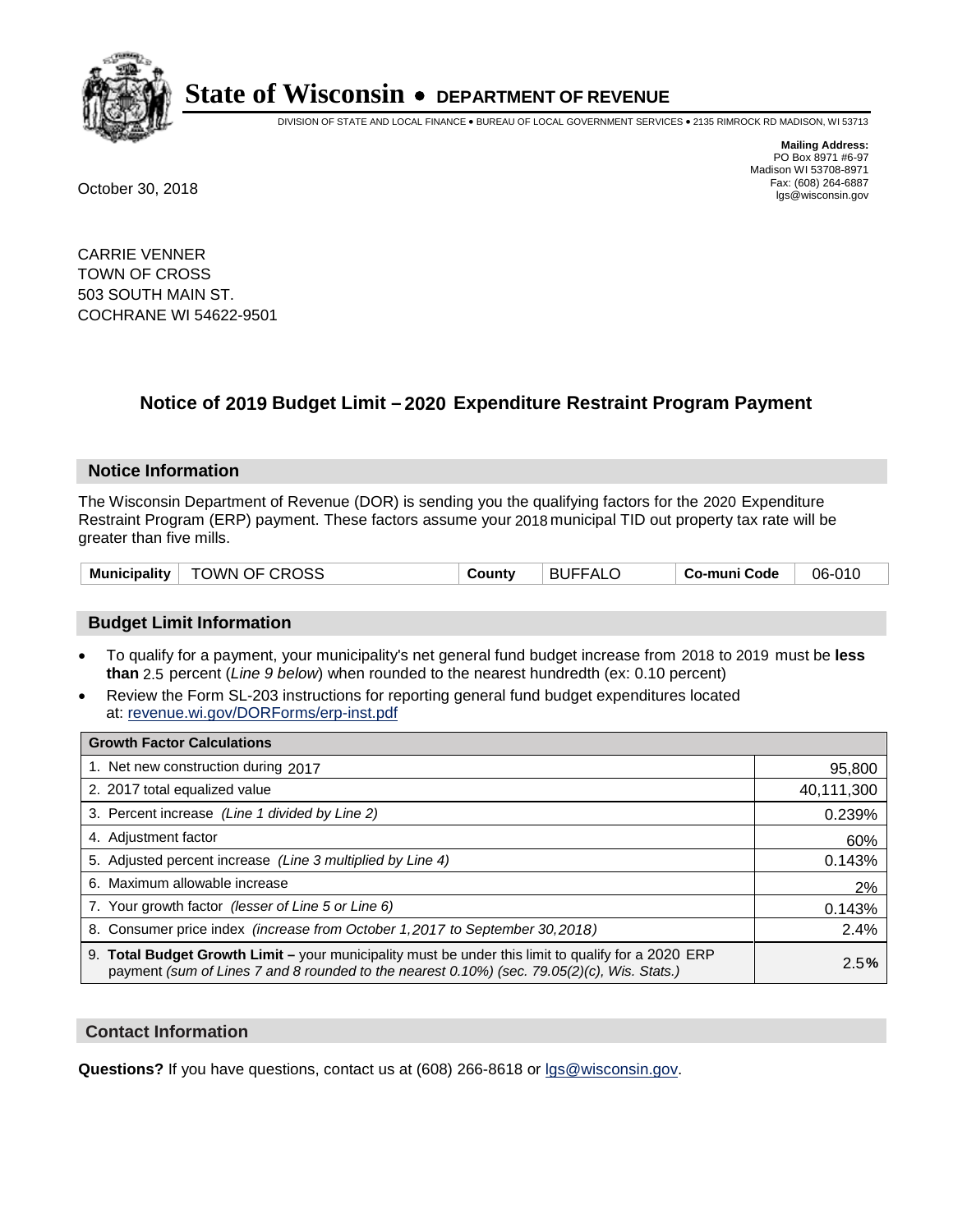

DIVISION OF STATE AND LOCAL FINANCE • BUREAU OF LOCAL GOVERNMENT SERVICES • 2135 RIMROCK RD MADISON, WI 53713

**Mailing Address:** PO Box 8971 #6-97 Madison WI 53708-8971<br>Fax: (608) 264-6887 Fax: (608) 264-6887 October 30, 2018 lgs@wisconsin.gov

CINDY HANSON VILLAGE OF NELSON S616 STATE HWY 35 S NELSON WI 54756

## **Notice of 2019 Budget Limit - 2020 Expenditure Restraint Program Payment**

#### **Notice Information**

The Wisconsin Department of Revenue (DOR) is sending you the qualifying factors for the 2020 Expenditure Restraint Program (ERP) payment. These factors assume your 2018 municipal TID out property tax rate will be greater than five mills.

| $\mid$ VILLAGE OF NELSON<br><b>Municipality</b> | County | <b>BUFFALO</b> | Co-muni Code | 06-154 |
|-------------------------------------------------|--------|----------------|--------------|--------|
|-------------------------------------------------|--------|----------------|--------------|--------|

#### **Budget Limit Information**

- To qualify for a payment, your municipality's net general fund budget increase from 2018 to 2019 must be less **than** 2.4 percent (*Line 9 below*) when rounded to the nearest hundredth (ex: 0.10 percent)
- Review the Form SL-203 instructions for reporting general fund budget expenditures located at: revenue.wi.gov/DORForms/erp-inst.pdf

| <b>Growth Factor Calculations</b>                                                                                                                                                                  |            |
|----------------------------------------------------------------------------------------------------------------------------------------------------------------------------------------------------|------------|
| 1. Net new construction during 2017                                                                                                                                                                | $-55,200$  |
| 2. 2017 total equalized value                                                                                                                                                                      | 18,967,500 |
| 3. Percent increase (Line 1 divided by Line 2)                                                                                                                                                     | $-0.291%$  |
| 4. Adjustment factor                                                                                                                                                                               | 60%        |
| 5. Adjusted percent increase (Line 3 multiplied by Line 4)                                                                                                                                         | $-0.175%$  |
| 6. Maximum allowable increase                                                                                                                                                                      | 2%         |
| 7. Your growth factor (lesser of Line 5 or Line 6)                                                                                                                                                 | 0.000%     |
| 8. Consumer price index (increase from October 1, 2017 to September 30, 2018)                                                                                                                      | 2.4%       |
| 9. Total Budget Growth Limit - your municipality must be under this limit to qualify for a 2020 ERP<br>payment (sum of Lines 7 and 8 rounded to the nearest 0.10%) (sec. 79.05(2)(c), Wis. Stats.) | 2.4%       |

#### **Contact Information**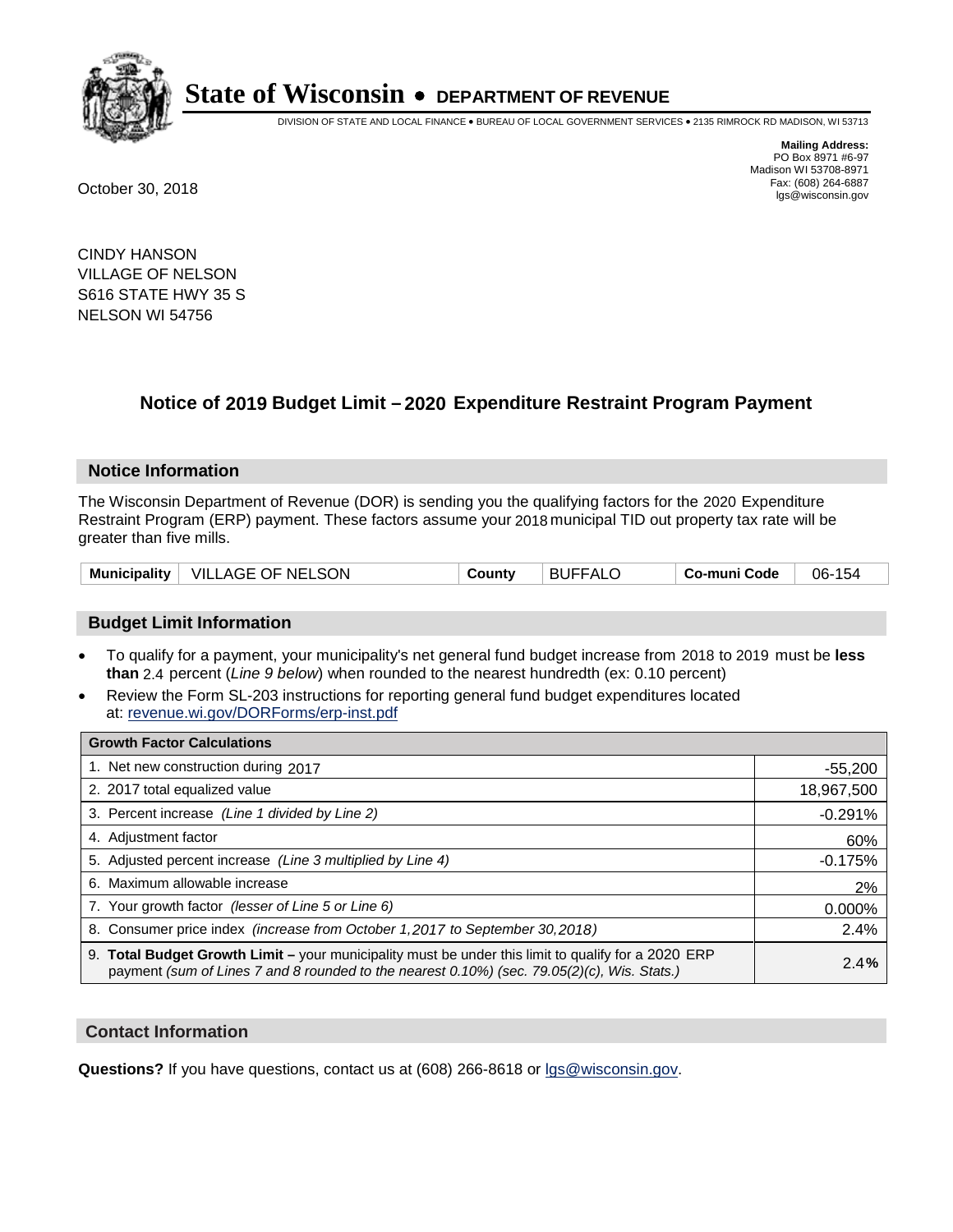

DIVISION OF STATE AND LOCAL FINANCE • BUREAU OF LOCAL GOVERNMENT SERVICES • 2135 RIMROCK RD MADISON, WI 53713

**Mailing Address:** PO Box 8971 #6-97 Madison WI 53708-8971<br>Fax: (608) 264-6887 Fax: (608) 264-6887 October 30, 2018 lgs@wisconsin.gov

LINDA TORGERSON CITY OF ALMA PO BOX 277 ALMA WI 54610-0277

## **Notice of 2019 Budget Limit - 2020 Expenditure Restraint Program Payment**

#### **Notice Information**

The Wisconsin Department of Revenue (DOR) is sending you the qualifying factors for the 2020 Expenditure Restraint Program (ERP) payment. These factors assume your 2018 municipal TID out property tax rate will be greater than five mills.

| Municipality  <br><b>CITY OF ALMA</b><br>County | <b>BUFFALC</b> | Co-muni Code | 06-201 |
|-------------------------------------------------|----------------|--------------|--------|
|-------------------------------------------------|----------------|--------------|--------|

#### **Budget Limit Information**

- To qualify for a payment, your municipality's net general fund budget increase from 2018 to 2019 must be less **than** 2.6 percent (*Line 9 below*) when rounded to the nearest hundredth (ex: 0.10 percent)
- Review the Form SL-203 instructions for reporting general fund budget expenditures located at: revenue.wi.gov/DORForms/erp-inst.pdf

| <b>Growth Factor Calculations</b>                                                                                                                                                                      |            |
|--------------------------------------------------------------------------------------------------------------------------------------------------------------------------------------------------------|------------|
| 1. Net new construction during 2017                                                                                                                                                                    | 172,300    |
| 2. 2017 total equalized value                                                                                                                                                                          | 55,582,000 |
| 3. Percent increase (Line 1 divided by Line 2)                                                                                                                                                         | 0.310%     |
| 4. Adjustment factor                                                                                                                                                                                   | 60%        |
| 5. Adjusted percent increase (Line 3 multiplied by Line 4)                                                                                                                                             | 0.186%     |
| 6. Maximum allowable increase                                                                                                                                                                          | 2%         |
| 7. Your growth factor (lesser of Line 5 or Line 6)                                                                                                                                                     | 0.186%     |
| 8. Consumer price index (increase from October 1,2017 to September 30,2018)                                                                                                                            | 2.4%       |
| 9. Total Budget Growth Limit - your municipality must be under this limit to qualify for a 2020 ERP<br>payment (sum of Lines 7 and 8 rounded to the nearest $0.10\%$ ) (sec. 79.05(2)(c), Wis. Stats.) | 2.6%       |

#### **Contact Information**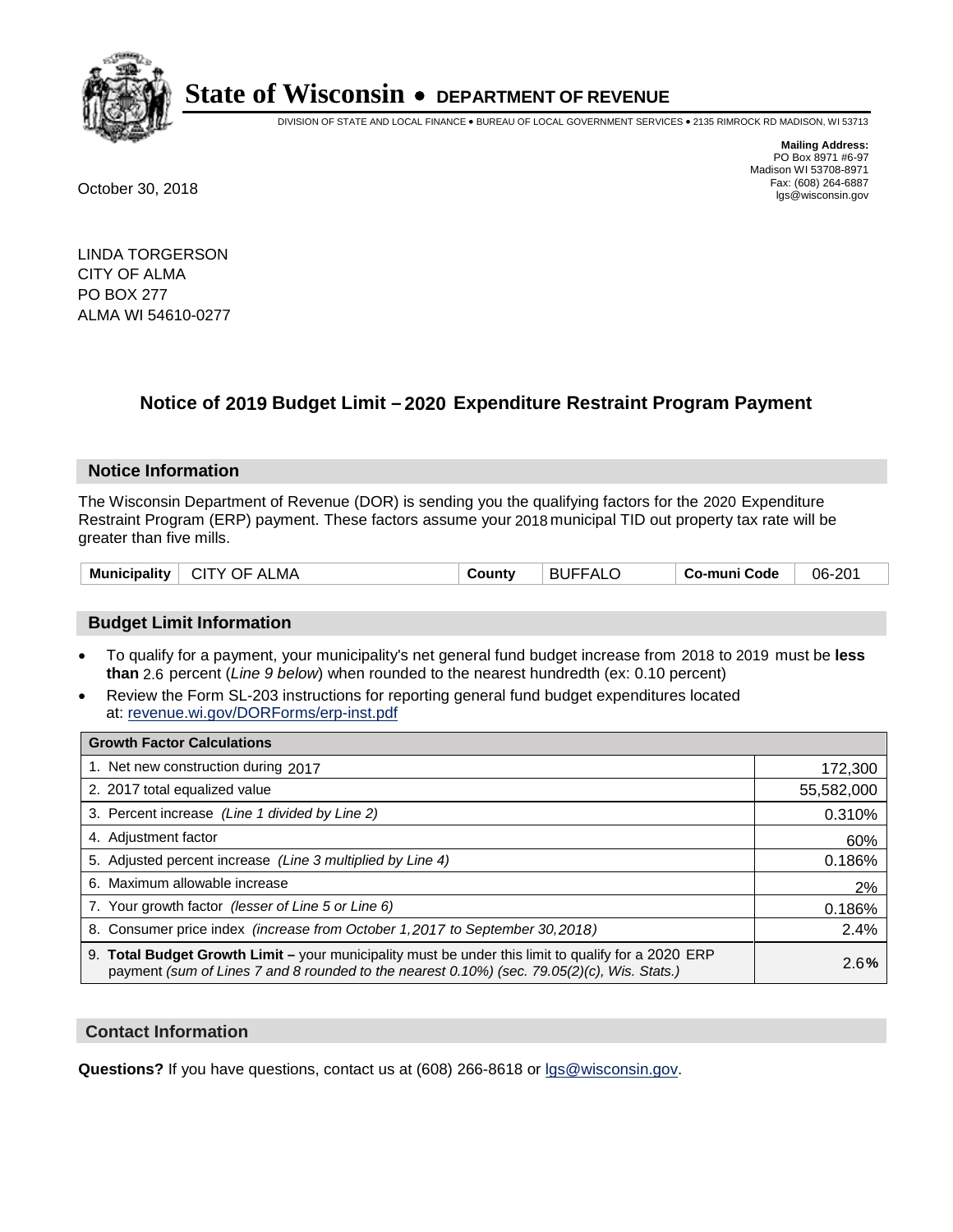

DIVISION OF STATE AND LOCAL FINANCE • BUREAU OF LOCAL GOVERNMENT SERVICES • 2135 RIMROCK RD MADISON, WI 53713

**Mailing Address:** PO Box 8971 #6-97 Madison WI 53708-8971<br>Fax: (608) 264-6887 Fax: (608) 264-6887 October 30, 2018 lgs@wisconsin.gov

BRADLEY HANSON CITY OF MONDOVI 156 S FRANKLIN ST MONDOVI WI 54755-1514

## **Notice of 2019 Budget Limit - 2020 Expenditure Restraint Program Payment**

#### **Notice Information**

The Wisconsin Department of Revenue (DOR) is sending you the qualifying factors for the 2020 Expenditure Restraint Program (ERP) payment. These factors assume your 2018 municipal TID out property tax rate will be greater than five mills.

| CITY OF MONDOVI<br><b>Municipality</b> | County | <b>BUFFALO</b> | Co-muni Code | 06-251 |
|----------------------------------------|--------|----------------|--------------|--------|
|----------------------------------------|--------|----------------|--------------|--------|

#### **Budget Limit Information**

- To qualify for a payment, your municipality's net general fund budget increase from 2018 to 2019 must be less **than** 3.3 percent (*Line 9 below*) when rounded to the nearest hundredth (ex: 0.10 percent)
- Review the Form SL-203 instructions for reporting general fund budget expenditures located at: revenue.wi.gov/DORForms/erp-inst.pdf

| <b>Growth Factor Calculations</b>                                                                                                                                                                      |             |
|--------------------------------------------------------------------------------------------------------------------------------------------------------------------------------------------------------|-------------|
| 1. Net new construction during 2017                                                                                                                                                                    | 2,256,500   |
| 2. 2017 total equalized value                                                                                                                                                                          | 154,591,800 |
| 3. Percent increase (Line 1 divided by Line 2)                                                                                                                                                         | 1.460%      |
| 4. Adjustment factor                                                                                                                                                                                   | 60%         |
| 5. Adjusted percent increase (Line 3 multiplied by Line 4)                                                                                                                                             | 0.876%      |
| 6. Maximum allowable increase                                                                                                                                                                          | 2%          |
| 7. Your growth factor (lesser of Line 5 or Line 6)                                                                                                                                                     | 0.876%      |
| 8. Consumer price index (increase from October 1,2017 to September 30,2018)                                                                                                                            | 2.4%        |
| 9. Total Budget Growth Limit - your municipality must be under this limit to qualify for a 2020 ERP<br>payment (sum of Lines 7 and 8 rounded to the nearest $0.10\%$ ) (sec. 79.05(2)(c), Wis. Stats.) | 3.3%        |

#### **Contact Information**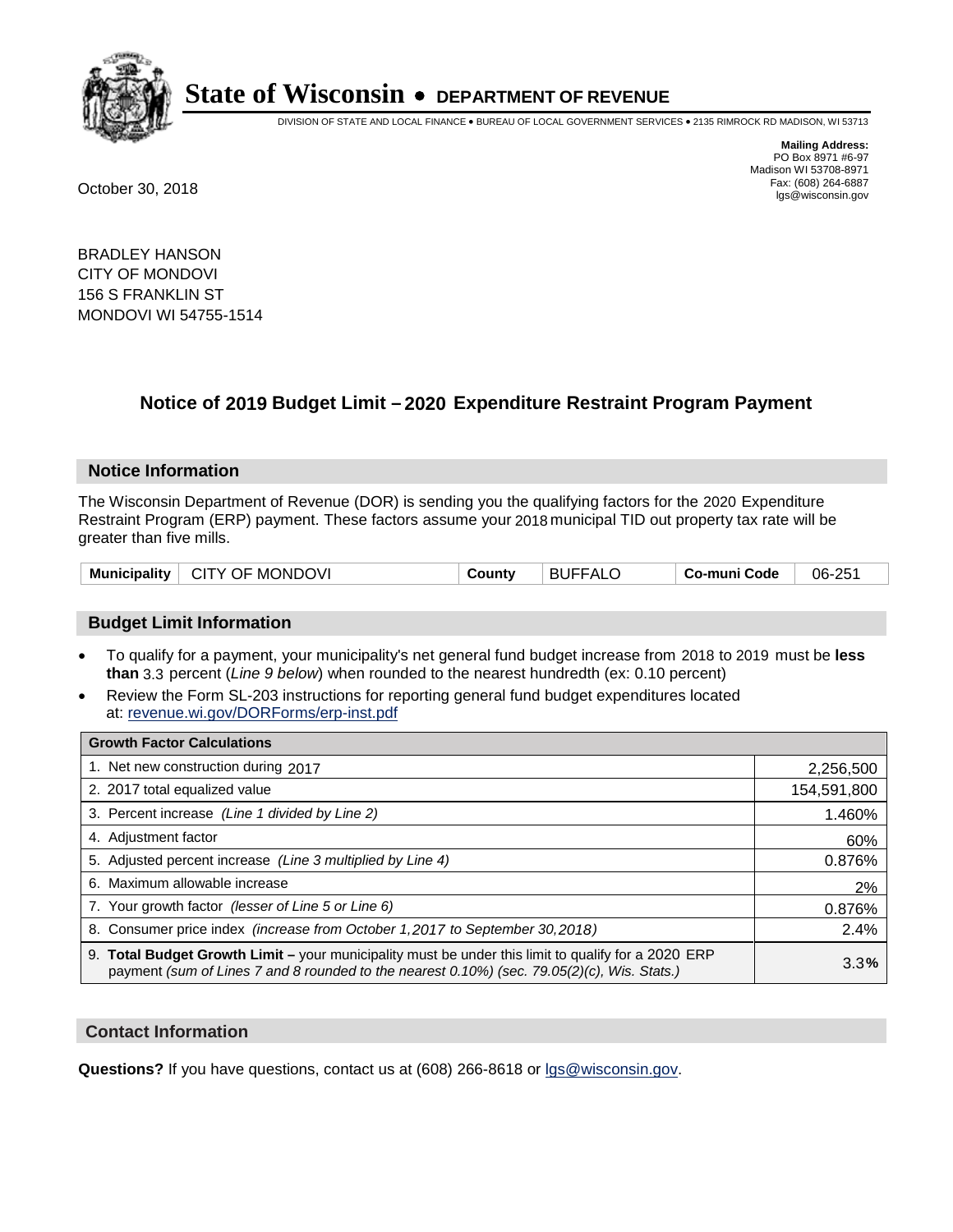

DIVISION OF STATE AND LOCAL FINANCE • BUREAU OF LOCAL GOVERNMENT SERVICES • 2135 RIMROCK RD MADISON, WI 53713

**Mailing Address:** PO Box 8971 #6-97 Madison WI 53708-8971<br>Fax: (608) 264-6887 Fax: (608) 264-6887 October 30, 2018 lgs@wisconsin.gov

PATRICE BJORKLUND VILLAGE OF GRANTSBURG 316 S BRAD ST GRANTSBURG WI 54840-7944

### **Notice of 2019 Budget Limit - 2020 Expenditure Restraint Program Payment**

#### **Notice Information**

The Wisconsin Department of Revenue (DOR) is sending you the qualifying factors for the 2020 Expenditure Restraint Program (ERP) payment. These factors assume your 2018 municipal TID out property tax rate will be greater than five mills.

|  | Municipality   VILLAGE OF GRANTSBURG | County | <b>BURNETT</b> | Co-muni Code | 07-131 |
|--|--------------------------------------|--------|----------------|--------------|--------|
|--|--------------------------------------|--------|----------------|--------------|--------|

#### **Budget Limit Information**

- To qualify for a payment, your municipality's net general fund budget increase from 2018 to 2019 must be less **than** 3.1 percent (*Line 9 below*) when rounded to the nearest hundredth (ex: 0.10 percent)
- Review the Form SL-203 instructions for reporting general fund budget expenditures located at: revenue.wi.gov/DORForms/erp-inst.pdf

| <b>Growth Factor Calculations</b>                                                                                                                                                                      |            |
|--------------------------------------------------------------------------------------------------------------------------------------------------------------------------------------------------------|------------|
| 1. Net new construction during 2017                                                                                                                                                                    | 701,700    |
| 2. 2017 total equalized value                                                                                                                                                                          | 62,427,000 |
| 3. Percent increase (Line 1 divided by Line 2)                                                                                                                                                         | 1.124%     |
| 4. Adjustment factor                                                                                                                                                                                   | 60%        |
| 5. Adjusted percent increase (Line 3 multiplied by Line 4)                                                                                                                                             | 0.674%     |
| 6. Maximum allowable increase                                                                                                                                                                          | 2%         |
| 7. Your growth factor (lesser of Line 5 or Line 6)                                                                                                                                                     | 0.674%     |
| 8. Consumer price index (increase from October 1,2017 to September 30,2018)                                                                                                                            | 2.4%       |
| 9. Total Budget Growth Limit - your municipality must be under this limit to qualify for a 2020 ERP<br>payment (sum of Lines 7 and 8 rounded to the nearest $0.10\%$ ) (sec. 79.05(2)(c), Wis. Stats.) | 3.1%       |

#### **Contact Information**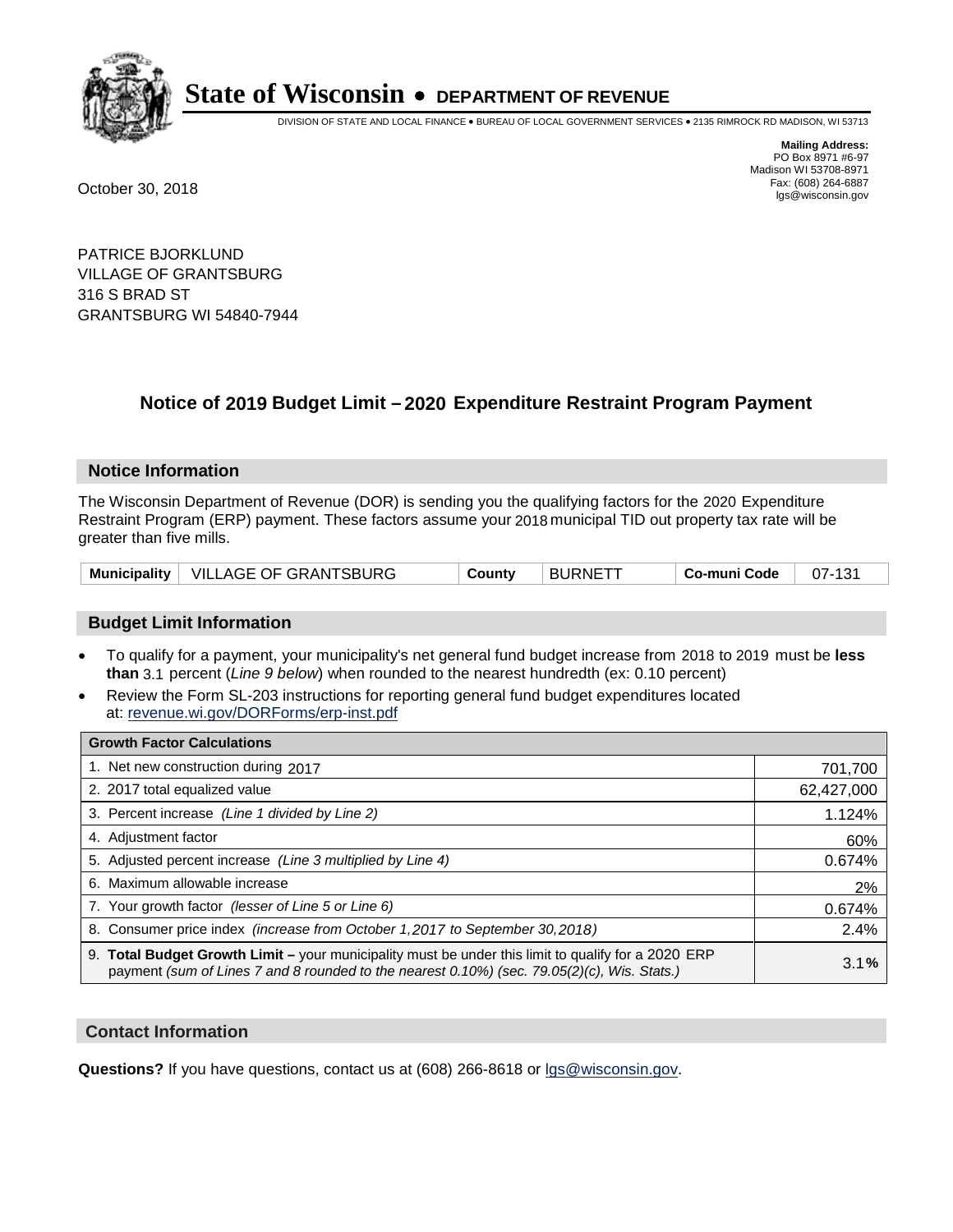

DIVISION OF STATE AND LOCAL FINANCE • BUREAU OF LOCAL GOVERNMENT SERVICES • 2135 RIMROCK RD MADISON, WI 53713

**Mailing Address:** PO Box 8971 #6-97 Madison WI 53708-8971<br>Fax: (608) 264-6887 Fax: (608) 264-6887 October 30, 2018 lgs@wisconsin.gov

ANN PETERSON VILLAGE OF SIREN PO BOX 23 SIREN WI 54872-0023

## **Notice of 2019 Budget Limit - 2020 Expenditure Restraint Program Payment**

#### **Notice Information**

The Wisconsin Department of Revenue (DOR) is sending you the qualifying factors for the 2020 Expenditure Restraint Program (ERP) payment. These factors assume your 2018 municipal TID out property tax rate will be greater than five mills.

| <b>VILLAGE OF SIREN</b><br>Municipality | County | ⊤ BURNETT | <b>Co-muni Code</b> | 07-181 |
|-----------------------------------------|--------|-----------|---------------------|--------|
|-----------------------------------------|--------|-----------|---------------------|--------|

#### **Budget Limit Information**

- To qualify for a payment, your municipality's net general fund budget increase from 2018 to 2019 must be less **than** 3.1 percent (*Line 9 below*) when rounded to the nearest hundredth (ex: 0.10 percent)
- Review the Form SL-203 instructions for reporting general fund budget expenditures located at: revenue.wi.gov/DORForms/erp-inst.pdf

| <b>Growth Factor Calculations</b>                                                                                                                                                                      |            |
|--------------------------------------------------------------------------------------------------------------------------------------------------------------------------------------------------------|------------|
| 1. Net new construction during 2017                                                                                                                                                                    | 855,800    |
| 2. 2017 total equalized value                                                                                                                                                                          | 69,553,600 |
| 3. Percent increase (Line 1 divided by Line 2)                                                                                                                                                         | 1.230%     |
| 4. Adjustment factor                                                                                                                                                                                   | 60%        |
| 5. Adjusted percent increase (Line 3 multiplied by Line 4)                                                                                                                                             | 0.738%     |
| 6. Maximum allowable increase                                                                                                                                                                          | 2%         |
| 7. Your growth factor (lesser of Line 5 or Line 6)                                                                                                                                                     | 0.738%     |
| 8. Consumer price index (increase from October 1,2017 to September 30,2018)                                                                                                                            | 2.4%       |
| 9. Total Budget Growth Limit - your municipality must be under this limit to qualify for a 2020 ERP<br>payment (sum of Lines 7 and 8 rounded to the nearest $0.10\%$ ) (sec. 79.05(2)(c), Wis. Stats.) | 3.1%       |

#### **Contact Information**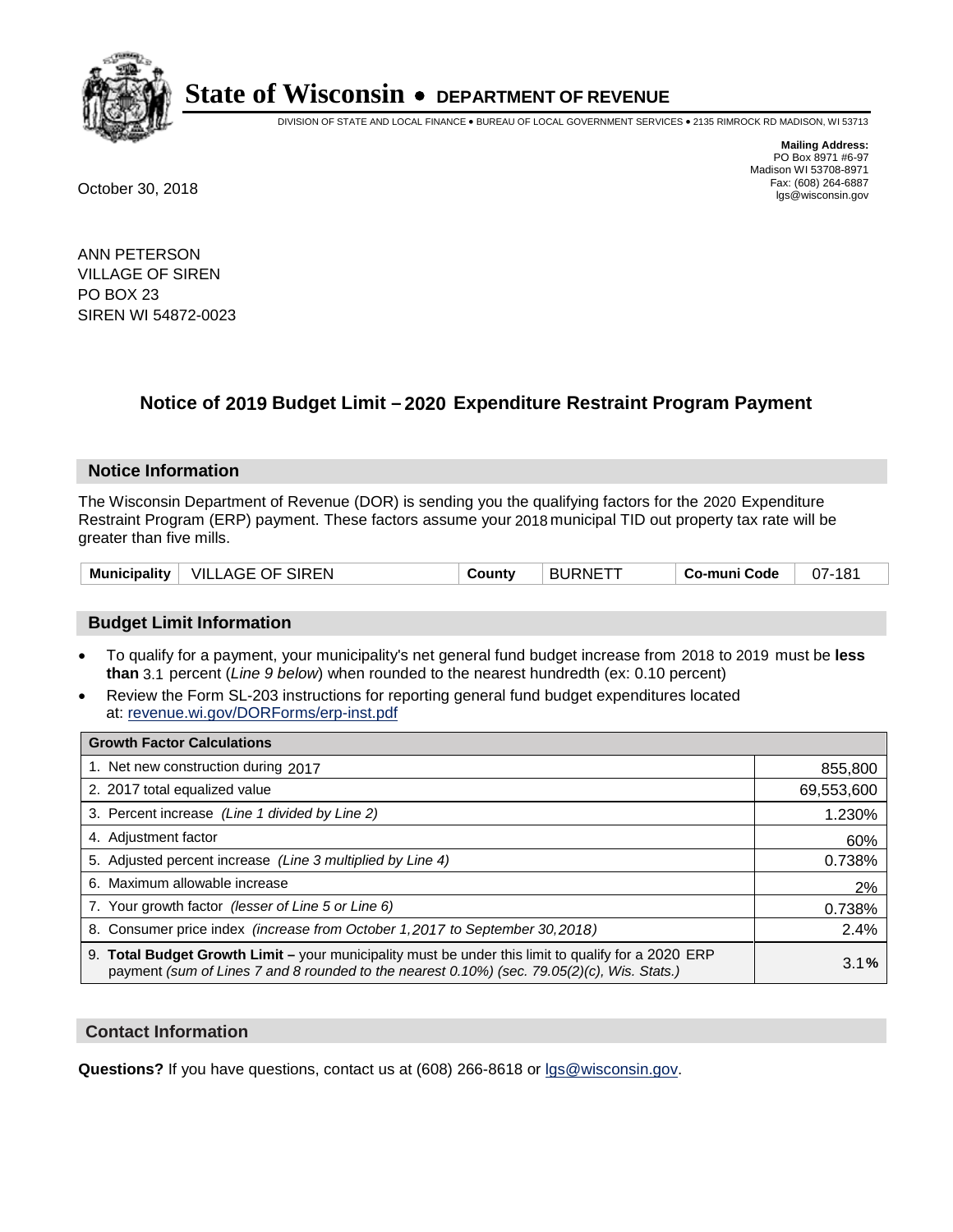

DIVISION OF STATE AND LOCAL FINANCE • BUREAU OF LOCAL GOVERNMENT SERVICES • 2135 RIMROCK RD MADISON, WI 53713

**Mailing Address:** PO Box 8971 #6-97 Madison WI 53708-8971<br>Fax: (608) 264-6887 Fax: (608) 264-6887 October 30, 2018 lgs@wisconsin.gov

DEBRA DORIOTT-REINECCIUS VILLAGE OF WEBSTER PO BOX 25 WEBSTER WI 54893-0025

### **Notice of 2019 Budget Limit - 2020 Expenditure Restraint Program Payment**

#### **Notice Information**

The Wisconsin Department of Revenue (DOR) is sending you the qualifying factors for the 2020 Expenditure Restraint Program (ERP) payment. These factors assume your 2018 municipal TID out property tax rate will be greater than five mills.

| Municipality | OF WEBSTER<br>VILL<br>AGE | ∟ount∨ | <b>BURNE</b> | o-muni Codeٽ | 07-<br>1 Q 1 |
|--------------|---------------------------|--------|--------------|--------------|--------------|
|--------------|---------------------------|--------|--------------|--------------|--------------|

#### **Budget Limit Information**

- To qualify for a payment, your municipality's net general fund budget increase from 2018 to 2019 must be less **than** 2.4 percent (*Line 9 below*) when rounded to the nearest hundredth (ex: 0.10 percent)
- Review the Form SL-203 instructions for reporting general fund budget expenditures located at: revenue.wi.gov/DORForms/erp-inst.pdf

| <b>Growth Factor Calculations</b>                                                                                                                                                                  |            |
|----------------------------------------------------------------------------------------------------------------------------------------------------------------------------------------------------|------------|
| 1. Net new construction during 2017                                                                                                                                                                | $-82,100$  |
| 2. 2017 total equalized value                                                                                                                                                                      | 32,243,500 |
| 3. Percent increase (Line 1 divided by Line 2)                                                                                                                                                     | $-0.255%$  |
| 4. Adjustment factor                                                                                                                                                                               | 60%        |
| 5. Adjusted percent increase (Line 3 multiplied by Line 4)                                                                                                                                         | $-0.153%$  |
| 6. Maximum allowable increase                                                                                                                                                                      | 2%         |
| 7. Your growth factor (lesser of Line 5 or Line 6)                                                                                                                                                 | 0.000%     |
| 8. Consumer price index (increase from October 1,2017 to September 30,2018)                                                                                                                        | 2.4%       |
| 9. Total Budget Growth Limit – your municipality must be under this limit to qualify for a 2020 ERP<br>payment (sum of Lines 7 and 8 rounded to the nearest 0.10%) (sec. 79.05(2)(c), Wis. Stats.) | 2.4%       |

#### **Contact Information**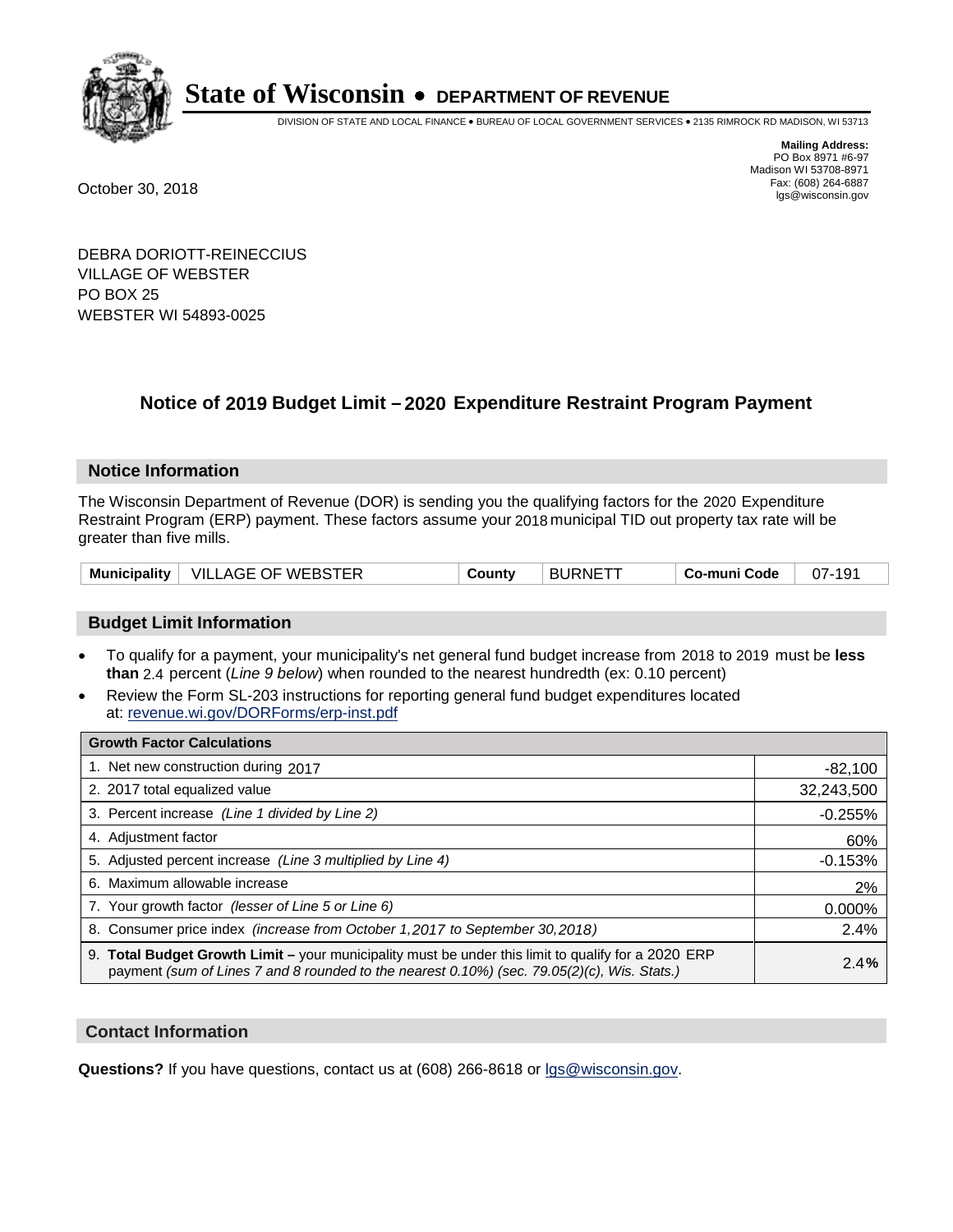

DIVISION OF STATE AND LOCAL FINANCE • BUREAU OF LOCAL GOVERNMENT SERVICES • 2135 RIMROCK RD MADISON, WI 53713

**Mailing Address:** PO Box 8971 #6-97 Madison WI 53708-8971<br>Fax: (608) 264-6887 Fax: (608) 264-6887 October 30, 2018 lgs@wisconsin.gov

DENNIS DUPREY VILLAGE OF HILBERT PO BOX 266 HILBERT WI 54129-0266

## **Notice of 2019 Budget Limit - 2020 Expenditure Restraint Program Payment**

#### **Notice Information**

The Wisconsin Department of Revenue (DOR) is sending you the qualifying factors for the 2020 Expenditure Restraint Program (ERP) payment. These factors assume your 2018 municipal TID out property tax rate will be greater than five mills.

| Municipality | VILLAGE OF HILBERT | County | CALUME <sup>-</sup> | Co-muni Code | -136<br>08- |
|--------------|--------------------|--------|---------------------|--------------|-------------|
|--------------|--------------------|--------|---------------------|--------------|-------------|

#### **Budget Limit Information**

- To qualify for a payment, your municipality's net general fund budget increase from 2018 to 2019 must be less **than** 3.0 percent (*Line 9 below*) when rounded to the nearest hundredth (ex: 0.10 percent)
- Review the Form SL-203 instructions for reporting general fund budget expenditures located at: revenue.wi.gov/DORForms/erp-inst.pdf

| <b>Growth Factor Calculations</b>                                                                                                                                                                      |            |
|--------------------------------------------------------------------------------------------------------------------------------------------------------------------------------------------------------|------------|
| 1. Net new construction during 2017                                                                                                                                                                    | 707,200    |
| 2. 2017 total equalized value                                                                                                                                                                          | 71,443,400 |
| 3. Percent increase (Line 1 divided by Line 2)                                                                                                                                                         | 0.990%     |
| 4. Adjustment factor                                                                                                                                                                                   | 60%        |
| 5. Adjusted percent increase (Line 3 multiplied by Line 4)                                                                                                                                             | 0.594%     |
| 6. Maximum allowable increase                                                                                                                                                                          | 2%         |
| 7. Your growth factor (lesser of Line 5 or Line 6)                                                                                                                                                     | 0.594%     |
| 8. Consumer price index (increase from October 1,2017 to September 30,2018)                                                                                                                            | 2.4%       |
| 9. Total Budget Growth Limit - your municipality must be under this limit to qualify for a 2020 ERP<br>payment (sum of Lines 7 and 8 rounded to the nearest $0.10\%$ ) (sec. 79.05(2)(c), Wis. Stats.) | 3.0%       |

#### **Contact Information**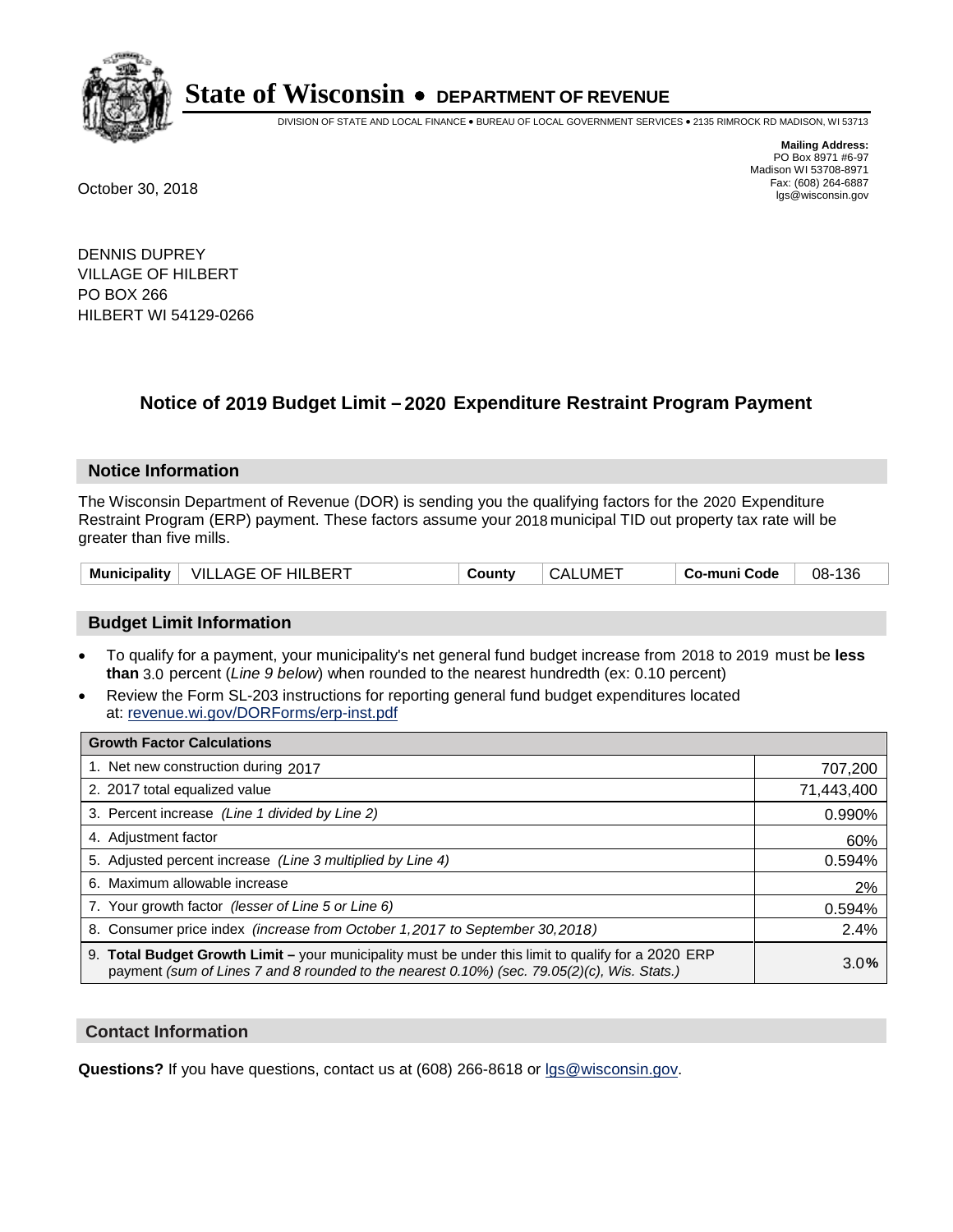

DIVISION OF STATE AND LOCAL FINANCE • BUREAU OF LOCAL GOVERNMENT SERVICES • 2135 RIMROCK RD MADISON, WI 53713

**Mailing Address:** PO Box 8971 #6-97 Madison WI 53708-8971<br>Fax: (608) 264-6887 Fax: (608) 264-6887 October 30, 2018 lgs@wisconsin.gov

LORI GOSZ CITY OF BRILLION 130 CALUMET ST BRILLION WI 54110-1199

## **Notice of 2019 Budget Limit - 2020 Expenditure Restraint Program Payment**

#### **Notice Information**

The Wisconsin Department of Revenue (DOR) is sending you the qualifying factors for the 2020 Expenditure Restraint Program (ERP) payment. These factors assume your 2018 municipal TID out property tax rate will be greater than five mills.

| <b>CITY OF BRILLION</b><br><b>Municipality</b> | County | ⊤ CALUME <sup>T</sup> | <b>Co-muni Code</b> | 08-206 |
|------------------------------------------------|--------|-----------------------|---------------------|--------|
|------------------------------------------------|--------|-----------------------|---------------------|--------|

#### **Budget Limit Information**

- To qualify for a payment, your municipality's net general fund budget increase from 2018 to 2019 must be less **than** 3.0 percent (*Line 9 below*) when rounded to the nearest hundredth (ex: 0.10 percent)
- Review the Form SL-203 instructions for reporting general fund budget expenditures located at: revenue.wi.gov/DORForms/erp-inst.pdf

| <b>Growth Factor Calculations</b>                                                                                                                                                                      |             |
|--------------------------------------------------------------------------------------------------------------------------------------------------------------------------------------------------------|-------------|
| 1. Net new construction during 2017                                                                                                                                                                    | 2,013,300   |
| 2. 2017 total equalized value                                                                                                                                                                          | 209,124,300 |
| 3. Percent increase (Line 1 divided by Line 2)                                                                                                                                                         | 0.963%      |
| 4. Adjustment factor                                                                                                                                                                                   | 60%         |
| 5. Adjusted percent increase (Line 3 multiplied by Line 4)                                                                                                                                             | 0.578%      |
| 6. Maximum allowable increase                                                                                                                                                                          | 2%          |
| 7. Your growth factor (lesser of Line 5 or Line 6)                                                                                                                                                     | 0.578%      |
| 8. Consumer price index (increase from October 1,2017 to September 30,2018)                                                                                                                            | 2.4%        |
| 9. Total Budget Growth Limit - your municipality must be under this limit to qualify for a 2020 ERP<br>payment (sum of Lines 7 and 8 rounded to the nearest $0.10\%$ ) (sec. 79.05(2)(c), Wis. Stats.) | 3.0%        |

#### **Contact Information**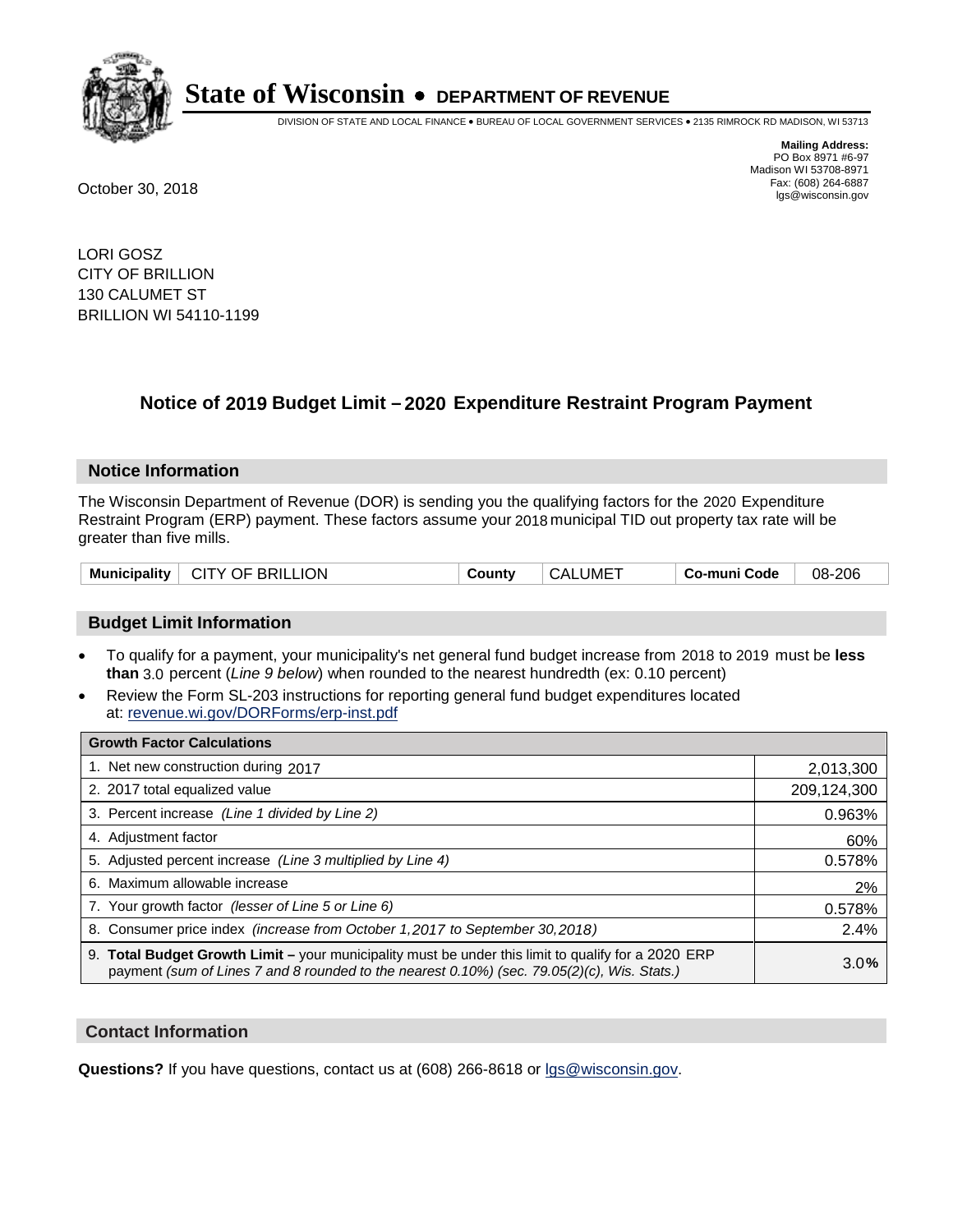

DIVISION OF STATE AND LOCAL FINANCE • BUREAU OF LOCAL GOVERNMENT SERVICES • 2135 RIMROCK RD MADISON, WI 53713

**Mailing Address:** PO Box 8971 #6-97 Madison WI 53708-8971<br>Fax: (608) 264-6887 Fax: (608) 264-6887 October 30, 2018 lgs@wisconsin.gov

HELEN SCHMIDLKOFER CITY OF CHILTON 42 SCHOOL ST CHILTON WI 53014-1346

## **Notice of 2019 Budget Limit - 2020 Expenditure Restraint Program Payment**

#### **Notice Information**

The Wisconsin Department of Revenue (DOR) is sending you the qualifying factors for the 2020 Expenditure Restraint Program (ERP) payment. These factors assume your 2018 municipal TID out property tax rate will be greater than five mills.

| CITY OF CHILTON<br>Municipality | County | ⊢CALUME <sup>⊤</sup> | Co-muni Code | 08-211 |
|---------------------------------|--------|----------------------|--------------|--------|
|---------------------------------|--------|----------------------|--------------|--------|

#### **Budget Limit Information**

- To qualify for a payment, your municipality's net general fund budget increase from 2018 to 2019 must be less **than** 3.0 percent (*Line 9 below*) when rounded to the nearest hundredth (ex: 0.10 percent)
- Review the Form SL-203 instructions for reporting general fund budget expenditures located at: revenue.wi.gov/DORForms/erp-inst.pdf

| <b>Growth Factor Calculations</b>                                                                                                                                                                  |             |
|----------------------------------------------------------------------------------------------------------------------------------------------------------------------------------------------------|-------------|
| 1. Net new construction during 2017                                                                                                                                                                | 2,438,200   |
| 2. 2017 total equalized value                                                                                                                                                                      | 260,308,000 |
| 3. Percent increase (Line 1 divided by Line 2)                                                                                                                                                     | 0.937%      |
| 4. Adjustment factor                                                                                                                                                                               | 60%         |
| 5. Adjusted percent increase (Line 3 multiplied by Line 4)                                                                                                                                         | 0.562%      |
| 6. Maximum allowable increase                                                                                                                                                                      | 2%          |
| 7. Your growth factor (lesser of Line 5 or Line 6)                                                                                                                                                 | 0.562%      |
| 8. Consumer price index (increase from October 1, 2017 to September 30, 2018)                                                                                                                      | 2.4%        |
| 9. Total Budget Growth Limit - your municipality must be under this limit to qualify for a 2020 ERP<br>payment (sum of Lines 7 and 8 rounded to the nearest 0.10%) (sec. 79.05(2)(c), Wis. Stats.) | 3.0%        |

#### **Contact Information**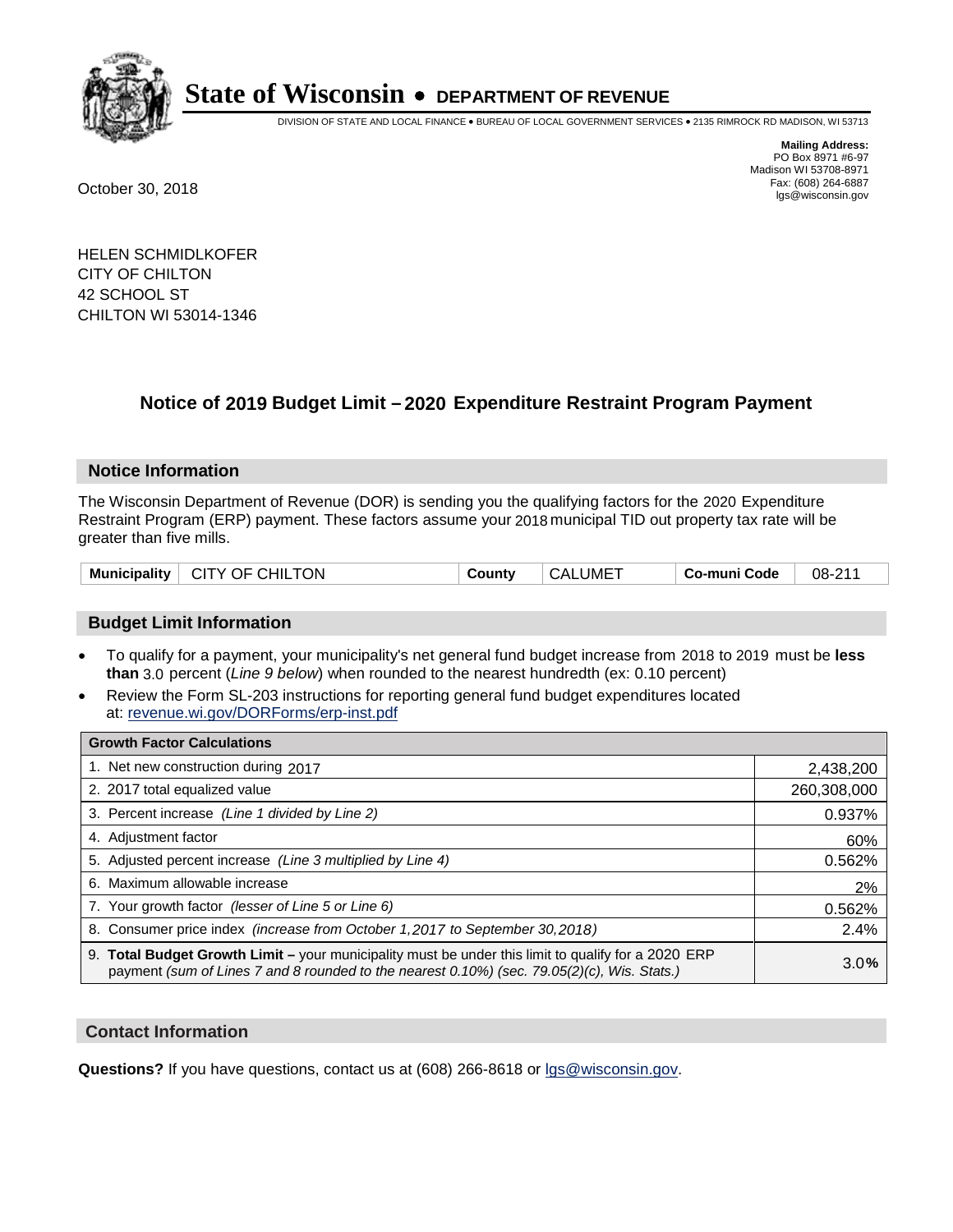

DIVISION OF STATE AND LOCAL FINANCE • BUREAU OF LOCAL GOVERNMENT SERVICES • 2135 RIMROCK RD MADISON, WI 53713

**Mailing Address:** PO Box 8971 #6-97 Madison WI 53708-8971<br>Fax: (608) 264-6887 Fax: (608) 264-6887 October 30, 2018 lgs@wisconsin.gov

CASSANDRA LANGENFELD CITY OF NEW HOLSTEIN 2110 WASHINGTON ST NEW HOLSTEIN WI 53061-1045

## **Notice of 2019 Budget Limit - 2020 Expenditure Restraint Program Payment**

#### **Notice Information**

The Wisconsin Department of Revenue (DOR) is sending you the qualifying factors for the 2020 Expenditure Restraint Program (ERP) payment. These factors assume your 2018 municipal TID out property tax rate will be greater than five mills.

#### **Budget Limit Information**

- To qualify for a payment, your municipality's net general fund budget increase from 2018 to 2019 must be less **than** 2.5 percent (*Line 9 below*) when rounded to the nearest hundredth (ex: 0.10 percent)
- Review the Form SL-203 instructions for reporting general fund budget expenditures located at: revenue.wi.gov/DORForms/erp-inst.pdf

| <b>Growth Factor Calculations</b>                                                                                                                                                                      |             |
|--------------------------------------------------------------------------------------------------------------------------------------------------------------------------------------------------------|-------------|
| 1. Net new construction during 2017                                                                                                                                                                    | 289,500     |
| 2. 2017 total equalized value                                                                                                                                                                          | 174,425,600 |
| 3. Percent increase (Line 1 divided by Line 2)                                                                                                                                                         | 0.166%      |
| 4. Adjustment factor                                                                                                                                                                                   | 60%         |
| 5. Adjusted percent increase (Line 3 multiplied by Line 4)                                                                                                                                             | 0.100%      |
| 6. Maximum allowable increase                                                                                                                                                                          | 2%          |
| 7. Your growth factor (lesser of Line 5 or Line 6)                                                                                                                                                     | 0.100%      |
| 8. Consumer price index (increase from October 1, 2017 to September 30, 2018)                                                                                                                          | 2.4%        |
| 9. Total Budget Growth Limit - your municipality must be under this limit to qualify for a 2020 ERP<br>payment (sum of Lines 7 and 8 rounded to the nearest $0.10\%$ ) (sec. 79.05(2)(c), Wis. Stats.) | 2.5%        |

#### **Contact Information**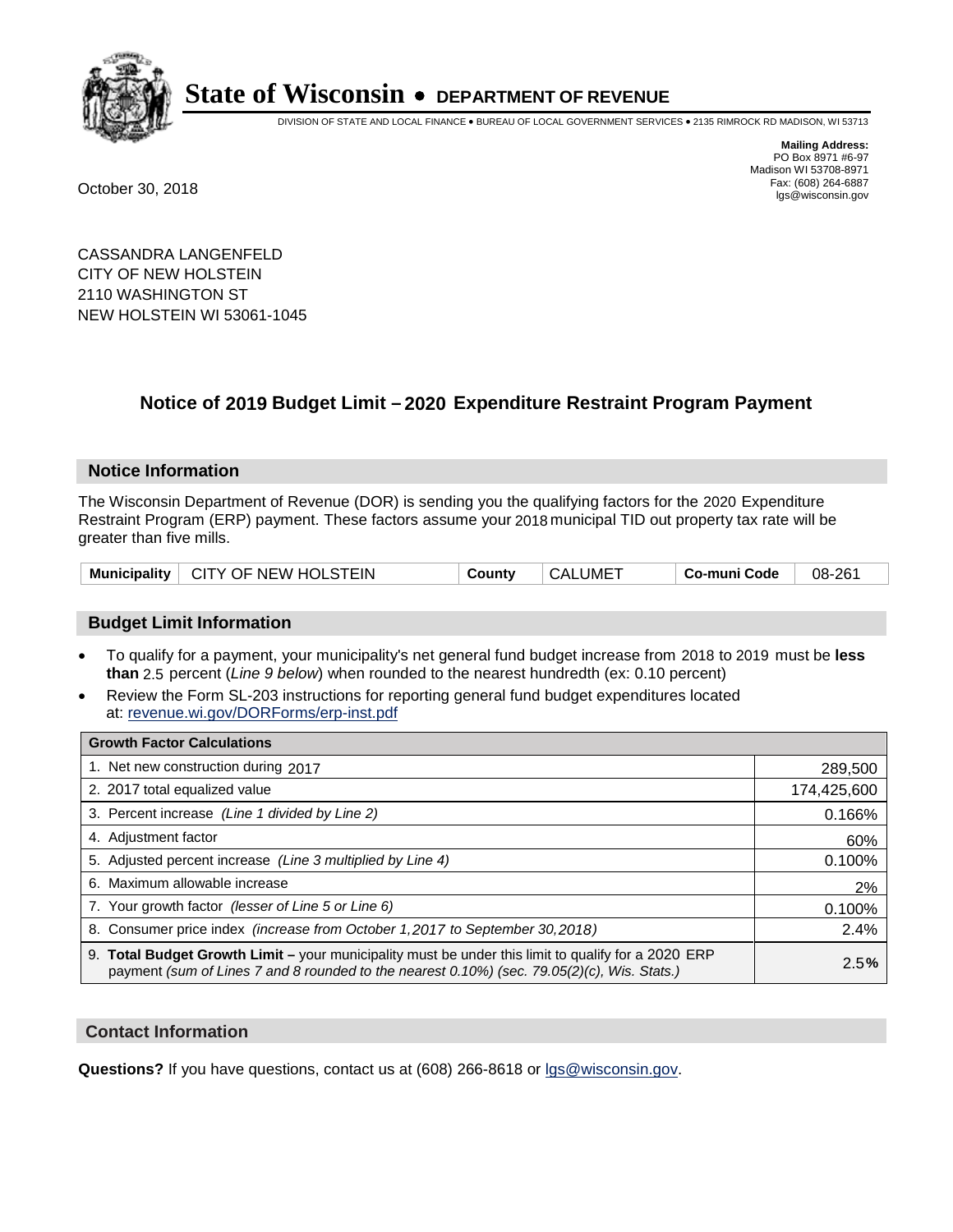

DIVISION OF STATE AND LOCAL FINANCE • BUREAU OF LOCAL GOVERNMENT SERVICES • 2135 RIMROCK RD MADISON, WI 53713

**Mailing Address:** PO Box 8971 #6-97 Madison WI 53708-8971<br>Fax: (608) 264-6887 Fax: (608) 264-6887 October 30, 2018 lgs@wisconsin.gov

SANDRA ISAACS VILLAGE OF BOYD PO BOX 8 BOYD WI 54726-0008

## **Notice of 2019 Budget Limit - 2020 Expenditure Restraint Program Payment**

#### **Notice Information**

The Wisconsin Department of Revenue (DOR) is sending you the qualifying factors for the 2020 Expenditure Restraint Program (ERP) payment. These factors assume your 2018 municipal TID out property tax rate will be greater than five mills.

| Municipality   VILLAGE OF BOYD | County | <b>CHIPPEWA</b> | ⊦ Co-muni Code | 09-106 |
|--------------------------------|--------|-----------------|----------------|--------|
|--------------------------------|--------|-----------------|----------------|--------|

#### **Budget Limit Information**

- To qualify for a payment, your municipality's net general fund budget increase from 2018 to 2019 must be less **than** 2.9 percent (*Line 9 below*) when rounded to the nearest hundredth (ex: 0.10 percent)
- Review the Form SL-203 instructions for reporting general fund budget expenditures located at: revenue.wi.gov/DORForms/erp-inst.pdf

| <b>Growth Factor Calculations</b>                                                                                                                                                                  |            |
|----------------------------------------------------------------------------------------------------------------------------------------------------------------------------------------------------|------------|
| 1. Net new construction during 2017                                                                                                                                                                | 207,300    |
| 2. 2017 total equalized value                                                                                                                                                                      | 23,730,600 |
| 3. Percent increase (Line 1 divided by Line 2)                                                                                                                                                     | 0.874%     |
| 4. Adjustment factor                                                                                                                                                                               | 60%        |
| 5. Adjusted percent increase (Line 3 multiplied by Line 4)                                                                                                                                         | 0.524%     |
| 6. Maximum allowable increase                                                                                                                                                                      | 2%         |
| 7. Your growth factor (lesser of Line 5 or Line 6)                                                                                                                                                 | 0.524%     |
| 8. Consumer price index (increase from October 1, 2017 to September 30, 2018)                                                                                                                      | 2.4%       |
| 9. Total Budget Growth Limit - your municipality must be under this limit to qualify for a 2020 ERP<br>payment (sum of Lines 7 and 8 rounded to the nearest 0.10%) (sec. 79.05(2)(c), Wis. Stats.) | 2.9%       |

#### **Contact Information**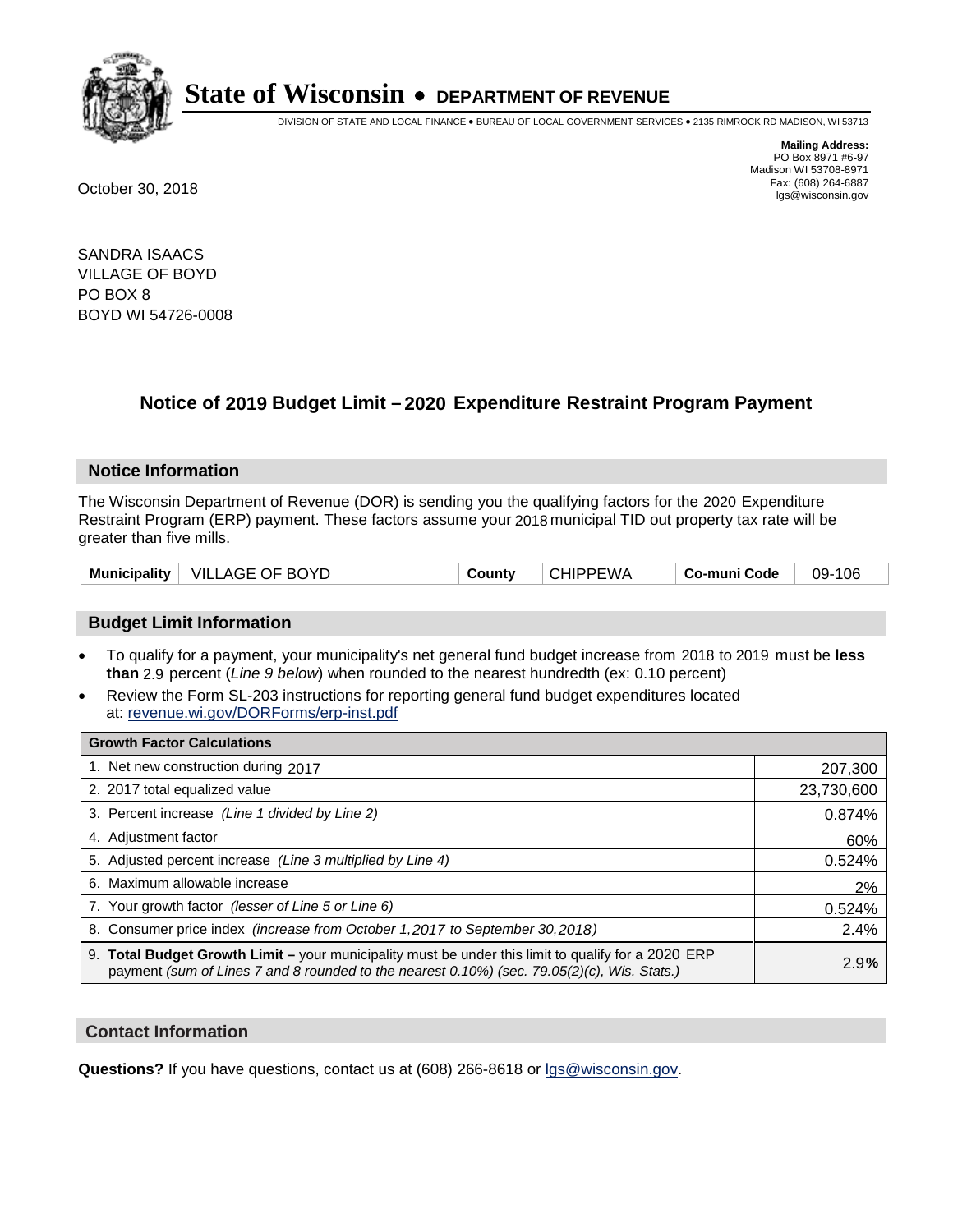

DIVISION OF STATE AND LOCAL FINANCE • BUREAU OF LOCAL GOVERNMENT SERVICES • 2135 RIMROCK RD MADISON, WI 53713

**Mailing Address:** PO Box 8971 #6-97 Madison WI 53708-8971<br>Fax: (608) 264-6887 Fax: (608) 264-6887 October 30, 2018 lgs@wisconsin.gov

SANDRA BUETOW VILLAGE OF CADOTT PO BOX 40 CADOTT WI 54727-0040

## **Notice of 2019 Budget Limit - 2020 Expenditure Restraint Program Payment**

#### **Notice Information**

The Wisconsin Department of Revenue (DOR) is sending you the qualifying factors for the 2020 Expenditure Restraint Program (ERP) payment. These factors assume your 2018 municipal TID out property tax rate will be greater than five mills.

|  | Municipality   VILLAGE OF CADOTT | County | <b>CHIPPEWA</b> | <b>Co-muni Code</b> | 09-111 |
|--|----------------------------------|--------|-----------------|---------------------|--------|
|--|----------------------------------|--------|-----------------|---------------------|--------|

#### **Budget Limit Information**

- To qualify for a payment, your municipality's net general fund budget increase from 2018 to 2019 must be less **than** 2.5 percent (*Line 9 below*) when rounded to the nearest hundredth (ex: 0.10 percent)
- Review the Form SL-203 instructions for reporting general fund budget expenditures located at: revenue.wi.gov/DORForms/erp-inst.pdf

| <b>Growth Factor Calculations</b>                                                                                                                                                                      |            |
|--------------------------------------------------------------------------------------------------------------------------------------------------------------------------------------------------------|------------|
| 1. Net new construction during 2017                                                                                                                                                                    | 113,100    |
| 2. 2017 total equalized value                                                                                                                                                                          | 80,047,000 |
| 3. Percent increase (Line 1 divided by Line 2)                                                                                                                                                         | 0.141%     |
| 4. Adjustment factor                                                                                                                                                                                   | 60%        |
| 5. Adjusted percent increase (Line 3 multiplied by Line 4)                                                                                                                                             | 0.085%     |
| 6. Maximum allowable increase                                                                                                                                                                          | 2%         |
| 7. Your growth factor (lesser of Line 5 or Line 6)                                                                                                                                                     | 0.085%     |
| 8. Consumer price index (increase from October 1,2017 to September 30,2018)                                                                                                                            | 2.4%       |
| 9. Total Budget Growth Limit - your municipality must be under this limit to qualify for a 2020 ERP<br>payment (sum of Lines 7 and 8 rounded to the nearest $0.10\%$ ) (sec. 79.05(2)(c), Wis. Stats.) | 2.5%       |

#### **Contact Information**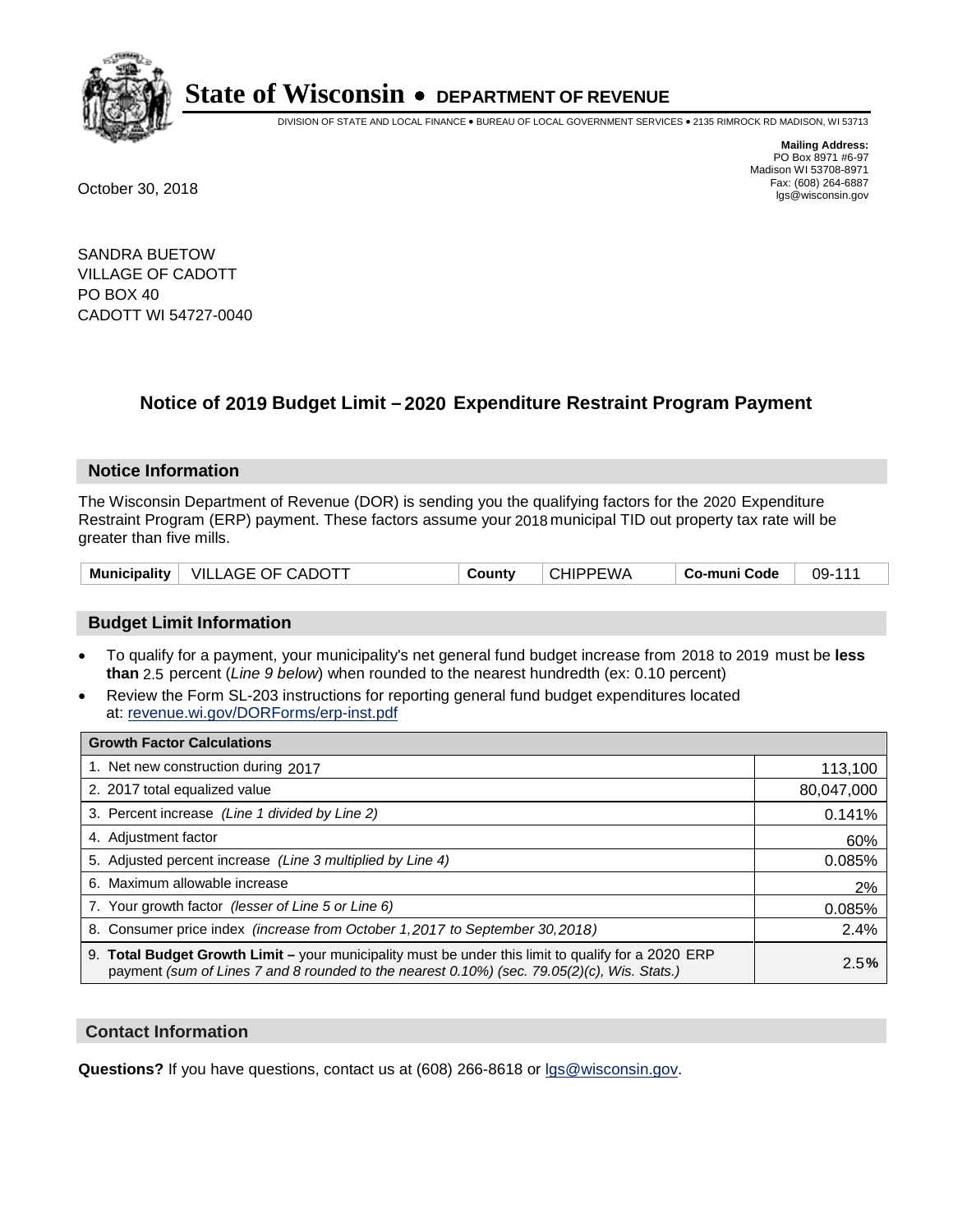

DIVISION OF STATE AND LOCAL FINANCE • BUREAU OF LOCAL GOVERNMENT SERVICES • 2135 RIMROCK RD MADISON, WI 53713

**Mailing Address:** PO Box 8971 #6-97 Madison WI 53708-8971<br>Fax: (608) 264-6887 Fax: (608) 264-6887 October 30, 2018 lgs@wisconsin.gov

BRIDGET GIVENS CITY OF CHIPPEWA FALLS 30 W CENTRAL ST CHIPPEWA FALLS WI 54729-2448

## **Notice of 2019 Budget Limit - 2020 Expenditure Restraint Program Payment**

#### **Notice Information**

The Wisconsin Department of Revenue (DOR) is sending you the qualifying factors for the 2020 Expenditure Restraint Program (ERP) payment. These factors assume your 2018 municipal TID out property tax rate will be greater than five mills.

|  | Municipality   CITY OF CHIPPEWA FALLS | County | <b>CHIPPEWA</b> | Co-muni Code | 09-211 |
|--|---------------------------------------|--------|-----------------|--------------|--------|
|--|---------------------------------------|--------|-----------------|--------------|--------|

#### **Budget Limit Information**

- To qualify for a payment, your municipality's net general fund budget increase from 2018 to 2019 must be less **than** 4.4 percent (*Line 9 below*) when rounded to the nearest hundredth (ex: 0.10 percent)
- Review the Form SL-203 instructions for reporting general fund budget expenditures located at: revenue.wi.gov/DORForms/erp-inst.pdf

| <b>Growth Factor Calculations</b>                                                                                                                                                                  |             |
|----------------------------------------------------------------------------------------------------------------------------------------------------------------------------------------------------|-------------|
| 1. Net new construction during 2017                                                                                                                                                                | 65,318,400  |
| 2. 2017 total equalized value                                                                                                                                                                      | 900,213,300 |
| 3. Percent increase (Line 1 divided by Line 2)                                                                                                                                                     | 7.256%      |
| 4. Adjustment factor                                                                                                                                                                               | 60%         |
| 5. Adjusted percent increase (Line 3 multiplied by Line 4)                                                                                                                                         | 4.354%      |
| 6. Maximum allowable increase                                                                                                                                                                      | 2%          |
| 7. Your growth factor (lesser of Line 5 or Line 6)                                                                                                                                                 | 2.000%      |
| 8. Consumer price index (increase from October 1,2017 to September 30,2018)                                                                                                                        | 2.4%        |
| 9. Total Budget Growth Limit - your municipality must be under this limit to qualify for a 2020 ERP<br>payment (sum of Lines 7 and 8 rounded to the nearest 0.10%) (sec. 79.05(2)(c), Wis. Stats.) | 4.4%        |

#### **Contact Information**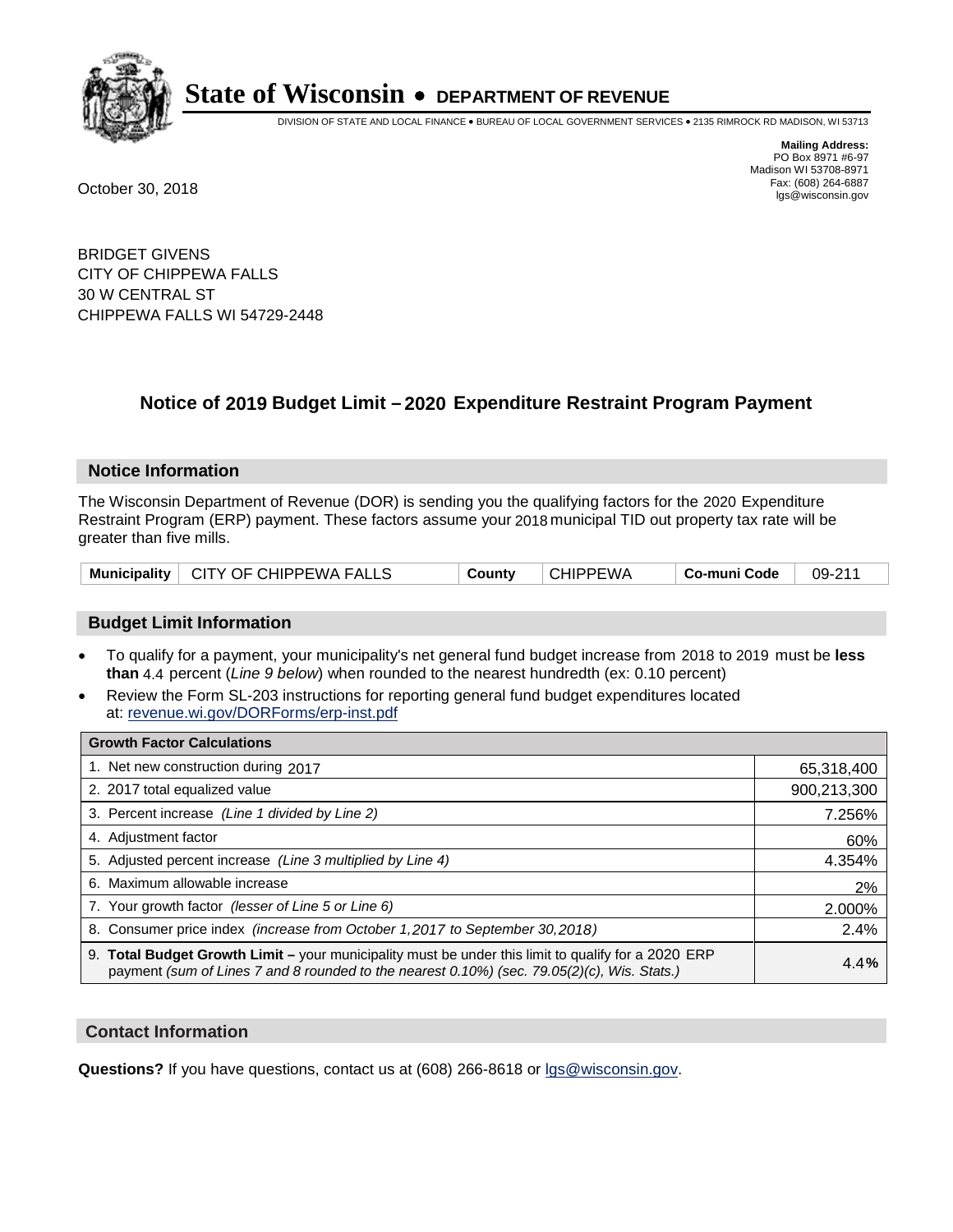

DIVISION OF STATE AND LOCAL FINANCE • BUREAU OF LOCAL GOVERNMENT SERVICES • 2135 RIMROCK RD MADISON, WI 53713

**Mailing Address:** PO Box 8971 #6-97 Madison WI 53708-8971<br>Fax: (608) 264-6887 Fax: (608) 264-6887 October 30, 2018 lgs@wisconsin.gov

DAVID DEJONGH CITY OF CORNELL PO BOX 796 CORNELL WI 54732-0796

## **Notice of 2019 Budget Limit - 2020 Expenditure Restraint Program Payment**

#### **Notice Information**

The Wisconsin Department of Revenue (DOR) is sending you the qualifying factors for the 2020 Expenditure Restraint Program (ERP) payment. These factors assume your 2018 municipal TID out property tax rate will be greater than five mills.

| Municipality   CITY OF CORNELL | County | <b>CHIPPEWA</b> | ⊩ Co-muni Code | 09-213 |
|--------------------------------|--------|-----------------|----------------|--------|
|--------------------------------|--------|-----------------|----------------|--------|

#### **Budget Limit Information**

- To qualify for a payment, your municipality's net general fund budget increase from 2018 to 2019 must be less **than** 2.5 percent (*Line 9 below*) when rounded to the nearest hundredth (ex: 0.10 percent)
- Review the Form SL-203 instructions for reporting general fund budget expenditures located at: revenue.wi.gov/DORForms/erp-inst.pdf

| <b>Growth Factor Calculations</b>                                                                                                                                                                      |            |
|--------------------------------------------------------------------------------------------------------------------------------------------------------------------------------------------------------|------------|
| 1. Net new construction during 2017                                                                                                                                                                    | 140,700    |
| 2. 2017 total equalized value                                                                                                                                                                          | 63,046,200 |
| 3. Percent increase (Line 1 divided by Line 2)                                                                                                                                                         | 0.223%     |
| 4. Adjustment factor                                                                                                                                                                                   | 60%        |
| 5. Adjusted percent increase (Line 3 multiplied by Line 4)                                                                                                                                             | 0.134%     |
| 6. Maximum allowable increase                                                                                                                                                                          | 2%         |
| 7. Your growth factor (lesser of Line 5 or Line 6)                                                                                                                                                     | 0.134%     |
| 8. Consumer price index (increase from October 1,2017 to September 30,2018)                                                                                                                            | 2.4%       |
| 9. Total Budget Growth Limit - your municipality must be under this limit to qualify for a 2020 ERP<br>payment (sum of Lines 7 and 8 rounded to the nearest $0.10\%$ ) (sec. 79.05(2)(c), Wis. Stats.) | 2.5%       |

#### **Contact Information**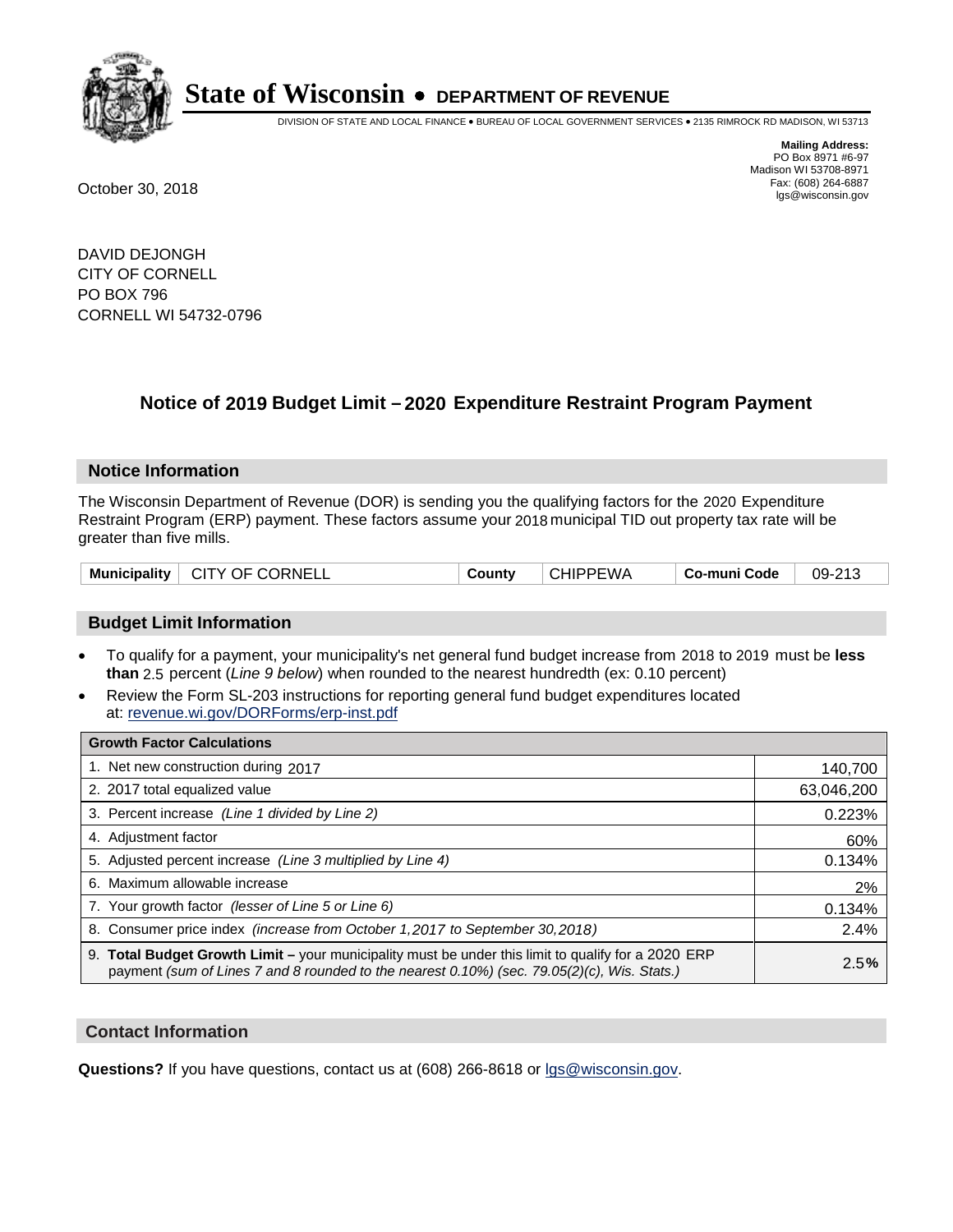

DIVISION OF STATE AND LOCAL FINANCE • BUREAU OF LOCAL GOVERNMENT SERVICES • 2135 RIMROCK RD MADISON, WI 53713

**Mailing Address:** PO Box 8971 #6-97 Madison WI 53708-8971<br>Fax: (608) 264-6887 Fax: (608) 264-6887 October 30, 2018 lgs@wisconsin.gov

BROOKE RUGE VILLAGE OF DORCHESTER 228 W WASHINGTON AVE DORCHESTER WI 54425

### **Notice of 2019 Budget Limit - 2020 Expenditure Restraint Program Payment**

#### **Notice Information**

The Wisconsin Department of Revenue (DOR) is sending you the qualifying factors for the 2020 Expenditure Restraint Program (ERP) payment. These factors assume your 2018 municipal TID out property tax rate will be greater than five mills.

|  | Municipality   VILLAGE OF DORCHESTER | County |  | Co-muni Code | 10-116 |
|--|--------------------------------------|--------|--|--------------|--------|
|--|--------------------------------------|--------|--|--------------|--------|

#### **Budget Limit Information**

- To qualify for a payment, your municipality's net general fund budget increase from 2018 to 2019 must be less **than** 2.5 percent (*Line 9 below*) when rounded to the nearest hundredth (ex: 0.10 percent)
- Review the Form SL-203 instructions for reporting general fund budget expenditures located at: revenue.wi.gov/DORForms/erp-inst.pdf

| <b>Growth Factor Calculations</b>                                                                                                                                                                      |            |
|--------------------------------------------------------------------------------------------------------------------------------------------------------------------------------------------------------|------------|
| 1. Net new construction during 2017                                                                                                                                                                    | 113,500    |
| 2. 2017 total equalized value                                                                                                                                                                          | 49,254,800 |
| 3. Percent increase (Line 1 divided by Line 2)                                                                                                                                                         | 0.230%     |
| 4. Adjustment factor                                                                                                                                                                                   | 60%        |
| 5. Adjusted percent increase (Line 3 multiplied by Line 4)                                                                                                                                             | 0.138%     |
| 6. Maximum allowable increase                                                                                                                                                                          | 2%         |
| 7. Your growth factor (lesser of Line 5 or Line 6)                                                                                                                                                     | 0.138%     |
| 8. Consumer price index (increase from October 1,2017 to September 30,2018)                                                                                                                            | 2.4%       |
| 9. Total Budget Growth Limit - your municipality must be under this limit to qualify for a 2020 ERP<br>payment (sum of Lines 7 and 8 rounded to the nearest $0.10\%$ ) (sec. 79.05(2)(c), Wis. Stats.) | 2.5%       |

#### **Contact Information**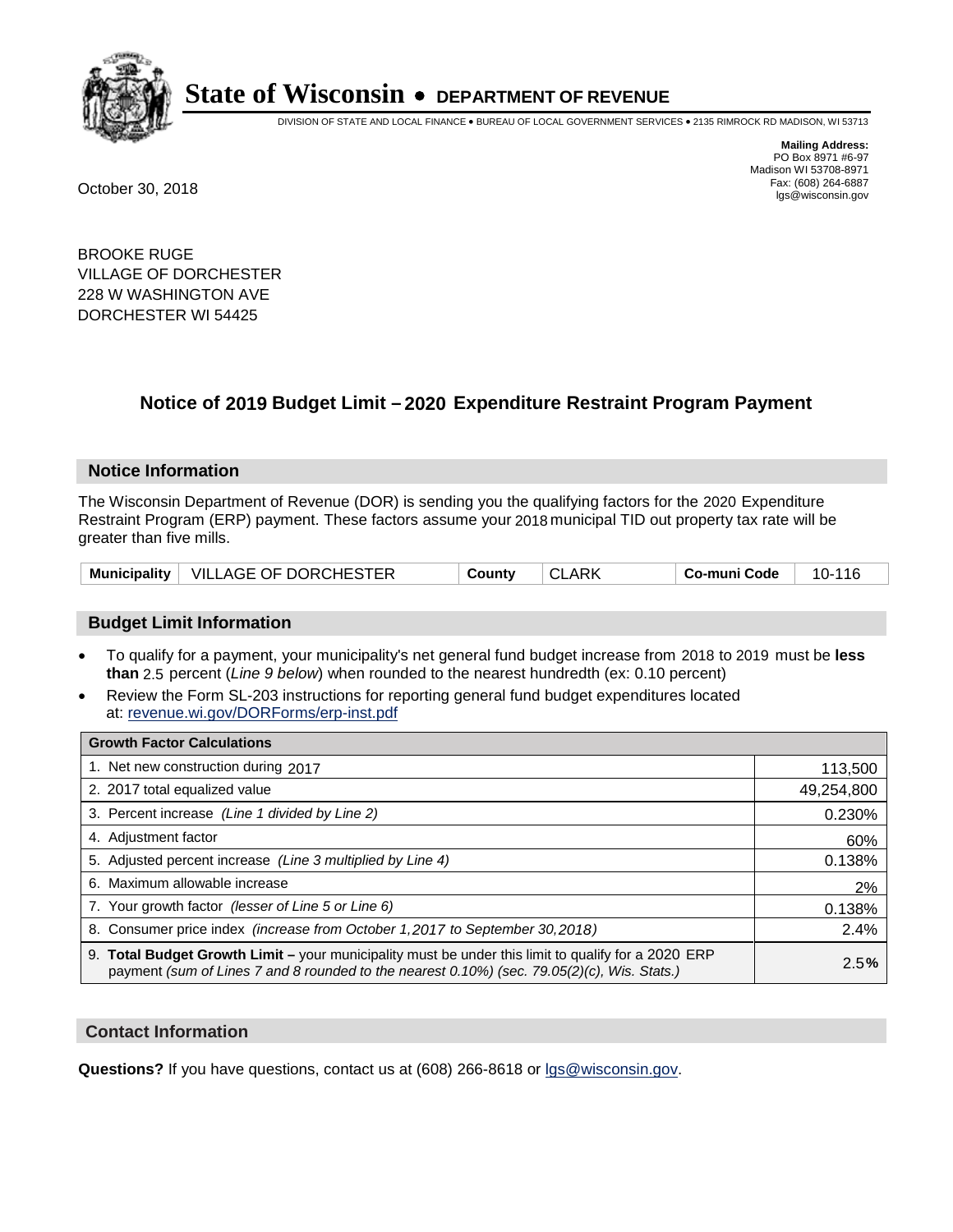

DIVISION OF STATE AND LOCAL FINANCE • BUREAU OF LOCAL GOVERNMENT SERVICES • 2135 RIMROCK RD MADISON, WI 53713

**Mailing Address:** PO Box 8971 #6-97 Madison WI 53708-8971<br>Fax: (608) 264-6887 Fax: (608) 264-6887 October 30, 2018 lgs@wisconsin.gov

JOYE EICHTEN VILLAGE OF GRANTON 210 MAPLE STREET BOX 69 GRANTON WI 54436

## **Notice of 2019 Budget Limit - 2020 Expenditure Restraint Program Payment**

#### **Notice Information**

The Wisconsin Department of Revenue (DOR) is sending you the qualifying factors for the 2020 Expenditure Restraint Program (ERP) payment. These factors assume your 2018 municipal TID out property tax rate will be greater than five mills.

#### **Budget Limit Information**

- To qualify for a payment, your municipality's net general fund budget increase from 2018 to 2019 must be less **than** 2.6 percent (*Line 9 below*) when rounded to the nearest hundredth (ex: 0.10 percent)
- Review the Form SL-203 instructions for reporting general fund budget expenditures located at: revenue.wi.gov/DORForms/erp-inst.pdf

| <b>Growth Factor Calculations</b>                                                                                                                                                                      |            |
|--------------------------------------------------------------------------------------------------------------------------------------------------------------------------------------------------------|------------|
| 1. Net new construction during 2017                                                                                                                                                                    | 43,800     |
| 2. 2017 total equalized value                                                                                                                                                                          | 11,783,000 |
| 3. Percent increase (Line 1 divided by Line 2)                                                                                                                                                         | 0.372%     |
| 4. Adjustment factor                                                                                                                                                                                   | 60%        |
| 5. Adjusted percent increase (Line 3 multiplied by Line 4)                                                                                                                                             | 0.223%     |
| 6. Maximum allowable increase                                                                                                                                                                          | 2%         |
| 7. Your growth factor (lesser of Line 5 or Line 6)                                                                                                                                                     | 0.223%     |
| 8. Consumer price index (increase from October 1, 2017 to September 30, 2018)                                                                                                                          | 2.4%       |
| 9. Total Budget Growth Limit - your municipality must be under this limit to qualify for a 2020 ERP<br>payment (sum of Lines 7 and 8 rounded to the nearest $0.10\%$ ) (sec. 79.05(2)(c), Wis. Stats.) | 2.6%       |

#### **Contact Information**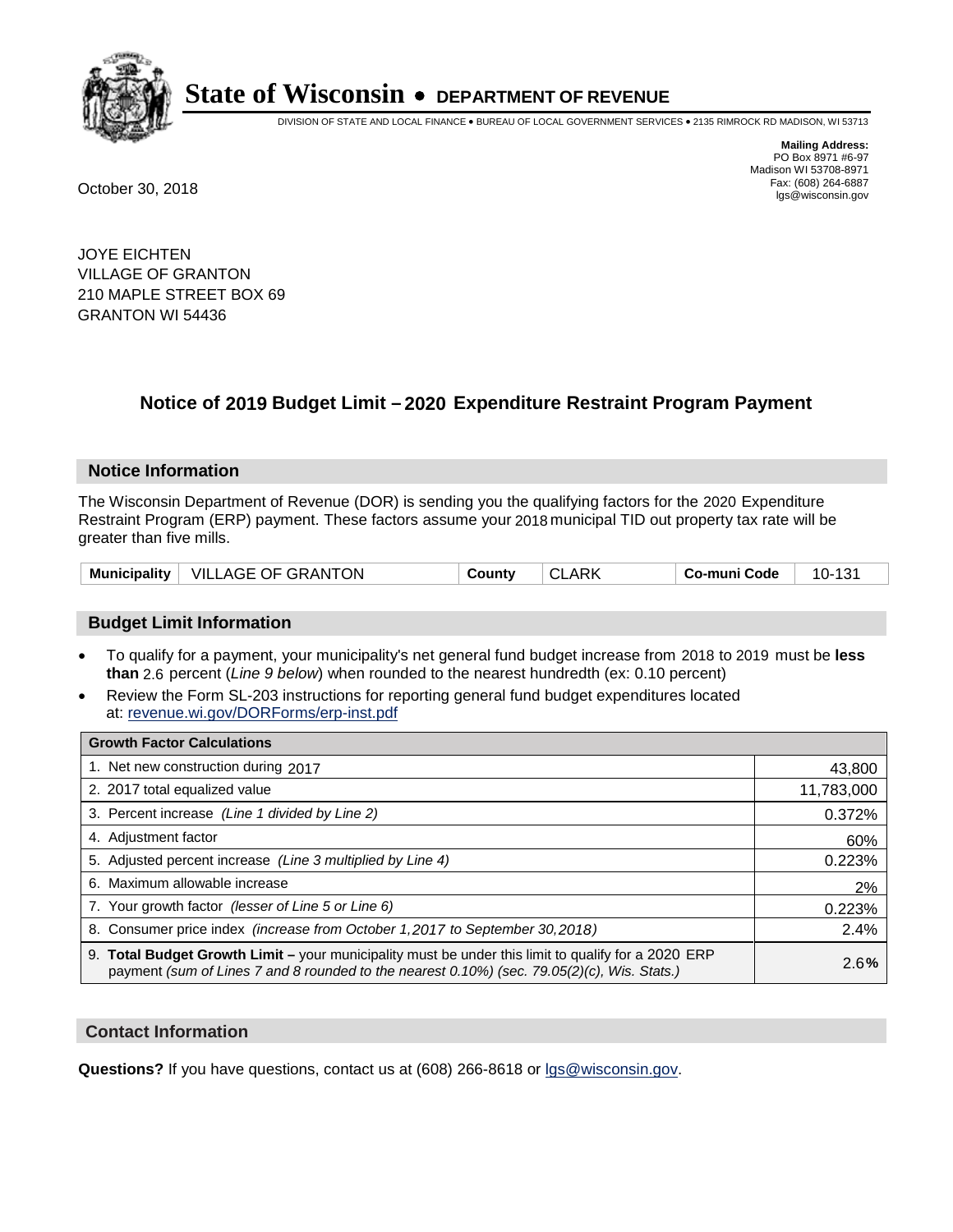

DIVISION OF STATE AND LOCAL FINANCE • BUREAU OF LOCAL GOVERNMENT SERVICES • 2135 RIMROCK RD MADISON, WI 53713

**Mailing Address:** PO Box 8971 #6-97 Madison WI 53708-8971<br>Fax: (608) 264-6887 Fax: (608) 264-6887 October 30, 2018 lgs@wisconsin.gov

ELLEN NIEMI VILLAGE OF WITHEE PO BOX A WITHEE WI 54498-0901

## **Notice of 2019 Budget Limit - 2020 Expenditure Restraint Program Payment**

#### **Notice Information**

The Wisconsin Department of Revenue (DOR) is sending you the qualifying factors for the 2020 Expenditure Restraint Program (ERP) payment. These factors assume your 2018 municipal TID out property tax rate will be greater than five mills.

#### **Budget Limit Information**

- To qualify for a payment, your municipality's net general fund budget increase from 2018 to 2019 must be less **than** 3.6 percent (*Line 9 below*) when rounded to the nearest hundredth (ex: 0.10 percent)
- Review the Form SL-203 instructions for reporting general fund budget expenditures located at: revenue.wi.gov/DORForms/erp-inst.pdf

| <b>Growth Factor Calculations</b>                                                                                                                                                                  |            |
|----------------------------------------------------------------------------------------------------------------------------------------------------------------------------------------------------|------------|
| 1. Net new construction during 2017                                                                                                                                                                | 404,400    |
| 2. 2017 total equalized value                                                                                                                                                                      | 19,911,500 |
| 3. Percent increase (Line 1 divided by Line 2)                                                                                                                                                     | 2.031%     |
| 4. Adjustment factor                                                                                                                                                                               | 60%        |
| 5. Adjusted percent increase (Line 3 multiplied by Line 4)                                                                                                                                         | 1.219%     |
| 6. Maximum allowable increase                                                                                                                                                                      | 2%         |
| 7. Your growth factor (lesser of Line 5 or Line 6)                                                                                                                                                 | 1.219%     |
| 8. Consumer price index (increase from October 1, 2017 to September 30, 2018)                                                                                                                      | 2.4%       |
| 9. Total Budget Growth Limit – your municipality must be under this limit to qualify for a 2020 ERP<br>payment (sum of Lines 7 and 8 rounded to the nearest 0.10%) (sec. 79.05(2)(c), Wis. Stats.) | 3.6%       |

#### **Contact Information**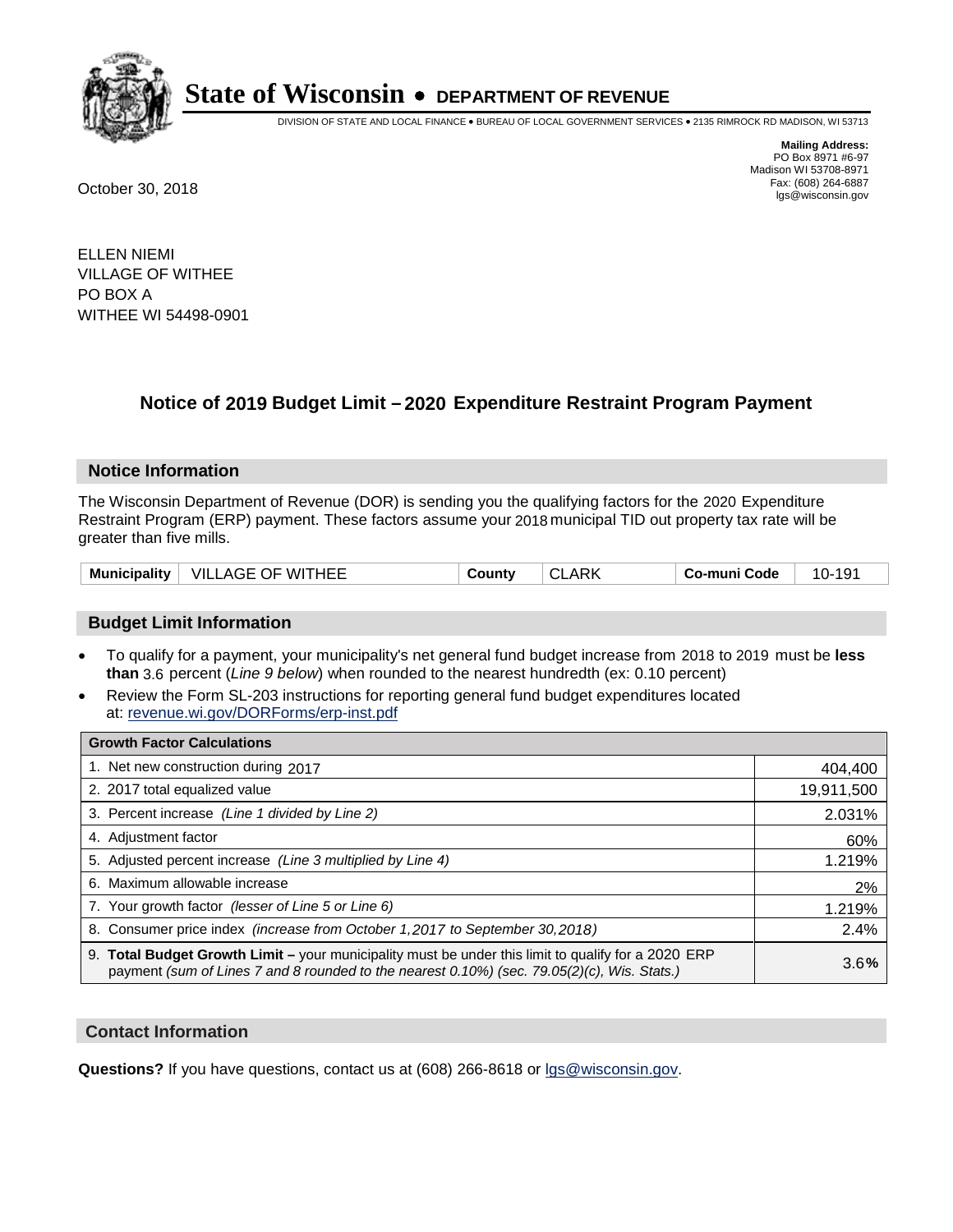

DIVISION OF STATE AND LOCAL FINANCE • BUREAU OF LOCAL GOVERNMENT SERVICES • 2135 RIMROCK RD MADISON, WI 53713

**Mailing Address:** PO Box 8971 #6-97 Madison WI 53708-8971<br>Fax: (608) 264-6887 Fax: (608) 264-6887 October 30, 2018 lgs@wisconsin.gov

LOUELLA LUEDTKE CITY OF ABBOTSFORD 203 N 1ST STREET ABBOTSFORD WI 54405-0589

## **Notice of 2019 Budget Limit - 2020 Expenditure Restraint Program Payment**

#### **Notice Information**

The Wisconsin Department of Revenue (DOR) is sending you the qualifying factors for the 2020 Expenditure Restraint Program (ERP) payment. These factors assume your 2018 municipal TID out property tax rate will be greater than five mills.

#### **Budget Limit Information**

- To qualify for a payment, your municipality's net general fund budget increase from 2018 to 2019 must be less **than** 4.4 percent (*Line 9 below*) when rounded to the nearest hundredth (ex: 0.10 percent)
- Review the Form SL-203 instructions for reporting general fund budget expenditures located at: revenue.wi.gov/DORForms/erp-inst.pdf

| <b>Growth Factor Calculations</b>                                                                                                                                                                      |             |
|--------------------------------------------------------------------------------------------------------------------------------------------------------------------------------------------------------|-------------|
| 1. Net new construction during 2017                                                                                                                                                                    | 5,088,200   |
| 2. 2017 total equalized value                                                                                                                                                                          | 129,987,300 |
| 3. Percent increase (Line 1 divided by Line 2)                                                                                                                                                         | 3.914%      |
| 4. Adjustment factor                                                                                                                                                                                   | 60%         |
| 5. Adjusted percent increase (Line 3 multiplied by Line 4)                                                                                                                                             | 2.348%      |
| 6. Maximum allowable increase                                                                                                                                                                          | 2%          |
| 7. Your growth factor (lesser of Line 5 or Line 6)                                                                                                                                                     | 2.000%      |
| 8. Consumer price index (increase from October 1, 2017 to September 30, 2018)                                                                                                                          | 2.4%        |
| 9. Total Budget Growth Limit - your municipality must be under this limit to qualify for a 2020 ERP<br>payment (sum of Lines 7 and 8 rounded to the nearest $0.10\%$ ) (sec. 79.05(2)(c), Wis. Stats.) | 4.4%        |

#### **Contact Information**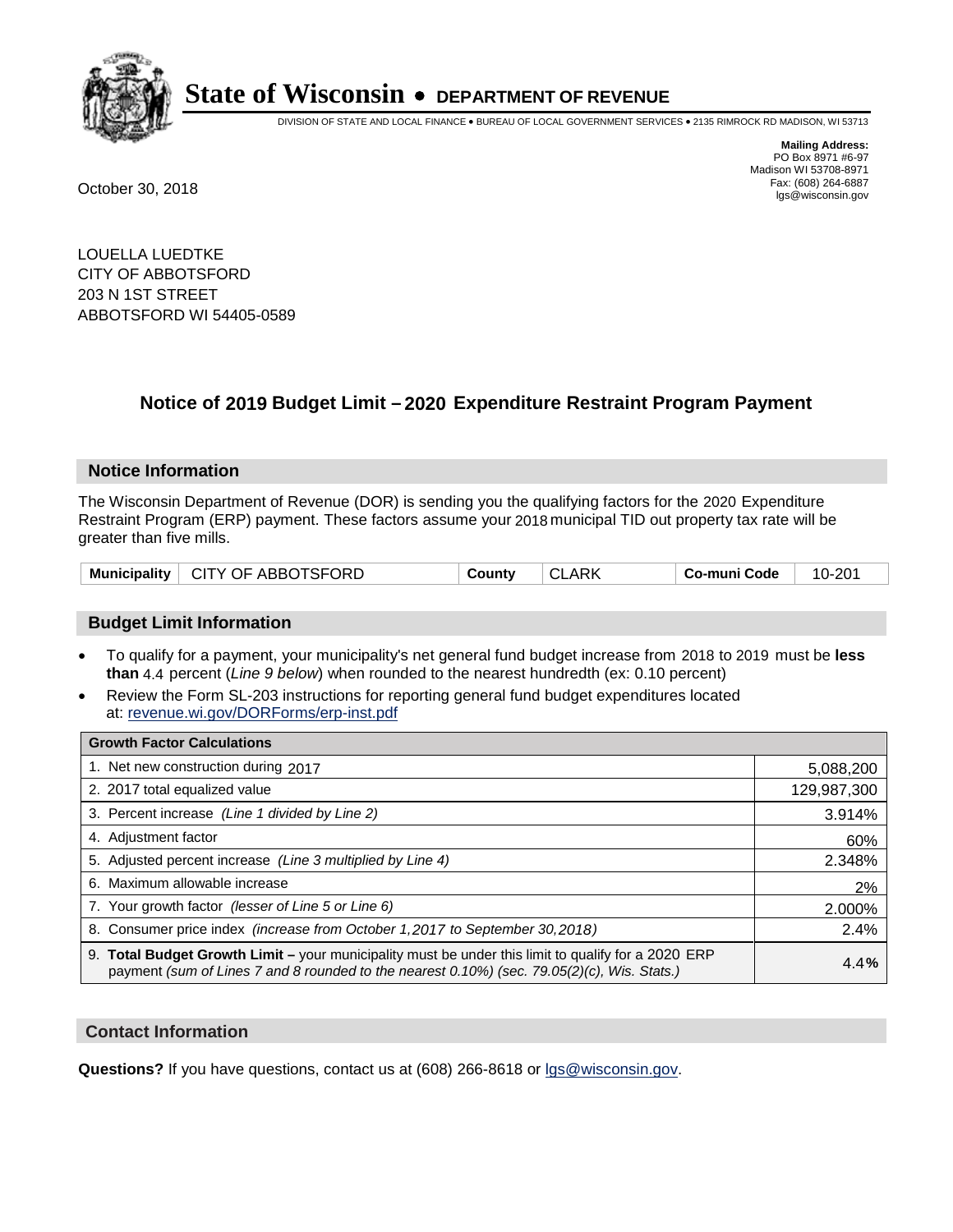

DIVISION OF STATE AND LOCAL FINANCE • BUREAU OF LOCAL GOVERNMENT SERVICES • 2135 RIMROCK RD MADISON, WI 53713

**Mailing Address:** PO Box 8971 #6-97 Madison WI 53708-8971<br>Fax: (608) 264-6887 Fax: (608) 264-6887 October 30, 2018 lgs@wisconsin.gov

CONNIE GURTNER CITY OF COLBY PO BOX 236 COLBY WI 54421-0236

## **Notice of 2019 Budget Limit - 2020 Expenditure Restraint Program Payment**

#### **Notice Information**

The Wisconsin Department of Revenue (DOR) is sending you the qualifying factors for the 2020 Expenditure Restraint Program (ERP) payment. These factors assume your 2018 municipal TID out property tax rate will be greater than five mills.

| <b>Municipality</b> | CITY OF COLBY | Countv | <b>CLARK</b> | Co-muni Code | 10-211 |
|---------------------|---------------|--------|--------------|--------------|--------|
|---------------------|---------------|--------|--------------|--------------|--------|

#### **Budget Limit Information**

- To qualify for a payment, your municipality's net general fund budget increase from 2018 to 2019 must be less **than** 3.5 percent (*Line 9 below*) when rounded to the nearest hundredth (ex: 0.10 percent)
- Review the Form SL-203 instructions for reporting general fund budget expenditures located at: revenue.wi.gov/DORForms/erp-inst.pdf

| <b>Growth Factor Calculations</b>                                                                                                                                                                      |            |
|--------------------------------------------------------------------------------------------------------------------------------------------------------------------------------------------------------|------------|
| 1. Net new construction during 2017                                                                                                                                                                    | 1,426,300  |
| 2. 2017 total equalized value                                                                                                                                                                          | 77,871,100 |
| 3. Percent increase (Line 1 divided by Line 2)                                                                                                                                                         | 1.832%     |
| 4. Adjustment factor                                                                                                                                                                                   | 60%        |
| 5. Adjusted percent increase (Line 3 multiplied by Line 4)                                                                                                                                             | 1.099%     |
| 6. Maximum allowable increase                                                                                                                                                                          | 2%         |
| 7. Your growth factor (lesser of Line 5 or Line 6)                                                                                                                                                     | 1.099%     |
| 8. Consumer price index (increase from October 1, 2017 to September 30, 2018)                                                                                                                          | 2.4%       |
| 9. Total Budget Growth Limit - your municipality must be under this limit to qualify for a 2020 ERP<br>payment (sum of Lines 7 and 8 rounded to the nearest $0.10\%$ ) (sec. 79.05(2)(c), Wis. Stats.) | 3.5%       |

#### **Contact Information**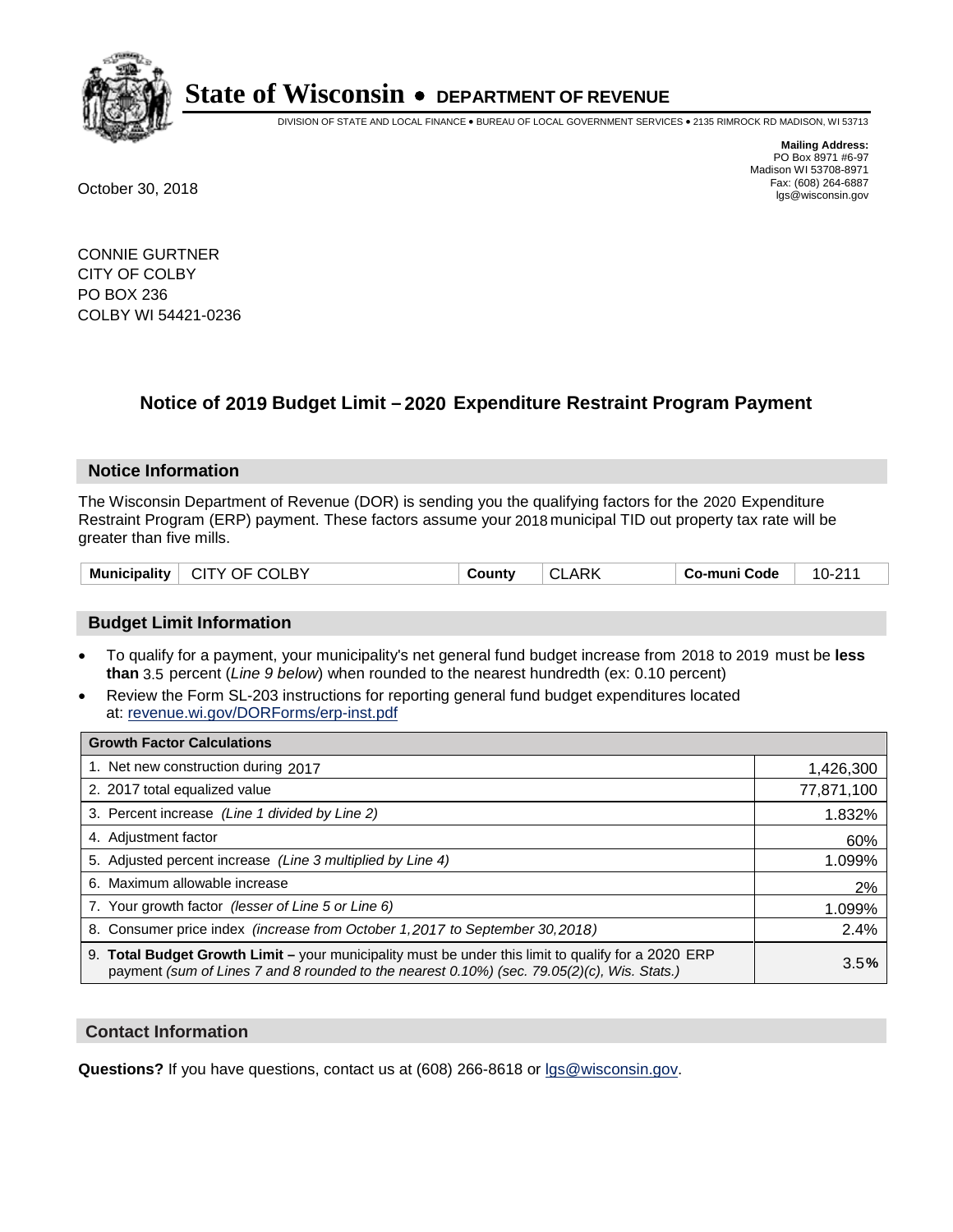

DIVISION OF STATE AND LOCAL FINANCE • BUREAU OF LOCAL GOVERNMENT SERVICES • 2135 RIMROCK RD MADISON, WI 53713

**Mailing Address:** PO Box 8971 #6-97 Madison WI 53708-8971<br>Fax: (608) 264-6887 Fax: (608) 264-6887 October 30, 2018 lgs@wisconsin.gov

LONNA KLINKE CITY OF GREENWOOD PO BOX D GREENWOOD WI 54437-0904

## **Notice of 2019 Budget Limit - 2020 Expenditure Restraint Program Payment**

#### **Notice Information**

The Wisconsin Department of Revenue (DOR) is sending you the qualifying factors for the 2020 Expenditure Restraint Program (ERP) payment. These factors assume your 2018 municipal TID out property tax rate will be greater than five mills.

| Municipality   CITY OF GREENWOOD | County | <b>CLARK</b> | Co-muni Code | 10-231 |
|----------------------------------|--------|--------------|--------------|--------|
|----------------------------------|--------|--------------|--------------|--------|

#### **Budget Limit Information**

- To qualify for a payment, your municipality's net general fund budget increase from 2018 to 2019 must be less **than** 2.8 percent (*Line 9 below*) when rounded to the nearest hundredth (ex: 0.10 percent)
- Review the Form SL-203 instructions for reporting general fund budget expenditures located at: revenue.wi.gov/DORForms/erp-inst.pdf

| <b>Growth Factor Calculations</b>                                                                                                                                                                      |            |
|--------------------------------------------------------------------------------------------------------------------------------------------------------------------------------------------------------|------------|
| 1. Net new construction during 2017                                                                                                                                                                    | 249,400    |
| 2. 2017 total equalized value                                                                                                                                                                          | 39,176,700 |
| 3. Percent increase (Line 1 divided by Line 2)                                                                                                                                                         | 0.637%     |
| 4. Adjustment factor                                                                                                                                                                                   | 60%        |
| 5. Adjusted percent increase (Line 3 multiplied by Line 4)                                                                                                                                             | 0.382%     |
| 6. Maximum allowable increase                                                                                                                                                                          | 2%         |
| 7. Your growth factor (lesser of Line 5 or Line 6)                                                                                                                                                     | 0.382%     |
| 8. Consumer price index (increase from October 1, 2017 to September 30, 2018)                                                                                                                          | 2.4%       |
| 9. Total Budget Growth Limit - your municipality must be under this limit to qualify for a 2020 ERP<br>payment (sum of Lines 7 and 8 rounded to the nearest $0.10\%$ ) (sec. 79.05(2)(c), Wis. Stats.) | 2.8%       |

#### **Contact Information**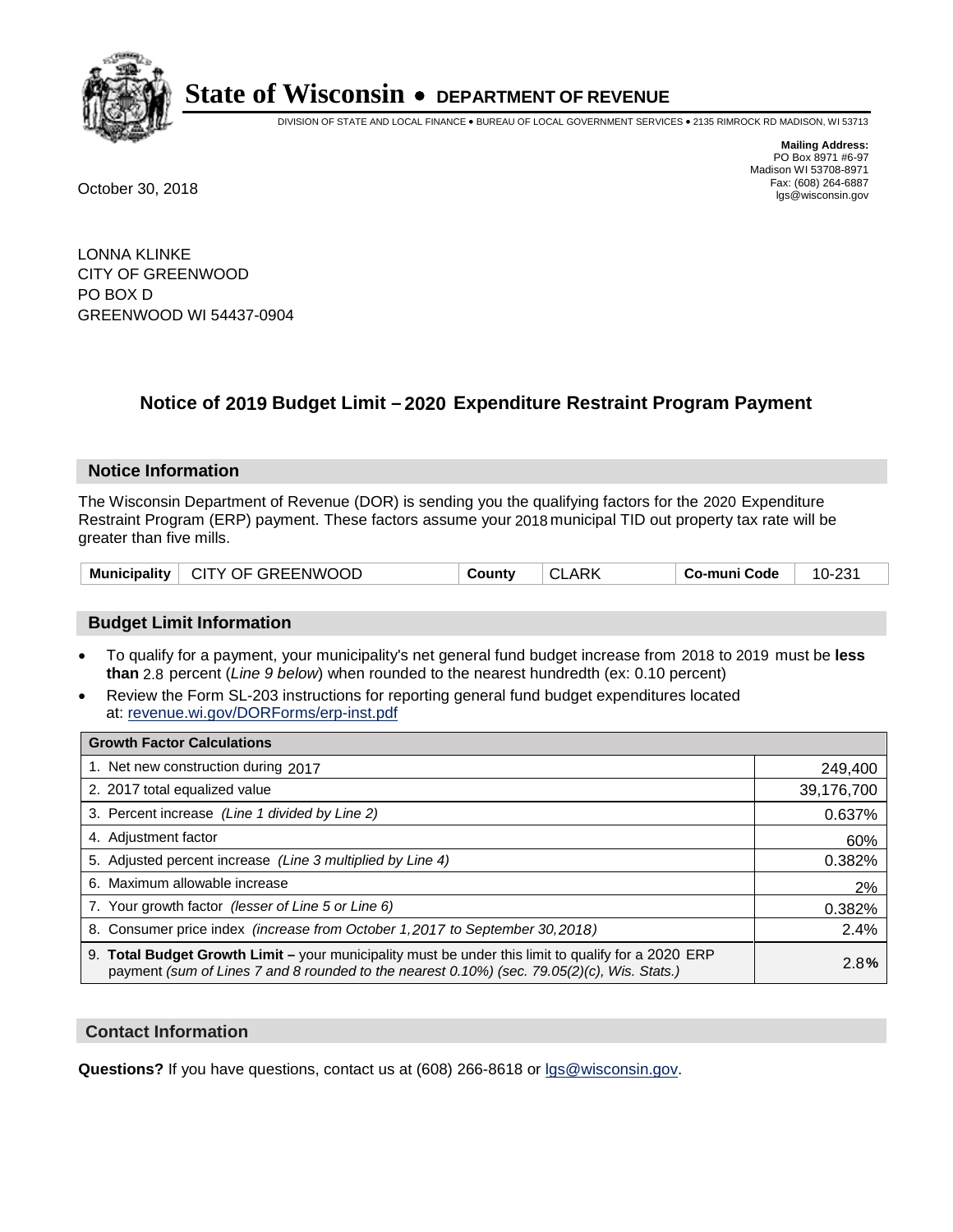

DIVISION OF STATE AND LOCAL FINANCE • BUREAU OF LOCAL GOVERNMENT SERVICES • 2135 RIMROCK RD MADISON, WI 53713

**Mailing Address:** PO Box 8971 #6-97 Madison WI 53708-8971<br>Fax: (608) 264-6887 Fax: (608) 264-6887 October 30, 2018 lgs@wisconsin.gov

SHANNON TOUFAR CITY OF LOYAL PO BOX 9 LOYAL WI 54446-0009

## **Notice of 2019 Budget Limit - 2020 Expenditure Restraint Program Payment**

#### **Notice Information**

The Wisconsin Department of Revenue (DOR) is sending you the qualifying factors for the 2020 Expenditure Restraint Program (ERP) payment. These factors assume your 2018 municipal TID out property tax rate will be greater than five mills.

| $\mid$ Municipality $\mid$<br>└ CITY OF LOYAL<br><b>CLARK</b><br>County | 10-246<br>Co-muni Code |
|-------------------------------------------------------------------------|------------------------|
|-------------------------------------------------------------------------|------------------------|

#### **Budget Limit Information**

- To qualify for a payment, your municipality's net general fund budget increase from 2018 to 2019 must be less **than** 3.9 percent (*Line 9 below*) when rounded to the nearest hundredth (ex: 0.10 percent)
- Review the Form SL-203 instructions for reporting general fund budget expenditures located at: revenue.wi.gov/DORForms/erp-inst.pdf

| <b>Growth Factor Calculations</b>                                                                                                                                                                  |            |
|----------------------------------------------------------------------------------------------------------------------------------------------------------------------------------------------------|------------|
| 1. Net new construction during 2017                                                                                                                                                                | 1,348,200  |
| 2. 2017 total equalized value                                                                                                                                                                      | 55,399,000 |
| 3. Percent increase (Line 1 divided by Line 2)                                                                                                                                                     | 2.434%     |
| 4. Adjustment factor                                                                                                                                                                               | 60%        |
| 5. Adjusted percent increase (Line 3 multiplied by Line 4)                                                                                                                                         | 1.460%     |
| 6. Maximum allowable increase                                                                                                                                                                      | 2%         |
| 7. Your growth factor (lesser of Line 5 or Line 6)                                                                                                                                                 | 1.460%     |
| 8. Consumer price index (increase from October 1, 2017 to September 30, 2018)                                                                                                                      | 2.4%       |
| 9. Total Budget Growth Limit - your municipality must be under this limit to qualify for a 2020 ERP<br>payment (sum of Lines 7 and 8 rounded to the nearest 0.10%) (sec. 79.05(2)(c), Wis. Stats.) | 3.9%       |

#### **Contact Information**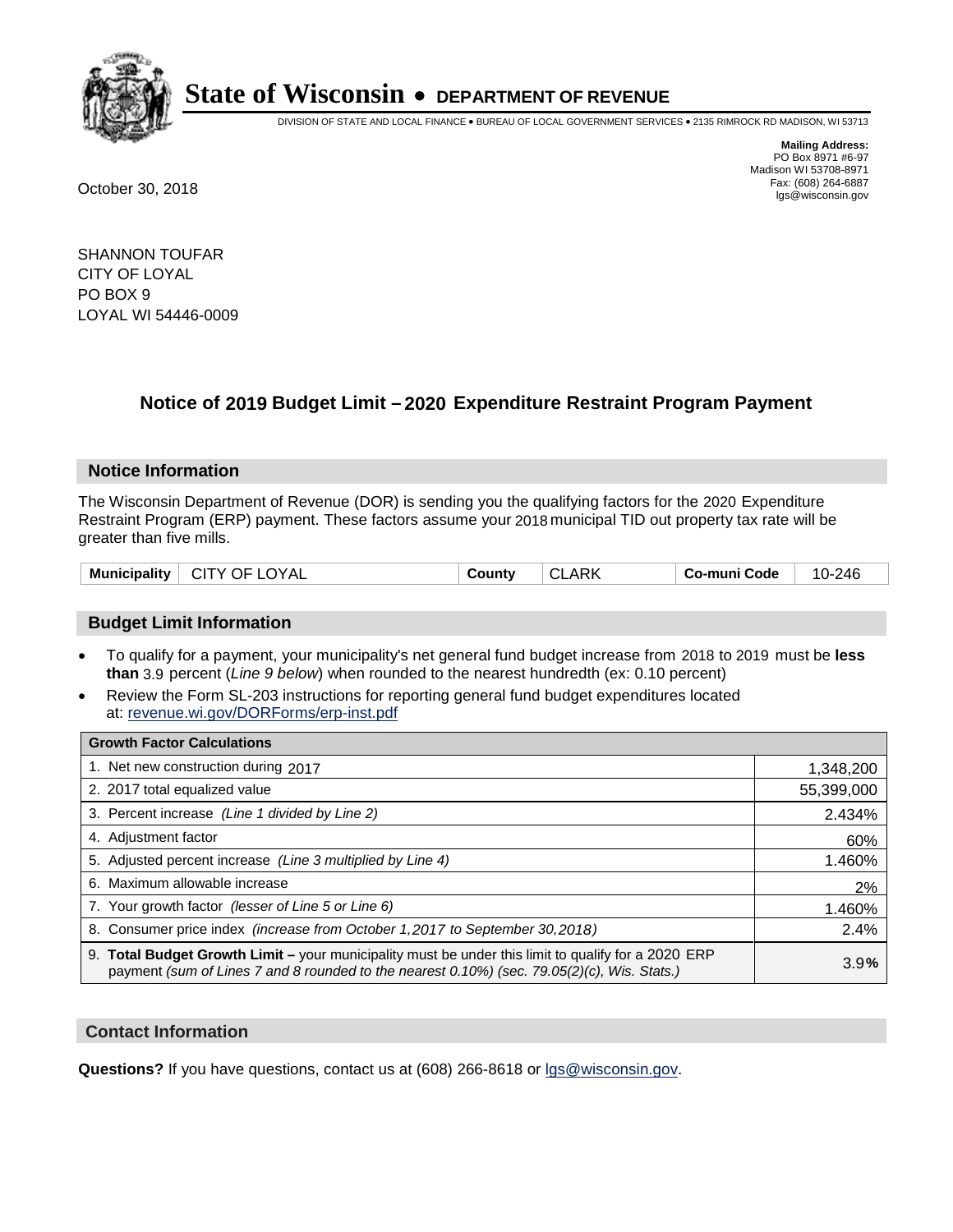

DIVISION OF STATE AND LOCAL FINANCE • BUREAU OF LOCAL GOVERNMENT SERVICES • 2135 RIMROCK RD MADISON, WI 53713

**Mailing Address:** PO Box 8971 #6-97 Madison WI 53708-8971<br>Fax: (608) 264-6887 Fax: (608) 264-6887 October 30, 2018 lgs@wisconsin.gov

REX ROEHL CITY OF NEILLSVILLE 118 W 5TH ST NEILLSVILLE WI 54456-1999

## **Notice of 2019 Budget Limit - 2020 Expenditure Restraint Program Payment**

#### **Notice Information**

The Wisconsin Department of Revenue (DOR) is sending you the qualifying factors for the 2020 Expenditure Restraint Program (ERP) payment. These factors assume your 2018 municipal TID out property tax rate will be greater than five mills.

| Municipality   CITY OF NEILLSVILLE | County | <b>CLARK</b> | Co-muni Code | 10-261 |
|------------------------------------|--------|--------------|--------------|--------|
|------------------------------------|--------|--------------|--------------|--------|

#### **Budget Limit Information**

- To qualify for a payment, your municipality's net general fund budget increase from 2018 to 2019 must be less **than** 2.9 percent (*Line 9 below*) when rounded to the nearest hundredth (ex: 0.10 percent)
- Review the Form SL-203 instructions for reporting general fund budget expenditures located at: revenue.wi.gov/DORForms/erp-inst.pdf

| <b>Growth Factor Calculations</b>                                                                                                                                                                      |             |
|--------------------------------------------------------------------------------------------------------------------------------------------------------------------------------------------------------|-------------|
| 1. Net new construction during 2017                                                                                                                                                                    | 1,001,900   |
| 2. 2017 total equalized value                                                                                                                                                                          | 129,638,400 |
| 3. Percent increase (Line 1 divided by Line 2)                                                                                                                                                         | 0.773%      |
| 4. Adjustment factor                                                                                                                                                                                   | 60%         |
| 5. Adjusted percent increase (Line 3 multiplied by Line 4)                                                                                                                                             | 0.464%      |
| 6. Maximum allowable increase                                                                                                                                                                          | 2%          |
| 7. Your growth factor (lesser of Line 5 or Line 6)                                                                                                                                                     | 0.464%      |
| 8. Consumer price index (increase from October 1,2017 to September 30,2018)                                                                                                                            | 2.4%        |
| 9. Total Budget Growth Limit - your municipality must be under this limit to qualify for a 2020 ERP<br>payment (sum of Lines 7 and 8 rounded to the nearest $0.10\%$ ) (sec. 79.05(2)(c), Wis. Stats.) | 2.9%        |

#### **Contact Information**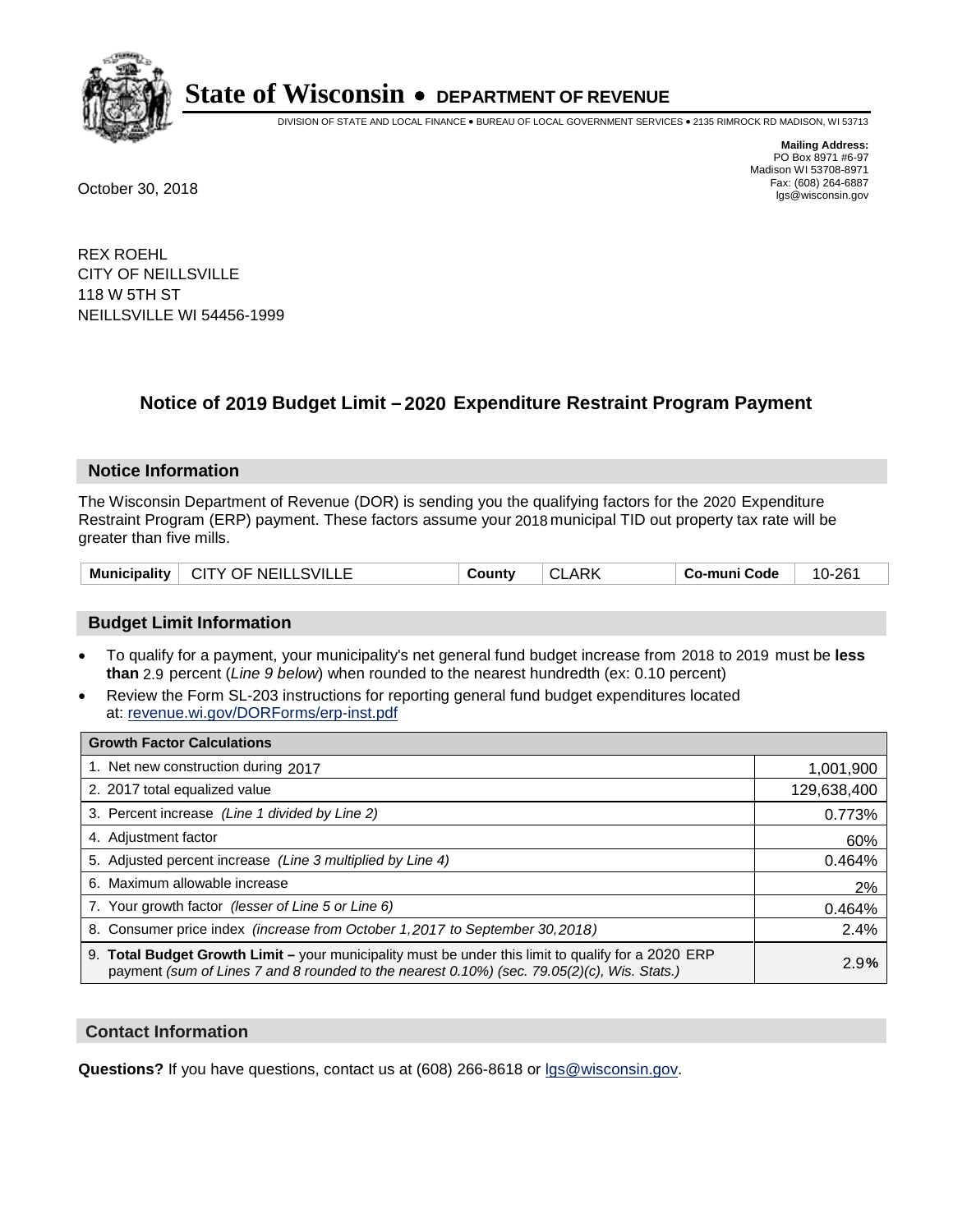

DIVISION OF STATE AND LOCAL FINANCE • BUREAU OF LOCAL GOVERNMENT SERVICES • 2135 RIMROCK RD MADISON, WI 53713

**Mailing Address:** PO Box 8971 #6-97 Madison WI 53708-8971<br>Fax: (608) 264-6887 Fax: (608) 264-6887 October 30, 2018 lgs@wisconsin.gov

CAROL DEVINE CITY OF OWEN PO BOX 67 OWEN WI 54460-0067

## **Notice of 2019 Budget Limit - 2020 Expenditure Restraint Program Payment**

#### **Notice Information**

The Wisconsin Department of Revenue (DOR) is sending you the qualifying factors for the 2020 Expenditure Restraint Program (ERP) payment. These factors assume your 2018 municipal TID out property tax rate will be greater than five mills.

| CITY OF OWEN<br><b>Municipality</b> | County | , CLARK | Co-muni Code | 10-265 |
|-------------------------------------|--------|---------|--------------|--------|
|-------------------------------------|--------|---------|--------------|--------|

#### **Budget Limit Information**

- To qualify for a payment, your municipality's net general fund budget increase from 2018 to 2019 must be less **than** 4.4 percent (*Line 9 below*) when rounded to the nearest hundredth (ex: 0.10 percent)
- Review the Form SL-203 instructions for reporting general fund budget expenditures located at: revenue.wi.gov/DORForms/erp-inst.pdf

| <b>Growth Factor Calculations</b>                                                                                                                                                                      |            |
|--------------------------------------------------------------------------------------------------------------------------------------------------------------------------------------------------------|------------|
| 1. Net new construction during 2017                                                                                                                                                                    | 1,591,900  |
| 2. 2017 total equalized value                                                                                                                                                                          | 46,098,000 |
| 3. Percent increase (Line 1 divided by Line 2)                                                                                                                                                         | 3.453%     |
| 4. Adjustment factor                                                                                                                                                                                   | 60%        |
| 5. Adjusted percent increase (Line 3 multiplied by Line 4)                                                                                                                                             | 2.072%     |
| 6. Maximum allowable increase                                                                                                                                                                          | 2%         |
| 7. Your growth factor (lesser of Line 5 or Line 6)                                                                                                                                                     | 2.000%     |
| 8. Consumer price index (increase from October 1,2017 to September 30,2018)                                                                                                                            | 2.4%       |
| 9. Total Budget Growth Limit - your municipality must be under this limit to qualify for a 2020 ERP<br>payment (sum of Lines 7 and 8 rounded to the nearest $0.10\%$ ) (sec. 79.05(2)(c), Wis. Stats.) | 4.4%       |

#### **Contact Information**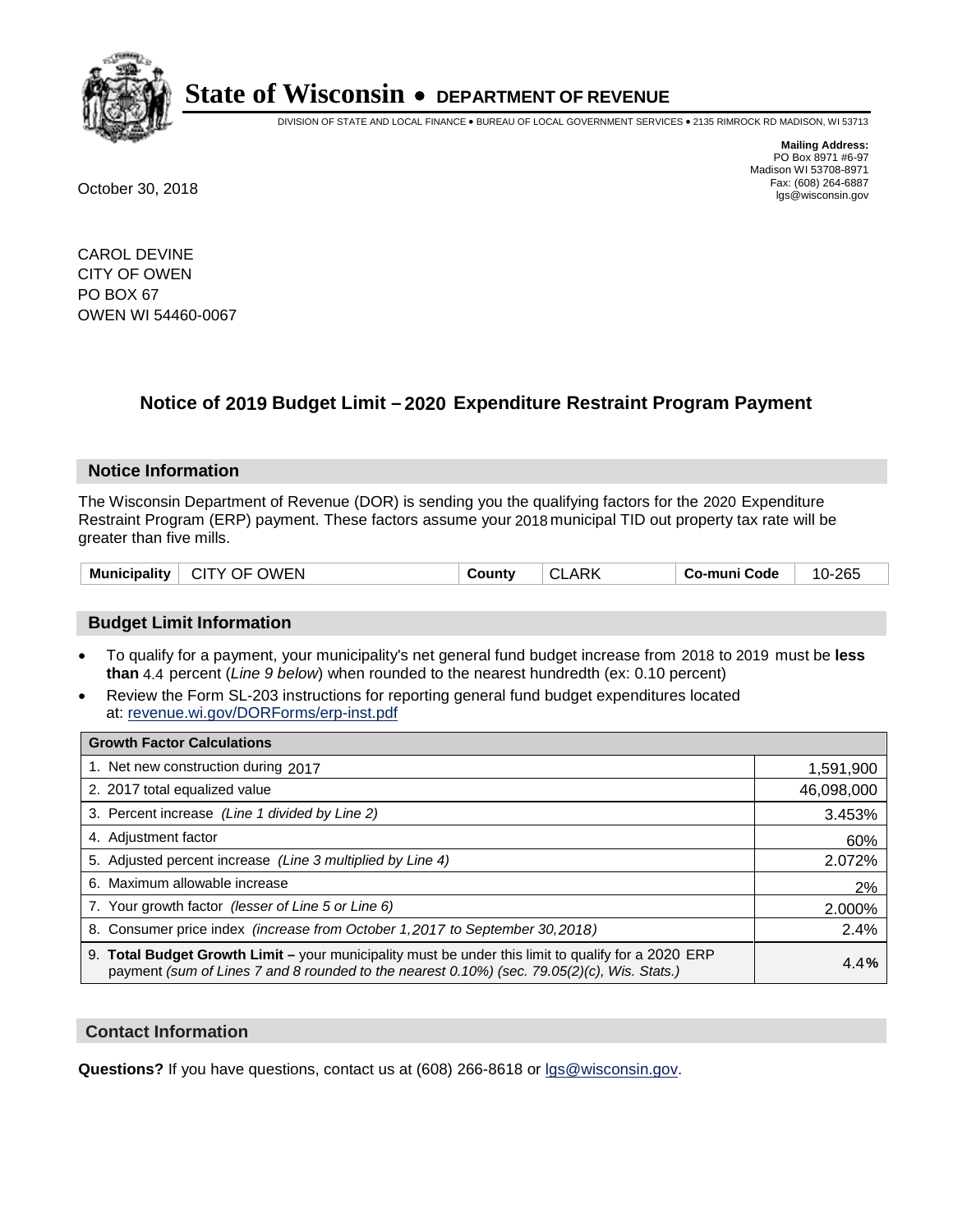

DIVISION OF STATE AND LOCAL FINANCE • BUREAU OF LOCAL GOVERNMENT SERVICES • 2135 RIMROCK RD MADISON, WI 53713

**Mailing Address:** PO Box 8971 #6-97 Madison WI 53708-8971<br>Fax: (608) 264-6887 Fax: (608) 264-6887 October 30, 2018 lgs@wisconsin.gov

RANDALL REEG CITY OF THORP PO BOX 334 THORP WI 54771-0334

## **Notice of 2019 Budget Limit - 2020 Expenditure Restraint Program Payment**

#### **Notice Information**

The Wisconsin Department of Revenue (DOR) is sending you the qualifying factors for the 2020 Expenditure Restraint Program (ERP) payment. These factors assume your 2018 municipal TID out property tax rate will be greater than five mills.

| <b>Municipality</b><br>CITY OF THORP | CLARK<br>County | Co-muni Code | 10-286 |
|--------------------------------------|-----------------|--------------|--------|
|--------------------------------------|-----------------|--------------|--------|

#### **Budget Limit Information**

- To qualify for a payment, your municipality's net general fund budget increase from 2018 to 2019 must be less **than** 2.5 percent (*Line 9 below*) when rounded to the nearest hundredth (ex: 0.10 percent)
- Review the Form SL-203 instructions for reporting general fund budget expenditures located at: revenue.wi.gov/DORForms/erp-inst.pdf

| <b>Growth Factor Calculations</b>                                                                                                                                                                      |            |
|--------------------------------------------------------------------------------------------------------------------------------------------------------------------------------------------------------|------------|
| 1. Net new construction during 2017                                                                                                                                                                    | 182,800    |
| 2. 2017 total equalized value                                                                                                                                                                          | 91,279,100 |
| 3. Percent increase (Line 1 divided by Line 2)                                                                                                                                                         | 0.200%     |
| 4. Adjustment factor                                                                                                                                                                                   | 60%        |
| 5. Adjusted percent increase (Line 3 multiplied by Line 4)                                                                                                                                             | 0.120%     |
| 6. Maximum allowable increase                                                                                                                                                                          | 2%         |
| 7. Your growth factor (lesser of Line 5 or Line 6)                                                                                                                                                     | 0.120%     |
| 8. Consumer price index (increase from October 1,2017 to September 30,2018)                                                                                                                            | 2.4%       |
| 9. Total Budget Growth Limit - your municipality must be under this limit to qualify for a 2020 ERP<br>payment (sum of Lines 7 and 8 rounded to the nearest $0.10\%$ ) (sec. 79.05(2)(c), Wis. Stats.) | 2.5%       |

#### **Contact Information**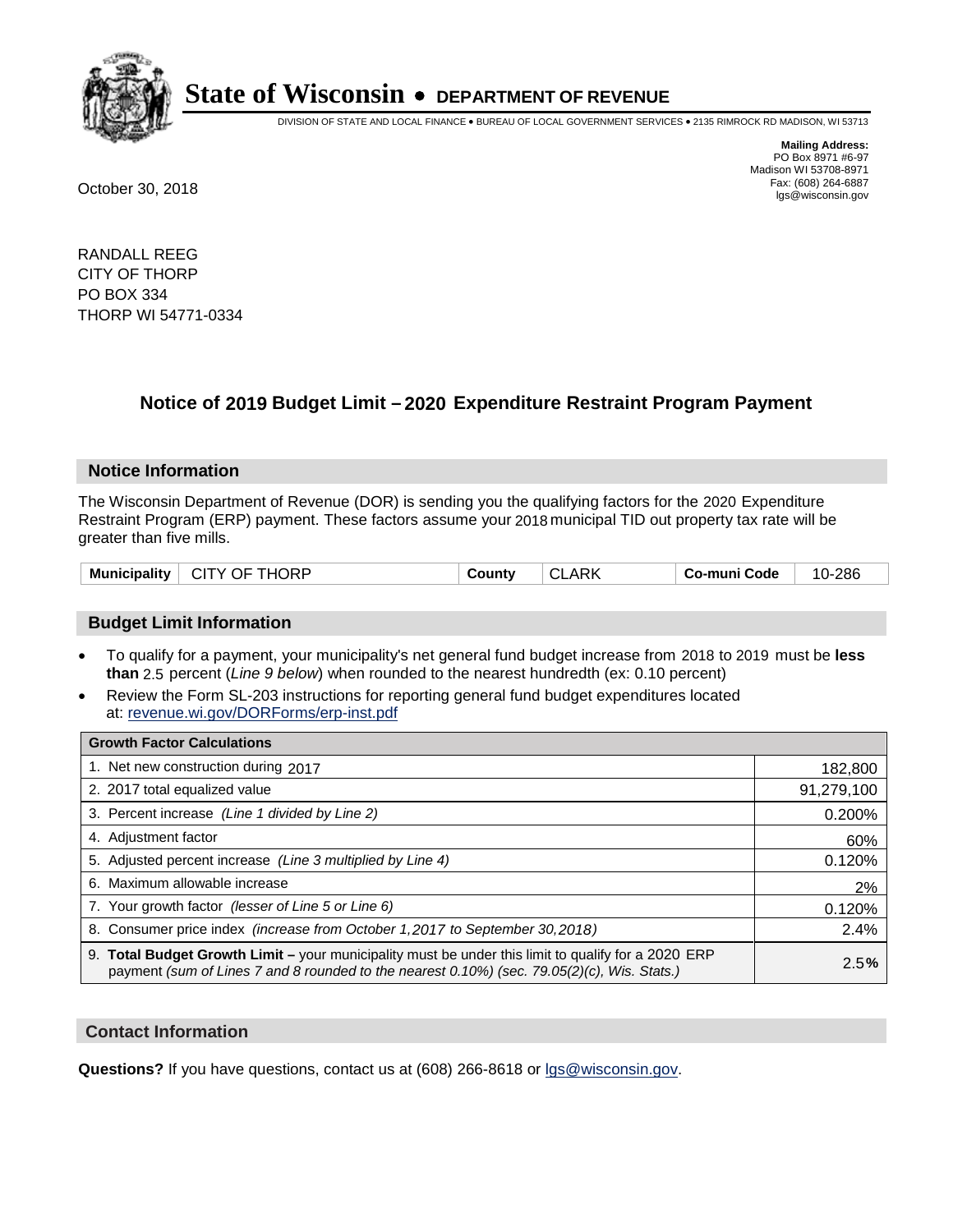

DIVISION OF STATE AND LOCAL FINANCE • BUREAU OF LOCAL GOVERNMENT SERVICES • 2135 RIMROCK RD MADISON, WI 53713

**Mailing Address:** PO Box 8971 #6-97 Madison WI 53708-8971<br>Fax: (608) 264-6887 Fax: (608) 264-6887 October 30, 2018 lgs@wisconsin.gov

PJ MONSON VILLAGE OF ARLINGTON PO BOX 207 ARLINGTON WI 53911-0207

## **Notice of 2019 Budget Limit - 2020 Expenditure Restraint Program Payment**

#### **Notice Information**

The Wisconsin Department of Revenue (DOR) is sending you the qualifying factors for the 2020 Expenditure Restraint Program (ERP) payment. These factors assume your 2018 municipal TID out property tax rate will be greater than five mills.

|  | Municipality   VILLAGE OF ARLINGTON | County | <b>COLUMBIA</b> | Co-muni Code |  |
|--|-------------------------------------|--------|-----------------|--------------|--|
|--|-------------------------------------|--------|-----------------|--------------|--|

#### **Budget Limit Information**

- To qualify for a payment, your municipality's net general fund budget increase from 2018 to 2019 must be less **than** 2.6 percent (*Line 9 below*) when rounded to the nearest hundredth (ex: 0.10 percent)
- Review the Form SL-203 instructions for reporting general fund budget expenditures located at: revenue.wi.gov/DORForms/erp-inst.pdf

| <b>Growth Factor Calculations</b>                                                                                                                                                                      |            |
|--------------------------------------------------------------------------------------------------------------------------------------------------------------------------------------------------------|------------|
| 1. Net new construction during 2017                                                                                                                                                                    | 214,200    |
| 2. 2017 total equalized value                                                                                                                                                                          | 77,341,500 |
| 3. Percent increase (Line 1 divided by Line 2)                                                                                                                                                         | 0.277%     |
| 4. Adjustment factor                                                                                                                                                                                   | 60%        |
| 5. Adjusted percent increase (Line 3 multiplied by Line 4)                                                                                                                                             | 0.166%     |
| 6. Maximum allowable increase                                                                                                                                                                          | 2%         |
| 7. Your growth factor (lesser of Line 5 or Line 6)                                                                                                                                                     | 0.166%     |
| 8. Consumer price index (increase from October 1, 2017 to September 30, 2018)                                                                                                                          | 2.4%       |
| 9. Total Budget Growth Limit - your municipality must be under this limit to qualify for a 2020 ERP<br>payment (sum of Lines 7 and 8 rounded to the nearest $0.10\%$ ) (sec. 79.05(2)(c), Wis. Stats.) | 2.6%       |

#### **Contact Information**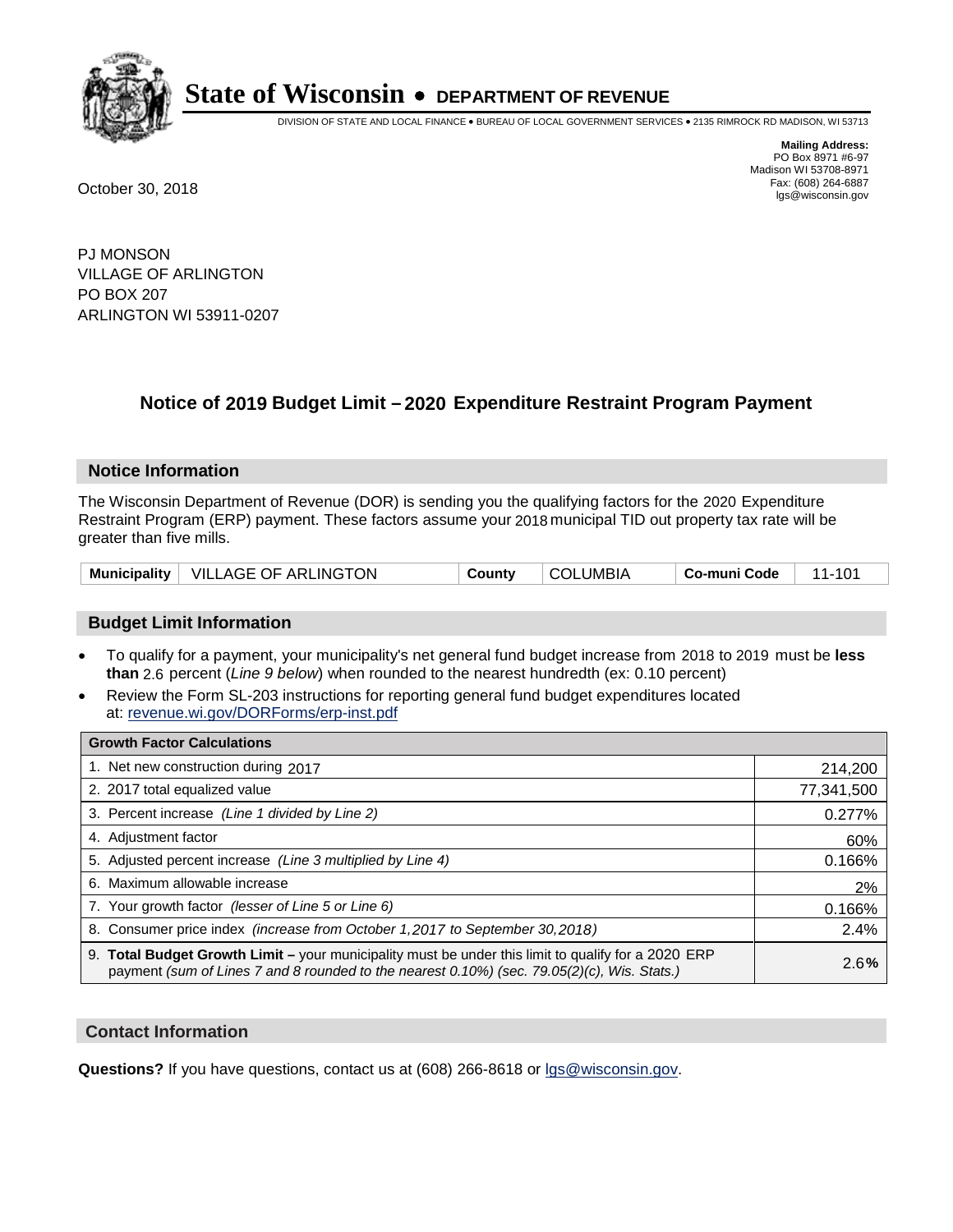

DIVISION OF STATE AND LOCAL FINANCE • BUREAU OF LOCAL GOVERNMENT SERVICES • 2135 RIMROCK RD MADISON, WI 53713

**Mailing Address:** PO Box 8971 #6-97 Madison WI 53708-8971<br>Fax: (608) 264-6887 Fax: (608) 264-6887 October 30, 2018 lgs@wisconsin.gov

LOIS FRANK VILLAGE OF CAMBRIA PO BOX 295 CAMBRIA WI 53923-0295

## **Notice of 2019 Budget Limit - 2020 Expenditure Restraint Program Payment**

#### **Notice Information**

The Wisconsin Department of Revenue (DOR) is sending you the qualifying factors for the 2020 Expenditure Restraint Program (ERP) payment. These factors assume your 2018 municipal TID out property tax rate will be greater than five mills.

| <b>Municipality</b> | VILLAGE OF CAMBRIA | Countv | ∠LUMBIA<br>∩∩ ⊂ | Co-muni Code |  |
|---------------------|--------------------|--------|-----------------|--------------|--|
|---------------------|--------------------|--------|-----------------|--------------|--|

#### **Budget Limit Information**

- To qualify for a payment, your municipality's net general fund budget increase from 2018 to 2019 must be less **than** 2.4 percent (*Line 9 below*) when rounded to the nearest hundredth (ex: 0.10 percent)
- Review the Form SL-203 instructions for reporting general fund budget expenditures located at: revenue.wi.gov/DORForms/erp-inst.pdf

| <b>Growth Factor Calculations</b>                                                                                                                                                                      |              |
|--------------------------------------------------------------------------------------------------------------------------------------------------------------------------------------------------------|--------------|
| 1. Net new construction during 2017                                                                                                                                                                    | $-1,869,600$ |
| 2. 2017 total equalized value                                                                                                                                                                          | 49,299,900   |
| 3. Percent increase (Line 1 divided by Line 2)                                                                                                                                                         | $-3.792%$    |
| 4. Adjustment factor                                                                                                                                                                                   | 60%          |
| 5. Adjusted percent increase (Line 3 multiplied by Line 4)                                                                                                                                             | $-2.275%$    |
| 6. Maximum allowable increase                                                                                                                                                                          | 2%           |
| 7. Your growth factor (lesser of Line 5 or Line 6)                                                                                                                                                     | 0.000%       |
| 8. Consumer price index (increase from October 1,2017 to September 30,2018)                                                                                                                            | 2.4%         |
| 9. Total Budget Growth Limit - your municipality must be under this limit to qualify for a 2020 ERP<br>payment (sum of Lines 7 and 8 rounded to the nearest $0.10\%$ ) (sec. 79.05(2)(c), Wis. Stats.) | 2.4%         |

#### **Contact Information**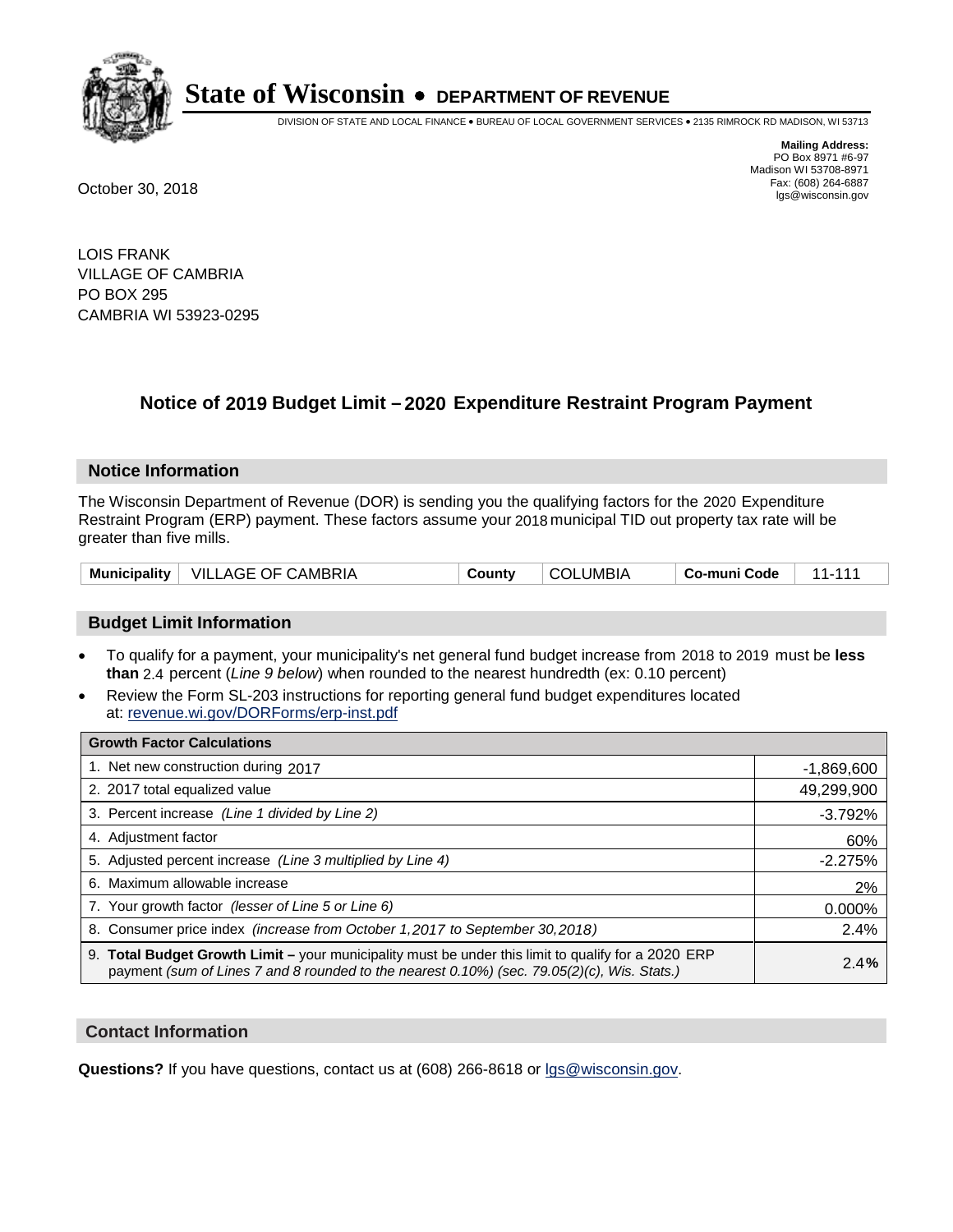

DIVISION OF STATE AND LOCAL FINANCE • BUREAU OF LOCAL GOVERNMENT SERVICES • 2135 RIMROCK RD MADISON, WI 53713

**Mailing Address:** PO Box 8971 #6-97 Madison WI 53708-8971<br>Fax: (608) 264-6887 Fax: (608) 264-6887 October 30, 2018 lgs@wisconsin.gov

MARIE ABEGGLEN VILLAGE OF FALL RIVER PO BOX 37 FALL RIVER WI 53932-0035

## **Notice of 2019 Budget Limit - 2020 Expenditure Restraint Program Payment**

#### **Notice Information**

The Wisconsin Department of Revenue (DOR) is sending you the qualifying factors for the 2020 Expenditure Restraint Program (ERP) payment. These factors assume your 2018 municipal TID out property tax rate will be greater than five mills.

|  | Municipality   VILLAGE OF FALL RIVER | County | <b>COLUMBIA</b> | Co-muni Code | 11-126 |
|--|--------------------------------------|--------|-----------------|--------------|--------|
|--|--------------------------------------|--------|-----------------|--------------|--------|

#### **Budget Limit Information**

- To qualify for a payment, your municipality's net general fund budget increase from 2018 to 2019 must be less **than** 3.9 percent (*Line 9 below*) when rounded to the nearest hundredth (ex: 0.10 percent)
- Review the Form SL-203 instructions for reporting general fund budget expenditures located at: revenue.wi.gov/DORForms/erp-inst.pdf

| <b>Growth Factor Calculations</b>                                                                                                                                                                      |             |
|--------------------------------------------------------------------------------------------------------------------------------------------------------------------------------------------------------|-------------|
| 1. Net new construction during 2017                                                                                                                                                                    | 3,532,500   |
| 2. 2017 total equalized value                                                                                                                                                                          | 137,209,000 |
| 3. Percent increase (Line 1 divided by Line 2)                                                                                                                                                         | 2.575%      |
| 4. Adjustment factor                                                                                                                                                                                   | 60%         |
| 5. Adjusted percent increase (Line 3 multiplied by Line 4)                                                                                                                                             | 1.545%      |
| 6. Maximum allowable increase                                                                                                                                                                          | 2%          |
| 7. Your growth factor (lesser of Line 5 or Line 6)                                                                                                                                                     | 1.545%      |
| 8. Consumer price index (increase from October 1,2017 to September 30,2018)                                                                                                                            | 2.4%        |
| 9. Total Budget Growth Limit - your municipality must be under this limit to qualify for a 2020 ERP<br>payment (sum of Lines 7 and 8 rounded to the nearest $0.10\%$ ) (sec. 79.05(2)(c), Wis. Stats.) | 3.9%        |

#### **Contact Information**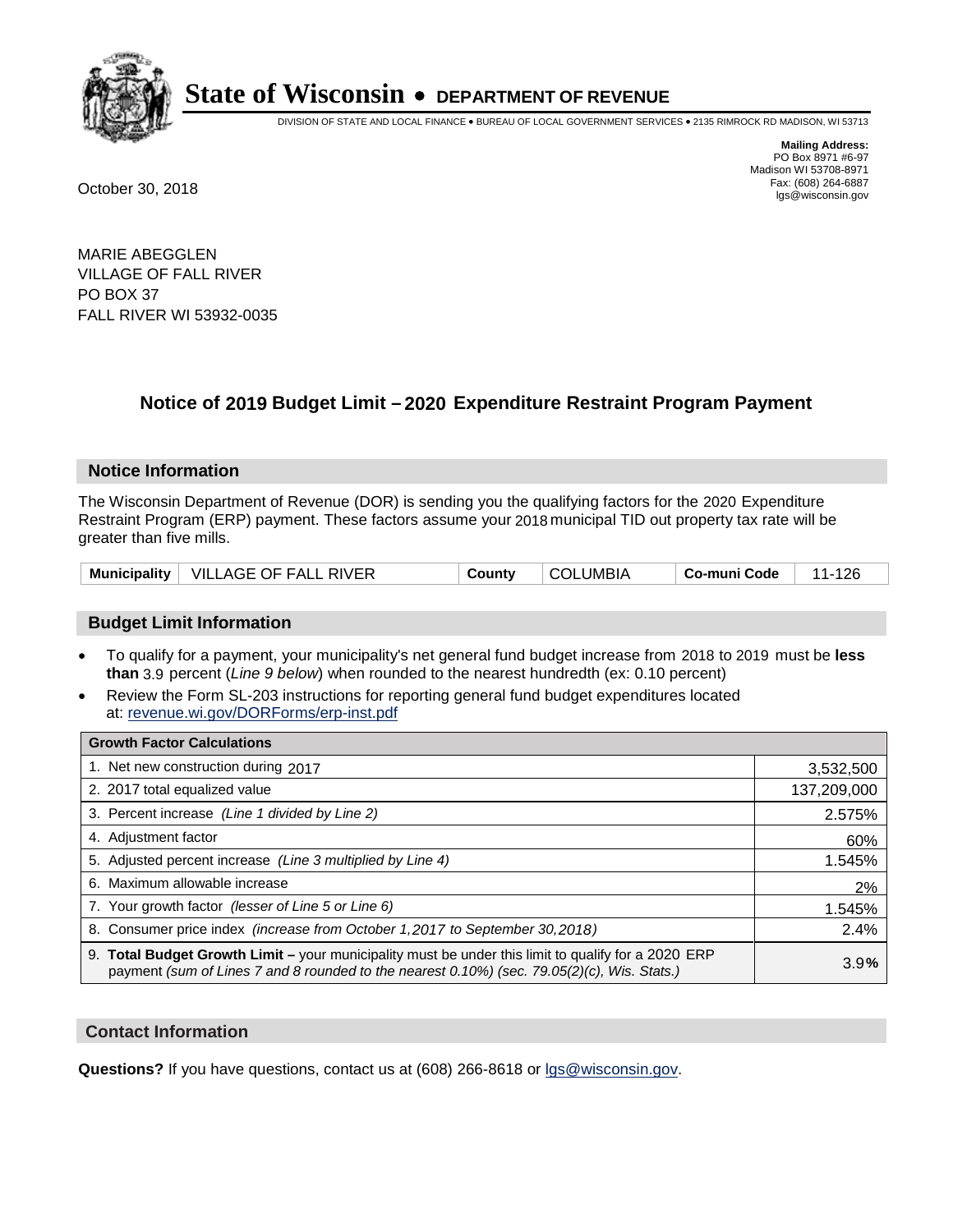

DIVISION OF STATE AND LOCAL FINANCE • BUREAU OF LOCAL GOVERNMENT SERVICES • 2135 RIMROCK RD MADISON, WI 53713

**Mailing Address:** PO Box 8971 #6-97 Madison WI 53708-8971<br>Fax: (608) 264-6887 Fax: (608) 264-6887 October 30, 2018 lgs@wisconsin.gov

JENNIFER BECKER VILLAGE OF PARDEEVILLE P.O. BOX 217 PARDEEVILLE WI 53954-0217

### **Notice of 2019 Budget Limit - 2020 Expenditure Restraint Program Payment**

#### **Notice Information**

The Wisconsin Department of Revenue (DOR) is sending you the qualifying factors for the 2020 Expenditure Restraint Program (ERP) payment. These factors assume your 2018 municipal TID out property tax rate will be greater than five mills.

| Municipality   VILLAGE OF PARDEEVILLE |  | County | <b>COLUMBIA</b> | Co-muni Code | $11 -$ |
|---------------------------------------|--|--------|-----------------|--------------|--------|
|---------------------------------------|--|--------|-----------------|--------------|--------|

#### **Budget Limit Information**

- To qualify for a payment, your municipality's net general fund budget increase from 2018 to 2019 must be less **than** 3.1 percent (*Line 9 below*) when rounded to the nearest hundredth (ex: 0.10 percent)
- Review the Form SL-203 instructions for reporting general fund budget expenditures located at: revenue.wi.gov/DORForms/erp-inst.pdf

| <b>Growth Factor Calculations</b>                                                                                                                                                                      |             |
|--------------------------------------------------------------------------------------------------------------------------------------------------------------------------------------------------------|-------------|
| 1. Net new construction during 2017                                                                                                                                                                    | 1,558,200   |
| 2. 2017 total equalized value                                                                                                                                                                          | 134,164,100 |
| 3. Percent increase (Line 1 divided by Line 2)                                                                                                                                                         | 1.161%      |
| 4. Adjustment factor                                                                                                                                                                                   | 60%         |
| 5. Adjusted percent increase (Line 3 multiplied by Line 4)                                                                                                                                             | 0.697%      |
| 6. Maximum allowable increase                                                                                                                                                                          | 2%          |
| 7. Your growth factor (lesser of Line 5 or Line 6)                                                                                                                                                     | 0.697%      |
| 8. Consumer price index (increase from October 1, 2017 to September 30, 2018)                                                                                                                          | 2.4%        |
| 9. Total Budget Growth Limit - your municipality must be under this limit to qualify for a 2020 ERP<br>payment (sum of Lines 7 and 8 rounded to the nearest $0.10\%$ ) (sec. 79.05(2)(c), Wis. Stats.) | 3.1%        |

#### **Contact Information**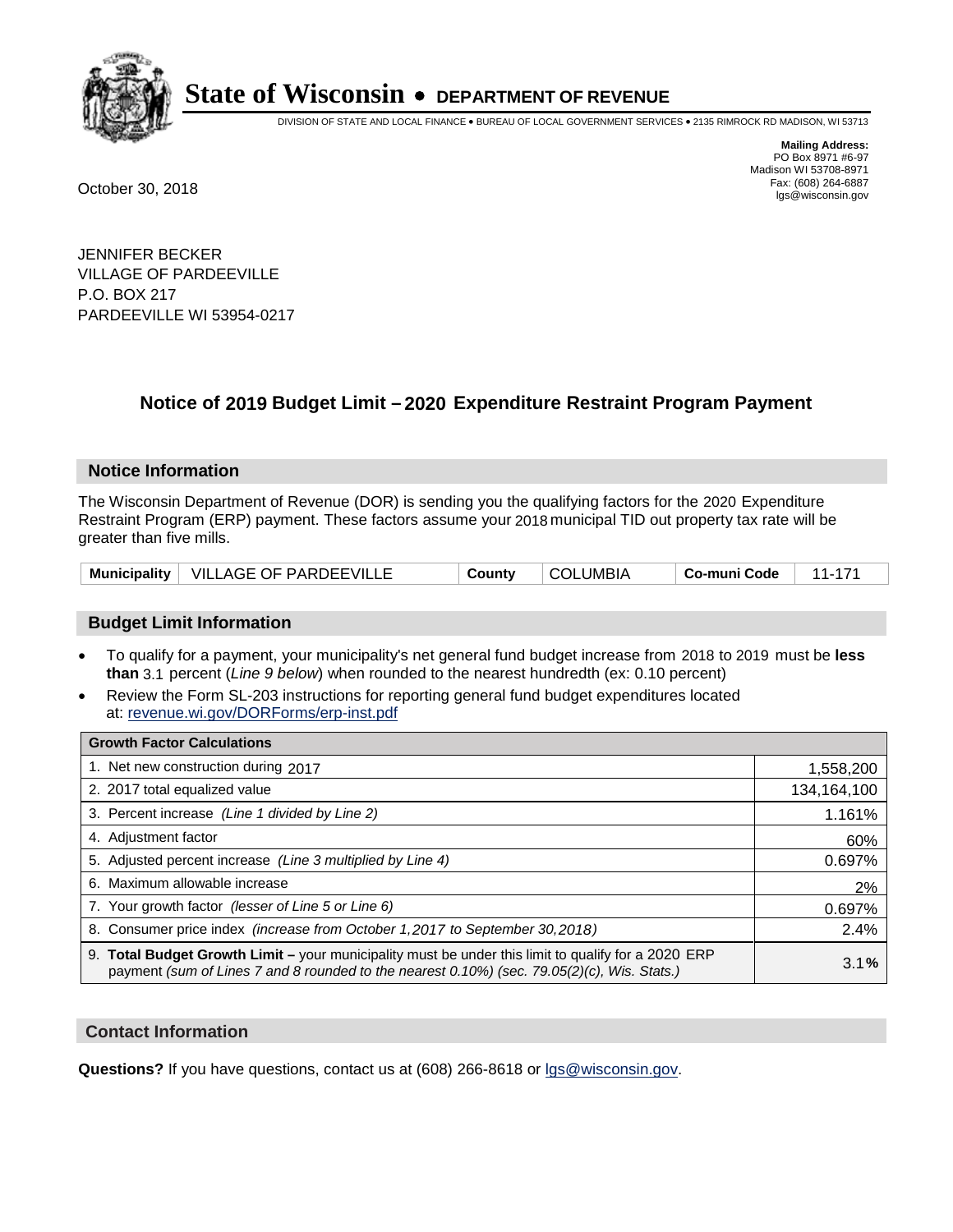

DIVISION OF STATE AND LOCAL FINANCE • BUREAU OF LOCAL GOVERNMENT SERVICES • 2135 RIMROCK RD MADISON, WI 53713

**Mailing Address:** PO Box 8971 #6-97 Madison WI 53708-8971<br>Fax: (608) 264-6887 Fax: (608) 264-6887 October 30, 2018 lgs@wisconsin.gov

MARTIN SHANKS VILLAGE OF POYNETTE P.O. BOX 95 POYNETTE WI 53955-0095

## **Notice of 2019 Budget Limit - 2020 Expenditure Restraint Program Payment**

#### **Notice Information**

The Wisconsin Department of Revenue (DOR) is sending you the qualifying factors for the 2020 Expenditure Restraint Program (ERP) payment. These factors assume your 2018 municipal TID out property tax rate will be greater than five mills.

| Municipality | VILLAGE OF POYNETTE | County | .UMBIA | o-muni Code، ت |  |
|--------------|---------------------|--------|--------|----------------|--|
|--------------|---------------------|--------|--------|----------------|--|

#### **Budget Limit Information**

- To qualify for a payment, your municipality's net general fund budget increase from 2018 to 2019 must be less **than** 3.3 percent (*Line 9 below*) when rounded to the nearest hundredth (ex: 0.10 percent)
- Review the Form SL-203 instructions for reporting general fund budget expenditures located at: revenue.wi.gov/DORForms/erp-inst.pdf

| <b>Growth Factor Calculations</b>                                                                                                                                                                      |             |
|--------------------------------------------------------------------------------------------------------------------------------------------------------------------------------------------------------|-------------|
| 1. Net new construction during 2017                                                                                                                                                                    | 2,375,100   |
| 2. 2017 total equalized value                                                                                                                                                                          | 165,828,600 |
| 3. Percent increase (Line 1 divided by Line 2)                                                                                                                                                         | 1.432%      |
| 4. Adjustment factor                                                                                                                                                                                   | 60%         |
| 5. Adjusted percent increase (Line 3 multiplied by Line 4)                                                                                                                                             | 0.859%      |
| 6. Maximum allowable increase                                                                                                                                                                          | 2%          |
| 7. Your growth factor (lesser of Line 5 or Line 6)                                                                                                                                                     | 0.859%      |
| 8. Consumer price index (increase from October 1, 2017 to September 30, 2018)                                                                                                                          | 2.4%        |
| 9. Total Budget Growth Limit - your municipality must be under this limit to qualify for a 2020 ERP<br>payment (sum of Lines 7 and 8 rounded to the nearest $0.10\%$ ) (sec. 79.05(2)(c), Wis. Stats.) | 3.3%        |

#### **Contact Information**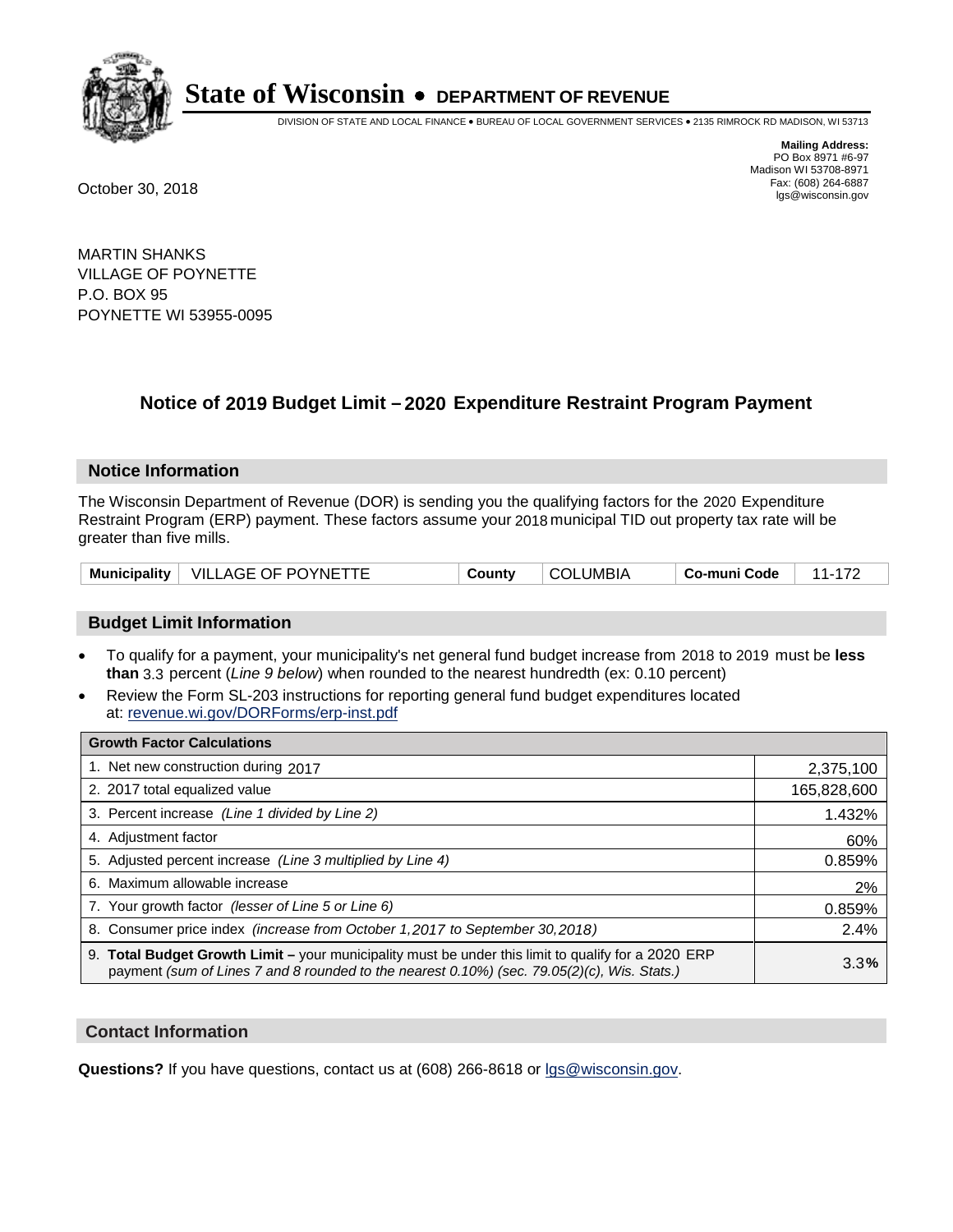

DIVISION OF STATE AND LOCAL FINANCE • BUREAU OF LOCAL GOVERNMENT SERVICES • 2135 RIMROCK RD MADISON, WI 53713

**Mailing Address:** PO Box 8971 #6-97 Madison WI 53708-8971<br>Fax: (608) 264-6887 Fax: (608) 264-6887 October 30, 2018 lgs@wisconsin.gov

AMY STONE VILLAGE OF RIO PO BOX 276 RIO WI 53960-0276

## **Notice of 2019 Budget Limit - 2020 Expenditure Restraint Program Payment**

#### **Notice Information**

The Wisconsin Department of Revenue (DOR) is sending you the qualifying factors for the 2020 Expenditure Restraint Program (ERP) payment. These factors assume your 2018 municipal TID out property tax rate will be greater than five mills.

| Municipality   VILLAGE OF RIO | County | <b>COLUMBIA</b> | Co-muni Code |  |
|-------------------------------|--------|-----------------|--------------|--|
|-------------------------------|--------|-----------------|--------------|--|

#### **Budget Limit Information**

- To qualify for a payment, your municipality's net general fund budget increase from 2018 to 2019 must be less **than** 2.9 percent (*Line 9 below*) when rounded to the nearest hundredth (ex: 0.10 percent)
- Review the Form SL-203 instructions for reporting general fund budget expenditures located at: revenue.wi.gov/DORForms/erp-inst.pdf

| <b>Growth Factor Calculations</b>                                                                                                                                                                  |            |
|----------------------------------------------------------------------------------------------------------------------------------------------------------------------------------------------------|------------|
| 1. Net new construction during 2017                                                                                                                                                                | 523,100    |
| 2. 2017 total equalized value                                                                                                                                                                      | 61,595,900 |
| 3. Percent increase (Line 1 divided by Line 2)                                                                                                                                                     | 0.849%     |
| 4. Adjustment factor                                                                                                                                                                               | 60%        |
| 5. Adjusted percent increase (Line 3 multiplied by Line 4)                                                                                                                                         | 0.509%     |
| 6. Maximum allowable increase                                                                                                                                                                      | 2%         |
| 7. Your growth factor (lesser of Line 5 or Line 6)                                                                                                                                                 | 0.509%     |
| 8. Consumer price index (increase from October 1, 2017 to September 30, 2018)                                                                                                                      | 2.4%       |
| 9. Total Budget Growth Limit – your municipality must be under this limit to qualify for a 2020 ERP<br>payment (sum of Lines 7 and 8 rounded to the nearest 0.10%) (sec. 79.05(2)(c), Wis. Stats.) | 2.9%       |

#### **Contact Information**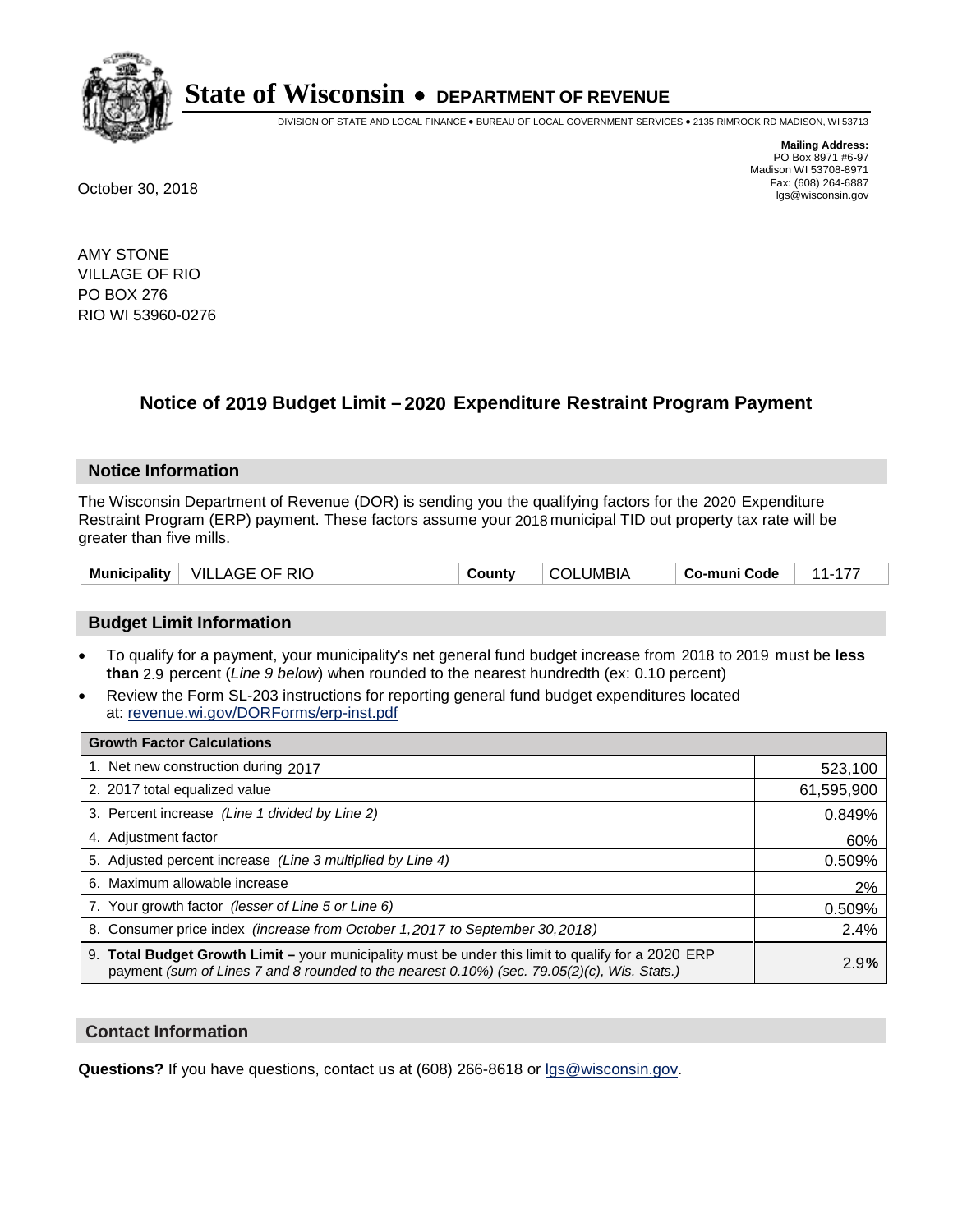

DIVISION OF STATE AND LOCAL FINANCE • BUREAU OF LOCAL GOVERNMENT SERVICES • 2135 RIMROCK RD MADISON, WI 53713

**Mailing Address:** PO Box 8971 #6-97 Madison WI 53708-8971<br>Fax: (608) 264-6887 Fax: (608) 264-6887 October 30, 2018 lgs@wisconsin.gov

LORI KRATKY VILLAGE OF WYOCENA PO BOX 913 WYOCENA WI 53969-0913

## **Notice of 2019 Budget Limit - 2020 Expenditure Restraint Program Payment**

#### **Notice Information**

The Wisconsin Department of Revenue (DOR) is sending you the qualifying factors for the 2020 Expenditure Restraint Program (ERP) payment. These factors assume your 2018 municipal TID out property tax rate will be greater than five mills.

| Municipality   VILLAGE OF WYOCENA | County | COLUMBIA | Co-muni Code | 11-191 |
|-----------------------------------|--------|----------|--------------|--------|
|-----------------------------------|--------|----------|--------------|--------|

#### **Budget Limit Information**

- To qualify for a payment, your municipality's net general fund budget increase from 2018 to 2019 must be less **than** 2.8 percent (*Line 9 below*) when rounded to the nearest hundredth (ex: 0.10 percent)
- Review the Form SL-203 instructions for reporting general fund budget expenditures located at: revenue.wi.gov/DORForms/erp-inst.pdf

| <b>Growth Factor Calculations</b>                                                                                                                                                                      |            |
|--------------------------------------------------------------------------------------------------------------------------------------------------------------------------------------------------------|------------|
| 1. Net new construction during 2017                                                                                                                                                                    | 230,600    |
| 2. 2017 total equalized value                                                                                                                                                                          | 38,351,900 |
| 3. Percent increase (Line 1 divided by Line 2)                                                                                                                                                         | 0.601%     |
| 4. Adjustment factor                                                                                                                                                                                   | 60%        |
| 5. Adjusted percent increase (Line 3 multiplied by Line 4)                                                                                                                                             | 0.361%     |
| 6. Maximum allowable increase                                                                                                                                                                          | 2%         |
| 7. Your growth factor (lesser of Line 5 or Line 6)                                                                                                                                                     | 0.361%     |
| 8. Consumer price index (increase from October 1,2017 to September 30,2018)                                                                                                                            | 2.4%       |
| 9. Total Budget Growth Limit - your municipality must be under this limit to qualify for a 2020 ERP<br>payment (sum of Lines 7 and 8 rounded to the nearest $0.10\%$ ) (sec. 79.05(2)(c), Wis. Stats.) | 2.8%       |

#### **Contact Information**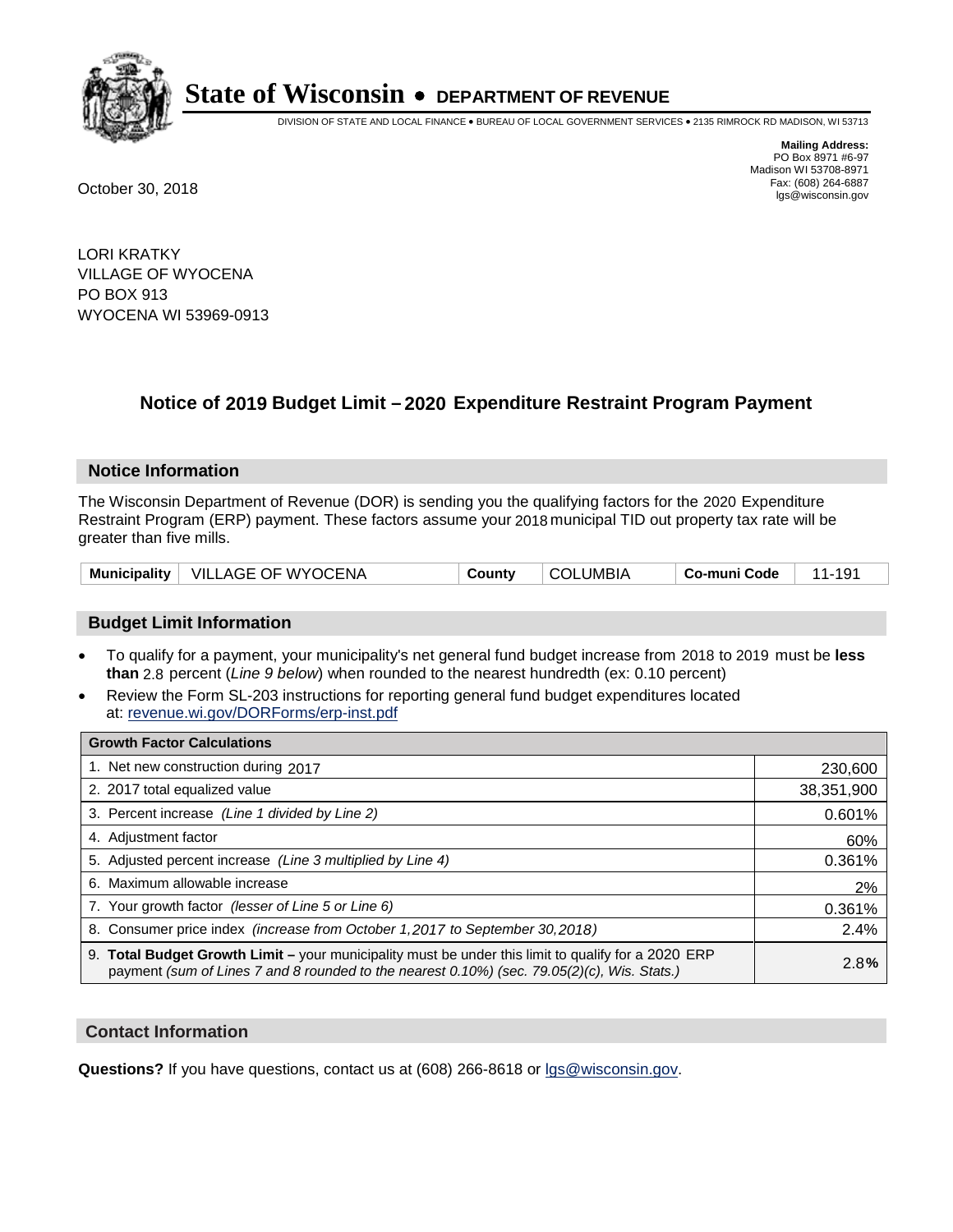

DIVISION OF STATE AND LOCAL FINANCE • BUREAU OF LOCAL GOVERNMENT SERVICES • 2135 RIMROCK RD MADISON, WI 53713

**Mailing Address:** PO Box 8971 #6-97 Madison WI 53708-8971<br>Fax: (608) 264-6887 Fax: (608) 264-6887 October 30, 2018 lgs@wisconsin.gov

PATRICIA GOEBEL CITY OF COLUMBUS 105 N DICKASON BLVD COLUMBUS WI 53925-1565

## **Notice of 2019 Budget Limit - 2020 Expenditure Restraint Program Payment**

#### **Notice Information**

The Wisconsin Department of Revenue (DOR) is sending you the qualifying factors for the 2020 Expenditure Restraint Program (ERP) payment. These factors assume your 2018 municipal TID out property tax rate will be greater than five mills.

| Municipality   CITY OF COLUMBUS | County | <b>COLUMBIA</b> | Co-muni Code | $\frac{1}{2}$ 11.011 |
|---------------------------------|--------|-----------------|--------------|----------------------|
|---------------------------------|--------|-----------------|--------------|----------------------|

#### **Budget Limit Information**

- To qualify for a payment, your municipality's net general fund budget increase from 2018 to 2019 must be less **than** 3.5 percent (*Line 9 below*) when rounded to the nearest hundredth (ex: 0.10 percent)
- Review the Form SL-203 instructions for reporting general fund budget expenditures located at: revenue.wi.gov/DORForms/erp-inst.pdf

| <b>Growth Factor Calculations</b>                                                                                                                                                                      |             |
|--------------------------------------------------------------------------------------------------------------------------------------------------------------------------------------------------------|-------------|
| 1. Net new construction during 2017                                                                                                                                                                    | 7,495,100   |
| 2. 2017 total equalized value                                                                                                                                                                          | 402,748,200 |
| 3. Percent increase (Line 1 divided by Line 2)                                                                                                                                                         | 1.861%      |
| 4. Adjustment factor                                                                                                                                                                                   | 60%         |
| 5. Adjusted percent increase (Line 3 multiplied by Line 4)                                                                                                                                             | 1.117%      |
| 6. Maximum allowable increase                                                                                                                                                                          | 2%          |
| 7. Your growth factor (lesser of Line 5 or Line 6)                                                                                                                                                     | 1.117%      |
| 8. Consumer price index (increase from October 1,2017 to September 30,2018)                                                                                                                            | 2.4%        |
| 9. Total Budget Growth Limit - your municipality must be under this limit to qualify for a 2020 ERP<br>payment (sum of Lines 7 and 8 rounded to the nearest $0.10\%$ ) (sec. 79.05(2)(c), Wis. Stats.) | 3.5%        |

#### **Contact Information**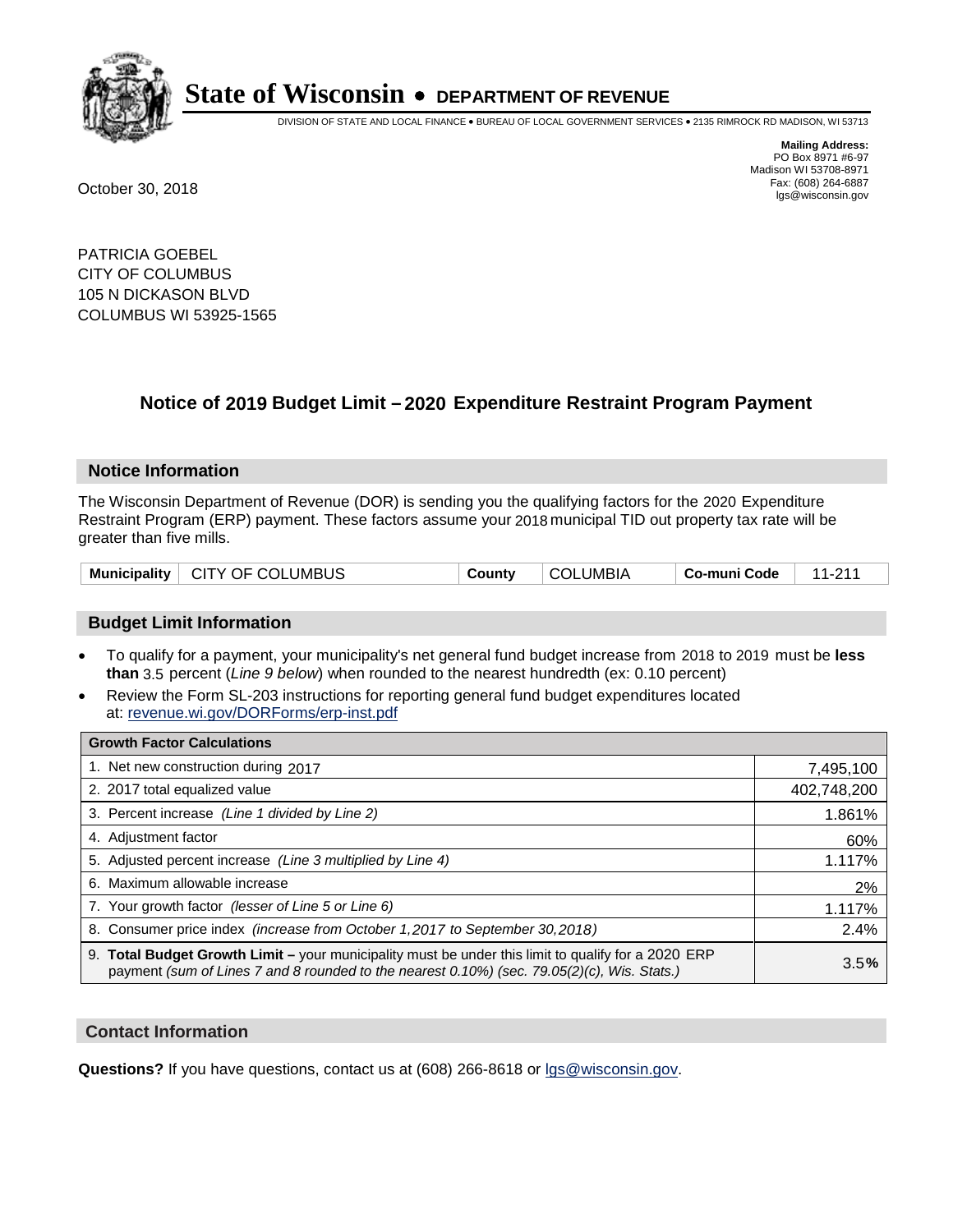

DIVISION OF STATE AND LOCAL FINANCE • BUREAU OF LOCAL GOVERNMENT SERVICES • 2135 RIMROCK RD MADISON, WI 53713

**Mailing Address:** PO Box 8971 #6-97 Madison WI 53708-8971<br>Fax: (608) 264-6887 Fax: (608) 264-6887 October 30, 2018 lgs@wisconsin.gov

DAWN COLLINS CITY OF LODI 130 S MAIN ST LODI WI 53555-1120

### **Notice of 2019 Budget Limit - 2020 Expenditure Restraint Program Payment**

#### **Notice Information**

The Wisconsin Department of Revenue (DOR) is sending you the qualifying factors for the 2020 Expenditure Restraint Program (ERP) payment. These factors assume your 2018 municipal TID out property tax rate will be greater than five mills.

| <b>Municipality</b> | .OD<br><b>CITY</b><br>DF.<br>' ان | ⊶ount∨ | UMBIA | co-muni Code، | .24F<br>- 1 |
|---------------------|-----------------------------------|--------|-------|---------------|-------------|
|---------------------|-----------------------------------|--------|-------|---------------|-------------|

#### **Budget Limit Information**

- To qualify for a payment, your municipality's net general fund budget increase from 2018 to 2019 must be less **than** 4.1 percent (*Line 9 below*) when rounded to the nearest hundredth (ex: 0.10 percent)
- Review the Form SL-203 instructions for reporting general fund budget expenditures located at: revenue.wi.gov/DORForms/erp-inst.pdf

| <b>Growth Factor Calculations</b>                                                                                                                                                                      |             |
|--------------------------------------------------------------------------------------------------------------------------------------------------------------------------------------------------------|-------------|
| 1. Net new construction during 2017                                                                                                                                                                    | 7,251,800   |
| 2. 2017 total equalized value                                                                                                                                                                          | 253,450,100 |
| 3. Percent increase (Line 1 divided by Line 2)                                                                                                                                                         | 2.861%      |
| 4. Adjustment factor                                                                                                                                                                                   | 60%         |
| 5. Adjusted percent increase (Line 3 multiplied by Line 4)                                                                                                                                             | 1.717%      |
| 6. Maximum allowable increase                                                                                                                                                                          | 2%          |
| 7. Your growth factor (lesser of Line 5 or Line 6)                                                                                                                                                     | 1.717%      |
| 8. Consumer price index (increase from October 1,2017 to September 30,2018)                                                                                                                            | 2.4%        |
| 9. Total Budget Growth Limit - your municipality must be under this limit to qualify for a 2020 ERP<br>payment (sum of Lines 7 and 8 rounded to the nearest $0.10\%$ ) (sec. 79.05(2)(c), Wis. Stats.) | 4.1%        |

#### **Contact Information**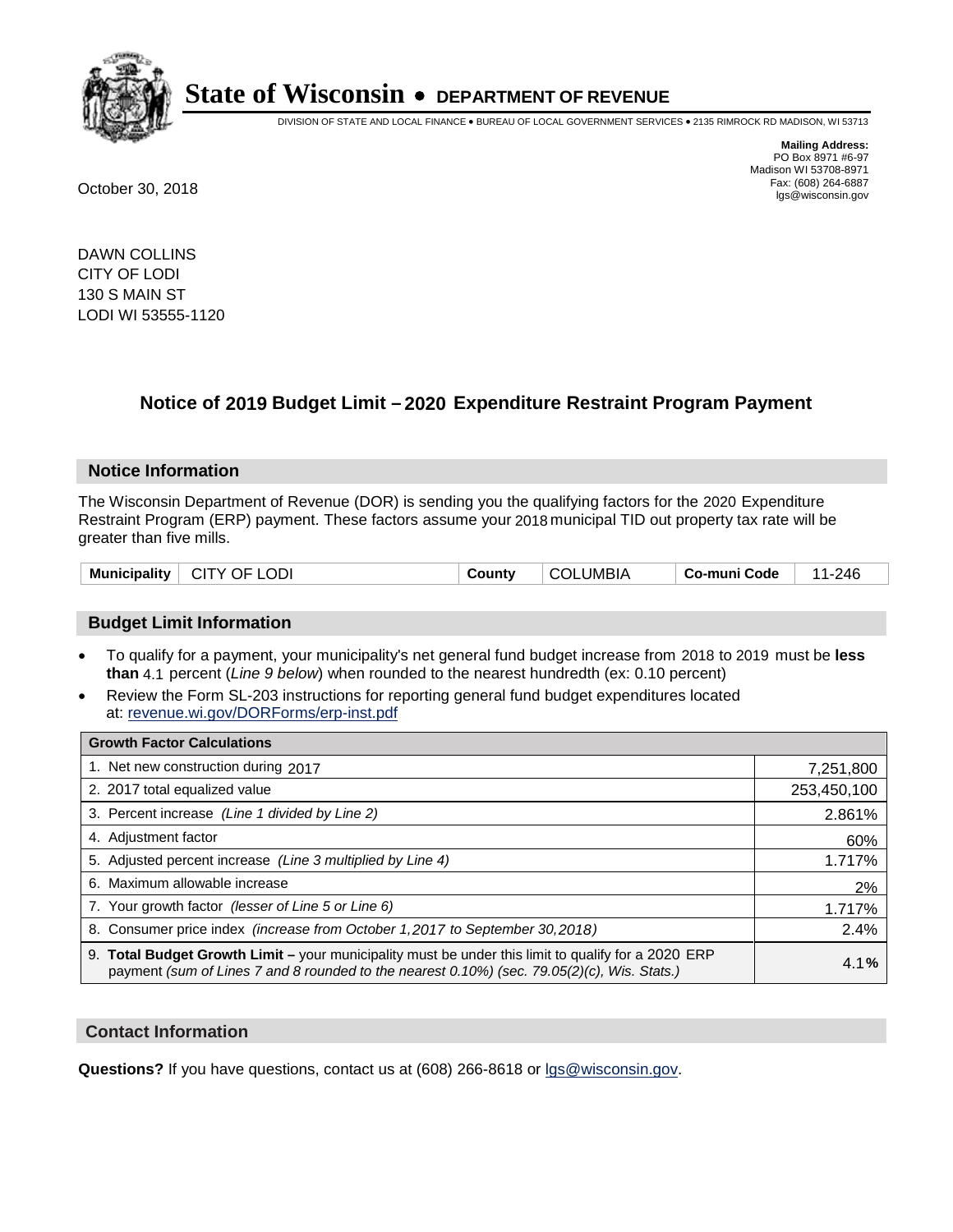

DIVISION OF STATE AND LOCAL FINANCE • BUREAU OF LOCAL GOVERNMENT SERVICES • 2135 RIMROCK RD MADISON, WI 53713

**Mailing Address:** PO Box 8971 #6-97 Madison WI 53708-8971<br>Fax: (608) 264-6887 Fax: (608) 264-6887 October 30, 2018 lgs@wisconsin.gov

MARIE MOE CITY OF PORTAGE 115 W PLEASANT ST PORTAGE WI 53901-1742

### **Notice of 2019 Budget Limit - 2020 Expenditure Restraint Program Payment**

#### **Notice Information**

The Wisconsin Department of Revenue (DOR) is sending you the qualifying factors for the 2020 Expenditure Restraint Program (ERP) payment. These factors assume your 2018 municipal TID out property tax rate will be greater than five mills.

| Municipality   CITY OF PORTAGE | County | <b>COLUMBIA</b> | $\,$ Co-muni Code $\,$   11-271 |  |
|--------------------------------|--------|-----------------|---------------------------------|--|
|--------------------------------|--------|-----------------|---------------------------------|--|

#### **Budget Limit Information**

- To qualify for a payment, your municipality's net general fund budget increase from 2018 to 2019 must be less **than** 2.8 percent (*Line 9 below*) when rounded to the nearest hundredth (ex: 0.10 percent)
- Review the Form SL-203 instructions for reporting general fund budget expenditures located at: revenue.wi.gov/DORForms/erp-inst.pdf

| <b>Growth Factor Calculations</b>                                                                                                                                                                      |             |
|--------------------------------------------------------------------------------------------------------------------------------------------------------------------------------------------------------|-------------|
| 1. Net new construction during 2017                                                                                                                                                                    | 4,577,400   |
| 2. 2017 total equalized value                                                                                                                                                                          | 613,154,600 |
| 3. Percent increase (Line 1 divided by Line 2)                                                                                                                                                         | 0.747%      |
| 4. Adjustment factor                                                                                                                                                                                   | 60%         |
| 5. Adjusted percent increase (Line 3 multiplied by Line 4)                                                                                                                                             | 0.448%      |
| 6. Maximum allowable increase                                                                                                                                                                          | 2%          |
| 7. Your growth factor (lesser of Line 5 or Line 6)                                                                                                                                                     | 0.448%      |
| 8. Consumer price index (increase from October 1, 2017 to September 30, 2018)                                                                                                                          | 2.4%        |
| 9. Total Budget Growth Limit - your municipality must be under this limit to qualify for a 2020 ERP<br>payment (sum of Lines 7 and 8 rounded to the nearest $0.10\%$ ) (sec. 79.05(2)(c), Wis. Stats.) | 2.8%        |

#### **Contact Information**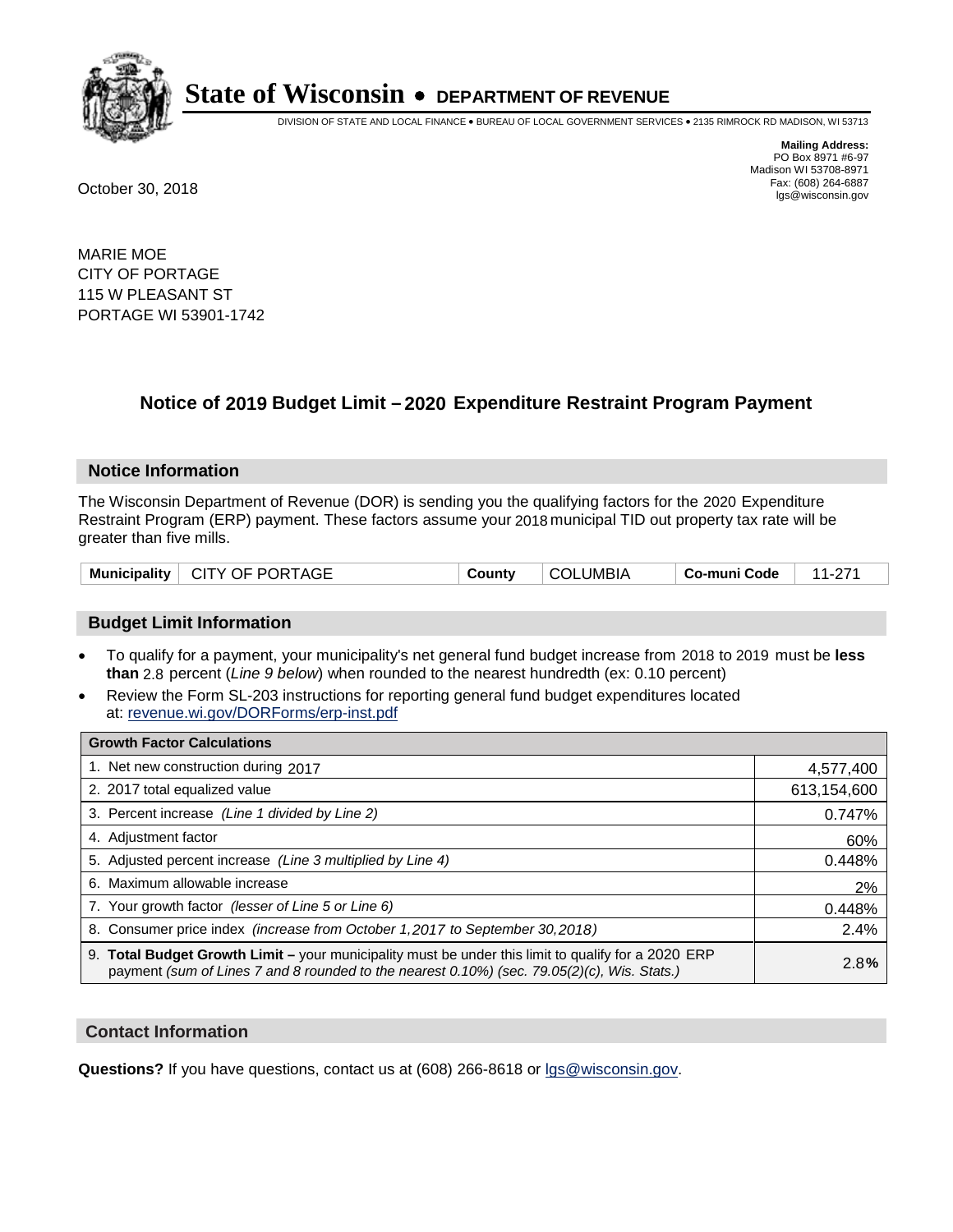

DIVISION OF STATE AND LOCAL FINANCE • BUREAU OF LOCAL GOVERNMENT SERVICES • 2135 RIMROCK RD MADISON, WI 53713

**Mailing Address:** PO Box 8971 #6-97 Madison WI 53708-8971<br>Fax: (608) 264-6887 Fax: (608) 264-6887 October 30, 2018 lgs@wisconsin.gov

NANCY HOLZEM CITY OF WISCONSIN DELLS 300 LA CROSSE ST WISCONSIN DELLS WI 53965-1568

## **Notice of 2019 Budget Limit - 2020 Expenditure Restraint Program Payment**

#### **Notice Information**

The Wisconsin Department of Revenue (DOR) is sending you the qualifying factors for the 2020 Expenditure Restraint Program (ERP) payment. These factors assume your 2018 municipal TID out property tax rate will be greater than five mills.

|  | Municipality   CITY OF WISCONSIN DELLS | County | COLUMBIA | ∣ Co-muni Code | 11-291 |
|--|----------------------------------------|--------|----------|----------------|--------|
|--|----------------------------------------|--------|----------|----------------|--------|

#### **Budget Limit Information**

- To qualify for a payment, your municipality's net general fund budget increase from 2018 to 2019 must be less **than** 2.6 percent (*Line 9 below*) when rounded to the nearest hundredth (ex: 0.10 percent)
- Review the Form SL-203 instructions for reporting general fund budget expenditures located at: revenue.wi.gov/DORForms/erp-inst.pdf

| <b>Growth Factor Calculations</b>                                                                                                                                                                      |             |
|--------------------------------------------------------------------------------------------------------------------------------------------------------------------------------------------------------|-------------|
| 1. Net new construction during 2017                                                                                                                                                                    | 1,736,300   |
| 2. 2017 total equalized value                                                                                                                                                                          | 433,392,400 |
| 3. Percent increase (Line 1 divided by Line 2)                                                                                                                                                         | 0.401%      |
| 4. Adjustment factor                                                                                                                                                                                   | 60%         |
| 5. Adjusted percent increase (Line 3 multiplied by Line 4)                                                                                                                                             | 0.241%      |
| 6. Maximum allowable increase                                                                                                                                                                          | 2%          |
| 7. Your growth factor (lesser of Line 5 or Line 6)                                                                                                                                                     | 0.241%      |
| 8. Consumer price index (increase from October 1,2017 to September 30,2018)                                                                                                                            | 2.4%        |
| 9. Total Budget Growth Limit - your municipality must be under this limit to qualify for a 2020 ERP<br>payment (sum of Lines 7 and 8 rounded to the nearest $0.10\%$ ) (sec. 79.05(2)(c), Wis. Stats.) | 2.6%        |

#### **Contact Information**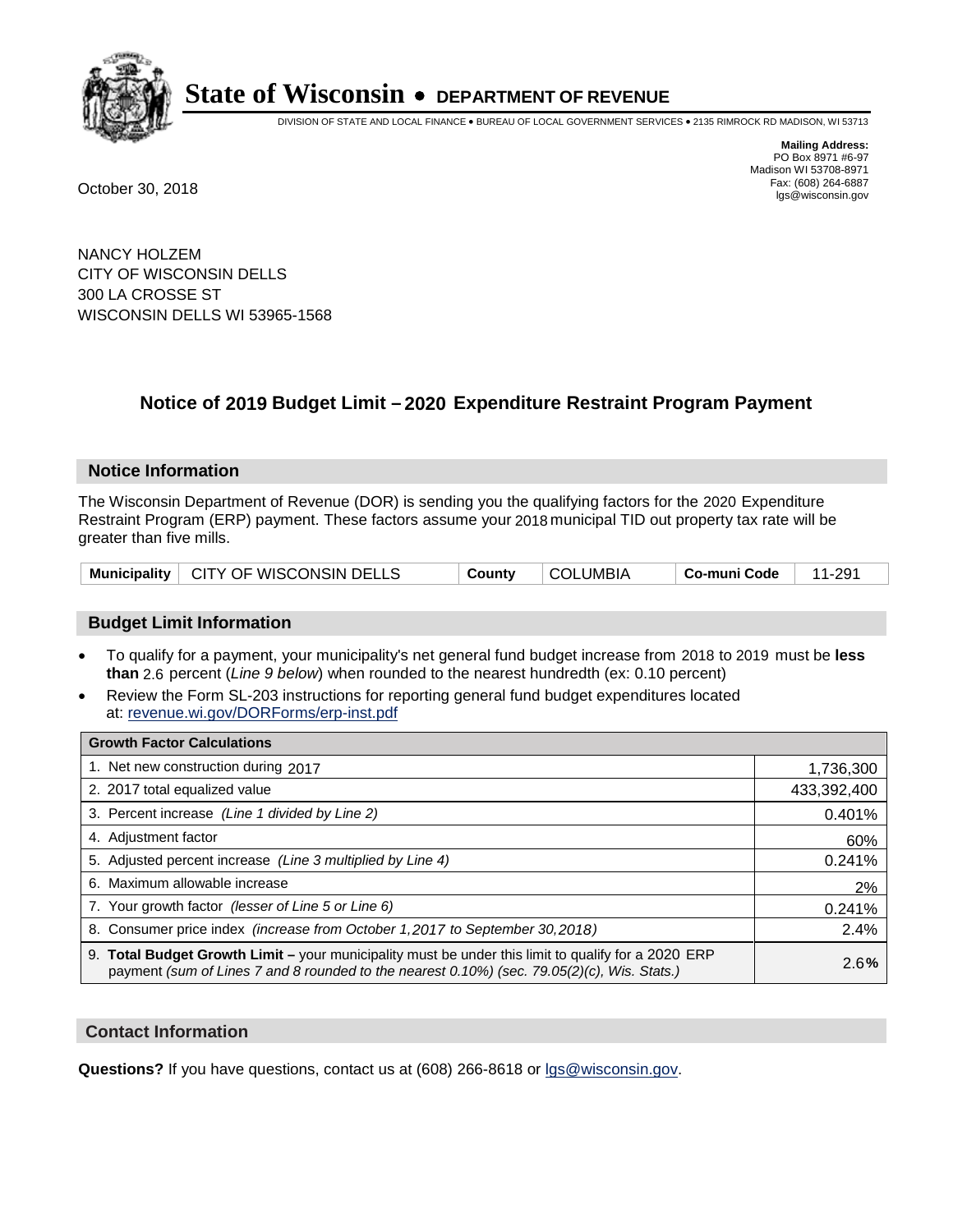

DIVISION OF STATE AND LOCAL FINANCE • BUREAU OF LOCAL GOVERNMENT SERVICES • 2135 RIMROCK RD MADISON, WI 53713

**Mailing Address:** PO Box 8971 #6-97 Madison WI 53708-8971<br>Fax: (608) 264-6887 Fax: (608) 264-6887 October 30, 2018 lgs@wisconsin.gov

JENNIFER BYL TOWN OF CLAYTON 14255 COUNTY ROAD H SOLDIERS GROVE WI 54655

### **Notice of 2019 Budget Limit - 2020 Expenditure Restraint Program Payment**

#### **Notice Information**

The Wisconsin Department of Revenue (DOR) is sending you the qualifying factors for the 2020 Expenditure Restraint Program (ERP) payment. These factors assume your 2018 municipal TID out property tax rate will be greater than five mills.

| Municipality   TOWN OF CLAYTON |  | County | CRAWFORD | ∣ Co-muni Code | 12-004 |
|--------------------------------|--|--------|----------|----------------|--------|
|--------------------------------|--|--------|----------|----------------|--------|

#### **Budget Limit Information**

- To qualify for a payment, your municipality's net general fund budget increase from 2018 to 2019 must be less **than** 3.6 percent (*Line 9 below*) when rounded to the nearest hundredth (ex: 0.10 percent)
- Review the Form SL-203 instructions for reporting general fund budget expenditures located at: revenue.wi.gov/DORForms/erp-inst.pdf

| <b>Growth Factor Calculations</b>                                                                                                                                                                      |            |
|--------------------------------------------------------------------------------------------------------------------------------------------------------------------------------------------------------|------------|
| 1. Net new construction during 2017                                                                                                                                                                    | 1,458,500  |
| 2. 2017 total equalized value                                                                                                                                                                          | 74,920,700 |
| 3. Percent increase (Line 1 divided by Line 2)                                                                                                                                                         | 1.947%     |
| 4. Adjustment factor                                                                                                                                                                                   | 60%        |
| 5. Adjusted percent increase (Line 3 multiplied by Line 4)                                                                                                                                             | 1.168%     |
| 6. Maximum allowable increase                                                                                                                                                                          | 2%         |
| 7. Your growth factor (lesser of Line 5 or Line 6)                                                                                                                                                     | 1.168%     |
| 8. Consumer price index (increase from October 1, 2017 to September 30, 2018)                                                                                                                          | 2.4%       |
| 9. Total Budget Growth Limit - your municipality must be under this limit to qualify for a 2020 ERP<br>payment (sum of Lines 7 and 8 rounded to the nearest $0.10\%$ ) (sec. 79.05(2)(c), Wis. Stats.) | 3.6%       |

#### **Contact Information**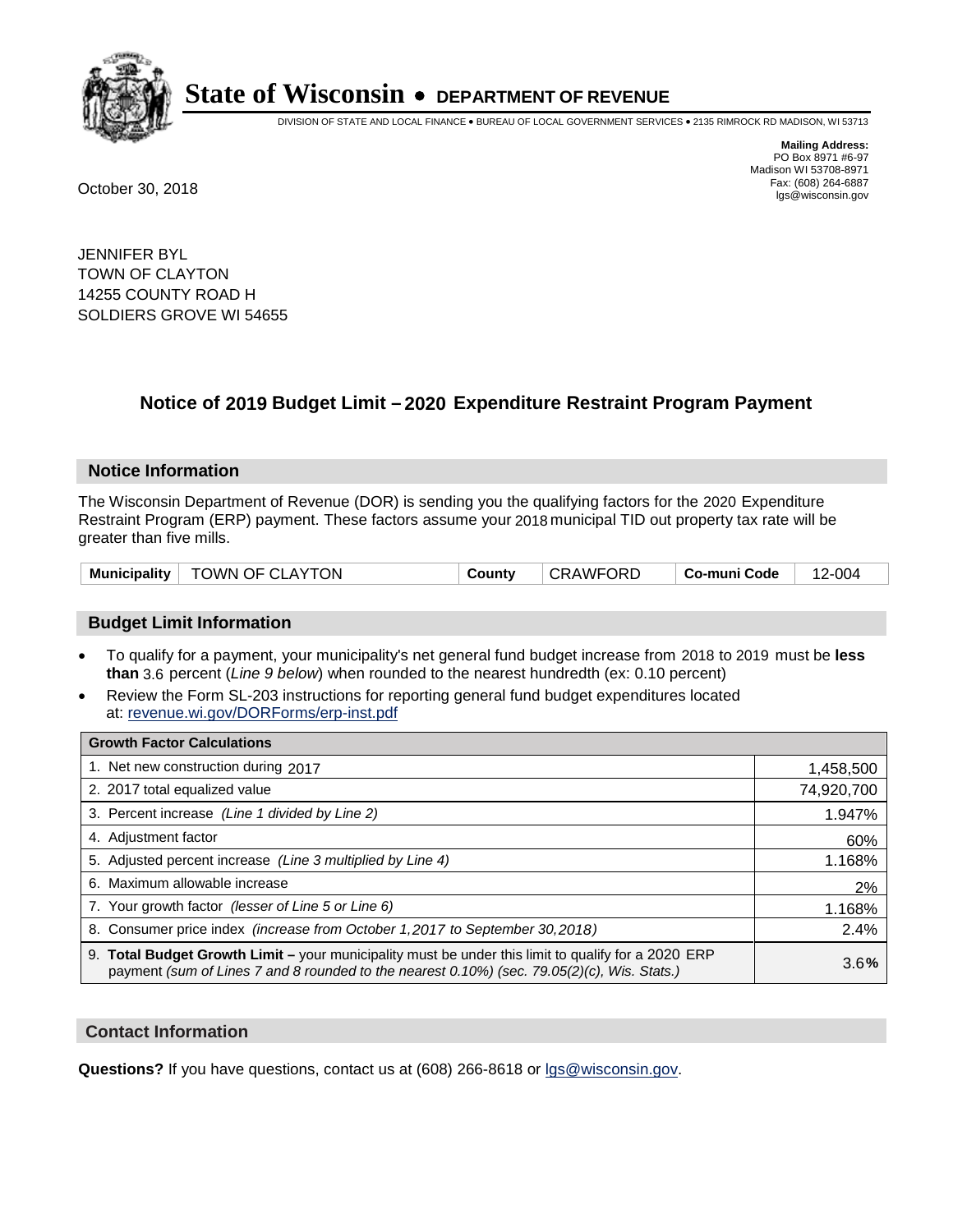

DIVISION OF STATE AND LOCAL FINANCE • BUREAU OF LOCAL GOVERNMENT SERVICES • 2135 RIMROCK RD MADISON, WI 53713

**Mailing Address:** PO Box 8971 #6-97 Madison WI 53708-8971<br>Fax: (608) 264-6887 Fax: (608) 264-6887 October 30, 2018 lgs@wisconsin.gov

TERI LAVENDER VILLAGE OF EASTMAN PO BOX 42 EASTMAN WI 54626-0042

## **Notice of 2019 Budget Limit - 2020 Expenditure Restraint Program Payment**

#### **Notice Information**

The Wisconsin Department of Revenue (DOR) is sending you the qualifying factors for the 2020 Expenditure Restraint Program (ERP) payment. These factors assume your 2018 municipal TID out property tax rate will be greater than five mills.

| <b>Municipality</b> | └ VILLAGE OF EASTMAN | County | <b>CRAWFORD</b> | Co-muni Code | $\sim$ |
|---------------------|----------------------|--------|-----------------|--------------|--------|
|---------------------|----------------------|--------|-----------------|--------------|--------|

#### **Budget Limit Information**

- To qualify for a payment, your municipality's net general fund budget increase from 2018 to 2019 must be less **than** 3.0 percent (*Line 9 below*) when rounded to the nearest hundredth (ex: 0.10 percent)
- Review the Form SL-203 instructions for reporting general fund budget expenditures located at: revenue.wi.gov/DORForms/erp-inst.pdf

| <b>Growth Factor Calculations</b>                                                                                                                                                                      |            |
|--------------------------------------------------------------------------------------------------------------------------------------------------------------------------------------------------------|------------|
| 1. Net new construction during 2017                                                                                                                                                                    | 154,900    |
| 2. 2017 total equalized value                                                                                                                                                                          | 16,831,500 |
| 3. Percent increase (Line 1 divided by Line 2)                                                                                                                                                         | 0.920%     |
| 4. Adjustment factor                                                                                                                                                                                   | 60%        |
| 5. Adjusted percent increase (Line 3 multiplied by Line 4)                                                                                                                                             | 0.552%     |
| 6. Maximum allowable increase                                                                                                                                                                          | 2%         |
| 7. Your growth factor (lesser of Line 5 or Line 6)                                                                                                                                                     | 0.552%     |
| 8. Consumer price index (increase from October 1,2017 to September 30,2018)                                                                                                                            | 2.4%       |
| 9. Total Budget Growth Limit - your municipality must be under this limit to qualify for a 2020 ERP<br>payment (sum of Lines 7 and 8 rounded to the nearest $0.10\%$ ) (sec. 79.05(2)(c), Wis. Stats.) | 3.0%       |

#### **Contact Information**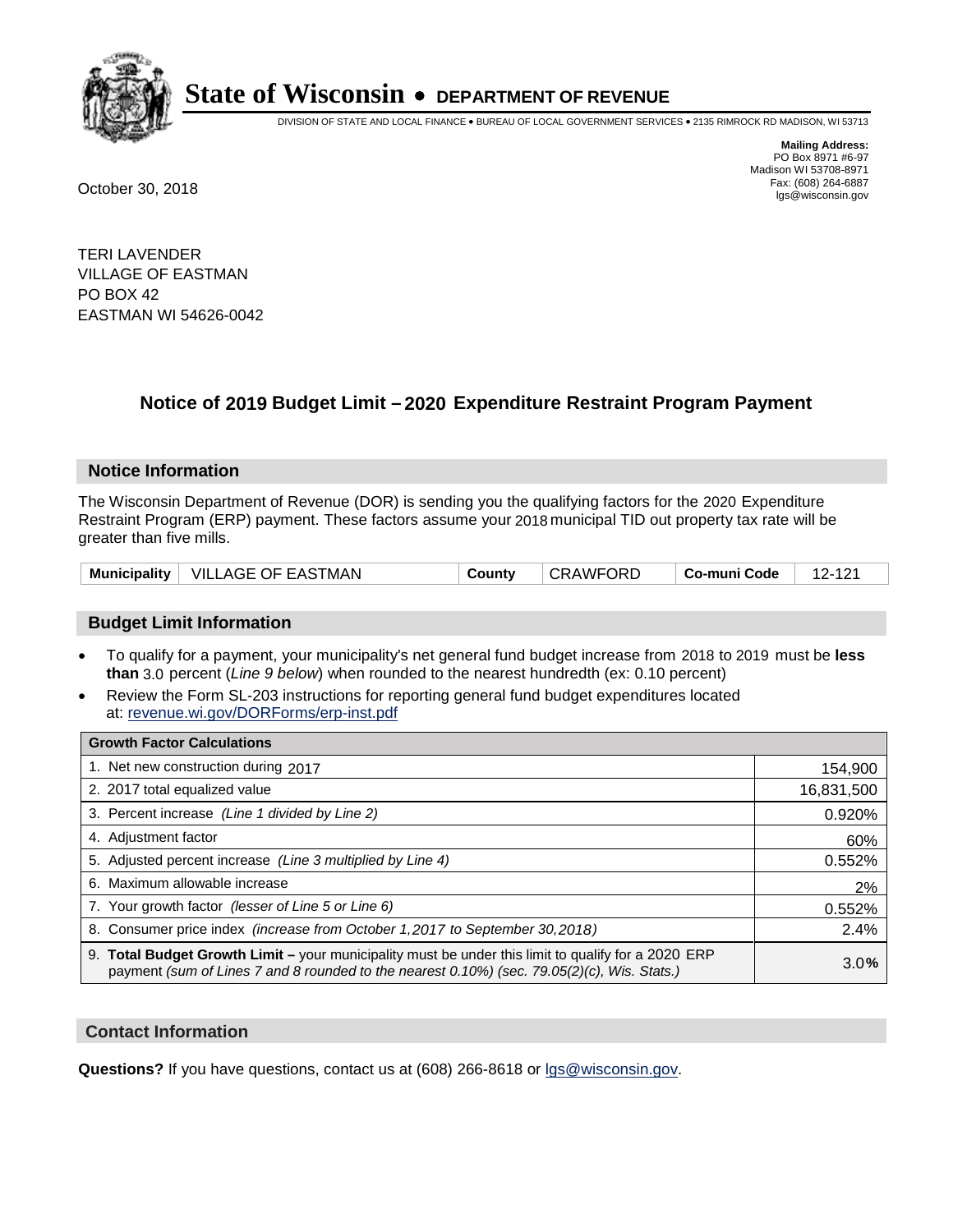

DIVISION OF STATE AND LOCAL FINANCE • BUREAU OF LOCAL GOVERNMENT SERVICES • 2135 RIMROCK RD MADISON, WI 53713

**Mailing Address:** PO Box 8971 #6-97 Madison WI 53708-8971<br>Fax: (608) 264-6887 Fax: (608) 264-6887 October 30, 2018 lgs@wisconsin.gov

DAWN MCCANN VILLAGE OF GAYS MILLS 16381 STATE HWY 131 STE 1 GAYS MILLS WI 54631

## **Notice of 2019 Budget Limit - 2020 Expenditure Restraint Program Payment**

#### **Notice Information**

The Wisconsin Department of Revenue (DOR) is sending you the qualifying factors for the 2020 Expenditure Restraint Program (ERP) payment. These factors assume your 2018 municipal TID out property tax rate will be greater than five mills.

|  | Municipality   VILLAGE OF GAYS MILLS | County | <b>CRAWFORD</b> | ∣ Co-muni Code | 12-131 |
|--|--------------------------------------|--------|-----------------|----------------|--------|
|--|--------------------------------------|--------|-----------------|----------------|--------|

#### **Budget Limit Information**

- To qualify for a payment, your municipality's net general fund budget increase from 2018 to 2019 must be less **than** 2.7 percent (*Line 9 below*) when rounded to the nearest hundredth (ex: 0.10 percent)
- Review the Form SL-203 instructions for reporting general fund budget expenditures located at: revenue.wi.gov/DORForms/erp-inst.pdf

| <b>Growth Factor Calculations</b>                                                                                                                                                                  |            |
|----------------------------------------------------------------------------------------------------------------------------------------------------------------------------------------------------|------------|
| 1. Net new construction during 2017                                                                                                                                                                | 117,700    |
| 2. 2017 total equalized value                                                                                                                                                                      | 25,045,700 |
| 3. Percent increase (Line 1 divided by Line 2)                                                                                                                                                     | 0.470%     |
| 4. Adjustment factor                                                                                                                                                                               | 60%        |
| 5. Adjusted percent increase (Line 3 multiplied by Line 4)                                                                                                                                         | 0.282%     |
| 6. Maximum allowable increase                                                                                                                                                                      | 2%         |
| 7. Your growth factor (lesser of Line 5 or Line 6)                                                                                                                                                 | 0.282%     |
| 8. Consumer price index (increase from October 1, 2017 to September 30, 2018)                                                                                                                      | 2.4%       |
| 9. Total Budget Growth Limit - your municipality must be under this limit to qualify for a 2020 ERP<br>payment (sum of Lines 7 and 8 rounded to the nearest 0.10%) (sec. 79.05(2)(c), Wis. Stats.) | 2.7%       |

#### **Contact Information**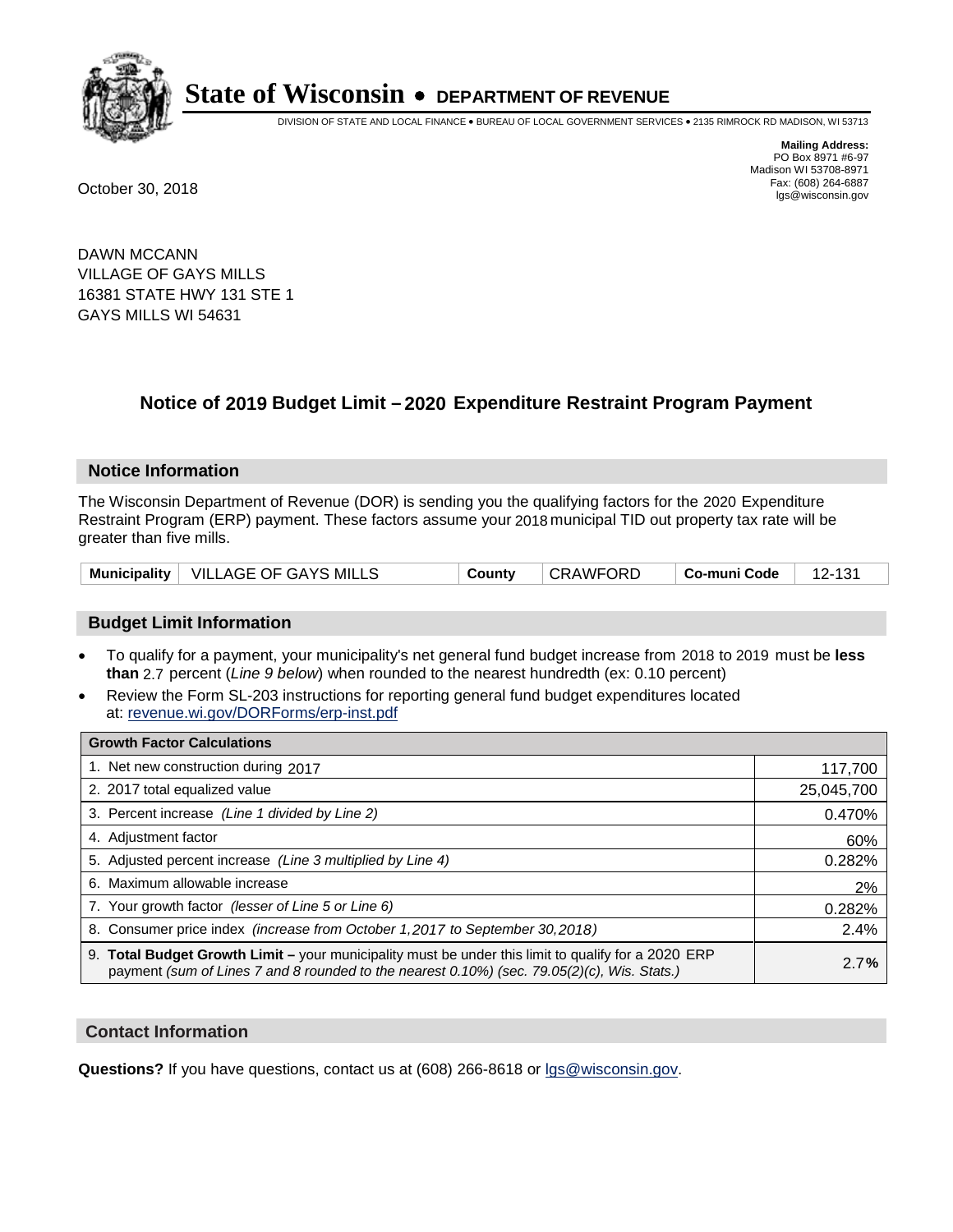

DIVISION OF STATE AND LOCAL FINANCE • BUREAU OF LOCAL GOVERNMENT SERVICES • 2135 RIMROCK RD MADISON, WI 53713

**Mailing Address:** PO Box 8971 #6-97 Madison WI 53708-8971<br>Fax: (608) 264-6887 Fax: (608) 264-6887 October 30, 2018 lgs@wisconsin.gov

JOLINDA BUNDERS VILLAGE OF STEUBEN P O BOX 7 STEUBEN WI 54657-0007

## **Notice of 2019 Budget Limit - 2020 Expenditure Restraint Program Payment**

#### **Notice Information**

The Wisconsin Department of Revenue (DOR) is sending you the qualifying factors for the 2020 Expenditure Restraint Program (ERP) payment. These factors assume your 2018 municipal TID out property tax rate will be greater than five mills.

|  | Municipality   VILLAGE OF STEUBEN | County | CRAWFORD | Co-muni Code | ·182 |
|--|-----------------------------------|--------|----------|--------------|------|
|--|-----------------------------------|--------|----------|--------------|------|

#### **Budget Limit Information**

- To qualify for a payment, your municipality's net general fund budget increase from 2018 to 2019 must be less **than** 2.4 percent (*Line 9 below*) when rounded to the nearest hundredth (ex: 0.10 percent)
- Review the Form SL-203 instructions for reporting general fund budget expenditures located at: revenue.wi.gov/DORForms/erp-inst.pdf

| <b>Growth Factor Calculations</b>                                                                                                                                                                      |           |
|--------------------------------------------------------------------------------------------------------------------------------------------------------------------------------------------------------|-----------|
| 1. Net new construction during 2017                                                                                                                                                                    | $-1,600$  |
| 2. 2017 total equalized value                                                                                                                                                                          | 4,796,300 |
| 3. Percent increase (Line 1 divided by Line 2)                                                                                                                                                         | $-0.033%$ |
| 4. Adjustment factor                                                                                                                                                                                   | 60%       |
| 5. Adjusted percent increase (Line 3 multiplied by Line 4)                                                                                                                                             | $-0.020%$ |
| 6. Maximum allowable increase                                                                                                                                                                          | 2%        |
| 7. Your growth factor (lesser of Line 5 or Line 6)                                                                                                                                                     | 0.000%    |
| 8. Consumer price index (increase from October 1,2017 to September 30,2018)                                                                                                                            | 2.4%      |
| 9. Total Budget Growth Limit - your municipality must be under this limit to qualify for a 2020 ERP<br>payment (sum of Lines 7 and 8 rounded to the nearest $0.10\%$ ) (sec. 79.05(2)(c), Wis. Stats.) | 2.4%      |

#### **Contact Information**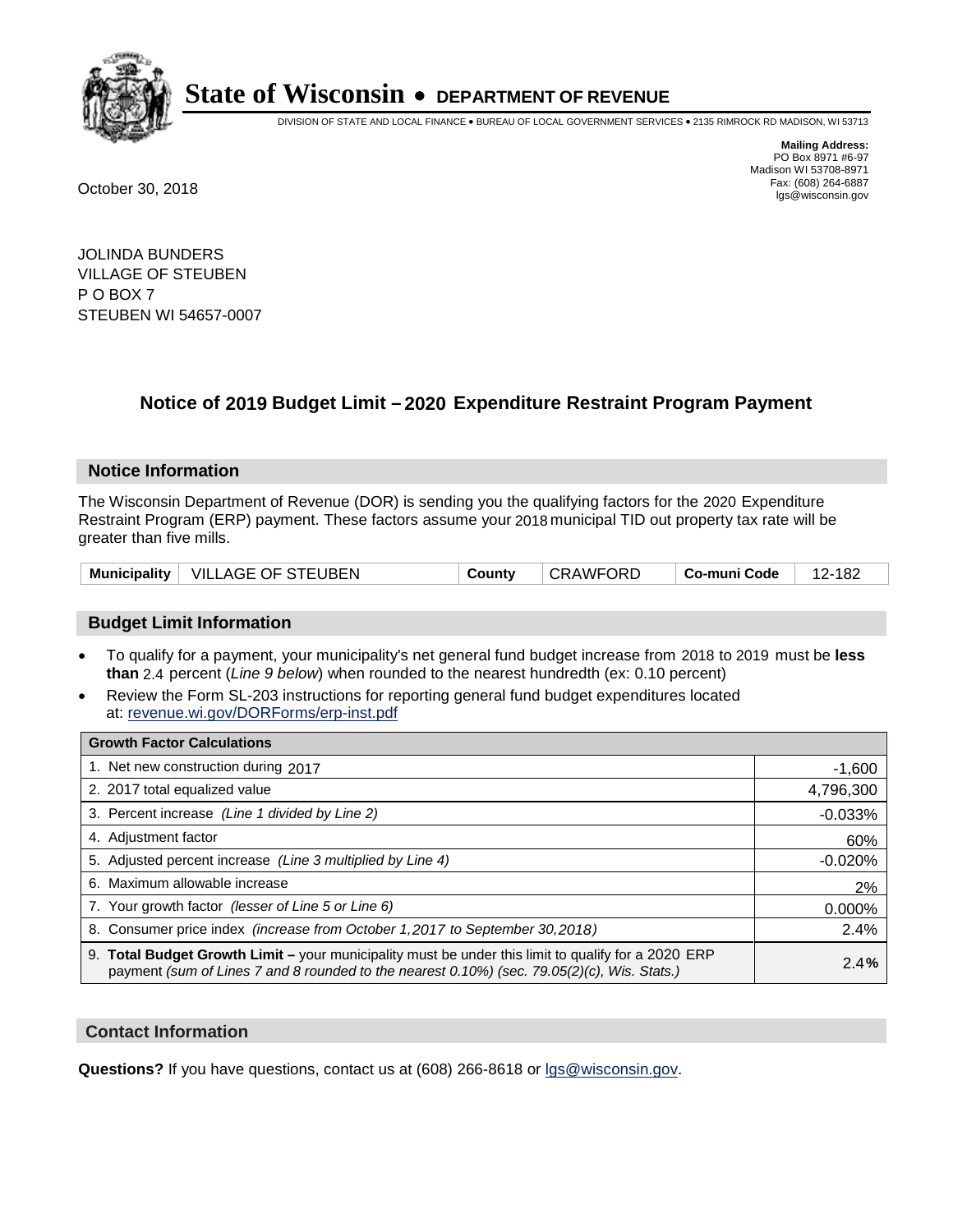

DIVISION OF STATE AND LOCAL FINANCE • BUREAU OF LOCAL GOVERNMENT SERVICES • 2135 RIMROCK RD MADISON, WI 53713

**Mailing Address:** PO Box 8971 #6-97 Madison WI 53708-8971<br>Fax: (608) 264-6887 Fax: (608) 264-6887 October 30, 2018 lgs@wisconsin.gov

PHYLLIS GROOM VILLAGE OF WAUZEKA PO BOX 344 WAUZEKA WI 53826-0344

## **Notice of 2019 Budget Limit - 2020 Expenditure Restraint Program Payment**

#### **Notice Information**

The Wisconsin Department of Revenue (DOR) is sending you the qualifying factors for the 2020 Expenditure Restraint Program (ERP) payment. These factors assume your 2018 municipal TID out property tax rate will be greater than five mills.

| <b>Municipality</b> | ∣ VILLAGE OF WAUZEKA | County | <b>CRAWFC</b><br>ORD. | Co-muni Code |  |
|---------------------|----------------------|--------|-----------------------|--------------|--|
|---------------------|----------------------|--------|-----------------------|--------------|--|

#### **Budget Limit Information**

- To qualify for a payment, your municipality's net general fund budget increase from 2018 to 2019 must be less **than** 2.6 percent (*Line 9 below*) when rounded to the nearest hundredth (ex: 0.10 percent)
- Review the Form SL-203 instructions for reporting general fund budget expenditures located at: revenue.wi.gov/DORForms/erp-inst.pdf

| <b>Growth Factor Calculations</b>                                                                                                                                                                      |            |
|--------------------------------------------------------------------------------------------------------------------------------------------------------------------------------------------------------|------------|
| 1. Net new construction during 2017                                                                                                                                                                    | 83,300     |
| 2. 2017 total equalized value                                                                                                                                                                          | 21,807,200 |
| 3. Percent increase (Line 1 divided by Line 2)                                                                                                                                                         | 0.382%     |
| 4. Adjustment factor                                                                                                                                                                                   | 60%        |
| 5. Adjusted percent increase (Line 3 multiplied by Line 4)                                                                                                                                             | 0.229%     |
| 6. Maximum allowable increase                                                                                                                                                                          | 2%         |
| 7. Your growth factor (lesser of Line 5 or Line 6)                                                                                                                                                     | 0.229%     |
| 8. Consumer price index (increase from October 1,2017 to September 30,2018)                                                                                                                            | 2.4%       |
| 9. Total Budget Growth Limit - your municipality must be under this limit to qualify for a 2020 ERP<br>payment (sum of Lines 7 and 8 rounded to the nearest $0.10\%$ ) (sec. 79.05(2)(c), Wis. Stats.) | 2.6%       |

#### **Contact Information**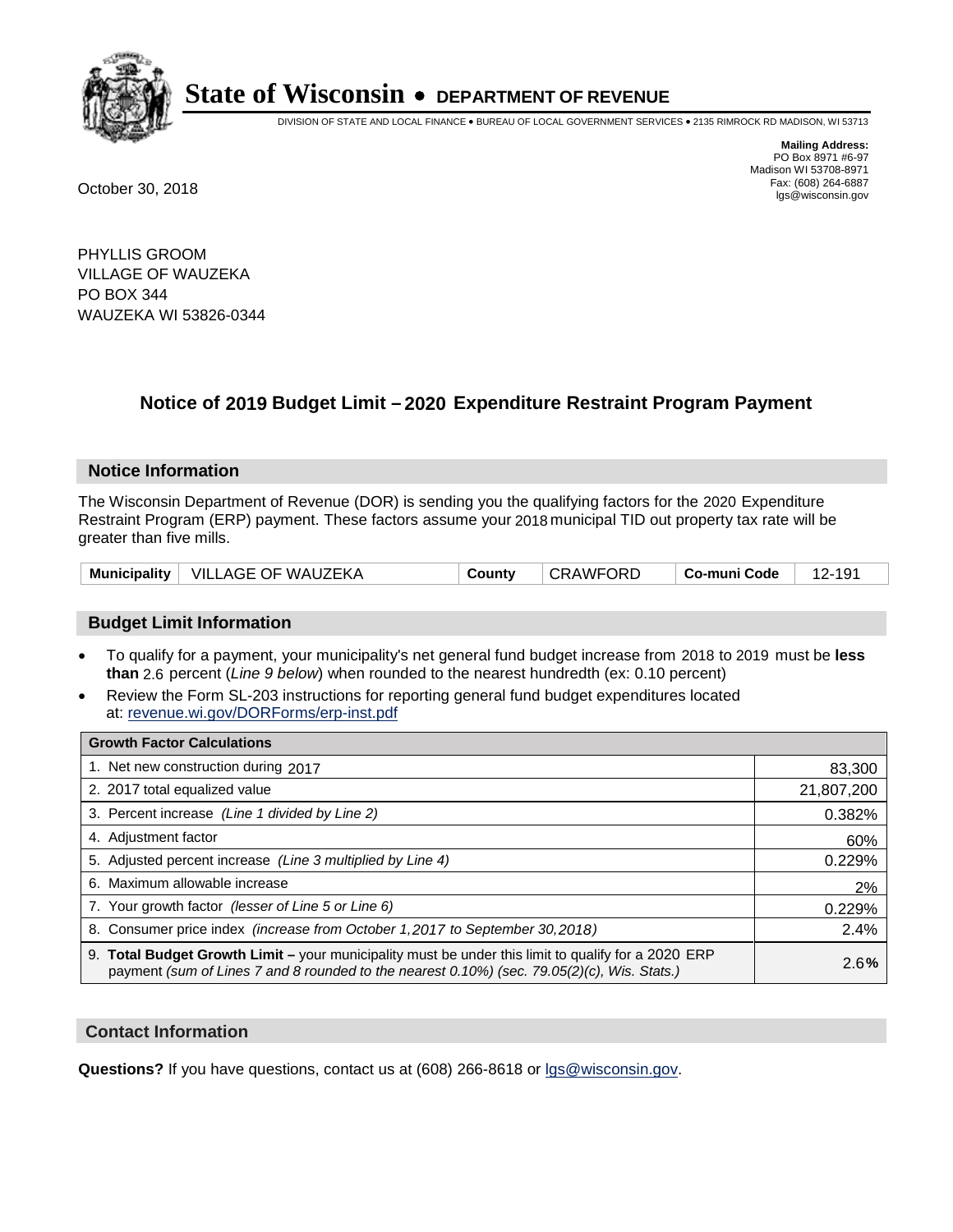

DIVISION OF STATE AND LOCAL FINANCE • BUREAU OF LOCAL GOVERNMENT SERVICES • 2135 RIMROCK RD MADISON, WI 53713

**Mailing Address:** PO Box 8971 #6-97 Madison WI 53708-8971<br>Fax: (608) 264-6887 Fax: (608) 264-6887 October 30, 2018 lgs@wisconsin.gov

TINA FULLER CITY OF PRAIRIE DU CHIEN PO BOX 324 PRAIRIE DU CHIEN WI 53821-0324

## **Notice of 2019 Budget Limit - 2020 Expenditure Restraint Program Payment**

#### **Notice Information**

The Wisconsin Department of Revenue (DOR) is sending you the qualifying factors for the 2020 Expenditure Restraint Program (ERP) payment. These factors assume your 2018 municipal TID out property tax rate will be greater than five mills.

|  | Municipality   CITY OF PRAIRIE DU CHIEN | County | CRAWFORD | ∣ Co-muni Code ∣ | 12-271 |
|--|-----------------------------------------|--------|----------|------------------|--------|
|--|-----------------------------------------|--------|----------|------------------|--------|

#### **Budget Limit Information**

- To qualify for a payment, your municipality's net general fund budget increase from 2018 to 2019 must be less **than** 3.1 percent (*Line 9 below*) when rounded to the nearest hundredth (ex: 0.10 percent)
- Review the Form SL-203 instructions for reporting general fund budget expenditures located at: revenue.wi.gov/DORForms/erp-inst.pdf

| <b>Growth Factor Calculations</b>                                                                                                                                                                      |             |
|--------------------------------------------------------------------------------------------------------------------------------------------------------------------------------------------------------|-------------|
| 1. Net new construction during 2017                                                                                                                                                                    | 4,109,500   |
| 2. 2017 total equalized value                                                                                                                                                                          | 367,166,300 |
| 3. Percent increase (Line 1 divided by Line 2)                                                                                                                                                         | 1.119%      |
| 4. Adjustment factor                                                                                                                                                                                   | 60%         |
| 5. Adjusted percent increase (Line 3 multiplied by Line 4)                                                                                                                                             | 0.671%      |
| 6. Maximum allowable increase                                                                                                                                                                          | 2%          |
| 7. Your growth factor (lesser of Line 5 or Line 6)                                                                                                                                                     | 0.671%      |
| 8. Consumer price index (increase from October 1, 2017 to September 30, 2018)                                                                                                                          | 2.4%        |
| 9. Total Budget Growth Limit - your municipality must be under this limit to qualify for a 2020 ERP<br>payment (sum of Lines 7 and 8 rounded to the nearest $0.10\%$ ) (sec. 79.05(2)(c), Wis. Stats.) | 3.1%        |

#### **Contact Information**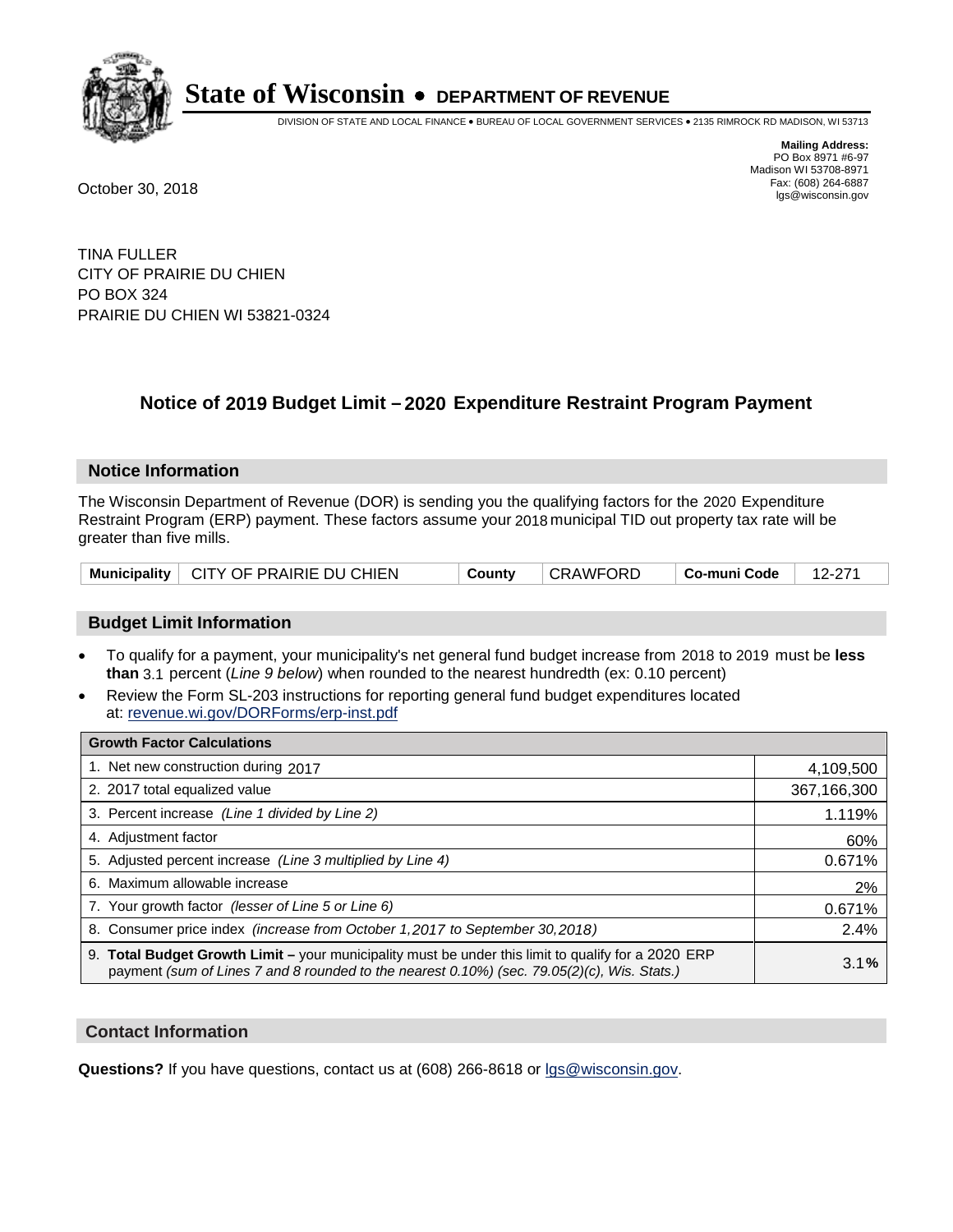

DIVISION OF STATE AND LOCAL FINANCE • BUREAU OF LOCAL GOVERNMENT SERVICES • 2135 RIMROCK RD MADISON, WI 53713

**Mailing Address:** PO Box 8971 #6-97 Madison WI 53708-8971<br>Fax: (608) 264-6887 Fax: (608) 264-6887 October 30, 2018 lgs@wisconsin.gov

RENEE SCHWASS TOWN OF MADISON 2120 FISH HATCHERY RD MADISON WI 53713

## **Notice of 2019 Budget Limit - 2020 Expenditure Restraint Program Payment**

#### **Notice Information**

The Wisconsin Department of Revenue (DOR) is sending you the qualifying factors for the 2020 Expenditure Restraint Program (ERP) payment. These factors assume your 2018 municipal TID out property tax rate will be greater than five mills.

| TOWN OF MADISON | <b>DANE</b> | 13-032       |
|-----------------|-------------|--------------|
| Municipality    | County      | Co-muni Code |

#### **Budget Limit Information**

- To qualify for a payment, your municipality's net general fund budget increase from 2018 to 2019 must be less **than** 2.9 percent (*Line 9 below*) when rounded to the nearest hundredth (ex: 0.10 percent)
- Review the Form SL-203 instructions for reporting general fund budget expenditures located at: revenue.wi.gov/DORForms/erp-inst.pdf

| <b>Growth Factor Calculations</b>                                                                                                                                                                      |             |
|--------------------------------------------------------------------------------------------------------------------------------------------------------------------------------------------------------|-------------|
| 1. Net new construction during 2017                                                                                                                                                                    | 3,342,700   |
| 2. 2017 total equalized value                                                                                                                                                                          | 438,769,800 |
| 3. Percent increase (Line 1 divided by Line 2)                                                                                                                                                         | 0.762%      |
| 4. Adjustment factor                                                                                                                                                                                   | 60%         |
| 5. Adjusted percent increase (Line 3 multiplied by Line 4)                                                                                                                                             | 0.457%      |
| 6. Maximum allowable increase                                                                                                                                                                          | 2%          |
| 7. Your growth factor (lesser of Line 5 or Line 6)                                                                                                                                                     | 0.457%      |
| 8. Consumer price index (increase from October 1,2017 to September 30,2018)                                                                                                                            | 2.4%        |
| 9. Total Budget Growth Limit - your municipality must be under this limit to qualify for a 2020 ERP<br>payment (sum of Lines 7 and 8 rounded to the nearest $0.10\%$ ) (sec. 79.05(2)(c), Wis. Stats.) | 2.9%        |

#### **Contact Information**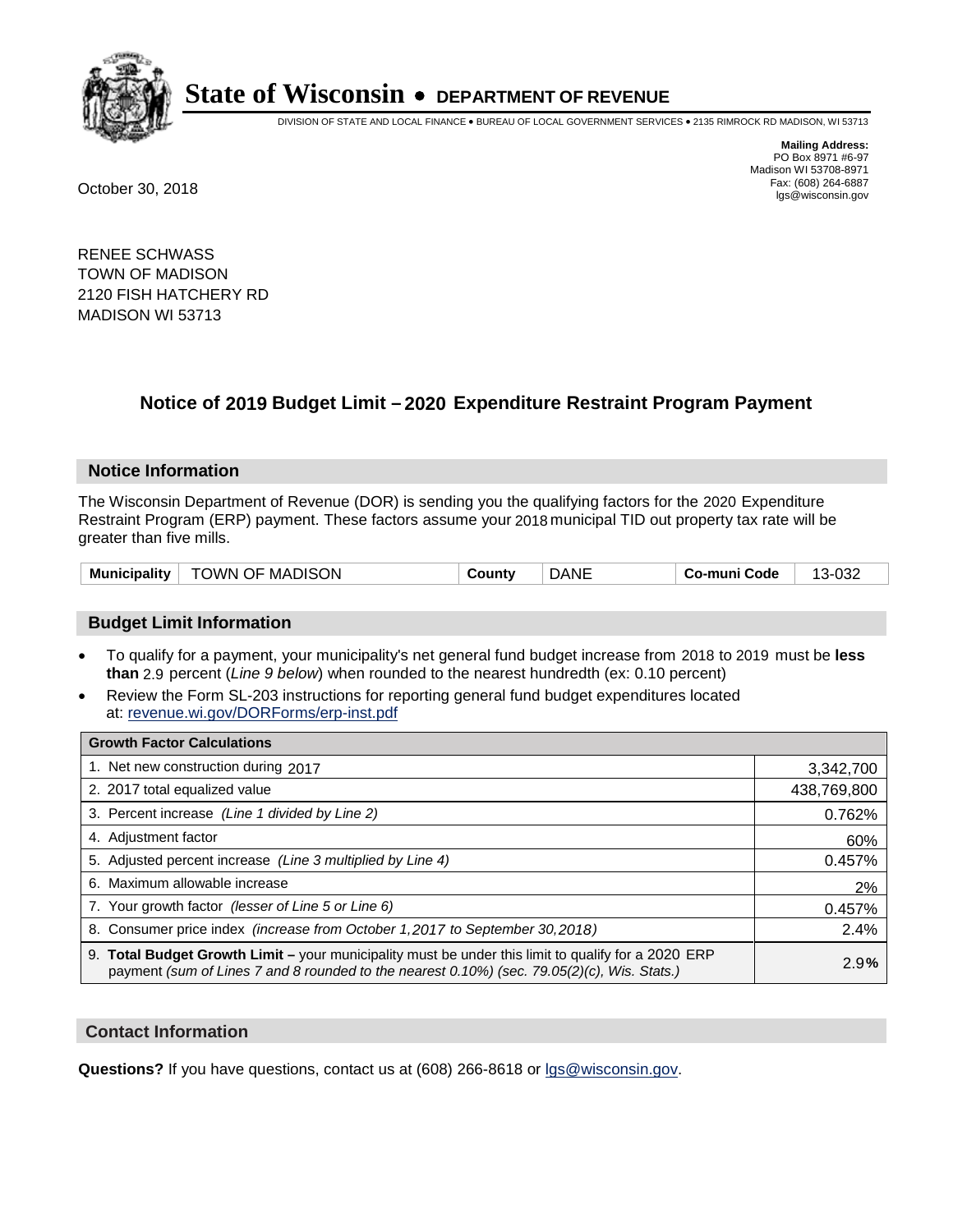

DIVISION OF STATE AND LOCAL FINANCE • BUREAU OF LOCAL GOVERNMENT SERVICES • 2135 RIMROCK RD MADISON, WI 53713

**Mailing Address:** PO Box 8971 #6-97 Madison WI 53708-8971<br>Fax: (608) 264-6887 Fax: (608) 264-6887 October 30, 2018 lgs@wisconsin.gov

BRIAN WILSON VILLAGE OF BELLEVILLE PO BOX 79 BELLEVILLE WI 53508-0079

### **Notice of 2019 Budget Limit - 2020 Expenditure Restraint Program Payment**

#### **Notice Information**

The Wisconsin Department of Revenue (DOR) is sending you the qualifying factors for the 2020 Expenditure Restraint Program (ERP) payment. These factors assume your 2018 municipal TID out property tax rate will be greater than five mills.

| Municipality | VILLAGE OF BELLEVILLE | ∟ount∨ | Dani | o-muni Codeٽ | 06<br>. . |
|--------------|-----------------------|--------|------|--------------|-----------|
|--------------|-----------------------|--------|------|--------------|-----------|

#### **Budget Limit Information**

- To qualify for a payment, your municipality's net general fund budget increase from 2018 to 2019 must be less **than** 4.4 percent (*Line 9 below*) when rounded to the nearest hundredth (ex: 0.10 percent)
- Review the Form SL-203 instructions for reporting general fund budget expenditures located at: revenue.wi.gov/DORForms/erp-inst.pdf

| <b>Growth Factor Calculations</b>                                                                                                                                                                      |             |
|--------------------------------------------------------------------------------------------------------------------------------------------------------------------------------------------------------|-------------|
| 1. Net new construction during 2017                                                                                                                                                                    | 6,997,700   |
| 2. 2017 total equalized value                                                                                                                                                                          | 211,409,300 |
| 3. Percent increase (Line 1 divided by Line 2)                                                                                                                                                         | 3.310%      |
| 4. Adjustment factor                                                                                                                                                                                   | 60%         |
| 5. Adjusted percent increase (Line 3 multiplied by Line 4)                                                                                                                                             | 1.986%      |
| 6. Maximum allowable increase                                                                                                                                                                          | 2%          |
| 7. Your growth factor (lesser of Line 5 or Line 6)                                                                                                                                                     | 1.986%      |
| 8. Consumer price index (increase from October 1,2017 to September 30,2018)                                                                                                                            | 2.4%        |
| 9. Total Budget Growth Limit - your municipality must be under this limit to qualify for a 2020 ERP<br>payment (sum of Lines 7 and 8 rounded to the nearest $0.10\%$ ) (sec. 79.05(2)(c), Wis. Stats.) | 4.4%        |

#### **Contact Information**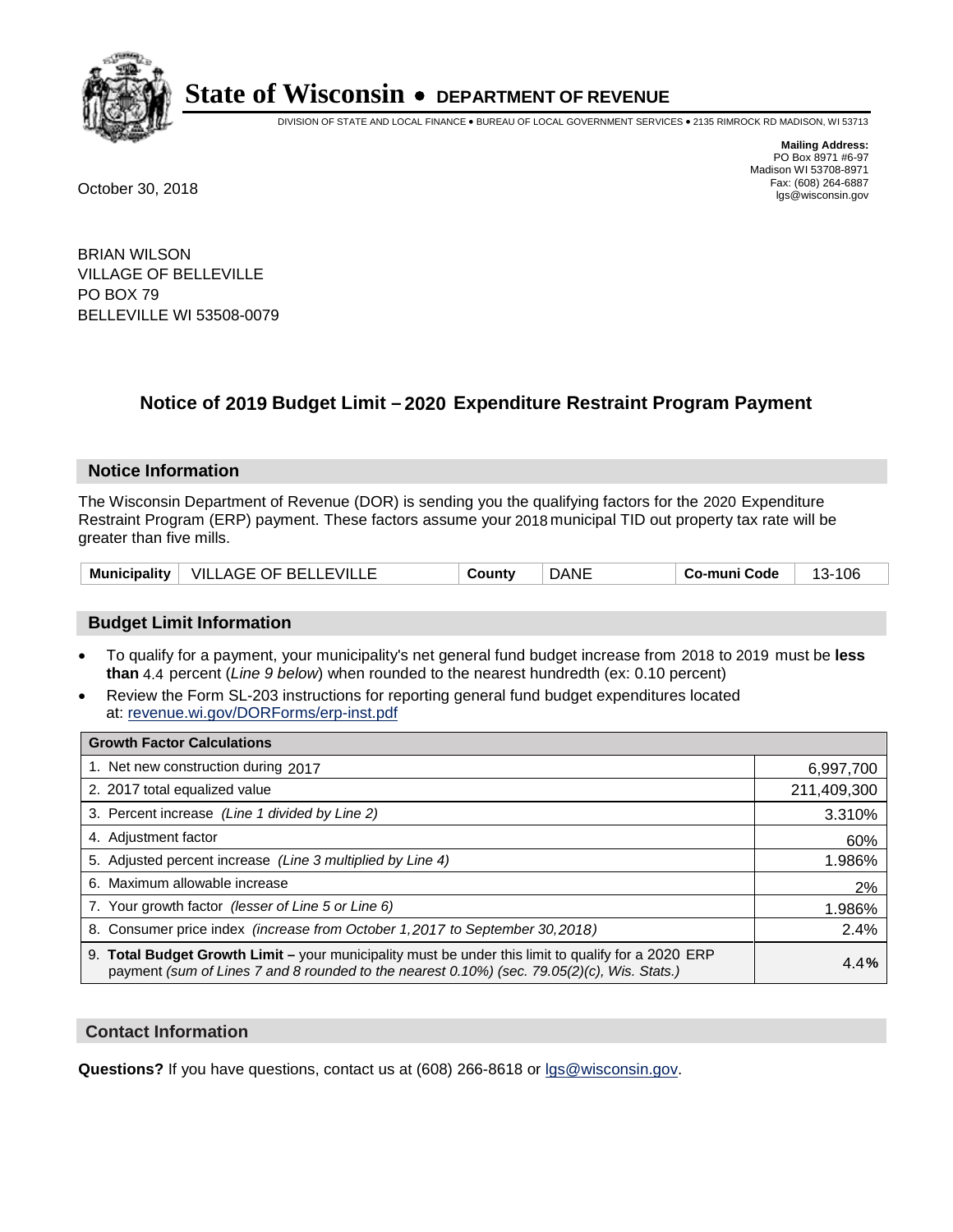

DIVISION OF STATE AND LOCAL FINANCE • BUREAU OF LOCAL GOVERNMENT SERVICES • 2135 RIMROCK RD MADISON, WI 53713

**Mailing Address:** PO Box 8971 #6-97 Madison WI 53708-8971<br>Fax: (608) 264-6887 Fax: (608) 264-6887 October 30, 2018 lgs@wisconsin.gov

SHELLIE BENISH VILLAGE OF BLACK EARTH 1210 MILLS STREET BLACK EARTH WI 53515-0347

## **Notice of 2019 Budget Limit - 2020 Expenditure Restraint Program Payment**

#### **Notice Information**

The Wisconsin Department of Revenue (DOR) is sending you the qualifying factors for the 2020 Expenditure Restraint Program (ERP) payment. These factors assume your 2018 municipal TID out property tax rate will be greater than five mills.

|  | Municipality   VILLAGE OF BLACK EARTH | County | DANE | Co-muni Code | $\cdot$ 107<br>$13-$ |
|--|---------------------------------------|--------|------|--------------|----------------------|
|--|---------------------------------------|--------|------|--------------|----------------------|

#### **Budget Limit Information**

- To qualify for a payment, your municipality's net general fund budget increase from 2018 to 2019 must be less **than** 4.1 percent (*Line 9 below*) when rounded to the nearest hundredth (ex: 0.10 percent)
- Review the Form SL-203 instructions for reporting general fund budget expenditures located at: revenue.wi.gov/DORForms/erp-inst.pdf

| <b>Growth Factor Calculations</b>                                                                                                                                                                      |             |
|--------------------------------------------------------------------------------------------------------------------------------------------------------------------------------------------------------|-------------|
| 1. Net new construction during 2017                                                                                                                                                                    | 3,138,300   |
| 2. 2017 total equalized value                                                                                                                                                                          | 108,817,200 |
| 3. Percent increase (Line 1 divided by Line 2)                                                                                                                                                         | 2.884%      |
| 4. Adjustment factor                                                                                                                                                                                   | 60%         |
| 5. Adjusted percent increase (Line 3 multiplied by Line 4)                                                                                                                                             | 1.730%      |
| 6. Maximum allowable increase                                                                                                                                                                          | 2%          |
| 7. Your growth factor (lesser of Line 5 or Line 6)                                                                                                                                                     | 1.730%      |
| 8. Consumer price index (increase from October 1,2017 to September 30,2018)                                                                                                                            | 2.4%        |
| 9. Total Budget Growth Limit - your municipality must be under this limit to qualify for a 2020 ERP<br>payment (sum of Lines 7 and 8 rounded to the nearest $0.10\%$ ) (sec. 79.05(2)(c), Wis. Stats.) | 4.1%        |

#### **Contact Information**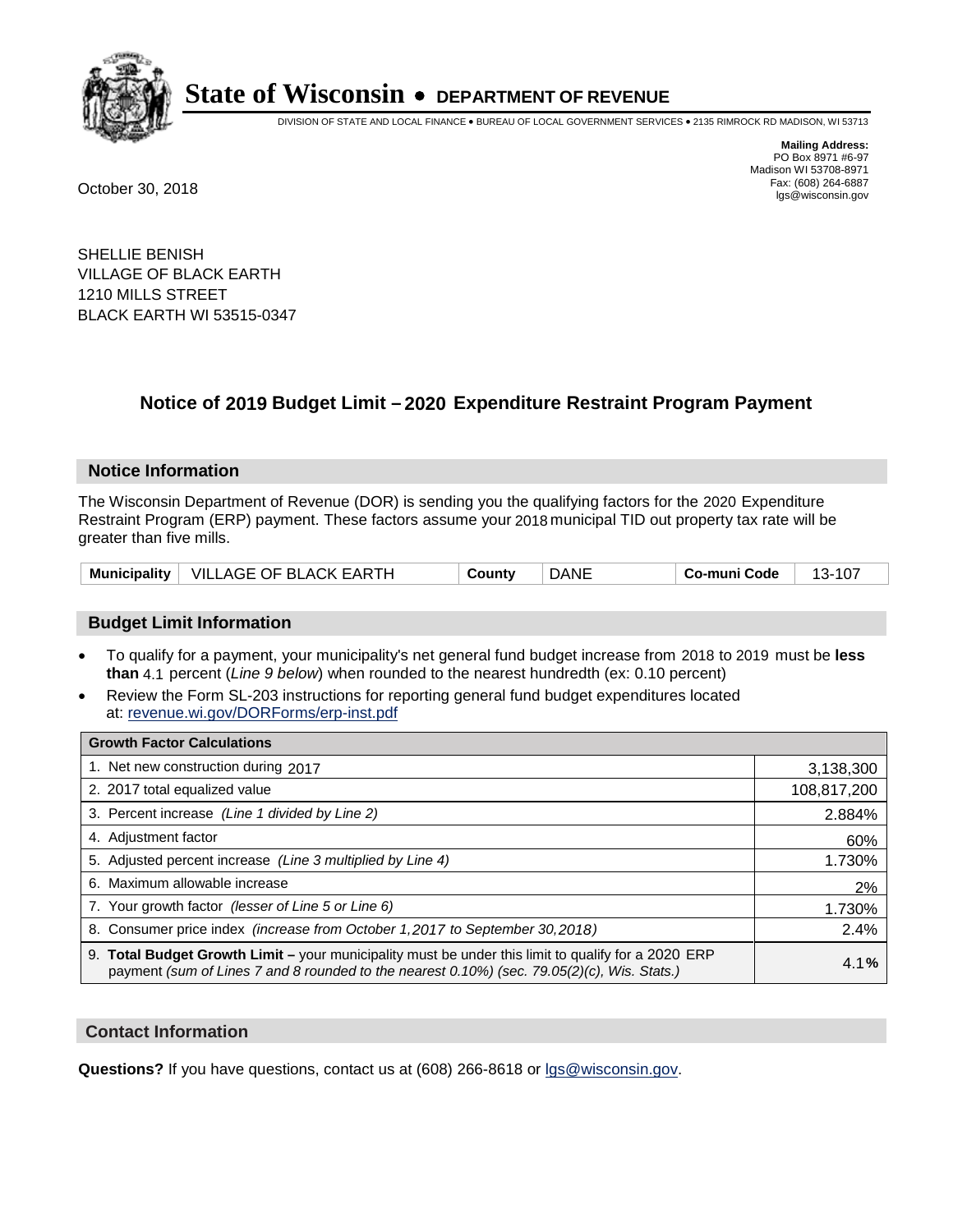

DIVISION OF STATE AND LOCAL FINANCE • BUREAU OF LOCAL GOVERNMENT SERVICES • 2135 RIMROCK RD MADISON, WI 53713

**Mailing Address:** PO Box 8971 #6-97 Madison WI 53708-8971<br>Fax: (608) 264-6887 Fax: (608) 264-6887 October 30, 2018 lgs@wisconsin.gov

MARY JO MICHEK VILLAGE OF BLUE MOUNDS PO BOX 189 BLUE MOUNDS WI 53517-0189

### **Notice of 2019 Budget Limit - 2020 Expenditure Restraint Program Payment**

#### **Notice Information**

The Wisconsin Department of Revenue (DOR) is sending you the qualifying factors for the 2020 Expenditure Restraint Program (ERP) payment. These factors assume your 2018 municipal TID out property tax rate will be greater than five mills.

|  | Municipality   VILLAGE OF BLUE MOUNDS | County | <b>DANE</b> | Co-muni Code | 108<br>-13- . |
|--|---------------------------------------|--------|-------------|--------------|---------------|
|--|---------------------------------------|--------|-------------|--------------|---------------|

#### **Budget Limit Information**

- To qualify for a payment, your municipality's net general fund budget increase from 2018 to 2019 must be less **than** 4.0 percent (*Line 9 below*) when rounded to the nearest hundredth (ex: 0.10 percent)
- Review the Form SL-203 instructions for reporting general fund budget expenditures located at: revenue.wi.gov/DORForms/erp-inst.pdf

| <b>Growth Factor Calculations</b>                                                                                                                                                                      |            |
|--------------------------------------------------------------------------------------------------------------------------------------------------------------------------------------------------------|------------|
| 1. Net new construction during 2017                                                                                                                                                                    | 1,930,500  |
| 2. 2017 total equalized value                                                                                                                                                                          | 73,864,000 |
| 3. Percent increase (Line 1 divided by Line 2)                                                                                                                                                         | 2.614%     |
| 4. Adjustment factor                                                                                                                                                                                   | 60%        |
| 5. Adjusted percent increase (Line 3 multiplied by Line 4)                                                                                                                                             | 1.568%     |
| 6. Maximum allowable increase                                                                                                                                                                          | 2%         |
| 7. Your growth factor (lesser of Line 5 or Line 6)                                                                                                                                                     | 1.568%     |
| 8. Consumer price index (increase from October 1,2017 to September 30,2018)                                                                                                                            | 2.4%       |
| 9. Total Budget Growth Limit - your municipality must be under this limit to qualify for a 2020 ERP<br>payment (sum of Lines 7 and 8 rounded to the nearest $0.10\%$ ) (sec. 79.05(2)(c), Wis. Stats.) | 4.0%       |

#### **Contact Information**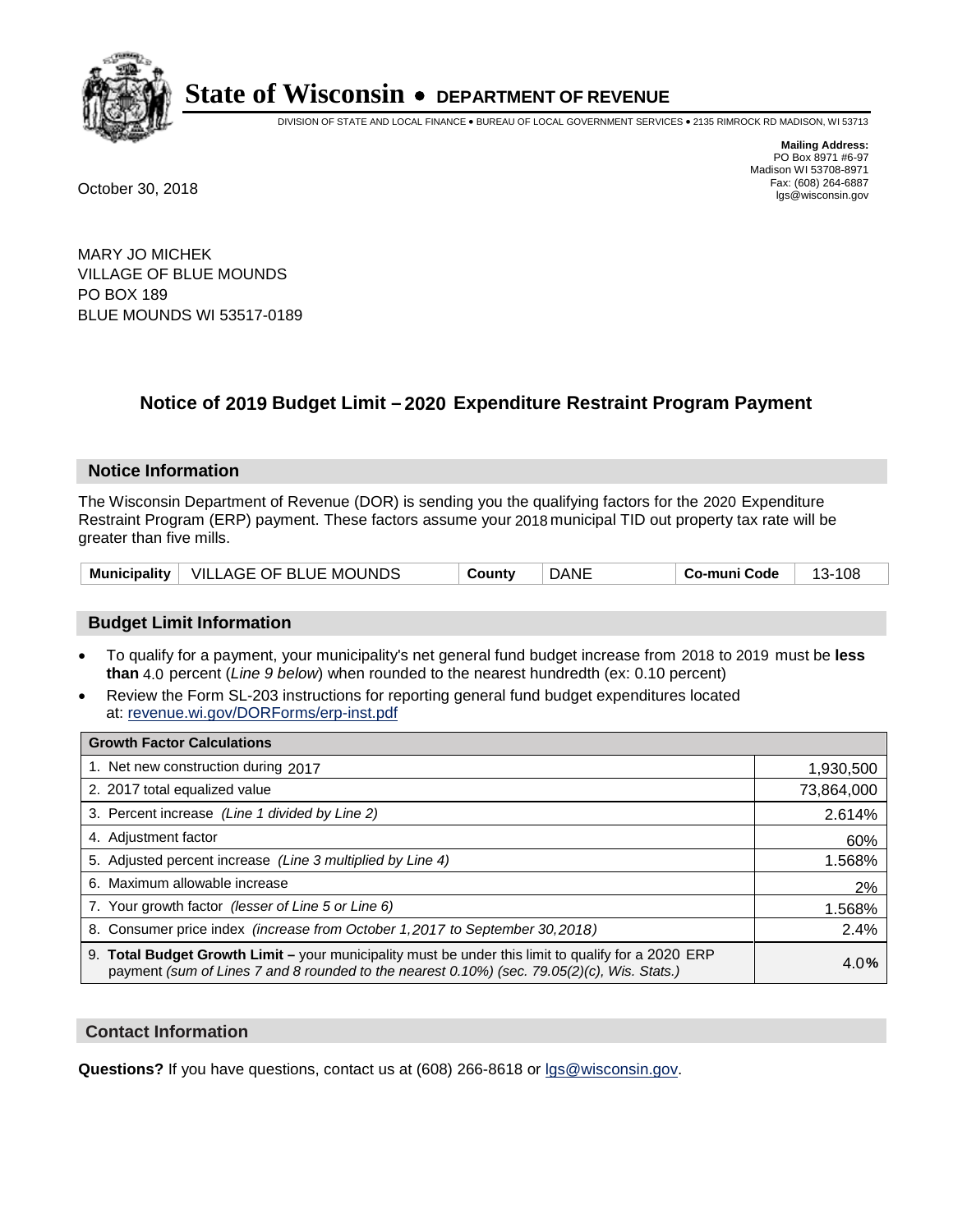

DIVISION OF STATE AND LOCAL FINANCE • BUREAU OF LOCAL GOVERNMENT SERVICES • 2135 RIMROCK RD MADISON, WI 53713

**Mailing Address:** PO Box 8971 #6-97 Madison WI 53708-8971<br>Fax: (608) 264-6887 Fax: (608) 264-6887 October 30, 2018 lgs@wisconsin.gov

LISA MOEN VILLAGE OF CAMBRIDGE P.O. BOX 99 CAMBRIDGE WI 53523-0099

### **Notice of 2019 Budget Limit - 2020 Expenditure Restraint Program Payment**

#### **Notice Information**

The Wisconsin Department of Revenue (DOR) is sending you the qualifying factors for the 2020 Expenditure Restraint Program (ERP) payment. These factors assume your 2018 municipal TID out property tax rate will be greater than five mills.

| Municipality $ $ | VILLAGE OF CAMBRIDGE | `ountv | DANE | Co-muni Code |  |
|------------------|----------------------|--------|------|--------------|--|
|------------------|----------------------|--------|------|--------------|--|

#### **Budget Limit Information**

- To qualify for a payment, your municipality's net general fund budget increase from 2018 to 2019 must be less **than** 3.6 percent (*Line 9 below*) when rounded to the nearest hundredth (ex: 0.10 percent)
- Review the Form SL-203 instructions for reporting general fund budget expenditures located at: revenue.wi.gov/DORForms/erp-inst.pdf

| <b>Growth Factor Calculations</b>                                                                                                                                                                      |             |
|--------------------------------------------------------------------------------------------------------------------------------------------------------------------------------------------------------|-------------|
| 1. Net new construction during 2017                                                                                                                                                                    | 3,240,100   |
| 2. 2017 total equalized value                                                                                                                                                                          | 156,350,800 |
| 3. Percent increase (Line 1 divided by Line 2)                                                                                                                                                         | 2.072%      |
| 4. Adjustment factor                                                                                                                                                                                   | 60%         |
| 5. Adjusted percent increase (Line 3 multiplied by Line 4)                                                                                                                                             | 1.243%      |
| 6. Maximum allowable increase                                                                                                                                                                          | 2%          |
| 7. Your growth factor (lesser of Line 5 or Line 6)                                                                                                                                                     | 1.243%      |
| 8. Consumer price index (increase from October 1,2017 to September 30,2018)                                                                                                                            | 2.4%        |
| 9. Total Budget Growth Limit - your municipality must be under this limit to qualify for a 2020 ERP<br>payment (sum of Lines 7 and 8 rounded to the nearest $0.10\%$ ) (sec. 79.05(2)(c), Wis. Stats.) | 3.6%        |

#### **Contact Information**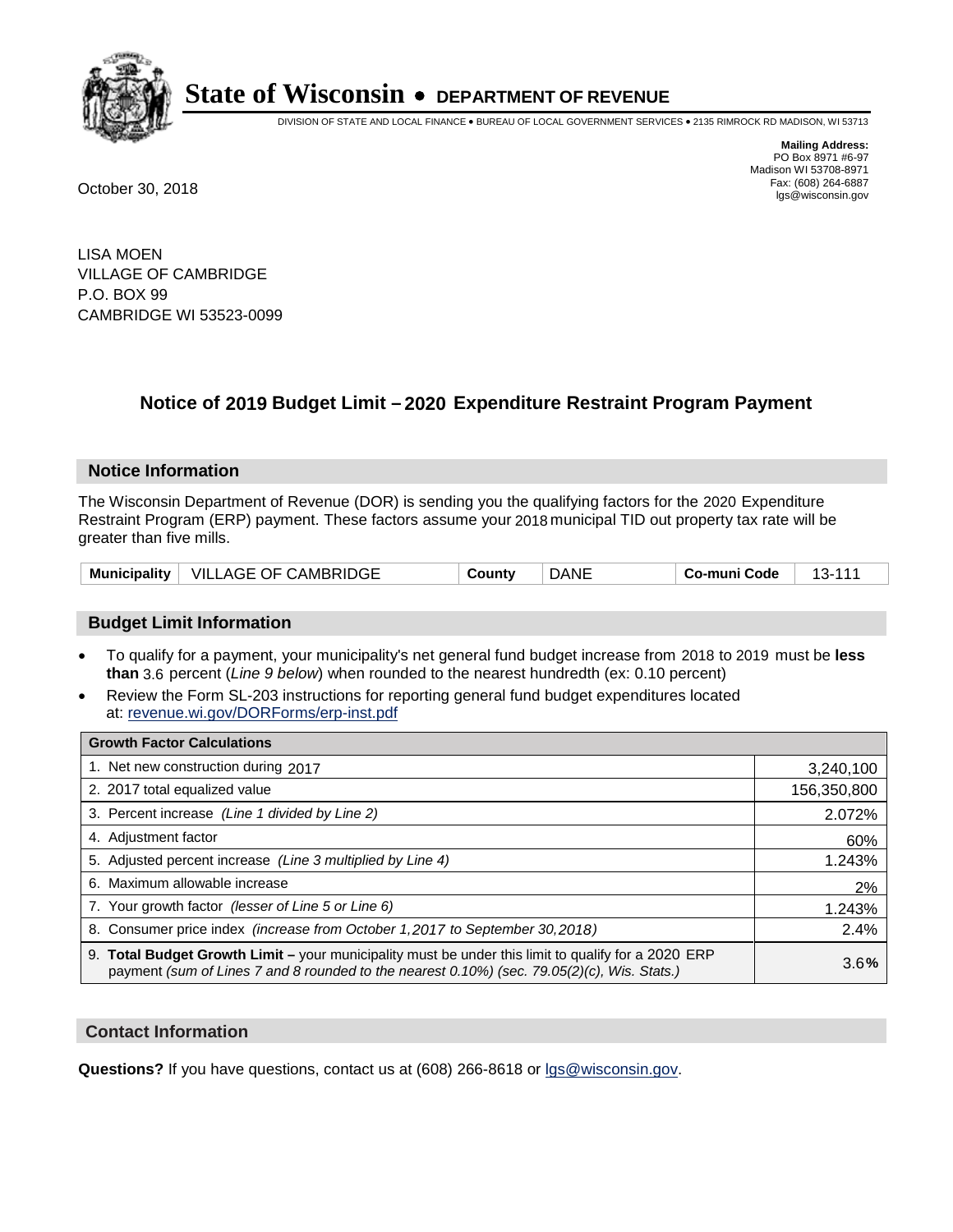

DIVISION OF STATE AND LOCAL FINANCE • BUREAU OF LOCAL GOVERNMENT SERVICES • 2135 RIMROCK RD MADISON, WI 53713

**Mailing Address:** PO Box 8971 #6-97 Madison WI 53708-8971<br>Fax: (608) 264-6887 Fax: (608) 264-6887 October 30, 2018 lgs@wisconsin.gov

DEBRA WINTER VILLAGE OF COTTAGE GROVE 221 E COTTAGE GROVE RD COTTAGE GROVE WI 53527-9619

### **Notice of 2019 Budget Limit - 2020 Expenditure Restraint Program Payment**

#### **Notice Information**

The Wisconsin Department of Revenue (DOR) is sending you the qualifying factors for the 2020 Expenditure Restraint Program (ERP) payment. These factors assume your 2018 municipal TID out property tax rate will be greater than five mills.

|  | Municipality   VILLAGE OF COTTAGE GROVE | County | <b>DANE</b> | Co-muni Code | 13-112 |
|--|-----------------------------------------|--------|-------------|--------------|--------|
|--|-----------------------------------------|--------|-------------|--------------|--------|

#### **Budget Limit Information**

- To qualify for a payment, your municipality's net general fund budget increase from 2018 to 2019 must be less **than** 3.9 percent (*Line 9 below*) when rounded to the nearest hundredth (ex: 0.10 percent)
- Review the Form SL-203 instructions for reporting general fund budget expenditures located at: revenue.wi.gov/DORForms/erp-inst.pdf

| <b>Growth Factor Calculations</b>                                                                                                                                                                  |             |
|----------------------------------------------------------------------------------------------------------------------------------------------------------------------------------------------------|-------------|
| 1. Net new construction during 2017                                                                                                                                                                | 17,606,300  |
| 2. 2017 total equalized value                                                                                                                                                                      | 711,556,100 |
| 3. Percent increase (Line 1 divided by Line 2)                                                                                                                                                     | 2.474%      |
| 4. Adjustment factor                                                                                                                                                                               | 60%         |
| 5. Adjusted percent increase (Line 3 multiplied by Line 4)                                                                                                                                         | 1.484%      |
| 6. Maximum allowable increase                                                                                                                                                                      | 2%          |
| 7. Your growth factor (lesser of Line 5 or Line 6)                                                                                                                                                 | 1.484%      |
| 8. Consumer price index (increase from October 1, 2017 to September 30, 2018)                                                                                                                      | 2.4%        |
| 9. Total Budget Growth Limit - your municipality must be under this limit to qualify for a 2020 ERP<br>payment (sum of Lines 7 and 8 rounded to the nearest 0.10%) (sec. 79.05(2)(c), Wis. Stats.) | 3.9%        |

#### **Contact Information**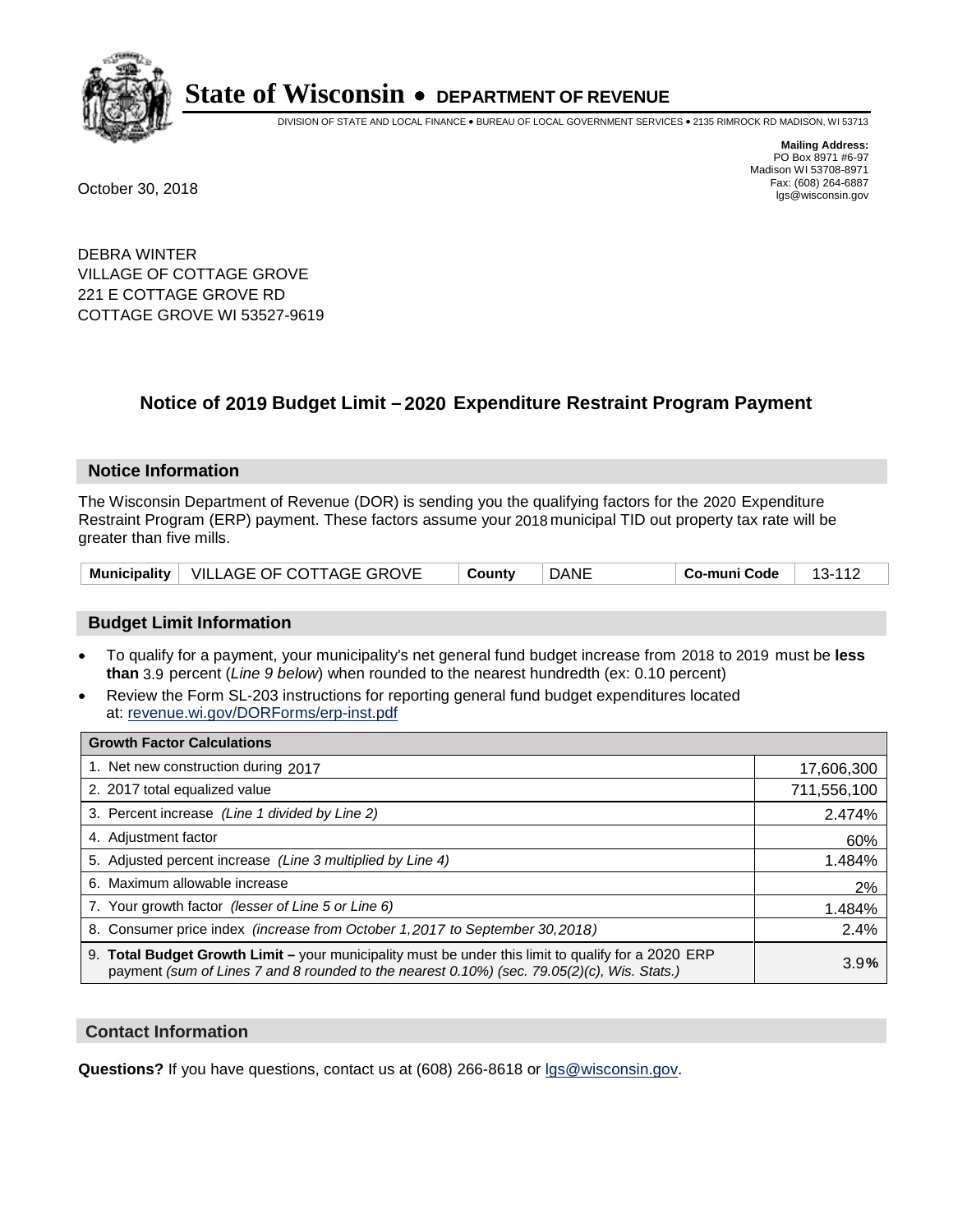

DIVISION OF STATE AND LOCAL FINANCE • BUREAU OF LOCAL GOVERNMENT SERVICES • 2135 RIMROCK RD MADISON, WI 53713

**Mailing Address:** PO Box 8971 #6-97 Madison WI 53708-8971<br>Fax: (608) 264-6887 Fax: (608) 264-6887 October 30, 2018 lgs@wisconsin.gov

CAITLIN STENE VILLAGE OF CROSS PLAINS PO BOX 97 CROSS PLAINS WI 53528-0097

### **Notice of 2019 Budget Limit - 2020 Expenditure Restraint Program Payment**

#### **Notice Information**

The Wisconsin Department of Revenue (DOR) is sending you the qualifying factors for the 2020 Expenditure Restraint Program (ERP) payment. These factors assume your 2018 municipal TID out property tax rate will be greater than five mills.

|  | Municipality   VILLAGE OF CROSS PLAINS | County | DANE | Co-muni Code | 110<br><u> າ ຕ</u><br>- 30 |
|--|----------------------------------------|--------|------|--------------|----------------------------|
|--|----------------------------------------|--------|------|--------------|----------------------------|

#### **Budget Limit Information**

- To qualify for a payment, your municipality's net general fund budget increase from 2018 to 2019 must be less **than** 3.8 percent (*Line 9 below*) when rounded to the nearest hundredth (ex: 0.10 percent)
- Review the Form SL-203 instructions for reporting general fund budget expenditures located at: revenue.wi.gov/DORForms/erp-inst.pdf

| <b>Growth Factor Calculations</b>                                                                                                                                                                      |             |
|--------------------------------------------------------------------------------------------------------------------------------------------------------------------------------------------------------|-------------|
| 1. Net new construction during 2017                                                                                                                                                                    | 8,843,700   |
| 2. 2017 total equalized value                                                                                                                                                                          | 382,300,700 |
| 3. Percent increase (Line 1 divided by Line 2)                                                                                                                                                         | 2.313%      |
| 4. Adjustment factor                                                                                                                                                                                   | 60%         |
| 5. Adjusted percent increase (Line 3 multiplied by Line 4)                                                                                                                                             | 1.388%      |
| 6. Maximum allowable increase                                                                                                                                                                          | 2%          |
| 7. Your growth factor (lesser of Line 5 or Line 6)                                                                                                                                                     | 1.388%      |
| 8. Consumer price index (increase from October 1,2017 to September 30,2018)                                                                                                                            | 2.4%        |
| 9. Total Budget Growth Limit - your municipality must be under this limit to qualify for a 2020 ERP<br>payment (sum of Lines 7 and 8 rounded to the nearest $0.10\%$ ) (sec. 79.05(2)(c), Wis. Stats.) | 3.8%        |

#### **Contact Information**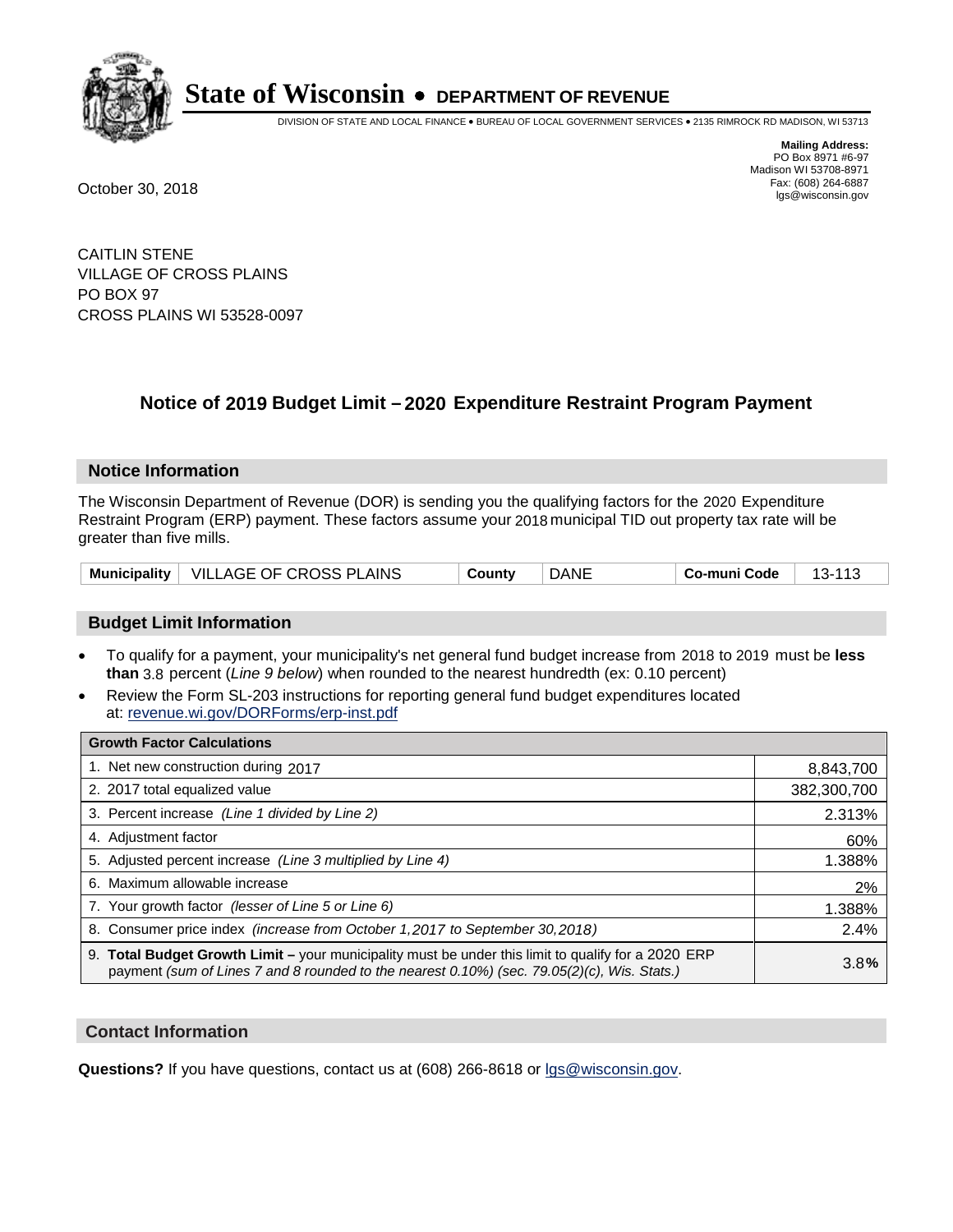

DIVISION OF STATE AND LOCAL FINANCE • BUREAU OF LOCAL GOVERNMENT SERVICES • 2135 RIMROCK RD MADISON, WI 53713

**Mailing Address:** PO Box 8971 #6-97 Madison WI 53708-8971<br>Fax: (608) 264-6887 Fax: (608) 264-6887 October 30, 2018 lgs@wisconsin.gov

TERESA HUGHEY GROVES VILLAGE OF DANE PO BOX 168 DANE WI 53529-0168

### **Notice of 2019 Budget Limit - 2020 Expenditure Restraint Program Payment**

#### **Notice Information**

The Wisconsin Department of Revenue (DOR) is sending you the qualifying factors for the 2020 Expenditure Restraint Program (ERP) payment. These factors assume your 2018 municipal TID out property tax rate will be greater than five mills.

| Municipality | DANE<br>- VILL<br>. OF.<br>AGE | ∵ountٽ | )ANE | Code<br>-mun | 14 G<br>~-<br>. . |
|--------------|--------------------------------|--------|------|--------------|-------------------|
|--------------|--------------------------------|--------|------|--------------|-------------------|

#### **Budget Limit Information**

- To qualify for a payment, your municipality's net general fund budget increase from 2018 to 2019 must be less **than** 3.3 percent (*Line 9 below*) when rounded to the nearest hundredth (ex: 0.10 percent)
- Review the Form SL-203 instructions for reporting general fund budget expenditures located at: revenue.wi.gov/DORForms/erp-inst.pdf

| <b>Growth Factor Calculations</b>                                                                                                                                                                      |            |
|--------------------------------------------------------------------------------------------------------------------------------------------------------------------------------------------------------|------------|
| 1. Net new construction during 2017                                                                                                                                                                    | 1,339,500  |
| 2. 2017 total equalized value                                                                                                                                                                          | 90,955,900 |
| 3. Percent increase (Line 1 divided by Line 2)                                                                                                                                                         | 1.473%     |
| 4. Adjustment factor                                                                                                                                                                                   | 60%        |
| 5. Adjusted percent increase (Line 3 multiplied by Line 4)                                                                                                                                             | 0.884%     |
| 6. Maximum allowable increase                                                                                                                                                                          | 2%         |
| 7. Your growth factor (lesser of Line 5 or Line 6)                                                                                                                                                     | 0.884%     |
| 8. Consumer price index (increase from October 1,2017 to September 30,2018)                                                                                                                            | 2.4%       |
| 9. Total Budget Growth Limit - your municipality must be under this limit to qualify for a 2020 ERP<br>payment (sum of Lines 7 and 8 rounded to the nearest $0.10\%$ ) (sec. 79.05(2)(c), Wis. Stats.) | 3.3%       |

#### **Contact Information**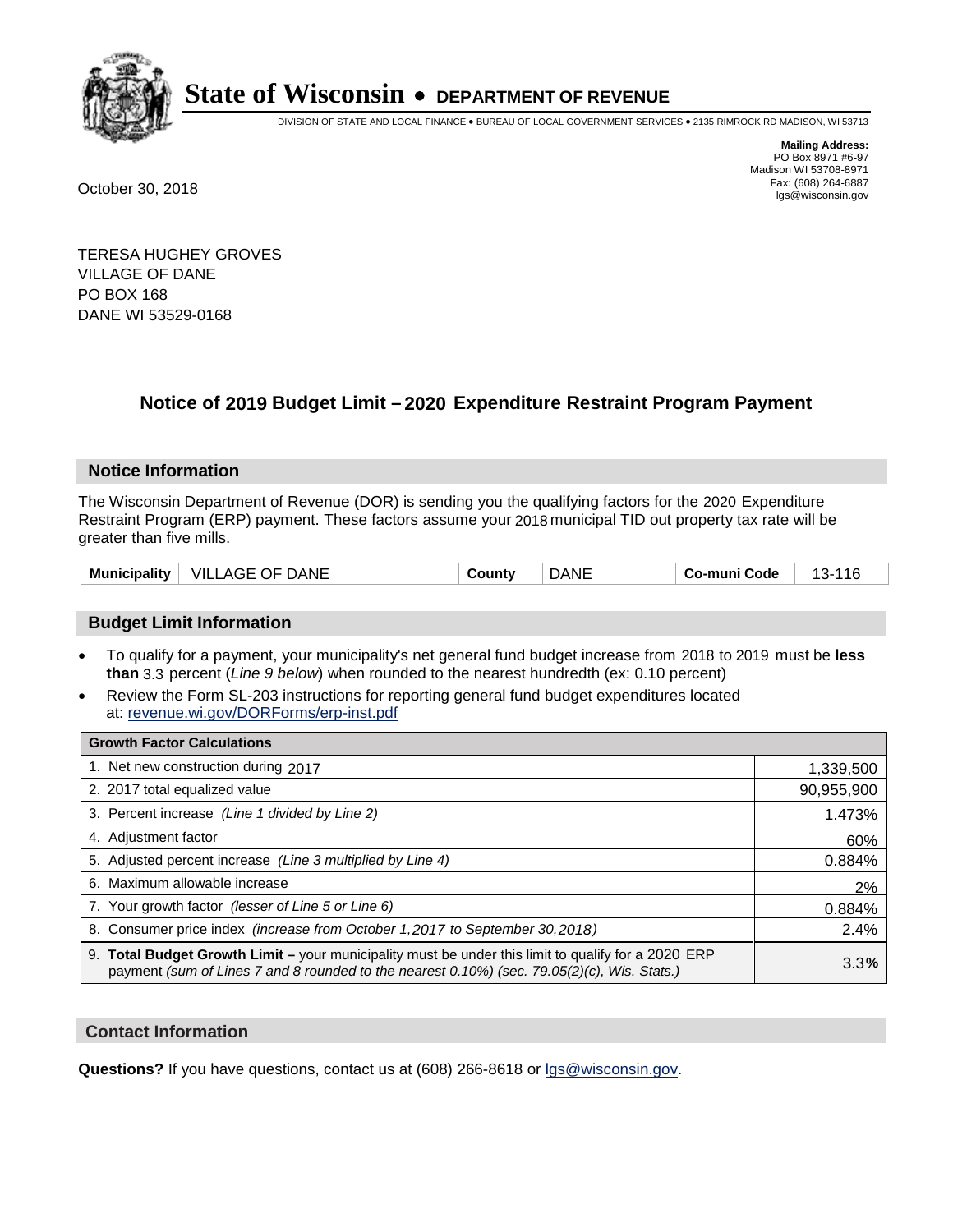

DIVISION OF STATE AND LOCAL FINANCE • BUREAU OF LOCAL GOVERNMENT SERVICES • 2135 RIMROCK RD MADISON, WI 53713

**Mailing Address:** PO Box 8971 #6-97 Madison WI 53708-8971<br>Fax: (608) 264-6887 Fax: (608) 264-6887 October 30, 2018 lgs@wisconsin.gov

ELIZABETH MCCREDIE VILLAGE OF DEERFIELD PO BOX 66 DEERFIELD WI 53531-0066

### **Notice of 2019 Budget Limit - 2020 Expenditure Restraint Program Payment**

#### **Notice Information**

The Wisconsin Department of Revenue (DOR) is sending you the qualifying factors for the 2020 Expenditure Restraint Program (ERP) payment. These factors assume your 2018 municipal TID out property tax rate will be greater than five mills.

| Municipality | <b>VILLAGE OF DEERFIELD</b> | County | DANE | Co-muni Code |  |
|--------------|-----------------------------|--------|------|--------------|--|
|--------------|-----------------------------|--------|------|--------------|--|

#### **Budget Limit Information**

- To qualify for a payment, your municipality's net general fund budget increase from 2018 to 2019 must be less **than** 3.1 percent (*Line 9 below*) when rounded to the nearest hundredth (ex: 0.10 percent)
- Review the Form SL-203 instructions for reporting general fund budget expenditures located at: revenue.wi.gov/DORForms/erp-inst.pdf

| <b>Growth Factor Calculations</b>                                                                                                                                                                      |             |
|--------------------------------------------------------------------------------------------------------------------------------------------------------------------------------------------------------|-------------|
| 1. Net new construction during 2017                                                                                                                                                                    | 2,672,400   |
| 2. 2017 total equalized value                                                                                                                                                                          | 218,091,700 |
| 3. Percent increase (Line 1 divided by Line 2)                                                                                                                                                         | 1.225%      |
| 4. Adjustment factor                                                                                                                                                                                   | 60%         |
| 5. Adjusted percent increase (Line 3 multiplied by Line 4)                                                                                                                                             | 0.735%      |
| 6. Maximum allowable increase                                                                                                                                                                          | 2%          |
| 7. Your growth factor (lesser of Line 5 or Line 6)                                                                                                                                                     | 0.735%      |
| 8. Consumer price index (increase from October 1, 2017 to September 30, 2018)                                                                                                                          | 2.4%        |
| 9. Total Budget Growth Limit - your municipality must be under this limit to qualify for a 2020 ERP<br>payment (sum of Lines 7 and 8 rounded to the nearest $0.10\%$ ) (sec. 79.05(2)(c), Wis. Stats.) | 3.1%        |

#### **Contact Information**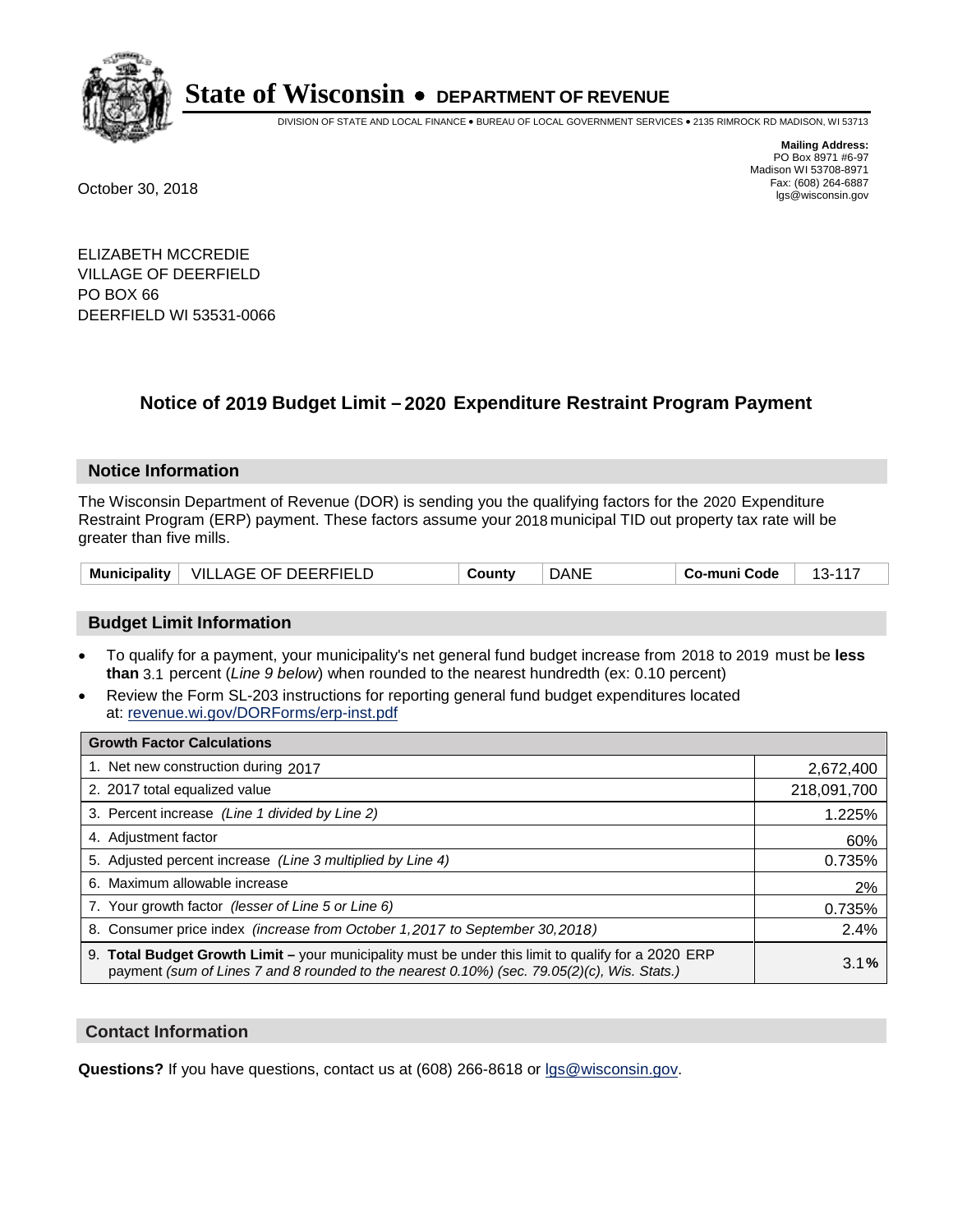

DIVISION OF STATE AND LOCAL FINANCE • BUREAU OF LOCAL GOVERNMENT SERVICES • 2135 RIMROCK RD MADISON, WI 53713

**Mailing Address:** PO Box 8971 #6-97 Madison WI 53708-8971<br>Fax: (608) 264-6887 Fax: (608) 264-6887 October 30, 2018 lgs@wisconsin.gov

LU ANN LEGGETT VILLAGE OF DEFOREST 120 S STEVENSON ST. DEFOREST WI 53532

### **Notice of 2019 Budget Limit - 2020 Expenditure Restraint Program Payment**

#### **Notice Information**

The Wisconsin Department of Revenue (DOR) is sending you the qualifying factors for the 2020 Expenditure Restraint Program (ERP) payment. These factors assume your 2018 municipal TID out property tax rate will be greater than five mills.

| <b>Municipality</b> | VILLAGE OF DEFOREST | County | <b>DANE</b> | Co-muni Code | $13 - 118$ |
|---------------------|---------------------|--------|-------------|--------------|------------|
|---------------------|---------------------|--------|-------------|--------------|------------|

#### **Budget Limit Information**

- To qualify for a payment, your municipality's net general fund budget increase from 2018 to 2019 must be less **than** 4.4 percent (*Line 9 below*) when rounded to the nearest hundredth (ex: 0.10 percent)
- Review the Form SL-203 instructions for reporting general fund budget expenditures located at: revenue.wi.gov/DORForms/erp-inst.pdf

| <b>Growth Factor Calculations</b>                                                                                                                                                                  |               |
|----------------------------------------------------------------------------------------------------------------------------------------------------------------------------------------------------|---------------|
| 1. Net new construction during 2017                                                                                                                                                                | 97,665,100    |
| 2. 2017 total equalized value                                                                                                                                                                      | 1,059,843,200 |
| 3. Percent increase (Line 1 divided by Line 2)                                                                                                                                                     | 9.215%        |
| 4. Adjustment factor                                                                                                                                                                               | 60%           |
| 5. Adjusted percent increase (Line 3 multiplied by Line 4)                                                                                                                                         | 5.529%        |
| 6. Maximum allowable increase                                                                                                                                                                      | 2%            |
| 7. Your growth factor (lesser of Line 5 or Line 6)                                                                                                                                                 | 2.000%        |
| 8. Consumer price index (increase from October 1,2017 to September 30,2018)                                                                                                                        | 2.4%          |
| 9. Total Budget Growth Limit - your municipality must be under this limit to qualify for a 2020 ERP<br>payment (sum of Lines 7 and 8 rounded to the nearest 0.10%) (sec. 79.05(2)(c), Wis. Stats.) | 4.4%          |

#### **Contact Information**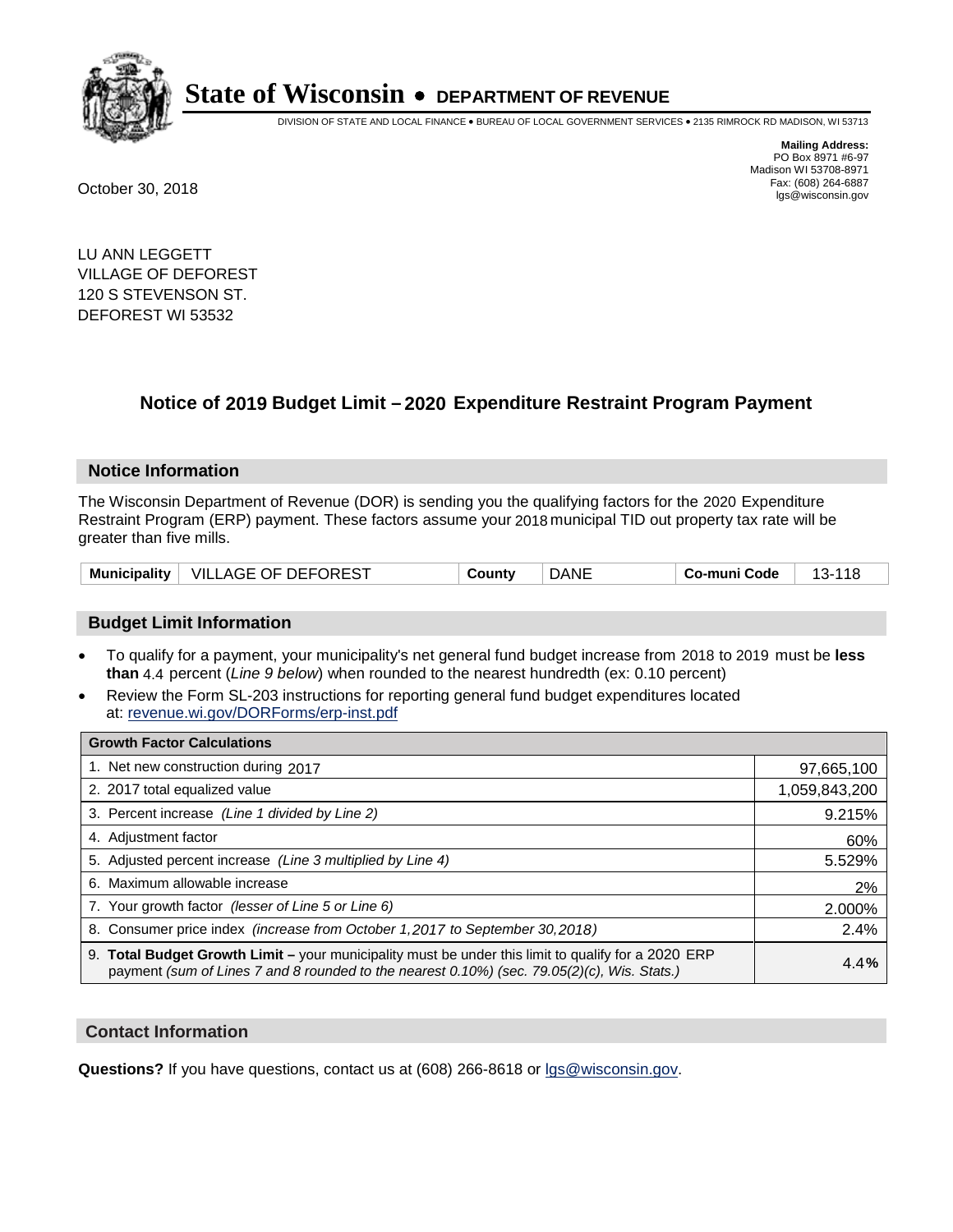

DIVISION OF STATE AND LOCAL FINANCE • BUREAU OF LOCAL GOVERNMENT SERVICES • 2135 RIMROCK RD MADISON, WI 53713

**Mailing Address:** PO Box 8971 #6-97 Madison WI 53708-8971<br>Fax: (608) 264-6887 Fax: (608) 264-6887 October 30, 2018 lgs@wisconsin.gov

SARAH DANZ VILLAGE OF MAPLE BLUFF 18 OXFORD PLACE MADISON WI 53704-5955

### **Notice of 2019 Budget Limit - 2020 Expenditure Restraint Program Payment**

#### **Notice Information**

The Wisconsin Department of Revenue (DOR) is sending you the qualifying factors for the 2020 Expenditure Restraint Program (ERP) payment. These factors assume your 2018 municipal TID out property tax rate will be greater than five mills.

|  | Municipality   VILLAGE OF MAPLE BLUFF | County | DANE | Co-muni Code |  |
|--|---------------------------------------|--------|------|--------------|--|
|--|---------------------------------------|--------|------|--------------|--|

#### **Budget Limit Information**

- To qualify for a payment, your municipality's net general fund budget increase from 2018 to 2019 must be less **than** 3.0 percent (*Line 9 below*) when rounded to the nearest hundredth (ex: 0.10 percent)
- Review the Form SL-203 instructions for reporting general fund budget expenditures located at: revenue.wi.gov/DORForms/erp-inst.pdf

| <b>Growth Factor Calculations</b>                                                                                                                                                                      |             |
|--------------------------------------------------------------------------------------------------------------------------------------------------------------------------------------------------------|-------------|
| 1. Net new construction during 2017                                                                                                                                                                    | 4,177,800   |
| 2. 2017 total equalized value                                                                                                                                                                          | 396,994,000 |
| 3. Percent increase (Line 1 divided by Line 2)                                                                                                                                                         | 1.052%      |
| 4. Adjustment factor                                                                                                                                                                                   | 60%         |
| 5. Adjusted percent increase (Line 3 multiplied by Line 4)                                                                                                                                             | 0.631%      |
| 6. Maximum allowable increase                                                                                                                                                                          | 2%          |
| 7. Your growth factor (lesser of Line 5 or Line 6)                                                                                                                                                     | 0.631%      |
| 8. Consumer price index (increase from October 1,2017 to September 30,2018)                                                                                                                            | 2.4%        |
| 9. Total Budget Growth Limit - your municipality must be under this limit to qualify for a 2020 ERP<br>payment (sum of Lines 7 and 8 rounded to the nearest $0.10\%$ ) (sec. 79.05(2)(c), Wis. Stats.) | 3.0%        |

#### **Contact Information**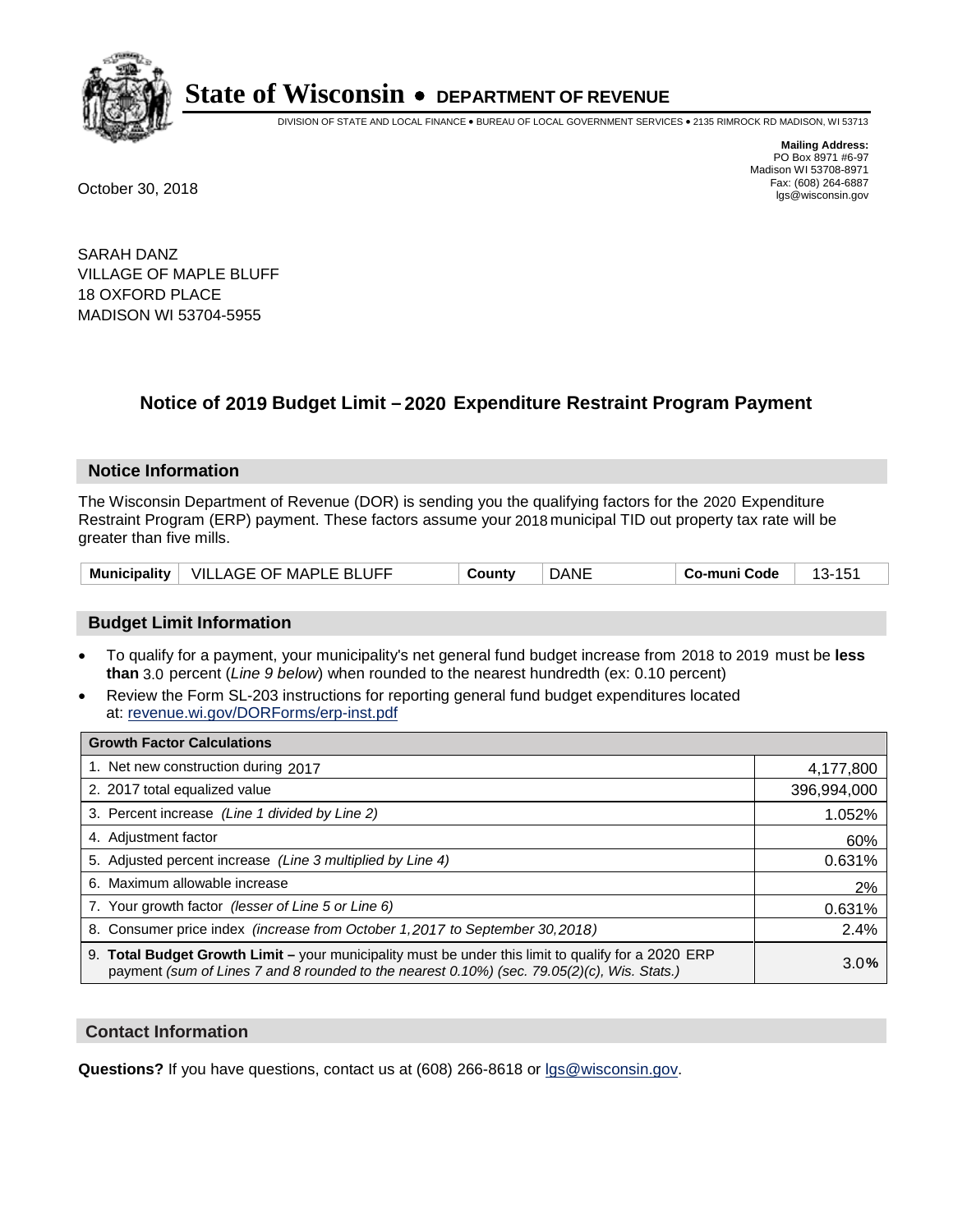

DIVISION OF STATE AND LOCAL FINANCE • BUREAU OF LOCAL GOVERNMENT SERVICES • 2135 RIMROCK RD MADISON, WI 53713

**Mailing Address:** PO Box 8971 #6-97 Madison WI 53708-8971<br>Fax: (608) 264-6887 Fax: (608) 264-6887 October 30, 2018 lgs@wisconsin.gov

LINDSEY JOHNSON VILLAGE OF MARSHALL P.O. BOX 45 MARSHALL WI 53559-0045

### **Notice of 2019 Budget Limit - 2020 Expenditure Restraint Program Payment**

#### **Notice Information**

The Wisconsin Department of Revenue (DOR) is sending you the qualifying factors for the 2020 Expenditure Restraint Program (ERP) payment. These factors assume your 2018 municipal TID out property tax rate will be greater than five mills.

| Municipality | VILLAGE OF MARSHALL | `ountv | DANE | Co-muni Code | ے ت<br>. . |
|--------------|---------------------|--------|------|--------------|------------|
|--------------|---------------------|--------|------|--------------|------------|

#### **Budget Limit Information**

- To qualify for a payment, your municipality's net general fund budget increase from 2018 to 2019 must be less **than** 2.7 percent (*Line 9 below*) when rounded to the nearest hundredth (ex: 0.10 percent)
- Review the Form SL-203 instructions for reporting general fund budget expenditures located at: revenue.wi.gov/DORForms/erp-inst.pdf

| <b>Growth Factor Calculations</b>                                                                                                                                                                      |             |
|--------------------------------------------------------------------------------------------------------------------------------------------------------------------------------------------------------|-------------|
| 1. Net new construction during 2017                                                                                                                                                                    | 936,600     |
| 2. 2017 total equalized value                                                                                                                                                                          | 213,221,500 |
| 3. Percent increase (Line 1 divided by Line 2)                                                                                                                                                         | 0.439%      |
| 4. Adjustment factor                                                                                                                                                                                   | 60%         |
| 5. Adjusted percent increase (Line 3 multiplied by Line 4)                                                                                                                                             | 0.263%      |
| 6. Maximum allowable increase                                                                                                                                                                          | 2%          |
| 7. Your growth factor (lesser of Line 5 or Line 6)                                                                                                                                                     | 0.263%      |
| 8. Consumer price index (increase from October 1,2017 to September 30,2018)                                                                                                                            | 2.4%        |
| 9. Total Budget Growth Limit - your municipality must be under this limit to qualify for a 2020 ERP<br>payment (sum of Lines 7 and 8 rounded to the nearest $0.10\%$ ) (sec. 79.05(2)(c), Wis. Stats.) | 2.7%        |

#### **Contact Information**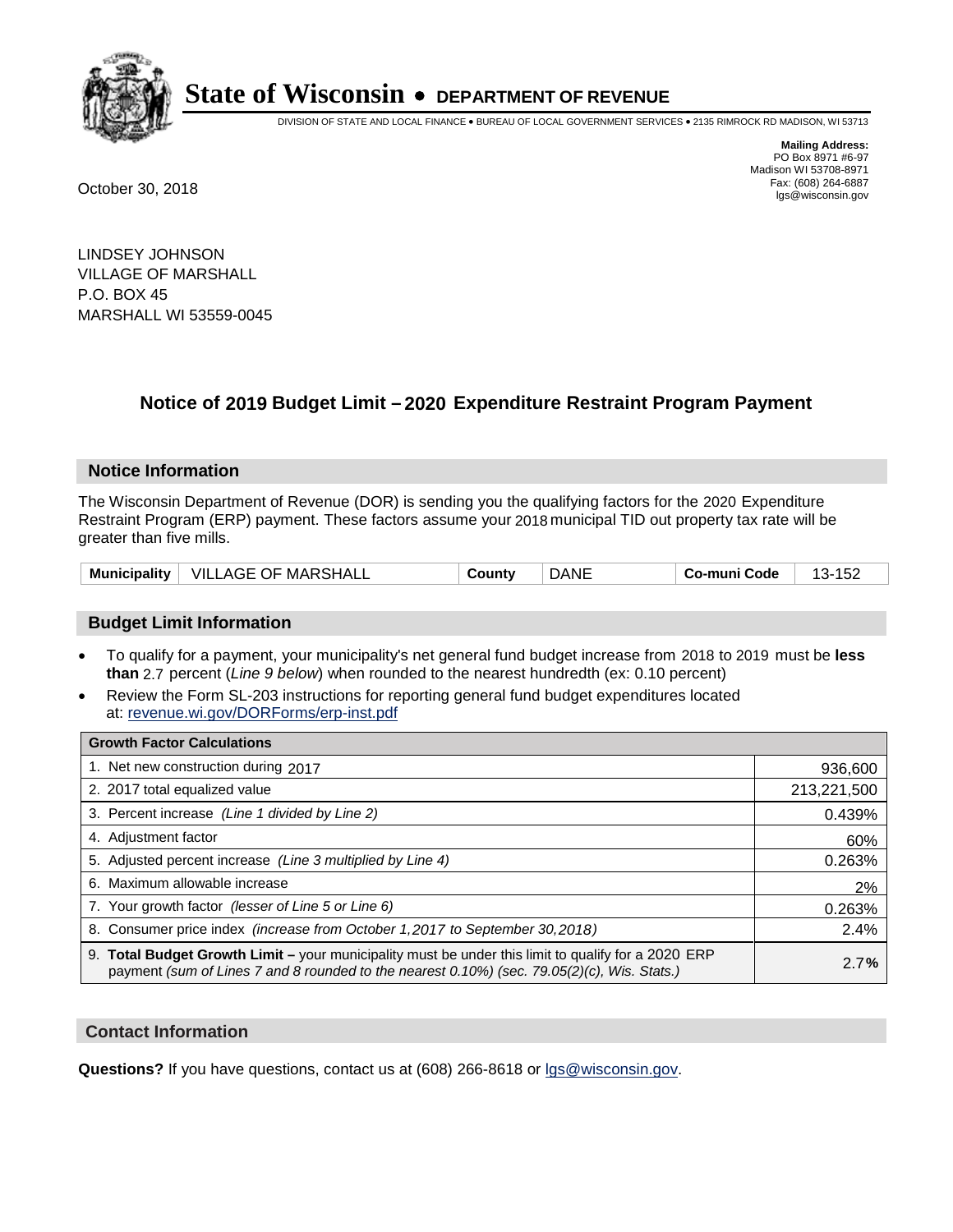

DIVISION OF STATE AND LOCAL FINANCE • BUREAU OF LOCAL GOVERNMENT SERVICES • 2135 RIMROCK RD MADISON, WI 53713

**Mailing Address:** PO Box 8971 #6-97 Madison WI 53708-8971<br>Fax: (608) 264-6887 Fax: (608) 264-6887 October 30, 2018 lgs@wisconsin.gov

SUSAN DIETZEN VILLAGE OF MAZOMANIE PO BOX 26 MAZOMANIE WI 53560-0026

## **Notice of 2019 Budget Limit - 2020 Expenditure Restraint Program Payment**

#### **Notice Information**

The Wisconsin Department of Revenue (DOR) is sending you the qualifying factors for the 2020 Expenditure Restraint Program (ERP) payment. These factors assume your 2018 municipal TID out property tax rate will be greater than five mills.

| <b>Municipality</b> | <b>VILLAGE OF MAZOMANIE</b> | ountvٽ | DANE | Co-muni Code | ט ו<br>⊶ |
|---------------------|-----------------------------|--------|------|--------------|----------|
|---------------------|-----------------------------|--------|------|--------------|----------|

#### **Budget Limit Information**

- To qualify for a payment, your municipality's net general fund budget increase from 2018 to 2019 must be less **than** 2.8 percent (*Line 9 below*) when rounded to the nearest hundredth (ex: 0.10 percent)
- Review the Form SL-203 instructions for reporting general fund budget expenditures located at: revenue.wi.gov/DORForms/erp-inst.pdf

| <b>Growth Factor Calculations</b>                                                                                                                                                                      |             |
|--------------------------------------------------------------------------------------------------------------------------------------------------------------------------------------------------------|-------------|
| 1. Net new construction during 2017                                                                                                                                                                    | 1,064,100   |
| 2. 2017 total equalized value                                                                                                                                                                          | 156,412,500 |
| 3. Percent increase (Line 1 divided by Line 2)                                                                                                                                                         | 0.680%      |
| 4. Adjustment factor                                                                                                                                                                                   | 60%         |
| 5. Adjusted percent increase (Line 3 multiplied by Line 4)                                                                                                                                             | 0.408%      |
| 6. Maximum allowable increase                                                                                                                                                                          | 2%          |
| 7. Your growth factor (lesser of Line 5 or Line 6)                                                                                                                                                     | 0.408%      |
| 8. Consumer price index (increase from October 1,2017 to September 30,2018)                                                                                                                            | 2.4%        |
| 9. Total Budget Growth Limit - your municipality must be under this limit to qualify for a 2020 ERP<br>payment (sum of Lines 7 and 8 rounded to the nearest $0.10\%$ ) (sec. 79.05(2)(c), Wis. Stats.) | 2.8%        |

#### **Contact Information**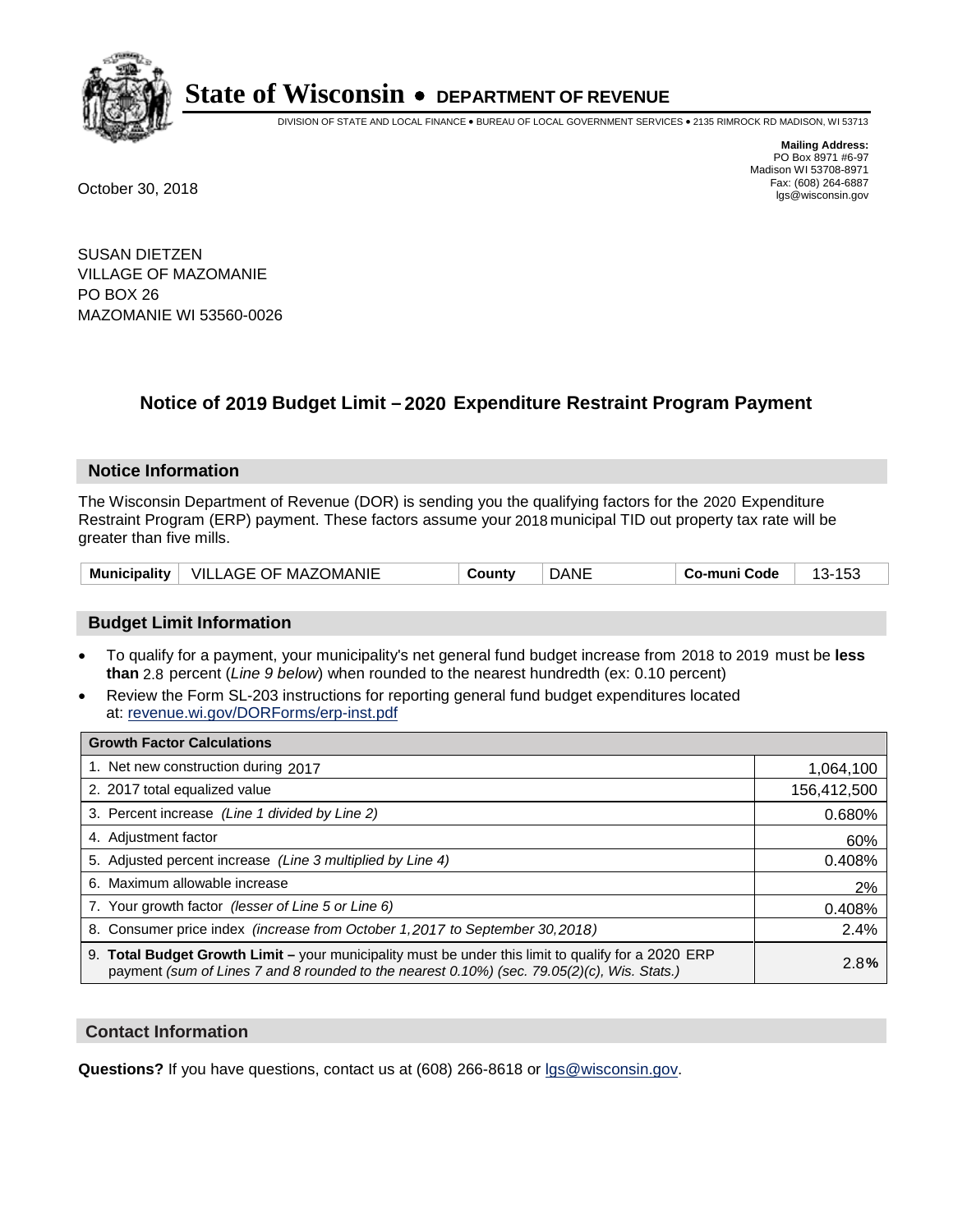

DIVISION OF STATE AND LOCAL FINANCE • BUREAU OF LOCAL GOVERNMENT SERVICES • 2135 RIMROCK RD MADISON, WI 53713

**Mailing Address:** PO Box 8971 #6-97 Madison WI 53708-8971<br>Fax: (608) 264-6887 Fax: (608) 264-6887 October 30, 2018 lgs@wisconsin.gov

CASSANDRA SUETTINGER VILLAGE OF MCFARLAND PO BOX 110 MC FARLAND WI 53558-0110

### **Notice of 2019 Budget Limit - 2020 Expenditure Restraint Program Payment**

#### **Notice Information**

The Wisconsin Department of Revenue (DOR) is sending you the qualifying factors for the 2020 Expenditure Restraint Program (ERP) payment. These factors assume your 2018 municipal TID out property tax rate will be greater than five mills.

| <b>Municipality</b> | VILLAGE OF MCFARLAND | County | DANE | o-muni Codeٽ | $\sim$ |
|---------------------|----------------------|--------|------|--------------|--------|
|---------------------|----------------------|--------|------|--------------|--------|

#### **Budget Limit Information**

- To qualify for a payment, your municipality's net general fund budget increase from 2018 to 2019 must be less **than** 4.4 percent (*Line 9 below*) when rounded to the nearest hundredth (ex: 0.10 percent)
- Review the Form SL-203 instructions for reporting general fund budget expenditures located at: revenue.wi.gov/DORForms/erp-inst.pdf

| <b>Growth Factor Calculations</b>                                                                                                                                                                      |             |
|--------------------------------------------------------------------------------------------------------------------------------------------------------------------------------------------------------|-------------|
| 1. Net new construction during 2017                                                                                                                                                                    | 30,226,200  |
| 2. 2017 total equalized value                                                                                                                                                                          | 883,717,700 |
| 3. Percent increase (Line 1 divided by Line 2)                                                                                                                                                         | 3.420%      |
| 4. Adjustment factor                                                                                                                                                                                   | 60%         |
| 5. Adjusted percent increase (Line 3 multiplied by Line 4)                                                                                                                                             | 2.052%      |
| 6. Maximum allowable increase                                                                                                                                                                          | 2%          |
| 7. Your growth factor (lesser of Line 5 or Line 6)                                                                                                                                                     | 2.000%      |
| 8. Consumer price index (increase from October 1,2017 to September 30,2018)                                                                                                                            | 2.4%        |
| 9. Total Budget Growth Limit - your municipality must be under this limit to qualify for a 2020 ERP<br>payment (sum of Lines 7 and 8 rounded to the nearest $0.10\%$ ) (sec. 79.05(2)(c), Wis. Stats.) | 4.4%        |

#### **Contact Information**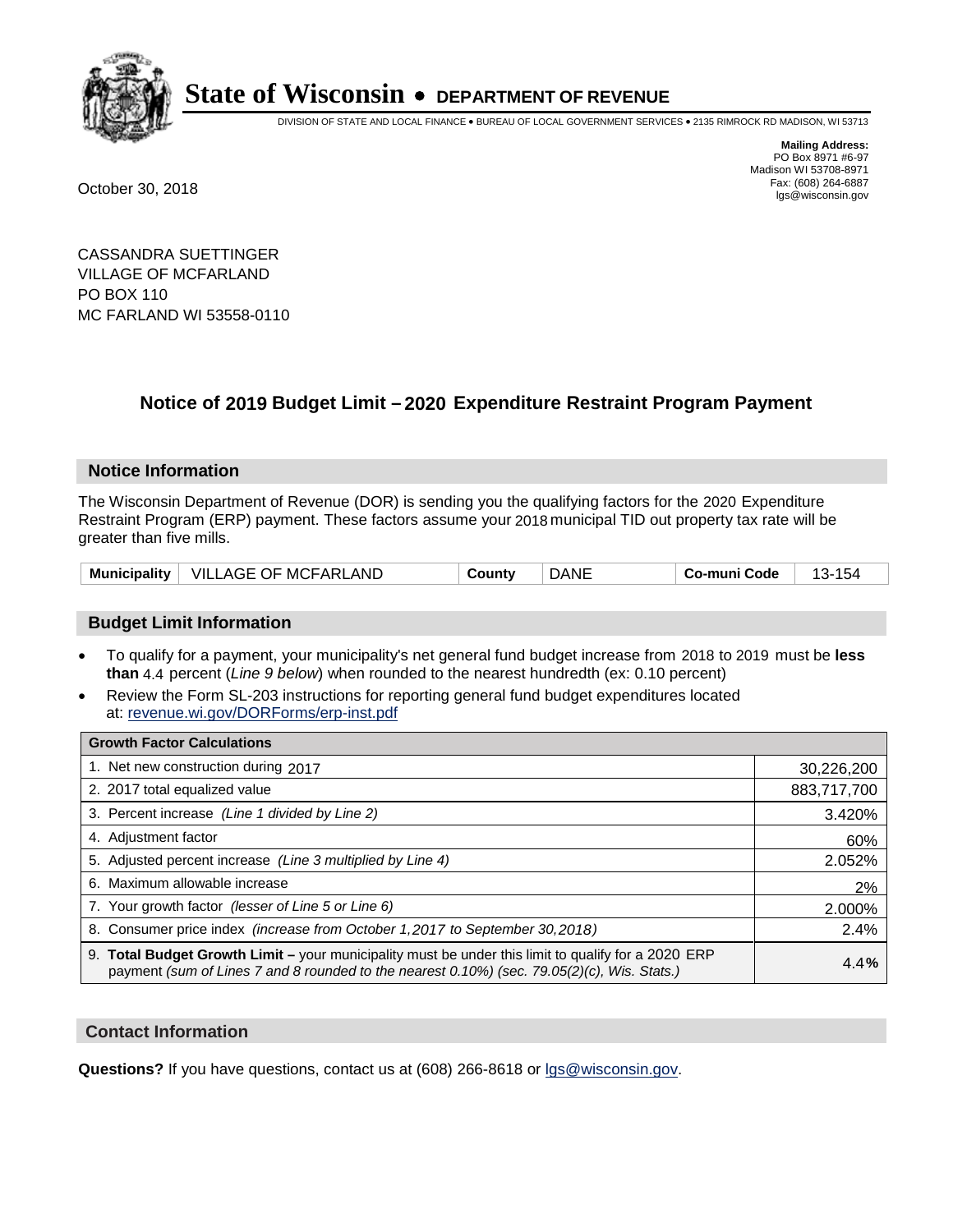

DIVISION OF STATE AND LOCAL FINANCE • BUREAU OF LOCAL GOVERNMENT SERVICES • 2135 RIMROCK RD MADISON, WI 53713

**Mailing Address:** PO Box 8971 #6-97 Madison WI 53708-8971<br>Fax: (608) 264-6887 Fax: (608) 264-6887 October 30, 2018 lgs@wisconsin.gov

ALYSSA GROSS VILLAGE OF MOUNT HOREB 138 E MAIN ST MT HOREB WI 53572-2138

## **Notice of 2019 Budget Limit - 2020 Expenditure Restraint Program Payment**

#### **Notice Information**

The Wisconsin Department of Revenue (DOR) is sending you the qualifying factors for the 2020 Expenditure Restraint Program (ERP) payment. These factors assume your 2018 municipal TID out property tax rate will be greater than five mills.

|  | Municipality   VILLAGE OF MOUNT HOREB | County | DANE | Co-muni Code |  |
|--|---------------------------------------|--------|------|--------------|--|
|--|---------------------------------------|--------|------|--------------|--|

#### **Budget Limit Information**

- To qualify for a payment, your municipality's net general fund budget increase from 2018 to 2019 must be less **than** 4.4 percent (*Line 9 below*) when rounded to the nearest hundredth (ex: 0.10 percent)
- Review the Form SL-203 instructions for reporting general fund budget expenditures located at: revenue.wi.gov/DORForms/erp-inst.pdf

| <b>Growth Factor Calculations</b>                                                                                                                                                                      |             |
|--------------------------------------------------------------------------------------------------------------------------------------------------------------------------------------------------------|-------------|
| 1. Net new construction during 2017                                                                                                                                                                    | 24,494,900  |
| 2. 2017 total equalized value                                                                                                                                                                          | 688,229,600 |
| 3. Percent increase (Line 1 divided by Line 2)                                                                                                                                                         | 3.559%      |
| 4. Adjustment factor                                                                                                                                                                                   | 60%         |
| 5. Adjusted percent increase (Line 3 multiplied by Line 4)                                                                                                                                             | 2.135%      |
| 6. Maximum allowable increase                                                                                                                                                                          | 2%          |
| 7. Your growth factor (lesser of Line 5 or Line 6)                                                                                                                                                     | 2.000%      |
| 8. Consumer price index (increase from October 1,2017 to September 30,2018)                                                                                                                            | 2.4%        |
| 9. Total Budget Growth Limit - your municipality must be under this limit to qualify for a 2020 ERP<br>payment (sum of Lines 7 and 8 rounded to the nearest $0.10\%$ ) (sec. 79.05(2)(c), Wis. Stats.) | 4.4%        |

#### **Contact Information**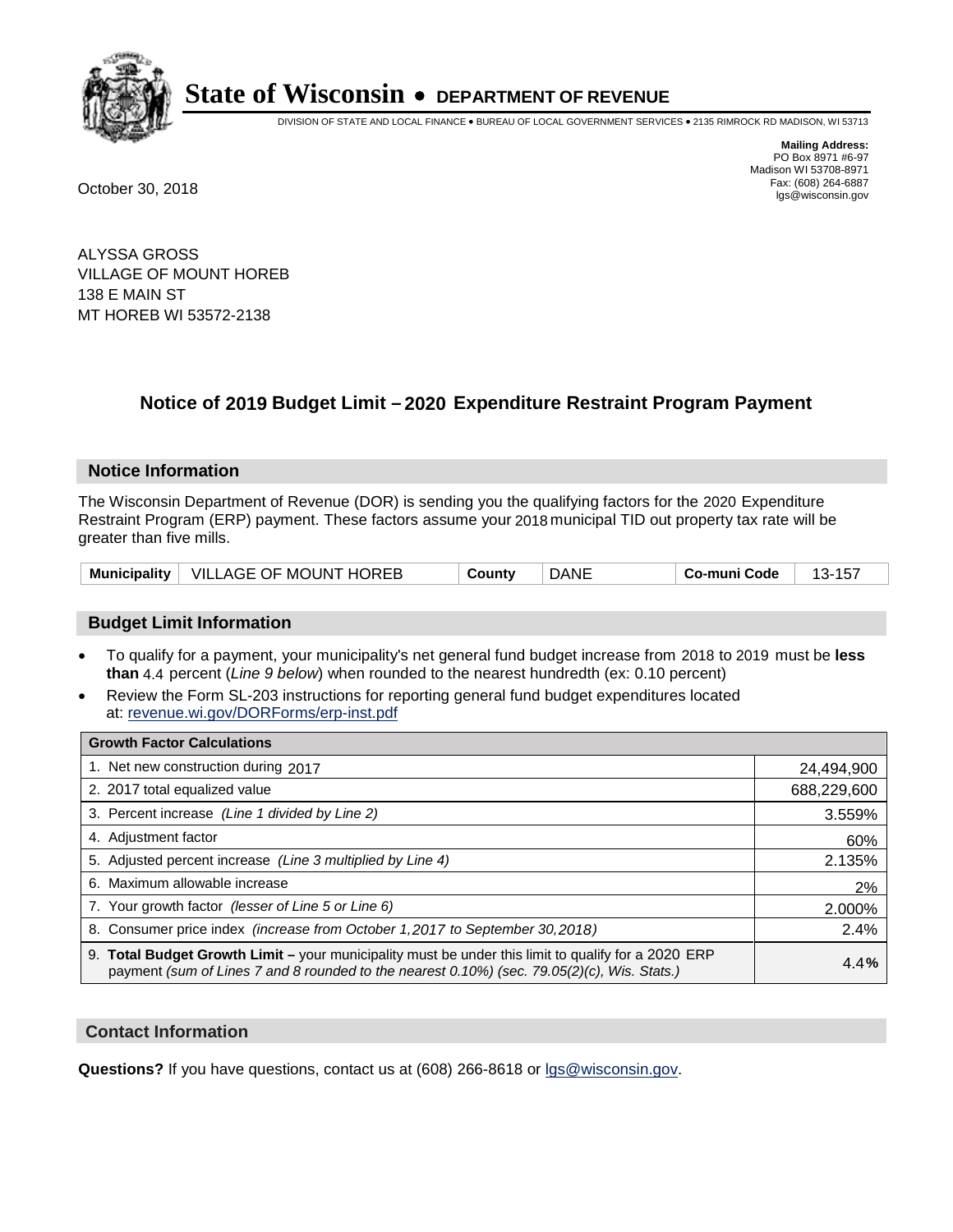

DIVISION OF STATE AND LOCAL FINANCE • BUREAU OF LOCAL GOVERNMENT SERVICES • 2135 RIMROCK RD MADISON, WI 53713

**Mailing Address:** PO Box 8971 #6-97 Madison WI 53708-8971<br>Fax: (608) 264-6887 Fax: (608) 264-6887 October 30, 2018 lgs@wisconsin.gov

PEGGY HAAG VILLAGE OF OREGON 117 SPRING ST OREGON WI 53575-1494

### **Notice of 2019 Budget Limit - 2020 Expenditure Restraint Program Payment**

#### **Notice Information**

The Wisconsin Department of Revenue (DOR) is sending you the qualifying factors for the 2020 Expenditure Restraint Program (ERP) payment. These factors assume your 2018 municipal TID out property tax rate will be greater than five mills.

#### **Budget Limit Information**

- To qualify for a payment, your municipality's net general fund budget increase from 2018 to 2019 must be less **than** 4.0 percent (*Line 9 below*) when rounded to the nearest hundredth (ex: 0.10 percent)
- Review the Form SL-203 instructions for reporting general fund budget expenditures located at: revenue.wi.gov/DORForms/erp-inst.pdf

| <b>Growth Factor Calculations</b>                                                                                                                                                                  |               |
|----------------------------------------------------------------------------------------------------------------------------------------------------------------------------------------------------|---------------|
| 1. Net new construction during 2017                                                                                                                                                                | 29,594,900    |
| 2. 2017 total equalized value                                                                                                                                                                      | 1,086,383,800 |
| 3. Percent increase (Line 1 divided by Line 2)                                                                                                                                                     | 2.724%        |
| 4. Adjustment factor                                                                                                                                                                               | 60%           |
| 5. Adjusted percent increase (Line 3 multiplied by Line 4)                                                                                                                                         | 1.634%        |
| 6. Maximum allowable increase                                                                                                                                                                      | 2%            |
| 7. Your growth factor (lesser of Line 5 or Line 6)                                                                                                                                                 | 1.634%        |
| 8. Consumer price index (increase from October 1,2017 to September 30,2018)                                                                                                                        | 2.4%          |
| 9. Total Budget Growth Limit - your municipality must be under this limit to qualify for a 2020 ERP<br>payment (sum of Lines 7 and 8 rounded to the nearest 0.10%) (sec. 79.05(2)(c), Wis. Stats.) | 4.0%          |

#### **Contact Information**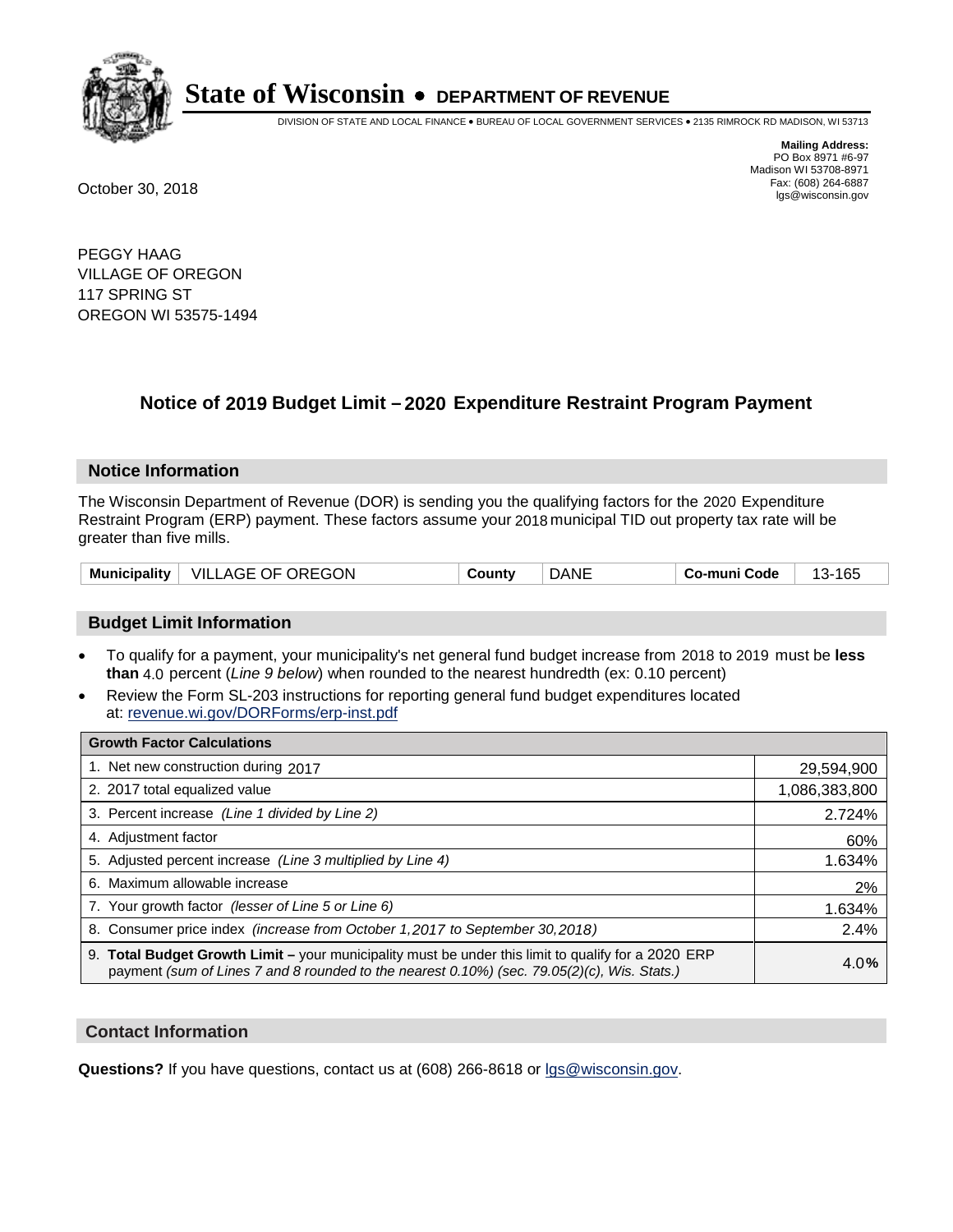

DIVISION OF STATE AND LOCAL FINANCE • BUREAU OF LOCAL GOVERNMENT SERVICES • 2135 RIMROCK RD MADISON, WI 53713

**Mailing Address:** PO Box 8971 #6-97 Madison WI 53708-8971<br>Fax: (608) 264-6887 Fax: (608) 264-6887 October 30, 2018 lgs@wisconsin.gov

KARLA ENDRES VILLAGE OF SHOREWOOD HILLS 810 SHOREWOOD BLVD MADISON WI 53705-2115

### **Notice of 2019 Budget Limit - 2020 Expenditure Restraint Program Payment**

#### **Notice Information**

The Wisconsin Department of Revenue (DOR) is sending you the qualifying factors for the 2020 Expenditure Restraint Program (ERP) payment. These factors assume your 2018 municipal TID out property tax rate will be greater than five mills.

| Municipality   VILLAGE OF SHOREWOOD HILLS   County |  | DANE | Co-muni Code | - 13-181 |
|----------------------------------------------------|--|------|--------------|----------|
|----------------------------------------------------|--|------|--------------|----------|

#### **Budget Limit Information**

- To qualify for a payment, your municipality's net general fund budget increase from 2018 to 2019 must be less **than** 3.8 percent (*Line 9 below*) when rounded to the nearest hundredth (ex: 0.10 percent)
- Review the Form SL-203 instructions for reporting general fund budget expenditures located at: revenue.wi.gov/DORForms/erp-inst.pdf

| <b>Growth Factor Calculations</b>                                                                                                                                                                  |             |
|----------------------------------------------------------------------------------------------------------------------------------------------------------------------------------------------------|-------------|
| 1. Net new construction during 2017                                                                                                                                                                | 13,722,300  |
| 2. 2017 total equalized value                                                                                                                                                                      | 598,167,300 |
| 3. Percent increase (Line 1 divided by Line 2)                                                                                                                                                     | 2.294%      |
| 4. Adjustment factor                                                                                                                                                                               | 60%         |
| 5. Adjusted percent increase (Line 3 multiplied by Line 4)                                                                                                                                         | 1.376%      |
| 6. Maximum allowable increase                                                                                                                                                                      | 2%          |
| 7. Your growth factor (lesser of Line 5 or Line 6)                                                                                                                                                 | 1.376%      |
| 8. Consumer price index (increase from October 1,2017 to September 30,2018)                                                                                                                        | 2.4%        |
| 9. Total Budget Growth Limit - your municipality must be under this limit to qualify for a 2020 ERP<br>payment (sum of Lines 7 and 8 rounded to the nearest 0.10%) (sec. 79.05(2)(c), Wis. Stats.) | 3.8%        |

#### **Contact Information**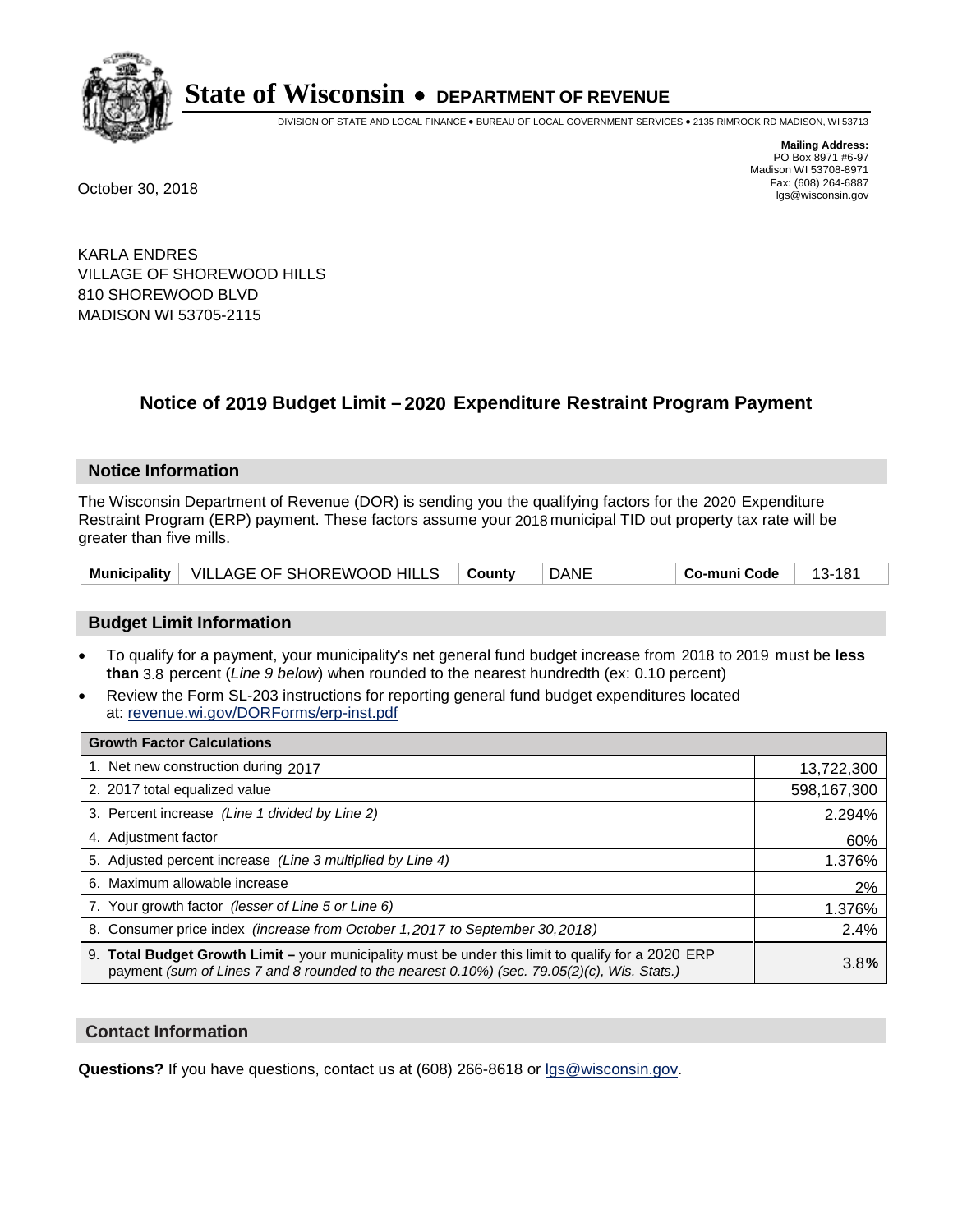

DIVISION OF STATE AND LOCAL FINANCE • BUREAU OF LOCAL GOVERNMENT SERVICES • 2135 RIMROCK RD MADISON, WI 53713

**Mailing Address:** PO Box 8971 #6-97 Madison WI 53708-8971<br>Fax: (608) 264-6887 Fax: (608) 264-6887 October 30, 2018 lgs@wisconsin.gov

JULEE HELT VILLAGE OF WAUNAKEE PO BOX 100 WAUNAKEE WI 53597-0100

### **Notice of 2019 Budget Limit - 2020 Expenditure Restraint Program Payment**

#### **Notice Information**

The Wisconsin Department of Revenue (DOR) is sending you the qualifying factors for the 2020 Expenditure Restraint Program (ERP) payment. These factors assume your 2018 municipal TID out property tax rate will be greater than five mills.

| <b>Municipality</b> | VILLAGE OF WAUNAKEE | Countv | DANE | -muni Code<br>Co- | <u>`</u><br>. . |
|---------------------|---------------------|--------|------|-------------------|-----------------|
|---------------------|---------------------|--------|------|-------------------|-----------------|

#### **Budget Limit Information**

- To qualify for a payment, your municipality's net general fund budget increase from 2018 to 2019 must be less **than** 4.4 percent (*Line 9 below*) when rounded to the nearest hundredth (ex: 0.10 percent)
- Review the Form SL-203 instructions for reporting general fund budget expenditures located at: revenue.wi.gov/DORForms/erp-inst.pdf

| <b>Growth Factor Calculations</b>                                                                                                                                                                      |               |
|--------------------------------------------------------------------------------------------------------------------------------------------------------------------------------------------------------|---------------|
| 1. Net new construction during 2017                                                                                                                                                                    | 70,513,900    |
| 2. 2017 total equalized value                                                                                                                                                                          | 1,717,335,100 |
| 3. Percent increase (Line 1 divided by Line 2)                                                                                                                                                         | 4.106%        |
| 4. Adjustment factor                                                                                                                                                                                   | 60%           |
| 5. Adjusted percent increase (Line 3 multiplied by Line 4)                                                                                                                                             | 2.464%        |
| 6. Maximum allowable increase                                                                                                                                                                          | 2%            |
| 7. Your growth factor (lesser of Line 5 or Line 6)                                                                                                                                                     | 2.000%        |
| 8. Consumer price index (increase from October 1,2017 to September 30,2018)                                                                                                                            | 2.4%          |
| 9. Total Budget Growth Limit - your municipality must be under this limit to qualify for a 2020 ERP<br>payment (sum of Lines 7 and 8 rounded to the nearest $0.10\%$ ) (sec. 79.05(2)(c), Wis. Stats.) | 4.4%          |

#### **Contact Information**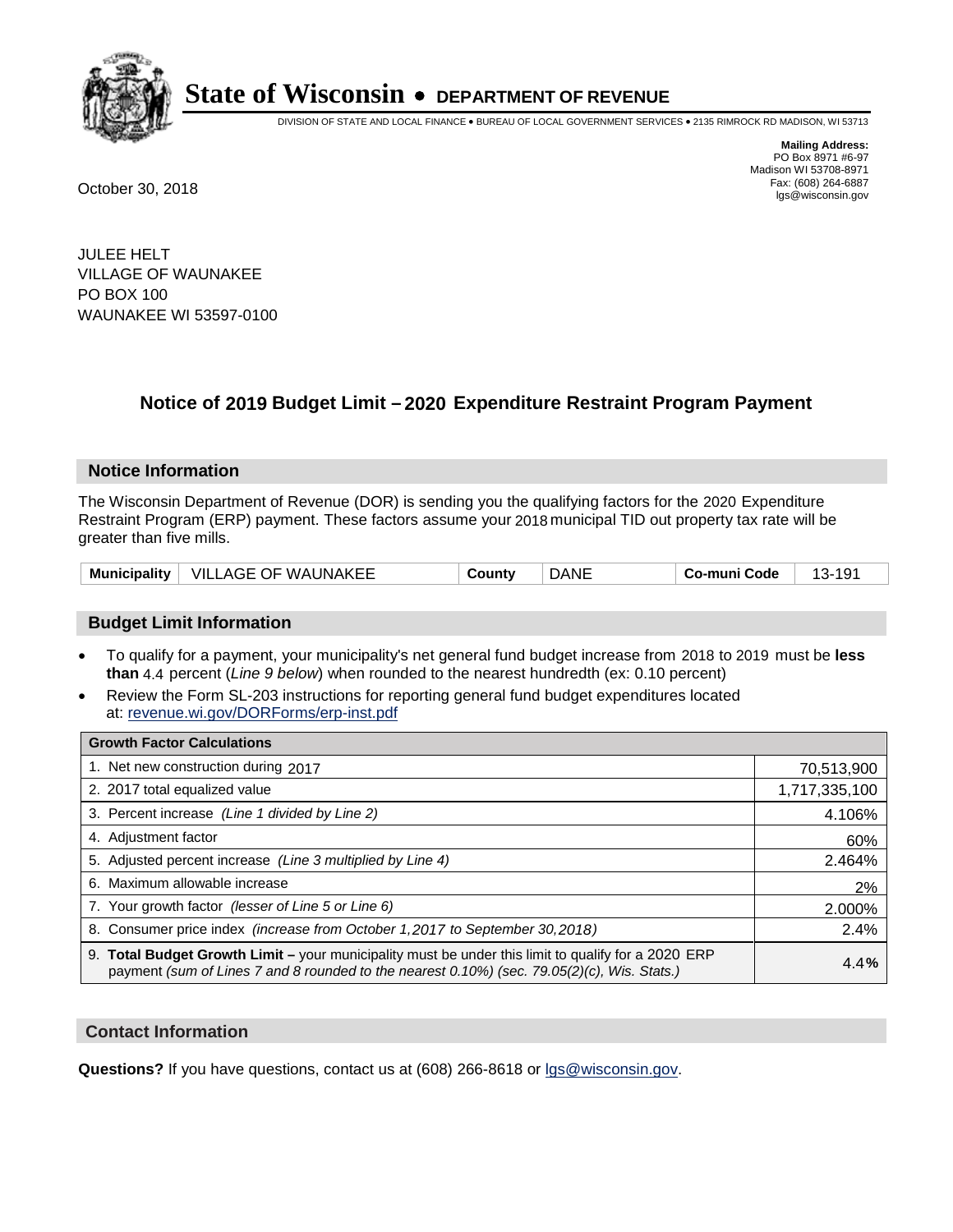

DIVISION OF STATE AND LOCAL FINANCE • BUREAU OF LOCAL GOVERNMENT SERVICES • 2135 RIMROCK RD MADISON, WI 53713

**Mailing Address:** PO Box 8971 #6-97 Madison WI 53708-8971<br>Fax: (608) 264-6887 Fax: (608) 264-6887 October 30, 2018 lgs@wisconsin.gov

PATTI ANDERSON CITY OF FITCHBURG 5520 LACY RD FITCHBURG WI 53711-5318

### **Notice of 2019 Budget Limit - 2020 Expenditure Restraint Program Payment**

#### **Notice Information**

The Wisconsin Department of Revenue (DOR) is sending you the qualifying factors for the 2020 Expenditure Restraint Program (ERP) payment. These factors assume your 2018 municipal TID out property tax rate will be greater than five mills.

|  | Municipality   CITY OF FITCHBURG | County | <b>DANE</b> | Co-muni Code | 13-225 |
|--|----------------------------------|--------|-------------|--------------|--------|
|--|----------------------------------|--------|-------------|--------------|--------|

#### **Budget Limit Information**

- To qualify for a payment, your municipality's net general fund budget increase from 2018 to 2019 must be less **than** 4.1 percent (*Line 9 below*) when rounded to the nearest hundredth (ex: 0.10 percent)
- Review the Form SL-203 instructions for reporting general fund budget expenditures located at: revenue.wi.gov/DORForms/erp-inst.pdf

| <b>Growth Factor Calculations</b>                                                                                                                                                                  |               |
|----------------------------------------------------------------------------------------------------------------------------------------------------------------------------------------------------|---------------|
| 1. Net new construction during 2017                                                                                                                                                                | 83,740,200    |
| 2. 2017 total equalized value                                                                                                                                                                      | 2,954,018,100 |
| 3. Percent increase (Line 1 divided by Line 2)                                                                                                                                                     | 2.835%        |
| 4. Adjustment factor                                                                                                                                                                               | 60%           |
| 5. Adjusted percent increase (Line 3 multiplied by Line 4)                                                                                                                                         | 1.701%        |
| 6. Maximum allowable increase                                                                                                                                                                      | 2%            |
| 7. Your growth factor (lesser of Line 5 or Line 6)                                                                                                                                                 | 1.701%        |
| 8. Consumer price index (increase from October 1, 2017 to September 30, 2018)                                                                                                                      | 2.4%          |
| 9. Total Budget Growth Limit - your municipality must be under this limit to qualify for a 2020 ERP<br>payment (sum of Lines 7 and 8 rounded to the nearest 0.10%) (sec. 79.05(2)(c), Wis. Stats.) | 4.1%          |

#### **Contact Information**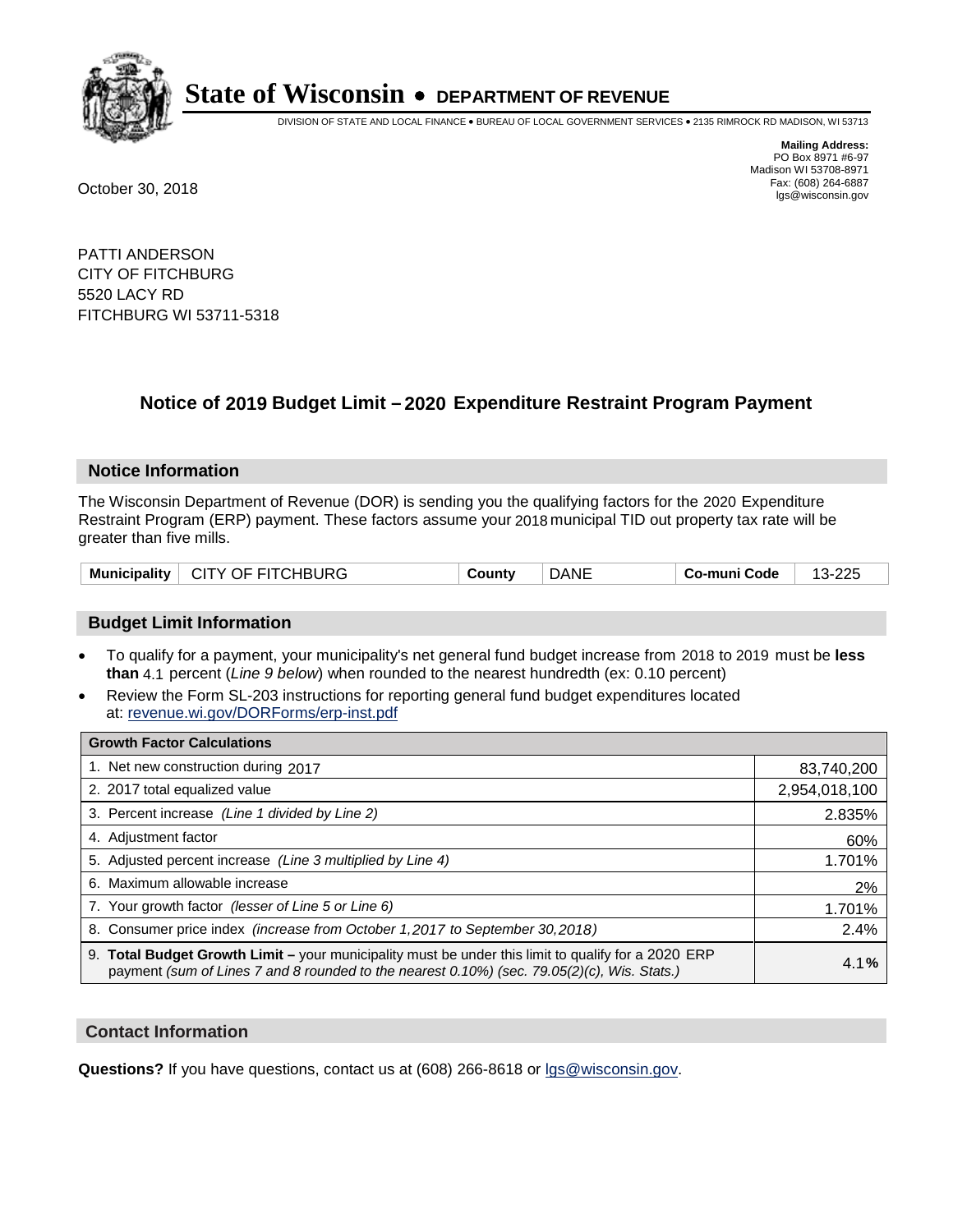

DIVISION OF STATE AND LOCAL FINANCE • BUREAU OF LOCAL GOVERNMENT SERVICES • 2135 RIMROCK RD MADISON, WI 53713

**Mailing Address:** PO Box 8971 #6-97 Madison WI 53708-8971<br>Fax: (608) 264-6887 Fax: (608) 264-6887 October 30, 2018 lgs@wisconsin.gov

MARIBETH WITZEL-BEHL CITY OF MADISON 210 M L K JR BLVD RM 103 MADISON WI 53703-3345

### **Notice of 2019 Budget Limit - 2020 Expenditure Restraint Program Payment**

#### **Notice Information**

The Wisconsin Department of Revenue (DOR) is sending you the qualifying factors for the 2020 Expenditure Restraint Program (ERP) payment. These factors assume your 2018 municipal TID out property tax rate will be greater than five mills.

| Municipality | CITY OF MADISON | ็ount\ | DANE | Co-muni Code | つにっ<br>1จ- |
|--------------|-----------------|--------|------|--------------|------------|
|--------------|-----------------|--------|------|--------------|------------|

#### **Budget Limit Information**

- To qualify for a payment, your municipality's net general fund budget increase from 2018 to 2019 must be less **than** 3.8 percent (*Line 9 below*) when rounded to the nearest hundredth (ex: 0.10 percent)
- Review the Form SL-203 instructions for reporting general fund budget expenditures located at: revenue.wi.gov/DORForms/erp-inst.pdf

| <b>Growth Factor Calculations</b>                                                                                                                                                                      |                |
|--------------------------------------------------------------------------------------------------------------------------------------------------------------------------------------------------------|----------------|
| 1. Net new construction during 2017                                                                                                                                                                    | 607,117,900    |
| 2. 2017 total equalized value                                                                                                                                                                          | 26,768,653,950 |
| 3. Percent increase (Line 1 divided by Line 2)                                                                                                                                                         | 2.268%         |
| 4. Adjustment factor                                                                                                                                                                                   | 60%            |
| 5. Adjusted percent increase (Line 3 multiplied by Line 4)                                                                                                                                             | 1.361%         |
| 6. Maximum allowable increase                                                                                                                                                                          | 2%             |
| 7. Your growth factor (lesser of Line 5 or Line 6)                                                                                                                                                     | 1.361%         |
| 8. Consumer price index (increase from October 1,2017 to September 30,2018)                                                                                                                            | 2.4%           |
| 9. Total Budget Growth Limit - your municipality must be under this limit to qualify for a 2020 ERP<br>payment (sum of Lines 7 and 8 rounded to the nearest $0.10\%$ ) (sec. 79.05(2)(c), Wis. Stats.) | 3.8%           |

#### **Contact Information**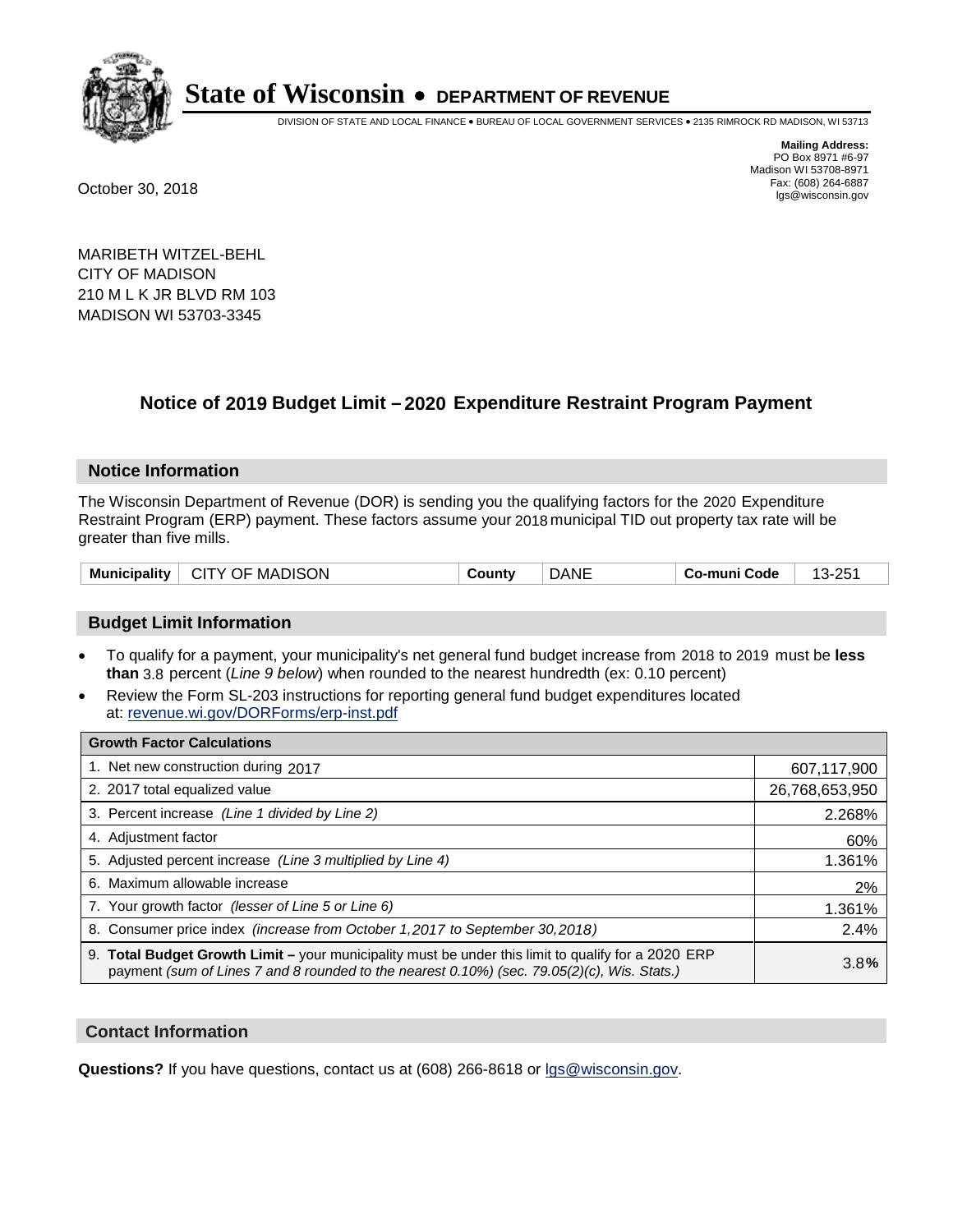

DIVISION OF STATE AND LOCAL FINANCE • BUREAU OF LOCAL GOVERNMENT SERVICES • 2135 RIMROCK RD MADISON, WI 53713

**Mailing Address:** PO Box 8971 #6-97 Madison WI 53708-8971<br>Fax: (608) 264-6887 Fax: (608) 264-6887 October 30, 2018 lgs@wisconsin.gov

LORIE BURNS CITY OF MIDDLETON 7426 HUBBARD AVE MIDDLETON WI 53562-3118

### **Notice of 2019 Budget Limit - 2020 Expenditure Restraint Program Payment**

#### **Notice Information**

The Wisconsin Department of Revenue (DOR) is sending you the qualifying factors for the 2020 Expenditure Restraint Program (ERP) payment. These factors assume your 2018 municipal TID out property tax rate will be greater than five mills.

| CITY OF MIDDLETON<br><b>Municipality</b> | County | <b>DANE</b> | Co-muni Code | 13-255<br>w. |
|------------------------------------------|--------|-------------|--------------|--------------|
|------------------------------------------|--------|-------------|--------------|--------------|

#### **Budget Limit Information**

- To qualify for a payment, your municipality's net general fund budget increase from 2018 to 2019 must be less **than** 4.2 percent (*Line 9 below*) when rounded to the nearest hundredth (ex: 0.10 percent)
- Review the Form SL-203 instructions for reporting general fund budget expenditures located at: revenue.wi.gov/DORForms/erp-inst.pdf

| <b>Growth Factor Calculations</b>                                                                                                                                                                  |               |
|----------------------------------------------------------------------------------------------------------------------------------------------------------------------------------------------------|---------------|
| 1. Net new construction during 2017                                                                                                                                                                | 101,305,600   |
| 2. 2017 total equalized value                                                                                                                                                                      | 3,360,068,100 |
| 3. Percent increase (Line 1 divided by Line 2)                                                                                                                                                     | 3.015%        |
| 4. Adjustment factor                                                                                                                                                                               | 60%           |
| 5. Adjusted percent increase (Line 3 multiplied by Line 4)                                                                                                                                         | 1.809%        |
| 6. Maximum allowable increase                                                                                                                                                                      | 2%            |
| 7. Your growth factor (lesser of Line 5 or Line 6)                                                                                                                                                 | 1.809%        |
| 8. Consumer price index (increase from October 1, 2017 to September 30, 2018)                                                                                                                      | 2.4%          |
| 9. Total Budget Growth Limit - your municipality must be under this limit to qualify for a 2020 ERP<br>payment (sum of Lines 7 and 8 rounded to the nearest 0.10%) (sec. 79.05(2)(c), Wis. Stats.) | 4.2%          |

#### **Contact Information**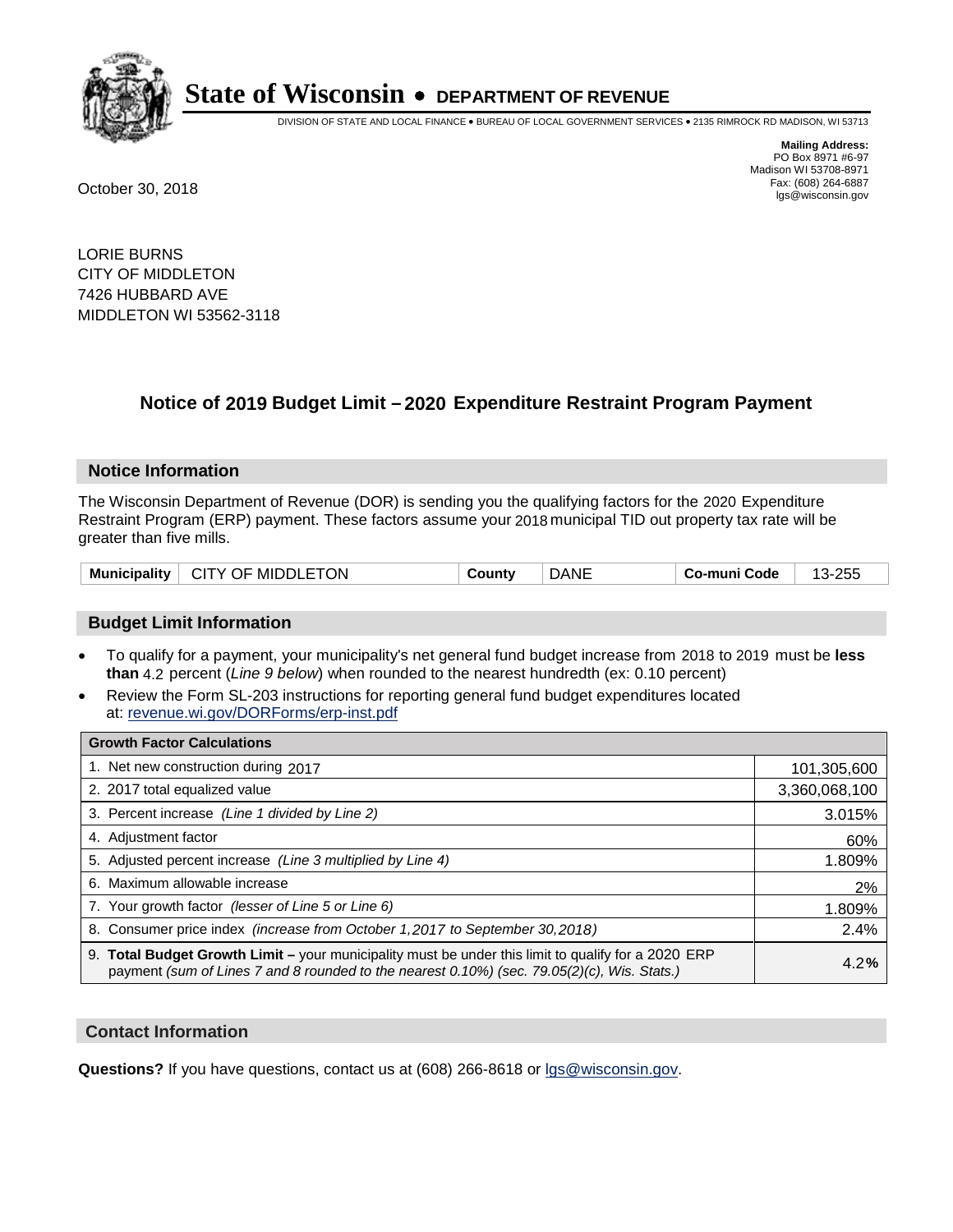

DIVISION OF STATE AND LOCAL FINANCE • BUREAU OF LOCAL GOVERNMENT SERVICES • 2135 RIMROCK RD MADISON, WI 53713

**Mailing Address:** PO Box 8971 #6-97 Madison WI 53708-8971<br>Fax: (608) 264-6887 Fax: (608) 264-6887 October 30, 2018 lgs@wisconsin.gov

JOAN ANDRUSZ CITY OF MONONA 5211 SCHLUTER RD MONONA WI 53716-2598

### **Notice of 2019 Budget Limit - 2020 Expenditure Restraint Program Payment**

#### **Notice Information**

The Wisconsin Department of Revenue (DOR) is sending you the qualifying factors for the 2020 Expenditure Restraint Program (ERP) payment. These factors assume your 2018 municipal TID out property tax rate will be greater than five mills.

| <b>Municipality</b> | <b>MONONA</b><br>CITY OF | ∵ountٽ | )ANE | Code<br>-mun<br>Co. | $-258$<br>$\sim$<br><u>`</u> |
|---------------------|--------------------------|--------|------|---------------------|------------------------------|
|---------------------|--------------------------|--------|------|---------------------|------------------------------|

#### **Budget Limit Information**

- To qualify for a payment, your municipality's net general fund budget increase from 2018 to 2019 must be less **than** 2.5 percent (*Line 9 below*) when rounded to the nearest hundredth (ex: 0.10 percent)
- Review the Form SL-203 instructions for reporting general fund budget expenditures located at: revenue.wi.gov/DORForms/erp-inst.pdf

| <b>Growth Factor Calculations</b>                                                                                                                                                                      |               |
|--------------------------------------------------------------------------------------------------------------------------------------------------------------------------------------------------------|---------------|
| 1. Net new construction during 2017                                                                                                                                                                    | 2,335,700     |
| 2. 2017 total equalized value                                                                                                                                                                          | 1,262,810,000 |
| 3. Percent increase (Line 1 divided by Line 2)                                                                                                                                                         | 0.185%        |
| 4. Adjustment factor                                                                                                                                                                                   | 60%           |
| 5. Adjusted percent increase (Line 3 multiplied by Line 4)                                                                                                                                             | 0.111%        |
| 6. Maximum allowable increase                                                                                                                                                                          | 2%            |
| 7. Your growth factor (lesser of Line 5 or Line 6)                                                                                                                                                     | 0.111%        |
| 8. Consumer price index (increase from October 1, 2017 to September 30, 2018)                                                                                                                          | 2.4%          |
| 9. Total Budget Growth Limit - your municipality must be under this limit to qualify for a 2020 ERP<br>payment (sum of Lines 7 and 8 rounded to the nearest $0.10\%$ ) (sec. 79.05(2)(c), Wis. Stats.) | 2.5%          |

#### **Contact Information**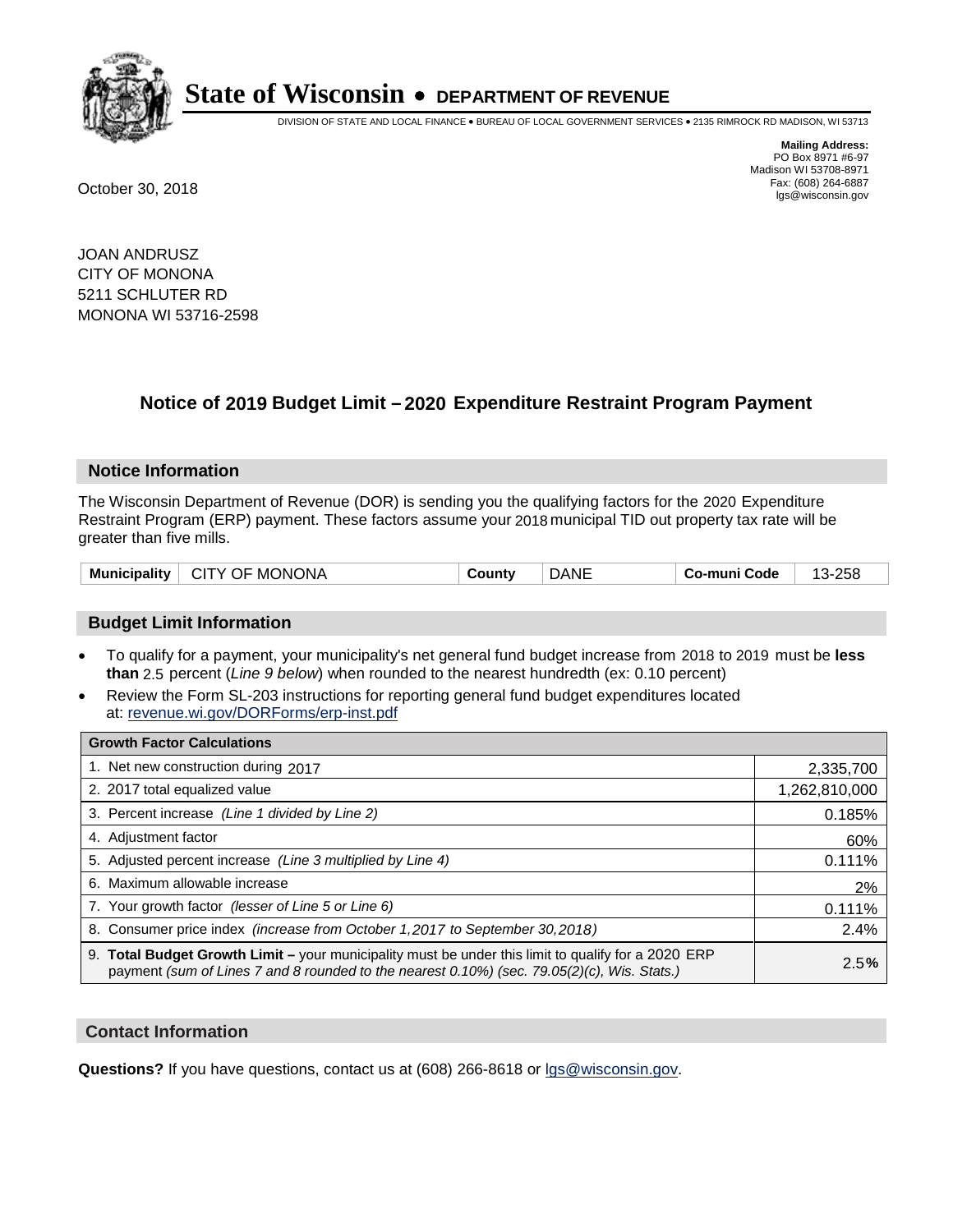

DIVISION OF STATE AND LOCAL FINANCE • BUREAU OF LOCAL GOVERNMENT SERVICES • 2135 RIMROCK RD MADISON, WI 53713

**Mailing Address:** PO Box 8971 #6-97 Madison WI 53708-8971<br>Fax: (608) 264-6887 Fax: (608) 264-6887 October 30, 2018 lgs@wisconsin.gov

LANA KROPF CITY OF STOUGHTON 381 E MAIN ST STOUGHTON WI 53589-1724

### **Notice of 2019 Budget Limit - 2020 Expenditure Restraint Program Payment**

#### **Notice Information**

The Wisconsin Department of Revenue (DOR) is sending you the qualifying factors for the 2020 Expenditure Restraint Program (ERP) payment. These factors assume your 2018 municipal TID out property tax rate will be greater than five mills.

| Municipality   CITY OF STOUGHTON | County | <b>DANE</b> | Co-muni Code | 13-281 |
|----------------------------------|--------|-------------|--------------|--------|
|----------------------------------|--------|-------------|--------------|--------|

#### **Budget Limit Information**

- To qualify for a payment, your municipality's net general fund budget increase from 2018 to 2019 must be less **than** 3.4 percent (*Line 9 below*) when rounded to the nearest hundredth (ex: 0.10 percent)
- Review the Form SL-203 instructions for reporting general fund budget expenditures located at: revenue.wi.gov/DORForms/erp-inst.pdf

| <b>Growth Factor Calculations</b>                                                                                                                                                                  |               |
|----------------------------------------------------------------------------------------------------------------------------------------------------------------------------------------------------|---------------|
| 1. Net new construction during 2017                                                                                                                                                                | 16,897,300    |
| 2. 2017 total equalized value                                                                                                                                                                      | 1,065,541,100 |
| 3. Percent increase (Line 1 divided by Line 2)                                                                                                                                                     | 1.586%        |
| 4. Adjustment factor                                                                                                                                                                               | 60%           |
| 5. Adjusted percent increase (Line 3 multiplied by Line 4)                                                                                                                                         | 0.952%        |
| 6. Maximum allowable increase                                                                                                                                                                      | 2%            |
| 7. Your growth factor (lesser of Line 5 or Line 6)                                                                                                                                                 | 0.952%        |
| 8. Consumer price index (increase from October 1,2017 to September 30,2018)                                                                                                                        | 2.4%          |
| 9. Total Budget Growth Limit - your municipality must be under this limit to qualify for a 2020 ERP<br>payment (sum of Lines 7 and 8 rounded to the nearest 0.10%) (sec. 79.05(2)(c), Wis. Stats.) | 3.4%          |

#### **Contact Information**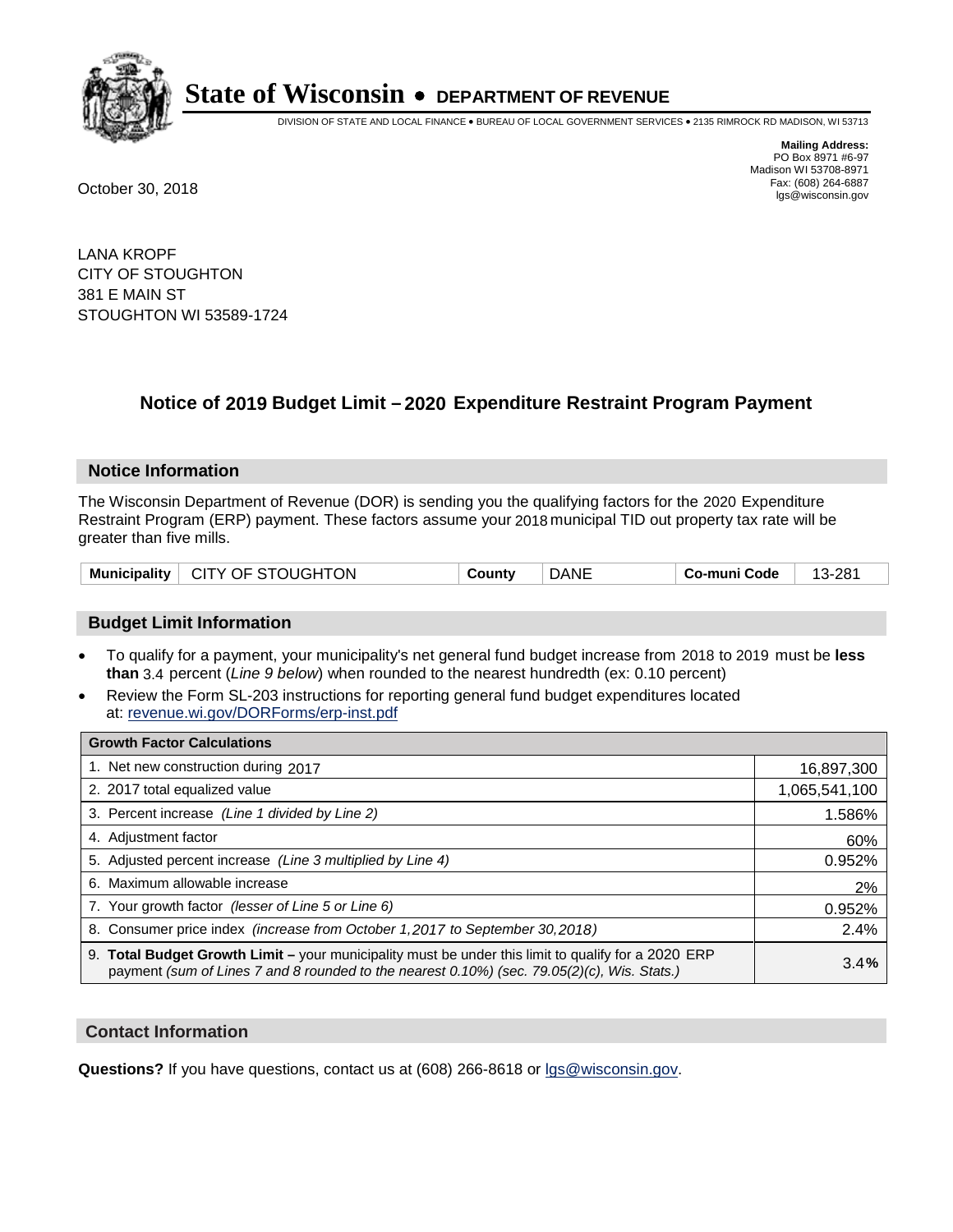

DIVISION OF STATE AND LOCAL FINANCE • BUREAU OF LOCAL GOVERNMENT SERVICES • 2135 RIMROCK RD MADISON, WI 53713

**Mailing Address:** PO Box 8971 #6-97 Madison WI 53708-8971<br>Fax: (608) 264-6887 Fax: (608) 264-6887 October 30, 2018 lgs@wisconsin.gov

ELENA HILBY CITY OF SUN PRAIRIE 300 E MAIN ST SUN PRAIRIE WI 53590-2227

### **Notice of 2019 Budget Limit - 2020 Expenditure Restraint Program Payment**

#### **Notice Information**

The Wisconsin Department of Revenue (DOR) is sending you the qualifying factors for the 2020 Expenditure Restraint Program (ERP) payment. These factors assume your 2018 municipal TID out property tax rate will be greater than five mills.

| <b>Municipality</b> | <b>CITY OF SUN PRAIRIE</b> | `ountv | DANE | Co-muni Code | -282<br>-13- |
|---------------------|----------------------------|--------|------|--------------|--------------|
|---------------------|----------------------------|--------|------|--------------|--------------|

#### **Budget Limit Information**

- To qualify for a payment, your municipality's net general fund budget increase from 2018 to 2019 must be less **than** 4.4 percent (*Line 9 below*) when rounded to the nearest hundredth (ex: 0.10 percent)
- Review the Form SL-203 instructions for reporting general fund budget expenditures located at: revenue.wi.gov/DORForms/erp-inst.pdf

| <b>Growth Factor Calculations</b>                                                                                                                                                                  |               |
|----------------------------------------------------------------------------------------------------------------------------------------------------------------------------------------------------|---------------|
| 1. Net new construction during 2017                                                                                                                                                                | 144,166,200   |
| 2. 2017 total equalized value                                                                                                                                                                      | 2,984,707,700 |
| 3. Percent increase (Line 1 divided by Line 2)                                                                                                                                                     | 4.830%        |
| 4. Adjustment factor                                                                                                                                                                               | 60%           |
| 5. Adjusted percent increase (Line 3 multiplied by Line 4)                                                                                                                                         | 2.898%        |
| 6. Maximum allowable increase                                                                                                                                                                      | 2%            |
| 7. Your growth factor (lesser of Line 5 or Line 6)                                                                                                                                                 | 2.000%        |
| 8. Consumer price index (increase from October 1,2017 to September 30,2018)                                                                                                                        | 2.4%          |
| 9. Total Budget Growth Limit - your municipality must be under this limit to qualify for a 2020 ERP<br>payment (sum of Lines 7 and 8 rounded to the nearest 0.10%) (sec. 79.05(2)(c), Wis. Stats.) | 4.4%          |

#### **Contact Information**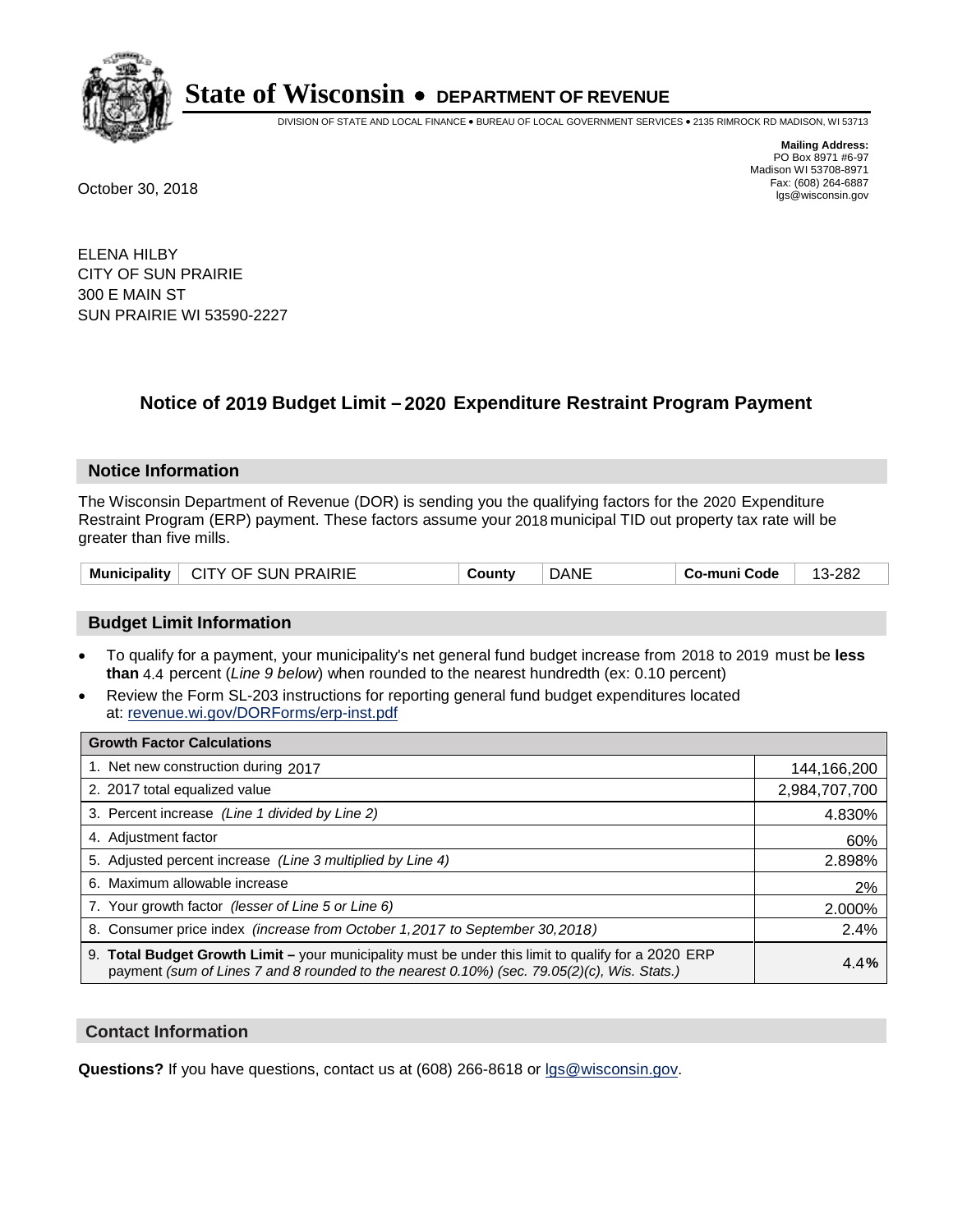

DIVISION OF STATE AND LOCAL FINANCE • BUREAU OF LOCAL GOVERNMENT SERVICES • 2135 RIMROCK RD MADISON, WI 53713

**Mailing Address:** PO Box 8971 #6-97 Madison WI 53708-8971<br>Fax: (608) 264-6887 Fax: (608) 264-6887 October 30, 2018 lgs@wisconsin.gov

ELLEN CLARK CITY OF VERONA 111 LINCOLN ST VERONA WI 53593

### **Notice of 2019 Budget Limit - 2020 Expenditure Restraint Program Payment**

#### **Notice Information**

The Wisconsin Department of Revenue (DOR) is sending you the qualifying factors for the 2020 Expenditure Restraint Program (ERP) payment. These factors assume your 2018 municipal TID out property tax rate will be greater than five mills.

| <b>Municipality</b> | VERONA<br>OF<br>- CITY - | صount∡ | JANI | Co-muni Code | 286<br>$\overline{ }$ |
|---------------------|--------------------------|--------|------|--------------|-----------------------|
|---------------------|--------------------------|--------|------|--------------|-----------------------|

#### **Budget Limit Information**

- To qualify for a payment, your municipality's net general fund budget increase from 2018 to 2019 must be less **than** 4.4 percent (*Line 9 below*) when rounded to the nearest hundredth (ex: 0.10 percent)
- Review the Form SL-203 instructions for reporting general fund budget expenditures located at: revenue.wi.gov/DORForms/erp-inst.pdf

| <b>Growth Factor Calculations</b>                                                                                                                                                                      |               |
|--------------------------------------------------------------------------------------------------------------------------------------------------------------------------------------------------------|---------------|
| 1. Net new construction during 2017                                                                                                                                                                    | 103,097,000   |
| 2. 2017 total equalized value                                                                                                                                                                          | 2,669,843,100 |
| 3. Percent increase (Line 1 divided by Line 2)                                                                                                                                                         | 3.862%        |
| 4. Adjustment factor                                                                                                                                                                                   | 60%           |
| 5. Adjusted percent increase (Line 3 multiplied by Line 4)                                                                                                                                             | 2.317%        |
| 6. Maximum allowable increase                                                                                                                                                                          | 2%            |
| 7. Your growth factor (lesser of Line 5 or Line 6)                                                                                                                                                     | 2.000%        |
| 8. Consumer price index (increase from October 1,2017 to September 30,2018)                                                                                                                            | 2.4%          |
| 9. Total Budget Growth Limit - your municipality must be under this limit to qualify for a 2020 ERP<br>payment (sum of Lines 7 and 8 rounded to the nearest $0.10\%$ ) (sec. 79.05(2)(c), Wis. Stats.) | 4.4%          |

#### **Contact Information**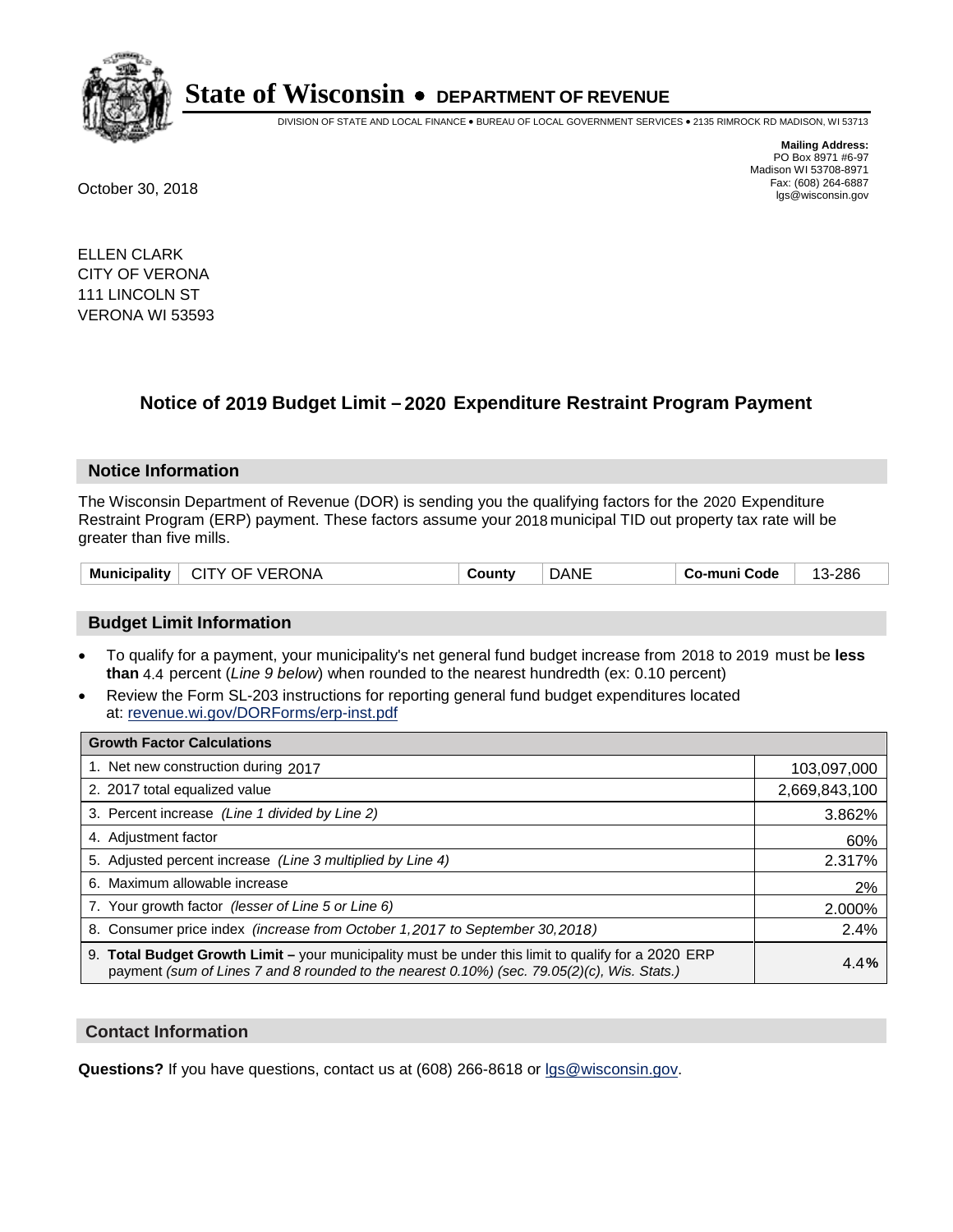

DIVISION OF STATE AND LOCAL FINANCE • BUREAU OF LOCAL GOVERNMENT SERVICES • 2135 RIMROCK RD MADISON, WI 53713

**Mailing Address:** PO Box 8971 #6-97 Madison WI 53708-8971<br>Fax: (608) 264-6887 Fax: (608) 264-6887 October 30, 2018 lgs@wisconsin.gov

CONNIE KREITZMAN VILLAGE OF CLYMAN PO BOX 129 CLYMAN WI 53016-0129

### **Notice of 2019 Budget Limit - 2020 Expenditure Restraint Program Payment**

#### **Notice Information**

The Wisconsin Department of Revenue (DOR) is sending you the qualifying factors for the 2020 Expenditure Restraint Program (ERP) payment. These factors assume your 2018 municipal TID out property tax rate will be greater than five mills.

| <b>Municipality</b> | VILLAGE OF CLYMAN | County | <b>DODGE</b> | Co-muni Code | 14- |
|---------------------|-------------------|--------|--------------|--------------|-----|
|---------------------|-------------------|--------|--------------|--------------|-----|

#### **Budget Limit Information**

- To qualify for a payment, your municipality's net general fund budget increase from 2018 to 2019 must be less **than** 2.5 percent (*Line 9 below*) when rounded to the nearest hundredth (ex: 0.10 percent)
- Review the Form SL-203 instructions for reporting general fund budget expenditures located at: revenue.wi.gov/DORForms/erp-inst.pdf

| <b>Growth Factor Calculations</b>                                                                                                                                                                      |            |
|--------------------------------------------------------------------------------------------------------------------------------------------------------------------------------------------------------|------------|
| 1. Net new construction during 2017                                                                                                                                                                    | 41,000     |
| 2. 2017 total equalized value                                                                                                                                                                          | 19,829,300 |
| 3. Percent increase (Line 1 divided by Line 2)                                                                                                                                                         | 0.207%     |
| 4. Adjustment factor                                                                                                                                                                                   | 60%        |
| 5. Adjusted percent increase (Line 3 multiplied by Line 4)                                                                                                                                             | 0.124%     |
| 6. Maximum allowable increase                                                                                                                                                                          | 2%         |
| 7. Your growth factor (lesser of Line 5 or Line 6)                                                                                                                                                     | 0.124%     |
| 8. Consumer price index (increase from October 1, 2017 to September 30, 2018)                                                                                                                          | 2.4%       |
| 9. Total Budget Growth Limit - your municipality must be under this limit to qualify for a 2020 ERP<br>payment (sum of Lines 7 and 8 rounded to the nearest $0.10\%$ ) (sec. 79.05(2)(c), Wis. Stats.) | 2.5%       |

#### **Contact Information**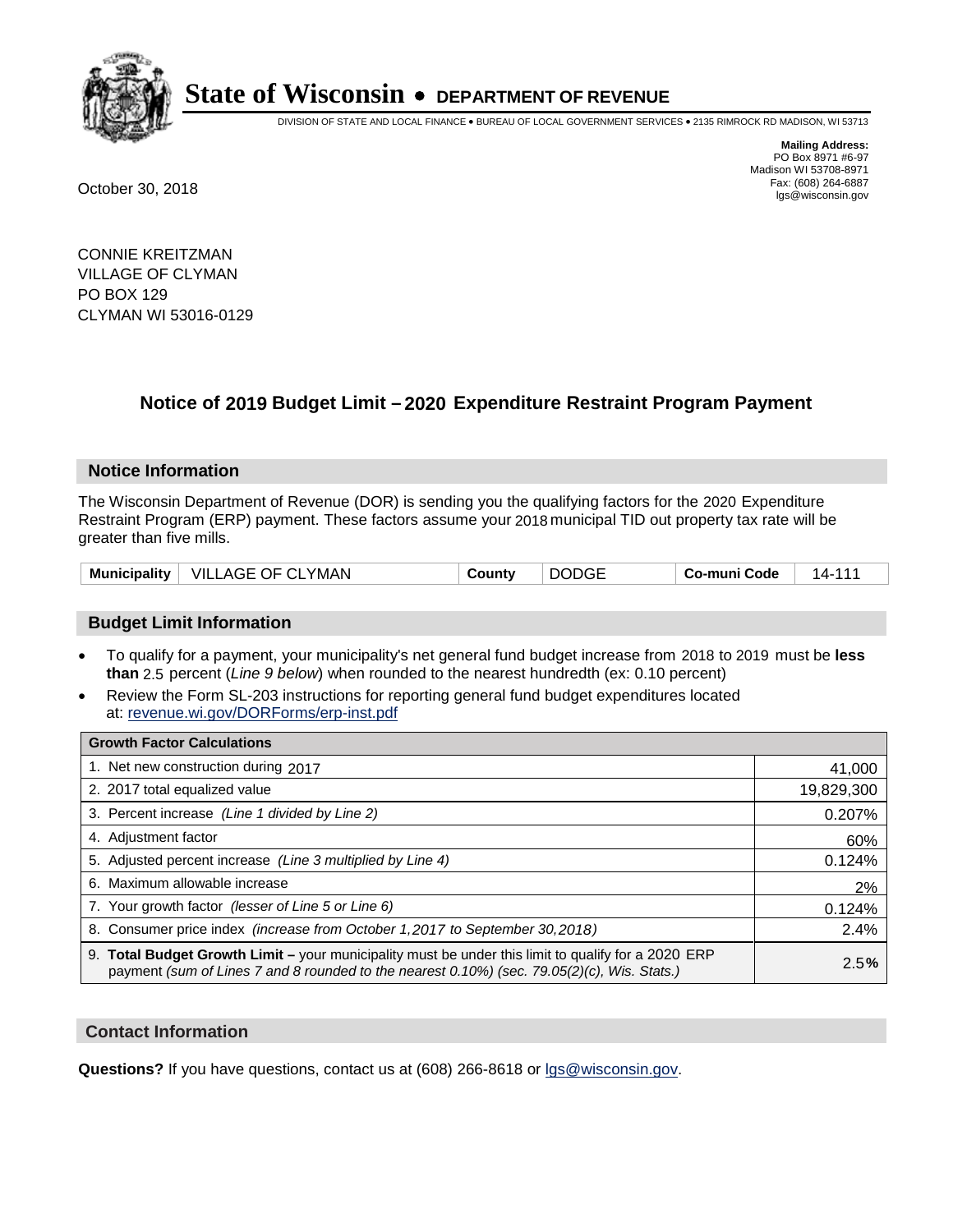

DIVISION OF STATE AND LOCAL FINANCE • BUREAU OF LOCAL GOVERNMENT SERVICES • 2135 RIMROCK RD MADISON, WI 53713

**Mailing Address:** PO Box 8971 #6-97 Madison WI 53708-8971<br>Fax: (608) 264-6887 Fax: (608) 264-6887 October 30, 2018 lgs@wisconsin.gov

KIM HOPFINGER VILLAGE OF HUSTISFORD PO BOX 345 HUSTISFORD WI 53034-0345

### **Notice of 2019 Budget Limit - 2020 Expenditure Restraint Program Payment**

#### **Notice Information**

The Wisconsin Department of Revenue (DOR) is sending you the qualifying factors for the 2020 Expenditure Restraint Program (ERP) payment. These factors assume your 2018 municipal TID out property tax rate will be greater than five mills.

|  | Municipality   VILLAGE OF HUSTISFORD | County | <b>DODGE</b> | Co-muni Code | 14-136 |
|--|--------------------------------------|--------|--------------|--------------|--------|
|--|--------------------------------------|--------|--------------|--------------|--------|

#### **Budget Limit Information**

- To qualify for a payment, your municipality's net general fund budget increase from 2018 to 2019 must be less **than** 2.9 percent (*Line 9 below*) when rounded to the nearest hundredth (ex: 0.10 percent)
- Review the Form SL-203 instructions for reporting general fund budget expenditures located at: revenue.wi.gov/DORForms/erp-inst.pdf

| <b>Growth Factor Calculations</b>                                                                                                                                                                      |            |
|--------------------------------------------------------------------------------------------------------------------------------------------------------------------------------------------------------|------------|
| 1. Net new construction during 2017                                                                                                                                                                    | 553,300    |
| 2. 2017 total equalized value                                                                                                                                                                          | 68,552,900 |
| 3. Percent increase (Line 1 divided by Line 2)                                                                                                                                                         | 0.807%     |
| 4. Adjustment factor                                                                                                                                                                                   | 60%        |
| 5. Adjusted percent increase (Line 3 multiplied by Line 4)                                                                                                                                             | 0.484%     |
| 6. Maximum allowable increase                                                                                                                                                                          | 2%         |
| 7. Your growth factor (lesser of Line 5 or Line 6)                                                                                                                                                     | 0.484%     |
| 8. Consumer price index (increase from October 1,2017 to September 30,2018)                                                                                                                            | 2.4%       |
| 9. Total Budget Growth Limit - your municipality must be under this limit to qualify for a 2020 ERP<br>payment (sum of Lines 7 and 8 rounded to the nearest $0.10\%$ ) (sec. 79.05(2)(c), Wis. Stats.) | 2.9%       |

#### **Contact Information**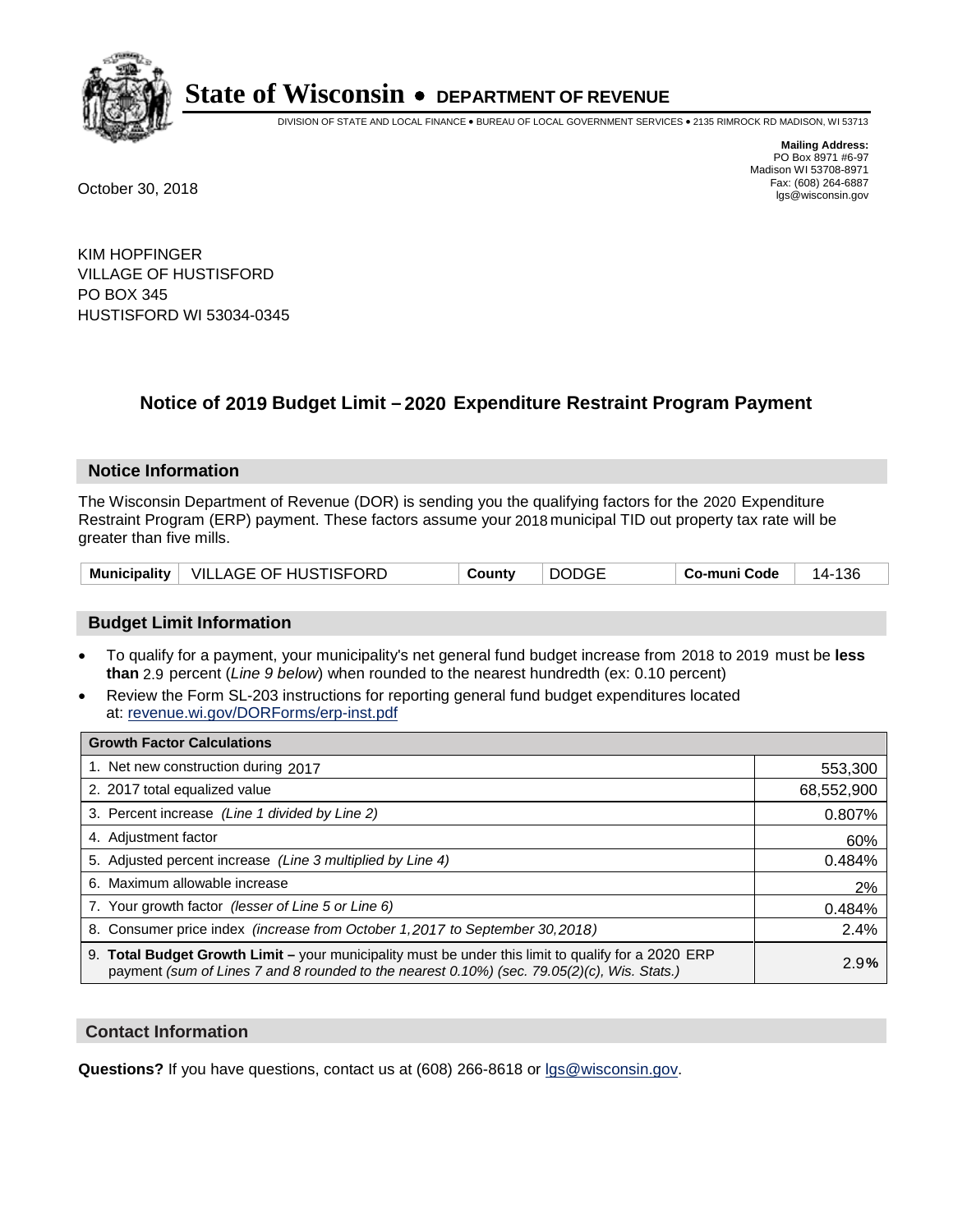

DIVISION OF STATE AND LOCAL FINANCE • BUREAU OF LOCAL GOVERNMENT SERVICES • 2135 RIMROCK RD MADISON, WI 53713

**Mailing Address:** PO Box 8971 #6-97 Madison WI 53708-8971<br>Fax: (608) 264-6887 Fax: (608) 264-6887 October 30, 2018 lgs@wisconsin.gov

ARLETTE LINDERT VILLAGE OF IRON RIDGE P.O. BOX 247 IRON RIDGE WI 53035-0247

### **Notice of 2019 Budget Limit - 2020 Expenditure Restraint Program Payment**

#### **Notice Information**

The Wisconsin Department of Revenue (DOR) is sending you the qualifying factors for the 2020 Expenditure Restraint Program (ERP) payment. These factors assume your 2018 municipal TID out property tax rate will be greater than five mills.

|  | Municipality   VILLAGE OF IRON RIDGE | County | <b>DODGE</b> | Co-muni Code | 14- . |
|--|--------------------------------------|--------|--------------|--------------|-------|
|--|--------------------------------------|--------|--------------|--------------|-------|

#### **Budget Limit Information**

- To qualify for a payment, your municipality's net general fund budget increase from 2018 to 2019 must be less **than** 2.6 percent (*Line 9 below*) when rounded to the nearest hundredth (ex: 0.10 percent)
- Review the Form SL-203 instructions for reporting general fund budget expenditures located at: revenue.wi.gov/DORForms/erp-inst.pdf

| <b>Growth Factor Calculations</b>                                                                                                                                                                      |            |
|--------------------------------------------------------------------------------------------------------------------------------------------------------------------------------------------------------|------------|
| 1. Net new construction during 2017                                                                                                                                                                    | 162,000    |
| 2. 2017 total equalized value                                                                                                                                                                          | 50,149,400 |
| 3. Percent increase (Line 1 divided by Line 2)                                                                                                                                                         | 0.323%     |
| 4. Adjustment factor                                                                                                                                                                                   | 60%        |
| 5. Adjusted percent increase (Line 3 multiplied by Line 4)                                                                                                                                             | 0.194%     |
| 6. Maximum allowable increase                                                                                                                                                                          | 2%         |
| 7. Your growth factor (lesser of Line 5 or Line 6)                                                                                                                                                     | 0.194%     |
| 8. Consumer price index (increase from October 1, 2017 to September 30, 2018)                                                                                                                          | 2.4%       |
| 9. Total Budget Growth Limit - your municipality must be under this limit to qualify for a 2020 ERP<br>payment (sum of Lines 7 and 8 rounded to the nearest $0.10\%$ ) (sec. 79.05(2)(c), Wis. Stats.) | 2.6%       |

#### **Contact Information**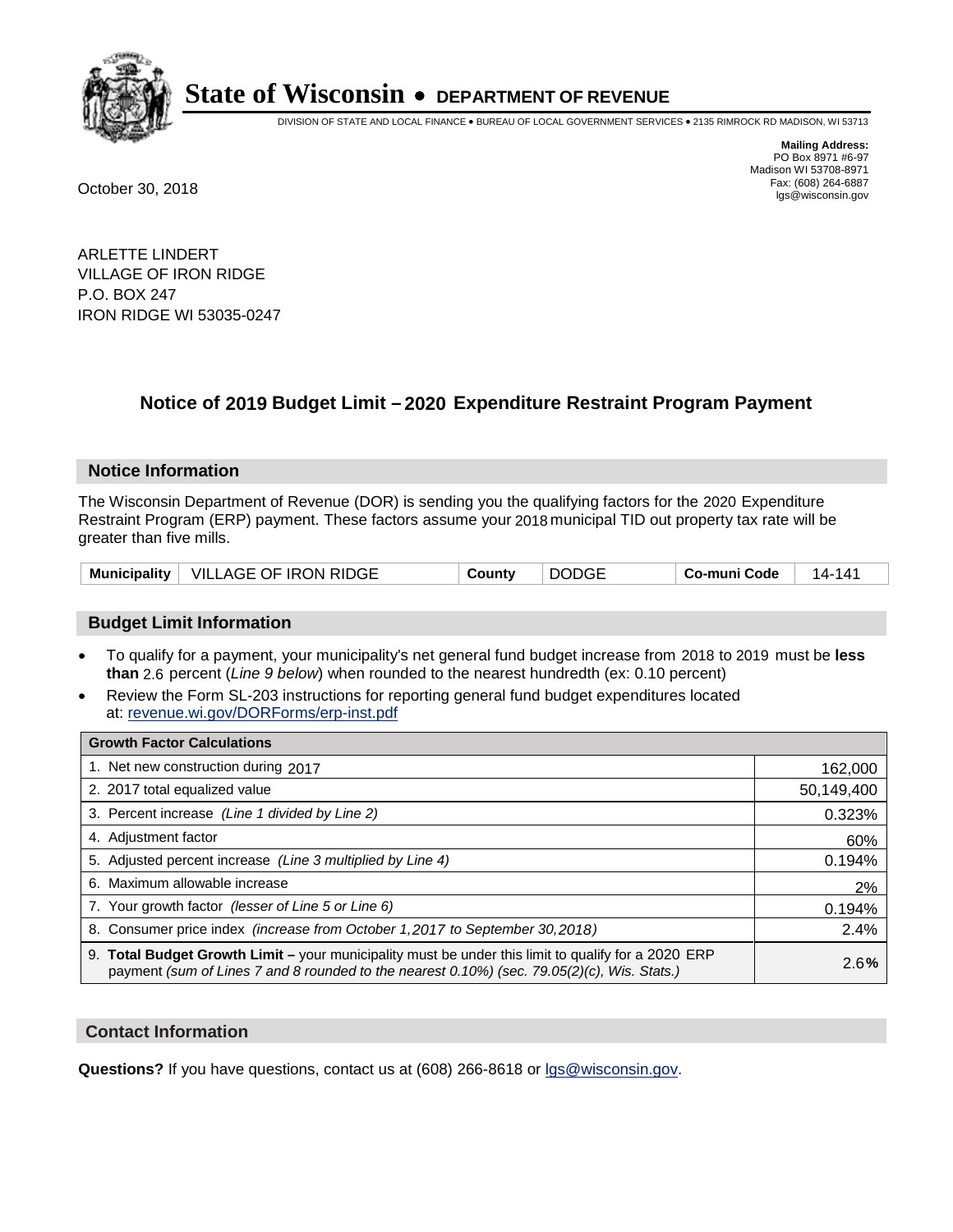

DIVISION OF STATE AND LOCAL FINANCE • BUREAU OF LOCAL GOVERNMENT SERVICES • 2135 RIMROCK RD MADISON, WI 53713

**Mailing Address:** PO Box 8971 #6-97 Madison WI 53708-8971<br>Fax: (608) 264-6887 Fax: (608) 264-6887 October 30, 2018 lgs@wisconsin.gov

JENNA RHEIN VILLAGE OF LOMIRA 425 WATER ST LOMIRA WI 53048-9530

## **Notice of 2019 Budget Limit - 2020 Expenditure Restraint Program Payment**

#### **Notice Information**

The Wisconsin Department of Revenue (DOR) is sending you the qualifying factors for the 2020 Expenditure Restraint Program (ERP) payment. These factors assume your 2018 municipal TID out property tax rate will be greater than five mills.

#### **Budget Limit Information**

- To qualify for a payment, your municipality's net general fund budget increase from 2018 to 2019 must be less **than** 3.9 percent (*Line 9 below*) when rounded to the nearest hundredth (ex: 0.10 percent)
- Review the Form SL-203 instructions for reporting general fund budget expenditures located at: revenue.wi.gov/DORForms/erp-inst.pdf

| <b>Growth Factor Calculations</b>                                                                                                                                                                      |             |
|--------------------------------------------------------------------------------------------------------------------------------------------------------------------------------------------------------|-------------|
| 1. Net new construction during 2017                                                                                                                                                                    | 4,058,700   |
| 2. 2017 total equalized value                                                                                                                                                                          | 167,613,200 |
| 3. Percent increase (Line 1 divided by Line 2)                                                                                                                                                         | 2.421%      |
| 4. Adjustment factor                                                                                                                                                                                   | 60%         |
| 5. Adjusted percent increase (Line 3 multiplied by Line 4)                                                                                                                                             | 1.453%      |
| 6. Maximum allowable increase                                                                                                                                                                          | 2%          |
| 7. Your growth factor (lesser of Line 5 or Line 6)                                                                                                                                                     | 1.453%      |
| 8. Consumer price index (increase from October 1,2017 to September 30,2018)                                                                                                                            | 2.4%        |
| 9. Total Budget Growth Limit - your municipality must be under this limit to qualify for a 2020 ERP<br>payment (sum of Lines 7 and 8 rounded to the nearest $0.10\%$ ) (sec. 79.05(2)(c), Wis. Stats.) | 3.9%        |

#### **Contact Information**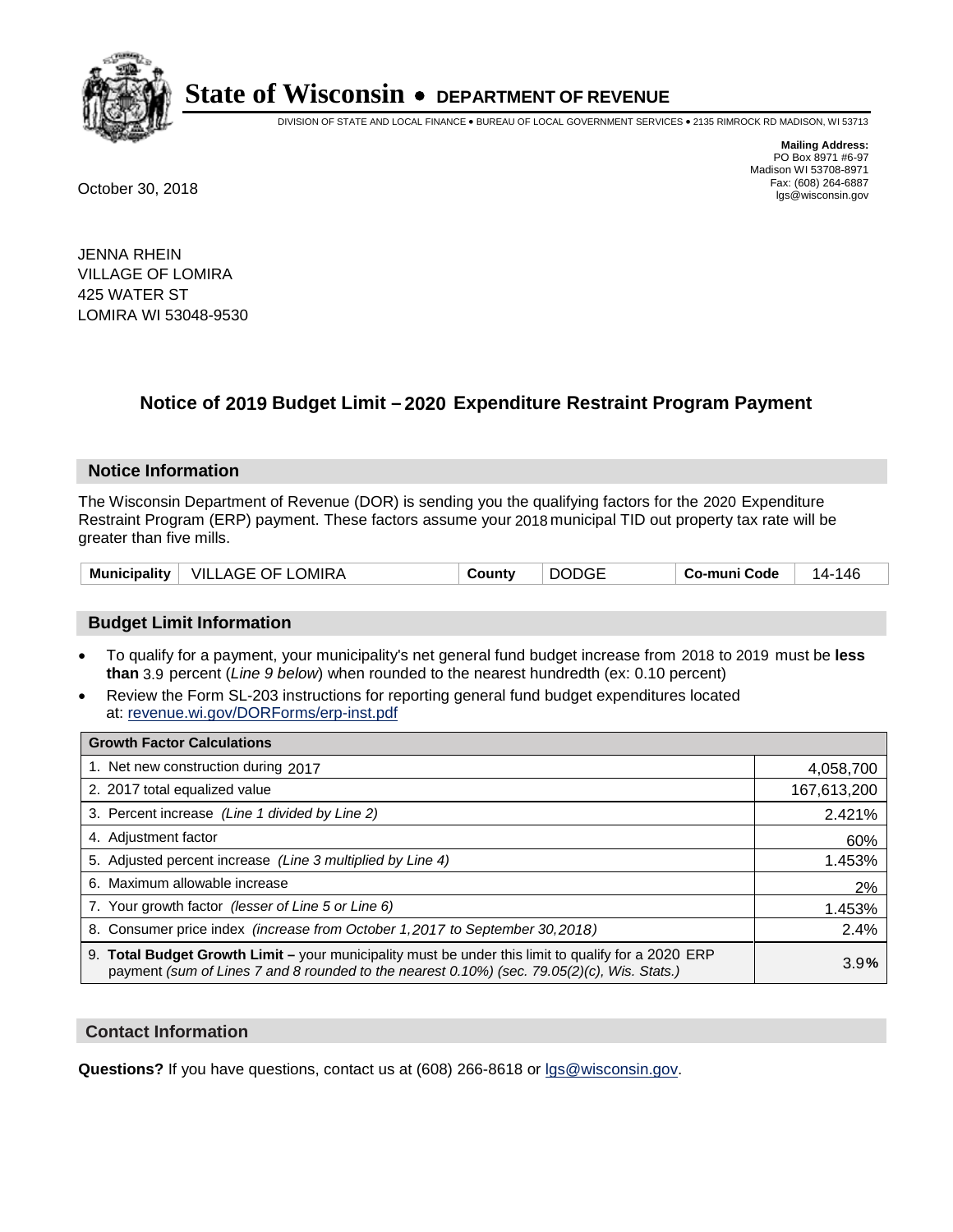

DIVISION OF STATE AND LOCAL FINANCE • BUREAU OF LOCAL GOVERNMENT SERVICES • 2135 RIMROCK RD MADISON, WI 53713

**Mailing Address:** PO Box 8971 #6-97 Madison WI 53708-8971<br>Fax: (608) 264-6887 Fax: (608) 264-6887 October 30, 2018 lgs@wisconsin.gov

SANDY POCIUS VILLAGE OF LOWELL PO BOX 397 LOWELL WI 53557-0397

### **Notice of 2019 Budget Limit - 2020 Expenditure Restraint Program Payment**

#### **Notice Information**

The Wisconsin Department of Revenue (DOR) is sending you the qualifying factors for the 2020 Expenditure Restraint Program (ERP) payment. These factors assume your 2018 municipal TID out property tax rate will be greater than five mills.

#### **Budget Limit Information**

- To qualify for a payment, your municipality's net general fund budget increase from 2018 to 2019 must be less **than** 2.5 percent (*Line 9 below*) when rounded to the nearest hundredth (ex: 0.10 percent)
- Review the Form SL-203 instructions for reporting general fund budget expenditures located at: revenue.wi.gov/DORForms/erp-inst.pdf

| <b>Growth Factor Calculations</b>                                                                                                                                                                      |            |
|--------------------------------------------------------------------------------------------------------------------------------------------------------------------------------------------------------|------------|
| 1. Net new construction during 2017                                                                                                                                                                    | 30,500     |
| 2. 2017 total equalized value                                                                                                                                                                          | 12,627,200 |
| 3. Percent increase (Line 1 divided by Line 2)                                                                                                                                                         | 0.242%     |
| 4. Adjustment factor                                                                                                                                                                                   | 60%        |
| 5. Adjusted percent increase (Line 3 multiplied by Line 4)                                                                                                                                             | 0.145%     |
| 6. Maximum allowable increase                                                                                                                                                                          | 2%         |
| 7. Your growth factor (lesser of Line 5 or Line 6)                                                                                                                                                     | 0.145%     |
| 8. Consumer price index (increase from October 1, 2017 to September 30, 2018)                                                                                                                          | 2.4%       |
| 9. Total Budget Growth Limit - your municipality must be under this limit to qualify for a 2020 ERP<br>payment (sum of Lines 7 and 8 rounded to the nearest $0.10\%$ ) (sec. 79.05(2)(c), Wis. Stats.) | 2.5%       |

#### **Contact Information**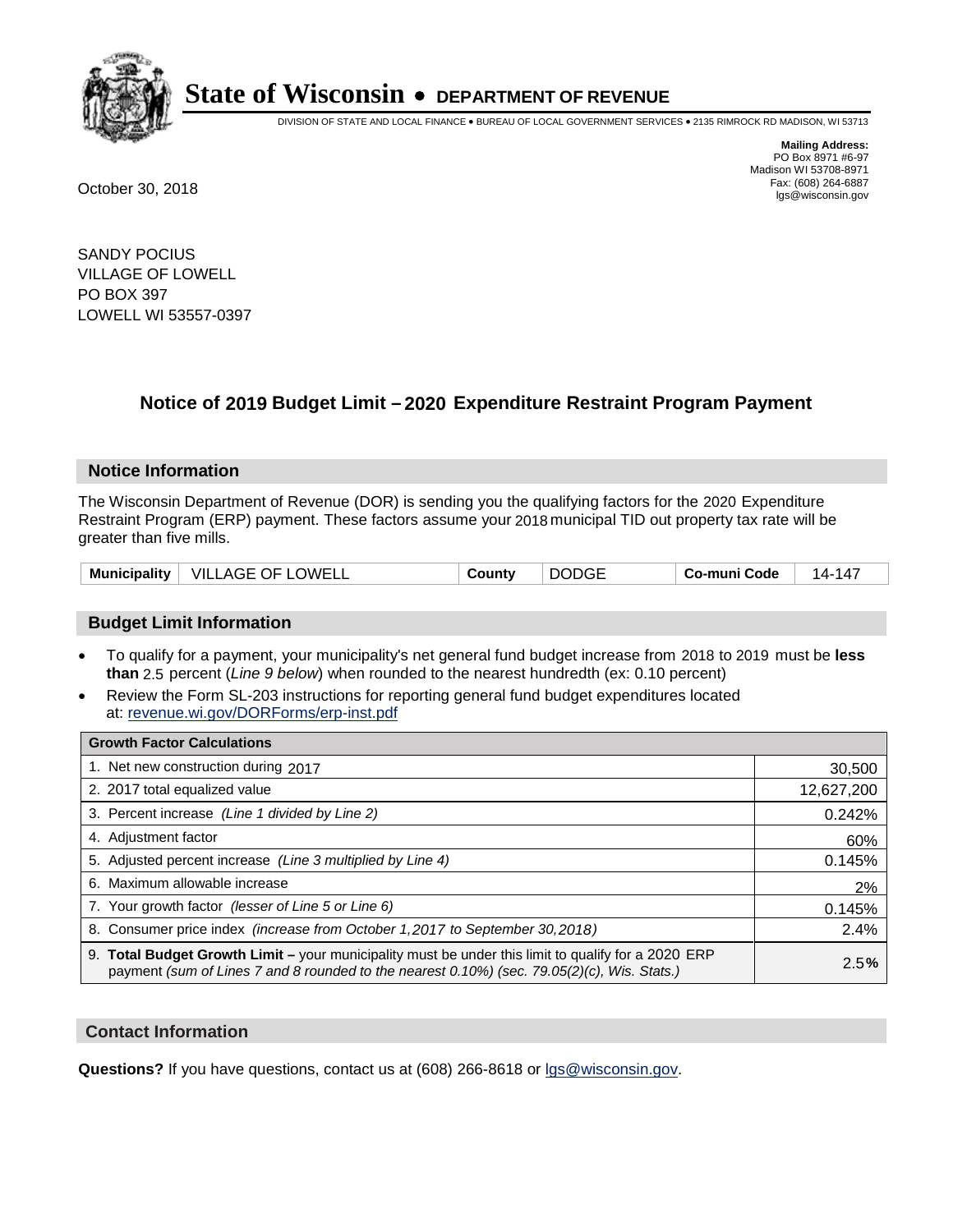

DIVISION OF STATE AND LOCAL FINANCE • BUREAU OF LOCAL GOVERNMENT SERVICES • 2135 RIMROCK RD MADISON, WI 53713

**Mailing Address:** PO Box 8971 #6-97 Madison WI 53708-8971<br>Fax: (608) 264-6887 Fax: (608) 264-6887 October 30, 2018 lgs@wisconsin.gov

ELLEN JUNG VILLAGE OF RANDOLPH 248 W STROUD ST RANDOLPH WI 53956-1272

### **Notice of 2019 Budget Limit - 2020 Expenditure Restraint Program Payment**

#### **Notice Information**

The Wisconsin Department of Revenue (DOR) is sending you the qualifying factors for the 2020 Expenditure Restraint Program (ERP) payment. These factors assume your 2018 municipal TID out property tax rate will be greater than five mills.

| Municipality   VILLAGE OF RANDOLPH | County | <b>DODGE</b> | Co-muni Code | 14-176 |
|------------------------------------|--------|--------------|--------------|--------|
|------------------------------------|--------|--------------|--------------|--------|

#### **Budget Limit Information**

- To qualify for a payment, your municipality's net general fund budget increase from 2018 to 2019 must be less **than** 2.5 percent (*Line 9 below*) when rounded to the nearest hundredth (ex: 0.10 percent)
- Review the Form SL-203 instructions for reporting general fund budget expenditures located at: revenue.wi.gov/DORForms/erp-inst.pdf

| <b>Growth Factor Calculations</b>                                                                                                                                                                      |            |
|--------------------------------------------------------------------------------------------------------------------------------------------------------------------------------------------------------|------------|
| 1. Net new construction during 2017                                                                                                                                                                    | 134,200    |
| 2. 2017 total equalized value                                                                                                                                                                          | 97,982,300 |
| 3. Percent increase (Line 1 divided by Line 2)                                                                                                                                                         | 0.137%     |
| 4. Adjustment factor                                                                                                                                                                                   | 60%        |
| 5. Adjusted percent increase (Line 3 multiplied by Line 4)                                                                                                                                             | 0.082%     |
| 6. Maximum allowable increase                                                                                                                                                                          | 2%         |
| 7. Your growth factor (lesser of Line 5 or Line 6)                                                                                                                                                     | 0.082%     |
| 8. Consumer price index (increase from October 1,2017 to September 30,2018)                                                                                                                            | 2.4%       |
| 9. Total Budget Growth Limit - your municipality must be under this limit to qualify for a 2020 ERP<br>payment (sum of Lines 7 and 8 rounded to the nearest $0.10\%$ ) (sec. 79.05(2)(c), Wis. Stats.) | 2.5%       |

#### **Contact Information**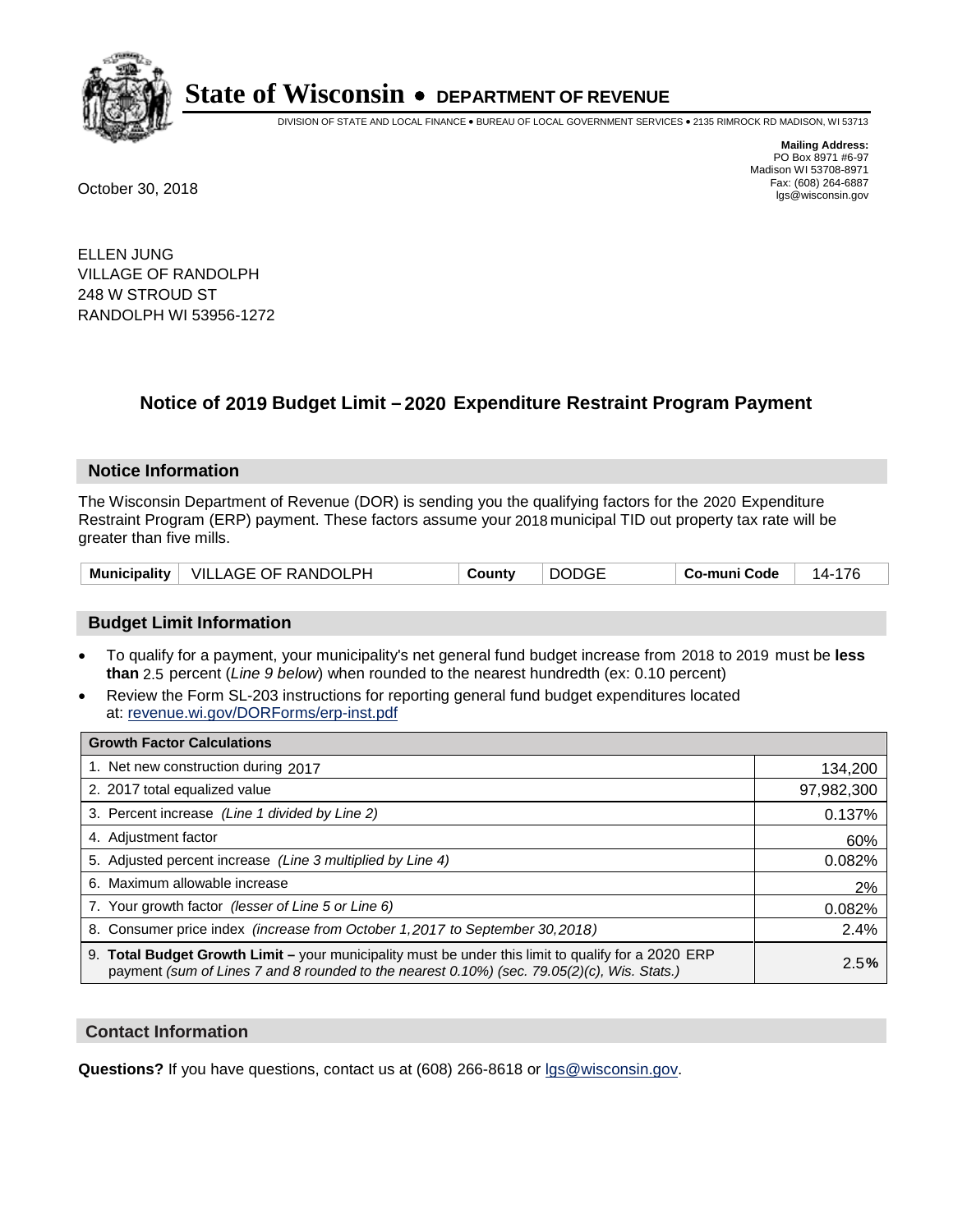

DIVISION OF STATE AND LOCAL FINANCE • BUREAU OF LOCAL GOVERNMENT SERVICES • 2135 RIMROCK RD MADISON, WI 53713

**Mailing Address:** PO Box 8971 #6-97 Madison WI 53708-8971<br>Fax: (608) 264-6887 Fax: (608) 264-6887 October 30, 2018 lgs@wisconsin.gov

JOHN SOMERS CITY OF BEAVER DAM 205 S LINCOLN AVE BEAVER DAM WI 53916-2323

## **Notice of 2019 Budget Limit - 2020 Expenditure Restraint Program Payment**

#### **Notice Information**

The Wisconsin Department of Revenue (DOR) is sending you the qualifying factors for the 2020 Expenditure Restraint Program (ERP) payment. These factors assume your 2018 municipal TID out property tax rate will be greater than five mills.

#### **Budget Limit Information**

- To qualify for a payment, your municipality's net general fund budget increase from 2018 to 2019 must be less **than** 3.1 percent (*Line 9 below*) when rounded to the nearest hundredth (ex: 0.10 percent)
- Review the Form SL-203 instructions for reporting general fund budget expenditures located at: revenue.wi.gov/DORForms/erp-inst.pdf

| <b>Growth Factor Calculations</b>                                                                                                                                                                  |               |
|----------------------------------------------------------------------------------------------------------------------------------------------------------------------------------------------------|---------------|
| 1. Net new construction during 2017                                                                                                                                                                | 12,246,600    |
| 2. 2017 total equalized value                                                                                                                                                                      | 1,112,184,100 |
| 3. Percent increase (Line 1 divided by Line 2)                                                                                                                                                     | 1.101%        |
| 4. Adjustment factor                                                                                                                                                                               | 60%           |
| 5. Adjusted percent increase (Line 3 multiplied by Line 4)                                                                                                                                         | 0.661%        |
| 6. Maximum allowable increase                                                                                                                                                                      | 2%            |
| 7. Your growth factor (lesser of Line 5 or Line 6)                                                                                                                                                 | 0.661%        |
| 8. Consumer price index (increase from October 1,2017 to September 30,2018)                                                                                                                        | 2.4%          |
| 9. Total Budget Growth Limit - your municipality must be under this limit to qualify for a 2020 ERP<br>payment (sum of Lines 7 and 8 rounded to the nearest 0.10%) (sec. 79.05(2)(c), Wis. Stats.) | 3.1%          |

#### **Contact Information**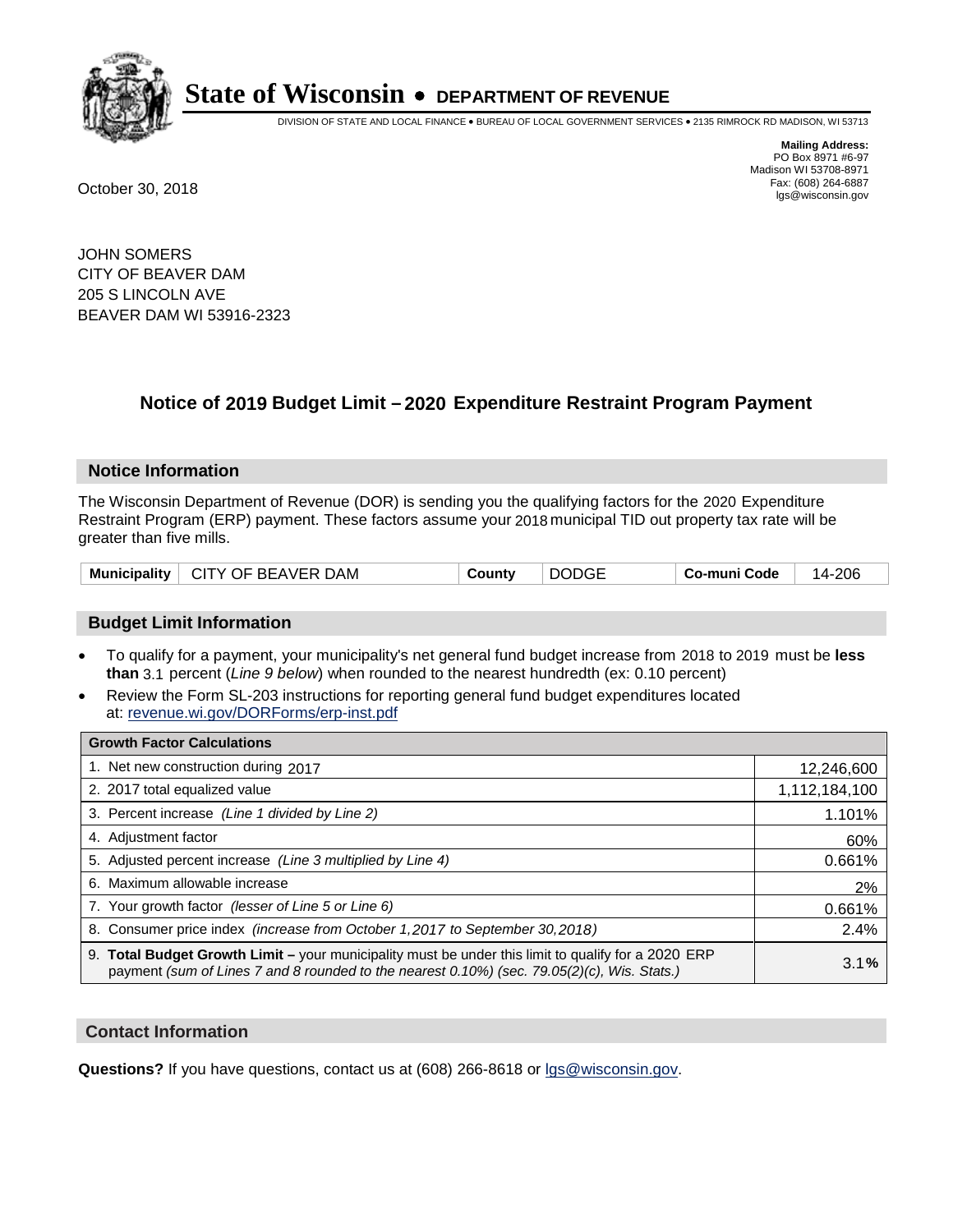

DIVISION OF STATE AND LOCAL FINANCE • BUREAU OF LOCAL GOVERNMENT SERVICES • 2135 RIMROCK RD MADISON, WI 53713

**Mailing Address:** PO Box 8971 #6-97 Madison WI 53708-8971<br>Fax: (608) 264-6887 Fax: (608) 264-6887 October 30, 2018 lgs@wisconsin.gov

SUSAN HOLLNAGEL CITY OF FOX LAKE PO BOX 105 FOX LAKE WI 53933-0105

### **Notice of 2019 Budget Limit - 2020 Expenditure Restraint Program Payment**

#### **Notice Information**

The Wisconsin Department of Revenue (DOR) is sending you the qualifying factors for the 2020 Expenditure Restraint Program (ERP) payment. These factors assume your 2018 municipal TID out property tax rate will be greater than five mills.

| $\vdash$ CITY OF FOX LAKE<br><b>Municipality</b> | County | <b>DODGE</b> | Co-muni Code | 14-226 |
|--------------------------------------------------|--------|--------------|--------------|--------|
|--------------------------------------------------|--------|--------------|--------------|--------|

#### **Budget Limit Information**

- To qualify for a payment, your municipality's net general fund budget increase from 2018 to 2019 must be less **than** 3.9 percent (*Line 9 below*) when rounded to the nearest hundredth (ex: 0.10 percent)
- Review the Form SL-203 instructions for reporting general fund budget expenditures located at: revenue.wi.gov/DORForms/erp-inst.pdf

| <b>Growth Factor Calculations</b>                                                                                                                                                                      |            |
|--------------------------------------------------------------------------------------------------------------------------------------------------------------------------------------------------------|------------|
| 1. Net new construction during 2017                                                                                                                                                                    | 2,072,600  |
| 2. 2017 total equalized value                                                                                                                                                                          | 81,185,900 |
| 3. Percent increase (Line 1 divided by Line 2)                                                                                                                                                         | 2.553%     |
| 4. Adjustment factor                                                                                                                                                                                   | 60%        |
| 5. Adjusted percent increase (Line 3 multiplied by Line 4)                                                                                                                                             | 1.532%     |
| 6. Maximum allowable increase                                                                                                                                                                          | 2%         |
| 7. Your growth factor (lesser of Line 5 or Line 6)                                                                                                                                                     | 1.532%     |
| 8. Consumer price index (increase from October 1, 2017 to September 30, 2018)                                                                                                                          | 2.4%       |
| 9. Total Budget Growth Limit - your municipality must be under this limit to qualify for a 2020 ERP<br>payment (sum of Lines 7 and 8 rounded to the nearest $0.10\%$ ) (sec. 79.05(2)(c), Wis. Stats.) | 3.9%       |

#### **Contact Information**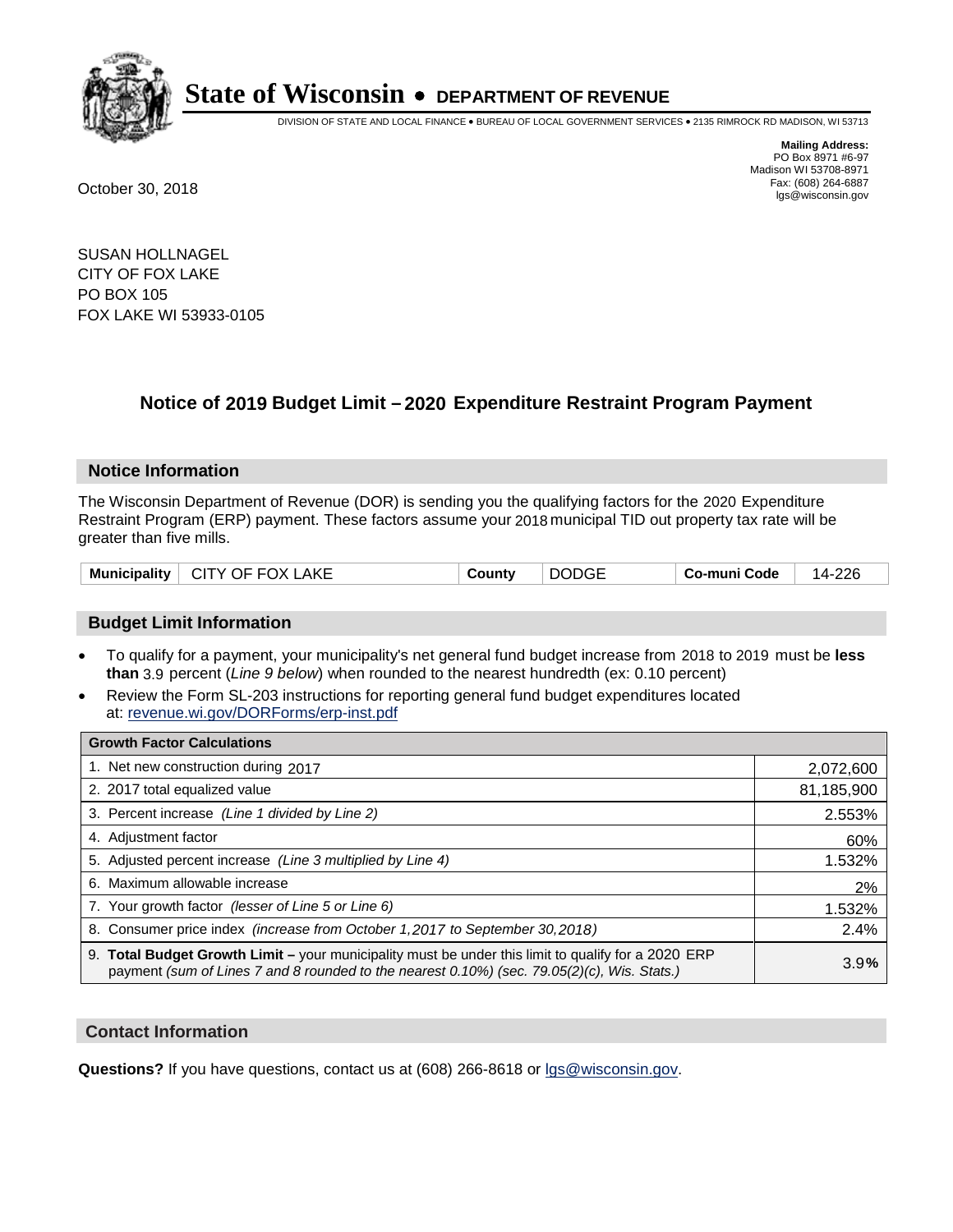

DIVISION OF STATE AND LOCAL FINANCE • BUREAU OF LOCAL GOVERNMENT SERVICES • 2135 RIMROCK RD MADISON, WI 53713

**Mailing Address:** PO Box 8971 #6-97 Madison WI 53708-8971<br>Fax: (608) 264-6887 Fax: (608) 264-6887 October 30, 2018 lgs@wisconsin.gov

KRISTEN JACOBSON CITY OF HORICON 404 E LAKE ST HORICON WI 53032-1245

### **Notice of 2019 Budget Limit - 2020 Expenditure Restraint Program Payment**

#### **Notice Information**

The Wisconsin Department of Revenue (DOR) is sending you the qualifying factors for the 2020 Expenditure Restraint Program (ERP) payment. These factors assume your 2018 municipal TID out property tax rate will be greater than five mills.

| Municipality   CITY OF HORICON | County | <b>DODGE</b> | Co-muni Code | 14-236 |
|--------------------------------|--------|--------------|--------------|--------|
|--------------------------------|--------|--------------|--------------|--------|

#### **Budget Limit Information**

- To qualify for a payment, your municipality's net general fund budget increase from 2018 to 2019 must be less **than** 2.5 percent (*Line 9 below*) when rounded to the nearest hundredth (ex: 0.10 percent)
- Review the Form SL-203 instructions for reporting general fund budget expenditures located at: revenue.wi.gov/DORForms/erp-inst.pdf

| <b>Growth Factor Calculations</b>                                                                                                                                                                      |             |
|--------------------------------------------------------------------------------------------------------------------------------------------------------------------------------------------------------|-------------|
| 1. Net new construction during 2017                                                                                                                                                                    | 395,700     |
| 2. 2017 total equalized value                                                                                                                                                                          | 243,666,900 |
| 3. Percent increase (Line 1 divided by Line 2)                                                                                                                                                         | 0.162%      |
| 4. Adjustment factor                                                                                                                                                                                   | 60%         |
| 5. Adjusted percent increase (Line 3 multiplied by Line 4)                                                                                                                                             | 0.097%      |
| 6. Maximum allowable increase                                                                                                                                                                          | 2%          |
| 7. Your growth factor (lesser of Line 5 or Line 6)                                                                                                                                                     | 0.097%      |
| 8. Consumer price index (increase from October 1, 2017 to September 30, 2018)                                                                                                                          | 2.4%        |
| 9. Total Budget Growth Limit - your municipality must be under this limit to qualify for a 2020 ERP<br>payment (sum of Lines 7 and 8 rounded to the nearest $0.10\%$ ) (sec. 79.05(2)(c), Wis. Stats.) | 2.5%        |

#### **Contact Information**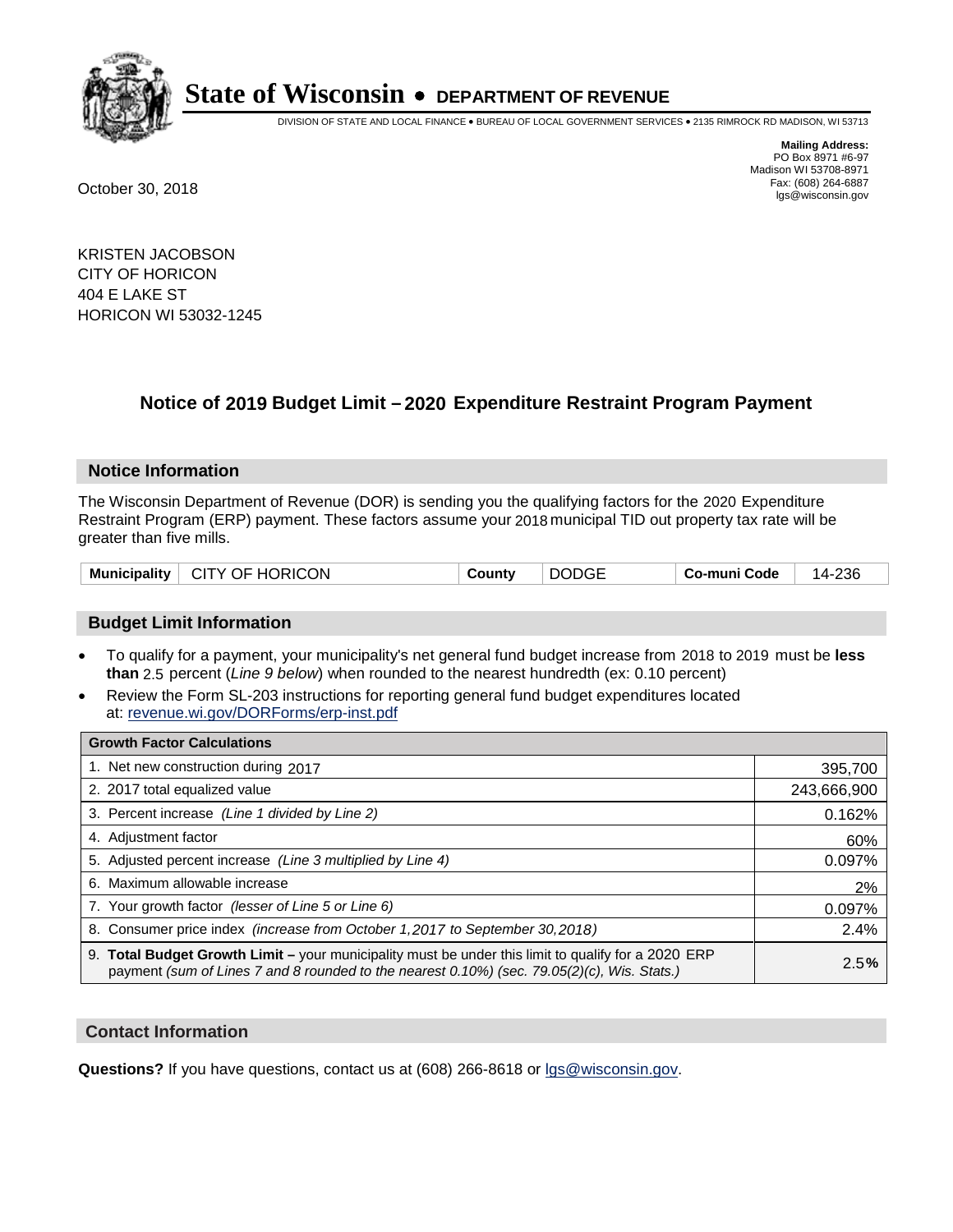

DIVISION OF STATE AND LOCAL FINANCE • BUREAU OF LOCAL GOVERNMENT SERVICES • 2135 RIMROCK RD MADISON, WI 53713

**Mailing Address:** PO Box 8971 #6-97 Madison WI 53708-8971<br>Fax: (608) 264-6887 Fax: (608) 264-6887 October 30, 2018 lgs@wisconsin.gov

VALERIE KNETZGER CITY OF JUNEAU PO BOX 163 JUNEAU WI 53039-0163

### **Notice of 2019 Budget Limit - 2020 Expenditure Restraint Program Payment**

#### **Notice Information**

The Wisconsin Department of Revenue (DOR) is sending you the qualifying factors for the 2020 Expenditure Restraint Program (ERP) payment. These factors assume your 2018 municipal TID out property tax rate will be greater than five mills.

| <b>Municipality</b><br>∣ CITY OF JUNEAU | County | <b>DODGE</b> | Co-muni Code | 14-241 |
|-----------------------------------------|--------|--------------|--------------|--------|
|-----------------------------------------|--------|--------------|--------------|--------|

#### **Budget Limit Information**

- To qualify for a payment, your municipality's net general fund budget increase from 2018 to 2019 must be less **than** 2.7 percent (*Line 9 below*) when rounded to the nearest hundredth (ex: 0.10 percent)
- Review the Form SL-203 instructions for reporting general fund budget expenditures located at: revenue.wi.gov/DORForms/erp-inst.pdf

| <b>Growth Factor Calculations</b>                                                                                                                                                                      |             |
|--------------------------------------------------------------------------------------------------------------------------------------------------------------------------------------------------------|-------------|
| 1. Net new construction during 2017                                                                                                                                                                    | 462,500     |
| 2. 2017 total equalized value                                                                                                                                                                          | 107,749,900 |
| 3. Percent increase (Line 1 divided by Line 2)                                                                                                                                                         | 0.429%      |
| 4. Adjustment factor                                                                                                                                                                                   | 60%         |
| 5. Adjusted percent increase (Line 3 multiplied by Line 4)                                                                                                                                             | 0.257%      |
| 6. Maximum allowable increase                                                                                                                                                                          | 2%          |
| 7. Your growth factor (lesser of Line 5 or Line 6)                                                                                                                                                     | 0.257%      |
| 8. Consumer price index (increase from October 1, 2017 to September 30, 2018)                                                                                                                          | 2.4%        |
| 9. Total Budget Growth Limit - your municipality must be under this limit to qualify for a 2020 ERP<br>payment (sum of Lines 7 and 8 rounded to the nearest $0.10\%$ ) (sec. 79.05(2)(c), Wis. Stats.) | 2.7%        |

#### **Contact Information**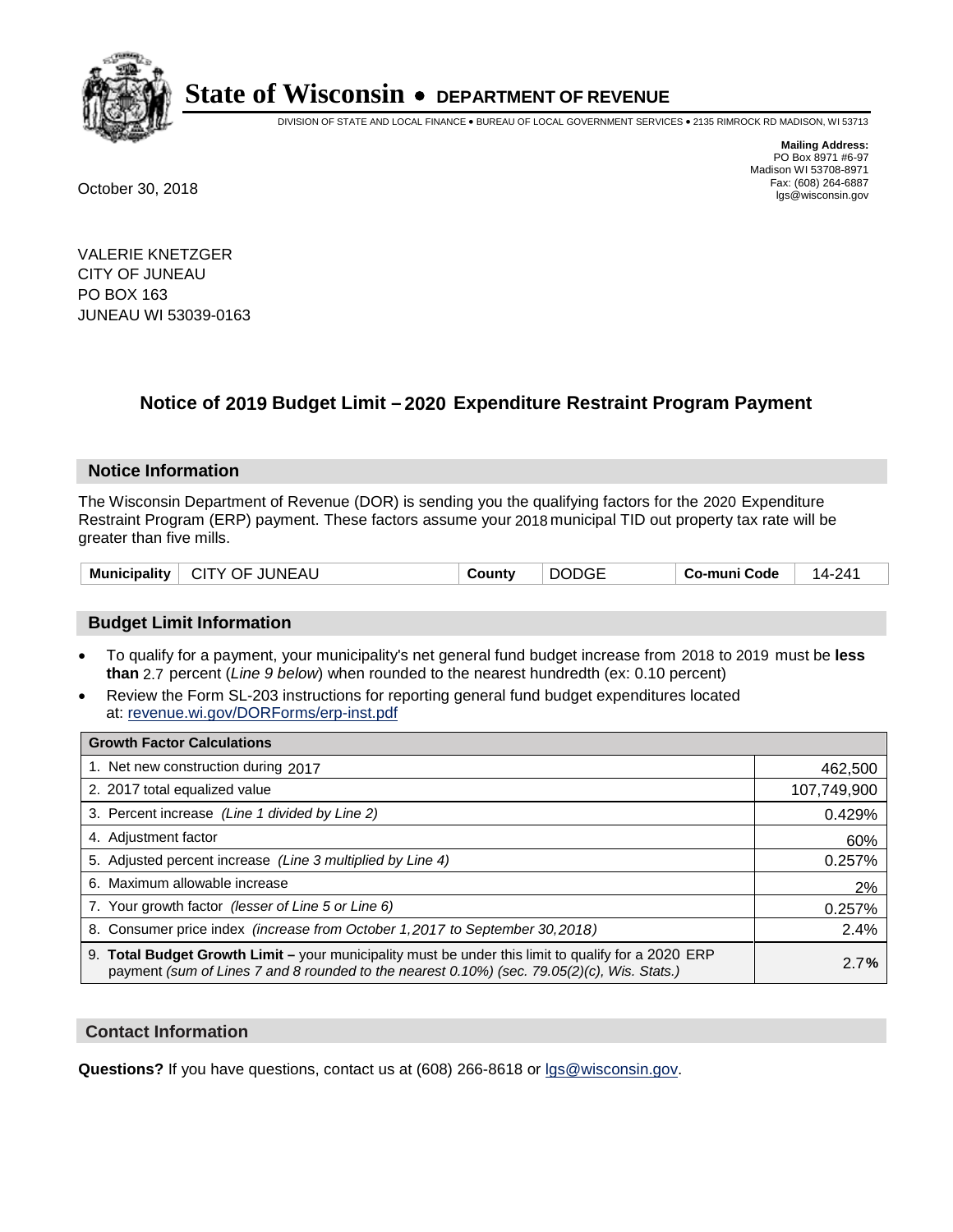

DIVISION OF STATE AND LOCAL FINANCE • BUREAU OF LOCAL GOVERNMENT SERVICES • 2135 RIMROCK RD MADISON, WI 53713

**Mailing Address:** PO Box 8971 #6-97 Madison WI 53708-8971<br>Fax: (608) 264-6887 Fax: (608) 264-6887 October 30, 2018 lgs@wisconsin.gov

SARA DECKER CITY OF MAYVILLE PO BOX 273 MAYVILLE WI 53050-0273

### **Notice of 2019 Budget Limit - 2020 Expenditure Restraint Program Payment**

#### **Notice Information**

The Wisconsin Department of Revenue (DOR) is sending you the qualifying factors for the 2020 Expenditure Restraint Program (ERP) payment. These factors assume your 2018 municipal TID out property tax rate will be greater than five mills.

#### **Budget Limit Information**

- To qualify for a payment, your municipality's net general fund budget increase from 2018 to 2019 must be less **than** 3.5 percent (*Line 9 below*) when rounded to the nearest hundredth (ex: 0.10 percent)
- Review the Form SL-203 instructions for reporting general fund budget expenditures located at: revenue.wi.gov/DORForms/erp-inst.pdf

| <b>Growth Factor Calculations</b>                                                                                                                                                                      |             |
|--------------------------------------------------------------------------------------------------------------------------------------------------------------------------------------------------------|-------------|
| 1. Net new construction during 2017                                                                                                                                                                    | 6,153,800   |
| 2. 2017 total equalized value                                                                                                                                                                          | 321,834,900 |
| 3. Percent increase (Line 1 divided by Line 2)                                                                                                                                                         | 1.912%      |
| 4. Adjustment factor                                                                                                                                                                                   | 60%         |
| 5. Adjusted percent increase (Line 3 multiplied by Line 4)                                                                                                                                             | 1.147%      |
| 6. Maximum allowable increase                                                                                                                                                                          | 2%          |
| 7. Your growth factor (lesser of Line 5 or Line 6)                                                                                                                                                     | 1.147%      |
| 8. Consumer price index (increase from October 1, 2017 to September 30, 2018)                                                                                                                          | 2.4%        |
| 9. Total Budget Growth Limit - your municipality must be under this limit to qualify for a 2020 ERP<br>payment (sum of Lines 7 and 8 rounded to the nearest $0.10\%$ ) (sec. 79.05(2)(c), Wis. Stats.) | 3.5%        |

#### **Contact Information**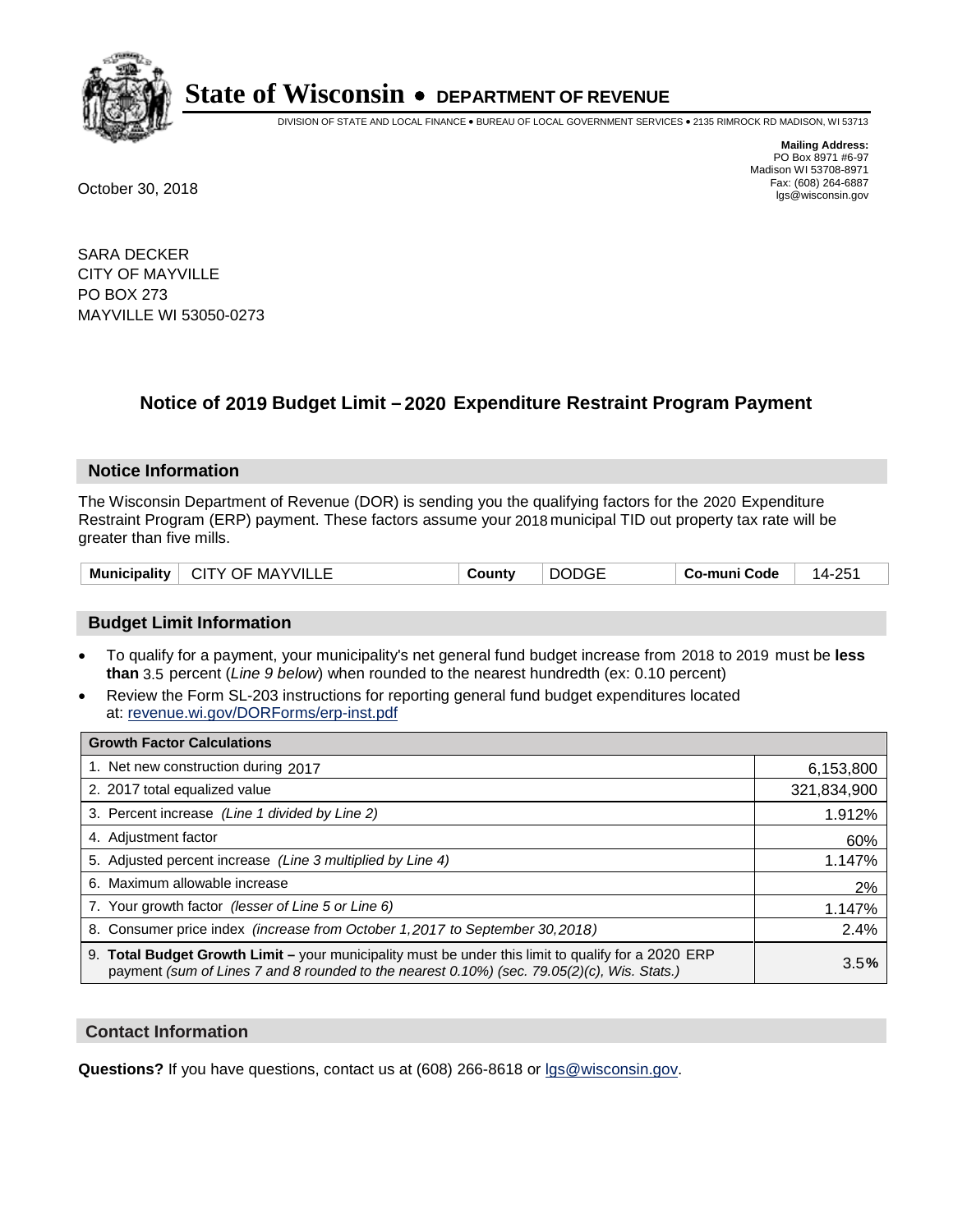

DIVISION OF STATE AND LOCAL FINANCE • BUREAU OF LOCAL GOVERNMENT SERVICES • 2135 RIMROCK RD MADISON, WI 53713

**Mailing Address:** PO Box 8971 #6-97 Madison WI 53708-8971<br>Fax: (608) 264-6887 Fax: (608) 264-6887 October 30, 2018 lgs@wisconsin.gov

ANGELA HULL CITY OF WAUPUN 201 E MAIN ST WAUPUN WI 53963-2019

### **Notice of 2019 Budget Limit - 2020 Expenditure Restraint Program Payment**

#### **Notice Information**

The Wisconsin Department of Revenue (DOR) is sending you the qualifying factors for the 2020 Expenditure Restraint Program (ERP) payment. These factors assume your 2018 municipal TID out property tax rate will be greater than five mills.

| Municipality   CITY OF WAUPUN | <b>DODGE</b><br>County | 14-292<br>⊤ Co-muni Code |
|-------------------------------|------------------------|--------------------------|
|-------------------------------|------------------------|--------------------------|

#### **Budget Limit Information**

- To qualify for a payment, your municipality's net general fund budget increase from 2018 to 2019 must be less **than** 3.0 percent (*Line 9 below*) when rounded to the nearest hundredth (ex: 0.10 percent)
- Review the Form SL-203 instructions for reporting general fund budget expenditures located at: revenue.wi.gov/DORForms/erp-inst.pdf

| <b>Growth Factor Calculations</b>                                                                                                                                                                  |             |
|----------------------------------------------------------------------------------------------------------------------------------------------------------------------------------------------------|-------------|
| 1. Net new construction during 2017                                                                                                                                                                | 4,465,100   |
| 2. 2017 total equalized value                                                                                                                                                                      | 442,010,900 |
| 3. Percent increase (Line 1 divided by Line 2)                                                                                                                                                     | 1.010%      |
| 4. Adjustment factor                                                                                                                                                                               | 60%         |
| 5. Adjusted percent increase (Line 3 multiplied by Line 4)                                                                                                                                         | 0.606%      |
| 6. Maximum allowable increase                                                                                                                                                                      | 2%          |
| 7. Your growth factor (lesser of Line 5 or Line 6)                                                                                                                                                 | 0.606%      |
| 8. Consumer price index (increase from October 1, 2017 to September 30, 2018)                                                                                                                      | 2.4%        |
| 9. Total Budget Growth Limit - your municipality must be under this limit to qualify for a 2020 ERP<br>payment (sum of Lines 7 and 8 rounded to the nearest 0.10%) (sec. 79.05(2)(c), Wis. Stats.) | 3.0%        |

#### **Contact Information**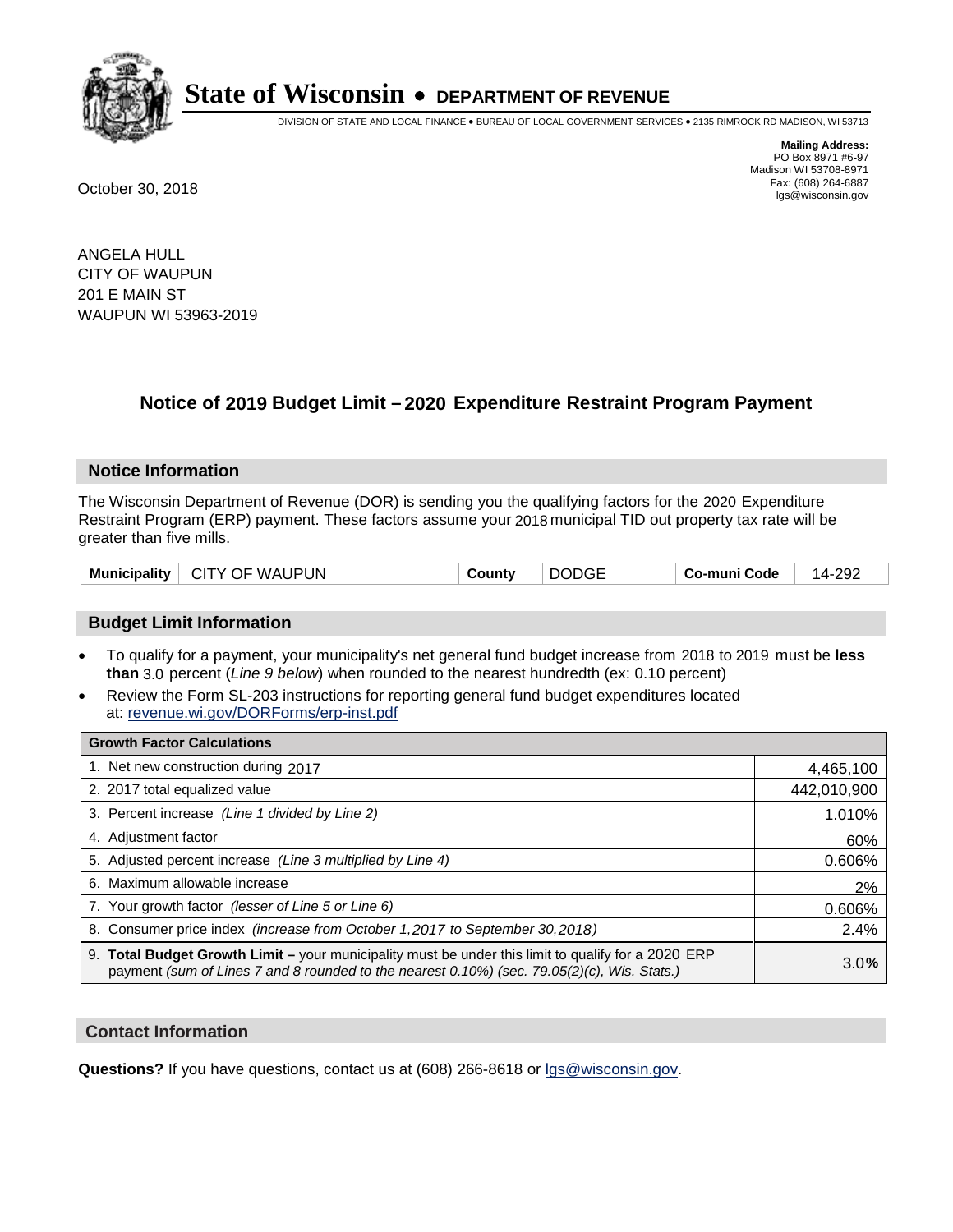

DIVISION OF STATE AND LOCAL FINANCE • BUREAU OF LOCAL GOVERNMENT SERVICES • 2135 RIMROCK RD MADISON, WI 53713

**Mailing Address:** PO Box 8971 #6-97 Madison WI 53708-8971<br>Fax: (608) 264-6887 Fax: (608) 264-6887 October 30, 2018 lgs@wisconsin.gov

HEIDI TEICH VILLAGE OF SISTER BAY PO BOX 769 SISTER BAY WI 54234-0769

### **Notice of 2019 Budget Limit - 2020 Expenditure Restraint Program Payment**

#### **Notice Information**

The Wisconsin Department of Revenue (DOR) is sending you the qualifying factors for the 2020 Expenditure Restraint Program (ERP) payment. These factors assume your 2018 municipal TID out property tax rate will be greater than five mills.

|  | Municipality   VILLAGE OF SISTER BAY | County | <b>DOOR</b> | Co-muni Code | 15-181 |
|--|--------------------------------------|--------|-------------|--------------|--------|
|--|--------------------------------------|--------|-------------|--------------|--------|

#### **Budget Limit Information**

- To qualify for a payment, your municipality's net general fund budget increase from 2018 to 2019 must be less **than** 3.0 percent (*Line 9 below*) when rounded to the nearest hundredth (ex: 0.10 percent)
- Review the Form SL-203 instructions for reporting general fund budget expenditures located at: revenue.wi.gov/DORForms/erp-inst.pdf

| <b>Growth Factor Calculations</b>                                                                                                                                                                      |             |
|--------------------------------------------------------------------------------------------------------------------------------------------------------------------------------------------------------|-------------|
| 1. Net new construction during 2017                                                                                                                                                                    | 4,374,200   |
| 2. 2017 total equalized value                                                                                                                                                                          | 411,197,900 |
| 3. Percent increase (Line 1 divided by Line 2)                                                                                                                                                         | 1.064%      |
| 4. Adjustment factor                                                                                                                                                                                   | 60%         |
| 5. Adjusted percent increase (Line 3 multiplied by Line 4)                                                                                                                                             | 0.638%      |
| 6. Maximum allowable increase                                                                                                                                                                          | 2%          |
| 7. Your growth factor (lesser of Line 5 or Line 6)                                                                                                                                                     | 0.638%      |
| 8. Consumer price index (increase from October 1,2017 to September 30,2018)                                                                                                                            | 2.4%        |
| 9. Total Budget Growth Limit - your municipality must be under this limit to qualify for a 2020 ERP<br>payment (sum of Lines 7 and 8 rounded to the nearest $0.10\%$ ) (sec. 79.05(2)(c), Wis. Stats.) | 3.0%        |

#### **Contact Information**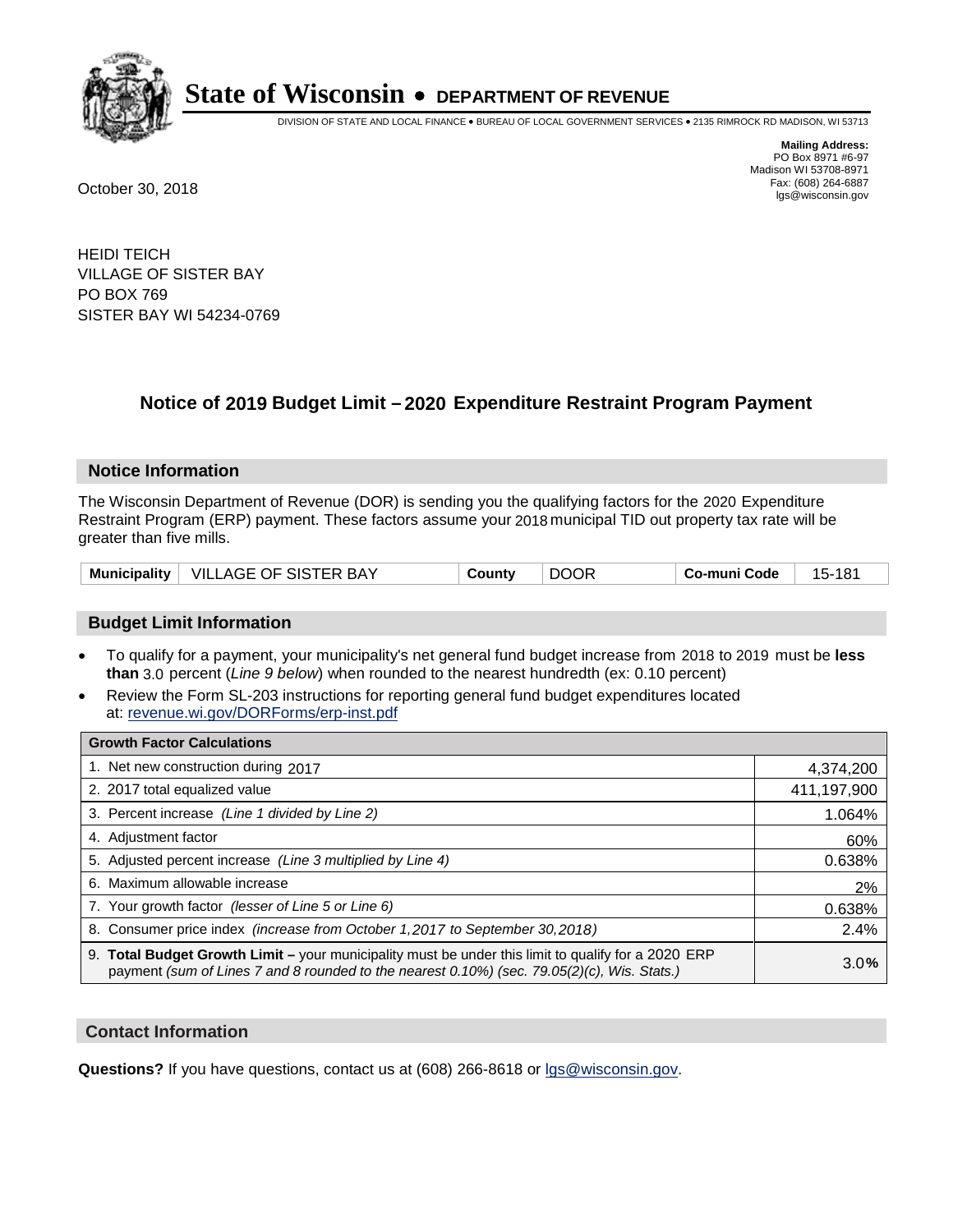

DIVISION OF STATE AND LOCAL FINANCE • BUREAU OF LOCAL GOVERNMENT SERVICES • 2135 RIMROCK RD MADISON, WI 53713

**Mailing Address:** PO Box 8971 #6-97 Madison WI 53708-8971<br>Fax: (608) 264-6887 Fax: (608) 264-6887 October 30, 2018 lgs@wisconsin.gov

STEPHANIE REINHARDT CITY OF STURGEON BAY 421 MICHIGAN ST STURGEON BAY WI 54235

### **Notice of 2019 Budget Limit - 2020 Expenditure Restraint Program Payment**

#### **Notice Information**

The Wisconsin Department of Revenue (DOR) is sending you the qualifying factors for the 2020 Expenditure Restraint Program (ERP) payment. These factors assume your 2018 municipal TID out property tax rate will be greater than five mills.

|  | Municipality   CITY OF STURGEON BAY | County |  | Co-muni Code | 15-281 |
|--|-------------------------------------|--------|--|--------------|--------|
|--|-------------------------------------|--------|--|--------------|--------|

#### **Budget Limit Information**

- To qualify for a payment, your municipality's net general fund budget increase from 2018 to 2019 must be less **than** 3.2 percent (*Line 9 below*) when rounded to the nearest hundredth (ex: 0.10 percent)
- Review the Form SL-203 instructions for reporting general fund budget expenditures located at: revenue.wi.gov/DORForms/erp-inst.pdf

| <b>Growth Factor Calculations</b>                                                                                                                                                                      |             |
|--------------------------------------------------------------------------------------------------------------------------------------------------------------------------------------------------------|-------------|
| 1. Net new construction during 2017                                                                                                                                                                    | 11,123,400  |
| 2. 2017 total equalized value                                                                                                                                                                          | 859,880,300 |
| 3. Percent increase (Line 1 divided by Line 2)                                                                                                                                                         | 1.294%      |
| 4. Adjustment factor                                                                                                                                                                                   | 60%         |
| 5. Adjusted percent increase (Line 3 multiplied by Line 4)                                                                                                                                             | 0.776%      |
| 6. Maximum allowable increase                                                                                                                                                                          | 2%          |
| 7. Your growth factor (lesser of Line 5 or Line 6)                                                                                                                                                     | 0.776%      |
| 8. Consumer price index (increase from October 1,2017 to September 30,2018)                                                                                                                            | 2.4%        |
| 9. Total Budget Growth Limit - your municipality must be under this limit to qualify for a 2020 ERP<br>payment (sum of Lines 7 and 8 rounded to the nearest $0.10\%$ ) (sec. 79.05(2)(c), Wis. Stats.) | 3.2%        |

#### **Contact Information**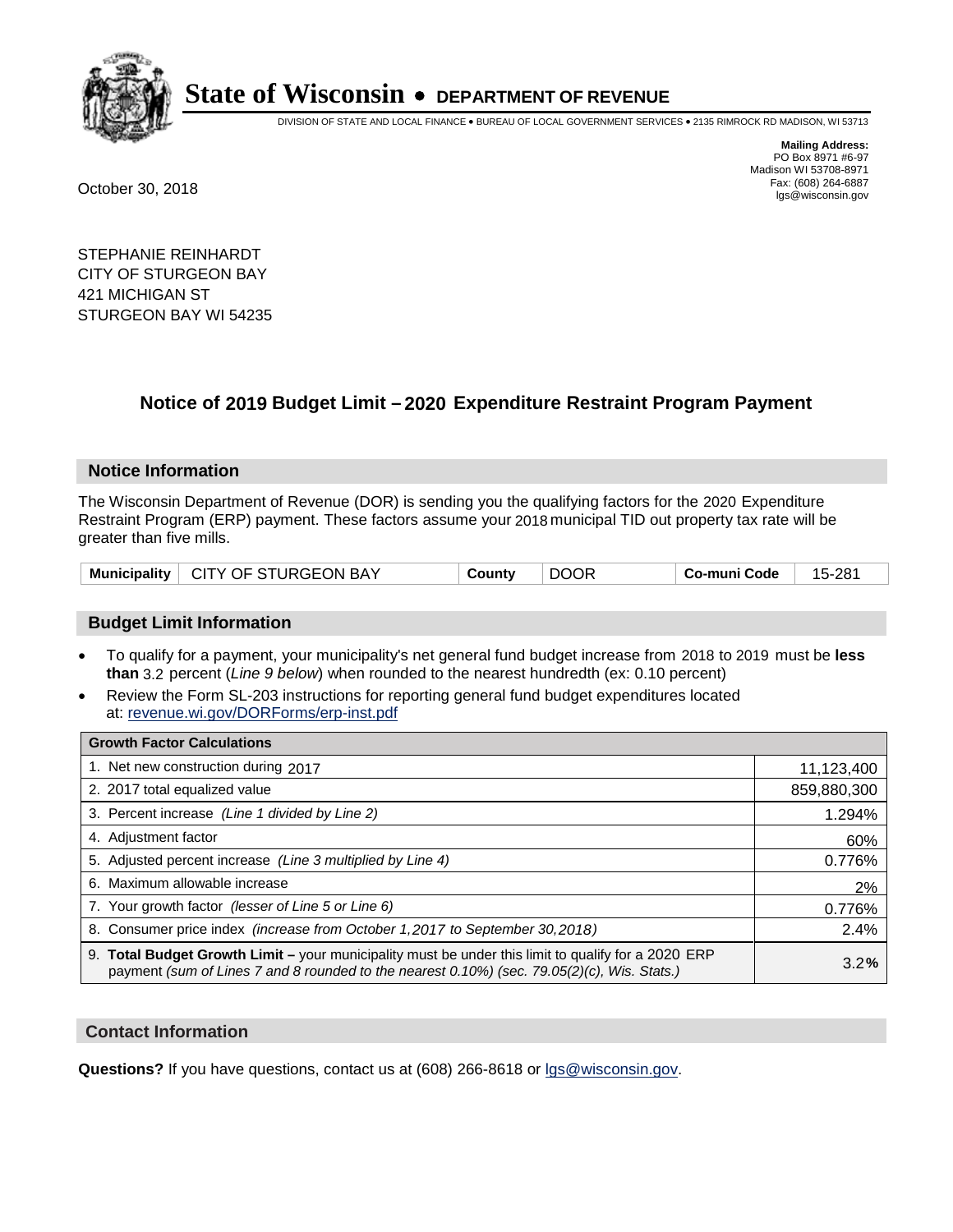

DIVISION OF STATE AND LOCAL FINANCE • BUREAU OF LOCAL GOVERNMENT SERVICES • 2135 RIMROCK RD MADISON, WI 53713

**Mailing Address:** PO Box 8971 #6-97 Madison WI 53708-8971<br>Fax: (608) 264-6887 Fax: (608) 264-6887 October 30, 2018 lgs@wisconsin.gov

KATHY BURGER VILLAGE OF SOLON SPRINGS PO BOX 273 SOLON SPRINGS WI 54873-0273

### **Notice of 2019 Budget Limit - 2020 Expenditure Restraint Program Payment**

#### **Notice Information**

The Wisconsin Department of Revenue (DOR) is sending you the qualifying factors for the 2020 Expenditure Restraint Program (ERP) payment. These factors assume your 2018 municipal TID out property tax rate will be greater than five mills.

|  | Municipality   VILLAGE OF SOLON SPRINGS | County | DOUGLAS | ⊤ Co-muni Code | 16-181 |
|--|-----------------------------------------|--------|---------|----------------|--------|
|--|-----------------------------------------|--------|---------|----------------|--------|

#### **Budget Limit Information**

- To qualify for a payment, your municipality's net general fund budget increase from 2018 to 2019 must be less **than** 2.4 percent (*Line 9 below*) when rounded to the nearest hundredth (ex: 0.10 percent)
- Review the Form SL-203 instructions for reporting general fund budget expenditures located at: revenue.wi.gov/DORForms/erp-inst.pdf

| <b>Growth Factor Calculations</b>                                                                                                                                                                      |            |
|--------------------------------------------------------------------------------------------------------------------------------------------------------------------------------------------------------|------------|
| 1. Net new construction during 2017                                                                                                                                                                    | $-173,000$ |
| 2. 2017 total equalized value                                                                                                                                                                          | 46,785,300 |
| 3. Percent increase (Line 1 divided by Line 2)                                                                                                                                                         | $-0.370%$  |
| 4. Adjustment factor                                                                                                                                                                                   | 60%        |
| 5. Adjusted percent increase (Line 3 multiplied by Line 4)                                                                                                                                             | $-0.222%$  |
| 6. Maximum allowable increase                                                                                                                                                                          | 2%         |
| 7. Your growth factor (lesser of Line 5 or Line 6)                                                                                                                                                     | 0.000%     |
| 8. Consumer price index (increase from October 1, 2017 to September 30, 2018)                                                                                                                          | 2.4%       |
| 9. Total Budget Growth Limit - your municipality must be under this limit to qualify for a 2020 ERP<br>payment (sum of Lines 7 and 8 rounded to the nearest $0.10\%$ ) (sec. 79.05(2)(c), Wis. Stats.) | 2.4%       |

#### **Contact Information**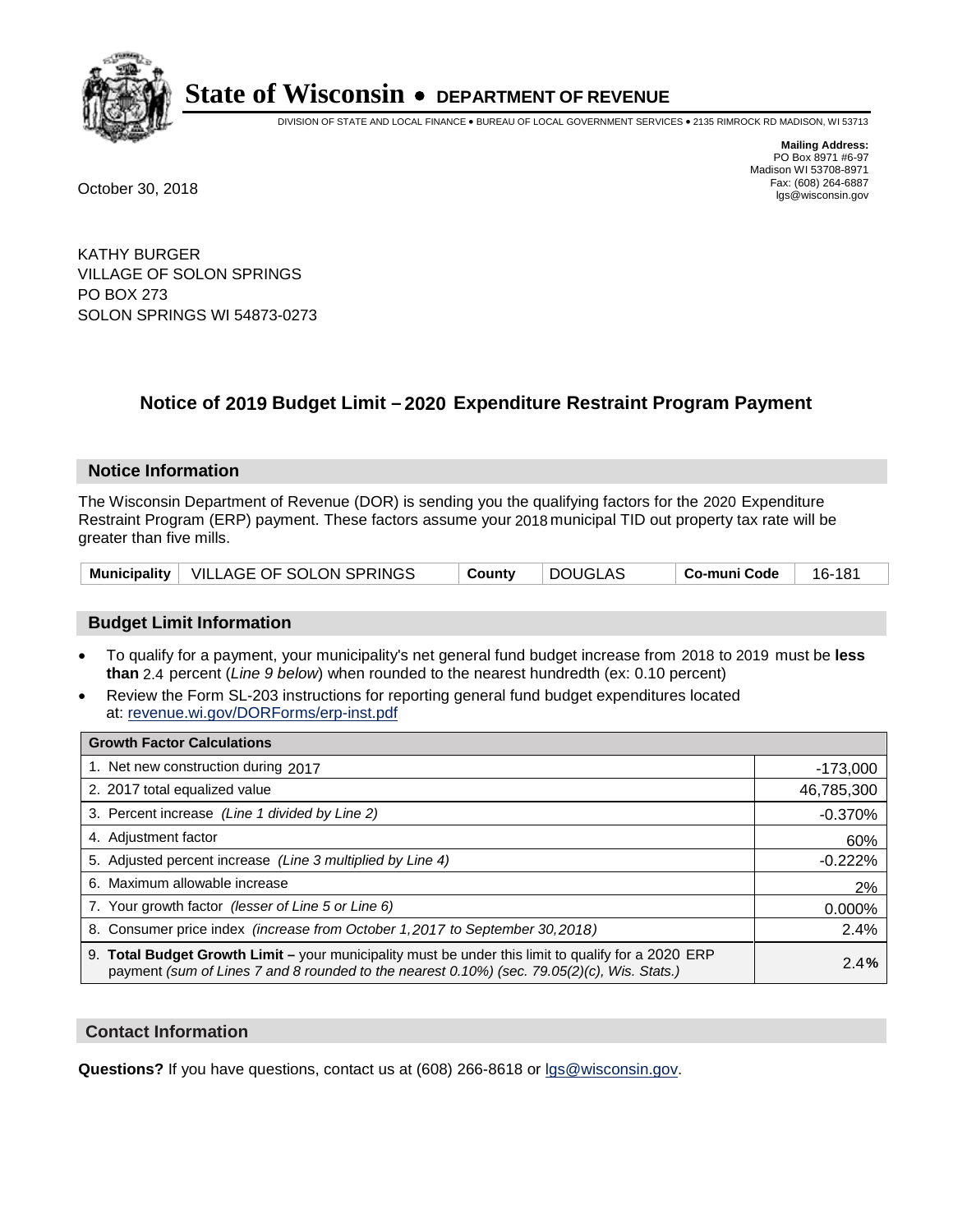

DIVISION OF STATE AND LOCAL FINANCE • BUREAU OF LOCAL GOVERNMENT SERVICES • 2135 RIMROCK RD MADISON, WI 53713

**Mailing Address:** PO Box 8971 #6-97 Madison WI 53708-8971<br>Fax: (608) 264-6887 Fax: (608) 264-6887 October 30, 2018 lgs@wisconsin.gov

TERRI KALAN CITY OF SUPERIOR 1316 N 14TH ST, RM 200 SUPERIOR WI 54880

### **Notice of 2019 Budget Limit - 2020 Expenditure Restraint Program Payment**

#### **Notice Information**

The Wisconsin Department of Revenue (DOR) is sending you the qualifying factors for the 2020 Expenditure Restraint Program (ERP) payment. These factors assume your 2018 municipal TID out property tax rate will be greater than five mills.

|  | Municipality   CITY OF SUPERIOR | County | ∣ DOUGLAS | ∣ Co-muni Code | 16-281 |
|--|---------------------------------|--------|-----------|----------------|--------|
|--|---------------------------------|--------|-----------|----------------|--------|

#### **Budget Limit Information**

- To qualify for a payment, your municipality's net general fund budget increase from 2018 to 2019 must be less **than** 3.1 percent (*Line 9 below*) when rounded to the nearest hundredth (ex: 0.10 percent)
- Review the Form SL-203 instructions for reporting general fund budget expenditures located at: revenue.wi.gov/DORForms/erp-inst.pdf

| <b>Growth Factor Calculations</b>                                                                                                                                                                      |               |
|--------------------------------------------------------------------------------------------------------------------------------------------------------------------------------------------------------|---------------|
| 1. Net new construction during 2017                                                                                                                                                                    | 19,670,900    |
| 2. 2017 total equalized value                                                                                                                                                                          | 1,665,724,100 |
| 3. Percent increase (Line 1 divided by Line 2)                                                                                                                                                         | 1.181%        |
| 4. Adjustment factor                                                                                                                                                                                   | 60%           |
| 5. Adjusted percent increase (Line 3 multiplied by Line 4)                                                                                                                                             | 0.709%        |
| 6. Maximum allowable increase                                                                                                                                                                          | 2%            |
| 7. Your growth factor (lesser of Line 5 or Line 6)                                                                                                                                                     | 0.709%        |
| 8. Consumer price index (increase from October 1,2017 to September 30,2018)                                                                                                                            | 2.4%          |
| 9. Total Budget Growth Limit - your municipality must be under this limit to qualify for a 2020 ERP<br>payment (sum of Lines 7 and 8 rounded to the nearest $0.10\%$ ) (sec. 79.05(2)(c), Wis. Stats.) | 3.1%          |

#### **Contact Information**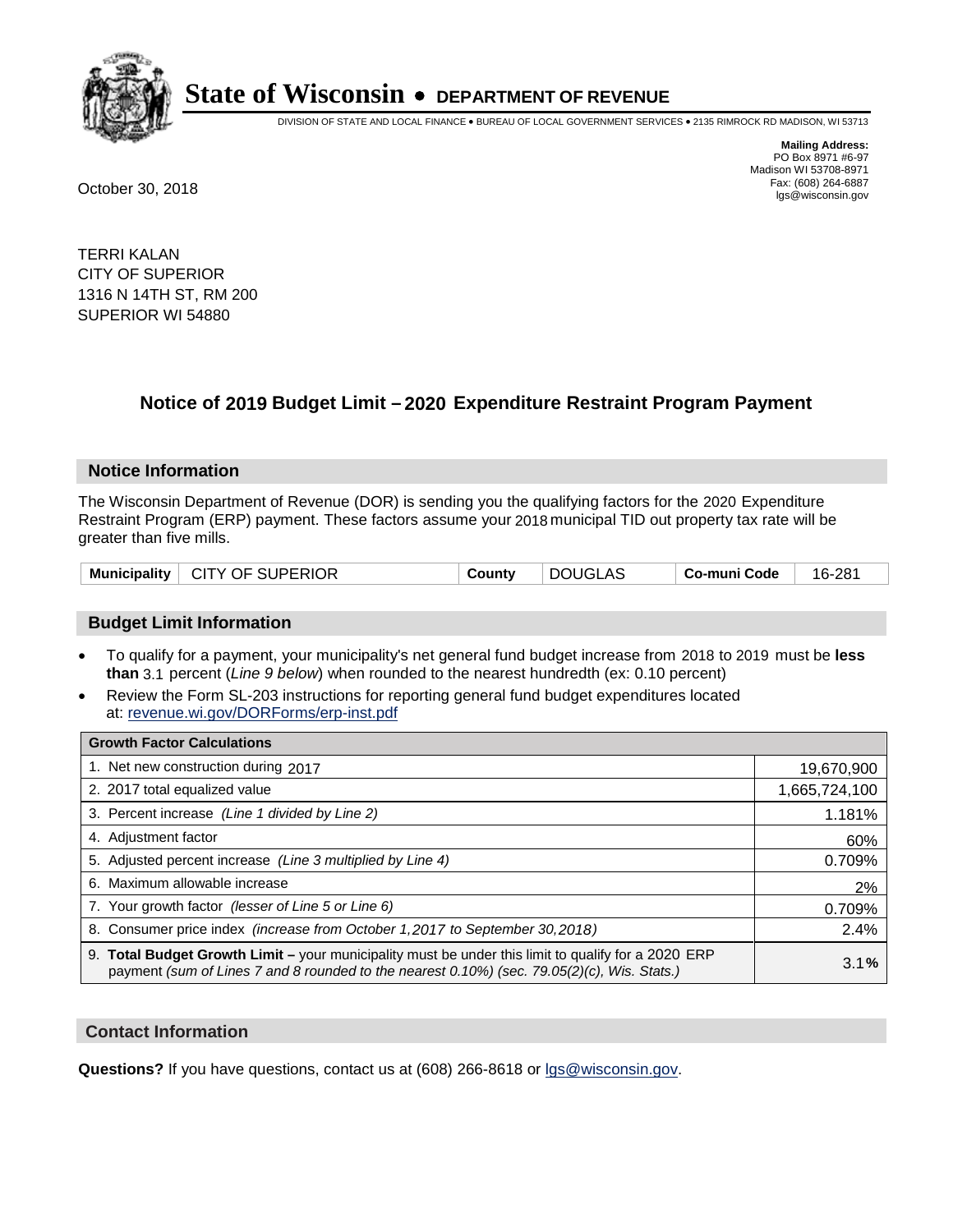

DIVISION OF STATE AND LOCAL FINANCE • BUREAU OF LOCAL GOVERNMENT SERVICES • 2135 RIMROCK RD MADISON, WI 53713

**Mailing Address:** PO Box 8971 #6-97 Madison WI 53708-8971<br>Fax: (608) 264-6887 Fax: (608) 264-6887 October 30, 2018 lgs@wisconsin.gov

DIANE DUERST TOWN OF NEW HAVEN N12488 150TH ST BOYCEVILLE WI 54725

### **Notice of 2019 Budget Limit - 2020 Expenditure Restraint Program Payment**

#### **Notice Information**

The Wisconsin Department of Revenue (DOR) is sending you the qualifying factors for the 2020 Expenditure Restraint Program (ERP) payment. These factors assume your 2018 municipal TID out property tax rate will be greater than five mills.

| Municipality | TOWN OF NEW HAVEN | ⊶ount∨ | <b>DUNN</b> | co-muni Code، | - $\cap$ 15 |
|--------------|-------------------|--------|-------------|---------------|-------------|
|--------------|-------------------|--------|-------------|---------------|-------------|

#### **Budget Limit Information**

- To qualify for a payment, your municipality's net general fund budget increase from 2018 to 2019 must be less **than** 3.7 percent (*Line 9 below*) when rounded to the nearest hundredth (ex: 0.10 percent)
- Review the Form SL-203 instructions for reporting general fund budget expenditures located at: revenue.wi.gov/DORForms/erp-inst.pdf

| <b>Growth Factor Calculations</b>                                                                                                                                                                      |            |
|--------------------------------------------------------------------------------------------------------------------------------------------------------------------------------------------------------|------------|
| 1. Net new construction during 2017                                                                                                                                                                    | 889,300    |
| 2. 2017 total equalized value                                                                                                                                                                          | 41,339,000 |
| 3. Percent increase (Line 1 divided by Line 2)                                                                                                                                                         | 2.151%     |
| 4. Adjustment factor                                                                                                                                                                                   | 60%        |
| 5. Adjusted percent increase (Line 3 multiplied by Line 4)                                                                                                                                             | 1.291%     |
| 6. Maximum allowable increase                                                                                                                                                                          | 2%         |
| 7. Your growth factor (lesser of Line 5 or Line 6)                                                                                                                                                     | 1.291%     |
| 8. Consumer price index (increase from October 1, 2017 to September 30, 2018)                                                                                                                          | 2.4%       |
| 9. Total Budget Growth Limit - your municipality must be under this limit to qualify for a 2020 ERP<br>payment (sum of Lines 7 and 8 rounded to the nearest $0.10\%$ ) (sec. 79.05(2)(c), Wis. Stats.) | 3.7%       |

#### **Contact Information**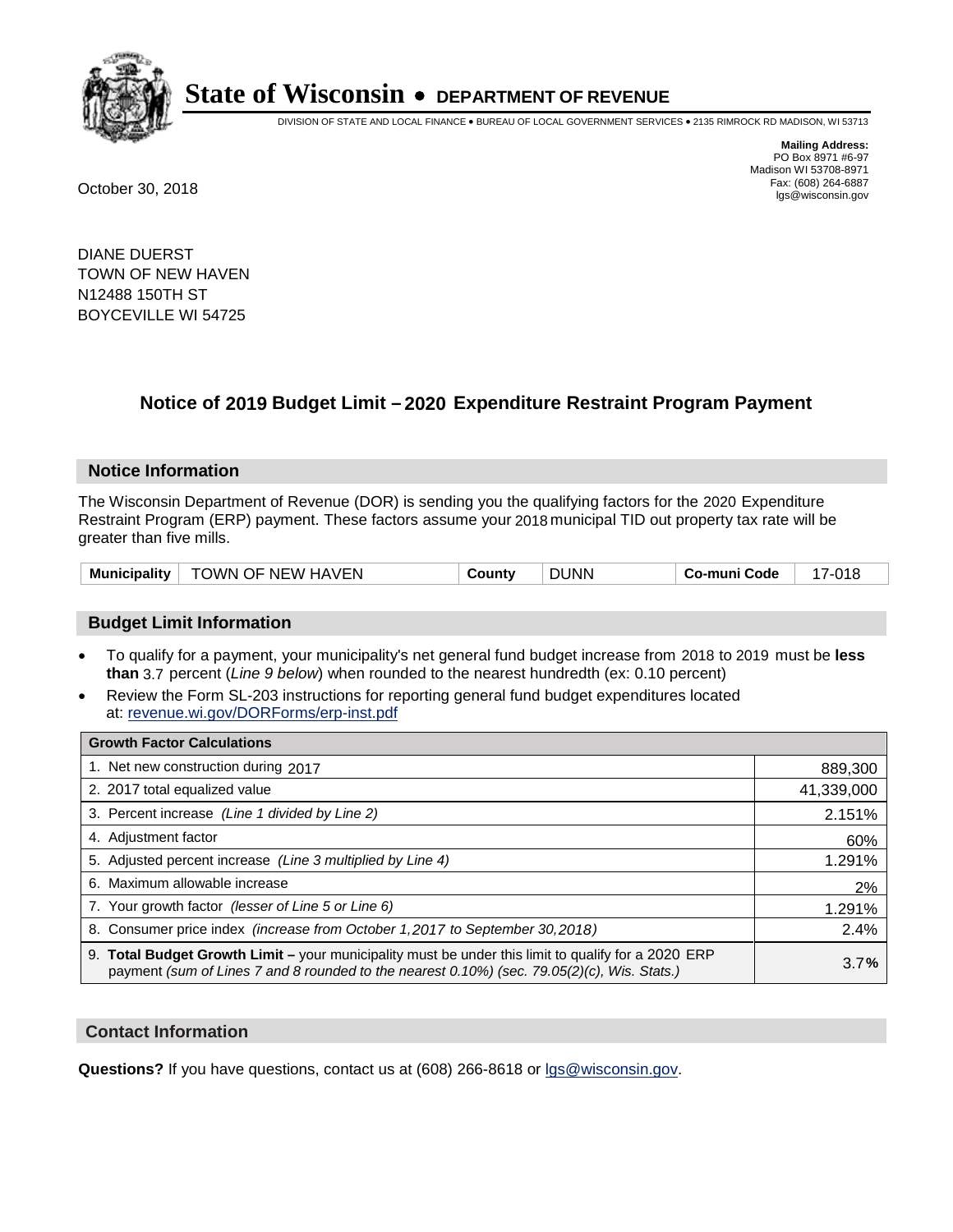

DIVISION OF STATE AND LOCAL FINANCE • BUREAU OF LOCAL GOVERNMENT SERVICES • 2135 RIMROCK RD MADISON, WI 53713

**Mailing Address:** PO Box 8971 #6-97 Madison WI 53708-8971<br>Fax: (608) 264-6887 Fax: (608) 264-6887 October 30, 2018 lgs@wisconsin.gov

LYNN NIGGEMANN VILLAGE OF COLFAX PO BOX 417 COLFAX WI 54730-0417

### **Notice of 2019 Budget Limit - 2020 Expenditure Restraint Program Payment**

#### **Notice Information**

The Wisconsin Department of Revenue (DOR) is sending you the qualifying factors for the 2020 Expenditure Restraint Program (ERP) payment. These factors assume your 2018 municipal TID out property tax rate will be greater than five mills.

| <b>Municipality</b> | VILLAGE OF COLFAX | County | <b>DUNN</b> | Co-muni Code |  |
|---------------------|-------------------|--------|-------------|--------------|--|
|---------------------|-------------------|--------|-------------|--------------|--|

#### **Budget Limit Information**

- To qualify for a payment, your municipality's net general fund budget increase from 2018 to 2019 must be less **than** 2.6 percent (*Line 9 below*) when rounded to the nearest hundredth (ex: 0.10 percent)
- Review the Form SL-203 instructions for reporting general fund budget expenditures located at: revenue.wi.gov/DORForms/erp-inst.pdf

| <b>Growth Factor Calculations</b>                                                                                                                                                                      |            |
|--------------------------------------------------------------------------------------------------------------------------------------------------------------------------------------------------------|------------|
| 1. Net new construction during 2017                                                                                                                                                                    | 179,900    |
| 2. 2017 total equalized value                                                                                                                                                                          | 50,546,500 |
| 3. Percent increase (Line 1 divided by Line 2)                                                                                                                                                         | 0.356%     |
| 4. Adjustment factor                                                                                                                                                                                   | 60%        |
| 5. Adjusted percent increase (Line 3 multiplied by Line 4)                                                                                                                                             | 0.214%     |
| 6. Maximum allowable increase                                                                                                                                                                          | 2%         |
| 7. Your growth factor (lesser of Line 5 or Line 6)                                                                                                                                                     | 0.214%     |
| 8. Consumer price index (increase from October 1,2017 to September 30,2018)                                                                                                                            | 2.4%       |
| 9. Total Budget Growth Limit - your municipality must be under this limit to qualify for a 2020 ERP<br>payment (sum of Lines 7 and 8 rounded to the nearest $0.10\%$ ) (sec. 79.05(2)(c), Wis. Stats.) | 2.6%       |

#### **Contact Information**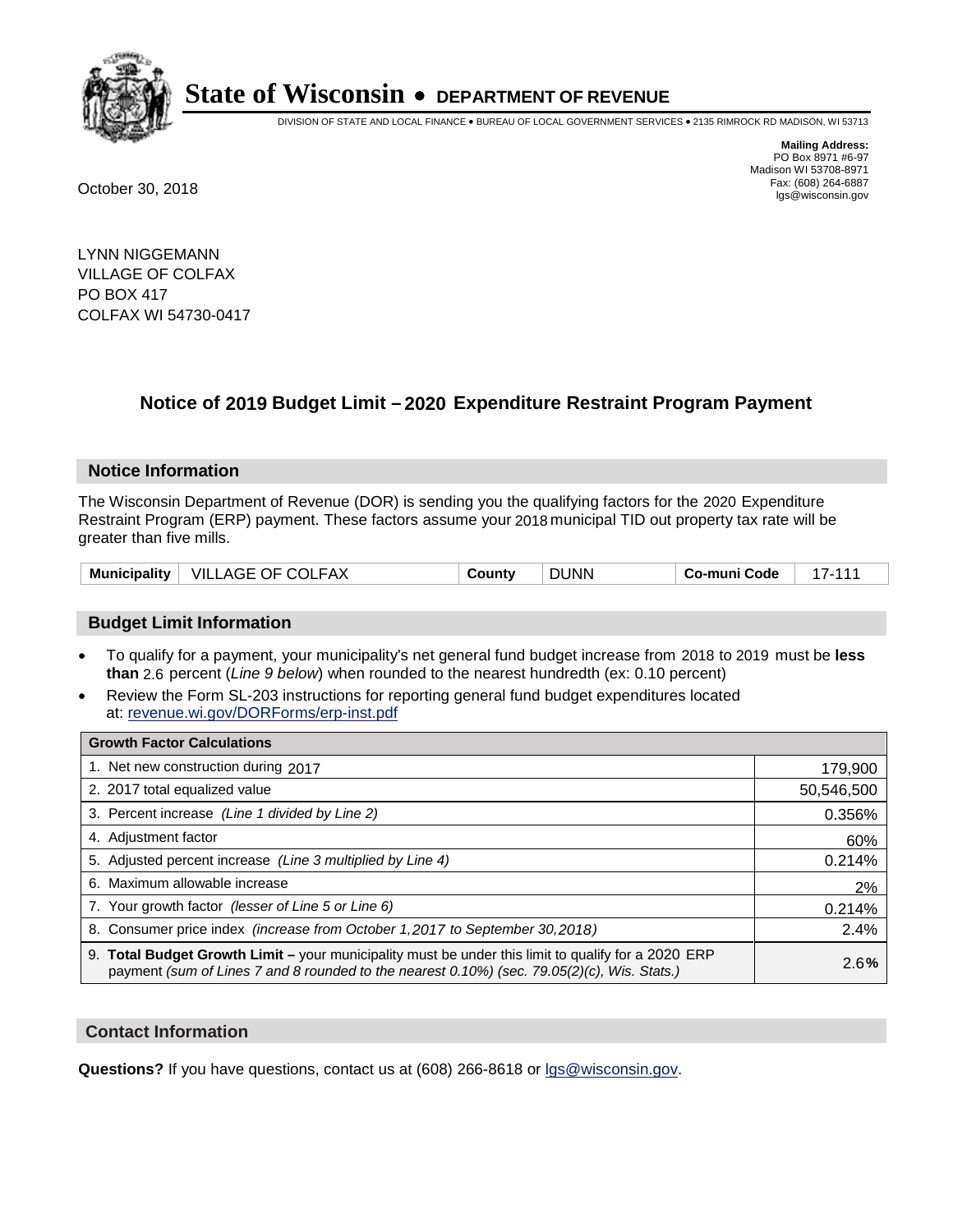

DIVISION OF STATE AND LOCAL FINANCE • BUREAU OF LOCAL GOVERNMENT SERVICES • 2135 RIMROCK RD MADISON, WI 53713

**Mailing Address:** PO Box 8971 #6-97 Madison WI 53708-8971<br>Fax: (608) 264-6887 Fax: (608) 264-6887 October 30, 2018 lgs@wisconsin.gov

PATRICIA HAHN VILLAGE OF ELK MOUND PO BOX 188 ELK MOUND WI 54739-0188

### **Notice of 2019 Budget Limit - 2020 Expenditure Restraint Program Payment**

#### **Notice Information**

The Wisconsin Department of Revenue (DOR) is sending you the qualifying factors for the 2020 Expenditure Restraint Program (ERP) payment. These factors assume your 2018 municipal TID out property tax rate will be greater than five mills.

|  | Municipality   VILLAGE OF ELK MOUND | County | <b>DUNN</b> | Co-muni Code |  |
|--|-------------------------------------|--------|-------------|--------------|--|
|--|-------------------------------------|--------|-------------|--------------|--|

#### **Budget Limit Information**

- To qualify for a payment, your municipality's net general fund budget increase from 2018 to 2019 must be less **than** 3.2 percent (*Line 9 below*) when rounded to the nearest hundredth (ex: 0.10 percent)
- Review the Form SL-203 instructions for reporting general fund budget expenditures located at: revenue.wi.gov/DORForms/erp-inst.pdf

| <b>Growth Factor Calculations</b>                                                                                                                                                                      |            |
|--------------------------------------------------------------------------------------------------------------------------------------------------------------------------------------------------------|------------|
| 1. Net new construction during 2017                                                                                                                                                                    | 474,500    |
| 2. 2017 total equalized value                                                                                                                                                                          | 34,714,200 |
| 3. Percent increase (Line 1 divided by Line 2)                                                                                                                                                         | 1.367%     |
| 4. Adjustment factor                                                                                                                                                                                   | 60%        |
| 5. Adjusted percent increase (Line 3 multiplied by Line 4)                                                                                                                                             | 0.820%     |
| 6. Maximum allowable increase                                                                                                                                                                          | 2%         |
| 7. Your growth factor (lesser of Line 5 or Line 6)                                                                                                                                                     | 0.820%     |
| 8. Consumer price index (increase from October 1, 2017 to September 30, 2018)                                                                                                                          | 2.4%       |
| 9. Total Budget Growth Limit - your municipality must be under this limit to qualify for a 2020 ERP<br>payment (sum of Lines 7 and 8 rounded to the nearest $0.10\%$ ) (sec. 79.05(2)(c), Wis. Stats.) | 3.2%       |

#### **Contact Information**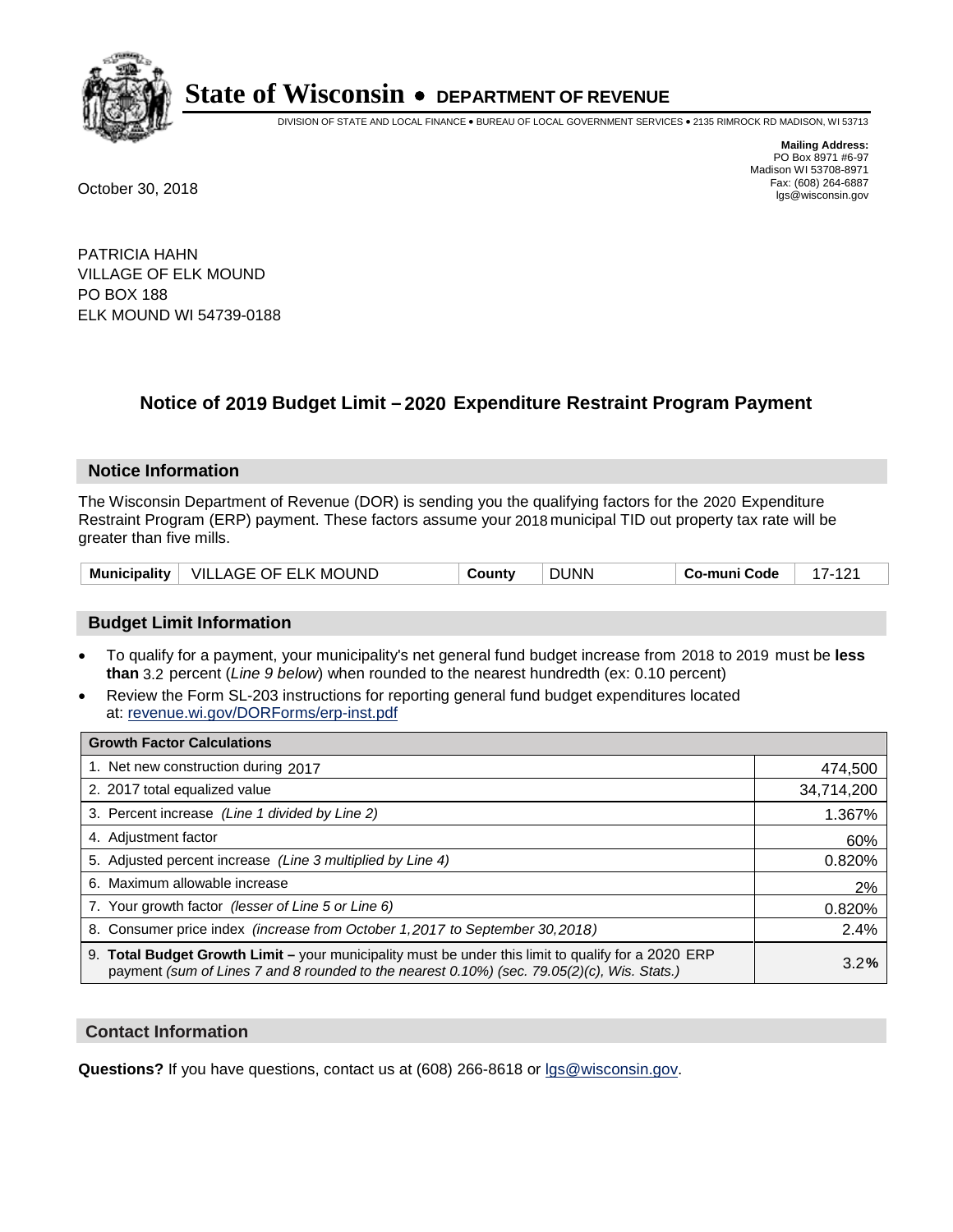

DIVISION OF STATE AND LOCAL FINANCE • BUREAU OF LOCAL GOVERNMENT SERVICES • 2135 RIMROCK RD MADISON, WI 53713

**Mailing Address:** PO Box 8971 #6-97 Madison WI 53708-8971<br>Fax: (608) 264-6887 Fax: (608) 264-6887 October 30, 2018 lgs@wisconsin.gov

ROBIN GOODELL VILLAGE OF WHEELER PO BOX 16 WHEELER WI 54772-0016

### **Notice of 2019 Budget Limit - 2020 Expenditure Restraint Program Payment**

#### **Notice Information**

The Wisconsin Department of Revenue (DOR) is sending you the qualifying factors for the 2020 Expenditure Restraint Program (ERP) payment. These factors assume your 2018 municipal TID out property tax rate will be greater than five mills.

#### **Budget Limit Information**

- To qualify for a payment, your municipality's net general fund budget increase from 2018 to 2019 must be less **than** 2.6 percent (*Line 9 below*) when rounded to the nearest hundredth (ex: 0.10 percent)
- Review the Form SL-203 instructions for reporting general fund budget expenditures located at: revenue.wi.gov/DORForms/erp-inst.pdf

| <b>Growth Factor Calculations</b>                                                                                                                                                                      |           |
|--------------------------------------------------------------------------------------------------------------------------------------------------------------------------------------------------------|-----------|
| 1. Net new construction during 2017                                                                                                                                                                    | 27,200    |
| 2. 2017 total equalized value                                                                                                                                                                          | 9,240,300 |
| 3. Percent increase (Line 1 divided by Line 2)                                                                                                                                                         | 0.294%    |
| 4. Adjustment factor                                                                                                                                                                                   | 60%       |
| 5. Adjusted percent increase (Line 3 multiplied by Line 4)                                                                                                                                             | 0.176%    |
| 6. Maximum allowable increase                                                                                                                                                                          | 2%        |
| 7. Your growth factor (lesser of Line 5 or Line 6)                                                                                                                                                     | 0.176%    |
| 8. Consumer price index (increase from October 1,2017 to September 30,2018)                                                                                                                            | 2.4%      |
| 9. Total Budget Growth Limit - your municipality must be under this limit to qualify for a 2020 ERP<br>payment (sum of Lines 7 and 8 rounded to the nearest $0.10\%$ ) (sec. 79.05(2)(c), Wis. Stats.) | 2.6%      |

#### **Contact Information**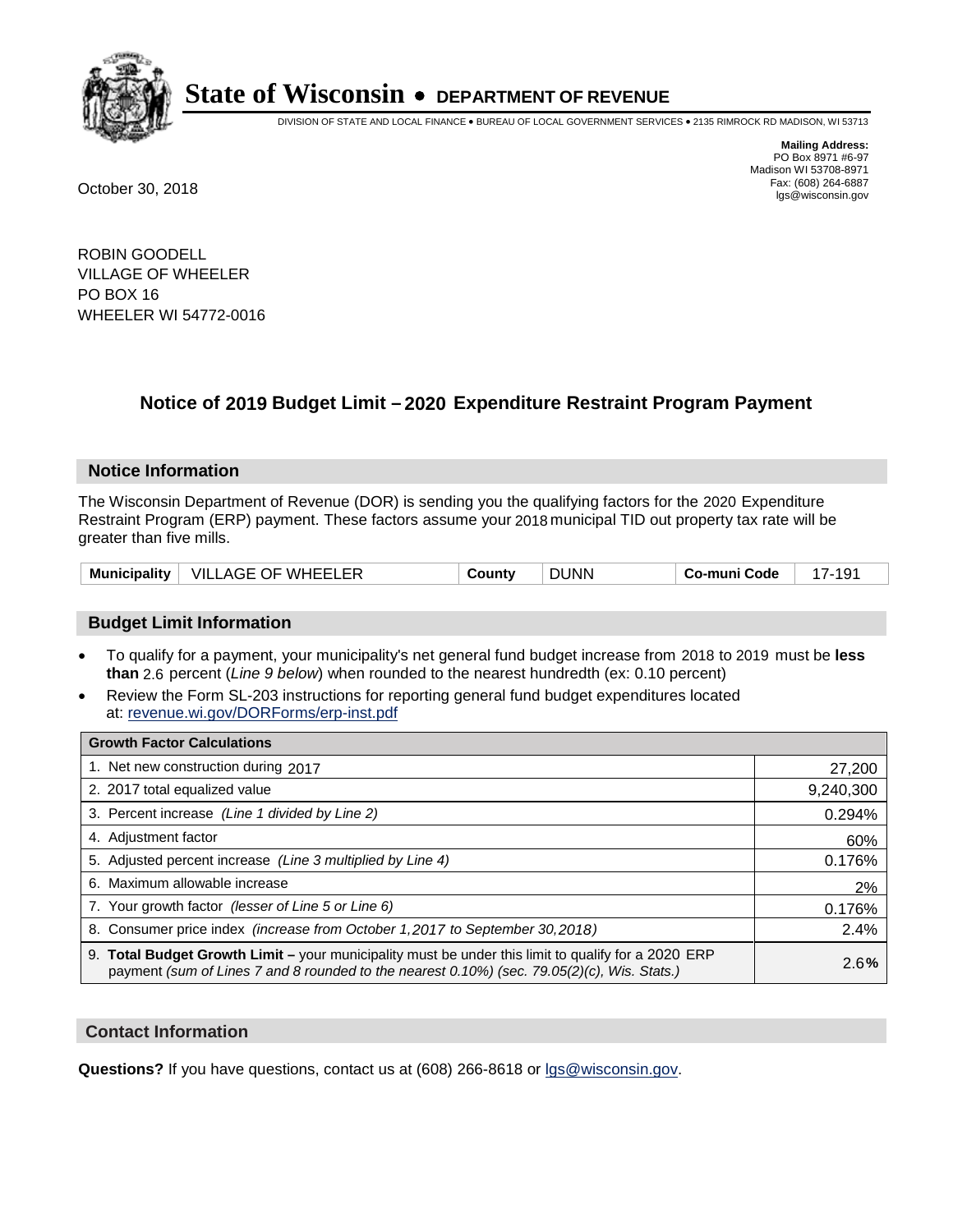

DIVISION OF STATE AND LOCAL FINANCE • BUREAU OF LOCAL GOVERNMENT SERVICES • 2135 RIMROCK RD MADISON, WI 53713

**Mailing Address:** PO Box 8971 #6-97 Madison WI 53708-8971<br>Fax: (608) 264-6887 Fax: (608) 264-6887 October 30, 2018 lgs@wisconsin.gov

CALLY LAUERSDORF CITY OF MENOMONIE 800 WILSON AVE, 3RD FL MENOMONIE WI 54751-2734

### **Notice of 2019 Budget Limit - 2020 Expenditure Restraint Program Payment**

#### **Notice Information**

The Wisconsin Department of Revenue (DOR) is sending you the qualifying factors for the 2020 Expenditure Restraint Program (ERP) payment. These factors assume your 2018 municipal TID out property tax rate will be greater than five mills.

| <b>Municipality</b> | T MENOMONIE<br>CITY OF | .ount' | JUNN | Code<br>ن o-muni $r$ | ດ⊏ |
|---------------------|------------------------|--------|------|----------------------|----|
|---------------------|------------------------|--------|------|----------------------|----|

#### **Budget Limit Information**

- To qualify for a payment, your municipality's net general fund budget increase from 2018 to 2019 must be less **than** 4.3 percent (*Line 9 below*) when rounded to the nearest hundredth (ex: 0.10 percent)
- Review the Form SL-203 instructions for reporting general fund budget expenditures located at: revenue.wi.gov/DORForms/erp-inst.pdf

| <b>Growth Factor Calculations</b>                                                                                                                                                                      |               |
|--------------------------------------------------------------------------------------------------------------------------------------------------------------------------------------------------------|---------------|
| 1. Net new construction during 2017                                                                                                                                                                    | 34,036,800    |
| 2. 2017 total equalized value                                                                                                                                                                          | 1,070,831,700 |
| 3. Percent increase (Line 1 divided by Line 2)                                                                                                                                                         | 3.179%        |
| 4. Adjustment factor                                                                                                                                                                                   | 60%           |
| 5. Adjusted percent increase (Line 3 multiplied by Line 4)                                                                                                                                             | 1.907%        |
| 6. Maximum allowable increase                                                                                                                                                                          | 2%            |
| 7. Your growth factor (lesser of Line 5 or Line 6)                                                                                                                                                     | 1.907%        |
| 8. Consumer price index (increase from October 1, 2017 to September 30, 2018)                                                                                                                          | 2.4%          |
| 9. Total Budget Growth Limit - your municipality must be under this limit to qualify for a 2020 ERP<br>payment (sum of Lines 7 and 8 rounded to the nearest $0.10\%$ ) (sec. 79.05(2)(c), Wis. Stats.) | 4.3%          |

#### **Contact Information**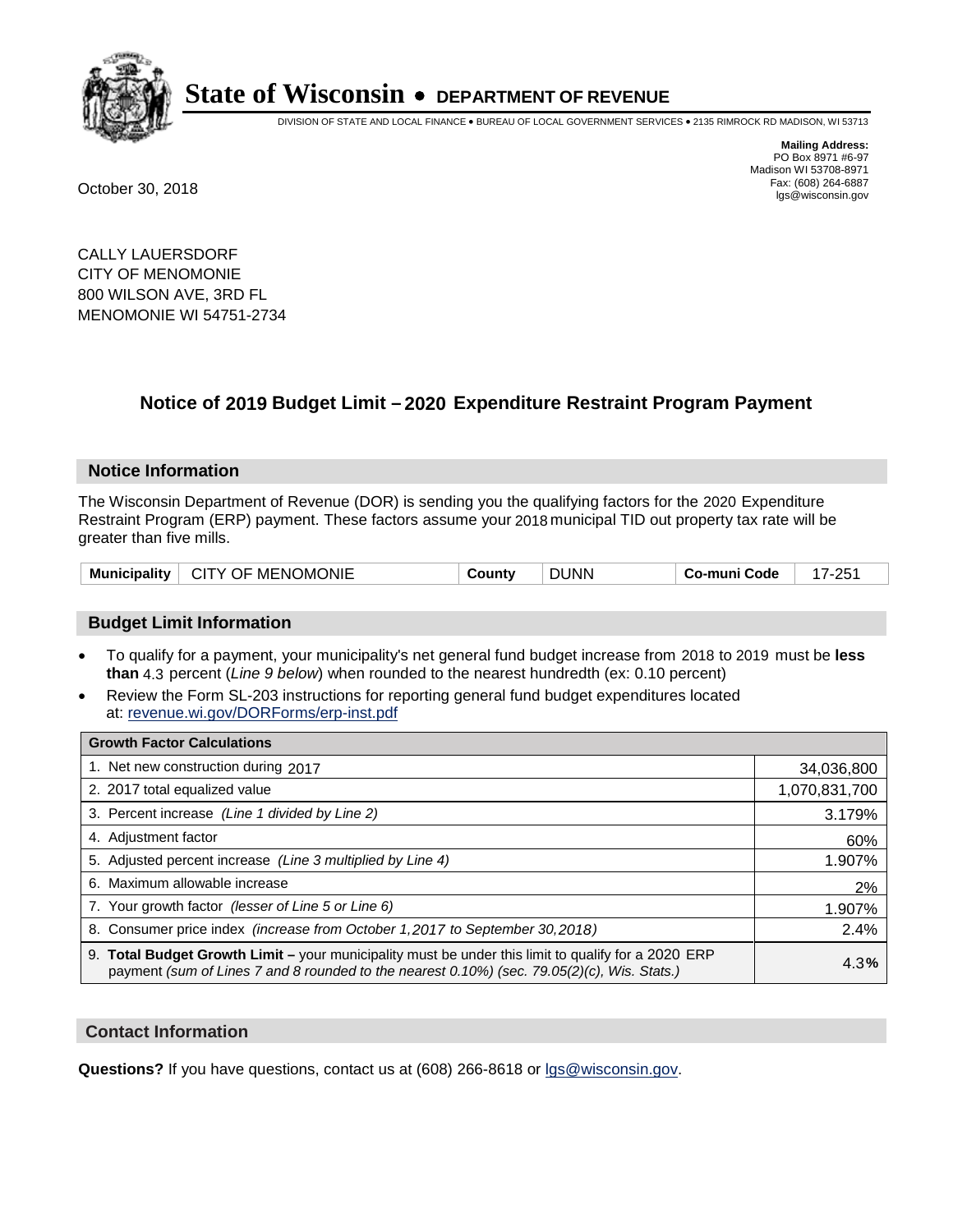

DIVISION OF STATE AND LOCAL FINANCE • BUREAU OF LOCAL GOVERNMENT SERVICES • 2135 RIMROCK RD MADISON, WI 53713

**Mailing Address:** PO Box 8971 #6-97 Madison WI 53708-8971<br>Fax: (608) 264-6887 Fax: (608) 264-6887 October 30, 2018 lgs@wisconsin.gov

DOREEN KUBERRA VILLAGE OF FAIRCHILD PO BOX 150 FAIRCHILD WI 54741-0150

### **Notice of 2019 Budget Limit - 2020 Expenditure Restraint Program Payment**

#### **Notice Information**

The Wisconsin Department of Revenue (DOR) is sending you the qualifying factors for the 2020 Expenditure Restraint Program (ERP) payment. These factors assume your 2018 municipal TID out property tax rate will be greater than five mills.

|  | Municipality   VILLAGE OF FAIRCHILD | Countv | <b>EAU CLAIRE</b> | ∣ Co-muni Code | 18-126 |
|--|-------------------------------------|--------|-------------------|----------------|--------|
|--|-------------------------------------|--------|-------------------|----------------|--------|

#### **Budget Limit Information**

- To qualify for a payment, your municipality's net general fund budget increase from 2018 to 2019 must be less **than** 3.9 percent (*Line 9 below*) when rounded to the nearest hundredth (ex: 0.10 percent)
- Review the Form SL-203 instructions for reporting general fund budget expenditures located at: revenue.wi.gov/DORForms/erp-inst.pdf

| <b>Growth Factor Calculations</b>                                                                                                                                                                      |            |
|--------------------------------------------------------------------------------------------------------------------------------------------------------------------------------------------------------|------------|
| 1. Net new construction during 2017                                                                                                                                                                    | 305,400    |
| 2. 2017 total equalized value                                                                                                                                                                          | 12,236,900 |
| 3. Percent increase (Line 1 divided by Line 2)                                                                                                                                                         | 2.496%     |
| 4. Adjustment factor                                                                                                                                                                                   | 60%        |
| 5. Adjusted percent increase (Line 3 multiplied by Line 4)                                                                                                                                             | 1.498%     |
| 6. Maximum allowable increase                                                                                                                                                                          | 2%         |
| 7. Your growth factor (lesser of Line 5 or Line 6)                                                                                                                                                     | 1.498%     |
| 8. Consumer price index (increase from October 1,2017 to September 30,2018)                                                                                                                            | 2.4%       |
| 9. Total Budget Growth Limit - your municipality must be under this limit to qualify for a 2020 ERP<br>payment (sum of Lines 7 and 8 rounded to the nearest $0.10\%$ ) (sec. 79.05(2)(c), Wis. Stats.) | 3.9%       |

#### **Contact Information**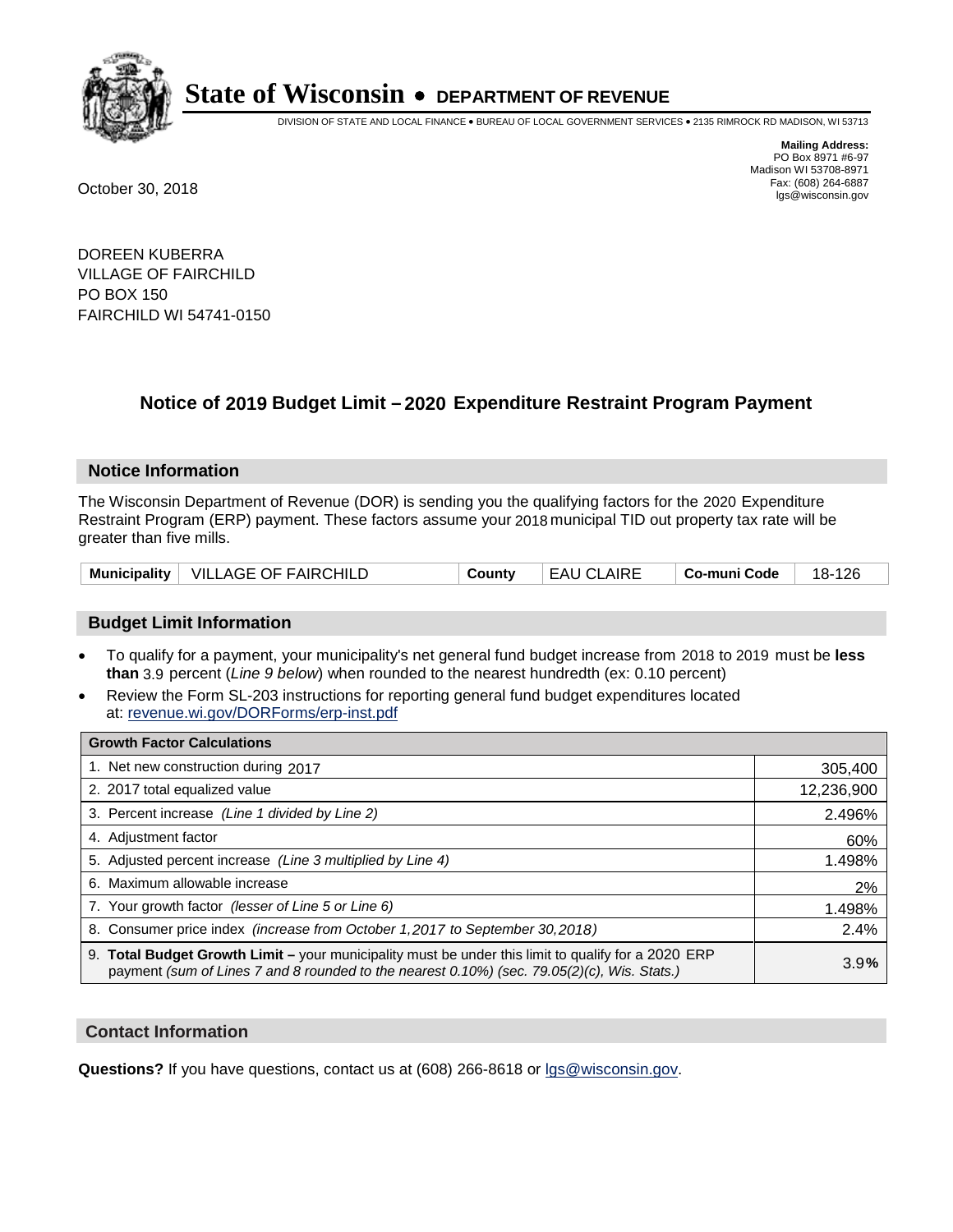

DIVISION OF STATE AND LOCAL FINANCE • BUREAU OF LOCAL GOVERNMENT SERVICES • 2135 RIMROCK RD MADISON, WI 53713

**Mailing Address:** PO Box 8971 #6-97 Madison WI 53708-8971<br>Fax: (608) 264-6887 Fax: (608) 264-6887 October 30, 2018 lgs@wisconsin.gov

RENEE ROEMHILD VILLAGE OF FALL CREEK PO BOX 156 FALL CREEK WI 54742-0156

### **Notice of 2019 Budget Limit - 2020 Expenditure Restraint Program Payment**

#### **Notice Information**

The Wisconsin Department of Revenue (DOR) is sending you the qualifying factors for the 2020 Expenditure Restraint Program (ERP) payment. These factors assume your 2018 municipal TID out property tax rate will be greater than five mills.

|  | Municipality   VILLAGE OF FALL CREEK | Countv | EAU CLAIRE | Co-muni Code | 18-127 |
|--|--------------------------------------|--------|------------|--------------|--------|
|--|--------------------------------------|--------|------------|--------------|--------|

#### **Budget Limit Information**

- To qualify for a payment, your municipality's net general fund budget increase from 2018 to 2019 must be less **than** 2.7 percent (*Line 9 below*) when rounded to the nearest hundredth (ex: 0.10 percent)
- Review the Form SL-203 instructions for reporting general fund budget expenditures located at: revenue.wi.gov/DORForms/erp-inst.pdf

| <b>Growth Factor Calculations</b>                                                                                                                                                                      |            |
|--------------------------------------------------------------------------------------------------------------------------------------------------------------------------------------------------------|------------|
| 1. Net new construction during 2017                                                                                                                                                                    | 376,700    |
| 2. 2017 total equalized value                                                                                                                                                                          | 79,802,900 |
| 3. Percent increase (Line 1 divided by Line 2)                                                                                                                                                         | 0.472%     |
| 4. Adjustment factor                                                                                                                                                                                   | 60%        |
| 5. Adjusted percent increase (Line 3 multiplied by Line 4)                                                                                                                                             | 0.283%     |
| 6. Maximum allowable increase                                                                                                                                                                          | 2%         |
| 7. Your growth factor (lesser of Line 5 or Line 6)                                                                                                                                                     | 0.283%     |
| 8. Consumer price index (increase from October 1,2017 to September 30,2018)                                                                                                                            | 2.4%       |
| 9. Total Budget Growth Limit - your municipality must be under this limit to qualify for a 2020 ERP<br>payment (sum of Lines 7 and 8 rounded to the nearest $0.10\%$ ) (sec. 79.05(2)(c), Wis. Stats.) | 2.7%       |

#### **Contact Information**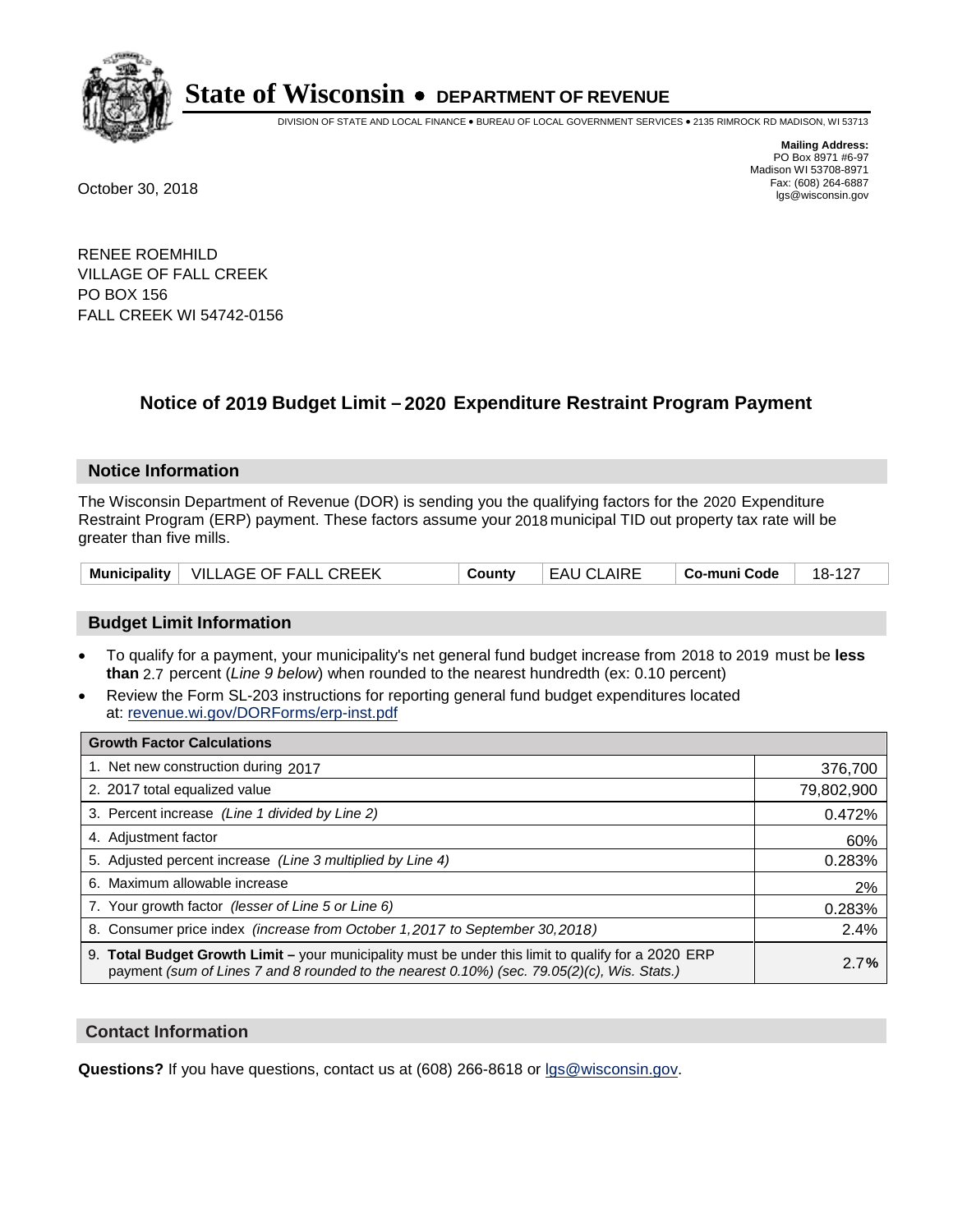

DIVISION OF STATE AND LOCAL FINANCE • BUREAU OF LOCAL GOVERNMENT SERVICES • 2135 RIMROCK RD MADISON, WI 53713

**Mailing Address:** PO Box 8971 #6-97 Madison WI 53708-8971<br>Fax: (608) 264-6887 Fax: (608) 264-6887 October 30, 2018 lgs@wisconsin.gov

CYNTHIA BAUER CITY OF ALTOONA 1303 LYNN AVE ALTOONA WI 54720-0008

## **Notice of 2019 Budget Limit - 2020 Expenditure Restraint Program Payment**

#### **Notice Information**

The Wisconsin Department of Revenue (DOR) is sending you the qualifying factors for the 2020 Expenditure Restraint Program (ERP) payment. These factors assume your 2018 municipal TID out property tax rate will be greater than five mills.

| Municipality   CITY OF ALTOONA | County | <b>EAU CLAIRE</b> | $\vert$ Co-muni Code $\vert$ 18-201 |  |
|--------------------------------|--------|-------------------|-------------------------------------|--|
|--------------------------------|--------|-------------------|-------------------------------------|--|

#### **Budget Limit Information**

- To qualify for a payment, your municipality's net general fund budget increase from 2018 to 2019 must be less **than** 4.4 percent (*Line 9 below*) when rounded to the nearest hundredth (ex: 0.10 percent)
- Review the Form SL-203 instructions for reporting general fund budget expenditures located at: revenue.wi.gov/DORForms/erp-inst.pdf

| <b>Growth Factor Calculations</b>                                                                                                                                                                      |             |
|--------------------------------------------------------------------------------------------------------------------------------------------------------------------------------------------------------|-------------|
| 1. Net new construction during 2017                                                                                                                                                                    | 22,428,700  |
| 2. 2017 total equalized value                                                                                                                                                                          | 655,395,200 |
| 3. Percent increase (Line 1 divided by Line 2)                                                                                                                                                         | 3.422%      |
| 4. Adjustment factor                                                                                                                                                                                   | 60%         |
| 5. Adjusted percent increase (Line 3 multiplied by Line 4)                                                                                                                                             | 2.053%      |
| 6. Maximum allowable increase                                                                                                                                                                          | 2%          |
| 7. Your growth factor (lesser of Line 5 or Line 6)                                                                                                                                                     | 2.000%      |
| 8. Consumer price index (increase from October 1,2017 to September 30,2018)                                                                                                                            | 2.4%        |
| 9. Total Budget Growth Limit - your municipality must be under this limit to qualify for a 2020 ERP<br>payment (sum of Lines 7 and 8 rounded to the nearest $0.10\%$ ) (sec. 79.05(2)(c), Wis. Stats.) | 4.4%        |

#### **Contact Information**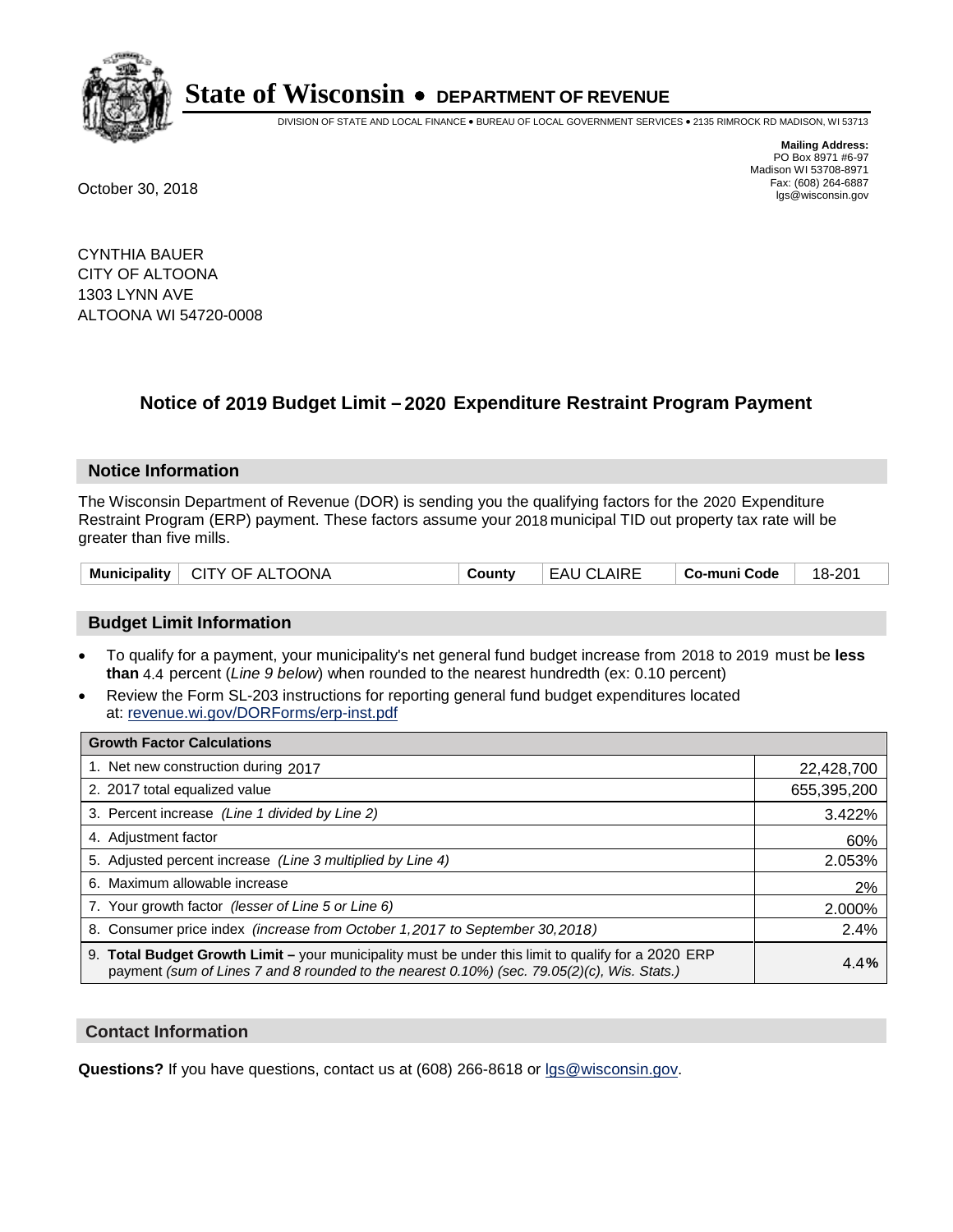

DIVISION OF STATE AND LOCAL FINANCE • BUREAU OF LOCAL GOVERNMENT SERVICES • 2135 RIMROCK RD MADISON, WI 53713

**Mailing Address:** PO Box 8971 #6-97 Madison WI 53708-8971<br>Fax: (608) 264-6887 Fax: (608) 264-6887 October 30, 2018 lgs@wisconsin.gov

CYNTHIA ANDEREGG CITY OF AUGUSTA P.O. BOX 475 AUGUSTA WI 54722-0475

### **Notice of 2019 Budget Limit - 2020 Expenditure Restraint Program Payment**

#### **Notice Information**

The Wisconsin Department of Revenue (DOR) is sending you the qualifying factors for the 2020 Expenditure Restraint Program (ERP) payment. These factors assume your 2018 municipal TID out property tax rate will be greater than five mills.

| Municipality   CITY OF AUGUSTA | County | EAU CLAIRE | $\vert$ Co-muni Code $\vert$ 18-202 |  |
|--------------------------------|--------|------------|-------------------------------------|--|
|--------------------------------|--------|------------|-------------------------------------|--|

#### **Budget Limit Information**

- To qualify for a payment, your municipality's net general fund budget increase from 2018 to 2019 must be less **than** 2.5 percent (*Line 9 below*) when rounded to the nearest hundredth (ex: 0.10 percent)
- Review the Form SL-203 instructions for reporting general fund budget expenditures located at: revenue.wi.gov/DORForms/erp-inst.pdf

| <b>Growth Factor Calculations</b>                                                                                                                                                                      |            |
|--------------------------------------------------------------------------------------------------------------------------------------------------------------------------------------------------------|------------|
| 1. Net new construction during 2017                                                                                                                                                                    | 149,500    |
| 2. 2017 total equalized value                                                                                                                                                                          | 90,108,400 |
| 3. Percent increase (Line 1 divided by Line 2)                                                                                                                                                         | 0.166%     |
| 4. Adjustment factor                                                                                                                                                                                   | 60%        |
| 5. Adjusted percent increase (Line 3 multiplied by Line 4)                                                                                                                                             | 0.100%     |
| 6. Maximum allowable increase                                                                                                                                                                          | 2%         |
| 7. Your growth factor (lesser of Line 5 or Line 6)                                                                                                                                                     | 0.100%     |
| 8. Consumer price index (increase from October 1, 2017 to September 30, 2018)                                                                                                                          | 2.4%       |
| 9. Total Budget Growth Limit - your municipality must be under this limit to qualify for a 2020 ERP<br>payment (sum of Lines 7 and 8 rounded to the nearest $0.10\%$ ) (sec. 79.05(2)(c), Wis. Stats.) | 2.5%       |

#### **Contact Information**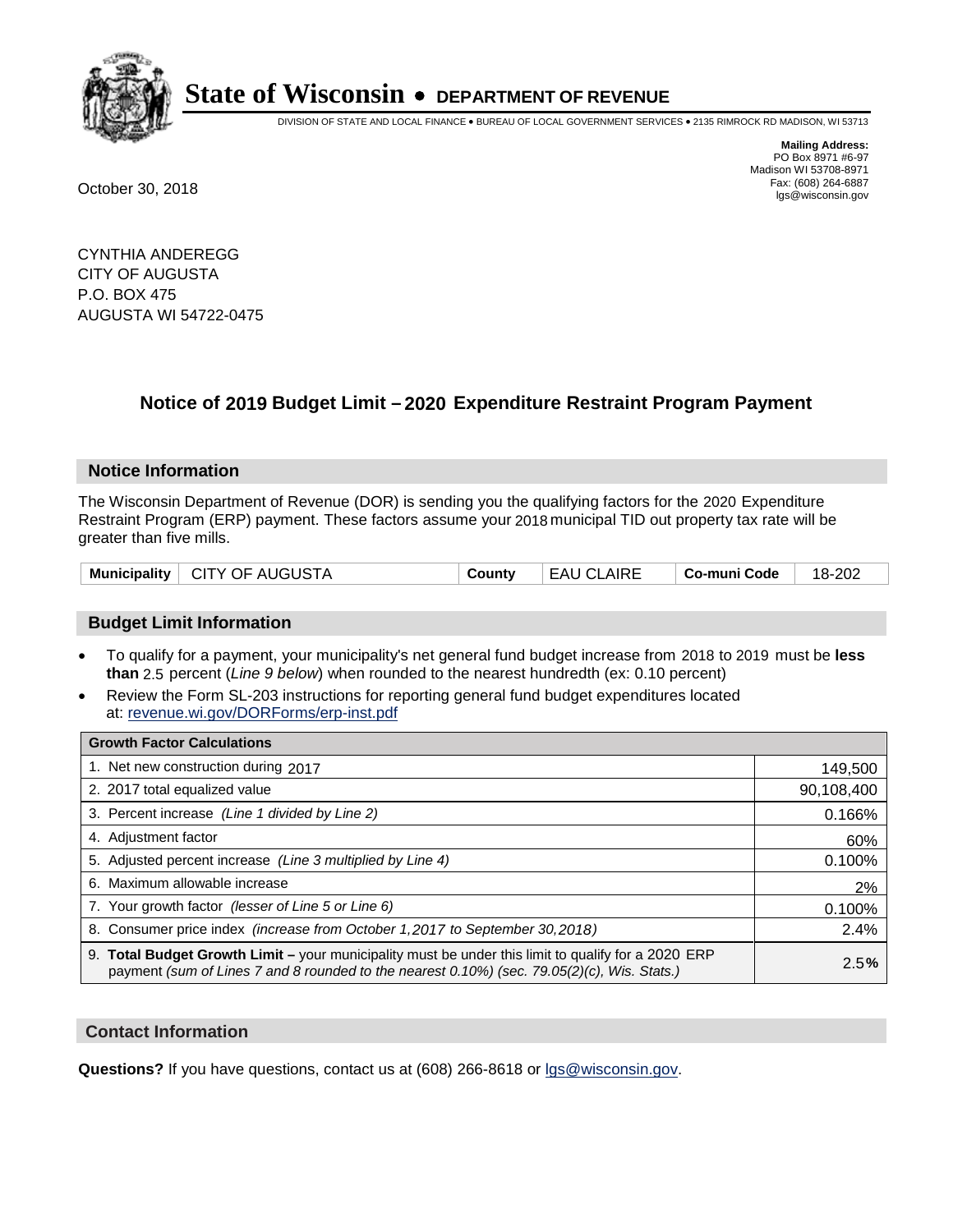

DIVISION OF STATE AND LOCAL FINANCE • BUREAU OF LOCAL GOVERNMENT SERVICES • 2135 RIMROCK RD MADISON, WI 53713

**Mailing Address:** PO Box 8971 #6-97 Madison WI 53708-8971<br>Fax: (608) 264-6887 Fax: (608) 264-6887 October 30, 2018 lgs@wisconsin.gov

CARRIE RIEPL CITY OF EAU CLAIRE 203 S FARWELL ST EAU CLAIRE WI 54702-3718

## **Notice of 2019 Budget Limit - 2020 Expenditure Restraint Program Payment**

#### **Notice Information**

The Wisconsin Department of Revenue (DOR) is sending you the qualifying factors for the 2020 Expenditure Restraint Program (ERP) payment. These factors assume your 2018 municipal TID out property tax rate will be greater than five mills.

| Municipality   CITY OF EAU CLAIRE | County | EAU CLAIRE | Co-muni Code | 18-221 |
|-----------------------------------|--------|------------|--------------|--------|
|-----------------------------------|--------|------------|--------------|--------|

#### **Budget Limit Information**

- To qualify for a payment, your municipality's net general fund budget increase from 2018 to 2019 must be less **than** 3.9 percent (*Line 9 below*) when rounded to the nearest hundredth (ex: 0.10 percent)
- Review the Form SL-203 instructions for reporting general fund budget expenditures located at: revenue.wi.gov/DORForms/erp-inst.pdf

| <b>Growth Factor Calculations</b>                                                                                                                                                                      |               |
|--------------------------------------------------------------------------------------------------------------------------------------------------------------------------------------------------------|---------------|
| 1. Net new construction during 2017                                                                                                                                                                    | 128,375,100   |
| 2. 2017 total equalized value                                                                                                                                                                          | 5,119,715,900 |
| 3. Percent increase (Line 1 divided by Line 2)                                                                                                                                                         | 2.507%        |
| 4. Adjustment factor                                                                                                                                                                                   | 60%           |
| 5. Adjusted percent increase (Line 3 multiplied by Line 4)                                                                                                                                             | 1.504%        |
| 6. Maximum allowable increase                                                                                                                                                                          | 2%            |
| 7. Your growth factor (lesser of Line 5 or Line 6)                                                                                                                                                     | 1.504%        |
| 8. Consumer price index (increase from October 1,2017 to September 30,2018)                                                                                                                            | 2.4%          |
| 9. Total Budget Growth Limit - your municipality must be under this limit to qualify for a 2020 ERP<br>payment (sum of Lines 7 and 8 rounded to the nearest $0.10\%$ ) (sec. 79.05(2)(c), Wis. Stats.) | 3.9%          |

#### **Contact Information**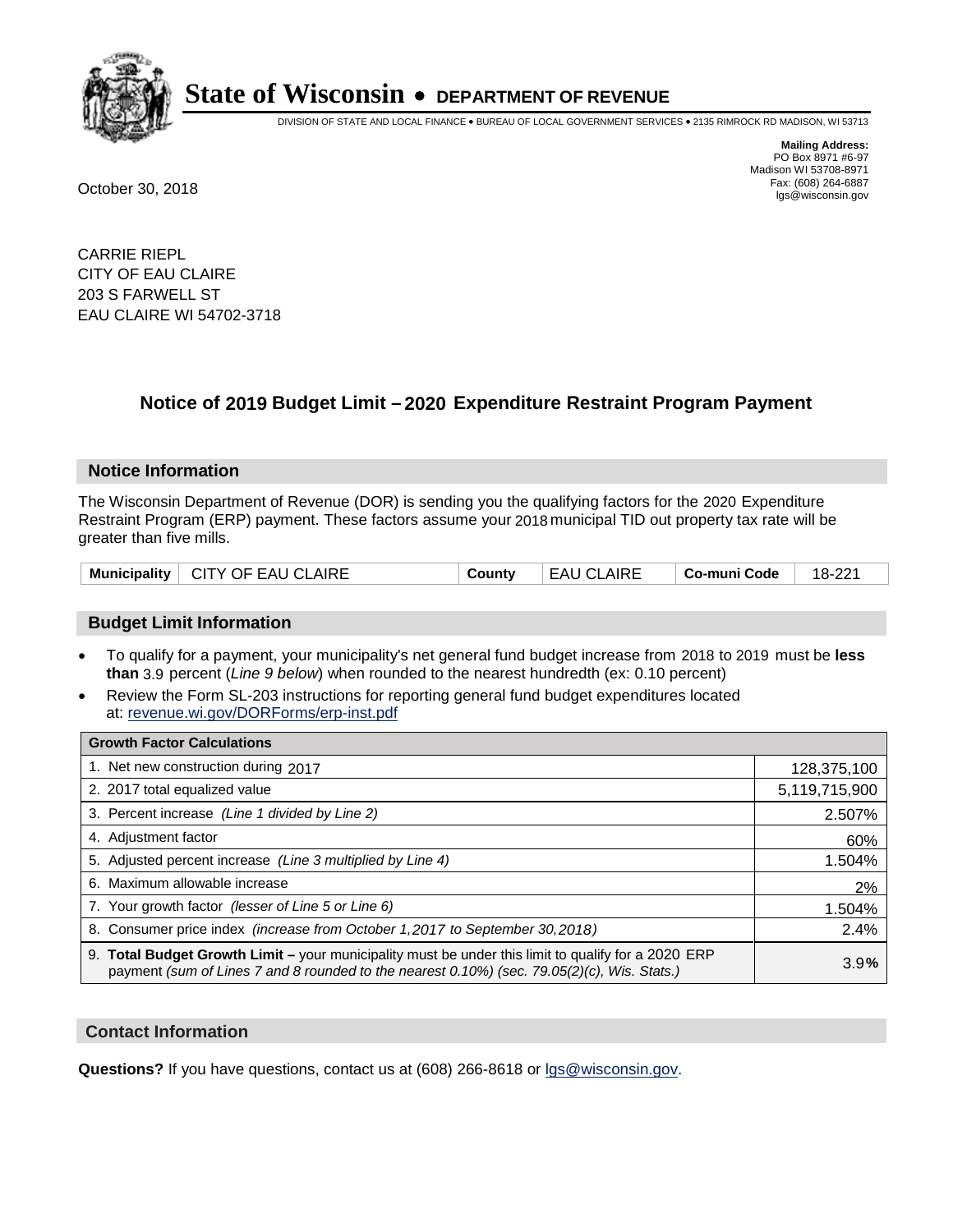

DIVISION OF STATE AND LOCAL FINANCE • BUREAU OF LOCAL GOVERNMENT SERVICES • 2135 RIMROCK RD MADISON, WI 53713

**Mailing Address:** PO Box 8971 #6-97 Madison WI 53708-8971<br>Fax: (608) 264-6887 Fax: (608) 264-6887 October 30, 2018 lgs@wisconsin.gov

CORINNE VANDE ZANDE VILLAGE OF BRANDON PO BOX 385 BRANDON WI 53919-0385

### **Notice of 2019 Budget Limit - 2020 Expenditure Restraint Program Payment**

#### **Notice Information**

The Wisconsin Department of Revenue (DOR) is sending you the qualifying factors for the 2020 Expenditure Restraint Program (ERP) payment. These factors assume your 2018 municipal TID out property tax rate will be greater than five mills.

|  | Municipality   VILLAGE OF BRANDON | Countv | FOND DU LAC   Co-muni Code |  | 20-106 |
|--|-----------------------------------|--------|----------------------------|--|--------|
|--|-----------------------------------|--------|----------------------------|--|--------|

#### **Budget Limit Information**

- To qualify for a payment, your municipality's net general fund budget increase from 2018 to 2019 must be less **than** 3.1 percent (*Line 9 below*) when rounded to the nearest hundredth (ex: 0.10 percent)
- Review the Form SL-203 instructions for reporting general fund budget expenditures located at: revenue.wi.gov/DORForms/erp-inst.pdf

| <b>Growth Factor Calculations</b>                                                                                                                                                                      |            |
|--------------------------------------------------------------------------------------------------------------------------------------------------------------------------------------------------------|------------|
| 1. Net new construction during 2017                                                                                                                                                                    | 532,100    |
| 2. 2017 total equalized value                                                                                                                                                                          | 43,657,600 |
| 3. Percent increase (Line 1 divided by Line 2)                                                                                                                                                         | 1.219%     |
| 4. Adjustment factor                                                                                                                                                                                   | 60%        |
| 5. Adjusted percent increase (Line 3 multiplied by Line 4)                                                                                                                                             | 0.731%     |
| 6. Maximum allowable increase                                                                                                                                                                          | 2%         |
| 7. Your growth factor (lesser of Line 5 or Line 6)                                                                                                                                                     | 0.731%     |
| 8. Consumer price index (increase from October 1,2017 to September 30,2018)                                                                                                                            | 2.4%       |
| 9. Total Budget Growth Limit - your municipality must be under this limit to qualify for a 2020 ERP<br>payment (sum of Lines 7 and 8 rounded to the nearest $0.10\%$ ) (sec. 79.05(2)(c), Wis. Stats.) | 3.1%       |

#### **Contact Information**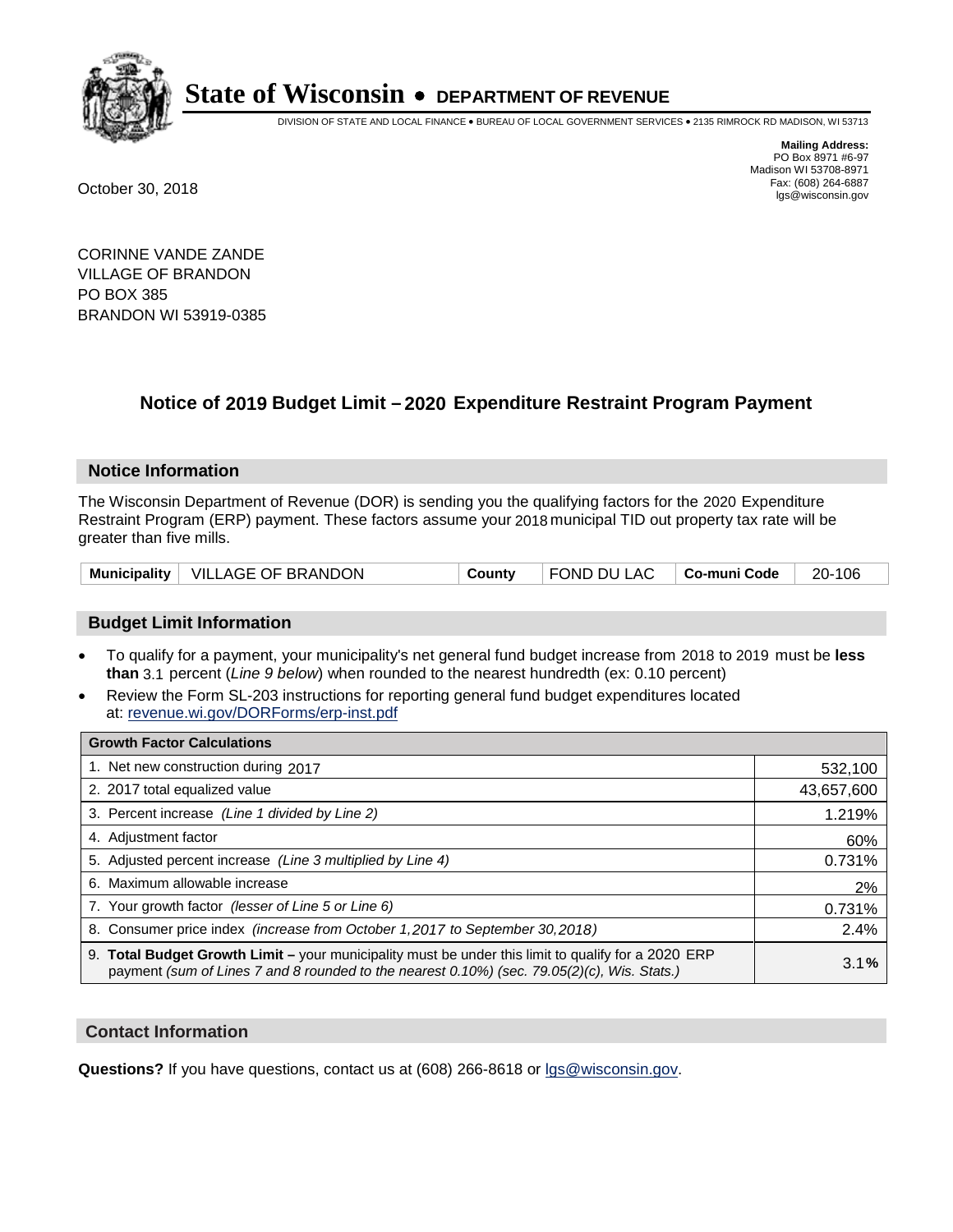

DIVISION OF STATE AND LOCAL FINANCE • BUREAU OF LOCAL GOVERNMENT SERVICES • 2135 RIMROCK RD MADISON, WI 53713

**Mailing Address:** PO Box 8971 #6-97 Madison WI 53708-8971<br>Fax: (608) 264-6887 Fax: (608) 264-6887 October 30, 2018 lgs@wisconsin.gov

BECKY TELLIER VILLAGE OF CAMPBELLSPORT 470 GRANDVIEW AVENUE CAMPBELLSPORT WI 53010-0709

## **Notice of 2019 Budget Limit - 2020 Expenditure Restraint Program Payment**

#### **Notice Information**

The Wisconsin Department of Revenue (DOR) is sending you the qualifying factors for the 2020 Expenditure Restraint Program (ERP) payment. These factors assume your 2018 municipal TID out property tax rate will be greater than five mills.

|  | Municipality   VILLAGE OF CAMPBELLSPORT | ∣ County | $\vert$ FOND DU LAC $\vert$ Co-muni Code $\vert$ 20-111 |  |  |
|--|-----------------------------------------|----------|---------------------------------------------------------|--|--|
|--|-----------------------------------------|----------|---------------------------------------------------------|--|--|

#### **Budget Limit Information**

- To qualify for a payment, your municipality's net general fund budget increase from 2018 to 2019 must be less **than** 3.0 percent (*Line 9 below*) when rounded to the nearest hundredth (ex: 0.10 percent)
- Review the Form SL-203 instructions for reporting general fund budget expenditures located at: revenue.wi.gov/DORForms/erp-inst.pdf

| <b>Growth Factor Calculations</b>                                                                                                                                                                      |             |
|--------------------------------------------------------------------------------------------------------------------------------------------------------------------------------------------------------|-------------|
| 1. Net new construction during 2017                                                                                                                                                                    | 1,000,600   |
| 2. 2017 total equalized value                                                                                                                                                                          | 109,007,100 |
| 3. Percent increase (Line 1 divided by Line 2)                                                                                                                                                         | 0.918%      |
| 4. Adjustment factor                                                                                                                                                                                   | 60%         |
| 5. Adjusted percent increase (Line 3 multiplied by Line 4)                                                                                                                                             | 0.551%      |
| 6. Maximum allowable increase                                                                                                                                                                          | 2%          |
| 7. Your growth factor (lesser of Line 5 or Line 6)                                                                                                                                                     | 0.551%      |
| 8. Consumer price index (increase from October 1,2017 to September 30,2018)                                                                                                                            | 2.4%        |
| 9. Total Budget Growth Limit - your municipality must be under this limit to qualify for a 2020 ERP<br>payment (sum of Lines 7 and 8 rounded to the nearest $0.10\%$ ) (sec. 79.05(2)(c), Wis. Stats.) | 3.0%        |

#### **Contact Information**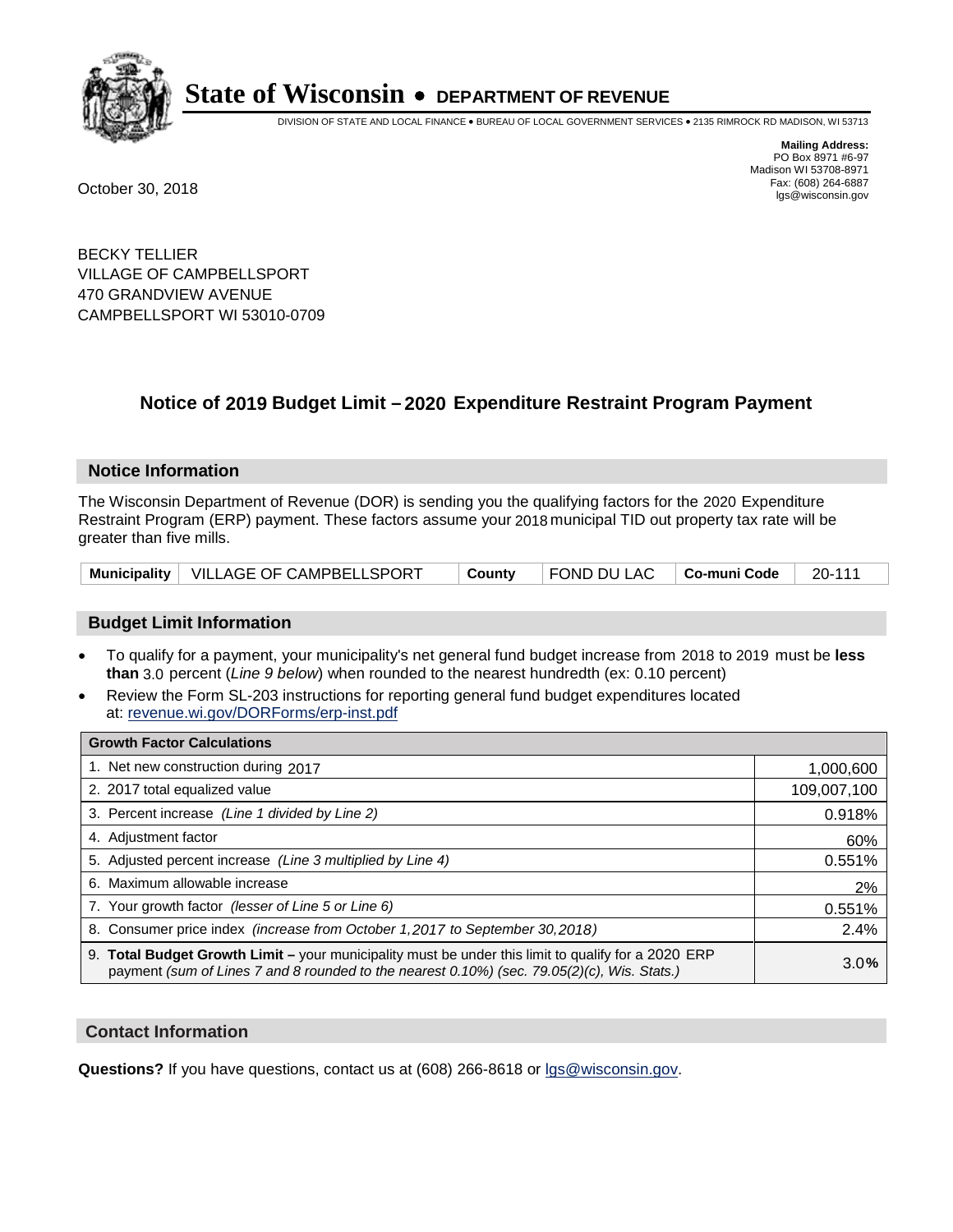

DIVISION OF STATE AND LOCAL FINANCE • BUREAU OF LOCAL GOVERNMENT SERVICES • 2135 RIMROCK RD MADISON, WI 53713

**Mailing Address:** PO Box 8971 #6-97 Madison WI 53708-8971<br>Fax: (608) 264-6887 Fax: (608) 264-6887 October 30, 2018 lgs@wisconsin.gov

KAREN SMIT VILLAGE OF FAIRWATER PO BOX 15 FAIRWATER WI 53931-0015

### **Notice of 2019 Budget Limit - 2020 Expenditure Restraint Program Payment**

#### **Notice Information**

The Wisconsin Department of Revenue (DOR) is sending you the qualifying factors for the 2020 Expenditure Restraint Program (ERP) payment. These factors assume your 2018 municipal TID out property tax rate will be greater than five mills.

|  | Municipality   VILLAGE OF FAIRWATER | County | FOND DU LAC   Co-muni Code |  | 20-126 |
|--|-------------------------------------|--------|----------------------------|--|--------|
|--|-------------------------------------|--------|----------------------------|--|--------|

#### **Budget Limit Information**

- To qualify for a payment, your municipality's net general fund budget increase from 2018 to 2019 must be less **than** 2.8 percent (*Line 9 below*) when rounded to the nearest hundredth (ex: 0.10 percent)
- Review the Form SL-203 instructions for reporting general fund budget expenditures located at: revenue.wi.gov/DORForms/erp-inst.pdf

| <b>Growth Factor Calculations</b>                                                                                                                                                                      |            |
|--------------------------------------------------------------------------------------------------------------------------------------------------------------------------------------------------------|------------|
| 1. Net new construction during 2017                                                                                                                                                                    | 122,200    |
| 2. 2017 total equalized value                                                                                                                                                                          | 20,533,400 |
| 3. Percent increase (Line 1 divided by Line 2)                                                                                                                                                         | 0.595%     |
| 4. Adjustment factor                                                                                                                                                                                   | 60%        |
| 5. Adjusted percent increase (Line 3 multiplied by Line 4)                                                                                                                                             | 0.357%     |
| 6. Maximum allowable increase                                                                                                                                                                          | 2%         |
| 7. Your growth factor (lesser of Line 5 or Line 6)                                                                                                                                                     | 0.357%     |
| 8. Consumer price index (increase from October 1,2017 to September 30,2018)                                                                                                                            | 2.4%       |
| 9. Total Budget Growth Limit - your municipality must be under this limit to qualify for a 2020 ERP<br>payment (sum of Lines 7 and 8 rounded to the nearest $0.10\%$ ) (sec. 79.05(2)(c), Wis. Stats.) | 2.8%       |

#### **Contact Information**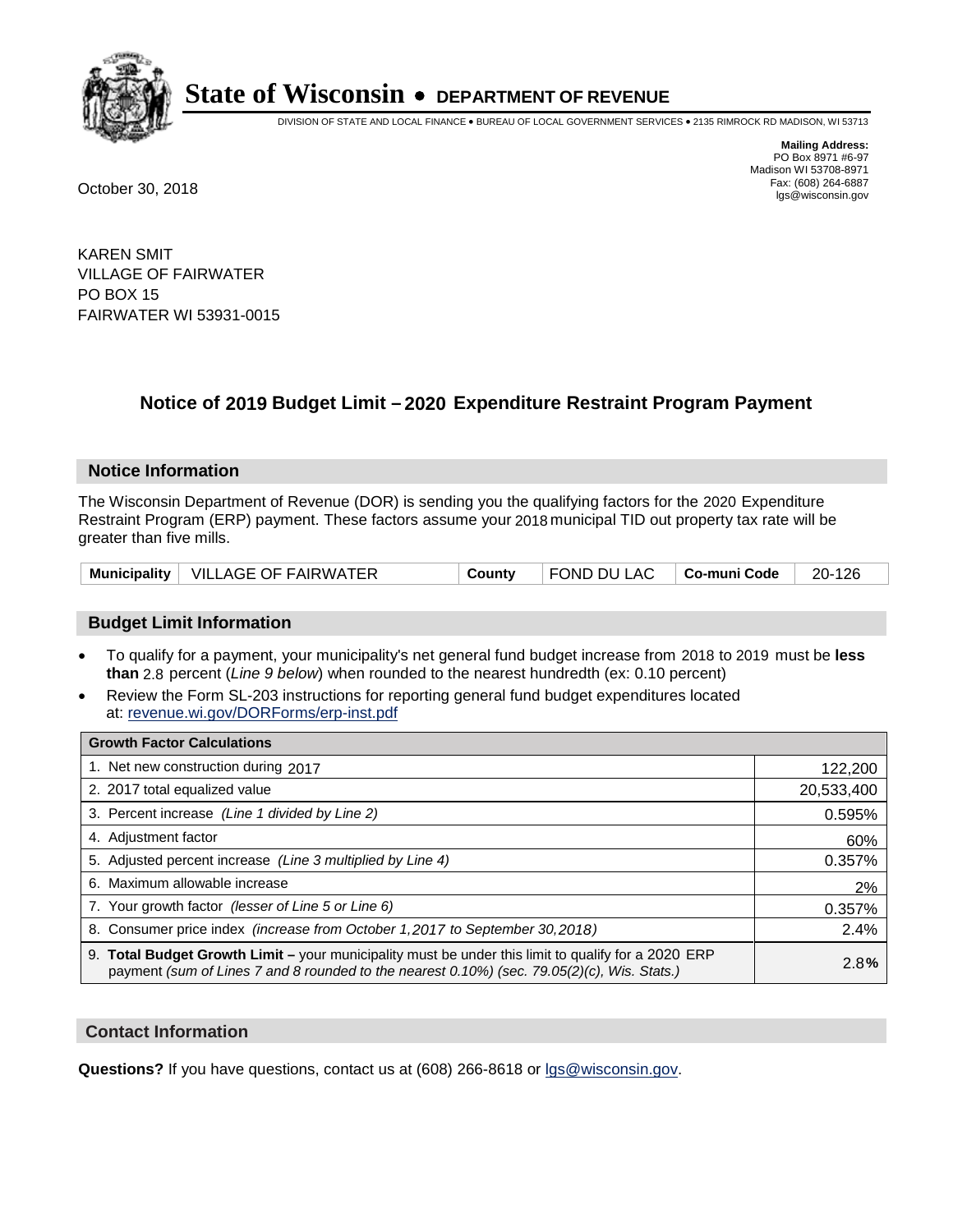

DIVISION OF STATE AND LOCAL FINANCE • BUREAU OF LOCAL GOVERNMENT SERVICES • 2135 RIMROCK RD MADISON, WI 53713

**Mailing Address:** PO Box 8971 #6-97 Madison WI 53708-8971<br>Fax: (608) 264-6887 Fax: (608) 264-6887 October 30, 2018 lgs@wisconsin.gov

CHUCK HORNUNG VILLAGE OF NORTH FOND DU LAC 16 GARFIELD ST NORTH FOND DU LAC WI 54937-1399

### **Notice of 2019 Budget Limit - 2020 Expenditure Restraint Program Payment**

#### **Notice Information**

The Wisconsin Department of Revenue (DOR) is sending you the qualifying factors for the 2020 Expenditure Restraint Program (ERP) payment. These factors assume your 2018 municipal TID out property tax rate will be greater than five mills.

|  | Municipality   VILLAGE OF NORTH FOND DU LAC   County   FOND DU LAC   Co-muni Code   20-161 |  |  |  |  |
|--|--------------------------------------------------------------------------------------------|--|--|--|--|
|--|--------------------------------------------------------------------------------------------|--|--|--|--|

#### **Budget Limit Information**

- To qualify for a payment, your municipality's net general fund budget increase from 2018 to 2019 must be less **than** 2.6 percent (*Line 9 below*) when rounded to the nearest hundredth (ex: 0.10 percent)
- Review the Form SL-203 instructions for reporting general fund budget expenditures located at: revenue.wi.gov/DORForms/erp-inst.pdf

| <b>Growth Factor Calculations</b>                                                                                                                                                                      |             |
|--------------------------------------------------------------------------------------------------------------------------------------------------------------------------------------------------------|-------------|
| 1. Net new construction during 2017                                                                                                                                                                    | 601,000     |
| 2. 2017 total equalized value                                                                                                                                                                          | 197,579,900 |
| 3. Percent increase (Line 1 divided by Line 2)                                                                                                                                                         | 0.304%      |
| 4. Adjustment factor                                                                                                                                                                                   | 60%         |
| 5. Adjusted percent increase (Line 3 multiplied by Line 4)                                                                                                                                             | 0.182%      |
| 6. Maximum allowable increase                                                                                                                                                                          | 2%          |
| 7. Your growth factor (lesser of Line 5 or Line 6)                                                                                                                                                     | 0.182%      |
| 8. Consumer price index (increase from October 1, 2017 to September 30, 2018)                                                                                                                          | 2.4%        |
| 9. Total Budget Growth Limit - your municipality must be under this limit to qualify for a 2020 ERP<br>payment (sum of Lines 7 and 8 rounded to the nearest $0.10\%$ ) (sec. 79.05(2)(c), Wis. Stats.) | 2.6%        |

#### **Contact Information**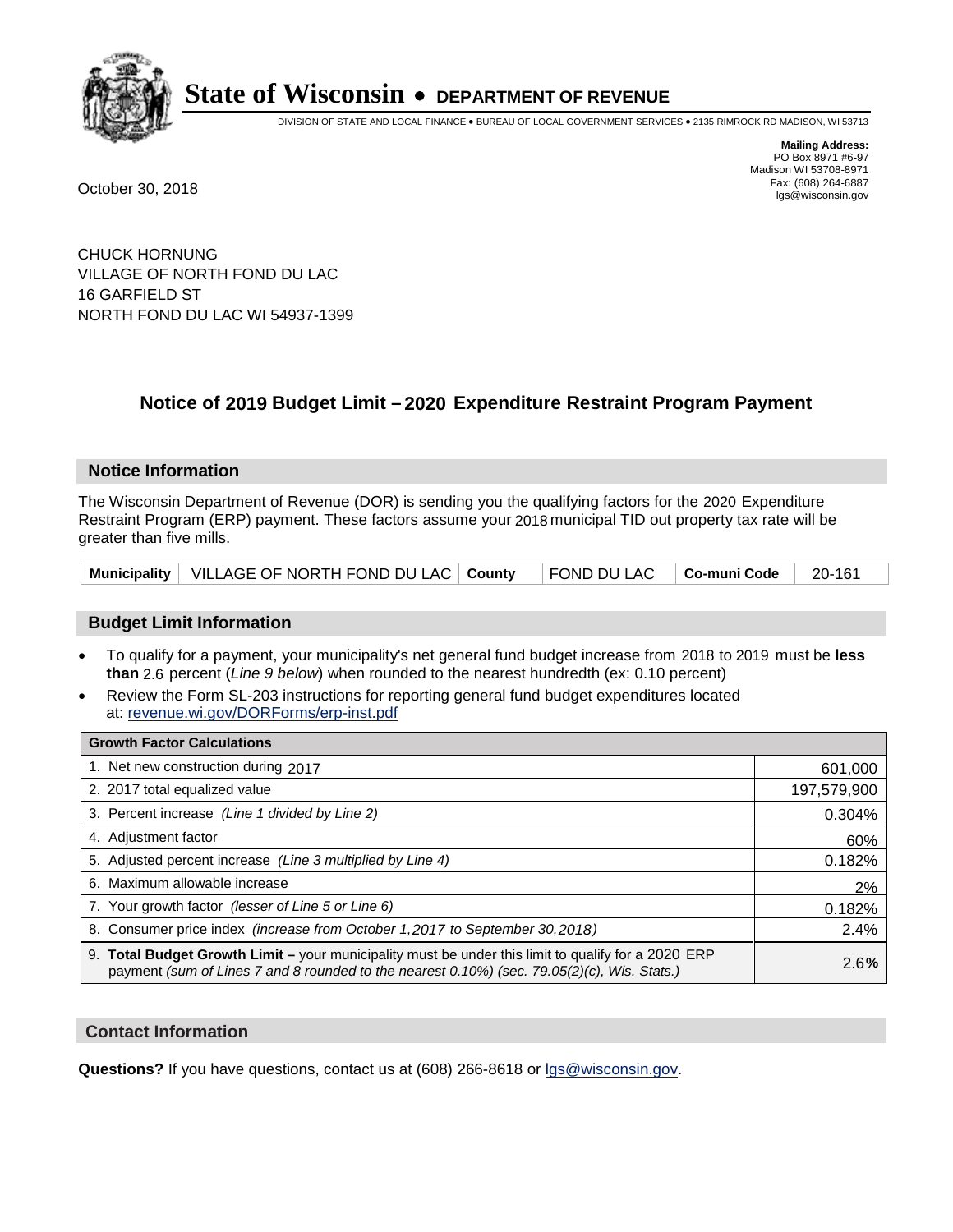

DIVISION OF STATE AND LOCAL FINANCE • BUREAU OF LOCAL GOVERNMENT SERVICES • 2135 RIMROCK RD MADISON, WI 53713

**Mailing Address:** PO Box 8971 #6-97 Madison WI 53708-8971<br>Fax: (608) 264-6887 Fax: (608) 264-6887 October 30, 2018 lgs@wisconsin.gov

MIRIAM THOMAS VILLAGE OF OAKFIELD 130 N MAIN ST OAKFIELD WI 53065-0098

## **Notice of 2019 Budget Limit - 2020 Expenditure Restraint Program Payment**

#### **Notice Information**

The Wisconsin Department of Revenue (DOR) is sending you the qualifying factors for the 2020 Expenditure Restraint Program (ERP) payment. These factors assume your 2018 municipal TID out property tax rate will be greater than five mills.

|  | Municipality   VILLAGE OF OAKFIELD | County | FOND DU LAC   Co-muni Code |  | 20-165 |
|--|------------------------------------|--------|----------------------------|--|--------|
|--|------------------------------------|--------|----------------------------|--|--------|

#### **Budget Limit Information**

- To qualify for a payment, your municipality's net general fund budget increase from 2018 to 2019 must be less **than** 2.7 percent (*Line 9 below*) when rounded to the nearest hundredth (ex: 0.10 percent)
- Review the Form SL-203 instructions for reporting general fund budget expenditures located at: revenue.wi.gov/DORForms/erp-inst.pdf

| <b>Growth Factor Calculations</b>                                                                                                                                                                      |            |
|--------------------------------------------------------------------------------------------------------------------------------------------------------------------------------------------------------|------------|
| 1. Net new construction during 2017                                                                                                                                                                    | 253,700    |
| 2. 2017 total equalized value                                                                                                                                                                          | 59,721,600 |
| 3. Percent increase (Line 1 divided by Line 2)                                                                                                                                                         | 0.425%     |
| 4. Adjustment factor                                                                                                                                                                                   | 60%        |
| 5. Adjusted percent increase (Line 3 multiplied by Line 4)                                                                                                                                             | 0.255%     |
| 6. Maximum allowable increase                                                                                                                                                                          | 2%         |
| 7. Your growth factor (lesser of Line 5 or Line 6)                                                                                                                                                     | 0.255%     |
| 8. Consumer price index (increase from October 1,2017 to September 30,2018)                                                                                                                            | 2.4%       |
| 9. Total Budget Growth Limit - your municipality must be under this limit to qualify for a 2020 ERP<br>payment (sum of Lines 7 and 8 rounded to the nearest $0.10\%$ ) (sec. 79.05(2)(c), Wis. Stats.) | 2.7%       |

#### **Contact Information**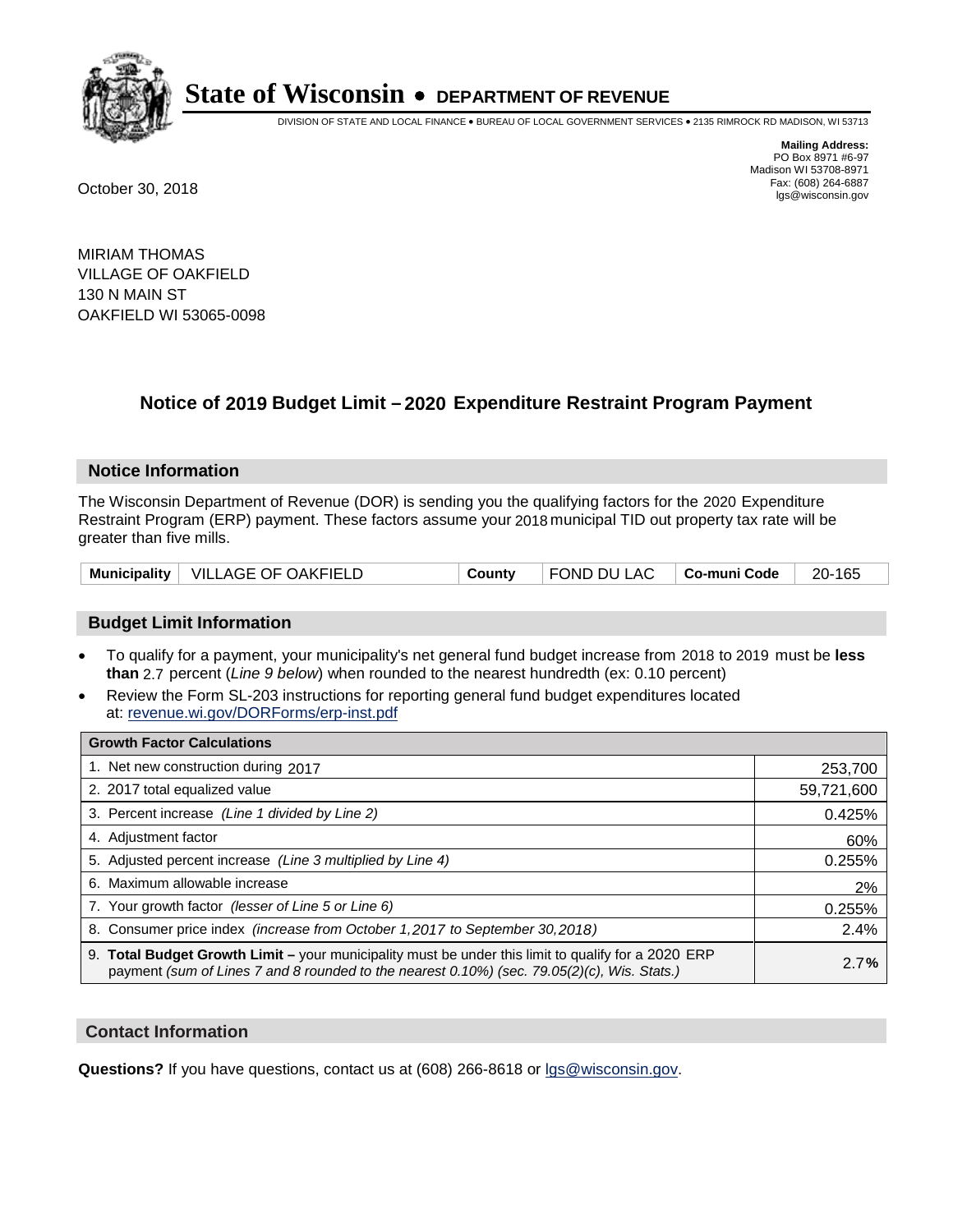

DIVISION OF STATE AND LOCAL FINANCE • BUREAU OF LOCAL GOVERNMENT SERVICES • 2135 RIMROCK RD MADISON, WI 53713

**Mailing Address:** PO Box 8971 #6-97 Madison WI 53708-8971<br>Fax: (608) 264-6887 Fax: (608) 264-6887 October 30, 2018 lgs@wisconsin.gov

RHONDA WEBER VILLAGE OF SAINT CLOUD PO BOX 395 ST CLOUD WI 53079-0395

## **Notice of 2019 Budget Limit - 2020 Expenditure Restraint Program Payment**

#### **Notice Information**

The Wisconsin Department of Revenue (DOR) is sending you the qualifying factors for the 2020 Expenditure Restraint Program (ERP) payment. These factors assume your 2018 municipal TID out property tax rate will be greater than five mills.

|  | Municipality   VILLAGE OF SAINT CLOUD | County | $\vert$ FOND DU LAC $\vert$ Co-muni Code $\vert$ 20-181 |  |  |
|--|---------------------------------------|--------|---------------------------------------------------------|--|--|
|--|---------------------------------------|--------|---------------------------------------------------------|--|--|

#### **Budget Limit Information**

- To qualify for a payment, your municipality's net general fund budget increase from 2018 to 2019 must be less **than** 2.8 percent (*Line 9 below*) when rounded to the nearest hundredth (ex: 0.10 percent)
- Review the Form SL-203 instructions for reporting general fund budget expenditures located at: revenue.wi.gov/DORForms/erp-inst.pdf

| <b>Growth Factor Calculations</b>                                                                                                                                                                      |            |
|--------------------------------------------------------------------------------------------------------------------------------------------------------------------------------------------------------|------------|
| 1. Net new construction during 2017                                                                                                                                                                    | 183,500    |
| 2. 2017 total equalized value                                                                                                                                                                          | 27,058,300 |
| 3. Percent increase (Line 1 divided by Line 2)                                                                                                                                                         | 0.678%     |
| 4. Adjustment factor                                                                                                                                                                                   | 60%        |
| 5. Adjusted percent increase (Line 3 multiplied by Line 4)                                                                                                                                             | 0.407%     |
| 6. Maximum allowable increase                                                                                                                                                                          | 2%         |
| 7. Your growth factor (lesser of Line 5 or Line 6)                                                                                                                                                     | 0.407%     |
| 8. Consumer price index (increase from October 1,2017 to September 30,2018)                                                                                                                            | 2.4%       |
| 9. Total Budget Growth Limit - your municipality must be under this limit to qualify for a 2020 ERP<br>payment (sum of Lines 7 and 8 rounded to the nearest $0.10\%$ ) (sec. 79.05(2)(c), Wis. Stats.) | 2.8%       |

#### **Contact Information**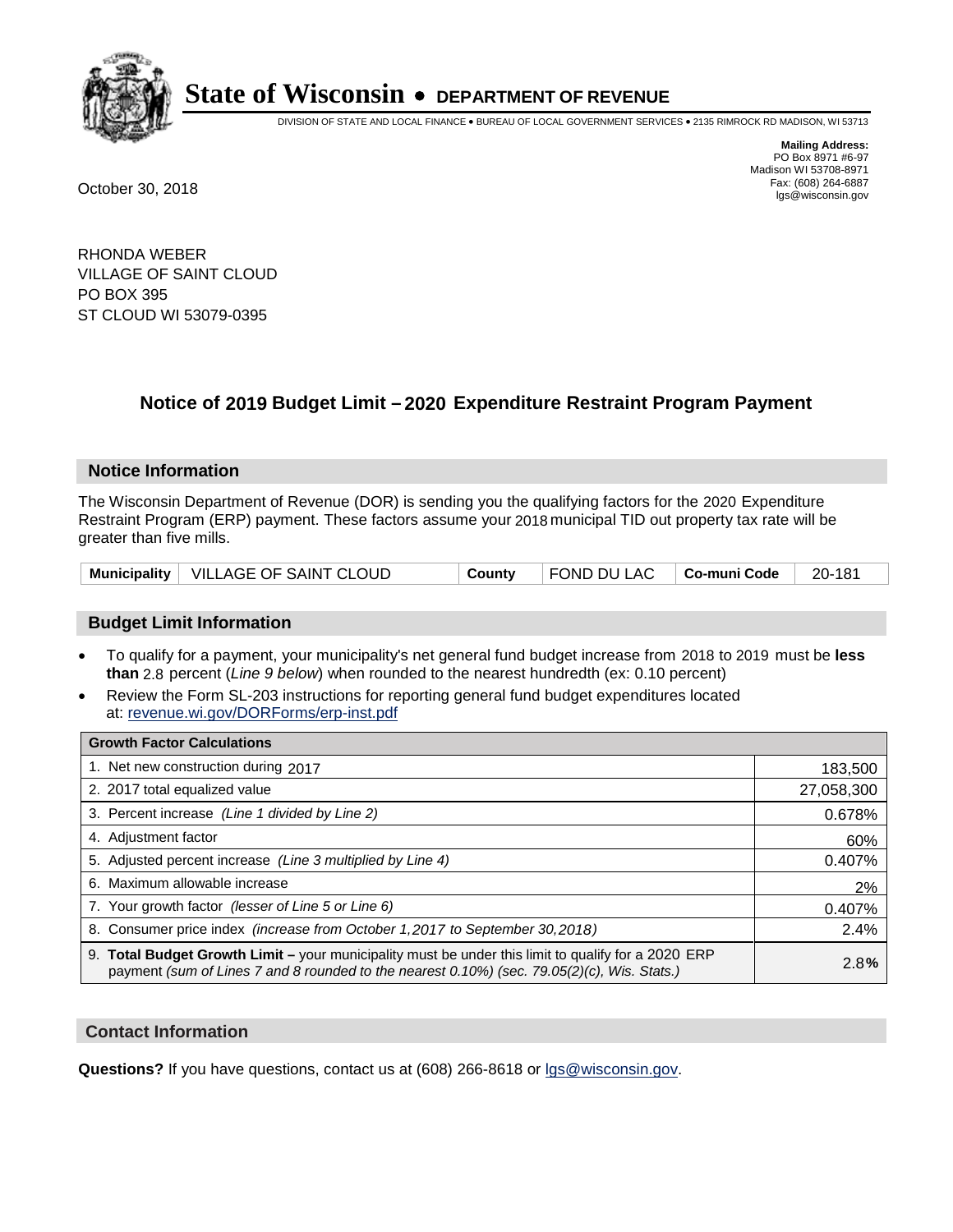

DIVISION OF STATE AND LOCAL FINANCE • BUREAU OF LOCAL GOVERNMENT SERVICES • 2135 RIMROCK RD MADISON, WI 53713

**Mailing Address:** PO Box 8971 #6-97 Madison WI 53708-8971<br>Fax: (608) 264-6887 Fax: (608) 264-6887 October 30, 2018 lgs@wisconsin.gov

MARGARET HEFTER CITY OF FOND DU LAC PO BOX 150 FOND DU LAC WI 54936-0150

### **Notice of 2019 Budget Limit - 2020 Expenditure Restraint Program Payment**

#### **Notice Information**

The Wisconsin Department of Revenue (DOR) is sending you the qualifying factors for the 2020 Expenditure Restraint Program (ERP) payment. These factors assume your 2018 municipal TID out property tax rate will be greater than five mills.

#### **Budget Limit Information**

- To qualify for a payment, your municipality's net general fund budget increase from 2018 to 2019 must be less **than** 3.2 percent (*Line 9 below*) when rounded to the nearest hundredth (ex: 0.10 percent)
- Review the Form SL-203 instructions for reporting general fund budget expenditures located at: revenue.wi.gov/DORForms/erp-inst.pdf

| <b>Growth Factor Calculations</b>                                                                                                                                                                      |               |
|--------------------------------------------------------------------------------------------------------------------------------------------------------------------------------------------------------|---------------|
| 1. Net new construction during 2017                                                                                                                                                                    | 37,742,000    |
| 2. 2017 total equalized value                                                                                                                                                                          | 2,812,603,900 |
| 3. Percent increase (Line 1 divided by Line 2)                                                                                                                                                         | 1.342%        |
| 4. Adjustment factor                                                                                                                                                                                   | 60%           |
| 5. Adjusted percent increase (Line 3 multiplied by Line 4)                                                                                                                                             | 0.805%        |
| 6. Maximum allowable increase                                                                                                                                                                          | 2%            |
| 7. Your growth factor (lesser of Line 5 or Line 6)                                                                                                                                                     | 0.805%        |
| 8. Consumer price index (increase from October 1,2017 to September 30,2018)                                                                                                                            | 2.4%          |
| 9. Total Budget Growth Limit - your municipality must be under this limit to qualify for a 2020 ERP<br>payment (sum of Lines 7 and 8 rounded to the nearest $0.10\%$ ) (sec. 79.05(2)(c), Wis. Stats.) | 3.2%          |

#### **Contact Information**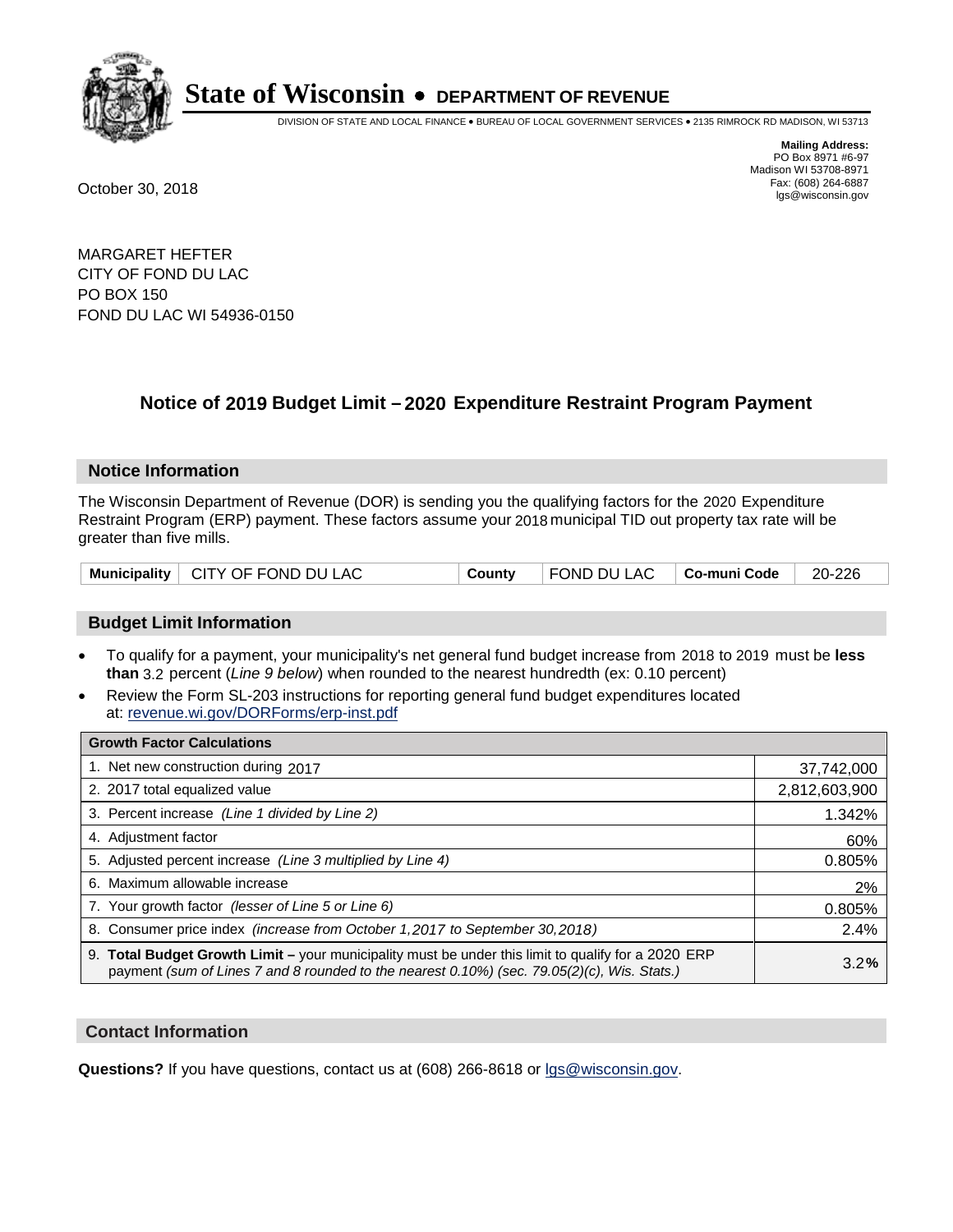

DIVISION OF STATE AND LOCAL FINANCE • BUREAU OF LOCAL GOVERNMENT SERVICES • 2135 RIMROCK RD MADISON, WI 53713

**Mailing Address:** PO Box 8971 #6-97 Madison WI 53708-8971<br>Fax: (608) 264-6887 Fax: (608) 264-6887 October 30, 2018 lgs@wisconsin.gov

ANN SCHOMMER CITY OF RIPON 100 JACKSON ST RIPON WI 54971-1312

### **Notice of 2019 Budget Limit - 2020 Expenditure Restraint Program Payment**

#### **Notice Information**

The Wisconsin Department of Revenue (DOR) is sending you the qualifying factors for the 2020 Expenditure Restraint Program (ERP) payment. These factors assume your 2018 municipal TID out property tax rate will be greater than five mills.

| Municipality | CITY OF RIPON | County | FOND DU LAC | ∣ Co-muni Code | 20-276 |
|--------------|---------------|--------|-------------|----------------|--------|
|--------------|---------------|--------|-------------|----------------|--------|

#### **Budget Limit Information**

- To qualify for a payment, your municipality's net general fund budget increase from 2018 to 2019 must be less **than** 3.6 percent (*Line 9 below*) when rounded to the nearest hundredth (ex: 0.10 percent)
- Review the Form SL-203 instructions for reporting general fund budget expenditures located at: revenue.wi.gov/DORForms/erp-inst.pdf

| <b>Growth Factor Calculations</b>                                                                                                                                                                      |             |
|--------------------------------------------------------------------------------------------------------------------------------------------------------------------------------------------------------|-------------|
| 1. Net new construction during 2017                                                                                                                                                                    | 9,105,300   |
| 2. 2017 total equalized value                                                                                                                                                                          | 454,801,500 |
| 3. Percent increase (Line 1 divided by Line 2)                                                                                                                                                         | 2.002%      |
| 4. Adjustment factor                                                                                                                                                                                   | 60%         |
| 5. Adjusted percent increase (Line 3 multiplied by Line 4)                                                                                                                                             | 1.201%      |
| 6. Maximum allowable increase                                                                                                                                                                          | 2%          |
| 7. Your growth factor (lesser of Line 5 or Line 6)                                                                                                                                                     | 1.201%      |
| 8. Consumer price index (increase from October 1,2017 to September 30,2018)                                                                                                                            | 2.4%        |
| 9. Total Budget Growth Limit - your municipality must be under this limit to qualify for a 2020 ERP<br>payment (sum of Lines 7 and 8 rounded to the nearest $0.10\%$ ) (sec. 79.05(2)(c), Wis. Stats.) | 3.6%        |

#### **Contact Information**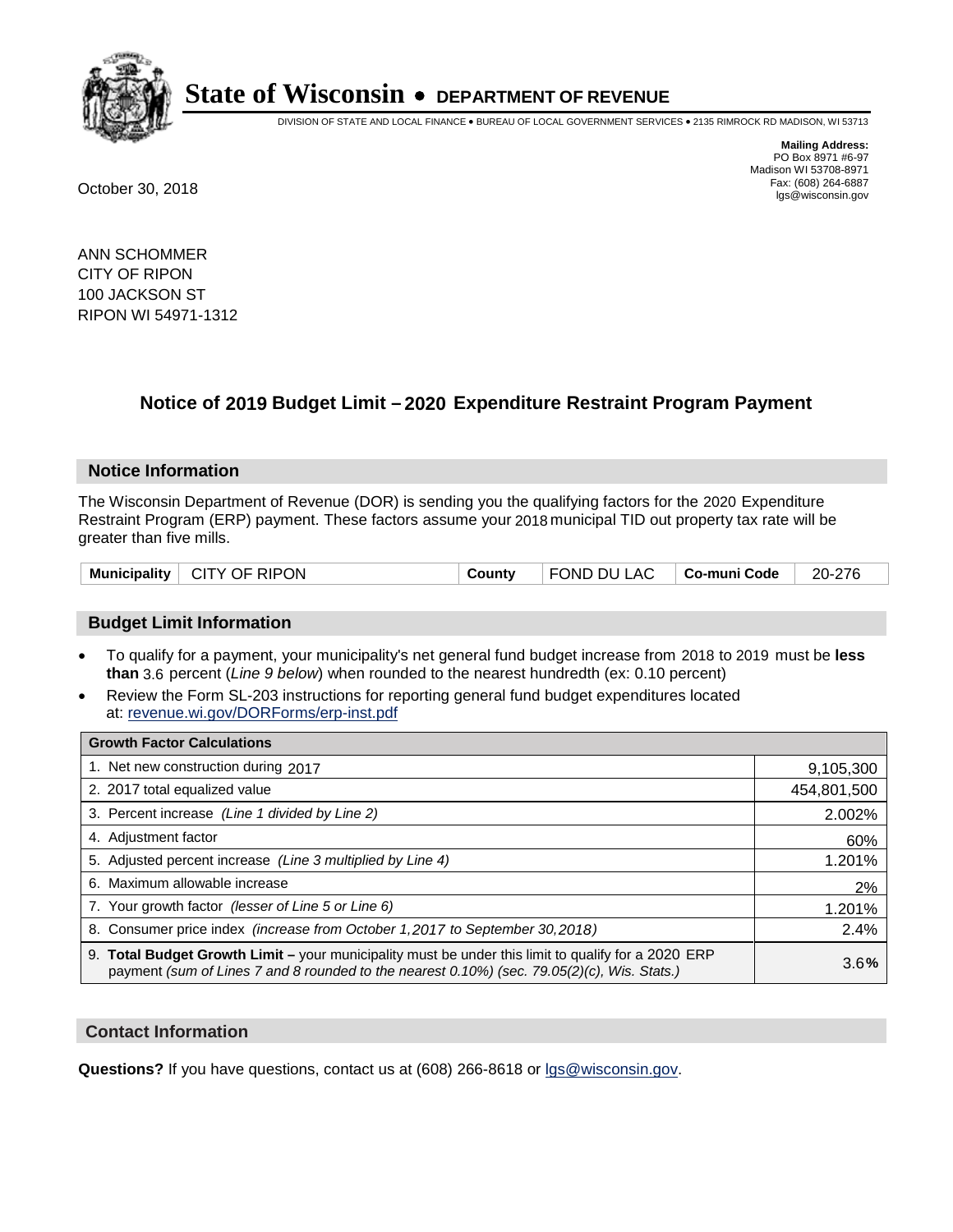

DIVISION OF STATE AND LOCAL FINANCE • BUREAU OF LOCAL GOVERNMENT SERVICES • 2135 RIMROCK RD MADISON, WI 53713

**Mailing Address:** PO Box 8971 #6-97 Madison WI 53708-8971<br>Fax: (608) 264-6887 Fax: (608) 264-6887 October 30, 2018 lgs@wisconsin.gov

CINDY BRADLEY CITY OF CRANDON PO BOX 335 CRANDON WI 54520-0335

### **Notice of 2019 Budget Limit - 2020 Expenditure Restraint Program Payment**

#### **Notice Information**

The Wisconsin Department of Revenue (DOR) is sending you the qualifying factors for the 2020 Expenditure Restraint Program (ERP) payment. These factors assume your 2018 municipal TID out property tax rate will be greater than five mills.

| Municipality   CITY OF CRANDON | Countv | <b>FOREST</b> | ∣ Co-muni Code | 21-211 |
|--------------------------------|--------|---------------|----------------|--------|
|--------------------------------|--------|---------------|----------------|--------|

#### **Budget Limit Information**

- To qualify for a payment, your municipality's net general fund budget increase from 2018 to 2019 must be less **than** 2.7 percent (*Line 9 below*) when rounded to the nearest hundredth (ex: 0.10 percent)
- Review the Form SL-203 instructions for reporting general fund budget expenditures located at: revenue.wi.gov/DORForms/erp-inst.pdf

| <b>Growth Factor Calculations</b>                                                                                                                                                                      |            |
|--------------------------------------------------------------------------------------------------------------------------------------------------------------------------------------------------------|------------|
| 1. Net new construction during 2017                                                                                                                                                                    | 441,900    |
| 2. 2017 total equalized value                                                                                                                                                                          | 93,691,700 |
| 3. Percent increase (Line 1 divided by Line 2)                                                                                                                                                         | 0.472%     |
| 4. Adjustment factor                                                                                                                                                                                   | 60%        |
| 5. Adjusted percent increase (Line 3 multiplied by Line 4)                                                                                                                                             | 0.283%     |
| 6. Maximum allowable increase                                                                                                                                                                          | 2%         |
| 7. Your growth factor (lesser of Line 5 or Line 6)                                                                                                                                                     | 0.283%     |
| 8. Consumer price index (increase from October 1, 2017 to September 30, 2018)                                                                                                                          | 2.4%       |
| 9. Total Budget Growth Limit - your municipality must be under this limit to qualify for a 2020 ERP<br>payment (sum of Lines 7 and 8 rounded to the nearest $0.10\%$ ) (sec. 79.05(2)(c), Wis. Stats.) | 2.7%       |

#### **Contact Information**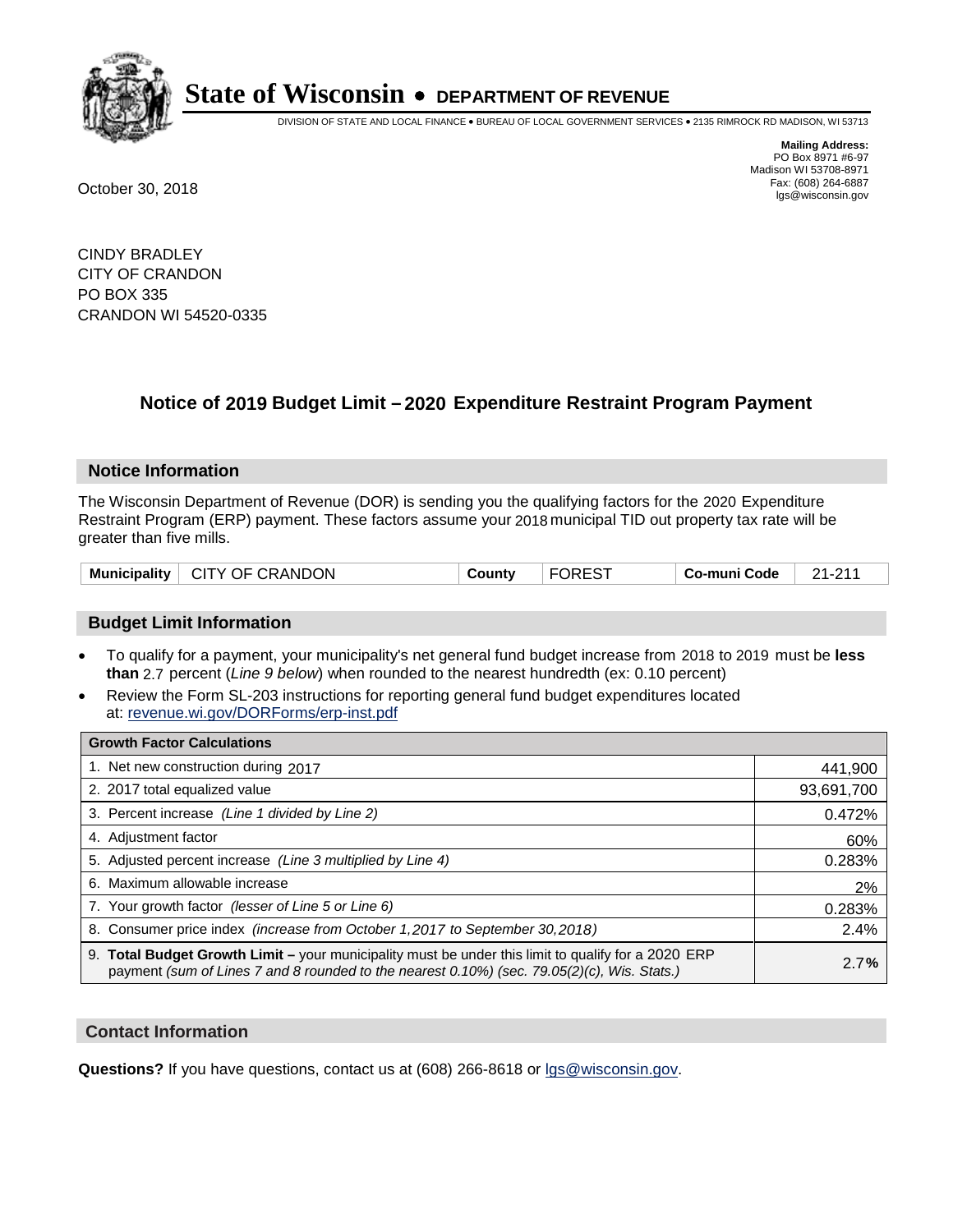

DIVISION OF STATE AND LOCAL FINANCE • BUREAU OF LOCAL GOVERNMENT SERVICES • 2135 RIMROCK RD MADISON, WI 53713

**Mailing Address:** PO Box 8971 #6-97 Madison WI 53708-8971<br>Fax: (608) 264-6887 Fax: (608) 264-6887 October 30, 2018 lgs@wisconsin.gov

JANE PATTERSON TOWN OF BLOOMINGTON 10486 ASPEN ROAD BLOOMINGTON WI 53804-9704

### **Notice of 2019 Budget Limit - 2020 Expenditure Restraint Program Payment**

#### **Notice Information**

The Wisconsin Department of Revenue (DOR) is sending you the qualifying factors for the 2020 Expenditure Restraint Program (ERP) payment. These factors assume your 2018 municipal TID out property tax rate will be greater than five mills.

| <b>Municipality</b> | <sup>↑</sup> TOWN OF BLOOMINGTON | County | . GRAN <sup>-</sup> | Co-muni Code | -004<br>ົ |
|---------------------|----------------------------------|--------|---------------------|--------------|-----------|
|---------------------|----------------------------------|--------|---------------------|--------------|-----------|

#### **Budget Limit Information**

- To qualify for a payment, your municipality's net general fund budget increase from 2018 to 2019 must be less **than** 2.7 percent (*Line 9 below*) when rounded to the nearest hundredth (ex: 0.10 percent)
- Review the Form SL-203 instructions for reporting general fund budget expenditures located at: revenue.wi.gov/DORForms/erp-inst.pdf

| <b>Growth Factor Calculations</b>                                                                                                                                                                      |            |
|--------------------------------------------------------------------------------------------------------------------------------------------------------------------------------------------------------|------------|
| 1. Net new construction during 2017                                                                                                                                                                    | 147,800    |
| 2. 2017 total equalized value                                                                                                                                                                          | 31,649,900 |
| 3. Percent increase (Line 1 divided by Line 2)                                                                                                                                                         | 0.467%     |
| 4. Adjustment factor                                                                                                                                                                                   | 60%        |
| 5. Adjusted percent increase (Line 3 multiplied by Line 4)                                                                                                                                             | 0.280%     |
| 6. Maximum allowable increase                                                                                                                                                                          | 2%         |
| 7. Your growth factor (lesser of Line 5 or Line 6)                                                                                                                                                     | 0.280%     |
| 8. Consumer price index (increase from October 1, 2017 to September 30, 2018)                                                                                                                          | 2.4%       |
| 9. Total Budget Growth Limit - your municipality must be under this limit to qualify for a 2020 ERP<br>payment (sum of Lines 7 and 8 rounded to the nearest $0.10\%$ ) (sec. 79.05(2)(c), Wis. Stats.) | 2.7%       |

#### **Contact Information**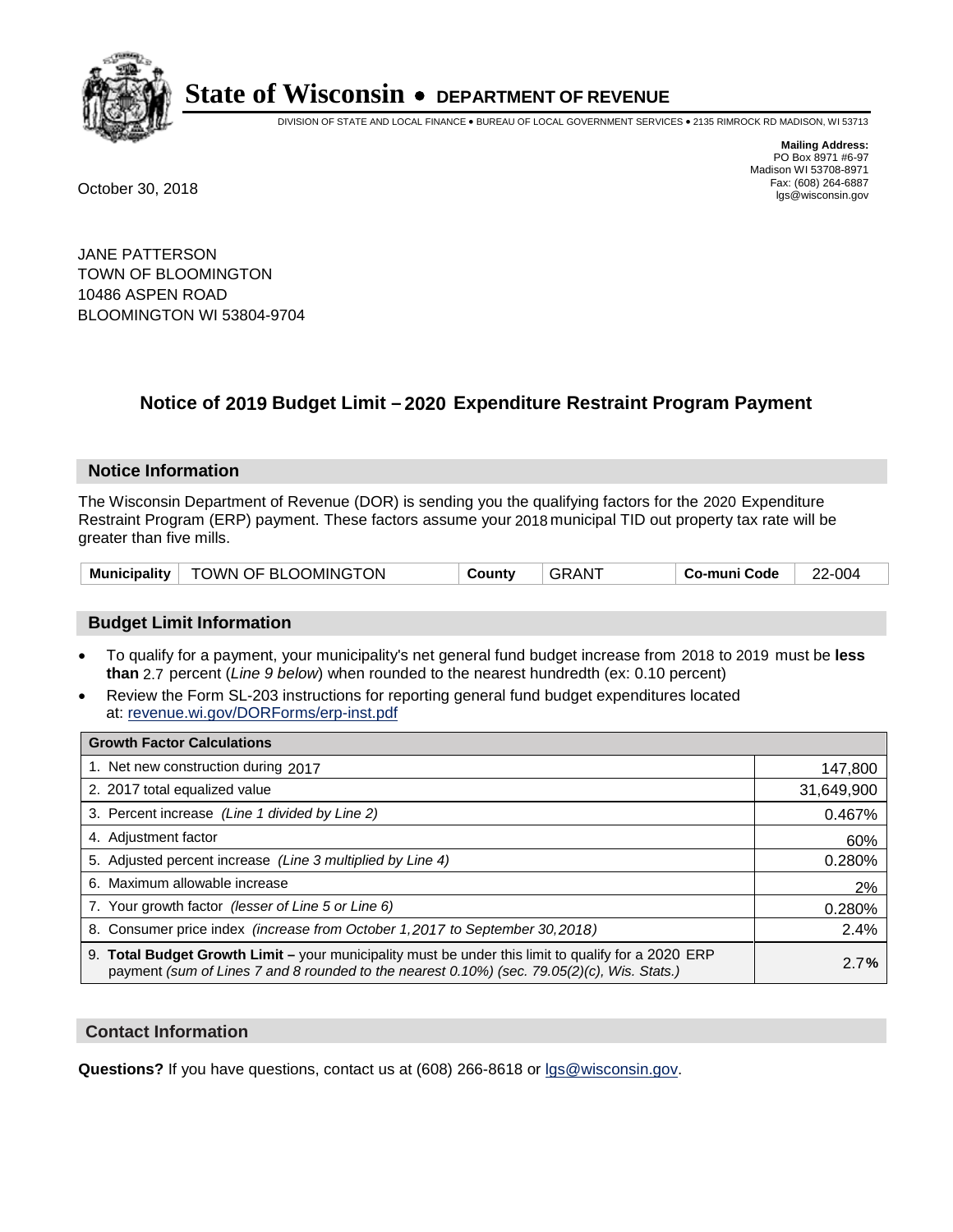

DIVISION OF STATE AND LOCAL FINANCE • BUREAU OF LOCAL GOVERNMENT SERVICES • 2135 RIMROCK RD MADISON, WI 53713

**Mailing Address:** PO Box 8971 #6-97 Madison WI 53708-8971<br>Fax: (608) 264-6887 Fax: (608) 264-6887 October 30, 2018 lgs@wisconsin.gov

LAVERN HRUBES TOWN OF CASTLE ROCK 2081 WITEK RD MUSCODA WI 53573-9455

### **Notice of 2019 Budget Limit - 2020 Expenditure Restraint Program Payment**

#### **Notice Information**

The Wisconsin Department of Revenue (DOR) is sending you the qualifying factors for the 2020 Expenditure Restraint Program (ERP) payment. These factors assume your 2018 municipal TID out property tax rate will be greater than five mills.

|  | Municipality   TOWN OF CASTLE ROCK | County | GRANT | Co-muni Code | 22-010 |
|--|------------------------------------|--------|-------|--------------|--------|
|--|------------------------------------|--------|-------|--------------|--------|

#### **Budget Limit Information**

- To qualify for a payment, your municipality's net general fund budget increase from 2018 to 2019 must be less **than** 3.1 percent (*Line 9 below*) when rounded to the nearest hundredth (ex: 0.10 percent)
- Review the Form SL-203 instructions for reporting general fund budget expenditures located at: revenue.wi.gov/DORForms/erp-inst.pdf

| <b>Growth Factor Calculations</b>                                                                                                                                                                      |            |
|--------------------------------------------------------------------------------------------------------------------------------------------------------------------------------------------------------|------------|
| 1. Net new construction during 2017                                                                                                                                                                    | 230,800    |
| 2. 2017 total equalized value                                                                                                                                                                          | 19,305,000 |
| 3. Percent increase (Line 1 divided by Line 2)                                                                                                                                                         | 1.196%     |
| 4. Adjustment factor                                                                                                                                                                                   | 60%        |
| 5. Adjusted percent increase (Line 3 multiplied by Line 4)                                                                                                                                             | 0.718%     |
| 6. Maximum allowable increase                                                                                                                                                                          | 2%         |
| 7. Your growth factor (lesser of Line 5 or Line 6)                                                                                                                                                     | 0.718%     |
| 8. Consumer price index (increase from October 1,2017 to September 30,2018)                                                                                                                            | 2.4%       |
| 9. Total Budget Growth Limit - your municipality must be under this limit to qualify for a 2020 ERP<br>payment (sum of Lines 7 and 8 rounded to the nearest $0.10\%$ ) (sec. 79.05(2)(c), Wis. Stats.) | 3.1%       |

#### **Contact Information**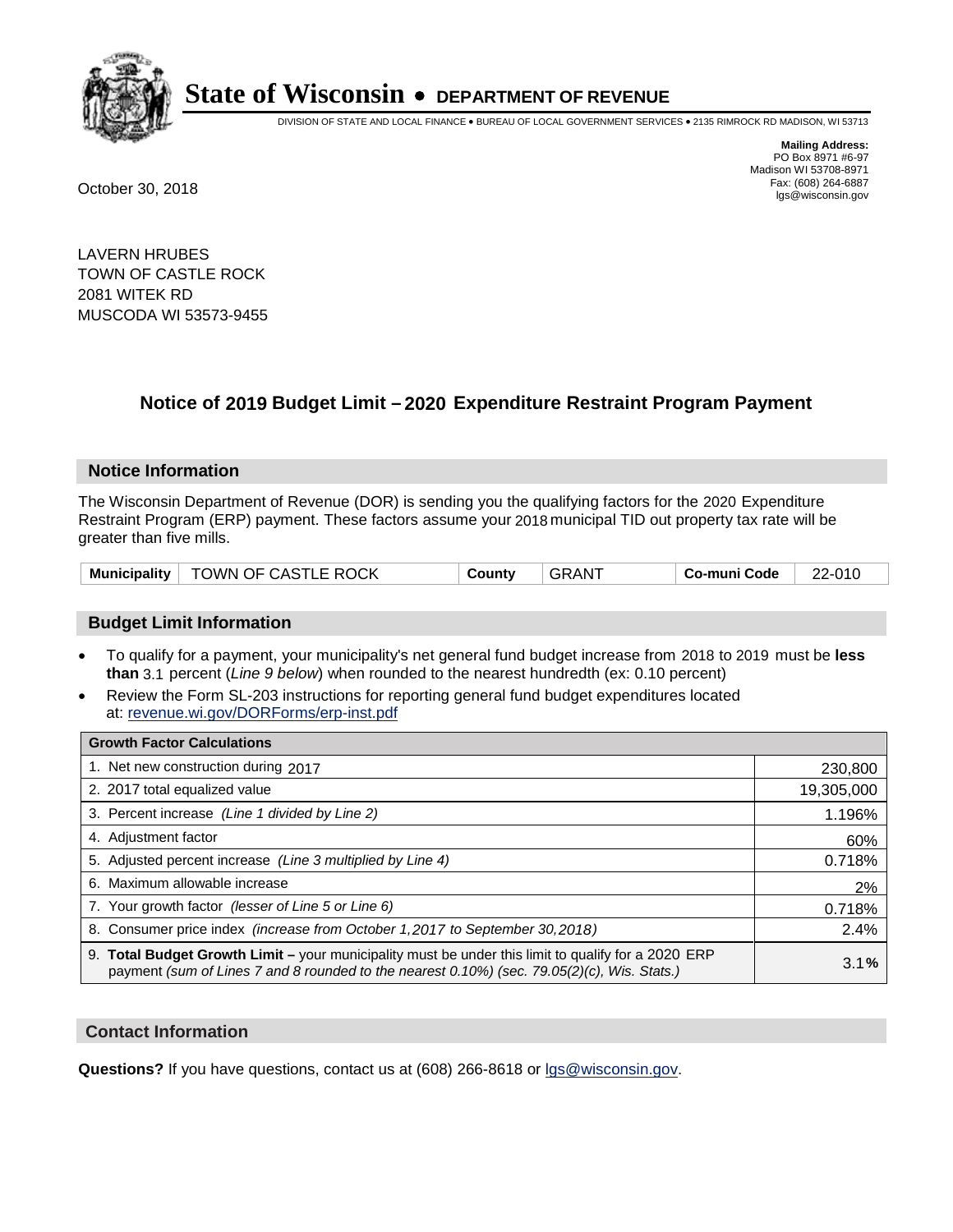

DIVISION OF STATE AND LOCAL FINANCE • BUREAU OF LOCAL GOVERNMENT SERVICES • 2135 RIMROCK RD MADISON, WI 53713

**Mailing Address:** PO Box 8971 #6-97 Madison WI 53708-8971<br>Fax: (608) 264-6887 Fax: (608) 264-6887 October 30, 2018 lgs@wisconsin.gov

SHELLY OSTERNDORFF TOWN OF CLIFTON 1528 NEW CALIFORNIA RD LIVINGSTON WI 53554-9718

### **Notice of 2019 Budget Limit - 2020 Expenditure Restraint Program Payment**

#### **Notice Information**

The Wisconsin Department of Revenue (DOR) is sending you the qualifying factors for the 2020 Expenditure Restraint Program (ERP) payment. These factors assume your 2018 municipal TID out property tax rate will be greater than five mills.

| $^{\circ}$ TOWN OF CLIFTON<br><b>Municipality</b> | County | GRAN <sup>T</sup> | Co-muni Code | 22-012 |
|---------------------------------------------------|--------|-------------------|--------------|--------|
|---------------------------------------------------|--------|-------------------|--------------|--------|

#### **Budget Limit Information**

- To qualify for a payment, your municipality's net general fund budget increase from 2018 to 2019 must be less **than** 2.9 percent (*Line 9 below*) when rounded to the nearest hundredth (ex: 0.10 percent)
- Review the Form SL-203 instructions for reporting general fund budget expenditures located at: revenue.wi.gov/DORForms/erp-inst.pdf

| <b>Growth Factor Calculations</b>                                                                                                                                                                  |            |
|----------------------------------------------------------------------------------------------------------------------------------------------------------------------------------------------------|------------|
| 1. Net new construction during 2017                                                                                                                                                                | 280,000    |
| 2. 2017 total equalized value                                                                                                                                                                      | 32,675,500 |
| 3. Percent increase (Line 1 divided by Line 2)                                                                                                                                                     | 0.857%     |
| 4. Adjustment factor                                                                                                                                                                               | 60%        |
| 5. Adjusted percent increase (Line 3 multiplied by Line 4)                                                                                                                                         | 0.514%     |
| 6. Maximum allowable increase                                                                                                                                                                      | 2%         |
| 7. Your growth factor (lesser of Line 5 or Line 6)                                                                                                                                                 | 0.514%     |
| 8. Consumer price index (increase from October 1, 2017 to September 30, 2018)                                                                                                                      | 2.4%       |
| 9. Total Budget Growth Limit – your municipality must be under this limit to qualify for a 2020 ERP<br>payment (sum of Lines 7 and 8 rounded to the nearest 0.10%) (sec. 79.05(2)(c), Wis. Stats.) | 2.9%       |

#### **Contact Information**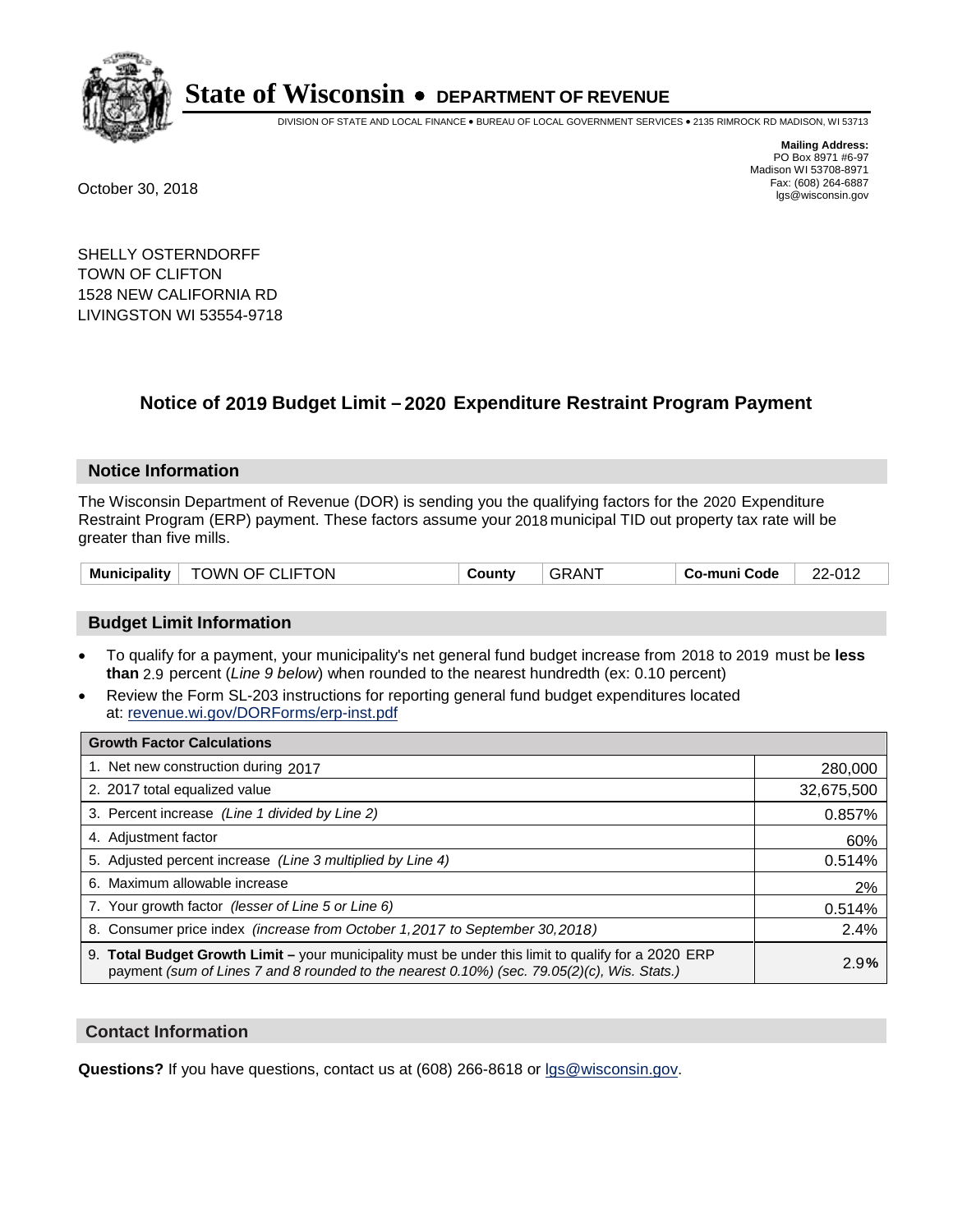

DIVISION OF STATE AND LOCAL FINANCE • BUREAU OF LOCAL GOVERNMENT SERVICES • 2135 RIMROCK RD MADISON, WI 53713

**Mailing Address:** PO Box 8971 #6-97 Madison WI 53708-8971<br>Fax: (608) 264-6887 Fax: (608) 264-6887 October 30, 2018 lgs@wisconsin.gov

LOIS NEMITZ TOWN OF GLEN HAVEN 11037 CANAL ST GLEN HAVEN WI 53810

## **Notice of 2019 Budget Limit - 2020 Expenditure Restraint Program Payment**

#### **Notice Information**

The Wisconsin Department of Revenue (DOR) is sending you the qualifying factors for the 2020 Expenditure Restraint Program (ERP) payment. These factors assume your 2018 municipal TID out property tax rate will be greater than five mills.

| <b>Municipality</b> | TOWN OF GLEN HAVEN | ∟ount∨ | AN. | o-muni Codeٽ | ∠-01£<br>ົດ |
|---------------------|--------------------|--------|-----|--------------|-------------|
|---------------------|--------------------|--------|-----|--------------|-------------|

#### **Budget Limit Information**

- To qualify for a payment, your municipality's net general fund budget increase from 2018 to 2019 must be less **than** 2.6 percent (*Line 9 below*) when rounded to the nearest hundredth (ex: 0.10 percent)
- Review the Form SL-203 instructions for reporting general fund budget expenditures located at: revenue.wi.gov/DORForms/erp-inst.pdf

| <b>Growth Factor Calculations</b>                                                                                                                                                                  |            |
|----------------------------------------------------------------------------------------------------------------------------------------------------------------------------------------------------|------------|
| 1. Net new construction during 2017                                                                                                                                                                | 72,700     |
| 2. 2017 total equalized value                                                                                                                                                                      | 26,845,700 |
| 3. Percent increase (Line 1 divided by Line 2)                                                                                                                                                     | 0.271%     |
| 4. Adjustment factor                                                                                                                                                                               | 60%        |
| 5. Adjusted percent increase (Line 3 multiplied by Line 4)                                                                                                                                         | 0.163%     |
| 6. Maximum allowable increase                                                                                                                                                                      | 2%         |
| 7. Your growth factor (lesser of Line 5 or Line 6)                                                                                                                                                 | 0.163%     |
| 8. Consumer price index (increase from October 1, 2017 to September 30, 2018)                                                                                                                      | 2.4%       |
| 9. Total Budget Growth Limit – your municipality must be under this limit to qualify for a 2020 ERP<br>payment (sum of Lines 7 and 8 rounded to the nearest 0.10%) (sec. 79.05(2)(c), Wis. Stats.) | 2.6%       |

#### **Contact Information**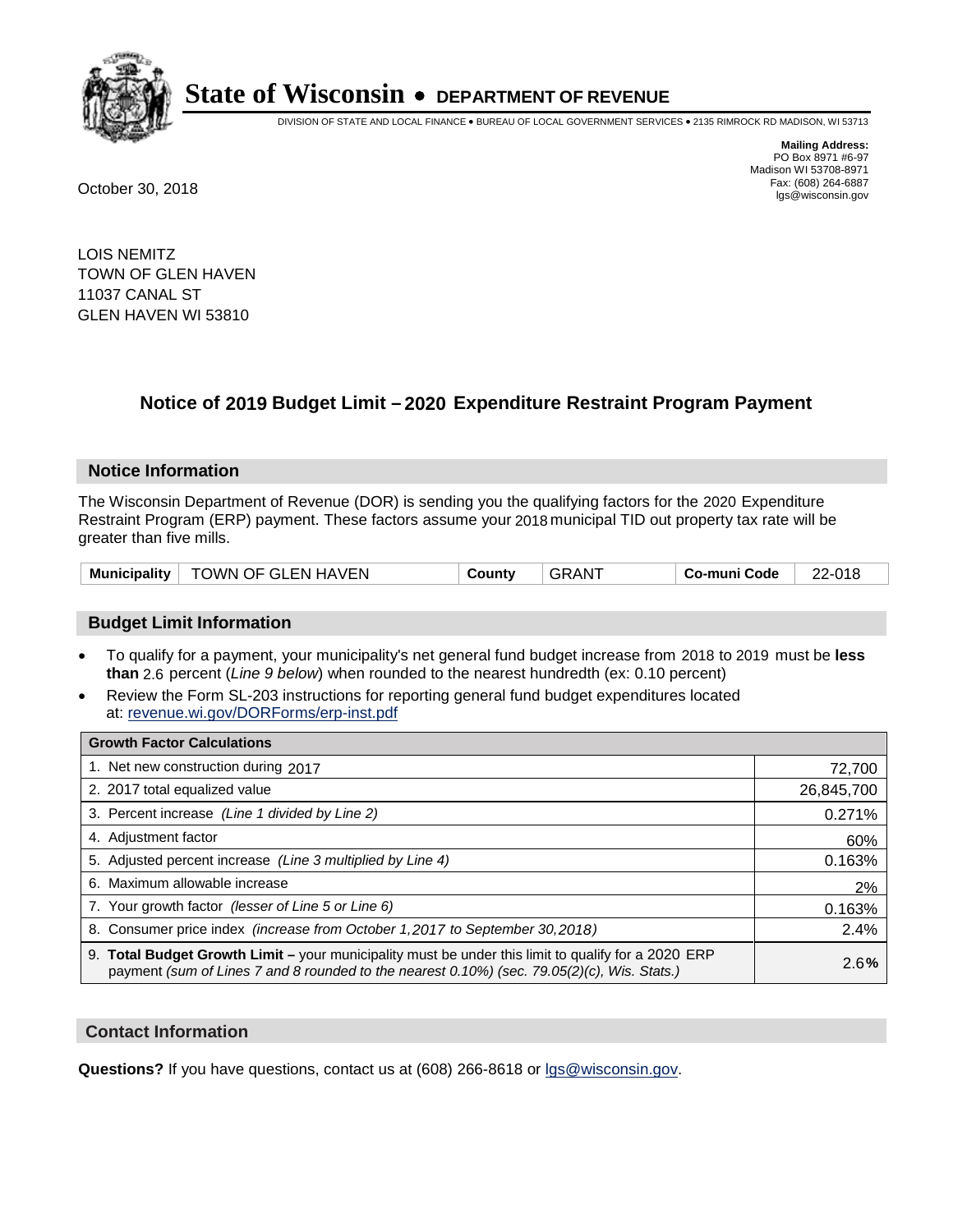

DIVISION OF STATE AND LOCAL FINANCE • BUREAU OF LOCAL GOVERNMENT SERVICES • 2135 RIMROCK RD MADISON, WI 53713

**Mailing Address:** PO Box 8971 #6-97 Madison WI 53708-8971<br>Fax: (608) 264-6887 Fax: (608) 264-6887 October 30, 2018 lgs@wisconsin.gov

ALLEN WESTER TOWN OF HICKORY GROVE 15292 DRY HOLLOW RD FINNIMORE WI 53809-9532

### **Notice of 2019 Budget Limit - 2020 Expenditure Restraint Program Payment**

#### **Notice Information**

The Wisconsin Department of Revenue (DOR) is sending you the qualifying factors for the 2020 Expenditure Restraint Program (ERP) payment. These factors assume your 2018 municipal TID out property tax rate will be greater than five mills.

|  | Municipality   TOWN OF HICKORY GROVE | County | GRANT | Co-muni Code | 22-024 |
|--|--------------------------------------|--------|-------|--------------|--------|
|--|--------------------------------------|--------|-------|--------------|--------|

#### **Budget Limit Information**

- To qualify for a payment, your municipality's net general fund budget increase from 2018 to 2019 must be less **than** 3.8 percent (*Line 9 below*) when rounded to the nearest hundredth (ex: 0.10 percent)
- Review the Form SL-203 instructions for reporting general fund budget expenditures located at: revenue.wi.gov/DORForms/erp-inst.pdf

| <b>Growth Factor Calculations</b>                                                                                                                                                                      |            |
|--------------------------------------------------------------------------------------------------------------------------------------------------------------------------------------------------------|------------|
| 1. Net new construction during 2017                                                                                                                                                                    | 772,200    |
| 2. 2017 total equalized value                                                                                                                                                                          | 34,239,400 |
| 3. Percent increase (Line 1 divided by Line 2)                                                                                                                                                         | 2.255%     |
| 4. Adjustment factor                                                                                                                                                                                   | 60%        |
| 5. Adjusted percent increase (Line 3 multiplied by Line 4)                                                                                                                                             | 1.353%     |
| 6. Maximum allowable increase                                                                                                                                                                          | 2%         |
| 7. Your growth factor (lesser of Line 5 or Line 6)                                                                                                                                                     | 1.353%     |
| 8. Consumer price index (increase from October 1,2017 to September 30,2018)                                                                                                                            | 2.4%       |
| 9. Total Budget Growth Limit - your municipality must be under this limit to qualify for a 2020 ERP<br>payment (sum of Lines 7 and 8 rounded to the nearest $0.10\%$ ) (sec. 79.05(2)(c), Wis. Stats.) | 3.8%       |

#### **Contact Information**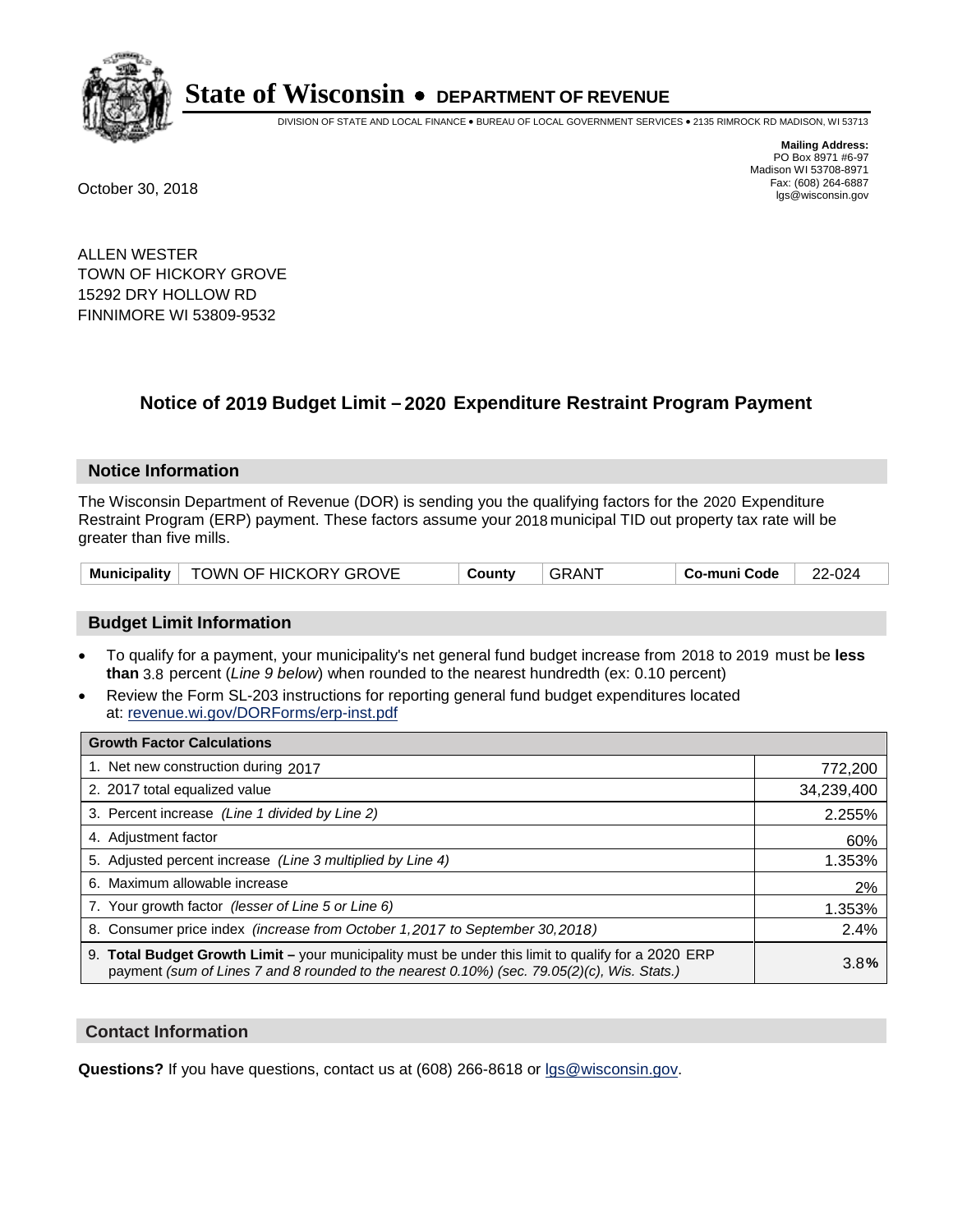

DIVISION OF STATE AND LOCAL FINANCE • BUREAU OF LOCAL GOVERNMENT SERVICES • 2135 RIMROCK RD MADISON, WI 53713

**Mailing Address:** PO Box 8971 #6-97 Madison WI 53708-8971<br>Fax: (608) 264-6887 Fax: (608) 264-6887 October 30, 2018 lgs@wisconsin.gov

KERRY LONG TOWN OF LIMA 7939 COUNTY D PLATTEVILLE WI 53818

### **Notice of 2019 Budget Limit - 2020 Expenditure Restraint Program Payment**

#### **Notice Information**

The Wisconsin Department of Revenue (DOR) is sending you the qualifying factors for the 2020 Expenditure Restraint Program (ERP) payment. These factors assume your 2018 municipal TID out property tax rate will be greater than five mills.

| <b>GRANT</b><br>TOWN OF LIMA<br>Municipality<br>Co-muni Code<br>County | 22-030 |
|------------------------------------------------------------------------|--------|
|------------------------------------------------------------------------|--------|

#### **Budget Limit Information**

- To qualify for a payment, your municipality's net general fund budget increase from 2018 to 2019 must be less **than** 2.8 percent (*Line 9 below*) when rounded to the nearest hundredth (ex: 0.10 percent)
- Review the Form SL-203 instructions for reporting general fund budget expenditures located at: revenue.wi.gov/DORForms/erp-inst.pdf

| <b>Growth Factor Calculations</b>                                                                                                                                                                      |            |
|--------------------------------------------------------------------------------------------------------------------------------------------------------------------------------------------------------|------------|
| 1. Net new construction during 2017                                                                                                                                                                    | 293,600    |
| 2. 2017 total equalized value                                                                                                                                                                          | 49,629,800 |
| 3. Percent increase (Line 1 divided by Line 2)                                                                                                                                                         | 0.592%     |
| 4. Adjustment factor                                                                                                                                                                                   | 60%        |
| 5. Adjusted percent increase (Line 3 multiplied by Line 4)                                                                                                                                             | 0.355%     |
| 6. Maximum allowable increase                                                                                                                                                                          | 2%         |
| 7. Your growth factor (lesser of Line 5 or Line 6)                                                                                                                                                     | 0.355%     |
| 8. Consumer price index (increase from October 1,2017 to September 30,2018)                                                                                                                            | 2.4%       |
| 9. Total Budget Growth Limit - your municipality must be under this limit to qualify for a 2020 ERP<br>payment (sum of Lines 7 and 8 rounded to the nearest $0.10\%$ ) (sec. 79.05(2)(c), Wis. Stats.) | 2.8%       |

#### **Contact Information**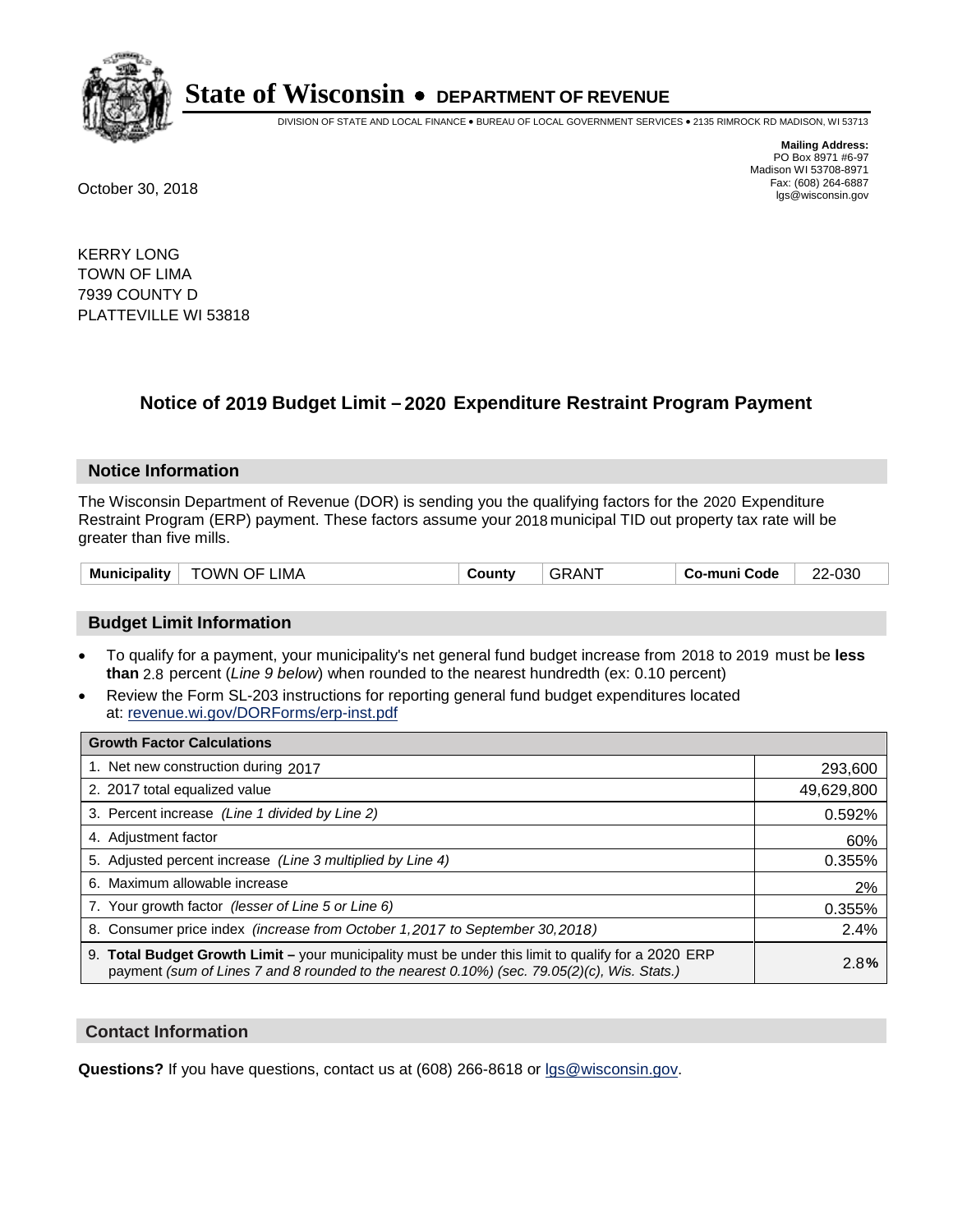

DIVISION OF STATE AND LOCAL FINANCE • BUREAU OF LOCAL GOVERNMENT SERVICES • 2135 RIMROCK RD MADISON, WI 53713

**Mailing Address:** PO Box 8971 #6-97 Madison WI 53708-8971<br>Fax: (608) 264-6887 Fax: (608) 264-6887 October 30, 2018 lgs@wisconsin.gov

ELAINE MUMM TOWN OF LITTLE GRANT 9862 UNIVERSITY FARM RD BLOOMINGTON WI 53804

### **Notice of 2019 Budget Limit - 2020 Expenditure Restraint Program Payment**

#### **Notice Information**

The Wisconsin Department of Revenue (DOR) is sending you the qualifying factors for the 2020 Expenditure Restraint Program (ERP) payment. These factors assume your 2018 municipal TID out property tax rate will be greater than five mills.

|  | Municipality   TOWN OF LITTLE GRANT | County | <b>GRANT</b> | Co-muni Code | 22-032 |
|--|-------------------------------------|--------|--------------|--------------|--------|
|--|-------------------------------------|--------|--------------|--------------|--------|

#### **Budget Limit Information**

- To qualify for a payment, your municipality's net general fund budget increase from 2018 to 2019 must be less **than** 3.3 percent (*Line 9 below*) when rounded to the nearest hundredth (ex: 0.10 percent)
- Review the Form SL-203 instructions for reporting general fund budget expenditures located at: revenue.wi.gov/DORForms/erp-inst.pdf

| <b>Growth Factor Calculations</b>                                                                                                                                                                      |            |
|--------------------------------------------------------------------------------------------------------------------------------------------------------------------------------------------------------|------------|
| 1. Net new construction during 2017                                                                                                                                                                    | 396,900    |
| 2. 2017 total equalized value                                                                                                                                                                          | 26,330,300 |
| 3. Percent increase (Line 1 divided by Line 2)                                                                                                                                                         | 1.507%     |
| 4. Adjustment factor                                                                                                                                                                                   | 60%        |
| 5. Adjusted percent increase (Line 3 multiplied by Line 4)                                                                                                                                             | 0.904%     |
| 6. Maximum allowable increase                                                                                                                                                                          | 2%         |
| 7. Your growth factor (lesser of Line 5 or Line 6)                                                                                                                                                     | 0.904%     |
| 8. Consumer price index (increase from October 1,2017 to September 30,2018)                                                                                                                            | 2.4%       |
| 9. Total Budget Growth Limit - your municipality must be under this limit to qualify for a 2020 ERP<br>payment (sum of Lines 7 and 8 rounded to the nearest $0.10\%$ ) (sec. 79.05(2)(c), Wis. Stats.) | 3.3%       |

#### **Contact Information**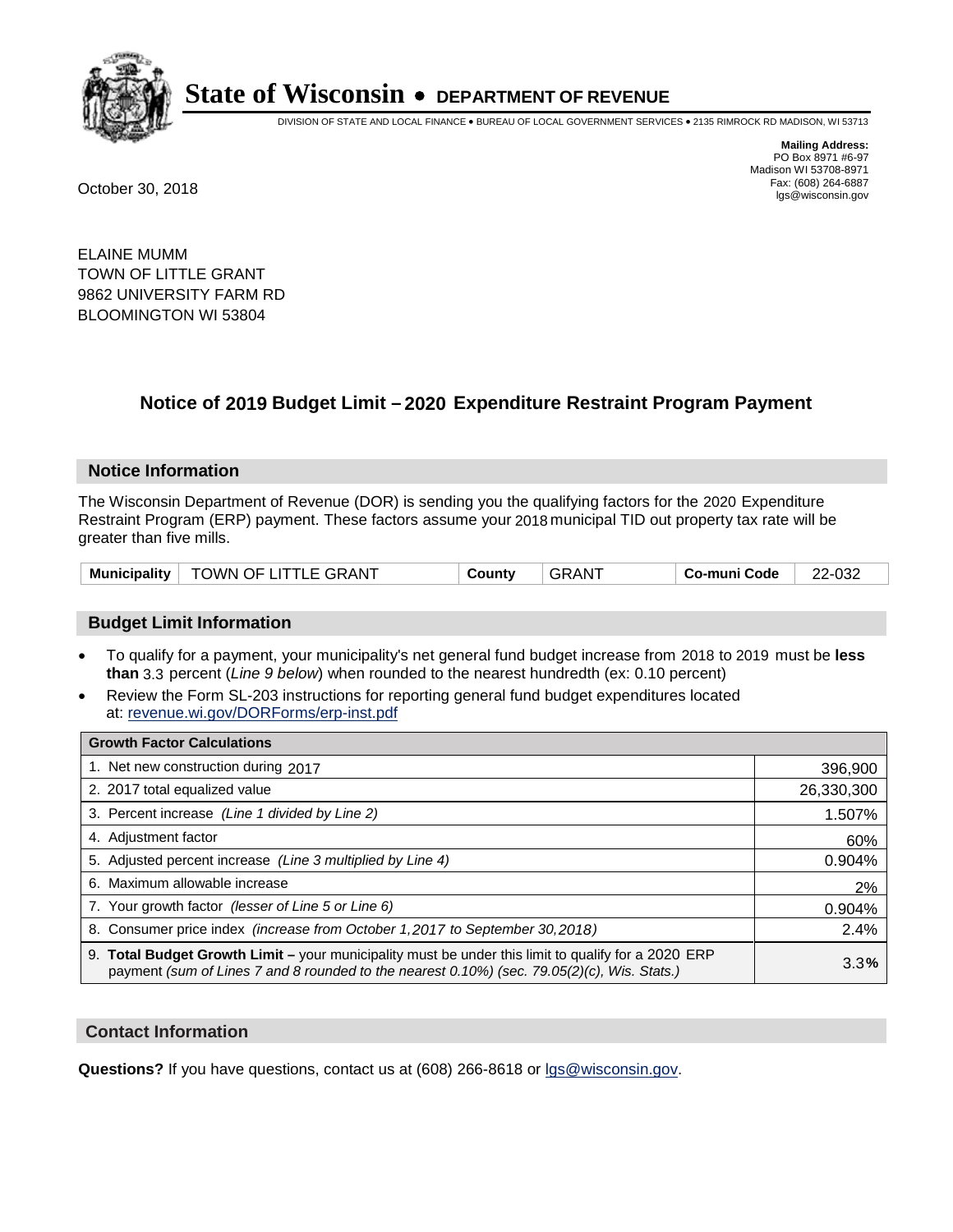

DIVISION OF STATE AND LOCAL FINANCE • BUREAU OF LOCAL GOVERNMENT SERVICES • 2135 RIMROCK RD MADISON, WI 53713

**Mailing Address:** PO Box 8971 #6-97 Madison WI 53708-8971<br>Fax: (608) 264-6887 Fax: (608) 264-6887 October 30, 2018 lgs@wisconsin.gov

PEGGY GUTHRIE TOWN OF PATCH GROVE 12140 MORGAN RD BAGLEY WI 53801-8913

## **Notice of 2019 Budget Limit - 2020 Expenditure Restraint Program Payment**

#### **Notice Information**

The Wisconsin Department of Revenue (DOR) is sending you the qualifying factors for the 2020 Expenditure Restraint Program (ERP) payment. These factors assume your 2018 municipal TID out property tax rate will be greater than five mills.

|  | Municipality   TOWN OF PATCH GROVE | County | <b>GRANT</b> | Co-muni Code | 22-048 |
|--|------------------------------------|--------|--------------|--------------|--------|
|--|------------------------------------|--------|--------------|--------------|--------|

#### **Budget Limit Information**

- To qualify for a payment, your municipality's net general fund budget increase from 2018 to 2019 must be less **than** 3.7 percent (*Line 9 below*) when rounded to the nearest hundredth (ex: 0.10 percent)
- Review the Form SL-203 instructions for reporting general fund budget expenditures located at: revenue.wi.gov/DORForms/erp-inst.pdf

| <b>Growth Factor Calculations</b>                                                                                                                                                                      |            |
|--------------------------------------------------------------------------------------------------------------------------------------------------------------------------------------------------------|------------|
| 1. Net new construction during 2017                                                                                                                                                                    | 474,700    |
| 2. 2017 total equalized value                                                                                                                                                                          | 22,740,900 |
| 3. Percent increase (Line 1 divided by Line 2)                                                                                                                                                         | 2.087%     |
| 4. Adjustment factor                                                                                                                                                                                   | 60%        |
| 5. Adjusted percent increase (Line 3 multiplied by Line 4)                                                                                                                                             | 1.252%     |
| 6. Maximum allowable increase                                                                                                                                                                          | 2%         |
| 7. Your growth factor (lesser of Line 5 or Line 6)                                                                                                                                                     | 1.252%     |
| 8. Consumer price index (increase from October 1,2017 to September 30,2018)                                                                                                                            | 2.4%       |
| 9. Total Budget Growth Limit - your municipality must be under this limit to qualify for a 2020 ERP<br>payment (sum of Lines 7 and 8 rounded to the nearest $0.10\%$ ) (sec. 79.05(2)(c), Wis. Stats.) | 3.7%       |

#### **Contact Information**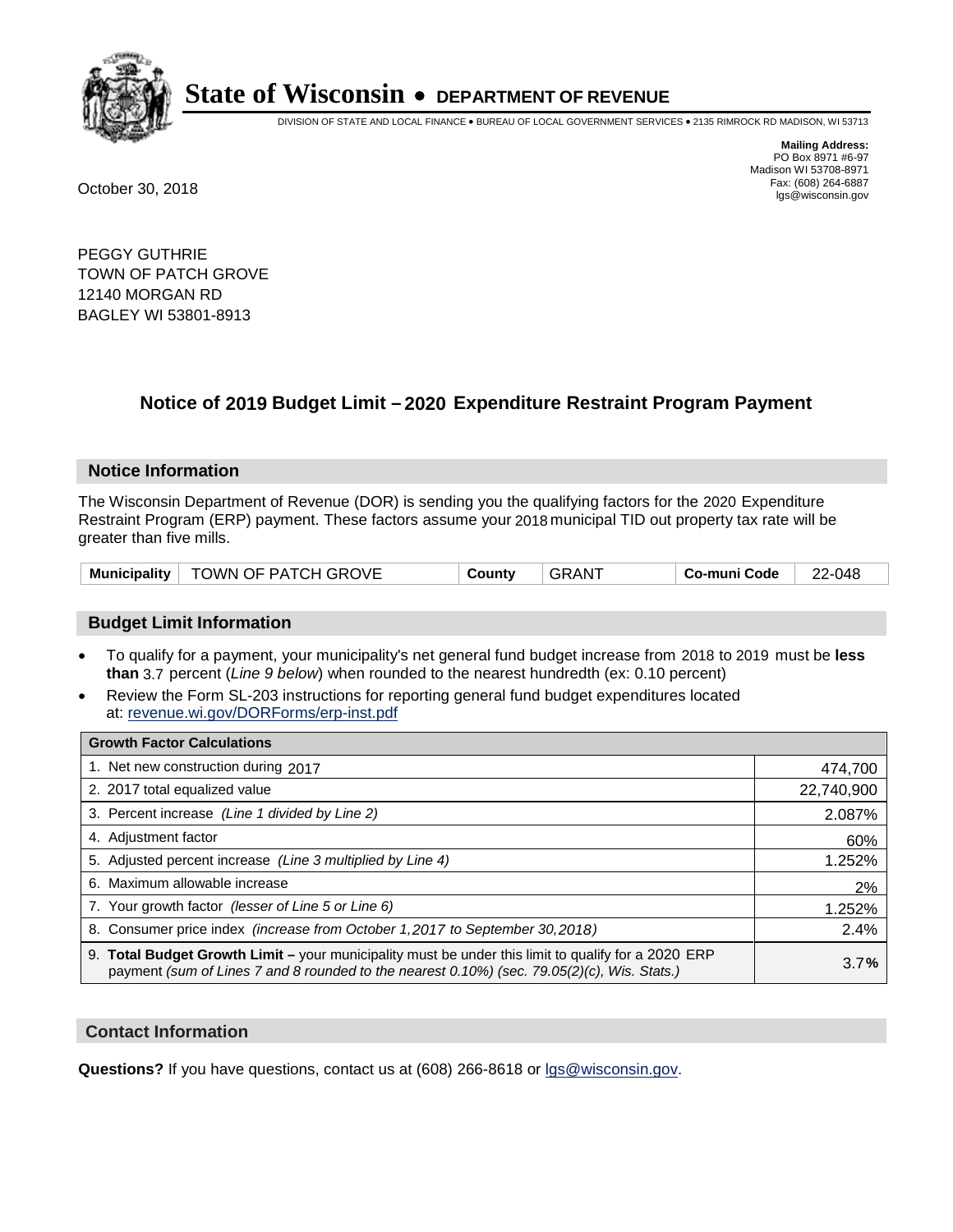

DIVISION OF STATE AND LOCAL FINANCE • BUREAU OF LOCAL GOVERNMENT SERVICES • 2135 RIMROCK RD MADISON, WI 53713

**Mailing Address:** PO Box 8971 #6-97 Madison WI 53708-8971<br>Fax: (608) 264-6887 Fax: (608) 264-6887 October 30, 2018 lgs@wisconsin.gov

MARLYS HELMICH TOWN OF WINGVILLE 392 RT 66 MONTFORT WI 53569-9714

### **Notice of 2019 Budget Limit - 2020 Expenditure Restraint Program Payment**

#### **Notice Information**

The Wisconsin Department of Revenue (DOR) is sending you the qualifying factors for the 2020 Expenditure Restraint Program (ERP) payment. These factors assume your 2018 municipal TID out property tax rate will be greater than five mills.

| <b>Municipality</b> | <b>TOWN OF WINGVILLE</b> | County | ⊦GRAN <sup>-</sup> | Co-muni Code | 22-062 |
|---------------------|--------------------------|--------|--------------------|--------------|--------|
|---------------------|--------------------------|--------|--------------------|--------------|--------|

#### **Budget Limit Information**

- To qualify for a payment, your municipality's net general fund budget increase from 2018 to 2019 must be less **than** 4.2 percent (*Line 9 below*) when rounded to the nearest hundredth (ex: 0.10 percent)
- Review the Form SL-203 instructions for reporting general fund budget expenditures located at: revenue.wi.gov/DORForms/erp-inst.pdf

| <b>Growth Factor Calculations</b>                                                                                                                                                                      |            |
|--------------------------------------------------------------------------------------------------------------------------------------------------------------------------------------------------------|------------|
| 1. Net new construction during 2017                                                                                                                                                                    | 877,500    |
| 2. 2017 total equalized value                                                                                                                                                                          | 28,732,600 |
| 3. Percent increase (Line 1 divided by Line 2)                                                                                                                                                         | 3.054%     |
| 4. Adjustment factor                                                                                                                                                                                   | 60%        |
| 5. Adjusted percent increase (Line 3 multiplied by Line 4)                                                                                                                                             | 1.832%     |
| 6. Maximum allowable increase                                                                                                                                                                          | 2%         |
| 7. Your growth factor (lesser of Line 5 or Line 6)                                                                                                                                                     | 1.832%     |
| 8. Consumer price index (increase from October 1,2017 to September 30,2018)                                                                                                                            | 2.4%       |
| 9. Total Budget Growth Limit - your municipality must be under this limit to qualify for a 2020 ERP<br>payment (sum of Lines 7 and 8 rounded to the nearest $0.10\%$ ) (sec. 79.05(2)(c), Wis. Stats.) | 4.2%       |

#### **Contact Information**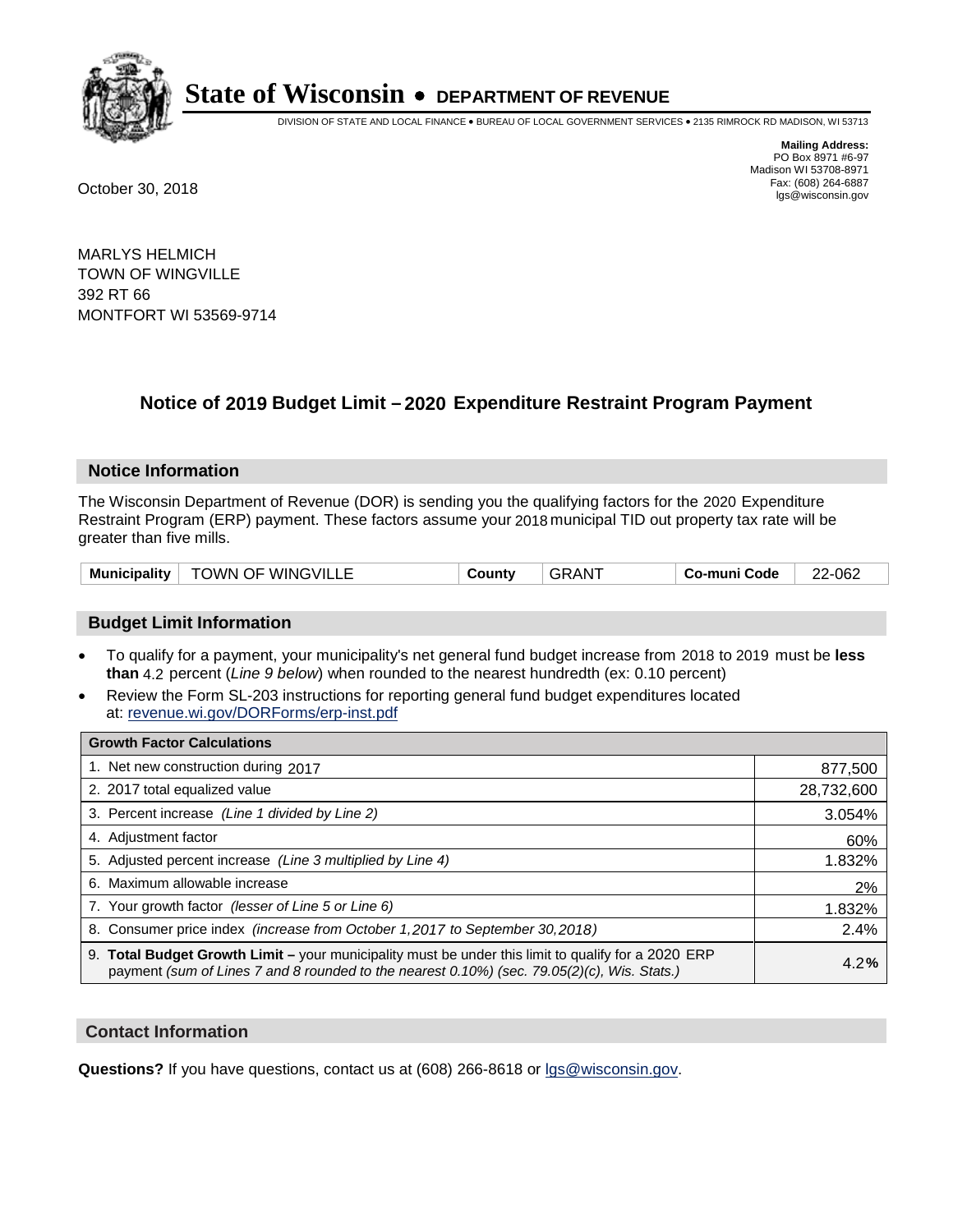

DIVISION OF STATE AND LOCAL FINANCE • BUREAU OF LOCAL GOVERNMENT SERVICES • 2135 RIMROCK RD MADISON, WI 53713

**Mailing Address:** PO Box 8971 #6-97 Madison WI 53708-8971<br>Fax: (608) 264-6887 Fax: (608) 264-6887 October 30, 2018 lgs@wisconsin.gov

DEBORAH KNOWLES TOWN OF WOODMAN 15247 COUNTY RD K WOODMAN WI 53827-9710

## **Notice of 2019 Budget Limit - 2020 Expenditure Restraint Program Payment**

#### **Notice Information**

The Wisconsin Department of Revenue (DOR) is sending you the qualifying factors for the 2020 Expenditure Restraint Program (ERP) payment. These factors assume your 2018 municipal TID out property tax rate will be greater than five mills.

| <b>Municipality</b> | TOWN OF WOODMAN | Countv | GRAN | Co-muni Code | 22-064 |
|---------------------|-----------------|--------|------|--------------|--------|
|---------------------|-----------------|--------|------|--------------|--------|

#### **Budget Limit Information**

- To qualify for a payment, your municipality's net general fund budget increase from 2018 to 2019 must be less **than** 3.0 percent (*Line 9 below*) when rounded to the nearest hundredth (ex: 0.10 percent)
- Review the Form SL-203 instructions for reporting general fund budget expenditures located at: revenue.wi.gov/DORForms/erp-inst.pdf

| <b>Growth Factor Calculations</b>                                                                                                                                                                      |            |
|--------------------------------------------------------------------------------------------------------------------------------------------------------------------------------------------------------|------------|
| 1. Net new construction during 2017                                                                                                                                                                    | 161,700    |
| 2. 2017 total equalized value                                                                                                                                                                          | 15,482,800 |
| 3. Percent increase (Line 1 divided by Line 2)                                                                                                                                                         | 1.044%     |
| 4. Adjustment factor                                                                                                                                                                                   | 60%        |
| 5. Adjusted percent increase (Line 3 multiplied by Line 4)                                                                                                                                             | 0.626%     |
| 6. Maximum allowable increase                                                                                                                                                                          | 2%         |
| 7. Your growth factor (lesser of Line 5 or Line 6)                                                                                                                                                     | 0.626%     |
| 8. Consumer price index (increase from October 1,2017 to September 30,2018)                                                                                                                            | 2.4%       |
| 9. Total Budget Growth Limit - your municipality must be under this limit to qualify for a 2020 ERP<br>payment (sum of Lines 7 and 8 rounded to the nearest $0.10\%$ ) (sec. 79.05(2)(c), Wis. Stats.) | 3.0%       |

#### **Contact Information**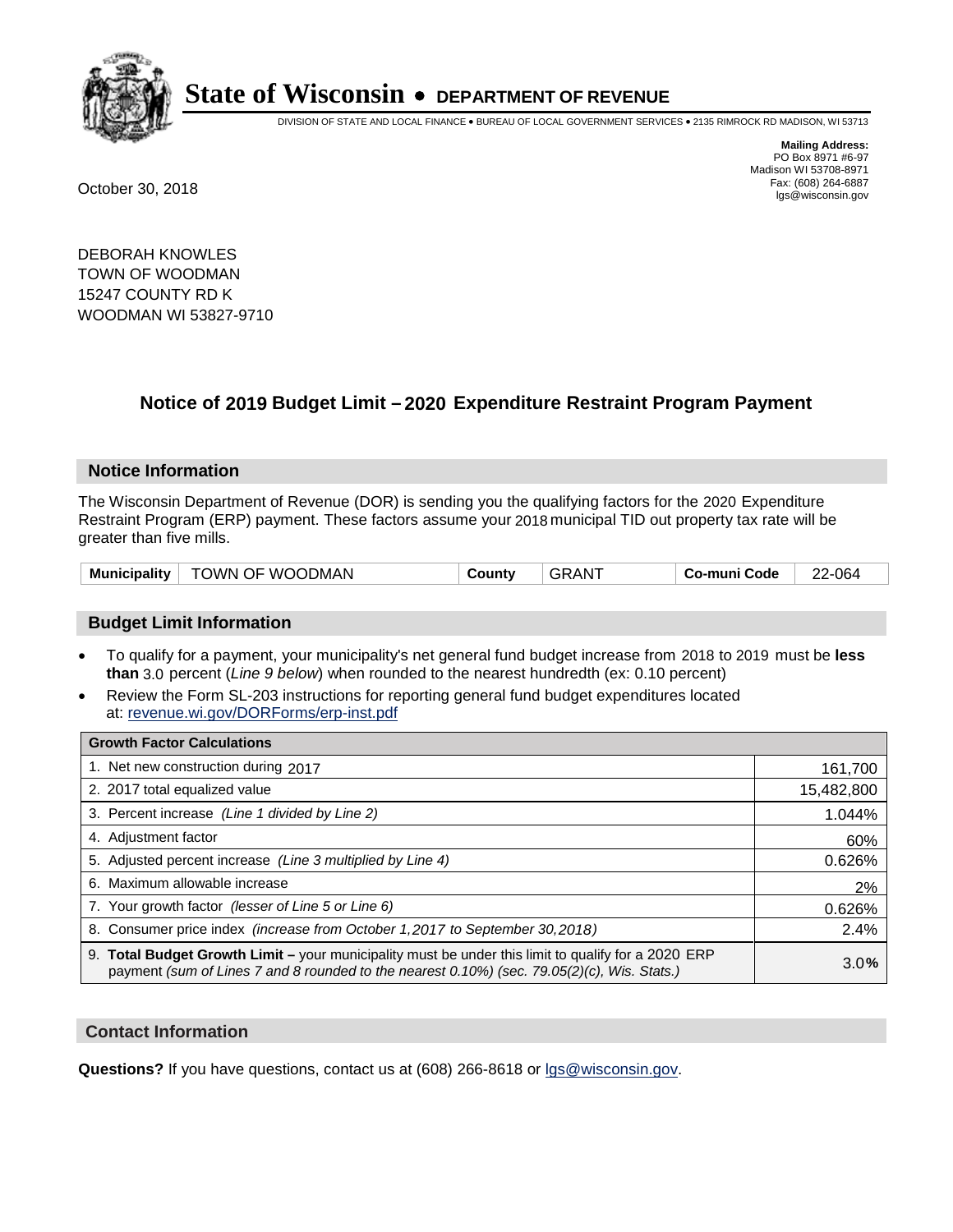

DIVISION OF STATE AND LOCAL FINANCE • BUREAU OF LOCAL GOVERNMENT SERVICES • 2135 RIMROCK RD MADISON, WI 53713

**Mailing Address:** PO Box 8971 #6-97 Madison WI 53708-8971<br>Fax: (608) 264-6887 Fax: (608) 264-6887 October 30, 2018 lgs@wisconsin.gov

MARY CULLIGAN VILLAGE OF BLOOMINGTON 453 CANAL ST BLOOMINGTON WI 53804

### **Notice of 2019 Budget Limit - 2020 Expenditure Restraint Program Payment**

#### **Notice Information**

The Wisconsin Department of Revenue (DOR) is sending you the qualifying factors for the 2020 Expenditure Restraint Program (ERP) payment. These factors assume your 2018 municipal TID out property tax rate will be greater than five mills.

|  | Municipality   VILLAGE OF BLOOMINGTON | County | . GRANT | Co-muni Code | 22-107 |
|--|---------------------------------------|--------|---------|--------------|--------|
|--|---------------------------------------|--------|---------|--------------|--------|

#### **Budget Limit Information**

- To qualify for a payment, your municipality's net general fund budget increase from 2018 to 2019 must be less **than** 2.6 percent (*Line 9 below*) when rounded to the nearest hundredth (ex: 0.10 percent)
- Review the Form SL-203 instructions for reporting general fund budget expenditures located at: revenue.wi.gov/DORForms/erp-inst.pdf

| <b>Growth Factor Calculations</b>                                                                                                                                                                  |            |
|----------------------------------------------------------------------------------------------------------------------------------------------------------------------------------------------------|------------|
| 1. Net new construction during 2017                                                                                                                                                                | 70,000     |
| 2. 2017 total equalized value                                                                                                                                                                      | 26,758,800 |
| 3. Percent increase (Line 1 divided by Line 2)                                                                                                                                                     | 0.262%     |
| 4. Adjustment factor                                                                                                                                                                               | 60%        |
| 5. Adjusted percent increase (Line 3 multiplied by Line 4)                                                                                                                                         | 0.157%     |
| 6. Maximum allowable increase                                                                                                                                                                      | 2%         |
| 7. Your growth factor (lesser of Line 5 or Line 6)                                                                                                                                                 | 0.157%     |
| 8. Consumer price index (increase from October 1, 2017 to September 30, 2018)                                                                                                                      | 2.4%       |
| 9. Total Budget Growth Limit – your municipality must be under this limit to qualify for a 2020 ERP<br>payment (sum of Lines 7 and 8 rounded to the nearest 0.10%) (sec. 79.05(2)(c), Wis. Stats.) | 2.6%       |

#### **Contact Information**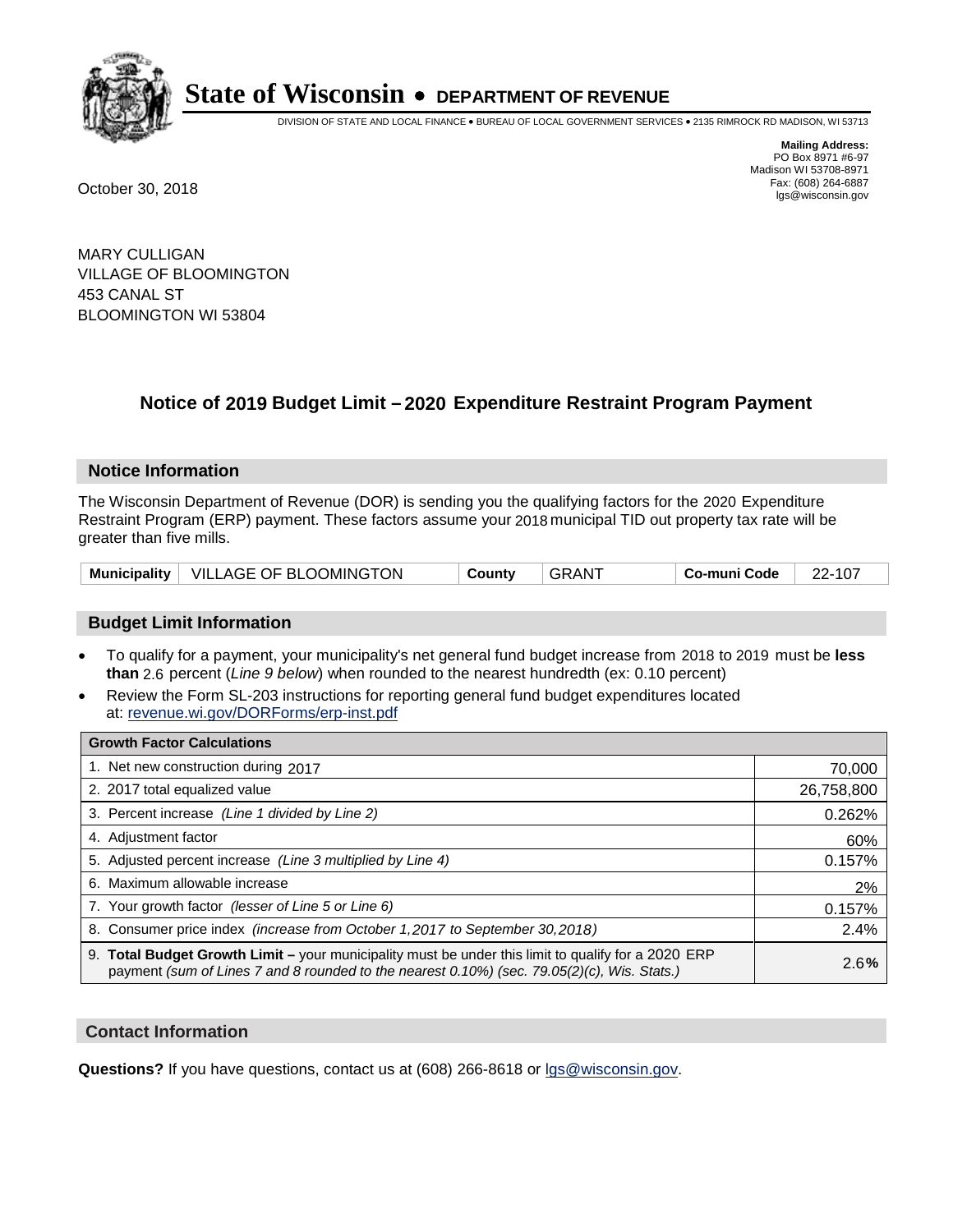

DIVISION OF STATE AND LOCAL FINANCE • BUREAU OF LOCAL GOVERNMENT SERVICES • 2135 RIMROCK RD MADISON, WI 53713

**Mailing Address:** PO Box 8971 #6-97 Madison WI 53708-8971<br>Fax: (608) 264-6887 Fax: (608) 264-6887 October 30, 2018 lgs@wisconsin.gov

VALERIE BAILEY VILLAGE OF BLUE RIVER 201 CLINTON ST BLUE RIVER WI 53518-9248

### **Notice of 2019 Budget Limit - 2020 Expenditure Restraint Program Payment**

#### **Notice Information**

The Wisconsin Department of Revenue (DOR) is sending you the qualifying factors for the 2020 Expenditure Restraint Program (ERP) payment. These factors assume your 2018 municipal TID out property tax rate will be greater than five mills.

| Municipality   VILLAGE OF BLUE RIVER | County | . GRANT | Co-muni Code | 22-108 |
|--------------------------------------|--------|---------|--------------|--------|
|--------------------------------------|--------|---------|--------------|--------|

#### **Budget Limit Information**

- To qualify for a payment, your municipality's net general fund budget increase from 2018 to 2019 must be less **than** 2.4 percent (*Line 9 below*) when rounded to the nearest hundredth (ex: 0.10 percent)
- Review the Form SL-203 instructions for reporting general fund budget expenditures located at: revenue.wi.gov/DORForms/erp-inst.pdf

| <b>Growth Factor Calculations</b>                                                                                                                                                                      |            |
|--------------------------------------------------------------------------------------------------------------------------------------------------------------------------------------------------------|------------|
| 1. Net new construction during 2017                                                                                                                                                                    | 7,500      |
| 2. 2017 total equalized value                                                                                                                                                                          | 13,950,700 |
| 3. Percent increase (Line 1 divided by Line 2)                                                                                                                                                         | 0.054%     |
| 4. Adjustment factor                                                                                                                                                                                   | 60%        |
| 5. Adjusted percent increase (Line 3 multiplied by Line 4)                                                                                                                                             | 0.032%     |
| 6. Maximum allowable increase                                                                                                                                                                          | 2%         |
| 7. Your growth factor (lesser of Line 5 or Line 6)                                                                                                                                                     | 0.032%     |
| 8. Consumer price index (increase from October 1,2017 to September 30,2018)                                                                                                                            | 2.4%       |
| 9. Total Budget Growth Limit - your municipality must be under this limit to qualify for a 2020 ERP<br>payment (sum of Lines 7 and 8 rounded to the nearest $0.10\%$ ) (sec. 79.05(2)(c), Wis. Stats.) | 2.4%       |

#### **Contact Information**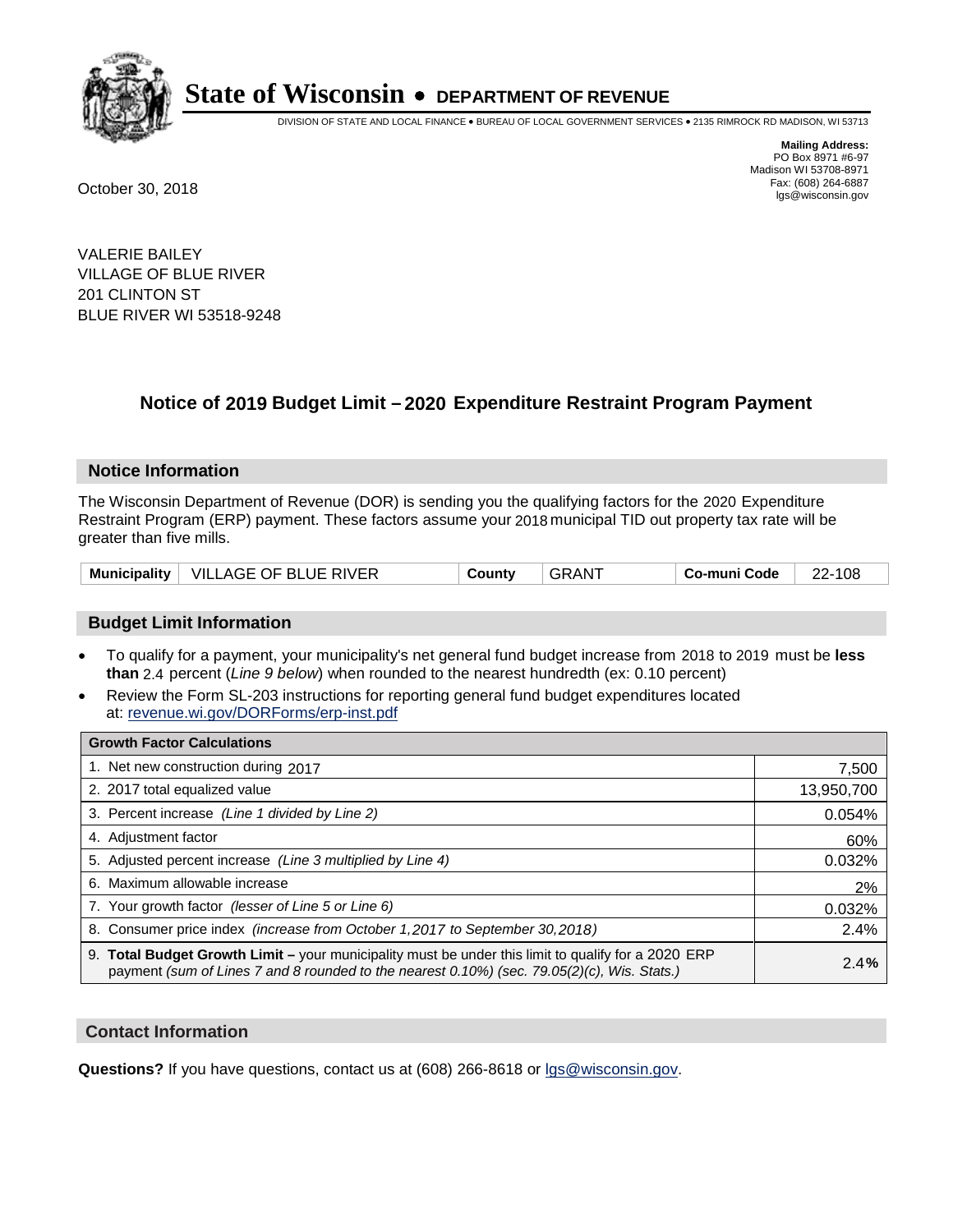

DIVISION OF STATE AND LOCAL FINANCE • BUREAU OF LOCAL GOVERNMENT SERVICES • 2135 RIMROCK RD MADISON, WI 53713

**Mailing Address:** PO Box 8971 #6-97 Madison WI 53708-8971<br>Fax: (608) 264-6887 Fax: (608) 264-6887 October 30, 2018 lgs@wisconsin.gov

MARLENE ESSER VILLAGE OF CASSVILLE 100 W AMELIA ST CASSVILLE WI 53806-9510

### **Notice of 2019 Budget Limit - 2020 Expenditure Restraint Program Payment**

#### **Notice Information**

The Wisconsin Department of Revenue (DOR) is sending you the qualifying factors for the 2020 Expenditure Restraint Program (ERP) payment. These factors assume your 2018 municipal TID out property tax rate will be greater than five mills.

| <b>Municipality</b> | VILLAGE OF CASSVILLE | County | ⊹GRAN <sup>+</sup> | Co-muni Code | $22 - 111$ |
|---------------------|----------------------|--------|--------------------|--------------|------------|
|---------------------|----------------------|--------|--------------------|--------------|------------|

#### **Budget Limit Information**

- To qualify for a payment, your municipality's net general fund budget increase from 2018 to 2019 must be less **than** 2.5 percent (*Line 9 below*) when rounded to the nearest hundredth (ex: 0.10 percent)
- Review the Form SL-203 instructions for reporting general fund budget expenditures located at: revenue.wi.gov/DORForms/erp-inst.pdf

| <b>Growth Factor Calculations</b>                                                                                                                                                                      |            |
|--------------------------------------------------------------------------------------------------------------------------------------------------------------------------------------------------------|------------|
| 1. Net new construction during 2017                                                                                                                                                                    | 97,400     |
| 2. 2017 total equalized value                                                                                                                                                                          | 48,263,900 |
| 3. Percent increase (Line 1 divided by Line 2)                                                                                                                                                         | 0.202%     |
| 4. Adjustment factor                                                                                                                                                                                   | 60%        |
| 5. Adjusted percent increase (Line 3 multiplied by Line 4)                                                                                                                                             | 0.121%     |
| 6. Maximum allowable increase                                                                                                                                                                          | 2%         |
| 7. Your growth factor (lesser of Line 5 or Line 6)                                                                                                                                                     | 0.121%     |
| 8. Consumer price index (increase from October 1,2017 to September 30,2018)                                                                                                                            | 2.4%       |
| 9. Total Budget Growth Limit - your municipality must be under this limit to qualify for a 2020 ERP<br>payment (sum of Lines 7 and 8 rounded to the nearest $0.10\%$ ) (sec. 79.05(2)(c), Wis. Stats.) | 2.5%       |

#### **Contact Information**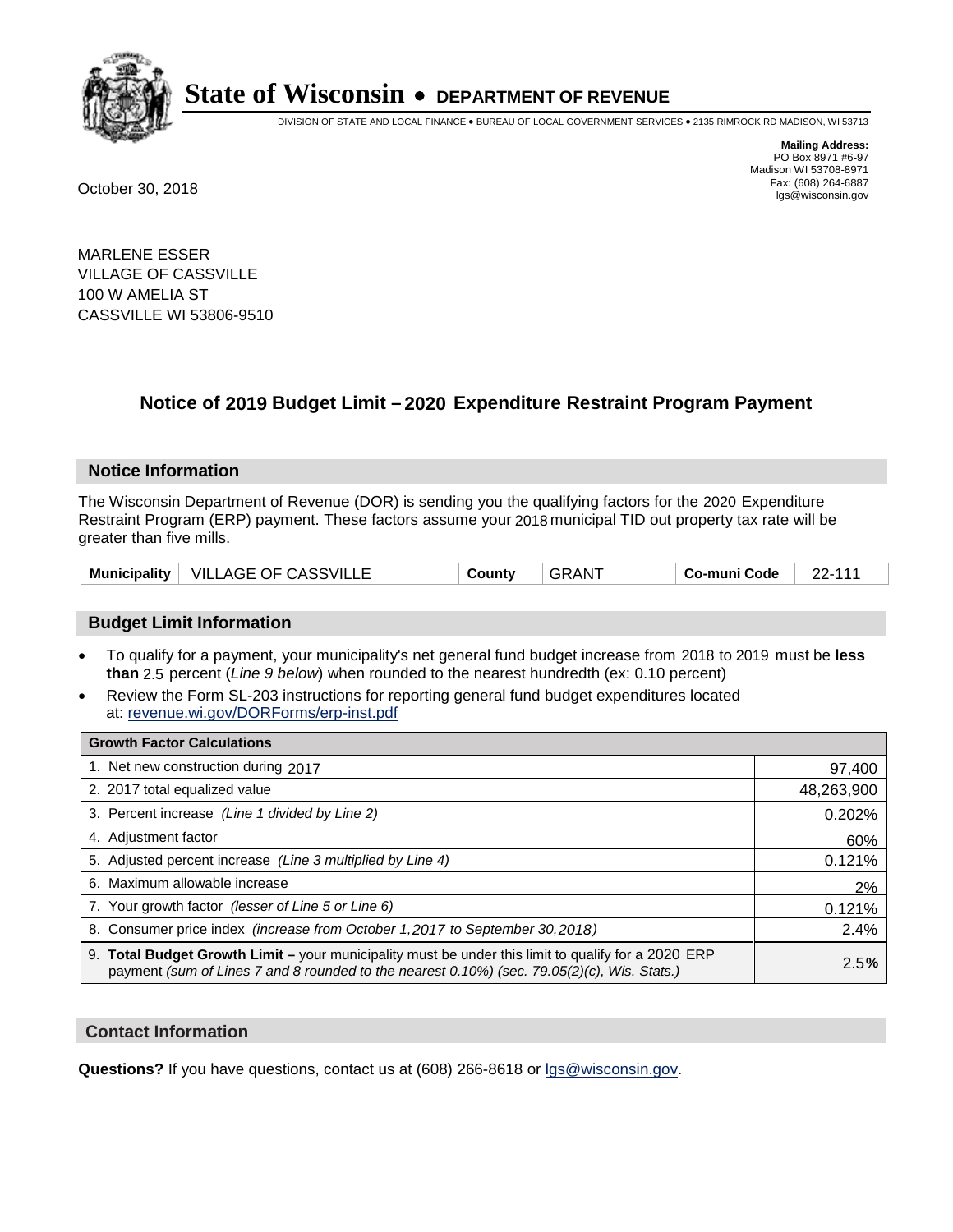

DIVISION OF STATE AND LOCAL FINANCE • BUREAU OF LOCAL GOVERNMENT SERVICES • 2135 RIMROCK RD MADISON, WI 53713

**Mailing Address:** PO Box 8971 #6-97 Madison WI 53708-8971<br>Fax: (608) 264-6887 Fax: (608) 264-6887 October 30, 2018 lgs@wisconsin.gov

DONNA TIMMERMAN VILLAGE OF DICKEYVILLE 500 E AVE DICKEYVILLE WI 53808

### **Notice of 2019 Budget Limit - 2020 Expenditure Restraint Program Payment**

#### **Notice Information**

The Wisconsin Department of Revenue (DOR) is sending you the qualifying factors for the 2020 Expenditure Restraint Program (ERP) payment. These factors assume your 2018 municipal TID out property tax rate will be greater than five mills.

| Municipality   VILLAGE OF DICKEYVILLE | County | ⊤GRAN <sup>≁</sup> | Co-muni Code | 22-116 |
|---------------------------------------|--------|--------------------|--------------|--------|
|---------------------------------------|--------|--------------------|--------------|--------|

#### **Budget Limit Information**

- To qualify for a payment, your municipality's net general fund budget increase from 2018 to 2019 must be less **than** 3.2 percent (*Line 9 below*) when rounded to the nearest hundredth (ex: 0.10 percent)
- Review the Form SL-203 instructions for reporting general fund budget expenditures located at: revenue.wi.gov/DORForms/erp-inst.pdf

| <b>Growth Factor Calculations</b>                                                                                                                                                                      |            |
|--------------------------------------------------------------------------------------------------------------------------------------------------------------------------------------------------------|------------|
| 1. Net new construction during 2017                                                                                                                                                                    | 849,200    |
| 2. 2017 total equalized value                                                                                                                                                                          | 61,849,200 |
| 3. Percent increase (Line 1 divided by Line 2)                                                                                                                                                         | 1.373%     |
| 4. Adjustment factor                                                                                                                                                                                   | 60%        |
| 5. Adjusted percent increase (Line 3 multiplied by Line 4)                                                                                                                                             | 0.824%     |
| 6. Maximum allowable increase                                                                                                                                                                          | 2%         |
| 7. Your growth factor (lesser of Line 5 or Line 6)                                                                                                                                                     | 0.824%     |
| 8. Consumer price index (increase from October 1,2017 to September 30,2018)                                                                                                                            | 2.4%       |
| 9. Total Budget Growth Limit - your municipality must be under this limit to qualify for a 2020 ERP<br>payment (sum of Lines 7 and 8 rounded to the nearest $0.10\%$ ) (sec. 79.05(2)(c), Wis. Stats.) | 3.2%       |

#### **Contact Information**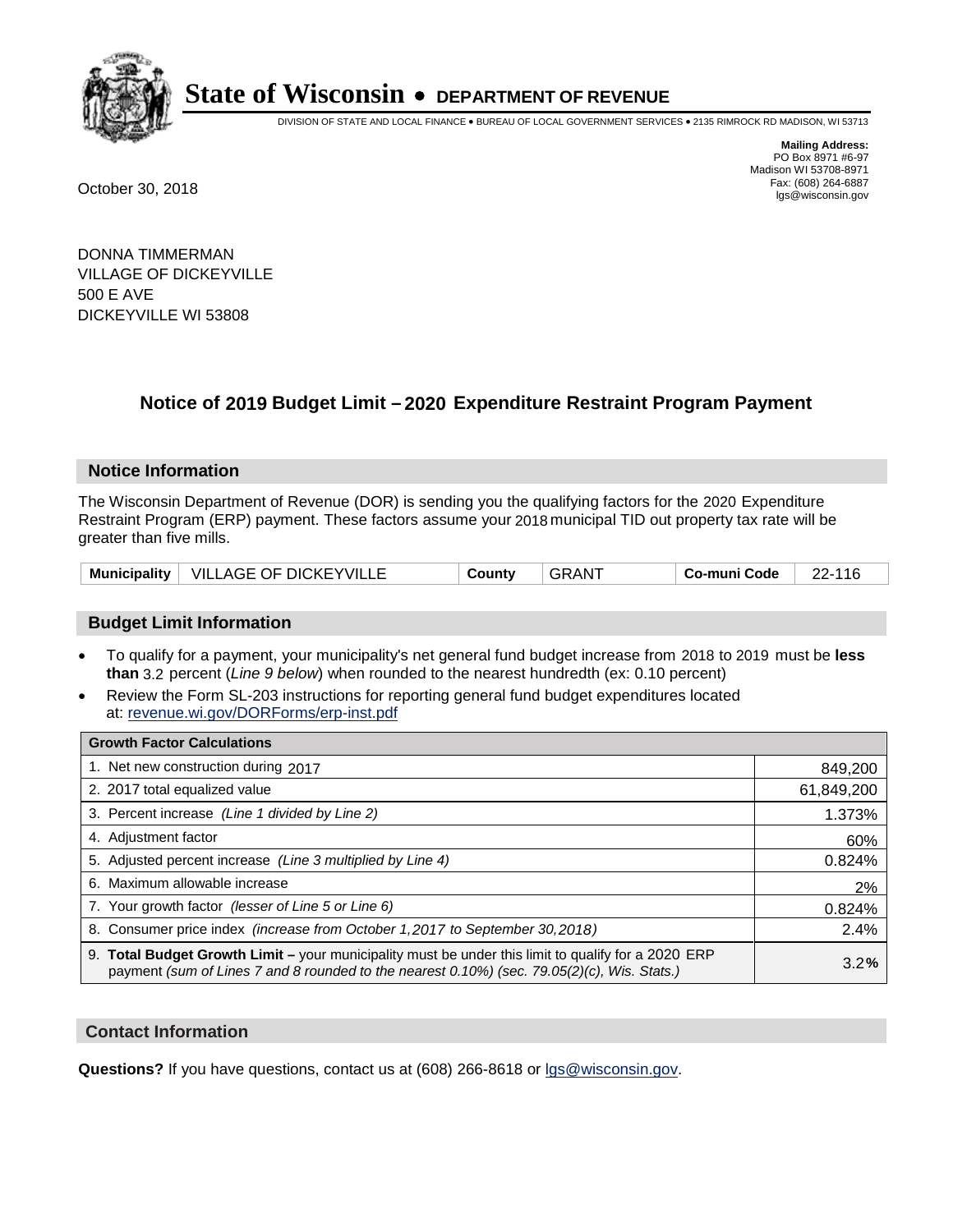

DIVISION OF STATE AND LOCAL FINANCE • BUREAU OF LOCAL GOVERNMENT SERVICES • 2135 RIMROCK RD MADISON, WI 53713

**Mailing Address:** PO Box 8971 #6-97 Madison WI 53708-8971<br>Fax: (608) 264-6887 Fax: (608) 264-6887 October 30, 2018 lgs@wisconsin.gov

SALLY BAUER VILLAGE OF HAZEL GREEN 1610 FAIRPLAY STREET HAZEL GREEN WI 53811-0367

## **Notice of 2019 Budget Limit - 2020 Expenditure Restraint Program Payment**

#### **Notice Information**

The Wisconsin Department of Revenue (DOR) is sending you the qualifying factors for the 2020 Expenditure Restraint Program (ERP) payment. These factors assume your 2018 municipal TID out property tax rate will be greater than five mills.

|  | Municipality   VILLAGE OF HAZEL GREEN | County | GRANT | Co-muni Code | 22-136 |
|--|---------------------------------------|--------|-------|--------------|--------|
|--|---------------------------------------|--------|-------|--------------|--------|

#### **Budget Limit Information**

- To qualify for a payment, your municipality's net general fund budget increase from 2018 to 2019 must be less **than** 2.6 percent (*Line 9 below*) when rounded to the nearest hundredth (ex: 0.10 percent)
- Review the Form SL-203 instructions for reporting general fund budget expenditures located at: revenue.wi.gov/DORForms/erp-inst.pdf

| <b>Growth Factor Calculations</b>                                                                                                                                                                      |            |
|--------------------------------------------------------------------------------------------------------------------------------------------------------------------------------------------------------|------------|
| 1. Net new construction during 2017                                                                                                                                                                    | 227,000    |
| 2. 2017 total equalized value                                                                                                                                                                          | 58,048,600 |
| 3. Percent increase (Line 1 divided by Line 2)                                                                                                                                                         | 0.391%     |
| 4. Adjustment factor                                                                                                                                                                                   | 60%        |
| 5. Adjusted percent increase (Line 3 multiplied by Line 4)                                                                                                                                             | 0.235%     |
| 6. Maximum allowable increase                                                                                                                                                                          | 2%         |
| 7. Your growth factor (lesser of Line 5 or Line 6)                                                                                                                                                     | 0.235%     |
| 8. Consumer price index (increase from October 1,2017 to September 30,2018)                                                                                                                            | 2.4%       |
| 9. Total Budget Growth Limit - your municipality must be under this limit to qualify for a 2020 ERP<br>payment (sum of Lines 7 and 8 rounded to the nearest $0.10\%$ ) (sec. 79.05(2)(c), Wis. Stats.) | 2.6%       |

#### **Contact Information**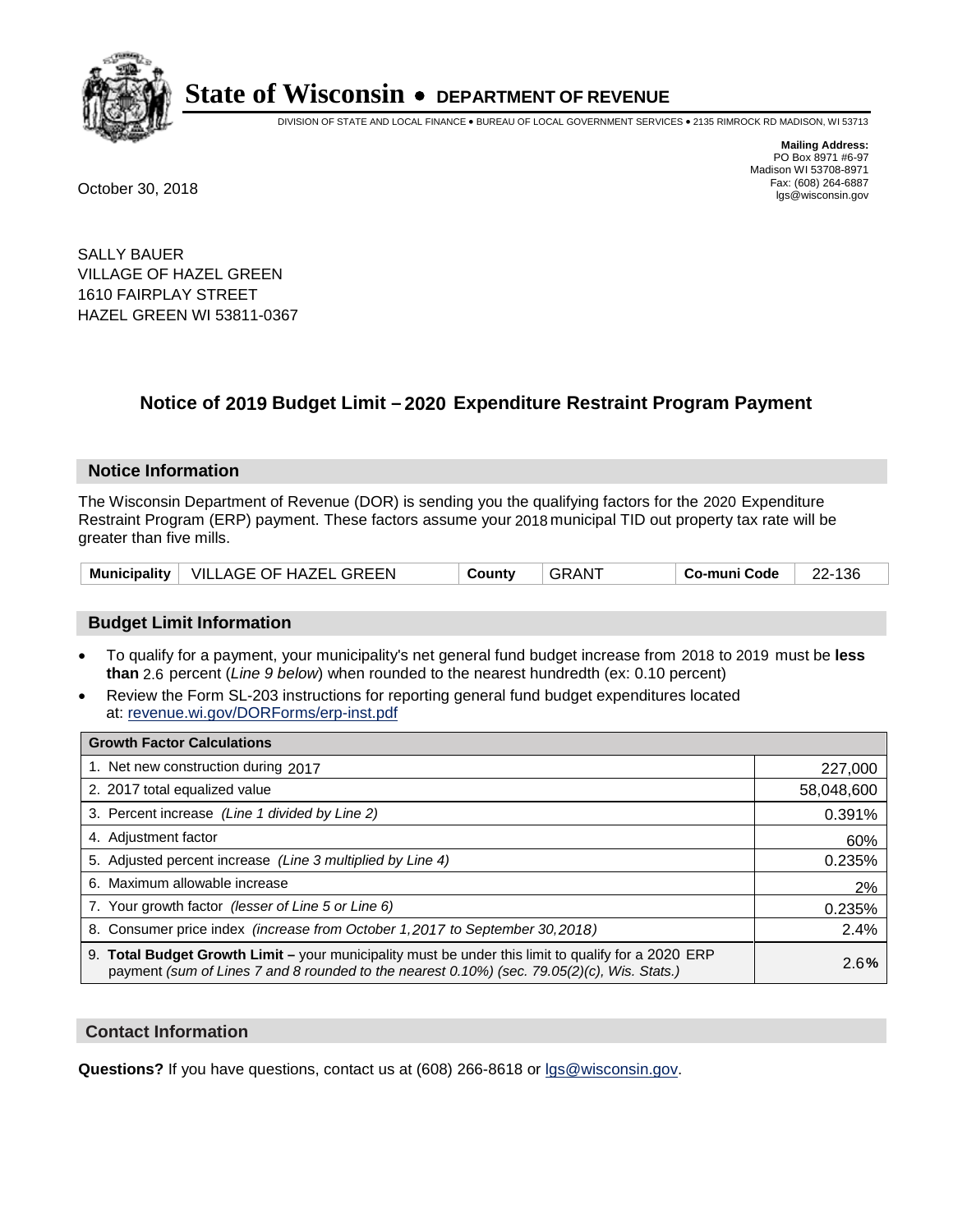

DIVISION OF STATE AND LOCAL FINANCE • BUREAU OF LOCAL GOVERNMENT SERVICES • 2135 RIMROCK RD MADISON, WI 53713

**Mailing Address:** PO Box 8971 #6-97 Madison WI 53708-8971<br>Fax: (608) 264-6887 Fax: (608) 264-6887 October 30, 2018 lgs@wisconsin.gov

CHRISTINA CHRISTIANSON VILLAGE OF LIVINGSTON 220 W BARBER ST LIVINGSTON WI 53554

## **Notice of 2019 Budget Limit - 2020 Expenditure Restraint Program Payment**

#### **Notice Information**

The Wisconsin Department of Revenue (DOR) is sending you the qualifying factors for the 2020 Expenditure Restraint Program (ERP) payment. These factors assume your 2018 municipal TID out property tax rate will be greater than five mills.

|  | Municipality   VILLAGE OF LIVINGSTON | County | <b>GRANT</b> | Co-muni Code | 22-147 |
|--|--------------------------------------|--------|--------------|--------------|--------|
|--|--------------------------------------|--------|--------------|--------------|--------|

#### **Budget Limit Information**

- To qualify for a payment, your municipality's net general fund budget increase from 2018 to 2019 must be less **than** 3.0 percent (*Line 9 below*) when rounded to the nearest hundredth (ex: 0.10 percent)
- Review the Form SL-203 instructions for reporting general fund budget expenditures located at: revenue.wi.gov/DORForms/erp-inst.pdf

| <b>Growth Factor Calculations</b>                                                                                                                                                                      |            |
|--------------------------------------------------------------------------------------------------------------------------------------------------------------------------------------------------------|------------|
| 1. Net new construction during 2017                                                                                                                                                                    | 299,600    |
| 2. 2017 total equalized value                                                                                                                                                                          | 29,428,000 |
| 3. Percent increase (Line 1 divided by Line 2)                                                                                                                                                         | 1.018%     |
| 4. Adjustment factor                                                                                                                                                                                   | 60%        |
| 5. Adjusted percent increase (Line 3 multiplied by Line 4)                                                                                                                                             | 0.611%     |
| 6. Maximum allowable increase                                                                                                                                                                          | 2%         |
| 7. Your growth factor (lesser of Line 5 or Line 6)                                                                                                                                                     | 0.611%     |
| 8. Consumer price index (increase from October 1,2017 to September 30,2018)                                                                                                                            | 2.4%       |
| 9. Total Budget Growth Limit - your municipality must be under this limit to qualify for a 2020 ERP<br>payment (sum of Lines 7 and 8 rounded to the nearest $0.10\%$ ) (sec. 79.05(2)(c), Wis. Stats.) | 3.0%       |

#### **Contact Information**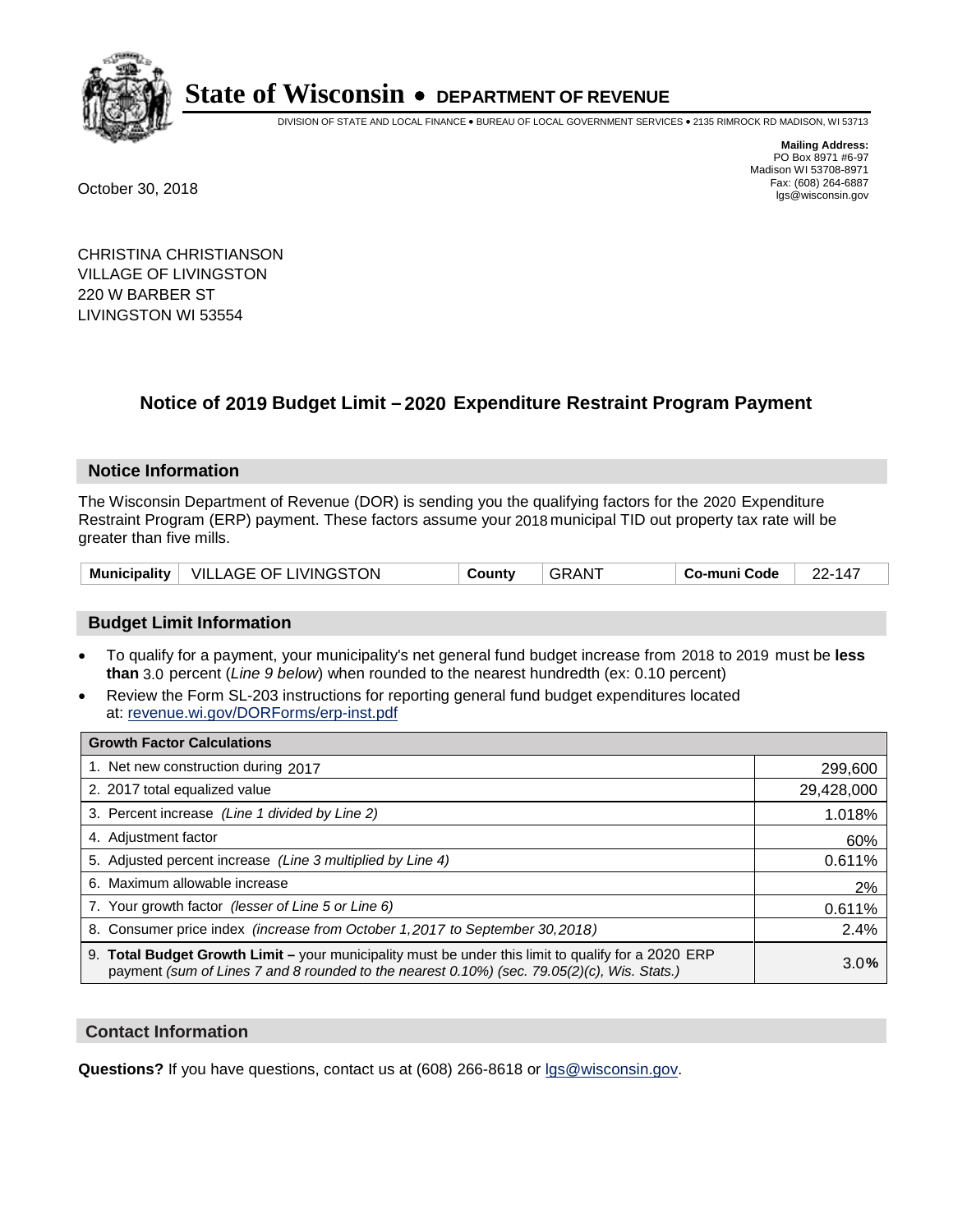

DIVISION OF STATE AND LOCAL FINANCE • BUREAU OF LOCAL GOVERNMENT SERVICES • 2135 RIMROCK RD MADISON, WI 53713

**Mailing Address:** PO Box 8971 #6-97 Madison WI 53708-8971<br>Fax: (608) 264-6887 Fax: (608) 264-6887 October 30, 2018 lgs@wisconsin.gov

SHELLY KAZDA VILLAGE OF MONTFORT 102 E PARK ST MONTFORT WI 53569

### **Notice of 2019 Budget Limit - 2020 Expenditure Restraint Program Payment**

#### **Notice Information**

The Wisconsin Department of Revenue (DOR) is sending you the qualifying factors for the 2020 Expenditure Restraint Program (ERP) payment. These factors assume your 2018 municipal TID out property tax rate will be greater than five mills.

|  | Municipality   VILLAGE OF MONTFORT | County | GRAN <sup>-</sup> | Co-muni Code |  |
|--|------------------------------------|--------|-------------------|--------------|--|
|--|------------------------------------|--------|-------------------|--------------|--|

#### **Budget Limit Information**

- To qualify for a payment, your municipality's net general fund budget increase from 2018 to 2019 must be less **than** 2.6 percent (*Line 9 below*) when rounded to the nearest hundredth (ex: 0.10 percent)
- Review the Form SL-203 instructions for reporting general fund budget expenditures located at: revenue.wi.gov/DORForms/erp-inst.pdf

| <b>Growth Factor Calculations</b>                                                                                                                                                                      |            |
|--------------------------------------------------------------------------------------------------------------------------------------------------------------------------------------------------------|------------|
| 1. Net new construction during 2017                                                                                                                                                                    | 118,800    |
| 2. 2017 total equalized value                                                                                                                                                                          | 34,255,700 |
| 3. Percent increase (Line 1 divided by Line 2)                                                                                                                                                         | 0.347%     |
| 4. Adjustment factor                                                                                                                                                                                   | 60%        |
| 5. Adjusted percent increase (Line 3 multiplied by Line 4)                                                                                                                                             | 0.208%     |
| 6. Maximum allowable increase                                                                                                                                                                          | 2%         |
| 7. Your growth factor (lesser of Line 5 or Line 6)                                                                                                                                                     | 0.208%     |
| 8. Consumer price index (increase from October 1,2017 to September 30,2018)                                                                                                                            | 2.4%       |
| 9. Total Budget Growth Limit - your municipality must be under this limit to qualify for a 2020 ERP<br>payment (sum of Lines 7 and 8 rounded to the nearest $0.10\%$ ) (sec. 79.05(2)(c), Wis. Stats.) | 2.6%       |

#### **Contact Information**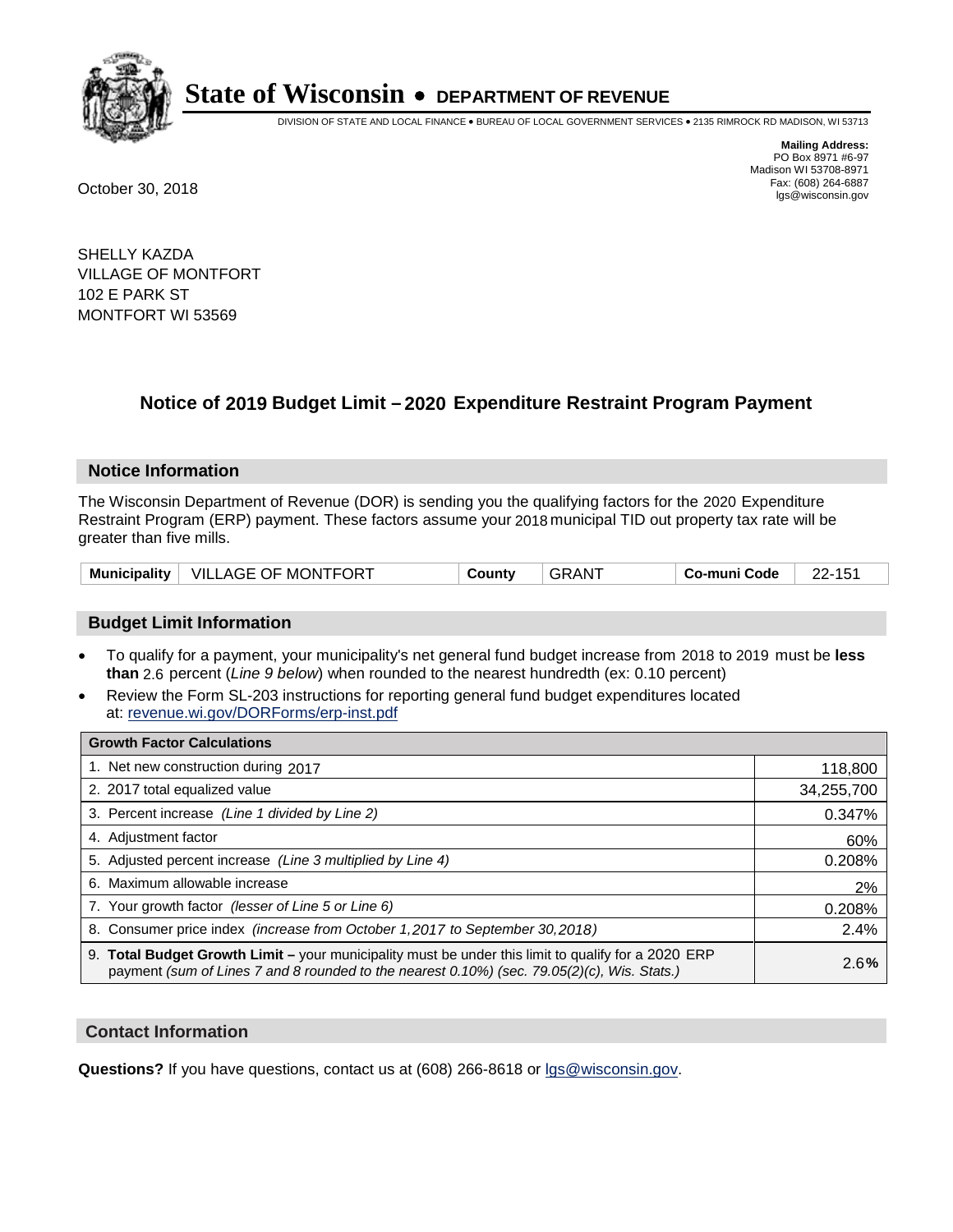

DIVISION OF STATE AND LOCAL FINANCE • BUREAU OF LOCAL GOVERNMENT SERVICES • 2135 RIMROCK RD MADISON, WI 53713

**Mailing Address:** PO Box 8971 #6-97 Madison WI 53708-8971<br>Fax: (608) 264-6887 Fax: (608) 264-6887 October 30, 2018 lgs@wisconsin.gov

CINDA JOHNSON VILLAGE OF MUSCODA 206 N WISCONSIN AVE MUSCODA WI 53573

## **Notice of 2019 Budget Limit - 2020 Expenditure Restraint Program Payment**

#### **Notice Information**

The Wisconsin Department of Revenue (DOR) is sending you the qualifying factors for the 2020 Expenditure Restraint Program (ERP) payment. These factors assume your 2018 municipal TID out property tax rate will be greater than five mills.

|  | Municipality   VILLAGE OF MUSCODA | County | . GRAN <sup>-</sup> | Co-muni Code | 22.452<br>100 |
|--|-----------------------------------|--------|---------------------|--------------|---------------|
|--|-----------------------------------|--------|---------------------|--------------|---------------|

#### **Budget Limit Information**

- To qualify for a payment, your municipality's net general fund budget increase from 2018 to 2019 must be less **than** 3.6 percent (*Line 9 below*) when rounded to the nearest hundredth (ex: 0.10 percent)
- Review the Form SL-203 instructions for reporting general fund budget expenditures located at: revenue.wi.gov/DORForms/erp-inst.pdf

| <b>Growth Factor Calculations</b>                                                                                                                                                                      |            |
|--------------------------------------------------------------------------------------------------------------------------------------------------------------------------------------------------------|------------|
| 1. Net new construction during 2017                                                                                                                                                                    | 1,490,600  |
| 2. 2017 total equalized value                                                                                                                                                                          | 74,179,900 |
| 3. Percent increase (Line 1 divided by Line 2)                                                                                                                                                         | 2.009%     |
| 4. Adjustment factor                                                                                                                                                                                   | 60%        |
| 5. Adjusted percent increase (Line 3 multiplied by Line 4)                                                                                                                                             | 1.205%     |
| 6. Maximum allowable increase                                                                                                                                                                          | 2%         |
| 7. Your growth factor (lesser of Line 5 or Line 6)                                                                                                                                                     | 1.205%     |
| 8. Consumer price index (increase from October 1, 2017 to September 30, 2018)                                                                                                                          | 2.4%       |
| 9. Total Budget Growth Limit - your municipality must be under this limit to qualify for a 2020 ERP<br>payment (sum of Lines 7 and 8 rounded to the nearest $0.10\%$ ) (sec. 79.05(2)(c), Wis. Stats.) | 3.6%       |

#### **Contact Information**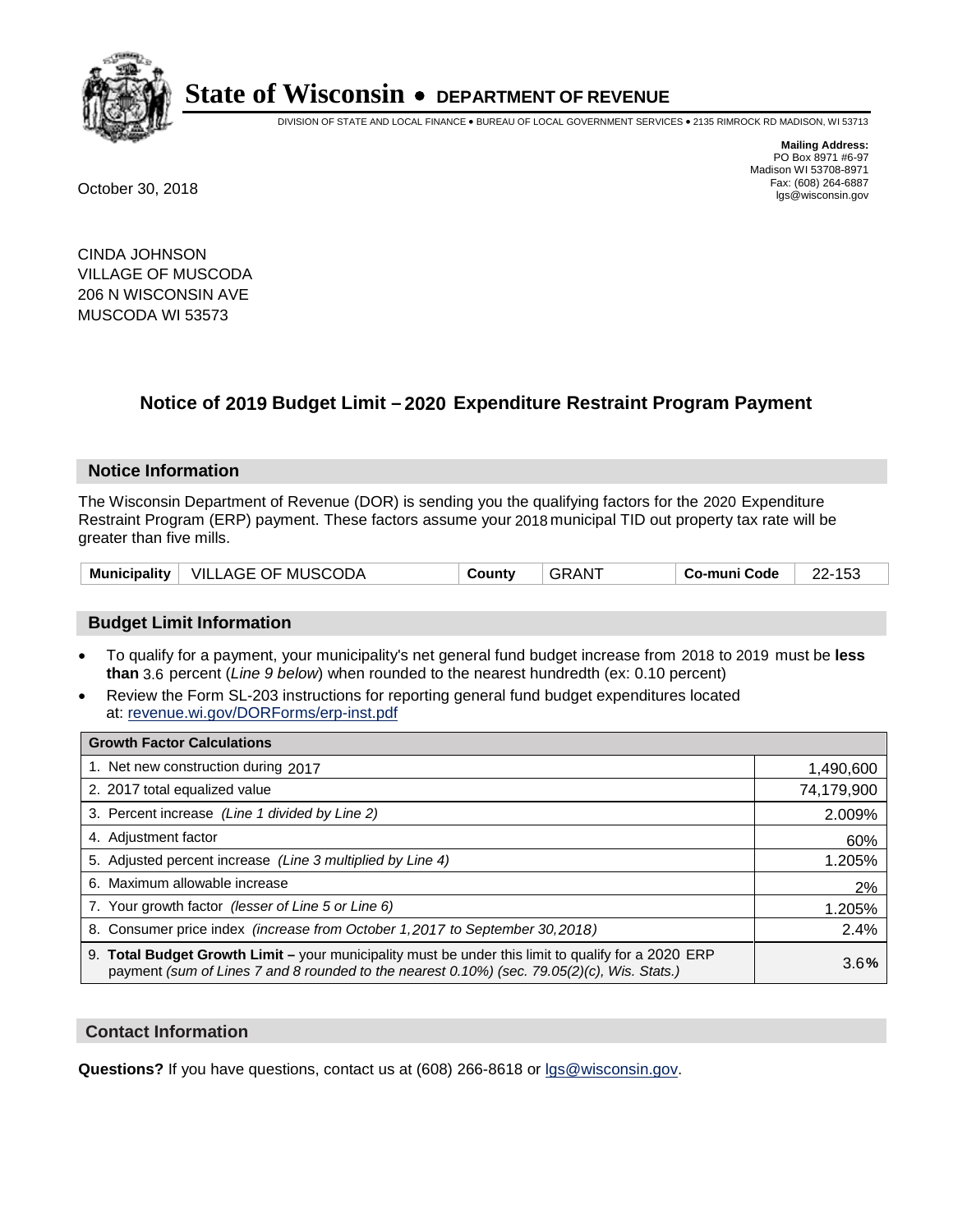

DIVISION OF STATE AND LOCAL FINANCE • BUREAU OF LOCAL GOVERNMENT SERVICES • 2135 RIMROCK RD MADISON, WI 53713

**Mailing Address:** PO Box 8971 #6-97 Madison WI 53708-8971<br>Fax: (608) 264-6887 Fax: (608) 264-6887 October 30, 2018 lgs@wisconsin.gov

ARLIE HARRIS CITY OF BOSCOBEL 1006 WISCONSIN AVE BOSCOBEL WI 53805-1532

### **Notice of 2019 Budget Limit - 2020 Expenditure Restraint Program Payment**

#### **Notice Information**

The Wisconsin Department of Revenue (DOR) is sending you the qualifying factors for the 2020 Expenditure Restraint Program (ERP) payment. These factors assume your 2018 municipal TID out property tax rate will be greater than five mills.

| Municipality   CITY OF BOSCOBEL |  | County | <b>GRANT</b> | Co-muni Code | 22-206 |
|---------------------------------|--|--------|--------------|--------------|--------|
|---------------------------------|--|--------|--------------|--------------|--------|

#### **Budget Limit Information**

- To qualify for a payment, your municipality's net general fund budget increase from 2018 to 2019 must be less **than** 3.2 percent (*Line 9 below*) when rounded to the nearest hundredth (ex: 0.10 percent)
- Review the Form SL-203 instructions for reporting general fund budget expenditures located at: revenue.wi.gov/DORForms/erp-inst.pdf

| <b>Growth Factor Calculations</b>                                                                                                                                                                      |             |
|--------------------------------------------------------------------------------------------------------------------------------------------------------------------------------------------------------|-------------|
| 1. Net new construction during 2017                                                                                                                                                                    | 1,635,500   |
| 2. 2017 total equalized value                                                                                                                                                                          | 118,459,800 |
| 3. Percent increase (Line 1 divided by Line 2)                                                                                                                                                         | 1.381%      |
| 4. Adjustment factor                                                                                                                                                                                   | 60%         |
| 5. Adjusted percent increase (Line 3 multiplied by Line 4)                                                                                                                                             | 0.829%      |
| 6. Maximum allowable increase                                                                                                                                                                          | 2%          |
| 7. Your growth factor (lesser of Line 5 or Line 6)                                                                                                                                                     | 0.829%      |
| 8. Consumer price index (increase from October 1, 2017 to September 30, 2018)                                                                                                                          | 2.4%        |
| 9. Total Budget Growth Limit - your municipality must be under this limit to qualify for a 2020 ERP<br>payment (sum of Lines 7 and 8 rounded to the nearest $0.10\%$ ) (sec. 79.05(2)(c), Wis. Stats.) | 3.2%        |

#### **Contact Information**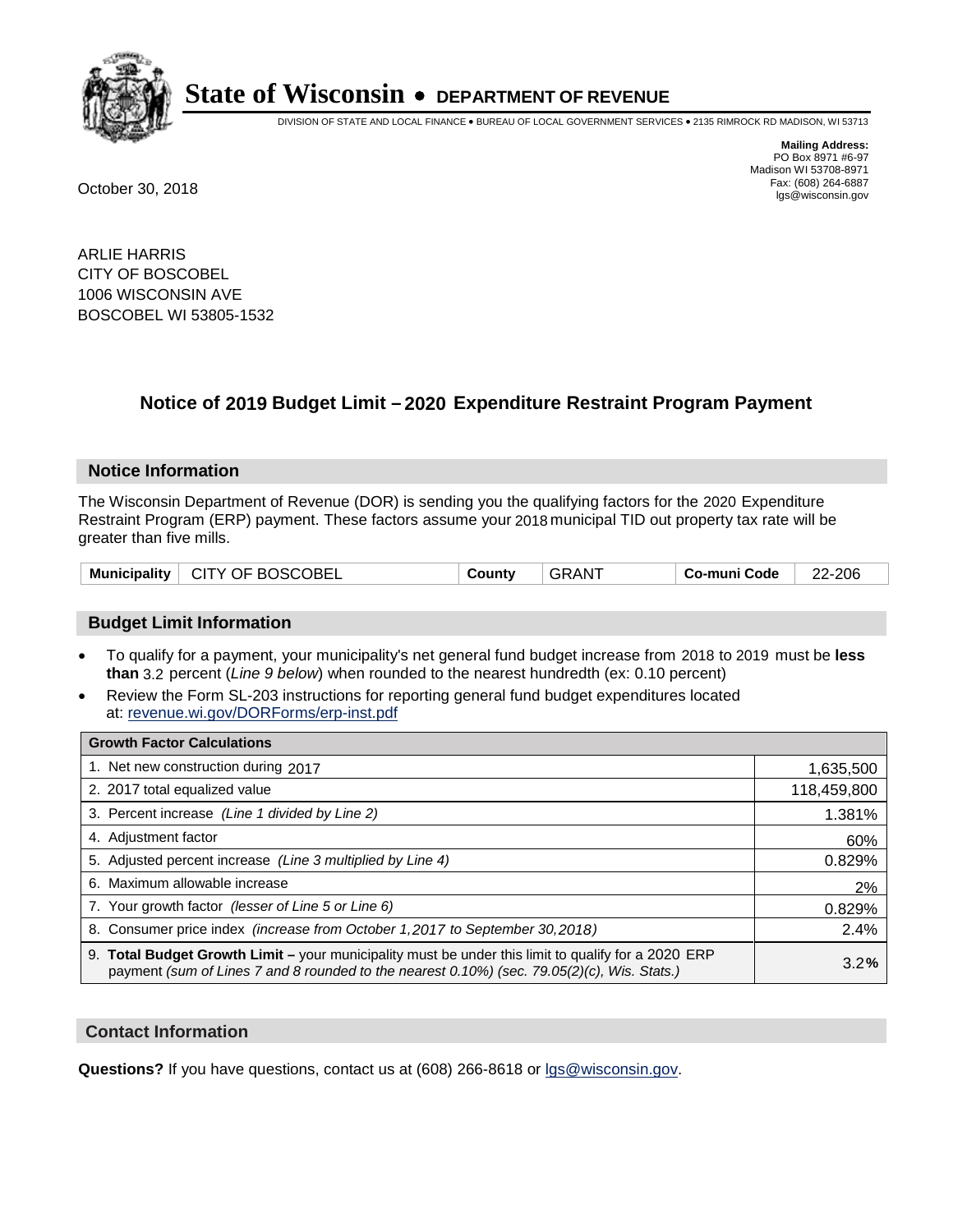

DIVISION OF STATE AND LOCAL FINANCE • BUREAU OF LOCAL GOVERNMENT SERVICES • 2135 RIMROCK RD MADISON, WI 53713

**Mailing Address:** PO Box 8971 #6-97 Madison WI 53708-8971<br>Fax: (608) 264-6887 Fax: (608) 264-6887 October 30, 2018 lgs@wisconsin.gov

JILL HILL CITY OF CUBA CITY 108 N MAIN ST CUBA CITY WI 53807-1538

### **Notice of 2019 Budget Limit - 2020 Expenditure Restraint Program Payment**

#### **Notice Information**

The Wisconsin Department of Revenue (DOR) is sending you the qualifying factors for the 2020 Expenditure Restraint Program (ERP) payment. These factors assume your 2018 municipal TID out property tax rate will be greater than five mills.

| <b>Municipality</b> | CITY OF CUBA CITY | County | . GRAN <sup>-</sup> | Co-muni Code | ດດ. ດ4.4 |
|---------------------|-------------------|--------|---------------------|--------------|----------|
|---------------------|-------------------|--------|---------------------|--------------|----------|

#### **Budget Limit Information**

- To qualify for a payment, your municipality's net general fund budget increase from 2018 to 2019 must be less **than** 2.9 percent (*Line 9 below*) when rounded to the nearest hundredth (ex: 0.10 percent)
- Review the Form SL-203 instructions for reporting general fund budget expenditures located at: revenue.wi.gov/DORForms/erp-inst.pdf

| <b>Growth Factor Calculations</b>                                                                                                                                                                      |             |
|--------------------------------------------------------------------------------------------------------------------------------------------------------------------------------------------------------|-------------|
| 1. Net new construction during 2017                                                                                                                                                                    | 1,096,200   |
| 2. 2017 total equalized value                                                                                                                                                                          | 123,265,100 |
| 3. Percent increase (Line 1 divided by Line 2)                                                                                                                                                         | 0.889%      |
| 4. Adiustment factor                                                                                                                                                                                   | 60%         |
| 5. Adjusted percent increase (Line 3 multiplied by Line 4)                                                                                                                                             | 0.533%      |
| 6. Maximum allowable increase                                                                                                                                                                          | 2%          |
| 7. Your growth factor (lesser of Line 5 or Line 6)                                                                                                                                                     | 0.533%      |
| 8. Consumer price index (increase from October 1,2017 to September 30,2018)                                                                                                                            | 2.4%        |
| 9. Total Budget Growth Limit - your municipality must be under this limit to qualify for a 2020 ERP<br>payment (sum of Lines 7 and 8 rounded to the nearest $0.10\%$ ) (sec. 79.05(2)(c), Wis. Stats.) | 2.9%        |

#### **Contact Information**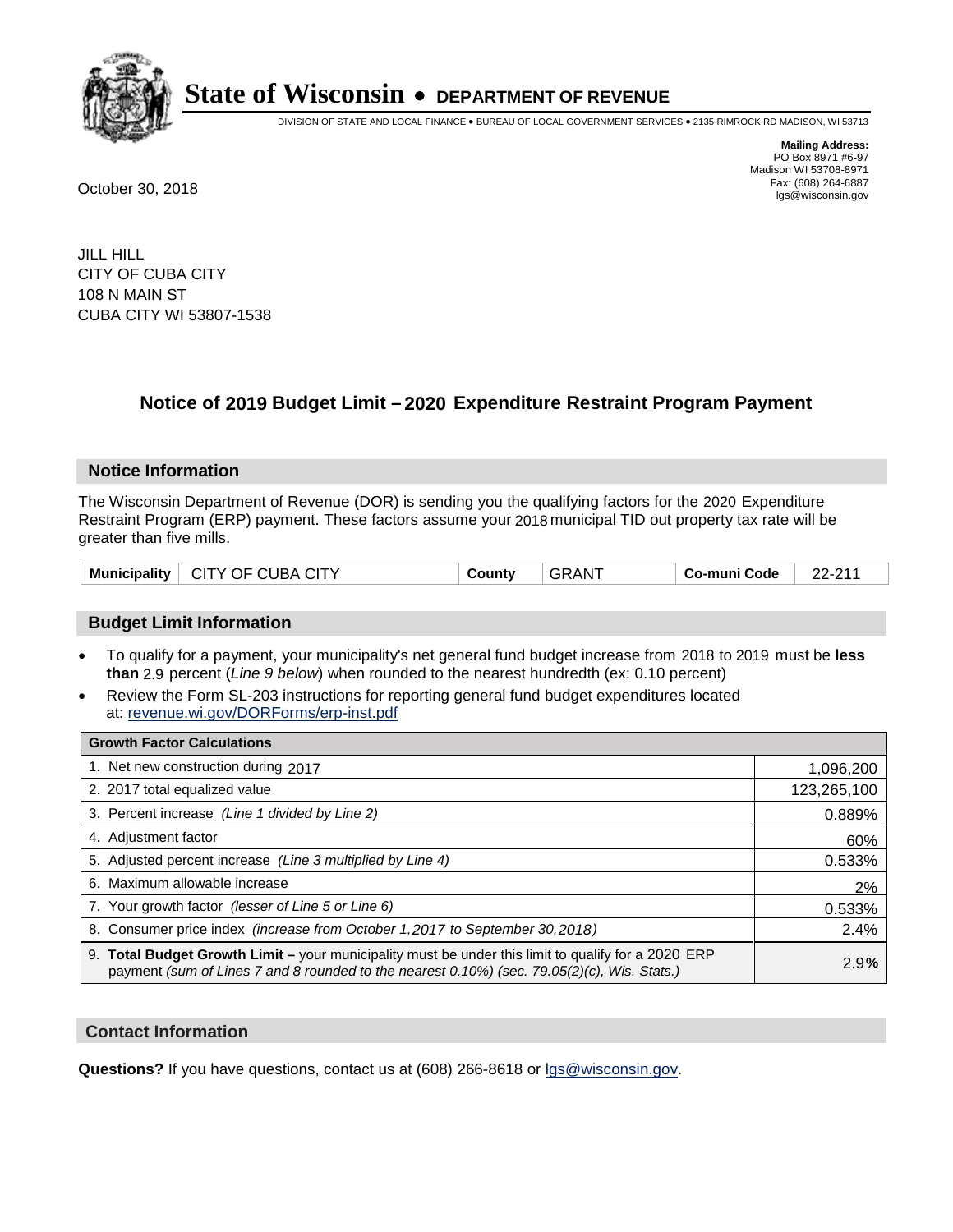

DIVISION OF STATE AND LOCAL FINANCE • BUREAU OF LOCAL GOVERNMENT SERVICES • 2135 RIMROCK RD MADISON, WI 53713

**Mailing Address:** PO Box 8971 #6-97 Madison WI 53708-8971<br>Fax: (608) 264-6887 Fax: (608) 264-6887 October 30, 2018 lgs@wisconsin.gov

MISTY MOLZOF CITY OF FENNIMORE 860 LINCOLN AVE FENNIMORE WI 53809

## **Notice of 2019 Budget Limit - 2020 Expenditure Restraint Program Payment**

#### **Notice Information**

The Wisconsin Department of Revenue (DOR) is sending you the qualifying factors for the 2020 Expenditure Restraint Program (ERP) payment. These factors assume your 2018 municipal TID out property tax rate will be greater than five mills.

| <b>Municipality</b> | <b>CITY OF FENNIMORE</b> | ⊶ount∨ | `AN . | Co-muni Code | 226<br>ົດ |
|---------------------|--------------------------|--------|-------|--------------|-----------|
|---------------------|--------------------------|--------|-------|--------------|-----------|

#### **Budget Limit Information**

- To qualify for a payment, your municipality's net general fund budget increase from 2018 to 2019 must be less **than** 2.7 percent (*Line 9 below*) when rounded to the nearest hundredth (ex: 0.10 percent)
- Review the Form SL-203 instructions for reporting general fund budget expenditures located at: revenue.wi.gov/DORForms/erp-inst.pdf

| <b>Growth Factor Calculations</b>                                                                                                                                                                      |             |
|--------------------------------------------------------------------------------------------------------------------------------------------------------------------------------------------------------|-------------|
| 1. Net new construction during 2017                                                                                                                                                                    | 573,500     |
| 2. 2017 total equalized value                                                                                                                                                                          | 112,825,700 |
| 3. Percent increase (Line 1 divided by Line 2)                                                                                                                                                         | 0.508%      |
| 4. Adiustment factor                                                                                                                                                                                   | 60%         |
| 5. Adjusted percent increase (Line 3 multiplied by Line 4)                                                                                                                                             | 0.305%      |
| 6. Maximum allowable increase                                                                                                                                                                          | 2%          |
| 7. Your growth factor (lesser of Line 5 or Line 6)                                                                                                                                                     | 0.305%      |
| 8. Consumer price index (increase from October 1,2017 to September 30,2018)                                                                                                                            | 2.4%        |
| 9. Total Budget Growth Limit - your municipality must be under this limit to qualify for a 2020 ERP<br>payment (sum of Lines 7 and 8 rounded to the nearest $0.10\%$ ) (sec. 79.05(2)(c), Wis. Stats.) | 2.7%        |

#### **Contact Information**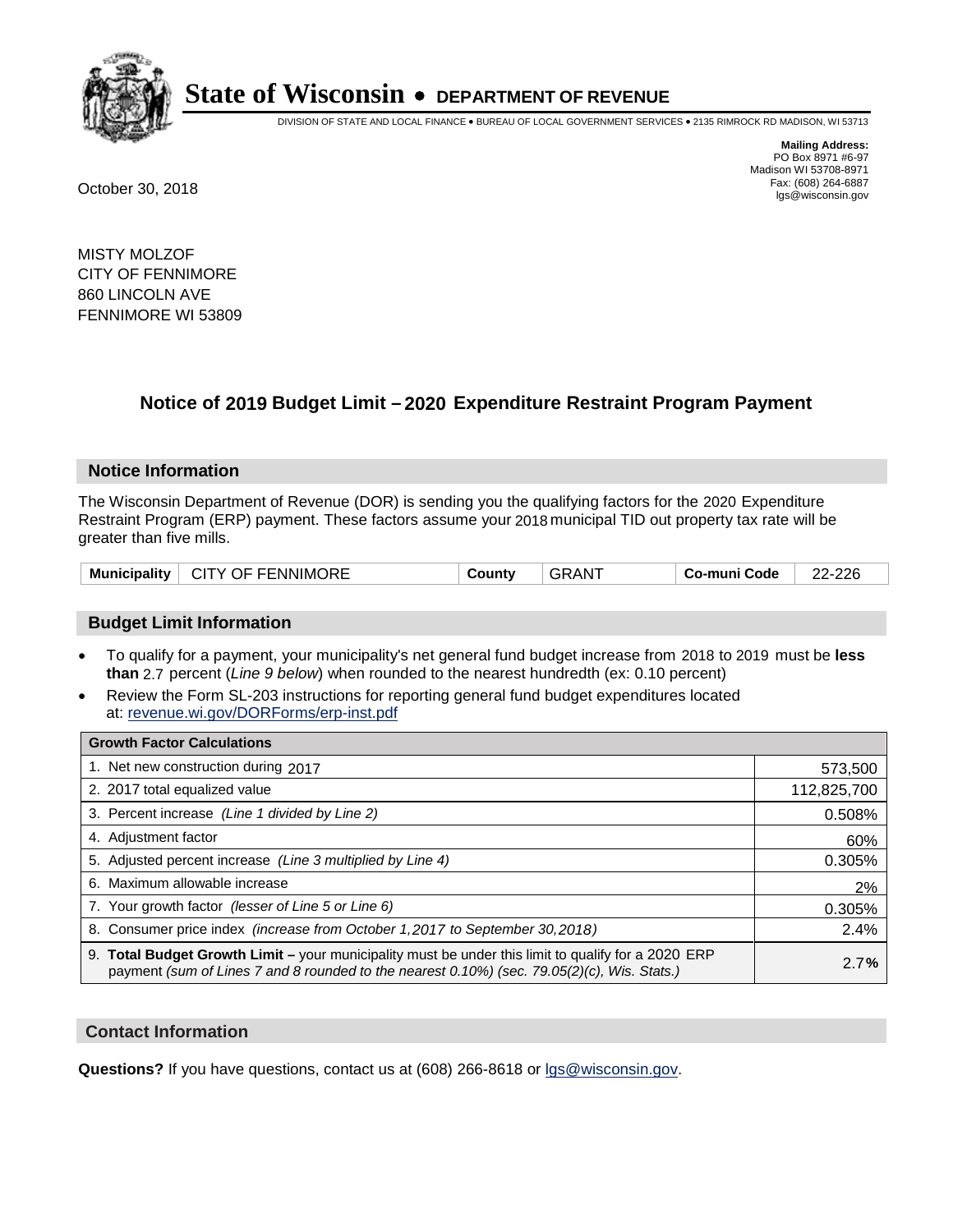

DIVISION OF STATE AND LOCAL FINANCE • BUREAU OF LOCAL GOVERNMENT SERVICES • 2135 RIMROCK RD MADISON, WI 53713

**Mailing Address:** PO Box 8971 #6-97 Madison WI 53708-8971<br>Fax: (608) 264-6887 Fax: (608) 264-6887 October 30, 2018 lgs@wisconsin.gov

DAVID KURIHARA CITY OF LANCASTER 206 S MADISON ST LANCASTER WI 53813-1762

### **Notice of 2019 Budget Limit - 2020 Expenditure Restraint Program Payment**

#### **Notice Information**

The Wisconsin Department of Revenue (DOR) is sending you the qualifying factors for the 2020 Expenditure Restraint Program (ERP) payment. These factors assume your 2018 municipal TID out property tax rate will be greater than five mills.

#### **Budget Limit Information**

- To qualify for a payment, your municipality's net general fund budget increase from 2018 to 2019 must be less **than** 3.5 percent (*Line 9 below*) when rounded to the nearest hundredth (ex: 0.10 percent)
- Review the Form SL-203 instructions for reporting general fund budget expenditures located at: revenue.wi.gov/DORForms/erp-inst.pdf

| <b>Growth Factor Calculations</b>                                                                                                                                                                      |             |
|--------------------------------------------------------------------------------------------------------------------------------------------------------------------------------------------------------|-------------|
| 1. Net new construction during 2017                                                                                                                                                                    | 4,549,400   |
| 2. 2017 total equalized value                                                                                                                                                                          | 240,585,600 |
| 3. Percent increase (Line 1 divided by Line 2)                                                                                                                                                         | 1.891%      |
| 4. Adjustment factor                                                                                                                                                                                   | 60%         |
| 5. Adjusted percent increase (Line 3 multiplied by Line 4)                                                                                                                                             | 1.135%      |
| 6. Maximum allowable increase                                                                                                                                                                          | 2%          |
| 7. Your growth factor (lesser of Line 5 or Line 6)                                                                                                                                                     | 1.135%      |
| 8. Consumer price index (increase from October 1,2017 to September 30,2018)                                                                                                                            | 2.4%        |
| 9. Total Budget Growth Limit - your municipality must be under this limit to qualify for a 2020 ERP<br>payment (sum of Lines 7 and 8 rounded to the nearest $0.10\%$ ) (sec. 79.05(2)(c), Wis. Stats.) | 3.5%        |

#### **Contact Information**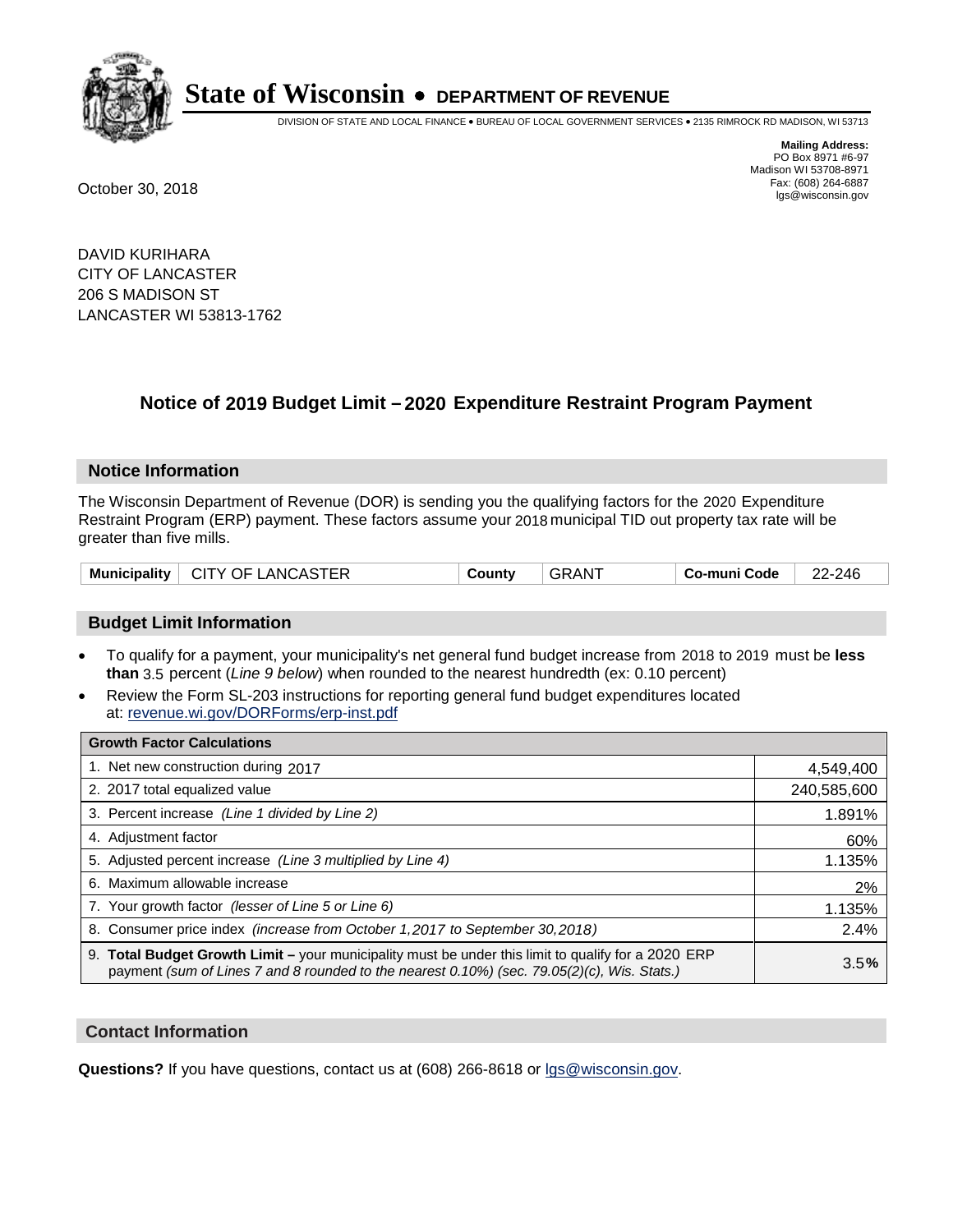

DIVISION OF STATE AND LOCAL FINANCE • BUREAU OF LOCAL GOVERNMENT SERVICES • 2135 RIMROCK RD MADISON, WI 53713

**Mailing Address:** PO Box 8971 #6-97 Madison WI 53708-8971<br>Fax: (608) 264-6887 Fax: (608) 264-6887 October 30, 2018 lgs@wisconsin.gov

CANDACE KOCH CITY OF PLATTEVILLE 75 N BONSON ST PLATTEVILLE WI 53818-2502

### **Notice of 2019 Budget Limit - 2020 Expenditure Restraint Program Payment**

#### **Notice Information**

The Wisconsin Department of Revenue (DOR) is sending you the qualifying factors for the 2020 Expenditure Restraint Program (ERP) payment. These factors assume your 2018 municipal TID out property tax rate will be greater than five mills.

#### **Budget Limit Information**

- To qualify for a payment, your municipality's net general fund budget increase from 2018 to 2019 must be less **than** 3.6 percent (*Line 9 below*) when rounded to the nearest hundredth (ex: 0.10 percent)
- Review the Form SL-203 instructions for reporting general fund budget expenditures located at: revenue.wi.gov/DORForms/erp-inst.pdf

| <b>Growth Factor Calculations</b>                                                                                                                                                                  |             |
|----------------------------------------------------------------------------------------------------------------------------------------------------------------------------------------------------|-------------|
| 1. Net new construction during 2017                                                                                                                                                                | 13,505,900  |
| 2. 2017 total equalized value                                                                                                                                                                      | 663,801,600 |
| 3. Percent increase (Line 1 divided by Line 2)                                                                                                                                                     | 2.035%      |
| 4. Adjustment factor                                                                                                                                                                               | 60%         |
| 5. Adjusted percent increase (Line 3 multiplied by Line 4)                                                                                                                                         | 1.221%      |
| 6. Maximum allowable increase                                                                                                                                                                      | 2%          |
| 7. Your growth factor (lesser of Line 5 or Line 6)                                                                                                                                                 | 1.221%      |
| 8. Consumer price index (increase from October 1, 2017 to September 30, 2018)                                                                                                                      | 2.4%        |
| 9. Total Budget Growth Limit - your municipality must be under this limit to qualify for a 2020 ERP<br>payment (sum of Lines 7 and 8 rounded to the nearest 0.10%) (sec. 79.05(2)(c), Wis. Stats.) | 3.6%        |

#### **Contact Information**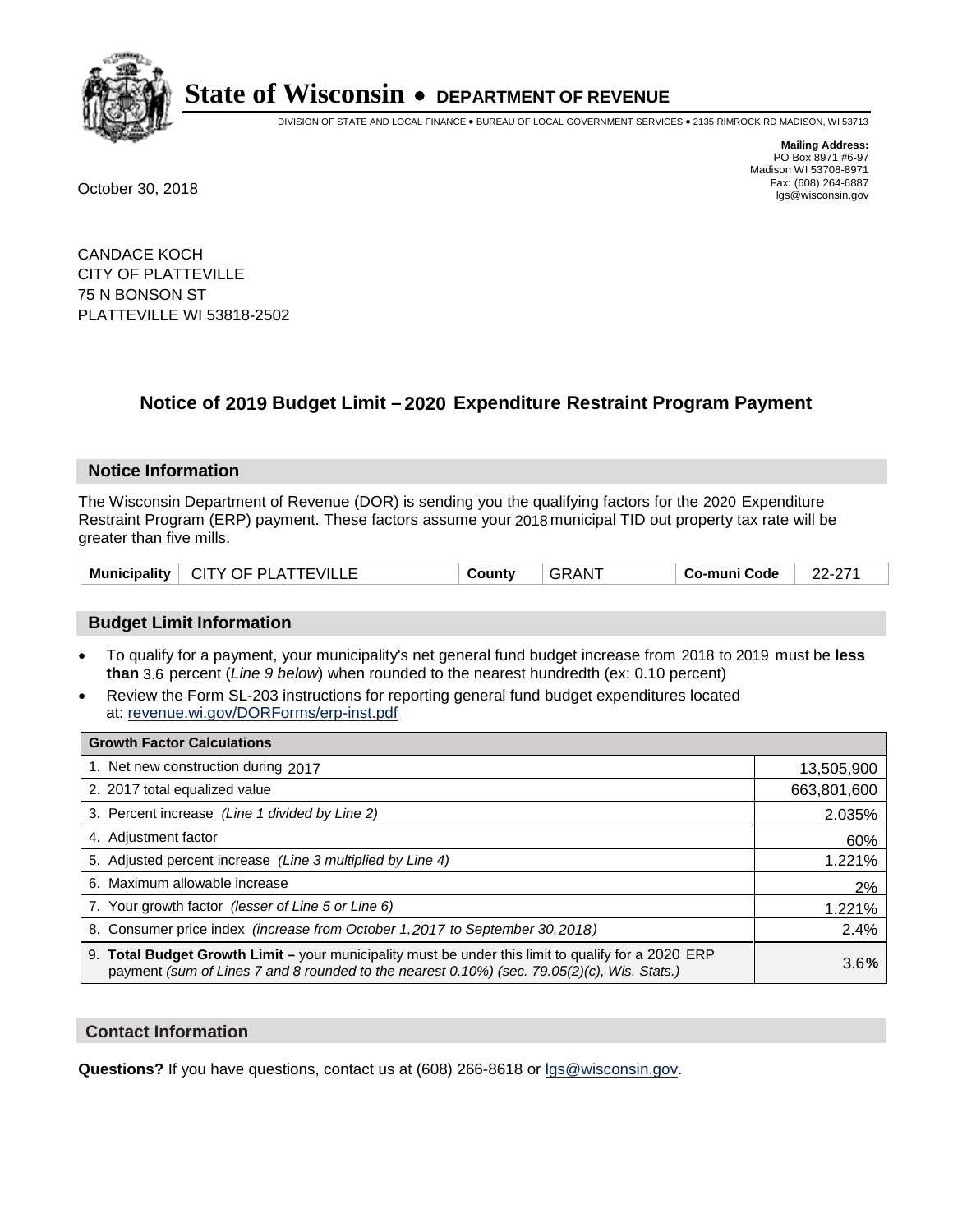

DIVISION OF STATE AND LOCAL FINANCE • BUREAU OF LOCAL GOVERNMENT SERVICES • 2135 RIMROCK RD MADISON, WI 53713

**Mailing Address:** PO Box 8971 #6-97 Madison WI 53708-8971<br>Fax: (608) 264-6887 Fax: (608) 264-6887 October 30, 2018 lgs@wisconsin.gov

LAURIE KEEPERS VILLAGE OF ALBANY 206 NORTH WATER STREET ALBANY WI 53502

### **Notice of 2019 Budget Limit - 2020 Expenditure Restraint Program Payment**

#### **Notice Information**

The Wisconsin Department of Revenue (DOR) is sending you the qualifying factors for the 2020 Expenditure Restraint Program (ERP) payment. These factors assume your 2018 municipal TID out property tax rate will be greater than five mills.

#### **Budget Limit Information**

- To qualify for a payment, your municipality's net general fund budget increase from 2018 to 2019 must be less **than** 2.4 percent (*Line 9 below*) when rounded to the nearest hundredth (ex: 0.10 percent)
- Review the Form SL-203 instructions for reporting general fund budget expenditures located at: revenue.wi.gov/DORForms/erp-inst.pdf

| <b>Growth Factor Calculations</b>                                                                                                                                                                      |            |
|--------------------------------------------------------------------------------------------------------------------------------------------------------------------------------------------------------|------------|
| 1. Net new construction during 2017                                                                                                                                                                    | 40,300     |
| 2. 2017 total equalized value                                                                                                                                                                          | 51,620,000 |
| 3. Percent increase (Line 1 divided by Line 2)                                                                                                                                                         | 0.078%     |
| 4. Adjustment factor                                                                                                                                                                                   | 60%        |
| 5. Adjusted percent increase (Line 3 multiplied by Line 4)                                                                                                                                             | 0.047%     |
| 6. Maximum allowable increase                                                                                                                                                                          | 2%         |
| 7. Your growth factor (lesser of Line 5 or Line 6)                                                                                                                                                     | 0.047%     |
| 8. Consumer price index (increase from October 1,2017 to September 30,2018)                                                                                                                            | 2.4%       |
| 9. Total Budget Growth Limit - your municipality must be under this limit to qualify for a 2020 ERP<br>payment (sum of Lines 7 and 8 rounded to the nearest $0.10\%$ ) (sec. 79.05(2)(c), Wis. Stats.) | 2.4%       |

#### **Contact Information**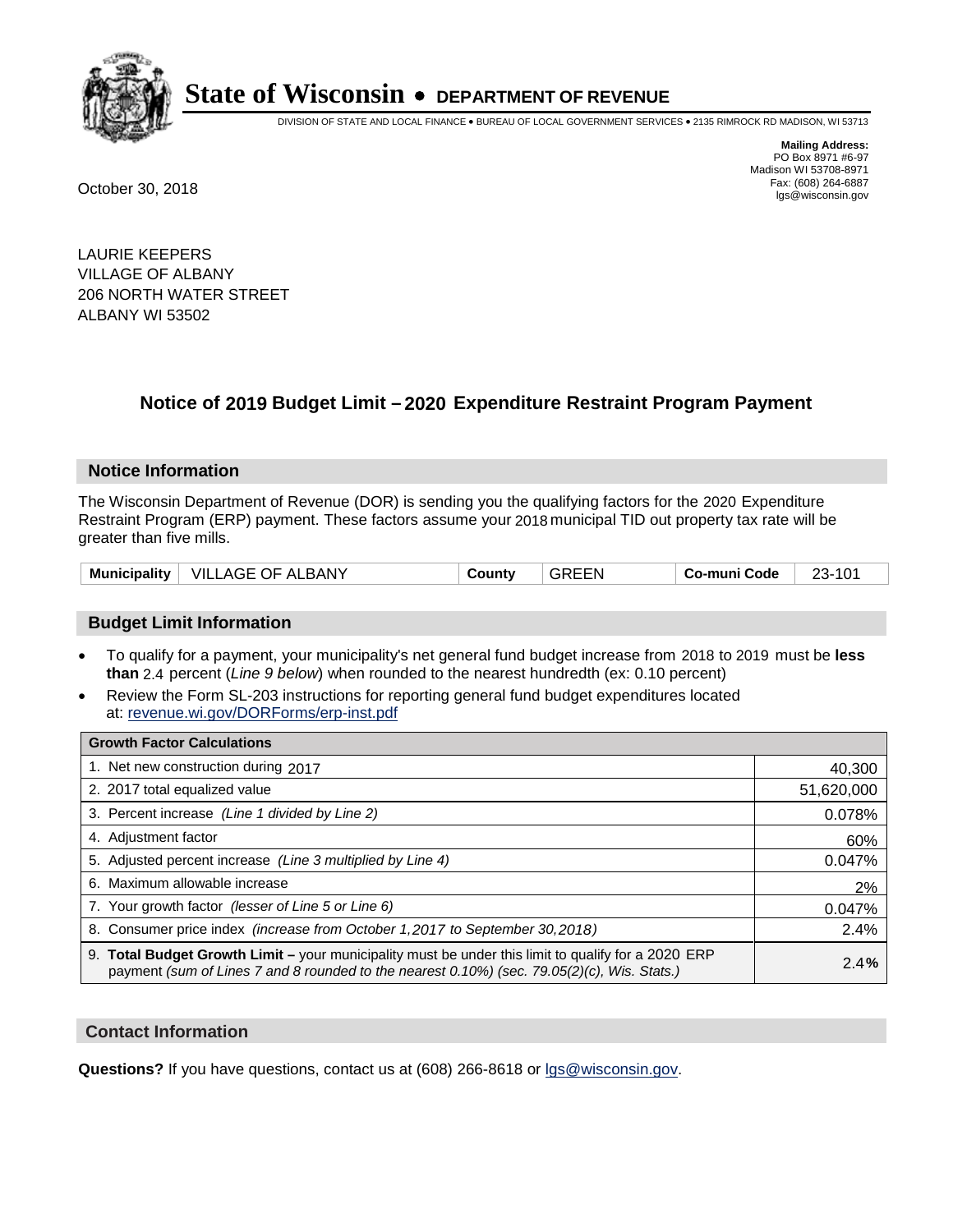

DIVISION OF STATE AND LOCAL FINANCE • BUREAU OF LOCAL GOVERNMENT SERVICES • 2135 RIMROCK RD MADISON, WI 53713

**Mailing Address:** PO Box 8971 #6-97 Madison WI 53708-8971<br>Fax: (608) 264-6887 Fax: (608) 264-6887 October 30, 2018 lgs@wisconsin.gov

LINDA KUHLMAN VILLAGE OF BROOKLYN PO BOX 189 BROOKLYN WI 53521-0189

### **Notice of 2019 Budget Limit - 2020 Expenditure Restraint Program Payment**

#### **Notice Information**

The Wisconsin Department of Revenue (DOR) is sending you the qualifying factors for the 2020 Expenditure Restraint Program (ERP) payment. These factors assume your 2018 municipal TID out property tax rate will be greater than five mills.

| Municipality   VILLAGE OF BROOKLYN | County | <b>GREEN</b> | Co-muni Code | 23-109 |
|------------------------------------|--------|--------------|--------------|--------|
|------------------------------------|--------|--------------|--------------|--------|

#### **Budget Limit Information**

- To qualify for a payment, your municipality's net general fund budget increase from 2018 to 2019 must be less **than** 3.4 percent (*Line 9 below*) when rounded to the nearest hundredth (ex: 0.10 percent)
- Review the Form SL-203 instructions for reporting general fund budget expenditures located at: revenue.wi.gov/DORForms/erp-inst.pdf

| <b>Growth Factor Calculations</b>                                                                                                                                                                      |            |
|--------------------------------------------------------------------------------------------------------------------------------------------------------------------------------------------------------|------------|
| 1. Net new construction during 2017                                                                                                                                                                    | 1,539,600  |
| 2. 2017 total equalized value                                                                                                                                                                          | 94,174,100 |
| 3. Percent increase (Line 1 divided by Line 2)                                                                                                                                                         | 1.635%     |
| 4. Adjustment factor                                                                                                                                                                                   | 60%        |
| 5. Adjusted percent increase (Line 3 multiplied by Line 4)                                                                                                                                             | 0.981%     |
| 6. Maximum allowable increase                                                                                                                                                                          | 2%         |
| 7. Your growth factor (lesser of Line 5 or Line 6)                                                                                                                                                     | 0.981%     |
| 8. Consumer price index (increase from October 1,2017 to September 30,2018)                                                                                                                            | 2.4%       |
| 9. Total Budget Growth Limit - your municipality must be under this limit to qualify for a 2020 ERP<br>payment (sum of Lines 7 and 8 rounded to the nearest $0.10\%$ ) (sec. 79.05(2)(c), Wis. Stats.) | 3.4%       |

#### **Contact Information**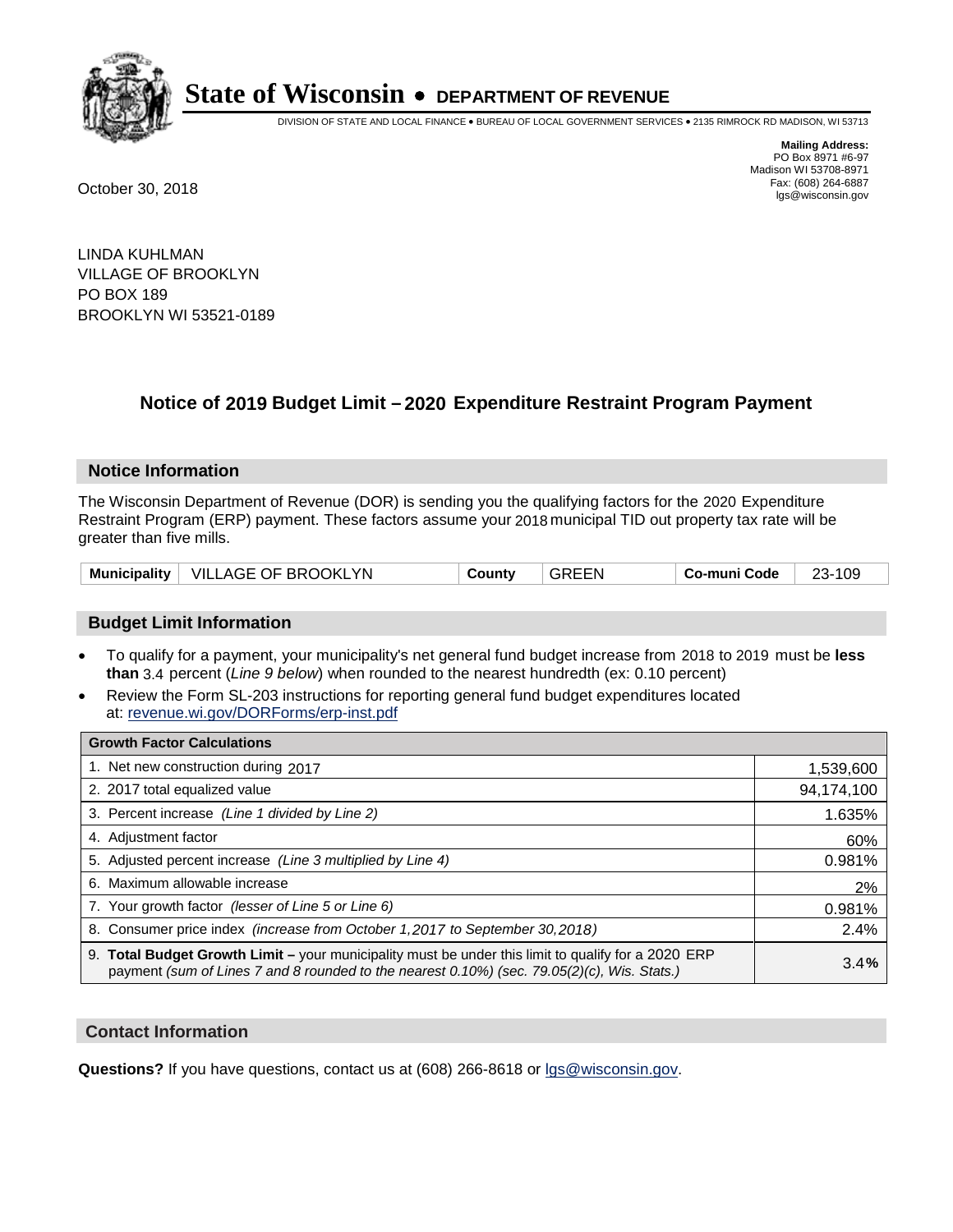

DIVISION OF STATE AND LOCAL FINANCE • BUREAU OF LOCAL GOVERNMENT SERVICES • 2135 RIMROCK RD MADISON, WI 53713

**Mailing Address:** PO Box 8971 #6-97 Madison WI 53708-8971<br>Fax: (608) 264-6887 Fax: (608) 264-6887 October 30, 2018 lgs@wisconsin.gov

DONNA WYSS VILLAGE OF BROWNTOWN 110 SOUTH MILL ST. BROWNTOWN WI 53522-0007

### **Notice of 2019 Budget Limit - 2020 Expenditure Restraint Program Payment**

#### **Notice Information**

The Wisconsin Department of Revenue (DOR) is sending you the qualifying factors for the 2020 Expenditure Restraint Program (ERP) payment. These factors assume your 2018 municipal TID out property tax rate will be greater than five mills.

|  | Municipality   VILLAGE OF BROWNTOWN | County | GREEN | Co-muni Code | 23-110 |
|--|-------------------------------------|--------|-------|--------------|--------|
|--|-------------------------------------|--------|-------|--------------|--------|

#### **Budget Limit Information**

- To qualify for a payment, your municipality's net general fund budget increase from 2018 to 2019 must be less **than** 2.4 percent (*Line 9 below*) when rounded to the nearest hundredth (ex: 0.10 percent)
- Review the Form SL-203 instructions for reporting general fund budget expenditures located at: revenue.wi.gov/DORForms/erp-inst.pdf

| <b>Growth Factor Calculations</b>                                                                                                                                                                  |            |
|----------------------------------------------------------------------------------------------------------------------------------------------------------------------------------------------------|------------|
| 1. Net new construction during 2017                                                                                                                                                                | 7,600      |
| 2. 2017 total equalized value                                                                                                                                                                      | 12,243,200 |
| 3. Percent increase (Line 1 divided by Line 2)                                                                                                                                                     | 0.062%     |
| 4. Adiustment factor                                                                                                                                                                               | 60%        |
| 5. Adjusted percent increase (Line 3 multiplied by Line 4)                                                                                                                                         | 0.037%     |
| 6. Maximum allowable increase                                                                                                                                                                      | 2%         |
| 7. Your growth factor (lesser of Line 5 or Line 6)                                                                                                                                                 | 0.037%     |
| 8. Consumer price index (increase from October 1,2017 to September 30,2018)                                                                                                                        | 2.4%       |
| 9. Total Budget Growth Limit - your municipality must be under this limit to qualify for a 2020 ERP<br>payment (sum of Lines 7 and 8 rounded to the nearest 0.10%) (sec. 79.05(2)(c), Wis. Stats.) | 2.4%       |

#### **Contact Information**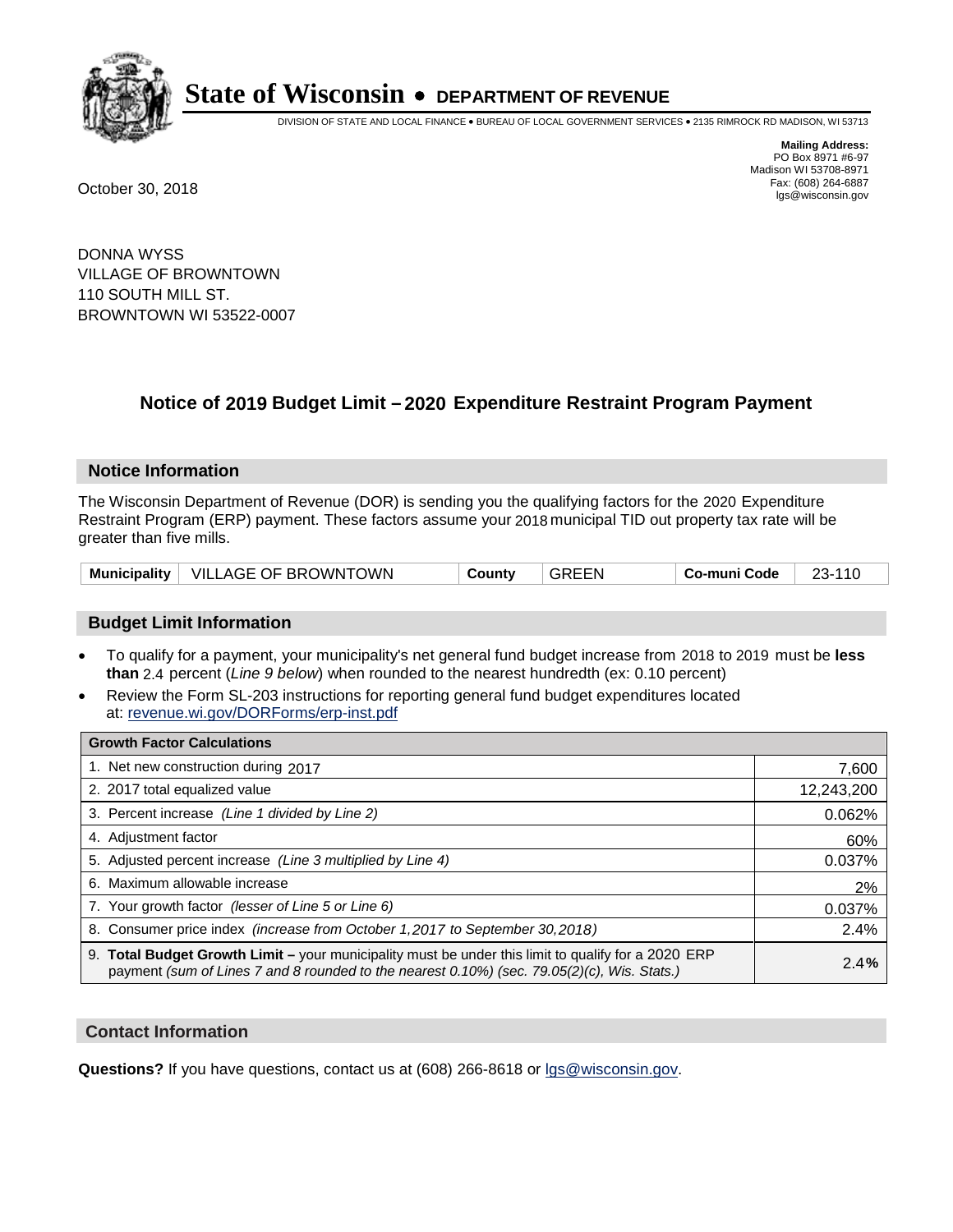

DIVISION OF STATE AND LOCAL FINANCE • BUREAU OF LOCAL GOVERNMENT SERVICES • 2135 RIMROCK RD MADISON, WI 53713

**Mailing Address:** PO Box 8971 #6-97 Madison WI 53708-8971<br>Fax: (608) 264-6887 Fax: (608) 264-6887 October 30, 2018 lgs@wisconsin.gov

DANEAN NAEGER VILLAGE OF MONTICELLO PO BOX 147 MONTICELLO WI 53570-0147

### **Notice of 2019 Budget Limit - 2020 Expenditure Restraint Program Payment**

#### **Notice Information**

The Wisconsin Department of Revenue (DOR) is sending you the qualifying factors for the 2020 Expenditure Restraint Program (ERP) payment. These factors assume your 2018 municipal TID out property tax rate will be greater than five mills.

|  | Municipality   VILLAGE OF MONTICELLO | County | <b>GREEN</b> | Co-muni Code |  |
|--|--------------------------------------|--------|--------------|--------------|--|
|--|--------------------------------------|--------|--------------|--------------|--|

#### **Budget Limit Information**

- To qualify for a payment, your municipality's net general fund budget increase from 2018 to 2019 must be less **than** 2.4 percent (*Line 9 below*) when rounded to the nearest hundredth (ex: 0.10 percent)
- Review the Form SL-203 instructions for reporting general fund budget expenditures located at: revenue.wi.gov/DORForms/erp-inst.pdf

| <b>Growth Factor Calculations</b>                                                                                                                                                                      |            |
|--------------------------------------------------------------------------------------------------------------------------------------------------------------------------------------------------------|------------|
| 1. Net new construction during 2017                                                                                                                                                                    | 2,700      |
| 2. 2017 total equalized value                                                                                                                                                                          | 78,561,800 |
| 3. Percent increase (Line 1 divided by Line 2)                                                                                                                                                         | 0.003%     |
| 4. Adjustment factor                                                                                                                                                                                   | 60%        |
| 5. Adjusted percent increase (Line 3 multiplied by Line 4)                                                                                                                                             | 0.002%     |
| 6. Maximum allowable increase                                                                                                                                                                          | 2%         |
| 7. Your growth factor (lesser of Line 5 or Line 6)                                                                                                                                                     | 0.002%     |
| 8. Consumer price index (increase from October 1,2017 to September 30,2018)                                                                                                                            | 2.4%       |
| 9. Total Budget Growth Limit - your municipality must be under this limit to qualify for a 2020 ERP<br>payment (sum of Lines 7 and 8 rounded to the nearest $0.10\%$ ) (sec. 79.05(2)(c), Wis. Stats.) | 2.4%       |

#### **Contact Information**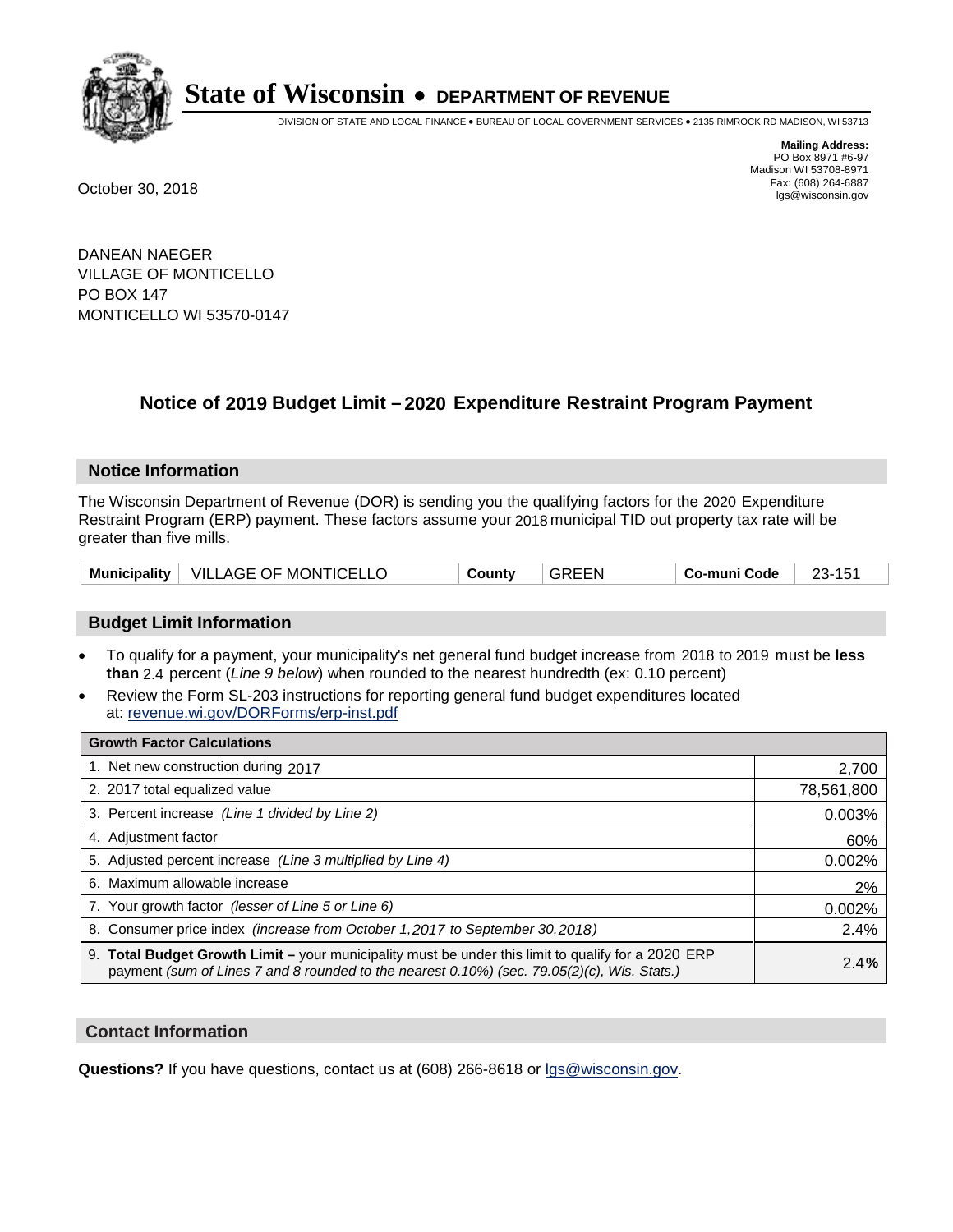

DIVISION OF STATE AND LOCAL FINANCE • BUREAU OF LOCAL GOVERNMENT SERVICES • 2135 RIMROCK RD MADISON, WI 53713

**Mailing Address:** PO Box 8971 #6-97 Madison WI 53708-8971<br>Fax: (608) 264-6887 Fax: (608) 264-6887 October 30, 2018 lgs@wisconsin.gov

LYNNE ERB VILLAGE OF NEW GLARUS PO BOX 399 NEW GLARUS WI 53574-0399

### **Notice of 2019 Budget Limit - 2020 Expenditure Restraint Program Payment**

#### **Notice Information**

The Wisconsin Department of Revenue (DOR) is sending you the qualifying factors for the 2020 Expenditure Restraint Program (ERP) payment. These factors assume your 2018 municipal TID out property tax rate will be greater than five mills.

|  | Municipality   VILLAGE OF NEW GLARUS | County | <b>GREEN</b> | Co-muni Code | 23-161 |
|--|--------------------------------------|--------|--------------|--------------|--------|
|--|--------------------------------------|--------|--------------|--------------|--------|

#### **Budget Limit Information**

- To qualify for a payment, your municipality's net general fund budget increase from 2018 to 2019 must be less **than** 3.8 percent (*Line 9 below*) when rounded to the nearest hundredth (ex: 0.10 percent)
- Review the Form SL-203 instructions for reporting general fund budget expenditures located at: revenue.wi.gov/DORForms/erp-inst.pdf

| <b>Growth Factor Calculations</b>                                                                                                                                                                      |             |
|--------------------------------------------------------------------------------------------------------------------------------------------------------------------------------------------------------|-------------|
| 1. Net new construction during 2017                                                                                                                                                                    | 4,349,200   |
| 2. 2017 total equalized value                                                                                                                                                                          | 182,177,500 |
| 3. Percent increase (Line 1 divided by Line 2)                                                                                                                                                         | 2.387%      |
| 4. Adjustment factor                                                                                                                                                                                   | 60%         |
| 5. Adjusted percent increase (Line 3 multiplied by Line 4)                                                                                                                                             | 1.432%      |
| 6. Maximum allowable increase                                                                                                                                                                          | 2%          |
| 7. Your growth factor (lesser of Line 5 or Line 6)                                                                                                                                                     | 1.432%      |
| 8. Consumer price index (increase from October 1,2017 to September 30,2018)                                                                                                                            | 2.4%        |
| 9. Total Budget Growth Limit - your municipality must be under this limit to qualify for a 2020 ERP<br>payment (sum of Lines 7 and 8 rounded to the nearest $0.10\%$ ) (sec. 79.05(2)(c), Wis. Stats.) | 3.8%        |

#### **Contact Information**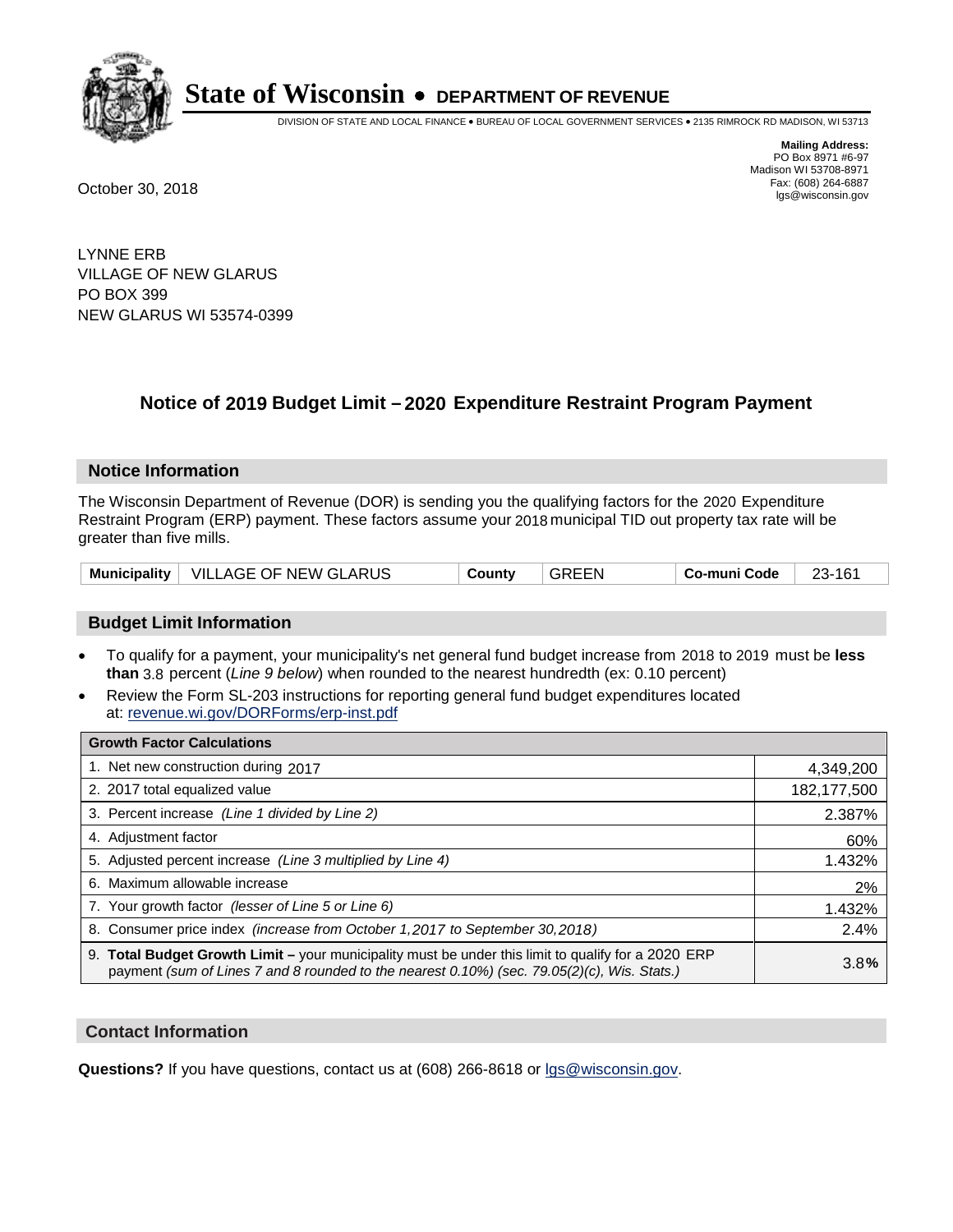

DIVISION OF STATE AND LOCAL FINANCE • BUREAU OF LOCAL GOVERNMENT SERVICES • 2135 RIMROCK RD MADISON, WI 53713

**Mailing Address:** PO Box 8971 #6-97 Madison WI 53708-8971<br>Fax: (608) 264-6887 Fax: (608) 264-6887 October 30, 2018 lgs@wisconsin.gov

TERESA WITHEE CITY OF BRODHEAD PO BOX 168 BRODHEAD WI 53520-0168

### **Notice of 2019 Budget Limit - 2020 Expenditure Restraint Program Payment**

#### **Notice Information**

The Wisconsin Department of Revenue (DOR) is sending you the qualifying factors for the 2020 Expenditure Restraint Program (ERP) payment. These factors assume your 2018 municipal TID out property tax rate will be greater than five mills.

|  | Municipality   CITY OF BRODHEAD | Countv | <b>GREEN</b> | Co-muni Code | 23-206 |
|--|---------------------------------|--------|--------------|--------------|--------|
|--|---------------------------------|--------|--------------|--------------|--------|

#### **Budget Limit Information**

- To qualify for a payment, your municipality's net general fund budget increase from 2018 to 2019 must be less **than** 2.9 percent (*Line 9 below*) when rounded to the nearest hundredth (ex: 0.10 percent)
- Review the Form SL-203 instructions for reporting general fund budget expenditures located at: revenue.wi.gov/DORForms/erp-inst.pdf

| <b>Growth Factor Calculations</b>                                                                                                                                                                      |             |
|--------------------------------------------------------------------------------------------------------------------------------------------------------------------------------------------------------|-------------|
| 1. Net new construction during 2017                                                                                                                                                                    | 1,392,000   |
| 2. 2017 total equalized value                                                                                                                                                                          | 173,586,900 |
| 3. Percent increase (Line 1 divided by Line 2)                                                                                                                                                         | 0.802%      |
| 4. Adjustment factor                                                                                                                                                                                   | 60%         |
| 5. Adjusted percent increase (Line 3 multiplied by Line 4)                                                                                                                                             | 0.481%      |
| 6. Maximum allowable increase                                                                                                                                                                          | 2%          |
| 7. Your growth factor (lesser of Line 5 or Line 6)                                                                                                                                                     | 0.481%      |
| 8. Consumer price index (increase from October 1, 2017 to September 30, 2018)                                                                                                                          | 2.4%        |
| 9. Total Budget Growth Limit - your municipality must be under this limit to qualify for a 2020 ERP<br>payment (sum of Lines 7 and 8 rounded to the nearest $0.10\%$ ) (sec. 79.05(2)(c), Wis. Stats.) | 2.9%        |

#### **Contact Information**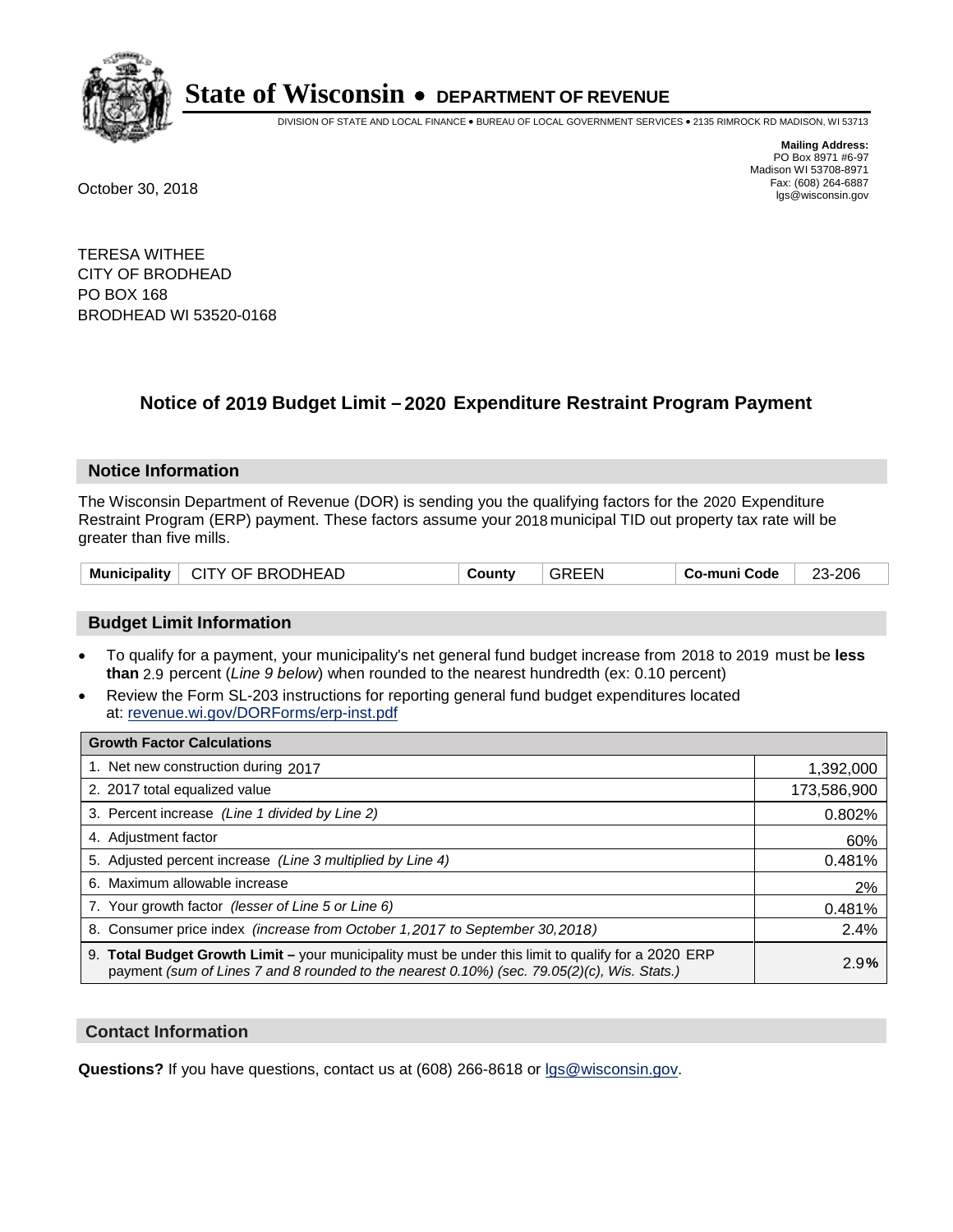

DIVISION OF STATE AND LOCAL FINANCE • BUREAU OF LOCAL GOVERNMENT SERVICES • 2135 RIMROCK RD MADISON, WI 53713

**Mailing Address:** PO Box 8971 #6-97 Madison WI 53708-8971<br>Fax: (608) 264-6887 Fax: (608) 264-6887 October 30, 2018 lgs@wisconsin.gov

ARIANNA VOEGELI CITY OF MONROE 1110 18TH AVE MONROE WI 53566-1850

### **Notice of 2019 Budget Limit - 2020 Expenditure Restraint Program Payment**

#### **Notice Information**

The Wisconsin Department of Revenue (DOR) is sending you the qualifying factors for the 2020 Expenditure Restraint Program (ERP) payment. These factors assume your 2018 municipal TID out property tax rate will be greater than five mills.

| ∣ CITY OF MONROE<br><b>Municipality</b> | County | <b>GREEN</b> | ⊤ Co-muni Code | 23-251 |
|-----------------------------------------|--------|--------------|----------------|--------|
|-----------------------------------------|--------|--------------|----------------|--------|

#### **Budget Limit Information**

- To qualify for a payment, your municipality's net general fund budget increase from 2018 to 2019 must be less **than** 2.9 percent (*Line 9 below*) when rounded to the nearest hundredth (ex: 0.10 percent)
- Review the Form SL-203 instructions for reporting general fund budget expenditures located at: revenue.wi.gov/DORForms/erp-inst.pdf

| <b>Growth Factor Calculations</b>                                                                                                                                                                      |             |
|--------------------------------------------------------------------------------------------------------------------------------------------------------------------------------------------------------|-------------|
| 1. Net new construction during 2017                                                                                                                                                                    | 5,376,600   |
| 2. 2017 total equalized value                                                                                                                                                                          | 714,080,200 |
| 3. Percent increase (Line 1 divided by Line 2)                                                                                                                                                         | 0.753%      |
| 4. Adjustment factor                                                                                                                                                                                   | 60%         |
| 5. Adjusted percent increase (Line 3 multiplied by Line 4)                                                                                                                                             | 0.452%      |
| 6. Maximum allowable increase                                                                                                                                                                          | 2%          |
| 7. Your growth factor (lesser of Line 5 or Line 6)                                                                                                                                                     | 0.452%      |
| 8. Consumer price index (increase from October 1, 2017 to September 30, 2018)                                                                                                                          | 2.4%        |
| 9. Total Budget Growth Limit - your municipality must be under this limit to qualify for a 2020 ERP<br>payment (sum of Lines 7 and 8 rounded to the nearest $0.10\%$ ) (sec. 79.05(2)(c), Wis. Stats.) | 2.9%        |

#### **Contact Information**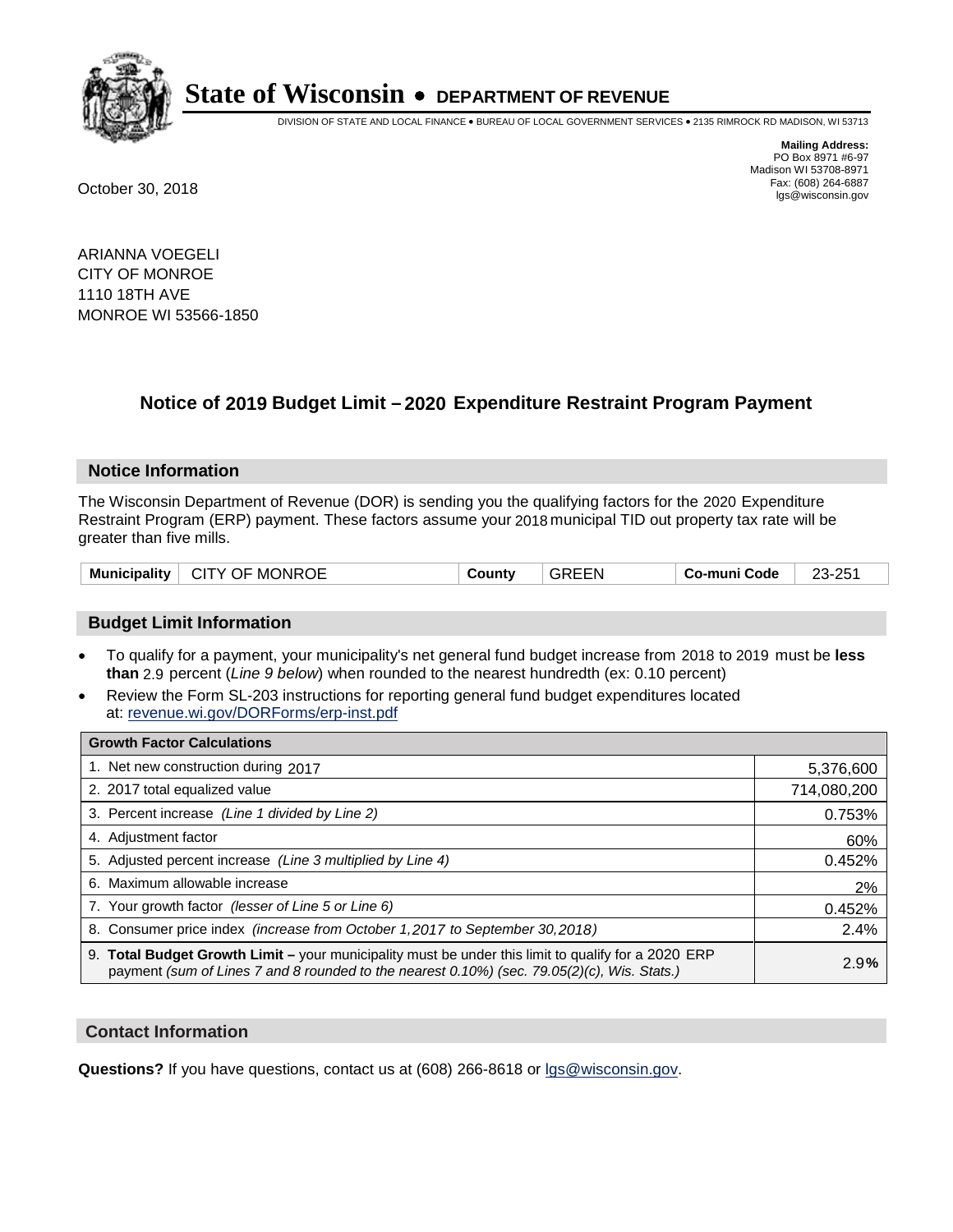

DIVISION OF STATE AND LOCAL FINANCE • BUREAU OF LOCAL GOVERNMENT SERVICES • 2135 RIMROCK RD MADISON, WI 53713

**Mailing Address:** PO Box 8971 #6-97 Madison WI 53708-8971<br>Fax: (608) 264-6887 Fax: (608) 264-6887 October 30, 2018 lgs@wisconsin.gov

JODIE OLSON CITY OF BERLIN PO BOX 272 BERLIN WI 54923-0272

### **Notice of 2019 Budget Limit - 2020 Expenditure Restraint Program Payment**

#### **Notice Information**

The Wisconsin Department of Revenue (DOR) is sending you the qualifying factors for the 2020 Expenditure Restraint Program (ERP) payment. These factors assume your 2018 municipal TID out property tax rate will be greater than five mills.

| Municipality   CITY OF BERLIN | County | <b>GREEN LAKE</b> | ∣ Co-muni Code | 24-206 |
|-------------------------------|--------|-------------------|----------------|--------|
|-------------------------------|--------|-------------------|----------------|--------|

#### **Budget Limit Information**

- To qualify for a payment, your municipality's net general fund budget increase from 2018 to 2019 must be less **than** 2.7 percent (*Line 9 below*) when rounded to the nearest hundredth (ex: 0.10 percent)
- Review the Form SL-203 instructions for reporting general fund budget expenditures located at: revenue.wi.gov/DORForms/erp-inst.pdf

| <b>Growth Factor Calculations</b>                                                                                                                                                                      |             |
|--------------------------------------------------------------------------------------------------------------------------------------------------------------------------------------------------------|-------------|
| 1. Net new construction during 2017                                                                                                                                                                    | 1,222,300   |
| 2. 2017 total equalized value                                                                                                                                                                          | 270,968,000 |
| 3. Percent increase (Line 1 divided by Line 2)                                                                                                                                                         | 0.451%      |
| 4. Adjustment factor                                                                                                                                                                                   | 60%         |
| 5. Adjusted percent increase (Line 3 multiplied by Line 4)                                                                                                                                             | 0.271%      |
| 6. Maximum allowable increase                                                                                                                                                                          | 2%          |
| 7. Your growth factor (lesser of Line 5 or Line 6)                                                                                                                                                     | 0.271%      |
| 8. Consumer price index (increase from October 1,2017 to September 30,2018)                                                                                                                            | 2.4%        |
| 9. Total Budget Growth Limit - your municipality must be under this limit to qualify for a 2020 ERP<br>payment (sum of Lines 7 and 8 rounded to the nearest $0.10\%$ ) (sec. 79.05(2)(c), Wis. Stats.) | 2.7%        |

#### **Contact Information**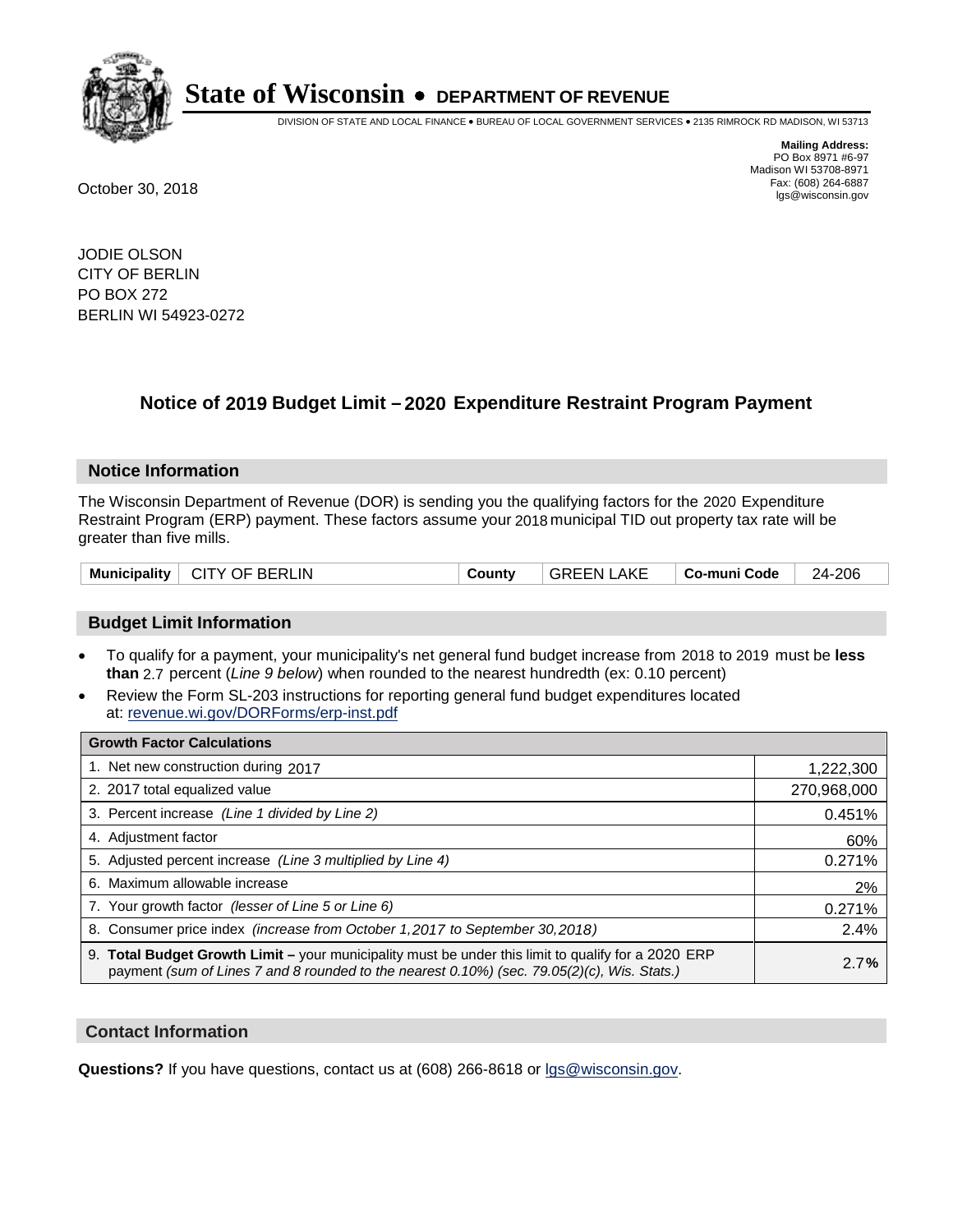

DIVISION OF STATE AND LOCAL FINANCE • BUREAU OF LOCAL GOVERNMENT SERVICES • 2135 RIMROCK RD MADISON, WI 53713

**Mailing Address:** PO Box 8971 #6-97 Madison WI 53708-8971<br>Fax: (608) 264-6887 Fax: (608) 264-6887 October 30, 2018 lgs@wisconsin.gov

BARBARA DUGENSKE CITY OF GREEN LAKE PO BOX 216 GREEN LAKE WI 54941-0216

### **Notice of 2019 Budget Limit - 2020 Expenditure Restraint Program Payment**

#### **Notice Information**

The Wisconsin Department of Revenue (DOR) is sending you the qualifying factors for the 2020 Expenditure Restraint Program (ERP) payment. These factors assume your 2018 municipal TID out property tax rate will be greater than five mills.

#### **Budget Limit Information**

- To qualify for a payment, your municipality's net general fund budget increase from 2018 to 2019 must be less **than** 3.0 percent (*Line 9 below*) when rounded to the nearest hundredth (ex: 0.10 percent)
- Review the Form SL-203 instructions for reporting general fund budget expenditures located at: revenue.wi.gov/DORForms/erp-inst.pdf

| <b>Growth Factor Calculations</b>                                                                                                                                                                      |             |
|--------------------------------------------------------------------------------------------------------------------------------------------------------------------------------------------------------|-------------|
| 1. Net new construction during 2017                                                                                                                                                                    | 2,175,400   |
| 2. 2017 total equalized value                                                                                                                                                                          | 234,837,700 |
| 3. Percent increase (Line 1 divided by Line 2)                                                                                                                                                         | 0.926%      |
| 4. Adjustment factor                                                                                                                                                                                   | 60%         |
| 5. Adjusted percent increase (Line 3 multiplied by Line 4)                                                                                                                                             | 0.556%      |
| 6. Maximum allowable increase                                                                                                                                                                          | 2%          |
| 7. Your growth factor (lesser of Line 5 or Line 6)                                                                                                                                                     | 0.556%      |
| 8. Consumer price index (increase from October 1,2017 to September 30,2018)                                                                                                                            | 2.4%        |
| 9. Total Budget Growth Limit - your municipality must be under this limit to qualify for a 2020 ERP<br>payment (sum of Lines 7 and 8 rounded to the nearest $0.10\%$ ) (sec. 79.05(2)(c), Wis. Stats.) | 3.0%        |

#### **Contact Information**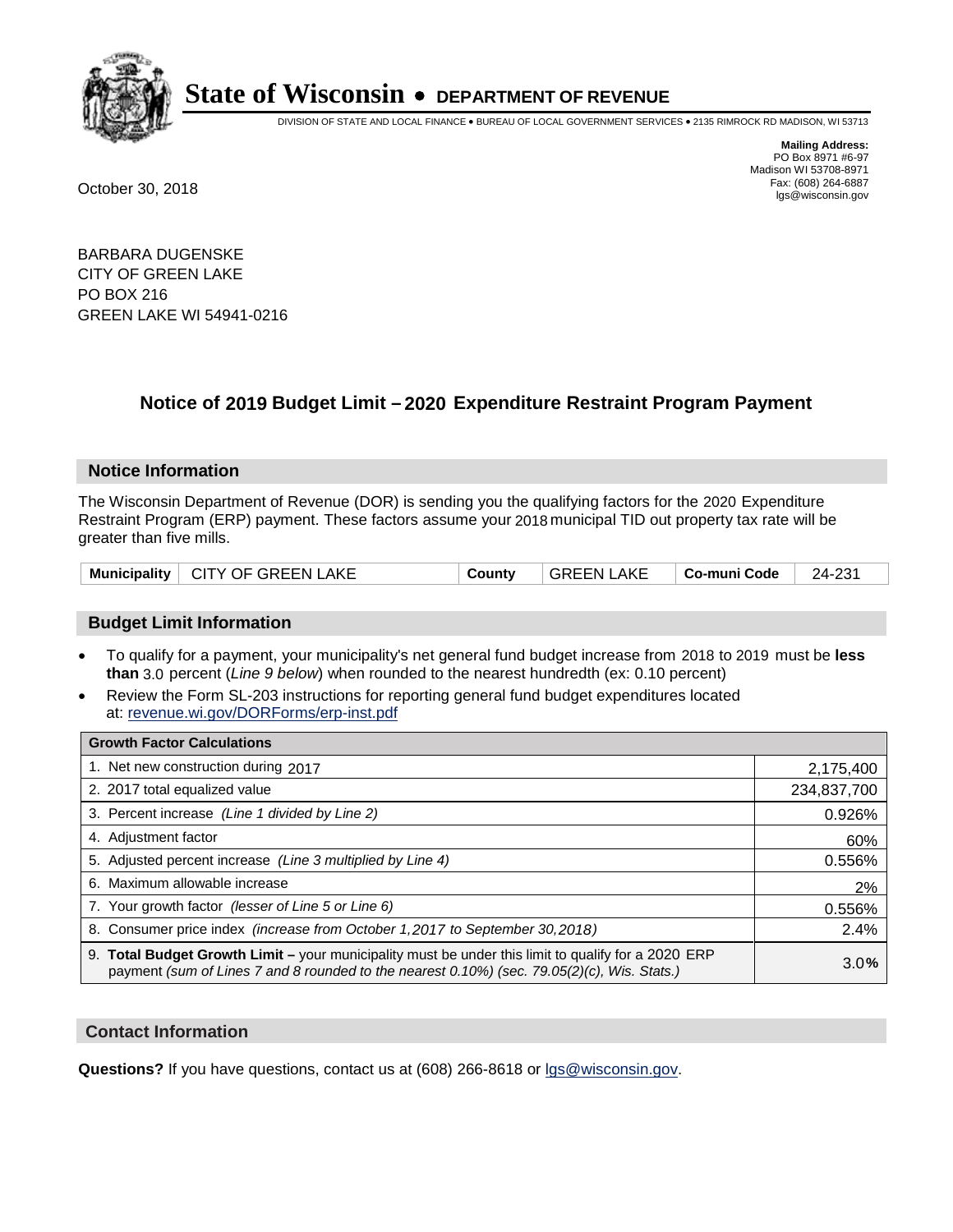

DIVISION OF STATE AND LOCAL FINANCE • BUREAU OF LOCAL GOVERNMENT SERVICES • 2135 RIMROCK RD MADISON, WI 53713

**Mailing Address:** PO Box 8971 #6-97 Madison WI 53708-8971<br>Fax: (608) 264-6887 Fax: (608) 264-6887 October 30, 2018 lgs@wisconsin.gov

ALIZABETH AMEND CITY OF MARKESAN PO BOX 352 MARKESAN WI 53946-0352

### **Notice of 2019 Budget Limit - 2020 Expenditure Restraint Program Payment**

#### **Notice Information**

The Wisconsin Department of Revenue (DOR) is sending you the qualifying factors for the 2020 Expenditure Restraint Program (ERP) payment. These factors assume your 2018 municipal TID out property tax rate will be greater than five mills.

| <b>Municipality</b> | $\vdash$ CITY OF MARKESAN | County | <b>GREEN LAKE</b> | ∣ Co-muni Code | 24-251 |
|---------------------|---------------------------|--------|-------------------|----------------|--------|
|---------------------|---------------------------|--------|-------------------|----------------|--------|

#### **Budget Limit Information**

- To qualify for a payment, your municipality's net general fund budget increase from 2018 to 2019 must be less **than** 2.5 percent (*Line 9 below*) when rounded to the nearest hundredth (ex: 0.10 percent)
- Review the Form SL-203 instructions for reporting general fund budget expenditures located at: revenue.wi.gov/DORForms/erp-inst.pdf

| <b>Growth Factor Calculations</b>                                                                                                                                                                      |            |
|--------------------------------------------------------------------------------------------------------------------------------------------------------------------------------------------------------|------------|
| 1. Net new construction during 2017                                                                                                                                                                    | 67,900     |
| 2. 2017 total equalized value                                                                                                                                                                          | 70,520,000 |
| 3. Percent increase (Line 1 divided by Line 2)                                                                                                                                                         | 0.096%     |
| 4. Adjustment factor                                                                                                                                                                                   | 60%        |
| 5. Adjusted percent increase (Line 3 multiplied by Line 4)                                                                                                                                             | 0.058%     |
| 6. Maximum allowable increase                                                                                                                                                                          | 2%         |
| 7. Your growth factor (lesser of Line 5 or Line 6)                                                                                                                                                     | 0.058%     |
| 8. Consumer price index (increase from October 1, 2017 to September 30, 2018)                                                                                                                          | 2.4%       |
| 9. Total Budget Growth Limit - your municipality must be under this limit to qualify for a 2020 ERP<br>payment (sum of Lines 7 and 8 rounded to the nearest $0.10\%$ ) (sec. 79.05(2)(c), Wis. Stats.) | 2.5%       |

#### **Contact Information**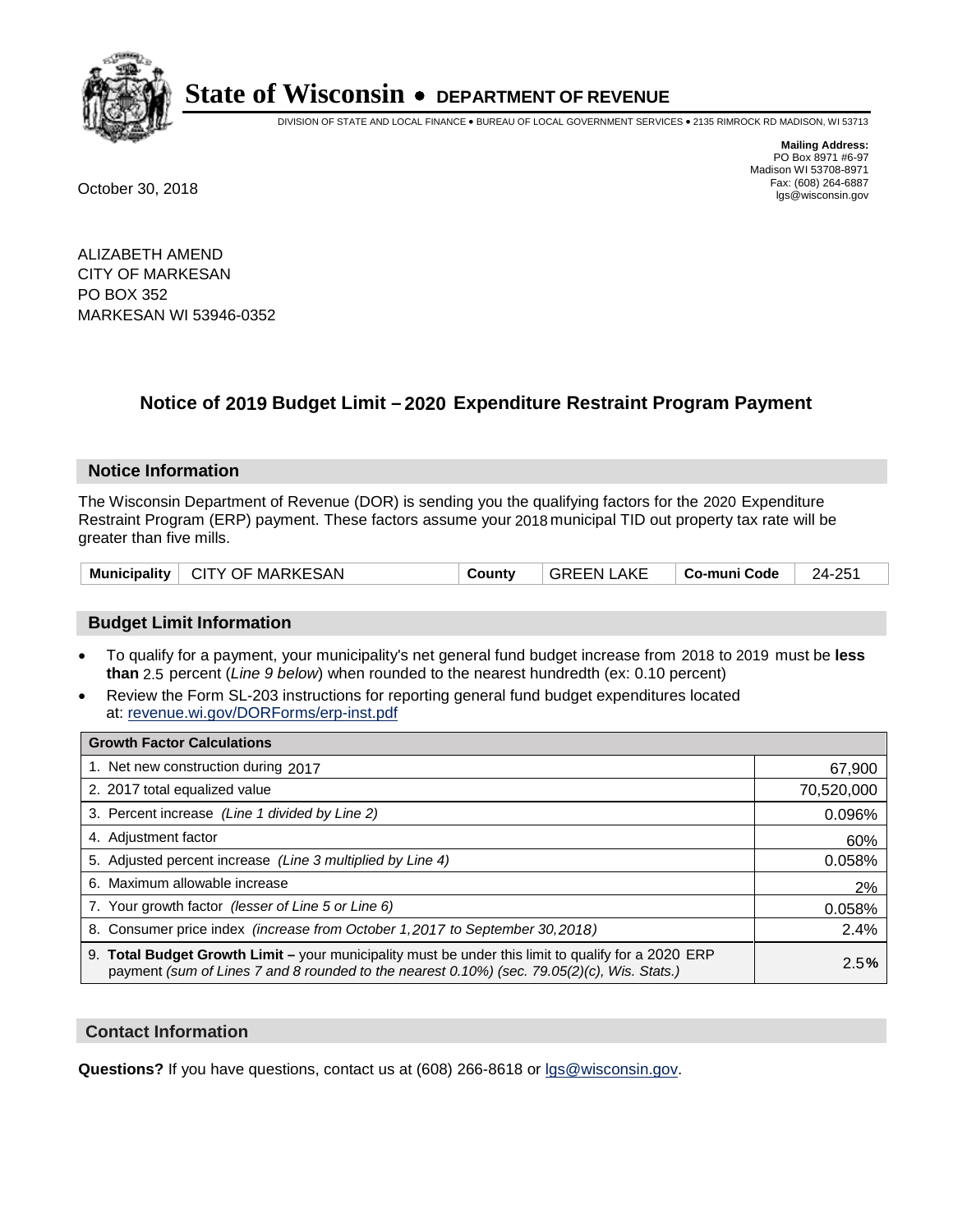

DIVISION OF STATE AND LOCAL FINANCE • BUREAU OF LOCAL GOVERNMENT SERVICES • 2135 RIMROCK RD MADISON, WI 53713

**Mailing Address:** PO Box 8971 #6-97 Madison WI 53708-8971<br>Fax: (608) 264-6887 Fax: (608) 264-6887 October 30, 2018 lgs@wisconsin.gov

MARY LOU NEUBAUER CITY OF PRINCETON 531 S FULTON ST P.O. BOX 53 PRINCETON WI 54968

### **Notice of 2019 Budget Limit - 2020 Expenditure Restraint Program Payment**

#### **Notice Information**

The Wisconsin Department of Revenue (DOR) is sending you the qualifying factors for the 2020 Expenditure Restraint Program (ERP) payment. These factors assume your 2018 municipal TID out property tax rate will be greater than five mills.

| <b>Municipality</b> | $^{\circ}$ CITY OF PRINCETON | County | <b>GREEN LAKE</b> | Co-muni Code | 24-271 |
|---------------------|------------------------------|--------|-------------------|--------------|--------|
|---------------------|------------------------------|--------|-------------------|--------------|--------|

#### **Budget Limit Information**

- To qualify for a payment, your municipality's net general fund budget increase from 2018 to 2019 must be less **than** 2.4 percent (*Line 9 below*) when rounded to the nearest hundredth (ex: 0.10 percent)
- Review the Form SL-203 instructions for reporting general fund budget expenditures located at: revenue.wi.gov/DORForms/erp-inst.pdf

| <b>Growth Factor Calculations</b>                                                                                                                                                                      |            |
|--------------------------------------------------------------------------------------------------------------------------------------------------------------------------------------------------------|------------|
| 1. Net new construction during 2017                                                                                                                                                                    | $-54,400$  |
| 2. 2017 total equalized value                                                                                                                                                                          | 49,264,100 |
| 3. Percent increase (Line 1 divided by Line 2)                                                                                                                                                         | $-0.110%$  |
| 4. Adjustment factor                                                                                                                                                                                   | 60%        |
| 5. Adjusted percent increase (Line 3 multiplied by Line 4)                                                                                                                                             | $-0.066%$  |
| 6. Maximum allowable increase                                                                                                                                                                          | 2%         |
| 7. Your growth factor (lesser of Line 5 or Line 6)                                                                                                                                                     | 0.000%     |
| 8. Consumer price index (increase from October 1,2017 to September 30,2018)                                                                                                                            | 2.4%       |
| 9. Total Budget Growth Limit - your municipality must be under this limit to qualify for a 2020 ERP<br>payment (sum of Lines 7 and 8 rounded to the nearest $0.10\%$ ) (sec. 79.05(2)(c), Wis. Stats.) | 2.4%       |

#### **Contact Information**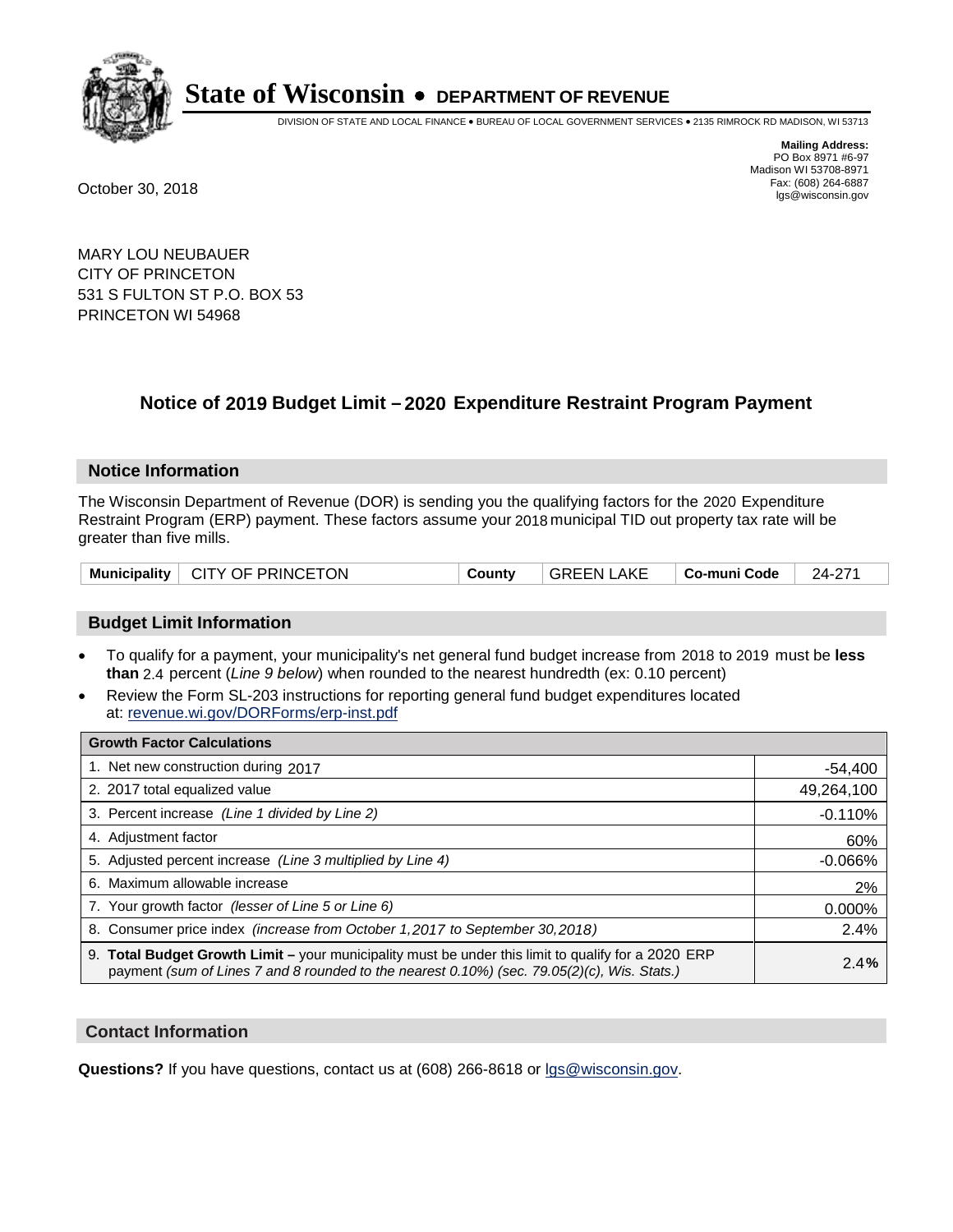

DIVISION OF STATE AND LOCAL FINANCE • BUREAU OF LOCAL GOVERNMENT SERVICES • 2135 RIMROCK RD MADISON, WI 53713

**Mailing Address:** PO Box 8971 #6-97 Madison WI 53708-8971<br>Fax: (608) 264-6887 Fax: (608) 264-6887 October 30, 2018 lgs@wisconsin.gov

LISA KOPIC VILLAGE OF ARENA 345 WEST ST ARENA WI 53503-9613

### **Notice of 2019 Budget Limit - 2020 Expenditure Restraint Program Payment**

#### **Notice Information**

The Wisconsin Department of Revenue (DOR) is sending you the qualifying factors for the 2020 Expenditure Restraint Program (ERP) payment. These factors assume your 2018 municipal TID out property tax rate will be greater than five mills.

| Municipality | <b>VILLAGE OF ARENA</b> | County | <b>IOWA</b> | Co-muni Code | $25-$ |
|--------------|-------------------------|--------|-------------|--------------|-------|
|--------------|-------------------------|--------|-------------|--------------|-------|

#### **Budget Limit Information**

- To qualify for a payment, your municipality's net general fund budget increase from 2018 to 2019 must be less **than** 3.3 percent (*Line 9 below*) when rounded to the nearest hundredth (ex: 0.10 percent)
- Review the Form SL-203 instructions for reporting general fund budget expenditures located at: revenue.wi.gov/DORForms/erp-inst.pdf

| <b>Growth Factor Calculations</b>                                                                                                                                                                      |            |
|--------------------------------------------------------------------------------------------------------------------------------------------------------------------------------------------------------|------------|
| 1. Net new construction during 2017                                                                                                                                                                    | 704,700    |
| 2. 2017 total equalized value                                                                                                                                                                          | 45,401,400 |
| 3. Percent increase (Line 1 divided by Line 2)                                                                                                                                                         | 1.552%     |
| 4. Adjustment factor                                                                                                                                                                                   | 60%        |
| 5. Adjusted percent increase (Line 3 multiplied by Line 4)                                                                                                                                             | 0.931%     |
| 6. Maximum allowable increase                                                                                                                                                                          | 2%         |
| 7. Your growth factor (lesser of Line 5 or Line 6)                                                                                                                                                     | 0.931%     |
| 8. Consumer price index (increase from October 1,2017 to September 30,2018)                                                                                                                            | 2.4%       |
| 9. Total Budget Growth Limit - your municipality must be under this limit to qualify for a 2020 ERP<br>payment (sum of Lines 7 and 8 rounded to the nearest $0.10\%$ ) (sec. 79.05(2)(c), Wis. Stats.) | 3.3%       |

#### **Contact Information**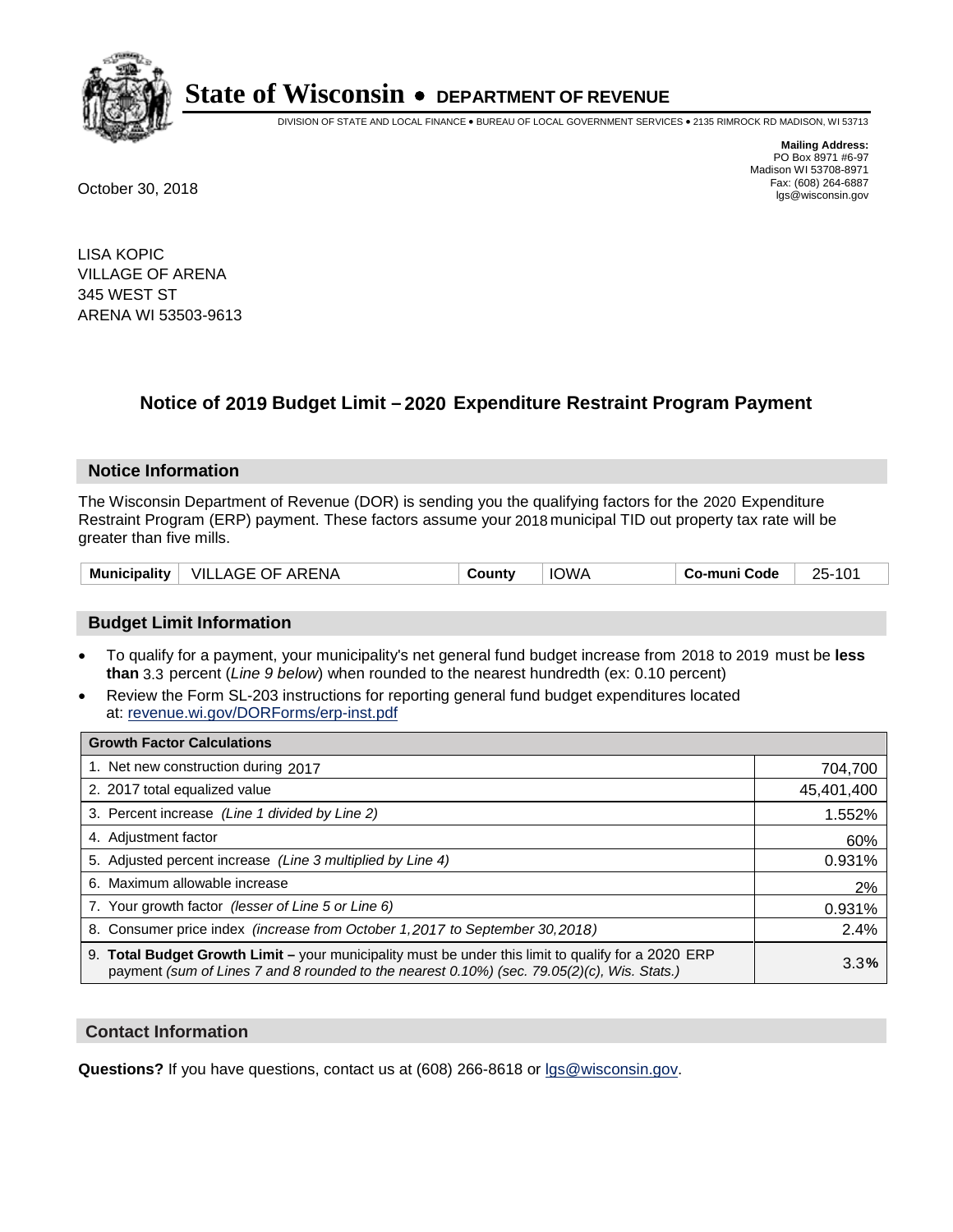

DIVISION OF STATE AND LOCAL FINANCE • BUREAU OF LOCAL GOVERNMENT SERVICES • 2135 RIMROCK RD MADISON, WI 53713

**Mailing Address:** PO Box 8971 #6-97 Madison WI 53708-8971<br>Fax: (608) 264-6887 Fax: (608) 264-6887 October 30, 2018 lgs@wisconsin.gov

SUSAN ZIEBARTH VILLAGE OF AVOCA PO BOX 188 AVOCA WI 53506-0188

### **Notice of 2019 Budget Limit - 2020 Expenditure Restraint Program Payment**

#### **Notice Information**

The Wisconsin Department of Revenue (DOR) is sending you the qualifying factors for the 2020 Expenditure Restraint Program (ERP) payment. These factors assume your 2018 municipal TID out property tax rate will be greater than five mills.

|  | Municipality   VILLAGE OF AVOCA | Countv | <b>IOWA</b> | Co-muni Code | 25-102 |
|--|---------------------------------|--------|-------------|--------------|--------|
|--|---------------------------------|--------|-------------|--------------|--------|

#### **Budget Limit Information**

- To qualify for a payment, your municipality's net general fund budget increase from 2018 to 2019 must be less **than** 2.7 percent (*Line 9 below*) when rounded to the nearest hundredth (ex: 0.10 percent)
- Review the Form SL-203 instructions for reporting general fund budget expenditures located at: revenue.wi.gov/DORForms/erp-inst.pdf

| <b>Growth Factor Calculations</b>                                                                                                                                                                  |            |
|----------------------------------------------------------------------------------------------------------------------------------------------------------------------------------------------------|------------|
| 1. Net new construction during 2017                                                                                                                                                                | 90,800     |
| 2. 2017 total equalized value                                                                                                                                                                      | 18,137,600 |
| 3. Percent increase (Line 1 divided by Line 2)                                                                                                                                                     | 0.501%     |
| 4. Adjustment factor                                                                                                                                                                               | 60%        |
| 5. Adjusted percent increase (Line 3 multiplied by Line 4)                                                                                                                                         | 0.301%     |
| 6. Maximum allowable increase                                                                                                                                                                      | 2%         |
| 7. Your growth factor (lesser of Line 5 or Line 6)                                                                                                                                                 | 0.301%     |
| 8. Consumer price index (increase from October 1, 2017 to September 30, 2018)                                                                                                                      | 2.4%       |
| 9. Total Budget Growth Limit – your municipality must be under this limit to qualify for a 2020 ERP<br>payment (sum of Lines 7 and 8 rounded to the nearest 0.10%) (sec. 79.05(2)(c), Wis. Stats.) | 2.7%       |

#### **Contact Information**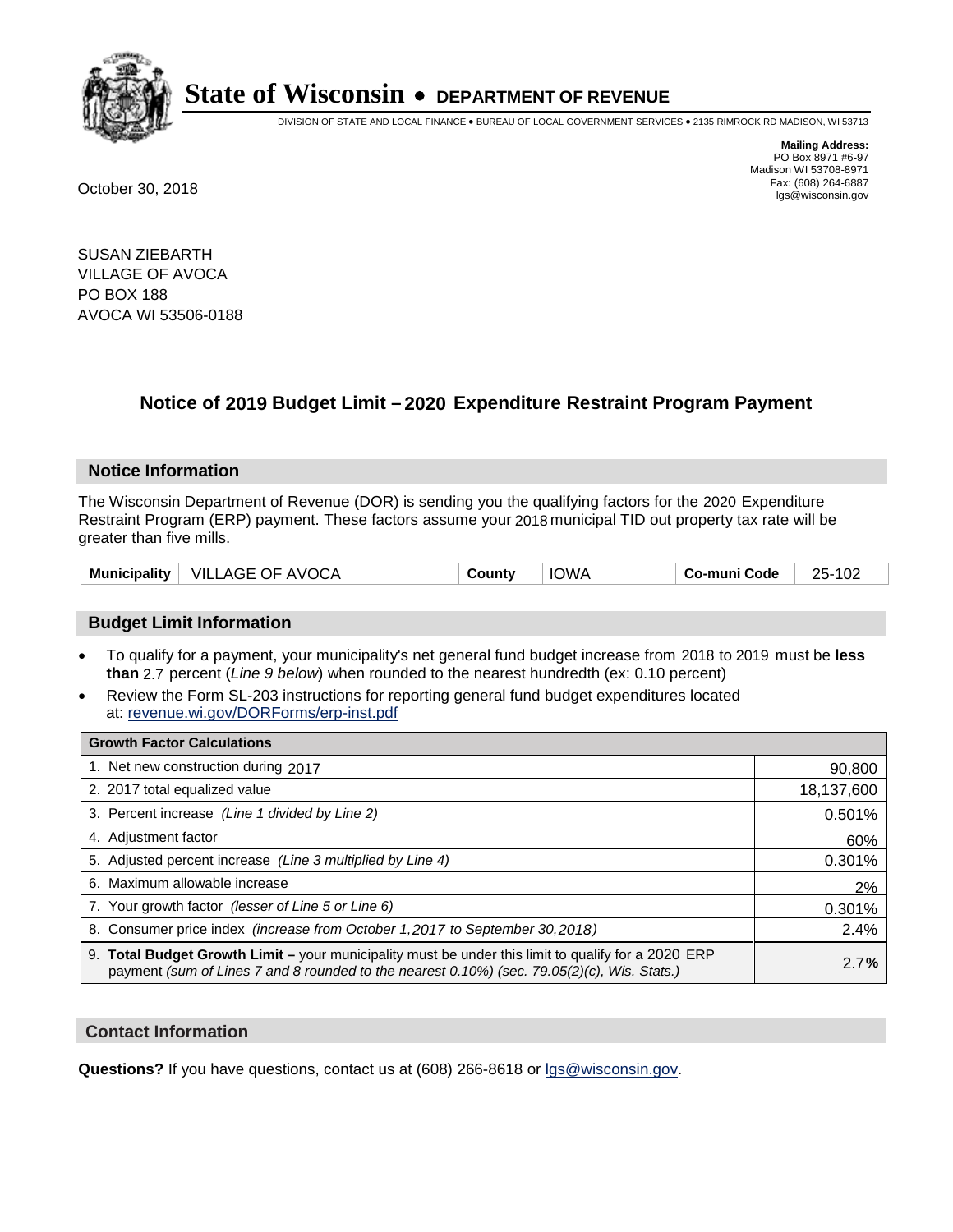

DIVISION OF STATE AND LOCAL FINANCE • BUREAU OF LOCAL GOVERNMENT SERVICES • 2135 RIMROCK RD MADISON, WI 53713

**Mailing Address:** PO Box 8971 #6-97 Madison WI 53708-8971<br>Fax: (608) 264-6887 Fax: (608) 264-6887 October 30, 2018 lgs@wisconsin.gov

MICHELLE WALKER VILLAGE OF BARNEVELD 403 E COUNTY RD ID BARNEVELD WI 53507-9752

### **Notice of 2019 Budget Limit - 2020 Expenditure Restraint Program Payment**

#### **Notice Information**

The Wisconsin Department of Revenue (DOR) is sending you the qualifying factors for the 2020 Expenditure Restraint Program (ERP) payment. These factors assume your 2018 municipal TID out property tax rate will be greater than five mills.

|  | Municipality   VILLAGE OF BARNEVELD | County | IOWA | Co-muni Code | 106<br>$25 -$ |
|--|-------------------------------------|--------|------|--------------|---------------|
|--|-------------------------------------|--------|------|--------------|---------------|

#### **Budget Limit Information**

- To qualify for a payment, your municipality's net general fund budget increase from 2018 to 2019 must be less **than** 4.4 percent (*Line 9 below*) when rounded to the nearest hundredth (ex: 0.10 percent)
- Review the Form SL-203 instructions for reporting general fund budget expenditures located at: revenue.wi.gov/DORForms/erp-inst.pdf

| <b>Growth Factor Calculations</b>                                                                                                                                                                      |             |
|--------------------------------------------------------------------------------------------------------------------------------------------------------------------------------------------------------|-------------|
| 1. Net new construction during 2017                                                                                                                                                                    | 9,155,300   |
| 2. 2017 total equalized value                                                                                                                                                                          | 115,988,000 |
| 3. Percent increase (Line 1 divided by Line 2)                                                                                                                                                         | 7.893%      |
| 4. Adjustment factor                                                                                                                                                                                   | 60%         |
| 5. Adjusted percent increase (Line 3 multiplied by Line 4)                                                                                                                                             | 4.736%      |
| 6. Maximum allowable increase                                                                                                                                                                          | 2%          |
| 7. Your growth factor (lesser of Line 5 or Line 6)                                                                                                                                                     | 2.000%      |
| 8. Consumer price index (increase from October 1,2017 to September 30,2018)                                                                                                                            | 2.4%        |
| 9. Total Budget Growth Limit - your municipality must be under this limit to qualify for a 2020 ERP<br>payment (sum of Lines 7 and 8 rounded to the nearest $0.10\%$ ) (sec. 79.05(2)(c), Wis. Stats.) | 4.4%        |

#### **Contact Information**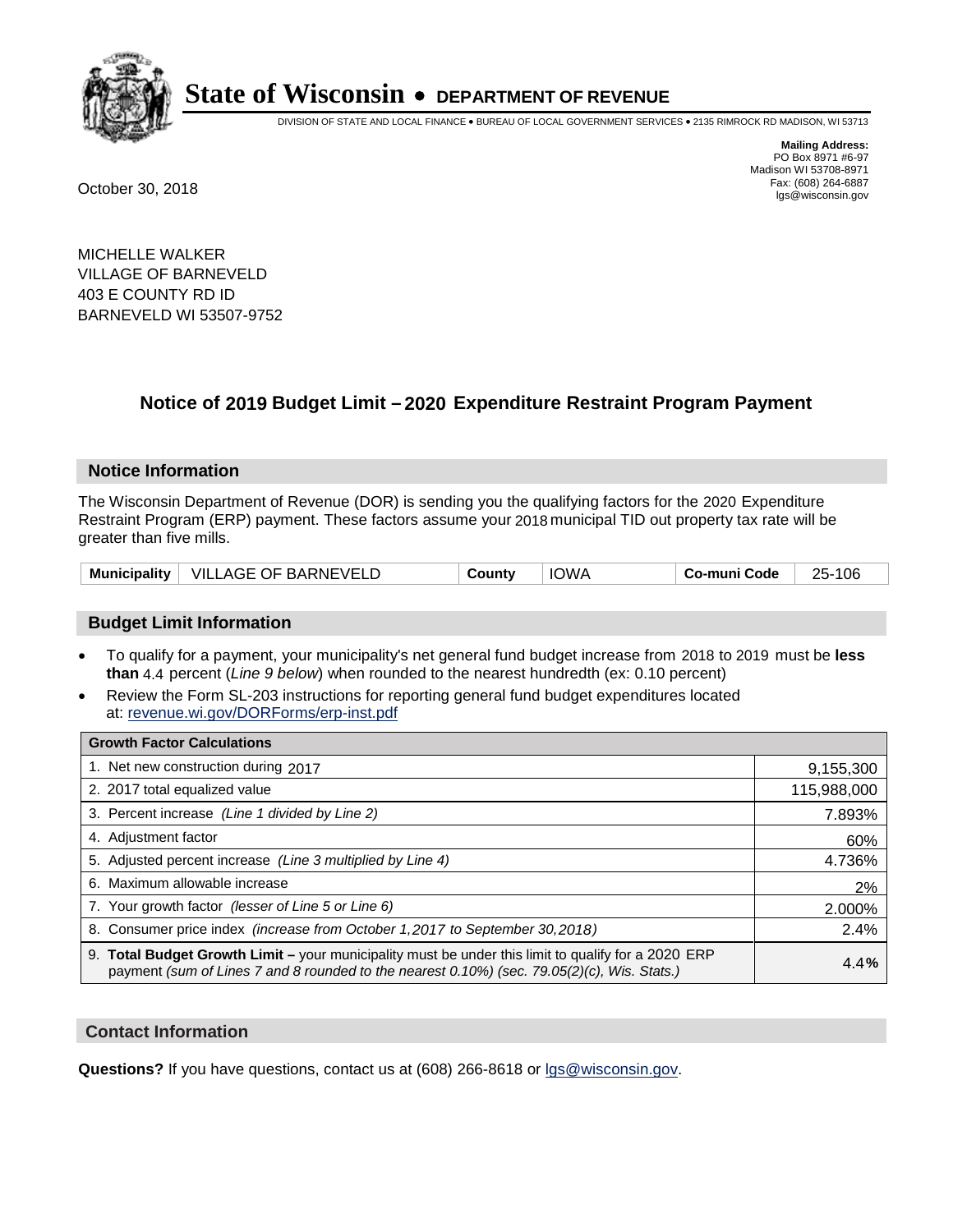

DIVISION OF STATE AND LOCAL FINANCE • BUREAU OF LOCAL GOVERNMENT SERVICES • 2135 RIMROCK RD MADISON, WI 53713

**Mailing Address:** PO Box 8971 #6-97 Madison WI 53708-8971<br>Fax: (608) 264-6887 Fax: (608) 264-6887 October 30, 2018 lgs@wisconsin.gov

LORI BREIWA VILLAGE OF COBB PO BOX 158 COBB WI 53526-0158

### **Notice of 2019 Budget Limit - 2020 Expenditure Restraint Program Payment**

#### **Notice Information**

The Wisconsin Department of Revenue (DOR) is sending you the qualifying factors for the 2020 Expenditure Restraint Program (ERP) payment. These factors assume your 2018 municipal TID out property tax rate will be greater than five mills.

| <b>Municipality</b> | $\mid$ VILLAGE OF COBB | County | <b>IOWA</b> | ⊤ Co-muni Code | 25-111 |
|---------------------|------------------------|--------|-------------|----------------|--------|
|---------------------|------------------------|--------|-------------|----------------|--------|

#### **Budget Limit Information**

- To qualify for a payment, your municipality's net general fund budget increase from 2018 to 2019 must be less **than** 3.5 percent (*Line 9 below*) when rounded to the nearest hundredth (ex: 0.10 percent)
- Review the Form SL-203 instructions for reporting general fund budget expenditures located at: revenue.wi.gov/DORForms/erp-inst.pdf

| <b>Growth Factor Calculations</b>                                                                                                                                                                      |            |
|--------------------------------------------------------------------------------------------------------------------------------------------------------------------------------------------------------|------------|
| 1. Net new construction during 2017                                                                                                                                                                    | 487,200    |
| 2. 2017 total equalized value                                                                                                                                                                          | 25,669,700 |
| 3. Percent increase (Line 1 divided by Line 2)                                                                                                                                                         | 1.898%     |
| 4. Adjustment factor                                                                                                                                                                                   | 60%        |
| 5. Adjusted percent increase (Line 3 multiplied by Line 4)                                                                                                                                             | 1.139%     |
| 6. Maximum allowable increase                                                                                                                                                                          | 2%         |
| 7. Your growth factor (lesser of Line 5 or Line 6)                                                                                                                                                     | 1.139%     |
| 8. Consumer price index (increase from October 1,2017 to September 30,2018)                                                                                                                            | 2.4%       |
| 9. Total Budget Growth Limit - your municipality must be under this limit to qualify for a 2020 ERP<br>payment (sum of Lines 7 and 8 rounded to the nearest $0.10\%$ ) (sec. 79.05(2)(c), Wis. Stats.) | 3.5%       |

#### **Contact Information**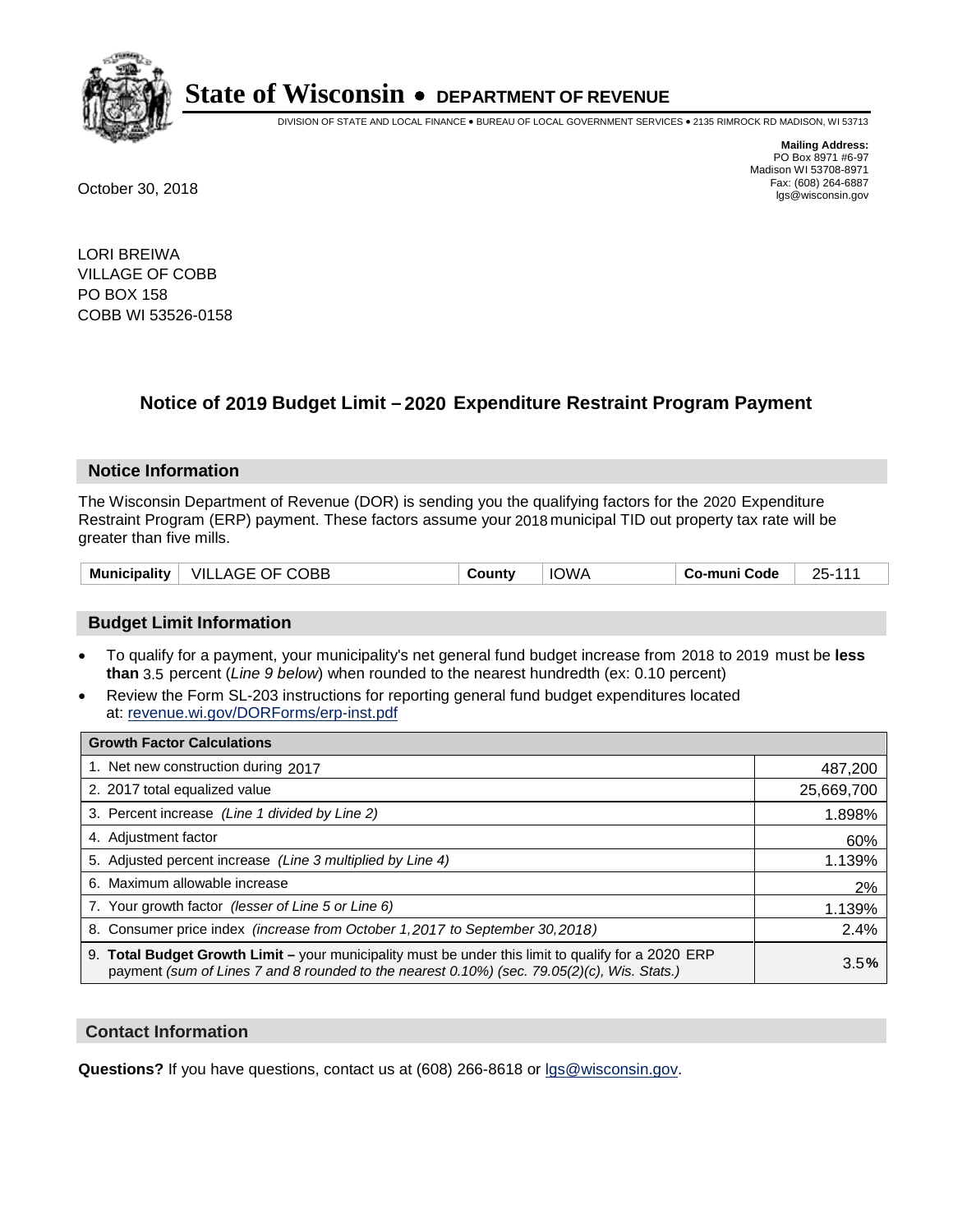

DIVISION OF STATE AND LOCAL FINANCE • BUREAU OF LOCAL GOVERNMENT SERVICES • 2135 RIMROCK RD MADISON, WI 53713

**Mailing Address:** PO Box 8971 #6-97 Madison WI 53708-8971<br>Fax: (608) 264-6887 Fax: (608) 264-6887 October 30, 2018 lgs@wisconsin.gov

HOLLY DEWITT VILLAGE OF HOLLANDALE PO BOX 55 HOLLANDALE WI 53544-0055

### **Notice of 2019 Budget Limit - 2020 Expenditure Restraint Program Payment**

#### **Notice Information**

The Wisconsin Department of Revenue (DOR) is sending you the qualifying factors for the 2020 Expenditure Restraint Program (ERP) payment. These factors assume your 2018 municipal TID out property tax rate will be greater than five mills.

|  | Municipality   VILLAGE OF HOLLANDALE | County | IOWA | <b>Co-muni Code</b> | $\sim$<br>$25-1$<br>. د ۱ |
|--|--------------------------------------|--------|------|---------------------|---------------------------|
|--|--------------------------------------|--------|------|---------------------|---------------------------|

#### **Budget Limit Information**

- To qualify for a payment, your municipality's net general fund budget increase from 2018 to 2019 must be less **than** 3.1 percent (*Line 9 below*) when rounded to the nearest hundredth (ex: 0.10 percent)
- Review the Form SL-203 instructions for reporting general fund budget expenditures located at: revenue.wi.gov/DORForms/erp-inst.pdf

| <b>Growth Factor Calculations</b>                                                                                                                                                                      |            |
|--------------------------------------------------------------------------------------------------------------------------------------------------------------------------------------------------------|------------|
| 1. Net new construction during 2017                                                                                                                                                                    | 158,200    |
| 2. 2017 total equalized value                                                                                                                                                                          | 13,520,200 |
| 3. Percent increase (Line 1 divided by Line 2)                                                                                                                                                         | 1.170%     |
| 4. Adjustment factor                                                                                                                                                                                   | 60%        |
| 5. Adjusted percent increase (Line 3 multiplied by Line 4)                                                                                                                                             | 0.702%     |
| 6. Maximum allowable increase                                                                                                                                                                          | 2%         |
| 7. Your growth factor (lesser of Line 5 or Line 6)                                                                                                                                                     | 0.702%     |
| 8. Consumer price index (increase from October 1, 2017 to September 30, 2018)                                                                                                                          | 2.4%       |
| 9. Total Budget Growth Limit - your municipality must be under this limit to qualify for a 2020 ERP<br>payment (sum of Lines 7 and 8 rounded to the nearest $0.10\%$ ) (sec. 79.05(2)(c), Wis. Stats.) | 3.1%       |

#### **Contact Information**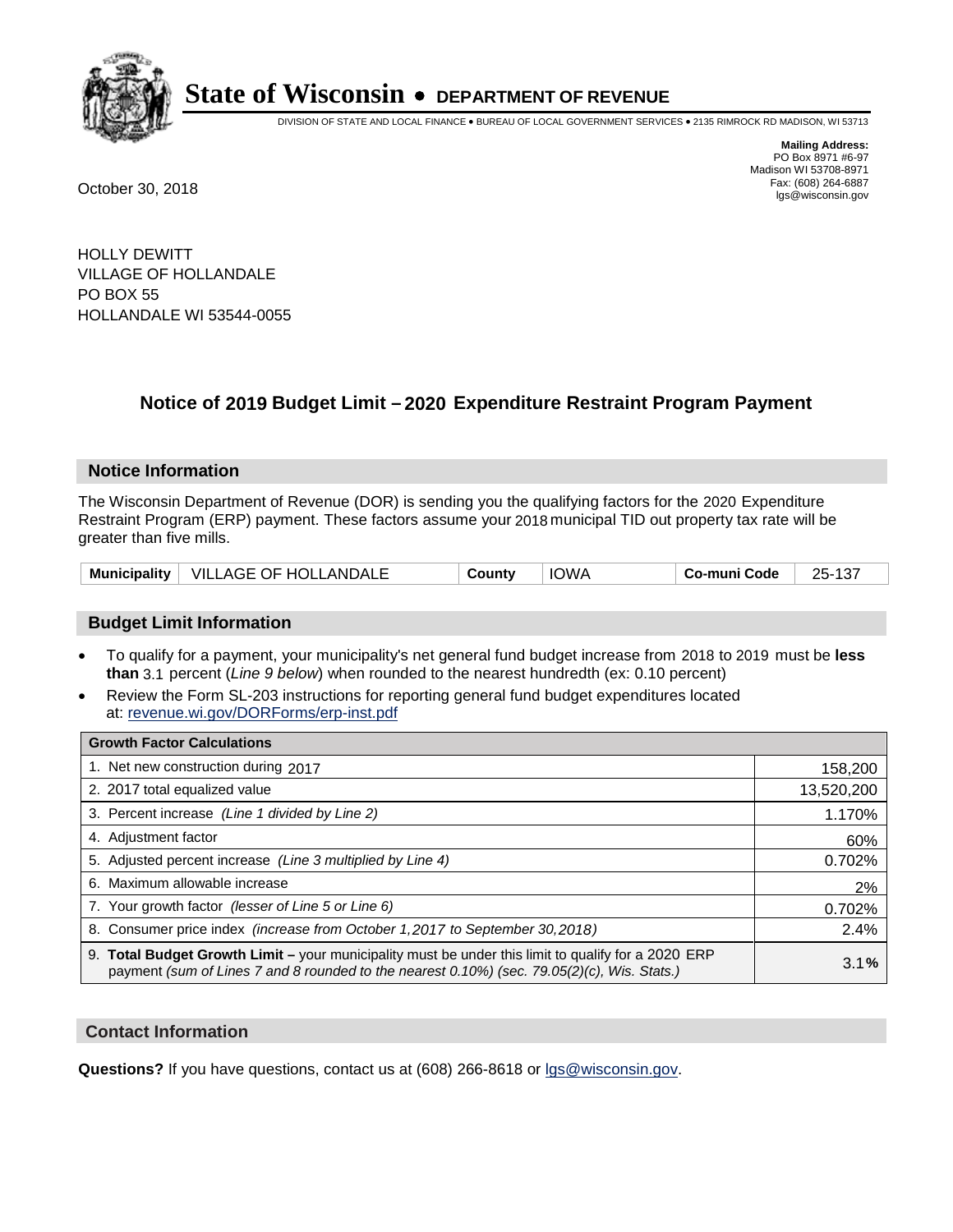

DIVISION OF STATE AND LOCAL FINANCE • BUREAU OF LOCAL GOVERNMENT SERVICES • 2135 RIMROCK RD MADISON, WI 53713

**Mailing Address:** PO Box 8971 #6-97 Madison WI 53708-8971<br>Fax: (608) 264-6887 Fax: (608) 264-6887 October 30, 2018 lgs@wisconsin.gov

DEANN SIPPOLA VILLAGE OF REWEY PO BOX 33 REWEY WI 53580-0033

### **Notice of 2019 Budget Limit - 2020 Expenditure Restraint Program Payment**

#### **Notice Information**

The Wisconsin Department of Revenue (DOR) is sending you the qualifying factors for the 2020 Expenditure Restraint Program (ERP) payment. These factors assume your 2018 municipal TID out property tax rate will be greater than five mills.

|  | Municipality   VILLAGE OF REWEY | County | <b>IOWA</b> | Co-muni Code | 25-176 |
|--|---------------------------------|--------|-------------|--------------|--------|
|--|---------------------------------|--------|-------------|--------------|--------|

#### **Budget Limit Information**

- To qualify for a payment, your municipality's net general fund budget increase from 2018 to 2019 must be less **than** 3.9 percent (*Line 9 below*) when rounded to the nearest hundredth (ex: 0.10 percent)
- Review the Form SL-203 instructions for reporting general fund budget expenditures located at: revenue.wi.gov/DORForms/erp-inst.pdf

| <b>Growth Factor Calculations</b>                                                                                                                                                                      |           |
|--------------------------------------------------------------------------------------------------------------------------------------------------------------------------------------------------------|-----------|
| 1. Net new construction during 2017                                                                                                                                                                    | 192,800   |
| 2. 2017 total equalized value                                                                                                                                                                          | 7,756,400 |
| 3. Percent increase (Line 1 divided by Line 2)                                                                                                                                                         | 2.486%    |
| 4. Adjustment factor                                                                                                                                                                                   | 60%       |
| 5. Adjusted percent increase (Line 3 multiplied by Line 4)                                                                                                                                             | 1.492%    |
| 6. Maximum allowable increase                                                                                                                                                                          | 2%        |
| 7. Your growth factor (lesser of Line 5 or Line 6)                                                                                                                                                     | 1.492%    |
| 8. Consumer price index (increase from October 1, 2017 to September 30, 2018)                                                                                                                          | 2.4%      |
| 9. Total Budget Growth Limit - your municipality must be under this limit to qualify for a 2020 ERP<br>payment (sum of Lines 7 and 8 rounded to the nearest $0.10\%$ ) (sec. 79.05(2)(c), Wis. Stats.) | 3.9%      |

#### **Contact Information**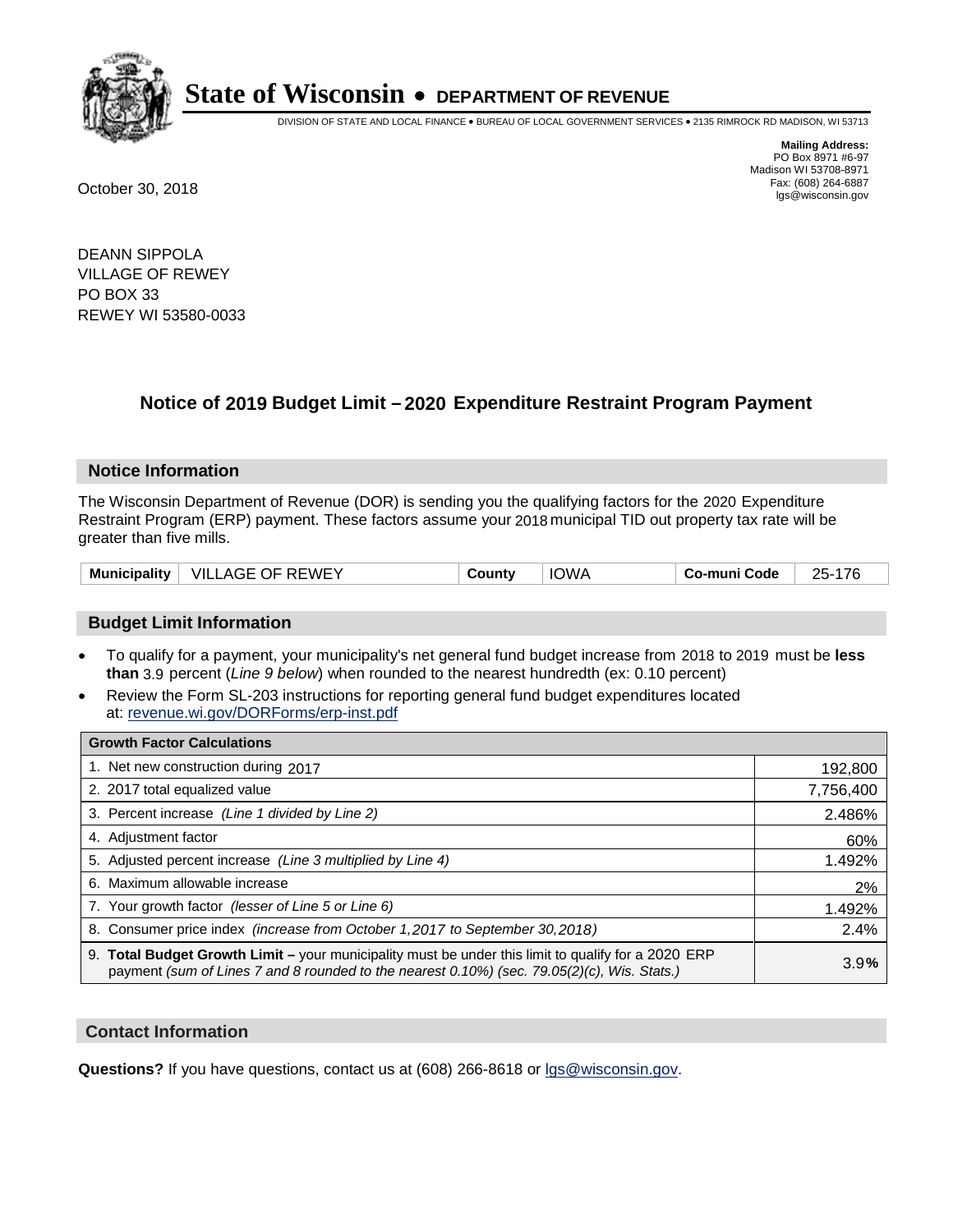

DIVISION OF STATE AND LOCAL FINANCE • BUREAU OF LOCAL GOVERNMENT SERVICES • 2135 RIMROCK RD MADISON, WI 53713

**Mailing Address:** PO Box 8971 #6-97 Madison WI 53708-8971<br>Fax: (608) 264-6887 Fax: (608) 264-6887 October 30, 2018 lgs@wisconsin.gov

LORI PHELAN VILLAGE OF RIDGEWAY 113 DOUGHERTY CT RIDGEWAY WI 53582-0128

### **Notice of 2019 Budget Limit - 2020 Expenditure Restraint Program Payment**

#### **Notice Information**

The Wisconsin Department of Revenue (DOR) is sending you the qualifying factors for the 2020 Expenditure Restraint Program (ERP) payment. These factors assume your 2018 municipal TID out property tax rate will be greater than five mills.

| VILLAGE OF RIDGEWAY<br><b>Municipality</b> | County | <b>IOWA</b> | Co-muni Code | 25-177 |
|--------------------------------------------|--------|-------------|--------------|--------|
|--------------------------------------------|--------|-------------|--------------|--------|

#### **Budget Limit Information**

- To qualify for a payment, your municipality's net general fund budget increase from 2018 to 2019 must be less **than** 2.5 percent (*Line 9 below*) when rounded to the nearest hundredth (ex: 0.10 percent)
- Review the Form SL-203 instructions for reporting general fund budget expenditures located at: revenue.wi.gov/DORForms/erp-inst.pdf

| <b>Growth Factor Calculations</b>                                                                                                                                                                      |            |
|--------------------------------------------------------------------------------------------------------------------------------------------------------------------------------------------------------|------------|
| 1. Net new construction during 2017                                                                                                                                                                    | 44,000     |
| 2. 2017 total equalized value                                                                                                                                                                          | 34,165,700 |
| 3. Percent increase (Line 1 divided by Line 2)                                                                                                                                                         | 0.129%     |
| 4. Adjustment factor                                                                                                                                                                                   | 60%        |
| 5. Adjusted percent increase (Line 3 multiplied by Line 4)                                                                                                                                             | 0.077%     |
| 6. Maximum allowable increase                                                                                                                                                                          | 2%         |
| 7. Your growth factor (lesser of Line 5 or Line 6)                                                                                                                                                     | 0.077%     |
| 8. Consumer price index (increase from October 1, 2017 to September 30, 2018)                                                                                                                          | 2.4%       |
| 9. Total Budget Growth Limit - your municipality must be under this limit to qualify for a 2020 ERP<br>payment (sum of Lines 7 and 8 rounded to the nearest $0.10\%$ ) (sec. 79.05(2)(c), Wis. Stats.) | 2.5%       |

#### **Contact Information**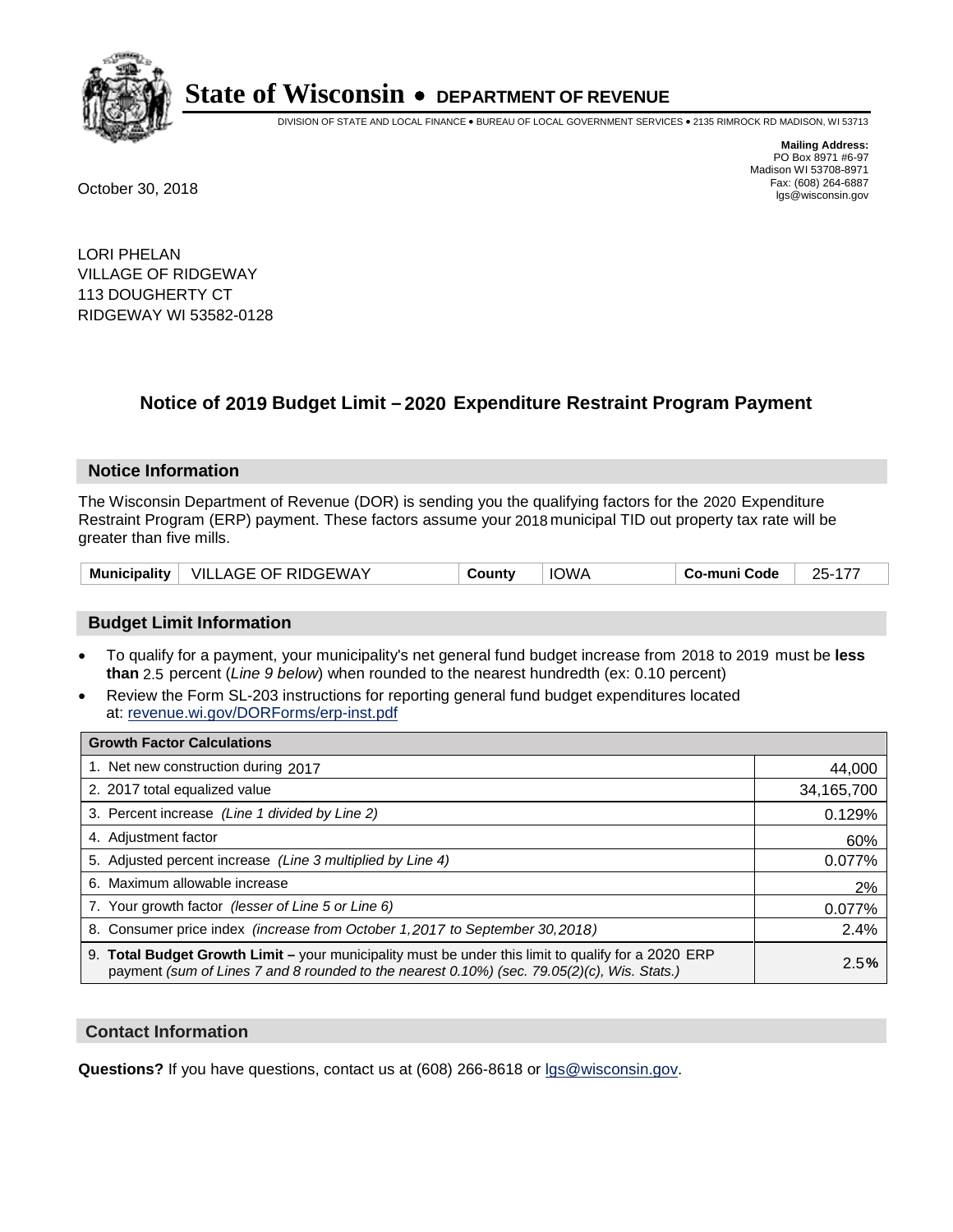

DIVISION OF STATE AND LOCAL FINANCE • BUREAU OF LOCAL GOVERNMENT SERVICES • 2135 RIMROCK RD MADISON, WI 53713

**Mailing Address:** PO Box 8971 #6-97 Madison WI 53708-8971<br>Fax: (608) 264-6887 Fax: (608) 264-6887 October 30, 2018 lgs@wisconsin.gov

LISA RILEY CITY OF DODGEVILLE 100 E FOUNTAIN ST DODGEVILLE WI 53533-1750

### **Notice of 2019 Budget Limit - 2020 Expenditure Restraint Program Payment**

#### **Notice Information**

The Wisconsin Department of Revenue (DOR) is sending you the qualifying factors for the 2020 Expenditure Restraint Program (ERP) payment. These factors assume your 2018 municipal TID out property tax rate will be greater than five mills.

| Municipality   CITY OF DODGEVILLE | County | <b>IOWA</b> | Co-muni Code | 25-216 |
|-----------------------------------|--------|-------------|--------------|--------|
|-----------------------------------|--------|-------------|--------------|--------|

#### **Budget Limit Information**

- To qualify for a payment, your municipality's net general fund budget increase from 2018 to 2019 must be less **than** 2.7 percent (*Line 9 below*) when rounded to the nearest hundredth (ex: 0.10 percent)
- Review the Form SL-203 instructions for reporting general fund budget expenditures located at: revenue.wi.gov/DORForms/erp-inst.pdf

| <b>Growth Factor Calculations</b>                                                                                                                                                                      |             |
|--------------------------------------------------------------------------------------------------------------------------------------------------------------------------------------------------------|-------------|
| 1. Net new construction during 2017                                                                                                                                                                    | 1,835,700   |
| 2. 2017 total equalized value                                                                                                                                                                          | 379,856,100 |
| 3. Percent increase (Line 1 divided by Line 2)                                                                                                                                                         | 0.483%      |
| 4. Adjustment factor                                                                                                                                                                                   | 60%         |
| 5. Adjusted percent increase (Line 3 multiplied by Line 4)                                                                                                                                             | 0.290%      |
| 6. Maximum allowable increase                                                                                                                                                                          | 2%          |
| 7. Your growth factor (lesser of Line 5 or Line 6)                                                                                                                                                     | 0.290%      |
| 8. Consumer price index (increase from October 1, 2017 to September 30, 2018)                                                                                                                          | 2.4%        |
| 9. Total Budget Growth Limit - your municipality must be under this limit to qualify for a 2020 ERP<br>payment (sum of Lines 7 and 8 rounded to the nearest $0.10\%$ ) (sec. 79.05(2)(c), Wis. Stats.) | 2.7%        |

#### **Contact Information**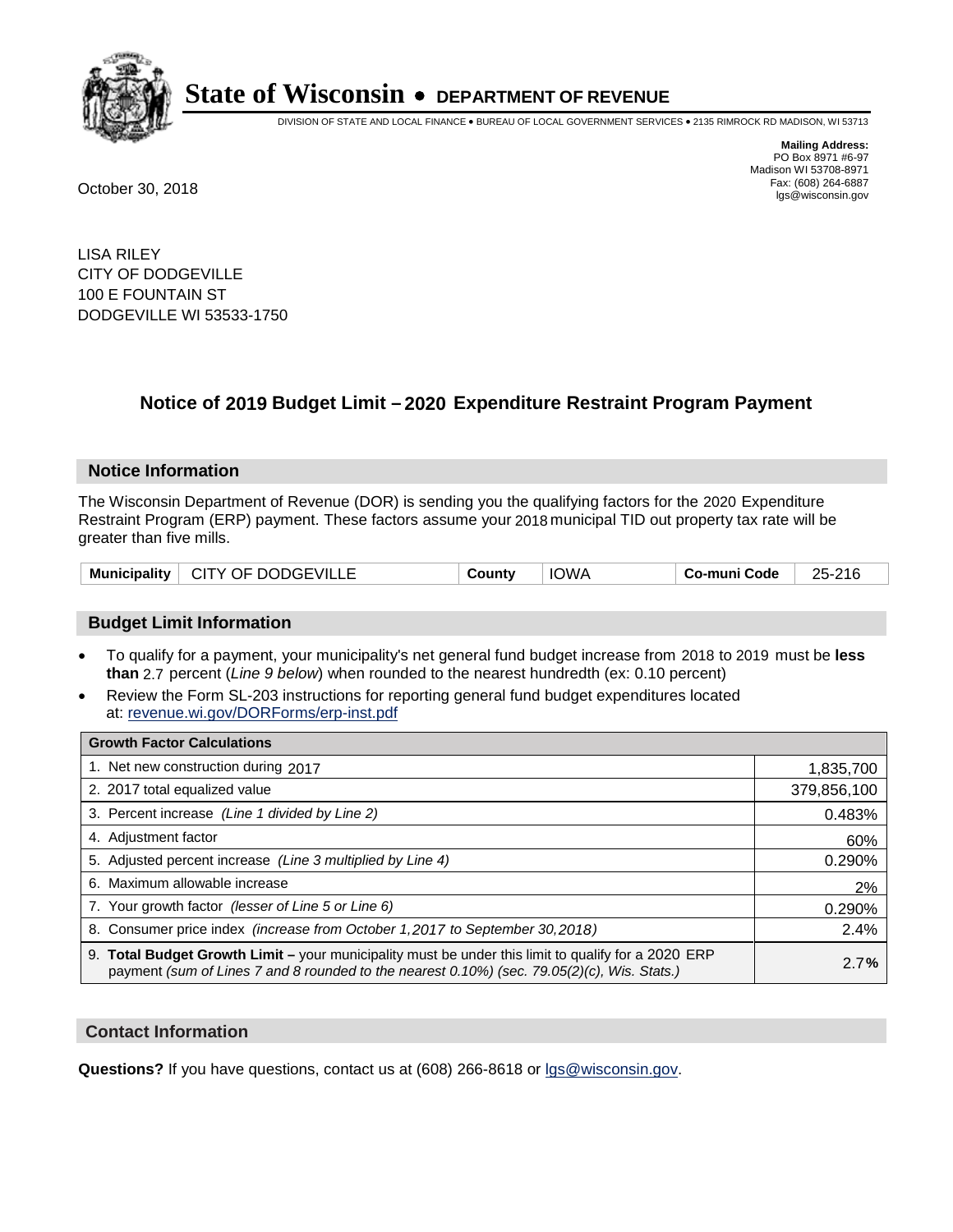

DIVISION OF STATE AND LOCAL FINANCE • BUREAU OF LOCAL GOVERNMENT SERVICES • 2135 RIMROCK RD MADISON, WI 53713

**Mailing Address:** PO Box 8971 #6-97 Madison WI 53708-8971<br>Fax: (608) 264-6887 Fax: (608) 264-6887 October 30, 2018 lgs@wisconsin.gov

DEBI HEISNER CITY OF MINERAL POINT 137 HIGH ST MINERAL POINT WI 53565-1387

## **Notice of 2019 Budget Limit - 2020 Expenditure Restraint Program Payment**

#### **Notice Information**

The Wisconsin Department of Revenue (DOR) is sending you the qualifying factors for the 2020 Expenditure Restraint Program (ERP) payment. These factors assume your 2018 municipal TID out property tax rate will be greater than five mills.

|  | Municipality   CITY OF MINERAL POINT | County | <b>IOWA</b> | Co-muni Code | 25-251 |
|--|--------------------------------------|--------|-------------|--------------|--------|
|--|--------------------------------------|--------|-------------|--------------|--------|

#### **Budget Limit Information**

- To qualify for a payment, your municipality's net general fund budget increase from 2018 to 2019 must be less **than** 3.3 percent (*Line 9 below*) when rounded to the nearest hundredth (ex: 0.10 percent)
- Review the Form SL-203 instructions for reporting general fund budget expenditures located at: revenue.wi.gov/DORForms/erp-inst.pdf

| <b>Growth Factor Calculations</b>                                                                                                                                                                  |             |
|----------------------------------------------------------------------------------------------------------------------------------------------------------------------------------------------------|-------------|
| 1. Net new construction during 2017                                                                                                                                                                | 2,990,400   |
| 2. 2017 total equalized value                                                                                                                                                                      | 197,540,900 |
| 3. Percent increase (Line 1 divided by Line 2)                                                                                                                                                     | 1.514%      |
| 4. Adjustment factor                                                                                                                                                                               | 60%         |
| 5. Adjusted percent increase (Line 3 multiplied by Line 4)                                                                                                                                         | 0.908%      |
| 6. Maximum allowable increase                                                                                                                                                                      | 2%          |
| 7. Your growth factor (lesser of Line 5 or Line 6)                                                                                                                                                 | 0.908%      |
| 8. Consumer price index (increase from October 1,2017 to September 30,2018)                                                                                                                        | 2.4%        |
| 9. Total Budget Growth Limit - your municipality must be under this limit to qualify for a 2020 ERP<br>payment (sum of Lines 7 and 8 rounded to the nearest 0.10%) (sec. 79.05(2)(c), Wis. Stats.) | 3.3%        |

#### **Contact Information**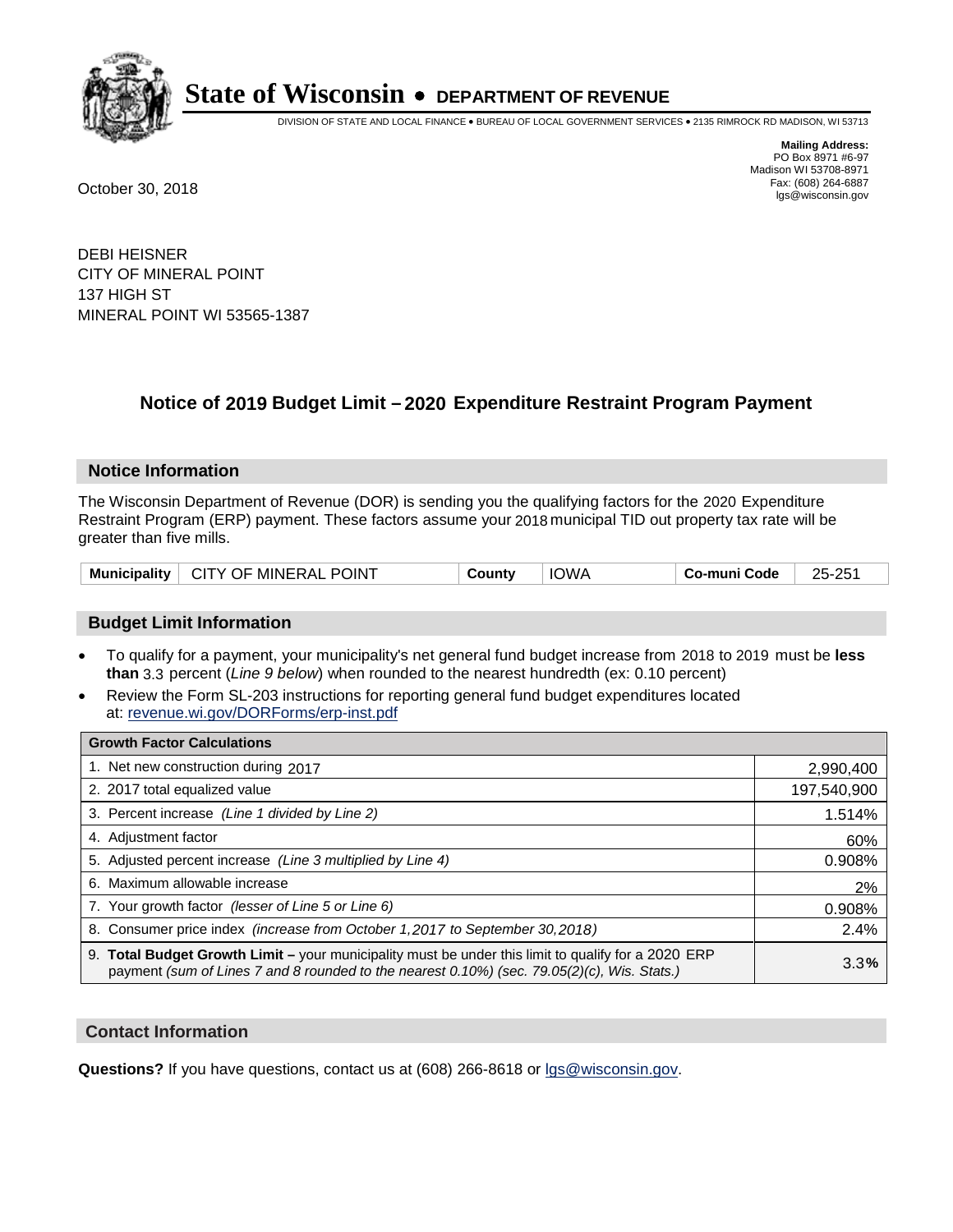

DIVISION OF STATE AND LOCAL FINANCE • BUREAU OF LOCAL GOVERNMENT SERVICES • 2135 RIMROCK RD MADISON, WI 53713

**Mailing Address:** PO Box 8971 #6-97 Madison WI 53708-8971<br>Fax: (608) 264-6887 Fax: (608) 264-6887 October 30, 2018 lgs@wisconsin.gov

STACEY WIERCINSKI CITY OF HURLEY 405 5TH AVE N HURLEY WI 54534-1178

### **Notice of 2019 Budget Limit - 2020 Expenditure Restraint Program Payment**

#### **Notice Information**

The Wisconsin Department of Revenue (DOR) is sending you the qualifying factors for the 2020 Expenditure Restraint Program (ERP) payment. These factors assume your 2018 municipal TID out property tax rate will be greater than five mills.

| <b>Municipality</b><br>CITY OF HURLEY | County | <b>IRON</b> | Co-muni Code | 26-236 |
|---------------------------------------|--------|-------------|--------------|--------|
|---------------------------------------|--------|-------------|--------------|--------|

#### **Budget Limit Information**

- To qualify for a payment, your municipality's net general fund budget increase from 2018 to 2019 must be less **than** 2.5 percent (*Line 9 below*) when rounded to the nearest hundredth (ex: 0.10 percent)
- Review the Form SL-203 instructions for reporting general fund budget expenditures located at: revenue.wi.gov/DORForms/erp-inst.pdf

| <b>Growth Factor Calculations</b>                                                                                                                                                                  |            |
|----------------------------------------------------------------------------------------------------------------------------------------------------------------------------------------------------|------------|
| 1. Net new construction during 2017                                                                                                                                                                | 132,400    |
| 2. 2017 total equalized value                                                                                                                                                                      | 63,438,800 |
| 3. Percent increase (Line 1 divided by Line 2)                                                                                                                                                     | 0.209%     |
| 4. Adjustment factor                                                                                                                                                                               | 60%        |
| 5. Adjusted percent increase (Line 3 multiplied by Line 4)                                                                                                                                         | 0.125%     |
| 6. Maximum allowable increase                                                                                                                                                                      | 2%         |
| 7. Your growth factor (lesser of Line 5 or Line 6)                                                                                                                                                 | 0.125%     |
| 8. Consumer price index (increase from October 1, 2017 to September 30, 2018)                                                                                                                      | 2.4%       |
| 9. Total Budget Growth Limit - your municipality must be under this limit to qualify for a 2020 ERP<br>payment (sum of Lines 7 and 8 rounded to the nearest 0.10%) (sec. 79.05(2)(c), Wis. Stats.) | 2.5%       |

#### **Contact Information**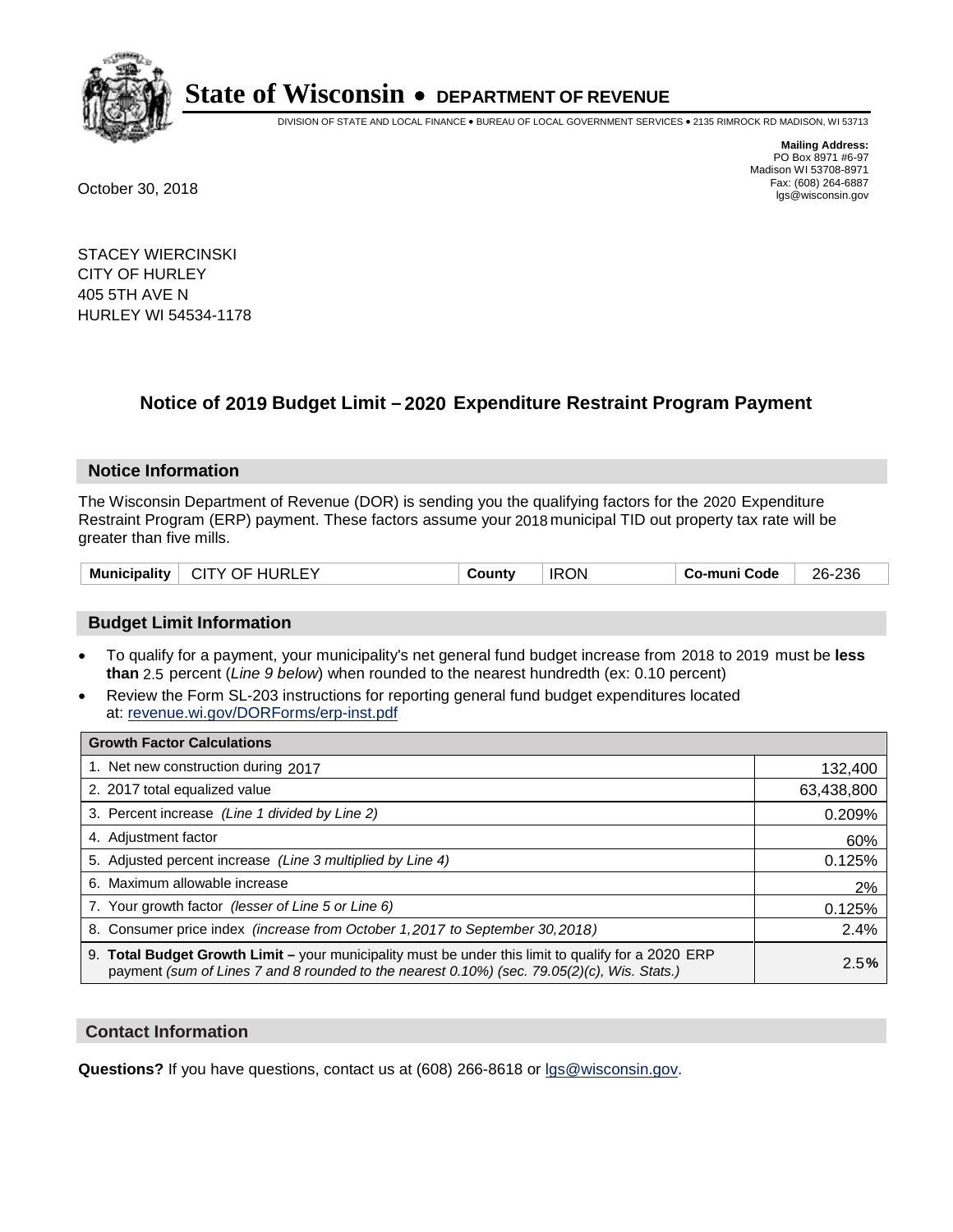

DIVISION OF STATE AND LOCAL FINANCE • BUREAU OF LOCAL GOVERNMENT SERVICES • 2135 RIMROCK RD MADISON, WI 53713

**Mailing Address:** PO Box 8971 #6-97 Madison WI 53708-8971<br>Fax: (608) 264-6887 Fax: (608) 264-6887 October 30, 2018 lgs@wisconsin.gov

SUE LESKY CITY OF MONTREAL 54 WISCONSIN AVE MONTREAL WI 54550-9704

## **Notice of 2019 Budget Limit - 2020 Expenditure Restraint Program Payment**

#### **Notice Information**

The Wisconsin Department of Revenue (DOR) is sending you the qualifying factors for the 2020 Expenditure Restraint Program (ERP) payment. These factors assume your 2018 municipal TID out property tax rate will be greater than five mills.

| <b>Municipality</b> | └ CITY OF MONTREAL | County | <b>IRON</b> | Co-muni Code | 26-251 |
|---------------------|--------------------|--------|-------------|--------------|--------|
|---------------------|--------------------|--------|-------------|--------------|--------|

#### **Budget Limit Information**

- To qualify for a payment, your municipality's net general fund budget increase from 2018 to 2019 must be less **than** 2.7 percent (*Line 9 below*) when rounded to the nearest hundredth (ex: 0.10 percent)
- Review the Form SL-203 instructions for reporting general fund budget expenditures located at: revenue.wi.gov/DORForms/erp-inst.pdf

| <b>Growth Factor Calculations</b>                                                                                                                                                                      |            |
|--------------------------------------------------------------------------------------------------------------------------------------------------------------------------------------------------------|------------|
| 1. Net new construction during 2017                                                                                                                                                                    | 142,300    |
| 2. 2017 total equalized value                                                                                                                                                                          | 34,124,000 |
| 3. Percent increase (Line 1 divided by Line 2)                                                                                                                                                         | 0.417%     |
| 4. Adjustment factor                                                                                                                                                                                   | 60%        |
| 5. Adjusted percent increase (Line 3 multiplied by Line 4)                                                                                                                                             | 0.250%     |
| 6. Maximum allowable increase                                                                                                                                                                          | 2%         |
| 7. Your growth factor (lesser of Line 5 or Line 6)                                                                                                                                                     | 0.250%     |
| 8. Consumer price index (increase from October 1,2017 to September 30,2018)                                                                                                                            | 2.4%       |
| 9. Total Budget Growth Limit - your municipality must be under this limit to qualify for a 2020 ERP<br>payment (sum of Lines 7 and 8 rounded to the nearest $0.10\%$ ) (sec. 79.05(2)(c), Wis. Stats.) | 2.7%       |

#### **Contact Information**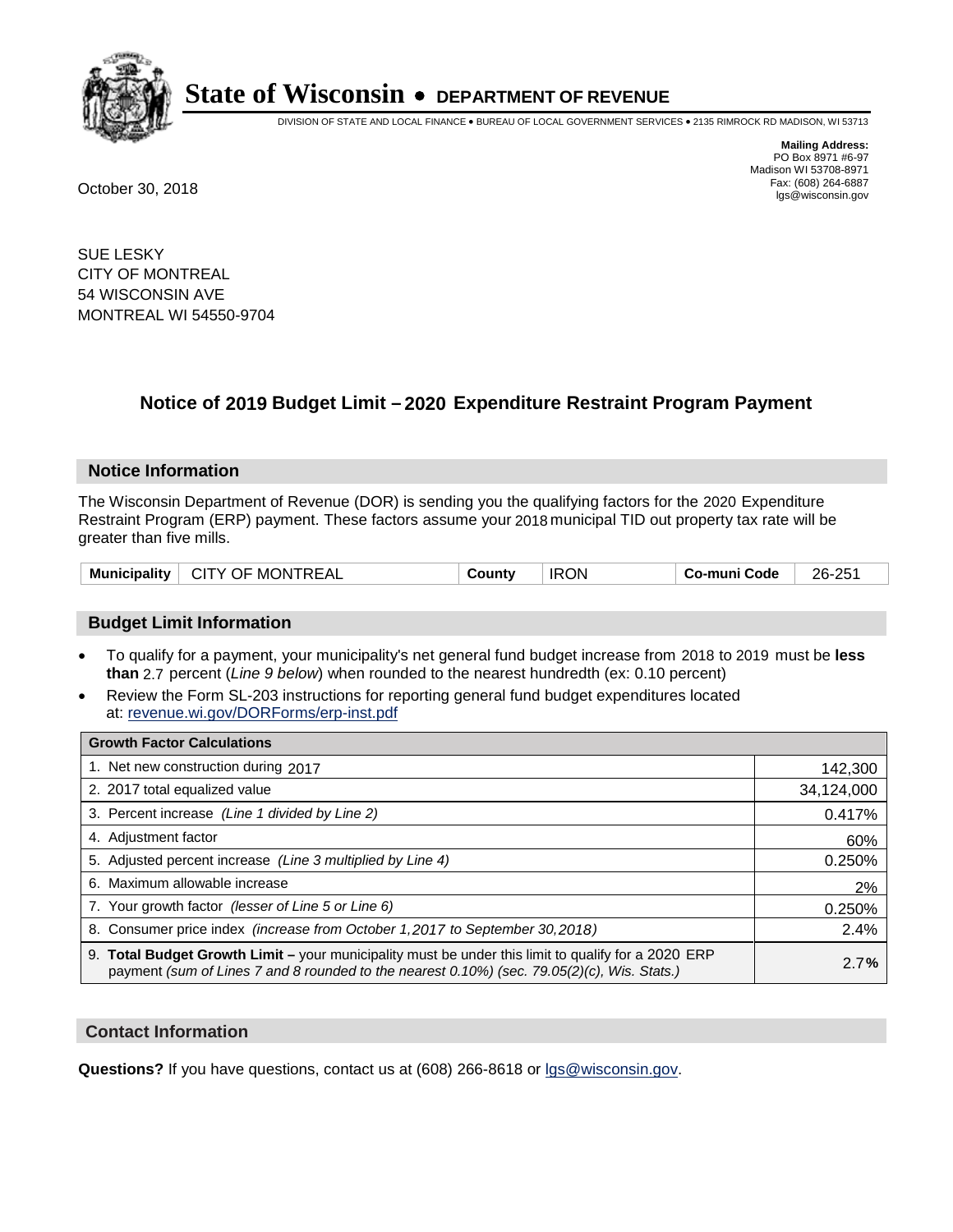

DIVISION OF STATE AND LOCAL FINANCE • BUREAU OF LOCAL GOVERNMENT SERVICES • 2135 RIMROCK RD MADISON, WI 53713

**Mailing Address:** PO Box 8971 #6-97 Madison WI 53708-8971<br>Fax: (608) 264-6887 Fax: (608) 264-6887 October 30, 2018 lgs@wisconsin.gov

BRAD CHOWN CITY OF BLACK RIVER FALLS 101 S 2ND ST BLACK RIVER FALLS WI 54615-1725

### **Notice of 2019 Budget Limit - 2020 Expenditure Restraint Program Payment**

#### **Notice Information**

The Wisconsin Department of Revenue (DOR) is sending you the qualifying factors for the 2020 Expenditure Restraint Program (ERP) payment. These factors assume your 2018 municipal TID out property tax rate will be greater than five mills.

|  | Municipality   CITY OF BLACK RIVER FALLS | Countv | JACKSON | $\vert$ Co-muni Code $\vert$ 27-206 |  |
|--|------------------------------------------|--------|---------|-------------------------------------|--|
|--|------------------------------------------|--------|---------|-------------------------------------|--|

#### **Budget Limit Information**

- To qualify for a payment, your municipality's net general fund budget increase from 2018 to 2019 must be less **than** 3.1 percent (*Line 9 below*) when rounded to the nearest hundredth (ex: 0.10 percent)
- Review the Form SL-203 instructions for reporting general fund budget expenditures located at: revenue.wi.gov/DORForms/erp-inst.pdf

| <b>Growth Factor Calculations</b>                                                                                                                                                                      |             |
|--------------------------------------------------------------------------------------------------------------------------------------------------------------------------------------------------------|-------------|
| 1. Net new construction during 2017                                                                                                                                                                    | 3,083,300   |
| 2. 2017 total equalized value                                                                                                                                                                          | 248,755,300 |
| 3. Percent increase (Line 1 divided by Line 2)                                                                                                                                                         | 1.239%      |
| 4. Adjustment factor                                                                                                                                                                                   | 60%         |
| 5. Adjusted percent increase (Line 3 multiplied by Line 4)                                                                                                                                             | 0.743%      |
| 6. Maximum allowable increase                                                                                                                                                                          | 2%          |
| 7. Your growth factor (lesser of Line 5 or Line 6)                                                                                                                                                     | 0.743%      |
| 8. Consumer price index (increase from October 1,2017 to September 30,2018)                                                                                                                            | 2.4%        |
| 9. Total Budget Growth Limit - your municipality must be under this limit to qualify for a 2020 ERP<br>payment (sum of Lines 7 and 8 rounded to the nearest $0.10\%$ ) (sec. 79.05(2)(c), Wis. Stats.) | 3.1%        |

#### **Contact Information**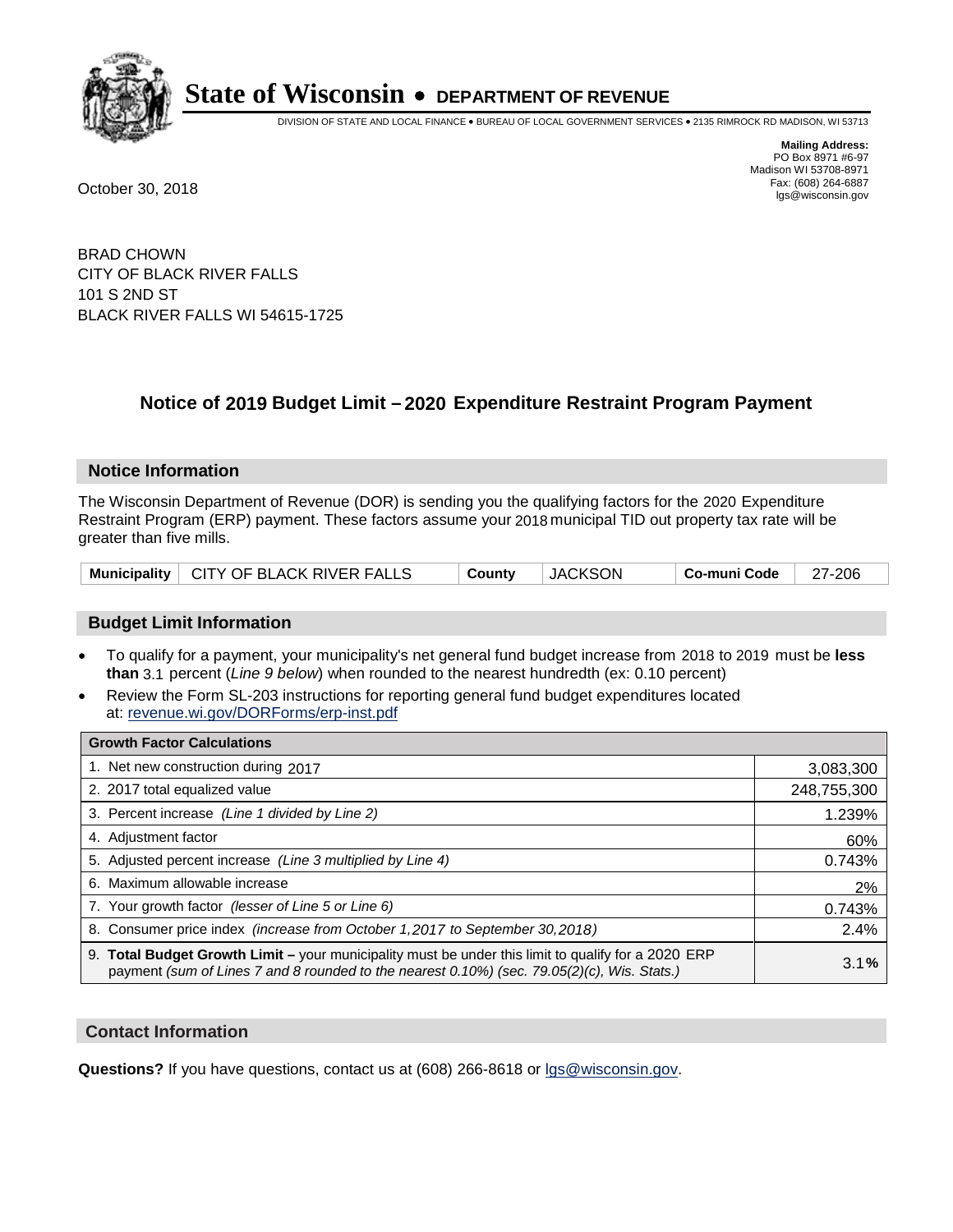

DIVISION OF STATE AND LOCAL FINANCE • BUREAU OF LOCAL GOVERNMENT SERVICES • 2135 RIMROCK RD MADISON, WI 53713

**Mailing Address:** PO Box 8971 #6-97 Madison WI 53708-8971<br>Fax: (608) 264-6887 Fax: (608) 264-6887 October 30, 2018 lgs@wisconsin.gov

HEATHER RUPNOW VILLAGE OF JOHNSON CREEK PO BOX 238 JOHNSON CREEK WI 53038-0238

### **Notice of 2019 Budget Limit - 2020 Expenditure Restraint Program Payment**

#### **Notice Information**

The Wisconsin Department of Revenue (DOR) is sending you the qualifying factors for the 2020 Expenditure Restraint Program (ERP) payment. These factors assume your 2018 municipal TID out property tax rate will be greater than five mills.

| Municipality   VILLAGE OF JOHNSON CREEK<br>∣ County | <b>JEFFERSON</b><br>$\vert$ Co-muni Code $\vert$ 28-141 |  |
|-----------------------------------------------------|---------------------------------------------------------|--|
|-----------------------------------------------------|---------------------------------------------------------|--|

#### **Budget Limit Information**

- To qualify for a payment, your municipality's net general fund budget increase from 2018 to 2019 must be less **than** 3.5 percent (*Line 9 below*) when rounded to the nearest hundredth (ex: 0.10 percent)
- Review the Form SL-203 instructions for reporting general fund budget expenditures located at: revenue.wi.gov/DORForms/erp-inst.pdf

| <b>Growth Factor Calculations</b>                                                                                                                                                                      |             |
|--------------------------------------------------------------------------------------------------------------------------------------------------------------------------------------------------------|-------------|
| 1. Net new construction during 2017                                                                                                                                                                    | 5,886,300   |
| 2. 2017 total equalized value                                                                                                                                                                          | 334,970,500 |
| 3. Percent increase (Line 1 divided by Line 2)                                                                                                                                                         | 1.757%      |
| 4. Adjustment factor                                                                                                                                                                                   | 60%         |
| 5. Adjusted percent increase (Line 3 multiplied by Line 4)                                                                                                                                             | 1.054%      |
| 6. Maximum allowable increase                                                                                                                                                                          | 2%          |
| 7. Your growth factor (lesser of Line 5 or Line 6)                                                                                                                                                     | 1.054%      |
| 8. Consumer price index (increase from October 1,2017 to September 30,2018)                                                                                                                            | 2.4%        |
| 9. Total Budget Growth Limit - your municipality must be under this limit to qualify for a 2020 ERP<br>payment (sum of Lines 7 and 8 rounded to the nearest $0.10\%$ ) (sec. 79.05(2)(c), Wis. Stats.) | 3.5%        |

#### **Contact Information**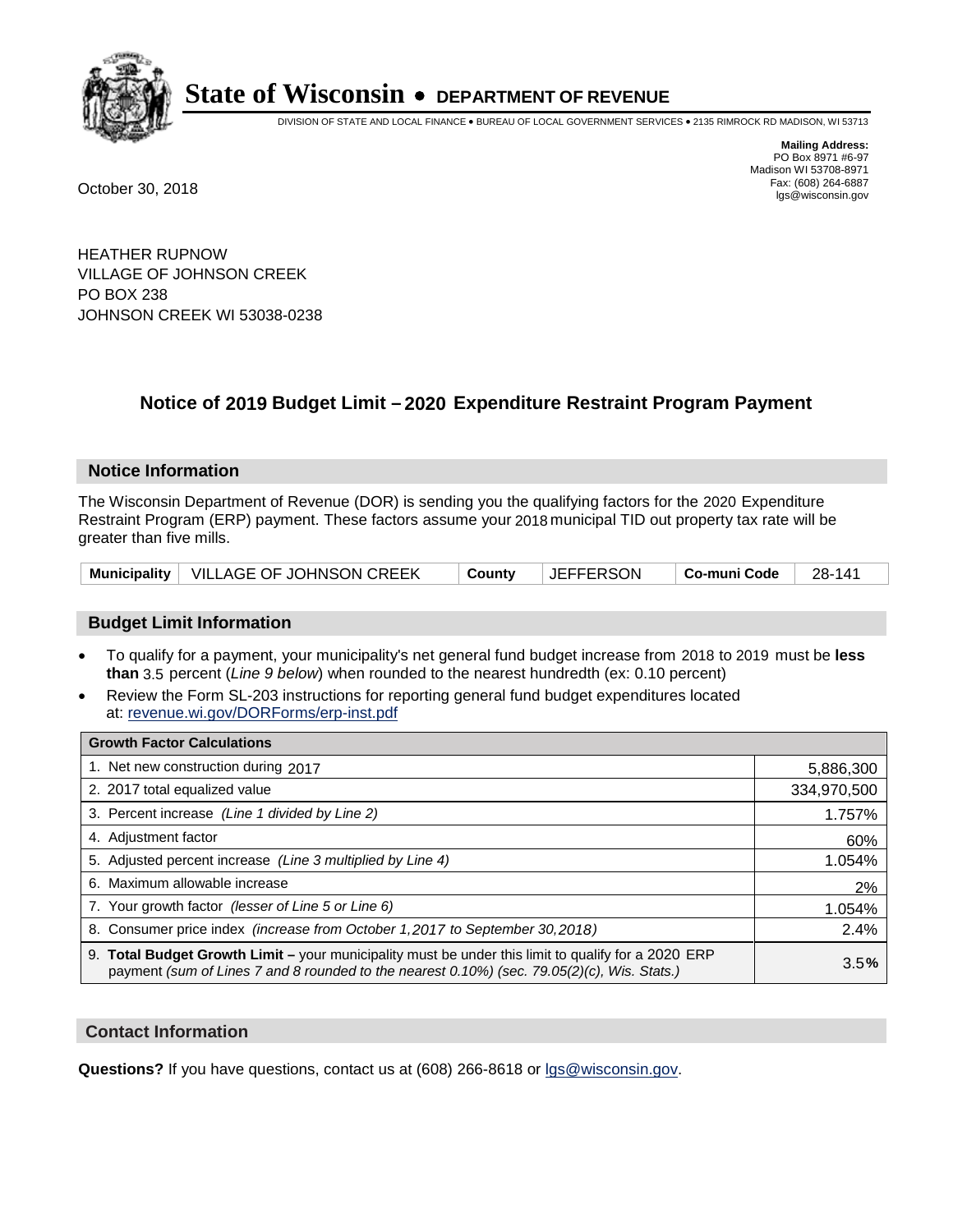

DIVISION OF STATE AND LOCAL FINANCE • BUREAU OF LOCAL GOVERNMENT SERVICES • 2135 RIMROCK RD MADISON, WI 53713

**Mailing Address:** PO Box 8971 #6-97 Madison WI 53708-8971<br>Fax: (608) 264-6887 Fax: (608) 264-6887 October 30, 2018 lgs@wisconsin.gov

LAURIE MUELLER VILLAGE OF PALMYRA PO BOX 380 PALMYRA WI 53156-0380

## **Notice of 2019 Budget Limit - 2020 Expenditure Restraint Program Payment**

#### **Notice Information**

The Wisconsin Department of Revenue (DOR) is sending you the qualifying factors for the 2020 Expenditure Restraint Program (ERP) payment. These factors assume your 2018 municipal TID out property tax rate will be greater than five mills.

|  | Municipality   VILLAGE OF PALMYRA | Countv | <b>JEFFERSON</b> | ∣ Co-muni Code | 28-171 |
|--|-----------------------------------|--------|------------------|----------------|--------|
|--|-----------------------------------|--------|------------------|----------------|--------|

#### **Budget Limit Information**

- To qualify for a payment, your municipality's net general fund budget increase from 2018 to 2019 must be less **than** 2.4 percent (*Line 9 below*) when rounded to the nearest hundredth (ex: 0.10 percent)
- Review the Form SL-203 instructions for reporting general fund budget expenditures located at: revenue.wi.gov/DORForms/erp-inst.pdf

| <b>Growth Factor Calculations</b>                                                                                                                                                                      |             |
|--------------------------------------------------------------------------------------------------------------------------------------------------------------------------------------------------------|-------------|
| 1. Net new construction during 2017                                                                                                                                                                    | $-50,100$   |
| 2. 2017 total equalized value                                                                                                                                                                          | 126,000,100 |
| 3. Percent increase (Line 1 divided by Line 2)                                                                                                                                                         | $-0.040%$   |
| 4. Adjustment factor                                                                                                                                                                                   | 60%         |
| 5. Adjusted percent increase (Line 3 multiplied by Line 4)                                                                                                                                             | $-0.024%$   |
| 6. Maximum allowable increase                                                                                                                                                                          | 2%          |
| 7. Your growth factor (lesser of Line 5 or Line 6)                                                                                                                                                     | 0.000%      |
| 8. Consumer price index (increase from October 1,2017 to September 30,2018)                                                                                                                            | 2.4%        |
| 9. Total Budget Growth Limit - your municipality must be under this limit to qualify for a 2020 ERP<br>payment (sum of Lines 7 and 8 rounded to the nearest $0.10\%$ ) (sec. 79.05(2)(c), Wis. Stats.) | 2.4%        |

#### **Contact Information**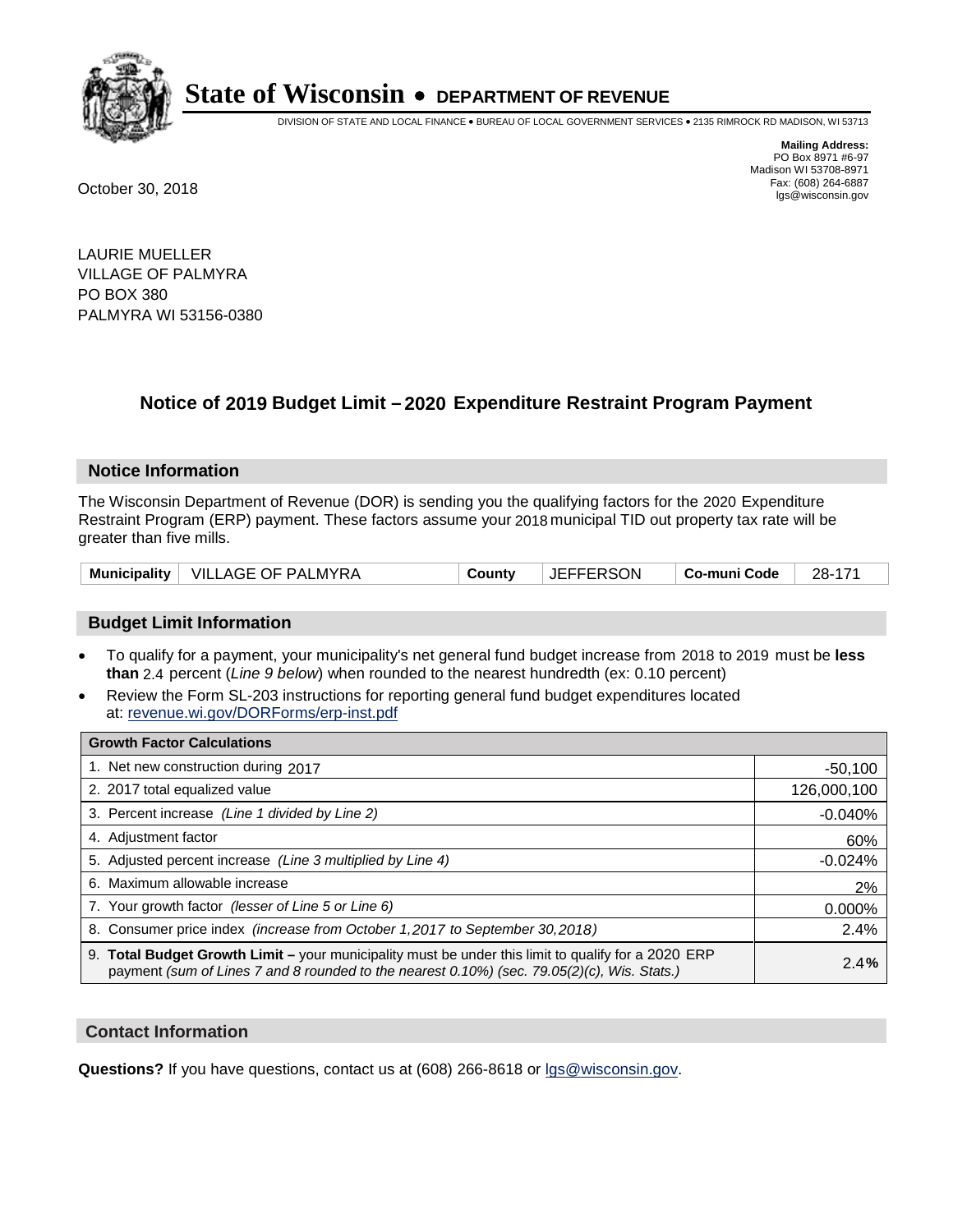

DIVISION OF STATE AND LOCAL FINANCE • BUREAU OF LOCAL GOVERNMENT SERVICES • 2135 RIMROCK RD MADISON, WI 53713

**Mailing Address:** PO Box 8971 #6-97 Madison WI 53708-8971<br>Fax: (608) 264-6887 Fax: (608) 264-6887 October 30, 2018 lgs@wisconsin.gov

DIANE PENOSKY VILLAGE OF SULLIVAN PO BOX 6 SULLIVAN WI 53178-0006

### **Notice of 2019 Budget Limit - 2020 Expenditure Restraint Program Payment**

#### **Notice Information**

The Wisconsin Department of Revenue (DOR) is sending you the qualifying factors for the 2020 Expenditure Restraint Program (ERP) payment. These factors assume your 2018 municipal TID out property tax rate will be greater than five mills.

|  | Municipality   VILLAGE OF SULLIVAN | Countv | <b>JEFFERSON</b> | Co-muni Code | 28-181 |
|--|------------------------------------|--------|------------------|--------------|--------|
|--|------------------------------------|--------|------------------|--------------|--------|

#### **Budget Limit Information**

- To qualify for a payment, your municipality's net general fund budget increase from 2018 to 2019 must be less **than** 2.4 percent (*Line 9 below*) when rounded to the nearest hundredth (ex: 0.10 percent)
- Review the Form SL-203 instructions for reporting general fund budget expenditures located at: revenue.wi.gov/DORForms/erp-inst.pdf

| <b>Growth Factor Calculations</b>                                                                                                                                                                      |            |
|--------------------------------------------------------------------------------------------------------------------------------------------------------------------------------------------------------|------------|
| 1. Net new construction during 2017                                                                                                                                                                    | $-106,600$ |
| 2. 2017 total equalized value                                                                                                                                                                          | 46,721,900 |
| 3. Percent increase (Line 1 divided by Line 2)                                                                                                                                                         | $-0.228%$  |
| 4. Adjustment factor                                                                                                                                                                                   | 60%        |
| 5. Adjusted percent increase (Line 3 multiplied by Line 4)                                                                                                                                             | $-0.137%$  |
| 6. Maximum allowable increase                                                                                                                                                                          | 2%         |
| 7. Your growth factor (lesser of Line 5 or Line 6)                                                                                                                                                     | 0.000%     |
| 8. Consumer price index (increase from October 1,2017 to September 30,2018)                                                                                                                            | 2.4%       |
| 9. Total Budget Growth Limit - your municipality must be under this limit to qualify for a 2020 ERP<br>payment (sum of Lines 7 and 8 rounded to the nearest $0.10\%$ ) (sec. 79.05(2)(c), Wis. Stats.) | 2.4%       |

#### **Contact Information**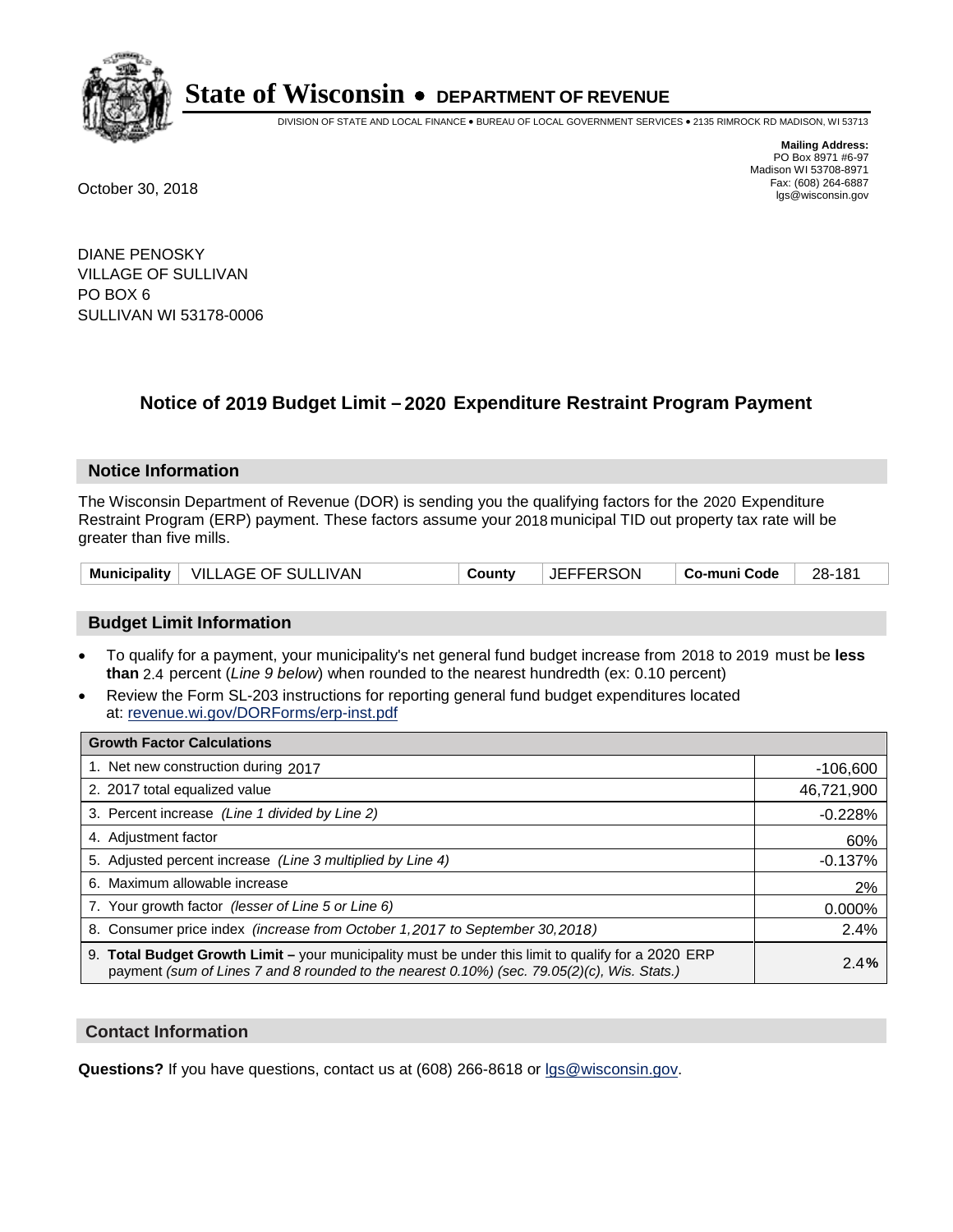

DIVISION OF STATE AND LOCAL FINANCE • BUREAU OF LOCAL GOVERNMENT SERVICES • 2135 RIMROCK RD MADISON, WI 53713

**Mailing Address:** PO Box 8971 #6-97 Madison WI 53708-8971<br>Fax: (608) 264-6887 Fax: (608) 264-6887 October 30, 2018 lgs@wisconsin.gov

MICHELLE EBBERT CITY OF FORT ATKINSON 101 N MAIN ST FORT ATKINSON WI 53538-1861

## **Notice of 2019 Budget Limit - 2020 Expenditure Restraint Program Payment**

#### **Notice Information**

The Wisconsin Department of Revenue (DOR) is sending you the qualifying factors for the 2020 Expenditure Restraint Program (ERP) payment. These factors assume your 2018 municipal TID out property tax rate will be greater than five mills.

|  | Municipality   CITY OF FORT ATKINSON | County | <b>JEFFERSON</b> | │ Co-muni Code │ | $\vert$ 28-226 |
|--|--------------------------------------|--------|------------------|------------------|----------------|
|--|--------------------------------------|--------|------------------|------------------|----------------|

#### **Budget Limit Information**

- To qualify for a payment, your municipality's net general fund budget increase from 2018 to 2019 must be less **than** 2.8 percent (*Line 9 below*) when rounded to the nearest hundredth (ex: 0.10 percent)
- Review the Form SL-203 instructions for reporting general fund budget expenditures located at: revenue.wi.gov/DORForms/erp-inst.pdf

| <b>Growth Factor Calculations</b>                                                                                                                                                                      |             |
|--------------------------------------------------------------------------------------------------------------------------------------------------------------------------------------------------------|-------------|
| 1. Net new construction during 2017                                                                                                                                                                    | 5,394,100   |
| 2. 2017 total equalized value                                                                                                                                                                          | 903,920,400 |
| 3. Percent increase (Line 1 divided by Line 2)                                                                                                                                                         | 0.597%      |
| 4. Adjustment factor                                                                                                                                                                                   | 60%         |
| 5. Adjusted percent increase (Line 3 multiplied by Line 4)                                                                                                                                             | 0.358%      |
| 6. Maximum allowable increase                                                                                                                                                                          | 2%          |
| 7. Your growth factor (lesser of Line 5 or Line 6)                                                                                                                                                     | 0.358%      |
| 8. Consumer price index (increase from October 1,2017 to September 30,2018)                                                                                                                            | 2.4%        |
| 9. Total Budget Growth Limit - your municipality must be under this limit to qualify for a 2020 ERP<br>payment (sum of Lines 7 and 8 rounded to the nearest $0.10\%$ ) (sec. 79.05(2)(c), Wis. Stats.) | 2.8%        |

#### **Contact Information**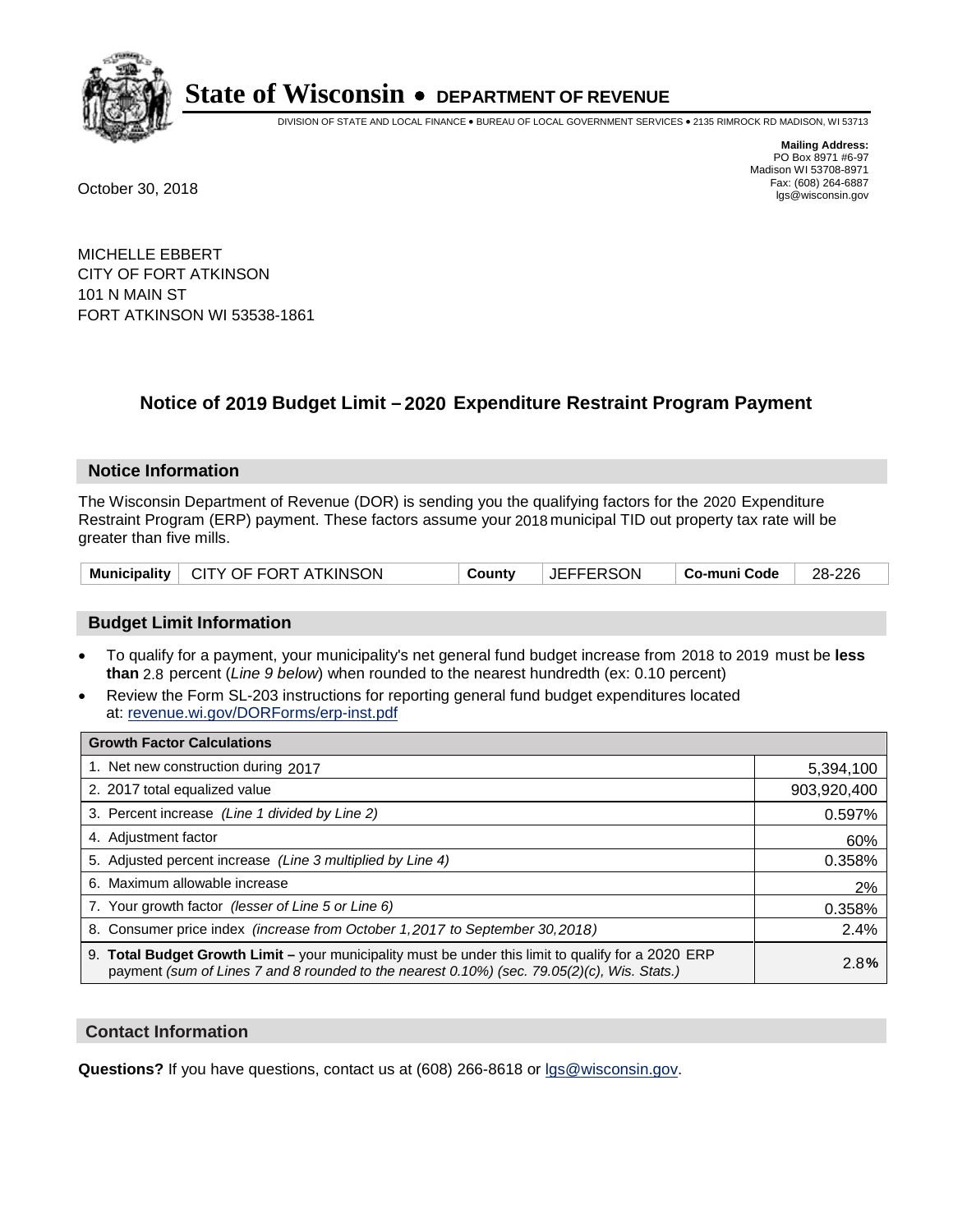

DIVISION OF STATE AND LOCAL FINANCE • BUREAU OF LOCAL GOVERNMENT SERVICES • 2135 RIMROCK RD MADISON, WI 53713

**Mailing Address:** PO Box 8971 #6-97 Madison WI 53708-8971<br>Fax: (608) 264-6887 Fax: (608) 264-6887 October 30, 2018 lgs@wisconsin.gov

MARY KUEHL CITY OF JEFFERSON 317 S MAIN STREET JEFFERSON WI 53549

### **Notice of 2019 Budget Limit - 2020 Expenditure Restraint Program Payment**

#### **Notice Information**

The Wisconsin Department of Revenue (DOR) is sending you the qualifying factors for the 2020 Expenditure Restraint Program (ERP) payment. These factors assume your 2018 municipal TID out property tax rate will be greater than five mills.

#### **Budget Limit Information**

- To qualify for a payment, your municipality's net general fund budget increase from 2018 to 2019 must be less **than** 2.9 percent (*Line 9 below*) when rounded to the nearest hundredth (ex: 0.10 percent)
- Review the Form SL-203 instructions for reporting general fund budget expenditures located at: revenue.wi.gov/DORForms/erp-inst.pdf

| <b>Growth Factor Calculations</b>                                                                                                                                                                      |             |
|--------------------------------------------------------------------------------------------------------------------------------------------------------------------------------------------------------|-------------|
| 1. Net new construction during 2017                                                                                                                                                                    | 4,211,100   |
| 2. 2017 total equalized value                                                                                                                                                                          | 521,951,000 |
| 3. Percent increase (Line 1 divided by Line 2)                                                                                                                                                         | 0.807%      |
| 4. Adjustment factor                                                                                                                                                                                   | 60%         |
| 5. Adjusted percent increase (Line 3 multiplied by Line 4)                                                                                                                                             | 0.484%      |
| 6. Maximum allowable increase                                                                                                                                                                          | 2%          |
| 7. Your growth factor (lesser of Line 5 or Line 6)                                                                                                                                                     | 0.484%      |
| 8. Consumer price index (increase from October 1,2017 to September 30,2018)                                                                                                                            | 2.4%        |
| 9. Total Budget Growth Limit - your municipality must be under this limit to qualify for a 2020 ERP<br>payment (sum of Lines 7 and 8 rounded to the nearest $0.10\%$ ) (sec. 79.05(2)(c), Wis. Stats.) | 2.9%        |

#### **Contact Information**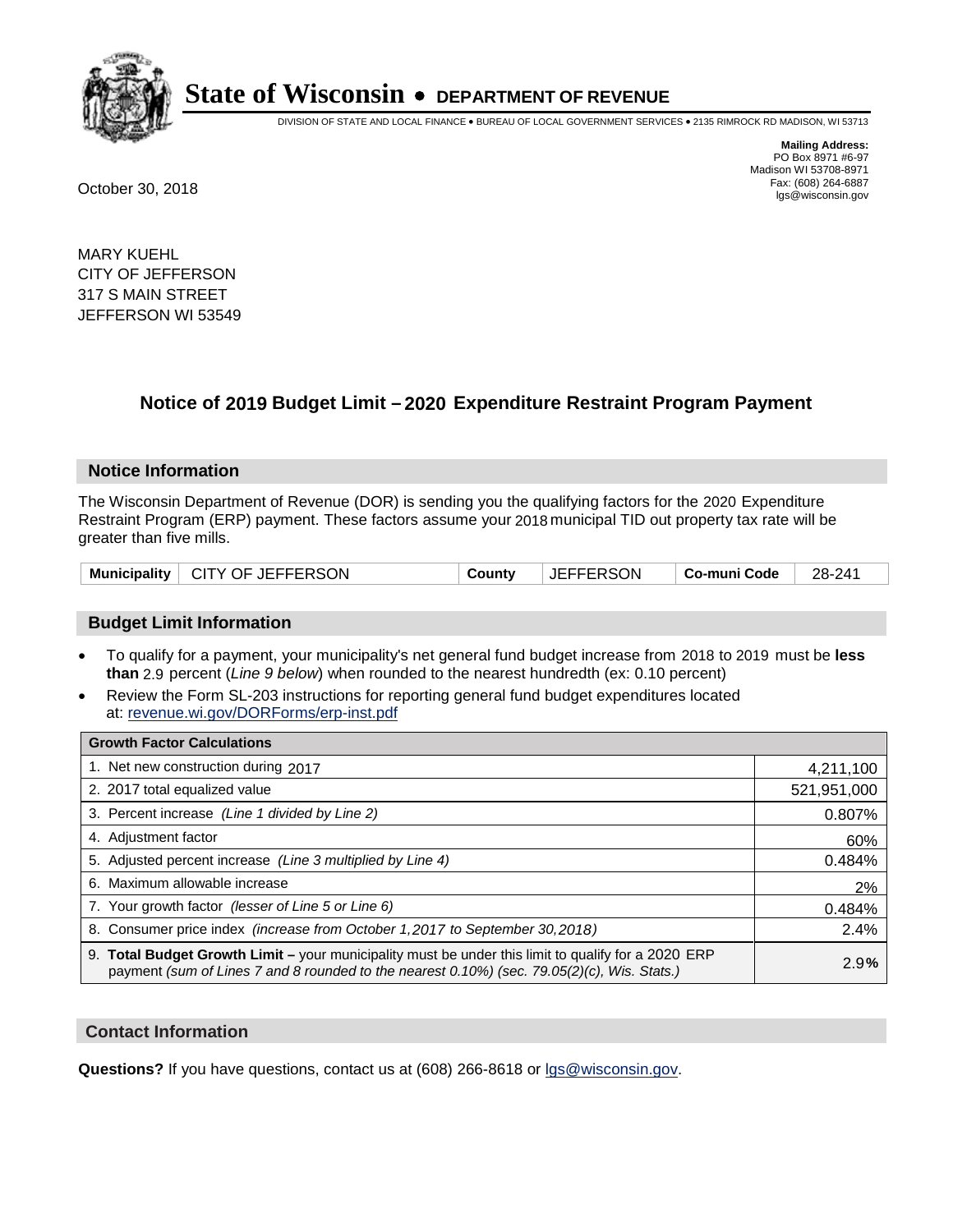

DIVISION OF STATE AND LOCAL FINANCE • BUREAU OF LOCAL GOVERNMENT SERVICES • 2135 RIMROCK RD MADISON, WI 53713

**Mailing Address:** PO Box 8971 #6-97 Madison WI 53708-8971<br>Fax: (608) 264-6887 Fax: (608) 264-6887 October 30, 2018 lgs@wisconsin.gov

MISTY QUEST CITY OF LAKE MILLS 200D WATER STREET LAKE MILLS WI 53551

### **Notice of 2019 Budget Limit - 2020 Expenditure Restraint Program Payment**

#### **Notice Information**

The Wisconsin Department of Revenue (DOR) is sending you the qualifying factors for the 2020 Expenditure Restraint Program (ERP) payment. These factors assume your 2018 municipal TID out property tax rate will be greater than five mills.

| Municipality   CITY OF LAKE MILLS | County | <b>JEFFERSON</b> | ∣ Co-muni Code | 28-246 |
|-----------------------------------|--------|------------------|----------------|--------|
|-----------------------------------|--------|------------------|----------------|--------|

#### **Budget Limit Information**

- To qualify for a payment, your municipality's net general fund budget increase from 2018 to 2019 must be less **than** 2.9 percent (*Line 9 below*) when rounded to the nearest hundredth (ex: 0.10 percent)
- Review the Form SL-203 instructions for reporting general fund budget expenditures located at: revenue.wi.gov/DORForms/erp-inst.pdf

| <b>Growth Factor Calculations</b>                                                                                                                                                                      |             |
|--------------------------------------------------------------------------------------------------------------------------------------------------------------------------------------------------------|-------------|
| 1. Net new construction during 2017                                                                                                                                                                    | 4,278,200   |
| 2. 2017 total equalized value                                                                                                                                                                          | 543,381,000 |
| 3. Percent increase (Line 1 divided by Line 2)                                                                                                                                                         | 0.787%      |
| 4. Adjustment factor                                                                                                                                                                                   | 60%         |
| 5. Adjusted percent increase (Line 3 multiplied by Line 4)                                                                                                                                             | 0.472%      |
| 6. Maximum allowable increase                                                                                                                                                                          | 2%          |
| 7. Your growth factor (lesser of Line 5 or Line 6)                                                                                                                                                     | 0.472%      |
| 8. Consumer price index (increase from October 1,2017 to September 30,2018)                                                                                                                            | 2.4%        |
| 9. Total Budget Growth Limit - your municipality must be under this limit to qualify for a 2020 ERP<br>payment (sum of Lines 7 and 8 rounded to the nearest $0.10\%$ ) (sec. 79.05(2)(c), Wis. Stats.) | 2.9%        |

#### **Contact Information**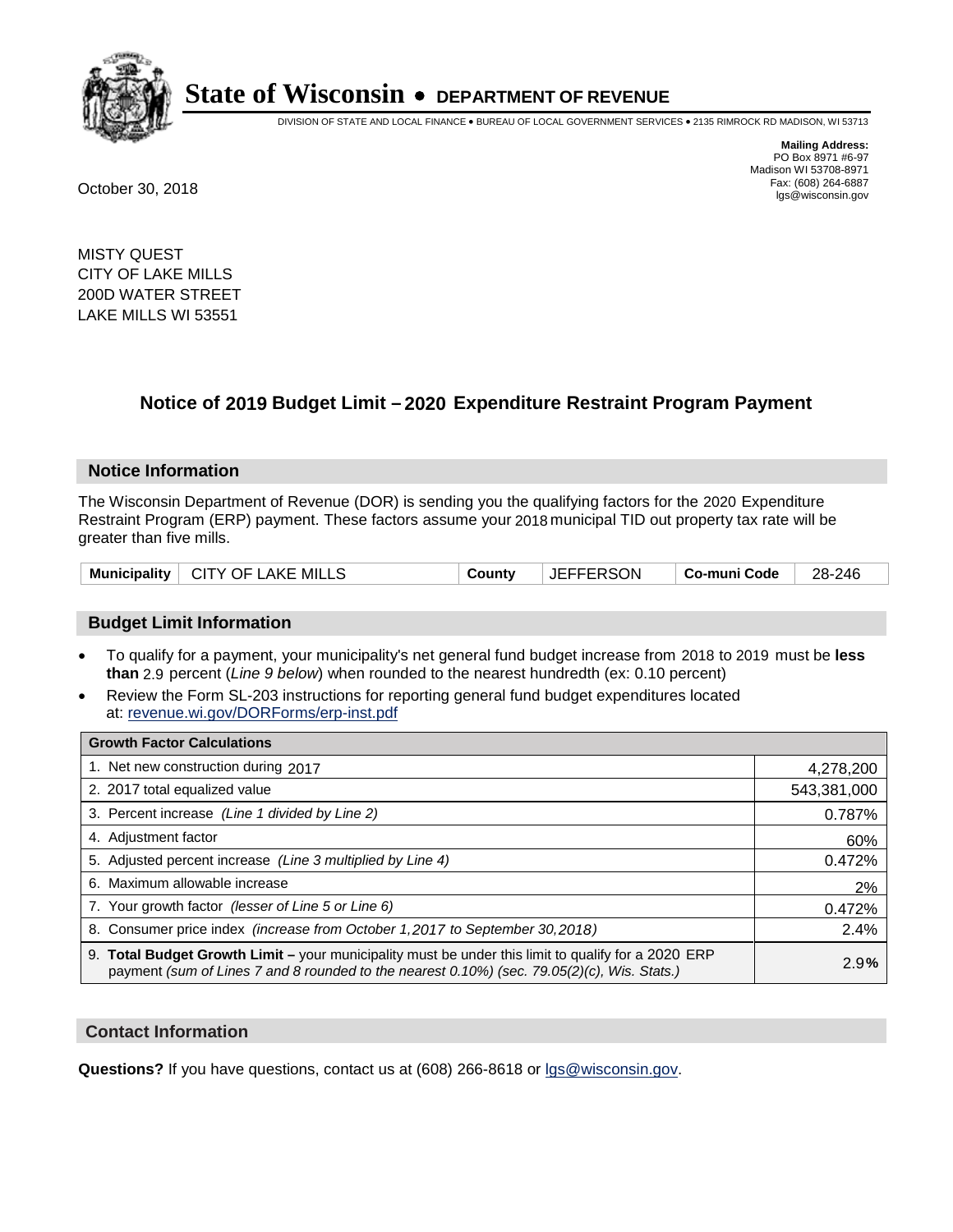

DIVISION OF STATE AND LOCAL FINANCE • BUREAU OF LOCAL GOVERNMENT SERVICES • 2135 RIMROCK RD MADISON, WI 53713

**Mailing Address:** PO Box 8971 #6-97 Madison WI 53708-8971<br>Fax: (608) 264-6887 Fax: (608) 264-6887 October 30, 2018 lgs@wisconsin.gov

MORTON HANSEN CITY OF WATERLOO 136 N MONROE ST WATERLOO WI 53594-1198

## **Notice of 2019 Budget Limit - 2020 Expenditure Restraint Program Payment**

#### **Notice Information**

The Wisconsin Department of Revenue (DOR) is sending you the qualifying factors for the 2020 Expenditure Restraint Program (ERP) payment. These factors assume your 2018 municipal TID out property tax rate will be greater than five mills.

| Municipality   CITY OF WATERLOO | County | <b>JEFFERSON</b> | Co-muni Code | 28-290 |
|---------------------------------|--------|------------------|--------------|--------|
|---------------------------------|--------|------------------|--------------|--------|

#### **Budget Limit Information**

- To qualify for a payment, your municipality's net general fund budget increase from 2018 to 2019 must be less **than** 2.6 percent (*Line 9 below*) when rounded to the nearest hundredth (ex: 0.10 percent)
- Review the Form SL-203 instructions for reporting general fund budget expenditures located at: revenue.wi.gov/DORForms/erp-inst.pdf

| <b>Growth Factor Calculations</b>                                                                                                                                                                      |             |
|--------------------------------------------------------------------------------------------------------------------------------------------------------------------------------------------------------|-------------|
| 1. Net new construction during 2017                                                                                                                                                                    | 596,400     |
| 2. 2017 total equalized value                                                                                                                                                                          | 213,813,800 |
| 3. Percent increase (Line 1 divided by Line 2)                                                                                                                                                         | 0.279%      |
| 4. Adjustment factor                                                                                                                                                                                   | 60%         |
| 5. Adjusted percent increase (Line 3 multiplied by Line 4)                                                                                                                                             | 0.167%      |
| 6. Maximum allowable increase                                                                                                                                                                          | 2%          |
| 7. Your growth factor (lesser of Line 5 or Line 6)                                                                                                                                                     | 0.167%      |
| 8. Consumer price index (increase from October 1,2017 to September 30,2018)                                                                                                                            | 2.4%        |
| 9. Total Budget Growth Limit - your municipality must be under this limit to qualify for a 2020 ERP<br>payment (sum of Lines 7 and 8 rounded to the nearest $0.10\%$ ) (sec. 79.05(2)(c), Wis. Stats.) | 2.6%        |

#### **Contact Information**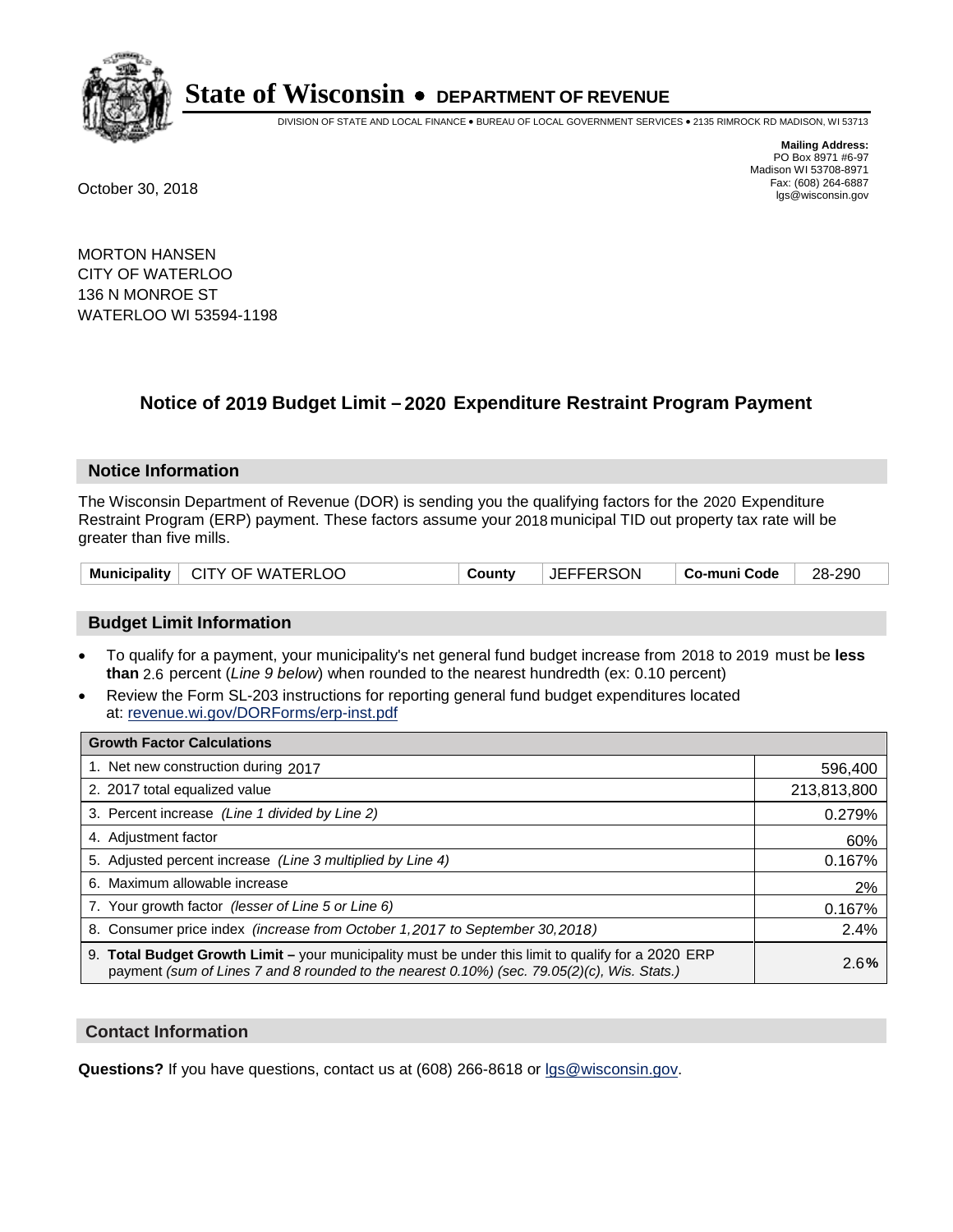

DIVISION OF STATE AND LOCAL FINANCE • BUREAU OF LOCAL GOVERNMENT SERVICES • 2135 RIMROCK RD MADISON, WI 53713

**Mailing Address:** PO Box 8971 #6-97 Madison WI 53708-8971<br>Fax: (608) 264-6887 Fax: (608) 264-6887 October 30, 2018 lgs@wisconsin.gov

ELISSA MELTESEN CITY OF WATERTOWN PO BOX 477 WATERTOWN WI 53094-0477

## **Notice of 2019 Budget Limit - 2020 Expenditure Restraint Program Payment**

#### **Notice Information**

The Wisconsin Department of Revenue (DOR) is sending you the qualifying factors for the 2020 Expenditure Restraint Program (ERP) payment. These factors assume your 2018 municipal TID out property tax rate will be greater than five mills.

|  | Municipality   CITY OF WATERTOWN | Countv | <b>JEFFERSON</b> | ⊺ Co-muni Code | 28-291 |
|--|----------------------------------|--------|------------------|----------------|--------|
|--|----------------------------------|--------|------------------|----------------|--------|

#### **Budget Limit Information**

- To qualify for a payment, your municipality's net general fund budget increase from 2018 to 2019 must be less **than** 3.1 percent (*Line 9 below*) when rounded to the nearest hundredth (ex: 0.10 percent)
- Review the Form SL-203 instructions for reporting general fund budget expenditures located at: revenue.wi.gov/DORForms/erp-inst.pdf

| <b>Growth Factor Calculations</b>                                                                                                                                                                      |               |
|--------------------------------------------------------------------------------------------------------------------------------------------------------------------------------------------------------|---------------|
| 1. Net new construction during 2017                                                                                                                                                                    | 15,265,700    |
| 2. 2017 total equalized value                                                                                                                                                                          | 1,394,071,000 |
| 3. Percent increase (Line 1 divided by Line 2)                                                                                                                                                         | 1.095%        |
| 4. Adjustment factor                                                                                                                                                                                   | 60%           |
| 5. Adjusted percent increase (Line 3 multiplied by Line 4)                                                                                                                                             | 0.657%        |
| 6. Maximum allowable increase                                                                                                                                                                          | 2%            |
| 7. Your growth factor (lesser of Line 5 or Line 6)                                                                                                                                                     | 0.657%        |
| 8. Consumer price index (increase from October 1,2017 to September 30,2018)                                                                                                                            | 2.4%          |
| 9. Total Budget Growth Limit - your municipality must be under this limit to qualify for a 2020 ERP<br>payment (sum of Lines 7 and 8 rounded to the nearest $0.10\%$ ) (sec. 79.05(2)(c), Wis. Stats.) | 3.1%          |

#### **Contact Information**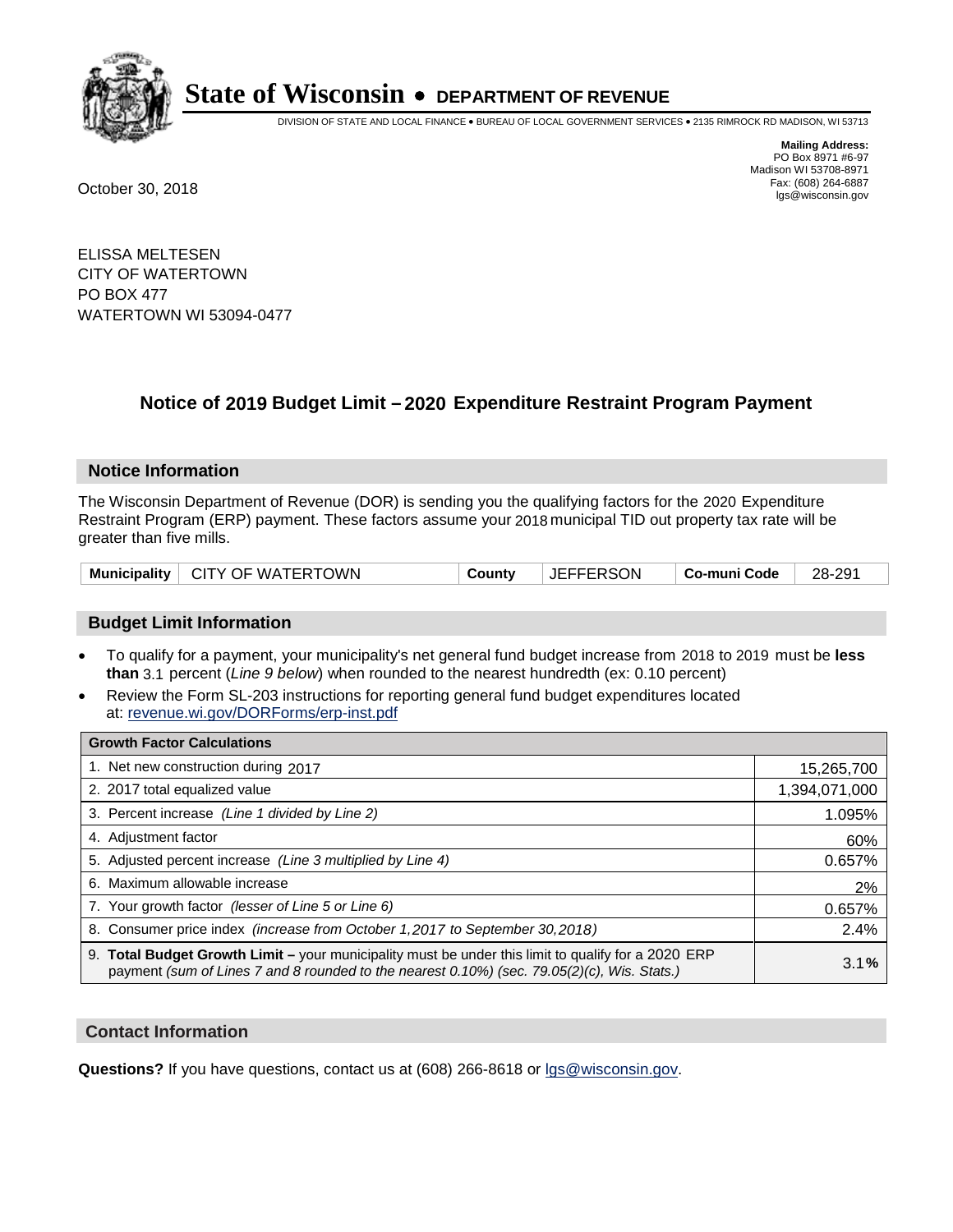

DIVISION OF STATE AND LOCAL FINANCE • BUREAU OF LOCAL GOVERNMENT SERVICES • 2135 RIMROCK RD MADISON, WI 53713

**Mailing Address:** PO Box 8971 #6-97 Madison WI 53708-8971<br>Fax: (608) 264-6887 Fax: (608) 264-6887 October 30, 2018 lgs@wisconsin.gov

JENNIFER LUKE TOWN OF SEVEN MILE CREEK N773 LA VALLE RD MAUSTON WI 53948-9201

## **Notice of 2019 Budget Limit - 2020 Expenditure Restraint Program Payment**

#### **Notice Information**

The Wisconsin Department of Revenue (DOR) is sending you the qualifying factors for the 2020 Expenditure Restraint Program (ERP) payment. These factors assume your 2018 municipal TID out property tax rate will be greater than five mills.

|  | Municipality   TOWN OF SEVEN MILE CREEK | Countv | <b>JUNEAU</b> | Co-muni Code | 29-034 |
|--|-----------------------------------------|--------|---------------|--------------|--------|
|--|-----------------------------------------|--------|---------------|--------------|--------|

#### **Budget Limit Information**

- To qualify for a payment, your municipality's net general fund budget increase from 2018 to 2019 must be less **than** 2.7 percent (*Line 9 below*) when rounded to the nearest hundredth (ex: 0.10 percent)
- Review the Form SL-203 instructions for reporting general fund budget expenditures located at: revenue.wi.gov/DORForms/erp-inst.pdf

| <b>Growth Factor Calculations</b>                                                                                                                                                                      |            |
|--------------------------------------------------------------------------------------------------------------------------------------------------------------------------------------------------------|------------|
| 1. Net new construction during 2017                                                                                                                                                                    | 163,000    |
| 2. 2017 total equalized value                                                                                                                                                                          | 31,117,200 |
| 3. Percent increase (Line 1 divided by Line 2)                                                                                                                                                         | 0.524%     |
| 4. Adjustment factor                                                                                                                                                                                   | 60%        |
| 5. Adjusted percent increase (Line 3 multiplied by Line 4)                                                                                                                                             | 0.314%     |
| 6. Maximum allowable increase                                                                                                                                                                          | 2%         |
| 7. Your growth factor (lesser of Line 5 or Line 6)                                                                                                                                                     | 0.314%     |
| 8. Consumer price index (increase from October 1, 2017 to September 30, 2018)                                                                                                                          | 2.4%       |
| 9. Total Budget Growth Limit - your municipality must be under this limit to qualify for a 2020 ERP<br>payment (sum of Lines 7 and 8 rounded to the nearest $0.10\%$ ) (sec. 79.05(2)(c), Wis. Stats.) | 2.7%       |

#### **Contact Information**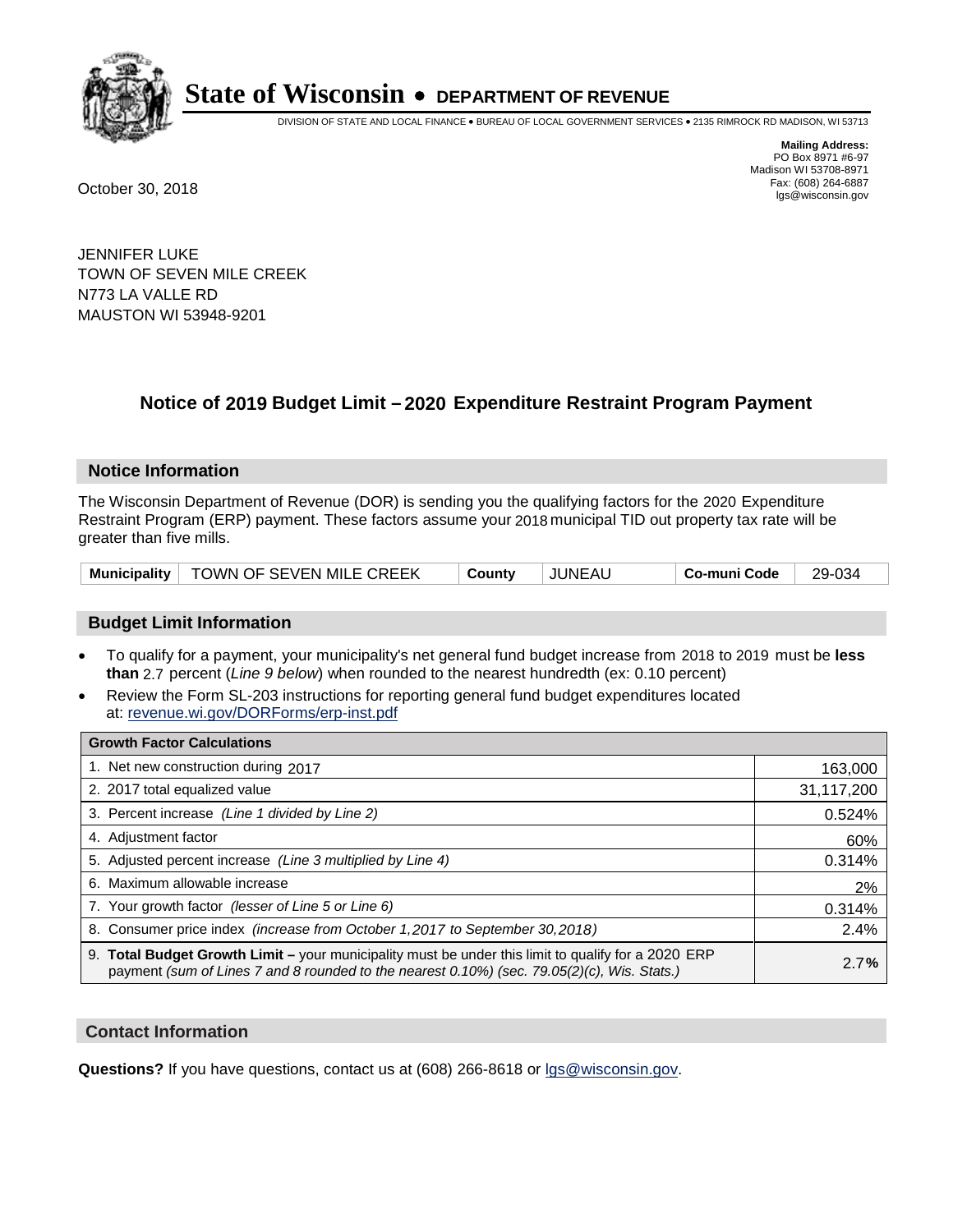

DIVISION OF STATE AND LOCAL FINANCE • BUREAU OF LOCAL GOVERNMENT SERVICES • 2135 RIMROCK RD MADISON, WI 53713

**Mailing Address:** PO Box 8971 #6-97 Madison WI 53708-8971<br>Fax: (608) 264-6887 Fax: (608) 264-6887 October 30, 2018 lgs@wisconsin.gov

TAMMY MILLER TOWN OF SUMMIT W7686 MILLER RD WONEWOC WI 53968

## **Notice of 2019 Budget Limit - 2020 Expenditure Restraint Program Payment**

#### **Notice Information**

The Wisconsin Department of Revenue (DOR) is sending you the qualifying factors for the 2020 Expenditure Restraint Program (ERP) payment. These factors assume your 2018 municipal TID out property tax rate will be greater than five mills.

| <b>TOWN OF SUMMIT</b><br>Municipality | County | <b>JUNEAU</b> | Co-muni Code | 29-036 |
|---------------------------------------|--------|---------------|--------------|--------|
|---------------------------------------|--------|---------------|--------------|--------|

#### **Budget Limit Information**

- To qualify for a payment, your municipality's net general fund budget increase from 2018 to 2019 must be less **than** 4.3 percent (*Line 9 below*) when rounded to the nearest hundredth (ex: 0.10 percent)
- Review the Form SL-203 instructions for reporting general fund budget expenditures located at: revenue.wi.gov/DORForms/erp-inst.pdf

| <b>Growth Factor Calculations</b>                                                                                                                                                                      |            |
|--------------------------------------------------------------------------------------------------------------------------------------------------------------------------------------------------------|------------|
| 1. Net new construction during 2017                                                                                                                                                                    | 1,665,600  |
| 2. 2017 total equalized value                                                                                                                                                                          | 53,790,000 |
| 3. Percent increase (Line 1 divided by Line 2)                                                                                                                                                         | 3.096%     |
| 4. Adjustment factor                                                                                                                                                                                   | 60%        |
| 5. Adjusted percent increase (Line 3 multiplied by Line 4)                                                                                                                                             | 1.858%     |
| 6. Maximum allowable increase                                                                                                                                                                          | 2%         |
| 7. Your growth factor (lesser of Line 5 or Line 6)                                                                                                                                                     | 1.858%     |
| 8. Consumer price index (increase from October 1,2017 to September 30,2018)                                                                                                                            | 2.4%       |
| 9. Total Budget Growth Limit - your municipality must be under this limit to qualify for a 2020 ERP<br>payment (sum of Lines 7 and 8 rounded to the nearest $0.10\%$ ) (sec. 79.05(2)(c), Wis. Stats.) | 4.3%       |

#### **Contact Information**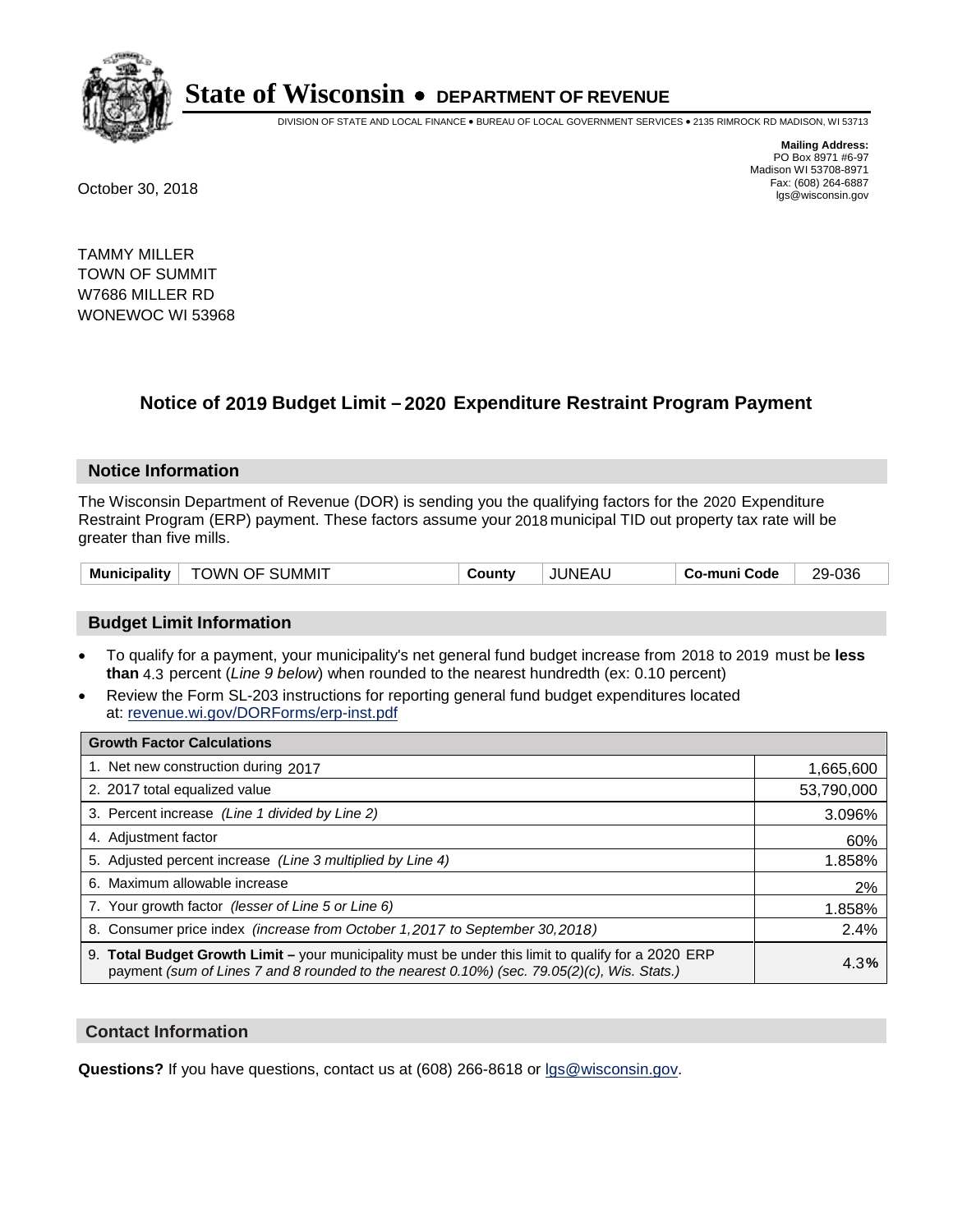

DIVISION OF STATE AND LOCAL FINANCE • BUREAU OF LOCAL GOVERNMENT SERVICES • 2135 RIMROCK RD MADISON, WI 53713

**Mailing Address:** PO Box 8971 #6-97 Madison WI 53708-8971<br>Fax: (608) 264-6887 Fax: (608) 264-6887 October 30, 2018 lgs@wisconsin.gov

TAMMI LANDOWSKI VILLAGE OF CAMP DOUGLAS PO BOX 200 CAMP DOUGLAS WI 54618

## **Notice of 2019 Budget Limit - 2020 Expenditure Restraint Program Payment**

#### **Notice Information**

The Wisconsin Department of Revenue (DOR) is sending you the qualifying factors for the 2020 Expenditure Restraint Program (ERP) payment. These factors assume your 2018 municipal TID out property tax rate will be greater than five mills.

| Municipality   VILLAGE OF CAMP DOUGLAS | Countv | <b>JUNEAU</b> | Co-muni Code | 29-111 |
|----------------------------------------|--------|---------------|--------------|--------|
|----------------------------------------|--------|---------------|--------------|--------|

#### **Budget Limit Information**

- To qualify for a payment, your municipality's net general fund budget increase from 2018 to 2019 must be less **than** 3.0 percent (*Line 9 below*) when rounded to the nearest hundredth (ex: 0.10 percent)
- Review the Form SL-203 instructions for reporting general fund budget expenditures located at: revenue.wi.gov/DORForms/erp-inst.pdf

| <b>Growth Factor Calculations</b>                                                                                                                                                                      |            |
|--------------------------------------------------------------------------------------------------------------------------------------------------------------------------------------------------------|------------|
| 1. Net new construction during 2017                                                                                                                                                                    | 232,500    |
| 2. 2017 total equalized value                                                                                                                                                                          | 22,946,600 |
| 3. Percent increase (Line 1 divided by Line 2)                                                                                                                                                         | 1.013%     |
| 4. Adjustment factor                                                                                                                                                                                   | 60%        |
| 5. Adjusted percent increase (Line 3 multiplied by Line 4)                                                                                                                                             | 0.608%     |
| 6. Maximum allowable increase                                                                                                                                                                          | 2%         |
| 7. Your growth factor (lesser of Line 5 or Line 6)                                                                                                                                                     | 0.608%     |
| 8. Consumer price index (increase from October 1,2017 to September 30,2018)                                                                                                                            | 2.4%       |
| 9. Total Budget Growth Limit - your municipality must be under this limit to qualify for a 2020 ERP<br>payment (sum of Lines 7 and 8 rounded to the nearest $0.10\%$ ) (sec. 79.05(2)(c), Wis. Stats.) | 3.0%       |

#### **Contact Information**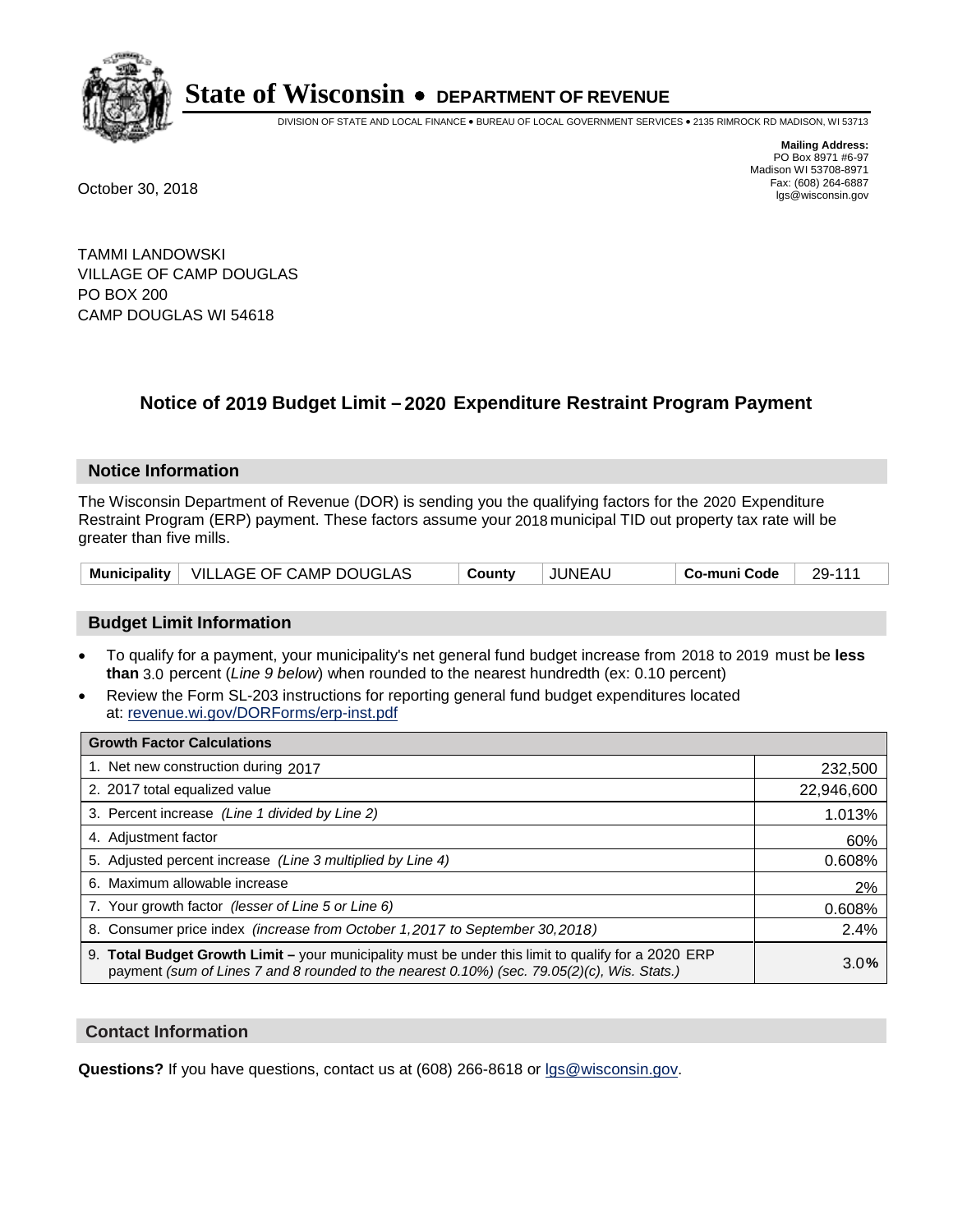

DIVISION OF STATE AND LOCAL FINANCE • BUREAU OF LOCAL GOVERNMENT SERVICES • 2135 RIMROCK RD MADISON, WI 53713

**Mailing Address:** PO Box 8971 #6-97 Madison WI 53708-8971<br>Fax: (608) 264-6887 Fax: (608) 264-6887 October 30, 2018 lgs@wisconsin.gov

ROGER HERRIED VILLAGE OF NECEDAH PO BOX 371 NECEDAH WI 54646-0371

### **Notice of 2019 Budget Limit - 2020 Expenditure Restraint Program Payment**

#### **Notice Information**

The Wisconsin Department of Revenue (DOR) is sending you the qualifying factors for the 2020 Expenditure Restraint Program (ERP) payment. These factors assume your 2018 municipal TID out property tax rate will be greater than five mills.

| <b>Municipality</b> | VILLAGE OF NECEDAH | County | JUNEAU | Co-muni Code | 29-161 |
|---------------------|--------------------|--------|--------|--------------|--------|
|---------------------|--------------------|--------|--------|--------------|--------|

#### **Budget Limit Information**

- To qualify for a payment, your municipality's net general fund budget increase from 2018 to 2019 must be less **than** 2.4 percent (*Line 9 below*) when rounded to the nearest hundredth (ex: 0.10 percent)
- Review the Form SL-203 instructions for reporting general fund budget expenditures located at: revenue.wi.gov/DORForms/erp-inst.pdf

| <b>Growth Factor Calculations</b>                                                                                                                                                                  |            |
|----------------------------------------------------------------------------------------------------------------------------------------------------------------------------------------------------|------------|
| 1. Net new construction during 2017                                                                                                                                                                | $-9,400$   |
| 2. 2017 total equalized value                                                                                                                                                                      | 41,835,100 |
| 3. Percent increase (Line 1 divided by Line 2)                                                                                                                                                     | $-0.022%$  |
| 4. Adjustment factor                                                                                                                                                                               | 60%        |
| 5. Adjusted percent increase (Line 3 multiplied by Line 4)                                                                                                                                         | $-0.013%$  |
| 6. Maximum allowable increase                                                                                                                                                                      | 2%         |
| 7. Your growth factor (lesser of Line 5 or Line 6)                                                                                                                                                 | 0.000%     |
| 8. Consumer price index (increase from October 1, 2017 to September 30, 2018)                                                                                                                      | 2.4%       |
| 9. Total Budget Growth Limit - your municipality must be under this limit to qualify for a 2020 ERP<br>payment (sum of Lines 7 and 8 rounded to the nearest 0.10%) (sec. 79.05(2)(c), Wis. Stats.) | 2.4%       |

#### **Contact Information**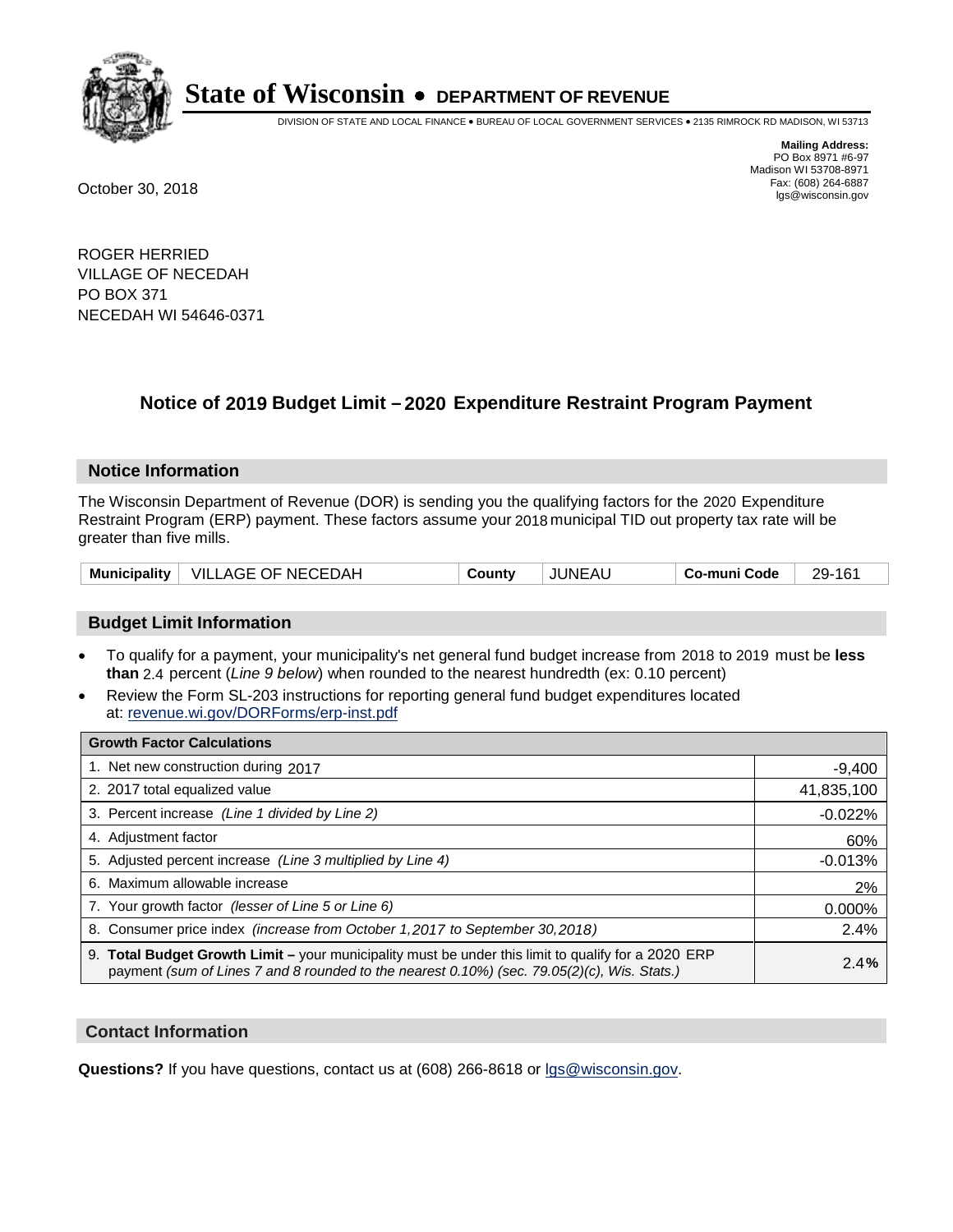

DIVISION OF STATE AND LOCAL FINANCE • BUREAU OF LOCAL GOVERNMENT SERVICES • 2135 RIMROCK RD MADISON, WI 53713

**Mailing Address:** PO Box 8971 #6-97 Madison WI 53708-8971<br>Fax: (608) 264-6887 Fax: (608) 264-6887 October 30, 2018 lgs@wisconsin.gov

ROBIN LAUBSCHER VILLAGE OF UNION CENTER PO BOX 96 UNION CENTER WI 53962-0096

## **Notice of 2019 Budget Limit - 2020 Expenditure Restraint Program Payment**

#### **Notice Information**

The Wisconsin Department of Revenue (DOR) is sending you the qualifying factors for the 2020 Expenditure Restraint Program (ERP) payment. These factors assume your 2018 municipal TID out property tax rate will be greater than five mills.

| Municipality   VILLAGE OF UNION CENTER |  | County | JUNEAU | Co-muni Code | 29-186 |
|----------------------------------------|--|--------|--------|--------------|--------|
|----------------------------------------|--|--------|--------|--------------|--------|

#### **Budget Limit Information**

- To qualify for a payment, your municipality's net general fund budget increase from 2018 to 2019 must be less **than** 4.4 percent (*Line 9 below*) when rounded to the nearest hundredth (ex: 0.10 percent)
- Review the Form SL-203 instructions for reporting general fund budget expenditures located at: revenue.wi.gov/DORForms/erp-inst.pdf

| <b>Growth Factor Calculations</b>                                                                                                                                                                      |            |
|--------------------------------------------------------------------------------------------------------------------------------------------------------------------------------------------------------|------------|
| 1. Net new construction during 2017                                                                                                                                                                    | 1,078,100  |
| 2. 2017 total equalized value                                                                                                                                                                          | 11,913,400 |
| 3. Percent increase (Line 1 divided by Line 2)                                                                                                                                                         | 9.049%     |
| 4. Adjustment factor                                                                                                                                                                                   | 60%        |
| 5. Adjusted percent increase (Line 3 multiplied by Line 4)                                                                                                                                             | 5.429%     |
| 6. Maximum allowable increase                                                                                                                                                                          | 2%         |
| 7. Your growth factor (lesser of Line 5 or Line 6)                                                                                                                                                     | 2.000%     |
| 8. Consumer price index (increase from October 1,2017 to September 30,2018)                                                                                                                            | 2.4%       |
| 9. Total Budget Growth Limit - your municipality must be under this limit to qualify for a 2020 ERP<br>payment (sum of Lines 7 and 8 rounded to the nearest $0.10\%$ ) (sec. 79.05(2)(c), Wis. Stats.) | 4.4%       |

#### **Contact Information**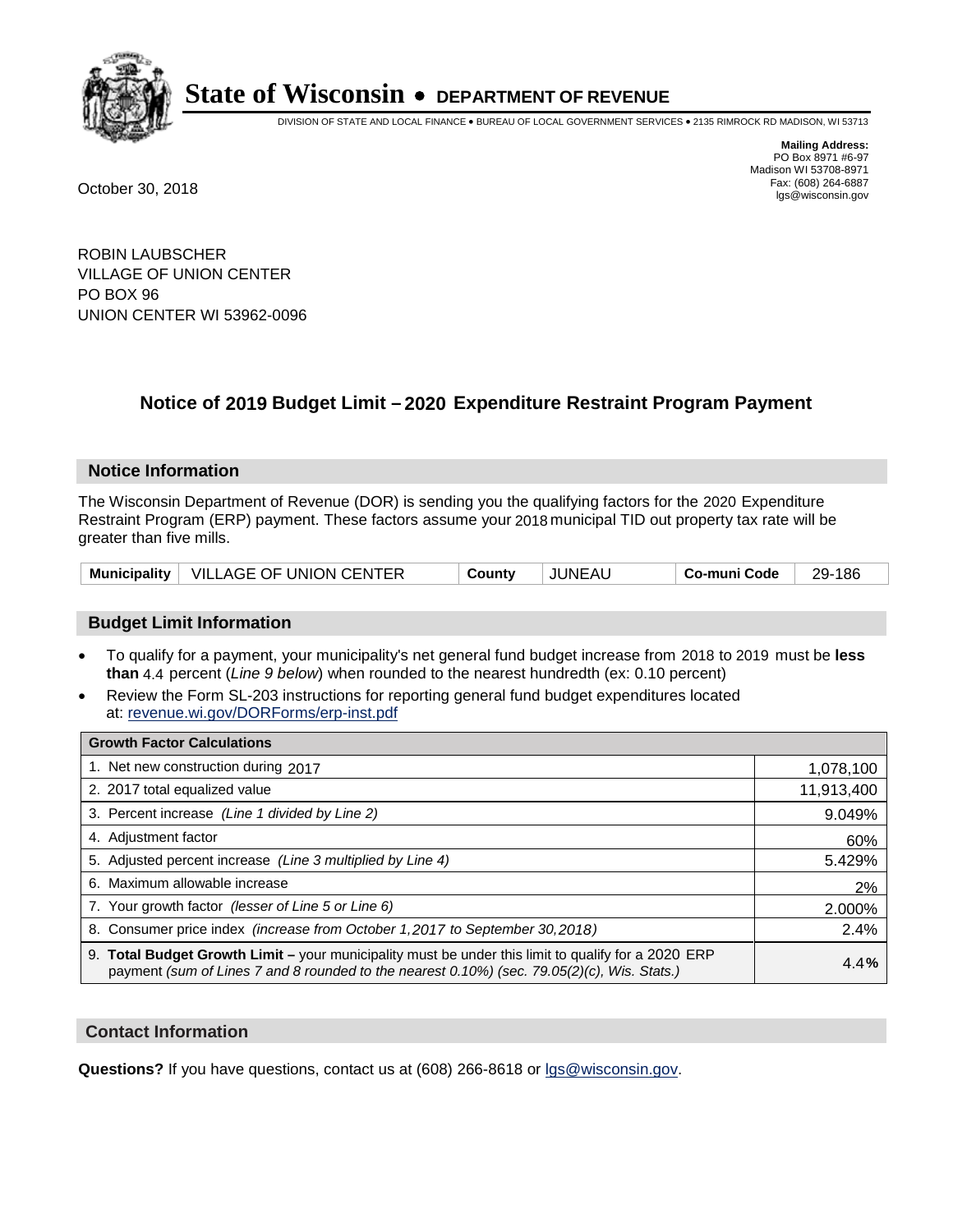

DIVISION OF STATE AND LOCAL FINANCE • BUREAU OF LOCAL GOVERNMENT SERVICES • 2135 RIMROCK RD MADISON, WI 53713

**Mailing Address:** PO Box 8971 #6-97 Madison WI 53708-8971<br>Fax: (608) 264-6887 Fax: (608) 264-6887 October 30, 2018 lgs@wisconsin.gov

LEE KUCHER VILLAGE OF WONEWOC PO BOX 37 WONEWOC WI 53968-0037

## **Notice of 2019 Budget Limit - 2020 Expenditure Restraint Program Payment**

#### **Notice Information**

The Wisconsin Department of Revenue (DOR) is sending you the qualifying factors for the 2020 Expenditure Restraint Program (ERP) payment. These factors assume your 2018 municipal TID out property tax rate will be greater than five mills.

| VILLAGE OF WONEWOC<br><b>Municipality</b> | County | <b>JUNEAU</b> | Co-muni Code | 29-191 |
|-------------------------------------------|--------|---------------|--------------|--------|
|-------------------------------------------|--------|---------------|--------------|--------|

#### **Budget Limit Information**

- To qualify for a payment, your municipality's net general fund budget increase from 2018 to 2019 must be less **than** 2.4 percent (*Line 9 below*) when rounded to the nearest hundredth (ex: 0.10 percent)
- Review the Form SL-203 instructions for reporting general fund budget expenditures located at: revenue.wi.gov/DORForms/erp-inst.pdf

| <b>Growth Factor Calculations</b>                                                                                                                                                                      |            |
|--------------------------------------------------------------------------------------------------------------------------------------------------------------------------------------------------------|------------|
| 1. Net new construction during 2017                                                                                                                                                                    | $-57,300$  |
| 2. 2017 total equalized value                                                                                                                                                                          | 23,140,300 |
| 3. Percent increase (Line 1 divided by Line 2)                                                                                                                                                         | $-0.248%$  |
| 4. Adjustment factor                                                                                                                                                                                   | 60%        |
| 5. Adjusted percent increase (Line 3 multiplied by Line 4)                                                                                                                                             | $-0.149%$  |
| 6. Maximum allowable increase                                                                                                                                                                          | 2%         |
| 7. Your growth factor (lesser of Line 5 or Line 6)                                                                                                                                                     | 0.000%     |
| 8. Consumer price index (increase from October 1,2017 to September 30,2018)                                                                                                                            | 2.4%       |
| 9. Total Budget Growth Limit - your municipality must be under this limit to qualify for a 2020 ERP<br>payment (sum of Lines 7 and 8 rounded to the nearest $0.10\%$ ) (sec. 79.05(2)(c), Wis. Stats.) | 2.4%       |

#### **Contact Information**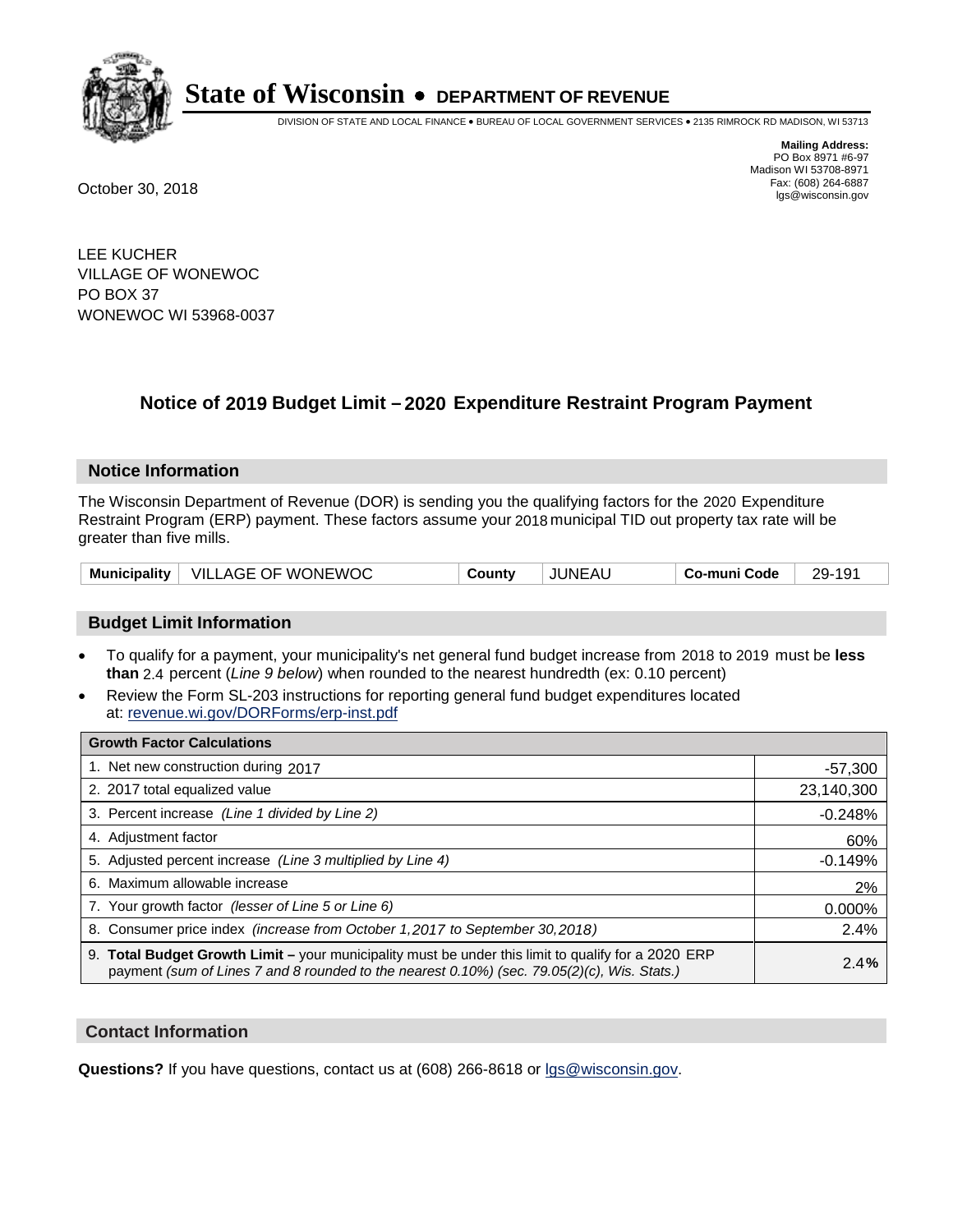

DIVISION OF STATE AND LOCAL FINANCE • BUREAU OF LOCAL GOVERNMENT SERVICES • 2135 RIMROCK RD MADISON, WI 53713

**Mailing Address:** PO Box 8971 #6-97 Madison WI 53708-8971<br>Fax: (608) 264-6887 Fax: (608) 264-6887 October 30, 2018 lgs@wisconsin.gov

LYNN THORSON CITY OF ELROY 1717 OMAHA STREET ELROY WI 53929-1251

## **Notice of 2019 Budget Limit - 2020 Expenditure Restraint Program Payment**

#### **Notice Information**

The Wisconsin Department of Revenue (DOR) is sending you the qualifying factors for the 2020 Expenditure Restraint Program (ERP) payment. These factors assume your 2018 municipal TID out property tax rate will be greater than five mills.

| Municipality   CITY OF ELROY | County | JUNEAU | Co-muni Code | 29-221 |
|------------------------------|--------|--------|--------------|--------|
|                              |        |        |              |        |

#### **Budget Limit Information**

- To qualify for a payment, your municipality's net general fund budget increase from 2018 to 2019 must be less **than** 2.5 percent (*Line 9 below*) when rounded to the nearest hundredth (ex: 0.10 percent)
- Review the Form SL-203 instructions for reporting general fund budget expenditures located at: revenue.wi.gov/DORForms/erp-inst.pdf

| <b>Growth Factor Calculations</b>                                                                                                                                                                  |            |
|----------------------------------------------------------------------------------------------------------------------------------------------------------------------------------------------------|------------|
| 1. Net new construction during 2017                                                                                                                                                                | 83,700     |
| 2. 2017 total equalized value                                                                                                                                                                      | 54,763,600 |
| 3. Percent increase (Line 1 divided by Line 2)                                                                                                                                                     | 0.153%     |
| 4. Adjustment factor                                                                                                                                                                               | 60%        |
| 5. Adjusted percent increase (Line 3 multiplied by Line 4)                                                                                                                                         | 0.092%     |
| 6. Maximum allowable increase                                                                                                                                                                      | 2%         |
| 7. Your growth factor (lesser of Line 5 or Line 6)                                                                                                                                                 | 0.092%     |
| 8. Consumer price index (increase from October 1, 2017 to September 30, 2018)                                                                                                                      | 2.4%       |
| 9. Total Budget Growth Limit – your municipality must be under this limit to qualify for a 2020 ERP<br>payment (sum of Lines 7 and 8 rounded to the nearest 0.10%) (sec. 79.05(2)(c), Wis. Stats.) | 2.5%       |

#### **Contact Information**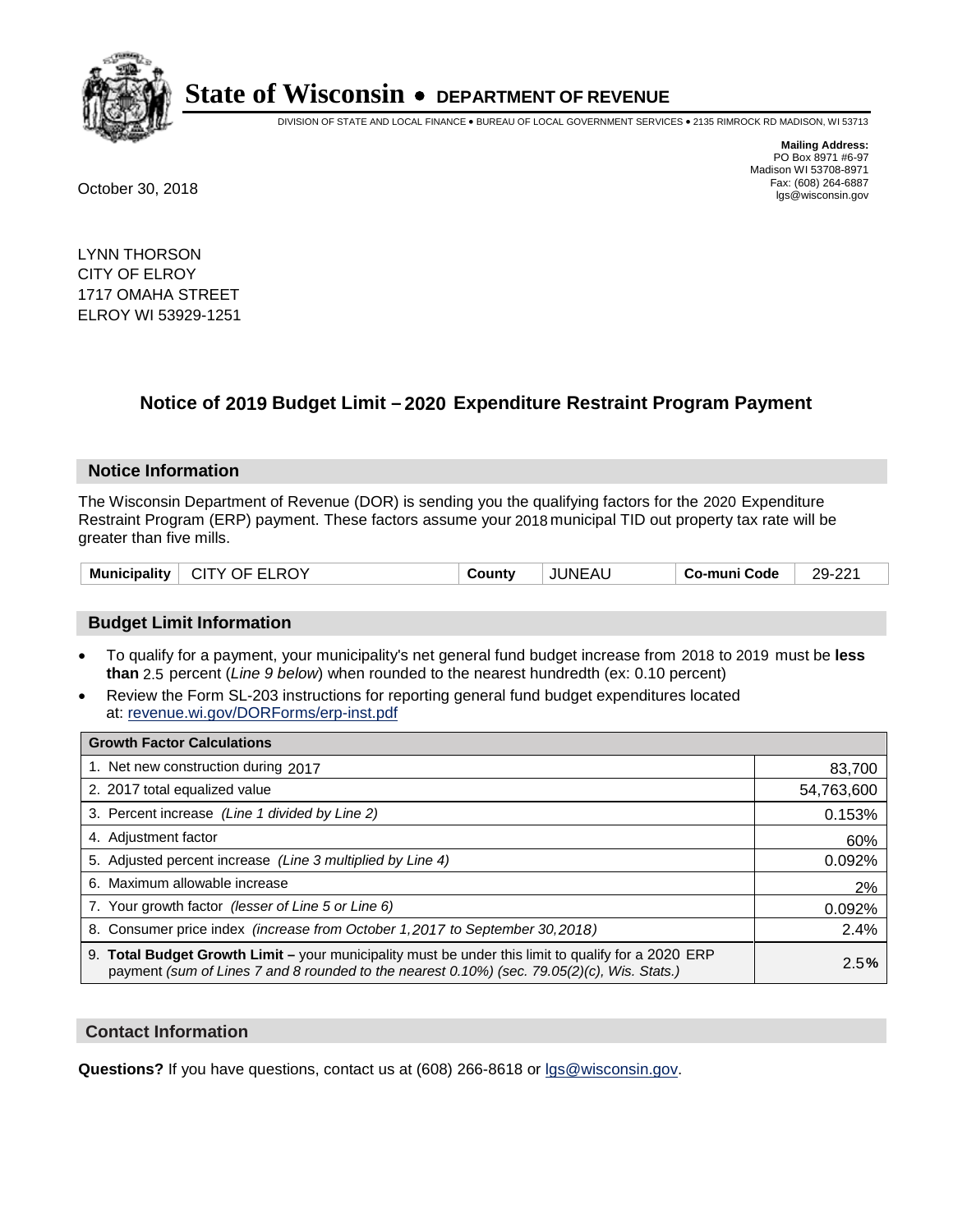

DIVISION OF STATE AND LOCAL FINANCE • BUREAU OF LOCAL GOVERNMENT SERVICES • 2135 RIMROCK RD MADISON, WI 53713

**Mailing Address:** PO Box 8971 #6-97 Madison WI 53708-8971<br>Fax: (608) 264-6887 Fax: (608) 264-6887 October 30, 2018 lgs@wisconsin.gov

JULIE FITZGERALD CITY OF MAUSTON 303 MANSION ST MAUSTON WI 53948-1329

## **Notice of 2019 Budget Limit - 2020 Expenditure Restraint Program Payment**

#### **Notice Information**

The Wisconsin Department of Revenue (DOR) is sending you the qualifying factors for the 2020 Expenditure Restraint Program (ERP) payment. These factors assume your 2018 municipal TID out property tax rate will be greater than five mills.

#### **Budget Limit Information**

- To qualify for a payment, your municipality's net general fund budget increase from 2018 to 2019 must be less **than** 3.1 percent (*Line 9 below*) when rounded to the nearest hundredth (ex: 0.10 percent)
- Review the Form SL-203 instructions for reporting general fund budget expenditures located at: revenue.wi.gov/DORForms/erp-inst.pdf

| <b>Growth Factor Calculations</b>                                                                                                                                                                      |             |
|--------------------------------------------------------------------------------------------------------------------------------------------------------------------------------------------------------|-------------|
| 1. Net new construction during 2017                                                                                                                                                                    | 2,404,300   |
| 2. 2017 total equalized value                                                                                                                                                                          | 219,247,600 |
| 3. Percent increase (Line 1 divided by Line 2)                                                                                                                                                         | 1.097%      |
| 4. Adjustment factor                                                                                                                                                                                   | 60%         |
| 5. Adjusted percent increase (Line 3 multiplied by Line 4)                                                                                                                                             | 0.658%      |
| 6. Maximum allowable increase                                                                                                                                                                          | 2%          |
| 7. Your growth factor (lesser of Line 5 or Line 6)                                                                                                                                                     | 0.658%      |
| 8. Consumer price index (increase from October 1, 2017 to September 30, 2018)                                                                                                                          | 2.4%        |
| 9. Total Budget Growth Limit - your municipality must be under this limit to qualify for a 2020 ERP<br>payment (sum of Lines 7 and 8 rounded to the nearest $0.10\%$ ) (sec. 79.05(2)(c), Wis. Stats.) | 3.1%        |

#### **Contact Information**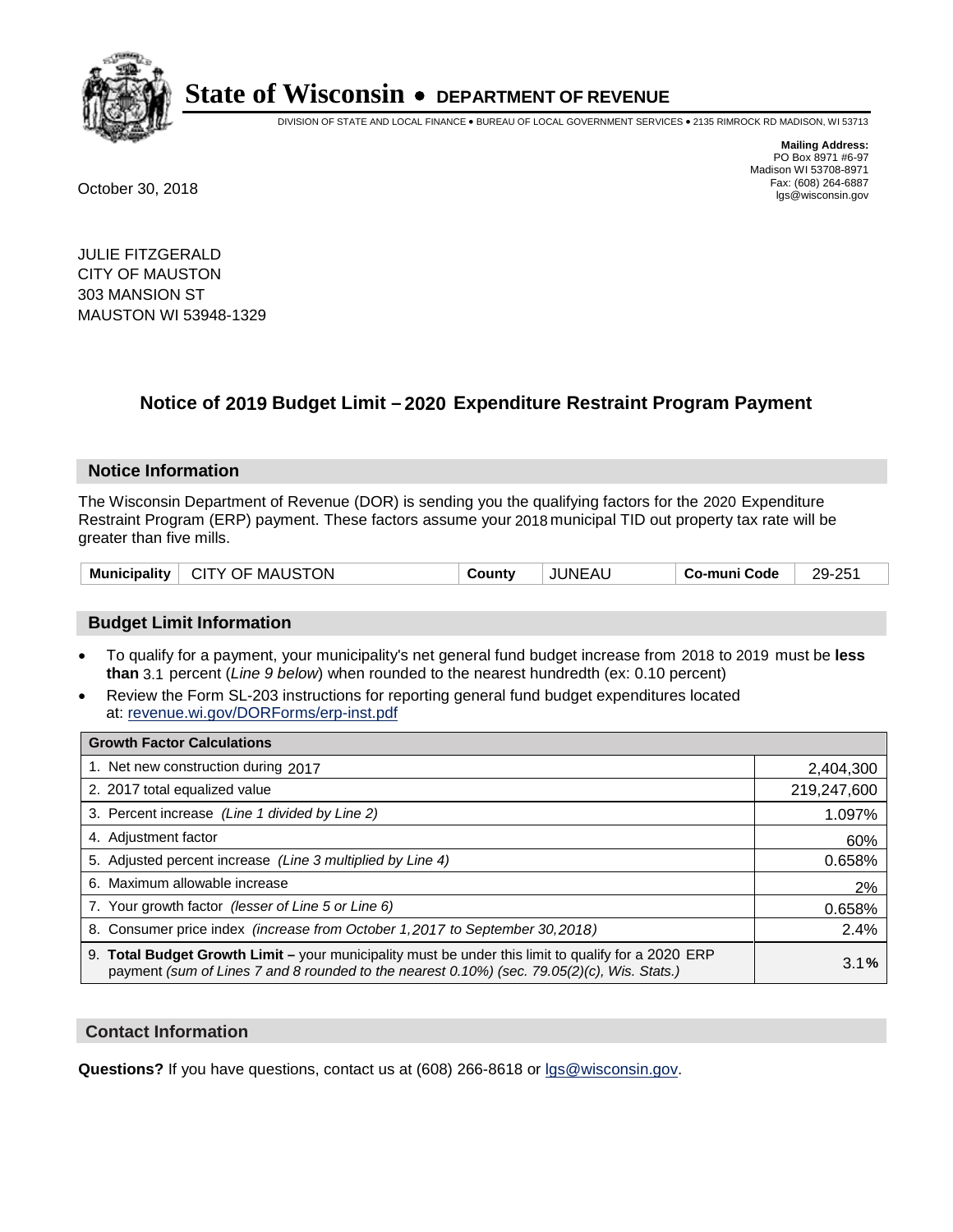

DIVISION OF STATE AND LOCAL FINANCE • BUREAU OF LOCAL GOVERNMENT SERVICES • 2135 RIMROCK RD MADISON, WI 53713

**Mailing Address:** PO Box 8971 #6-97 Madison WI 53708-8971<br>Fax: (608) 264-6887 Fax: (608) 264-6887 October 30, 2018 lgs@wisconsin.gov

LISA VINZ CITY OF NEW LISBON 232 W PLEASANT ST NEW LISBON WI 53950-1139

## **Notice of 2019 Budget Limit - 2020 Expenditure Restraint Program Payment**

#### **Notice Information**

The Wisconsin Department of Revenue (DOR) is sending you the qualifying factors for the 2020 Expenditure Restraint Program (ERP) payment. These factors assume your 2018 municipal TID out property tax rate will be greater than five mills.

| Municipality   CITY OF NEW LISBON | County | JUNEAL | Co-muni Code | 29-261 |
|-----------------------------------|--------|--------|--------------|--------|
|-----------------------------------|--------|--------|--------------|--------|

#### **Budget Limit Information**

- To qualify for a payment, your municipality's net general fund budget increase from 2018 to 2019 must be less **than** 3.4 percent (*Line 9 below*) when rounded to the nearest hundredth (ex: 0.10 percent)
- Review the Form SL-203 instructions for reporting general fund budget expenditures located at: revenue.wi.gov/DORForms/erp-inst.pdf

| <b>Growth Factor Calculations</b>                                                                                                                                                                      |            |
|--------------------------------------------------------------------------------------------------------------------------------------------------------------------------------------------------------|------------|
| 1. Net new construction during 2017                                                                                                                                                                    | 1,261,100  |
| 2. 2017 total equalized value                                                                                                                                                                          | 76,271,100 |
| 3. Percent increase (Line 1 divided by Line 2)                                                                                                                                                         | 1.653%     |
| 4. Adjustment factor                                                                                                                                                                                   | 60%        |
| 5. Adjusted percent increase (Line 3 multiplied by Line 4)                                                                                                                                             | 0.992%     |
| 6. Maximum allowable increase                                                                                                                                                                          | 2%         |
| 7. Your growth factor (lesser of Line 5 or Line 6)                                                                                                                                                     | 0.992%     |
| 8. Consumer price index (increase from October 1,2017 to September 30,2018)                                                                                                                            | 2.4%       |
| 9. Total Budget Growth Limit - your municipality must be under this limit to qualify for a 2020 ERP<br>payment (sum of Lines 7 and 8 rounded to the nearest $0.10\%$ ) (sec. 79.05(2)(c), Wis. Stats.) | 3.4%       |

#### **Contact Information**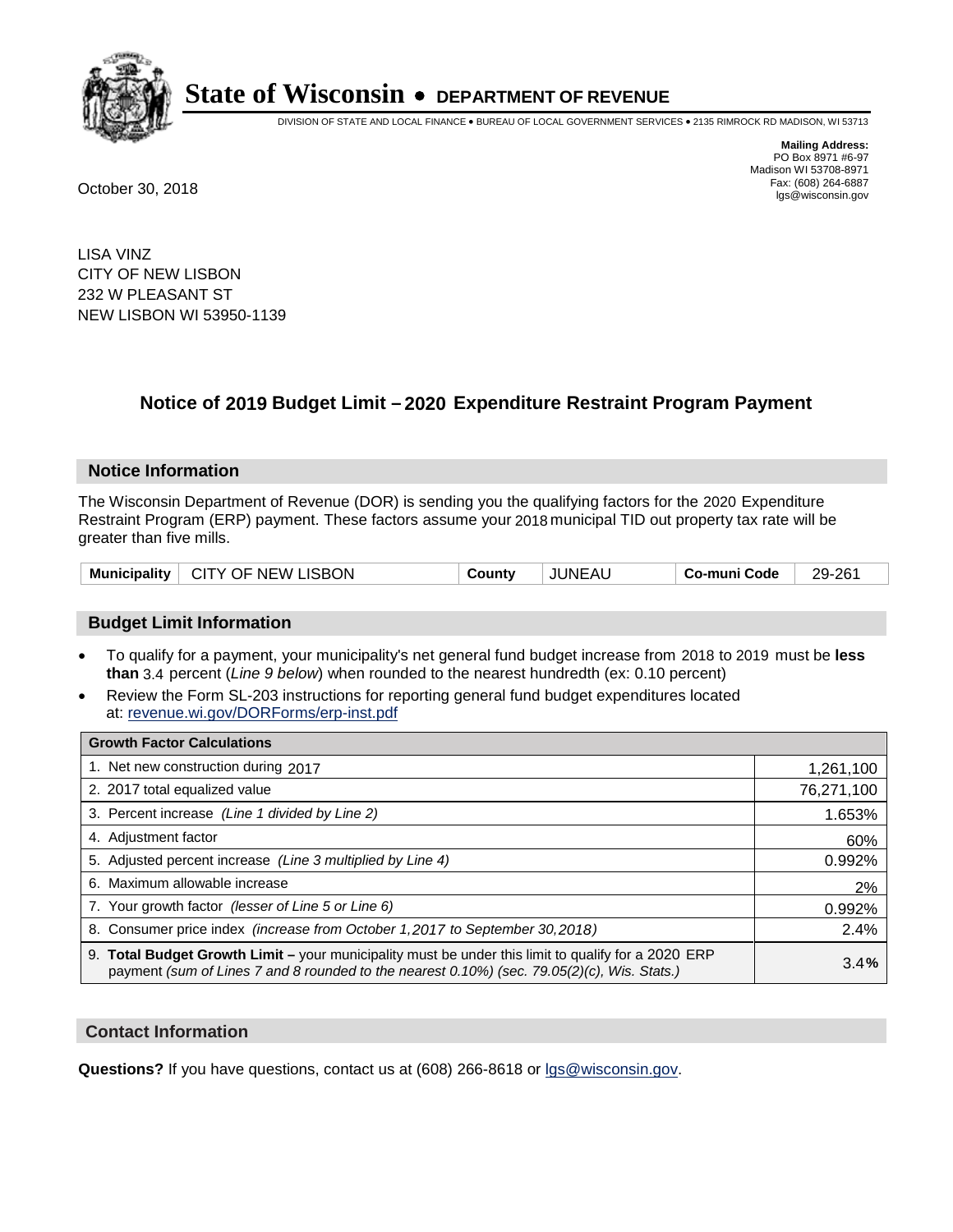

DIVISION OF STATE AND LOCAL FINANCE • BUREAU OF LOCAL GOVERNMENT SERVICES • 2135 RIMROCK RD MADISON, WI 53713

**Mailing Address:** PO Box 8971 #6-97 Madison WI 53708-8971<br>Fax: (608) 264-6887 Fax: (608) 264-6887 October 30, 2018 lgs@wisconsin.gov

EMILY UHLENHAKE VILLAGE OF PADDOCK LAKE 6969 236TH AVE SALEM WI 53168-9624

## **Notice of 2019 Budget Limit - 2020 Expenditure Restraint Program Payment**

#### **Notice Information**

The Wisconsin Department of Revenue (DOR) is sending you the qualifying factors for the 2020 Expenditure Restraint Program (ERP) payment. These factors assume your 2018 municipal TID out property tax rate will be greater than five mills.

|  | Municipality   VILLAGE OF PADDOCK LAKE | County | KENOSHA | ∣ Co-muni Code | - 30-171 |
|--|----------------------------------------|--------|---------|----------------|----------|
|--|----------------------------------------|--------|---------|----------------|----------|

#### **Budget Limit Information**

- To qualify for a payment, your municipality's net general fund budget increase from 2018 to 2019 must be less **than** 2.9 percent (*Line 9 below*) when rounded to the nearest hundredth (ex: 0.10 percent)
- Review the Form SL-203 instructions for reporting general fund budget expenditures located at: revenue.wi.gov/DORForms/erp-inst.pdf

| <b>Growth Factor Calculations</b>                                                                                                                                                                      |             |
|--------------------------------------------------------------------------------------------------------------------------------------------------------------------------------------------------------|-------------|
| 1. Net new construction during 2017                                                                                                                                                                    | 1,768,200   |
| 2. 2017 total equalized value                                                                                                                                                                          | 225,310,500 |
| 3. Percent increase (Line 1 divided by Line 2)                                                                                                                                                         | 0.785%      |
| 4. Adjustment factor                                                                                                                                                                                   | 60%         |
| 5. Adjusted percent increase (Line 3 multiplied by Line 4)                                                                                                                                             | 0.471%      |
| 6. Maximum allowable increase                                                                                                                                                                          | 2%          |
| 7. Your growth factor (lesser of Line 5 or Line 6)                                                                                                                                                     | 0.471%      |
| 8. Consumer price index (increase from October 1,2017 to September 30,2018)                                                                                                                            | 2.4%        |
| 9. Total Budget Growth Limit - your municipality must be under this limit to qualify for a 2020 ERP<br>payment (sum of Lines 7 and 8 rounded to the nearest $0.10\%$ ) (sec. 79.05(2)(c), Wis. Stats.) | 2.9%        |

#### **Contact Information**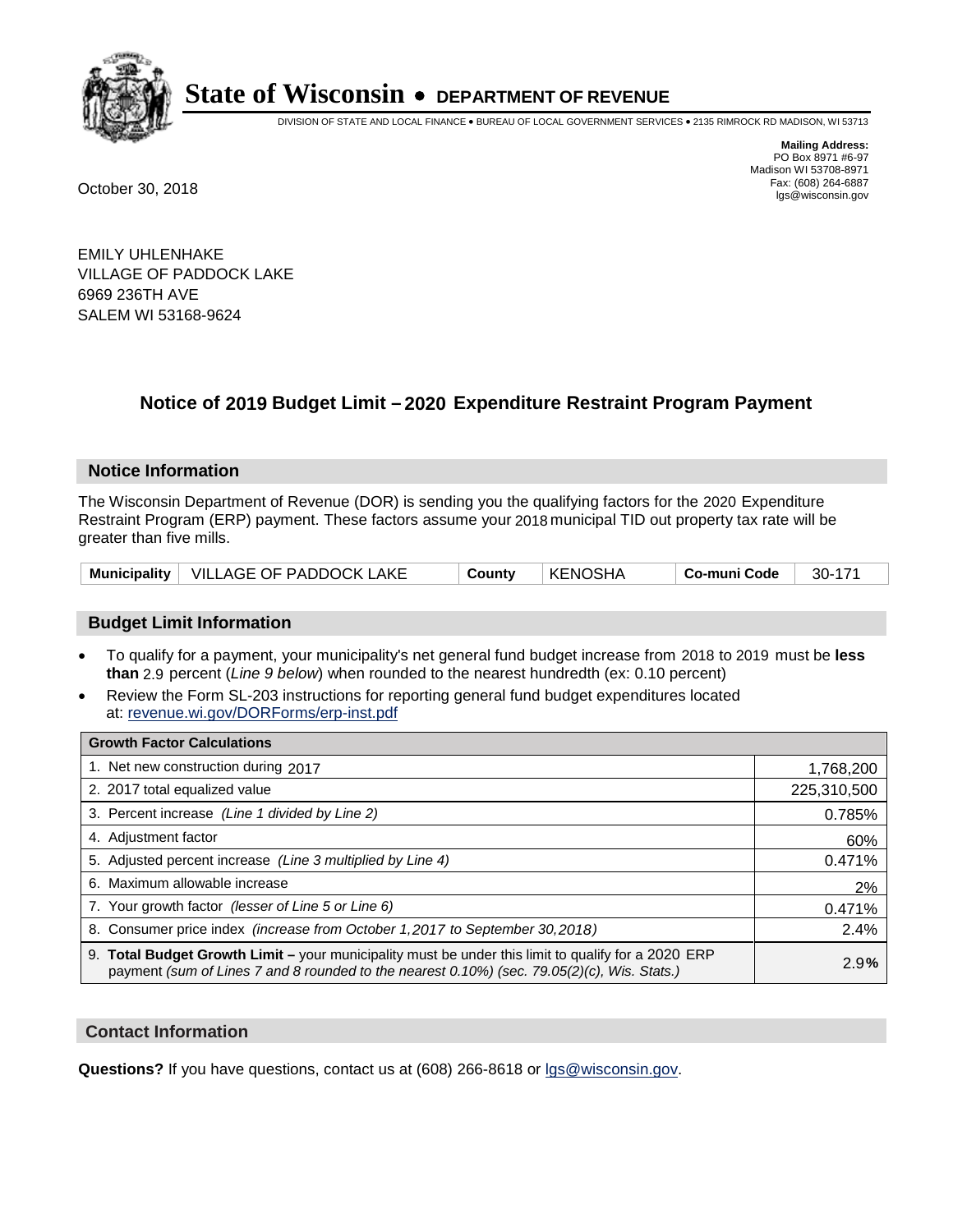

DIVISION OF STATE AND LOCAL FINANCE • BUREAU OF LOCAL GOVERNMENT SERVICES • 2135 RIMROCK RD MADISON, WI 53713

**Mailing Address:** PO Box 8971 #6-97 Madison WI 53708-8971<br>Fax: (608) 264-6887 Fax: (608) 264-6887 October 30, 2018 lgs@wisconsin.gov

TIMOTHY KITZMAN VILLAGE OF SOMERS PO BOX 197 SOMERS WI 53171

## **Notice of 2019 Budget Limit - 2020 Expenditure Restraint Program Payment**

#### **Notice Information**

The Wisconsin Department of Revenue (DOR) is sending you the qualifying factors for the 2020 Expenditure Restraint Program (ERP) payment. These factors assume your 2018 municipal TID out property tax rate will be greater than five mills.

| Municipality   VILLAGE OF SOMERS | County | <b>KENOSHA</b> | Co-muni Code | 30-182 |
|----------------------------------|--------|----------------|--------------|--------|
|----------------------------------|--------|----------------|--------------|--------|

#### **Budget Limit Information**

- To qualify for a payment, your municipality's net general fund budget increase from 2018 to 2019 must be less **than** 4.4 percent (*Line 9 below*) when rounded to the nearest hundredth (ex: 0.10 percent)
- Review the Form SL-203 instructions for reporting general fund budget expenditures located at: revenue.wi.gov/DORForms/erp-inst.pdf

| <b>Growth Factor Calculations</b>                                                                                                                                                                  |             |
|----------------------------------------------------------------------------------------------------------------------------------------------------------------------------------------------------|-------------|
| 1. Net new construction during 2017                                                                                                                                                                | 63,106,300  |
| 2. 2017 total equalized value                                                                                                                                                                      | 770,605,900 |
| 3. Percent increase (Line 1 divided by Line 2)                                                                                                                                                     | 8.189%      |
| 4. Adjustment factor                                                                                                                                                                               | 60%         |
| 5. Adjusted percent increase (Line 3 multiplied by Line 4)                                                                                                                                         | 4.913%      |
| 6. Maximum allowable increase                                                                                                                                                                      | 2%          |
| 7. Your growth factor (lesser of Line 5 or Line 6)                                                                                                                                                 | 2.000%      |
| 8. Consumer price index (increase from October 1, 2017 to September 30, 2018)                                                                                                                      | 2.4%        |
| 9. Total Budget Growth Limit - your municipality must be under this limit to qualify for a 2020 ERP<br>payment (sum of Lines 7 and 8 rounded to the nearest 0.10%) (sec. 79.05(2)(c), Wis. Stats.) | 4.4%        |

#### **Contact Information**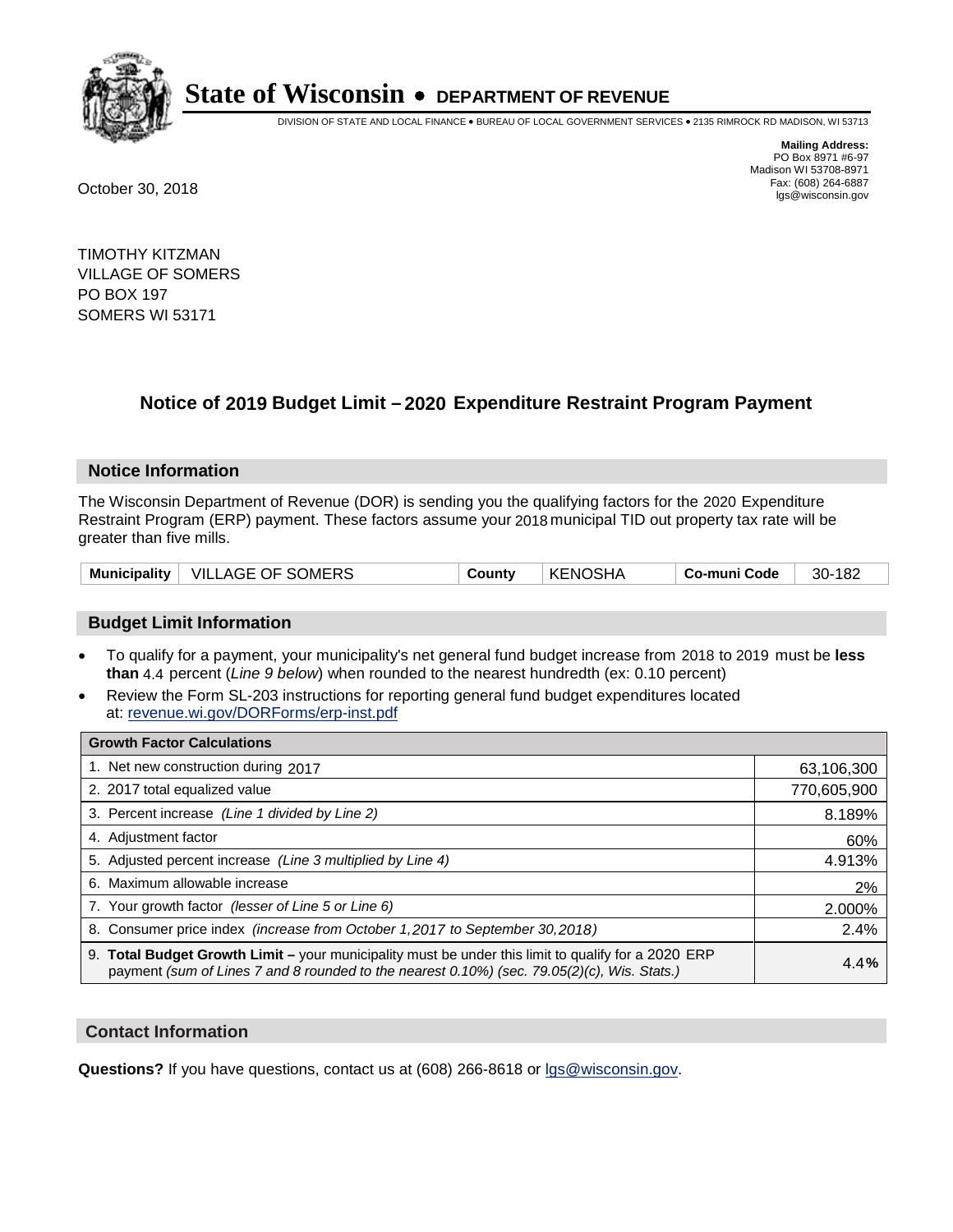

DIVISION OF STATE AND LOCAL FINANCE • BUREAU OF LOCAL GOVERNMENT SERVICES • 2135 RIMROCK RD MADISON, WI 53713

**Mailing Address:** PO Box 8971 #6-97 Madison WI 53708-8971<br>Fax: (608) 264-6887 Fax: (608) 264-6887 October 30, 2018 lgs@wisconsin.gov

DEB SALAS CITY OF KENOSHA 625 52ND ST, RM 105 KENOSHA WI 53140-3480

## **Notice of 2019 Budget Limit - 2020 Expenditure Restraint Program Payment**

#### **Notice Information**

The Wisconsin Department of Revenue (DOR) is sending you the qualifying factors for the 2020 Expenditure Restraint Program (ERP) payment. These factors assume your 2018 municipal TID out property tax rate will be greater than five mills.

|  |  | Municipality   CITY OF KENOSHA | County | ∣ KENOSHA | ∣ Co-muni Code | 30-241 |
|--|--|--------------------------------|--------|-----------|----------------|--------|
|--|--|--------------------------------|--------|-----------|----------------|--------|

#### **Budget Limit Information**

- To qualify for a payment, your municipality's net general fund budget increase from 2018 to 2019 must be less **than** 3.1 percent (*Line 9 below*) when rounded to the nearest hundredth (ex: 0.10 percent)
- Review the Form SL-203 instructions for reporting general fund budget expenditures located at: revenue.wi.gov/DORForms/erp-inst.pdf

| <b>Growth Factor Calculations</b>                                                                                                                                                                  |               |
|----------------------------------------------------------------------------------------------------------------------------------------------------------------------------------------------------|---------------|
| 1. Net new construction during 2017                                                                                                                                                                | 70,312,200    |
| 2. 2017 total equalized value                                                                                                                                                                      | 6,362,624,200 |
| 3. Percent increase (Line 1 divided by Line 2)                                                                                                                                                     | 1.105%        |
| 4. Adjustment factor                                                                                                                                                                               | 60%           |
| 5. Adjusted percent increase (Line 3 multiplied by Line 4)                                                                                                                                         | 0.663%        |
| 6. Maximum allowable increase                                                                                                                                                                      | 2%            |
| 7. Your growth factor (lesser of Line 5 or Line 6)                                                                                                                                                 | 0.663%        |
| 8. Consumer price index (increase from October 1,2017 to September 30,2018)                                                                                                                        | 2.4%          |
| 9. Total Budget Growth Limit - your municipality must be under this limit to qualify for a 2020 ERP<br>payment (sum of Lines 7 and 8 rounded to the nearest 0.10%) (sec. 79.05(2)(c), Wis. Stats.) | 3.1%          |

#### **Contact Information**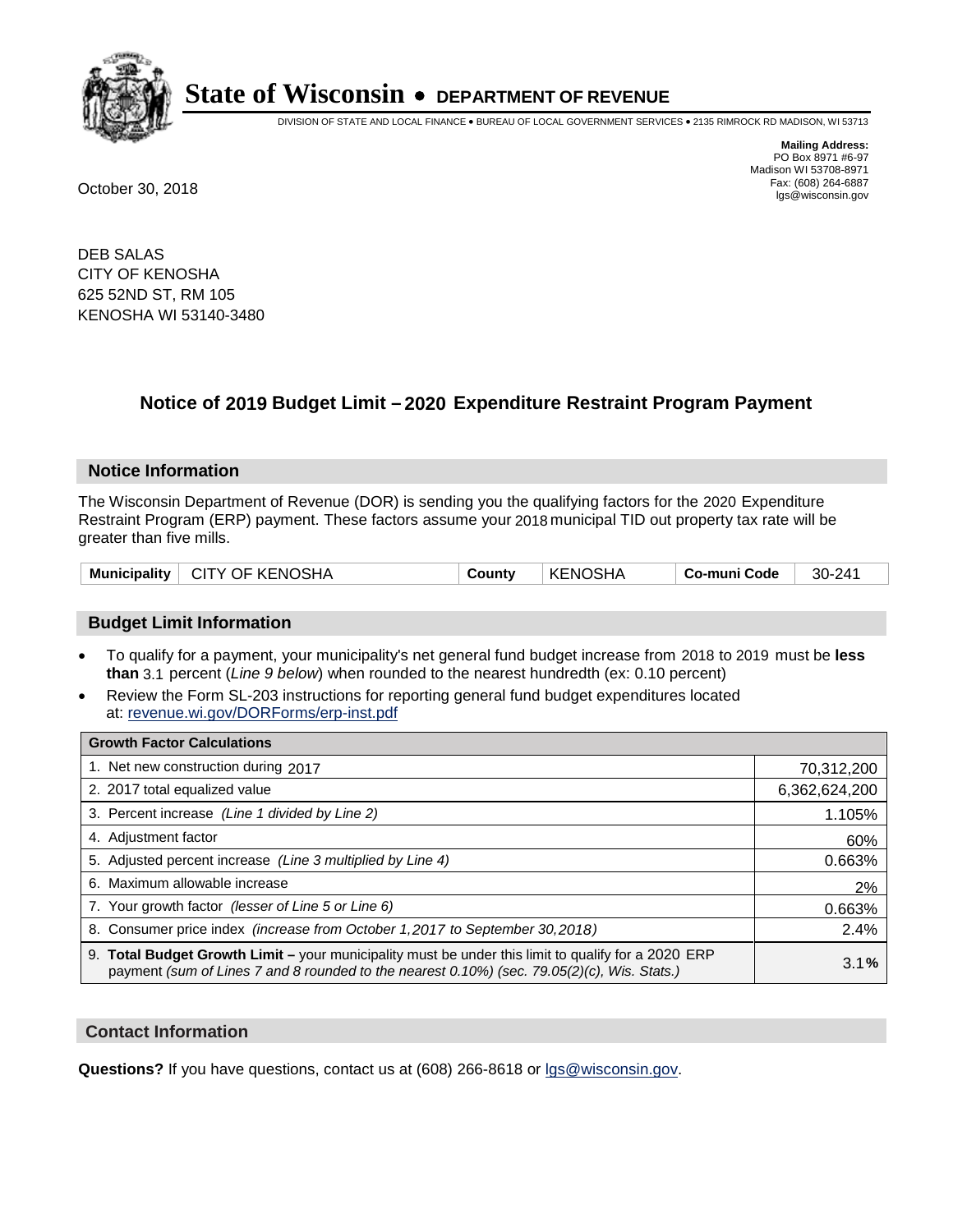

DIVISION OF STATE AND LOCAL FINANCE • BUREAU OF LOCAL GOVERNMENT SERVICES • 2135 RIMROCK RD MADISON, WI 53713

**Mailing Address:** PO Box 8971 #6-97 Madison WI 53708-8971<br>Fax: (608) 264-6887 Fax: (608) 264-6887 October 30, 2018 lgs@wisconsin.gov

JEFF WISWELL CITY OF ALGOMA 416 FREMONT ST ALGOMA WI 54201-1353

## **Notice of 2019 Budget Limit - 2020 Expenditure Restraint Program Payment**

#### **Notice Information**

The Wisconsin Department of Revenue (DOR) is sending you the qualifying factors for the 2020 Expenditure Restraint Program (ERP) payment. These factors assume your 2018 municipal TID out property tax rate will be greater than five mills.

| Municipality   CITY OF ALGOMA | County | KEWAUNEE | Co-muni Code | 31-201 |
|-------------------------------|--------|----------|--------------|--------|
|-------------------------------|--------|----------|--------------|--------|

#### **Budget Limit Information**

- To qualify for a payment, your municipality's net general fund budget increase from 2018 to 2019 must be less **than** 2.9 percent (*Line 9 below*) when rounded to the nearest hundredth (ex: 0.10 percent)
- Review the Form SL-203 instructions for reporting general fund budget expenditures located at: revenue.wi.gov/DORForms/erp-inst.pdf

| <b>Growth Factor Calculations</b>                                                                                                                                                                  |             |
|----------------------------------------------------------------------------------------------------------------------------------------------------------------------------------------------------|-------------|
| 1. Net new construction during 2017                                                                                                                                                                | 1,409,200   |
| 2. 2017 total equalized value                                                                                                                                                                      | 166,383,300 |
| 3. Percent increase (Line 1 divided by Line 2)                                                                                                                                                     | 0.847%      |
| 4. Adjustment factor                                                                                                                                                                               | 60%         |
| 5. Adjusted percent increase (Line 3 multiplied by Line 4)                                                                                                                                         | 0.508%      |
| 6. Maximum allowable increase                                                                                                                                                                      | 2%          |
| 7. Your growth factor (lesser of Line 5 or Line 6)                                                                                                                                                 | 0.508%      |
| 8. Consumer price index (increase from October 1, 2017 to September 30, 2018)                                                                                                                      | 2.4%        |
| 9. Total Budget Growth Limit - your municipality must be under this limit to qualify for a 2020 ERP<br>payment (sum of Lines 7 and 8 rounded to the nearest 0.10%) (sec. 79.05(2)(c), Wis. Stats.) | 2.9%        |

#### **Contact Information**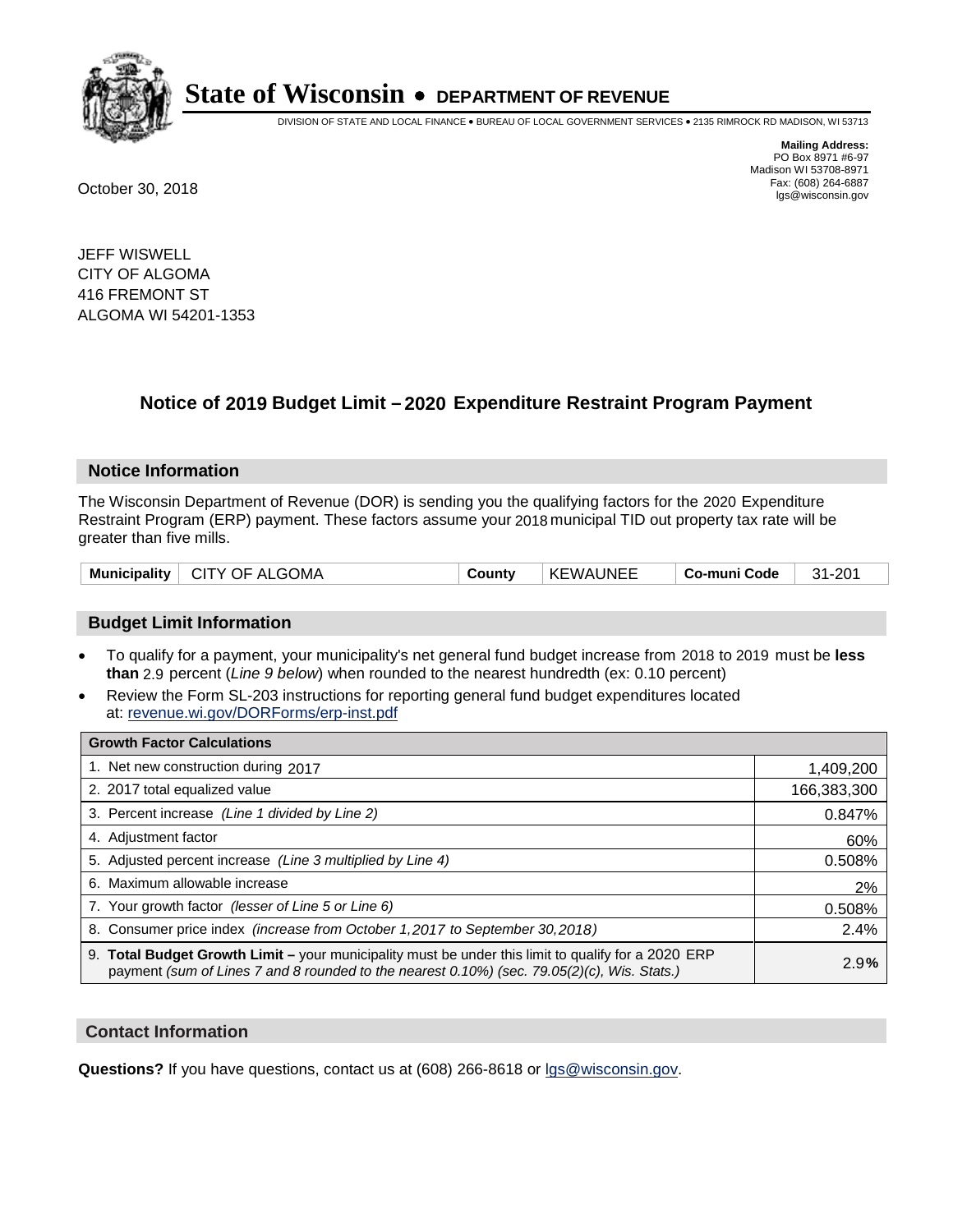

DIVISION OF STATE AND LOCAL FINANCE • BUREAU OF LOCAL GOVERNMENT SERVICES • 2135 RIMROCK RD MADISON, WI 53713

**Mailing Address:** PO Box 8971 #6-97 Madison WI 53708-8971<br>Fax: (608) 264-6887 Fax: (608) 264-6887 October 30, 2018 lgs@wisconsin.gov

TERRI DECUR CITY OF KEWAUNEE 401 FIFTH ST KEWAUNEE WI 54216-1023

### **Notice of 2019 Budget Limit - 2020 Expenditure Restraint Program Payment**

#### **Notice Information**

The Wisconsin Department of Revenue (DOR) is sending you the qualifying factors for the 2020 Expenditure Restraint Program (ERP) payment. These factors assume your 2018 municipal TID out property tax rate will be greater than five mills.

| Municipality   CITY OF KEWAUNEE | County | <b>KEWAUNEE</b> | Co-muni Code | $31 - 241$ |
|---------------------------------|--------|-----------------|--------------|------------|
|---------------------------------|--------|-----------------|--------------|------------|

#### **Budget Limit Information**

- To qualify for a payment, your municipality's net general fund budget increase from 2018 to 2019 must be less **than** 3.2 percent (*Line 9 below*) when rounded to the nearest hundredth (ex: 0.10 percent)
- Review the Form SL-203 instructions for reporting general fund budget expenditures located at: revenue.wi.gov/DORForms/erp-inst.pdf

| <b>Growth Factor Calculations</b>                                                                                                                                                                      |             |
|--------------------------------------------------------------------------------------------------------------------------------------------------------------------------------------------------------|-------------|
| 1. Net new construction during 2017                                                                                                                                                                    | 2,013,200   |
| 2. 2017 total equalized value                                                                                                                                                                          | 160,648,400 |
| 3. Percent increase (Line 1 divided by Line 2)                                                                                                                                                         | 1.253%      |
| 4. Adjustment factor                                                                                                                                                                                   | 60%         |
| 5. Adjusted percent increase (Line 3 multiplied by Line 4)                                                                                                                                             | 0.752%      |
| 6. Maximum allowable increase                                                                                                                                                                          | 2%          |
| 7. Your growth factor (lesser of Line 5 or Line 6)                                                                                                                                                     | 0.752%      |
| 8. Consumer price index (increase from October 1, 2017 to September 30, 2018)                                                                                                                          | 2.4%        |
| 9. Total Budget Growth Limit - your municipality must be under this limit to qualify for a 2020 ERP<br>payment (sum of Lines 7 and 8 rounded to the nearest $0.10\%$ ) (sec. 79.05(2)(c), Wis. Stats.) | 3.2%        |

#### **Contact Information**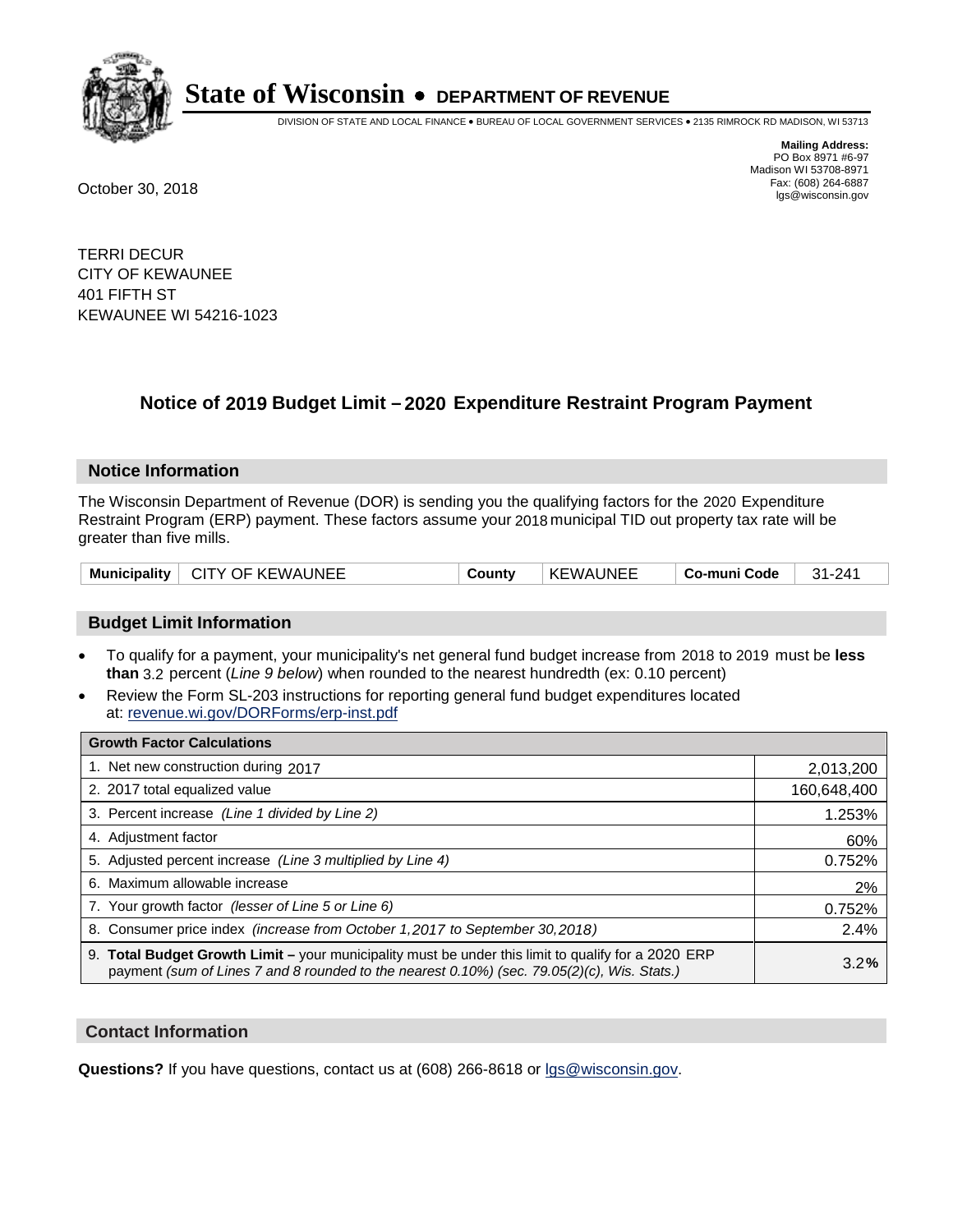

DIVISION OF STATE AND LOCAL FINANCE • BUREAU OF LOCAL GOVERNMENT SERVICES • 2135 RIMROCK RD MADISON, WI 53713

**Mailing Address:** PO Box 8971 #6-97 Madison WI 53708-8971<br>Fax: (608) 264-6887 Fax: (608) 264-6887 October 30, 2018 lgs@wisconsin.gov

SHELLY MILLER VILLAGE OF BANGOR PO BOX 220 BANGOR WI 54614-0220

## **Notice of 2019 Budget Limit - 2020 Expenditure Restraint Program Payment**

#### **Notice Information**

The Wisconsin Department of Revenue (DOR) is sending you the qualifying factors for the 2020 Expenditure Restraint Program (ERP) payment. These factors assume your 2018 municipal TID out property tax rate will be greater than five mills.

#### **Budget Limit Information**

- To qualify for a payment, your municipality's net general fund budget increase from 2018 to 2019 must be less **than** 2.7 percent (*Line 9 below*) when rounded to the nearest hundredth (ex: 0.10 percent)
- Review the Form SL-203 instructions for reporting general fund budget expenditures located at: revenue.wi.gov/DORForms/erp-inst.pdf

| <b>Growth Factor Calculations</b>                                                                                                                                                                      |            |
|--------------------------------------------------------------------------------------------------------------------------------------------------------------------------------------------------------|------------|
| 1. Net new construction during 2017                                                                                                                                                                    | 380,900    |
| 2. 2017 total equalized value                                                                                                                                                                          | 81,421,800 |
| 3. Percent increase (Line 1 divided by Line 2)                                                                                                                                                         | 0.468%     |
| 4. Adjustment factor                                                                                                                                                                                   | 60%        |
| 5. Adjusted percent increase (Line 3 multiplied by Line 4)                                                                                                                                             | 0.281%     |
| 6. Maximum allowable increase                                                                                                                                                                          | 2%         |
| 7. Your growth factor (lesser of Line 5 or Line 6)                                                                                                                                                     | 0.281%     |
| 8. Consumer price index (increase from October 1,2017 to September 30,2018)                                                                                                                            | 2.4%       |
| 9. Total Budget Growth Limit - your municipality must be under this limit to qualify for a 2020 ERP<br>payment (sum of Lines 7 and 8 rounded to the nearest $0.10\%$ ) (sec. 79.05(2)(c), Wis. Stats.) | 2.7%       |

#### **Contact Information**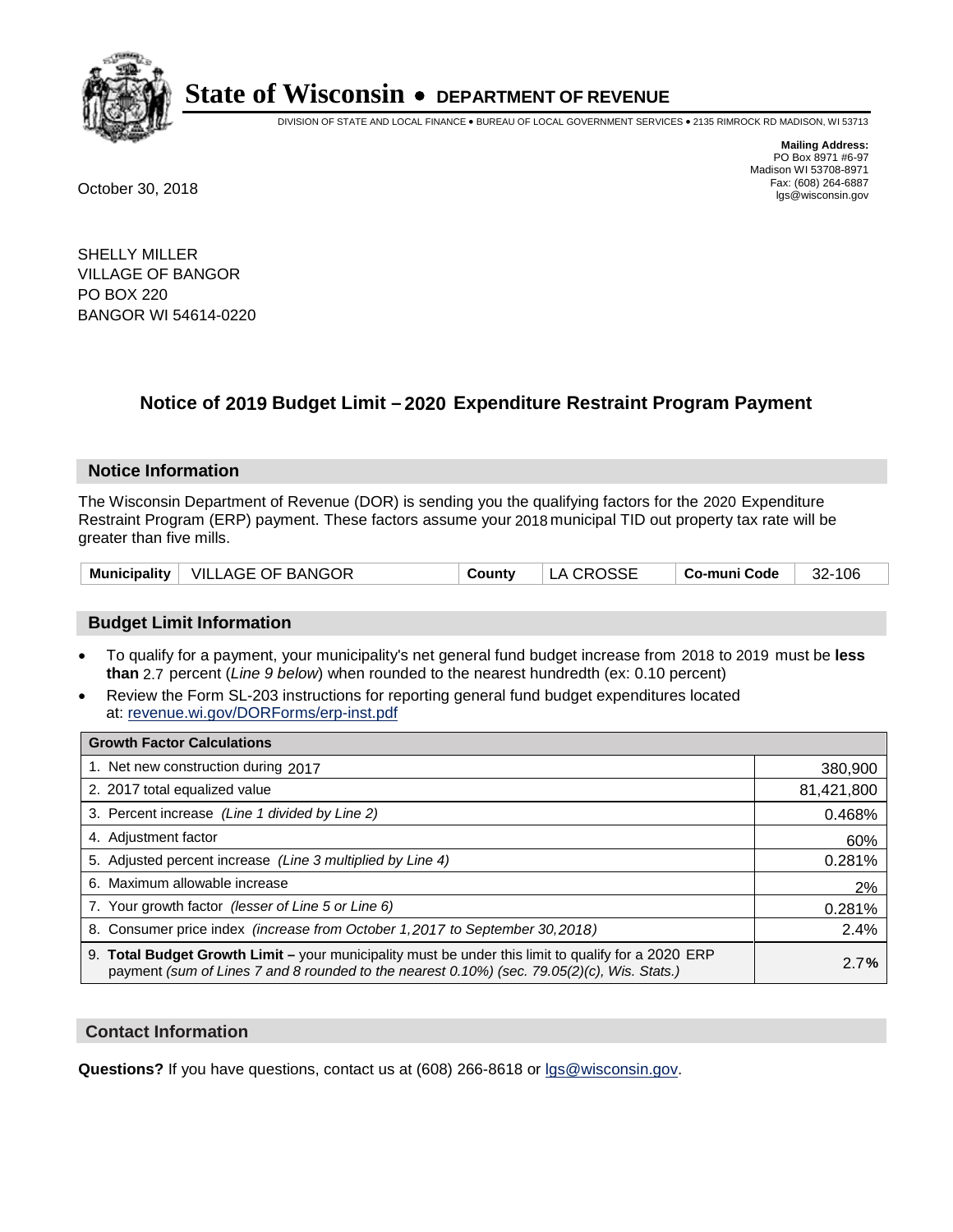

DIVISION OF STATE AND LOCAL FINANCE • BUREAU OF LOCAL GOVERNMENT SERVICES • 2135 RIMROCK RD MADISON, WI 53713

**Mailing Address:** PO Box 8971 #6-97 Madison WI 53708-8971<br>Fax: (608) 264-6887 Fax: (608) 264-6887 October 30, 2018 lgs@wisconsin.gov

ANGELA HORNBERG VILLAGE OF HOLMEN PO BOX 158 HOLMEN WI 54636-0158

## **Notice of 2019 Budget Limit - 2020 Expenditure Restraint Program Payment**

#### **Notice Information**

The Wisconsin Department of Revenue (DOR) is sending you the qualifying factors for the 2020 Expenditure Restraint Program (ERP) payment. These factors assume your 2018 municipal TID out property tax rate will be greater than five mills.

| Municipality   VILLAGE OF HOLMEN<br>County | LA CROSSE | 32-136<br>∣ Co-muni Code ∣ |
|--------------------------------------------|-----------|----------------------------|
|--------------------------------------------|-----------|----------------------------|

#### **Budget Limit Information**

- To qualify for a payment, your municipality's net general fund budget increase from 2018 to 2019 must be less **than** 4.4 percent (*Line 9 below*) when rounded to the nearest hundredth (ex: 0.10 percent)
- Review the Form SL-203 instructions for reporting general fund budget expenditures located at: revenue.wi.gov/DORForms/erp-inst.pdf

| <b>Growth Factor Calculations</b>                                                                                                                                                                      |             |
|--------------------------------------------------------------------------------------------------------------------------------------------------------------------------------------------------------|-------------|
| 1. Net new construction during 2017                                                                                                                                                                    | 39,310,300  |
| 2. 2017 total equalized value                                                                                                                                                                          | 640,978,400 |
| 3. Percent increase (Line 1 divided by Line 2)                                                                                                                                                         | 6.133%      |
| 4. Adjustment factor                                                                                                                                                                                   | 60%         |
| 5. Adjusted percent increase (Line 3 multiplied by Line 4)                                                                                                                                             | 3.680%      |
| 6. Maximum allowable increase                                                                                                                                                                          | 2%          |
| 7. Your growth factor (lesser of Line 5 or Line 6)                                                                                                                                                     | 2.000%      |
| 8. Consumer price index (increase from October 1,2017 to September 30,2018)                                                                                                                            | 2.4%        |
| 9. Total Budget Growth Limit - your municipality must be under this limit to qualify for a 2020 ERP<br>payment (sum of Lines 7 and 8 rounded to the nearest $0.10\%$ ) (sec. 79.05(2)(c), Wis. Stats.) | 4.4%        |

#### **Contact Information**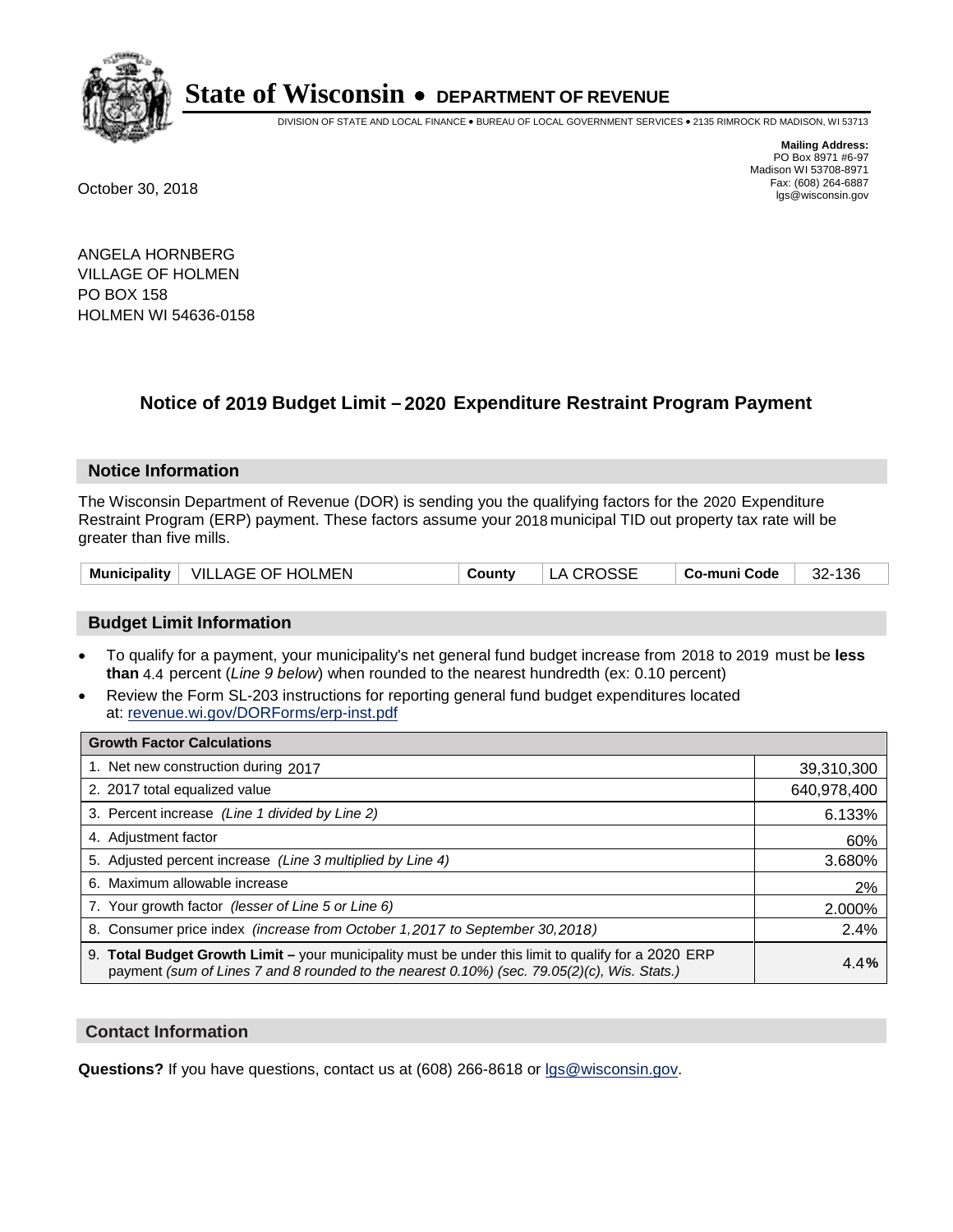

DIVISION OF STATE AND LOCAL FINANCE • BUREAU OF LOCAL GOVERNMENT SERVICES • 2135 RIMROCK RD MADISON, WI 53713

**Mailing Address:** PO Box 8971 #6-97 Madison WI 53708-8971<br>Fax: (608) 264-6887 Fax: (608) 264-6887 October 30, 2018 lgs@wisconsin.gov

TERI LEHRKE CITY OF LA CROSSE 400 LA CROSSE ST LA CROSSE WI 54601-3396

## **Notice of 2019 Budget Limit - 2020 Expenditure Restraint Program Payment**

#### **Notice Information**

The Wisconsin Department of Revenue (DOR) is sending you the qualifying factors for the 2020 Expenditure Restraint Program (ERP) payment. These factors assume your 2018 municipal TID out property tax rate will be greater than five mills.

| Municipality   CITY OF LA CROSSE | County | LA CROSSE | $\vert$ Co-muni Code $\vert$ 32-246 |  |
|----------------------------------|--------|-----------|-------------------------------------|--|
|----------------------------------|--------|-----------|-------------------------------------|--|

#### **Budget Limit Information**

- To qualify for a payment, your municipality's net general fund budget increase from 2018 to 2019 must be less **than** 3.3 percent (*Line 9 below*) when rounded to the nearest hundredth (ex: 0.10 percent)
- Review the Form SL-203 instructions for reporting general fund budget expenditures located at: revenue.wi.gov/DORForms/erp-inst.pdf

| <b>Growth Factor Calculations</b>                                                                                                                                                                      |               |
|--------------------------------------------------------------------------------------------------------------------------------------------------------------------------------------------------------|---------------|
| 1. Net new construction during 2017                                                                                                                                                                    | 53,548,100    |
| 2. 2017 total equalized value                                                                                                                                                                          | 3,758,699,500 |
| 3. Percent increase (Line 1 divided by Line 2)                                                                                                                                                         | 1.425%        |
| 4. Adjustment factor                                                                                                                                                                                   | 60%           |
| 5. Adjusted percent increase (Line 3 multiplied by Line 4)                                                                                                                                             | 0.855%        |
| 6. Maximum allowable increase                                                                                                                                                                          | 2%            |
| 7. Your growth factor (lesser of Line 5 or Line 6)                                                                                                                                                     | 0.855%        |
| 8. Consumer price index (increase from October 1, 2017 to September 30, 2018)                                                                                                                          | 2.4%          |
| 9. Total Budget Growth Limit - your municipality must be under this limit to qualify for a 2020 ERP<br>payment (sum of Lines 7 and 8 rounded to the nearest $0.10\%$ ) (sec. 79.05(2)(c), Wis. Stats.) | 3.3%          |

#### **Contact Information**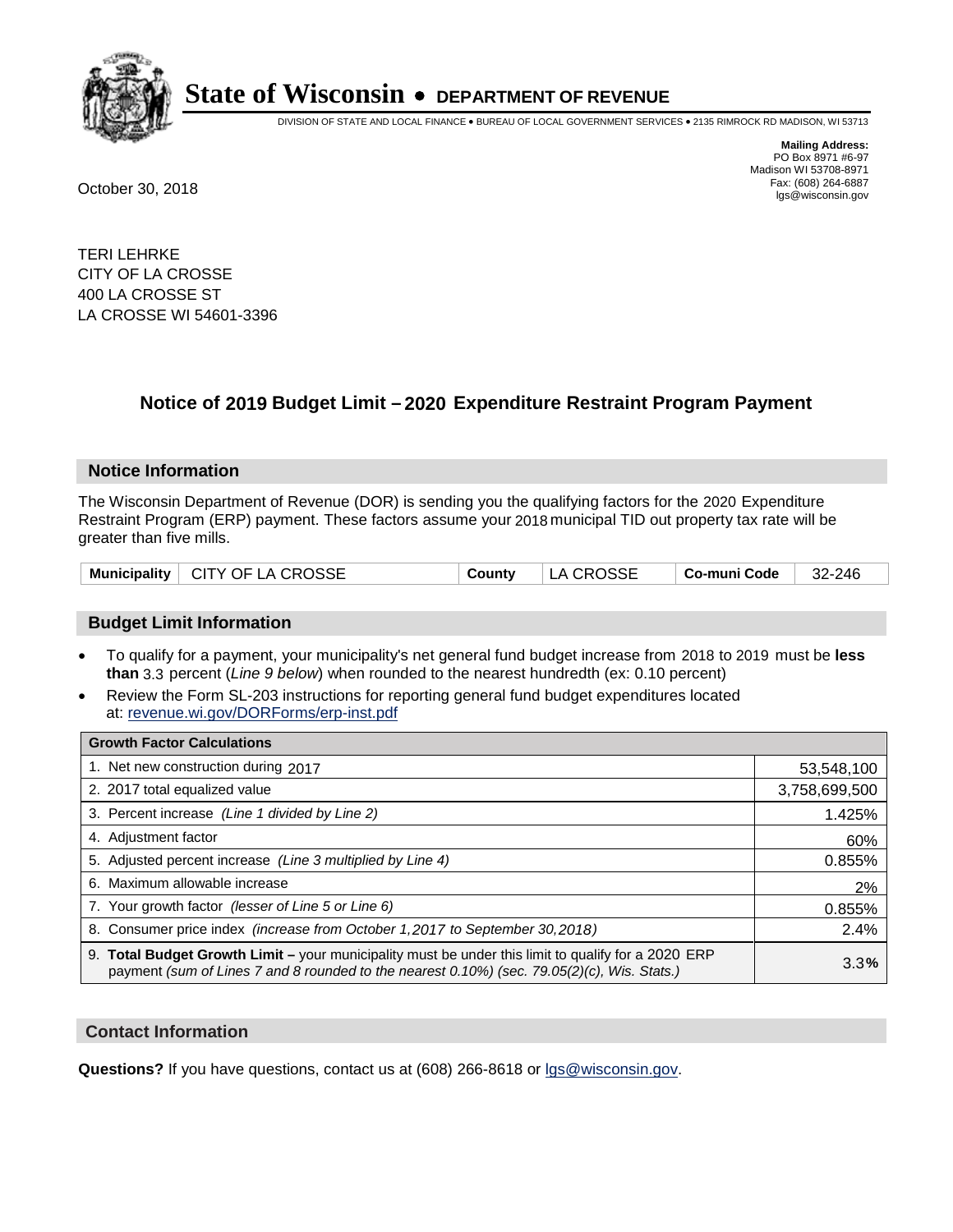

DIVISION OF STATE AND LOCAL FINANCE • BUREAU OF LOCAL GOVERNMENT SERVICES • 2135 RIMROCK RD MADISON, WI 53713

**Mailing Address:** PO Box 8971 #6-97 Madison WI 53708-8971<br>Fax: (608) 264-6887 Fax: (608) 264-6887 October 30, 2018 lgs@wisconsin.gov

CARI BURMASTER CITY OF ONALASKA 415 MAIN ST ONALASKA WI 54650-2953

### **Notice of 2019 Budget Limit - 2020 Expenditure Restraint Program Payment**

#### **Notice Information**

The Wisconsin Department of Revenue (DOR) is sending you the qualifying factors for the 2020 Expenditure Restraint Program (ERP) payment. These factors assume your 2018 municipal TID out property tax rate will be greater than five mills.

| Municipality   CITY OF ONALASKA | County | LA CROSSE | $\vert$ Co-muni Code $\vert$ 32-265 |  |
|---------------------------------|--------|-----------|-------------------------------------|--|
|---------------------------------|--------|-----------|-------------------------------------|--|

#### **Budget Limit Information**

- To qualify for a payment, your municipality's net general fund budget increase from 2018 to 2019 must be less **than** 2.9 percent (*Line 9 below*) when rounded to the nearest hundredth (ex: 0.10 percent)
- Review the Form SL-203 instructions for reporting general fund budget expenditures located at: revenue.wi.gov/DORForms/erp-inst.pdf

| <b>Growth Factor Calculations</b>                                                                                                                                                                      |               |
|--------------------------------------------------------------------------------------------------------------------------------------------------------------------------------------------------------|---------------|
| 1. Net new construction during 2017                                                                                                                                                                    | 16,257,900    |
| 2. 2017 total equalized value                                                                                                                                                                          | 1,910,768,400 |
| 3. Percent increase (Line 1 divided by Line 2)                                                                                                                                                         | 0.851%        |
| 4. Adjustment factor                                                                                                                                                                                   | 60%           |
| 5. Adjusted percent increase (Line 3 multiplied by Line 4)                                                                                                                                             | 0.511%        |
| 6. Maximum allowable increase                                                                                                                                                                          | 2%            |
| 7. Your growth factor (lesser of Line 5 or Line 6)                                                                                                                                                     | 0.511%        |
| 8. Consumer price index (increase from October 1,2017 to September 30,2018)                                                                                                                            | 2.4%          |
| 9. Total Budget Growth Limit - your municipality must be under this limit to qualify for a 2020 ERP<br>payment (sum of Lines 7 and 8 rounded to the nearest $0.10\%$ ) (sec. 79.05(2)(c), Wis. Stats.) | 2.9%          |

#### **Contact Information**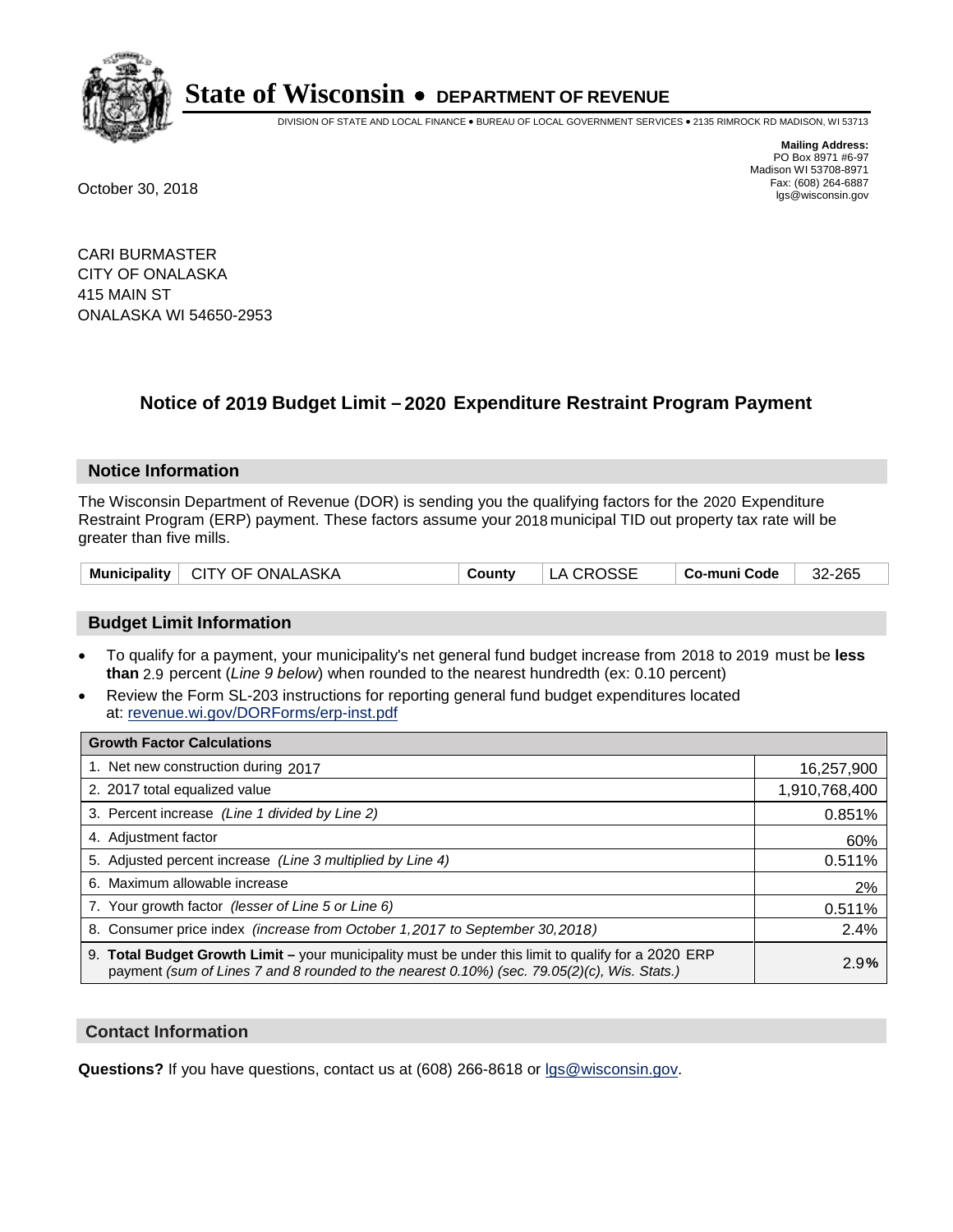

DIVISION OF STATE AND LOCAL FINANCE • BUREAU OF LOCAL GOVERNMENT SERVICES • 2135 RIMROCK RD MADISON, WI 53713

**Mailing Address:** PO Box 8971 #6-97 Madison WI 53708-8971<br>Fax: (608) 264-6887 Fax: (608) 264-6887 October 30, 2018 lgs@wisconsin.gov

PHILLIP CARROLL TOWN OF GRATIOT 5885 STATE RD 78 GRATIOT WI 53541-9793

## **Notice of 2019 Budget Limit - 2020 Expenditure Restraint Program Payment**

#### **Notice Information**

The Wisconsin Department of Revenue (DOR) is sending you the qualifying factors for the 2020 Expenditure Restraint Program (ERP) payment. These factors assume your 2018 municipal TID out property tax rate will be greater than five mills.

| Municipality | TOWN OF GRATIOT | County | LAFAYETTE | Co-muni Code | 33-016 |
|--------------|-----------------|--------|-----------|--------------|--------|
|--------------|-----------------|--------|-----------|--------------|--------|

#### **Budget Limit Information**

- To qualify for a payment, your municipality's net general fund budget increase from 2018 to 2019 must be less **than** 2.8 percent (*Line 9 below*) when rounded to the nearest hundredth (ex: 0.10 percent)
- Review the Form SL-203 instructions for reporting general fund budget expenditures located at: revenue.wi.gov/DORForms/erp-inst.pdf

| <b>Growth Factor Calculations</b>                                                                                                                                                                      |            |
|--------------------------------------------------------------------------------------------------------------------------------------------------------------------------------------------------------|------------|
| 1. Net new construction during 2017                                                                                                                                                                    | 281,100    |
| 2. 2017 total equalized value                                                                                                                                                                          | 46,936,500 |
| 3. Percent increase (Line 1 divided by Line 2)                                                                                                                                                         | 0.599%     |
| 4. Adjustment factor                                                                                                                                                                                   | 60%        |
| 5. Adjusted percent increase (Line 3 multiplied by Line 4)                                                                                                                                             | 0.359%     |
| 6. Maximum allowable increase                                                                                                                                                                          | 2%         |
| 7. Your growth factor (lesser of Line 5 or Line 6)                                                                                                                                                     | 0.359%     |
| 8. Consumer price index (increase from October 1,2017 to September 30,2018)                                                                                                                            | 2.4%       |
| 9. Total Budget Growth Limit - your municipality must be under this limit to qualify for a 2020 ERP<br>payment (sum of Lines 7 and 8 rounded to the nearest $0.10\%$ ) (sec. 79.05(2)(c), Wis. Stats.) | 2.8%       |

#### **Contact Information**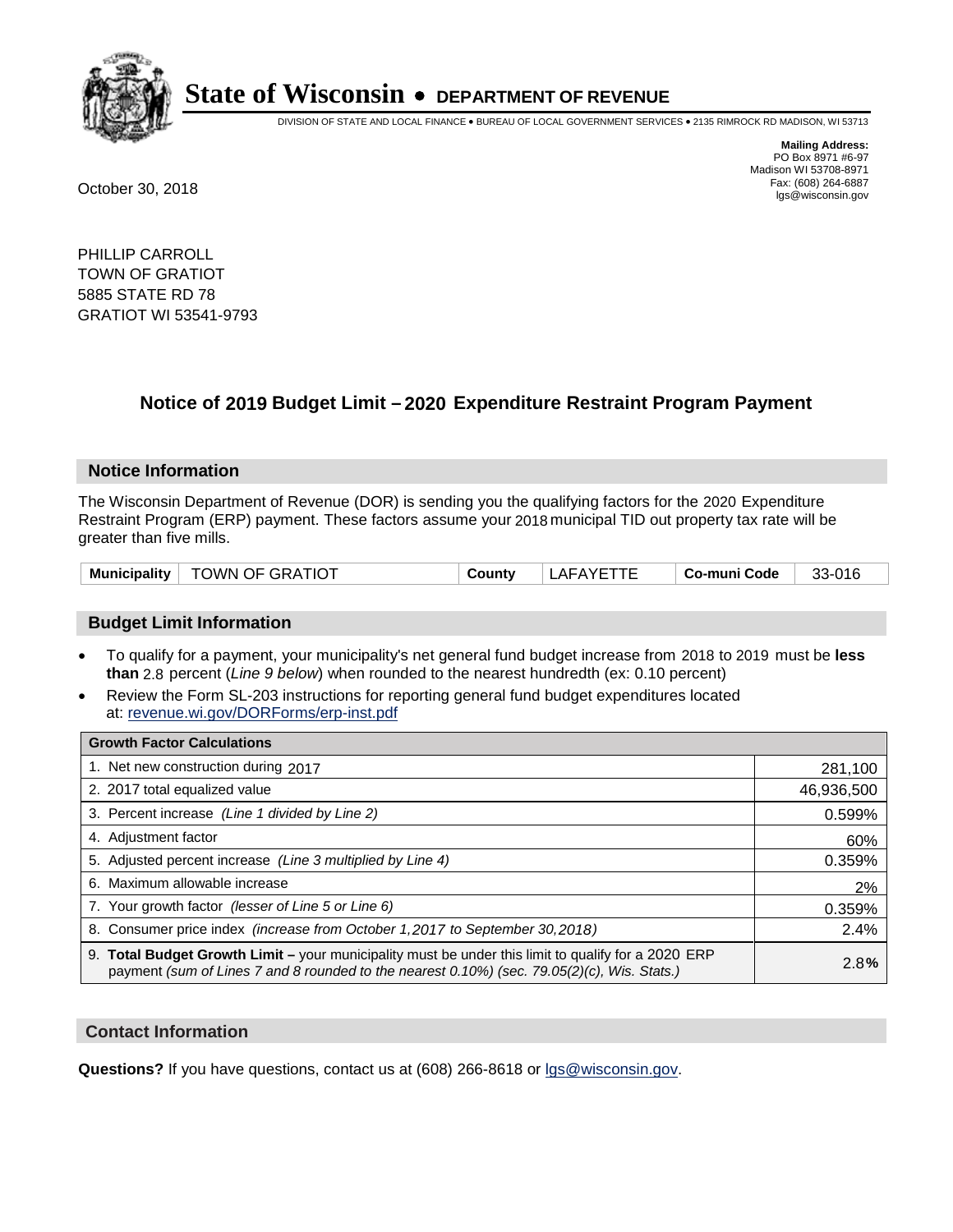

DIVISION OF STATE AND LOCAL FINANCE • BUREAU OF LOCAL GOVERNMENT SERVICES • 2135 RIMROCK RD MADISON, WI 53713

**Mailing Address:** PO Box 8971 #6-97 Madison WI 53708-8971<br>Fax: (608) 264-6887 Fax: (608) 264-6887 October 30, 2018 lgs@wisconsin.gov

LISA CAYA TOWN OF KENDALL 15548 COUNTY ROAD O DARLINGTON WI 53530

## **Notice of 2019 Budget Limit - 2020 Expenditure Restraint Program Payment**

#### **Notice Information**

The Wisconsin Department of Revenue (DOR) is sending you the qualifying factors for the 2020 Expenditure Restraint Program (ERP) payment. These factors assume your 2018 municipal TID out property tax rate will be greater than five mills.

| <b>TOWN OF KENDALL</b><br>Municipality | √Count | 'AFAYF L | Co-muni Code | $33-018$ |
|----------------------------------------|--------|----------|--------------|----------|
|----------------------------------------|--------|----------|--------------|----------|

#### **Budget Limit Information**

- To qualify for a payment, your municipality's net general fund budget increase from 2018 to 2019 must be less **than** 3.3 percent (*Line 9 below*) when rounded to the nearest hundredth (ex: 0.10 percent)
- Review the Form SL-203 instructions for reporting general fund budget expenditures located at: revenue.wi.gov/DORForms/erp-inst.pdf

| <b>Growth Factor Calculations</b>                                                                                                                                                                      |            |
|--------------------------------------------------------------------------------------------------------------------------------------------------------------------------------------------------------|------------|
| 1. Net new construction during 2017                                                                                                                                                                    | 534,300    |
| 2. 2017 total equalized value                                                                                                                                                                          | 36,063,100 |
| 3. Percent increase (Line 1 divided by Line 2)                                                                                                                                                         | 1.482%     |
| 4. Adjustment factor                                                                                                                                                                                   | 60%        |
| 5. Adjusted percent increase (Line 3 multiplied by Line 4)                                                                                                                                             | 0.889%     |
| 6. Maximum allowable increase                                                                                                                                                                          | 2%         |
| 7. Your growth factor (lesser of Line 5 or Line 6)                                                                                                                                                     | 0.889%     |
| 8. Consumer price index (increase from October 1, 2017 to September 30, 2018)                                                                                                                          | 2.4%       |
| 9. Total Budget Growth Limit - your municipality must be under this limit to qualify for a 2020 ERP<br>payment (sum of Lines 7 and 8 rounded to the nearest $0.10\%$ ) (sec. 79.05(2)(c), Wis. Stats.) | 3.3%       |

#### **Contact Information**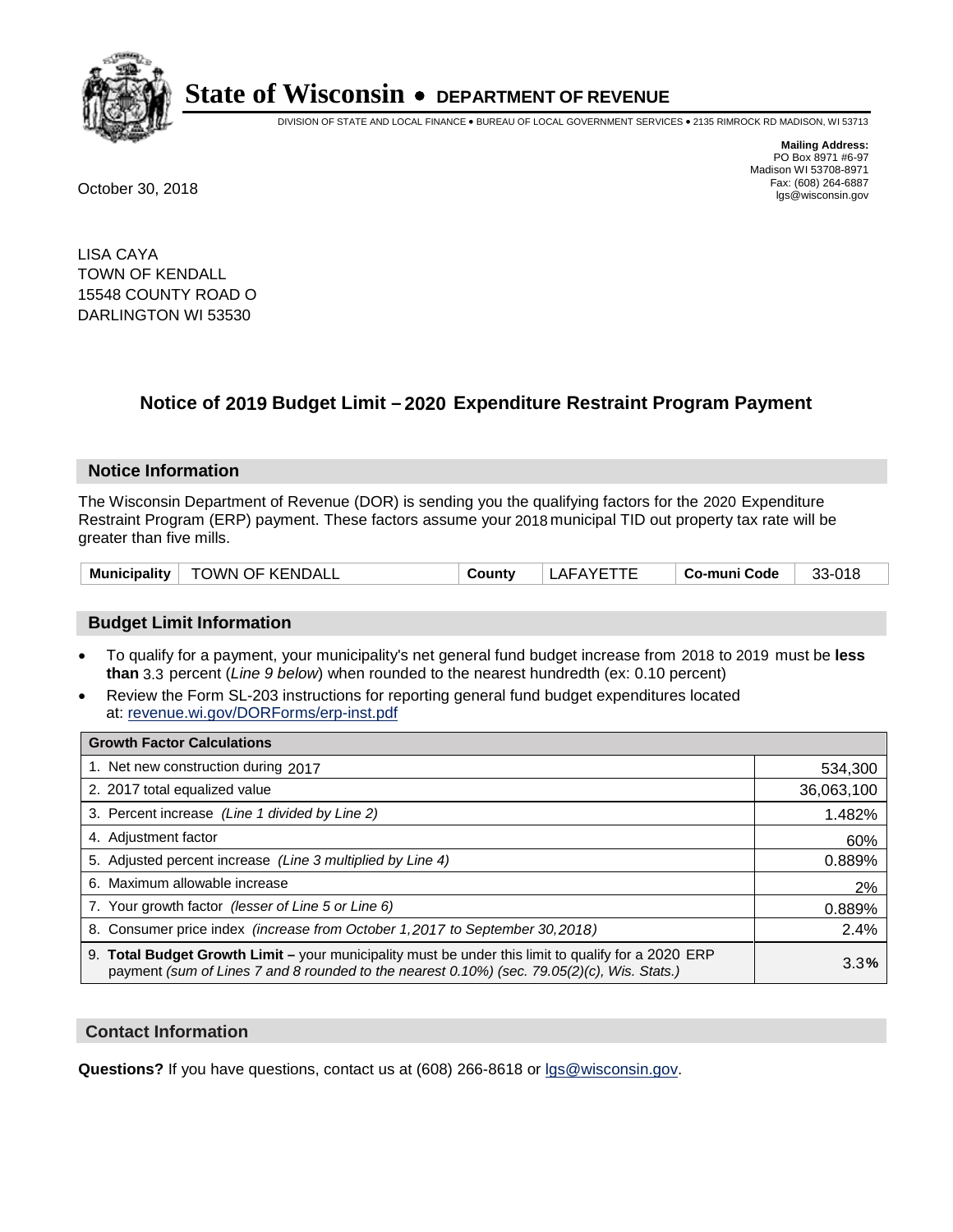

DIVISION OF STATE AND LOCAL FINANCE • BUREAU OF LOCAL GOVERNMENT SERVICES • 2135 RIMROCK RD MADISON, WI 53713

**Mailing Address:** PO Box 8971 #6-97 Madison WI 53708-8971<br>Fax: (608) 264-6887 Fax: (608) 264-6887 October 30, 2018 lgs@wisconsin.gov

PAM FENNER TOWN OF LAMONT 10784 LANCASTER ROAD DARLINGTON WI 53530

## **Notice of 2019 Budget Limit - 2020 Expenditure Restraint Program Payment**

#### **Notice Information**

The Wisconsin Department of Revenue (DOR) is sending you the qualifying factors for the 2020 Expenditure Restraint Program (ERP) payment. These factors assume your 2018 municipal TID out property tax rate will be greater than five mills.

| Municipality | <b>TOWN OF LAMONT</b> | County | LAFAYETTE | ⊩ Co-muni Code | 33-020 |
|--------------|-----------------------|--------|-----------|----------------|--------|
|--------------|-----------------------|--------|-----------|----------------|--------|

#### **Budget Limit Information**

- To qualify for a payment, your municipality's net general fund budget increase from 2018 to 2019 must be less **than** 2.6 percent (*Line 9 below*) when rounded to the nearest hundredth (ex: 0.10 percent)
- Review the Form SL-203 instructions for reporting general fund budget expenditures located at: revenue.wi.gov/DORForms/erp-inst.pdf

| <b>Growth Factor Calculations</b>                                                                                                                                                                      |            |
|--------------------------------------------------------------------------------------------------------------------------------------------------------------------------------------------------------|------------|
| 1. Net new construction during 2017                                                                                                                                                                    | 62,800     |
| 2. 2017 total equalized value                                                                                                                                                                          | 21,378,200 |
| 3. Percent increase (Line 1 divided by Line 2)                                                                                                                                                         | 0.294%     |
| 4. Adjustment factor                                                                                                                                                                                   | 60%        |
| 5. Adjusted percent increase (Line 3 multiplied by Line 4)                                                                                                                                             | 0.176%     |
| 6. Maximum allowable increase                                                                                                                                                                          | 2%         |
| 7. Your growth factor (lesser of Line 5 or Line 6)                                                                                                                                                     | 0.176%     |
| 8. Consumer price index (increase from October 1,2017 to September 30,2018)                                                                                                                            | 2.4%       |
| 9. Total Budget Growth Limit - your municipality must be under this limit to qualify for a 2020 ERP<br>payment (sum of Lines 7 and 8 rounded to the nearest $0.10\%$ ) (sec. 79.05(2)(c), Wis. Stats.) | 2.6%       |

#### **Contact Information**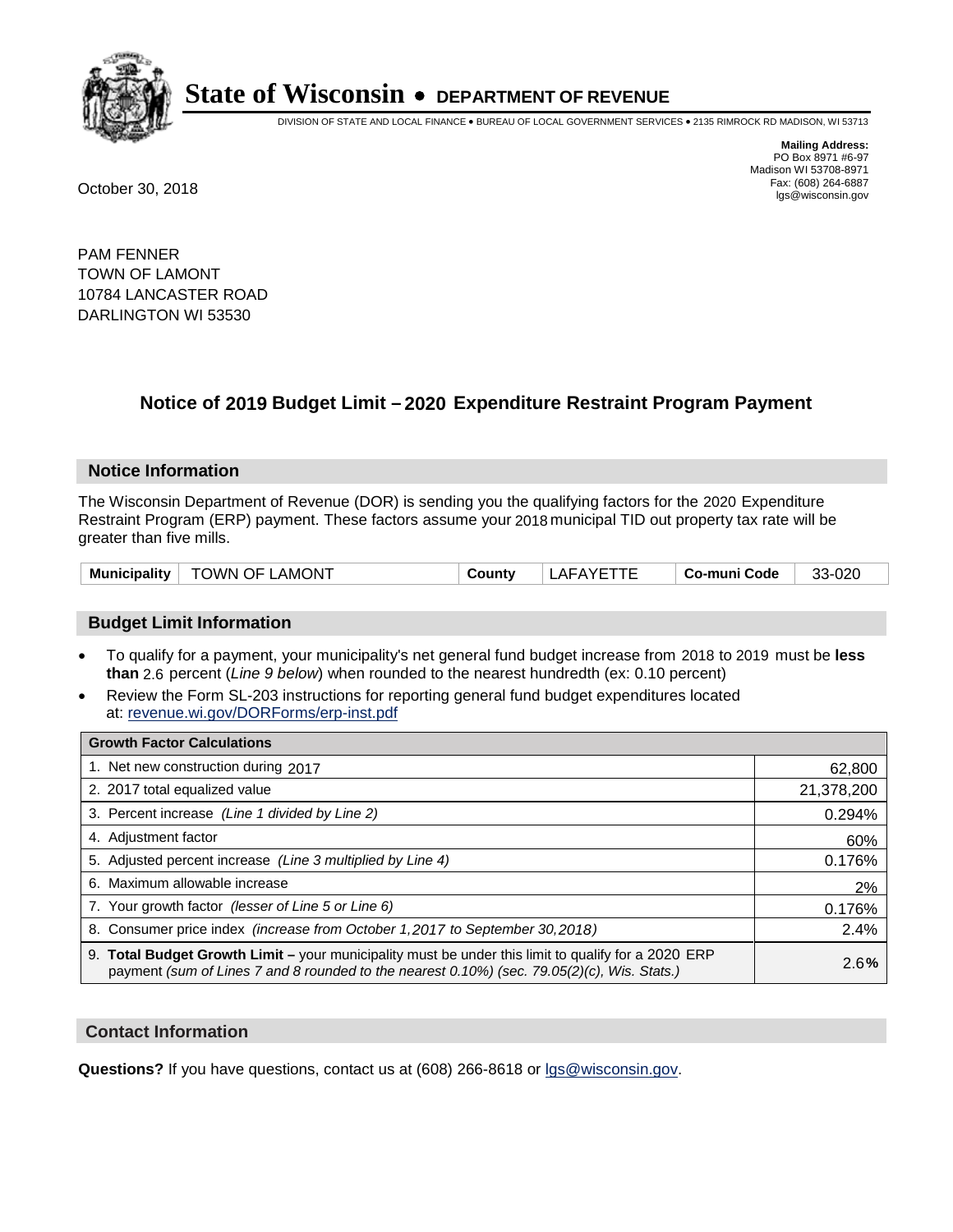

DIVISION OF STATE AND LOCAL FINANCE • BUREAU OF LOCAL GOVERNMENT SERVICES • 2135 RIMROCK RD MADISON, WI 53713

**Mailing Address:** PO Box 8971 #6-97 Madison WI 53708-8971<br>Fax: (608) 264-6887 Fax: (608) 264-6887 October 30, 2018 lgs@wisconsin.gov

LORIE ROBELIA TOWN OF MONTICELLO 3921 CUB HOLLOW RD GRATIOT WI 53541

## **Notice of 2019 Budget Limit - 2020 Expenditure Restraint Program Payment**

#### **Notice Information**

The Wisconsin Department of Revenue (DOR) is sending you the qualifying factors for the 2020 Expenditure Restraint Program (ERP) payment. These factors assume your 2018 municipal TID out property tax rate will be greater than five mills.

| Municipality | TOWN OF MONTICELLO | County | こハびに<br>AF. | <b>Co-muni Code</b> | nne<br>ົ<br>ے∠∪-י ^<br>ື |
|--------------|--------------------|--------|-------------|---------------------|--------------------------|
|--------------|--------------------|--------|-------------|---------------------|--------------------------|

#### **Budget Limit Information**

- To qualify for a payment, your municipality's net general fund budget increase from 2018 to 2019 must be less **than** 2.5 percent (*Line 9 below*) when rounded to the nearest hundredth (ex: 0.10 percent)
- Review the Form SL-203 instructions for reporting general fund budget expenditures located at: revenue.wi.gov/DORForms/erp-inst.pdf

| <b>Growth Factor Calculations</b>                                                                                                                                                                  |            |
|----------------------------------------------------------------------------------------------------------------------------------------------------------------------------------------------------|------------|
| 1. Net new construction during 2017                                                                                                                                                                | 11,000     |
| 2. 2017 total equalized value                                                                                                                                                                      | 13,017,100 |
| 3. Percent increase (Line 1 divided by Line 2)                                                                                                                                                     | 0.085%     |
| 4. Adjustment factor                                                                                                                                                                               | 60%        |
| 5. Adjusted percent increase (Line 3 multiplied by Line 4)                                                                                                                                         | 0.051%     |
| 6. Maximum allowable increase                                                                                                                                                                      | 2%         |
| 7. Your growth factor (lesser of Line 5 or Line 6)                                                                                                                                                 | 0.051%     |
| 8. Consumer price index (increase from October 1, 2017 to September 30, 2018)                                                                                                                      | 2.4%       |
| 9. Total Budget Growth Limit – your municipality must be under this limit to qualify for a 2020 ERP<br>payment (sum of Lines 7 and 8 rounded to the nearest 0.10%) (sec. 79.05(2)(c), Wis. Stats.) | 2.5%       |

#### **Contact Information**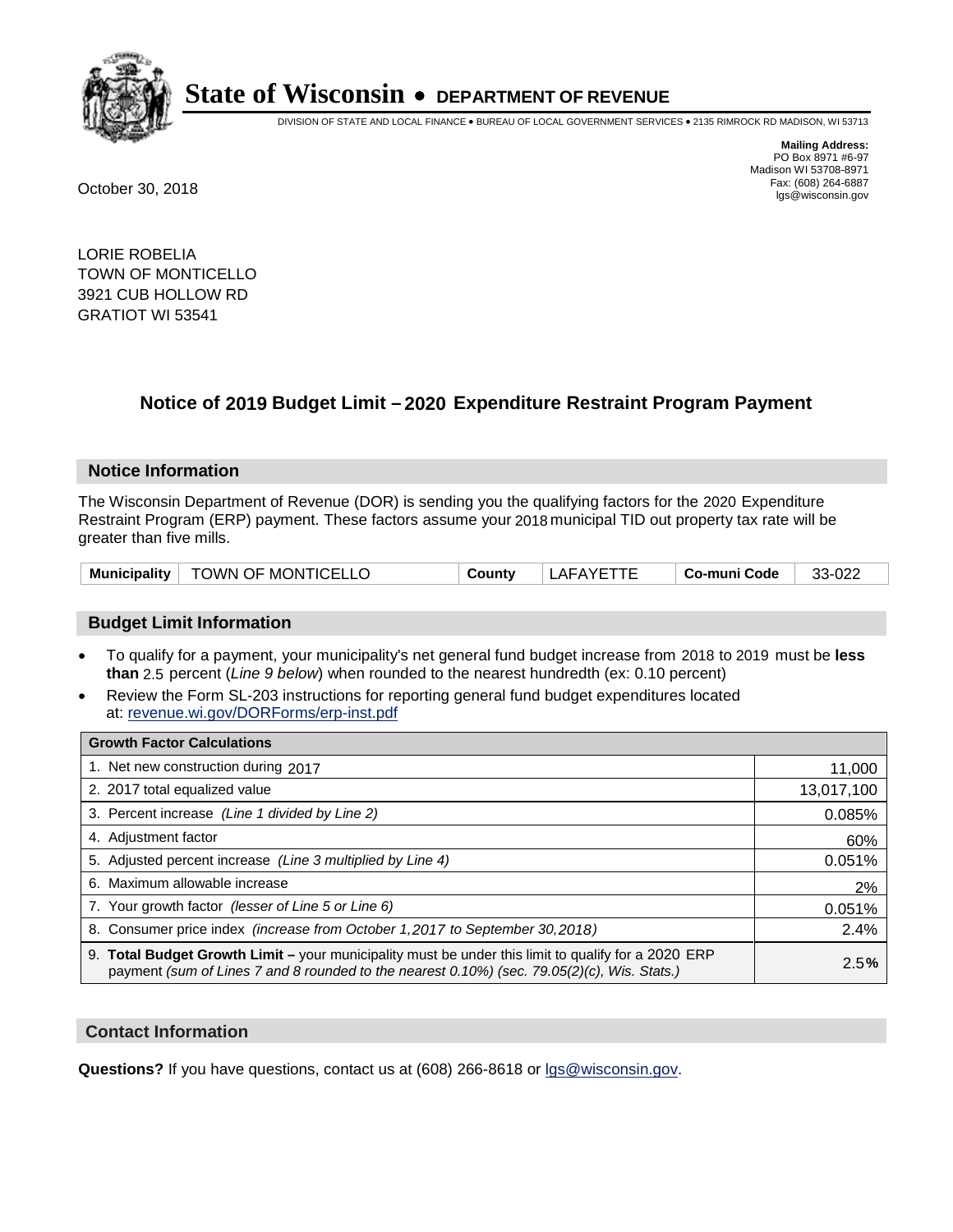

DIVISION OF STATE AND LOCAL FINANCE • BUREAU OF LOCAL GOVERNMENT SERVICES • 2135 RIMROCK RD MADISON, WI 53713

**Mailing Address:** PO Box 8971 #6-97 Madison WI 53708-8971<br>Fax: (608) 264-6887 Fax: (608) 264-6887 October 30, 2018 lgs@wisconsin.gov

PAM BARTELS TOWN OF WAYNE 4712 MEIER ROAD SOUTH WAYNE WI 53587

### **Notice of 2019 Budget Limit - 2020 Expenditure Restraint Program Payment**

#### **Notice Information**

The Wisconsin Department of Revenue (DOR) is sending you the qualifying factors for the 2020 Expenditure Restraint Program (ERP) payment. These factors assume your 2018 municipal TID out property tax rate will be greater than five mills.

#### **Budget Limit Information**

- To qualify for a payment, your municipality's net general fund budget increase from 2018 to 2019 must be less **than** 3.0 percent (*Line 9 below*) when rounded to the nearest hundredth (ex: 0.10 percent)
- Review the Form SL-203 instructions for reporting general fund budget expenditures located at: revenue.wi.gov/DORForms/erp-inst.pdf

| <b>Growth Factor Calculations</b>                                                                                                                                                                      |            |
|--------------------------------------------------------------------------------------------------------------------------------------------------------------------------------------------------------|------------|
| 1. Net new construction during 2017                                                                                                                                                                    | 345,100    |
| 2. 2017 total equalized value                                                                                                                                                                          | 37,078,700 |
| 3. Percent increase (Line 1 divided by Line 2)                                                                                                                                                         | 0.931%     |
| 4. Adjustment factor                                                                                                                                                                                   | 60%        |
| 5. Adjusted percent increase (Line 3 multiplied by Line 4)                                                                                                                                             | 0.559%     |
| 6. Maximum allowable increase                                                                                                                                                                          | 2%         |
| 7. Your growth factor (lesser of Line 5 or Line 6)                                                                                                                                                     | 0.559%     |
| 8. Consumer price index (increase from October 1,2017 to September 30,2018)                                                                                                                            | 2.4%       |
| 9. Total Budget Growth Limit - your municipality must be under this limit to qualify for a 2020 ERP<br>payment (sum of Lines 7 and 8 rounded to the nearest $0.10\%$ ) (sec. 79.05(2)(c), Wis. Stats.) | 3.0%       |

#### **Contact Information**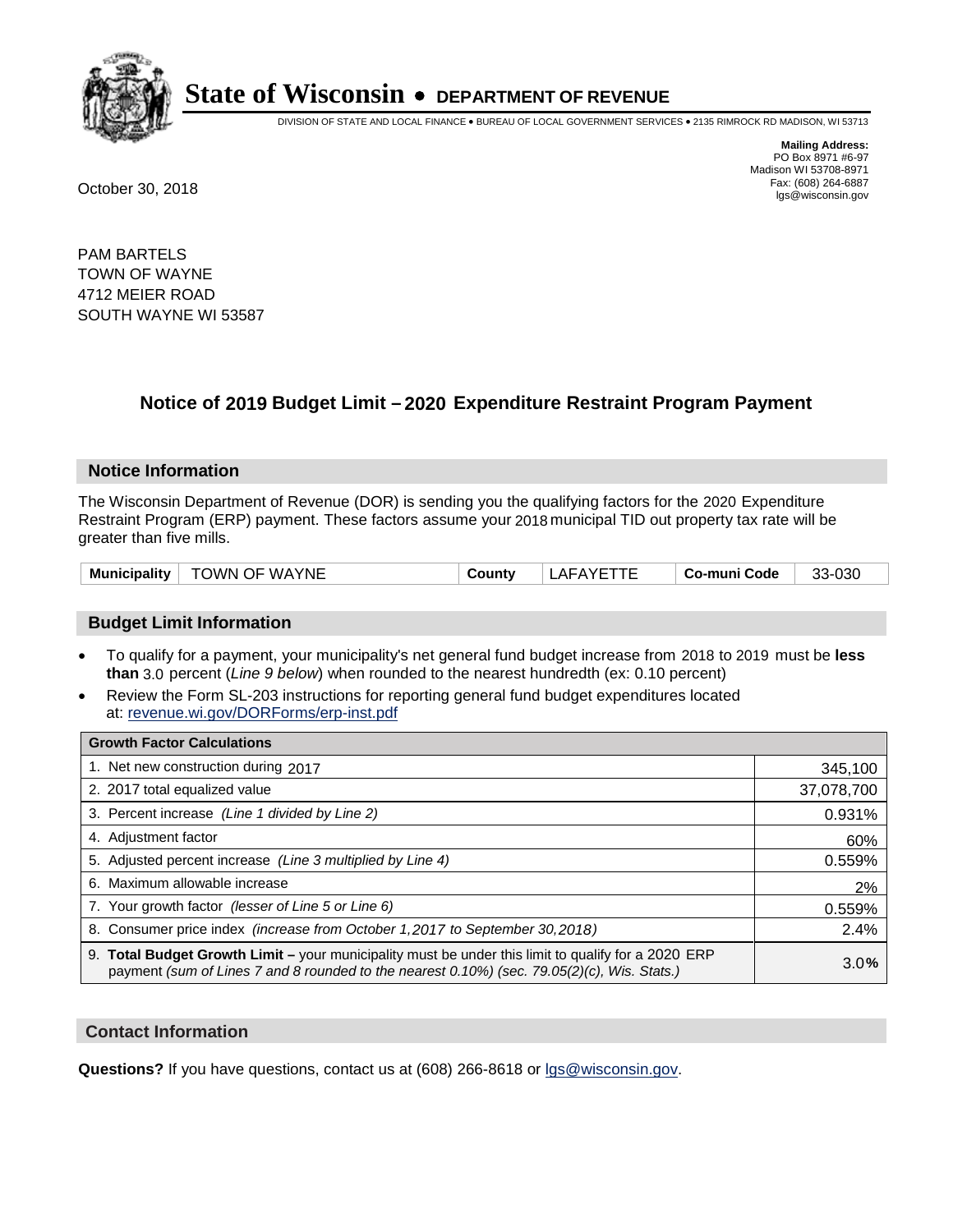

DIVISION OF STATE AND LOCAL FINANCE • BUREAU OF LOCAL GOVERNMENT SERVICES • 2135 RIMROCK RD MADISON, WI 53713

**Mailing Address:** PO Box 8971 #6-97 Madison WI 53708-8971<br>Fax: (608) 264-6887 Fax: (608) 264-6887 October 30, 2018 lgs@wisconsin.gov

SANDRA FLANNERY VILLAGE OF ARGYLE PO BOX 246 ARGYLE WI 53504-0246

## **Notice of 2019 Budget Limit - 2020 Expenditure Restraint Program Payment**

#### **Notice Information**

The Wisconsin Department of Revenue (DOR) is sending you the qualifying factors for the 2020 Expenditure Restraint Program (ERP) payment. These factors assume your 2018 municipal TID out property tax rate will be greater than five mills.

|  | Municipality   VILLAGE OF ARGYLE | County | LAFAYETTE | ⊦ Co-muni Code | $33 - 101$ |
|--|----------------------------------|--------|-----------|----------------|------------|
|--|----------------------------------|--------|-----------|----------------|------------|

#### **Budget Limit Information**

- To qualify for a payment, your municipality's net general fund budget increase from 2018 to 2019 must be less **than** 2.5 percent (*Line 9 below*) when rounded to the nearest hundredth (ex: 0.10 percent)
- Review the Form SL-203 instructions for reporting general fund budget expenditures located at: revenue.wi.gov/DORForms/erp-inst.pdf

| <b>Growth Factor Calculations</b>                                                                                                                                                                      |            |
|--------------------------------------------------------------------------------------------------------------------------------------------------------------------------------------------------------|------------|
| 1. Net new construction during 2017                                                                                                                                                                    | 75,900     |
| 2. 2017 total equalized value                                                                                                                                                                          | 36,169,000 |
| 3. Percent increase (Line 1 divided by Line 2)                                                                                                                                                         | 0.210%     |
| 4. Adjustment factor                                                                                                                                                                                   | 60%        |
| 5. Adjusted percent increase (Line 3 multiplied by Line 4)                                                                                                                                             | 0.126%     |
| 6. Maximum allowable increase                                                                                                                                                                          | 2%         |
| 7. Your growth factor (lesser of Line 5 or Line 6)                                                                                                                                                     | 0.126%     |
| 8. Consumer price index (increase from October 1, 2017 to September 30, 2018)                                                                                                                          | 2.4%       |
| 9. Total Budget Growth Limit - your municipality must be under this limit to qualify for a 2020 ERP<br>payment (sum of Lines 7 and 8 rounded to the nearest $0.10\%$ ) (sec. 79.05(2)(c), Wis. Stats.) | 2.5%       |

#### **Contact Information**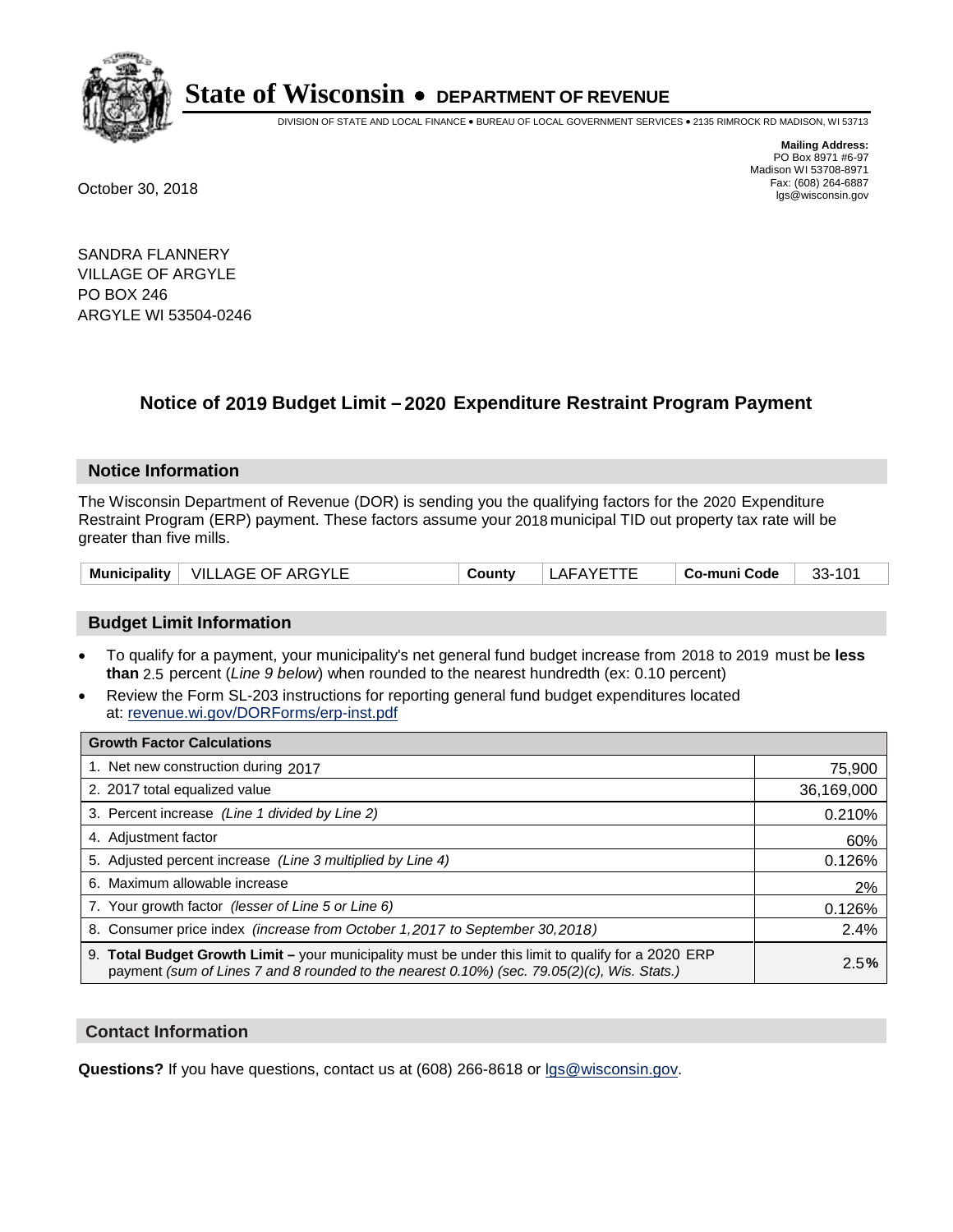

DIVISION OF STATE AND LOCAL FINANCE • BUREAU OF LOCAL GOVERNMENT SERVICES • 2135 RIMROCK RD MADISON, WI 53713

**Mailing Address:** PO Box 8971 #6-97 Madison WI 53708-8971<br>Fax: (608) 264-6887 Fax: (608) 264-6887 October 30, 2018 lgs@wisconsin.gov

AMY BARNES VILLAGE OF BLANCHARDVILLE PO BOX 9 BLANCHARDVILLE WI 53516-0009

### **Notice of 2019 Budget Limit - 2020 Expenditure Restraint Program Payment**

#### **Notice Information**

The Wisconsin Department of Revenue (DOR) is sending you the qualifying factors for the 2020 Expenditure Restraint Program (ERP) payment. These factors assume your 2018 municipal TID out property tax rate will be greater than five mills.

|  | Municipality   VILLAGE OF BLANCHARDVILLE | <sup>⊥</sup> Countv | LAFAYETTE | ∣ Co-muni Code | 33-108 |
|--|------------------------------------------|---------------------|-----------|----------------|--------|
|--|------------------------------------------|---------------------|-----------|----------------|--------|

#### **Budget Limit Information**

- To qualify for a payment, your municipality's net general fund budget increase from 2018 to 2019 must be less **than** 2.9 percent (*Line 9 below*) when rounded to the nearest hundredth (ex: 0.10 percent)
- Review the Form SL-203 instructions for reporting general fund budget expenditures located at: revenue.wi.gov/DORForms/erp-inst.pdf

| <b>Growth Factor Calculations</b>                                                                                                                                                                      |            |
|--------------------------------------------------------------------------------------------------------------------------------------------------------------------------------------------------------|------------|
| 1. Net new construction during 2017                                                                                                                                                                    | 319,900    |
| 2. 2017 total equalized value                                                                                                                                                                          | 42,263,300 |
| 3. Percent increase (Line 1 divided by Line 2)                                                                                                                                                         | 0.757%     |
| 4. Adjustment factor                                                                                                                                                                                   | 60%        |
| 5. Adjusted percent increase (Line 3 multiplied by Line 4)                                                                                                                                             | 0.454%     |
| 6. Maximum allowable increase                                                                                                                                                                          | 2%         |
| 7. Your growth factor (lesser of Line 5 or Line 6)                                                                                                                                                     | 0.454%     |
| 8. Consumer price index (increase from October 1,2017 to September 30,2018)                                                                                                                            | 2.4%       |
| 9. Total Budget Growth Limit - your municipality must be under this limit to qualify for a 2020 ERP<br>payment (sum of Lines 7 and 8 rounded to the nearest $0.10\%$ ) (sec. 79.05(2)(c), Wis. Stats.) | 2.9%       |

#### **Contact Information**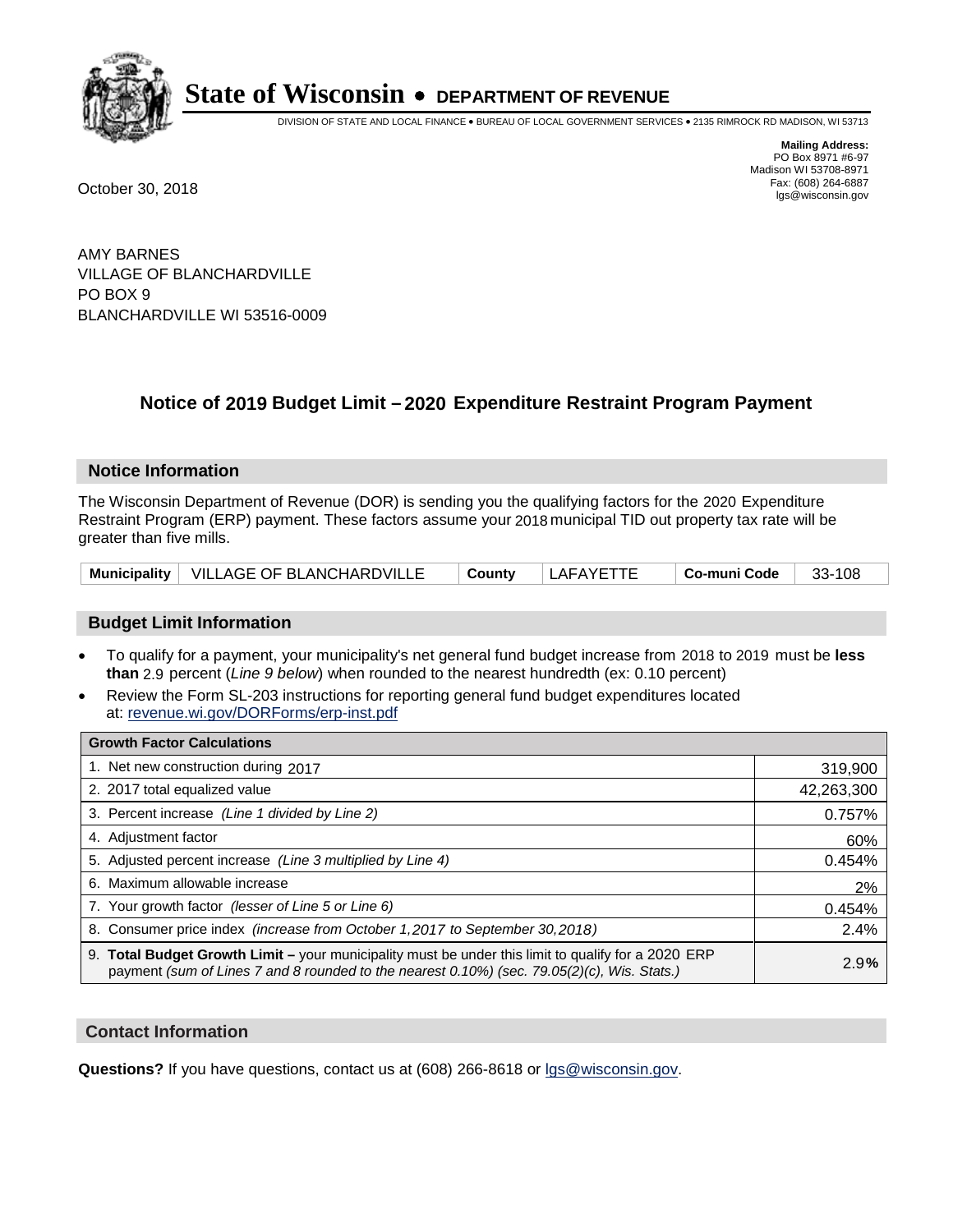

DIVISION OF STATE AND LOCAL FINANCE • BUREAU OF LOCAL GOVERNMENT SERVICES • 2135 RIMROCK RD MADISON, WI 53713

**Mailing Address:** PO Box 8971 #6-97 Madison WI 53708-8971<br>Fax: (608) 264-6887 Fax: (608) 264-6887 October 30, 2018 lgs@wisconsin.gov

TRAVIS SIGNER VILLAGE OF GRATIOT 5630 MAIN STREET GRATIOT WI 53541

## **Notice of 2019 Budget Limit - 2020 Expenditure Restraint Program Payment**

#### **Notice Information**

The Wisconsin Department of Revenue (DOR) is sending you the qualifying factors for the 2020 Expenditure Restraint Program (ERP) payment. These factors assume your 2018 municipal TID out property tax rate will be greater than five mills.

| Municipality | <b>VILLAGE OF GRATIOT</b> | ີດuntv | LAFAYETTE | . Co-muni Code | 33-131 |
|--------------|---------------------------|--------|-----------|----------------|--------|
|--------------|---------------------------|--------|-----------|----------------|--------|

#### **Budget Limit Information**

- To qualify for a payment, your municipality's net general fund budget increase from 2018 to 2019 must be less **than** 2.4 percent (*Line 9 below*) when rounded to the nearest hundredth (ex: 0.10 percent)
- Review the Form SL-203 instructions for reporting general fund budget expenditures located at: revenue.wi.gov/DORForms/erp-inst.pdf

| <b>Growth Factor Calculations</b>                                                                                                                                                                  |           |
|----------------------------------------------------------------------------------------------------------------------------------------------------------------------------------------------------|-----------|
| 1. Net new construction during 2017                                                                                                                                                                |           |
| 2. 2017 total equalized value                                                                                                                                                                      | 7,967,800 |
| 3. Percent increase (Line 1 divided by Line 2)                                                                                                                                                     | 0.000%    |
| 4. Adjustment factor                                                                                                                                                                               | 60%       |
| 5. Adjusted percent increase (Line 3 multiplied by Line 4)                                                                                                                                         | 0.000%    |
| 6. Maximum allowable increase                                                                                                                                                                      | 2%        |
| 7. Your growth factor (lesser of Line 5 or Line 6)                                                                                                                                                 | 0.000%    |
| 8. Consumer price index (increase from October 1, 2017 to September 30, 2018)                                                                                                                      | 2.4%      |
| 9. Total Budget Growth Limit - your municipality must be under this limit to qualify for a 2020 ERP<br>payment (sum of Lines 7 and 8 rounded to the nearest 0.10%) (sec. 79.05(2)(c), Wis. Stats.) | 2.4%      |

#### **Contact Information**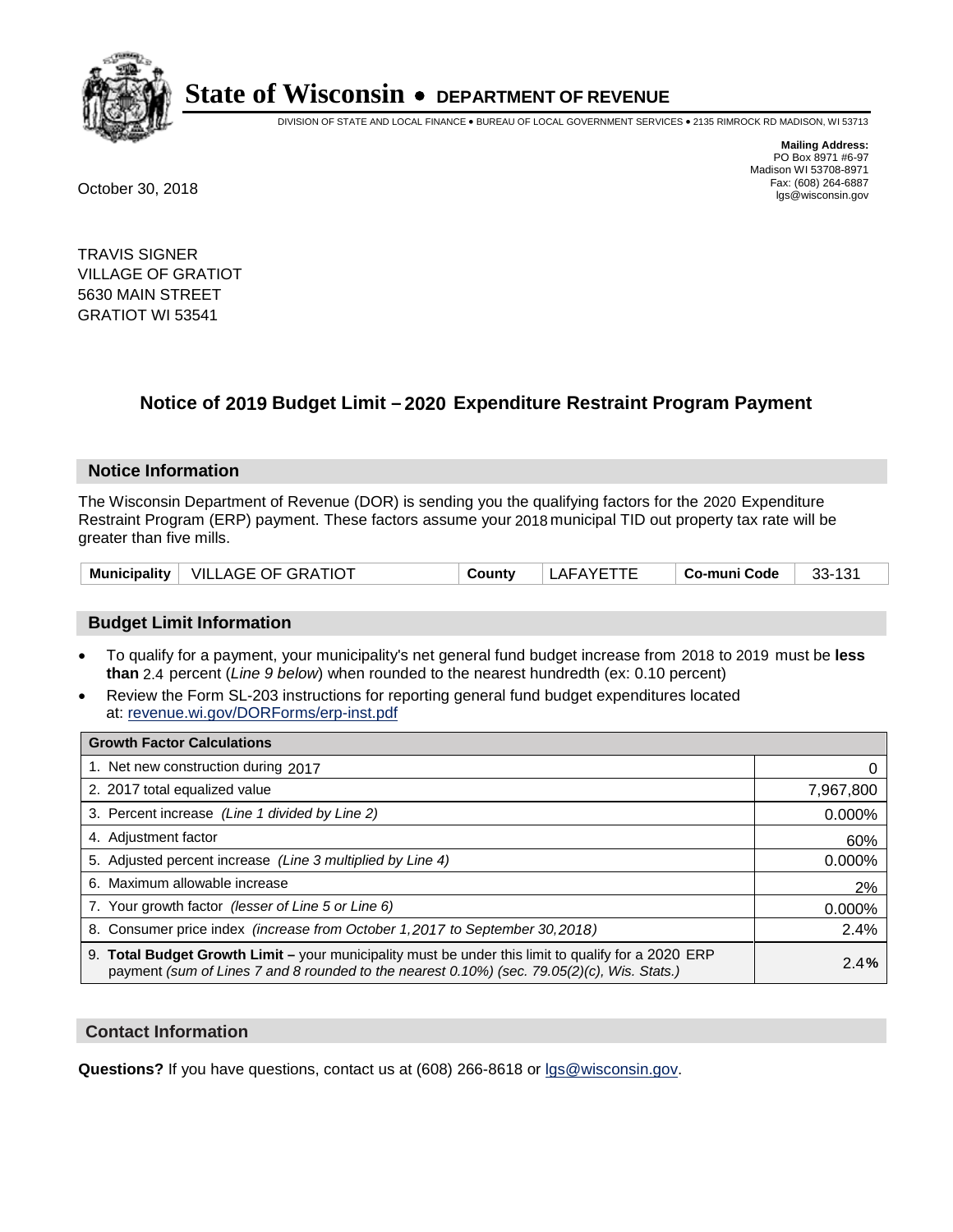

DIVISION OF STATE AND LOCAL FINANCE • BUREAU OF LOCAL GOVERNMENT SERVICES • 2135 RIMROCK RD MADISON, WI 53713

**Mailing Address:** PO Box 8971 #6-97 Madison WI 53708-8971<br>Fax: (608) 264-6887 Fax: (608) 264-6887 October 30, 2018 lgs@wisconsin.gov

PHIL CARROLL VILLAGE OF SOUTH WAYNE PO BOX 305 SOUTH WAYNE WI 53587

## **Notice of 2019 Budget Limit - 2020 Expenditure Restraint Program Payment**

#### **Notice Information**

The Wisconsin Department of Revenue (DOR) is sending you the qualifying factors for the 2020 Expenditure Restraint Program (ERP) payment. These factors assume your 2018 municipal TID out property tax rate will be greater than five mills.

|  | Municipality   VILLAGE OF SOUTH WAYNE | County | LAFAYETTE | ⊤ Co-muni Code | 181<br>33- |
|--|---------------------------------------|--------|-----------|----------------|------------|
|--|---------------------------------------|--------|-----------|----------------|------------|

#### **Budget Limit Information**

- To qualify for a payment, your municipality's net general fund budget increase from 2018 to 2019 must be less **than** 2.5 percent (*Line 9 below*) when rounded to the nearest hundredth (ex: 0.10 percent)
- Review the Form SL-203 instructions for reporting general fund budget expenditures located at: revenue.wi.gov/DORForms/erp-inst.pdf

| <b>Growth Factor Calculations</b>                                                                                                                                                                      |            |
|--------------------------------------------------------------------------------------------------------------------------------------------------------------------------------------------------------|------------|
| 1. Net new construction during 2017                                                                                                                                                                    | 19,800     |
| 2. 2017 total equalized value                                                                                                                                                                          | 19,787,300 |
| 3. Percent increase (Line 1 divided by Line 2)                                                                                                                                                         | 0.100%     |
| 4. Adjustment factor                                                                                                                                                                                   | 60%        |
| 5. Adjusted percent increase (Line 3 multiplied by Line 4)                                                                                                                                             | 0.060%     |
| 6. Maximum allowable increase                                                                                                                                                                          | 2%         |
| 7. Your growth factor (lesser of Line 5 or Line 6)                                                                                                                                                     | 0.060%     |
| 8. Consumer price index (increase from October 1, 2017 to September 30, 2018)                                                                                                                          | 2.4%       |
| 9. Total Budget Growth Limit - your municipality must be under this limit to qualify for a 2020 ERP<br>payment (sum of Lines 7 and 8 rounded to the nearest $0.10\%$ ) (sec. 79.05(2)(c), Wis. Stats.) | 2.5%       |

#### **Contact Information**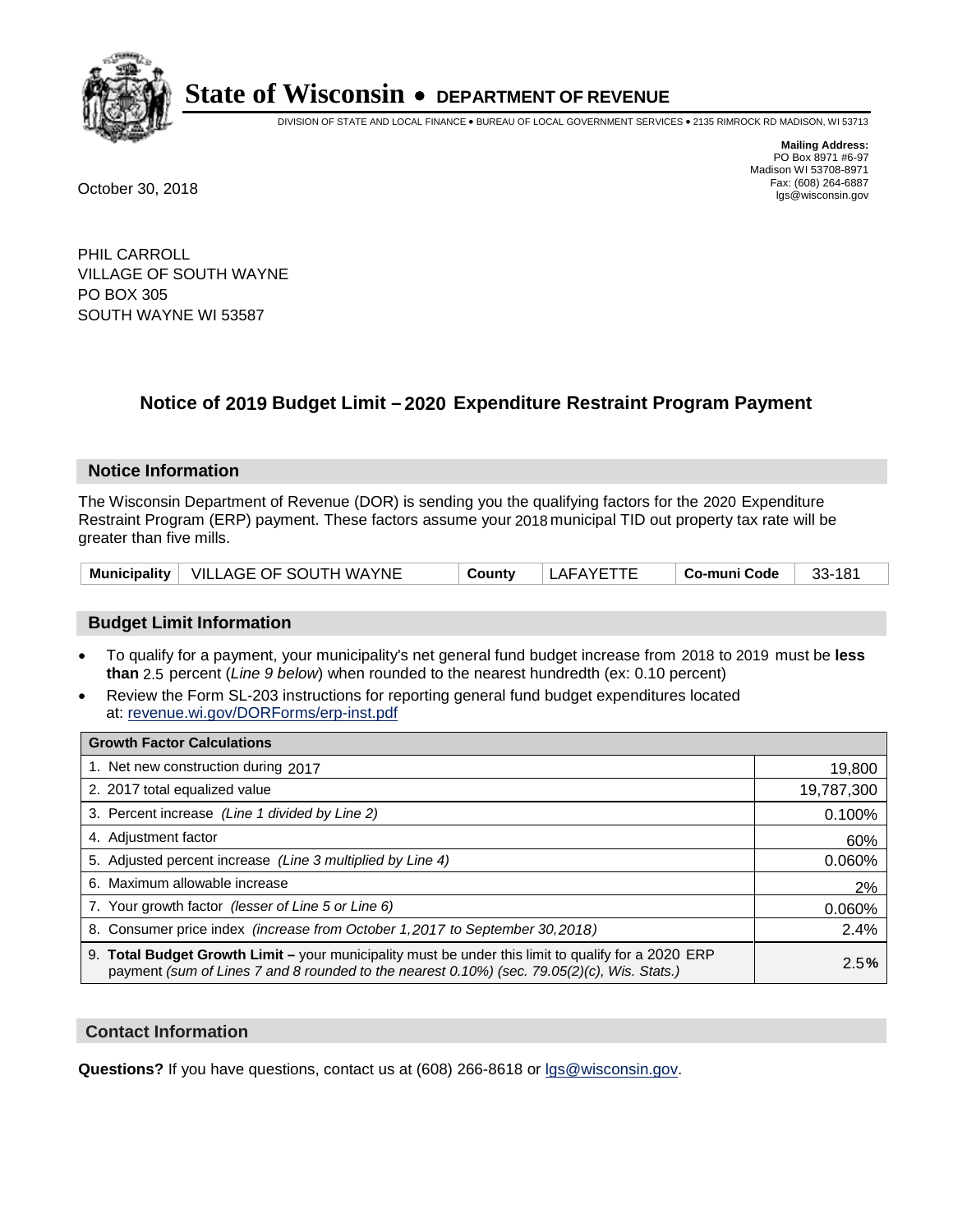

DIVISION OF STATE AND LOCAL FINANCE • BUREAU OF LOCAL GOVERNMENT SERVICES • 2135 RIMROCK RD MADISON, WI 53713

**Mailing Address:** PO Box 8971 #6-97 Madison WI 53708-8971<br>Fax: (608) 264-6887 Fax: (608) 264-6887 October 30, 2018 lgs@wisconsin.gov

PHILIP RISSEEUW CITY OF DARLINGTON PO BOX 207 DARLINGTON WI 53530-0207

## **Notice of 2019 Budget Limit - 2020 Expenditure Restraint Program Payment**

#### **Notice Information**

The Wisconsin Department of Revenue (DOR) is sending you the qualifying factors for the 2020 Expenditure Restraint Program (ERP) payment. These factors assume your 2018 municipal TID out property tax rate will be greater than five mills.

| Municipality | CITY OF DARLINGTON | ∴ount∨ | 'NVE<br>AFA | Co-muni Code | 33-216 |
|--------------|--------------------|--------|-------------|--------------|--------|
|--------------|--------------------|--------|-------------|--------------|--------|

#### **Budget Limit Information**

- To qualify for a payment, your municipality's net general fund budget increase from 2018 to 2019 must be less **than** 4.4 percent (*Line 9 below*) when rounded to the nearest hundredth (ex: 0.10 percent)
- Review the Form SL-203 instructions for reporting general fund budget expenditures located at: revenue.wi.gov/DORForms/erp-inst.pdf

| <b>Growth Factor Calculations</b>                                                                                                                                                                      |             |
|--------------------------------------------------------------------------------------------------------------------------------------------------------------------------------------------------------|-------------|
| 1. Net new construction during 2017                                                                                                                                                                    | 8,699,800   |
| 2. 2017 total equalized value                                                                                                                                                                          | 114,031,300 |
| 3. Percent increase (Line 1 divided by Line 2)                                                                                                                                                         | 7.629%      |
| 4. Adjustment factor                                                                                                                                                                                   | 60%         |
| 5. Adjusted percent increase (Line 3 multiplied by Line 4)                                                                                                                                             | 4.577%      |
| 6. Maximum allowable increase                                                                                                                                                                          | 2%          |
| 7. Your growth factor (lesser of Line 5 or Line 6)                                                                                                                                                     | 2.000%      |
| 8. Consumer price index (increase from October 1,2017 to September 30,2018)                                                                                                                            | 2.4%        |
| 9. Total Budget Growth Limit - your municipality must be under this limit to qualify for a 2020 ERP<br>payment (sum of Lines 7 and 8 rounded to the nearest $0.10\%$ ) (sec. 79.05(2)(c), Wis. Stats.) | 4.4%        |

#### **Contact Information**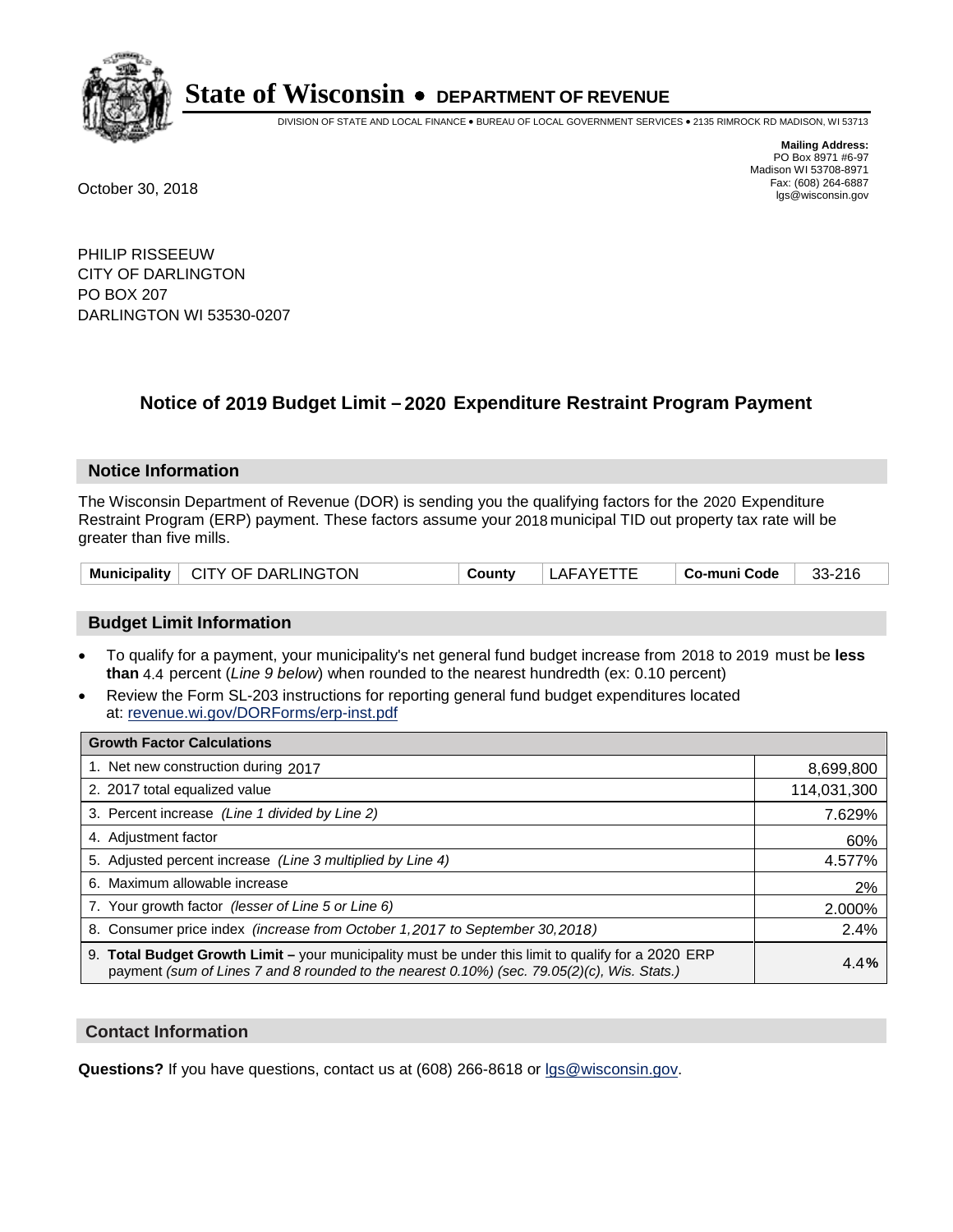

DIVISION OF STATE AND LOCAL FINANCE • BUREAU OF LOCAL GOVERNMENT SERVICES • 2135 RIMROCK RD MADISON, WI 53713

**Mailing Address:** PO Box 8971 #6-97 Madison WI 53708-8971<br>Fax: (608) 264-6887 Fax: (608) 264-6887 October 30, 2018 lgs@wisconsin.gov

MARSHA EINSWEILER CITY OF SHULLSBURG PO BOX 580 SHULLSBURG WI 53586-0580

## **Notice of 2019 Budget Limit - 2020 Expenditure Restraint Program Payment**

#### **Notice Information**

The Wisconsin Department of Revenue (DOR) is sending you the qualifying factors for the 2020 Expenditure Restraint Program (ERP) payment. These factors assume your 2018 municipal TID out property tax rate will be greater than five mills.

|  | Municipality   CITY OF SHULLSBURG | County | LAFAYETTE | Co-muni Code | 33-281 |
|--|-----------------------------------|--------|-----------|--------------|--------|
|--|-----------------------------------|--------|-----------|--------------|--------|

#### **Budget Limit Information**

- To qualify for a payment, your municipality's net general fund budget increase from 2018 to 2019 must be less **than** 2.6 percent (*Line 9 below*) when rounded to the nearest hundredth (ex: 0.10 percent)
- Review the Form SL-203 instructions for reporting general fund budget expenditures located at: revenue.wi.gov/DORForms/erp-inst.pdf

| <b>Growth Factor Calculations</b>                                                                                                                                                                      |            |
|--------------------------------------------------------------------------------------------------------------------------------------------------------------------------------------------------------|------------|
| 1. Net new construction during 2017                                                                                                                                                                    | 194,900    |
| 2. 2017 total equalized value                                                                                                                                                                          | 58,411,900 |
| 3. Percent increase (Line 1 divided by Line 2)                                                                                                                                                         | 0.334%     |
| 4. Adjustment factor                                                                                                                                                                                   | 60%        |
| 5. Adjusted percent increase (Line 3 multiplied by Line 4)                                                                                                                                             | 0.200%     |
| 6. Maximum allowable increase                                                                                                                                                                          | 2%         |
| 7. Your growth factor (lesser of Line 5 or Line 6)                                                                                                                                                     | 0.200%     |
| 8. Consumer price index (increase from October 1,2017 to September 30,2018)                                                                                                                            | 2.4%       |
| 9. Total Budget Growth Limit - your municipality must be under this limit to qualify for a 2020 ERP<br>payment (sum of Lines 7 and 8 rounded to the nearest $0.10\%$ ) (sec. 79.05(2)(c), Wis. Stats.) | 2.6%       |

#### **Contact Information**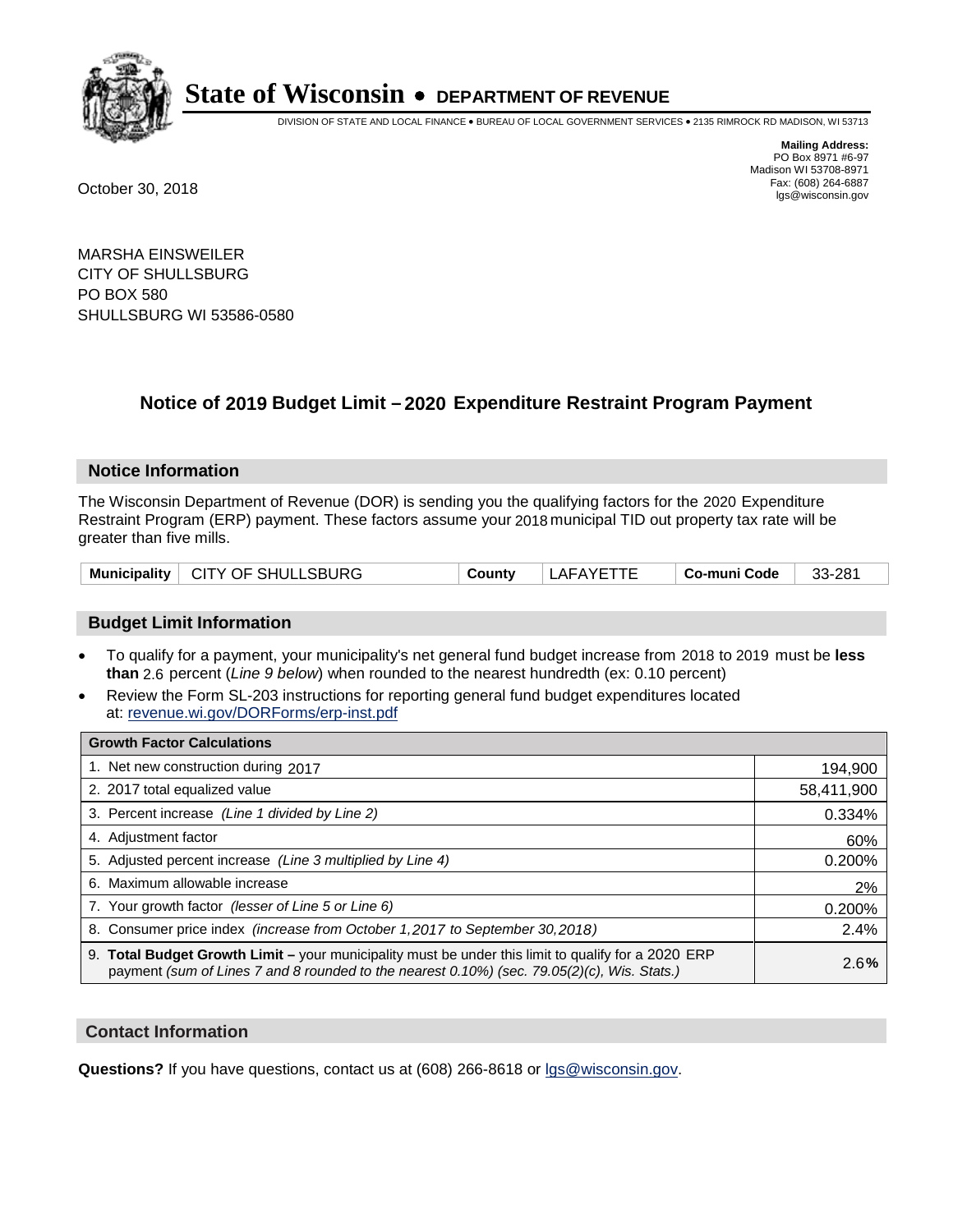

DIVISION OF STATE AND LOCAL FINANCE • BUREAU OF LOCAL GOVERNMENT SERVICES • 2135 RIMROCK RD MADISON, WI 53713

**Mailing Address:** PO Box 8971 #6-97 Madison WI 53708-8971<br>Fax: (608) 264-6887 Fax: (608) 264-6887 October 30, 2018 lgs@wisconsin.gov

CAROL BLAWAT VILLAGE OF WHITE LAKE PO BOX 8615 SCHOOL ST WHITE LAKE WI 54491-0008

## **Notice of 2019 Budget Limit - 2020 Expenditure Restraint Program Payment**

#### **Notice Information**

The Wisconsin Department of Revenue (DOR) is sending you the qualifying factors for the 2020 Expenditure Restraint Program (ERP) payment. These factors assume your 2018 municipal TID out property tax rate will be greater than five mills.

|  | Municipality   VILLAGE OF WHITE LAKE | Countv | LANGLADE | Co-muni Code | $34 - 191$ |
|--|--------------------------------------|--------|----------|--------------|------------|
|--|--------------------------------------|--------|----------|--------------|------------|

#### **Budget Limit Information**

- To qualify for a payment, your municipality's net general fund budget increase from 2018 to 2019 must be less **than** 2.6 percent (*Line 9 below*) when rounded to the nearest hundredth (ex: 0.10 percent)
- Review the Form SL-203 instructions for reporting general fund budget expenditures located at: revenue.wi.gov/DORForms/erp-inst.pdf

| <b>Growth Factor Calculations</b>                                                                                                                                                                      |            |
|--------------------------------------------------------------------------------------------------------------------------------------------------------------------------------------------------------|------------|
| 1. Net new construction during 2017                                                                                                                                                                    | 75,900     |
| 2. 2017 total equalized value                                                                                                                                                                          | 19,373,200 |
| 3. Percent increase (Line 1 divided by Line 2)                                                                                                                                                         | 0.392%     |
| 4. Adjustment factor                                                                                                                                                                                   | 60%        |
| 5. Adjusted percent increase (Line 3 multiplied by Line 4)                                                                                                                                             | 0.235%     |
| 6. Maximum allowable increase                                                                                                                                                                          | 2%         |
| 7. Your growth factor (lesser of Line 5 or Line 6)                                                                                                                                                     | 0.235%     |
| 8. Consumer price index (increase from October 1, 2017 to September 30, 2018)                                                                                                                          | 2.4%       |
| 9. Total Budget Growth Limit - your municipality must be under this limit to qualify for a 2020 ERP<br>payment (sum of Lines 7 and 8 rounded to the nearest $0.10\%$ ) (sec. 79.05(2)(c), Wis. Stats.) | 2.6%       |

#### **Contact Information**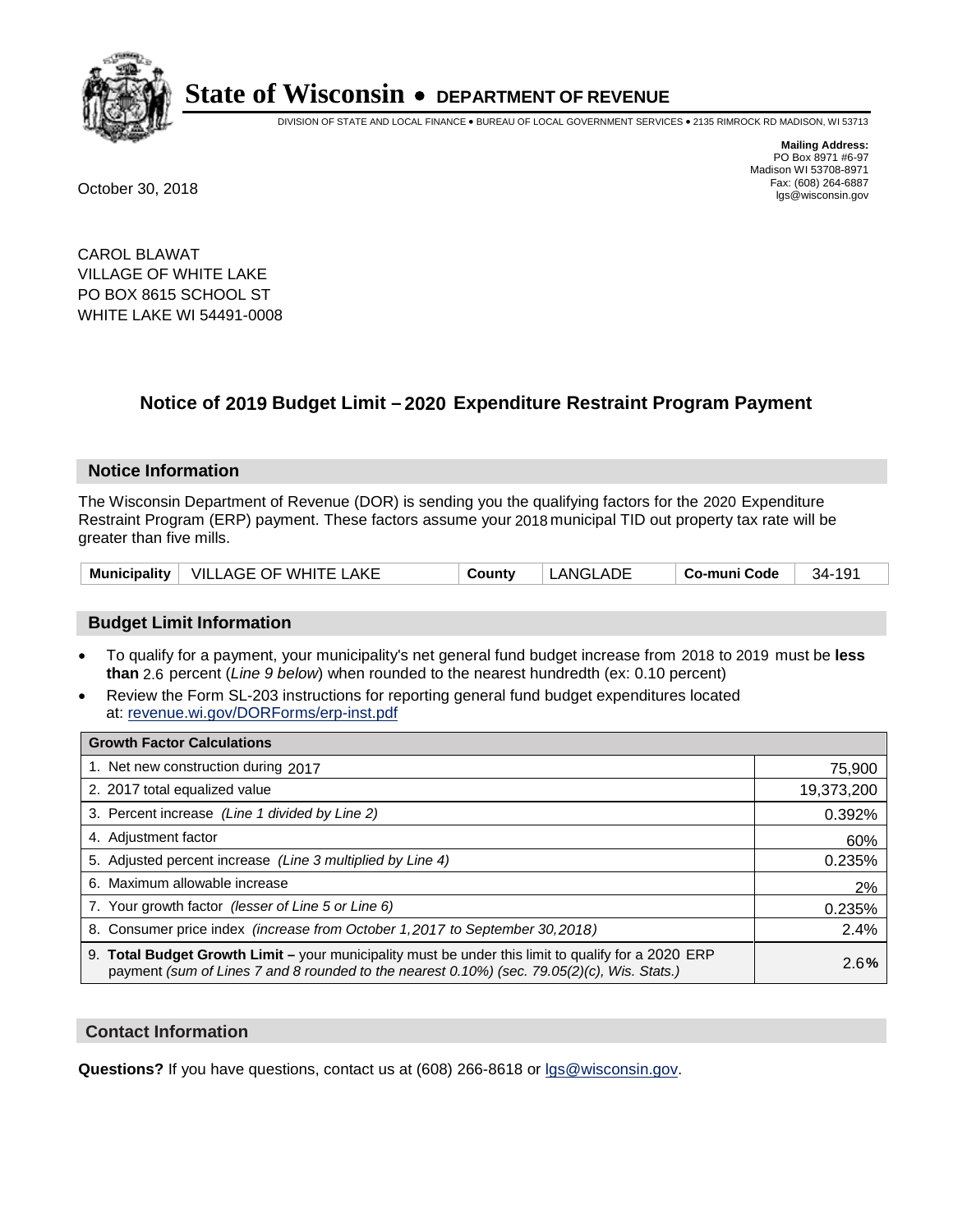

DIVISION OF STATE AND LOCAL FINANCE • BUREAU OF LOCAL GOVERNMENT SERVICES • 2135 RIMROCK RD MADISON, WI 53713

**Mailing Address:** PO Box 8971 #6-97 Madison WI 53708-8971<br>Fax: (608) 264-6887 Fax: (608) 264-6887 October 30, 2018 lgs@wisconsin.gov

KAYE MATUCHESKI CITY OF ANTIGO 700 EDISON ST ANTIGO WI 54409-1955

## **Notice of 2019 Budget Limit - 2020 Expenditure Restraint Program Payment**

#### **Notice Information**

The Wisconsin Department of Revenue (DOR) is sending you the qualifying factors for the 2020 Expenditure Restraint Program (ERP) payment. These factors assume your 2018 municipal TID out property tax rate will be greater than five mills.

| Municipality   CITY OF ANTIGO | County | LANGLADE | Co-muni Code | 34-201 |
|-------------------------------|--------|----------|--------------|--------|
|-------------------------------|--------|----------|--------------|--------|

#### **Budget Limit Information**

- To qualify for a payment, your municipality's net general fund budget increase from 2018 to 2019 must be less **than** 2.9 percent (*Line 9 below*) when rounded to the nearest hundredth (ex: 0.10 percent)
- Review the Form SL-203 instructions for reporting general fund budget expenditures located at: revenue.wi.gov/DORForms/erp-inst.pdf

| <b>Growth Factor Calculations</b>                                                                                                                                                                  |             |
|----------------------------------------------------------------------------------------------------------------------------------------------------------------------------------------------------|-------------|
| 1. Net new construction during 2017                                                                                                                                                                | 3,135,200   |
| 2. 2017 total equalized value                                                                                                                                                                      | 357,053,800 |
| 3. Percent increase (Line 1 divided by Line 2)                                                                                                                                                     | 0.878%      |
| 4. Adiustment factor                                                                                                                                                                               | 60%         |
| 5. Adjusted percent increase (Line 3 multiplied by Line 4)                                                                                                                                         | 0.527%      |
| 6. Maximum allowable increase                                                                                                                                                                      | 2%          |
| 7. Your growth factor (lesser of Line 5 or Line 6)                                                                                                                                                 | 0.527%      |
| 8. Consumer price index (increase from October 1,2017 to September 30,2018)                                                                                                                        | 2.4%        |
| 9. Total Budget Growth Limit - your municipality must be under this limit to qualify for a 2020 ERP<br>payment (sum of Lines 7 and 8 rounded to the nearest 0.10%) (sec. 79.05(2)(c), Wis. Stats.) | 2.9%        |

#### **Contact Information**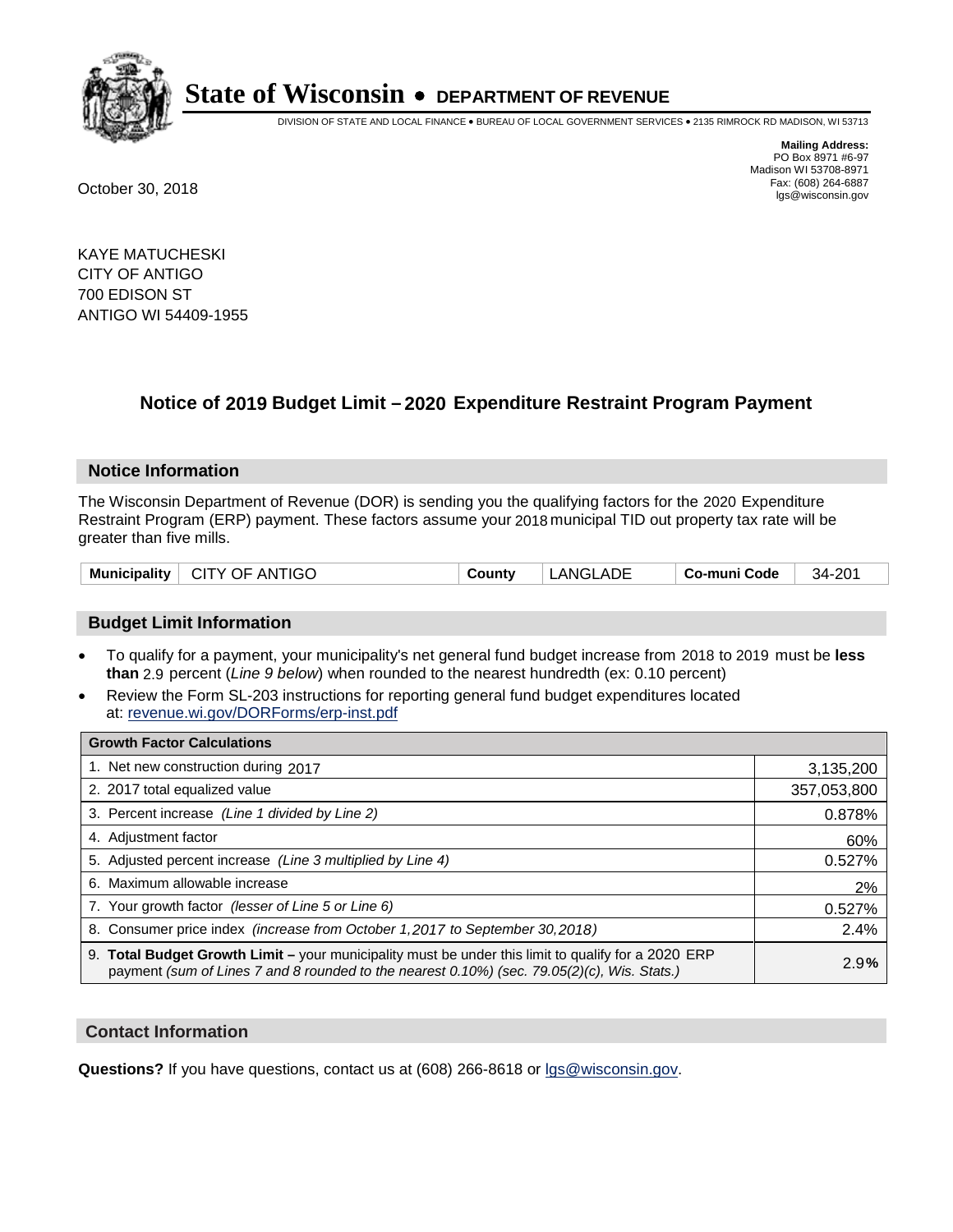

DIVISION OF STATE AND LOCAL FINANCE • BUREAU OF LOCAL GOVERNMENT SERVICES • 2135 RIMROCK RD MADISON, WI 53713

**Mailing Address:** PO Box 8971 #6-97 Madison WI 53708-8971<br>Fax: (608) 264-6887 Fax: (608) 264-6887 October 30, 2018 lgs@wisconsin.gov

WILLIAM HEIDEMAN CITY OF MERRILL 1004 E FIRST ST MERRILL WI 54452-2560

## **Notice of 2019 Budget Limit - 2020 Expenditure Restraint Program Payment**

#### **Notice Information**

The Wisconsin Department of Revenue (DOR) is sending you the qualifying factors for the 2020 Expenditure Restraint Program (ERP) payment. These factors assume your 2018 municipal TID out property tax rate will be greater than five mills.

|  | <b>Municipality</b> | $\perp$ CITY OF MERRILL | County | <b>LINCOLN</b> | Co-muni Code | 35-251 |
|--|---------------------|-------------------------|--------|----------------|--------------|--------|
|--|---------------------|-------------------------|--------|----------------|--------------|--------|

#### **Budget Limit Information**

- To qualify for a payment, your municipality's net general fund budget increase from 2018 to 2019 must be less **than** 3.3 percent (*Line 9 below*) when rounded to the nearest hundredth (ex: 0.10 percent)
- Review the Form SL-203 instructions for reporting general fund budget expenditures located at: revenue.wi.gov/DORForms/erp-inst.pdf

| <b>Growth Factor Calculations</b>                                                                                                                                                                      |             |
|--------------------------------------------------------------------------------------------------------------------------------------------------------------------------------------------------------|-------------|
| 1. Net new construction during 2017                                                                                                                                                                    | 6,041,100   |
| 2. 2017 total equalized value                                                                                                                                                                          | 402,356,200 |
| 3. Percent increase (Line 1 divided by Line 2)                                                                                                                                                         | 1.501%      |
| 4. Adjustment factor                                                                                                                                                                                   | 60%         |
| 5. Adjusted percent increase (Line 3 multiplied by Line 4)                                                                                                                                             | 0.901%      |
| 6. Maximum allowable increase                                                                                                                                                                          | 2%          |
| 7. Your growth factor (lesser of Line 5 or Line 6)                                                                                                                                                     | 0.901%      |
| 8. Consumer price index (increase from October 1,2017 to September 30,2018)                                                                                                                            | 2.4%        |
| 9. Total Budget Growth Limit - your municipality must be under this limit to qualify for a 2020 ERP<br>payment (sum of Lines 7 and 8 rounded to the nearest $0.10\%$ ) (sec. 79.05(2)(c), Wis. Stats.) | 3.3%        |

#### **Contact Information**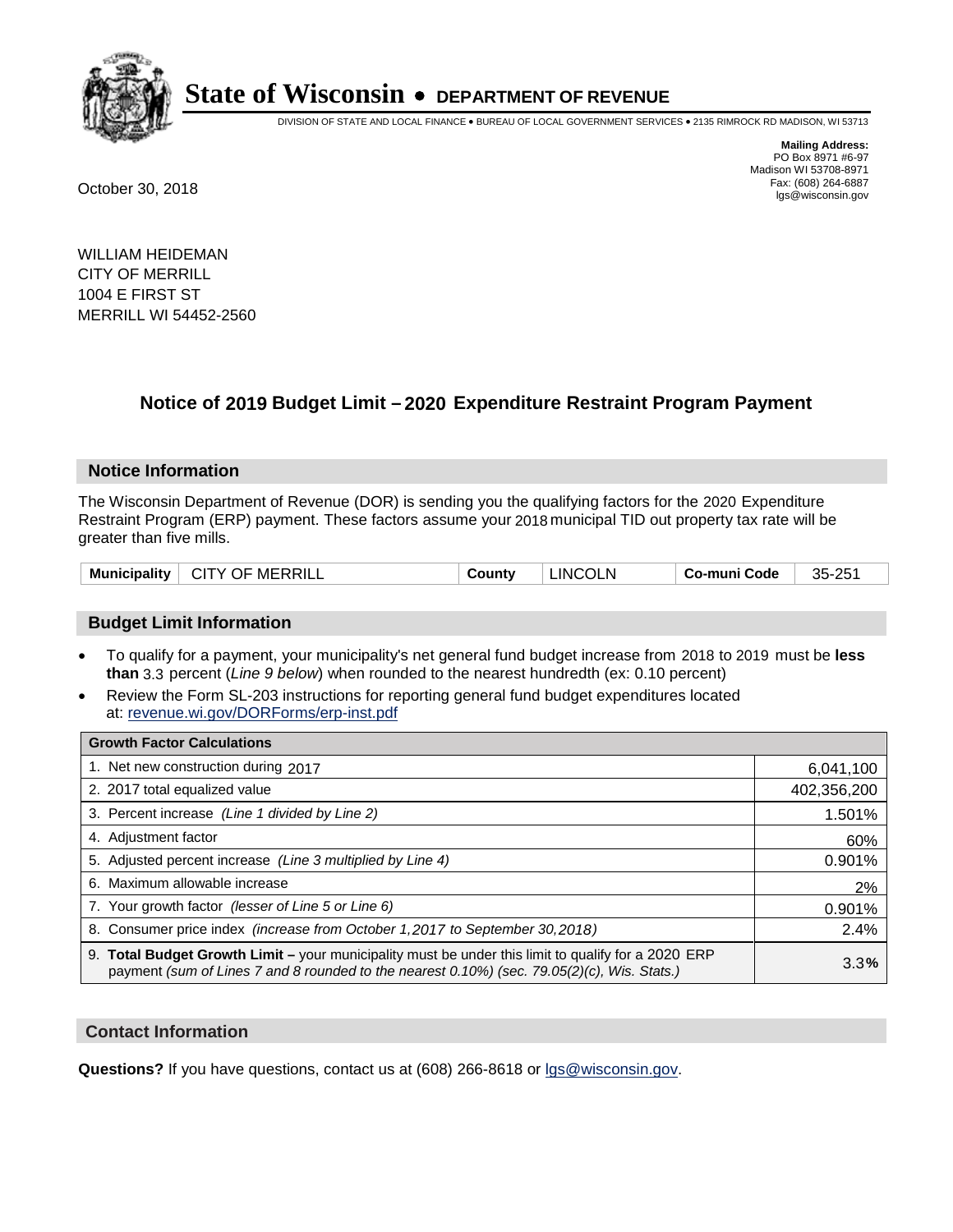

DIVISION OF STATE AND LOCAL FINANCE • BUREAU OF LOCAL GOVERNMENT SERVICES • 2135 RIMROCK RD MADISON, WI 53713

**Mailing Address:** PO Box 8971 #6-97 Madison WI 53708-8971<br>Fax: (608) 264-6887 Fax: (608) 264-6887 October 30, 2018 lgs@wisconsin.gov

AMANDA BARTZ CITY OF TOMAHAWK PO BOX 469 TOMAHAWK WI 54487-0469

## **Notice of 2019 Budget Limit - 2020 Expenditure Restraint Program Payment**

#### **Notice Information**

The Wisconsin Department of Revenue (DOR) is sending you the qualifying factors for the 2020 Expenditure Restraint Program (ERP) payment. These factors assume your 2018 municipal TID out property tax rate will be greater than five mills.

| Municipality   CITY OF TOMAHAWK |  | County | <b>LINCOLN</b> | Co-muni Code | 35-286 |
|---------------------------------|--|--------|----------------|--------------|--------|
|---------------------------------|--|--------|----------------|--------------|--------|

#### **Budget Limit Information**

- To qualify for a payment, your municipality's net general fund budget increase from 2018 to 2019 must be less **than** 2.7 percent (*Line 9 below*) when rounded to the nearest hundredth (ex: 0.10 percent)
- Review the Form SL-203 instructions for reporting general fund budget expenditures located at: revenue.wi.gov/DORForms/erp-inst.pdf

| <b>Growth Factor Calculations</b>                                                                                                                                                                      |             |
|--------------------------------------------------------------------------------------------------------------------------------------------------------------------------------------------------------|-------------|
| 1. Net new construction during 2017                                                                                                                                                                    | 1,167,400   |
| 2. 2017 total equalized value                                                                                                                                                                          | 229,751,100 |
| 3. Percent increase (Line 1 divided by Line 2)                                                                                                                                                         | 0.508%      |
| 4. Adjustment factor                                                                                                                                                                                   | 60%         |
| 5. Adjusted percent increase (Line 3 multiplied by Line 4)                                                                                                                                             | 0.305%      |
| 6. Maximum allowable increase                                                                                                                                                                          | 2%          |
| 7. Your growth factor (lesser of Line 5 or Line 6)                                                                                                                                                     | 0.305%      |
| 8. Consumer price index (increase from October 1,2017 to September 30,2018)                                                                                                                            | 2.4%        |
| 9. Total Budget Growth Limit - your municipality must be under this limit to qualify for a 2020 ERP<br>payment (sum of Lines 7 and 8 rounded to the nearest $0.10\%$ ) (sec. 79.05(2)(c), Wis. Stats.) | 2.7%        |

#### **Contact Information**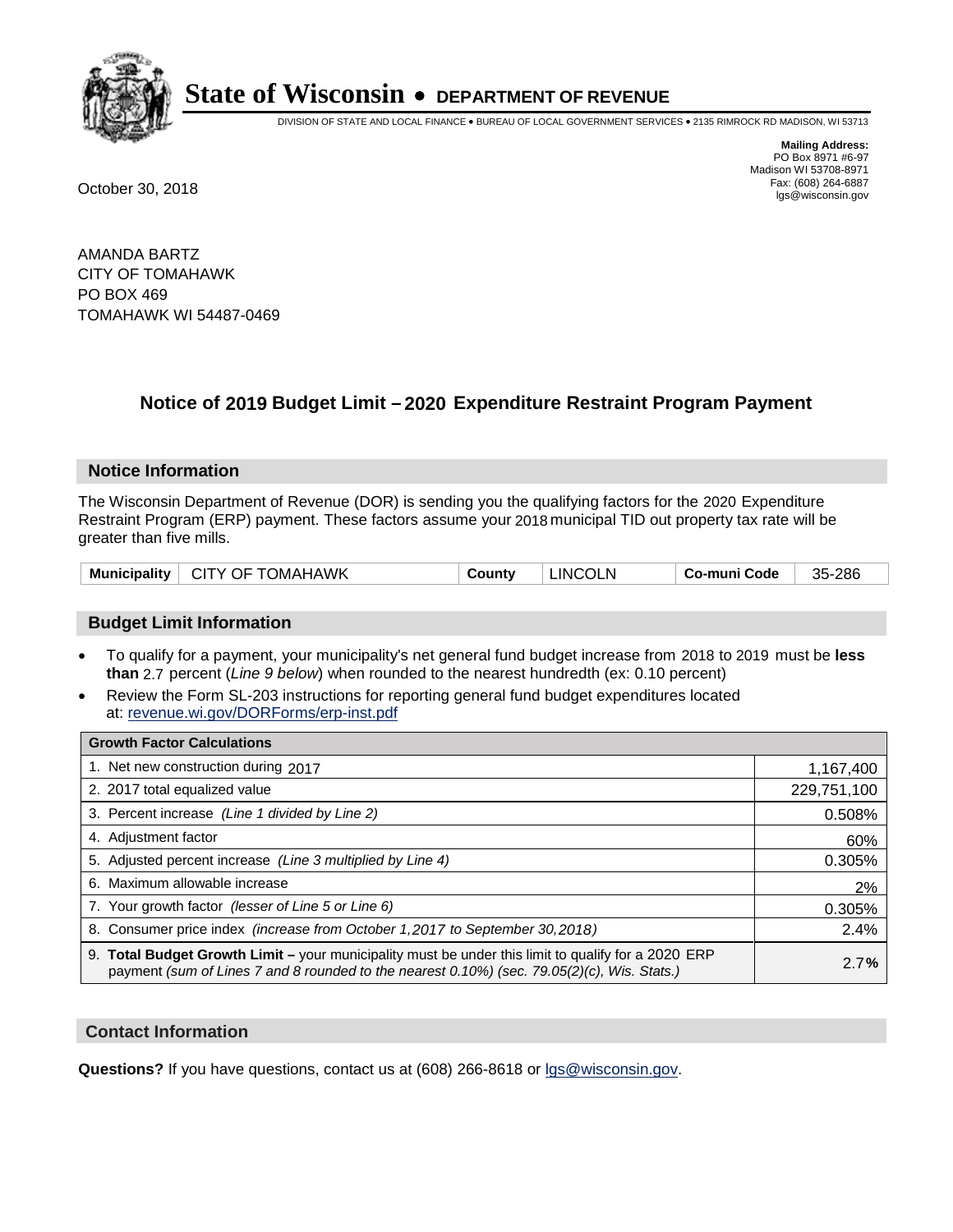

DIVISION OF STATE AND LOCAL FINANCE • BUREAU OF LOCAL GOVERNMENT SERVICES • 2135 RIMROCK RD MADISON, WI 53713

**Mailing Address:** PO Box 8971 #6-97 Madison WI 53708-8971<br>Fax: (608) 264-6887 Fax: (608) 264-6887 October 30, 2018 lgs@wisconsin.gov

STACY GRUNWALD VILLAGE OF CLEVELAND PO BOX 87 CLEVELAND WI 53015-0087

### **Notice of 2019 Budget Limit - 2020 Expenditure Restraint Program Payment**

#### **Notice Information**

The Wisconsin Department of Revenue (DOR) is sending you the qualifying factors for the 2020 Expenditure Restraint Program (ERP) payment. These factors assume your 2018 municipal TID out property tax rate will be greater than five mills.

|  | Municipality   VILLAGE OF CLEVELAND | County | <b>MANITOWOC</b> | Co-muni Code | 36-112 |
|--|-------------------------------------|--------|------------------|--------------|--------|
|--|-------------------------------------|--------|------------------|--------------|--------|

#### **Budget Limit Information**

- To qualify for a payment, your municipality's net general fund budget increase from 2018 to 2019 must be less **than** 3.2 percent (*Line 9 below*) when rounded to the nearest hundredth (ex: 0.10 percent)
- Review the Form SL-203 instructions for reporting general fund budget expenditures located at: revenue.wi.gov/DORForms/erp-inst.pdf

| <b>Growth Factor Calculations</b>                                                                                                                                                                      |            |
|--------------------------------------------------------------------------------------------------------------------------------------------------------------------------------------------------------|------------|
| 1. Net new construction during 2017                                                                                                                                                                    | 1,168,300  |
| 2. 2017 total equalized value                                                                                                                                                                          | 91,865,400 |
| 3. Percent increase (Line 1 divided by Line 2)                                                                                                                                                         | 1.272%     |
| 4. Adjustment factor                                                                                                                                                                                   | 60%        |
| 5. Adjusted percent increase (Line 3 multiplied by Line 4)                                                                                                                                             | 0.763%     |
| 6. Maximum allowable increase                                                                                                                                                                          | 2%         |
| 7. Your growth factor (lesser of Line 5 or Line 6)                                                                                                                                                     | 0.763%     |
| 8. Consumer price index (increase from October 1,2017 to September 30,2018)                                                                                                                            | 2.4%       |
| 9. Total Budget Growth Limit - your municipality must be under this limit to qualify for a 2020 ERP<br>payment (sum of Lines 7 and 8 rounded to the nearest $0.10\%$ ) (sec. 79.05(2)(c), Wis. Stats.) | 3.2%       |

#### **Contact Information**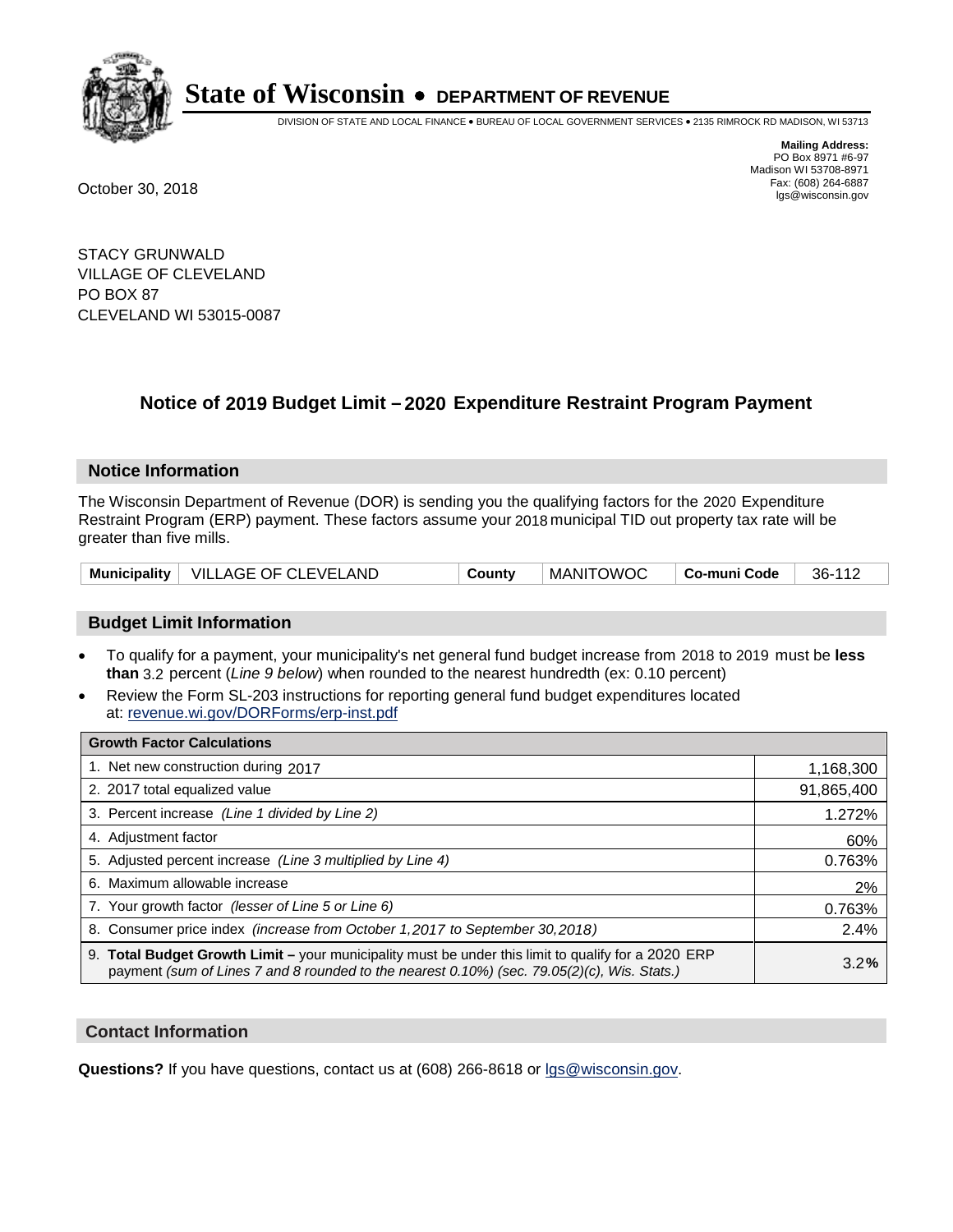

DIVISION OF STATE AND LOCAL FINANCE • BUREAU OF LOCAL GOVERNMENT SERVICES • 2135 RIMROCK RD MADISON, WI 53713

**Mailing Address:** PO Box 8971 #6-97 Madison WI 53708-8971<br>Fax: (608) 264-6887 Fax: (608) 264-6887 October 30, 2018 lgs@wisconsin.gov

CONNIE TESARIK VILLAGE OF MISHICOT PO BOX 385 MISHICOT WI 54228-0385

## **Notice of 2019 Budget Limit - 2020 Expenditure Restraint Program Payment**

#### **Notice Information**

The Wisconsin Department of Revenue (DOR) is sending you the qualifying factors for the 2020 Expenditure Restraint Program (ERP) payment. These factors assume your 2018 municipal TID out property tax rate will be greater than five mills.

|  | Municipality   VILLAGE OF MISHICOT | County | <b>MANITOWOC</b> | Co-muni Code | 36-151 |
|--|------------------------------------|--------|------------------|--------------|--------|
|--|------------------------------------|--------|------------------|--------------|--------|

#### **Budget Limit Information**

- To qualify for a payment, your municipality's net general fund budget increase from 2018 to 2019 must be less **than** 2.8 percent (*Line 9 below*) when rounded to the nearest hundredth (ex: 0.10 percent)
- Review the Form SL-203 instructions for reporting general fund budget expenditures located at: revenue.wi.gov/DORForms/erp-inst.pdf

| <b>Growth Factor Calculations</b>                                                                                                                                                                      |            |
|--------------------------------------------------------------------------------------------------------------------------------------------------------------------------------------------------------|------------|
| 1. Net new construction during 2017                                                                                                                                                                    | 586,800    |
| 2. 2017 total equalized value                                                                                                                                                                          | 84,552,700 |
| 3. Percent increase (Line 1 divided by Line 2)                                                                                                                                                         | 0.694%     |
| 4. Adjustment factor                                                                                                                                                                                   | 60%        |
| 5. Adjusted percent increase (Line 3 multiplied by Line 4)                                                                                                                                             | 0.416%     |
| 6. Maximum allowable increase                                                                                                                                                                          | 2%         |
| 7. Your growth factor (lesser of Line 5 or Line 6)                                                                                                                                                     | 0.416%     |
| 8. Consumer price index (increase from October 1,2017 to September 30,2018)                                                                                                                            | 2.4%       |
| 9. Total Budget Growth Limit - your municipality must be under this limit to qualify for a 2020 ERP<br>payment (sum of Lines 7 and 8 rounded to the nearest $0.10\%$ ) (sec. 79.05(2)(c), Wis. Stats.) | 2.8%       |

#### **Contact Information**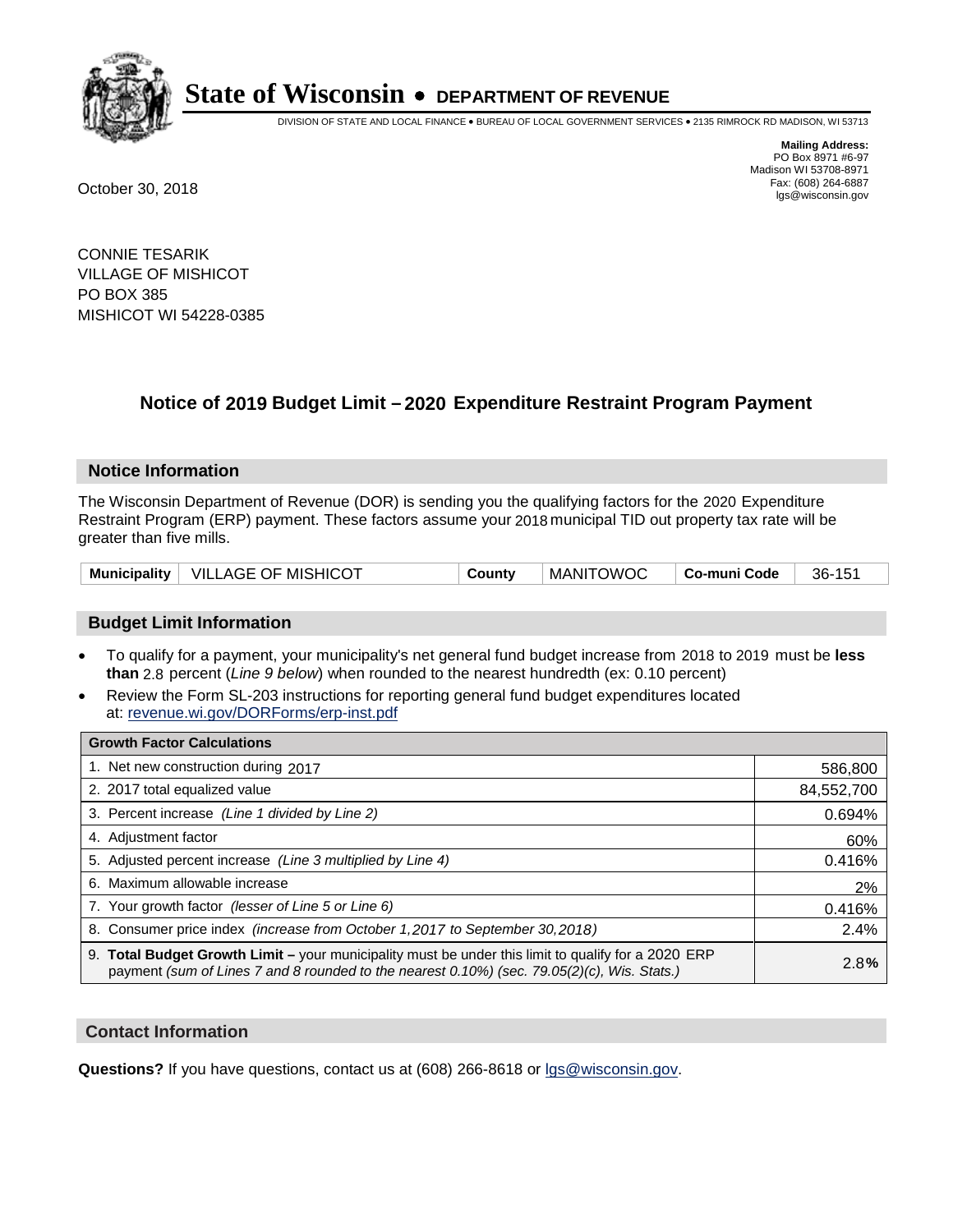

DIVISION OF STATE AND LOCAL FINANCE • BUREAU OF LOCAL GOVERNMENT SERVICES • 2135 RIMROCK RD MADISON, WI 53713

**Mailing Address:** PO Box 8971 #6-97 Madison WI 53708-8971<br>Fax: (608) 264-6887 Fax: (608) 264-6887 October 30, 2018 lgs@wisconsin.gov

MARY JO KRAHN VILLAGE OF REEDSVILLE 217 MENASHA ST REEDSVILLE WI 54230-8597

## **Notice of 2019 Budget Limit - 2020 Expenditure Restraint Program Payment**

#### **Notice Information**

The Wisconsin Department of Revenue (DOR) is sending you the qualifying factors for the 2020 Expenditure Restraint Program (ERP) payment. These factors assume your 2018 municipal TID out property tax rate will be greater than five mills.

|  | Municipality   VILLAGE OF REEDSVILLE | County | MANITOWOC | ∣ Co-muni Code | 36-176 |
|--|--------------------------------------|--------|-----------|----------------|--------|
|--|--------------------------------------|--------|-----------|----------------|--------|

#### **Budget Limit Information**

- To qualify for a payment, your municipality's net general fund budget increase from 2018 to 2019 must be less **than** 2.6 percent (*Line 9 below*) when rounded to the nearest hundredth (ex: 0.10 percent)
- Review the Form SL-203 instructions for reporting general fund budget expenditures located at: revenue.wi.gov/DORForms/erp-inst.pdf

| <b>Growth Factor Calculations</b>                                                                                                                                                                      |            |
|--------------------------------------------------------------------------------------------------------------------------------------------------------------------------------------------------------|------------|
| 1. Net new construction during 2017                                                                                                                                                                    | 178,100    |
| 2. 2017 total equalized value                                                                                                                                                                          | 51,590,700 |
| 3. Percent increase (Line 1 divided by Line 2)                                                                                                                                                         | 0.345%     |
| 4. Adjustment factor                                                                                                                                                                                   | 60%        |
| 5. Adjusted percent increase (Line 3 multiplied by Line 4)                                                                                                                                             | 0.207%     |
| 6. Maximum allowable increase                                                                                                                                                                          | 2%         |
| 7. Your growth factor (lesser of Line 5 or Line 6)                                                                                                                                                     | 0.207%     |
| 8. Consumer price index (increase from October 1,2017 to September 30,2018)                                                                                                                            | 2.4%       |
| 9. Total Budget Growth Limit - your municipality must be under this limit to qualify for a 2020 ERP<br>payment (sum of Lines 7 and 8 rounded to the nearest $0.10\%$ ) (sec. 79.05(2)(c), Wis. Stats.) | 2.6%       |

#### **Contact Information**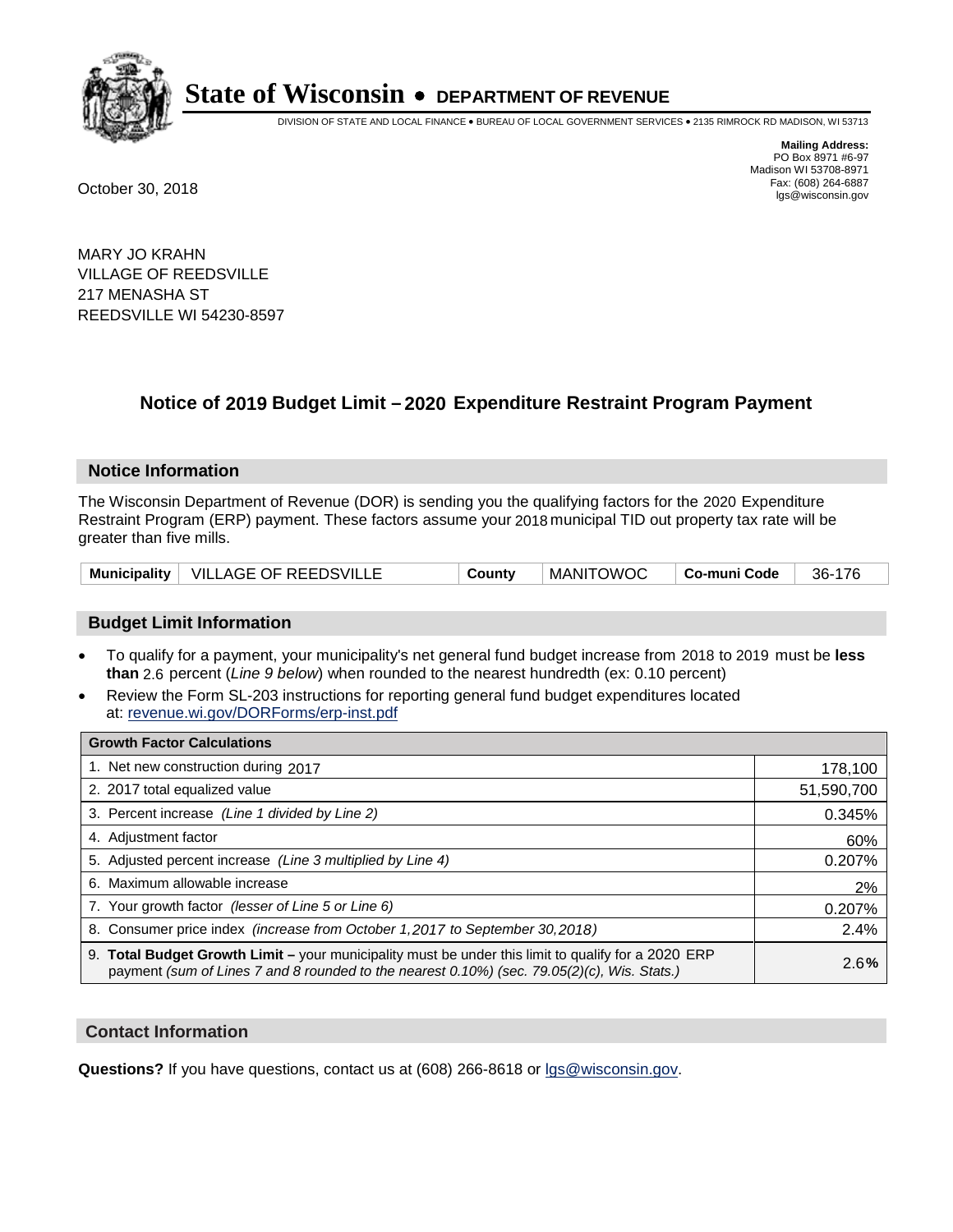

DIVISION OF STATE AND LOCAL FINANCE • BUREAU OF LOCAL GOVERNMENT SERVICES • 2135 RIMROCK RD MADISON, WI 53713

**Mailing Address:** PO Box 8971 #6-97 Madison WI 53708-8971<br>Fax: (608) 264-6887 Fax: (608) 264-6887 October 30, 2018 lgs@wisconsin.gov

KAY MUELLER VILLAGE OF SAINT NAZIANZ PO BOX 302 ST NAZIANZ WI 54232-0302

## **Notice of 2019 Budget Limit - 2020 Expenditure Restraint Program Payment**

#### **Notice Information**

The Wisconsin Department of Revenue (DOR) is sending you the qualifying factors for the 2020 Expenditure Restraint Program (ERP) payment. These factors assume your 2018 municipal TID out property tax rate will be greater than five mills.

|  | Municipality   VILLAGE OF SAINT NAZIANZ | Countv | MANITOWOC | ∣ Co-muni Code | 36-181 |
|--|-----------------------------------------|--------|-----------|----------------|--------|
|--|-----------------------------------------|--------|-----------|----------------|--------|

#### **Budget Limit Information**

- To qualify for a payment, your municipality's net general fund budget increase from 2018 to 2019 must be less **than** 2.5 percent (*Line 9 below*) when rounded to the nearest hundredth (ex: 0.10 percent)
- Review the Form SL-203 instructions for reporting general fund budget expenditures located at: revenue.wi.gov/DORForms/erp-inst.pdf

| <b>Growth Factor Calculations</b>                                                                                                                                                                      |            |
|--------------------------------------------------------------------------------------------------------------------------------------------------------------------------------------------------------|------------|
| 1. Net new construction during 2017                                                                                                                                                                    | 45,000     |
| 2. 2017 total equalized value                                                                                                                                                                          | 35,990,200 |
| 3. Percent increase (Line 1 divided by Line 2)                                                                                                                                                         | 0.125%     |
| 4. Adjustment factor                                                                                                                                                                                   | 60%        |
| 5. Adjusted percent increase (Line 3 multiplied by Line 4)                                                                                                                                             | 0.075%     |
| 6. Maximum allowable increase                                                                                                                                                                          | 2%         |
| 7. Your growth factor (lesser of Line 5 or Line 6)                                                                                                                                                     | 0.075%     |
| 8. Consumer price index (increase from October 1, 2017 to September 30, 2018)                                                                                                                          | 2.4%       |
| 9. Total Budget Growth Limit - your municipality must be under this limit to qualify for a 2020 ERP<br>payment (sum of Lines 7 and 8 rounded to the nearest $0.10\%$ ) (sec. 79.05(2)(c), Wis. Stats.) | 2.5%       |

#### **Contact Information**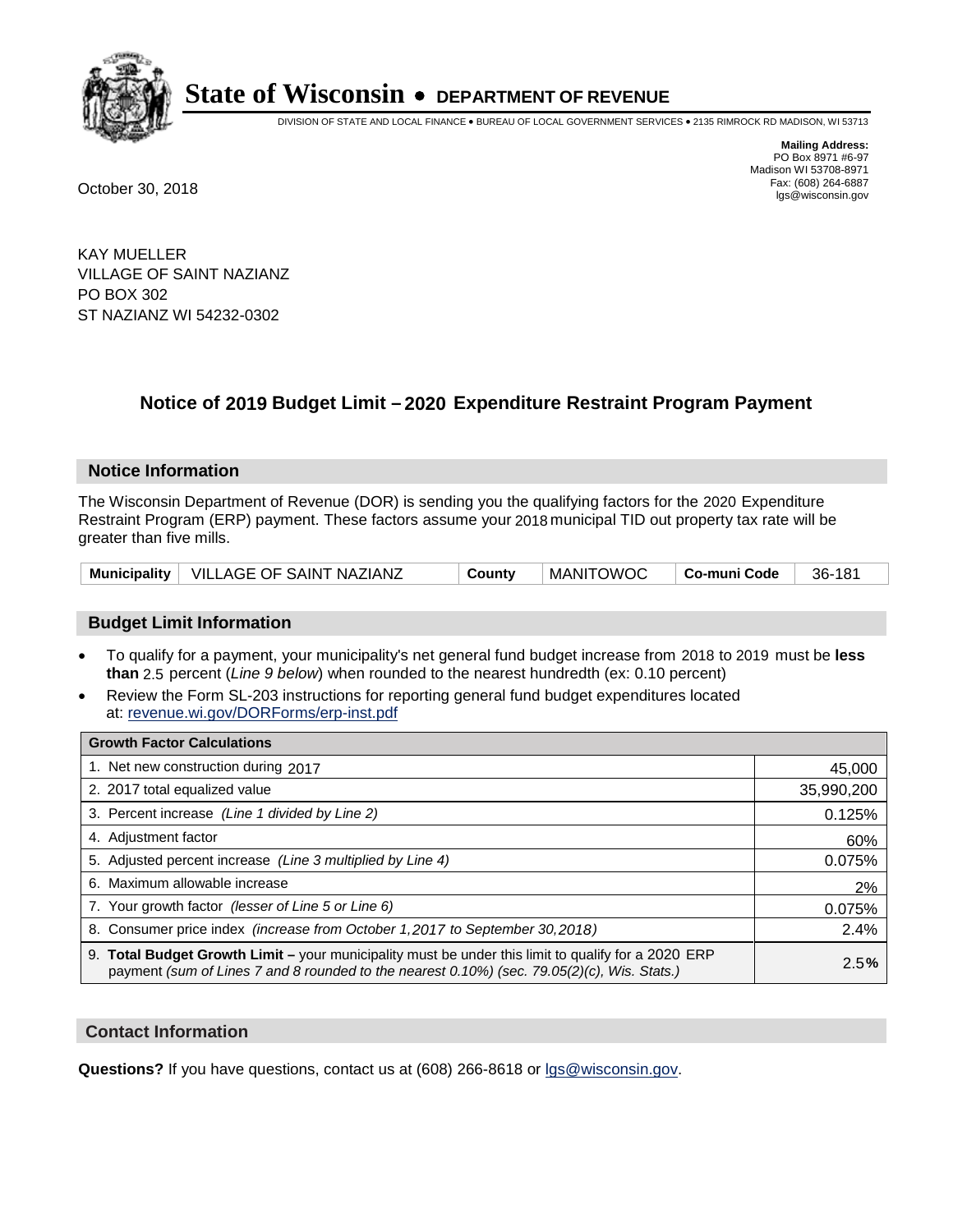

DIVISION OF STATE AND LOCAL FINANCE • BUREAU OF LOCAL GOVERNMENT SERVICES • 2135 RIMROCK RD MADISON, WI 53713

**Mailing Address:** PO Box 8971 #6-97 Madison WI 53708-8971<br>Fax: (608) 264-6887 Fax: (608) 264-6887 October 30, 2018 lgs@wisconsin.gov

LORI BRUCKNER VILLAGE OF VALDERS PO BOX 459 VALDERS WI 54245-0459

## **Notice of 2019 Budget Limit - 2020 Expenditure Restraint Program Payment**

#### **Notice Information**

The Wisconsin Department of Revenue (DOR) is sending you the qualifying factors for the 2020 Expenditure Restraint Program (ERP) payment. These factors assume your 2018 municipal TID out property tax rate will be greater than five mills.

|  | Municipality   VILLAGE OF VALDERS | County | <b>MANITOWOC</b> | ⊓ Co-muni Code | 36-186 |
|--|-----------------------------------|--------|------------------|----------------|--------|
|--|-----------------------------------|--------|------------------|----------------|--------|

#### **Budget Limit Information**

- To qualify for a payment, your municipality's net general fund budget increase from 2018 to 2019 must be less **than** 2.6 percent (*Line 9 below*) when rounded to the nearest hundredth (ex: 0.10 percent)
- Review the Form SL-203 instructions for reporting general fund budget expenditures located at: revenue.wi.gov/DORForms/erp-inst.pdf

| <b>Growth Factor Calculations</b>                                                                                                                                                                      |            |
|--------------------------------------------------------------------------------------------------------------------------------------------------------------------------------------------------------|------------|
| 1. Net new construction during 2017                                                                                                                                                                    | 152,200    |
| 2. 2017 total equalized value                                                                                                                                                                          | 51,789,500 |
| 3. Percent increase (Line 1 divided by Line 2)                                                                                                                                                         | 0.294%     |
| 4. Adjustment factor                                                                                                                                                                                   | 60%        |
| 5. Adjusted percent increase (Line 3 multiplied by Line 4)                                                                                                                                             | 0.176%     |
| 6. Maximum allowable increase                                                                                                                                                                          | 2%         |
| 7. Your growth factor (lesser of Line 5 or Line 6)                                                                                                                                                     | 0.176%     |
| 8. Consumer price index (increase from October 1,2017 to September 30,2018)                                                                                                                            | 2.4%       |
| 9. Total Budget Growth Limit - your municipality must be under this limit to qualify for a 2020 ERP<br>payment (sum of Lines 7 and 8 rounded to the nearest $0.10\%$ ) (sec. 79.05(2)(c), Wis. Stats.) | 2.6%       |

#### **Contact Information**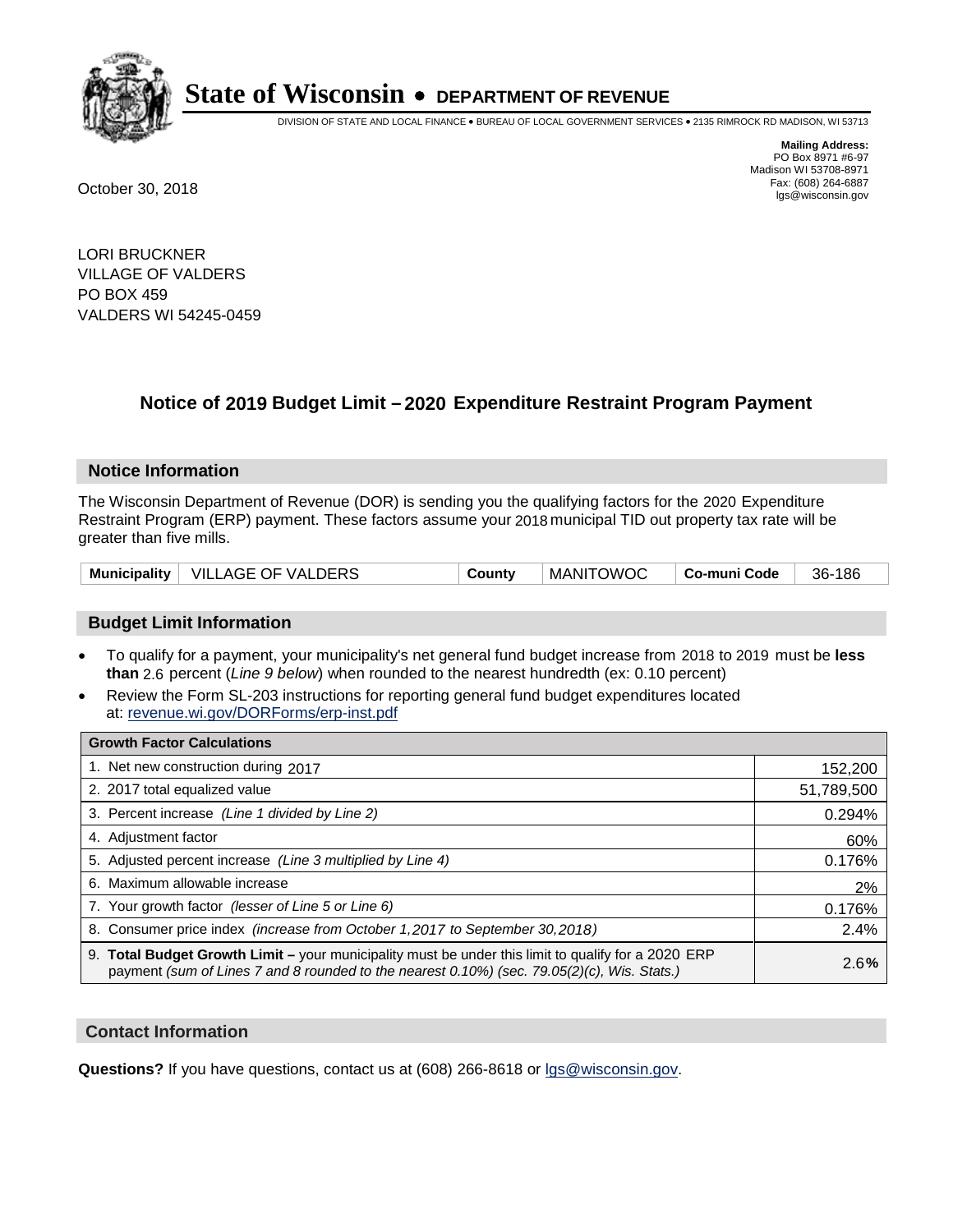

DIVISION OF STATE AND LOCAL FINANCE • BUREAU OF LOCAL GOVERNMENT SERVICES • 2135 RIMROCK RD MADISON, WI 53713

**Mailing Address:** PO Box 8971 #6-97 Madison WI 53708-8971<br>Fax: (608) 264-6887 Fax: (608) 264-6887 October 30, 2018 lgs@wisconsin.gov

DEBORAH NEUSER CITY OF MANITOWOC 900 QUAY ST MANITOWOC WI 54220-4543

## **Notice of 2019 Budget Limit - 2020 Expenditure Restraint Program Payment**

#### **Notice Information**

The Wisconsin Department of Revenue (DOR) is sending you the qualifying factors for the 2020 Expenditure Restraint Program (ERP) payment. These factors assume your 2018 municipal TID out property tax rate will be greater than five mills.

|  | Municipality   CITY OF MANITOWOC | County | <b>MANITOWOC</b> | Co-muni Code | 36-251 |
|--|----------------------------------|--------|------------------|--------------|--------|
|--|----------------------------------|--------|------------------|--------------|--------|

#### **Budget Limit Information**

- To qualify for a payment, your municipality's net general fund budget increase from 2018 to 2019 must be less **than** 3.0 percent (*Line 9 below*) when rounded to the nearest hundredth (ex: 0.10 percent)
- Review the Form SL-203 instructions for reporting general fund budget expenditures located at: revenue.wi.gov/DORForms/erp-inst.pdf

| <b>Growth Factor Calculations</b>                                                                                                                                                                      |               |
|--------------------------------------------------------------------------------------------------------------------------------------------------------------------------------------------------------|---------------|
| 1. Net new construction during 2017                                                                                                                                                                    | 17,179,800    |
| 2. 2017 total equalized value                                                                                                                                                                          | 1,873,663,200 |
| 3. Percent increase (Line 1 divided by Line 2)                                                                                                                                                         | 0.917%        |
| 4. Adjustment factor                                                                                                                                                                                   | 60%           |
| 5. Adjusted percent increase (Line 3 multiplied by Line 4)                                                                                                                                             | 0.550%        |
| 6. Maximum allowable increase                                                                                                                                                                          | 2%            |
| 7. Your growth factor (lesser of Line 5 or Line 6)                                                                                                                                                     | 0.550%        |
| 8. Consumer price index (increase from October 1,2017 to September 30,2018)                                                                                                                            | 2.4%          |
| 9. Total Budget Growth Limit - your municipality must be under this limit to qualify for a 2020 ERP<br>payment (sum of Lines 7 and 8 rounded to the nearest $0.10\%$ ) (sec. 79.05(2)(c), Wis. Stats.) | 3.0%          |

#### **Contact Information**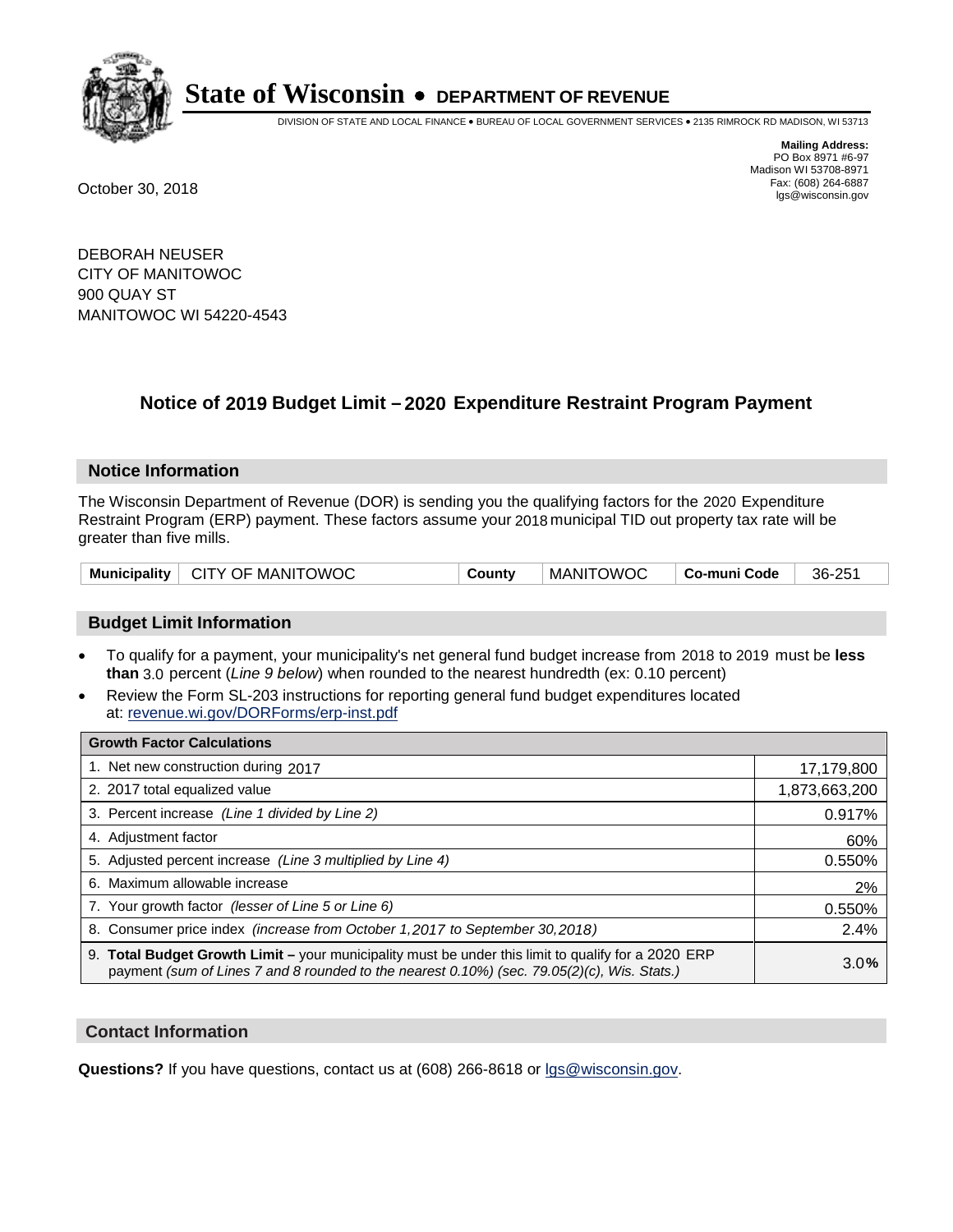

DIVISION OF STATE AND LOCAL FINANCE • BUREAU OF LOCAL GOVERNMENT SERVICES • 2135 RIMROCK RD MADISON, WI 53713

**Mailing Address:** PO Box 8971 #6-97 Madison WI 53708-8971<br>Fax: (608) 264-6887 Fax: (608) 264-6887 October 30, 2018 lgs@wisconsin.gov

KIM GRAVES CITY OF TWO RIVERS P.O. BOX 87 TWO RIVERS WI 54241-0087

## **Notice of 2019 Budget Limit - 2020 Expenditure Restraint Program Payment**

#### **Notice Information**

The Wisconsin Department of Revenue (DOR) is sending you the qualifying factors for the 2020 Expenditure Restraint Program (ERP) payment. These factors assume your 2018 municipal TID out property tax rate will be greater than five mills.

| Municipality   CITY OF TWO RIVERS | County | MANITOWOC | ∣ Co-muni Code | 36-286 |
|-----------------------------------|--------|-----------|----------------|--------|
|-----------------------------------|--------|-----------|----------------|--------|

#### **Budget Limit Information**

- To qualify for a payment, your municipality's net general fund budget increase from 2018 to 2019 must be less **than** 2.8 percent (*Line 9 below*) when rounded to the nearest hundredth (ex: 0.10 percent)
- Review the Form SL-203 instructions for reporting general fund budget expenditures located at: revenue.wi.gov/DORForms/erp-inst.pdf

| <b>Growth Factor Calculations</b>                                                                                                                                                                      |             |
|--------------------------------------------------------------------------------------------------------------------------------------------------------------------------------------------------------|-------------|
| 1. Net new construction during 2017                                                                                                                                                                    | 3,239,300   |
| 2. 2017 total equalized value                                                                                                                                                                          | 511,532,900 |
| 3. Percent increase (Line 1 divided by Line 2)                                                                                                                                                         | 0.633%      |
| 4. Adjustment factor                                                                                                                                                                                   | 60%         |
| 5. Adjusted percent increase (Line 3 multiplied by Line 4)                                                                                                                                             | 0.380%      |
| 6. Maximum allowable increase                                                                                                                                                                          | 2%          |
| 7. Your growth factor (lesser of Line 5 or Line 6)                                                                                                                                                     | 0.380%      |
| 8. Consumer price index (increase from October 1,2017 to September 30,2018)                                                                                                                            | 2.4%        |
| 9. Total Budget Growth Limit - your municipality must be under this limit to qualify for a 2020 ERP<br>payment (sum of Lines 7 and 8 rounded to the nearest $0.10\%$ ) (sec. 79.05(2)(c), Wis. Stats.) | 2.8%        |

#### **Contact Information**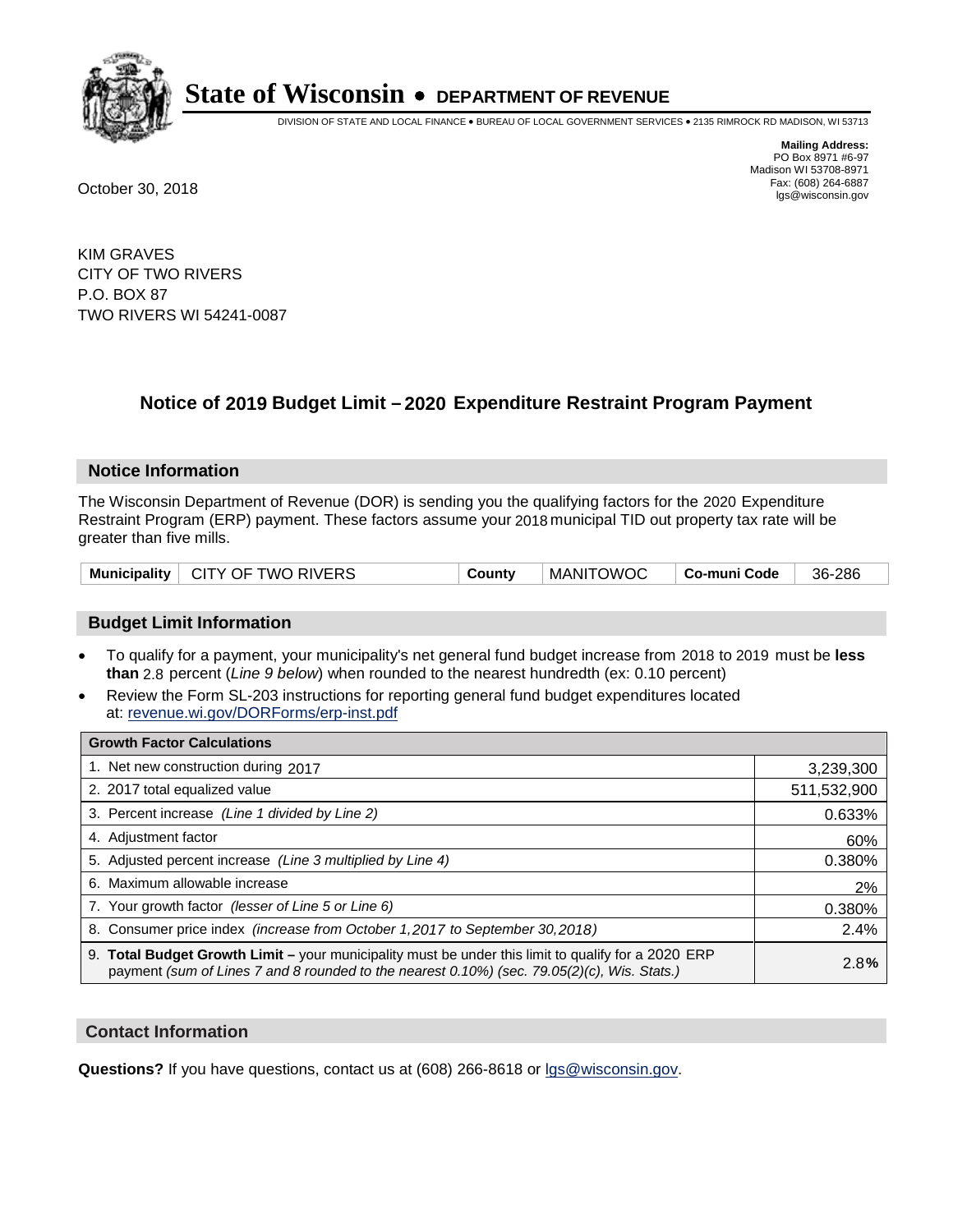

DIVISION OF STATE AND LOCAL FINANCE • BUREAU OF LOCAL GOVERNMENT SERVICES • 2135 RIMROCK RD MADISON, WI 53713

**Mailing Address:** PO Box 8971 #6-97 Madison WI 53708-8971<br>Fax: (608) 264-6887 Fax: (608) 264-6887 October 30, 2018 lgs@wisconsin.gov

LISA CZECH VILLAGE OF ATHENS PO BOX 220 ATHENS WI 54411-0220

## **Notice of 2019 Budget Limit - 2020 Expenditure Restraint Program Payment**

#### **Notice Information**

The Wisconsin Department of Revenue (DOR) is sending you the qualifying factors for the 2020 Expenditure Restraint Program (ERP) payment. These factors assume your 2018 municipal TID out property tax rate will be greater than five mills.

|  | Municipality   VILLAGE OF ATHENS | County | MARATHON | ⊢Co-muni Code | 37-102 |
|--|----------------------------------|--------|----------|---------------|--------|
|--|----------------------------------|--------|----------|---------------|--------|

#### **Budget Limit Information**

- To qualify for a payment, your municipality's net general fund budget increase from 2018 to 2019 must be less **than** 3.8 percent (*Line 9 below*) when rounded to the nearest hundredth (ex: 0.10 percent)
- Review the Form SL-203 instructions for reporting general fund budget expenditures located at: revenue.wi.gov/DORForms/erp-inst.pdf

| <b>Growth Factor Calculations</b>                                                                                                                                                                  |            |
|----------------------------------------------------------------------------------------------------------------------------------------------------------------------------------------------------|------------|
| 1. Net new construction during 2017                                                                                                                                                                | 1,215,900  |
| 2. 2017 total equalized value                                                                                                                                                                      | 53,779,200 |
| 3. Percent increase (Line 1 divided by Line 2)                                                                                                                                                     | 2.261%     |
| 4. Adjustment factor                                                                                                                                                                               | 60%        |
| 5. Adjusted percent increase (Line 3 multiplied by Line 4)                                                                                                                                         | 1.357%     |
| 6. Maximum allowable increase                                                                                                                                                                      | 2%         |
| 7. Your growth factor (lesser of Line 5 or Line 6)                                                                                                                                                 | 1.357%     |
| 8. Consumer price index (increase from October 1,2017 to September 30,2018)                                                                                                                        | 2.4%       |
| 9. Total Budget Growth Limit - your municipality must be under this limit to qualify for a 2020 ERP<br>payment (sum of Lines 7 and 8 rounded to the nearest 0.10%) (sec. 79.05(2)(c), Wis. Stats.) | 3.8%       |

#### **Contact Information**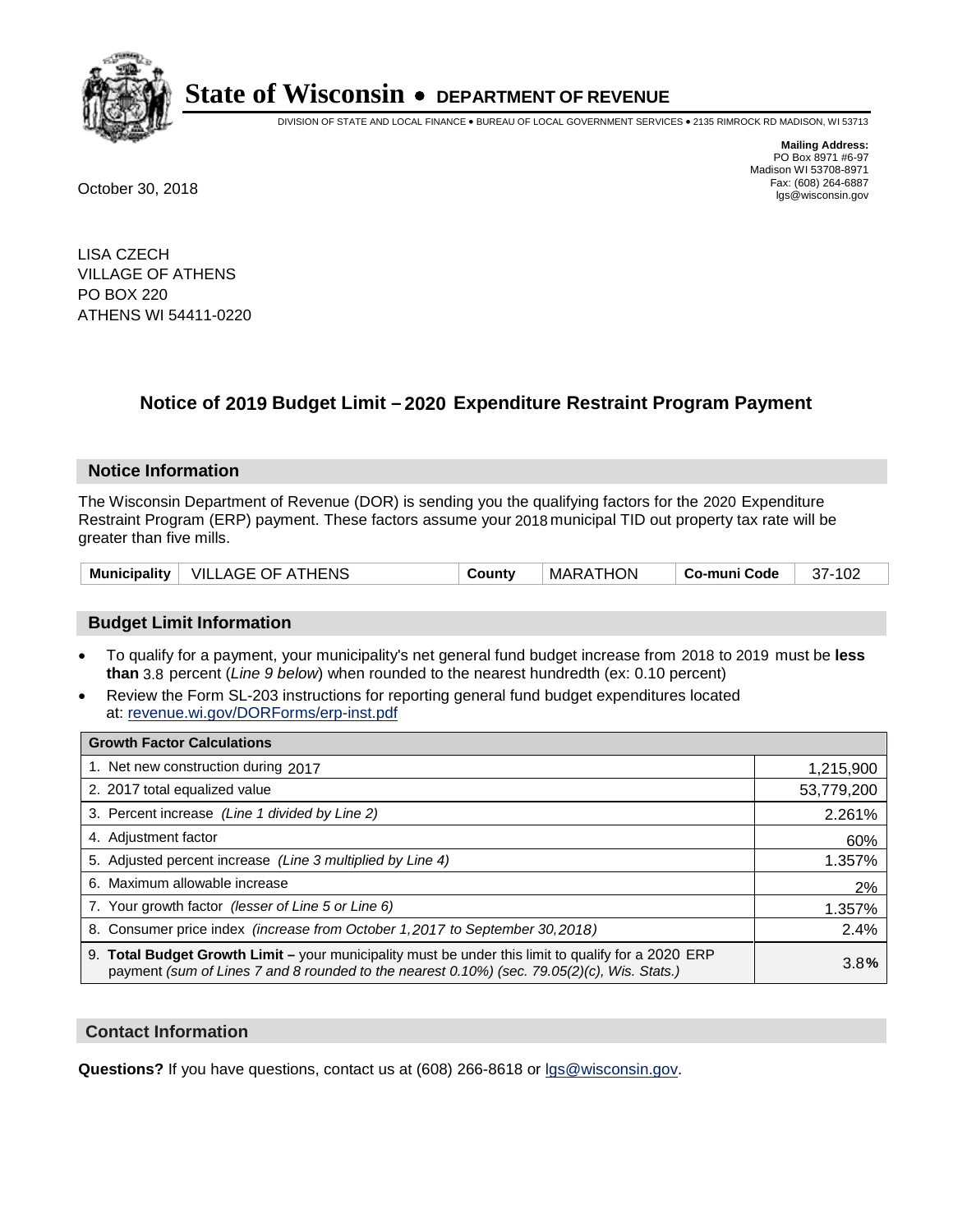

DIVISION OF STATE AND LOCAL FINANCE • BUREAU OF LOCAL GOVERNMENT SERVICES • 2135 RIMROCK RD MADISON, WI 53713

**Mailing Address:** PO Box 8971 #6-97 Madison WI 53708-8971<br>Fax: (608) 264-6887 Fax: (608) 264-6887 October 30, 2018 lgs@wisconsin.gov

CINDY BAILEY VILLAGE OF BROKAW 6111 N 44TH AVE WAUSAU WI 54401

## **Notice of 2019 Budget Limit - 2020 Expenditure Restraint Program Payment**

#### **Notice Information**

The Wisconsin Department of Revenue (DOR) is sending you the qualifying factors for the 2020 Expenditure Restraint Program (ERP) payment. These factors assume your 2018 municipal TID out property tax rate will be greater than five mills.

| Municipality   VILLAGE OF BROKAW | County | MARATHON | ∣ Co-muni Code ∣ | 37-106 |
|----------------------------------|--------|----------|------------------|--------|
|----------------------------------|--------|----------|------------------|--------|

#### **Budget Limit Information**

- To qualify for a payment, your municipality's net general fund budget increase from 2018 to 2019 must be less **than** 3.2 percent (*Line 9 below*) when rounded to the nearest hundredth (ex: 0.10 percent)
- Review the Form SL-203 instructions for reporting general fund budget expenditures located at: revenue.wi.gov/DORForms/erp-inst.pdf

| <b>Growth Factor Calculations</b>                                                                                                                                                                  |            |
|----------------------------------------------------------------------------------------------------------------------------------------------------------------------------------------------------|------------|
| 1. Net new construction during 2017                                                                                                                                                                | 295,400    |
| 2. 2017 total equalized value                                                                                                                                                                      | 20,913,400 |
| 3. Percent increase (Line 1 divided by Line 2)                                                                                                                                                     | 1.412%     |
| 4. Adjustment factor                                                                                                                                                                               | 60%        |
| 5. Adjusted percent increase (Line 3 multiplied by Line 4)                                                                                                                                         | 0.847%     |
| 6. Maximum allowable increase                                                                                                                                                                      | 2%         |
| 7. Your growth factor (lesser of Line 5 or Line 6)                                                                                                                                                 | 0.847%     |
| 8. Consumer price index (increase from October 1, 2017 to September 30, 2018)                                                                                                                      | 2.4%       |
| 9. Total Budget Growth Limit - your municipality must be under this limit to qualify for a 2020 ERP<br>payment (sum of Lines 7 and 8 rounded to the nearest 0.10%) (sec. 79.05(2)(c), Wis. Stats.) | 3.2%       |

#### **Contact Information**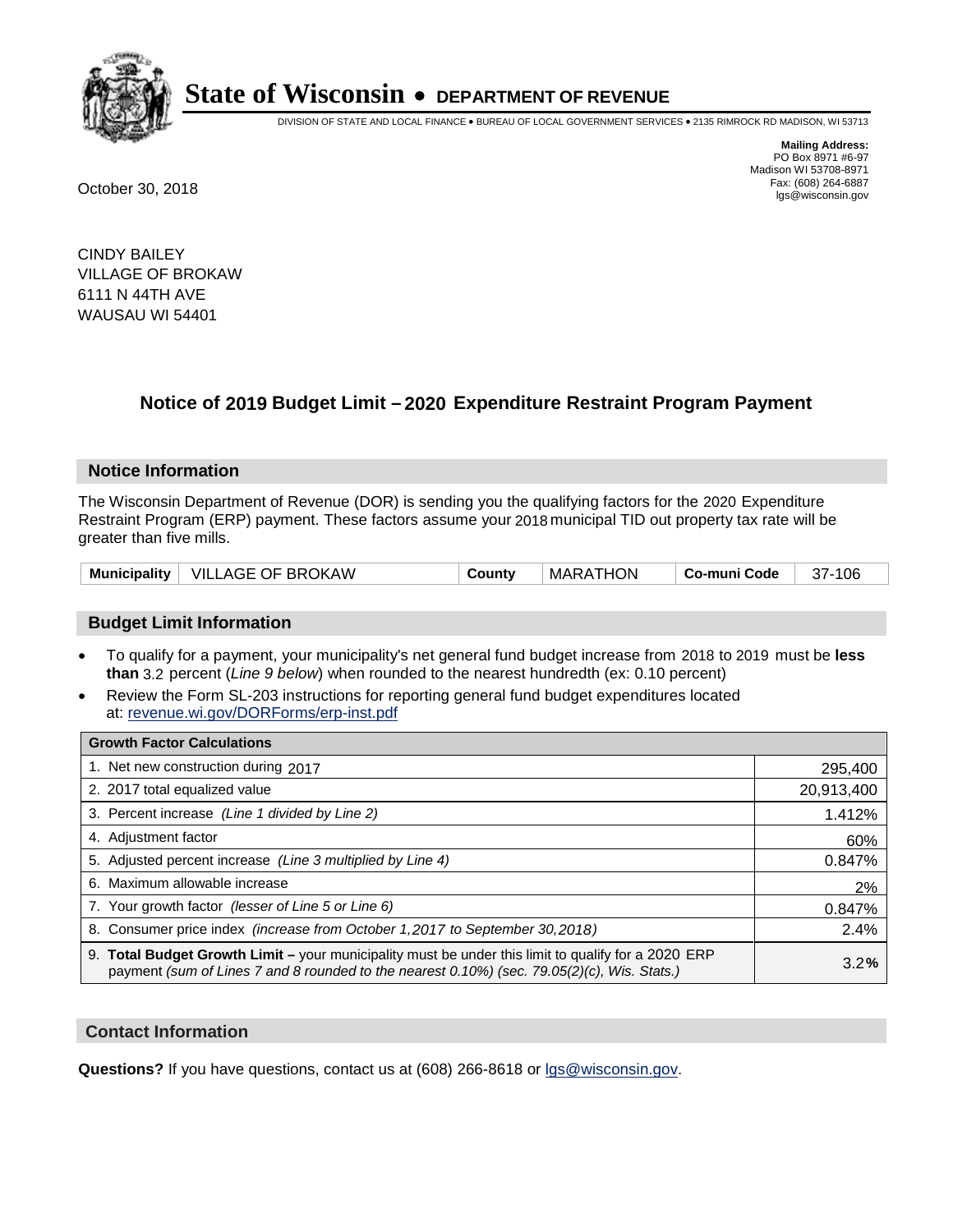

DIVISION OF STATE AND LOCAL FINANCE • BUREAU OF LOCAL GOVERNMENT SERVICES • 2135 RIMROCK RD MADISON, WI 53713

**Mailing Address:** PO Box 8971 #6-97 Madison WI 53708-8971<br>Fax: (608) 264-6887 Fax: (608) 264-6887 October 30, 2018 lgs@wisconsin.gov

LOUELLA LUEDTKE VILLAGE OF EDGAR PO BOX 67 EDGAR WI 54426-0067

### **Notice of 2019 Budget Limit - 2020 Expenditure Restraint Program Payment**

#### **Notice Information**

The Wisconsin Department of Revenue (DOR) is sending you the qualifying factors for the 2020 Expenditure Restraint Program (ERP) payment. These factors assume your 2018 municipal TID out property tax rate will be greater than five mills.

| Municipality   VILLAGE OF EDGAR | County | MARATHON | Co-muni Code | $37-121$ |
|---------------------------------|--------|----------|--------------|----------|
|---------------------------------|--------|----------|--------------|----------|

#### **Budget Limit Information**

- To qualify for a payment, your municipality's net general fund budget increase from 2018 to 2019 must be less **than** 4.4 percent (*Line 9 below*) when rounded to the nearest hundredth (ex: 0.10 percent)
- Review the Form SL-203 instructions for reporting general fund budget expenditures located at: revenue.wi.gov/DORForms/erp-inst.pdf

| <b>Growth Factor Calculations</b>                                                                                                                                                                      |            |
|--------------------------------------------------------------------------------------------------------------------------------------------------------------------------------------------------------|------------|
| 1. Net new construction during 2017                                                                                                                                                                    | 3,274,700  |
| 2. 2017 total equalized value                                                                                                                                                                          | 71,603,500 |
| 3. Percent increase (Line 1 divided by Line 2)                                                                                                                                                         | 4.573%     |
| 4. Adjustment factor                                                                                                                                                                                   | 60%        |
| 5. Adjusted percent increase (Line 3 multiplied by Line 4)                                                                                                                                             | 2.744%     |
| 6. Maximum allowable increase                                                                                                                                                                          | 2%         |
| 7. Your growth factor (lesser of Line 5 or Line 6)                                                                                                                                                     | 2.000%     |
| 8. Consumer price index (increase from October 1,2017 to September 30,2018)                                                                                                                            | 2.4%       |
| 9. Total Budget Growth Limit - your municipality must be under this limit to qualify for a 2020 ERP<br>payment (sum of Lines 7 and 8 rounded to the nearest $0.10\%$ ) (sec. 79.05(2)(c), Wis. Stats.) | 4.4%       |

#### **Contact Information**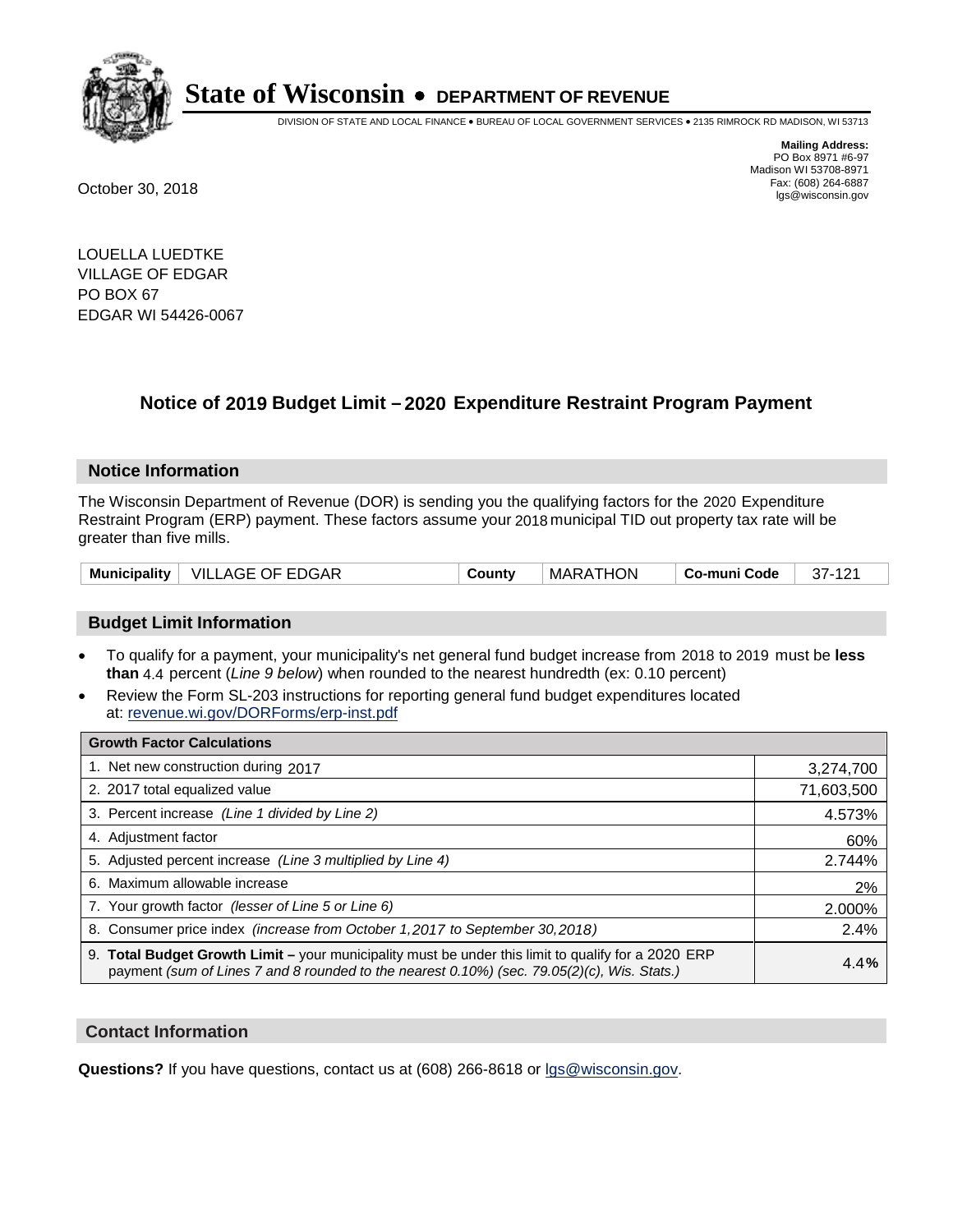

DIVISION OF STATE AND LOCAL FINANCE • BUREAU OF LOCAL GOVERNMENT SERVICES • 2135 RIMROCK RD MADISON, WI 53713

**Mailing Address:** PO Box 8971 #6-97 Madison WI 53708-8971<br>Fax: (608) 264-6887 Fax: (608) 264-6887 October 30, 2018 lgs@wisconsin.gov

ANDREW KURTZ VILLAGE OF MARATHON PO BOX 487 MARATHON WI 54448-0487

## **Notice of 2019 Budget Limit - 2020 Expenditure Restraint Program Payment**

#### **Notice Information**

The Wisconsin Department of Revenue (DOR) is sending you the qualifying factors for the 2020 Expenditure Restraint Program (ERP) payment. These factors assume your 2018 municipal TID out property tax rate will be greater than five mills.

|  | Municipality   VILLAGE OF MARATHON | Countv | MARATHON | ∣ Co-muni Code | 37-151 |
|--|------------------------------------|--------|----------|----------------|--------|
|--|------------------------------------|--------|----------|----------------|--------|

#### **Budget Limit Information**

- To qualify for a payment, your municipality's net general fund budget increase from 2018 to 2019 must be less **than** 4.4 percent (*Line 9 below*) when rounded to the nearest hundredth (ex: 0.10 percent)
- Review the Form SL-203 instructions for reporting general fund budget expenditures located at: revenue.wi.gov/DORForms/erp-inst.pdf

| <b>Growth Factor Calculations</b>                                                                                                                                                                      |             |
|--------------------------------------------------------------------------------------------------------------------------------------------------------------------------------------------------------|-------------|
| 1. Net new construction during 2017                                                                                                                                                                    | 9,466,500   |
| 2. 2017 total equalized value                                                                                                                                                                          | 134,323,900 |
| 3. Percent increase (Line 1 divided by Line 2)                                                                                                                                                         | 7.048%      |
| 4. Adjustment factor                                                                                                                                                                                   | 60%         |
| 5. Adjusted percent increase (Line 3 multiplied by Line 4)                                                                                                                                             | 4.229%      |
| 6. Maximum allowable increase                                                                                                                                                                          | 2%          |
| 7. Your growth factor (lesser of Line 5 or Line 6)                                                                                                                                                     | 2.000%      |
| 8. Consumer price index (increase from October 1, 2017 to September 30, 2018)                                                                                                                          | 2.4%        |
| 9. Total Budget Growth Limit - your municipality must be under this limit to qualify for a 2020 ERP<br>payment (sum of Lines 7 and 8 rounded to the nearest $0.10\%$ ) (sec. 79.05(2)(c), Wis. Stats.) | 4.4%        |

#### **Contact Information**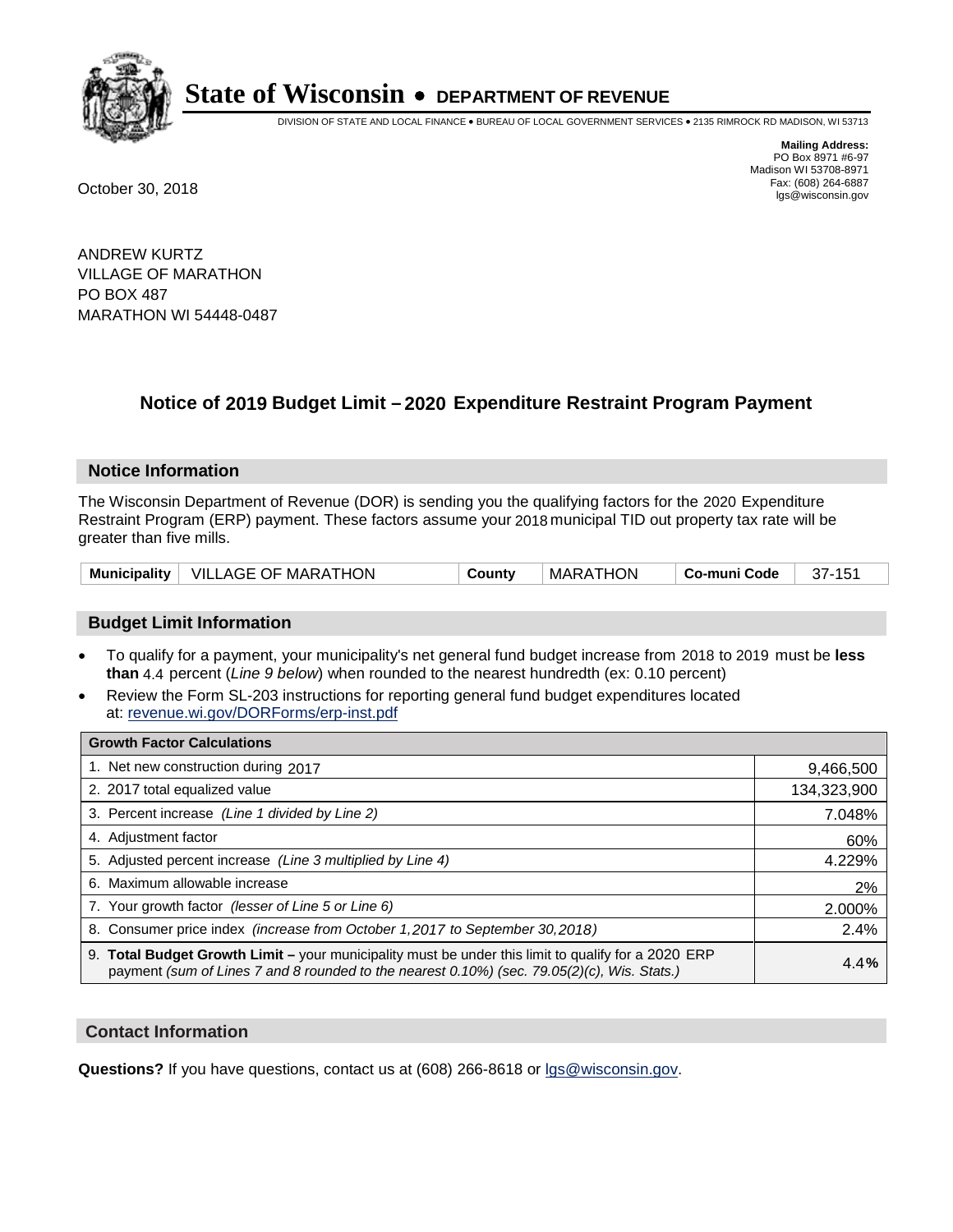

DIVISION OF STATE AND LOCAL FINANCE • BUREAU OF LOCAL GOVERNMENT SERVICES • 2135 RIMROCK RD MADISON, WI 53713

**Mailing Address:** PO Box 8971 #6-97 Madison WI 53708-8971<br>Fax: (608) 264-6887 Fax: (608) 264-6887 October 30, 2018 lgs@wisconsin.gov

ELIZABETH FELKNER VILLAGE OF ROTHSCHILD 211 GRAND AVE ROTHSCHILD WI 54474

### **Notice of 2019 Budget Limit - 2020 Expenditure Restraint Program Payment**

#### **Notice Information**

The Wisconsin Department of Revenue (DOR) is sending you the qualifying factors for the 2020 Expenditure Restraint Program (ERP) payment. These factors assume your 2018 municipal TID out property tax rate will be greater than five mills.

|  | Municipality   VILLAGE OF ROTHSCHILD | County | MARATHON | Co-muni Code | 37-176 |
|--|--------------------------------------|--------|----------|--------------|--------|
|--|--------------------------------------|--------|----------|--------------|--------|

#### **Budget Limit Information**

- To qualify for a payment, your municipality's net general fund budget increase from 2018 to 2019 must be less **than** 3.4 percent (*Line 9 below*) when rounded to the nearest hundredth (ex: 0.10 percent)
- Review the Form SL-203 instructions for reporting general fund budget expenditures located at: revenue.wi.gov/DORForms/erp-inst.pdf

| <b>Growth Factor Calculations</b>                                                                                                                                                                      |             |
|--------------------------------------------------------------------------------------------------------------------------------------------------------------------------------------------------------|-------------|
| 1. Net new construction during 2017                                                                                                                                                                    | 7,520,100   |
| 2. 2017 total equalized value                                                                                                                                                                          | 445,755,100 |
| 3. Percent increase (Line 1 divided by Line 2)                                                                                                                                                         | 1.687%      |
| 4. Adjustment factor                                                                                                                                                                                   | 60%         |
| 5. Adjusted percent increase (Line 3 multiplied by Line 4)                                                                                                                                             | 1.012%      |
| 6. Maximum allowable increase                                                                                                                                                                          | 2%          |
| 7. Your growth factor (lesser of Line 5 or Line 6)                                                                                                                                                     | 1.012%      |
| 8. Consumer price index (increase from October 1,2017 to September 30,2018)                                                                                                                            | 2.4%        |
| 9. Total Budget Growth Limit - your municipality must be under this limit to qualify for a 2020 ERP<br>payment (sum of Lines 7 and 8 rounded to the nearest $0.10\%$ ) (sec. 79.05(2)(c), Wis. Stats.) | 3.4%        |

#### **Contact Information**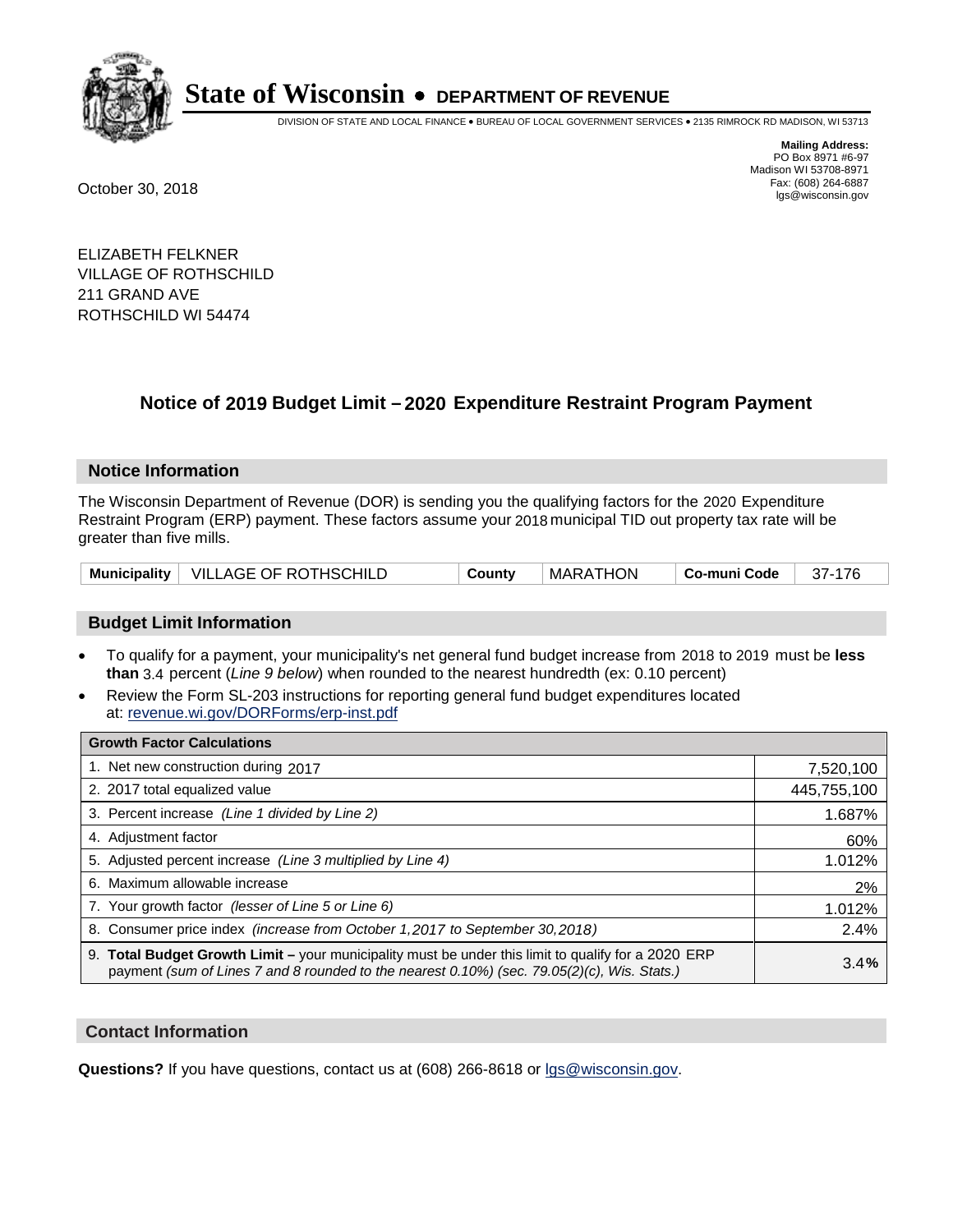

DIVISION OF STATE AND LOCAL FINANCE • BUREAU OF LOCAL GOVERNMENT SERVICES • 2135 RIMROCK RD MADISON, WI 53713

**Mailing Address:** PO Box 8971 #6-97 Madison WI 53708-8971<br>Fax: (608) 264-6887 Fax: (608) 264-6887 October 30, 2018 lgs@wisconsin.gov

PAUL HENSCH VILLAGE OF SPENCER PO BOX 360 SPENCER WI 54479-0360

## **Notice of 2019 Budget Limit - 2020 Expenditure Restraint Program Payment**

#### **Notice Information**

The Wisconsin Department of Revenue (DOR) is sending you the qualifying factors for the 2020 Expenditure Restraint Program (ERP) payment. These factors assume your 2018 municipal TID out property tax rate will be greater than five mills.

| <b>Municipality</b> | $\mid$ VILLAGE OF SPENCER | County | MARATHON | Co-muni Code | 37-181 |
|---------------------|---------------------------|--------|----------|--------------|--------|
|---------------------|---------------------------|--------|----------|--------------|--------|

#### **Budget Limit Information**

- To qualify for a payment, your municipality's net general fund budget increase from 2018 to 2019 must be less **than** 2.8 percent (*Line 9 below*) when rounded to the nearest hundredth (ex: 0.10 percent)
- Review the Form SL-203 instructions for reporting general fund budget expenditures located at: revenue.wi.gov/DORForms/erp-inst.pdf

| <b>Growth Factor Calculations</b>                                                                                                                                                                      |             |
|--------------------------------------------------------------------------------------------------------------------------------------------------------------------------------------------------------|-------------|
| 1. Net new construction during 2017                                                                                                                                                                    | 733,100     |
| 2. 2017 total equalized value                                                                                                                                                                          | 100,436,000 |
| 3. Percent increase (Line 1 divided by Line 2)                                                                                                                                                         | 0.730%      |
| 4. Adjustment factor                                                                                                                                                                                   | 60%         |
| 5. Adjusted percent increase (Line 3 multiplied by Line 4)                                                                                                                                             | 0.438%      |
| 6. Maximum allowable increase                                                                                                                                                                          | 2%          |
| 7. Your growth factor (lesser of Line 5 or Line 6)                                                                                                                                                     | 0.438%      |
| 8. Consumer price index (increase from October 1,2017 to September 30,2018)                                                                                                                            | 2.4%        |
| 9. Total Budget Growth Limit - your municipality must be under this limit to qualify for a 2020 ERP<br>payment (sum of Lines 7 and 8 rounded to the nearest $0.10\%$ ) (sec. 79.05(2)(c), Wis. Stats.) | 2.8%        |

#### **Contact Information**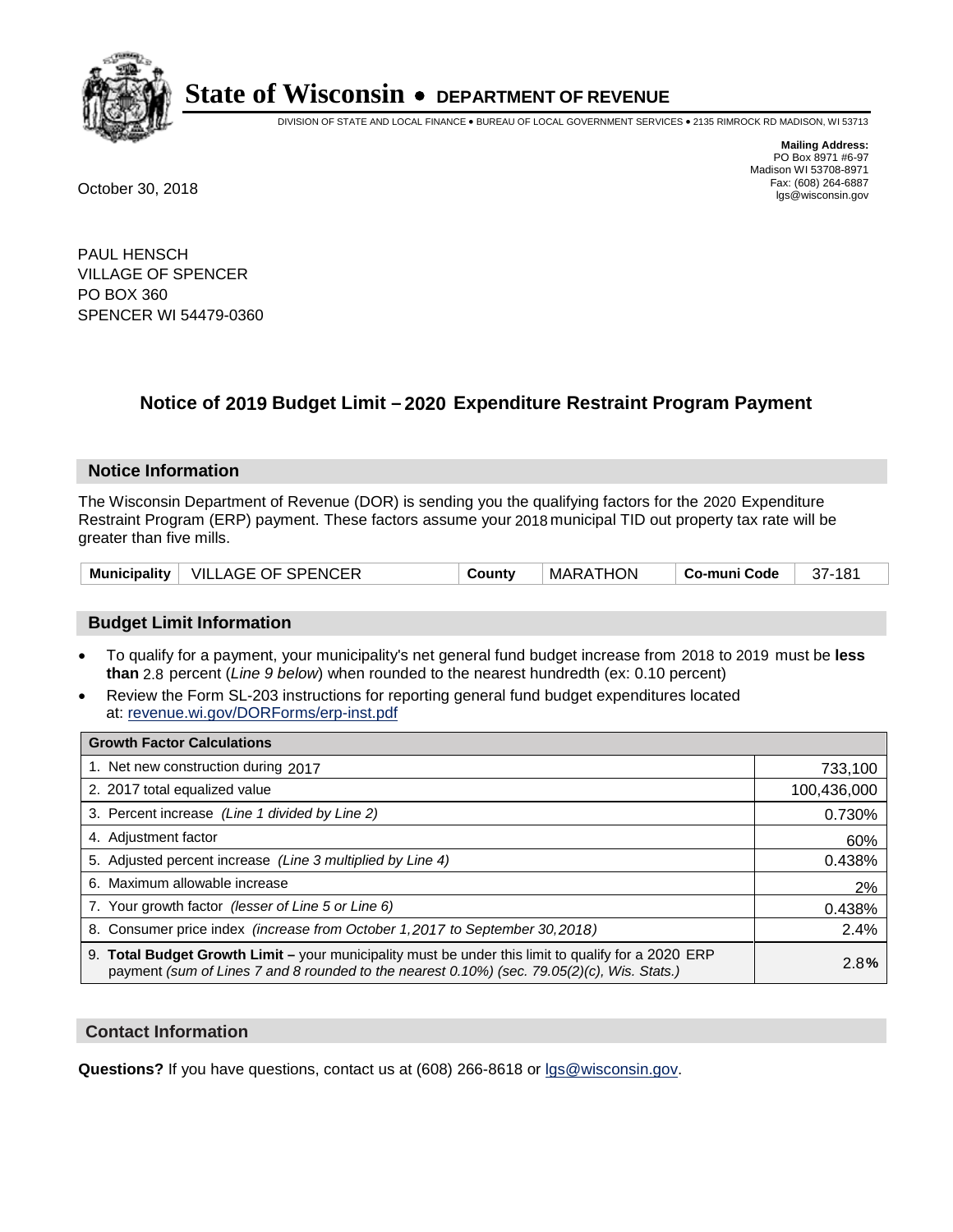

DIVISION OF STATE AND LOCAL FINANCE • BUREAU OF LOCAL GOVERNMENT SERVICES • 2135 RIMROCK RD MADISON, WI 53713

**Mailing Address:** PO Box 8971 #6-97 Madison WI 53708-8971<br>Fax: (608) 264-6887 Fax: (608) 264-6887 October 30, 2018 lgs@wisconsin.gov

JUNE KRUEGER VILLAGE OF STRATFORD PO BOX 12 STRATFORD WI 54484-0012

## **Notice of 2019 Budget Limit - 2020 Expenditure Restraint Program Payment**

#### **Notice Information**

The Wisconsin Department of Revenue (DOR) is sending you the qualifying factors for the 2020 Expenditure Restraint Program (ERP) payment. These factors assume your 2018 municipal TID out property tax rate will be greater than five mills.

|  | Municipality   VILLAGE OF STRATFORD | County | MARATHON | Co-muni Code | 37-182 |
|--|-------------------------------------|--------|----------|--------------|--------|
|--|-------------------------------------|--------|----------|--------------|--------|

#### **Budget Limit Information**

- To qualify for a payment, your municipality's net general fund budget increase from 2018 to 2019 must be less **than** 4.2 percent (*Line 9 below*) when rounded to the nearest hundredth (ex: 0.10 percent)
- Review the Form SL-203 instructions for reporting general fund budget expenditures located at: revenue.wi.gov/DORForms/erp-inst.pdf

| <b>Growth Factor Calculations</b>                                                                                                                                                                      |             |
|--------------------------------------------------------------------------------------------------------------------------------------------------------------------------------------------------------|-------------|
| 1. Net new construction during 2017                                                                                                                                                                    | 3,147,000   |
| 2. 2017 total equalized value                                                                                                                                                                          | 106,146,900 |
| 3. Percent increase (Line 1 divided by Line 2)                                                                                                                                                         | 2.965%      |
| 4. Adjustment factor                                                                                                                                                                                   | 60%         |
| 5. Adjusted percent increase (Line 3 multiplied by Line 4)                                                                                                                                             | 1.779%      |
| 6. Maximum allowable increase                                                                                                                                                                          | 2%          |
| 7. Your growth factor (lesser of Line 5 or Line 6)                                                                                                                                                     | 1.779%      |
| 8. Consumer price index (increase from October 1,2017 to September 30,2018)                                                                                                                            | 2.4%        |
| 9. Total Budget Growth Limit - your municipality must be under this limit to qualify for a 2020 ERP<br>payment (sum of Lines 7 and 8 rounded to the nearest $0.10\%$ ) (sec. 79.05(2)(c), Wis. Stats.) | 4.2%        |

#### **Contact Information**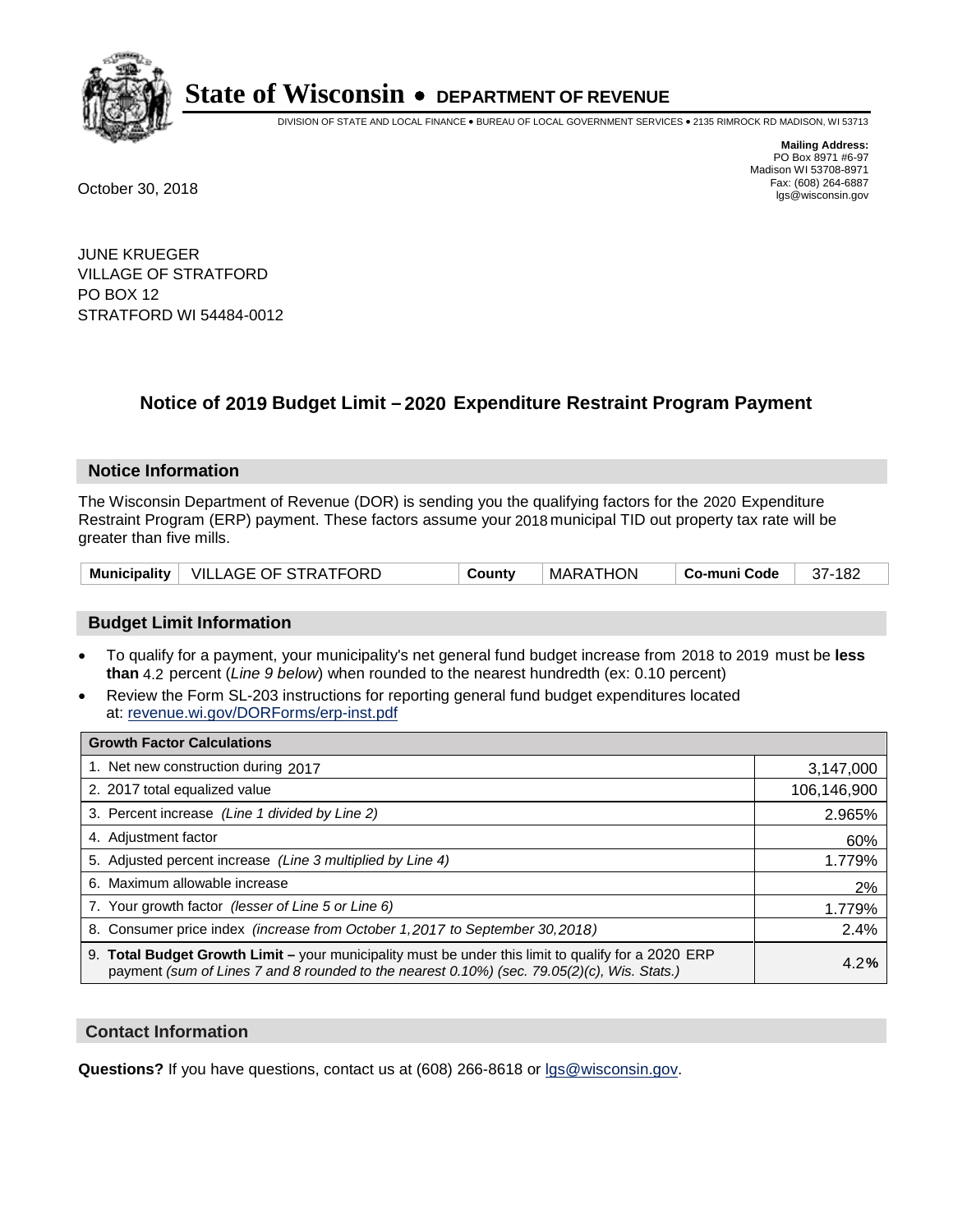

DIVISION OF STATE AND LOCAL FINANCE • BUREAU OF LOCAL GOVERNMENT SERVICES • 2135 RIMROCK RD MADISON, WI 53713

**Mailing Address:** PO Box 8971 #6-97 Madison WI 53708-8971<br>Fax: (608) 264-6887 Fax: (608) 264-6887 October 30, 2018 lgs@wisconsin.gov

SHERRY WEINKAUF VILLAGE OF WESTON 5500 SCHOFIELD AVE WESTON WI 54476

## **Notice of 2019 Budget Limit - 2020 Expenditure Restraint Program Payment**

#### **Notice Information**

The Wisconsin Department of Revenue (DOR) is sending you the qualifying factors for the 2020 Expenditure Restraint Program (ERP) payment. These factors assume your 2018 municipal TID out property tax rate will be greater than five mills.

| Municipality   VILLAGE OF WESTON | County | MARATHON | ∣ Co-muni Code | 37-192 |
|----------------------------------|--------|----------|----------------|--------|
|----------------------------------|--------|----------|----------------|--------|

#### **Budget Limit Information**

- To qualify for a payment, your municipality's net general fund budget increase from 2018 to 2019 must be less **than** 2.9 percent (*Line 9 below*) when rounded to the nearest hundredth (ex: 0.10 percent)
- Review the Form SL-203 instructions for reporting general fund budget expenditures located at: revenue.wi.gov/DORForms/erp-inst.pdf

| <b>Growth Factor Calculations</b>                                                                                                                                                                  |               |
|----------------------------------------------------------------------------------------------------------------------------------------------------------------------------------------------------|---------------|
| 1. Net new construction during 2017                                                                                                                                                                | 10,162,600    |
| 2. 2017 total equalized value                                                                                                                                                                      | 1,125,232,700 |
| 3. Percent increase (Line 1 divided by Line 2)                                                                                                                                                     | 0.903%        |
| 4. Adjustment factor                                                                                                                                                                               | 60%           |
| 5. Adjusted percent increase (Line 3 multiplied by Line 4)                                                                                                                                         | 0.542%        |
| 6. Maximum allowable increase                                                                                                                                                                      | 2%            |
| 7. Your growth factor (lesser of Line 5 or Line 6)                                                                                                                                                 | 0.542%        |
| 8. Consumer price index (increase from October 1,2017 to September 30,2018)                                                                                                                        | 2.4%          |
| 9. Total Budget Growth Limit - your municipality must be under this limit to qualify for a 2020 ERP<br>payment (sum of Lines 7 and 8 rounded to the nearest 0.10%) (sec. 79.05(2)(c), Wis. Stats.) | 2.9%          |

#### **Contact Information**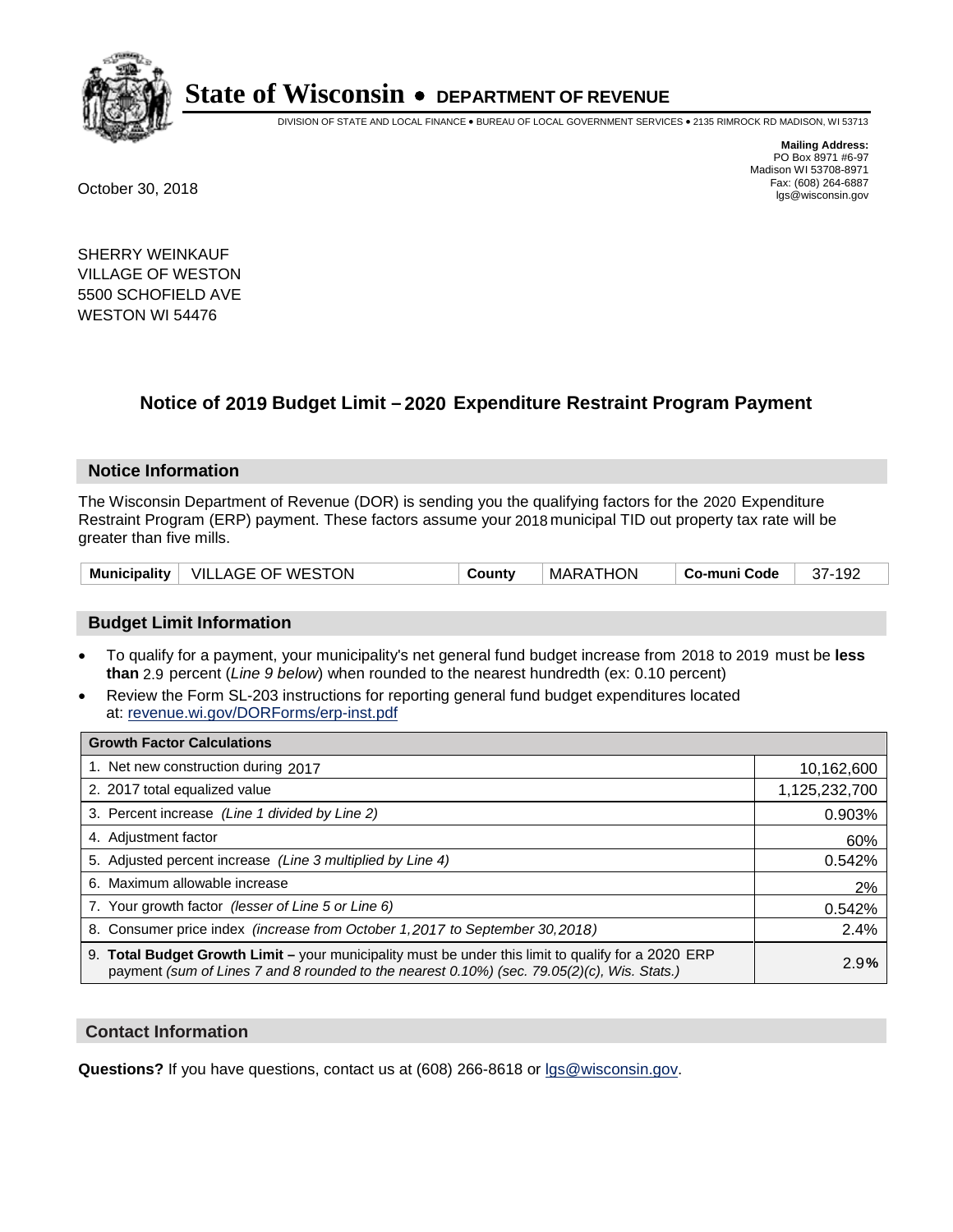

DIVISION OF STATE AND LOCAL FINANCE • BUREAU OF LOCAL GOVERNMENT SERVICES • 2135 RIMROCK RD MADISON, WI 53713

**Mailing Address:** PO Box 8971 #6-97 Madison WI 53708-8971<br>Fax: (608) 264-6887 Fax: (608) 264-6887 October 30, 2018 lgs@wisconsin.gov

BRUCE JAMROZ CITY OF MOSINEE 225 MAIN ST MOSINEE WI 54555-1443

## **Notice of 2019 Budget Limit - 2020 Expenditure Restraint Program Payment**

#### **Notice Information**

The Wisconsin Department of Revenue (DOR) is sending you the qualifying factors for the 2020 Expenditure Restraint Program (ERP) payment. These factors assume your 2018 municipal TID out property tax rate will be greater than five mills.

| Municipality   CITY OF MOSINEE | County | MARATHON | ∣ Co-muni Code | 37-251 |
|--------------------------------|--------|----------|----------------|--------|
|--------------------------------|--------|----------|----------------|--------|

#### **Budget Limit Information**

- To qualify for a payment, your municipality's net general fund budget increase from 2018 to 2019 must be less **than** 2.7 percent (*Line 9 below*) when rounded to the nearest hundredth (ex: 0.10 percent)
- Review the Form SL-203 instructions for reporting general fund budget expenditures located at: revenue.wi.gov/DORForms/erp-inst.pdf

| <b>Growth Factor Calculations</b>                                                                                                                                                                      |             |
|--------------------------------------------------------------------------------------------------------------------------------------------------------------------------------------------------------|-------------|
| 1. Net new construction during 2017                                                                                                                                                                    | 1,691,000   |
| 2. 2017 total equalized value                                                                                                                                                                          | 291,147,200 |
| 3. Percent increase (Line 1 divided by Line 2)                                                                                                                                                         | 0.581%      |
| 4. Adjustment factor                                                                                                                                                                                   | 60%         |
| 5. Adjusted percent increase (Line 3 multiplied by Line 4)                                                                                                                                             | 0.349%      |
| 6. Maximum allowable increase                                                                                                                                                                          | 2%          |
| 7. Your growth factor (lesser of Line 5 or Line 6)                                                                                                                                                     | 0.349%      |
| 8. Consumer price index (increase from October 1, 2017 to September 30, 2018)                                                                                                                          | 2.4%        |
| 9. Total Budget Growth Limit - your municipality must be under this limit to qualify for a 2020 ERP<br>payment (sum of Lines 7 and 8 rounded to the nearest $0.10\%$ ) (sec. 79.05(2)(c), Wis. Stats.) | 2.7%        |

#### **Contact Information**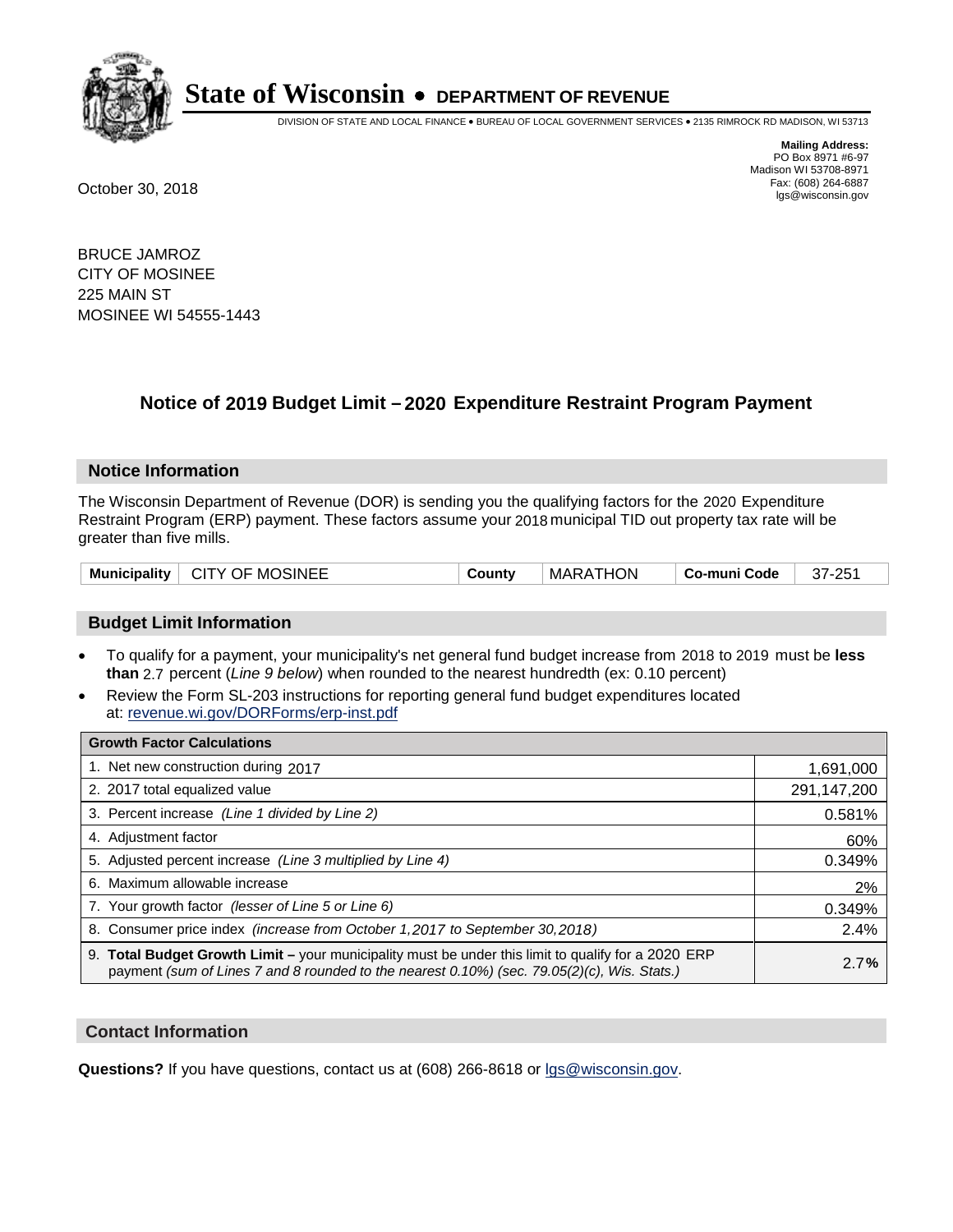

DIVISION OF STATE AND LOCAL FINANCE • BUREAU OF LOCAL GOVERNMENT SERVICES • 2135 RIMROCK RD MADISON, WI 53713

**Mailing Address:** PO Box 8971 #6-97 Madison WI 53708-8971<br>Fax: (608) 264-6887 Fax: (608) 264-6887 October 30, 2018 lgs@wisconsin.gov

LISA QUINN CITY OF SCHOFIELD 200 PARK ST SCHOFIELD WI 54476-1164

### **Notice of 2019 Budget Limit - 2020 Expenditure Restraint Program Payment**

#### **Notice Information**

The Wisconsin Department of Revenue (DOR) is sending you the qualifying factors for the 2020 Expenditure Restraint Program (ERP) payment. These factors assume your 2018 municipal TID out property tax rate will be greater than five mills.

| Municipality   CITY OF SCHOFIELD | County | MARATHON | Co-muni Code | 37-281 |
|----------------------------------|--------|----------|--------------|--------|
|----------------------------------|--------|----------|--------------|--------|

#### **Budget Limit Information**

- To qualify for a payment, your municipality's net general fund budget increase from 2018 to 2019 must be less **than** 3.1 percent (*Line 9 below*) when rounded to the nearest hundredth (ex: 0.10 percent)
- Review the Form SL-203 instructions for reporting general fund budget expenditures located at: revenue.wi.gov/DORForms/erp-inst.pdf

| <b>Growth Factor Calculations</b>                                                                                                                                                                      |             |
|--------------------------------------------------------------------------------------------------------------------------------------------------------------------------------------------------------|-------------|
| 1. Net new construction during 2017                                                                                                                                                                    | 2,569,300   |
| 2. 2017 total equalized value                                                                                                                                                                          | 219,772,800 |
| 3. Percent increase (Line 1 divided by Line 2)                                                                                                                                                         | 1.169%      |
| 4. Adjustment factor                                                                                                                                                                                   | 60%         |
| 5. Adjusted percent increase (Line 3 multiplied by Line 4)                                                                                                                                             | 0.701%      |
| 6. Maximum allowable increase                                                                                                                                                                          | 2%          |
| 7. Your growth factor (lesser of Line 5 or Line 6)                                                                                                                                                     | 0.701%      |
| 8. Consumer price index (increase from October 1, 2017 to September 30, 2018)                                                                                                                          | 2.4%        |
| 9. Total Budget Growth Limit - your municipality must be under this limit to qualify for a 2020 ERP<br>payment (sum of Lines 7 and 8 rounded to the nearest $0.10\%$ ) (sec. 79.05(2)(c), Wis. Stats.) | 3.1%        |

#### **Contact Information**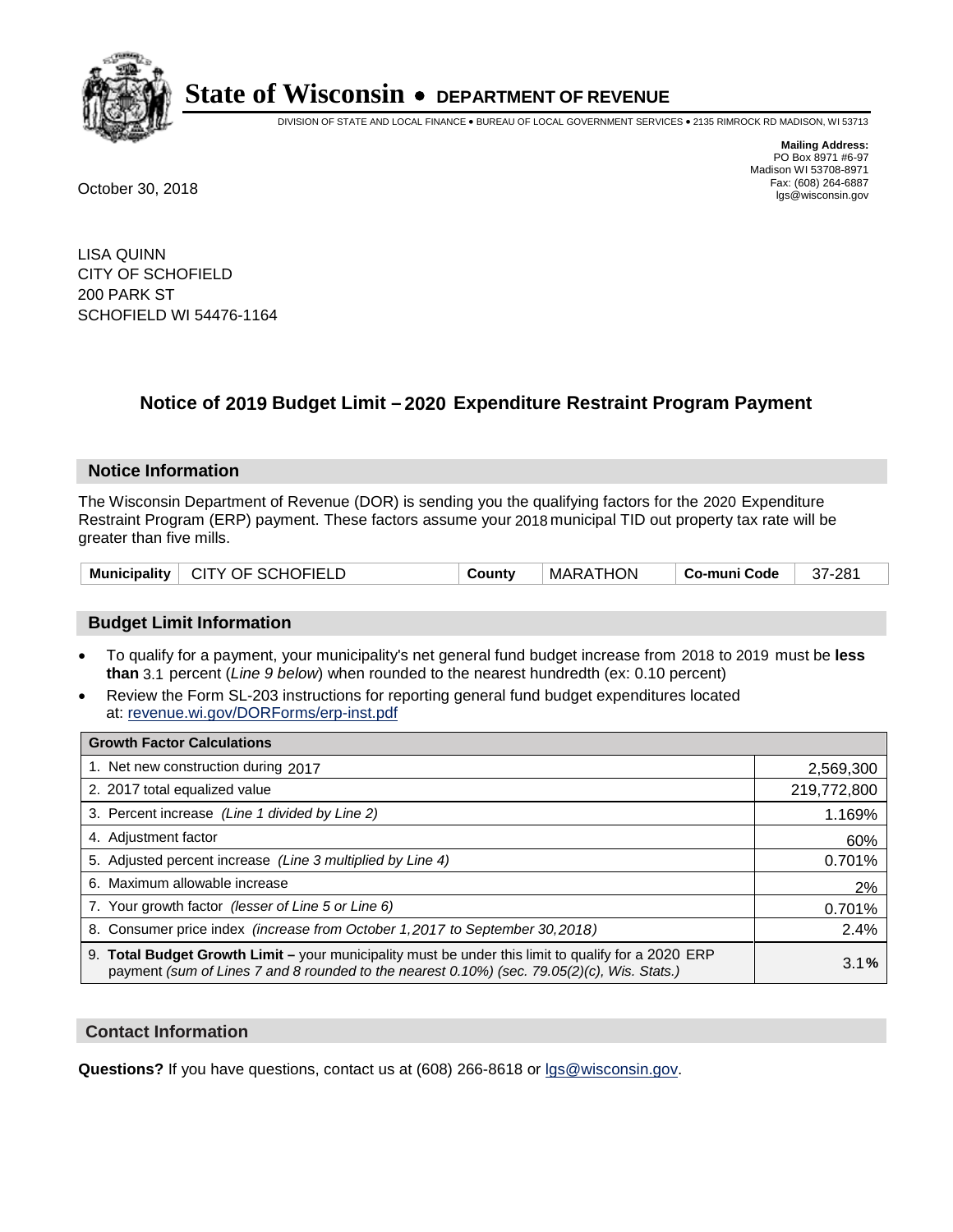

DIVISION OF STATE AND LOCAL FINANCE • BUREAU OF LOCAL GOVERNMENT SERVICES • 2135 RIMROCK RD MADISON, WI 53713

**Mailing Address:** PO Box 8971 #6-97 Madison WI 53708-8971<br>Fax: (608) 264-6887 Fax: (608) 264-6887 October 30, 2018 lgs@wisconsin.gov

TONI RAYALA CITY OF WAUSAU 407 GRANT ST WAUSAU WI 54403

## **Notice of 2019 Budget Limit - 2020 Expenditure Restraint Program Payment**

#### **Notice Information**

The Wisconsin Department of Revenue (DOR) is sending you the qualifying factors for the 2020 Expenditure Restraint Program (ERP) payment. These factors assume your 2018 municipal TID out property tax rate will be greater than five mills.

| Municipality   CITY OF WAUSAU | County | MARATHON | ∣ Co-muni Code ∣ | 37-291 |
|-------------------------------|--------|----------|------------------|--------|
|-------------------------------|--------|----------|------------------|--------|

#### **Budget Limit Information**

- To qualify for a payment, your municipality's net general fund budget increase from 2018 to 2019 must be less **than** 3.6 percent (*Line 9 below*) when rounded to the nearest hundredth (ex: 0.10 percent)
- Review the Form SL-203 instructions for reporting general fund budget expenditures located at: revenue.wi.gov/DORForms/erp-inst.pdf

| <b>Growth Factor Calculations</b>                                                                                                                                                                      |               |
|--------------------------------------------------------------------------------------------------------------------------------------------------------------------------------------------------------|---------------|
| 1. Net new construction during 2017                                                                                                                                                                    | 55,830,900    |
| 2. 2017 total equalized value                                                                                                                                                                          | 2,764,682,800 |
| 3. Percent increase (Line 1 divided by Line 2)                                                                                                                                                         | 2.019%        |
| 4. Adjustment factor                                                                                                                                                                                   | 60%           |
| 5. Adjusted percent increase (Line 3 multiplied by Line 4)                                                                                                                                             | 1.211%        |
| 6. Maximum allowable increase                                                                                                                                                                          | 2%            |
| 7. Your growth factor (lesser of Line 5 or Line 6)                                                                                                                                                     | 1.211%        |
| 8. Consumer price index (increase from October 1, 2017 to September 30, 2018)                                                                                                                          | 2.4%          |
| 9. Total Budget Growth Limit - your municipality must be under this limit to qualify for a 2020 ERP<br>payment (sum of Lines 7 and 8 rounded to the nearest $0.10\%$ ) (sec. 79.05(2)(c), Wis. Stats.) | 3.6%          |

#### **Contact Information**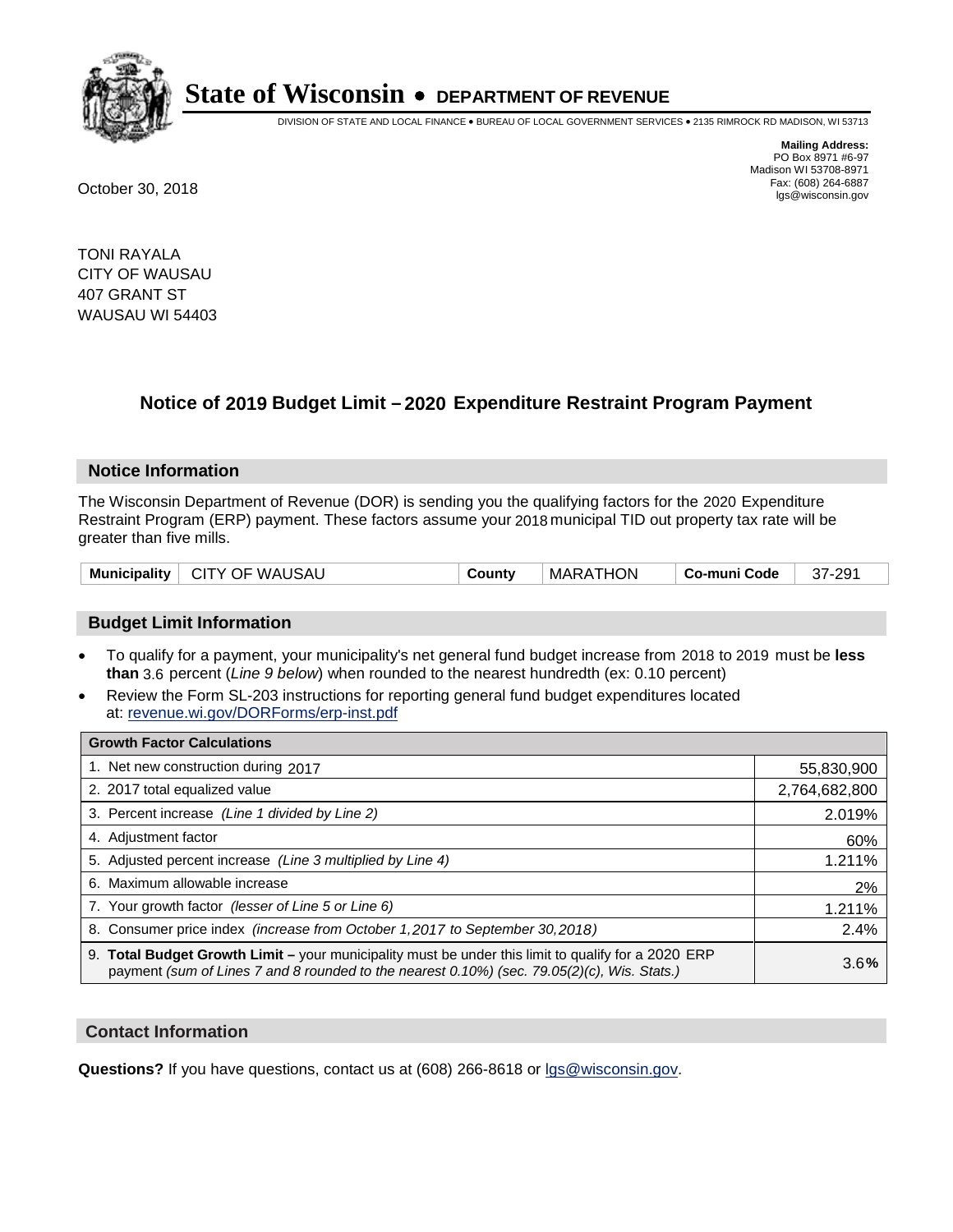

DIVISION OF STATE AND LOCAL FINANCE • BUREAU OF LOCAL GOVERNMENT SERVICES • 2135 RIMROCK RD MADISON, WI 53713

**Mailing Address:** PO Box 8971 #6-97 Madison WI 53708-8971<br>Fax: (608) 264-6887 Fax: (608) 264-6887 October 30, 2018 lgs@wisconsin.gov

JULIE NOSGOVITZ VILLAGE OF COLEMAN PO BOX 52 COLEMAN WI 54112-0052

## **Notice of 2019 Budget Limit - 2020 Expenditure Restraint Program Payment**

#### **Notice Information**

The Wisconsin Department of Revenue (DOR) is sending you the qualifying factors for the 2020 Expenditure Restraint Program (ERP) payment. These factors assume your 2018 municipal TID out property tax rate will be greater than five mills.

| <b>Municipality</b> | <b>VILLAGE OF COLEMAN</b> | County | MARINE <sup>-</sup> | Co-muni Code | 38-111 |
|---------------------|---------------------------|--------|---------------------|--------------|--------|
|---------------------|---------------------------|--------|---------------------|--------------|--------|

#### **Budget Limit Information**

- To qualify for a payment, your municipality's net general fund budget increase from 2018 to 2019 must be less **than** 3.5 percent (*Line 9 below*) when rounded to the nearest hundredth (ex: 0.10 percent)
- Review the Form SL-203 instructions for reporting general fund budget expenditures located at: revenue.wi.gov/DORForms/erp-inst.pdf

| <b>Growth Factor Calculations</b>                                                                                                                                                                      |            |
|--------------------------------------------------------------------------------------------------------------------------------------------------------------------------------------------------------|------------|
| 1. Net new construction during 2017                                                                                                                                                                    | 715,400    |
| 2. 2017 total equalized value                                                                                                                                                                          | 40,230,400 |
| 3. Percent increase (Line 1 divided by Line 2)                                                                                                                                                         | 1.778%     |
| 4. Adjustment factor                                                                                                                                                                                   | 60%        |
| 5. Adjusted percent increase (Line 3 multiplied by Line 4)                                                                                                                                             | 1.067%     |
| 6. Maximum allowable increase                                                                                                                                                                          | 2%         |
| 7. Your growth factor (lesser of Line 5 or Line 6)                                                                                                                                                     | 1.067%     |
| 8. Consumer price index (increase from October 1,2017 to September 30,2018)                                                                                                                            | 2.4%       |
| 9. Total Budget Growth Limit - your municipality must be under this limit to qualify for a 2020 ERP<br>payment (sum of Lines 7 and 8 rounded to the nearest $0.10\%$ ) (sec. 79.05(2)(c), Wis. Stats.) | 3.5%       |

#### **Contact Information**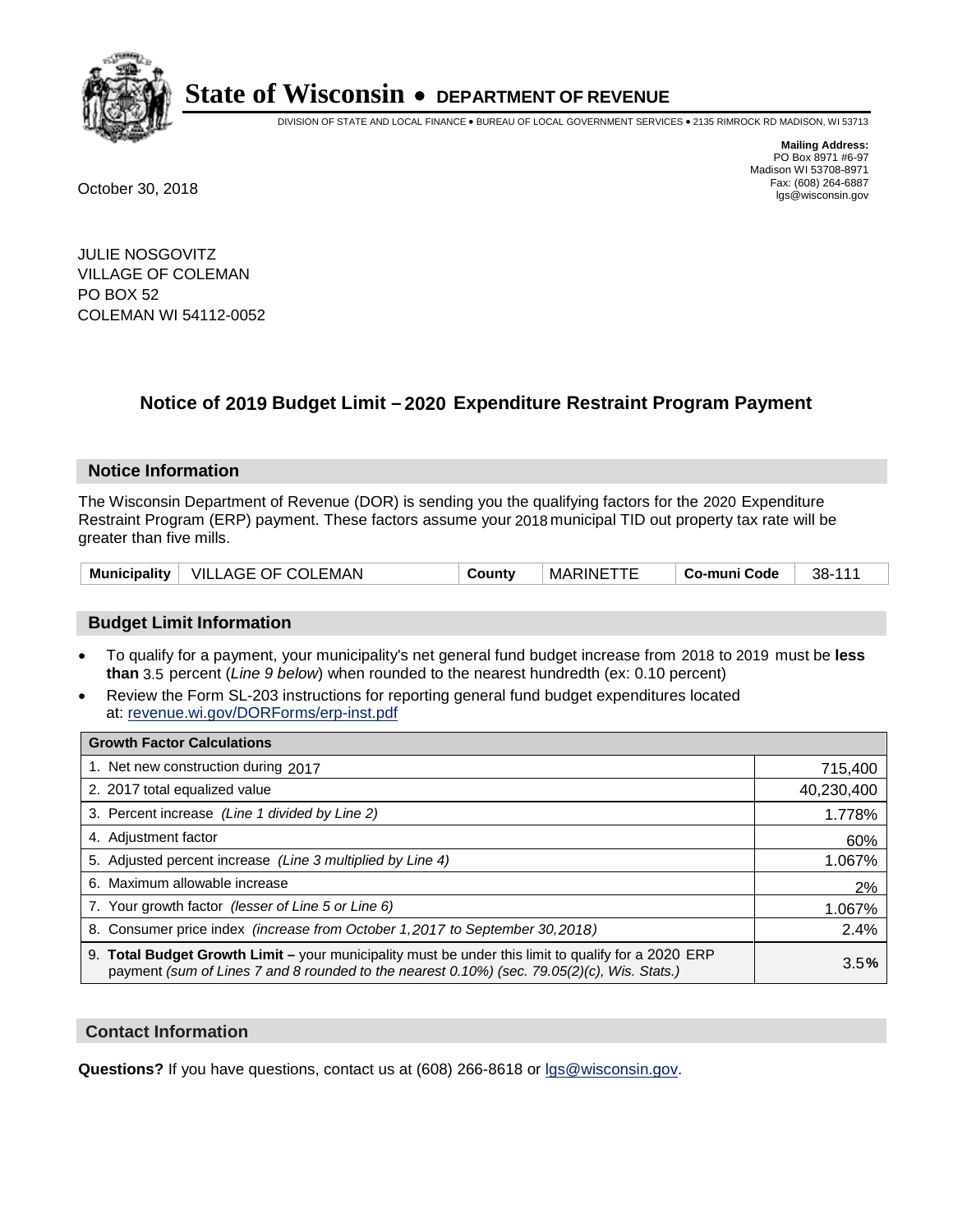

DIVISION OF STATE AND LOCAL FINANCE • BUREAU OF LOCAL GOVERNMENT SERVICES • 2135 RIMROCK RD MADISON, WI 53713

**Mailing Address:** PO Box 8971 #6-97 Madison WI 53708-8971<br>Fax: (608) 264-6887 Fax: (608) 264-6887 October 30, 2018 lgs@wisconsin.gov

MARILYN PADGETT VILLAGE OF CRIVITZ PO BOX 727 CRIVITZ WI 54114-0727

## **Notice of 2019 Budget Limit - 2020 Expenditure Restraint Program Payment**

#### **Notice Information**

The Wisconsin Department of Revenue (DOR) is sending you the qualifying factors for the 2020 Expenditure Restraint Program (ERP) payment. These factors assume your 2018 municipal TID out property tax rate will be greater than five mills.

| <b>Municipality</b> | <b>VILLAGE OF CRIVITZ</b> | `ountv | <b>MARINE</b> | Co-muni Code | 38-<br>121<br>`I∠. |
|---------------------|---------------------------|--------|---------------|--------------|--------------------|
|---------------------|---------------------------|--------|---------------|--------------|--------------------|

#### **Budget Limit Information**

- To qualify for a payment, your municipality's net general fund budget increase from 2018 to 2019 must be less **than** 3.9 percent (*Line 9 below*) when rounded to the nearest hundredth (ex: 0.10 percent)
- Review the Form SL-203 instructions for reporting general fund budget expenditures located at: revenue.wi.gov/DORForms/erp-inst.pdf

| <b>Growth Factor Calculations</b>                                                                                                                                                                      |            |
|--------------------------------------------------------------------------------------------------------------------------------------------------------------------------------------------------------|------------|
| 1. Net new construction during 2017                                                                                                                                                                    | 1,866,900  |
| 2. 2017 total equalized value                                                                                                                                                                          | 76,054,100 |
| 3. Percent increase (Line 1 divided by Line 2)                                                                                                                                                         | 2.455%     |
| 4. Adjustment factor                                                                                                                                                                                   | 60%        |
| 5. Adjusted percent increase (Line 3 multiplied by Line 4)                                                                                                                                             | 1.473%     |
| 6. Maximum allowable increase                                                                                                                                                                          | 2%         |
| 7. Your growth factor (lesser of Line 5 or Line 6)                                                                                                                                                     | 1.473%     |
| 8. Consumer price index (increase from October 1,2017 to September 30,2018)                                                                                                                            | 2.4%       |
| 9. Total Budget Growth Limit - your municipality must be under this limit to qualify for a 2020 ERP<br>payment (sum of Lines 7 and 8 rounded to the nearest $0.10\%$ ) (sec. 79.05(2)(c), Wis. Stats.) | 3.9%       |

#### **Contact Information**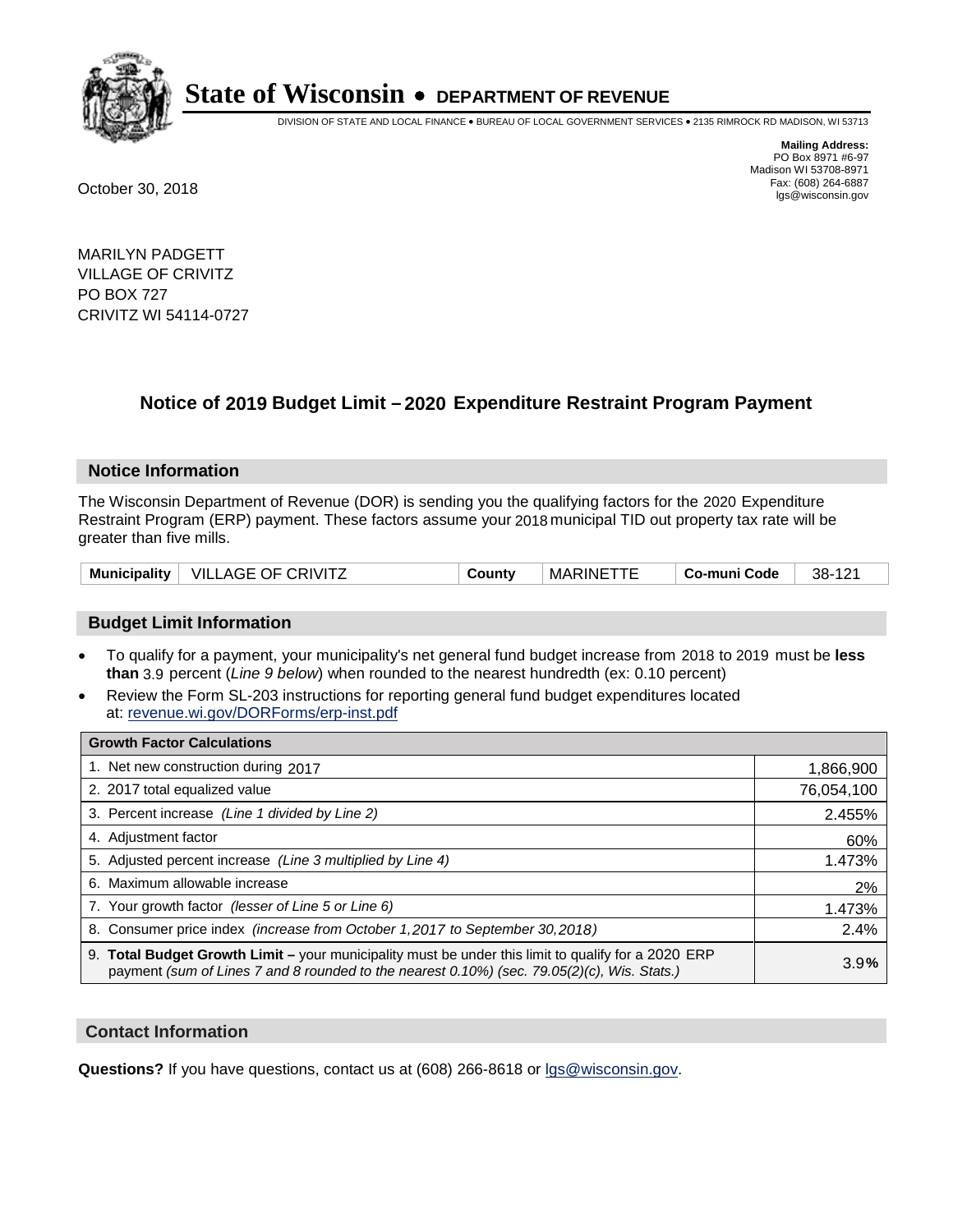

DIVISION OF STATE AND LOCAL FINANCE • BUREAU OF LOCAL GOVERNMENT SERVICES • 2135 RIMROCK RD MADISON, WI 53713

**Mailing Address:** PO Box 8971 #6-97 Madison WI 53708-8971<br>Fax: (608) 264-6887 Fax: (608) 264-6887 October 30, 2018 lgs@wisconsin.gov

PATRICIA SCHUTTE VILLAGE OF POUND 2002 COUNTY Q POUND WI 54161-0127

## **Notice of 2019 Budget Limit - 2020 Expenditure Restraint Program Payment**

#### **Notice Information**

The Wisconsin Department of Revenue (DOR) is sending you the qualifying factors for the 2020 Expenditure Restraint Program (ERP) payment. These factors assume your 2018 municipal TID out property tax rate will be greater than five mills.

| <b>Municipality</b> | <b>VILLAGE OF POUND</b> | County | MARINE <sup>-</sup> | Co-muni Code | 38- |
|---------------------|-------------------------|--------|---------------------|--------------|-----|
|---------------------|-------------------------|--------|---------------------|--------------|-----|

#### **Budget Limit Information**

- To qualify for a payment, your municipality's net general fund budget increase from 2018 to 2019 must be less **than** 3.0 percent (*Line 9 below*) when rounded to the nearest hundredth (ex: 0.10 percent)
- Review the Form SL-203 instructions for reporting general fund budget expenditures located at: revenue.wi.gov/DORForms/erp-inst.pdf

| <b>Growth Factor Calculations</b>                                                                                                                                                                      |            |
|--------------------------------------------------------------------------------------------------------------------------------------------------------------------------------------------------------|------------|
| 1. Net new construction during 2017                                                                                                                                                                    | 148,800    |
| 2. 2017 total equalized value                                                                                                                                                                          | 13,884,400 |
| 3. Percent increase (Line 1 divided by Line 2)                                                                                                                                                         | 1.072%     |
| 4. Adjustment factor                                                                                                                                                                                   | 60%        |
| 5. Adjusted percent increase (Line 3 multiplied by Line 4)                                                                                                                                             | 0.643%     |
| 6. Maximum allowable increase                                                                                                                                                                          | 2%         |
| 7. Your growth factor (lesser of Line 5 or Line 6)                                                                                                                                                     | 0.643%     |
| 8. Consumer price index (increase from October 1,2017 to September 30,2018)                                                                                                                            | 2.4%       |
| 9. Total Budget Growth Limit - your municipality must be under this limit to qualify for a 2020 ERP<br>payment (sum of Lines 7 and 8 rounded to the nearest $0.10\%$ ) (sec. 79.05(2)(c), Wis. Stats.) | 3.0%       |

#### **Contact Information**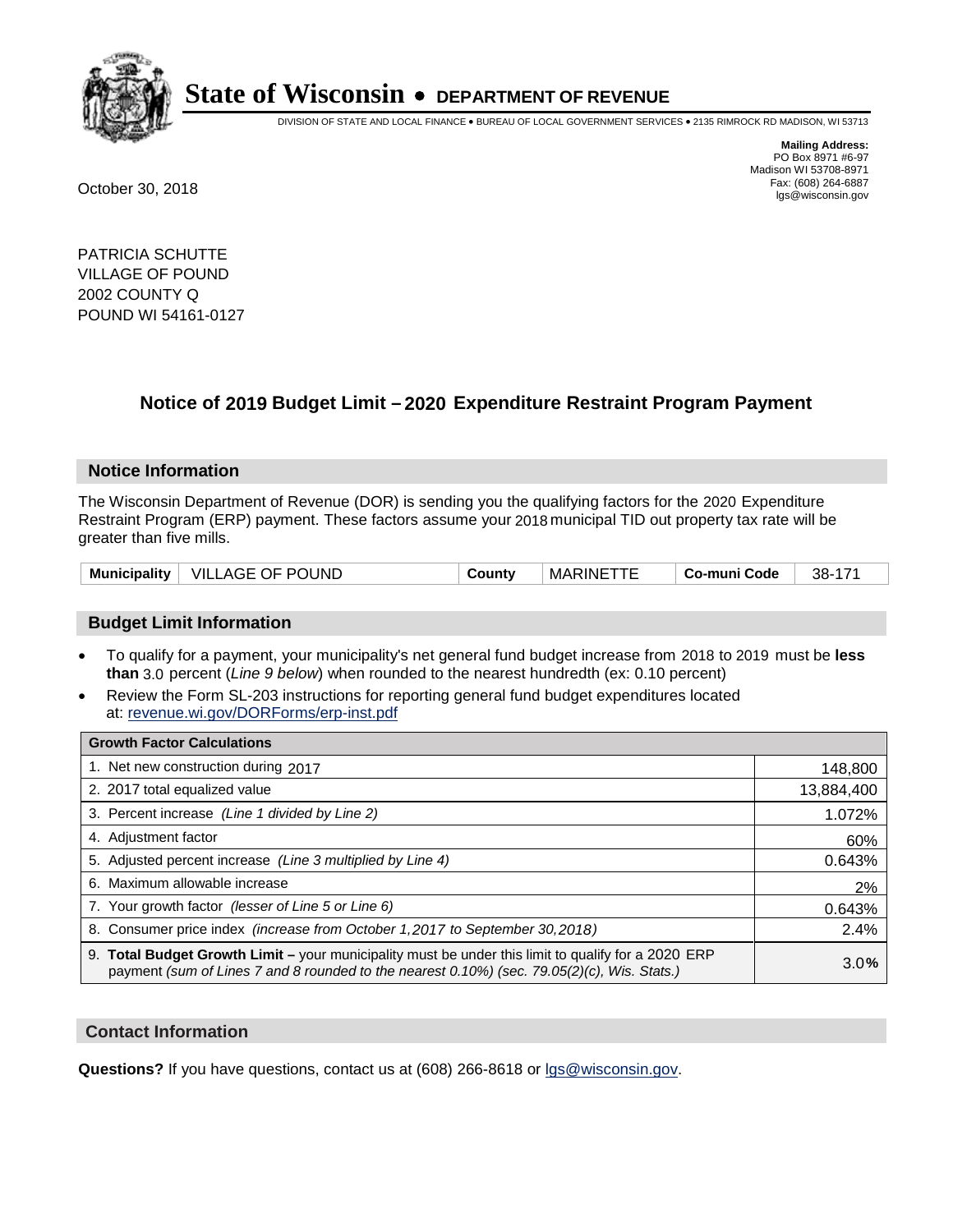

DIVISION OF STATE AND LOCAL FINANCE • BUREAU OF LOCAL GOVERNMENT SERVICES • 2135 RIMROCK RD MADISON, WI 53713

**Mailing Address:** PO Box 8971 #6-97 Madison WI 53708-8971<br>Fax: (608) 264-6887 Fax: (608) 264-6887 October 30, 2018 lgs@wisconsin.gov

SARA PULLEN VILLAGE OF WAUSAUKEE PO BOX 475 WAUSAUKEE WI 54177-0475

## **Notice of 2019 Budget Limit - 2020 Expenditure Restraint Program Payment**

#### **Notice Information**

The Wisconsin Department of Revenue (DOR) is sending you the qualifying factors for the 2020 Expenditure Restraint Program (ERP) payment. These factors assume your 2018 municipal TID out property tax rate will be greater than five mills.

|  | Municipality   VILLAGE OF WAUSAUKEE | County | <b>MARINETTE</b> | Co-muni Code | 38-191 |
|--|-------------------------------------|--------|------------------|--------------|--------|
|--|-------------------------------------|--------|------------------|--------------|--------|

#### **Budget Limit Information**

- To qualify for a payment, your municipality's net general fund budget increase from 2018 to 2019 must be less **than** 3.2 percent (*Line 9 below*) when rounded to the nearest hundredth (ex: 0.10 percent)
- Review the Form SL-203 instructions for reporting general fund budget expenditures located at: revenue.wi.gov/DORForms/erp-inst.pdf

| <b>Growth Factor Calculations</b>                                                                                                                                                                      |            |
|--------------------------------------------------------------------------------------------------------------------------------------------------------------------------------------------------------|------------|
| 1. Net new construction during 2017                                                                                                                                                                    | 348,500    |
| 2. 2017 total equalized value                                                                                                                                                                          | 25,253,000 |
| 3. Percent increase (Line 1 divided by Line 2)                                                                                                                                                         | 1.380%     |
| 4. Adjustment factor                                                                                                                                                                                   | 60%        |
| 5. Adjusted percent increase (Line 3 multiplied by Line 4)                                                                                                                                             | 0.828%     |
| 6. Maximum allowable increase                                                                                                                                                                          | 2%         |
| 7. Your growth factor (lesser of Line 5 or Line 6)                                                                                                                                                     | 0.828%     |
| 8. Consumer price index (increase from October 1,2017 to September 30,2018)                                                                                                                            | 2.4%       |
| 9. Total Budget Growth Limit - your municipality must be under this limit to qualify for a 2020 ERP<br>payment (sum of Lines 7 and 8 rounded to the nearest $0.10\%$ ) (sec. 79.05(2)(c), Wis. Stats.) | 3.2%       |

#### **Contact Information**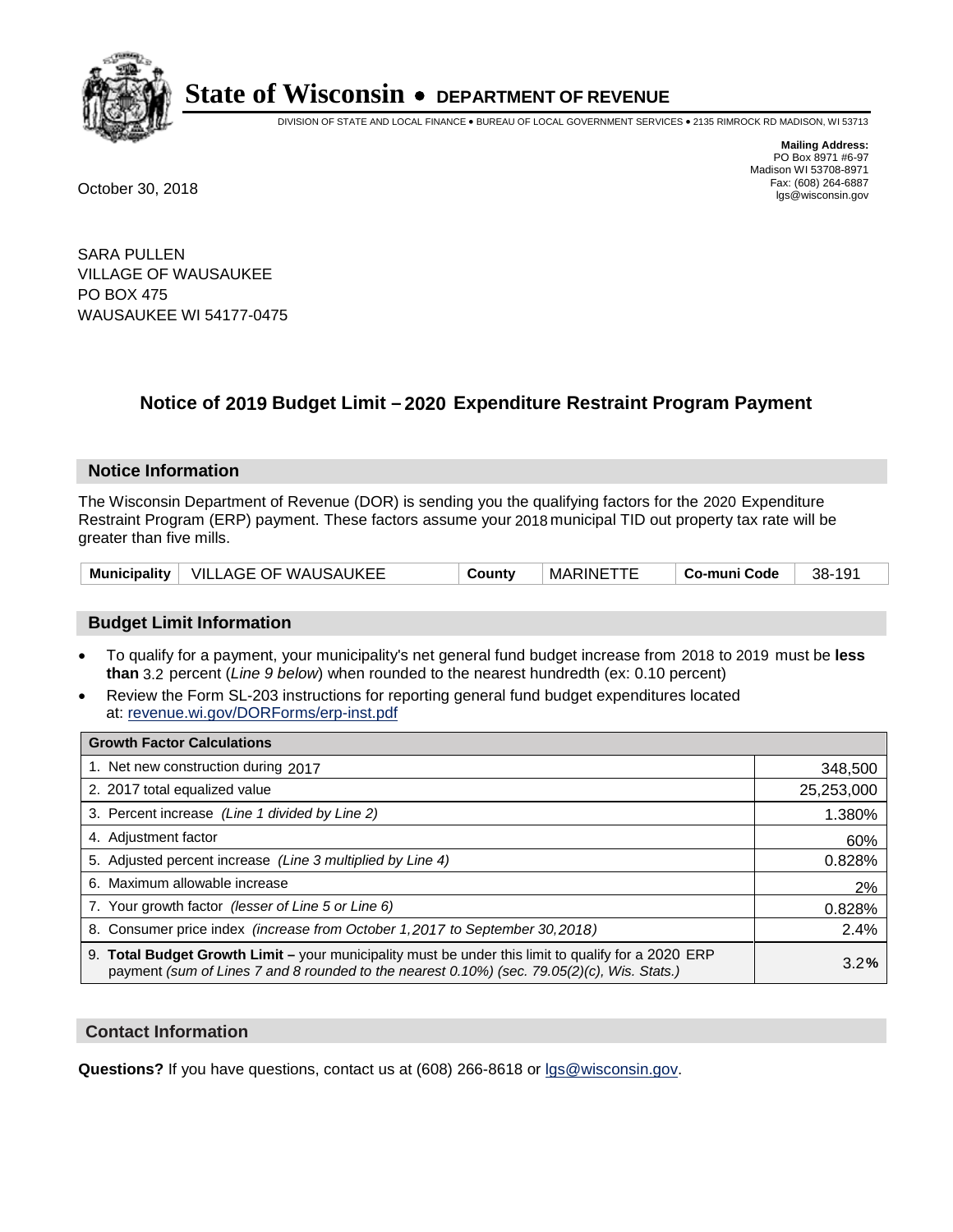

DIVISION OF STATE AND LOCAL FINANCE • BUREAU OF LOCAL GOVERNMENT SERVICES • 2135 RIMROCK RD MADISON, WI 53713

**Mailing Address:** PO Box 8971 #6-97 Madison WI 53708-8971<br>Fax: (608) 264-6887 Fax: (608) 264-6887 October 30, 2018 lgs@wisconsin.gov

LANA BERO CITY OF MARINETTE 1905 HALL AVE MARINETTE WI 54143

## **Notice of 2019 Budget Limit - 2020 Expenditure Restraint Program Payment**

#### **Notice Information**

The Wisconsin Department of Revenue (DOR) is sending you the qualifying factors for the 2020 Expenditure Restraint Program (ERP) payment. These factors assume your 2018 municipal TID out property tax rate will be greater than five mills.

| <b>Municipality</b> | <b>CITY OF MARINETTF</b> | Countv | <b>MARINE</b> | Co-muni Code | 38-251 |
|---------------------|--------------------------|--------|---------------|--------------|--------|
|---------------------|--------------------------|--------|---------------|--------------|--------|

#### **Budget Limit Information**

- To qualify for a payment, your municipality's net general fund budget increase from 2018 to 2019 must be less **than** 4.4 percent (*Line 9 below*) when rounded to the nearest hundredth (ex: 0.10 percent)
- Review the Form SL-203 instructions for reporting general fund budget expenditures located at: revenue.wi.gov/DORForms/erp-inst.pdf

| <b>Growth Factor Calculations</b>                                                                                                                                                                      |             |
|--------------------------------------------------------------------------------------------------------------------------------------------------------------------------------------------------------|-------------|
| 1. Net new construction during 2017                                                                                                                                                                    | 28,965,700  |
| 2. 2017 total equalized value                                                                                                                                                                          | 693,618,200 |
| 3. Percent increase (Line 1 divided by Line 2)                                                                                                                                                         | 4.176%      |
| 4. Adjustment factor                                                                                                                                                                                   | 60%         |
| 5. Adjusted percent increase (Line 3 multiplied by Line 4)                                                                                                                                             | 2.506%      |
| 6. Maximum allowable increase                                                                                                                                                                          | 2%          |
| 7. Your growth factor (lesser of Line 5 or Line 6)                                                                                                                                                     | 2.000%      |
| 8. Consumer price index (increase from October 1,2017 to September 30,2018)                                                                                                                            | 2.4%        |
| 9. Total Budget Growth Limit - your municipality must be under this limit to qualify for a 2020 ERP<br>payment (sum of Lines 7 and 8 rounded to the nearest $0.10\%$ ) (sec. 79.05(2)(c), Wis. Stats.) | 4.4%        |

#### **Contact Information**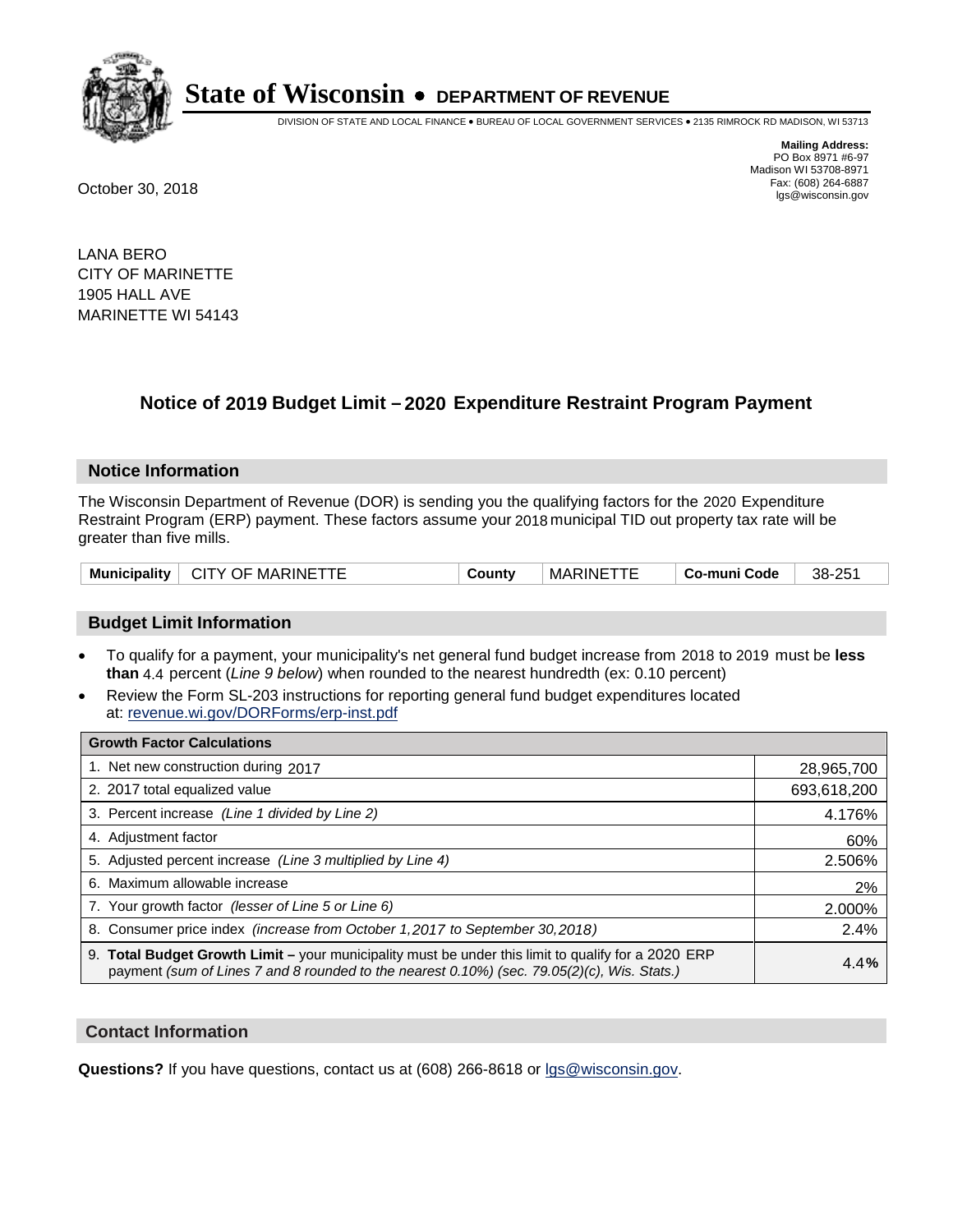

DIVISION OF STATE AND LOCAL FINANCE • BUREAU OF LOCAL GOVERNMENT SERVICES • 2135 RIMROCK RD MADISON, WI 53713

**Mailing Address:** PO Box 8971 #6-97 Madison WI 53708-8971<br>Fax: (608) 264-6887 Fax: (608) 264-6887 October 30, 2018 lgs@wisconsin.gov

AUDREY FREDRICK CITY OF NIAGARA PO BOX 24 NIAGARA WI 54151-0024

## **Notice of 2019 Budget Limit - 2020 Expenditure Restraint Program Payment**

#### **Notice Information**

The Wisconsin Department of Revenue (DOR) is sending you the qualifying factors for the 2020 Expenditure Restraint Program (ERP) payment. These factors assume your 2018 municipal TID out property tax rate will be greater than five mills.

| <b>Municipality</b> | <b>CITY OF NIAGARA</b> | `ountv | <b>MARINE</b> | Co-muni Code | 38-261 |
|---------------------|------------------------|--------|---------------|--------------|--------|
|---------------------|------------------------|--------|---------------|--------------|--------|

#### **Budget Limit Information**

- To qualify for a payment, your municipality's net general fund budget increase from 2018 to 2019 must be less **than** 2.4 percent (*Line 9 below*) when rounded to the nearest hundredth (ex: 0.10 percent)
- Review the Form SL-203 instructions for reporting general fund budget expenditures located at: revenue.wi.gov/DORForms/erp-inst.pdf

| <b>Growth Factor Calculations</b>                                                                                                                                                                  |            |
|----------------------------------------------------------------------------------------------------------------------------------------------------------------------------------------------------|------------|
| 1. Net new construction during 2017                                                                                                                                                                | 20,300     |
| 2. 2017 total equalized value                                                                                                                                                                      | 71,576,400 |
| 3. Percent increase (Line 1 divided by Line 2)                                                                                                                                                     | 0.028%     |
| 4. Adjustment factor                                                                                                                                                                               | 60%        |
| 5. Adjusted percent increase (Line 3 multiplied by Line 4)                                                                                                                                         | 0.017%     |
| 6. Maximum allowable increase                                                                                                                                                                      | 2%         |
| 7. Your growth factor (lesser of Line 5 or Line 6)                                                                                                                                                 | 0.017%     |
| 8. Consumer price index (increase from October 1, 2017 to September 30, 2018)                                                                                                                      | 2.4%       |
| 9. Total Budget Growth Limit – your municipality must be under this limit to qualify for a 2020 ERP<br>payment (sum of Lines 7 and 8 rounded to the nearest 0.10%) (sec. 79.05(2)(c), Wis. Stats.) | 2.4%       |

#### **Contact Information**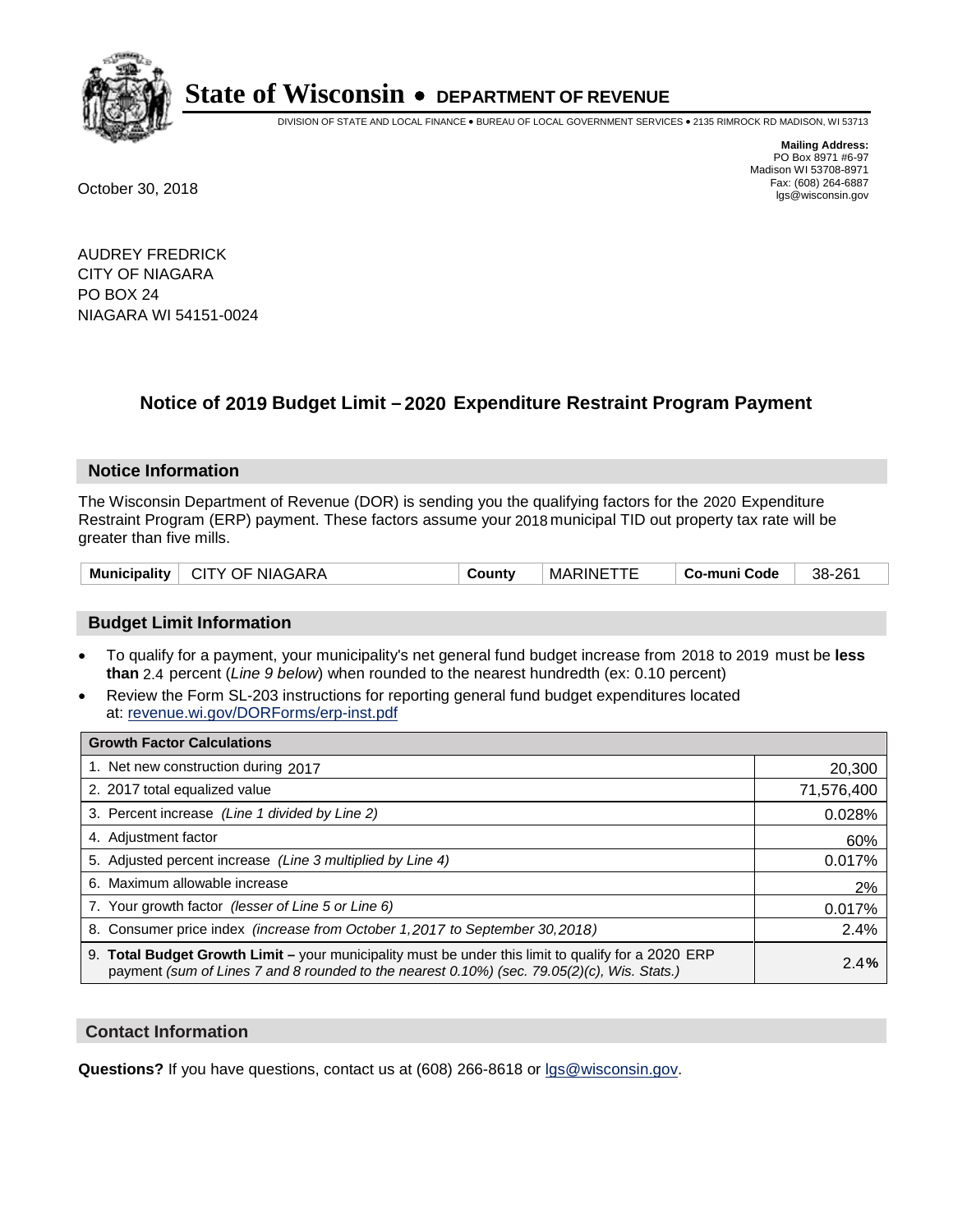

DIVISION OF STATE AND LOCAL FINANCE • BUREAU OF LOCAL GOVERNMENT SERVICES • 2135 RIMROCK RD MADISON, WI 53713

**Mailing Address:** PO Box 8971 #6-97 Madison WI 53708-8971<br>Fax: (608) 264-6887 Fax: (608) 264-6887 October 30, 2018 lgs@wisconsin.gov

LAURA MYERS VILLAGE OF ENDEAVOR P.O. BOX 228 ENDEAVOR WI 53930

## **Notice of 2019 Budget Limit - 2020 Expenditure Restraint Program Payment**

#### **Notice Information**

The Wisconsin Department of Revenue (DOR) is sending you the qualifying factors for the 2020 Expenditure Restraint Program (ERP) payment. These factors assume your 2018 municipal TID out property tax rate will be greater than five mills.

|  | Municipality   VILLAGE OF ENDEAVOR | County | MARQUETTE | ∣ Co-muni Code | 39-121 |
|--|------------------------------------|--------|-----------|----------------|--------|
|--|------------------------------------|--------|-----------|----------------|--------|

#### **Budget Limit Information**

- To qualify for a payment, your municipality's net general fund budget increase from 2018 to 2019 must be less **than** 2.5 percent (*Line 9 below*) when rounded to the nearest hundredth (ex: 0.10 percent)
- Review the Form SL-203 instructions for reporting general fund budget expenditures located at: revenue.wi.gov/DORForms/erp-inst.pdf

| <b>Growth Factor Calculations</b>                                                                                                                                                                      |            |
|--------------------------------------------------------------------------------------------------------------------------------------------------------------------------------------------------------|------------|
| 1. Net new construction during 2017                                                                                                                                                                    | 35,000     |
| 2. 2017 total equalized value                                                                                                                                                                          | 18,832,500 |
| 3. Percent increase (Line 1 divided by Line 2)                                                                                                                                                         | 0.186%     |
| 4. Adjustment factor                                                                                                                                                                                   | 60%        |
| 5. Adjusted percent increase (Line 3 multiplied by Line 4)                                                                                                                                             | 0.112%     |
| 6. Maximum allowable increase                                                                                                                                                                          | 2%         |
| 7. Your growth factor (lesser of Line 5 or Line 6)                                                                                                                                                     | 0.112%     |
| 8. Consumer price index (increase from October 1, 2017 to September 30, 2018)                                                                                                                          | 2.4%       |
| 9. Total Budget Growth Limit - your municipality must be under this limit to qualify for a 2020 ERP<br>payment (sum of Lines 7 and 8 rounded to the nearest $0.10\%$ ) (sec. 79.05(2)(c), Wis. Stats.) | 2.5%       |

#### **Contact Information**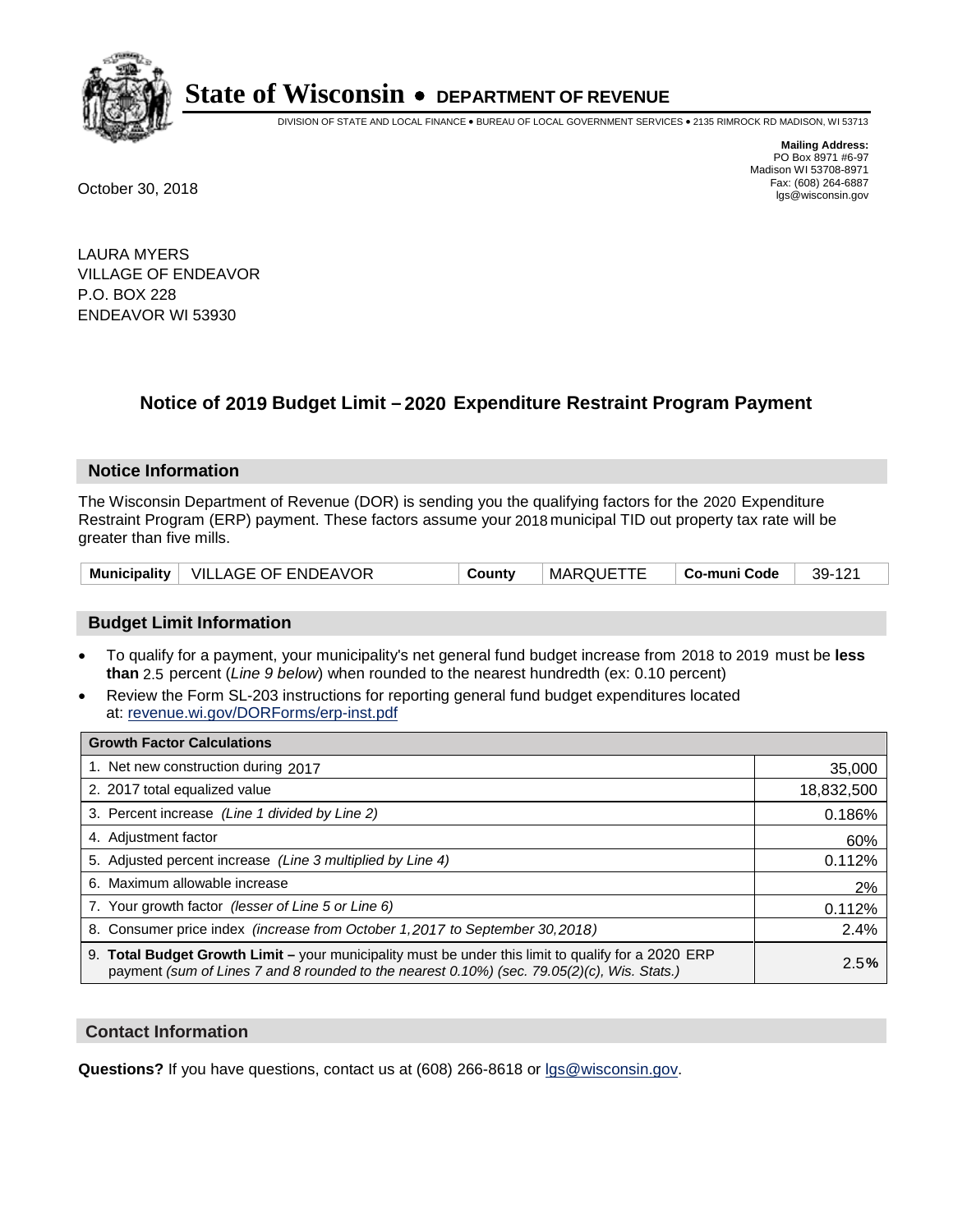

DIVISION OF STATE AND LOCAL FINANCE • BUREAU OF LOCAL GOVERNMENT SERVICES • 2135 RIMROCK RD MADISON, WI 53713

**Mailing Address:** PO Box 8971 #6-97 Madison WI 53708-8971<br>Fax: (608) 264-6887 Fax: (608) 264-6887 October 30, 2018 lgs@wisconsin.gov

LYNN GOHLKE VILLAGE OF NESHKORO PO BOX 265 NESHKORO WI 54960-0265

### **Notice of 2019 Budget Limit - 2020 Expenditure Restraint Program Payment**

#### **Notice Information**

The Wisconsin Department of Revenue (DOR) is sending you the qualifying factors for the 2020 Expenditure Restraint Program (ERP) payment. These factors assume your 2018 municipal TID out property tax rate will be greater than five mills.

|  | Municipality   VILLAGE OF NESHKORO | County | <b>MARQUETTE</b> | ∣ Co-muni Code | 39-161 |
|--|------------------------------------|--------|------------------|----------------|--------|
|--|------------------------------------|--------|------------------|----------------|--------|

#### **Budget Limit Information**

- To qualify for a payment, your municipality's net general fund budget increase from 2018 to 2019 must be less **than** 2.4 percent (*Line 9 below*) when rounded to the nearest hundredth (ex: 0.10 percent)
- Review the Form SL-203 instructions for reporting general fund budget expenditures located at: revenue.wi.gov/DORForms/erp-inst.pdf

| <b>Growth Factor Calculations</b>                                                                                                                                                                      |            |
|--------------------------------------------------------------------------------------------------------------------------------------------------------------------------------------------------------|------------|
| 1. Net new construction during 2017                                                                                                                                                                    | $-40,400$  |
| 2. 2017 total equalized value                                                                                                                                                                          | 22,158,400 |
| 3. Percent increase (Line 1 divided by Line 2)                                                                                                                                                         | $-0.182%$  |
| 4. Adjustment factor                                                                                                                                                                                   | 60%        |
| 5. Adjusted percent increase (Line 3 multiplied by Line 4)                                                                                                                                             | $-0.109%$  |
| 6. Maximum allowable increase                                                                                                                                                                          | 2%         |
| 7. Your growth factor (lesser of Line 5 or Line 6)                                                                                                                                                     | 0.000%     |
| 8. Consumer price index (increase from October 1,2017 to September 30,2018)                                                                                                                            | 2.4%       |
| 9. Total Budget Growth Limit - your municipality must be under this limit to qualify for a 2020 ERP<br>payment (sum of Lines 7 and 8 rounded to the nearest $0.10\%$ ) (sec. 79.05(2)(c), Wis. Stats.) | 2.4%       |

#### **Contact Information**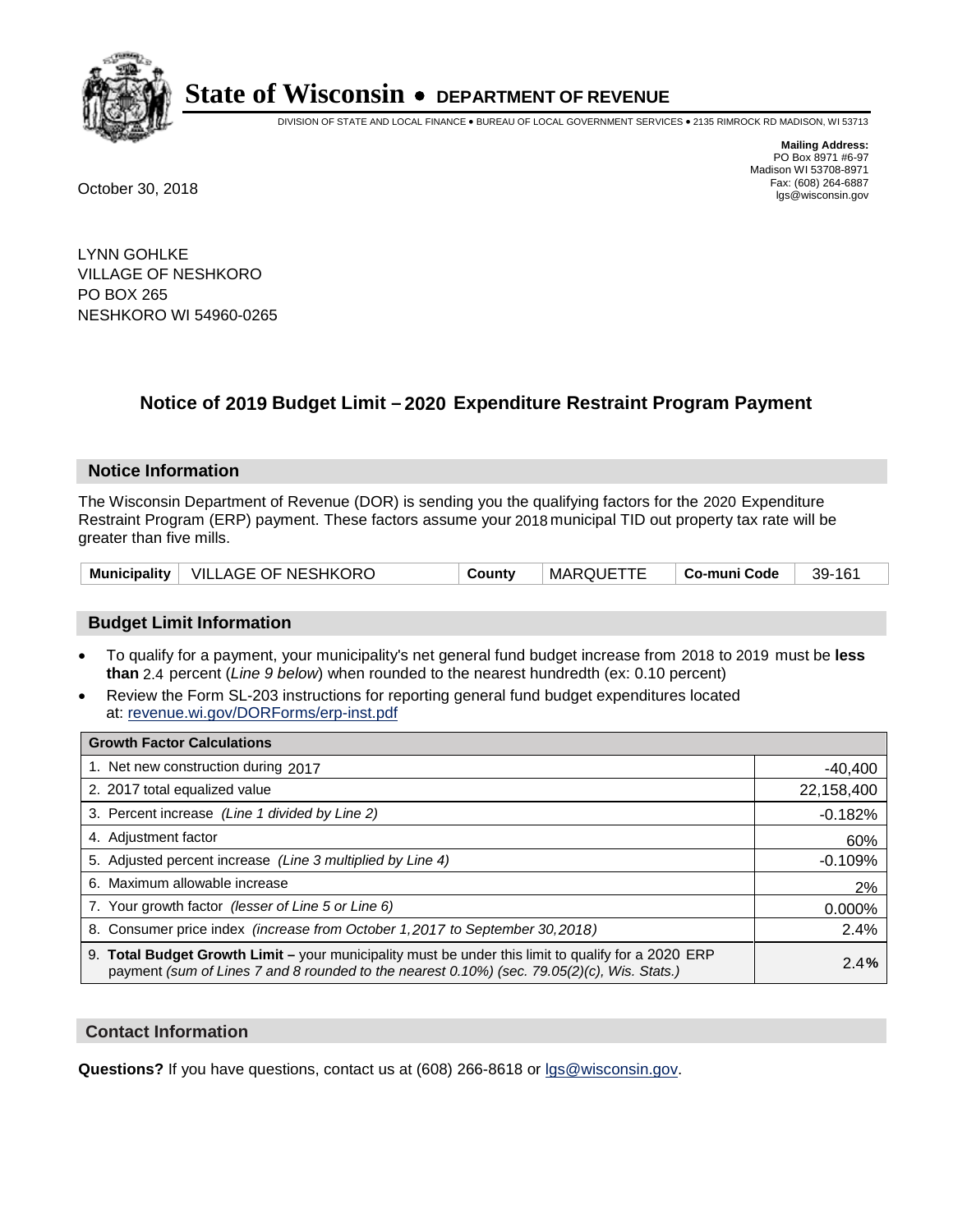

DIVISION OF STATE AND LOCAL FINANCE • BUREAU OF LOCAL GOVERNMENT SERVICES • 2135 RIMROCK RD MADISON, WI 53713

**Mailing Address:** PO Box 8971 #6-97 Madison WI 53708-8971<br>Fax: (608) 264-6887 Fax: (608) 264-6887 October 30, 2018 lgs@wisconsin.gov

SHANNON MCMULLIN VILLAGE OF OXFORD PO BOX 122 OXFORD WI 53952-0122

## **Notice of 2019 Budget Limit - 2020 Expenditure Restraint Program Payment**

#### **Notice Information**

The Wisconsin Department of Revenue (DOR) is sending you the qualifying factors for the 2020 Expenditure Restraint Program (ERP) payment. These factors assume your 2018 municipal TID out property tax rate will be greater than five mills.

| Municipality   VILLAGE OF OXFORD | County | MARQUETTE | ∣ Co-muni Code | 39-165 |
|----------------------------------|--------|-----------|----------------|--------|
|----------------------------------|--------|-----------|----------------|--------|

#### **Budget Limit Information**

- To qualify for a payment, your municipality's net general fund budget increase from 2018 to 2019 must be less **than** 2.4 percent (*Line 9 below*) when rounded to the nearest hundredth (ex: 0.10 percent)
- Review the Form SL-203 instructions for reporting general fund budget expenditures located at: revenue.wi.gov/DORForms/erp-inst.pdf

| <b>Growth Factor Calculations</b>                                                                                                                                                                      |            |
|--------------------------------------------------------------------------------------------------------------------------------------------------------------------------------------------------------|------------|
| 1. Net new construction during 2017                                                                                                                                                                    | $-38,900$  |
| 2. 2017 total equalized value                                                                                                                                                                          | 26,712,900 |
| 3. Percent increase (Line 1 divided by Line 2)                                                                                                                                                         | $-0.146%$  |
| 4. Adjustment factor                                                                                                                                                                                   | 60%        |
| 5. Adjusted percent increase (Line 3 multiplied by Line 4)                                                                                                                                             | $-0.088%$  |
| 6. Maximum allowable increase                                                                                                                                                                          | 2%         |
| 7. Your growth factor (lesser of Line 5 or Line 6)                                                                                                                                                     | 0.000%     |
| 8. Consumer price index (increase from October 1,2017 to September 30,2018)                                                                                                                            | 2.4%       |
| 9. Total Budget Growth Limit - your municipality must be under this limit to qualify for a 2020 ERP<br>payment (sum of Lines 7 and 8 rounded to the nearest $0.10\%$ ) (sec. 79.05(2)(c), Wis. Stats.) | 2.4%       |

#### **Contact Information**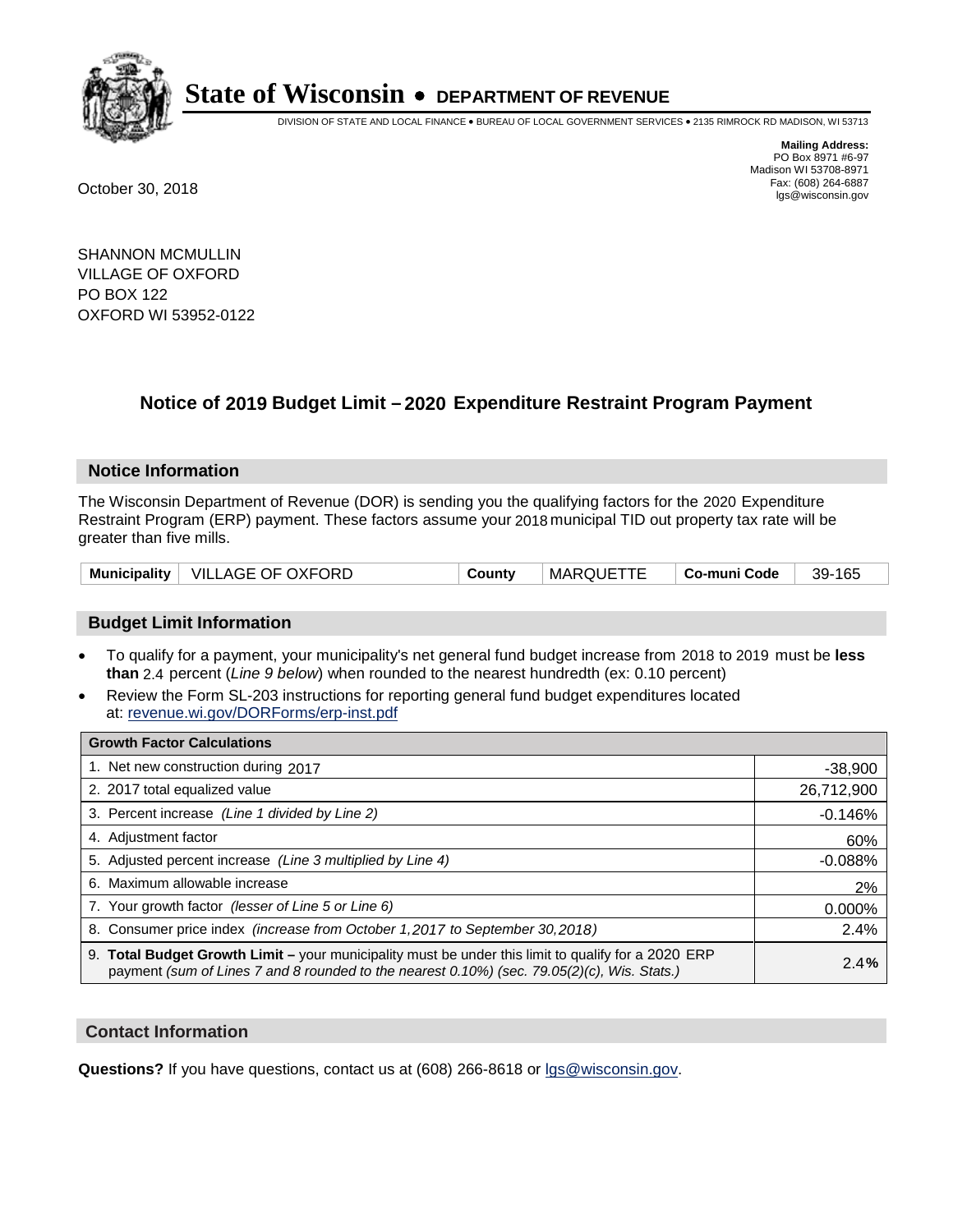

DIVISION OF STATE AND LOCAL FINANCE • BUREAU OF LOCAL GOVERNMENT SERVICES • 2135 RIMROCK RD MADISON, WI 53713

**Mailing Address:** PO Box 8971 #6-97 Madison WI 53708-8971<br>Fax: (608) 264-6887 Fax: (608) 264-6887 October 30, 2018 lgs@wisconsin.gov

LINDA QUINN VILLAGE OF WESTFIELD PO BOX 250 WESTFIELD WI 53964-0250

### **Notice of 2019 Budget Limit - 2020 Expenditure Restraint Program Payment**

#### **Notice Information**

The Wisconsin Department of Revenue (DOR) is sending you the qualifying factors for the 2020 Expenditure Restraint Program (ERP) payment. These factors assume your 2018 municipal TID out property tax rate will be greater than five mills.

|  | Municipality   VILLAGE OF WESTFIELD | County | <b>MARQUETTE</b> | ∣ Co-muni Code | 39-191 |
|--|-------------------------------------|--------|------------------|----------------|--------|
|--|-------------------------------------|--------|------------------|----------------|--------|

#### **Budget Limit Information**

- To qualify for a payment, your municipality's net general fund budget increase from 2018 to 2019 must be less **than** 2.4 percent (*Line 9 below*) when rounded to the nearest hundredth (ex: 0.10 percent)
- Review the Form SL-203 instructions for reporting general fund budget expenditures located at: revenue.wi.gov/DORForms/erp-inst.pdf

| <b>Growth Factor Calculations</b>                                                                                                                                                                      |            |
|--------------------------------------------------------------------------------------------------------------------------------------------------------------------------------------------------------|------------|
| 1. Net new construction during 2017                                                                                                                                                                    | 31,200     |
| 2. 2017 total equalized value                                                                                                                                                                          | 58,608,800 |
| 3. Percent increase (Line 1 divided by Line 2)                                                                                                                                                         | 0.053%     |
| 4. Adjustment factor                                                                                                                                                                                   | 60%        |
| 5. Adjusted percent increase (Line 3 multiplied by Line 4)                                                                                                                                             | 0.032%     |
| 6. Maximum allowable increase                                                                                                                                                                          | 2%         |
| 7. Your growth factor (lesser of Line 5 or Line 6)                                                                                                                                                     | 0.032%     |
| 8. Consumer price index (increase from October 1,2017 to September 30,2018)                                                                                                                            | 2.4%       |
| 9. Total Budget Growth Limit - your municipality must be under this limit to qualify for a 2020 ERP<br>payment (sum of Lines 7 and 8 rounded to the nearest $0.10\%$ ) (sec. 79.05(2)(c), Wis. Stats.) | 2.4%       |

#### **Contact Information**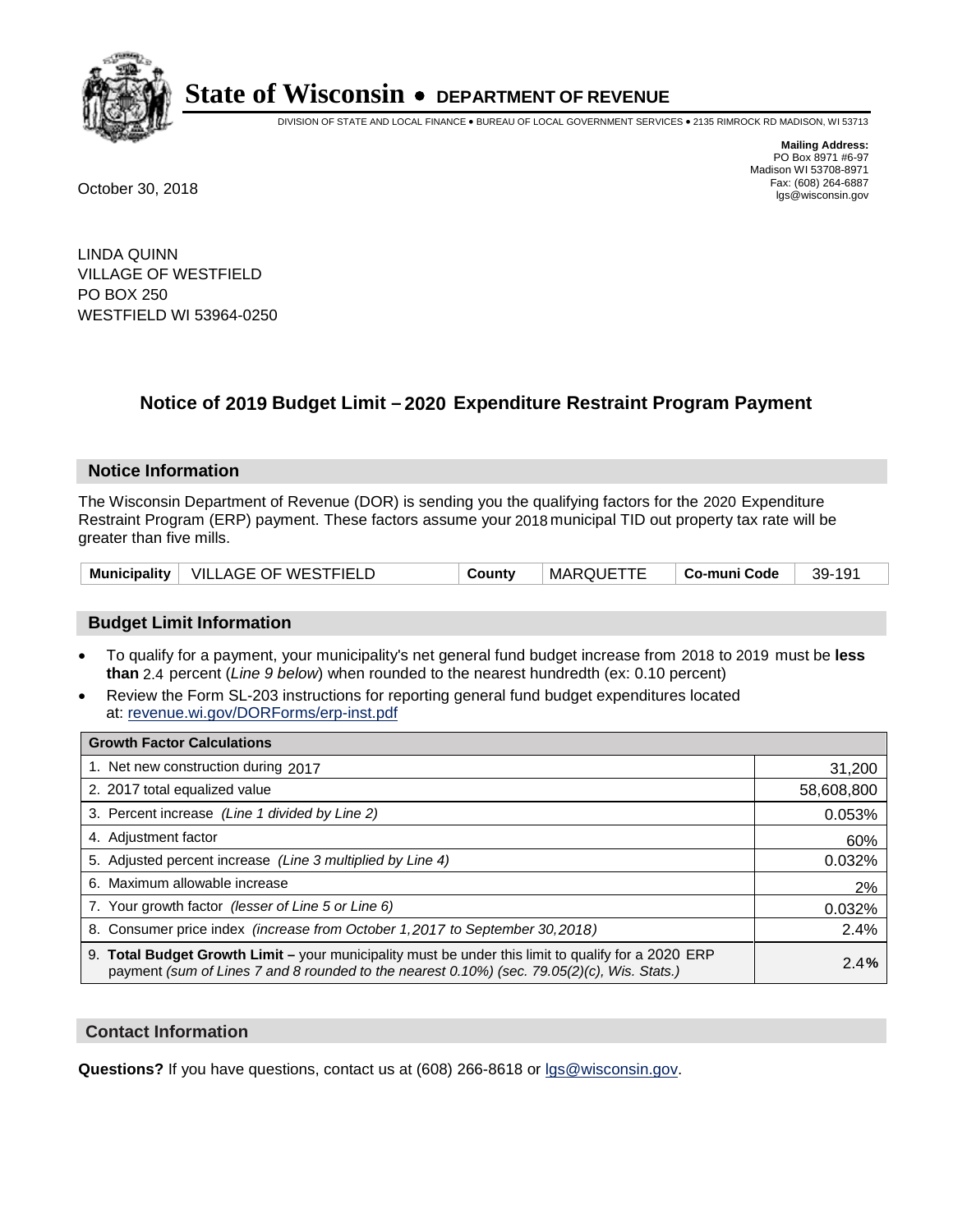

DIVISION OF STATE AND LOCAL FINANCE • BUREAU OF LOCAL GOVERNMENT SERVICES • 2135 RIMROCK RD MADISON, WI 53713

**Mailing Address:** PO Box 8971 #6-97 Madison WI 53708-8971<br>Fax: (608) 264-6887 Fax: (608) 264-6887 October 30, 2018 lgs@wisconsin.gov

DAWN CALNIN CITY OF MONTELLO PO BOX 39 MONTELLO WI 53949-0039

### **Notice of 2019 Budget Limit - 2020 Expenditure Restraint Program Payment**

#### **Notice Information**

The Wisconsin Department of Revenue (DOR) is sending you the qualifying factors for the 2020 Expenditure Restraint Program (ERP) payment. These factors assume your 2018 municipal TID out property tax rate will be greater than five mills.

| Municipality   CITY OF MONTELLO | County | <b>MARQUETTE</b> | ∣ Co-muni Code | 39-251 |
|---------------------------------|--------|------------------|----------------|--------|
|---------------------------------|--------|------------------|----------------|--------|

#### **Budget Limit Information**

- To qualify for a payment, your municipality's net general fund budget increase from 2018 to 2019 must be less **than** 2.6 percent (*Line 9 below*) when rounded to the nearest hundredth (ex: 0.10 percent)
- Review the Form SL-203 instructions for reporting general fund budget expenditures located at: revenue.wi.gov/DORForms/erp-inst.pdf

| <b>Growth Factor Calculations</b>                                                                                                                                                                      |            |
|--------------------------------------------------------------------------------------------------------------------------------------------------------------------------------------------------------|------------|
| 1. Net new construction during 2017                                                                                                                                                                    | 307,200    |
| 2. 2017 total equalized value                                                                                                                                                                          | 88,136,000 |
| 3. Percent increase (Line 1 divided by Line 2)                                                                                                                                                         | 0.349%     |
| 4. Adjustment factor                                                                                                                                                                                   | 60%        |
| 5. Adjusted percent increase (Line 3 multiplied by Line 4)                                                                                                                                             | 0.209%     |
| 6. Maximum allowable increase                                                                                                                                                                          | 2%         |
| 7. Your growth factor (lesser of Line 5 or Line 6)                                                                                                                                                     | 0.209%     |
| 8. Consumer price index (increase from October 1,2017 to September 30,2018)                                                                                                                            | 2.4%       |
| 9. Total Budget Growth Limit - your municipality must be under this limit to qualify for a 2020 ERP<br>payment (sum of Lines 7 and 8 rounded to the nearest $0.10\%$ ) (sec. 79.05(2)(c), Wis. Stats.) | 2.6%       |

#### **Contact Information**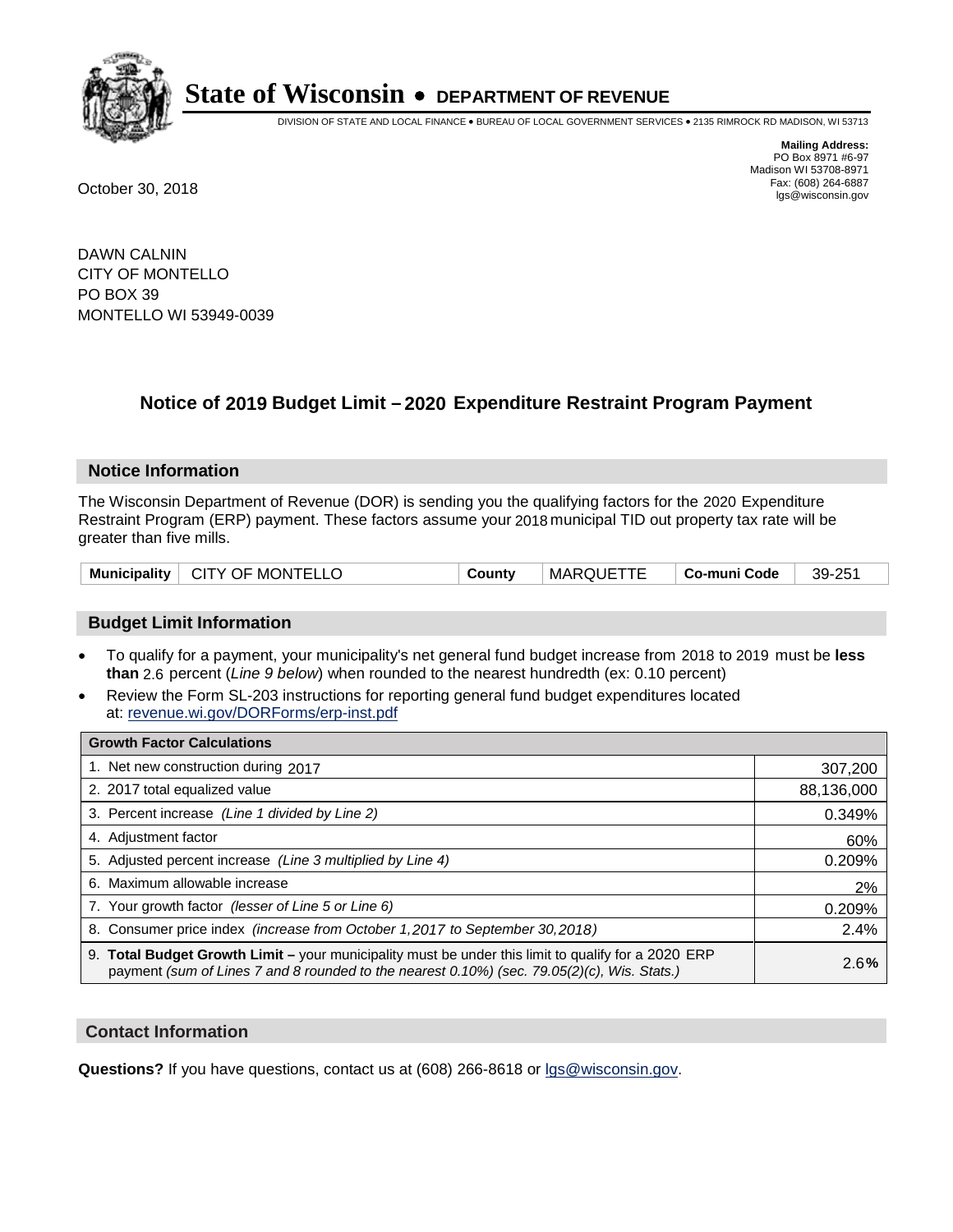

DIVISION OF STATE AND LOCAL FINANCE • BUREAU OF LOCAL GOVERNMENT SERVICES • 2135 RIMROCK RD MADISON, WI 53713

**Mailing Address:** PO Box 8971 #6-97 Madison WI 53708-8971<br>Fax: (608) 264-6887 Fax: (608) 264-6887 October 30, 2018 lgs@wisconsin.gov

LYNN GALYARDT VILLAGE OF BAYSIDE 9075 N REGENT RD BAYSIDE WI 53217-1802

## **Notice of 2019 Budget Limit - 2020 Expenditure Restraint Program Payment**

#### **Notice Information**

The Wisconsin Department of Revenue (DOR) is sending you the qualifying factors for the 2020 Expenditure Restraint Program (ERP) payment. These factors assume your 2018 municipal TID out property tax rate will be greater than five mills.

|  | Municipality   VILLAGE OF BAYSIDE | County | MILWAUKEE | Co-muni Code | 40-106 |
|--|-----------------------------------|--------|-----------|--------------|--------|
|--|-----------------------------------|--------|-----------|--------------|--------|

#### **Budget Limit Information**

- To qualify for a payment, your municipality's net general fund budget increase from 2018 to 2019 must be less **than** 2.6 percent (*Line 9 below*) when rounded to the nearest hundredth (ex: 0.10 percent)
- Review the Form SL-203 instructions for reporting general fund budget expenditures located at: revenue.wi.gov/DORForms/erp-inst.pdf

| <b>Growth Factor Calculations</b>                                                                                                                                                                      |             |
|--------------------------------------------------------------------------------------------------------------------------------------------------------------------------------------------------------|-------------|
| 1. Net new construction during 2017                                                                                                                                                                    | 1,839,000   |
| 2. 2017 total equalized value                                                                                                                                                                          | 654,382,400 |
| 3. Percent increase (Line 1 divided by Line 2)                                                                                                                                                         | 0.281%      |
| 4. Adjustment factor                                                                                                                                                                                   | 60%         |
| 5. Adjusted percent increase (Line 3 multiplied by Line 4)                                                                                                                                             | 0.169%      |
| 6. Maximum allowable increase                                                                                                                                                                          | 2%          |
| 7. Your growth factor (lesser of Line 5 or Line 6)                                                                                                                                                     | 0.169%      |
| 8. Consumer price index (increase from October 1,2017 to September 30,2018)                                                                                                                            | 2.4%        |
| 9. Total Budget Growth Limit - your municipality must be under this limit to qualify for a 2020 ERP<br>payment (sum of Lines 7 and 8 rounded to the nearest $0.10\%$ ) (sec. 79.05(2)(c), Wis. Stats.) | 2.6%        |

#### **Contact Information**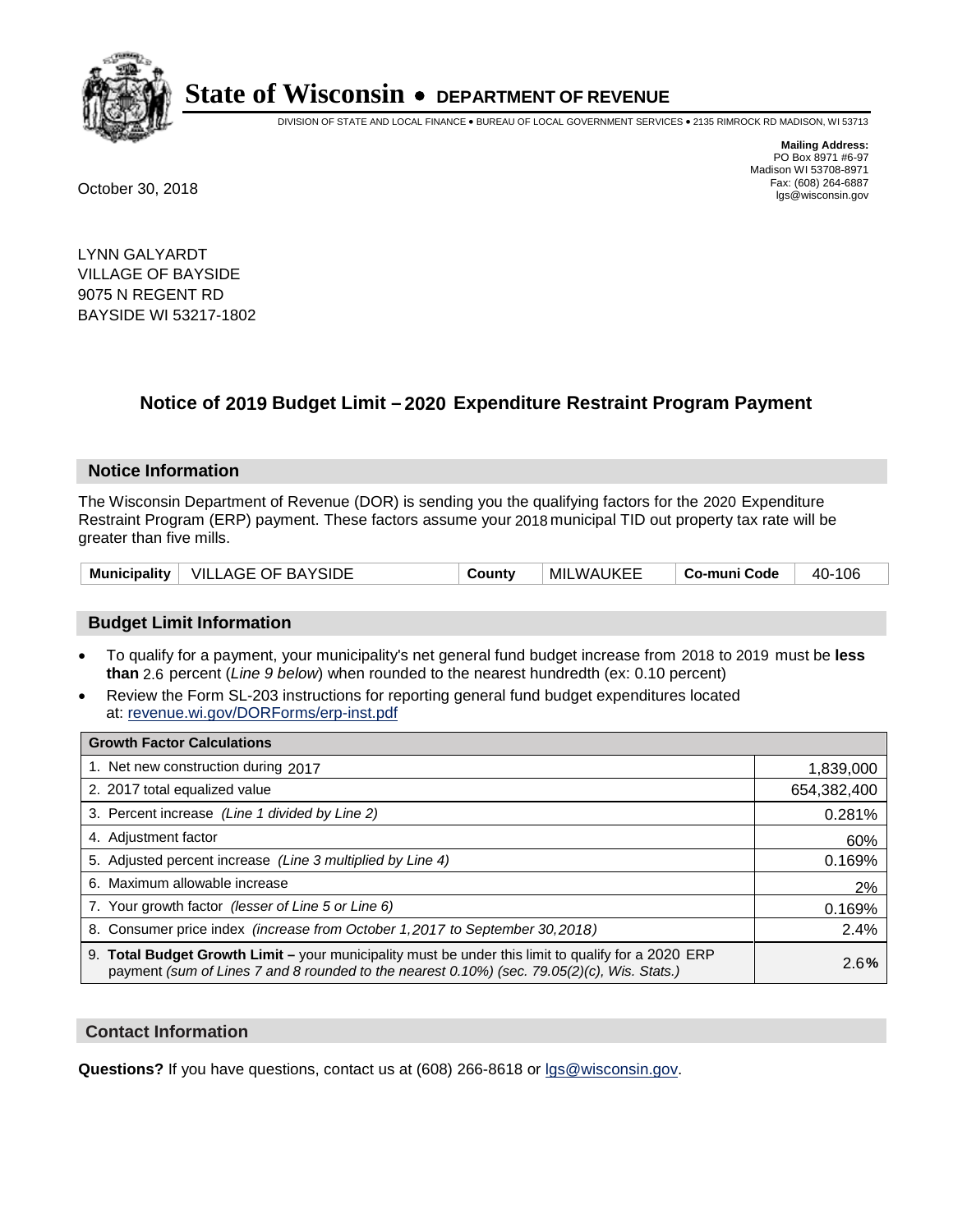

DIVISION OF STATE AND LOCAL FINANCE • BUREAU OF LOCAL GOVERNMENT SERVICES • 2135 RIMROCK RD MADISON, WI 53713

**Mailing Address:** PO Box 8971 #6-97 Madison WI 53708-8971<br>Fax: (608) 264-6887 Fax: (608) 264-6887 October 30, 2018 lgs@wisconsin.gov

JILL KENDA-LUBETSKI VILLAGE OF BROWN DEER 4800 W GREEN BROOK DR BROWN DEER WI 53223-2492

### **Notice of 2019 Budget Limit - 2020 Expenditure Restraint Program Payment**

#### **Notice Information**

The Wisconsin Department of Revenue (DOR) is sending you the qualifying factors for the 2020 Expenditure Restraint Program (ERP) payment. These factors assume your 2018 municipal TID out property tax rate will be greater than five mills.

|  | Municipality   VILLAGE OF BROWN DEER | County | MILWAUKEE | Co-muni Code | 40-107 |
|--|--------------------------------------|--------|-----------|--------------|--------|
|--|--------------------------------------|--------|-----------|--------------|--------|

#### **Budget Limit Information**

- To qualify for a payment, your municipality's net general fund budget increase from 2018 to 2019 must be less **than** 3.3 percent (*Line 9 below*) when rounded to the nearest hundredth (ex: 0.10 percent)
- Review the Form SL-203 instructions for reporting general fund budget expenditures located at: revenue.wi.gov/DORForms/erp-inst.pdf

| <b>Growth Factor Calculations</b>                                                                                                                                                                      |             |
|--------------------------------------------------------------------------------------------------------------------------------------------------------------------------------------------------------|-------------|
| 1. Net new construction during 2017                                                                                                                                                                    | 13,544,300  |
| 2. 2017 total equalized value                                                                                                                                                                          | 928,060,700 |
| 3. Percent increase (Line 1 divided by Line 2)                                                                                                                                                         | 1.459%      |
| 4. Adjustment factor                                                                                                                                                                                   | 60%         |
| 5. Adjusted percent increase (Line 3 multiplied by Line 4)                                                                                                                                             | 0.875%      |
| 6. Maximum allowable increase                                                                                                                                                                          | 2%          |
| 7. Your growth factor (lesser of Line 5 or Line 6)                                                                                                                                                     | 0.875%      |
| 8. Consumer price index (increase from October 1,2017 to September 30,2018)                                                                                                                            | 2.4%        |
| 9. Total Budget Growth Limit - your municipality must be under this limit to qualify for a 2020 ERP<br>payment (sum of Lines 7 and 8 rounded to the nearest $0.10\%$ ) (sec. 79.05(2)(c), Wis. Stats.) | 3.3%        |

#### **Contact Information**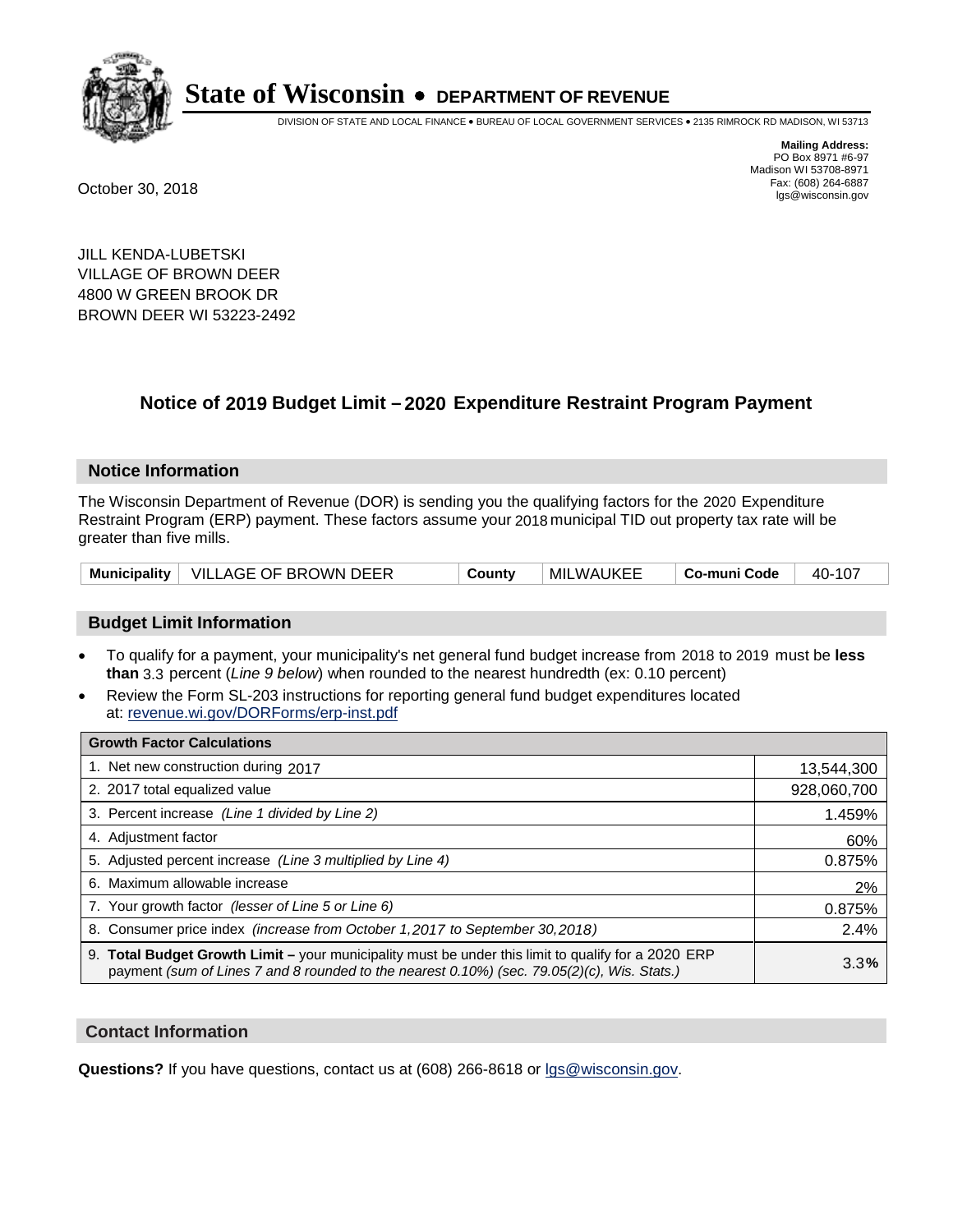

DIVISION OF STATE AND LOCAL FINANCE • BUREAU OF LOCAL GOVERNMENT SERVICES • 2135 RIMROCK RD MADISON, WI 53713

**Mailing Address:** PO Box 8971 #6-97 Madison WI 53708-8971<br>Fax: (608) 264-6887 Fax: (608) 264-6887 October 30, 2018 lgs@wisconsin.gov

KELLY MEYER VILLAGE OF FOX POINT 7200 N SANTA MONICA BLVD FOX POINT WI 53217

## **Notice of 2019 Budget Limit - 2020 Expenditure Restraint Program Payment**

#### **Notice Information**

The Wisconsin Department of Revenue (DOR) is sending you the qualifying factors for the 2020 Expenditure Restraint Program (ERP) payment. These factors assume your 2018 municipal TID out property tax rate will be greater than five mills.

|  | Municipality   VILLAGE OF FOX POINT | Countv | MILWAUKEE | Co-muni Code | 40-126 |
|--|-------------------------------------|--------|-----------|--------------|--------|
|--|-------------------------------------|--------|-----------|--------------|--------|

#### **Budget Limit Information**

- To qualify for a payment, your municipality's net general fund budget increase from 2018 to 2019 must be less **than** 2.7 percent (*Line 9 below*) when rounded to the nearest hundredth (ex: 0.10 percent)
- Review the Form SL-203 instructions for reporting general fund budget expenditures located at: revenue.wi.gov/DORForms/erp-inst.pdf

| <b>Growth Factor Calculations</b>                                                                                                                                                                      |               |
|--------------------------------------------------------------------------------------------------------------------------------------------------------------------------------------------------------|---------------|
| 1. Net new construction during 2017                                                                                                                                                                    | 5,016,500     |
| 2. 2017 total equalized value                                                                                                                                                                          | 1,129,369,900 |
| 3. Percent increase (Line 1 divided by Line 2)                                                                                                                                                         | 0.444%        |
| 4. Adjustment factor                                                                                                                                                                                   | 60%           |
| 5. Adjusted percent increase (Line 3 multiplied by Line 4)                                                                                                                                             | 0.266%        |
| 6. Maximum allowable increase                                                                                                                                                                          | 2%            |
| 7. Your growth factor (lesser of Line 5 or Line 6)                                                                                                                                                     | 0.266%        |
| 8. Consumer price index (increase from October 1,2017 to September 30,2018)                                                                                                                            | 2.4%          |
| 9. Total Budget Growth Limit - your municipality must be under this limit to qualify for a 2020 ERP<br>payment (sum of Lines 7 and 8 rounded to the nearest $0.10\%$ ) (sec. 79.05(2)(c), Wis. Stats.) | 2.7%          |

#### **Contact Information**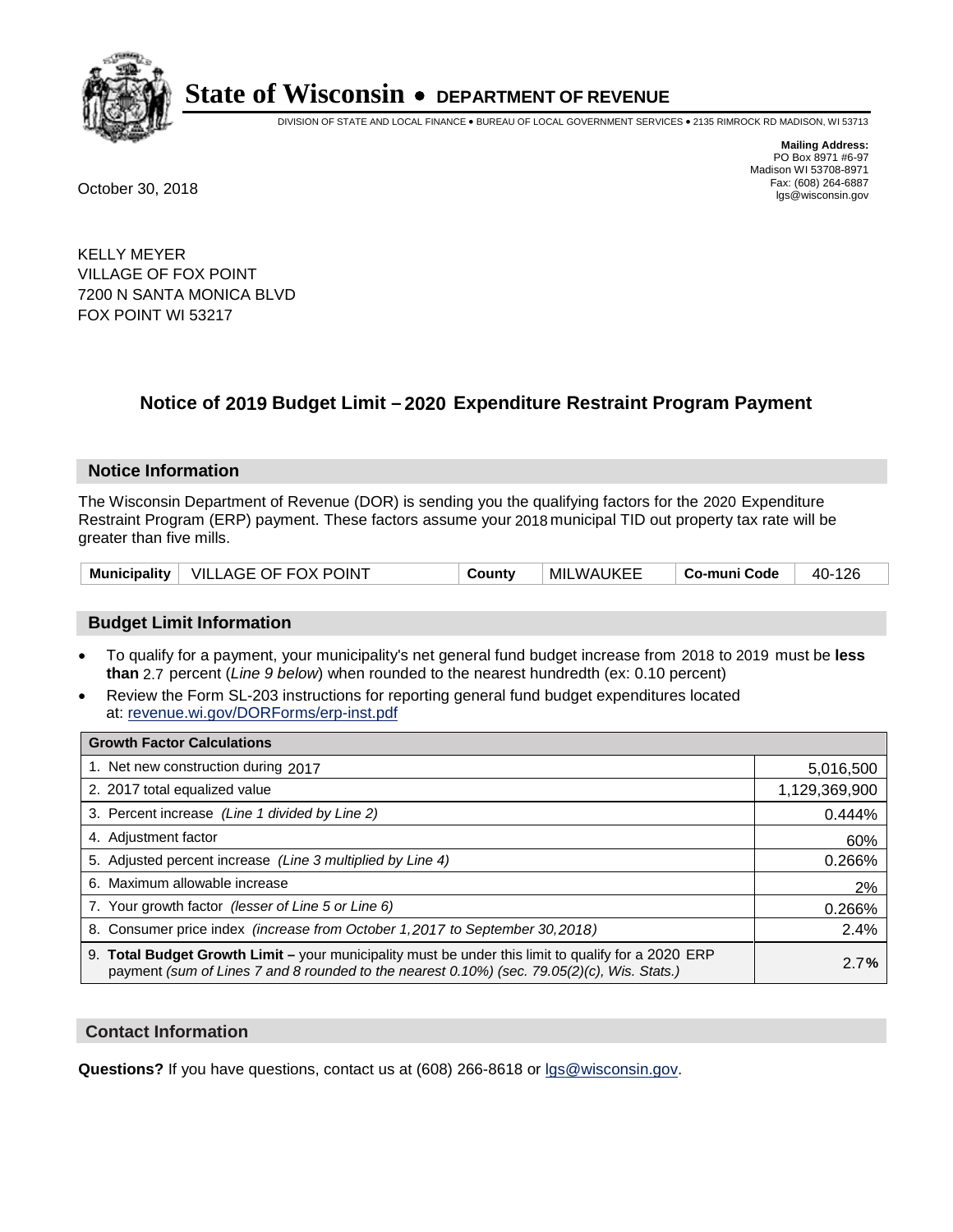

DIVISION OF STATE AND LOCAL FINANCE • BUREAU OF LOCAL GOVERNMENT SERVICES • 2135 RIMROCK RD MADISON, WI 53713

**Mailing Address:** PO Box 8971 #6-97 Madison WI 53708-8971<br>Fax: (608) 264-6887 Fax: (608) 264-6887 October 30, 2018 lgs@wisconsin.gov

KRISTEN VICTORY VILLAGE OF GREENDALE 6500 NORTHWAY GREENDALE WI 53129-1815

## **Notice of 2019 Budget Limit - 2020 Expenditure Restraint Program Payment**

#### **Notice Information**

The Wisconsin Department of Revenue (DOR) is sending you the qualifying factors for the 2020 Expenditure Restraint Program (ERP) payment. These factors assume your 2018 municipal TID out property tax rate will be greater than five mills.

| Municipality   VILLAGE OF GREENDALE | County | MILWAUKEE | Co-muni Code | 40-131 |
|-------------------------------------|--------|-----------|--------------|--------|
|-------------------------------------|--------|-----------|--------------|--------|

#### **Budget Limit Information**

- To qualify for a payment, your municipality's net general fund budget increase from 2018 to 2019 must be less **than** 3.3 percent (*Line 9 below*) when rounded to the nearest hundredth (ex: 0.10 percent)
- Review the Form SL-203 instructions for reporting general fund budget expenditures located at: revenue.wi.gov/DORForms/erp-inst.pdf

| <b>Growth Factor Calculations</b>                                                                                                                                                                      |               |
|--------------------------------------------------------------------------------------------------------------------------------------------------------------------------------------------------------|---------------|
| 1. Net new construction during 2017                                                                                                                                                                    | 21,230,000    |
| 2. 2017 total equalized value                                                                                                                                                                          | 1,411,598,600 |
| 3. Percent increase (Line 1 divided by Line 2)                                                                                                                                                         | 1.504%        |
| 4. Adjustment factor                                                                                                                                                                                   | 60%           |
| 5. Adjusted percent increase (Line 3 multiplied by Line 4)                                                                                                                                             | 0.902%        |
| 6. Maximum allowable increase                                                                                                                                                                          | 2%            |
| 7. Your growth factor (lesser of Line 5 or Line 6)                                                                                                                                                     | 0.902%        |
| 8. Consumer price index (increase from October 1,2017 to September 30,2018)                                                                                                                            | 2.4%          |
| 9. Total Budget Growth Limit - your municipality must be under this limit to qualify for a 2020 ERP<br>payment (sum of Lines 7 and 8 rounded to the nearest $0.10\%$ ) (sec. 79.05(2)(c), Wis. Stats.) | 3.3%          |

#### **Contact Information**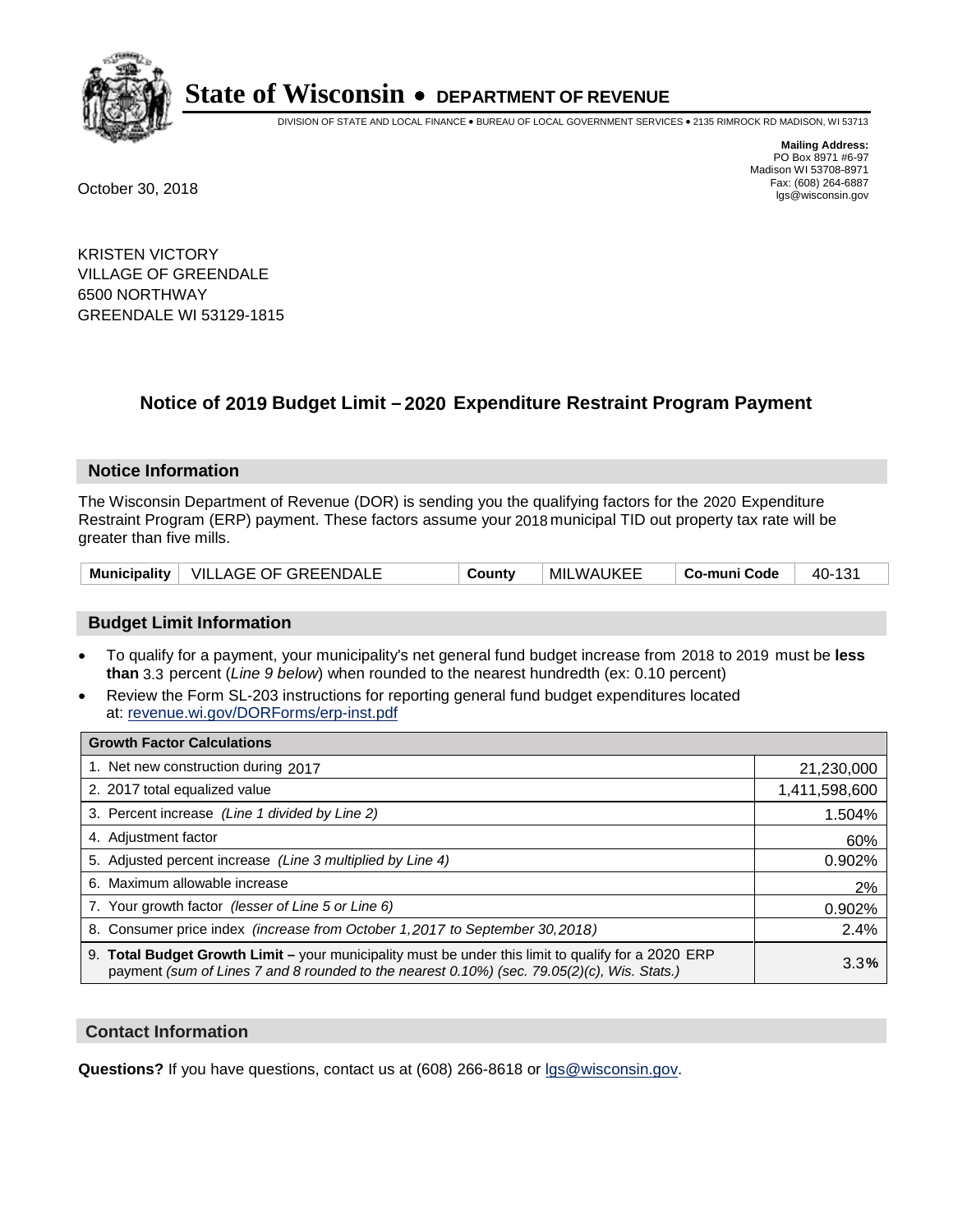

DIVISION OF STATE AND LOCAL FINANCE • BUREAU OF LOCAL GOVERNMENT SERVICES • 2135 RIMROCK RD MADISON, WI 53713

**Mailing Address:** PO Box 8971 #6-97 Madison WI 53708-8971<br>Fax: (608) 264-6887 Fax: (608) 264-6887 October 30, 2018 lgs@wisconsin.gov

SANDY KULIK VILLAGE OF HALES CORNERS 5635 S NEW BERLIN RD HALES CORNERS WI 53130-1775

## **Notice of 2019 Budget Limit - 2020 Expenditure Restraint Program Payment**

#### **Notice Information**

The Wisconsin Department of Revenue (DOR) is sending you the qualifying factors for the 2020 Expenditure Restraint Program (ERP) payment. These factors assume your 2018 municipal TID out property tax rate will be greater than five mills.

| Municipality   VILLAGE OF HALES CORNERS | County | MILWAUKEE | ∣ Co-muni Code | 40-136 |
|-----------------------------------------|--------|-----------|----------------|--------|
|-----------------------------------------|--------|-----------|----------------|--------|

#### **Budget Limit Information**

- To qualify for a payment, your municipality's net general fund budget increase from 2018 to 2019 must be less **than** 2.8 percent (*Line 9 below*) when rounded to the nearest hundredth (ex: 0.10 percent)
- Review the Form SL-203 instructions for reporting general fund budget expenditures located at: revenue.wi.gov/DORForms/erp-inst.pdf

| <b>Growth Factor Calculations</b>                                                                                                                                                                  |             |
|----------------------------------------------------------------------------------------------------------------------------------------------------------------------------------------------------|-------------|
| 1. Net new construction during 2017                                                                                                                                                                | 4,515,000   |
| 2. 2017 total equalized value                                                                                                                                                                      | 662,542,400 |
| 3. Percent increase (Line 1 divided by Line 2)                                                                                                                                                     | 0.681%      |
| 4. Adjustment factor                                                                                                                                                                               | 60%         |
| 5. Adjusted percent increase (Line 3 multiplied by Line 4)                                                                                                                                         | 0.409%      |
| 6. Maximum allowable increase                                                                                                                                                                      | 2%          |
| 7. Your growth factor (lesser of Line 5 or Line 6)                                                                                                                                                 | 0.409%      |
| 8. Consumer price index (increase from October 1,2017 to September 30,2018)                                                                                                                        | 2.4%        |
| 9. Total Budget Growth Limit - your municipality must be under this limit to qualify for a 2020 ERP<br>payment (sum of Lines 7 and 8 rounded to the nearest 0.10%) (sec. 79.05(2)(c), Wis. Stats.) | 2.8%        |

#### **Contact Information**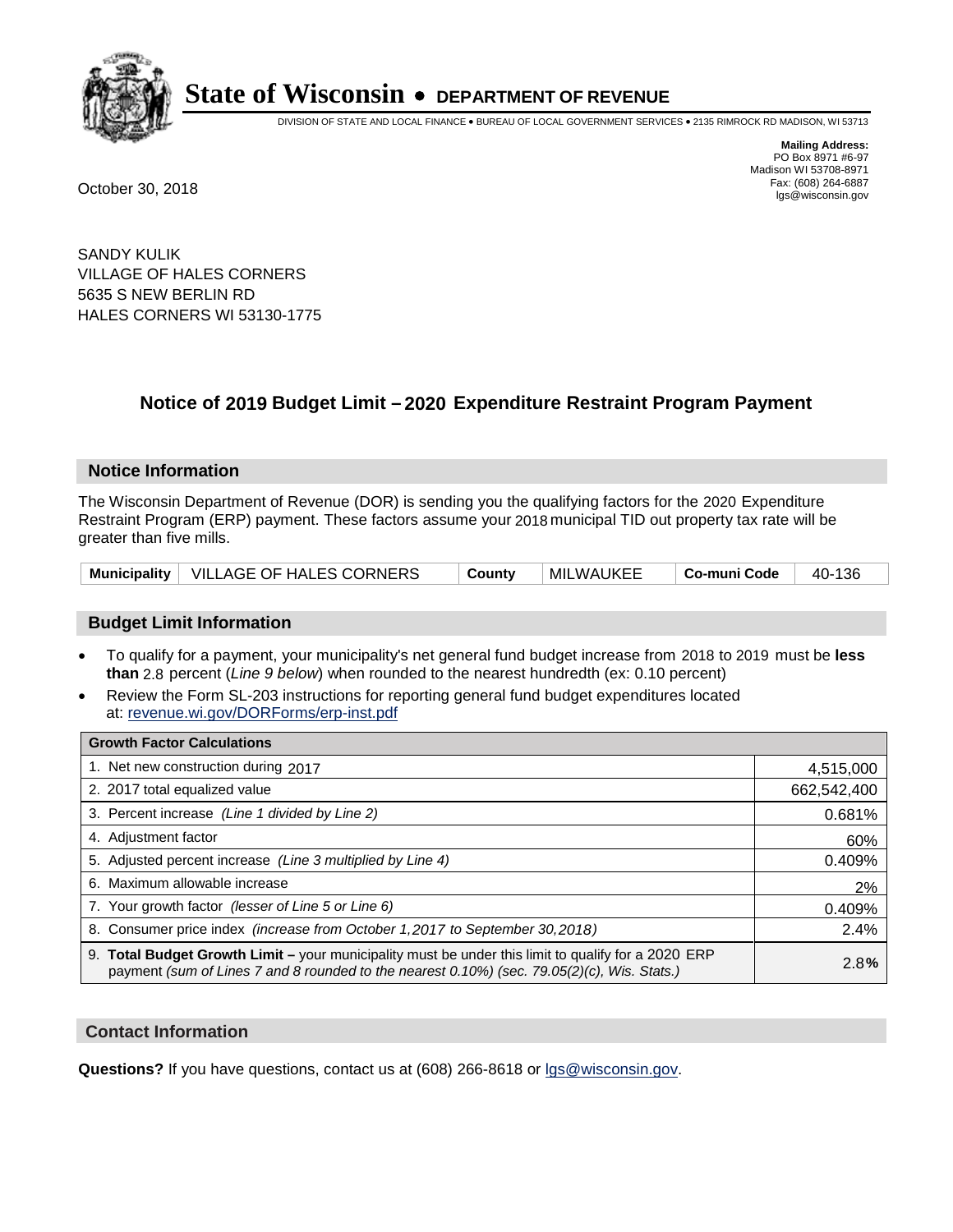

DIVISION OF STATE AND LOCAL FINANCE • BUREAU OF LOCAL GOVERNMENT SERVICES • 2135 RIMROCK RD MADISON, WI 53713

**Mailing Address:** PO Box 8971 #6-97 Madison WI 53708-8971<br>Fax: (608) 264-6887 Fax: (608) 264-6887 October 30, 2018 lgs@wisconsin.gov

CHRIS LEAR VILLAGE OF RIVER HILLS 7650 N PHEASANT LN RIVER HILLS WI 53217-3012

## **Notice of 2019 Budget Limit - 2020 Expenditure Restraint Program Payment**

#### **Notice Information**

The Wisconsin Department of Revenue (DOR) is sending you the qualifying factors for the 2020 Expenditure Restraint Program (ERP) payment. These factors assume your 2018 municipal TID out property tax rate will be greater than five mills.

|  | Municipality   VILLAGE OF RIVER HILLS | County | MILWAUKEE | Co-muni Code | 40-176 |
|--|---------------------------------------|--------|-----------|--------------|--------|
|--|---------------------------------------|--------|-----------|--------------|--------|

#### **Budget Limit Information**

- To qualify for a payment, your municipality's net general fund budget increase from 2018 to 2019 must be less **than** 2.4 percent (*Line 9 below*) when rounded to the nearest hundredth (ex: 0.10 percent)
- Review the Form SL-203 instructions for reporting general fund budget expenditures located at: revenue.wi.gov/DORForms/erp-inst.pdf

| <b>Growth Factor Calculations</b>                                                                                                                                                                      |              |
|--------------------------------------------------------------------------------------------------------------------------------------------------------------------------------------------------------|--------------|
| 1. Net new construction during 2017                                                                                                                                                                    | $-1,221,300$ |
| 2. 2017 total equalized value                                                                                                                                                                          | 479,737,000  |
| 3. Percent increase (Line 1 divided by Line 2)                                                                                                                                                         | $-0.255%$    |
| 4. Adjustment factor                                                                                                                                                                                   | 60%          |
| 5. Adjusted percent increase (Line 3 multiplied by Line 4)                                                                                                                                             | $-0.153%$    |
| 6. Maximum allowable increase                                                                                                                                                                          | 2%           |
| 7. Your growth factor (lesser of Line 5 or Line 6)                                                                                                                                                     | 0.000%       |
| 8. Consumer price index (increase from October 1,2017 to September 30,2018)                                                                                                                            | 2.4%         |
| 9. Total Budget Growth Limit - your municipality must be under this limit to qualify for a 2020 ERP<br>payment (sum of Lines 7 and 8 rounded to the nearest $0.10\%$ ) (sec. 79.05(2)(c), Wis. Stats.) | 2.4%         |

#### **Contact Information**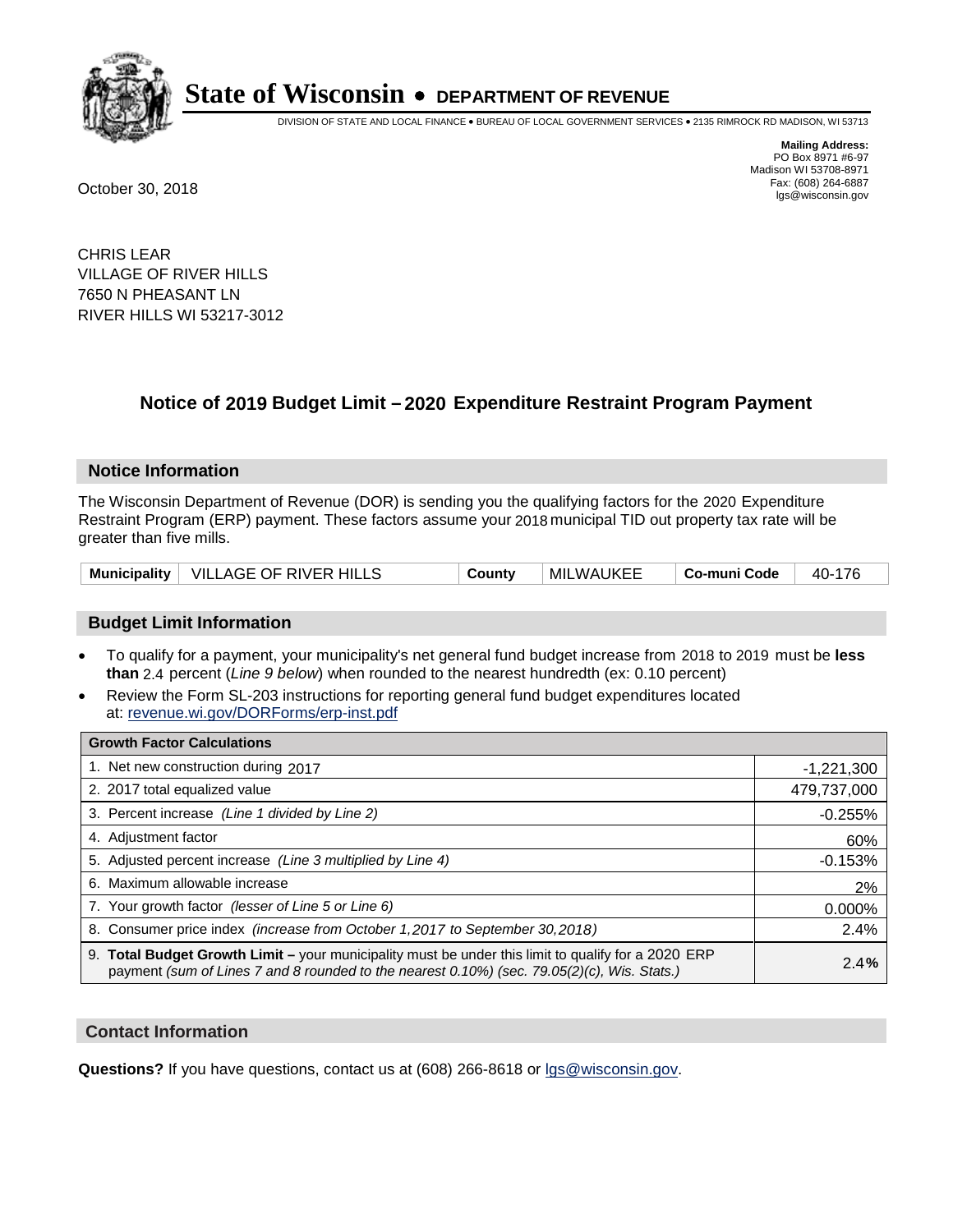

DIVISION OF STATE AND LOCAL FINANCE • BUREAU OF LOCAL GOVERNMENT SERVICES • 2135 RIMROCK RD MADISON, WI 53713

**Mailing Address:** PO Box 8971 #6-97 Madison WI 53708-8971<br>Fax: (608) 264-6887 Fax: (608) 264-6887 October 30, 2018 lgs@wisconsin.gov

SARAH BRUCKMAN VILLAGE OF SHOREWOOD 3930 N MURRAY AVE SHOREWOOD WI 53211-2303

### **Notice of 2019 Budget Limit - 2020 Expenditure Restraint Program Payment**

#### **Notice Information**

The Wisconsin Department of Revenue (DOR) is sending you the qualifying factors for the 2020 Expenditure Restraint Program (ERP) payment. These factors assume your 2018 municipal TID out property tax rate will be greater than five mills.

|  | Municipality   VILLAGE OF SHOREWOOD | Countv | MILWAUKEE | Co-muni Code | 40-181 |
|--|-------------------------------------|--------|-----------|--------------|--------|
|--|-------------------------------------|--------|-----------|--------------|--------|

#### **Budget Limit Information**

- To qualify for a payment, your municipality's net general fund budget increase from 2018 to 2019 must be less **than** 2.9 percent (*Line 9 below*) when rounded to the nearest hundredth (ex: 0.10 percent)
- Review the Form SL-203 instructions for reporting general fund budget expenditures located at: revenue.wi.gov/DORForms/erp-inst.pdf

| <b>Growth Factor Calculations</b>                                                                                                                                                                  |               |
|----------------------------------------------------------------------------------------------------------------------------------------------------------------------------------------------------|---------------|
| 1. Net new construction during 2017                                                                                                                                                                | 13,150,500    |
| 2. 2017 total equalized value                                                                                                                                                                      | 1,634,825,200 |
| 3. Percent increase (Line 1 divided by Line 2)                                                                                                                                                     | 0.804%        |
| 4. Adjustment factor                                                                                                                                                                               | 60%           |
| 5. Adjusted percent increase (Line 3 multiplied by Line 4)                                                                                                                                         | 0.482%        |
| 6. Maximum allowable increase                                                                                                                                                                      | 2%            |
| 7. Your growth factor (lesser of Line 5 or Line 6)                                                                                                                                                 | 0.482%        |
| 8. Consumer price index (increase from October 1, 2017 to September 30, 2018)                                                                                                                      | 2.4%          |
| 9. Total Budget Growth Limit - your municipality must be under this limit to qualify for a 2020 ERP<br>payment (sum of Lines 7 and 8 rounded to the nearest 0.10%) (sec. 79.05(2)(c), Wis. Stats.) | 2.9%          |

#### **Contact Information**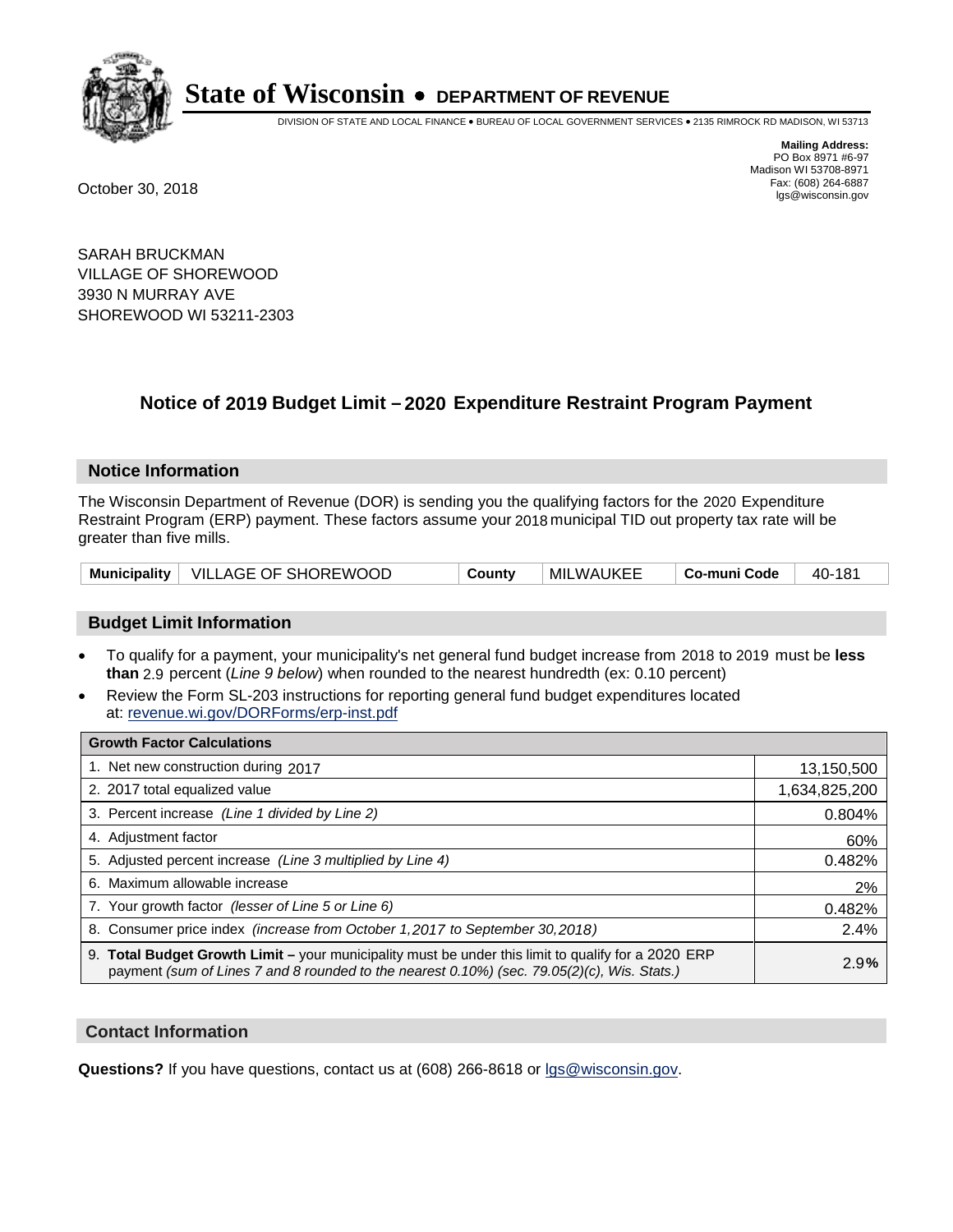

DIVISION OF STATE AND LOCAL FINANCE • BUREAU OF LOCAL GOVERNMENT SERVICES • 2135 RIMROCK RD MADISON, WI 53713

**Mailing Address:** PO Box 8971 #6-97 Madison WI 53708-8971<br>Fax: (608) 264-6887 Fax: (608) 264-6887 October 30, 2018 lgs@wisconsin.gov

SUSAN SCHUPP VILLAGE OF WEST MILWAUKEE 4755 W BELOIT ROAD WEST MILWAUKEE WI 53214-3517

### **Notice of 2019 Budget Limit - 2020 Expenditure Restraint Program Payment**

#### **Notice Information**

The Wisconsin Department of Revenue (DOR) is sending you the qualifying factors for the 2020 Expenditure Restraint Program (ERP) payment. These factors assume your 2018 municipal TID out property tax rate will be greater than five mills.

|  | Municipality   VILLAGE OF WEST MILWAUKEE   County |  | ∣MILWAUKEE | $\vert$ Co-muni Code $\vert$ 40-191 |  |
|--|---------------------------------------------------|--|------------|-------------------------------------|--|
|--|---------------------------------------------------|--|------------|-------------------------------------|--|

#### **Budget Limit Information**

- To qualify for a payment, your municipality's net general fund budget increase from 2018 to 2019 must be less **than** 3.7 percent (*Line 9 below*) when rounded to the nearest hundredth (ex: 0.10 percent)
- Review the Form SL-203 instructions for reporting general fund budget expenditures located at: revenue.wi.gov/DORForms/erp-inst.pdf

| <b>Growth Factor Calculations</b>                                                                                                                                                                      |             |
|--------------------------------------------------------------------------------------------------------------------------------------------------------------------------------------------------------|-------------|
| 1. Net new construction during 2017                                                                                                                                                                    | 7,606,100   |
| 2. 2017 total equalized value                                                                                                                                                                          | 361,319,000 |
| 3. Percent increase (Line 1 divided by Line 2)                                                                                                                                                         | 2.105%      |
| 4. Adjustment factor                                                                                                                                                                                   | 60%         |
| 5. Adjusted percent increase (Line 3 multiplied by Line 4)                                                                                                                                             | 1.263%      |
| 6. Maximum allowable increase                                                                                                                                                                          | 2%          |
| 7. Your growth factor (lesser of Line 5 or Line 6)                                                                                                                                                     | 1.263%      |
| 8. Consumer price index (increase from October 1, 2017 to September 30, 2018)                                                                                                                          | 2.4%        |
| 9. Total Budget Growth Limit - your municipality must be under this limit to qualify for a 2020 ERP<br>payment (sum of Lines 7 and 8 rounded to the nearest $0.10\%$ ) (sec. 79.05(2)(c), Wis. Stats.) | 3.7%        |

#### **Contact Information**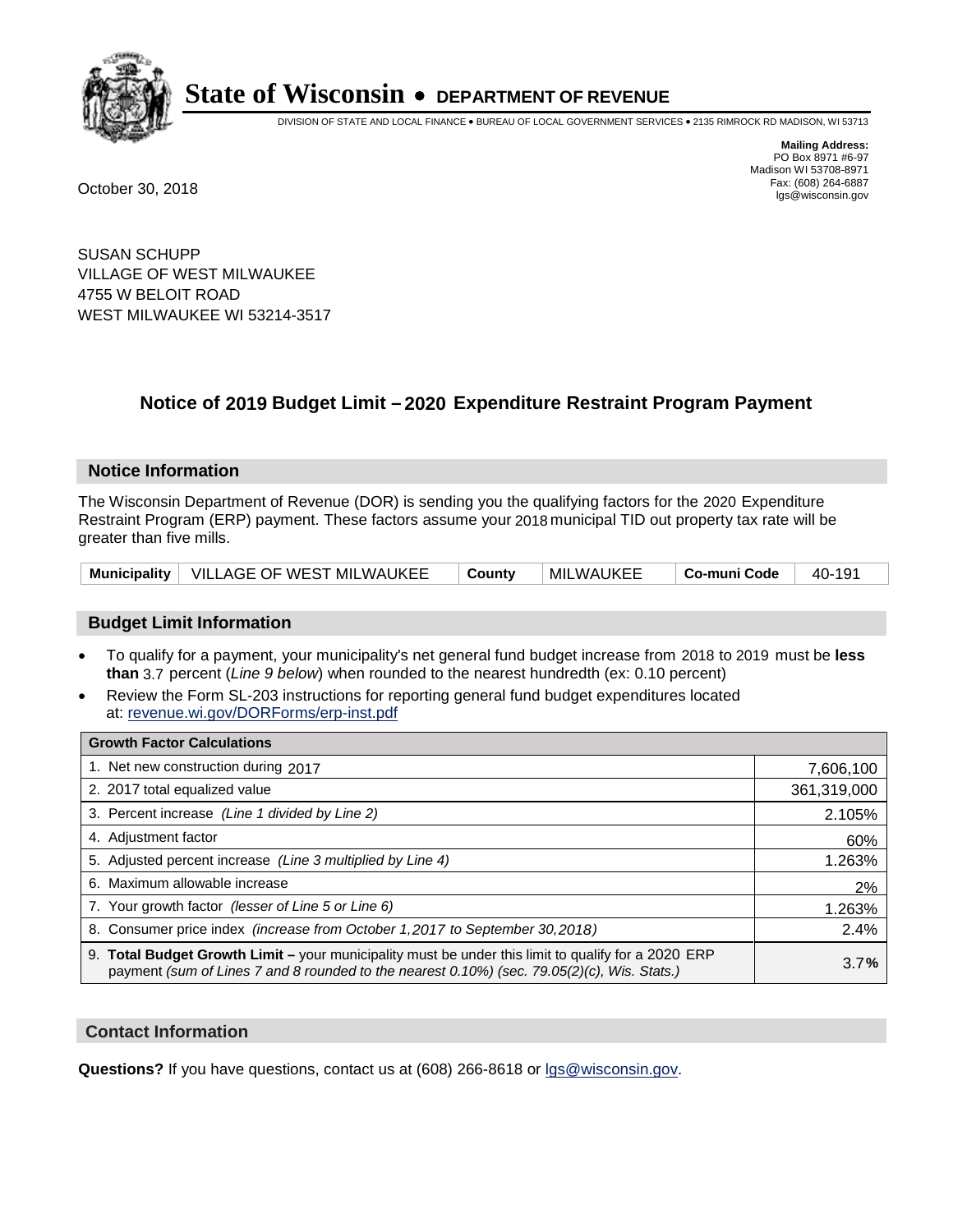

DIVISION OF STATE AND LOCAL FINANCE • BUREAU OF LOCAL GOVERNMENT SERVICES • 2135 RIMROCK RD MADISON, WI 53713

**Mailing Address:** PO Box 8971 #6-97 Madison WI 53708-8971<br>Fax: (608) 264-6887 Fax: (608) 264-6887 October 30, 2018 lgs@wisconsin.gov

JENNIFER AMERELL VILLAGE OF WHITEFISH BAY 5300 N MARLBOROUGH DR WHITEFISH BAY WI 53217-5344

### **Notice of 2019 Budget Limit - 2020 Expenditure Restraint Program Payment**

#### **Notice Information**

The Wisconsin Department of Revenue (DOR) is sending you the qualifying factors for the 2020 Expenditure Restraint Program (ERP) payment. These factors assume your 2018 municipal TID out property tax rate will be greater than five mills.

|  | Municipality   VILLAGE OF WHITEFISH BAY | County | MILWAUKEE | Co-muni Code | 40-192 |
|--|-----------------------------------------|--------|-----------|--------------|--------|
|--|-----------------------------------------|--------|-----------|--------------|--------|

#### **Budget Limit Information**

- To qualify for a payment, your municipality's net general fund budget increase from 2018 to 2019 must be less **than** 2.9 percent (*Line 9 below*) when rounded to the nearest hundredth (ex: 0.10 percent)
- Review the Form SL-203 instructions for reporting general fund budget expenditures located at: revenue.wi.gov/DORForms/erp-inst.pdf

| <b>Growth Factor Calculations</b>                                                                                                                                                                  |               |
|----------------------------------------------------------------------------------------------------------------------------------------------------------------------------------------------------|---------------|
| 1. Net new construction during 2017                                                                                                                                                                | 18,150,500    |
| 2. 2017 total equalized value                                                                                                                                                                      | 2,242,297,500 |
| 3. Percent increase (Line 1 divided by Line 2)                                                                                                                                                     | 0.809%        |
| 4. Adjustment factor                                                                                                                                                                               | 60%           |
| 5. Adjusted percent increase (Line 3 multiplied by Line 4)                                                                                                                                         | 0.485%        |
| 6. Maximum allowable increase                                                                                                                                                                      | 2%            |
| 7. Your growth factor (lesser of Line 5 or Line 6)                                                                                                                                                 | 0.485%        |
| 8. Consumer price index (increase from October 1,2017 to September 30,2018)                                                                                                                        | 2.4%          |
| 9. Total Budget Growth Limit - your municipality must be under this limit to qualify for a 2020 ERP<br>payment (sum of Lines 7 and 8 rounded to the nearest 0.10%) (sec. 79.05(2)(c), Wis. Stats.) | 2.9%          |

#### **Contact Information**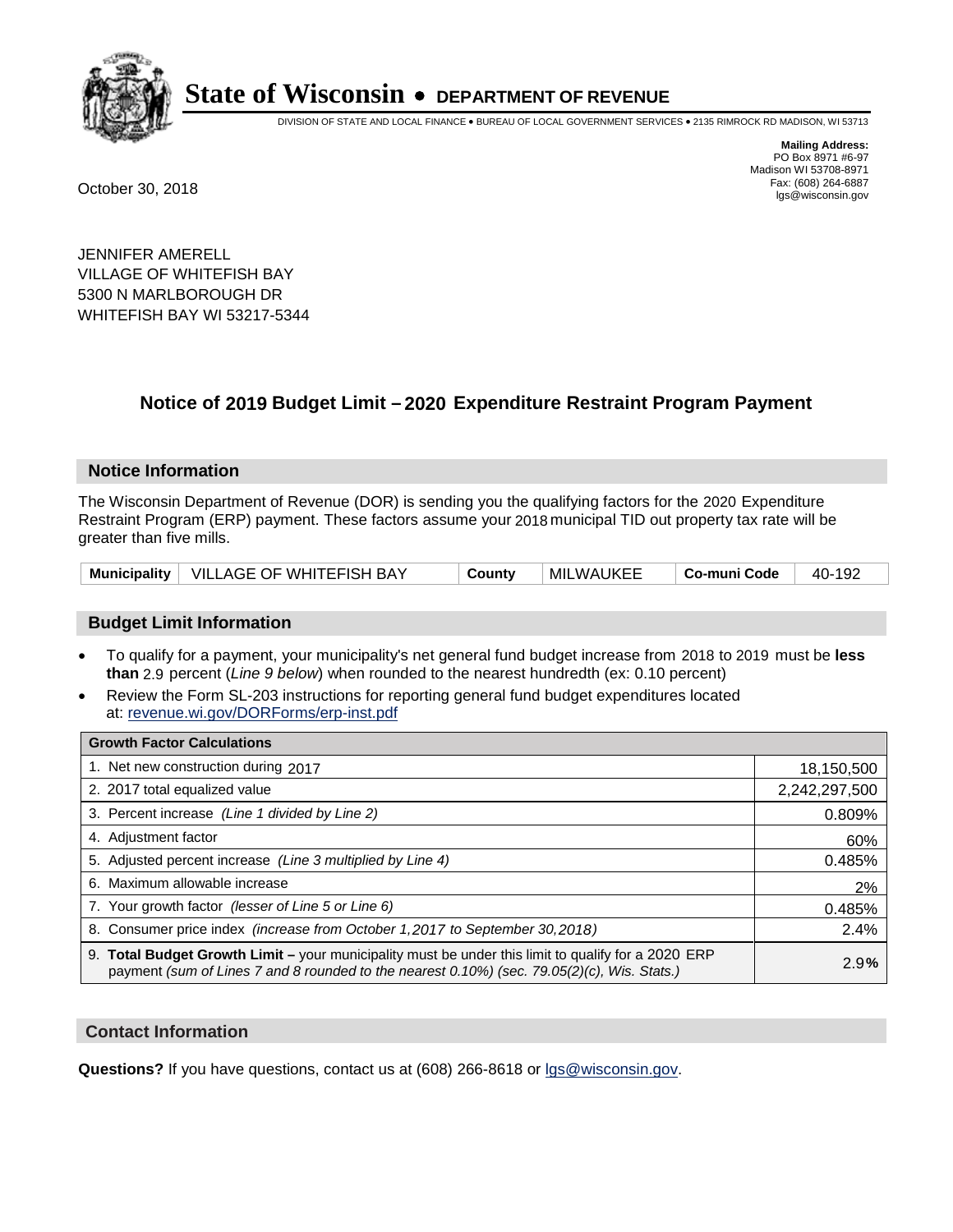

DIVISION OF STATE AND LOCAL FINANCE • BUREAU OF LOCAL GOVERNMENT SERVICES • 2135 RIMROCK RD MADISON, WI 53713

**Mailing Address:** PO Box 8971 #6-97 Madison WI 53708-8971<br>Fax: (608) 264-6887 Fax: (608) 264-6887 October 30, 2018 lgs@wisconsin.gov

DENNIS BRODERICK CITY OF CUDAHY PO BOX 100510 CUDAHY WI 53110-0510

### **Notice of 2019 Budget Limit - 2020 Expenditure Restraint Program Payment**

#### **Notice Information**

The Wisconsin Department of Revenue (DOR) is sending you the qualifying factors for the 2020 Expenditure Restraint Program (ERP) payment. These factors assume your 2018 municipal TID out property tax rate will be greater than five mills.

| CITY OF CUDAHY<br>Municipality | County | <b>MILWAUKEE</b> | Co-muni Code | 40-211 |
|--------------------------------|--------|------------------|--------------|--------|
|--------------------------------|--------|------------------|--------------|--------|

#### **Budget Limit Information**

- To qualify for a payment, your municipality's net general fund budget increase from 2018 to 2019 must be less **than** 2.6 percent (*Line 9 below*) when rounded to the nearest hundredth (ex: 0.10 percent)
- Review the Form SL-203 instructions for reporting general fund budget expenditures located at: revenue.wi.gov/DORForms/erp-inst.pdf

| <b>Growth Factor Calculations</b>                                                                                                                                                                  |               |
|----------------------------------------------------------------------------------------------------------------------------------------------------------------------------------------------------|---------------|
| 1. Net new construction during 2017                                                                                                                                                                | 3,181,800     |
| 2. 2017 total equalized value                                                                                                                                                                      | 1,136,690,600 |
| 3. Percent increase (Line 1 divided by Line 2)                                                                                                                                                     | 0.280%        |
| 4. Adjustment factor                                                                                                                                                                               | 60%           |
| 5. Adjusted percent increase (Line 3 multiplied by Line 4)                                                                                                                                         | 0.168%        |
| 6. Maximum allowable increase                                                                                                                                                                      | 2%            |
| 7. Your growth factor (lesser of Line 5 or Line 6)                                                                                                                                                 | 0.168%        |
| 8. Consumer price index (increase from October 1, 2017 to September 30, 2018)                                                                                                                      | 2.4%          |
| 9. Total Budget Growth Limit - your municipality must be under this limit to qualify for a 2020 ERP<br>payment (sum of Lines 7 and 8 rounded to the nearest 0.10%) (sec. 79.05(2)(c), Wis. Stats.) | 2.6%          |

#### **Contact Information**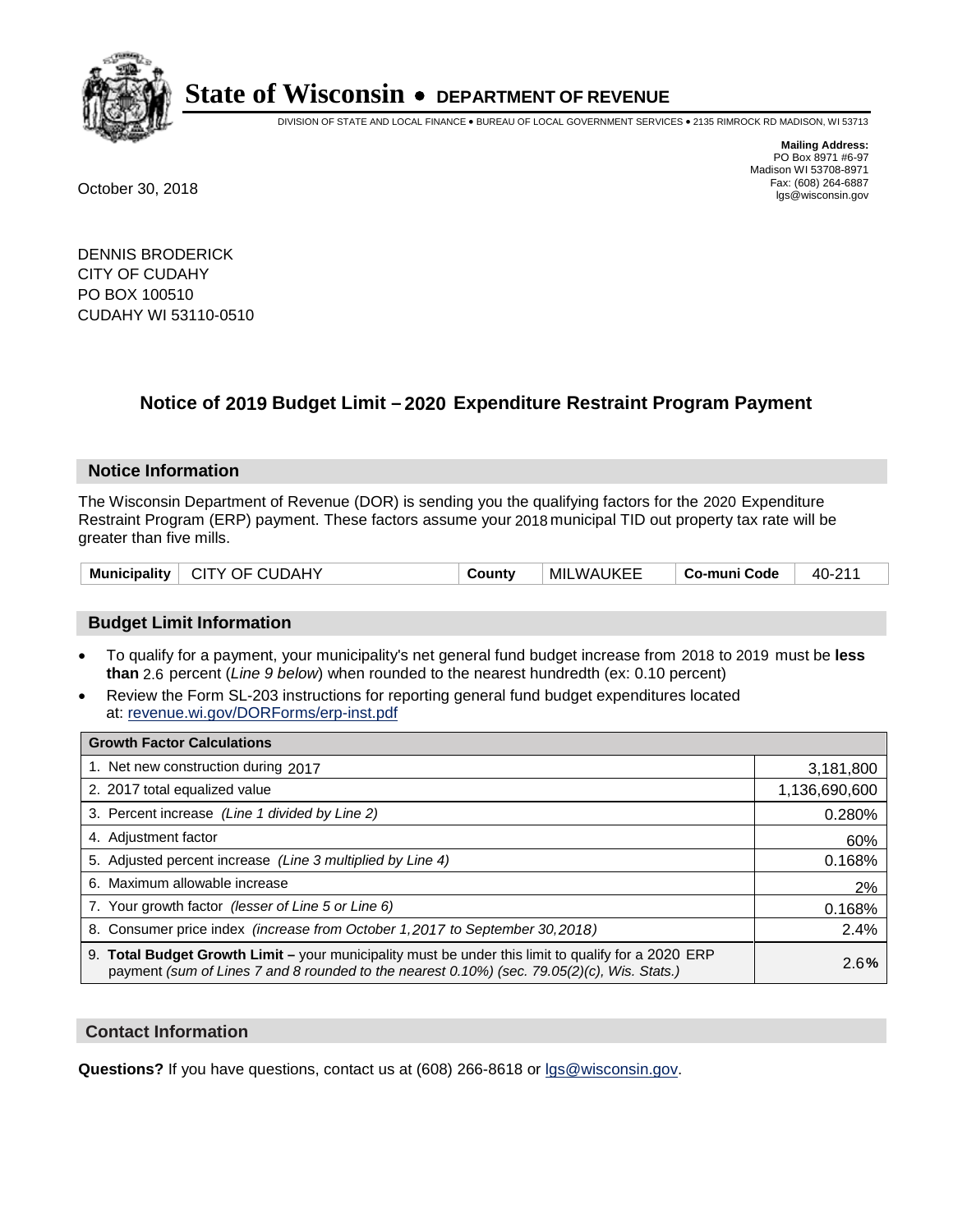

DIVISION OF STATE AND LOCAL FINANCE • BUREAU OF LOCAL GOVERNMENT SERVICES • 2135 RIMROCK RD MADISON, WI 53713

**Mailing Address:** PO Box 8971 #6-97 Madison WI 53708-8971<br>Fax: (608) 264-6887 Fax: (608) 264-6887 October 30, 2018 lgs@wisconsin.gov

SANDRA WESOLOWSKI CITY OF FRANKLIN 9229 W LOOMIS RD FRANKLIN WI 53132-9630

## **Notice of 2019 Budget Limit - 2020 Expenditure Restraint Program Payment**

#### **Notice Information**

The Wisconsin Department of Revenue (DOR) is sending you the qualifying factors for the 2020 Expenditure Restraint Program (ERP) payment. These factors assume your 2018 municipal TID out property tax rate will be greater than five mills.

| <b>Municipality</b> | $^+$ CITY OF FRANKLIN | <b>∍ount</b> ∨ | <b>MILWAUKEE</b> | Co-muni Code | 40-226 |
|---------------------|-----------------------|----------------|------------------|--------------|--------|
|---------------------|-----------------------|----------------|------------------|--------------|--------|

#### **Budget Limit Information**

- To qualify for a payment, your municipality's net general fund budget increase from 2018 to 2019 must be less **than** 2.9 percent (*Line 9 below*) when rounded to the nearest hundredth (ex: 0.10 percent)
- Review the Form SL-203 instructions for reporting general fund budget expenditures located at: revenue.wi.gov/DORForms/erp-inst.pdf

| <b>Growth Factor Calculations</b>                                                                                                                                                                  |               |
|----------------------------------------------------------------------------------------------------------------------------------------------------------------------------------------------------|---------------|
| 1. Net new construction during 2017                                                                                                                                                                | 34,676,200    |
| 2. 2017 total equalized value                                                                                                                                                                      | 3,888,926,200 |
| 3. Percent increase (Line 1 divided by Line 2)                                                                                                                                                     | 0.892%        |
| 4. Adiustment factor                                                                                                                                                                               | 60%           |
| 5. Adjusted percent increase (Line 3 multiplied by Line 4)                                                                                                                                         | 0.535%        |
| 6. Maximum allowable increase                                                                                                                                                                      | 2%            |
| 7. Your growth factor (lesser of Line 5 or Line 6)                                                                                                                                                 | 0.535%        |
| 8. Consumer price index (increase from October 1,2017 to September 30,2018)                                                                                                                        | 2.4%          |
| 9. Total Budget Growth Limit - your municipality must be under this limit to qualify for a 2020 ERP<br>payment (sum of Lines 7 and 8 rounded to the nearest 0.10%) (sec. 79.05(2)(c), Wis. Stats.) | 2.9%          |

#### **Contact Information**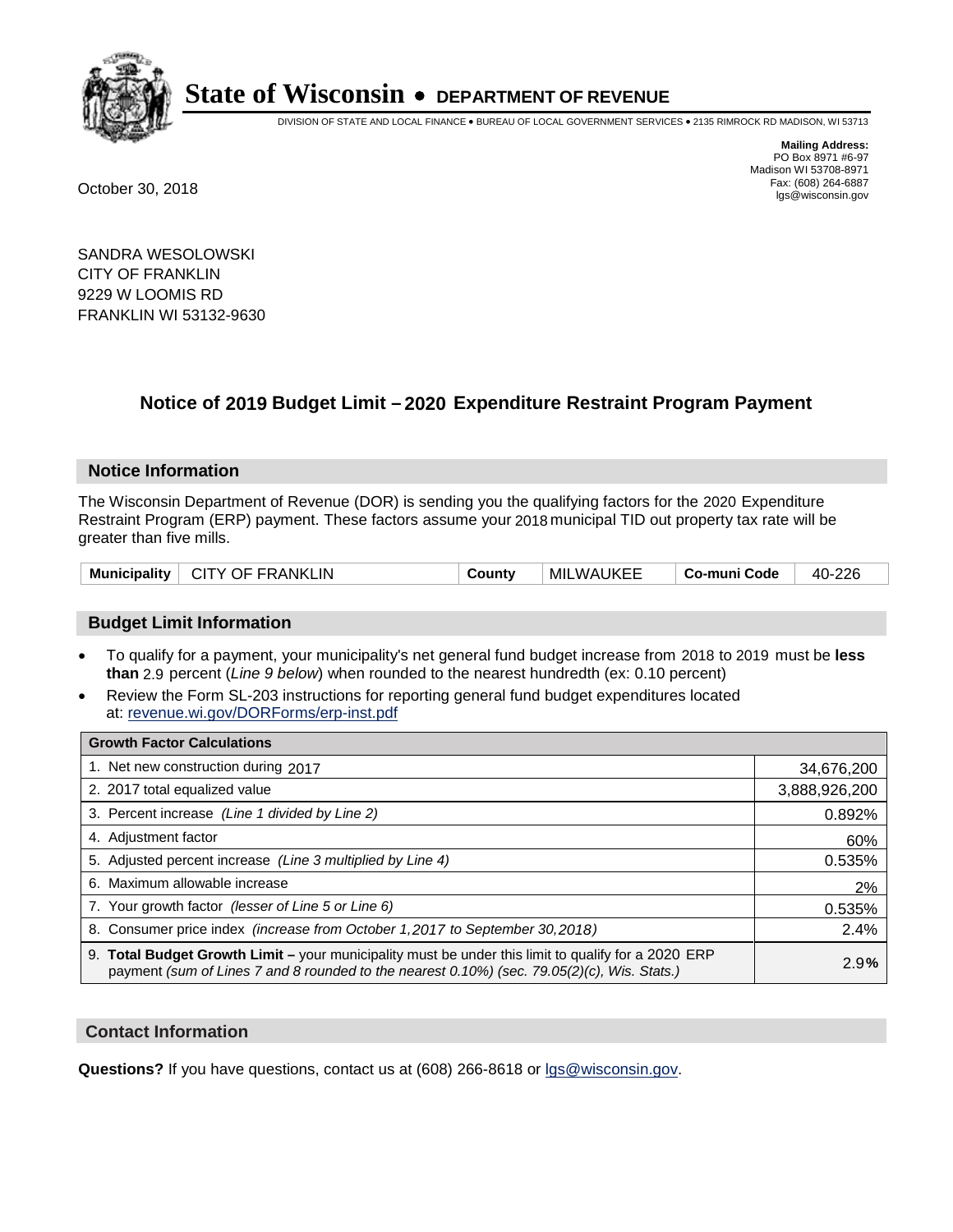

DIVISION OF STATE AND LOCAL FINANCE • BUREAU OF LOCAL GOVERNMENT SERVICES • 2135 RIMROCK RD MADISON, WI 53713

**Mailing Address:** PO Box 8971 #6-97 Madison WI 53708-8971<br>Fax: (608) 264-6887 Fax: (608) 264-6887 October 30, 2018 lgs@wisconsin.gov

KAREN COUILLARD CITY OF GLENDALE 5909 N MILWAUKEE RIVER PKWY GLENDALE WI 53209

### **Notice of 2019 Budget Limit - 2020 Expenditure Restraint Program Payment**

#### **Notice Information**

The Wisconsin Department of Revenue (DOR) is sending you the qualifying factors for the 2020 Expenditure Restraint Program (ERP) payment. These factors assume your 2018 municipal TID out property tax rate will be greater than five mills.

| Municipality   CITY OF GLENDALE | County | <b>MILWAUKEE</b> | Co-muni Code | 40-231 |
|---------------------------------|--------|------------------|--------------|--------|
|---------------------------------|--------|------------------|--------------|--------|

#### **Budget Limit Information**

- To qualify for a payment, your municipality's net general fund budget increase from 2018 to 2019 must be less **than** 2.9 percent (*Line 9 below*) when rounded to the nearest hundredth (ex: 0.10 percent)
- Review the Form SL-203 instructions for reporting general fund budget expenditures located at: revenue.wi.gov/DORForms/erp-inst.pdf

| <b>Growth Factor Calculations</b>                                                                                                                                                                      |               |
|--------------------------------------------------------------------------------------------------------------------------------------------------------------------------------------------------------|---------------|
| 1. Net new construction during 2017                                                                                                                                                                    | 19,416,000    |
| 2. 2017 total equalized value                                                                                                                                                                          | 2,188,482,600 |
| 3. Percent increase (Line 1 divided by Line 2)                                                                                                                                                         | 0.887%        |
| 4. Adjustment factor                                                                                                                                                                                   | 60%           |
| 5. Adjusted percent increase (Line 3 multiplied by Line 4)                                                                                                                                             | 0.532%        |
| 6. Maximum allowable increase                                                                                                                                                                          | 2%            |
| 7. Your growth factor (lesser of Line 5 or Line 6)                                                                                                                                                     | 0.532%        |
| 8. Consumer price index (increase from October 1, 2017 to September 30, 2018)                                                                                                                          | 2.4%          |
| 9. Total Budget Growth Limit - your municipality must be under this limit to qualify for a 2020 ERP<br>payment (sum of Lines 7 and 8 rounded to the nearest $0.10\%$ ) (sec. 79.05(2)(c), Wis. Stats.) | 2.9%          |

#### **Contact Information**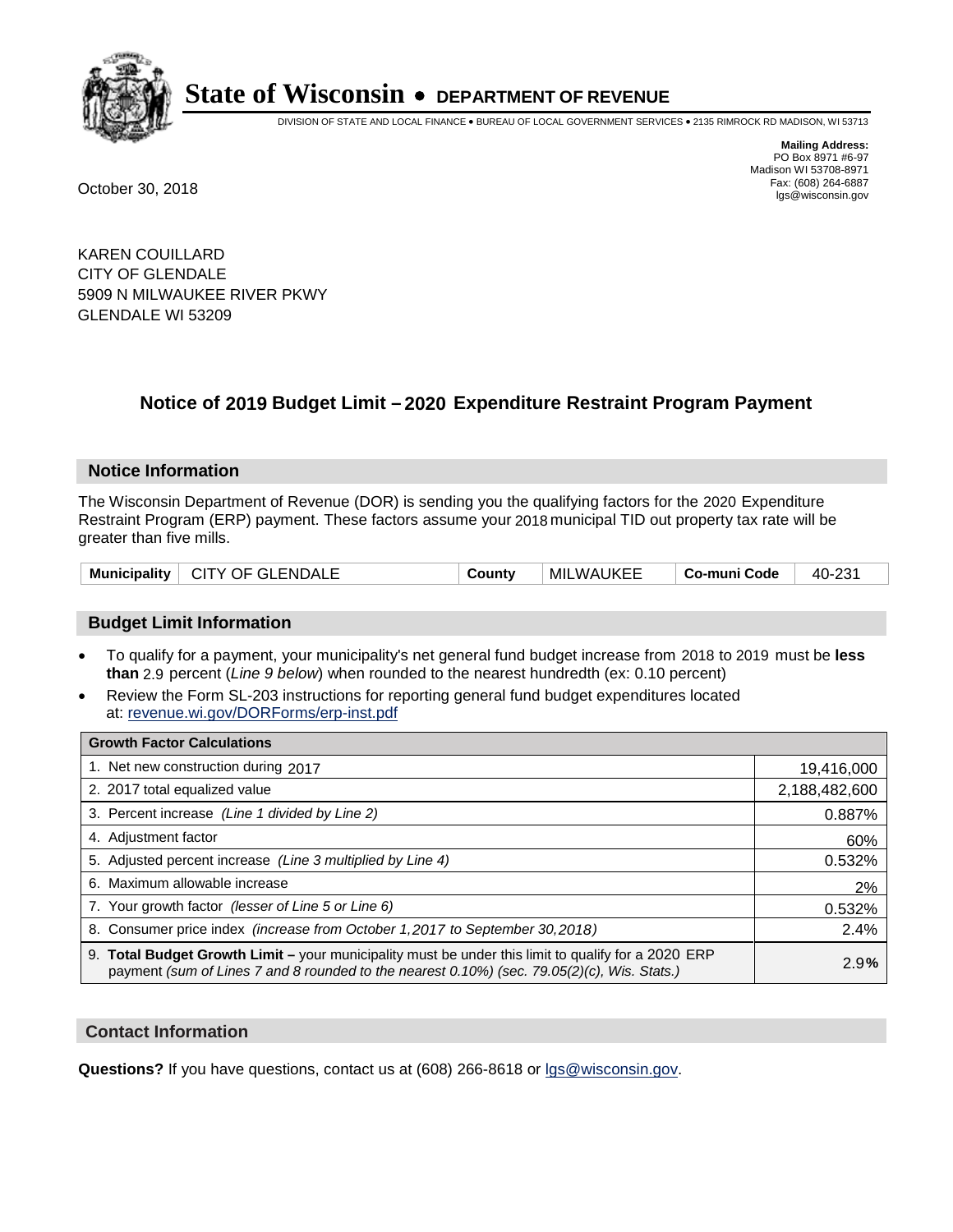

DIVISION OF STATE AND LOCAL FINANCE • BUREAU OF LOCAL GOVERNMENT SERVICES • 2135 RIMROCK RD MADISON, WI 53713

**Mailing Address:** PO Box 8971 #6-97 Madison WI 53708-8971<br>Fax: (608) 264-6887 Fax: (608) 264-6887 October 30, 2018 lgs@wisconsin.gov

JENNIFER GOERGEN CITY OF GREENFIELD 7325 W FOREST HOME AVE RM 102 GREENFIELD WI 53220-3356

### **Notice of 2019 Budget Limit - 2020 Expenditure Restraint Program Payment**

#### **Notice Information**

The Wisconsin Department of Revenue (DOR) is sending you the qualifying factors for the 2020 Expenditure Restraint Program (ERP) payment. These factors assume your 2018 municipal TID out property tax rate will be greater than five mills.

|  | Municipality   CITY OF GREENFIELD | County | MILWAUKEE | Co-muni Code | 40-236 |
|--|-----------------------------------|--------|-----------|--------------|--------|
|--|-----------------------------------|--------|-----------|--------------|--------|

#### **Budget Limit Information**

- To qualify for a payment, your municipality's net general fund budget increase from 2018 to 2019 must be less **than** 3.7 percent (*Line 9 below*) when rounded to the nearest hundredth (ex: 0.10 percent)
- Review the Form SL-203 instructions for reporting general fund budget expenditures located at: revenue.wi.gov/DORForms/erp-inst.pdf

| <b>Growth Factor Calculations</b>                                                                                                                                                                      |               |
|--------------------------------------------------------------------------------------------------------------------------------------------------------------------------------------------------------|---------------|
| 1. Net new construction during 2017                                                                                                                                                                    | 60,643,400    |
| 2. 2017 total equalized value                                                                                                                                                                          | 2,836,112,500 |
| 3. Percent increase (Line 1 divided by Line 2)                                                                                                                                                         | 2.138%        |
| 4. Adjustment factor                                                                                                                                                                                   | 60%           |
| 5. Adjusted percent increase (Line 3 multiplied by Line 4)                                                                                                                                             | 1.283%        |
| 6. Maximum allowable increase                                                                                                                                                                          | 2%            |
| 7. Your growth factor (lesser of Line 5 or Line 6)                                                                                                                                                     | 1.283%        |
| 8. Consumer price index (increase from October 1, 2017 to September 30, 2018)                                                                                                                          | 2.4%          |
| 9. Total Budget Growth Limit - your municipality must be under this limit to qualify for a 2020 ERP<br>payment (sum of Lines 7 and 8 rounded to the nearest $0.10\%$ ) (sec. 79.05(2)(c), Wis. Stats.) | 3.7%          |

#### **Contact Information**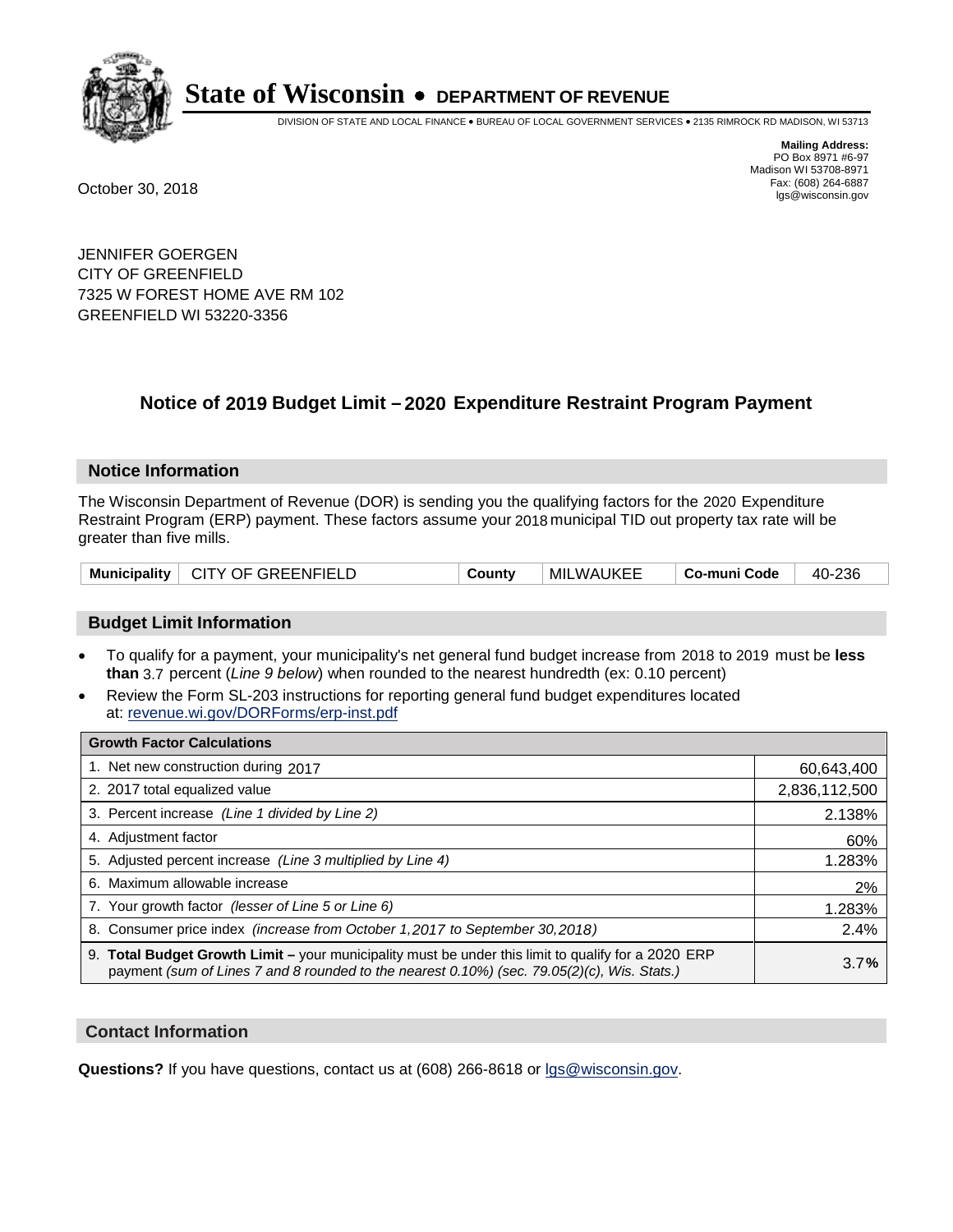

DIVISION OF STATE AND LOCAL FINANCE • BUREAU OF LOCAL GOVERNMENT SERVICES • 2135 RIMROCK RD MADISON, WI 53713

**Mailing Address:** PO Box 8971 #6-97 Madison WI 53708-8971<br>Fax: (608) 264-6887 Fax: (608) 264-6887 October 30, 2018 lgs@wisconsin.gov

JAMES OWCZARSKI CITY OF MILWAUKEE 200 E WELLS ST RM #205 MILWAUKEE WI 53202-3515

### **Notice of 2019 Budget Limit - 2020 Expenditure Restraint Program Payment**

#### **Notice Information**

The Wisconsin Department of Revenue (DOR) is sending you the qualifying factors for the 2020 Expenditure Restraint Program (ERP) payment. These factors assume your 2018 municipal TID out property tax rate will be greater than five mills.

| CITY OF MILWAUKEE<br><b>Municipality</b> | Countv | <b>MILWAUKEE</b> | Co-muni Code | 40-251 |
|------------------------------------------|--------|------------------|--------------|--------|
|------------------------------------------|--------|------------------|--------------|--------|

#### **Budget Limit Information**

- To qualify for a payment, your municipality's net general fund budget increase from 2018 to 2019 must be less **than** 3.4 percent (*Line 9 below*) when rounded to the nearest hundredth (ex: 0.10 percent)
- Review the Form SL-203 instructions for reporting general fund budget expenditures located at: revenue.wi.gov/DORForms/erp-inst.pdf

| <b>Growth Factor Calculations</b>                                                                                                                                                                  |                |
|----------------------------------------------------------------------------------------------------------------------------------------------------------------------------------------------------|----------------|
| 1. Net new construction during 2017                                                                                                                                                                | 445,497,500    |
| 2. 2017 total equalized value                                                                                                                                                                      | 26,903,884,900 |
| 3. Percent increase (Line 1 divided by Line 2)                                                                                                                                                     | 1.656%         |
| 4. Adjustment factor                                                                                                                                                                               | 60%            |
| 5. Adjusted percent increase (Line 3 multiplied by Line 4)                                                                                                                                         | 0.994%         |
| 6. Maximum allowable increase                                                                                                                                                                      | 2%             |
| 7. Your growth factor (lesser of Line 5 or Line 6)                                                                                                                                                 | 0.994%         |
| 8. Consumer price index (increase from October 1,2017 to September 30,2018)                                                                                                                        | 2.4%           |
| 9. Total Budget Growth Limit - your municipality must be under this limit to qualify for a 2020 ERP<br>payment (sum of Lines 7 and 8 rounded to the nearest 0.10%) (sec. 79.05(2)(c), Wis. Stats.) | 3.4%           |

#### **Contact Information**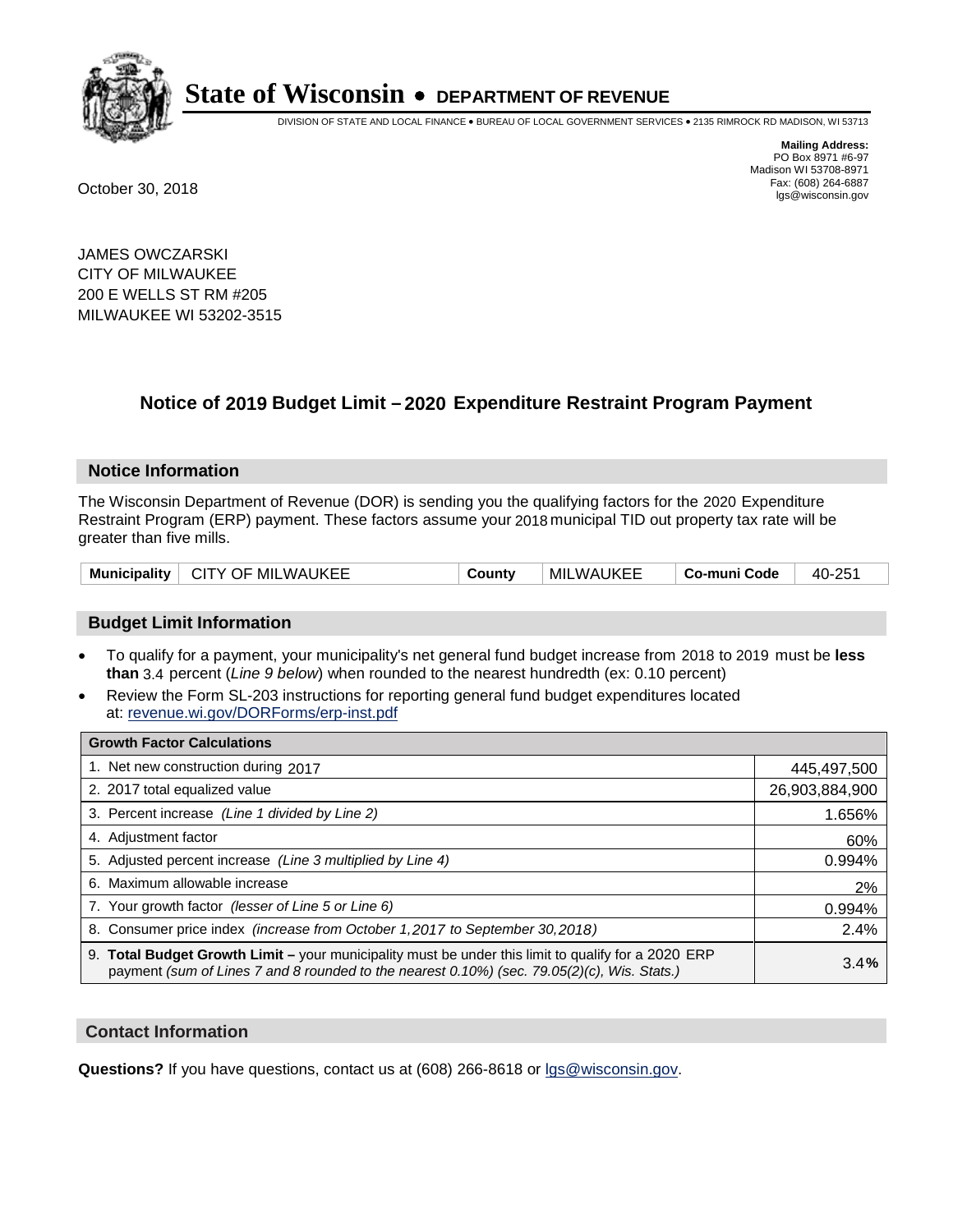

DIVISION OF STATE AND LOCAL FINANCE • BUREAU OF LOCAL GOVERNMENT SERVICES • 2135 RIMROCK RD MADISON, WI 53713

**Mailing Address:** PO Box 8971 #6-97 Madison WI 53708-8971<br>Fax: (608) 264-6887 Fax: (608) 264-6887 October 30, 2018 lgs@wisconsin.gov

CATHERINE ROESKE CITY OF OAK CREEK 8040 S 6TH STREET OAK CREEK WI 53154

### **Notice of 2019 Budget Limit - 2020 Expenditure Restraint Program Payment**

#### **Notice Information**

The Wisconsin Department of Revenue (DOR) is sending you the qualifying factors for the 2020 Expenditure Restraint Program (ERP) payment. These factors assume your 2018 municipal TID out property tax rate will be greater than five mills.

| Municipality   CITY OF OAK CREEK | County | MILWAUKEE | Co-muni Code | 40-265 |
|----------------------------------|--------|-----------|--------------|--------|
|----------------------------------|--------|-----------|--------------|--------|

#### **Budget Limit Information**

- To qualify for a payment, your municipality's net general fund budget increase from 2018 to 2019 must be less **than** 4.4 percent (*Line 9 below*) when rounded to the nearest hundredth (ex: 0.10 percent)
- Review the Form SL-203 instructions for reporting general fund budget expenditures located at: revenue.wi.gov/DORForms/erp-inst.pdf

| <b>Growth Factor Calculations</b>                                                                                                                                                                  |               |
|----------------------------------------------------------------------------------------------------------------------------------------------------------------------------------------------------|---------------|
| 1. Net new construction during 2017                                                                                                                                                                | 110,277,700   |
| 2. 2017 total equalized value                                                                                                                                                                      | 3,318,333,100 |
| 3. Percent increase (Line 1 divided by Line 2)                                                                                                                                                     | 3.323%        |
| 4. Adjustment factor                                                                                                                                                                               | 60%           |
| 5. Adjusted percent increase (Line 3 multiplied by Line 4)                                                                                                                                         | 1.994%        |
| 6. Maximum allowable increase                                                                                                                                                                      | 2%            |
| 7. Your growth factor (lesser of Line 5 or Line 6)                                                                                                                                                 | 1.994%        |
| 8. Consumer price index (increase from October 1,2017 to September 30,2018)                                                                                                                        | 2.4%          |
| 9. Total Budget Growth Limit - your municipality must be under this limit to qualify for a 2020 ERP<br>payment (sum of Lines 7 and 8 rounded to the nearest 0.10%) (sec. 79.05(2)(c), Wis. Stats.) | 4.4%          |

#### **Contact Information**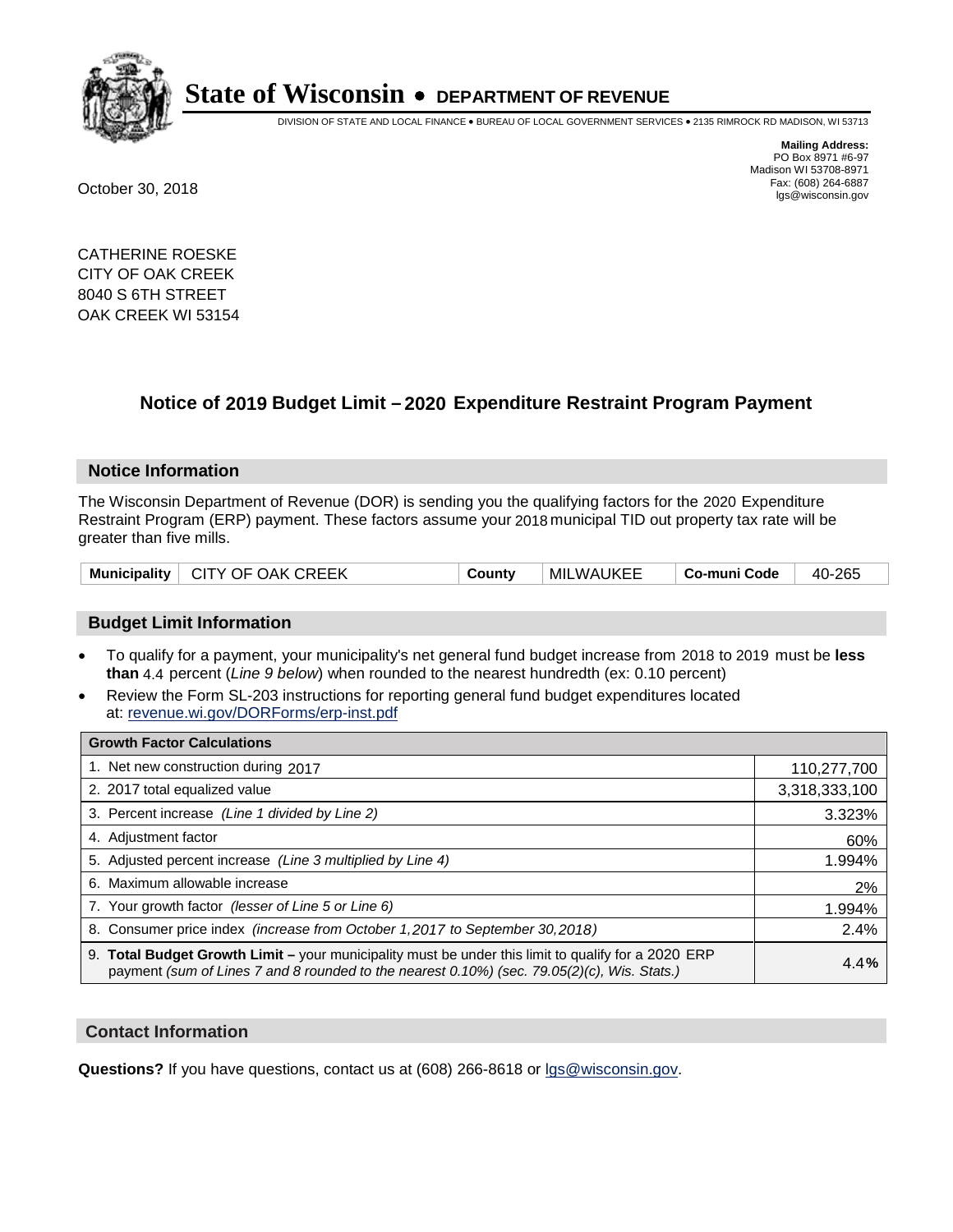

DIVISION OF STATE AND LOCAL FINANCE • BUREAU OF LOCAL GOVERNMENT SERVICES • 2135 RIMROCK RD MADISON, WI 53713

**Mailing Address:** PO Box 8971 #6-97 Madison WI 53708-8971<br>Fax: (608) 264-6887 Fax: (608) 264-6887 October 30, 2018 lgs@wisconsin.gov

ANNE UECKER CITY OF SAINT FRANCIS 4235 S NICHOLSON AVENUE SAINT FRANCIS WI 53235-5839

### **Notice of 2019 Budget Limit - 2020 Expenditure Restraint Program Payment**

#### **Notice Information**

The Wisconsin Department of Revenue (DOR) is sending you the qualifying factors for the 2020 Expenditure Restraint Program (ERP) payment. These factors assume your 2018 municipal TID out property tax rate will be greater than five mills.

|  | Municipality   CITY OF SAINT FRANCIS | County | MILWAUKEE | ⊦ Co-muni Code | 40-281 |
|--|--------------------------------------|--------|-----------|----------------|--------|
|--|--------------------------------------|--------|-----------|----------------|--------|

#### **Budget Limit Information**

- To qualify for a payment, your municipality's net general fund budget increase from 2018 to 2019 must be less **than** 3.0 percent (*Line 9 below*) when rounded to the nearest hundredth (ex: 0.10 percent)
- Review the Form SL-203 instructions for reporting general fund budget expenditures located at: revenue.wi.gov/DORForms/erp-inst.pdf

| <b>Growth Factor Calculations</b>                                                                                                                                                                      |             |
|--------------------------------------------------------------------------------------------------------------------------------------------------------------------------------------------------------|-------------|
| 1. Net new construction during 2017                                                                                                                                                                    | 5,526,500   |
| 2. 2017 total equalized value                                                                                                                                                                          | 598,710,800 |
| 3. Percent increase (Line 1 divided by Line 2)                                                                                                                                                         | 0.923%      |
| 4. Adjustment factor                                                                                                                                                                                   | 60%         |
| 5. Adjusted percent increase (Line 3 multiplied by Line 4)                                                                                                                                             | 0.554%      |
| 6. Maximum allowable increase                                                                                                                                                                          | 2%          |
| 7. Your growth factor (lesser of Line 5 or Line 6)                                                                                                                                                     | 0.554%      |
| 8. Consumer price index (increase from October 1,2017 to September 30,2018)                                                                                                                            | 2.4%        |
| 9. Total Budget Growth Limit - your municipality must be under this limit to qualify for a 2020 ERP<br>payment (sum of Lines 7 and 8 rounded to the nearest $0.10\%$ ) (sec. 79.05(2)(c), Wis. Stats.) | 3.0%        |

#### **Contact Information**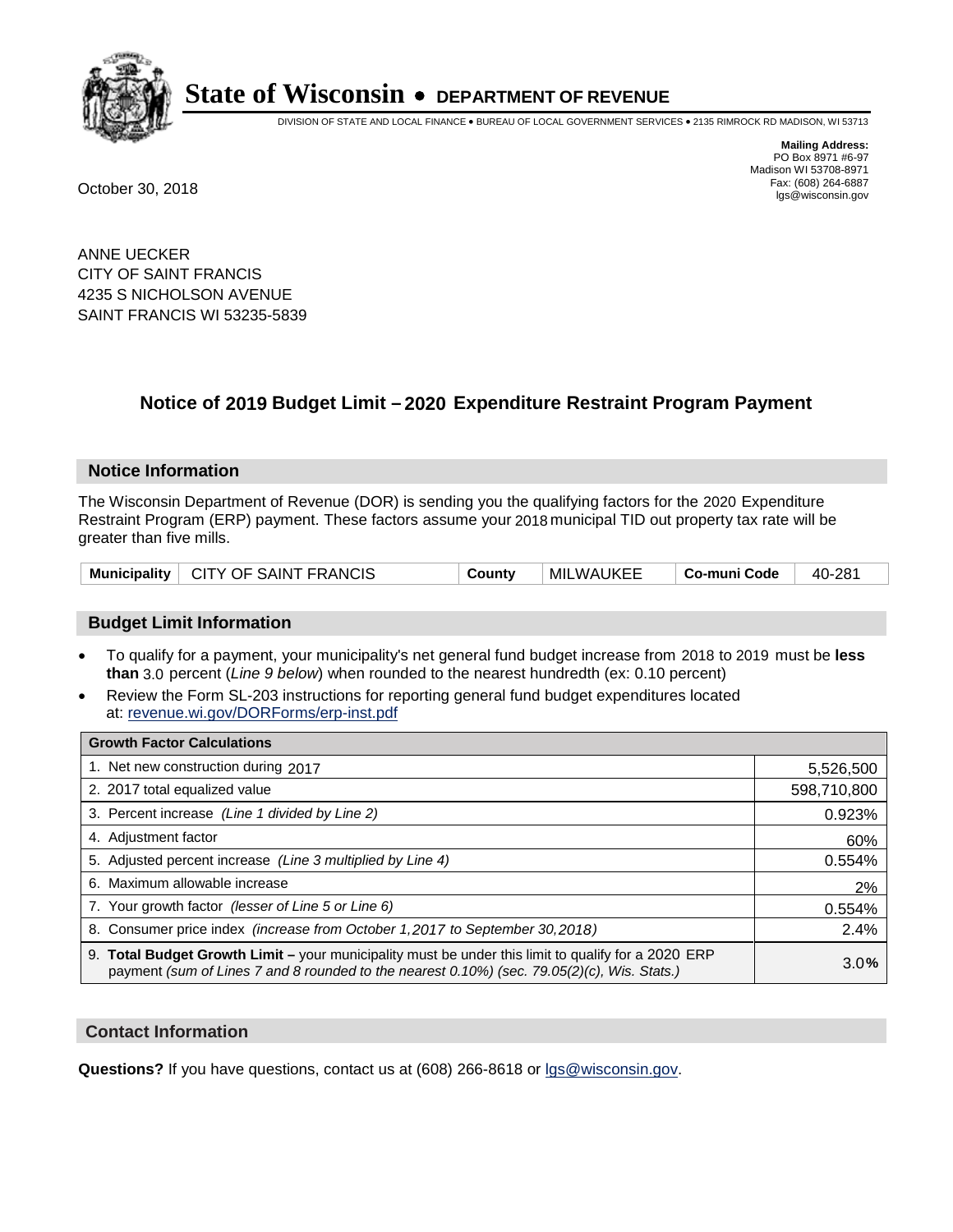

DIVISION OF STATE AND LOCAL FINANCE • BUREAU OF LOCAL GOVERNMENT SERVICES • 2135 RIMROCK RD MADISON, WI 53713

**Mailing Address:** PO Box 8971 #6-97 Madison WI 53708-8971<br>Fax: (608) 264-6887 Fax: (608) 264-6887 October 30, 2018 lgs@wisconsin.gov

JAMES SHELENSKE CITY OF SOUTH MILWAUKEE 2424 15TH AVE SO MILWAUKEE WI 53172-2410

## **Notice of 2019 Budget Limit - 2020 Expenditure Restraint Program Payment**

#### **Notice Information**

The Wisconsin Department of Revenue (DOR) is sending you the qualifying factors for the 2020 Expenditure Restraint Program (ERP) payment. These factors assume your 2018 municipal TID out property tax rate will be greater than five mills.

| Municipality   CITY OF SOUTH MILWAUKEE | County | <b>MILWAUKEE</b> | ∣ Co-muni Code | 40-282 |
|----------------------------------------|--------|------------------|----------------|--------|
|----------------------------------------|--------|------------------|----------------|--------|

#### **Budget Limit Information**

- To qualify for a payment, your municipality's net general fund budget increase from 2018 to 2019 must be less **than** 2.6 percent (*Line 9 below*) when rounded to the nearest hundredth (ex: 0.10 percent)
- Review the Form SL-203 instructions for reporting general fund budget expenditures located at: revenue.wi.gov/DORForms/erp-inst.pdf

| <b>Growth Factor Calculations</b>                                                                                                                                                                  |               |
|----------------------------------------------------------------------------------------------------------------------------------------------------------------------------------------------------|---------------|
| 1. Net new construction during 2017                                                                                                                                                                | 3,628,600     |
| 2. 2017 total equalized value                                                                                                                                                                      | 1,201,596,000 |
| 3. Percent increase (Line 1 divided by Line 2)                                                                                                                                                     | 0.302%        |
| 4. Adjustment factor                                                                                                                                                                               | 60%           |
| 5. Adjusted percent increase (Line 3 multiplied by Line 4)                                                                                                                                         | 0.181%        |
| 6. Maximum allowable increase                                                                                                                                                                      | 2%            |
| 7. Your growth factor (lesser of Line 5 or Line 6)                                                                                                                                                 | 0.181%        |
| 8. Consumer price index (increase from October 1, 2017 to September 30, 2018)                                                                                                                      | 2.4%          |
| 9. Total Budget Growth Limit - your municipality must be under this limit to qualify for a 2020 ERP<br>payment (sum of Lines 7 and 8 rounded to the nearest 0.10%) (sec. 79.05(2)(c), Wis. Stats.) | 2.6%          |

#### **Contact Information**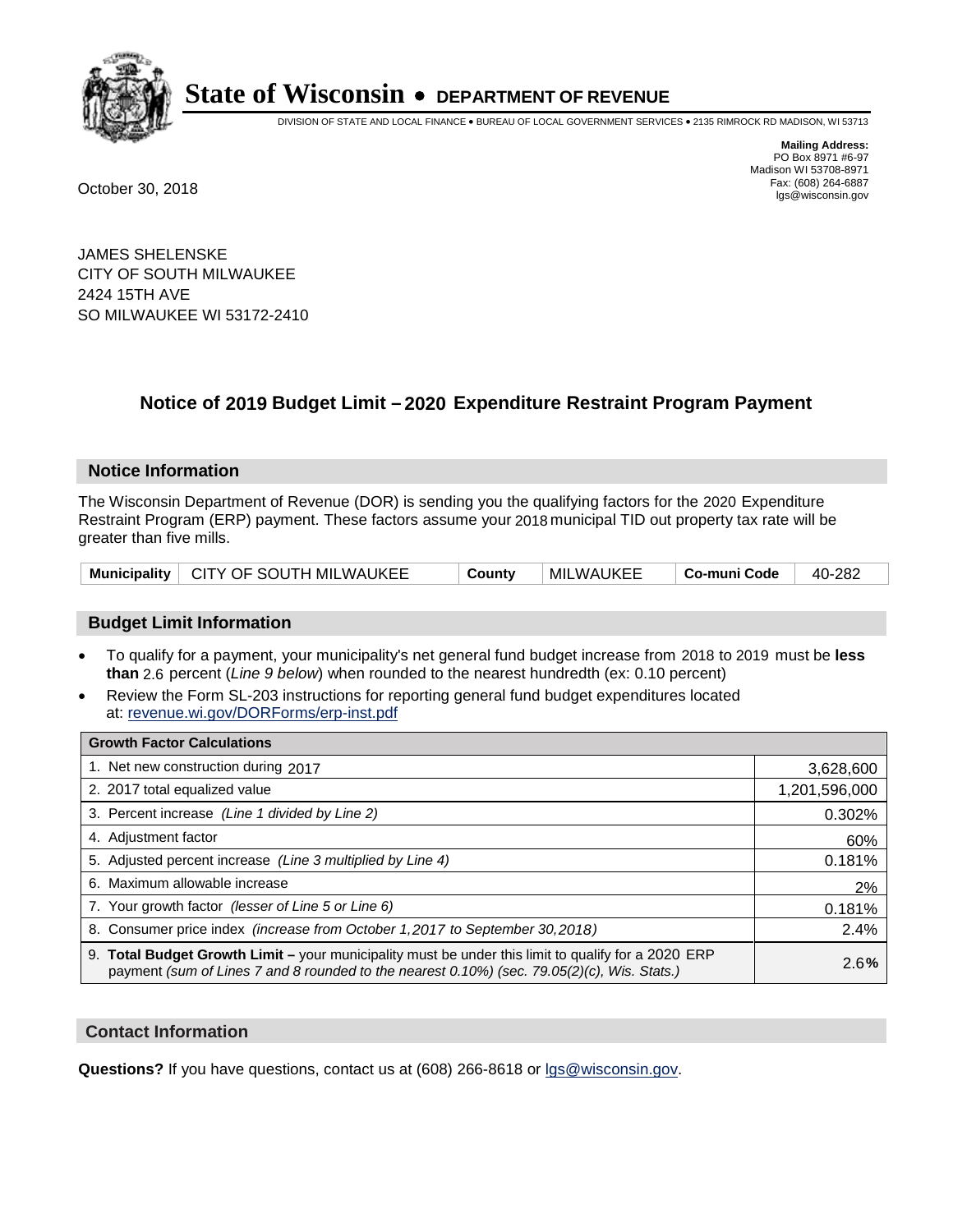

DIVISION OF STATE AND LOCAL FINANCE • BUREAU OF LOCAL GOVERNMENT SERVICES • 2135 RIMROCK RD MADISON, WI 53713

**Mailing Address:** PO Box 8971 #6-97 Madison WI 53708-8971<br>Fax: (608) 264-6887 Fax: (608) 264-6887 October 30, 2018 lgs@wisconsin.gov

CARLA LEDESMA CITY OF WAUWATOSA 7725 W NORTH AVE WAUWATOSA WI 53213-1720

### **Notice of 2019 Budget Limit - 2020 Expenditure Restraint Program Payment**

#### **Notice Information**

The Wisconsin Department of Revenue (DOR) is sending you the qualifying factors for the 2020 Expenditure Restraint Program (ERP) payment. These factors assume your 2018 municipal TID out property tax rate will be greater than five mills.

|  | Municipality   CITY OF WAUWATOSA | County | MILWAUKEE | Co-muni Code | 40-291 |
|--|----------------------------------|--------|-----------|--------------|--------|
|--|----------------------------------|--------|-----------|--------------|--------|

#### **Budget Limit Information**

- To qualify for a payment, your municipality's net general fund budget increase from 2018 to 2019 must be less **than** 3.3 percent (*Line 9 below*) when rounded to the nearest hundredth (ex: 0.10 percent)
- Review the Form SL-203 instructions for reporting general fund budget expenditures located at: revenue.wi.gov/DORForms/erp-inst.pdf

| <b>Growth Factor Calculations</b>                                                                                                                                                                      |               |
|--------------------------------------------------------------------------------------------------------------------------------------------------------------------------------------------------------|---------------|
| 1. Net new construction during 2017                                                                                                                                                                    | 95,714,200    |
| 2. 2017 total equalized value                                                                                                                                                                          | 6,155,392,800 |
| 3. Percent increase (Line 1 divided by Line 2)                                                                                                                                                         | 1.555%        |
| 4. Adjustment factor                                                                                                                                                                                   | 60%           |
| 5. Adjusted percent increase (Line 3 multiplied by Line 4)                                                                                                                                             | 0.933%        |
| 6. Maximum allowable increase                                                                                                                                                                          | 2%            |
| 7. Your growth factor (lesser of Line 5 or Line 6)                                                                                                                                                     | 0.933%        |
| 8. Consumer price index (increase from October 1,2017 to September 30,2018)                                                                                                                            | 2.4%          |
| 9. Total Budget Growth Limit - your municipality must be under this limit to qualify for a 2020 ERP<br>payment (sum of Lines 7 and 8 rounded to the nearest $0.10\%$ ) (sec. 79.05(2)(c), Wis. Stats.) | 3.3%          |

#### **Contact Information**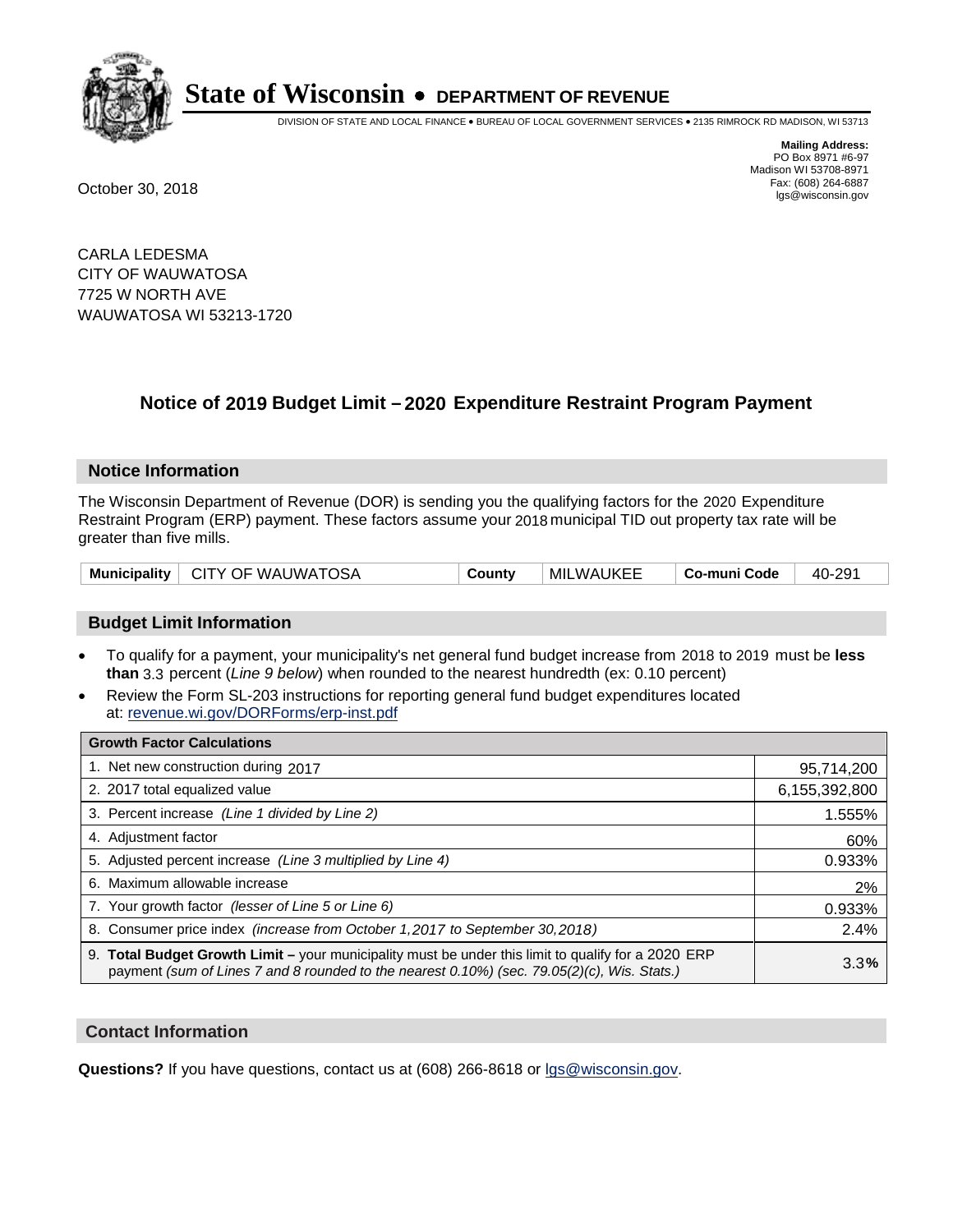

DIVISION OF STATE AND LOCAL FINANCE • BUREAU OF LOCAL GOVERNMENT SERVICES • 2135 RIMROCK RD MADISON, WI 53713

**Mailing Address:** PO Box 8971 #6-97 Madison WI 53708-8971<br>Fax: (608) 264-6887 Fax: (608) 264-6887 October 30, 2018 lgs@wisconsin.gov

STEVEN BRAATZ CITY OF WEST ALLIS 7525 W GREENFIELD AVENUE WEST ALLIS WI 53214

## **Notice of 2019 Budget Limit - 2020 Expenditure Restraint Program Payment**

#### **Notice Information**

The Wisconsin Department of Revenue (DOR) is sending you the qualifying factors for the 2020 Expenditure Restraint Program (ERP) payment. These factors assume your 2018 municipal TID out property tax rate will be greater than five mills.

| Municipality   CITY OF WEST ALLIS | County | MILWAUKEE | ∣ Co-muni Code | 40-292 |
|-----------------------------------|--------|-----------|----------------|--------|
|-----------------------------------|--------|-----------|----------------|--------|

#### **Budget Limit Information**

- To qualify for a payment, your municipality's net general fund budget increase from 2018 to 2019 must be less **than** 2.7 percent (*Line 9 below*) when rounded to the nearest hundredth (ex: 0.10 percent)
- Review the Form SL-203 instructions for reporting general fund budget expenditures located at: revenue.wi.gov/DORForms/erp-inst.pdf

| <b>Growth Factor Calculations</b>                                                                                                                                                                      |               |
|--------------------------------------------------------------------------------------------------------------------------------------------------------------------------------------------------------|---------------|
| 1. Net new construction during 2017                                                                                                                                                                    | 17,763,800    |
| 2. 2017 total equalized value                                                                                                                                                                          | 3,722,361,000 |
| 3. Percent increase (Line 1 divided by Line 2)                                                                                                                                                         | 0.477%        |
| 4. Adjustment factor                                                                                                                                                                                   | 60%           |
| 5. Adjusted percent increase (Line 3 multiplied by Line 4)                                                                                                                                             | 0.286%        |
| 6. Maximum allowable increase                                                                                                                                                                          | 2%            |
| 7. Your growth factor (lesser of Line 5 or Line 6)                                                                                                                                                     | 0.286%        |
| 8. Consumer price index (increase from October 1,2017 to September 30,2018)                                                                                                                            | 2.4%          |
| 9. Total Budget Growth Limit - your municipality must be under this limit to qualify for a 2020 ERP<br>payment (sum of Lines 7 and 8 rounded to the nearest $0.10\%$ ) (sec. 79.05(2)(c), Wis. Stats.) | 2.7%          |

#### **Contact Information**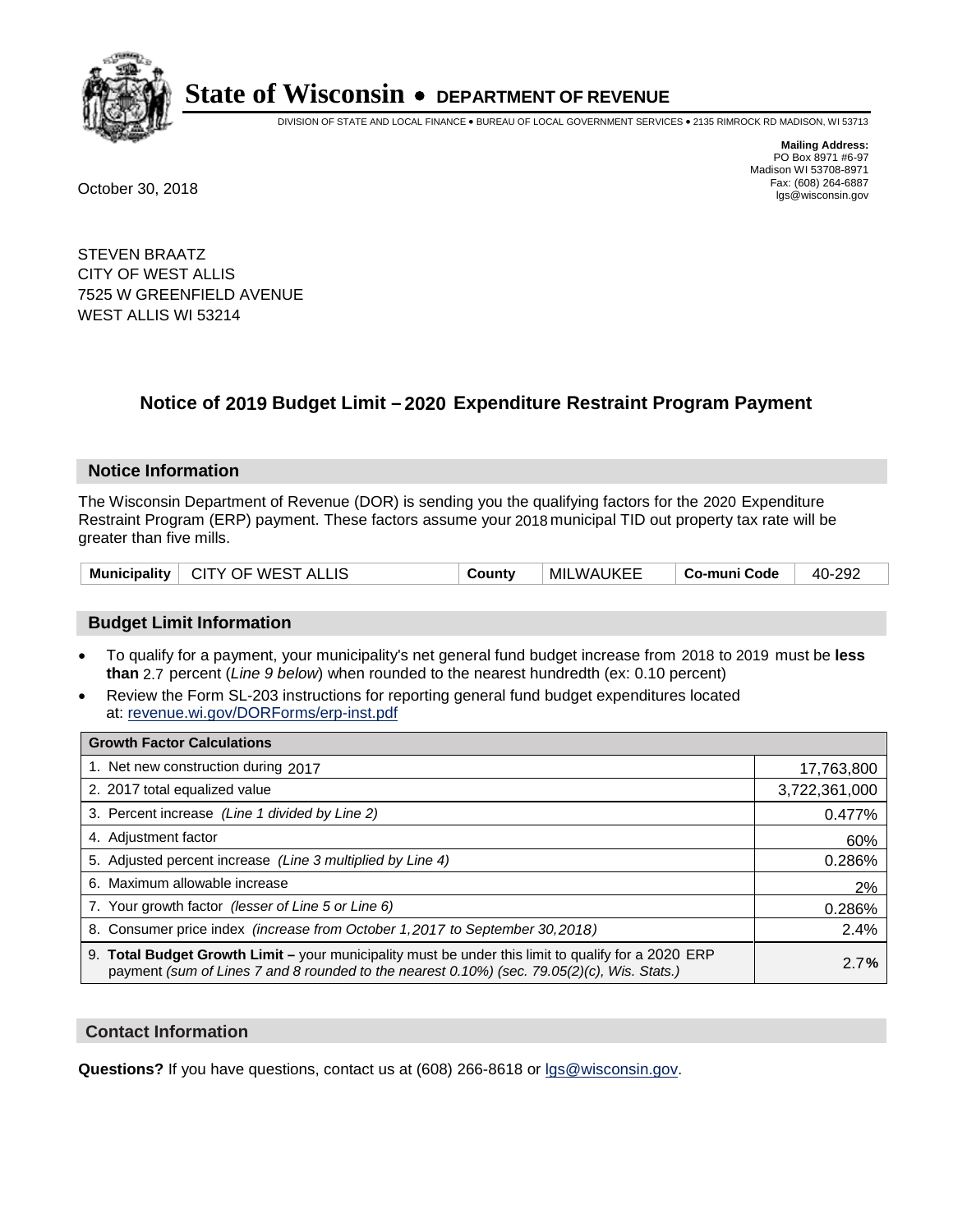

DIVISION OF STATE AND LOCAL FINANCE • BUREAU OF LOCAL GOVERNMENT SERVICES • 2135 RIMROCK RD MADISON, WI 53713

**Mailing Address:** PO Box 8971 #6-97 Madison WI 53708-8971<br>Fax: (608) 264-6887 Fax: (608) 264-6887 October 30, 2018 lgs@wisconsin.gov

DEB MASHAK-HUNDT TOWN OF JEFFERSON 29251 OKLEE RD CASHTON WI 54619-7258

## **Notice of 2019 Budget Limit - 2020 Expenditure Restraint Program Payment**

#### **Notice Information**

The Wisconsin Department of Revenue (DOR) is sending you the qualifying factors for the 2020 Expenditure Restraint Program (ERP) payment. These factors assume your 2018 municipal TID out property tax rate will be greater than five mills.

| Municipality | TOWN OF JEFFERSON | County | <b>MONROE</b> | Co-muni Code | 41-016 |
|--------------|-------------------|--------|---------------|--------------|--------|
|--------------|-------------------|--------|---------------|--------------|--------|

#### **Budget Limit Information**

- To qualify for a payment, your municipality's net general fund budget increase from 2018 to 2019 must be less **than** 4.0 percent (*Line 9 below*) when rounded to the nearest hundredth (ex: 0.10 percent)
- Review the Form SL-203 instructions for reporting general fund budget expenditures located at: revenue.wi.gov/DORForms/erp-inst.pdf

| <b>Growth Factor Calculations</b>                                                                                                                                                                      |            |
|--------------------------------------------------------------------------------------------------------------------------------------------------------------------------------------------------------|------------|
| 1. Net new construction during 2017                                                                                                                                                                    | 1,319,900  |
| 2. 2017 total equalized value                                                                                                                                                                          | 50,483,300 |
| 3. Percent increase (Line 1 divided by Line 2)                                                                                                                                                         | 2.615%     |
| 4. Adjustment factor                                                                                                                                                                                   | 60%        |
| 5. Adjusted percent increase (Line 3 multiplied by Line 4)                                                                                                                                             | 1.569%     |
| 6. Maximum allowable increase                                                                                                                                                                          | 2%         |
| 7. Your growth factor (lesser of Line 5 or Line 6)                                                                                                                                                     | 1.569%     |
| 8. Consumer price index (increase from October 1, 2017 to September 30, 2018)                                                                                                                          | 2.4%       |
| 9. Total Budget Growth Limit - your municipality must be under this limit to qualify for a 2020 ERP<br>payment (sum of Lines 7 and 8 rounded to the nearest $0.10\%$ ) (sec. 79.05(2)(c), Wis. Stats.) | 4.0%       |

#### **Contact Information**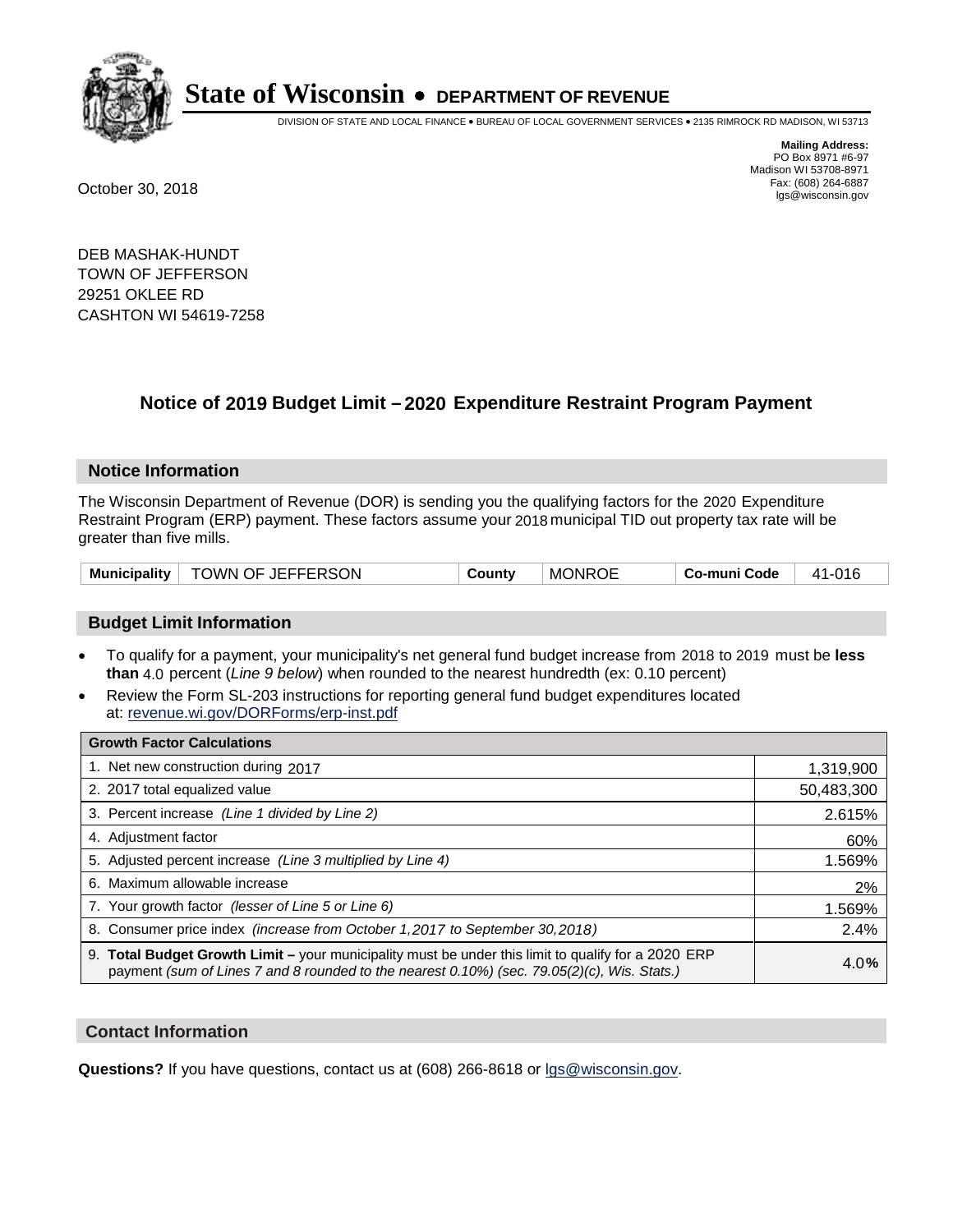

DIVISION OF STATE AND LOCAL FINANCE • BUREAU OF LOCAL GOVERNMENT SERVICES • 2135 RIMROCK RD MADISON, WI 53713

**Mailing Address:** PO Box 8971 #6-97 Madison WI 53708-8971<br>Fax: (608) 264-6887 Fax: (608) 264-6887 October 30, 2018 lgs@wisconsin.gov

DAVID MILNE TOWN OF PORTLAND 30794 STATE HWY 27 CASHTON WI 54619-7107

### **Notice of 2019 Budget Limit - 2020 Expenditure Restraint Program Payment**

#### **Notice Information**

The Wisconsin Department of Revenue (DOR) is sending you the qualifying factors for the 2020 Expenditure Restraint Program (ERP) payment. These factors assume your 2018 municipal TID out property tax rate will be greater than five mills.

| Municipality   TOWN OF PORTLAND |  | County | <b>MONROE</b> | Co-muni Code | 41-032 |
|---------------------------------|--|--------|---------------|--------------|--------|
|---------------------------------|--|--------|---------------|--------------|--------|

#### **Budget Limit Information**

- To qualify for a payment, your municipality's net general fund budget increase from 2018 to 2019 must be less **than** 3.6 percent (*Line 9 below*) when rounded to the nearest hundredth (ex: 0.10 percent)
- Review the Form SL-203 instructions for reporting general fund budget expenditures located at: revenue.wi.gov/DORForms/erp-inst.pdf

| <b>Growth Factor Calculations</b>                                                                                                                                                                      |            |
|--------------------------------------------------------------------------------------------------------------------------------------------------------------------------------------------------------|------------|
| 1. Net new construction during 2017                                                                                                                                                                    | 1,167,800  |
| 2. 2017 total equalized value                                                                                                                                                                          | 58,499,100 |
| 3. Percent increase (Line 1 divided by Line 2)                                                                                                                                                         | 1.996%     |
| 4. Adjustment factor                                                                                                                                                                                   | 60%        |
| 5. Adjusted percent increase (Line 3 multiplied by Line 4)                                                                                                                                             | 1.198%     |
| 6. Maximum allowable increase                                                                                                                                                                          | 2%         |
| 7. Your growth factor (lesser of Line 5 or Line 6)                                                                                                                                                     | 1.198%     |
| 8. Consumer price index (increase from October 1,2017 to September 30,2018)                                                                                                                            | 2.4%       |
| 9. Total Budget Growth Limit - your municipality must be under this limit to qualify for a 2020 ERP<br>payment (sum of Lines 7 and 8 rounded to the nearest $0.10\%$ ) (sec. 79.05(2)(c), Wis. Stats.) | 3.6%       |

#### **Contact Information**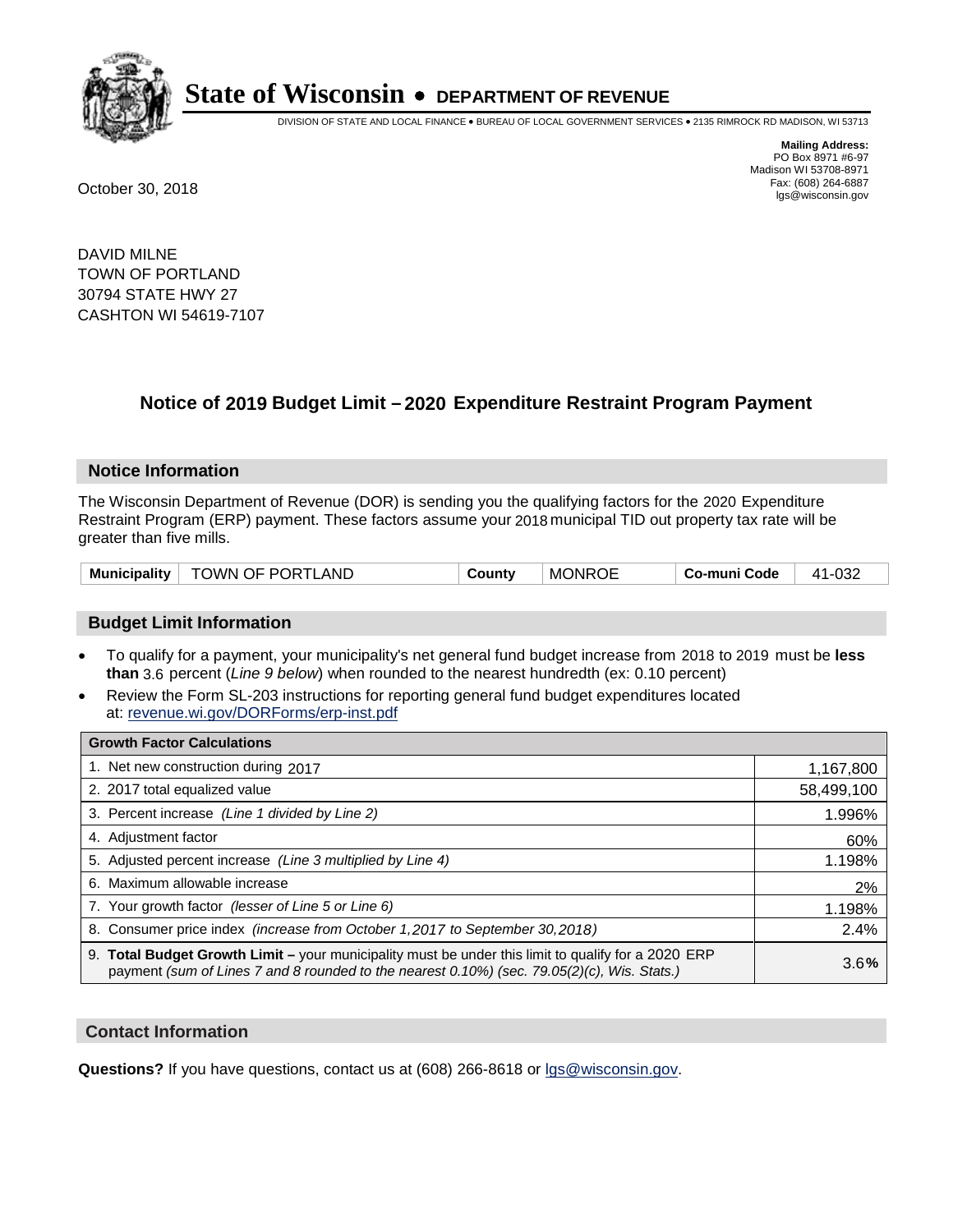

DIVISION OF STATE AND LOCAL FINANCE • BUREAU OF LOCAL GOVERNMENT SERVICES • 2135 RIMROCK RD MADISON, WI 53713

**Mailing Address:** PO Box 8971 #6-97 Madison WI 53708-8971<br>Fax: (608) 264-6887 Fax: (608) 264-6887 October 30, 2018 lgs@wisconsin.gov

TAMMY BEKKUM VILLAGE OF CASHTON PO BOX 188 CASHTON WI 54619-0188

### **Notice of 2019 Budget Limit - 2020 Expenditure Restraint Program Payment**

#### **Notice Information**

The Wisconsin Department of Revenue (DOR) is sending you the qualifying factors for the 2020 Expenditure Restraint Program (ERP) payment. These factors assume your 2018 municipal TID out property tax rate will be greater than five mills.

#### **Budget Limit Information**

- To qualify for a payment, your municipality's net general fund budget increase from 2018 to 2019 must be less **than** 4.4 percent (*Line 9 below*) when rounded to the nearest hundredth (ex: 0.10 percent)
- Review the Form SL-203 instructions for reporting general fund budget expenditures located at: revenue.wi.gov/DORForms/erp-inst.pdf

| <b>Growth Factor Calculations</b>                                                                                                                                                                      |            |
|--------------------------------------------------------------------------------------------------------------------------------------------------------------------------------------------------------|------------|
| 1. Net new construction during 2017                                                                                                                                                                    | 4,922,400  |
| 2. 2017 total equalized value                                                                                                                                                                          | 80,895,100 |
| 3. Percent increase (Line 1 divided by Line 2)                                                                                                                                                         | 6.085%     |
| 4. Adjustment factor                                                                                                                                                                                   | 60%        |
| 5. Adjusted percent increase (Line 3 multiplied by Line 4)                                                                                                                                             | 3.651%     |
| 6. Maximum allowable increase                                                                                                                                                                          | 2%         |
| 7. Your growth factor (lesser of Line 5 or Line 6)                                                                                                                                                     | 2.000%     |
| 8. Consumer price index (increase from October 1,2017 to September 30,2018)                                                                                                                            | 2.4%       |
| 9. Total Budget Growth Limit - your municipality must be under this limit to qualify for a 2020 ERP<br>payment (sum of Lines 7 and 8 rounded to the nearest $0.10\%$ ) (sec. 79.05(2)(c), Wis. Stats.) | 4.4%       |

#### **Contact Information**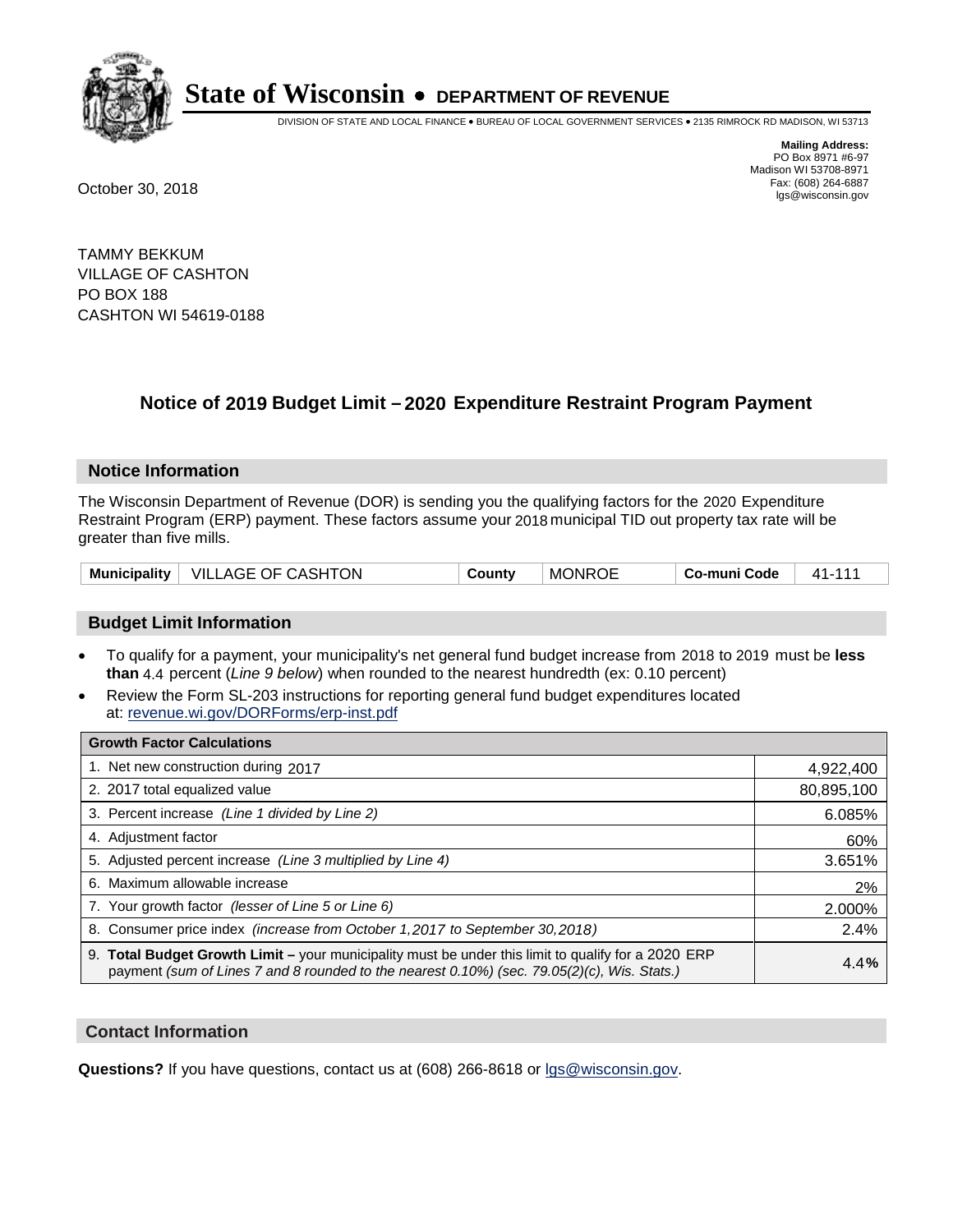

DIVISION OF STATE AND LOCAL FINANCE • BUREAU OF LOCAL GOVERNMENT SERVICES • 2135 RIMROCK RD MADISON, WI 53713

**Mailing Address:** PO Box 8971 #6-97 Madison WI 53708-8971<br>Fax: (608) 264-6887 Fax: (608) 264-6887 October 30, 2018 lgs@wisconsin.gov

LYNNE HANSON VILLAGE OF KENDALL PO BOX 216 KENDALL WI 54638-0216

### **Notice of 2019 Budget Limit - 2020 Expenditure Restraint Program Payment**

#### **Notice Information**

The Wisconsin Department of Revenue (DOR) is sending you the qualifying factors for the 2020 Expenditure Restraint Program (ERP) payment. These factors assume your 2018 municipal TID out property tax rate will be greater than five mills.

| <b>Municipality</b> | <b>VILLAGE OF KENDALL</b> | County | <b>MONROE</b> | Co-muni Code | 141<br>41- |
|---------------------|---------------------------|--------|---------------|--------------|------------|
|---------------------|---------------------------|--------|---------------|--------------|------------|

#### **Budget Limit Information**

- To qualify for a payment, your municipality's net general fund budget increase from 2018 to 2019 must be less **than** 2.7 percent (*Line 9 below*) when rounded to the nearest hundredth (ex: 0.10 percent)
- Review the Form SL-203 instructions for reporting general fund budget expenditures located at: revenue.wi.gov/DORForms/erp-inst.pdf

| <b>Growth Factor Calculations</b>                                                                                                                                                                      |            |
|--------------------------------------------------------------------------------------------------------------------------------------------------------------------------------------------------------|------------|
| 1. Net new construction during 2017                                                                                                                                                                    | 74,600     |
| 2. 2017 total equalized value                                                                                                                                                                          | 17,117,100 |
| 3. Percent increase (Line 1 divided by Line 2)                                                                                                                                                         | 0.436%     |
| 4. Adjustment factor                                                                                                                                                                                   | 60%        |
| 5. Adjusted percent increase (Line 3 multiplied by Line 4)                                                                                                                                             | 0.262%     |
| 6. Maximum allowable increase                                                                                                                                                                          | 2%         |
| 7. Your growth factor (lesser of Line 5 or Line 6)                                                                                                                                                     | 0.262%     |
| 8. Consumer price index (increase from October 1, 2017 to September 30, 2018)                                                                                                                          | 2.4%       |
| 9. Total Budget Growth Limit - your municipality must be under this limit to qualify for a 2020 ERP<br>payment (sum of Lines 7 and 8 rounded to the nearest $0.10\%$ ) (sec. 79.05(2)(c), Wis. Stats.) | 2.7%       |

#### **Contact Information**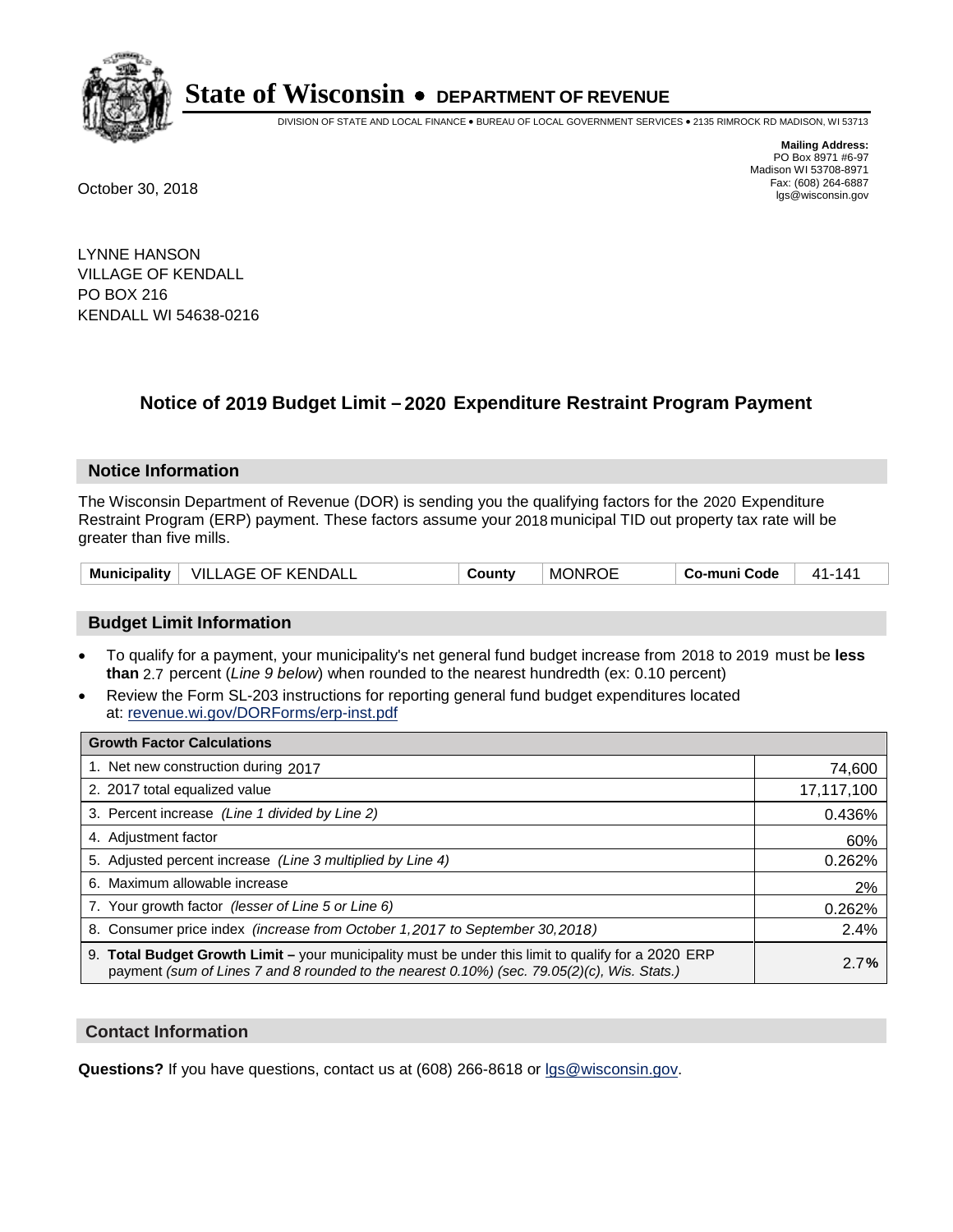

DIVISION OF STATE AND LOCAL FINANCE • BUREAU OF LOCAL GOVERNMENT SERVICES • 2135 RIMROCK RD MADISON, WI 53713

**Mailing Address:** PO Box 8971 #6-97 Madison WI 53708-8971<br>Fax: (608) 264-6887 Fax: (608) 264-6887 October 30, 2018 lgs@wisconsin.gov

SHARON KARIS VILLAGE OF NORWALK 208 S. CHURCH ST P.O. BOX 230 NORWALK WI 54648

## **Notice of 2019 Budget Limit - 2020 Expenditure Restraint Program Payment**

#### **Notice Information**

The Wisconsin Department of Revenue (DOR) is sending you the qualifying factors for the 2020 Expenditure Restraint Program (ERP) payment. These factors assume your 2018 municipal TID out property tax rate will be greater than five mills.

#### **Budget Limit Information**

- To qualify for a payment, your municipality's net general fund budget increase from 2018 to 2019 must be less **than** 3.1 percent (*Line 9 below*) when rounded to the nearest hundredth (ex: 0.10 percent)
- Review the Form SL-203 instructions for reporting general fund budget expenditures located at: revenue.wi.gov/DORForms/erp-inst.pdf

| <b>Growth Factor Calculations</b>                                                                                                                                                                      |            |
|--------------------------------------------------------------------------------------------------------------------------------------------------------------------------------------------------------|------------|
| 1. Net new construction during 2017                                                                                                                                                                    | 191,300    |
| 2. 2017 total equalized value                                                                                                                                                                          | 15,470,300 |
| 3. Percent increase (Line 1 divided by Line 2)                                                                                                                                                         | 1.237%     |
| 4. Adjustment factor                                                                                                                                                                                   | 60%        |
| 5. Adjusted percent increase (Line 3 multiplied by Line 4)                                                                                                                                             | 0.742%     |
| 6. Maximum allowable increase                                                                                                                                                                          | 2%         |
| 7. Your growth factor (lesser of Line 5 or Line 6)                                                                                                                                                     | 0.742%     |
| 8. Consumer price index (increase from October 1,2017 to September 30,2018)                                                                                                                            | 2.4%       |
| 9. Total Budget Growth Limit - your municipality must be under this limit to qualify for a 2020 ERP<br>payment (sum of Lines 7 and 8 rounded to the nearest $0.10\%$ ) (sec. 79.05(2)(c), Wis. Stats.) | 3.1%       |

#### **Contact Information**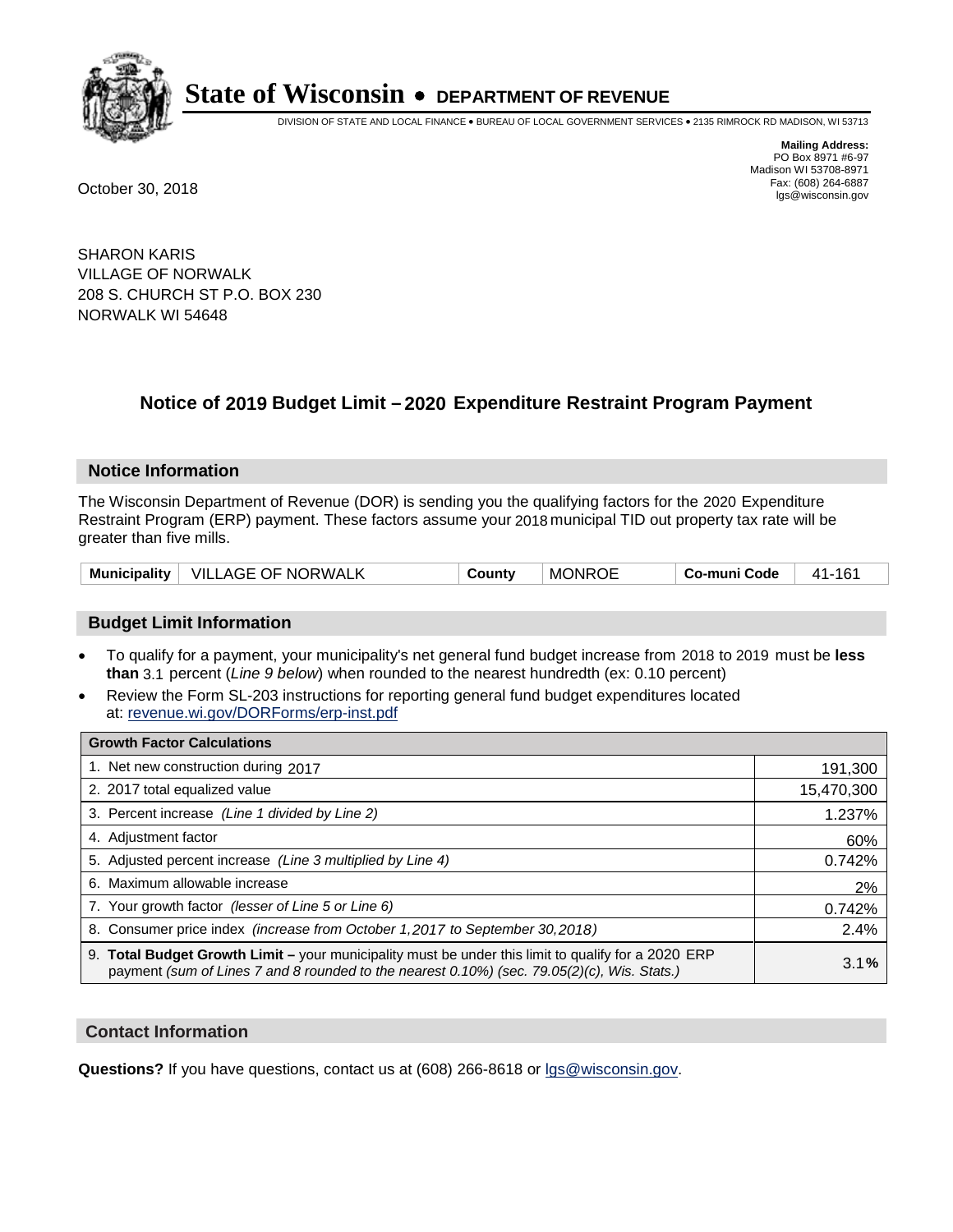

DIVISION OF STATE AND LOCAL FINANCE • BUREAU OF LOCAL GOVERNMENT SERVICES • 2135 RIMROCK RD MADISON, WI 53713

**Mailing Address:** PO Box 8971 #6-97 Madison WI 53708-8971<br>Fax: (608) 264-6887 Fax: (608) 264-6887 October 30, 2018 lgs@wisconsin.gov

PAULETTE BRADLEY VILLAGE OF OAKDALE PO BOX 87 OAKDALE WI 54649-0087

### **Notice of 2019 Budget Limit - 2020 Expenditure Restraint Program Payment**

#### **Notice Information**

The Wisconsin Department of Revenue (DOR) is sending you the qualifying factors for the 2020 Expenditure Restraint Program (ERP) payment. These factors assume your 2018 municipal TID out property tax rate will be greater than five mills.

| Municipality | VILLAGE OF OAKDALE | County | <b>MONROE</b> | Co-muni Code | 165<br>41- |
|--------------|--------------------|--------|---------------|--------------|------------|
|--------------|--------------------|--------|---------------|--------------|------------|

#### **Budget Limit Information**

- To qualify for a payment, your municipality's net general fund budget increase from 2018 to 2019 must be less **than** 2.4 percent (*Line 9 below*) when rounded to the nearest hundredth (ex: 0.10 percent)
- Review the Form SL-203 instructions for reporting general fund budget expenditures located at: revenue.wi.gov/DORForms/erp-inst.pdf

| <b>Growth Factor Calculations</b>                                                                                                                                                                      |            |
|--------------------------------------------------------------------------------------------------------------------------------------------------------------------------------------------------------|------------|
| 1. Net new construction during 2017                                                                                                                                                                    | 11,000     |
| 2. 2017 total equalized value                                                                                                                                                                          | 23,959,700 |
| 3. Percent increase (Line 1 divided by Line 2)                                                                                                                                                         | 0.046%     |
| 4. Adjustment factor                                                                                                                                                                                   | 60%        |
| 5. Adjusted percent increase (Line 3 multiplied by Line 4)                                                                                                                                             | 0.028%     |
| 6. Maximum allowable increase                                                                                                                                                                          | 2%         |
| 7. Your growth factor (lesser of Line 5 or Line 6)                                                                                                                                                     | 0.028%     |
| 8. Consumer price index (increase from October 1, 2017 to September 30, 2018)                                                                                                                          | 2.4%       |
| 9. Total Budget Growth Limit - your municipality must be under this limit to qualify for a 2020 ERP<br>payment (sum of Lines 7 and 8 rounded to the nearest $0.10\%$ ) (sec. 79.05(2)(c), Wis. Stats.) | 2.4%       |

#### **Contact Information**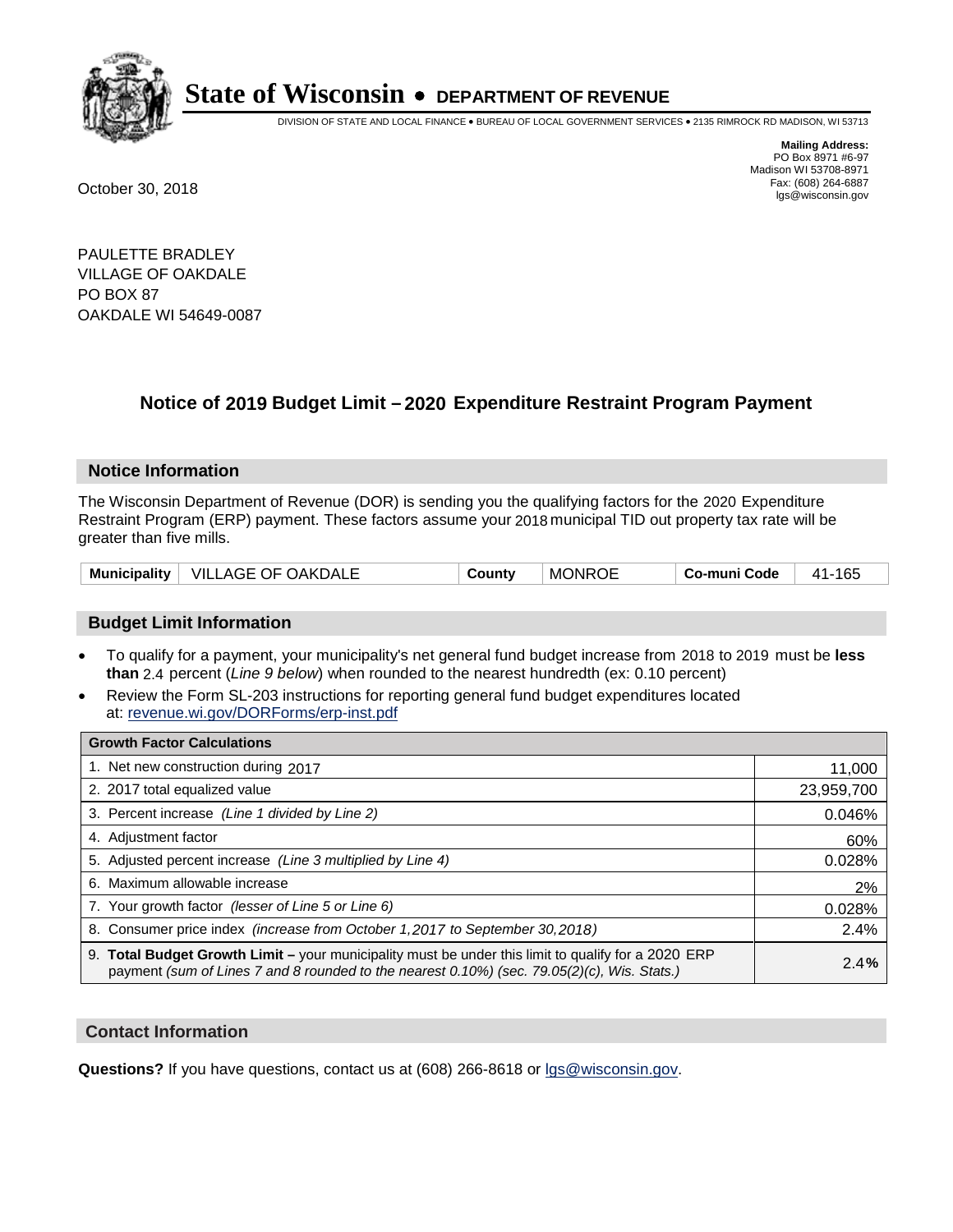

DIVISION OF STATE AND LOCAL FINANCE • BUREAU OF LOCAL GOVERNMENT SERVICES • 2135 RIMROCK RD MADISON, WI 53713

**Mailing Address:** PO Box 8971 #6-97 Madison WI 53708-8971<br>Fax: (608) 264-6887 Fax: (608) 264-6887 October 30, 2018 lgs@wisconsin.gov

KRIS OAKES VILLAGE OF WARRENS 301 MAIN ST WARRENS WI 54666-9603

### **Notice of 2019 Budget Limit - 2020 Expenditure Restraint Program Payment**

#### **Notice Information**

The Wisconsin Department of Revenue (DOR) is sending you the qualifying factors for the 2020 Expenditure Restraint Program (ERP) payment. These factors assume your 2018 municipal TID out property tax rate will be greater than five mills.

| <b>Municipality</b> | OF WARRENS<br>VILLAGE <b>\</b> | ountyٽ | <b>MONROE</b> | o-muni Codeٽ | 185<br>A 1 |
|---------------------|--------------------------------|--------|---------------|--------------|------------|
|---------------------|--------------------------------|--------|---------------|--------------|------------|

#### **Budget Limit Information**

- To qualify for a payment, your municipality's net general fund budget increase from 2018 to 2019 must be less **than** 2.5 percent (*Line 9 below*) when rounded to the nearest hundredth (ex: 0.10 percent)
- Review the Form SL-203 instructions for reporting general fund budget expenditures located at: revenue.wi.gov/DORForms/erp-inst.pdf

| <b>Growth Factor Calculations</b>                                                                                                                                                                      |            |
|--------------------------------------------------------------------------------------------------------------------------------------------------------------------------------------------------------|------------|
| 1. Net new construction during 2017                                                                                                                                                                    | 62,500     |
| 2. 2017 total equalized value                                                                                                                                                                          | 54,721,400 |
| 3. Percent increase (Line 1 divided by Line 2)                                                                                                                                                         | 0.114%     |
| 4. Adjustment factor                                                                                                                                                                                   | 60%        |
| 5. Adjusted percent increase (Line 3 multiplied by Line 4)                                                                                                                                             | 0.068%     |
| 6. Maximum allowable increase                                                                                                                                                                          | 2%         |
| 7. Your growth factor (lesser of Line 5 or Line 6)                                                                                                                                                     | 0.068%     |
| 8. Consumer price index (increase from October 1, 2017 to September 30, 2018)                                                                                                                          | 2.4%       |
| 9. Total Budget Growth Limit - your municipality must be under this limit to qualify for a 2020 ERP<br>payment (sum of Lines 7 and 8 rounded to the nearest $0.10\%$ ) (sec. 79.05(2)(c), Wis. Stats.) | 2.5%       |

#### **Contact Information**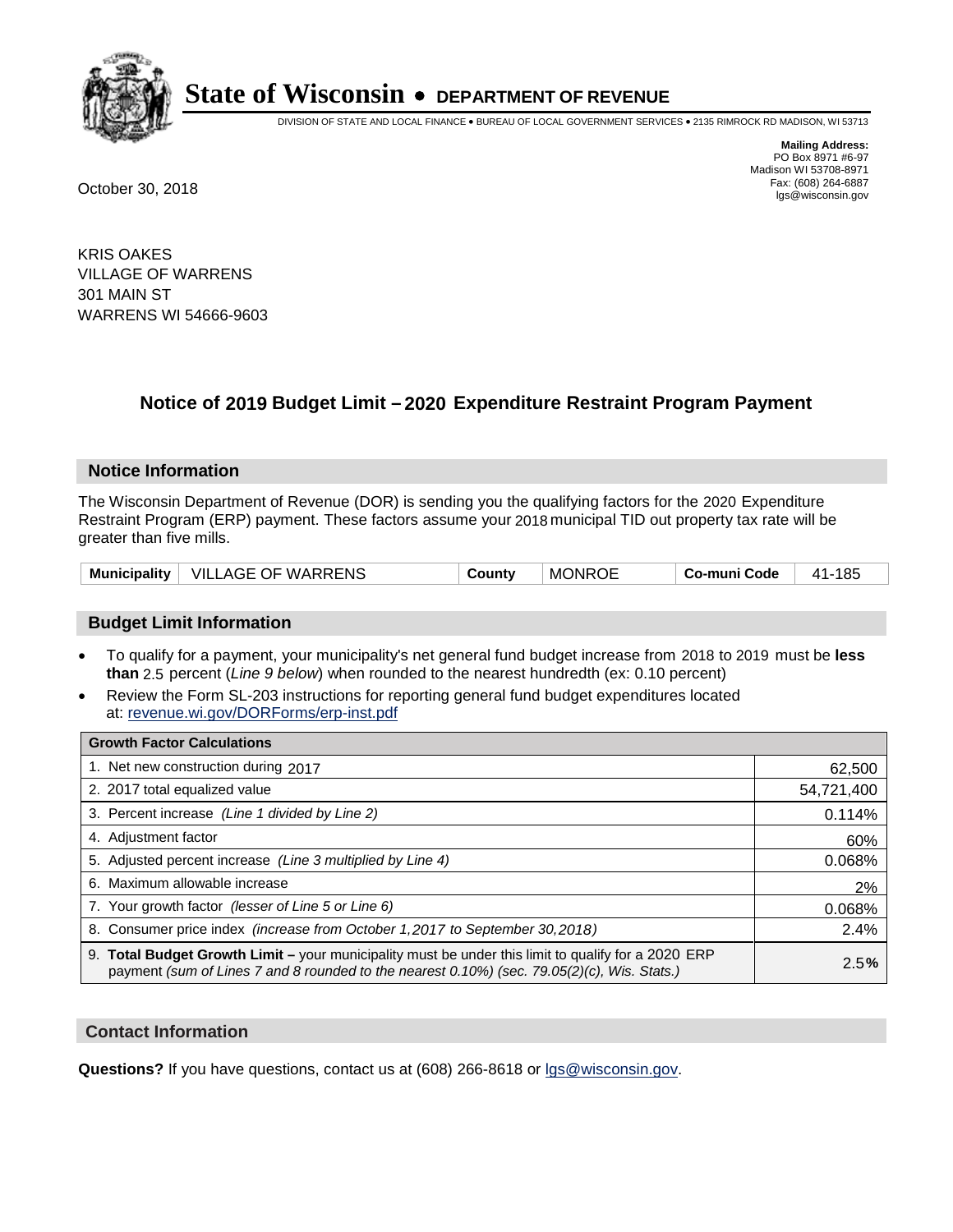

DIVISION OF STATE AND LOCAL FINANCE • BUREAU OF LOCAL GOVERNMENT SERVICES • 2135 RIMROCK RD MADISON, WI 53713

**Mailing Address:** PO Box 8971 #6-97 Madison WI 53708-8971<br>Fax: (608) 264-6887 Fax: (608) 264-6887 October 30, 2018 lgs@wisconsin.gov

LORI BRUEGGEN VILLAGE OF WILTON 400 EAST ST SUITE 103 WILTON WI 54670-7763

### **Notice of 2019 Budget Limit - 2020 Expenditure Restraint Program Payment**

#### **Notice Information**

The Wisconsin Department of Revenue (DOR) is sending you the qualifying factors for the 2020 Expenditure Restraint Program (ERP) payment. These factors assume your 2018 municipal TID out property tax rate will be greater than five mills.

|  | Municipality   VILLAGE OF WILTON | County | <b>MONROE</b> | Co-muni Code | 41-191 |
|--|----------------------------------|--------|---------------|--------------|--------|
|--|----------------------------------|--------|---------------|--------------|--------|

#### **Budget Limit Information**

- To qualify for a payment, your municipality's net general fund budget increase from 2018 to 2019 must be less **than** 2.8 percent (*Line 9 below*) when rounded to the nearest hundredth (ex: 0.10 percent)
- Review the Form SL-203 instructions for reporting general fund budget expenditures located at: revenue.wi.gov/DORForms/erp-inst.pdf

| <b>Growth Factor Calculations</b>                                                                                                                                                                      |            |
|--------------------------------------------------------------------------------------------------------------------------------------------------------------------------------------------------------|------------|
| 1. Net new construction during 2017                                                                                                                                                                    | 220,000    |
| 2. 2017 total equalized value                                                                                                                                                                          | 31,879,800 |
| 3. Percent increase (Line 1 divided by Line 2)                                                                                                                                                         | 0.690%     |
| 4. Adjustment factor                                                                                                                                                                                   | 60%        |
| 5. Adjusted percent increase (Line 3 multiplied by Line 4)                                                                                                                                             | 0.414%     |
| 6. Maximum allowable increase                                                                                                                                                                          | 2%         |
| 7. Your growth factor (lesser of Line 5 or Line 6)                                                                                                                                                     | 0.414%     |
| 8. Consumer price index (increase from October 1, 2017 to September 30, 2018)                                                                                                                          | 2.4%       |
| 9. Total Budget Growth Limit - your municipality must be under this limit to qualify for a 2020 ERP<br>payment (sum of Lines 7 and 8 rounded to the nearest $0.10\%$ ) (sec. 79.05(2)(c), Wis. Stats.) | 2.8%       |

#### **Contact Information**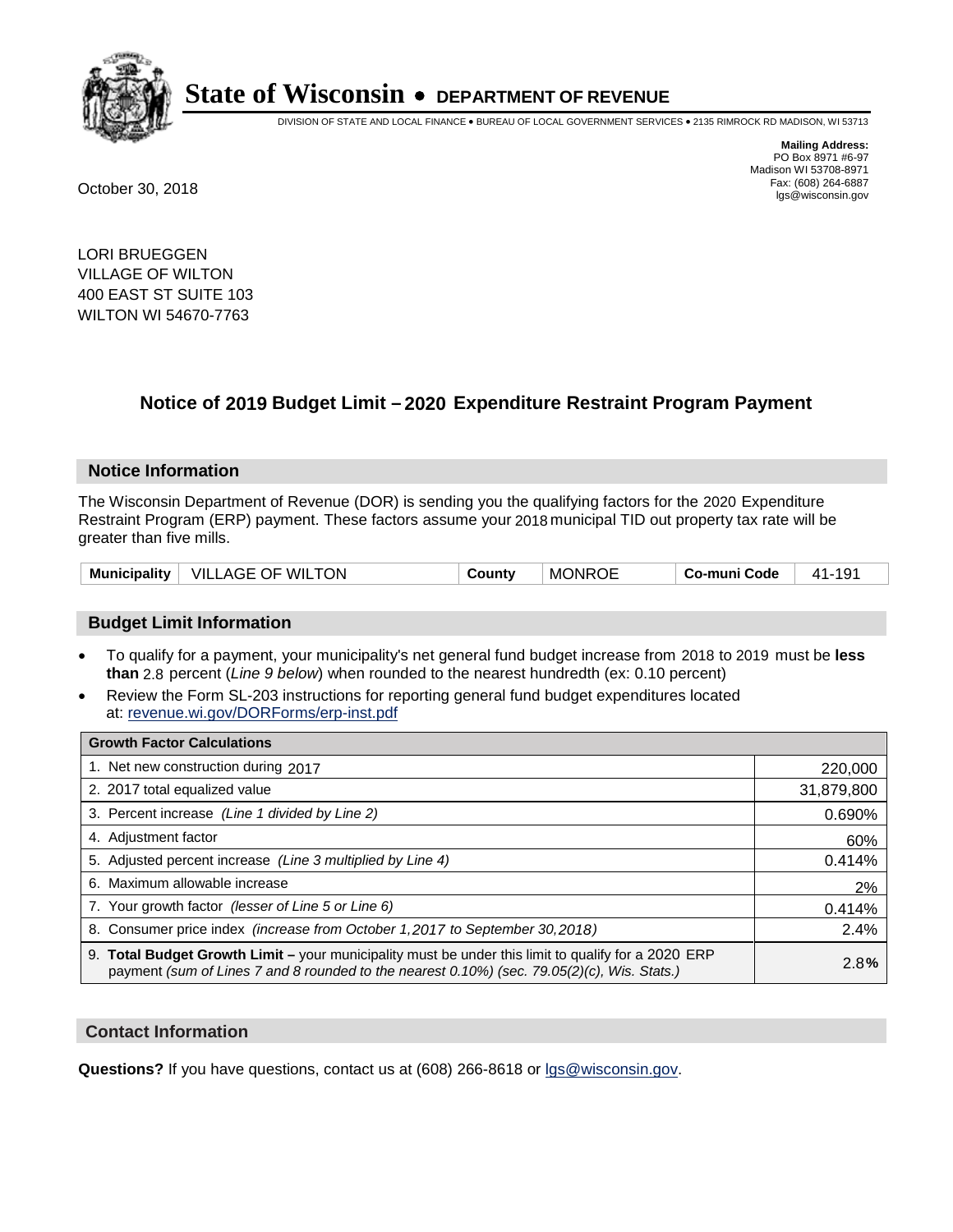

DIVISION OF STATE AND LOCAL FINANCE • BUREAU OF LOCAL GOVERNMENT SERVICES • 2135 RIMROCK RD MADISON, WI 53713

**Mailing Address:** PO Box 8971 #6-97 Madison WI 53708-8971<br>Fax: (608) 264-6887 Fax: (608) 264-6887 October 30, 2018 lgs@wisconsin.gov

JULIE HANSON CITY OF SPARTA 201 W OAK ST SPARTA WI 54656-2148

### **Notice of 2019 Budget Limit - 2020 Expenditure Restraint Program Payment**

#### **Notice Information**

The Wisconsin Department of Revenue (DOR) is sending you the qualifying factors for the 2020 Expenditure Restraint Program (ERP) payment. These factors assume your 2018 municipal TID out property tax rate will be greater than five mills.

| Municipality | <b>CITY OF SPARTA</b> | Countv | <b>MONROE</b> | Co-muni Code | 41-281 |
|--------------|-----------------------|--------|---------------|--------------|--------|
|--------------|-----------------------|--------|---------------|--------------|--------|

#### **Budget Limit Information**

- To qualify for a payment, your municipality's net general fund budget increase from 2018 to 2019 must be less **than** 4.0 percent (*Line 9 below*) when rounded to the nearest hundredth (ex: 0.10 percent)
- Review the Form SL-203 instructions for reporting general fund budget expenditures located at: revenue.wi.gov/DORForms/erp-inst.pdf

| <b>Growth Factor Calculations</b>                                                                                                                                                                  |             |
|----------------------------------------------------------------------------------------------------------------------------------------------------------------------------------------------------|-------------|
| 1. Net new construction during 2017                                                                                                                                                                | 15,677,900  |
| 2. 2017 total equalized value                                                                                                                                                                      | 596,383,400 |
| 3. Percent increase (Line 1 divided by Line 2)                                                                                                                                                     | 2.629%      |
| 4. Adjustment factor                                                                                                                                                                               | 60%         |
| 5. Adjusted percent increase (Line 3 multiplied by Line 4)                                                                                                                                         | 1.577%      |
| 6. Maximum allowable increase                                                                                                                                                                      | 2%          |
| 7. Your growth factor (lesser of Line 5 or Line 6)                                                                                                                                                 | 1.577%      |
| 8. Consumer price index (increase from October 1, 2017 to September 30, 2018)                                                                                                                      | 2.4%        |
| 9. Total Budget Growth Limit - your municipality must be under this limit to qualify for a 2020 ERP<br>payment (sum of Lines 7 and 8 rounded to the nearest 0.10%) (sec. 79.05(2)(c), Wis. Stats.) | 4.0%        |

#### **Contact Information**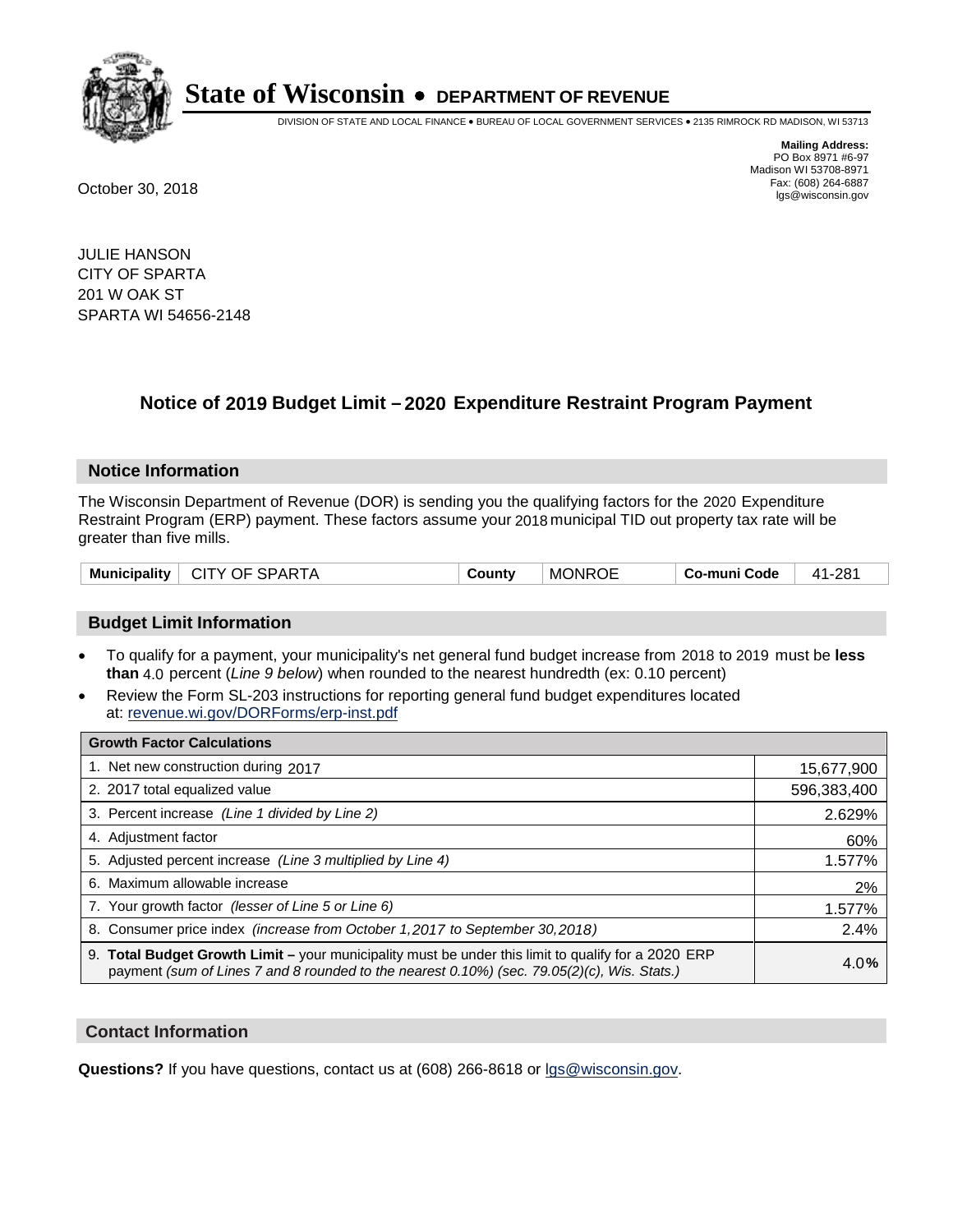

DIVISION OF STATE AND LOCAL FINANCE • BUREAU OF LOCAL GOVERNMENT SERVICES • 2135 RIMROCK RD MADISON, WI 53713

**Mailing Address:** PO Box 8971 #6-97 Madison WI 53708-8971<br>Fax: (608) 264-6887 Fax: (608) 264-6887 October 30, 2018 lgs@wisconsin.gov

JOANN CRAM CITY OF TOMAH 819 SUPERIOR AVE TOMAH WI 54660-2046

### **Notice of 2019 Budget Limit - 2020 Expenditure Restraint Program Payment**

#### **Notice Information**

The Wisconsin Department of Revenue (DOR) is sending you the qualifying factors for the 2020 Expenditure Restraint Program (ERP) payment. These factors assume your 2018 municipal TID out property tax rate will be greater than five mills.

| <b>Municipality</b> | CITY OF TOMAH | County | <b>MONROE</b> | Co-muni Code | 41-286 |
|---------------------|---------------|--------|---------------|--------------|--------|
|---------------------|---------------|--------|---------------|--------------|--------|

#### **Budget Limit Information**

- To qualify for a payment, your municipality's net general fund budget increase from 2018 to 2019 must be less **than** 3.4 percent (*Line 9 below*) when rounded to the nearest hundredth (ex: 0.10 percent)
- Review the Form SL-203 instructions for reporting general fund budget expenditures located at: revenue.wi.gov/DORForms/erp-inst.pdf

| <b>Growth Factor Calculations</b>                                                                                                                                                                  |             |
|----------------------------------------------------------------------------------------------------------------------------------------------------------------------------------------------------|-------------|
| 1. Net new construction during 2017                                                                                                                                                                | 11,566,900  |
| 2. 2017 total equalized value                                                                                                                                                                      | 663,382,400 |
| 3. Percent increase (Line 1 divided by Line 2)                                                                                                                                                     | 1.744%      |
| 4. Adjustment factor                                                                                                                                                                               | 60%         |
| 5. Adjusted percent increase (Line 3 multiplied by Line 4)                                                                                                                                         | 1.046%      |
| 6. Maximum allowable increase                                                                                                                                                                      | 2%          |
| 7. Your growth factor (lesser of Line 5 or Line 6)                                                                                                                                                 | 1.046%      |
| 8. Consumer price index (increase from October 1,2017 to September 30,2018)                                                                                                                        | 2.4%        |
| 9. Total Budget Growth Limit - your municipality must be under this limit to qualify for a 2020 ERP<br>payment (sum of Lines 7 and 8 rounded to the nearest 0.10%) (sec. 79.05(2)(c), Wis. Stats.) | 3.4%        |

#### **Contact Information**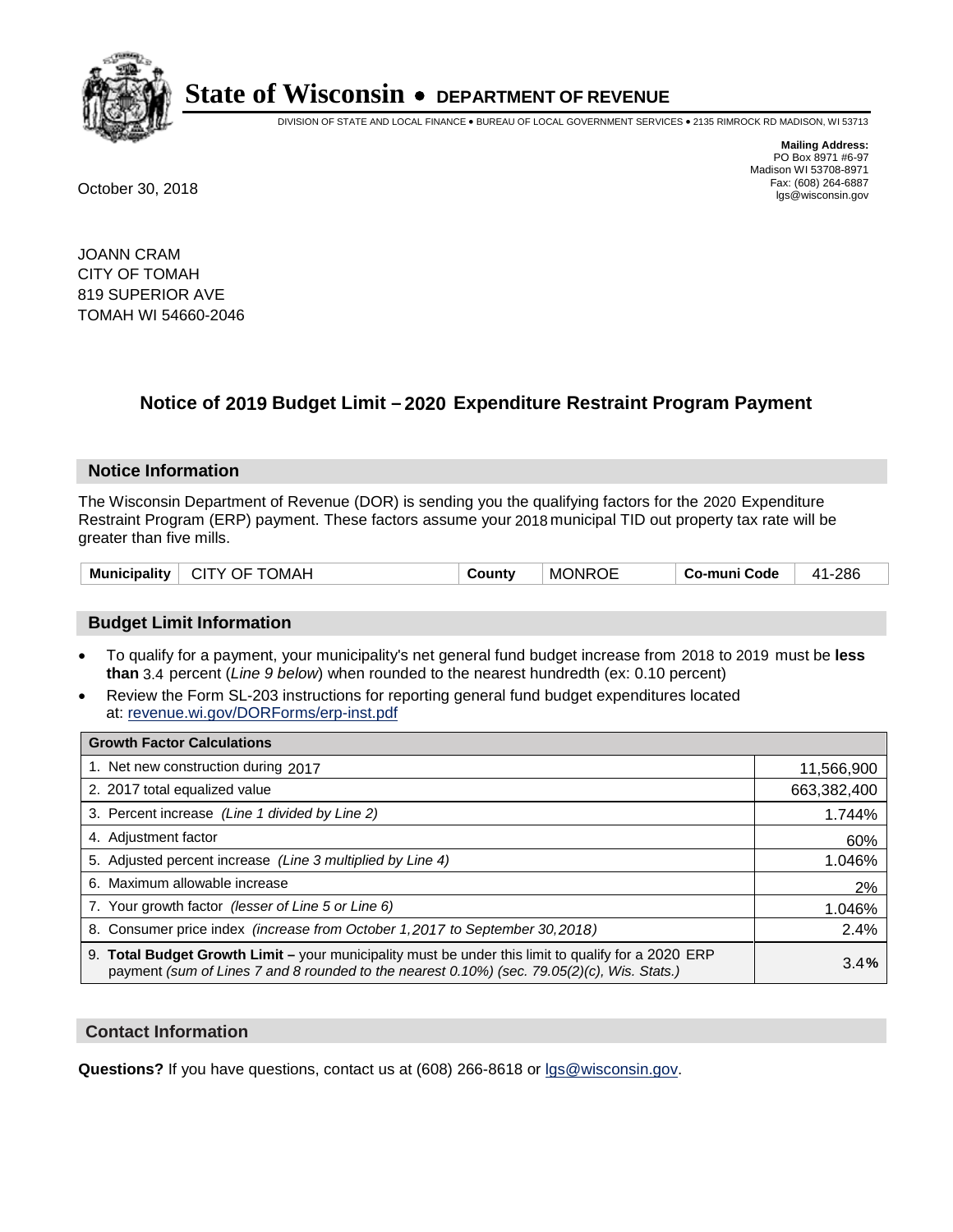

DIVISION OF STATE AND LOCAL FINANCE • BUREAU OF LOCAL GOVERNMENT SERVICES • 2135 RIMROCK RD MADISON, WI 53713

**Mailing Address:** PO Box 8971 #6-97 Madison WI 53708-8971<br>Fax: (608) 264-6887 Fax: (608) 264-6887 October 30, 2018 lgs@wisconsin.gov

CHARLENE MEIER VILLAGE OF LENA 117 E MAIN ST LENA WI 54139-9486

### **Notice of 2019 Budget Limit - 2020 Expenditure Restraint Program Payment**

#### **Notice Information**

The Wisconsin Department of Revenue (DOR) is sending you the qualifying factors for the 2020 Expenditure Restraint Program (ERP) payment. These factors assume your 2018 municipal TID out property tax rate will be greater than five mills.

| VILLAGE OF LENA<br>Municipality | County | <b>OCONTO</b> | Co-muni Code | -146<br>42. |
|---------------------------------|--------|---------------|--------------|-------------|
|---------------------------------|--------|---------------|--------------|-------------|

#### **Budget Limit Information**

- To qualify for a payment, your municipality's net general fund budget increase from 2018 to 2019 must be less **than** 2.5 percent (*Line 9 below*) when rounded to the nearest hundredth (ex: 0.10 percent)
- Review the Form SL-203 instructions for reporting general fund budget expenditures located at: revenue.wi.gov/DORForms/erp-inst.pdf

| <b>Growth Factor Calculations</b>                                                                                                                                                                      |            |
|--------------------------------------------------------------------------------------------------------------------------------------------------------------------------------------------------------|------------|
| 1. Net new construction during 2017                                                                                                                                                                    | 25,800     |
| 2. 2017 total equalized value                                                                                                                                                                          | 31,027,900 |
| 3. Percent increase (Line 1 divided by Line 2)                                                                                                                                                         | 0.083%     |
| 4. Adjustment factor                                                                                                                                                                                   | 60%        |
| 5. Adjusted percent increase (Line 3 multiplied by Line 4)                                                                                                                                             | 0.050%     |
| 6. Maximum allowable increase                                                                                                                                                                          | 2%         |
| 7. Your growth factor (lesser of Line 5 or Line 6)                                                                                                                                                     | 0.050%     |
| 8. Consumer price index (increase from October 1,2017 to September 30,2018)                                                                                                                            | 2.4%       |
| 9. Total Budget Growth Limit - your municipality must be under this limit to qualify for a 2020 ERP<br>payment (sum of Lines 7 and 8 rounded to the nearest $0.10\%$ ) (sec. 79.05(2)(c), Wis. Stats.) | 2.5%       |

#### **Contact Information**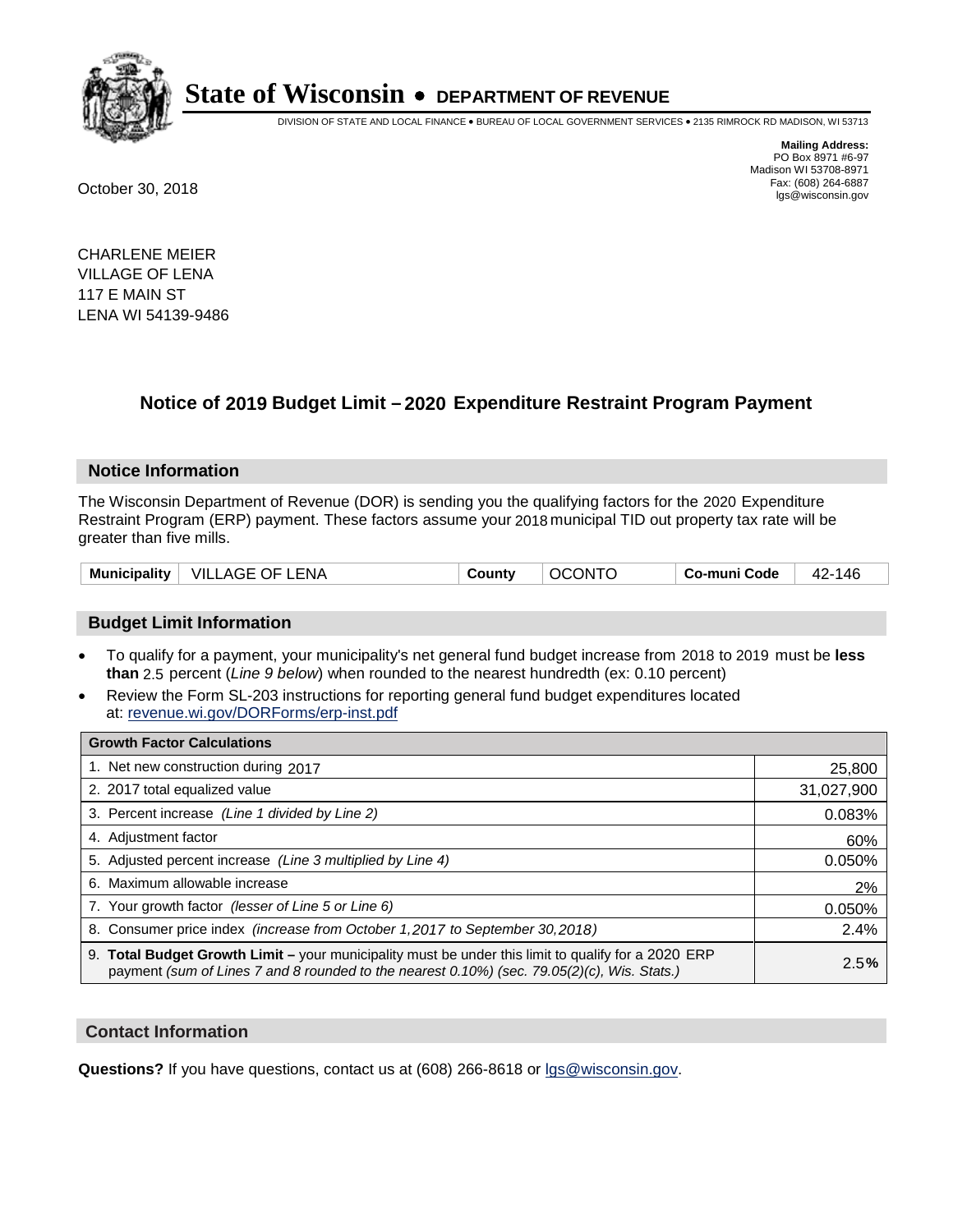

DIVISION OF STATE AND LOCAL FINANCE • BUREAU OF LOCAL GOVERNMENT SERVICES • 2135 RIMROCK RD MADISON, WI 53713

**Mailing Address:** PO Box 8971 #6-97 Madison WI 53708-8971<br>Fax: (608) 264-6887 Fax: (608) 264-6887 October 30, 2018 lgs@wisconsin.gov

CAROL HEISE VILLAGE OF SURING PO BOX 31 SURING WI 54174-0031

### **Notice of 2019 Budget Limit - 2020 Expenditure Restraint Program Payment**

#### **Notice Information**

The Wisconsin Department of Revenue (DOR) is sending you the qualifying factors for the 2020 Expenditure Restraint Program (ERP) payment. These factors assume your 2018 municipal TID out property tax rate will be greater than five mills.

| Municipality   VILLAGE OF SURING | County | <b>OCONTO</b> | Co-muni Code | 42-181 |
|----------------------------------|--------|---------------|--------------|--------|
|----------------------------------|--------|---------------|--------------|--------|

#### **Budget Limit Information**

- To qualify for a payment, your municipality's net general fund budget increase from 2018 to 2019 must be less **than** 2.4 percent (*Line 9 below*) when rounded to the nearest hundredth (ex: 0.10 percent)
- Review the Form SL-203 instructions for reporting general fund budget expenditures located at: revenue.wi.gov/DORForms/erp-inst.pdf

| <b>Growth Factor Calculations</b>                                                                                                                                                                  |            |
|----------------------------------------------------------------------------------------------------------------------------------------------------------------------------------------------------|------------|
| 1. Net new construction during 2017                                                                                                                                                                | $-50,900$  |
| 2. 2017 total equalized value                                                                                                                                                                      | 21,938,000 |
| 3. Percent increase (Line 1 divided by Line 2)                                                                                                                                                     | $-0.232%$  |
| 4. Adjustment factor                                                                                                                                                                               | 60%        |
| 5. Adjusted percent increase (Line 3 multiplied by Line 4)                                                                                                                                         | $-0.139%$  |
| 6. Maximum allowable increase                                                                                                                                                                      | 2%         |
| 7. Your growth factor (lesser of Line 5 or Line 6)                                                                                                                                                 | 0.000%     |
| 8. Consumer price index (increase from October 1, 2017 to September 30, 2018)                                                                                                                      | 2.4%       |
| 9. Total Budget Growth Limit - your municipality must be under this limit to qualify for a 2020 ERP<br>payment (sum of Lines 7 and 8 rounded to the nearest 0.10%) (sec. 79.05(2)(c), Wis. Stats.) | 2.4%       |

#### **Contact Information**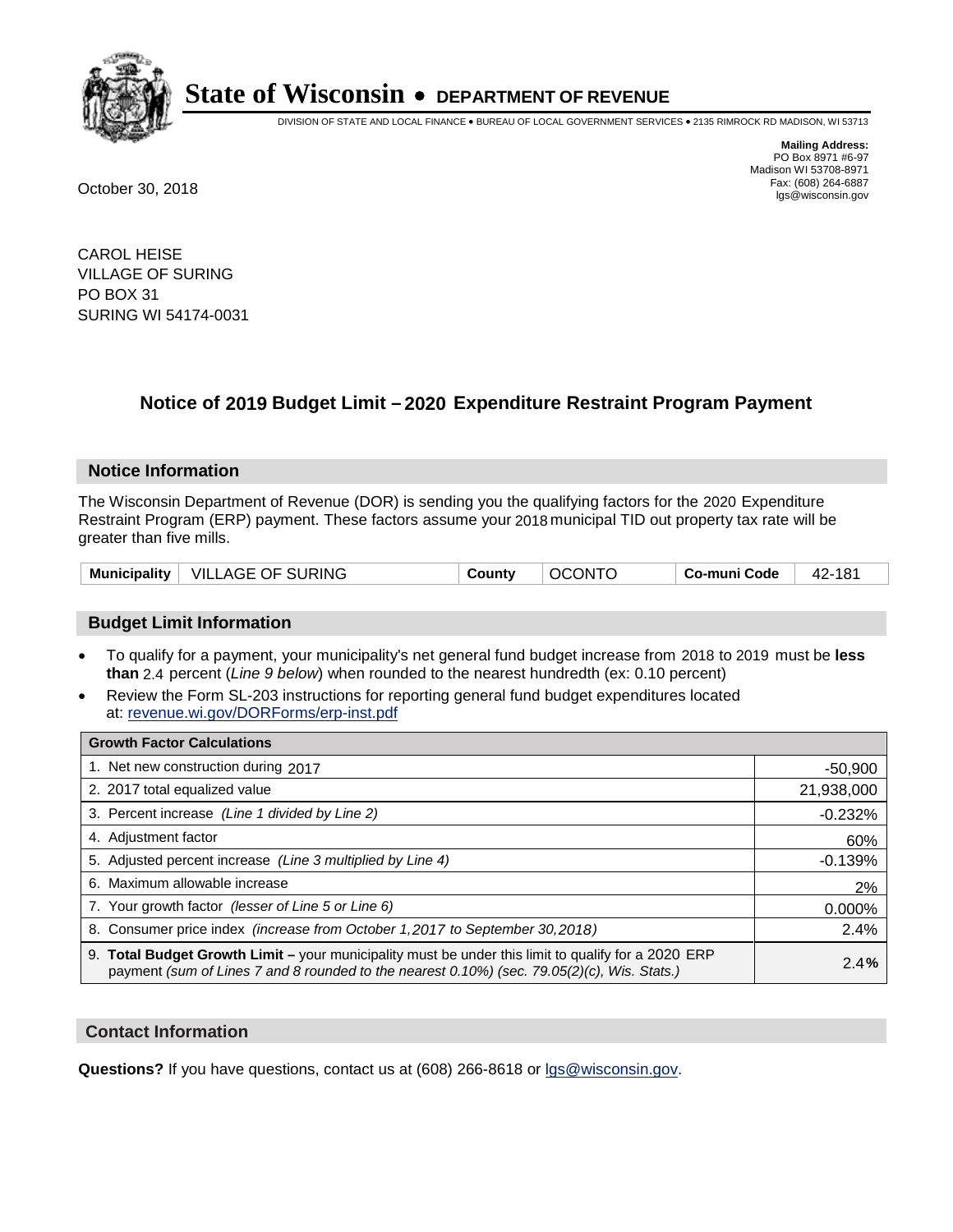

DIVISION OF STATE AND LOCAL FINANCE • BUREAU OF LOCAL GOVERNMENT SERVICES • 2135 RIMROCK RD MADISON, WI 53713

**Mailing Address:** PO Box 8971 #6-97 Madison WI 53708-8971<br>Fax: (608) 264-6887 Fax: (608) 264-6887 October 30, 2018 lgs@wisconsin.gov

KIM GRUETZMACHER CITY OF GILLETT 150 N MCKENZIE AVE GILLETT WI 54124-9330

### **Notice of 2019 Budget Limit - 2020 Expenditure Restraint Program Payment**

#### **Notice Information**

The Wisconsin Department of Revenue (DOR) is sending you the qualifying factors for the 2020 Expenditure Restraint Program (ERP) payment. These factors assume your 2018 municipal TID out property tax rate will be greater than five mills.

|  | <b>Municipality</b> | $\mid$ CITY OF GILLETT | County | <b>OCONTO</b> | Co-muni Code | 42-231 |
|--|---------------------|------------------------|--------|---------------|--------------|--------|
|--|---------------------|------------------------|--------|---------------|--------------|--------|

#### **Budget Limit Information**

- To qualify for a payment, your municipality's net general fund budget increase from 2018 to 2019 must be less **than** 3.1 percent (*Line 9 below*) when rounded to the nearest hundredth (ex: 0.10 percent)
- Review the Form SL-203 instructions for reporting general fund budget expenditures located at: revenue.wi.gov/DORForms/erp-inst.pdf

| <b>Growth Factor Calculations</b>                                                                                                                                                                      |            |
|--------------------------------------------------------------------------------------------------------------------------------------------------------------------------------------------------------|------------|
| 1. Net new construction during 2017                                                                                                                                                                    | 634,100    |
| 2. 2017 total equalized value                                                                                                                                                                          | 57,935,900 |
| 3. Percent increase (Line 1 divided by Line 2)                                                                                                                                                         | 1.094%     |
| 4. Adjustment factor                                                                                                                                                                                   | 60%        |
| 5. Adjusted percent increase (Line 3 multiplied by Line 4)                                                                                                                                             | 0.656%     |
| 6. Maximum allowable increase                                                                                                                                                                          | 2%         |
| 7. Your growth factor (lesser of Line 5 or Line 6)                                                                                                                                                     | 0.656%     |
| 8. Consumer price index (increase from October 1, 2017 to September 30, 2018)                                                                                                                          | 2.4%       |
| 9. Total Budget Growth Limit - your municipality must be under this limit to qualify for a 2020 ERP<br>payment (sum of Lines 7 and 8 rounded to the nearest $0.10\%$ ) (sec. 79.05(2)(c), Wis. Stats.) | 3.1%       |

#### **Contact Information**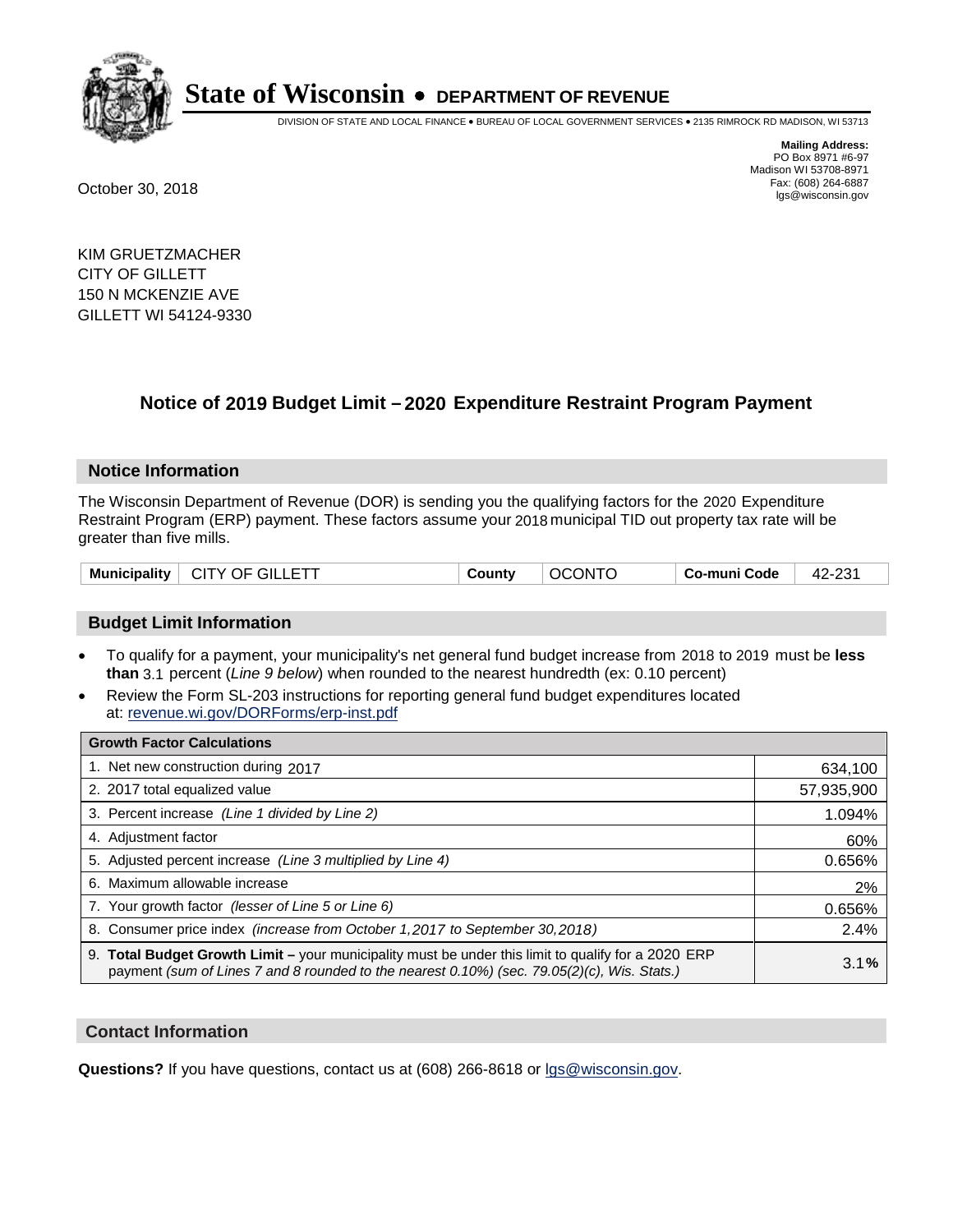

DIVISION OF STATE AND LOCAL FINANCE • BUREAU OF LOCAL GOVERNMENT SERVICES • 2135 RIMROCK RD MADISON, WI 53713

**Mailing Address:** PO Box 8971 #6-97 Madison WI 53708-8971<br>Fax: (608) 264-6887 Fax: (608) 264-6887 October 30, 2018 lgs@wisconsin.gov

SARA PERRIZO CITY OF OCONTO 1210 MAIN ST OCONTO WI 54153-1542

### **Notice of 2019 Budget Limit - 2020 Expenditure Restraint Program Payment**

#### **Notice Information**

The Wisconsin Department of Revenue (DOR) is sending you the qualifying factors for the 2020 Expenditure Restraint Program (ERP) payment. These factors assume your 2018 municipal TID out property tax rate will be greater than five mills.

| Municipality   CITY OF OCONTO | County | <b>OCONTO</b> | ∣ Co-muni Code | 42-265 |
|-------------------------------|--------|---------------|----------------|--------|
|-------------------------------|--------|---------------|----------------|--------|

#### **Budget Limit Information**

- To qualify for a payment, your municipality's net general fund budget increase from 2018 to 2019 must be less **than** 3.4 percent (*Line 9 below*) when rounded to the nearest hundredth (ex: 0.10 percent)
- Review the Form SL-203 instructions for reporting general fund budget expenditures located at: revenue.wi.gov/DORForms/erp-inst.pdf

| <b>Growth Factor Calculations</b>                                                                                                                                                                      |             |
|--------------------------------------------------------------------------------------------------------------------------------------------------------------------------------------------------------|-------------|
| 1. Net new construction during 2017                                                                                                                                                                    | 3,411,200   |
| 2. 2017 total equalized value                                                                                                                                                                          | 204,679,400 |
| 3. Percent increase (Line 1 divided by Line 2)                                                                                                                                                         | 1.667%      |
| 4. Adjustment factor                                                                                                                                                                                   | 60%         |
| 5. Adjusted percent increase (Line 3 multiplied by Line 4)                                                                                                                                             | 1.000%      |
| 6. Maximum allowable increase                                                                                                                                                                          | 2%          |
| 7. Your growth factor (lesser of Line 5 or Line 6)                                                                                                                                                     | 1.000%      |
| 8. Consumer price index (increase from October 1,2017 to September 30,2018)                                                                                                                            | 2.4%        |
| 9. Total Budget Growth Limit - your municipality must be under this limit to qualify for a 2020 ERP<br>payment (sum of Lines 7 and 8 rounded to the nearest $0.10\%$ ) (sec. 79.05(2)(c), Wis. Stats.) | 3.4%        |

#### **Contact Information**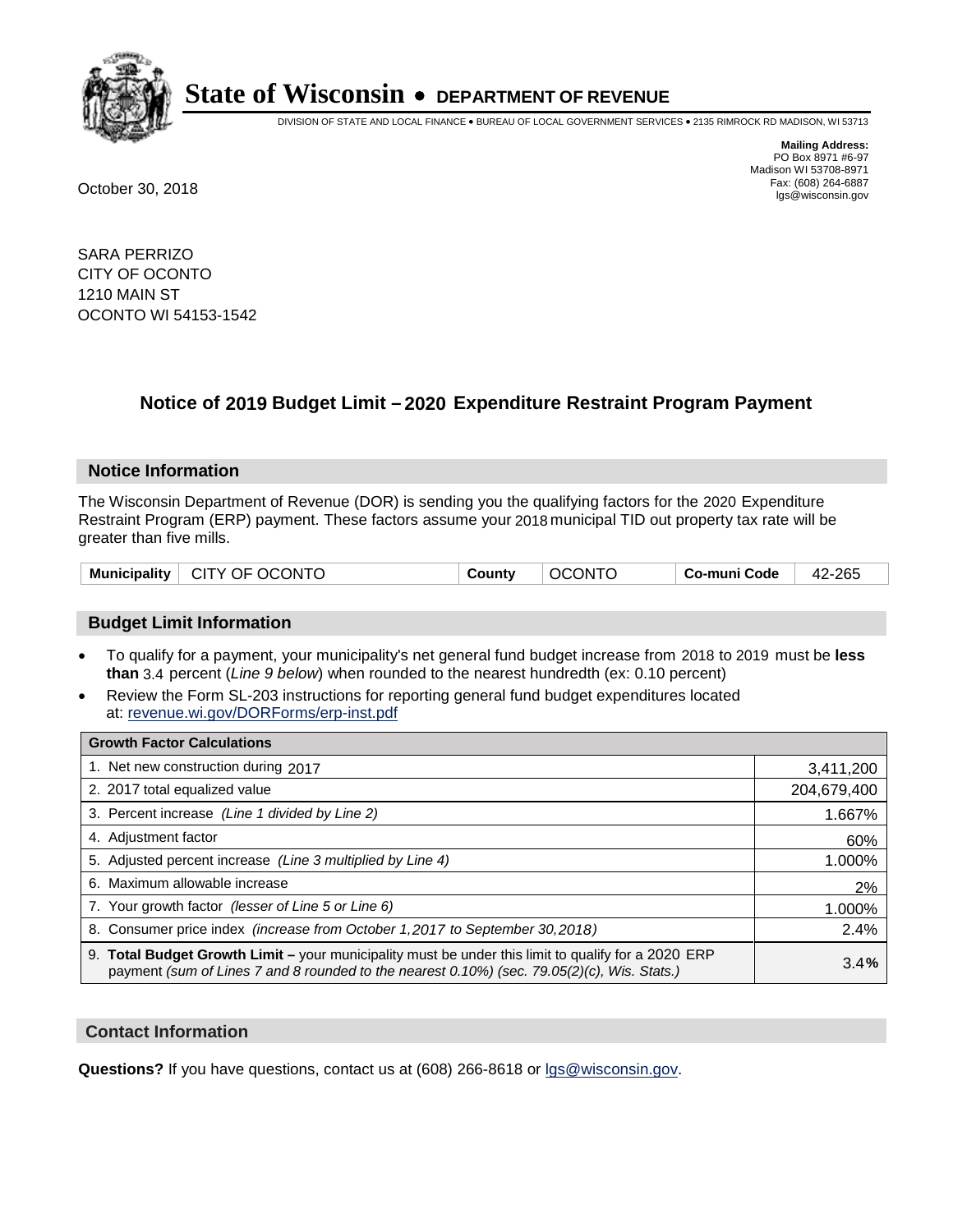

DIVISION OF STATE AND LOCAL FINANCE • BUREAU OF LOCAL GOVERNMENT SERVICES • 2135 RIMROCK RD MADISON, WI 53713

**Mailing Address:** PO Box 8971 #6-97 Madison WI 53708-8971<br>Fax: (608) 264-6887 Fax: (608) 264-6887 October 30, 2018 lgs@wisconsin.gov

VICKI ROBERTS CITY OF OCONTO FALLS PO BOX 70 OCONTO FALLS WI 54154-0070

### **Notice of 2019 Budget Limit - 2020 Expenditure Restraint Program Payment**

#### **Notice Information**

The Wisconsin Department of Revenue (DOR) is sending you the qualifying factors for the 2020 Expenditure Restraint Program (ERP) payment. These factors assume your 2018 municipal TID out property tax rate will be greater than five mills.

#### **Budget Limit Information**

- To qualify for a payment, your municipality's net general fund budget increase from 2018 to 2019 must be less **than** 2.7 percent (*Line 9 below*) when rounded to the nearest hundredth (ex: 0.10 percent)
- Review the Form SL-203 instructions for reporting general fund budget expenditures located at: revenue.wi.gov/DORForms/erp-inst.pdf

| <b>Growth Factor Calculations</b>                                                                                                                                                                  |             |
|----------------------------------------------------------------------------------------------------------------------------------------------------------------------------------------------------|-------------|
| 1. Net new construction during 2017                                                                                                                                                                | 798,000     |
| 2. 2017 total equalized value                                                                                                                                                                      | 161,275,200 |
| 3. Percent increase (Line 1 divided by Line 2)                                                                                                                                                     | 0.495%      |
| 4. Adjustment factor                                                                                                                                                                               | 60%         |
| 5. Adjusted percent increase (Line 3 multiplied by Line 4)                                                                                                                                         | 0.297%      |
| 6. Maximum allowable increase                                                                                                                                                                      | 2%          |
| 7. Your growth factor (lesser of Line 5 or Line 6)                                                                                                                                                 | 0.297%      |
| 8. Consumer price index (increase from October 1,2017 to September 30,2018)                                                                                                                        | 2.4%        |
| 9. Total Budget Growth Limit - your municipality must be under this limit to qualify for a 2020 ERP<br>payment (sum of Lines 7 and 8 rounded to the nearest 0.10%) (sec. 79.05(2)(c), Wis. Stats.) | 2.7%        |

#### **Contact Information**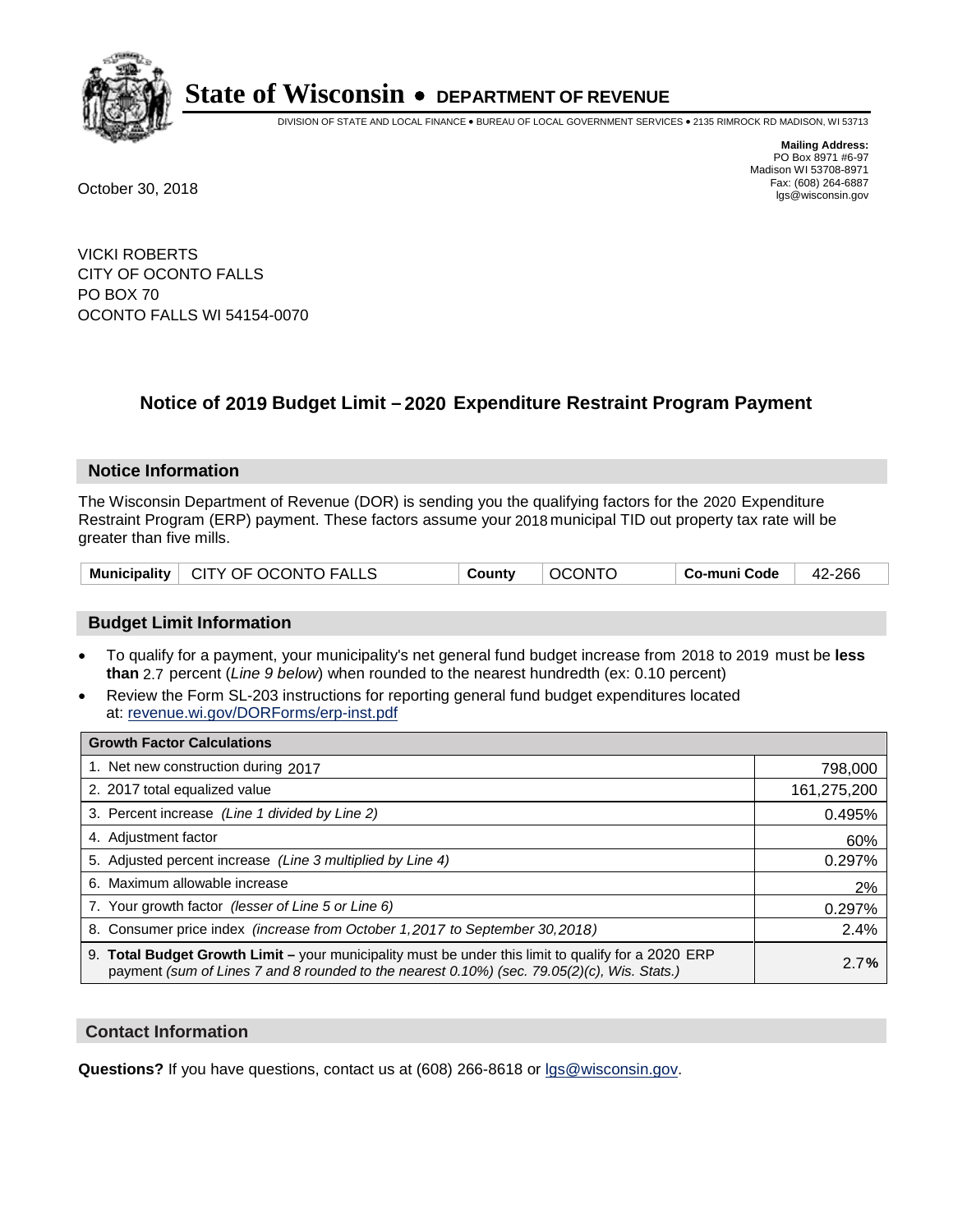

DIVISION OF STATE AND LOCAL FINANCE • BUREAU OF LOCAL GOVERNMENT SERVICES • 2135 RIMROCK RD MADISON, WI 53713

**Mailing Address:** PO Box 8971 #6-97 Madison WI 53708-8971<br>Fax: (608) 264-6887 Fax: (608) 264-6887 October 30, 2018 lgs@wisconsin.gov

VALERIE FOLEY CITY OF RHINELANDER 135 S STEVENS ST RHINELANDER WI 54501-3434

### **Notice of 2019 Budget Limit - 2020 Expenditure Restraint Program Payment**

#### **Notice Information**

The Wisconsin Department of Revenue (DOR) is sending you the qualifying factors for the 2020 Expenditure Restraint Program (ERP) payment. These factors assume your 2018 municipal TID out property tax rate will be greater than five mills.

| <b>Municipality</b><br>CITY OF RHINELANDER | Countv | <b>ONEIDA</b> | Co-muni Code |  |
|--------------------------------------------|--------|---------------|--------------|--|
|--------------------------------------------|--------|---------------|--------------|--|

#### **Budget Limit Information**

- To qualify for a payment, your municipality's net general fund budget increase from 2018 to 2019 must be less **than** 2.5 percent (*Line 9 below*) when rounded to the nearest hundredth (ex: 0.10 percent)
- Review the Form SL-203 instructions for reporting general fund budget expenditures located at: revenue.wi.gov/DORForms/erp-inst.pdf

| <b>Growth Factor Calculations</b>                                                                                                                                                                      |             |
|--------------------------------------------------------------------------------------------------------------------------------------------------------------------------------------------------------|-------------|
| 1. Net new construction during 2017                                                                                                                                                                    | 1,259,000   |
| 2. 2017 total equalized value                                                                                                                                                                          | 593,154,600 |
| 3. Percent increase (Line 1 divided by Line 2)                                                                                                                                                         | 0.212%      |
| 4. Adjustment factor                                                                                                                                                                                   | 60%         |
| 5. Adjusted percent increase (Line 3 multiplied by Line 4)                                                                                                                                             | 0.127%      |
| 6. Maximum allowable increase                                                                                                                                                                          | 2%          |
| 7. Your growth factor (lesser of Line 5 or Line 6)                                                                                                                                                     | 0.127%      |
| 8. Consumer price index (increase from October 1, 2017 to September 30, 2018)                                                                                                                          | 2.4%        |
| 9. Total Budget Growth Limit - your municipality must be under this limit to qualify for a 2020 ERP<br>payment (sum of Lines 7 and 8 rounded to the nearest $0.10\%$ ) (sec. 79.05(2)(c), Wis. Stats.) | 2.5%        |

#### **Contact Information**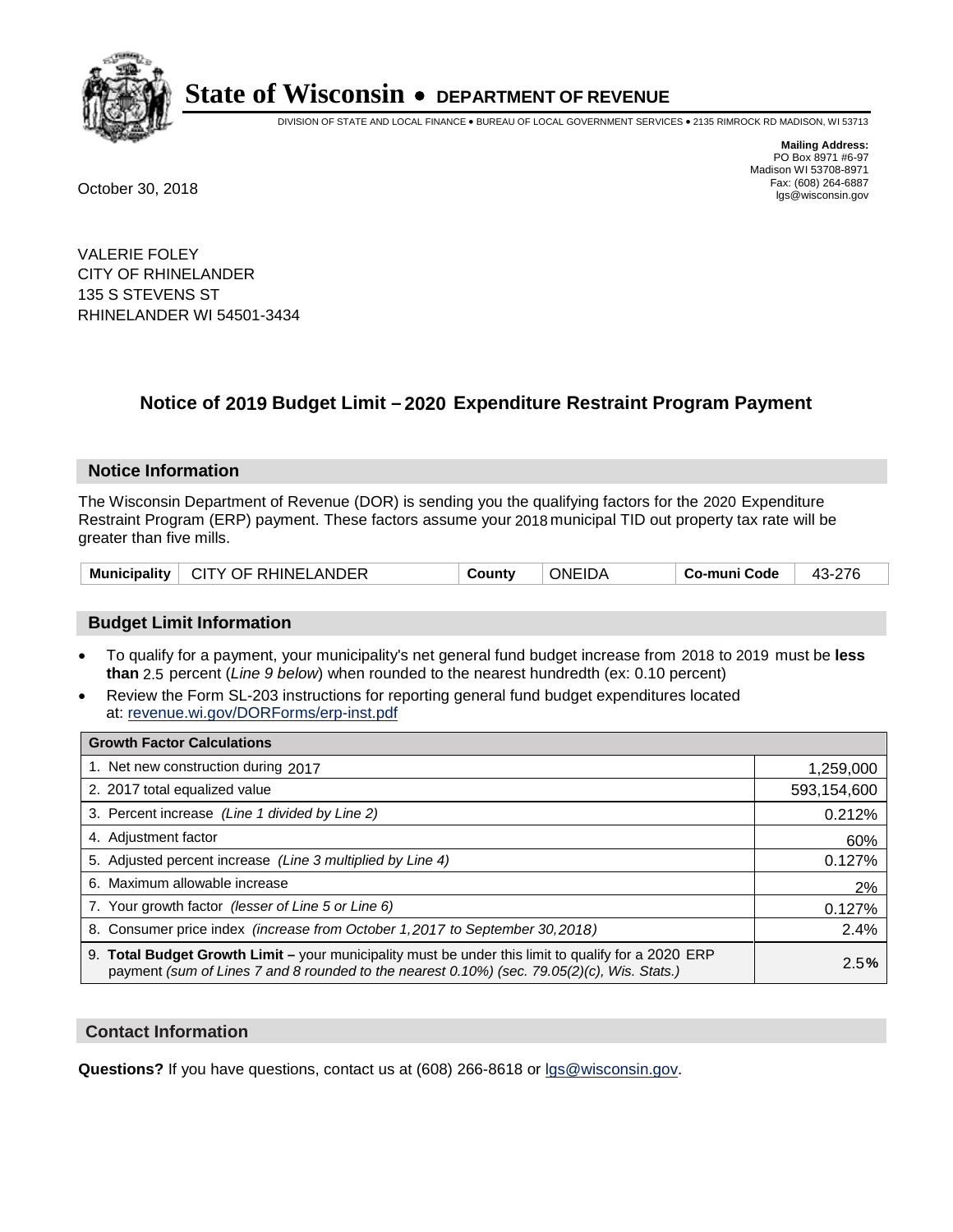

DIVISION OF STATE AND LOCAL FINANCE • BUREAU OF LOCAL GOVERNMENT SERVICES • 2135 RIMROCK RD MADISON, WI 53713

**Mailing Address:** PO Box 8971 #6-97 Madison WI 53708-8971<br>Fax: (608) 264-6887 Fax: (608) 264-6887 October 30, 2018 lgs@wisconsin.gov

CONNIE MCDERMID VILLAGE OF BLACK CREEK 301 N MAPLE STREET BLACK CREEK WI 54106-9791

## **Notice of 2019 Budget Limit - 2020 Expenditure Restraint Program Payment**

#### **Notice Information**

The Wisconsin Department of Revenue (DOR) is sending you the qualifying factors for the 2020 Expenditure Restraint Program (ERP) payment. These factors assume your 2018 municipal TID out property tax rate will be greater than five mills.

|  | Municipality   VILLAGE OF BLACK CREEK | County | <b>OUTAGAMIE</b> | $\vert$ Co-muni Code $\vert$ 44-107 |  |
|--|---------------------------------------|--------|------------------|-------------------------------------|--|
|--|---------------------------------------|--------|------------------|-------------------------------------|--|

#### **Budget Limit Information**

- To qualify for a payment, your municipality's net general fund budget increase from 2018 to 2019 must be less **than** 2.5 percent (*Line 9 below*) when rounded to the nearest hundredth (ex: 0.10 percent)
- Review the Form SL-203 instructions for reporting general fund budget expenditures located at: revenue.wi.gov/DORForms/erp-inst.pdf

| <b>Growth Factor Calculations</b>                                                                                                                                                                      |            |
|--------------------------------------------------------------------------------------------------------------------------------------------------------------------------------------------------------|------------|
| 1. Net new construction during 2017                                                                                                                                                                    | 125,700    |
| 2. 2017 total equalized value                                                                                                                                                                          | 65,379,600 |
| 3. Percent increase (Line 1 divided by Line 2)                                                                                                                                                         | 0.192%     |
| 4. Adjustment factor                                                                                                                                                                                   | 60%        |
| 5. Adjusted percent increase (Line 3 multiplied by Line 4)                                                                                                                                             | 0.115%     |
| 6. Maximum allowable increase                                                                                                                                                                          | 2%         |
| 7. Your growth factor (lesser of Line 5 or Line 6)                                                                                                                                                     | 0.115%     |
| 8. Consumer price index (increase from October 1, 2017 to September 30, 2018)                                                                                                                          | 2.4%       |
| 9. Total Budget Growth Limit - your municipality must be under this limit to qualify for a 2020 ERP<br>payment (sum of Lines 7 and 8 rounded to the nearest $0.10\%$ ) (sec. 79.05(2)(c), Wis. Stats.) | 2.5%       |

#### **Contact Information**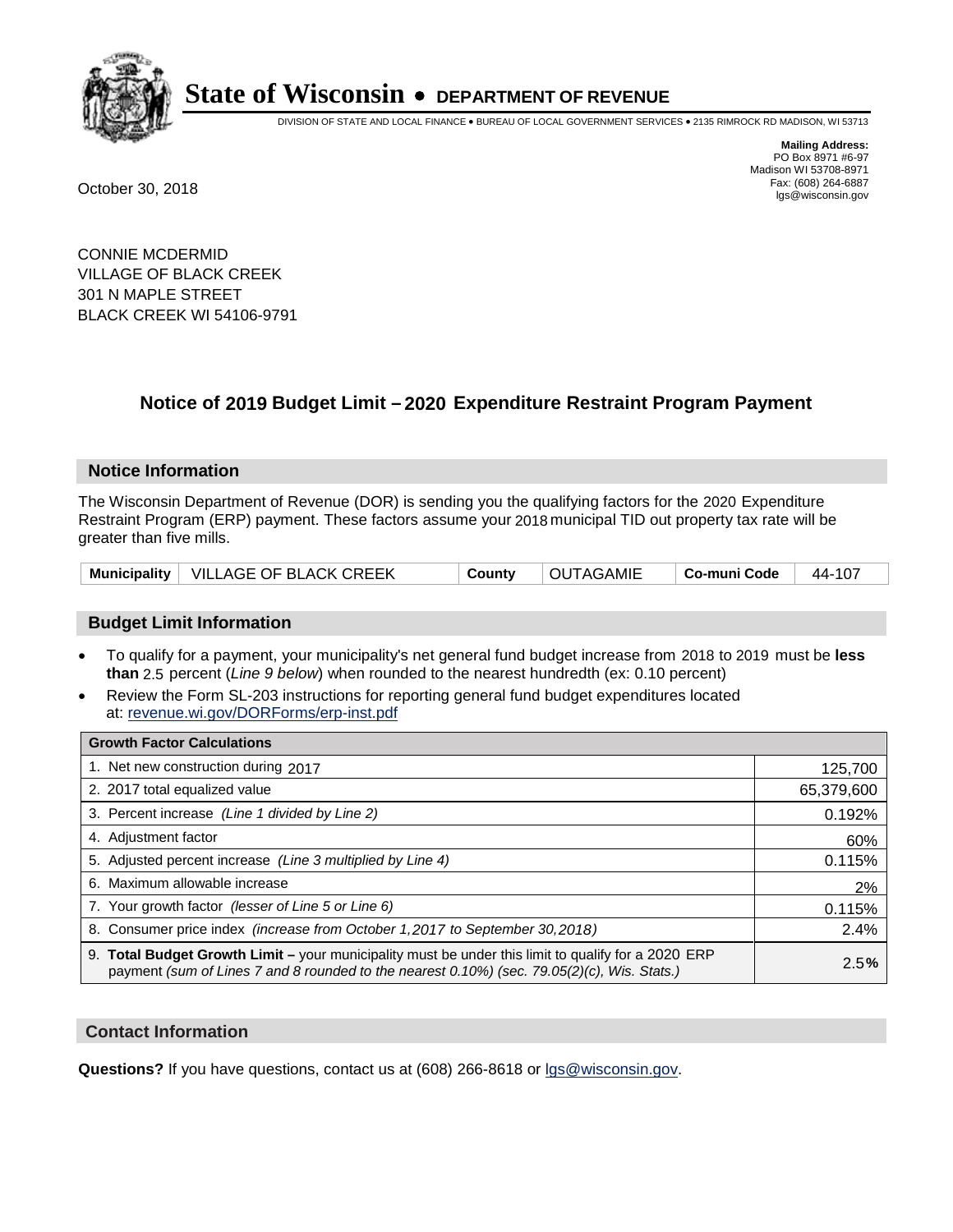

DIVISION OF STATE AND LOCAL FINANCE • BUREAU OF LOCAL GOVERNMENT SERVICES • 2135 RIMROCK RD MADISON, WI 53713

**Mailing Address:** PO Box 8971 #6-97 Madison WI 53708-8971<br>Fax: (608) 264-6887 Fax: (608) 264-6887 October 30, 2018 lgs@wisconsin.gov

RACQUEL SHAMPO-GIESE VILLAGE OF COMBINED LOCKS 405 WALLACE ST COMBINED LOCKS WI 54113-1129

### **Notice of 2019 Budget Limit - 2020 Expenditure Restraint Program Payment**

#### **Notice Information**

The Wisconsin Department of Revenue (DOR) is sending you the qualifying factors for the 2020 Expenditure Restraint Program (ERP) payment. These factors assume your 2018 municipal TID out property tax rate will be greater than five mills.

|  | Municipality   VILLAGE OF COMBINED LOCKS | County | <b>OUTAGAMIE</b> | $\mid$ Co-muni Code $\mid$ 44-111 |  |
|--|------------------------------------------|--------|------------------|-----------------------------------|--|
|--|------------------------------------------|--------|------------------|-----------------------------------|--|

#### **Budget Limit Information**

- To qualify for a payment, your municipality's net general fund budget increase from 2018 to 2019 must be less **than** 3.6 percent (*Line 9 below*) when rounded to the nearest hundredth (ex: 0.10 percent)
- Review the Form SL-203 instructions for reporting general fund budget expenditures located at: revenue.wi.gov/DORForms/erp-inst.pdf

| <b>Growth Factor Calculations</b>                                                                                                                                                                      |             |
|--------------------------------------------------------------------------------------------------------------------------------------------------------------------------------------------------------|-------------|
| 1. Net new construction during 2017                                                                                                                                                                    | 5,570,700   |
| 2. 2017 total equalized value                                                                                                                                                                          | 285,923,400 |
| 3. Percent increase (Line 1 divided by Line 2)                                                                                                                                                         | 1.948%      |
| 4. Adjustment factor                                                                                                                                                                                   | 60%         |
| 5. Adjusted percent increase (Line 3 multiplied by Line 4)                                                                                                                                             | 1.169%      |
| 6. Maximum allowable increase                                                                                                                                                                          | 2%          |
| 7. Your growth factor (lesser of Line 5 or Line 6)                                                                                                                                                     | 1.169%      |
| 8. Consumer price index (increase from October 1,2017 to September 30,2018)                                                                                                                            | 2.4%        |
| 9. Total Budget Growth Limit - your municipality must be under this limit to qualify for a 2020 ERP<br>payment (sum of Lines 7 and 8 rounded to the nearest $0.10\%$ ) (sec. 79.05(2)(c), Wis. Stats.) | 3.6%        |

#### **Contact Information**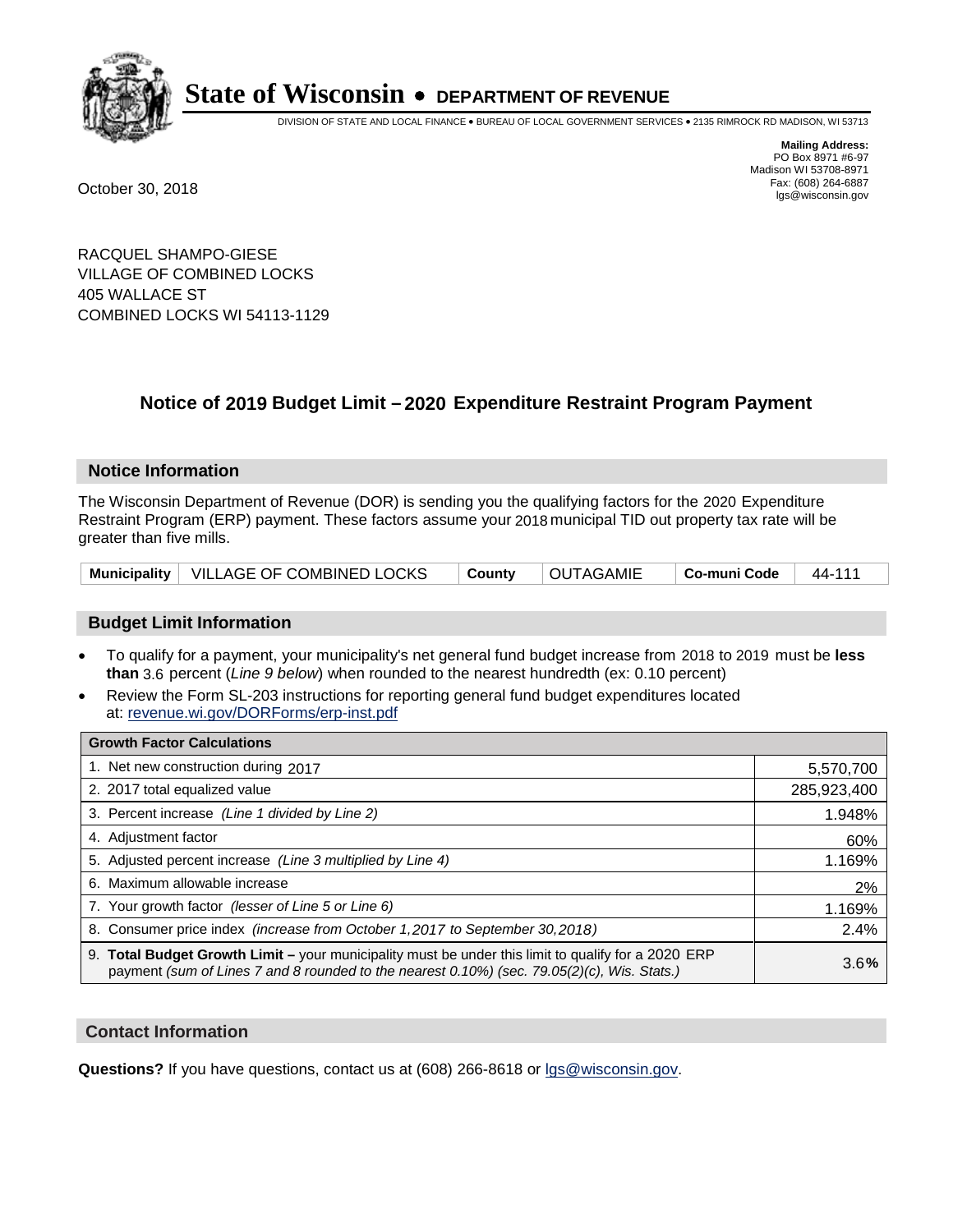

DIVISION OF STATE AND LOCAL FINANCE • BUREAU OF LOCAL GOVERNMENT SERVICES • 2135 RIMROCK RD MADISON, WI 53713

**Mailing Address:** PO Box 8971 #6-97 Madison WI 53708-8971<br>Fax: (608) 264-6887 Fax: (608) 264-6887 October 30, 2018 lgs@wisconsin.gov

JANE BOOTH VILLAGE OF HORTONVILLE PO BOX 99 HORTONVILLE WI 54944-0099

## **Notice of 2019 Budget Limit - 2020 Expenditure Restraint Program Payment**

#### **Notice Information**

The Wisconsin Department of Revenue (DOR) is sending you the qualifying factors for the 2020 Expenditure Restraint Program (ERP) payment. These factors assume your 2018 municipal TID out property tax rate will be greater than five mills.

|  | Municipality   VILLAGE OF HORTONVILLE | County | <b>OUTAGAMIE</b> | Co-muni Code   44-136 |  |
|--|---------------------------------------|--------|------------------|-----------------------|--|
|--|---------------------------------------|--------|------------------|-----------------------|--|

#### **Budget Limit Information**

- To qualify for a payment, your municipality's net general fund budget increase from 2018 to 2019 must be less **than** 4.4 percent (*Line 9 below*) when rounded to the nearest hundredth (ex: 0.10 percent)
- Review the Form SL-203 instructions for reporting general fund budget expenditures located at: revenue.wi.gov/DORForms/erp-inst.pdf

| <b>Growth Factor Calculations</b>                                                                                                                                                                      |             |
|--------------------------------------------------------------------------------------------------------------------------------------------------------------------------------------------------------|-------------|
| 1. Net new construction during 2017                                                                                                                                                                    | 6,895,700   |
| 2. 2017 total equalized value                                                                                                                                                                          | 191,595,000 |
| 3. Percent increase (Line 1 divided by Line 2)                                                                                                                                                         | 3.599%      |
| 4. Adjustment factor                                                                                                                                                                                   | 60%         |
| 5. Adjusted percent increase (Line 3 multiplied by Line 4)                                                                                                                                             | 2.159%      |
| 6. Maximum allowable increase                                                                                                                                                                          | 2%          |
| 7. Your growth factor (lesser of Line 5 or Line 6)                                                                                                                                                     | 2.000%      |
| 8. Consumer price index (increase from October 1,2017 to September 30,2018)                                                                                                                            | 2.4%        |
| 9. Total Budget Growth Limit - your municipality must be under this limit to qualify for a 2020 ERP<br>payment (sum of Lines 7 and 8 rounded to the nearest $0.10\%$ ) (sec. 79.05(2)(c), Wis. Stats.) | 4.4%        |

#### **Contact Information**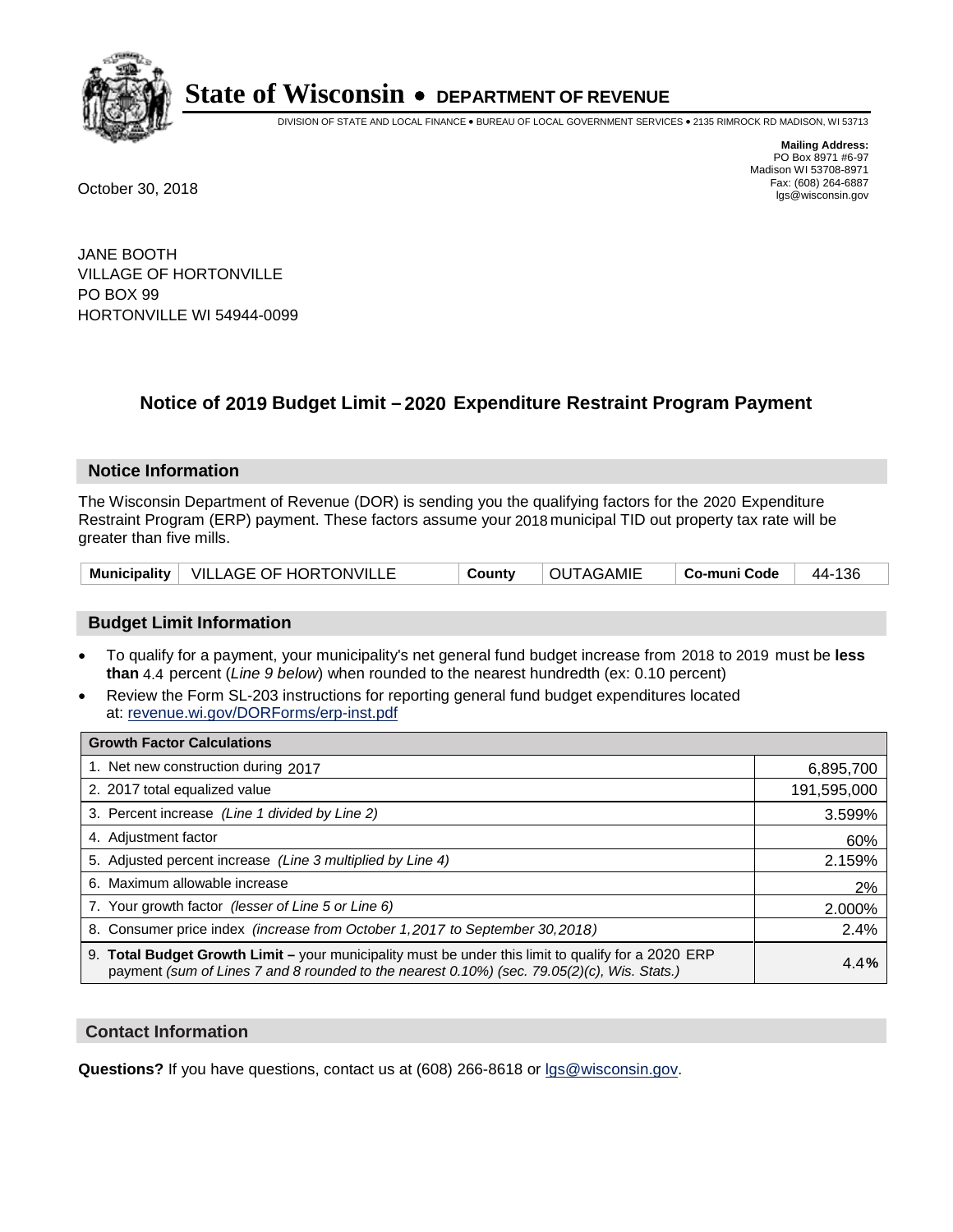

DIVISION OF STATE AND LOCAL FINANCE • BUREAU OF LOCAL GOVERNMENT SERVICES • 2135 RIMROCK RD MADISON, WI 53713

**Mailing Address:** PO Box 8971 #6-97 Madison WI 53708-8971<br>Fax: (608) 264-6887 Fax: (608) 264-6887 October 30, 2018 lgs@wisconsin.gov

DANIELLE BLOCK VILLAGE OF KIMBERLY 515 W KIMBERLY AVE KIMBERLY WI 54136-1335

### **Notice of 2019 Budget Limit - 2020 Expenditure Restraint Program Payment**

#### **Notice Information**

The Wisconsin Department of Revenue (DOR) is sending you the qualifying factors for the 2020 Expenditure Restraint Program (ERP) payment. These factors assume your 2018 municipal TID out property tax rate will be greater than five mills.

|  | Municipality   VILLAGE OF KIMBERLY | County | OUTAGAMIE | Co-muni Code | 44-141 |
|--|------------------------------------|--------|-----------|--------------|--------|
|--|------------------------------------|--------|-----------|--------------|--------|

#### **Budget Limit Information**

- To qualify for a payment, your municipality's net general fund budget increase from 2018 to 2019 must be less **than** 3.9 percent (*Line 9 below*) when rounded to the nearest hundredth (ex: 0.10 percent)
- Review the Form SL-203 instructions for reporting general fund budget expenditures located at: revenue.wi.gov/DORForms/erp-inst.pdf

| <b>Growth Factor Calculations</b>                                                                                                                                                                  |             |
|----------------------------------------------------------------------------------------------------------------------------------------------------------------------------------------------------|-------------|
| 1. Net new construction during 2017                                                                                                                                                                | 12,447,000  |
| 2. 2017 total equalized value                                                                                                                                                                      | 495,368,300 |
| 3. Percent increase (Line 1 divided by Line 2)                                                                                                                                                     | 2.513%      |
| 4. Adjustment factor                                                                                                                                                                               | 60%         |
| 5. Adjusted percent increase (Line 3 multiplied by Line 4)                                                                                                                                         | 1.508%      |
| 6. Maximum allowable increase                                                                                                                                                                      | 2%          |
| 7. Your growth factor (lesser of Line 5 or Line 6)                                                                                                                                                 | 1.508%      |
| 8. Consumer price index (increase from October 1,2017 to September 30,2018)                                                                                                                        | 2.4%        |
| 9. Total Budget Growth Limit - your municipality must be under this limit to qualify for a 2020 ERP<br>payment (sum of Lines 7 and 8 rounded to the nearest 0.10%) (sec. 79.05(2)(c), Wis. Stats.) | 3.9%        |

#### **Contact Information**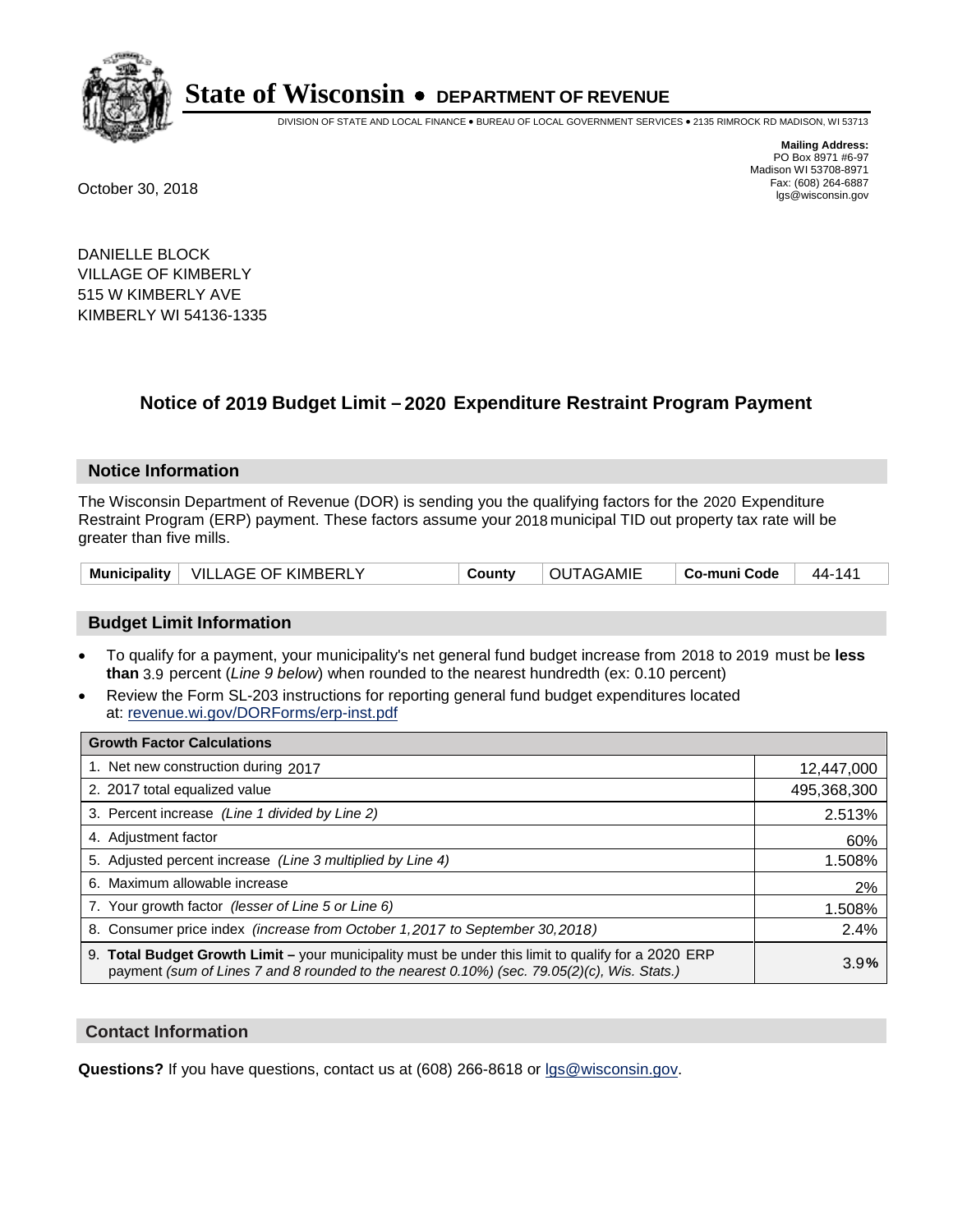

DIVISION OF STATE AND LOCAL FINANCE • BUREAU OF LOCAL GOVERNMENT SERVICES • 2135 RIMROCK RD MADISON, WI 53713

**Mailing Address:** PO Box 8971 #6-97 Madison WI 53708-8971<br>Fax: (608) 264-6887 Fax: (608) 264-6887 October 30, 2018 lgs@wisconsin.gov

LAURIE DECKER VILLAGE OF LITTLE CHUTE 108 W MAIN ST LITTLE CHUTE WI 54140-1750

### **Notice of 2019 Budget Limit - 2020 Expenditure Restraint Program Payment**

#### **Notice Information**

The Wisconsin Department of Revenue (DOR) is sending you the qualifying factors for the 2020 Expenditure Restraint Program (ERP) payment. These factors assume your 2018 municipal TID out property tax rate will be greater than five mills.

|  | Municipality   VILLAGE OF LITTLE CHUTE | County | <b>OUTAGAMIE</b> | │ Co-muni Code │ 44-146 |  |
|--|----------------------------------------|--------|------------------|-------------------------|--|
|--|----------------------------------------|--------|------------------|-------------------------|--|

#### **Budget Limit Information**

- To qualify for a payment, your municipality's net general fund budget increase from 2018 to 2019 must be less **than** 4.4 percent (*Line 9 below*) when rounded to the nearest hundredth (ex: 0.10 percent)
- Review the Form SL-203 instructions for reporting general fund budget expenditures located at: revenue.wi.gov/DORForms/erp-inst.pdf

| <b>Growth Factor Calculations</b>                                                                                                                                                                      |             |
|--------------------------------------------------------------------------------------------------------------------------------------------------------------------------------------------------------|-------------|
| 1. Net new construction during 2017                                                                                                                                                                    | 51,629,000  |
| 2. 2017 total equalized value                                                                                                                                                                          | 771,569,100 |
| 3. Percent increase (Line 1 divided by Line 2)                                                                                                                                                         | 6.691%      |
| 4. Adjustment factor                                                                                                                                                                                   | 60%         |
| 5. Adjusted percent increase (Line 3 multiplied by Line 4)                                                                                                                                             | 4.015%      |
| 6. Maximum allowable increase                                                                                                                                                                          | 2%          |
| 7. Your growth factor (lesser of Line 5 or Line 6)                                                                                                                                                     | 2.000%      |
| 8. Consumer price index (increase from October 1, 2017 to September 30, 2018)                                                                                                                          | 2.4%        |
| 9. Total Budget Growth Limit - your municipality must be under this limit to qualify for a 2020 ERP<br>payment (sum of Lines 7 and 8 rounded to the nearest $0.10\%$ ) (sec. 79.05(2)(c), Wis. Stats.) | 4.4%        |

#### **Contact Information**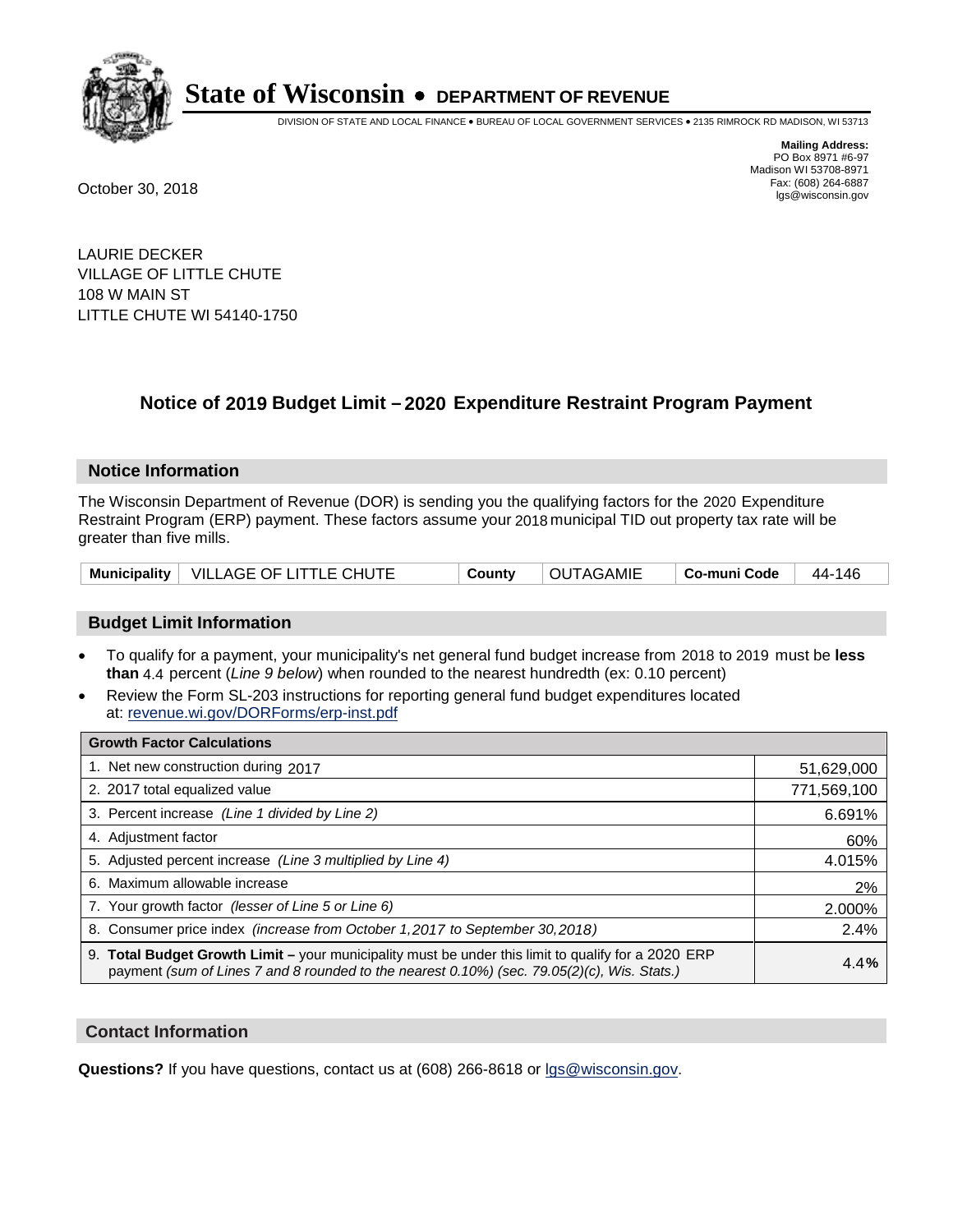

DIVISION OF STATE AND LOCAL FINANCE • BUREAU OF LOCAL GOVERNMENT SERVICES • 2135 RIMROCK RD MADISON, WI 53713

**Mailing Address:** PO Box 8971 #6-97 Madison WI 53708-8971<br>Fax: (608) 264-6887 Fax: (608) 264-6887 October 30, 2018 lgs@wisconsin.gov

AMANDA SCHMIDT VILLAGE OF NICHOLS PO BOX 169 NICHOLS WI 54152-0169

### **Notice of 2019 Budget Limit - 2020 Expenditure Restraint Program Payment**

#### **Notice Information**

The Wisconsin Department of Revenue (DOR) is sending you the qualifying factors for the 2020 Expenditure Restraint Program (ERP) payment. These factors assume your 2018 municipal TID out property tax rate will be greater than five mills.

|  | Municipality   VILLAGE OF NICHOLS | County | <b>OUTAGAMIE</b> | ∣ Co-muni Code | 44-155 |
|--|-----------------------------------|--------|------------------|----------------|--------|
|--|-----------------------------------|--------|------------------|----------------|--------|

#### **Budget Limit Information**

- To qualify for a payment, your municipality's net general fund budget increase from 2018 to 2019 must be less **than** 2.6 percent (*Line 9 below*) when rounded to the nearest hundredth (ex: 0.10 percent)
- Review the Form SL-203 instructions for reporting general fund budget expenditures located at: revenue.wi.gov/DORForms/erp-inst.pdf

| <b>Growth Factor Calculations</b>                                                                                                                                                                      |           |
|--------------------------------------------------------------------------------------------------------------------------------------------------------------------------------------------------------|-----------|
| 1. Net new construction during 2017                                                                                                                                                                    | 31,900    |
| 2. 2017 total equalized value                                                                                                                                                                          | 8,733,600 |
| 3. Percent increase (Line 1 divided by Line 2)                                                                                                                                                         | 0.365%    |
| 4. Adjustment factor                                                                                                                                                                                   | 60%       |
| 5. Adjusted percent increase (Line 3 multiplied by Line 4)                                                                                                                                             | 0.219%    |
| 6. Maximum allowable increase                                                                                                                                                                          | 2%        |
| 7. Your growth factor (lesser of Line 5 or Line 6)                                                                                                                                                     | 0.219%    |
| 8. Consumer price index (increase from October 1, 2017 to September 30, 2018)                                                                                                                          | 2.4%      |
| 9. Total Budget Growth Limit - your municipality must be under this limit to qualify for a 2020 ERP<br>payment (sum of Lines 7 and 8 rounded to the nearest $0.10\%$ ) (sec. 79.05(2)(c), Wis. Stats.) | 2.6%      |

#### **Contact Information**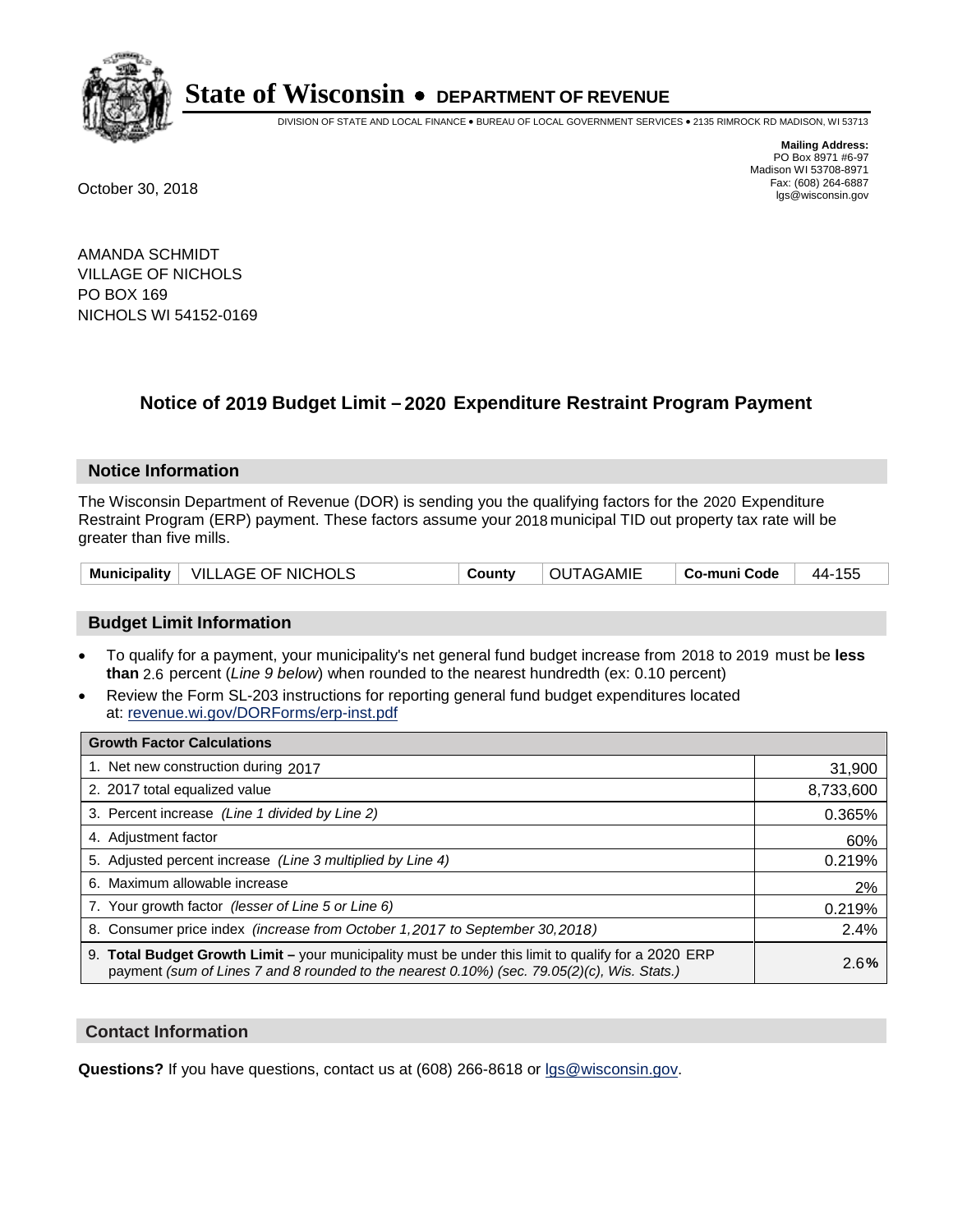

DIVISION OF STATE AND LOCAL FINANCE • BUREAU OF LOCAL GOVERNMENT SERVICES • 2135 RIMROCK RD MADISON, WI 53713

**Mailing Address:** PO Box 8971 #6-97 Madison WI 53708-8971<br>Fax: (608) 264-6887 Fax: (608) 264-6887 October 30, 2018 lgs@wisconsin.gov

LAURIE BUNNELL VILLAGE OF SHIOCTON PO BOX 96 SHIOCTON WI 54170-0096

### **Notice of 2019 Budget Limit - 2020 Expenditure Restraint Program Payment**

#### **Notice Information**

The Wisconsin Department of Revenue (DOR) is sending you the qualifying factors for the 2020 Expenditure Restraint Program (ERP) payment. These factors assume your 2018 municipal TID out property tax rate will be greater than five mills.

| Municipality   VILLAGE OF SHIOCTON<br>County | OUTAGAMIE | ∣ Co-muni Code ⊥ | $^+$ 44-181 |
|----------------------------------------------|-----------|------------------|-------------|
|----------------------------------------------|-----------|------------------|-------------|

#### **Budget Limit Information**

- To qualify for a payment, your municipality's net general fund budget increase from 2018 to 2019 must be less **than** 2.8 percent (*Line 9 below*) when rounded to the nearest hundredth (ex: 0.10 percent)
- Review the Form SL-203 instructions for reporting general fund budget expenditures located at: revenue.wi.gov/DORForms/erp-inst.pdf

| <b>Growth Factor Calculations</b>                                                                                                                                                                      |            |
|--------------------------------------------------------------------------------------------------------------------------------------------------------------------------------------------------------|------------|
| 1. Net new construction during 2017                                                                                                                                                                    | 227,100    |
| 2. 2017 total equalized value                                                                                                                                                                          | 38,389,300 |
| 3. Percent increase (Line 1 divided by Line 2)                                                                                                                                                         | 0.592%     |
| 4. Adjustment factor                                                                                                                                                                                   | 60%        |
| 5. Adjusted percent increase (Line 3 multiplied by Line 4)                                                                                                                                             | 0.355%     |
| 6. Maximum allowable increase                                                                                                                                                                          | 2%         |
| 7. Your growth factor (lesser of Line 5 or Line 6)                                                                                                                                                     | 0.355%     |
| 8. Consumer price index (increase from October 1,2017 to September 30,2018)                                                                                                                            | 2.4%       |
| 9. Total Budget Growth Limit - your municipality must be under this limit to qualify for a 2020 ERP<br>payment (sum of Lines 7 and 8 rounded to the nearest $0.10\%$ ) (sec. 79.05(2)(c), Wis. Stats.) | 2.8%       |

#### **Contact Information**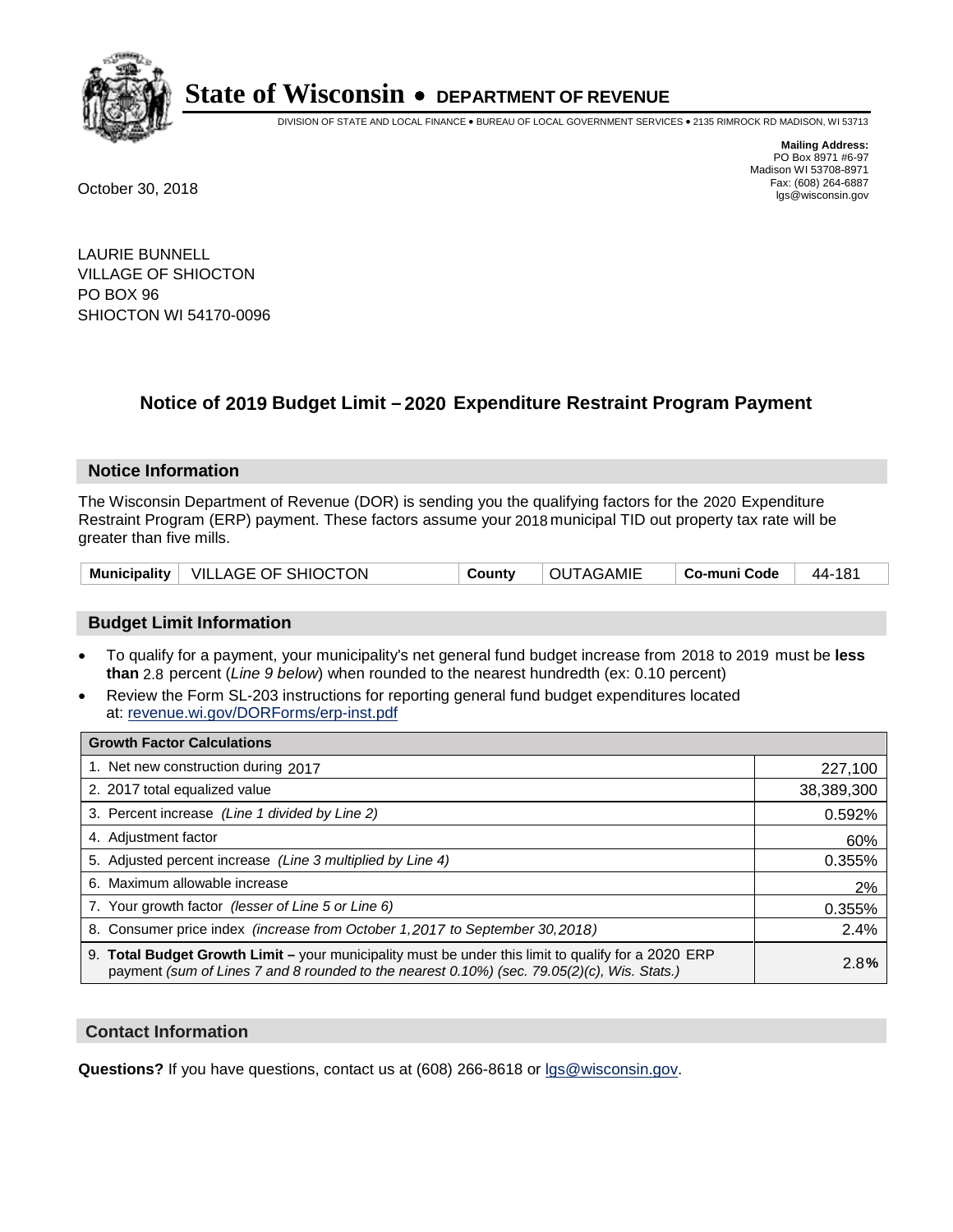

DIVISION OF STATE AND LOCAL FINANCE • BUREAU OF LOCAL GOVERNMENT SERVICES • 2135 RIMROCK RD MADISON, WI 53713

**Mailing Address:** PO Box 8971 #6-97 Madison WI 53708-8971<br>Fax: (608) 264-6887 Fax: (608) 264-6887 October 30, 2018 lgs@wisconsin.gov

KAMI LYNCH CITY OF APPLETON 100 N APPLETON ST APPLETON WI 54911-4799

## **Notice of 2019 Budget Limit - 2020 Expenditure Restraint Program Payment**

#### **Notice Information**

The Wisconsin Department of Revenue (DOR) is sending you the qualifying factors for the 2020 Expenditure Restraint Program (ERP) payment. These factors assume your 2018 municipal TID out property tax rate will be greater than five mills.

|  | Municipality   CITY OF APPLETON | County | OUTAGAMIE | ∣ Co-muni Code | 44-201 |
|--|---------------------------------|--------|-----------|----------------|--------|
|--|---------------------------------|--------|-----------|----------------|--------|

#### **Budget Limit Information**

- To qualify for a payment, your municipality's net general fund budget increase from 2018 to 2019 must be less **than** 3.3 percent (*Line 9 below*) when rounded to the nearest hundredth (ex: 0.10 percent)
- Review the Form SL-203 instructions for reporting general fund budget expenditures located at: revenue.wi.gov/DORForms/erp-inst.pdf

| <b>Growth Factor Calculations</b>                                                                                                                                                                  |               |
|----------------------------------------------------------------------------------------------------------------------------------------------------------------------------------------------------|---------------|
| 1. Net new construction during 2017                                                                                                                                                                | 82,425,500    |
| 2. 2017 total equalized value                                                                                                                                                                      | 5,222,923,900 |
| 3. Percent increase (Line 1 divided by Line 2)                                                                                                                                                     | 1.578%        |
| 4. Adjustment factor                                                                                                                                                                               | 60%           |
| 5. Adjusted percent increase (Line 3 multiplied by Line 4)                                                                                                                                         | 0.947%        |
| 6. Maximum allowable increase                                                                                                                                                                      | 2%            |
| 7. Your growth factor (lesser of Line 5 or Line 6)                                                                                                                                                 | 0.947%        |
| 8. Consumer price index (increase from October 1,2017 to September 30,2018)                                                                                                                        | 2.4%          |
| 9. Total Budget Growth Limit - your municipality must be under this limit to qualify for a 2020 ERP<br>payment (sum of Lines 7 and 8 rounded to the nearest 0.10%) (sec. 79.05(2)(c), Wis. Stats.) | 3.3%          |

#### **Contact Information**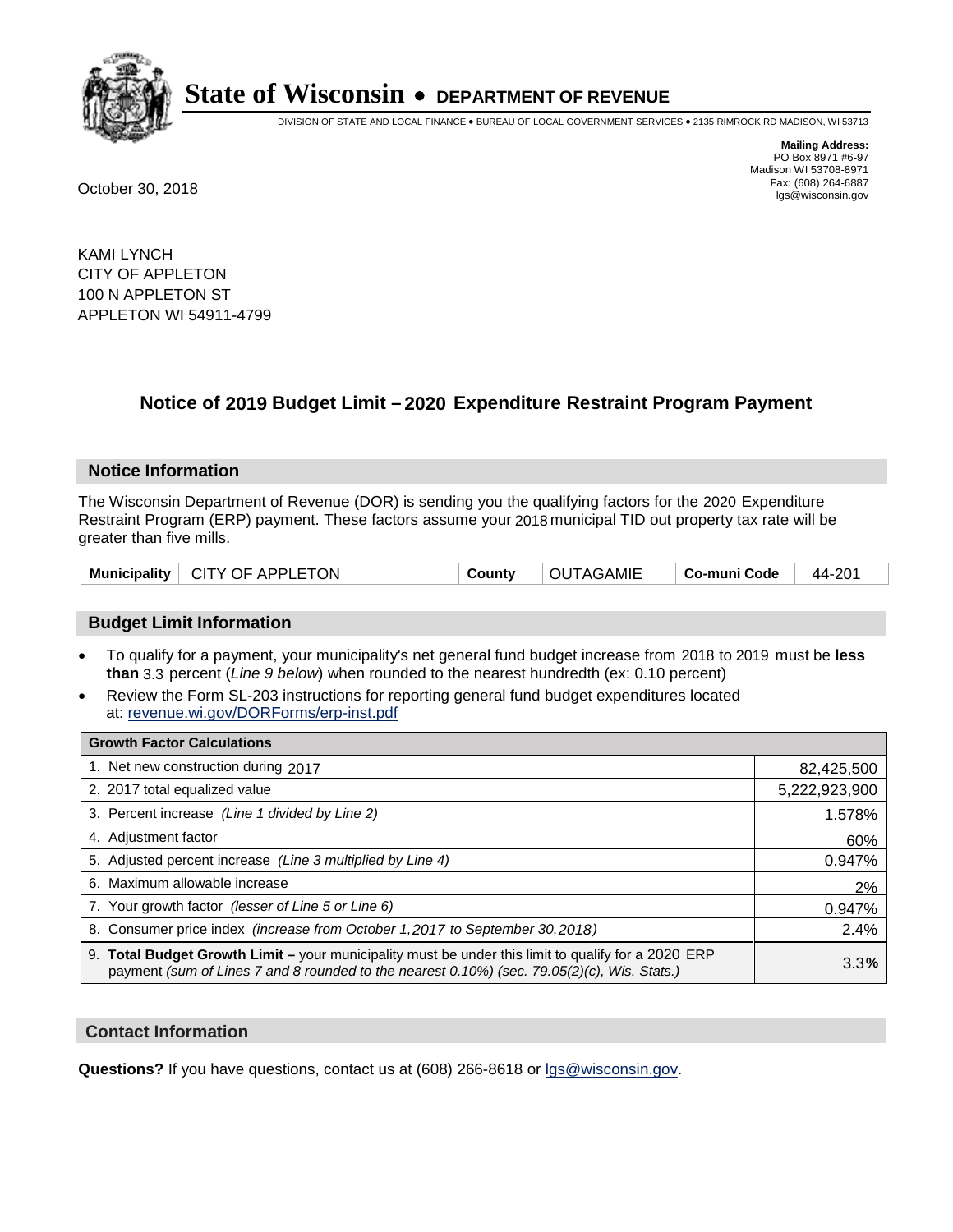

DIVISION OF STATE AND LOCAL FINANCE • BUREAU OF LOCAL GOVERNMENT SERVICES • 2135 RIMROCK RD MADISON, WI 53713

**Mailing Address:** PO Box 8971 #6-97 Madison WI 53708-8971<br>Fax: (608) 264-6887 Fax: (608) 264-6887 October 30, 2018 lgs@wisconsin.gov

SALLY KENNEY CITY OF KAUKAUNA 144 W SECOND STREET KAUKAUNA WI 54130

### **Notice of 2019 Budget Limit - 2020 Expenditure Restraint Program Payment**

#### **Notice Information**

The Wisconsin Department of Revenue (DOR) is sending you the qualifying factors for the 2020 Expenditure Restraint Program (ERP) payment. These factors assume your 2018 municipal TID out property tax rate will be greater than five mills.

| Municipality | ∣ CITY OF KAUKAUNA | County | OUTAGAMIE | Co-muni Code | 44-241 |
|--------------|--------------------|--------|-----------|--------------|--------|
|--------------|--------------------|--------|-----------|--------------|--------|

#### **Budget Limit Information**

- To qualify for a payment, your municipality's net general fund budget increase from 2018 to 2019 must be less **than** 3.6 percent (*Line 9 below*) when rounded to the nearest hundredth (ex: 0.10 percent)
- Review the Form SL-203 instructions for reporting general fund budget expenditures located at: revenue.wi.gov/DORForms/erp-inst.pdf

| <b>Growth Factor Calculations</b>                                                                                                                                                                  |               |
|----------------------------------------------------------------------------------------------------------------------------------------------------------------------------------------------------|---------------|
| 1. Net new construction during 2017                                                                                                                                                                | 20,628,800    |
| 2. 2017 total equalized value                                                                                                                                                                      | 1,027,973,700 |
| 3. Percent increase (Line 1 divided by Line 2)                                                                                                                                                     | 2.007%        |
| 4. Adjustment factor                                                                                                                                                                               | 60%           |
| 5. Adjusted percent increase (Line 3 multiplied by Line 4)                                                                                                                                         | 1.204%        |
| 6. Maximum allowable increase                                                                                                                                                                      | 2%            |
| 7. Your growth factor (lesser of Line 5 or Line 6)                                                                                                                                                 | 1.204%        |
| 8. Consumer price index (increase from October 1,2017 to September 30,2018)                                                                                                                        | 2.4%          |
| 9. Total Budget Growth Limit - your municipality must be under this limit to qualify for a 2020 ERP<br>payment (sum of Lines 7 and 8 rounded to the nearest 0.10%) (sec. 79.05(2)(c), Wis. Stats.) | 3.6%          |

#### **Contact Information**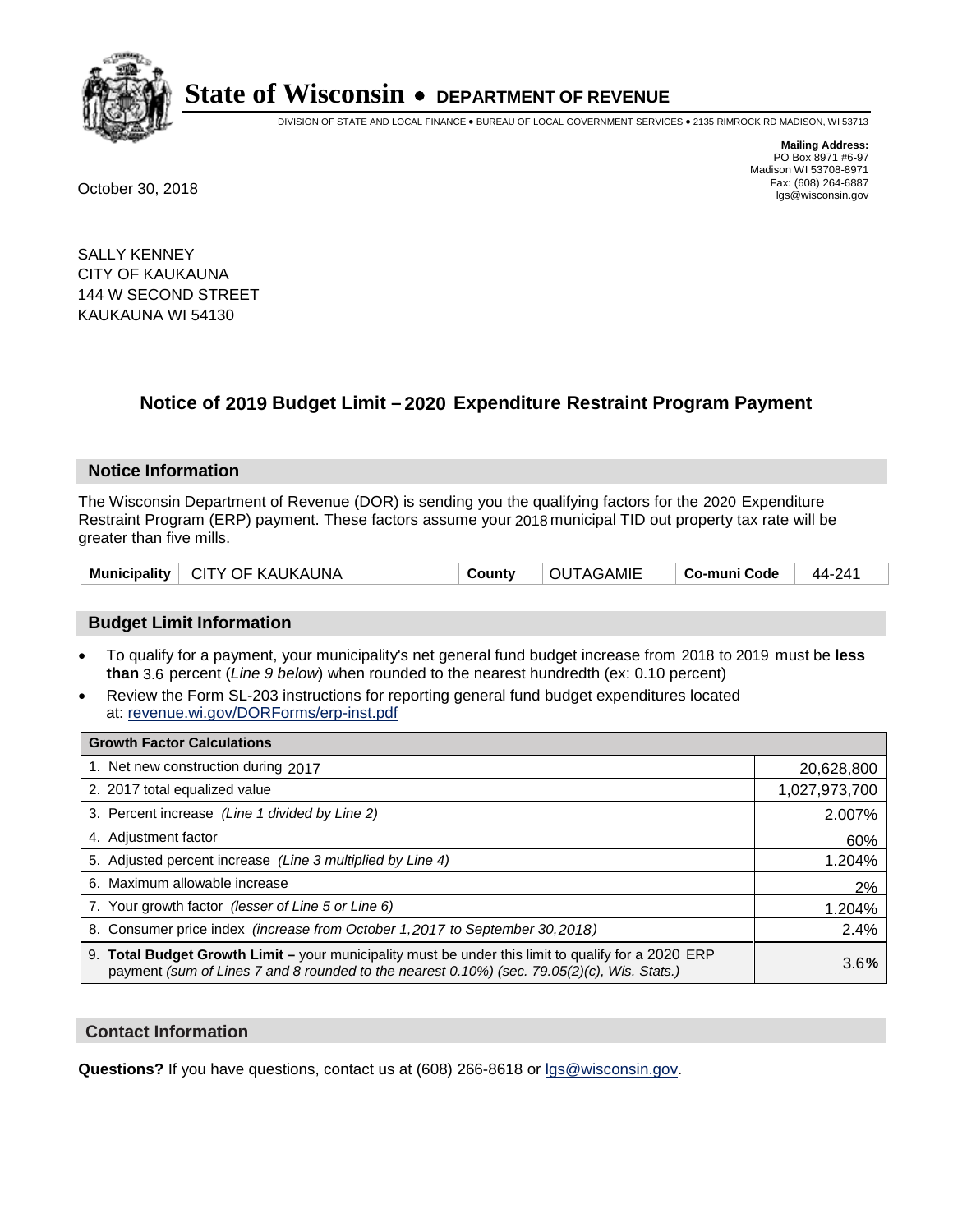

DIVISION OF STATE AND LOCAL FINANCE • BUREAU OF LOCAL GOVERNMENT SERVICES • 2135 RIMROCK RD MADISON, WI 53713

**Mailing Address:** PO Box 8971 #6-97 Madison WI 53708-8971<br>Fax: (608) 264-6887 Fax: (608) 264-6887 October 30, 2018 lgs@wisconsin.gov

LORI THIEL CITY OF SEYMOUR 328 N MAIN ST SEYMOUR WI 54165

## **Notice of 2019 Budget Limit - 2020 Expenditure Restraint Program Payment**

#### **Notice Information**

The Wisconsin Department of Revenue (DOR) is sending you the qualifying factors for the 2020 Expenditure Restraint Program (ERP) payment. These factors assume your 2018 municipal TID out property tax rate will be greater than five mills.

| Municipality   CITY OF SEYMOUR | County | OUTAGAMIE | $\vert$ Co-muni Code $\vert$ 44-281 |  |
|--------------------------------|--------|-----------|-------------------------------------|--|
|--------------------------------|--------|-----------|-------------------------------------|--|

#### **Budget Limit Information**

- To qualify for a payment, your municipality's net general fund budget increase from 2018 to 2019 must be less **than** 3.5 percent (*Line 9 below*) when rounded to the nearest hundredth (ex: 0.10 percent)
- Review the Form SL-203 instructions for reporting general fund budget expenditures located at: revenue.wi.gov/DORForms/erp-inst.pdf

| <b>Growth Factor Calculations</b>                                                                                                                                                                      |             |
|--------------------------------------------------------------------------------------------------------------------------------------------------------------------------------------------------------|-------------|
| 1. Net new construction during 2017                                                                                                                                                                    | 3,591,100   |
| 2. 2017 total equalized value                                                                                                                                                                          | 196,705,300 |
| 3. Percent increase (Line 1 divided by Line 2)                                                                                                                                                         | 1.826%      |
| 4. Adjustment factor                                                                                                                                                                                   | 60%         |
| 5. Adjusted percent increase (Line 3 multiplied by Line 4)                                                                                                                                             | 1.096%      |
| 6. Maximum allowable increase                                                                                                                                                                          | 2%          |
| 7. Your growth factor (lesser of Line 5 or Line 6)                                                                                                                                                     | 1.096%      |
| 8. Consumer price index (increase from October 1,2017 to September 30,2018)                                                                                                                            | 2.4%        |
| 9. Total Budget Growth Limit - your municipality must be under this limit to qualify for a 2020 ERP<br>payment (sum of Lines 7 and 8 rounded to the nearest $0.10\%$ ) (sec. 79.05(2)(c), Wis. Stats.) | 3.5%        |

#### **Contact Information**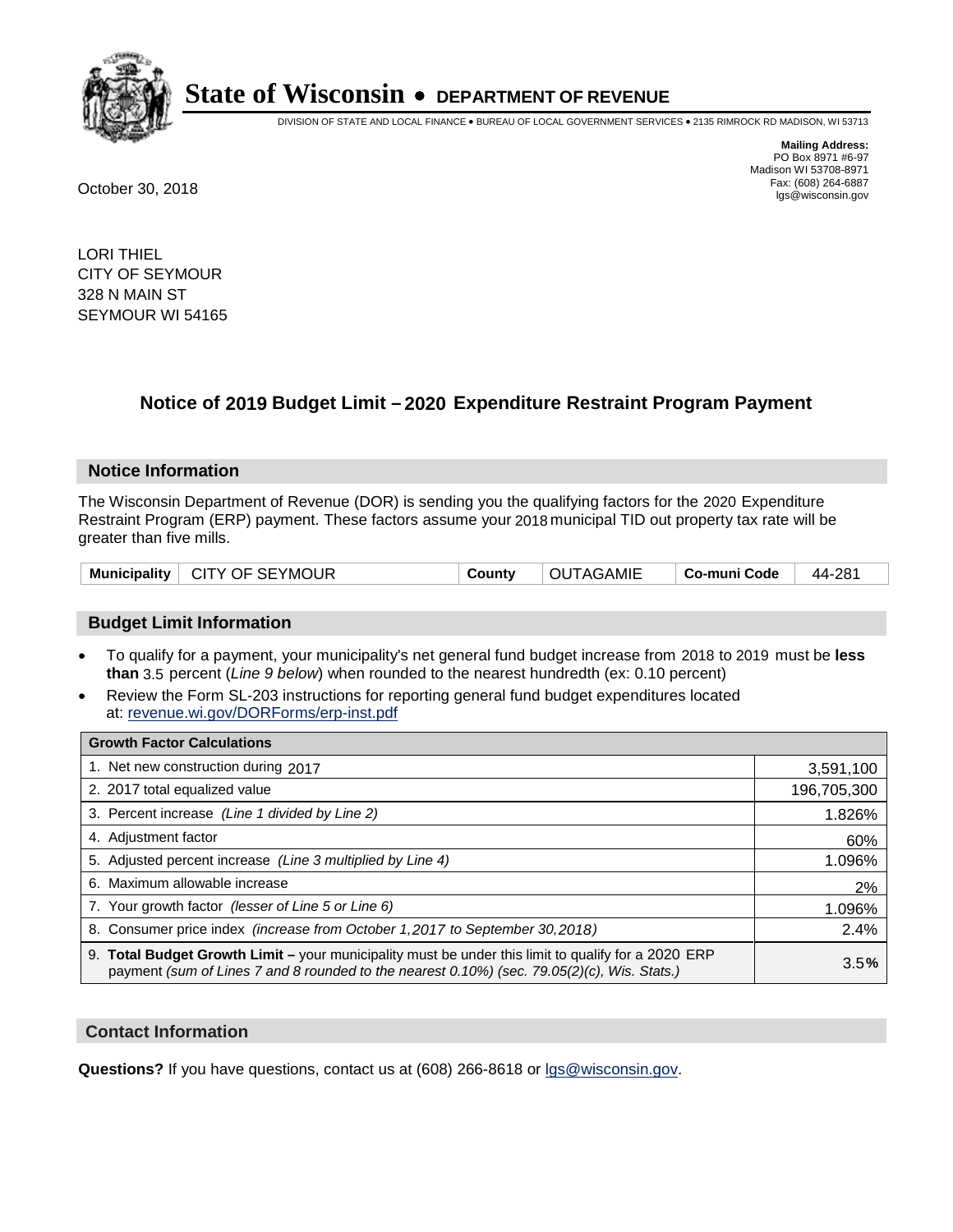

DIVISION OF STATE AND LOCAL FINANCE • BUREAU OF LOCAL GOVERNMENT SERVICES • 2135 RIMROCK RD MADISON, WI 53713

**Mailing Address:** PO Box 8971 #6-97 Madison WI 53708-8971<br>Fax: (608) 264-6887 Fax: (608) 264-6887 October 30, 2018 lgs@wisconsin.gov

JULIE LESAR VILLAGE OF BELGIUM 104 PETER THEIN AVE BELGIUM WI 53004-9520

### **Notice of 2019 Budget Limit - 2020 Expenditure Restraint Program Payment**

#### **Notice Information**

The Wisconsin Department of Revenue (DOR) is sending you the qualifying factors for the 2020 Expenditure Restraint Program (ERP) payment. These factors assume your 2018 municipal TID out property tax rate will be greater than five mills.

#### **Budget Limit Information**

- To qualify for a payment, your municipality's net general fund budget increase from 2018 to 2019 must be less **than** 4.1 percent (*Line 9 below*) when rounded to the nearest hundredth (ex: 0.10 percent)
- Review the Form SL-203 instructions for reporting general fund budget expenditures located at: revenue.wi.gov/DORForms/erp-inst.pdf

| <b>Growth Factor Calculations</b>                                                                                                                                                                  |             |
|----------------------------------------------------------------------------------------------------------------------------------------------------------------------------------------------------|-------------|
| 1. Net new construction during 2017                                                                                                                                                                | 5,241,500   |
| 2. 2017 total equalized value                                                                                                                                                                      | 180,705,200 |
| 3. Percent increase (Line 1 divided by Line 2)                                                                                                                                                     | 2.901%      |
| 4. Adjustment factor                                                                                                                                                                               | 60%         |
| 5. Adjusted percent increase (Line 3 multiplied by Line 4)                                                                                                                                         | 1.741%      |
| 6. Maximum allowable increase                                                                                                                                                                      | 2%          |
| 7. Your growth factor (lesser of Line 5 or Line 6)                                                                                                                                                 | 1.741%      |
| 8. Consumer price index (increase from October 1, 2017 to September 30, 2018)                                                                                                                      | 2.4%        |
| 9. Total Budget Growth Limit - your municipality must be under this limit to qualify for a 2020 ERP<br>payment (sum of Lines 7 and 8 rounded to the nearest 0.10%) (sec. 79.05(2)(c), Wis. Stats.) | 4.1%        |

#### **Contact Information**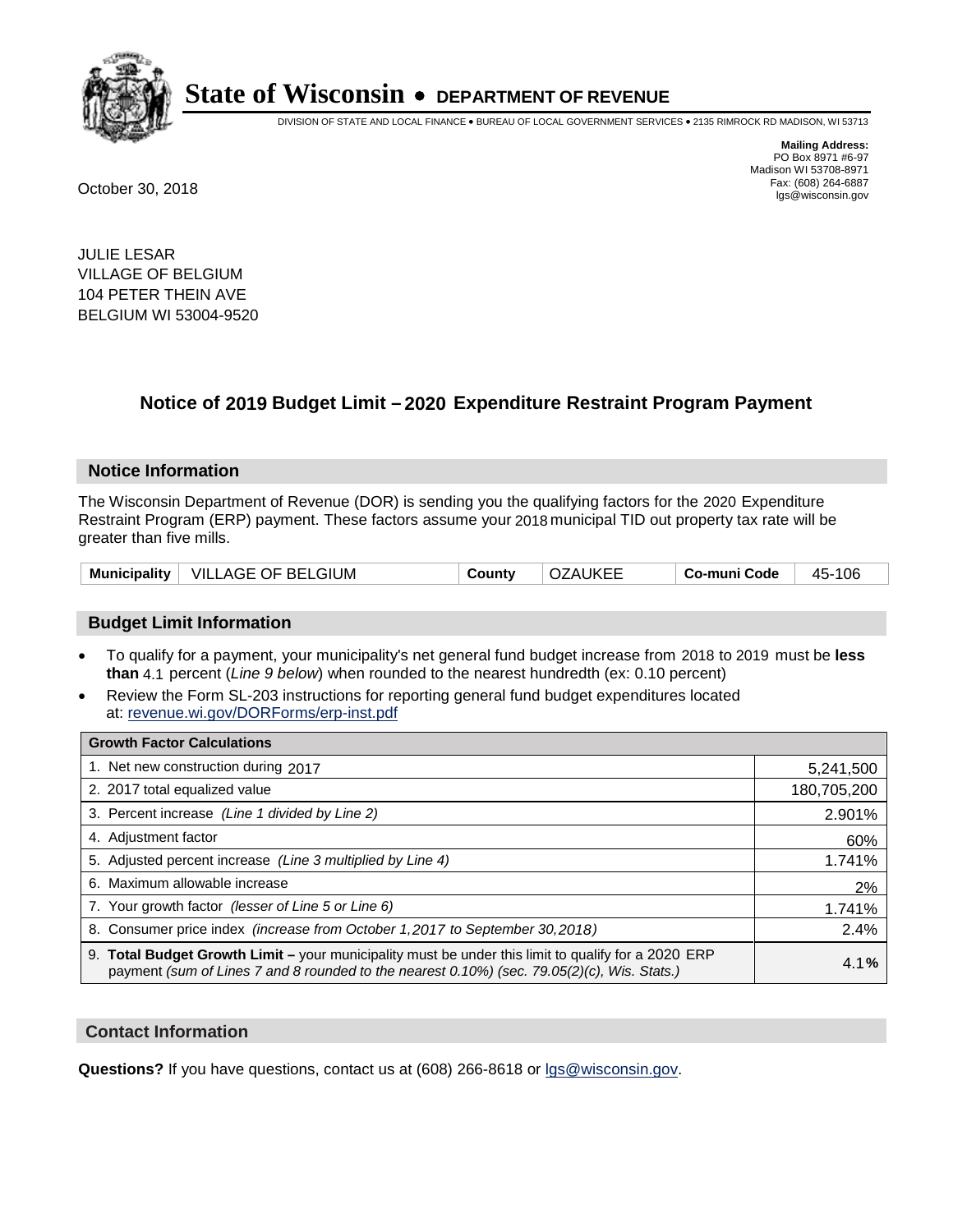

DIVISION OF STATE AND LOCAL FINANCE • BUREAU OF LOCAL GOVERNMENT SERVICES • 2135 RIMROCK RD MADISON, WI 53713

**Mailing Address:** PO Box 8971 #6-97 Madison WI 53708-8971<br>Fax: (608) 264-6887 Fax: (608) 264-6887 October 30, 2018 lgs@wisconsin.gov

SANDRA TRETOW VILLAGE OF FREDONIA 242 FREDONIA AVENUE FREDONIA WI 53021-9401

## **Notice of 2019 Budget Limit - 2020 Expenditure Restraint Program Payment**

#### **Notice Information**

The Wisconsin Department of Revenue (DOR) is sending you the qualifying factors for the 2020 Expenditure Restraint Program (ERP) payment. These factors assume your 2018 municipal TID out property tax rate will be greater than five mills.

| Municipality   VILLAGE OF FREDONIA | County | <b>OZAUKEE</b> | Co-muni Code | 45-126 |
|------------------------------------|--------|----------------|--------------|--------|
|------------------------------------|--------|----------------|--------------|--------|

#### **Budget Limit Information**

- To qualify for a payment, your municipality's net general fund budget increase from 2018 to 2019 must be less **than** 3.0 percent (*Line 9 below*) when rounded to the nearest hundredth (ex: 0.10 percent)
- Review the Form SL-203 instructions for reporting general fund budget expenditures located at: revenue.wi.gov/DORForms/erp-inst.pdf

| <b>Growth Factor Calculations</b>                                                                                                                                                                      |             |
|--------------------------------------------------------------------------------------------------------------------------------------------------------------------------------------------------------|-------------|
| 1. Net new construction during 2017                                                                                                                                                                    | 1,712,100   |
| 2. 2017 total equalized value                                                                                                                                                                          | 164,544,100 |
| 3. Percent increase (Line 1 divided by Line 2)                                                                                                                                                         | 1.041%      |
| 4. Adjustment factor                                                                                                                                                                                   | 60%         |
| 5. Adjusted percent increase (Line 3 multiplied by Line 4)                                                                                                                                             | 0.625%      |
| 6. Maximum allowable increase                                                                                                                                                                          | 2%          |
| 7. Your growth factor (lesser of Line 5 or Line 6)                                                                                                                                                     | 0.625%      |
| 8. Consumer price index (increase from October 1,2017 to September 30,2018)                                                                                                                            | 2.4%        |
| 9. Total Budget Growth Limit - your municipality must be under this limit to qualify for a 2020 ERP<br>payment (sum of Lines 7 and 8 rounded to the nearest $0.10\%$ ) (sec. 79.05(2)(c), Wis. Stats.) | 3.0%        |

#### **Contact Information**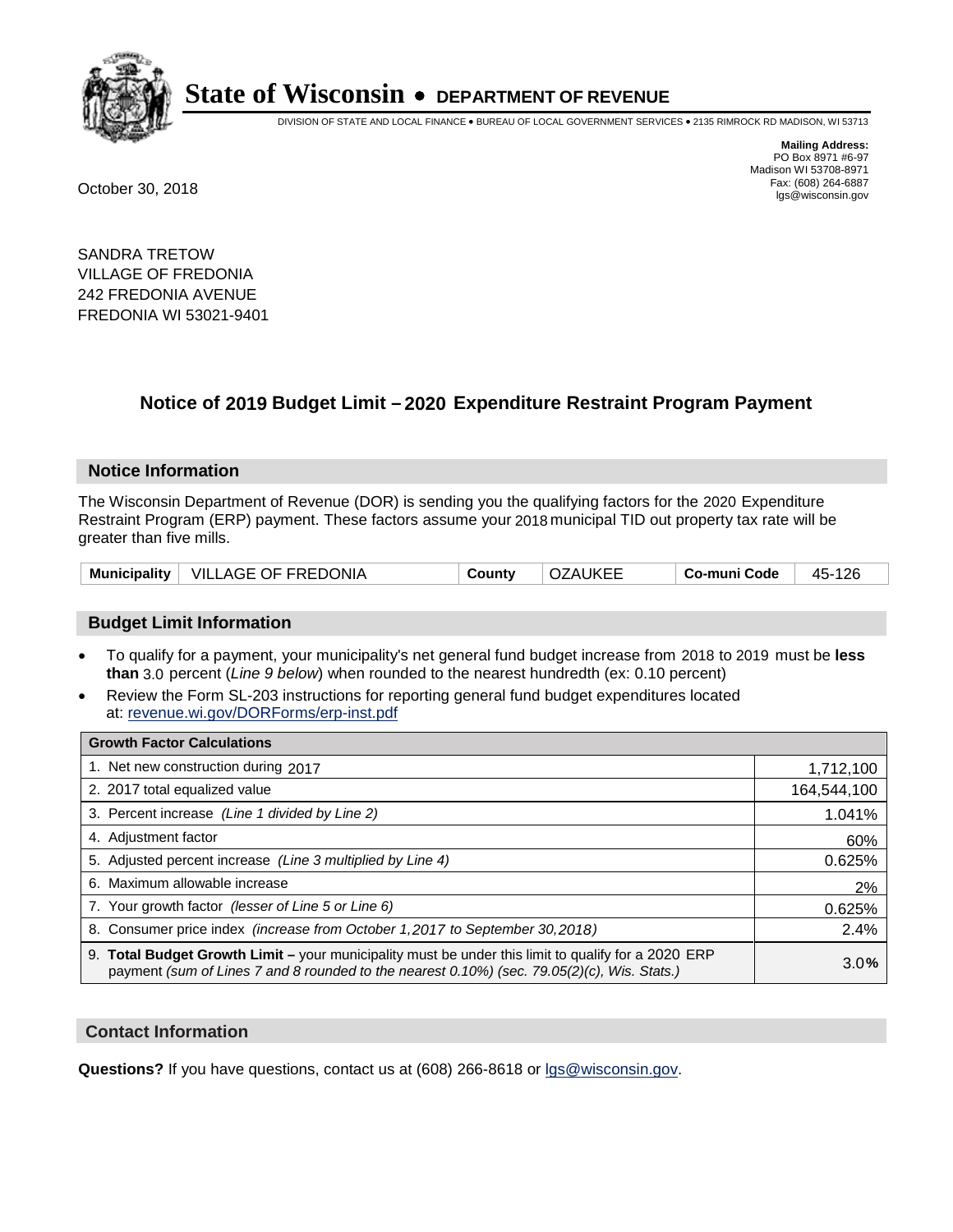

DIVISION OF STATE AND LOCAL FINANCE • BUREAU OF LOCAL GOVERNMENT SERVICES • 2135 RIMROCK RD MADISON, WI 53713

**Mailing Address:** PO Box 8971 #6-97 Madison WI 53708-8971<br>Fax: (608) 264-6887 Fax: (608) 264-6887 October 30, 2018 lgs@wisconsin.gov

KAITY OLSEN VILLAGE OF GRAFTON 860 BADGER CIRCLE GRAFTON WI 53024

### **Notice of 2019 Budget Limit - 2020 Expenditure Restraint Program Payment**

#### **Notice Information**

The Wisconsin Department of Revenue (DOR) is sending you the qualifying factors for the 2020 Expenditure Restraint Program (ERP) payment. These factors assume your 2018 municipal TID out property tax rate will be greater than five mills.

| Municipality | $^+$ VILLAGE OF GRAFTON | County | `7AUKEE_<br>$\sqrt{ }$<br>U | Co-muni Code | 101<br>45- |
|--------------|-------------------------|--------|-----------------------------|--------------|------------|
|--------------|-------------------------|--------|-----------------------------|--------------|------------|

#### **Budget Limit Information**

- To qualify for a payment, your municipality's net general fund budget increase from 2018 to 2019 must be less **than** 3.4 percent (*Line 9 below*) when rounded to the nearest hundredth (ex: 0.10 percent)
- Review the Form SL-203 instructions for reporting general fund budget expenditures located at: revenue.wi.gov/DORForms/erp-inst.pdf

| <b>Growth Factor Calculations</b>                                                                                                                                                                  |               |
|----------------------------------------------------------------------------------------------------------------------------------------------------------------------------------------------------|---------------|
| 1. Net new construction during 2017                                                                                                                                                                | 23,164,900    |
| 2. 2017 total equalized value                                                                                                                                                                      | 1,333,313,600 |
| 3. Percent increase (Line 1 divided by Line 2)                                                                                                                                                     | 1.737%        |
| 4. Adjustment factor                                                                                                                                                                               | 60%           |
| 5. Adjusted percent increase (Line 3 multiplied by Line 4)                                                                                                                                         | 1.042%        |
| 6. Maximum allowable increase                                                                                                                                                                      | 2%            |
| 7. Your growth factor (lesser of Line 5 or Line 6)                                                                                                                                                 | 1.042%        |
| 8. Consumer price index (increase from October 1, 2017 to September 30, 2018)                                                                                                                      | 2.4%          |
| 9. Total Budget Growth Limit - your municipality must be under this limit to qualify for a 2020 ERP<br>payment (sum of Lines 7 and 8 rounded to the nearest 0.10%) (sec. 79.05(2)(c), Wis. Stats.) | 3.4%          |

#### **Contact Information**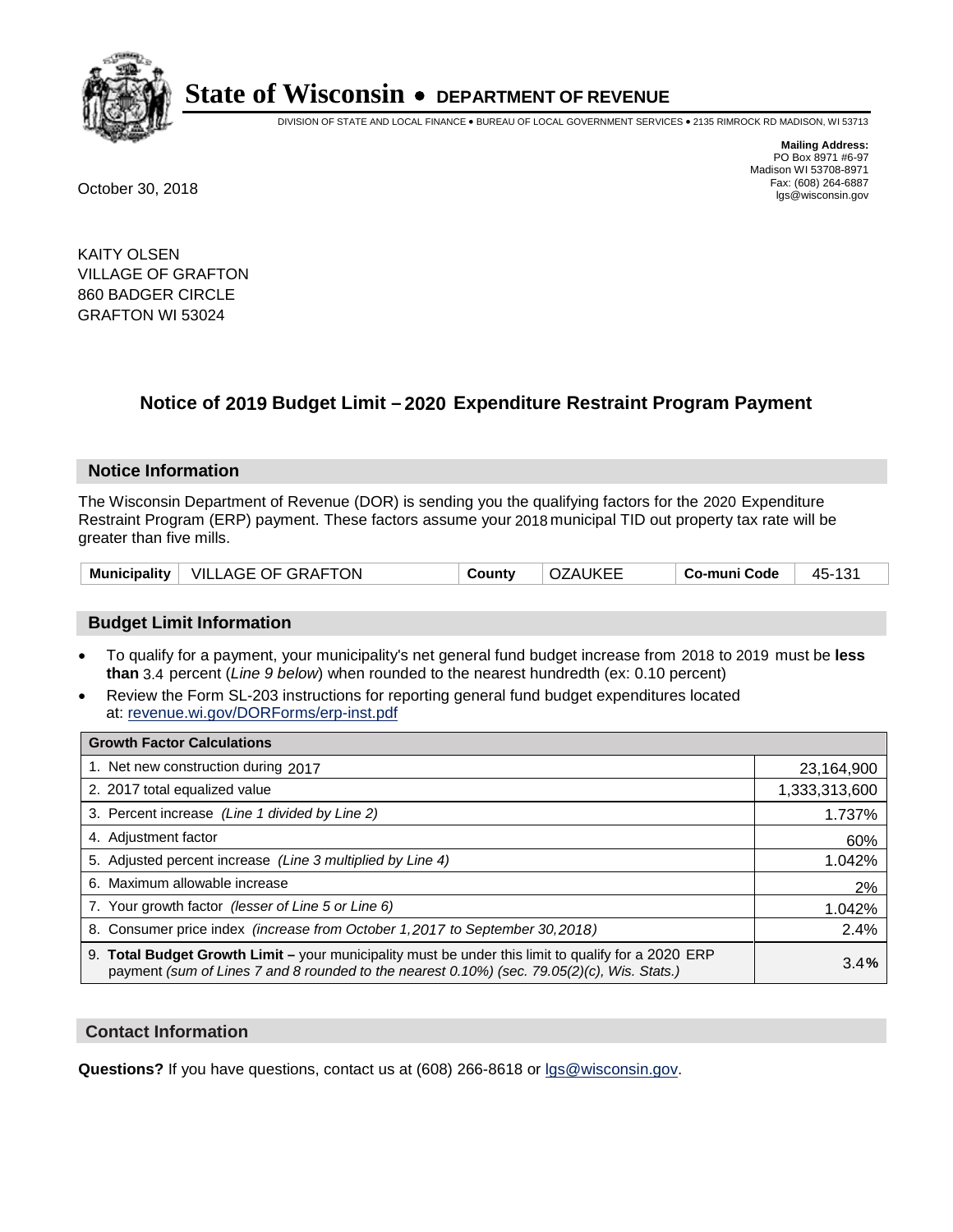

DIVISION OF STATE AND LOCAL FINANCE • BUREAU OF LOCAL GOVERNMENT SERVICES • 2135 RIMROCK RD MADISON, WI 53713

**Mailing Address:** PO Box 8971 #6-97 Madison WI 53708-8971<br>Fax: (608) 264-6887 Fax: (608) 264-6887 October 30, 2018 lgs@wisconsin.gov

MARY BAUMANN VILLAGE OF SAUKVILLE 639 E GREEN BAY AVE SAUKVILLE WI 53080-2013

### **Notice of 2019 Budget Limit - 2020 Expenditure Restraint Program Payment**

#### **Notice Information**

The Wisconsin Department of Revenue (DOR) is sending you the qualifying factors for the 2020 Expenditure Restraint Program (ERP) payment. These factors assume your 2018 municipal TID out property tax rate will be greater than five mills.

|  | Municipality   VILLAGE OF SAUKVILLE | County | <b>OZAUKEE</b> | Co-muni Code | 45-181 |
|--|-------------------------------------|--------|----------------|--------------|--------|
|--|-------------------------------------|--------|----------------|--------------|--------|

#### **Budget Limit Information**

- To qualify for a payment, your municipality's net general fund budget increase from 2018 to 2019 must be less **than** 2.7 percent (*Line 9 below*) when rounded to the nearest hundredth (ex: 0.10 percent)
- Review the Form SL-203 instructions for reporting general fund budget expenditures located at: revenue.wi.gov/DORForms/erp-inst.pdf

| <b>Growth Factor Calculations</b>                                                                                                                                                                      |             |
|--------------------------------------------------------------------------------------------------------------------------------------------------------------------------------------------------------|-------------|
| 1. Net new construction during 2017                                                                                                                                                                    | 1,893,900   |
| 2. 2017 total equalized value                                                                                                                                                                          | 424,867,200 |
| 3. Percent increase (Line 1 divided by Line 2)                                                                                                                                                         | 0.446%      |
| 4. Adjustment factor                                                                                                                                                                                   | 60%         |
| 5. Adjusted percent increase (Line 3 multiplied by Line 4)                                                                                                                                             | 0.268%      |
| 6. Maximum allowable increase                                                                                                                                                                          | 2%          |
| 7. Your growth factor (lesser of Line 5 or Line 6)                                                                                                                                                     | 0.268%      |
| 8. Consumer price index (increase from October 1,2017 to September 30,2018)                                                                                                                            | 2.4%        |
| 9. Total Budget Growth Limit - your municipality must be under this limit to qualify for a 2020 ERP<br>payment (sum of Lines 7 and 8 rounded to the nearest $0.10\%$ ) (sec. 79.05(2)(c), Wis. Stats.) | 2.7%        |

#### **Contact Information**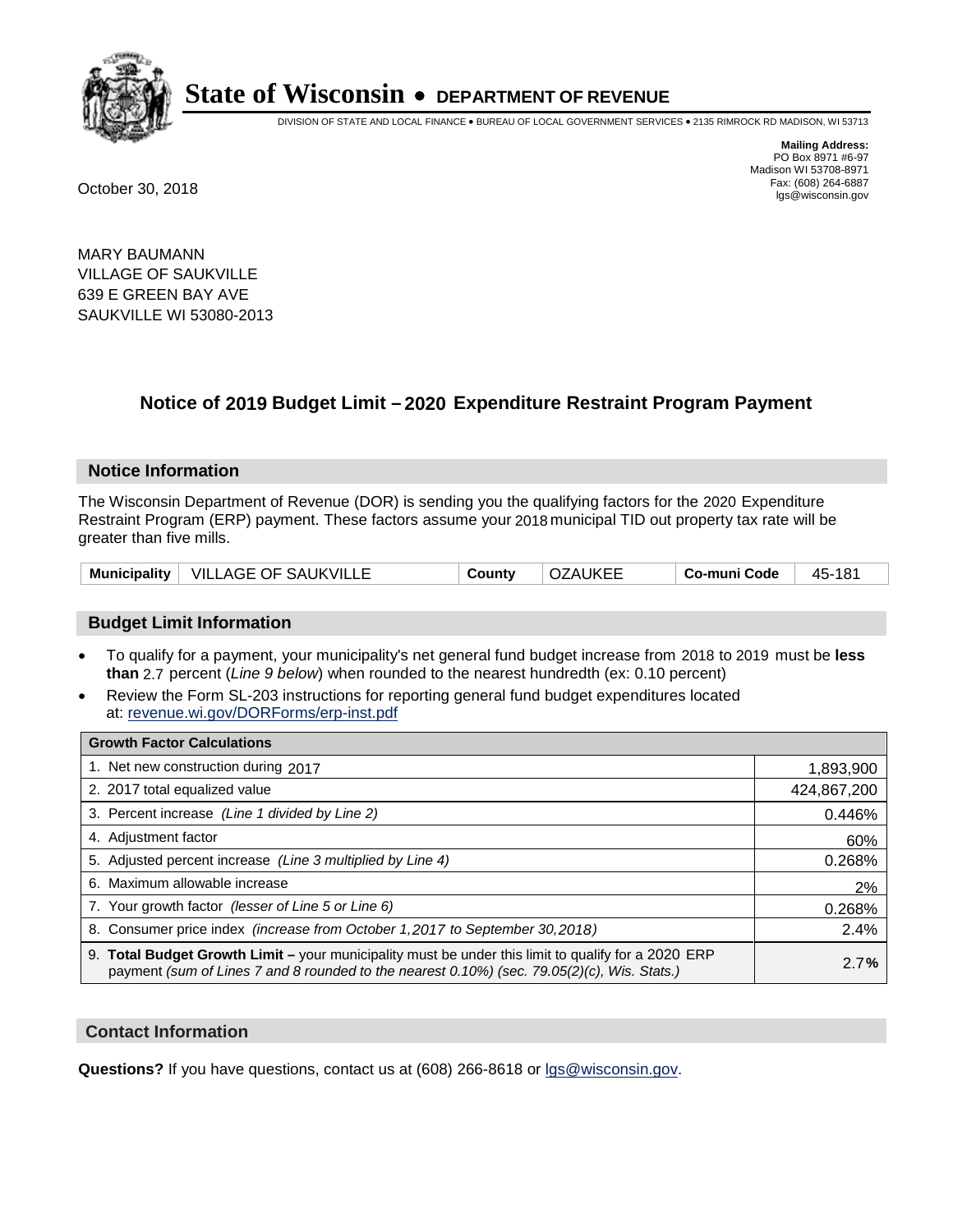

DIVISION OF STATE AND LOCAL FINANCE • BUREAU OF LOCAL GOVERNMENT SERVICES • 2135 RIMROCK RD MADISON, WI 53713

**Mailing Address:** PO Box 8971 #6-97 Madison WI 53708-8971<br>Fax: (608) 264-6887 Fax: (608) 264-6887 October 30, 2018 lgs@wisconsin.gov

AMY LANGLOIS VILLAGE OF THIENSVILLE 250 ELM ST THIENSVILLE WI 53092-1602

### **Notice of 2019 Budget Limit - 2020 Expenditure Restraint Program Payment**

#### **Notice Information**

The Wisconsin Department of Revenue (DOR) is sending you the qualifying factors for the 2020 Expenditure Restraint Program (ERP) payment. These factors assume your 2018 municipal TID out property tax rate will be greater than five mills.

|  | Municipality   VILLAGE OF THIENSVILLE | County | <b>OZAUKEE</b> | Co-muni Code | 45-186 |
|--|---------------------------------------|--------|----------------|--------------|--------|
|--|---------------------------------------|--------|----------------|--------------|--------|

#### **Budget Limit Information**

- To qualify for a payment, your municipality's net general fund budget increase from 2018 to 2019 must be less **than** 2.9 percent (*Line 9 below*) when rounded to the nearest hundredth (ex: 0.10 percent)
- Review the Form SL-203 instructions for reporting general fund budget expenditures located at: revenue.wi.gov/DORForms/erp-inst.pdf

| <b>Growth Factor Calculations</b>                                                                                                                                                                      |             |
|--------------------------------------------------------------------------------------------------------------------------------------------------------------------------------------------------------|-------------|
| 1. Net new construction during 2017                                                                                                                                                                    | 2,985,900   |
| 2. 2017 total equalized value                                                                                                                                                                          | 336,996,600 |
| 3. Percent increase (Line 1 divided by Line 2)                                                                                                                                                         | 0.886%      |
| 4. Adjustment factor                                                                                                                                                                                   | 60%         |
| 5. Adjusted percent increase (Line 3 multiplied by Line 4)                                                                                                                                             | 0.532%      |
| 6. Maximum allowable increase                                                                                                                                                                          | 2%          |
| 7. Your growth factor (lesser of Line 5 or Line 6)                                                                                                                                                     | 0.532%      |
| 8. Consumer price index (increase from October 1,2017 to September 30,2018)                                                                                                                            | 2.4%        |
| 9. Total Budget Growth Limit - your municipality must be under this limit to qualify for a 2020 ERP<br>payment (sum of Lines 7 and 8 rounded to the nearest $0.10\%$ ) (sec. 79.05(2)(c), Wis. Stats.) | 2.9%        |

#### **Contact Information**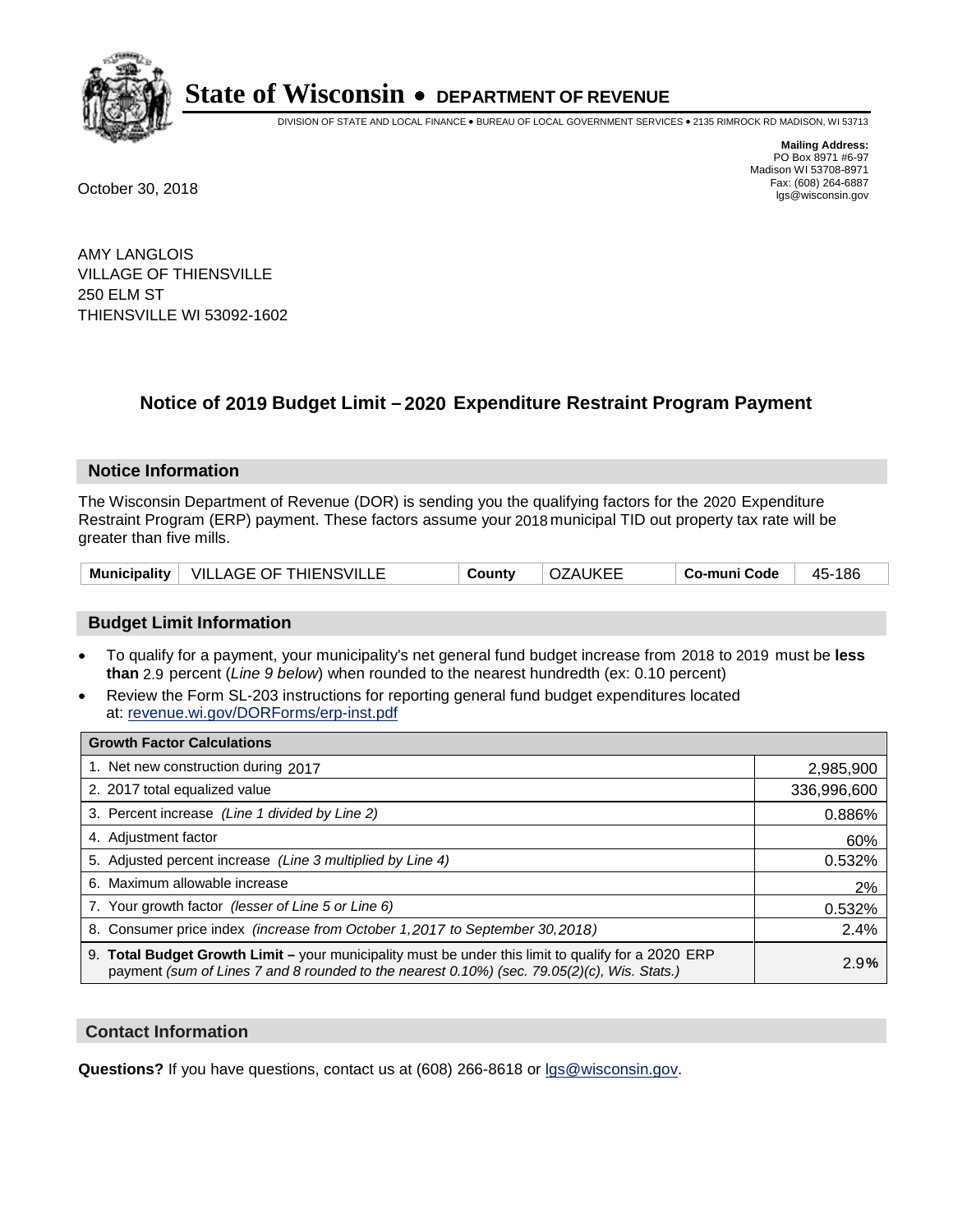

DIVISION OF STATE AND LOCAL FINANCE • BUREAU OF LOCAL GOVERNMENT SERVICES • 2135 RIMROCK RD MADISON, WI 53713

**Mailing Address:** PO Box 8971 #6-97 Madison WI 53708-8971<br>Fax: (608) 264-6887 Fax: (608) 264-6887 October 30, 2018 lgs@wisconsin.gov

CONSTANCE MCHUGH CITY OF CEDARBURG PO BOX 49 CEDARBURG WI 53012-0049

### **Notice of 2019 Budget Limit - 2020 Expenditure Restraint Program Payment**

#### **Notice Information**

The Wisconsin Department of Revenue (DOR) is sending you the qualifying factors for the 2020 Expenditure Restraint Program (ERP) payment. These factors assume your 2018 municipal TID out property tax rate will be greater than five mills.

|  | Municipality   CITY OF CEDARBURG | County | <b>OZAUKEE</b> | Co-muni Code | 45-211 |
|--|----------------------------------|--------|----------------|--------------|--------|
|--|----------------------------------|--------|----------------|--------------|--------|

#### **Budget Limit Information**

- To qualify for a payment, your municipality's net general fund budget increase from 2018 to 2019 must be less **than** 3.3 percent (*Line 9 below*) when rounded to the nearest hundredth (ex: 0.10 percent)
- Review the Form SL-203 instructions for reporting general fund budget expenditures located at: revenue.wi.gov/DORForms/erp-inst.pdf

| <b>Growth Factor Calculations</b>                                                                                                                                                                      |               |
|--------------------------------------------------------------------------------------------------------------------------------------------------------------------------------------------------------|---------------|
| 1. Net new construction during 2017                                                                                                                                                                    | 20,118,700    |
| 2. 2017 total equalized value                                                                                                                                                                          | 1,309,147,300 |
| 3. Percent increase (Line 1 divided by Line 2)                                                                                                                                                         | 1.537%        |
| 4. Adjustment factor                                                                                                                                                                                   | 60%           |
| 5. Adjusted percent increase (Line 3 multiplied by Line 4)                                                                                                                                             | 0.922%        |
| 6. Maximum allowable increase                                                                                                                                                                          | 2%            |
| 7. Your growth factor (lesser of Line 5 or Line 6)                                                                                                                                                     | 0.922%        |
| 8. Consumer price index (increase from October 1,2017 to September 30,2018)                                                                                                                            | 2.4%          |
| 9. Total Budget Growth Limit - your municipality must be under this limit to qualify for a 2020 ERP<br>payment (sum of Lines 7 and 8 rounded to the nearest $0.10\%$ ) (sec. 79.05(2)(c), Wis. Stats.) | 3.3%          |

#### **Contact Information**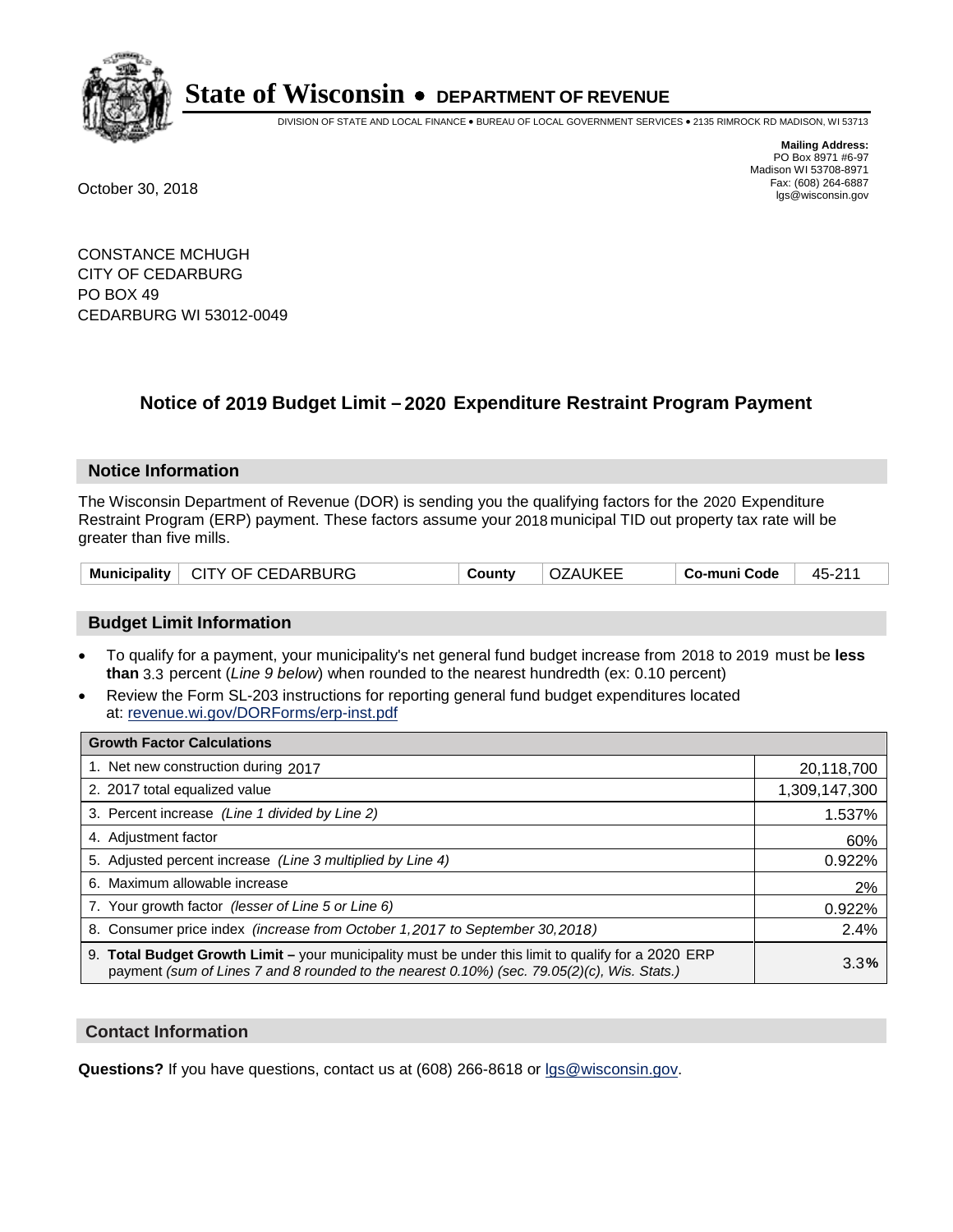

DIVISION OF STATE AND LOCAL FINANCE • BUREAU OF LOCAL GOVERNMENT SERVICES • 2135 RIMROCK RD MADISON, WI 53713

**Mailing Address:** PO Box 8971 #6-97 Madison WI 53708-8971<br>Fax: (608) 264-6887 Fax: (608) 264-6887 October 30, 2018 lgs@wisconsin.gov

SUSAN WESTERBEKE CITY OF PORT WASHINGTON PO BOX 307 PORT WASHINGTON WI 53074-0307

### **Notice of 2019 Budget Limit - 2020 Expenditure Restraint Program Payment**

#### **Notice Information**

The Wisconsin Department of Revenue (DOR) is sending you the qualifying factors for the 2020 Expenditure Restraint Program (ERP) payment. These factors assume your 2018 municipal TID out property tax rate will be greater than five mills.

| Municipality   CITY OF PORT WASHINGTON |  | County | ' OZAUKEE | Co-muni Code | 45-271 |
|----------------------------------------|--|--------|-----------|--------------|--------|
|----------------------------------------|--|--------|-----------|--------------|--------|

#### **Budget Limit Information**

- To qualify for a payment, your municipality's net general fund budget increase from 2018 to 2019 must be less **than** 3.9 percent (*Line 9 below*) when rounded to the nearest hundredth (ex: 0.10 percent)
- Review the Form SL-203 instructions for reporting general fund budget expenditures located at: revenue.wi.gov/DORForms/erp-inst.pdf

| <b>Growth Factor Calculations</b>                                                                                                                                                                  |             |
|----------------------------------------------------------------------------------------------------------------------------------------------------------------------------------------------------|-------------|
| 1. Net new construction during 2017                                                                                                                                                                | 24,326,700  |
| 2. 2017 total equalized value                                                                                                                                                                      | 974,672,000 |
| 3. Percent increase (Line 1 divided by Line 2)                                                                                                                                                     | 2.496%      |
| 4. Adjustment factor                                                                                                                                                                               | 60%         |
| 5. Adjusted percent increase (Line 3 multiplied by Line 4)                                                                                                                                         | 1.498%      |
| 6. Maximum allowable increase                                                                                                                                                                      | 2%          |
| 7. Your growth factor (lesser of Line 5 or Line 6)                                                                                                                                                 | 1.498%      |
| 8. Consumer price index (increase from October 1, 2017 to September 30, 2018)                                                                                                                      | 2.4%        |
| 9. Total Budget Growth Limit - your municipality must be under this limit to qualify for a 2020 ERP<br>payment (sum of Lines 7 and 8 rounded to the nearest 0.10%) (sec. 79.05(2)(c), Wis. Stats.) | 3.9%        |

#### **Contact Information**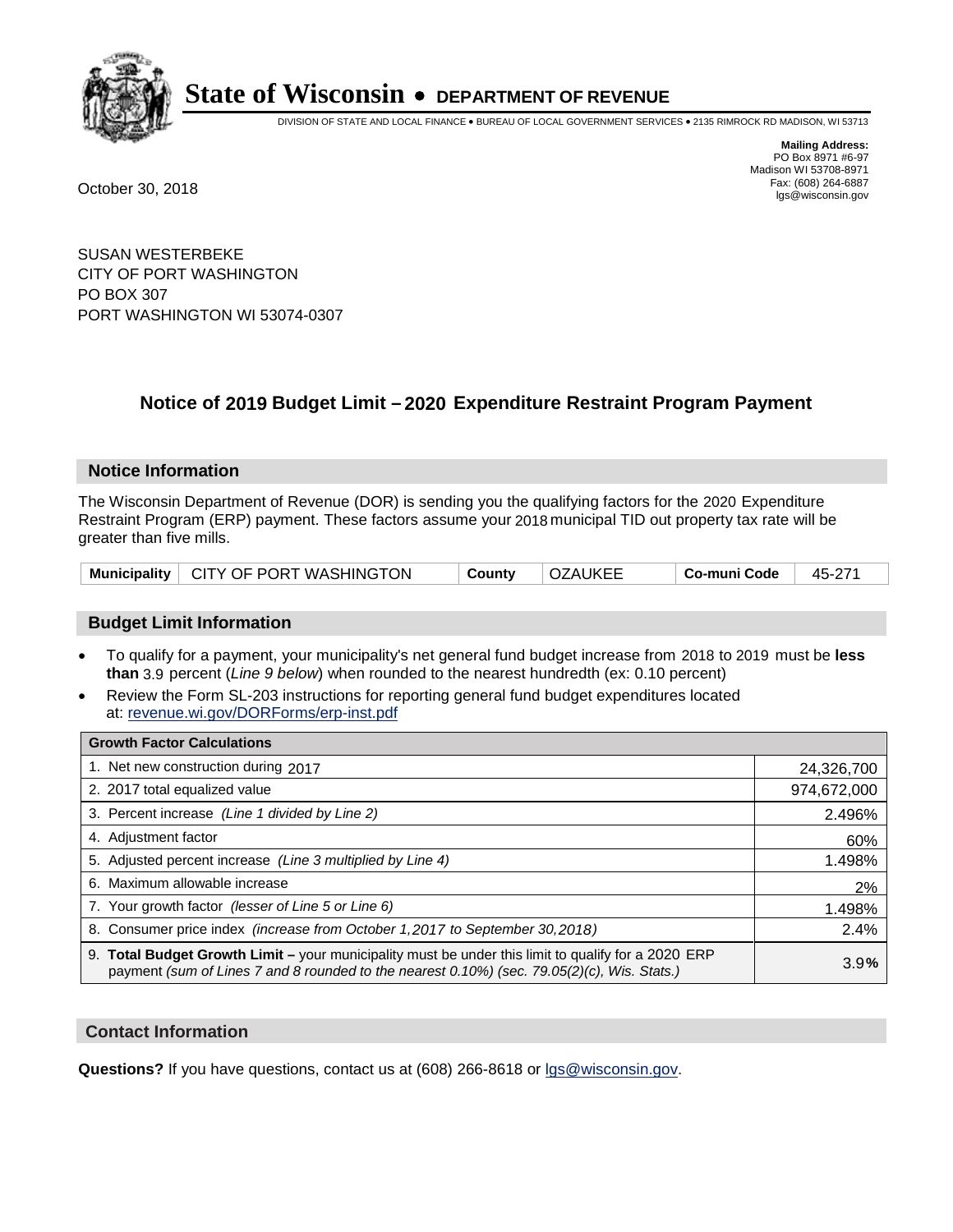

DIVISION OF STATE AND LOCAL FINANCE • BUREAU OF LOCAL GOVERNMENT SERVICES • 2135 RIMROCK RD MADISON, WI 53713

**Mailing Address:** PO Box 8971 #6-97 Madison WI 53708-8971<br>Fax: (608) 264-6887 Fax: (608) 264-6887 October 30, 2018 lgs@wisconsin.gov

JOSHUA EGGLESTON CITY OF DURAND PO BOX 202 DURAND WI 54736-0202

## **Notice of 2019 Budget Limit - 2020 Expenditure Restraint Program Payment**

#### **Notice Information**

The Wisconsin Department of Revenue (DOR) is sending you the qualifying factors for the 2020 Expenditure Restraint Program (ERP) payment. These factors assume your 2018 municipal TID out property tax rate will be greater than five mills.

| CITY OF DURAND<br><b>Municipality</b> | County | <b>PEPIN</b> | Co-muni Code | 46-216 |
|---------------------------------------|--------|--------------|--------------|--------|
|---------------------------------------|--------|--------------|--------------|--------|

#### **Budget Limit Information**

- To qualify for a payment, your municipality's net general fund budget increase from 2018 to 2019 must be less **than** 2.4 percent (*Line 9 below*) when rounded to the nearest hundredth (ex: 0.10 percent)
- Review the Form SL-203 instructions for reporting general fund budget expenditures located at: revenue.wi.gov/DORForms/erp-inst.pdf

| <b>Growth Factor Calculations</b>                                                                                                                                                                  |             |
|----------------------------------------------------------------------------------------------------------------------------------------------------------------------------------------------------|-------------|
| 1. Net new construction during 2017                                                                                                                                                                | $-206,100$  |
| 2. 2017 total equalized value                                                                                                                                                                      | 101,264,300 |
| 3. Percent increase (Line 1 divided by Line 2)                                                                                                                                                     | $-0.204%$   |
| 4. Adjustment factor                                                                                                                                                                               | 60%         |
| 5. Adjusted percent increase (Line 3 multiplied by Line 4)                                                                                                                                         | $-0.122%$   |
| 6. Maximum allowable increase                                                                                                                                                                      | 2%          |
| 7. Your growth factor (lesser of Line 5 or Line 6)                                                                                                                                                 | 0.000%      |
| 8. Consumer price index (increase from October 1, 2017 to September 30, 2018)                                                                                                                      | 2.4%        |
| 9. Total Budget Growth Limit – your municipality must be under this limit to qualify for a 2020 ERP<br>payment (sum of Lines 7 and 8 rounded to the nearest 0.10%) (sec. 79.05(2)(c), Wis. Stats.) | 2.4%        |

#### **Contact Information**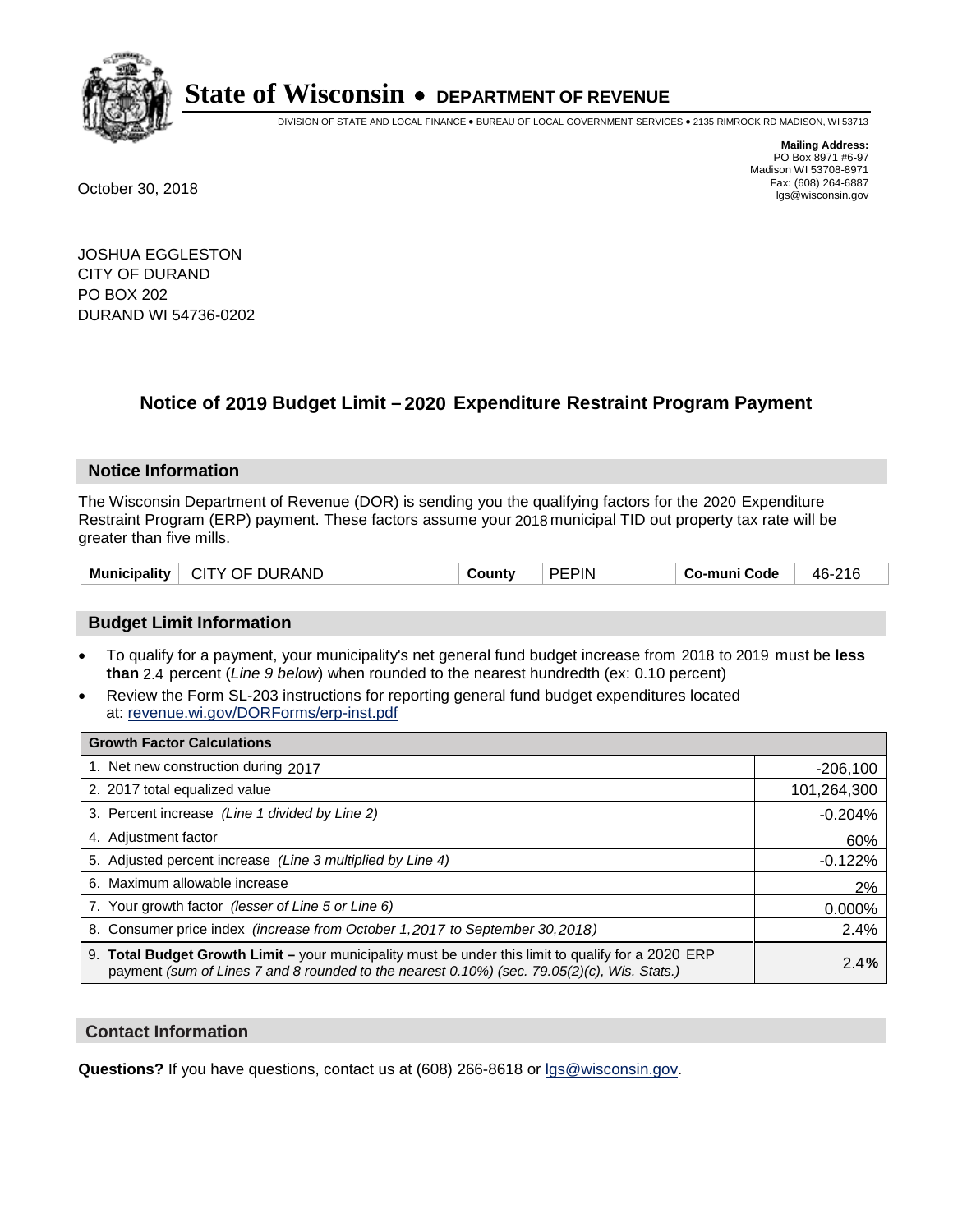

DIVISION OF STATE AND LOCAL FINANCE • BUREAU OF LOCAL GOVERNMENT SERVICES • 2135 RIMROCK RD MADISON, WI 53713

**Mailing Address:** PO Box 8971 #6-97 Madison WI 53708-8971<br>Fax: (608) 264-6887 Fax: (608) 264-6887 October 30, 2018 lgs@wisconsin.gov

MELANIE SCHOEPP TOWN OF EL PASO N5325 450TH ST ELLSWORTH WI 54011

## **Notice of 2019 Budget Limit - 2020 Expenditure Restraint Program Payment**

#### **Notice Information**

The Wisconsin Department of Revenue (DOR) is sending you the qualifying factors for the 2020 Expenditure Restraint Program (ERP) payment. These factors assume your 2018 municipal TID out property tax rate will be greater than five mills.

| Municipality   TOWN OF EL PASO | Countv | <b>PIERCE</b> | Co-muni Code | 47-008 |
|--------------------------------|--------|---------------|--------------|--------|
|--------------------------------|--------|---------------|--------------|--------|

#### **Budget Limit Information**

- To qualify for a payment, your municipality's net general fund budget increase from 2018 to 2019 must be less **than** 4.2 percent (*Line 9 below*) when rounded to the nearest hundredth (ex: 0.10 percent)
- Review the Form SL-203 instructions for reporting general fund budget expenditures located at: revenue.wi.gov/DORForms/erp-inst.pdf

| <b>Growth Factor Calculations</b>                                                                                                                                                                      |            |
|--------------------------------------------------------------------------------------------------------------------------------------------------------------------------------------------------------|------------|
| 1. Net new construction during 2017                                                                                                                                                                    | 2,074,700  |
| 2. 2017 total equalized value                                                                                                                                                                          | 67,937,900 |
| 3. Percent increase (Line 1 divided by Line 2)                                                                                                                                                         | 3.054%     |
| 4. Adjustment factor                                                                                                                                                                                   | 60%        |
| 5. Adjusted percent increase (Line 3 multiplied by Line 4)                                                                                                                                             | 1.832%     |
| 6. Maximum allowable increase                                                                                                                                                                          | 2%         |
| 7. Your growth factor (lesser of Line 5 or Line 6)                                                                                                                                                     | 1.832%     |
| 8. Consumer price index (increase from October 1, 2017 to September 30, 2018)                                                                                                                          | 2.4%       |
| 9. Total Budget Growth Limit - your municipality must be under this limit to qualify for a 2020 ERP<br>payment (sum of Lines 7 and 8 rounded to the nearest $0.10\%$ ) (sec. 79.05(2)(c), Wis. Stats.) | 4.2%       |

#### **Contact Information**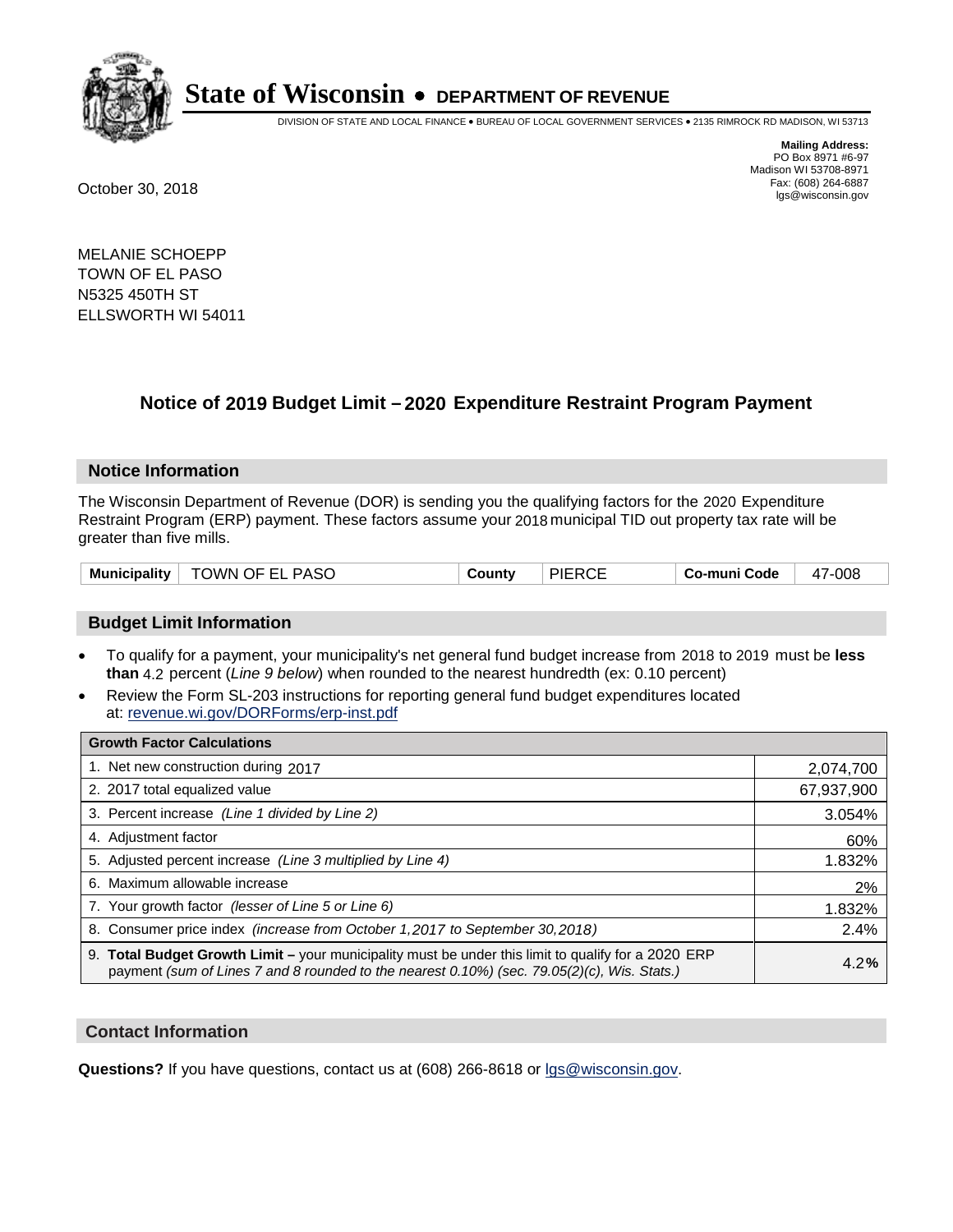

DIVISION OF STATE AND LOCAL FINANCE • BUREAU OF LOCAL GOVERNMENT SERVICES • 2135 RIMROCK RD MADISON, WI 53713

**Mailing Address:** PO Box 8971 #6-97 Madison WI 53708-8971<br>Fax: (608) 264-6887 Fax: (608) 264-6887 October 30, 2018 lgs@wisconsin.gov

MONICA ROBEY TOWN OF ROCK ELM N5427 COUNTY ROAD S ELMWOOD WI 54740-8022

## **Notice of 2019 Budget Limit - 2020 Expenditure Restraint Program Payment**

#### **Notice Information**

The Wisconsin Department of Revenue (DOR) is sending you the qualifying factors for the 2020 Expenditure Restraint Program (ERP) payment. These factors assume your 2018 municipal TID out property tax rate will be greater than five mills.

| Municipality   TOWN OF ROCK ELM |  | County | <b>PIERCE</b> | Co-muni Code | 47-024 |
|---------------------------------|--|--------|---------------|--------------|--------|
|---------------------------------|--|--------|---------------|--------------|--------|

#### **Budget Limit Information**

- To qualify for a payment, your municipality's net general fund budget increase from 2018 to 2019 must be less **than** 2.9 percent (*Line 9 below*) when rounded to the nearest hundredth (ex: 0.10 percent)
- Review the Form SL-203 instructions for reporting general fund budget expenditures located at: revenue.wi.gov/DORForms/erp-inst.pdf

| <b>Growth Factor Calculations</b>                                                                                                                                                                      |            |
|--------------------------------------------------------------------------------------------------------------------------------------------------------------------------------------------------------|------------|
| 1. Net new construction during 2017                                                                                                                                                                    | 287,600    |
| 2. 2017 total equalized value                                                                                                                                                                          | 36,520,200 |
| 3. Percent increase (Line 1 divided by Line 2)                                                                                                                                                         | 0.788%     |
| 4. Adjustment factor                                                                                                                                                                                   | 60%        |
| 5. Adjusted percent increase (Line 3 multiplied by Line 4)                                                                                                                                             | 0.473%     |
| 6. Maximum allowable increase                                                                                                                                                                          | 2%         |
| 7. Your growth factor (lesser of Line 5 or Line 6)                                                                                                                                                     | 0.473%     |
| 8. Consumer price index (increase from October 1, 2017 to September 30, 2018)                                                                                                                          | 2.4%       |
| 9. Total Budget Growth Limit - your municipality must be under this limit to qualify for a 2020 ERP<br>payment (sum of Lines 7 and 8 rounded to the nearest $0.10\%$ ) (sec. 79.05(2)(c), Wis. Stats.) | 2.9%       |

#### **Contact Information**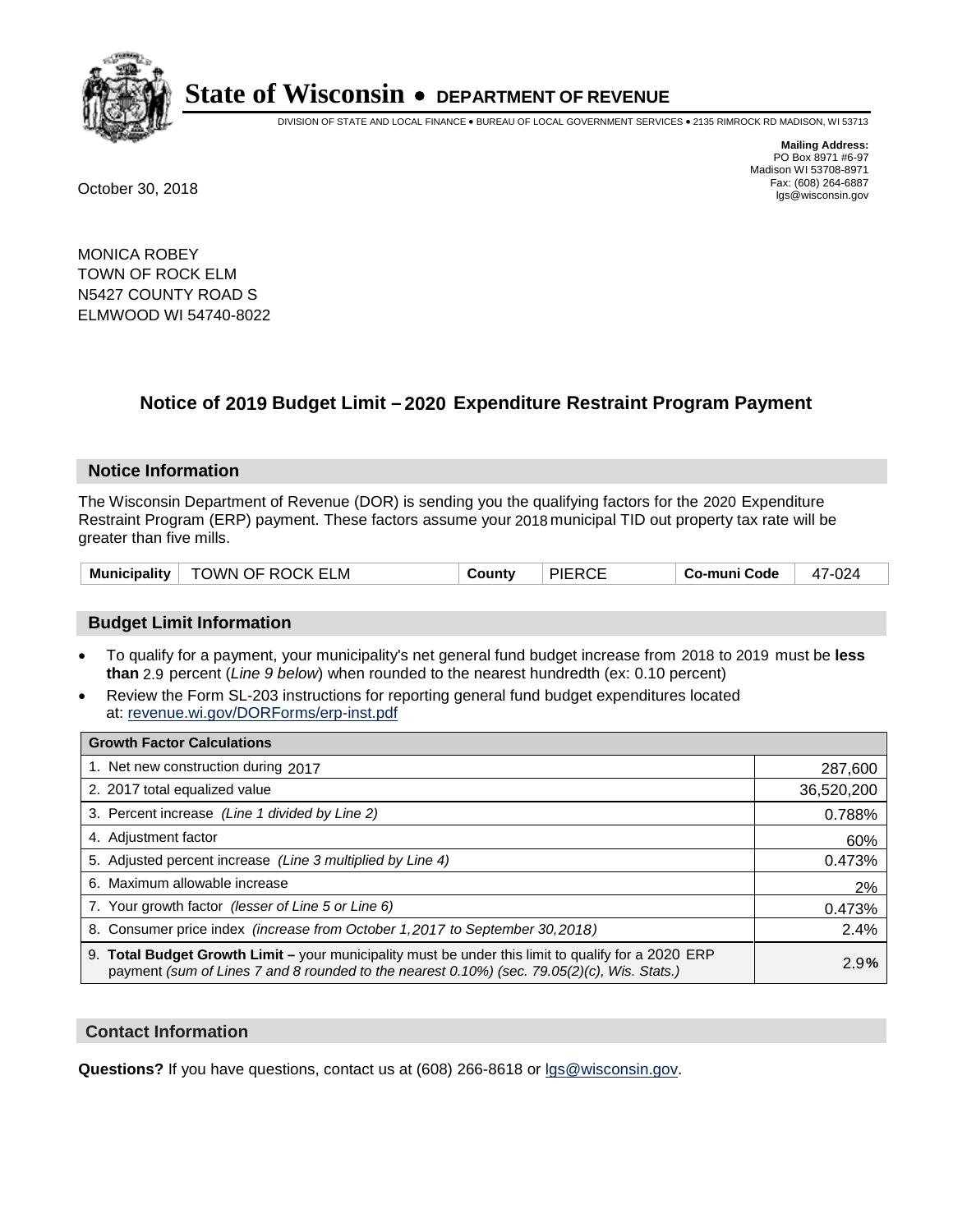

DIVISION OF STATE AND LOCAL FINANCE • BUREAU OF LOCAL GOVERNMENT SERVICES • 2135 RIMROCK RD MADISON, WI 53713

**Mailing Address:** PO Box 8971 #6-97 Madison WI 53708-8971<br>Fax: (608) 264-6887 Fax: (608) 264-6887 October 30, 2018 lgs@wisconsin.gov

MISSY TOWNSEND TOWN OF SALEM N1965 450TH STREET MAIDEN ROCK WI 54750

### **Notice of 2019 Budget Limit - 2020 Expenditure Restraint Program Payment**

#### **Notice Information**

The Wisconsin Department of Revenue (DOR) is sending you the qualifying factors for the 2020 Expenditure Restraint Program (ERP) payment. These factors assume your 2018 municipal TID out property tax rate will be greater than five mills.

#### **Budget Limit Information**

- To qualify for a payment, your municipality's net general fund budget increase from 2018 to 2019 must be less **than** 2.7 percent (*Line 9 below*) when rounded to the nearest hundredth (ex: 0.10 percent)
- Review the Form SL-203 instructions for reporting general fund budget expenditures located at: revenue.wi.gov/DORForms/erp-inst.pdf

| <b>Growth Factor Calculations</b>                                                                                                                                                                  |            |
|----------------------------------------------------------------------------------------------------------------------------------------------------------------------------------------------------|------------|
| 1. Net new construction during 2017                                                                                                                                                                | 227,900    |
| 2. 2017 total equalized value                                                                                                                                                                      | 46,442,200 |
| 3. Percent increase (Line 1 divided by Line 2)                                                                                                                                                     | 0.491%     |
| 4. Adjustment factor                                                                                                                                                                               | 60%        |
| 5. Adjusted percent increase (Line 3 multiplied by Line 4)                                                                                                                                         | 0.295%     |
| 6. Maximum allowable increase                                                                                                                                                                      | 2%         |
| 7. Your growth factor (lesser of Line 5 or Line 6)                                                                                                                                                 | 0.295%     |
| 8. Consumer price index (increase from October 1, 2017 to September 30, 2018)                                                                                                                      | 2.4%       |
| 9. Total Budget Growth Limit - your municipality must be under this limit to qualify for a 2020 ERP<br>payment (sum of Lines 7 and 8 rounded to the nearest 0.10%) (sec. 79.05(2)(c), Wis. Stats.) | 2.7%       |

#### **Contact Information**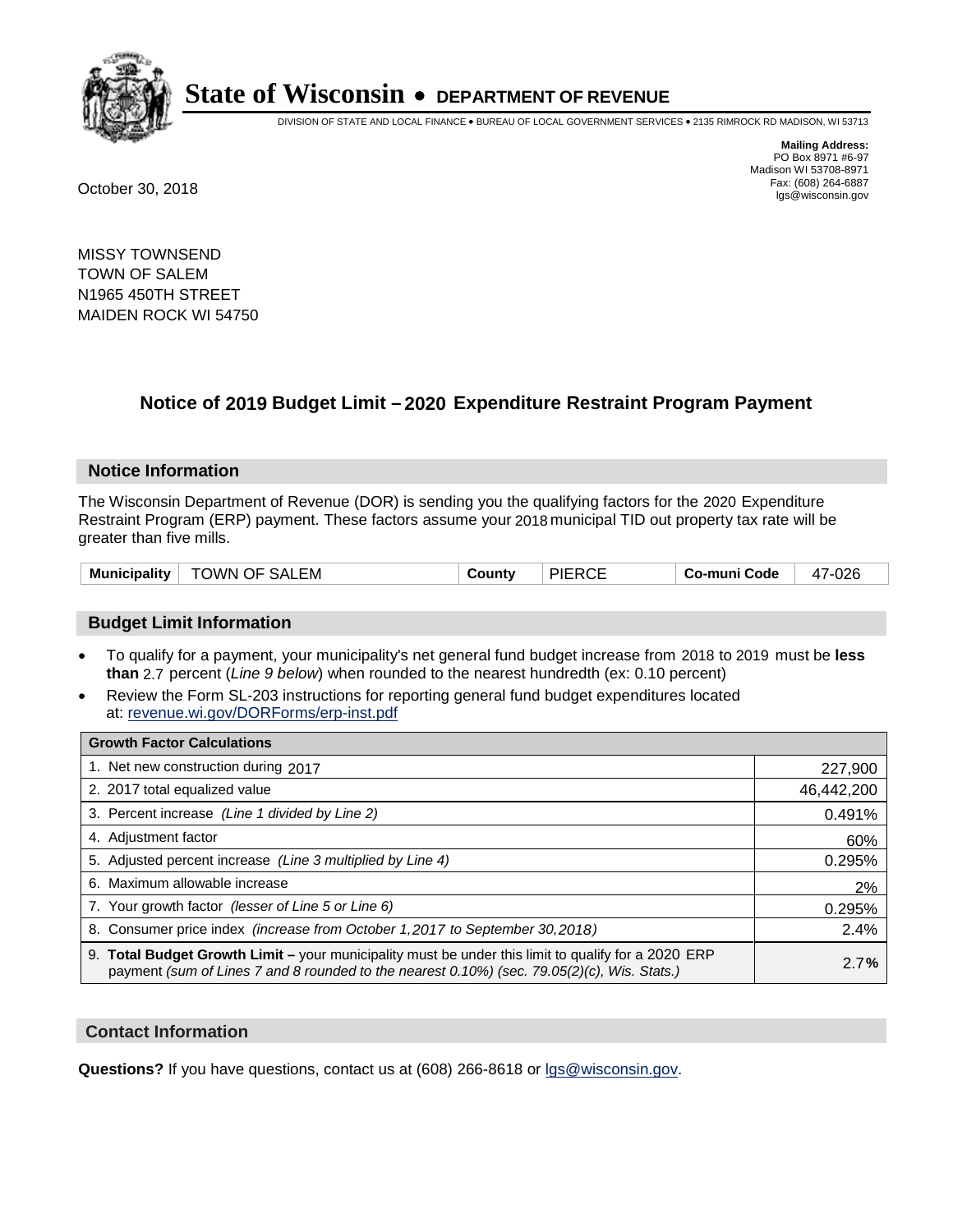

DIVISION OF STATE AND LOCAL FINANCE • BUREAU OF LOCAL GOVERNMENT SERVICES • 2135 RIMROCK RD MADISON, WI 53713

**Mailing Address:** PO Box 8971 #6-97 Madison WI 53708-8971<br>Fax: (608) 264-6887 Fax: (608) 264-6887 October 30, 2018 lgs@wisconsin.gov

DONNA BORGSCHATZ TOWN OF SPRING LAKE N7717 COUNTY RD B, BOX 178 SPRING VALLEY WI 54767

### **Notice of 2019 Budget Limit - 2020 Expenditure Restraint Program Payment**

#### **Notice Information**

The Wisconsin Department of Revenue (DOR) is sending you the qualifying factors for the 2020 Expenditure Restraint Program (ERP) payment. These factors assume your 2018 municipal TID out property tax rate will be greater than five mills.

|  | Municipality   TOWN OF SPRING LAKE | County | <b>PIERCE</b> | Co-muni Code | 47-028 |
|--|------------------------------------|--------|---------------|--------------|--------|
|--|------------------------------------|--------|---------------|--------------|--------|

#### **Budget Limit Information**

- To qualify for a payment, your municipality's net general fund budget increase from 2018 to 2019 must be less **than** 2.9 percent (*Line 9 below*) when rounded to the nearest hundredth (ex: 0.10 percent)
- Review the Form SL-203 instructions for reporting general fund budget expenditures located at: revenue.wi.gov/DORForms/erp-inst.pdf

| <b>Growth Factor Calculations</b>                                                                                                                                                                  |            |
|----------------------------------------------------------------------------------------------------------------------------------------------------------------------------------------------------|------------|
| 1. Net new construction during 2017                                                                                                                                                                | 383,000    |
| 2. 2017 total equalized value                                                                                                                                                                      | 45,437,100 |
| 3. Percent increase (Line 1 divided by Line 2)                                                                                                                                                     | 0.843%     |
| 4. Adjustment factor                                                                                                                                                                               | 60%        |
| 5. Adjusted percent increase (Line 3 multiplied by Line 4)                                                                                                                                         | 0.506%     |
| 6. Maximum allowable increase                                                                                                                                                                      | 2%         |
| 7. Your growth factor (lesser of Line 5 or Line 6)                                                                                                                                                 | 0.506%     |
| 8. Consumer price index (increase from October 1, 2017 to September 30, 2018)                                                                                                                      | 2.4%       |
| 9. Total Budget Growth Limit - your municipality must be under this limit to qualify for a 2020 ERP<br>payment (sum of Lines 7 and 8 rounded to the nearest 0.10%) (sec. 79.05(2)(c), Wis. Stats.) | 2.9%       |

#### **Contact Information**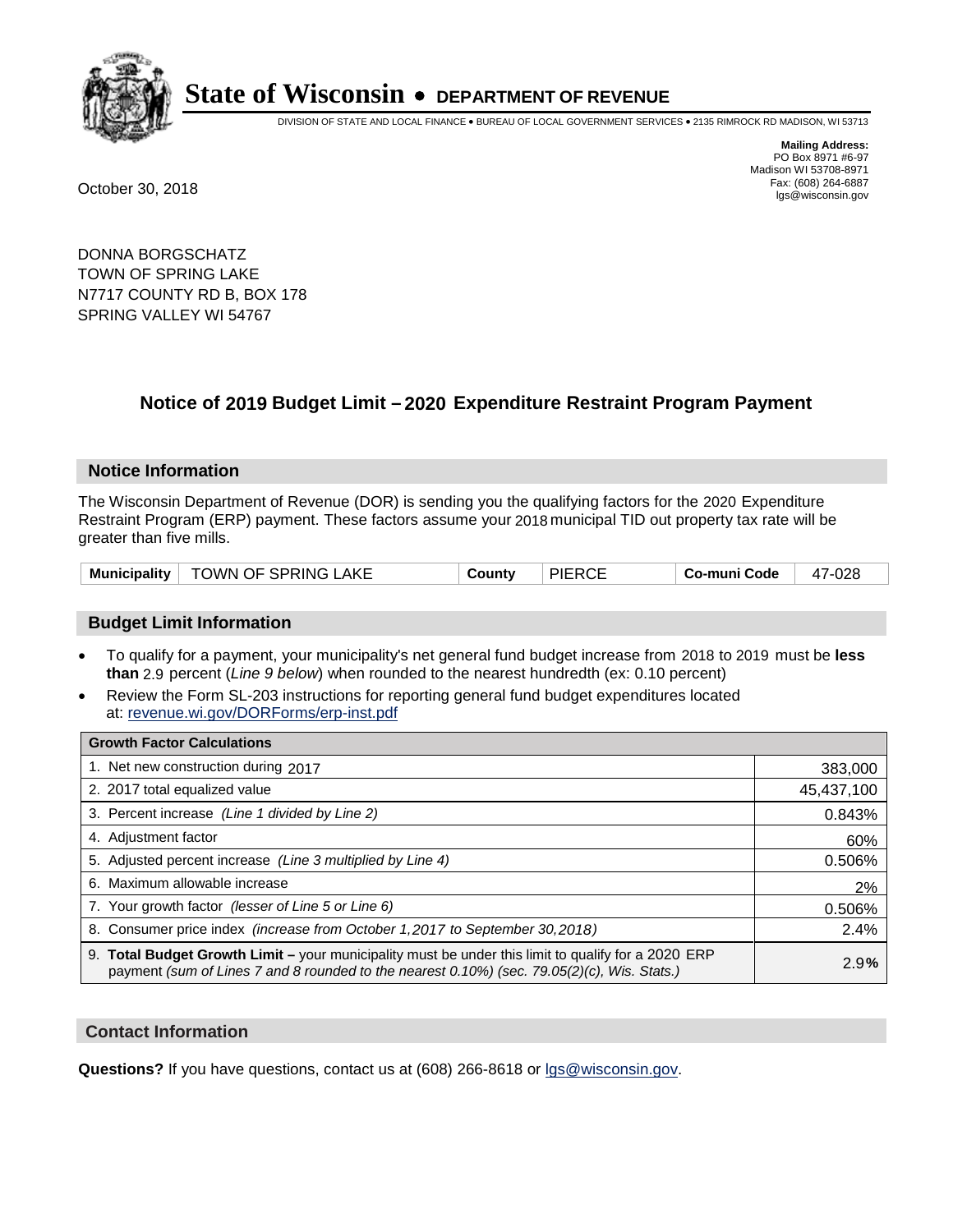

DIVISION OF STATE AND LOCAL FINANCE • BUREAU OF LOCAL GOVERNMENT SERVICES • 2135 RIMROCK RD MADISON, WI 53713

**Mailing Address:** PO Box 8971 #6-97 Madison WI 53708-8971<br>Fax: (608) 264-6887 Fax: (608) 264-6887 October 30, 2018 lgs@wisconsin.gov

KIM LUNDA VILLAGE OF BAY CITY PO BOX 9 BAY CITY WI 54723-0009

### **Notice of 2019 Budget Limit - 2020 Expenditure Restraint Program Payment**

#### **Notice Information**

The Wisconsin Department of Revenue (DOR) is sending you the qualifying factors for the 2020 Expenditure Restraint Program (ERP) payment. These factors assume your 2018 municipal TID out property tax rate will be greater than five mills.

|  | Municipality   VILLAGE OF BAY CITY | County | <b>PIERCE</b> | Co-muni Code | 106<br>47- |
|--|------------------------------------|--------|---------------|--------------|------------|
|--|------------------------------------|--------|---------------|--------------|------------|

#### **Budget Limit Information**

- To qualify for a payment, your municipality's net general fund budget increase from 2018 to 2019 must be less **than** 3.3 percent (*Line 9 below*) when rounded to the nearest hundredth (ex: 0.10 percent)
- Review the Form SL-203 instructions for reporting general fund budget expenditures located at: revenue.wi.gov/DORForms/erp-inst.pdf

| <b>Growth Factor Calculations</b>                                                                                                                                                                      |            |
|--------------------------------------------------------------------------------------------------------------------------------------------------------------------------------------------------------|------------|
| 1. Net new construction during 2017                                                                                                                                                                    | 272,000    |
| 2. 2017 total equalized value                                                                                                                                                                          | 18,020,100 |
| 3. Percent increase (Line 1 divided by Line 2)                                                                                                                                                         | 1.509%     |
| 4. Adjustment factor                                                                                                                                                                                   | 60%        |
| 5. Adjusted percent increase (Line 3 multiplied by Line 4)                                                                                                                                             | 0.905%     |
| 6. Maximum allowable increase                                                                                                                                                                          | 2%         |
| 7. Your growth factor (lesser of Line 5 or Line 6)                                                                                                                                                     | 0.905%     |
| 8. Consumer price index (increase from October 1,2017 to September 30,2018)                                                                                                                            | 2.4%       |
| 9. Total Budget Growth Limit - your municipality must be under this limit to qualify for a 2020 ERP<br>payment (sum of Lines 7 and 8 rounded to the nearest $0.10\%$ ) (sec. 79.05(2)(c), Wis. Stats.) | 3.3%       |

#### **Contact Information**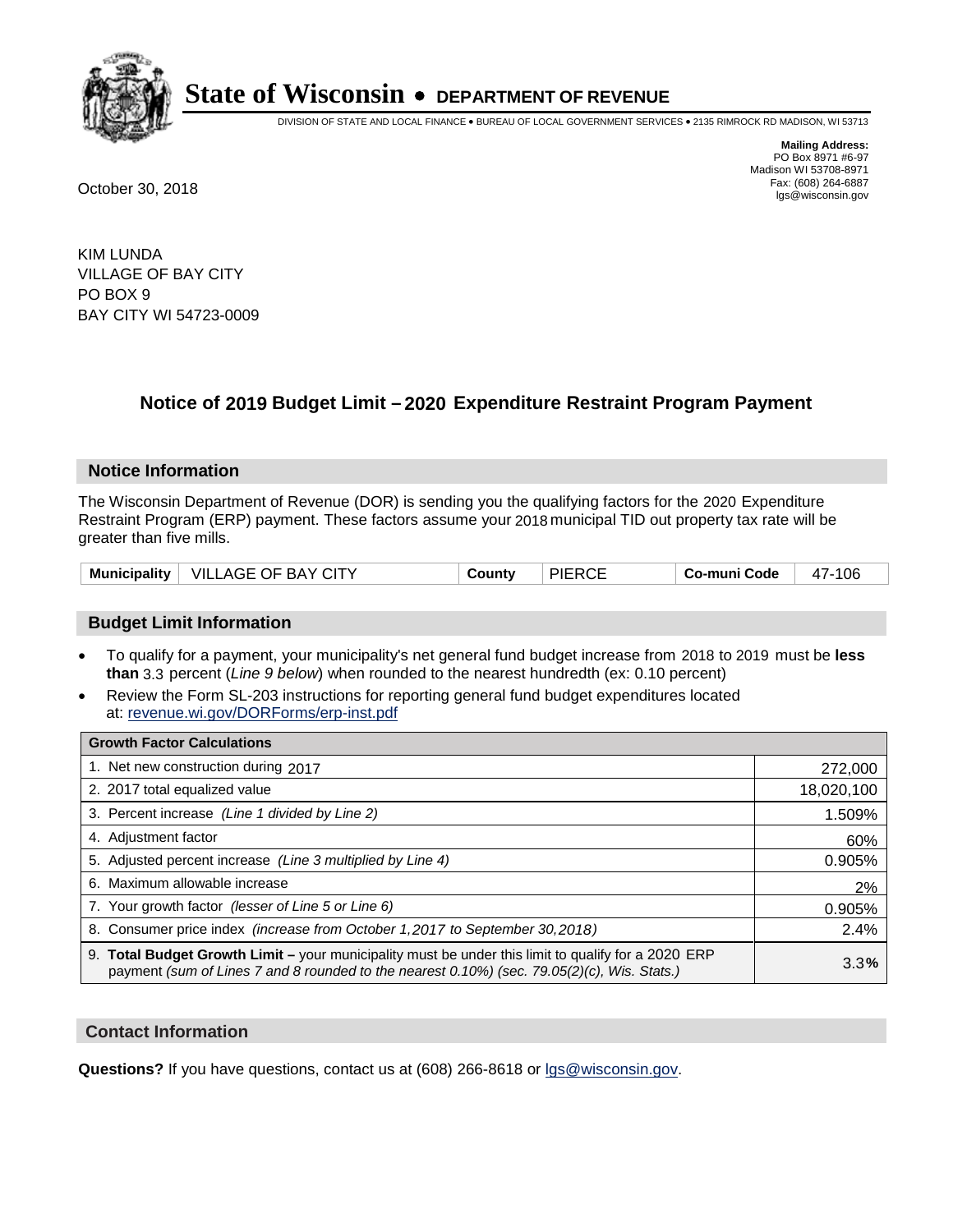

DIVISION OF STATE AND LOCAL FINANCE • BUREAU OF LOCAL GOVERNMENT SERVICES • 2135 RIMROCK RD MADISON, WI 53713

**Mailing Address:** PO Box 8971 #6-97 Madison WI 53708-8971<br>Fax: (608) 264-6887 Fax: (608) 264-6887 October 30, 2018 lgs@wisconsin.gov

PEGGY NELSON VILLAGE OF ELLSWORTH 130 N CHESTNUT ST ELLSWORTH WI 54011-4135

### **Notice of 2019 Budget Limit - 2020 Expenditure Restraint Program Payment**

#### **Notice Information**

The Wisconsin Department of Revenue (DOR) is sending you the qualifying factors for the 2020 Expenditure Restraint Program (ERP) payment. These factors assume your 2018 municipal TID out property tax rate will be greater than five mills.

| <b>Municipality</b> | $\mid$ VILLAGE OF ELLSWORTH | County | <b>PIERCE</b> | Co-muni Code | 47-121 |
|---------------------|-----------------------------|--------|---------------|--------------|--------|
|---------------------|-----------------------------|--------|---------------|--------------|--------|

#### **Budget Limit Information**

- To qualify for a payment, your municipality's net general fund budget increase from 2018 to 2019 must be less **than** 3.1 percent (*Line 9 below*) when rounded to the nearest hundredth (ex: 0.10 percent)
- Review the Form SL-203 instructions for reporting general fund budget expenditures located at: revenue.wi.gov/DORForms/erp-inst.pdf

| <b>Growth Factor Calculations</b>                                                                                                                                                                      |             |
|--------------------------------------------------------------------------------------------------------------------------------------------------------------------------------------------------------|-------------|
| 1. Net new construction during 2017                                                                                                                                                                    | 2,240,000   |
| 2. 2017 total equalized value                                                                                                                                                                          | 200,748,300 |
| 3. Percent increase (Line 1 divided by Line 2)                                                                                                                                                         | 1.116%      |
| 4. Adjustment factor                                                                                                                                                                                   | 60%         |
| 5. Adjusted percent increase (Line 3 multiplied by Line 4)                                                                                                                                             | 0.670%      |
| 6. Maximum allowable increase                                                                                                                                                                          | 2%          |
| 7. Your growth factor (lesser of Line 5 or Line 6)                                                                                                                                                     | 0.670%      |
| 8. Consumer price index (increase from October 1, 2017 to September 30, 2018)                                                                                                                          | 2.4%        |
| 9. Total Budget Growth Limit - your municipality must be under this limit to qualify for a 2020 ERP<br>payment (sum of Lines 7 and 8 rounded to the nearest $0.10\%$ ) (sec. 79.05(2)(c), Wis. Stats.) | 3.1%        |

#### **Contact Information**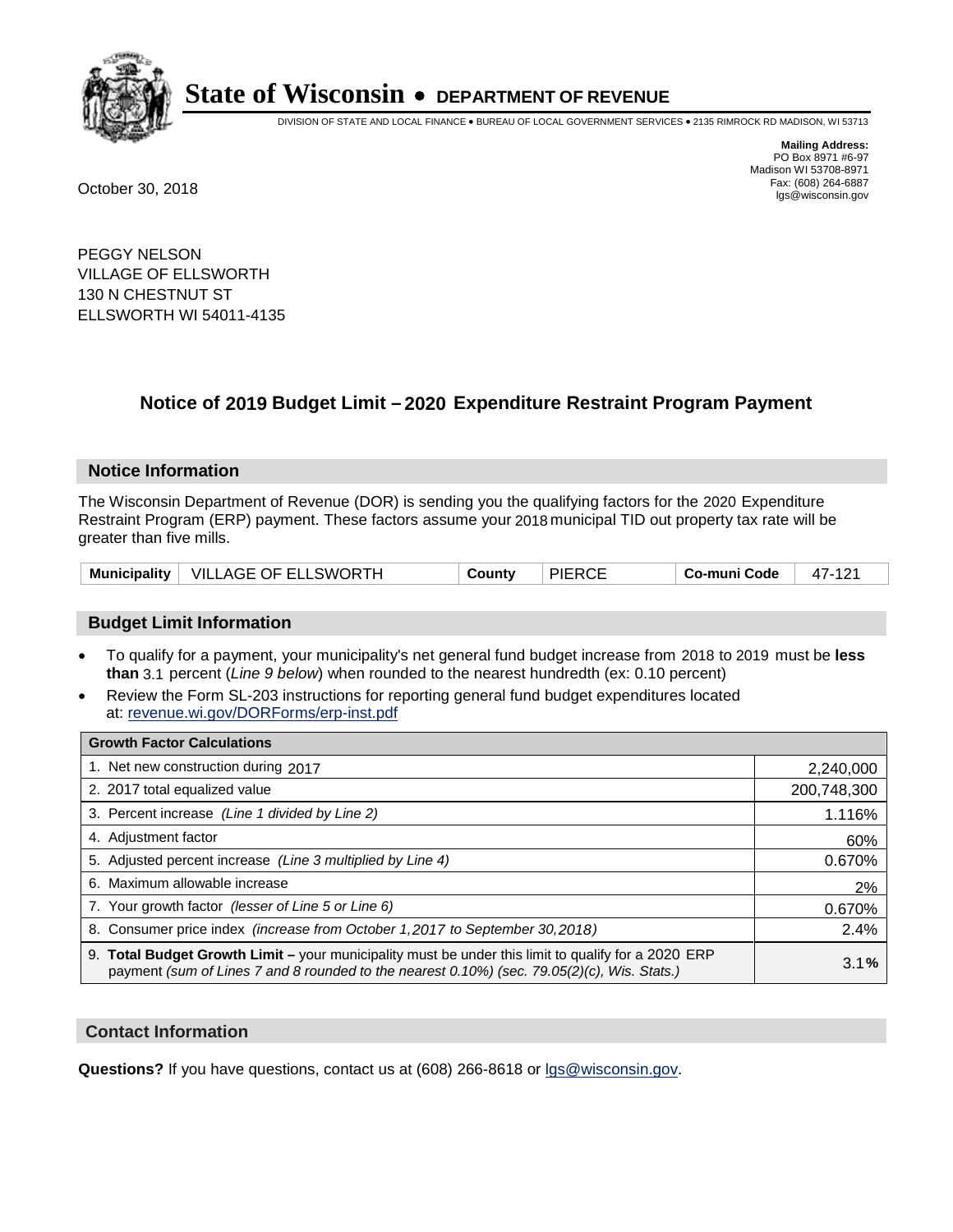

DIVISION OF STATE AND LOCAL FINANCE • BUREAU OF LOCAL GOVERNMENT SERVICES • 2135 RIMROCK RD MADISON, WI 53713

**Mailing Address:** PO Box 8971 #6-97 Madison WI 53708-8971<br>Fax: (608) 264-6887 Fax: (608) 264-6887 October 30, 2018 lgs@wisconsin.gov

SHIRLEY GILLES VILLAGE OF MAIDEN ROCK PO BOX 186 MAIDEN ROCK WI 54750-0186

### **Notice of 2019 Budget Limit - 2020 Expenditure Restraint Program Payment**

#### **Notice Information**

The Wisconsin Department of Revenue (DOR) is sending you the qualifying factors for the 2020 Expenditure Restraint Program (ERP) payment. These factors assume your 2018 municipal TID out property tax rate will be greater than five mills.

|  | Municipality   VILLAGE OF MAIDEN ROCK | County | <b>PIERCE</b> | Co-muni Code | 47-151 |
|--|---------------------------------------|--------|---------------|--------------|--------|
|--|---------------------------------------|--------|---------------|--------------|--------|

#### **Budget Limit Information**

- To qualify for a payment, your municipality's net general fund budget increase from 2018 to 2019 must be less **than** 2.9 percent (*Line 9 below*) when rounded to the nearest hundredth (ex: 0.10 percent)
- Review the Form SL-203 instructions for reporting general fund budget expenditures located at: revenue.wi.gov/DORForms/erp-inst.pdf

| <b>Growth Factor Calculations</b>                                                                                                                                                                      |            |
|--------------------------------------------------------------------------------------------------------------------------------------------------------------------------------------------------------|------------|
| 1. Net new construction during 2017                                                                                                                                                                    | 160,900    |
| 2. 2017 total equalized value                                                                                                                                                                          | 21,267,600 |
| 3. Percent increase (Line 1 divided by Line 2)                                                                                                                                                         | 0.757%     |
| 4. Adjustment factor                                                                                                                                                                                   | 60%        |
| 5. Adjusted percent increase (Line 3 multiplied by Line 4)                                                                                                                                             | 0.454%     |
| 6. Maximum allowable increase                                                                                                                                                                          | 2%         |
| 7. Your growth factor (lesser of Line 5 or Line 6)                                                                                                                                                     | 0.454%     |
| 8. Consumer price index (increase from October 1,2017 to September 30,2018)                                                                                                                            | 2.4%       |
| 9. Total Budget Growth Limit - your municipality must be under this limit to qualify for a 2020 ERP<br>payment (sum of Lines 7 and 8 rounded to the nearest $0.10\%$ ) (sec. 79.05(2)(c), Wis. Stats.) | 2.9%       |

#### **Contact Information**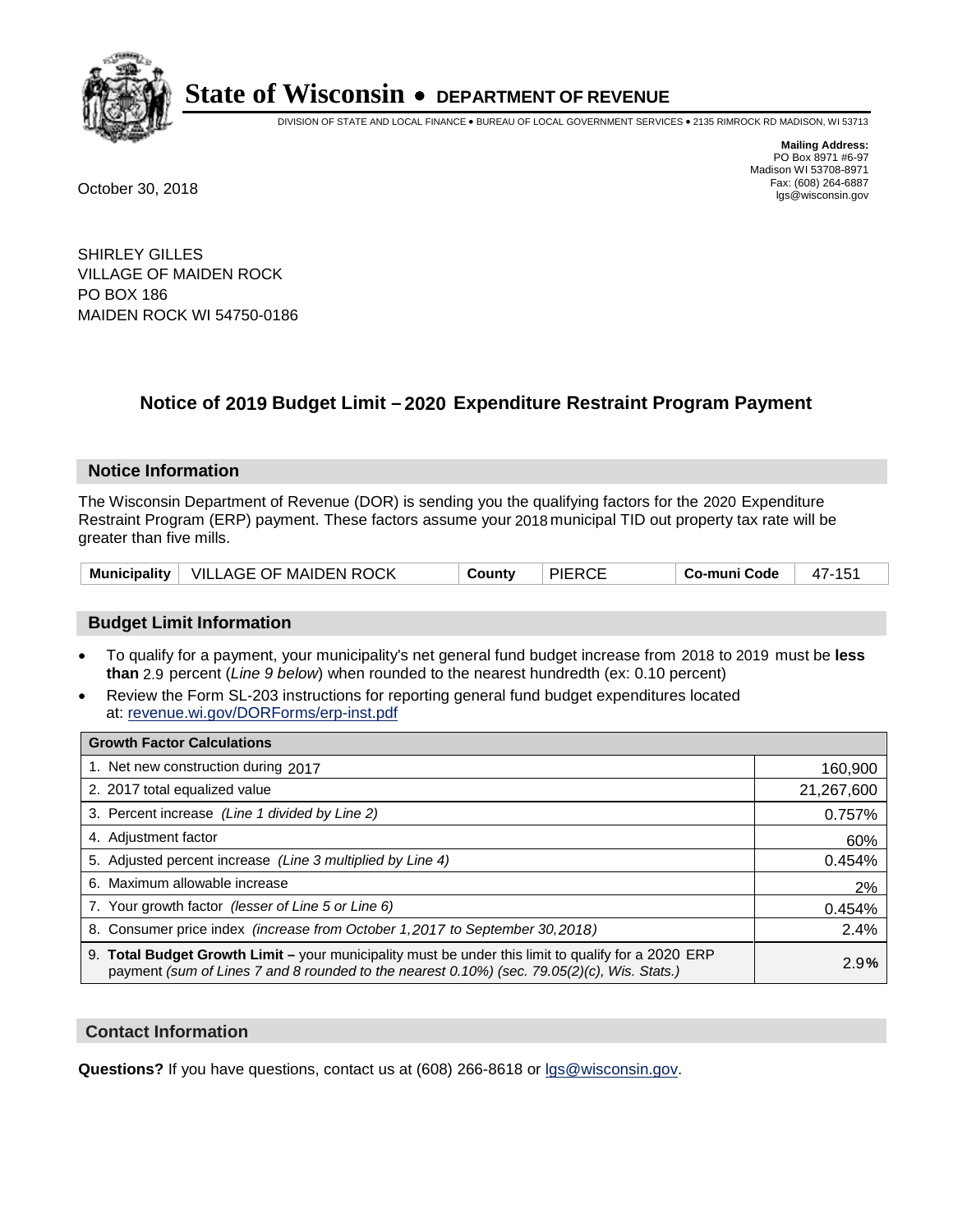

DIVISION OF STATE AND LOCAL FINANCE • BUREAU OF LOCAL GOVERNMENT SERVICES • 2135 RIMROCK RD MADISON, WI 53713

**Mailing Address:** PO Box 8971 #6-97 Madison WI 53708-8971<br>Fax: (608) 264-6887 Fax: (608) 264-6887 October 30, 2018 lgs@wisconsin.gov

MICHELE BURG VILLAGE OF PLUM CITY PO BOX 207 PLUM CITY WI 54761-0207

### **Notice of 2019 Budget Limit - 2020 Expenditure Restraint Program Payment**

#### **Notice Information**

The Wisconsin Department of Revenue (DOR) is sending you the qualifying factors for the 2020 Expenditure Restraint Program (ERP) payment. These factors assume your 2018 municipal TID out property tax rate will be greater than five mills.

| <b>Municipality</b> | $\mid$ VILLAGE OF PLUM CITY | County | <b>PIERCE</b> | Co-muni Code |  |
|---------------------|-----------------------------|--------|---------------|--------------|--|
|---------------------|-----------------------------|--------|---------------|--------------|--|

#### **Budget Limit Information**

- To qualify for a payment, your municipality's net general fund budget increase from 2018 to 2019 must be less **than** 2.6 percent (*Line 9 below*) when rounded to the nearest hundredth (ex: 0.10 percent)
- Review the Form SL-203 instructions for reporting general fund budget expenditures located at: revenue.wi.gov/DORForms/erp-inst.pdf

| <b>Growth Factor Calculations</b>                                                                                                                                                                  |            |
|----------------------------------------------------------------------------------------------------------------------------------------------------------------------------------------------------|------------|
| 1. Net new construction during 2017                                                                                                                                                                | 96,700     |
| 2. 2017 total equalized value                                                                                                                                                                      | 26,583,500 |
| 3. Percent increase (Line 1 divided by Line 2)                                                                                                                                                     | 0.364%     |
| 4. Adjustment factor                                                                                                                                                                               | 60%        |
| 5. Adjusted percent increase (Line 3 multiplied by Line 4)                                                                                                                                         | 0.218%     |
| 6. Maximum allowable increase                                                                                                                                                                      | 2%         |
| 7. Your growth factor (lesser of Line 5 or Line 6)                                                                                                                                                 | 0.218%     |
| 8. Consumer price index (increase from October 1, 2017 to September 30, 2018)                                                                                                                      | 2.4%       |
| 9. Total Budget Growth Limit – your municipality must be under this limit to qualify for a 2020 ERP<br>payment (sum of Lines 7 and 8 rounded to the nearest 0.10%) (sec. 79.05(2)(c), Wis. Stats.) | 2.6%       |

#### **Contact Information**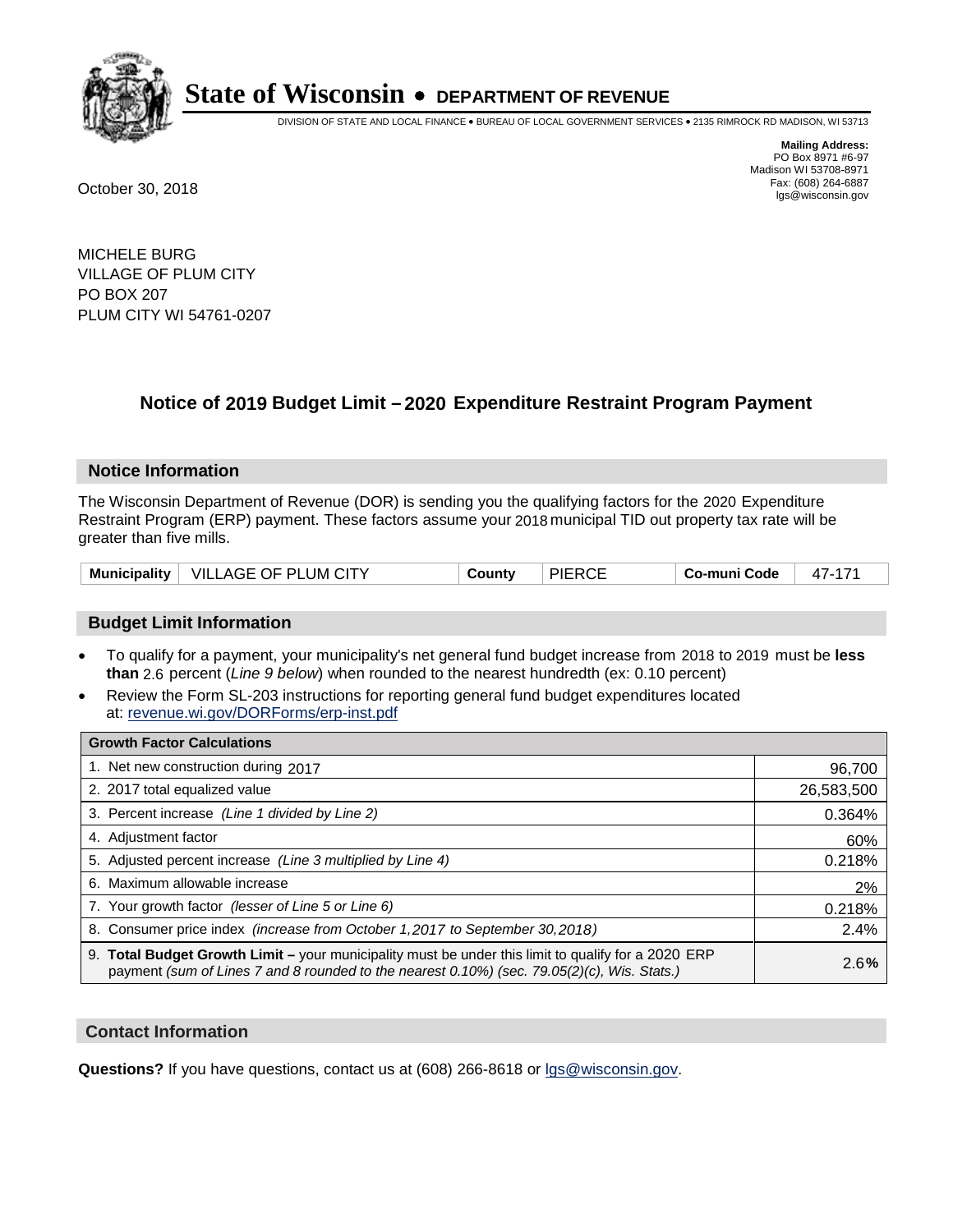

DIVISION OF STATE AND LOCAL FINANCE • BUREAU OF LOCAL GOVERNMENT SERVICES • 2135 RIMROCK RD MADISON, WI 53713

**Mailing Address:** PO Box 8971 #6-97 Madison WI 53708-8971<br>Fax: (608) 264-6887 Fax: (608) 264-6887 October 30, 2018 lgs@wisconsin.gov

LUANN EMERSON VILLAGE OF SPRING VALLEY PO BOX 276 SPRING VALLEY WI 54767-0276

### **Notice of 2019 Budget Limit - 2020 Expenditure Restraint Program Payment**

#### **Notice Information**

The Wisconsin Department of Revenue (DOR) is sending you the qualifying factors for the 2020 Expenditure Restraint Program (ERP) payment. These factors assume your 2018 municipal TID out property tax rate will be greater than five mills.

|  | Municipality   VILLAGE OF SPRING VALLEY | County | <b>PIERCE</b> | Co-muni Code | 47-181 |
|--|-----------------------------------------|--------|---------------|--------------|--------|
|--|-----------------------------------------|--------|---------------|--------------|--------|

#### **Budget Limit Information**

- To qualify for a payment, your municipality's net general fund budget increase from 2018 to 2019 must be less **than** 3.1 percent (*Line 9 below*) when rounded to the nearest hundredth (ex: 0.10 percent)
- Review the Form SL-203 instructions for reporting general fund budget expenditures located at: revenue.wi.gov/DORForms/erp-inst.pdf

| <b>Growth Factor Calculations</b>                                                                                                                                                                      |            |
|--------------------------------------------------------------------------------------------------------------------------------------------------------------------------------------------------------|------------|
| 1. Net new construction during 2017                                                                                                                                                                    | 794,700    |
| 2. 2017 total equalized value                                                                                                                                                                          | 71,579,100 |
| 3. Percent increase (Line 1 divided by Line 2)                                                                                                                                                         | 1.110%     |
| 4. Adjustment factor                                                                                                                                                                                   | 60%        |
| 5. Adjusted percent increase (Line 3 multiplied by Line 4)                                                                                                                                             | 0.666%     |
| 6. Maximum allowable increase                                                                                                                                                                          | 2%         |
| 7. Your growth factor (lesser of Line 5 or Line 6)                                                                                                                                                     | 0.666%     |
| 8. Consumer price index (increase from October 1, 2017 to September 30, 2018)                                                                                                                          | 2.4%       |
| 9. Total Budget Growth Limit - your municipality must be under this limit to qualify for a 2020 ERP<br>payment (sum of Lines 7 and 8 rounded to the nearest $0.10\%$ ) (sec. 79.05(2)(c), Wis. Stats.) | 3.1%       |

#### **Contact Information**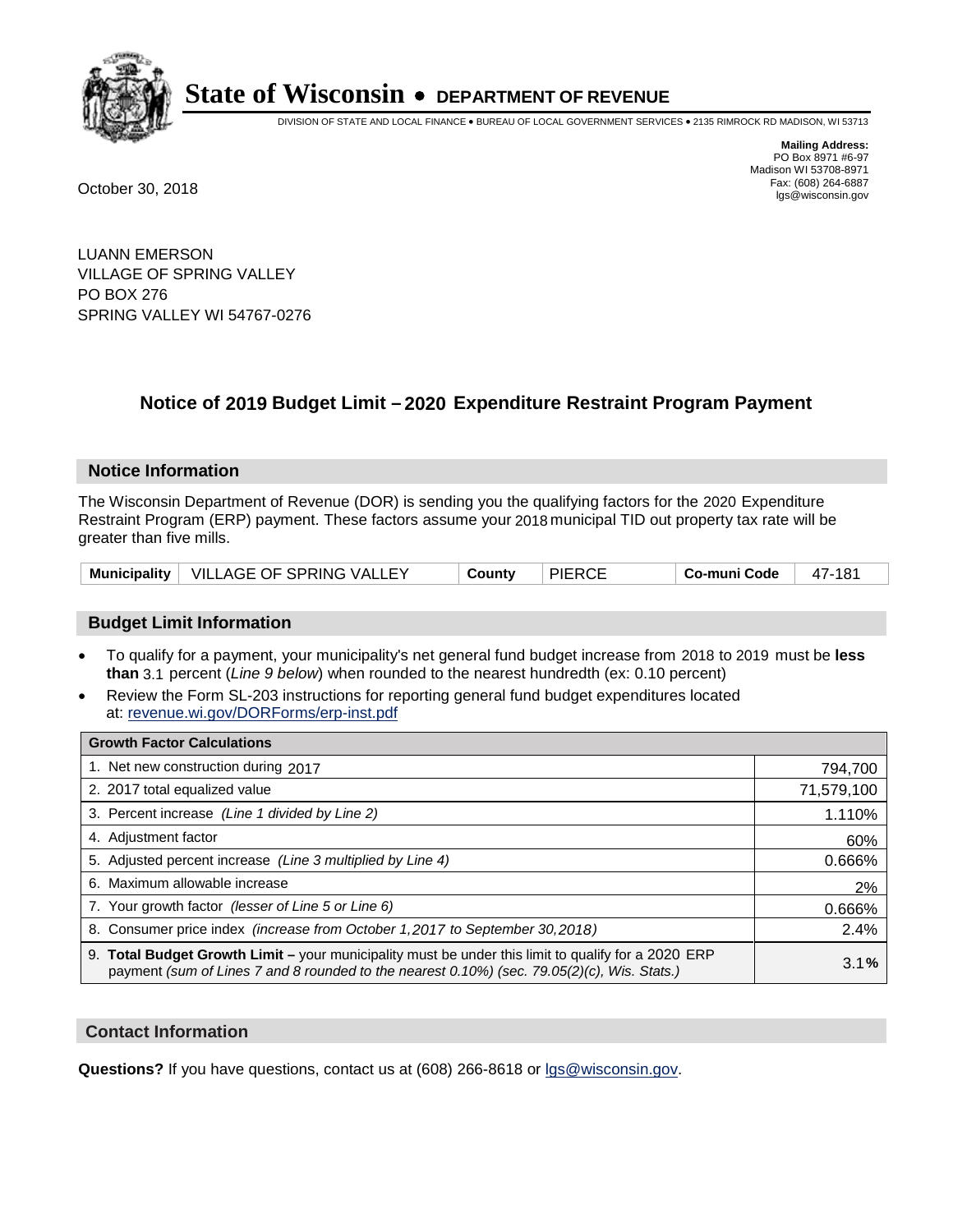

DIVISION OF STATE AND LOCAL FINANCE • BUREAU OF LOCAL GOVERNMENT SERVICES • 2135 RIMROCK RD MADISON, WI 53713

**Mailing Address:** PO Box 8971 #6-97 Madison WI 53708-8971<br>Fax: (608) 264-6887 Fax: (608) 264-6887 October 30, 2018 lgs@wisconsin.gov

JAYNE BRAND CITY OF PRESCOTT 800 BORNER ST PRESCOTT WI 54021

### **Notice of 2019 Budget Limit - 2020 Expenditure Restraint Program Payment**

#### **Notice Information**

The Wisconsin Department of Revenue (DOR) is sending you the qualifying factors for the 2020 Expenditure Restraint Program (ERP) payment. These factors assume your 2018 municipal TID out property tax rate will be greater than five mills.

#### **Budget Limit Information**

- To qualify for a payment, your municipality's net general fund budget increase from 2018 to 2019 must be less **than** 3.1 percent (*Line 9 below*) when rounded to the nearest hundredth (ex: 0.10 percent)
- Review the Form SL-203 instructions for reporting general fund budget expenditures located at: revenue.wi.gov/DORForms/erp-inst.pdf

| <b>Growth Factor Calculations</b>                                                                                                                                                                      |             |
|--------------------------------------------------------------------------------------------------------------------------------------------------------------------------------------------------------|-------------|
| 1. Net new construction during 2017                                                                                                                                                                    | 4,627,800   |
| 2. 2017 total equalized value                                                                                                                                                                          | 385,394,300 |
| 3. Percent increase (Line 1 divided by Line 2)                                                                                                                                                         | 1.201%      |
| 4. Adiustment factor                                                                                                                                                                                   | 60%         |
| 5. Adjusted percent increase (Line 3 multiplied by Line 4)                                                                                                                                             | 0.721%      |
| 6. Maximum allowable increase                                                                                                                                                                          | 2%          |
| 7. Your growth factor (lesser of Line 5 or Line 6)                                                                                                                                                     | 0.721%      |
| 8. Consumer price index (increase from October 1,2017 to September 30,2018)                                                                                                                            | 2.4%        |
| 9. Total Budget Growth Limit - your municipality must be under this limit to qualify for a 2020 ERP<br>payment (sum of Lines 7 and 8 rounded to the nearest $0.10\%$ ) (sec. 79.05(2)(c), Wis. Stats.) | 3.1%        |

#### **Contact Information**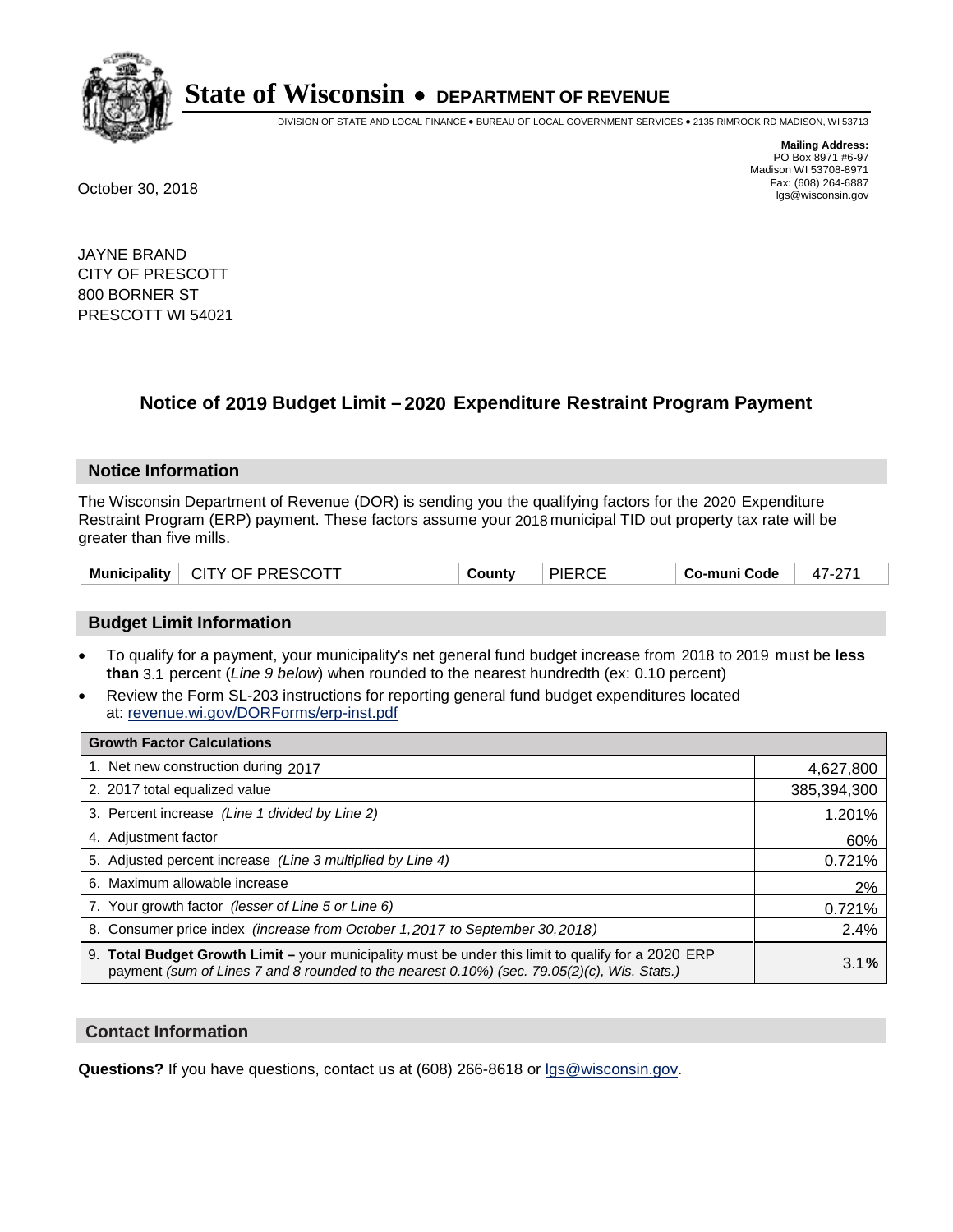

DIVISION OF STATE AND LOCAL FINANCE • BUREAU OF LOCAL GOVERNMENT SERVICES • 2135 RIMROCK RD MADISON, WI 53713

**Mailing Address:** PO Box 8971 #6-97 Madison WI 53708-8971<br>Fax: (608) 264-6887 Fax: (608) 264-6887 October 30, 2018 lgs@wisconsin.gov

AMY WHITE CITY OF RIVER FALLS 222 LEWIS ST STE 202 RIVER FALLS WI 54022

### **Notice of 2019 Budget Limit - 2020 Expenditure Restraint Program Payment**

#### **Notice Information**

The Wisconsin Department of Revenue (DOR) is sending you the qualifying factors for the 2020 Expenditure Restraint Program (ERP) payment. These factors assume your 2018 municipal TID out property tax rate will be greater than five mills.

|  | Municipality   CITY OF RIVER FALLS | County | <b>PIERCE</b> | Co-muni Code | 47-276 |
|--|------------------------------------|--------|---------------|--------------|--------|
|--|------------------------------------|--------|---------------|--------------|--------|

#### **Budget Limit Information**

- To qualify for a payment, your municipality's net general fund budget increase from 2018 to 2019 must be less **than** 4.4 percent (*Line 9 below*) when rounded to the nearest hundredth (ex: 0.10 percent)
- Review the Form SL-203 instructions for reporting general fund budget expenditures located at: revenue.wi.gov/DORForms/erp-inst.pdf

| <b>Growth Factor Calculations</b>                                                                                                                                                                      |             |
|--------------------------------------------------------------------------------------------------------------------------------------------------------------------------------------------------------|-------------|
| 1. Net new construction during 2017                                                                                                                                                                    | 34,911,100  |
| 2. 2017 total equalized value                                                                                                                                                                          | 965,444,900 |
| 3. Percent increase (Line 1 divided by Line 2)                                                                                                                                                         | 3.616%      |
| 4. Adjustment factor                                                                                                                                                                                   | 60%         |
| 5. Adjusted percent increase (Line 3 multiplied by Line 4)                                                                                                                                             | 2.170%      |
| 6. Maximum allowable increase                                                                                                                                                                          | 2%          |
| 7. Your growth factor (lesser of Line 5 or Line 6)                                                                                                                                                     | 2.000%      |
| 8. Consumer price index (increase from October 1,2017 to September 30,2018)                                                                                                                            | 2.4%        |
| 9. Total Budget Growth Limit - your municipality must be under this limit to qualify for a 2020 ERP<br>payment (sum of Lines 7 and 8 rounded to the nearest $0.10\%$ ) (sec. 79.05(2)(c), Wis. Stats.) | 4.4%        |

#### **Contact Information**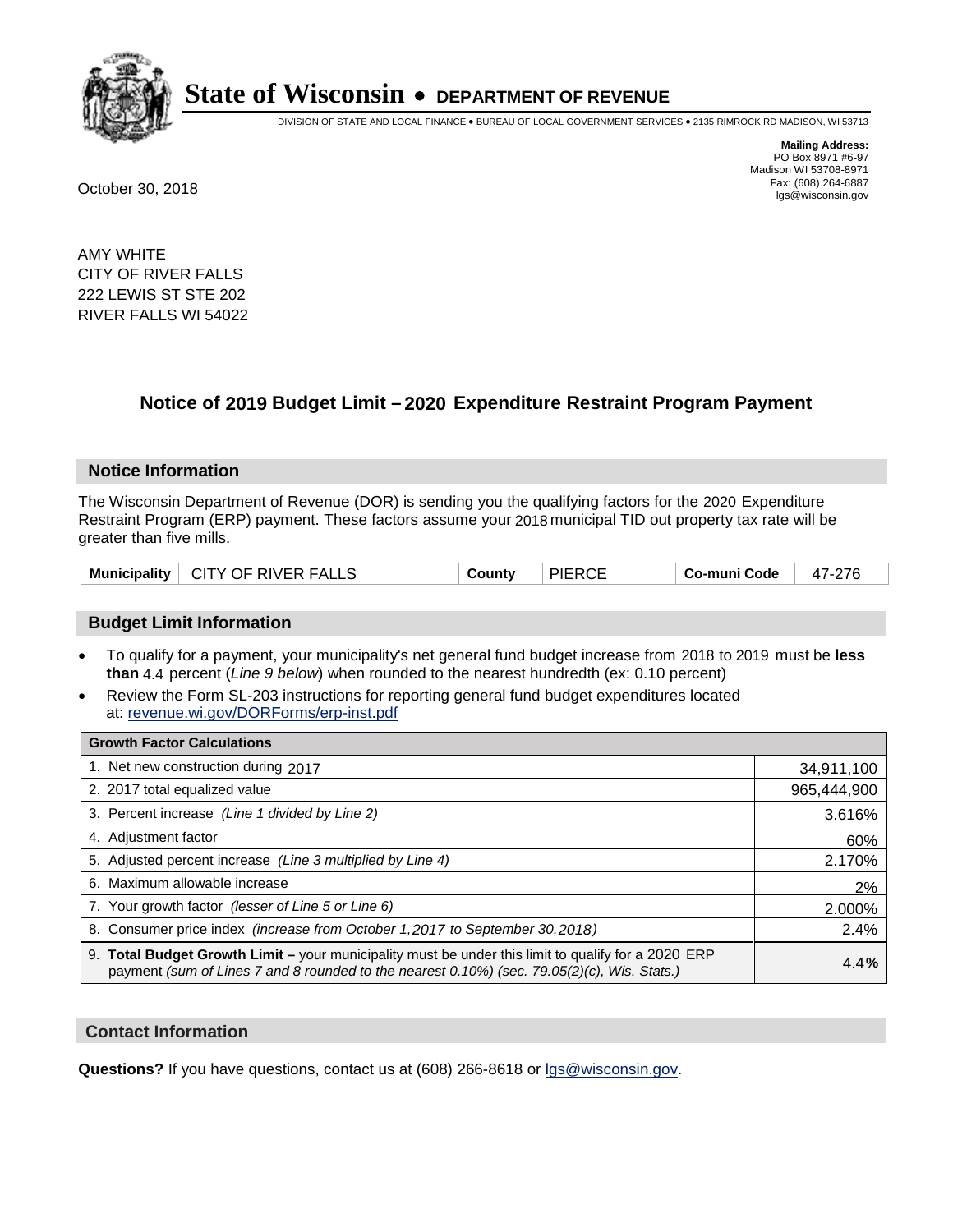

DIVISION OF STATE AND LOCAL FINANCE • BUREAU OF LOCAL GOVERNMENT SERVICES • 2135 RIMROCK RD MADISON, WI 53713

**Mailing Address:** PO Box 8971 #6-97 Madison WI 53708-8971<br>Fax: (608) 264-6887 Fax: (608) 264-6887 October 30, 2018 lgs@wisconsin.gov

JANELLE JOHNSON TOWN OF CLEAR LAKE 209 50TH AVE CLAYTON WI 54004

### **Notice of 2019 Budget Limit - 2020 Expenditure Restraint Program Payment**

#### **Notice Information**

The Wisconsin Department of Revenue (DOR) is sending you the qualifying factors for the 2020 Expenditure Restraint Program (ERP) payment. These factors assume your 2018 municipal TID out property tax rate will be greater than five mills.

| Municipality | TOWN OF CLEAR LAKE | Countv | <b>POL</b> | Co-muni Code | 48-018 |
|--------------|--------------------|--------|------------|--------------|--------|
|--------------|--------------------|--------|------------|--------------|--------|

#### **Budget Limit Information**

- To qualify for a payment, your municipality's net general fund budget increase from 2018 to 2019 must be less **than** 3.1 percent (*Line 9 below*) when rounded to the nearest hundredth (ex: 0.10 percent)
- Review the Form SL-203 instructions for reporting general fund budget expenditures located at: revenue.wi.gov/DORForms/erp-inst.pdf

| <b>Growth Factor Calculations</b>                                                                                                                                                                  |            |
|----------------------------------------------------------------------------------------------------------------------------------------------------------------------------------------------------|------------|
| 1. Net new construction during 2017                                                                                                                                                                | 648,800    |
| 2. 2017 total equalized value                                                                                                                                                                      | 53,992,800 |
| 3. Percent increase (Line 1 divided by Line 2)                                                                                                                                                     | 1.202%     |
| 4. Adjustment factor                                                                                                                                                                               | 60%        |
| 5. Adjusted percent increase (Line 3 multiplied by Line 4)                                                                                                                                         | 0.721%     |
| 6. Maximum allowable increase                                                                                                                                                                      | 2%         |
| 7. Your growth factor (lesser of Line 5 or Line 6)                                                                                                                                                 | 0.721%     |
| 8. Consumer price index (increase from October 1, 2017 to September 30, 2018)                                                                                                                      | 2.4%       |
| 9. Total Budget Growth Limit - your municipality must be under this limit to qualify for a 2020 ERP<br>payment (sum of Lines 7 and 8 rounded to the nearest 0.10%) (sec. 79.05(2)(c), Wis. Stats.) | 3.1%       |

#### **Contact Information**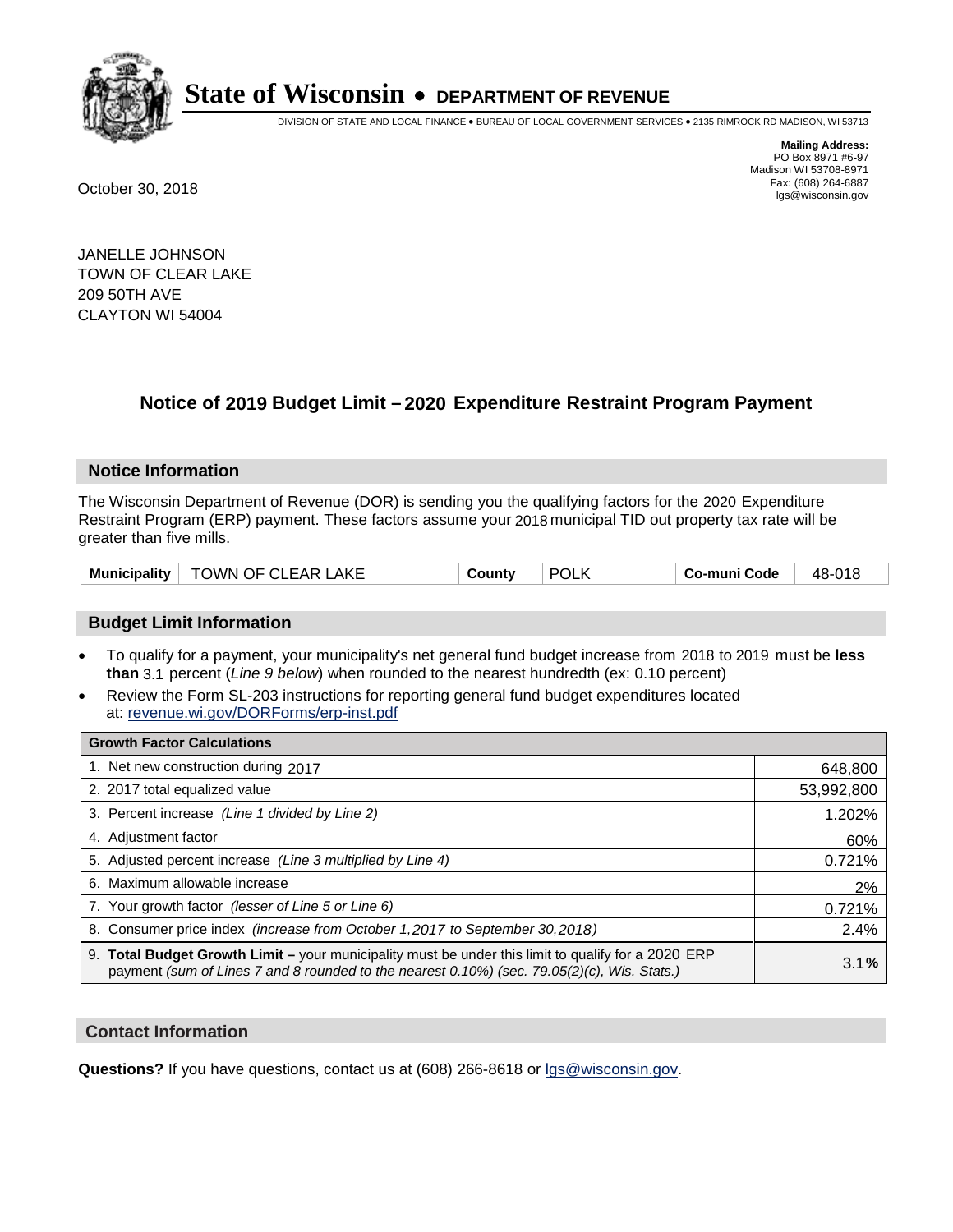

DIVISION OF STATE AND LOCAL FINANCE • BUREAU OF LOCAL GOVERNMENT SERVICES • 2135 RIMROCK RD MADISON, WI 53713

**Mailing Address:** PO Box 8971 #6-97 Madison WI 53708-8971<br>Fax: (608) 264-6887 Fax: (608) 264-6887 October 30, 2018 lgs@wisconsin.gov

KAREN EDGELL VILLAGE OF CENTURIA PO BOX 280 CENTURIA WI 54824-0280

### **Notice of 2019 Budget Limit - 2020 Expenditure Restraint Program Payment**

#### **Notice Information**

The Wisconsin Department of Revenue (DOR) is sending you the qualifying factors for the 2020 Expenditure Restraint Program (ERP) payment. These factors assume your 2018 municipal TID out property tax rate will be greater than five mills.

| <b>Municipality</b> | VILLAGE OF CENTURIA | County | <b>POLK</b> | Co-muni Code | 48-111 |
|---------------------|---------------------|--------|-------------|--------------|--------|
|---------------------|---------------------|--------|-------------|--------------|--------|

#### **Budget Limit Information**

- To qualify for a payment, your municipality's net general fund budget increase from 2018 to 2019 must be less **than** 2.6 percent (*Line 9 below*) when rounded to the nearest hundredth (ex: 0.10 percent)
- Review the Form SL-203 instructions for reporting general fund budget expenditures located at: revenue.wi.gov/DORForms/erp-inst.pdf

| <b>Growth Factor Calculations</b>                                                                                                                                                                      |            |
|--------------------------------------------------------------------------------------------------------------------------------------------------------------------------------------------------------|------------|
| 1. Net new construction during 2017                                                                                                                                                                    | 104,400    |
| 2. 2017 total equalized value                                                                                                                                                                          | 31,590,700 |
| 3. Percent increase (Line 1 divided by Line 2)                                                                                                                                                         | 0.330%     |
| 4. Adjustment factor                                                                                                                                                                                   | 60%        |
| 5. Adjusted percent increase (Line 3 multiplied by Line 4)                                                                                                                                             | 0.198%     |
| 6. Maximum allowable increase                                                                                                                                                                          | 2%         |
| 7. Your growth factor (lesser of Line 5 or Line 6)                                                                                                                                                     | 0.198%     |
| 8. Consumer price index (increase from October 1,2017 to September 30,2018)                                                                                                                            | 2.4%       |
| 9. Total Budget Growth Limit - your municipality must be under this limit to qualify for a 2020 ERP<br>payment (sum of Lines 7 and 8 rounded to the nearest $0.10\%$ ) (sec. 79.05(2)(c), Wis. Stats.) | 2.6%       |

#### **Contact Information**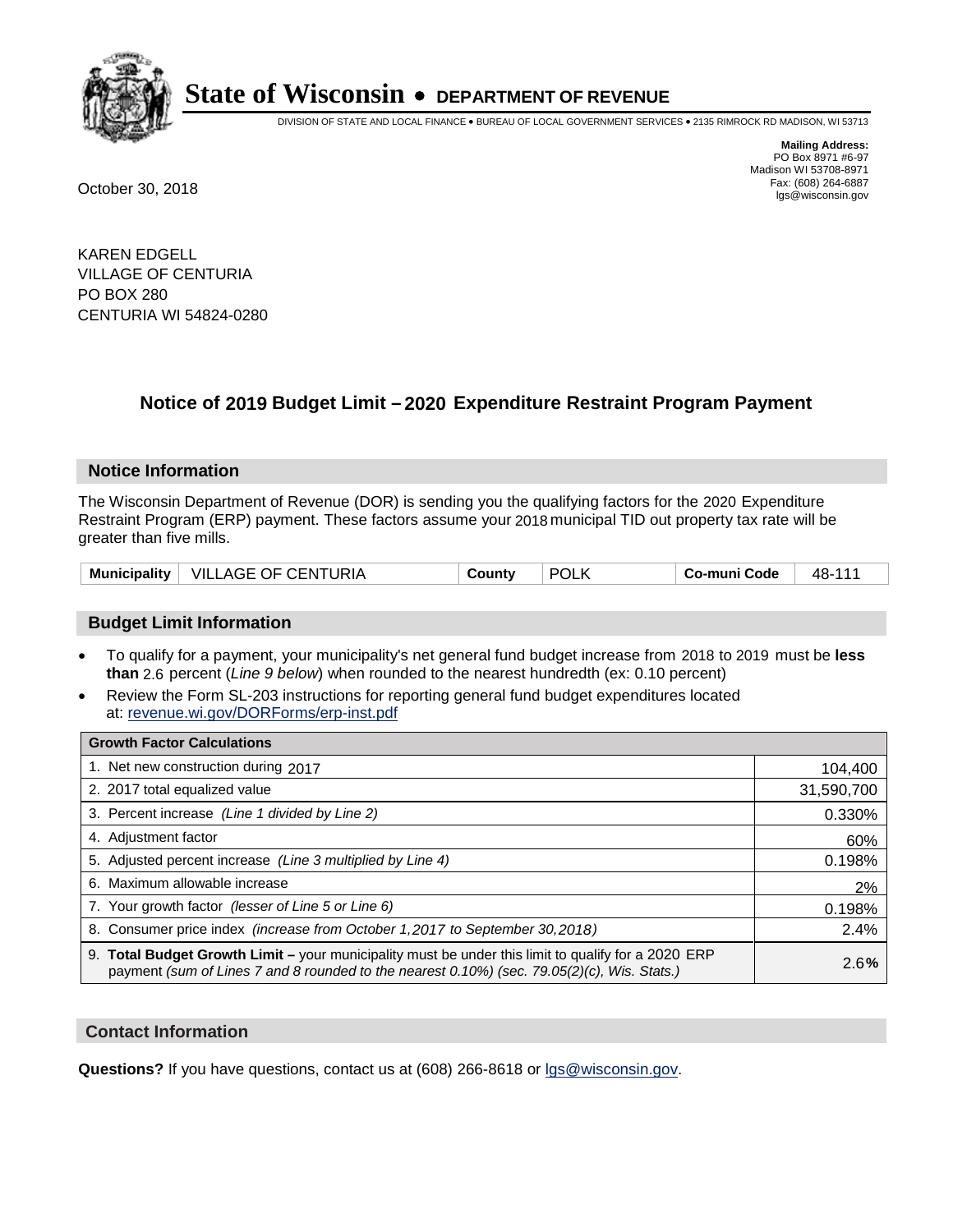

DIVISION OF STATE AND LOCAL FINANCE • BUREAU OF LOCAL GOVERNMENT SERVICES • 2135 RIMROCK RD MADISON, WI 53713

**Mailing Address:** PO Box 8971 #6-97 Madison WI 53708-8971<br>Fax: (608) 264-6887 Fax: (608) 264-6887 October 30, 2018 lgs@wisconsin.gov

DAVID FALL VILLAGE OF CLAYTON PO BOX 63 CLAYTON WI 54004-0063

### **Notice of 2019 Budget Limit - 2020 Expenditure Restraint Program Payment**

#### **Notice Information**

The Wisconsin Department of Revenue (DOR) is sending you the qualifying factors for the 2020 Expenditure Restraint Program (ERP) payment. These factors assume your 2018 municipal TID out property tax rate will be greater than five mills.

#### **Budget Limit Information**

- To qualify for a payment, your municipality's net general fund budget increase from 2018 to 2019 must be less **than** 2.8 percent (*Line 9 below*) when rounded to the nearest hundredth (ex: 0.10 percent)
- Review the Form SL-203 instructions for reporting general fund budget expenditures located at: revenue.wi.gov/DORForms/erp-inst.pdf

| <b>Growth Factor Calculations</b>                                                                                                                                                                  |            |
|----------------------------------------------------------------------------------------------------------------------------------------------------------------------------------------------------|------------|
| 1. Net new construction during 2017                                                                                                                                                                | 141,200    |
| 2. 2017 total equalized value                                                                                                                                                                      | 22,900,300 |
| 3. Percent increase (Line 1 divided by Line 2)                                                                                                                                                     | 0.617%     |
| 4. Adjustment factor                                                                                                                                                                               | 60%        |
| 5. Adjusted percent increase (Line 3 multiplied by Line 4)                                                                                                                                         | 0.370%     |
| 6. Maximum allowable increase                                                                                                                                                                      | 2%         |
| 7. Your growth factor (lesser of Line 5 or Line 6)                                                                                                                                                 | 0.370%     |
| 8. Consumer price index (increase from October 1, 2017 to September 30, 2018)                                                                                                                      | 2.4%       |
| 9. Total Budget Growth Limit - your municipality must be under this limit to qualify for a 2020 ERP<br>payment (sum of Lines 7 and 8 rounded to the nearest 0.10%) (sec. 79.05(2)(c), Wis. Stats.) | 2.8%       |

#### **Contact Information**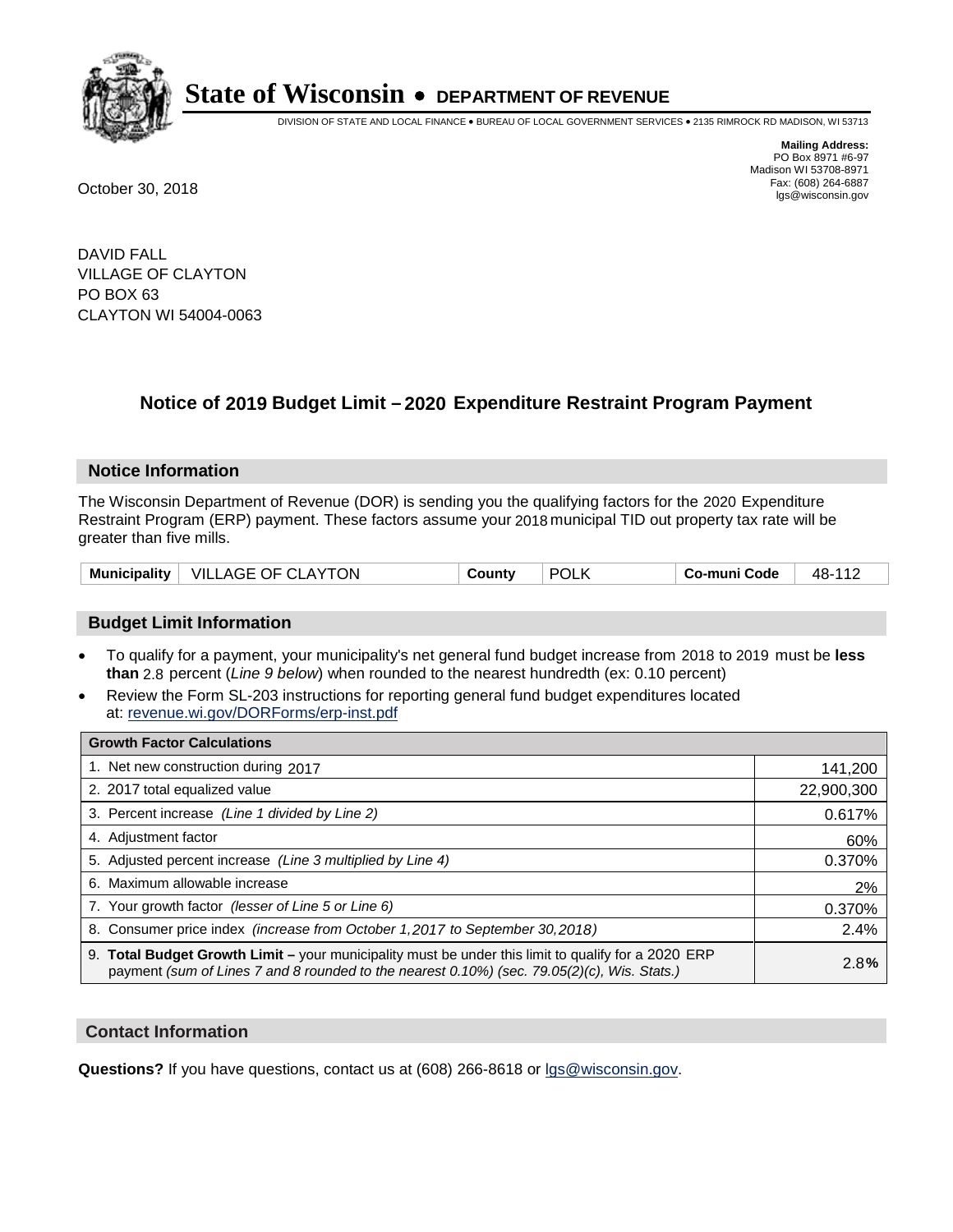

DIVISION OF STATE AND LOCAL FINANCE • BUREAU OF LOCAL GOVERNMENT SERVICES • 2135 RIMROCK RD MADISON, WI 53713

**Mailing Address:** PO Box 8971 #6-97 Madison WI 53708-8971<br>Fax: (608) 264-6887 Fax: (608) 264-6887 October 30, 2018 lgs@wisconsin.gov

AL BANNINK VILLAGE OF CLEAR LAKE PO BOX 48 CLEAR LAKE WI 54005-0048

### **Notice of 2019 Budget Limit - 2020 Expenditure Restraint Program Payment**

#### **Notice Information**

The Wisconsin Department of Revenue (DOR) is sending you the qualifying factors for the 2020 Expenditure Restraint Program (ERP) payment. These factors assume your 2018 municipal TID out property tax rate will be greater than five mills.

|  | Municipality   VILLAGE OF CLEAR LAKE | County | <b>POL</b> | Co-muni Code | 48-11 <sup>-</sup> |
|--|--------------------------------------|--------|------------|--------------|--------------------|
|--|--------------------------------------|--------|------------|--------------|--------------------|

#### **Budget Limit Information**

- To qualify for a payment, your municipality's net general fund budget increase from 2018 to 2019 must be less **than** 2.8 percent (*Line 9 below*) when rounded to the nearest hundredth (ex: 0.10 percent)
- Review the Form SL-203 instructions for reporting general fund budget expenditures located at: revenue.wi.gov/DORForms/erp-inst.pdf

| <b>Growth Factor Calculations</b>                                                                                                                                                                      |            |
|--------------------------------------------------------------------------------------------------------------------------------------------------------------------------------------------------------|------------|
| 1. Net new construction during 2017                                                                                                                                                                    | 420,400    |
| 2. 2017 total equalized value                                                                                                                                                                          | 58,942,800 |
| 3. Percent increase (Line 1 divided by Line 2)                                                                                                                                                         | 0.713%     |
| 4. Adjustment factor                                                                                                                                                                                   | 60%        |
| 5. Adjusted percent increase (Line 3 multiplied by Line 4)                                                                                                                                             | 0.428%     |
| 6. Maximum allowable increase                                                                                                                                                                          | 2%         |
| 7. Your growth factor (lesser of Line 5 or Line 6)                                                                                                                                                     | 0.428%     |
| 8. Consumer price index (increase from October 1, 2017 to September 30, 2018)                                                                                                                          | 2.4%       |
| 9. Total Budget Growth Limit - your municipality must be under this limit to qualify for a 2020 ERP<br>payment (sum of Lines 7 and 8 rounded to the nearest $0.10\%$ ) (sec. 79.05(2)(c), Wis. Stats.) | 2.8%       |

#### **Contact Information**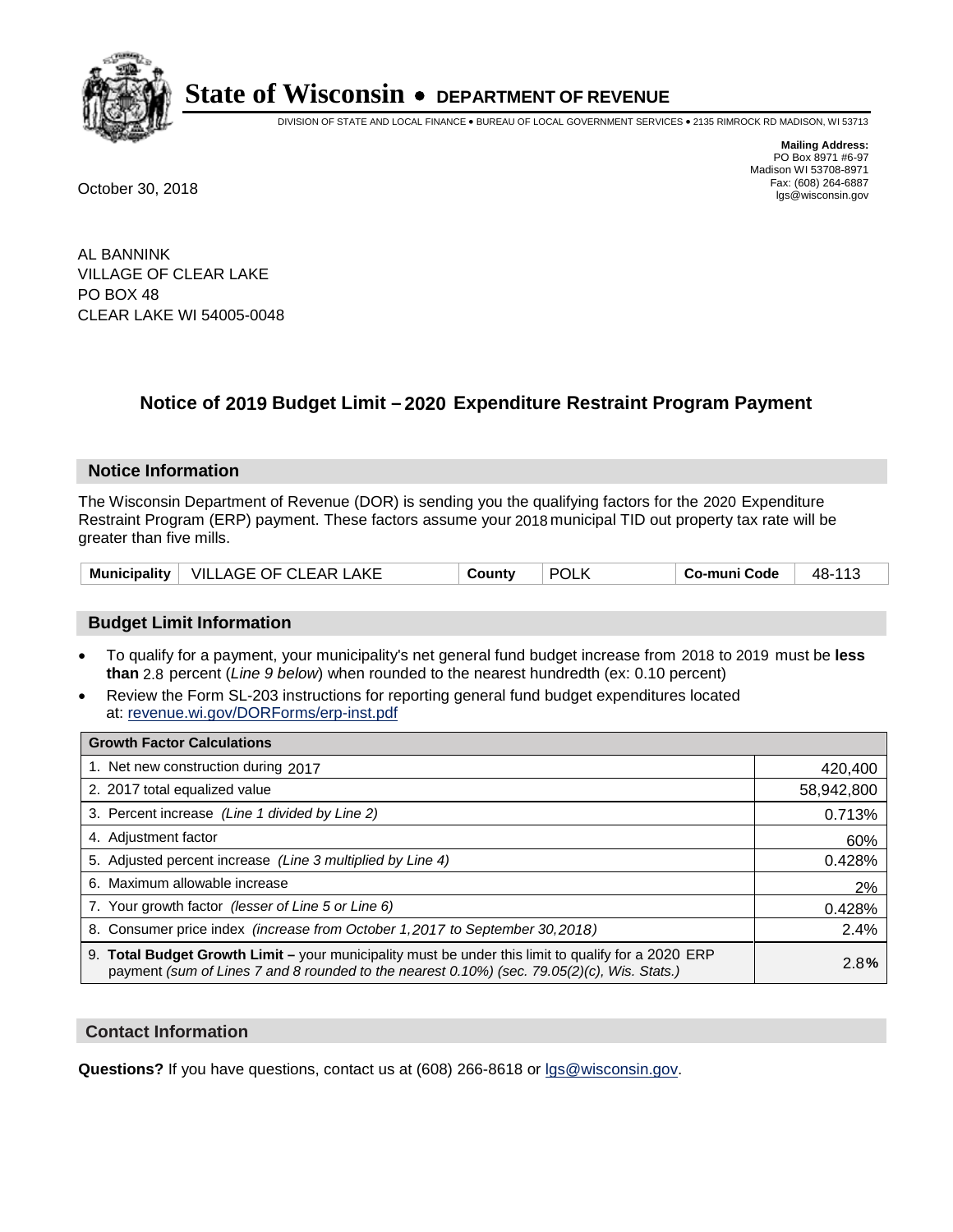

DIVISION OF STATE AND LOCAL FINANCE • BUREAU OF LOCAL GOVERNMENT SERVICES • 2135 RIMROCK RD MADISON, WI 53713

**Mailing Address:** PO Box 8971 #6-97 Madison WI 53708-8971<br>Fax: (608) 264-6887 Fax: (608) 264-6887 October 30, 2018 lgs@wisconsin.gov

JODI GILBERT VILLAGE OF DRESSER PO BOX 547 DRESSER WI 54009-0547

## **Notice of 2019 Budget Limit - 2020 Expenditure Restraint Program Payment**

#### **Notice Information**

The Wisconsin Department of Revenue (DOR) is sending you the qualifying factors for the 2020 Expenditure Restraint Program (ERP) payment. These factors assume your 2018 municipal TID out property tax rate will be greater than five mills.

#### **Budget Limit Information**

- To qualify for a payment, your municipality's net general fund budget increase from 2018 to 2019 must be less **than** 3.2 percent (*Line 9 below*) when rounded to the nearest hundredth (ex: 0.10 percent)
- Review the Form SL-203 instructions for reporting general fund budget expenditures located at: revenue.wi.gov/DORForms/erp-inst.pdf

| <b>Growth Factor Calculations</b>                                                                                                                                                                      |            |
|--------------------------------------------------------------------------------------------------------------------------------------------------------------------------------------------------------|------------|
| 1. Net new construction during 2017                                                                                                                                                                    | 777,300    |
| 2. 2017 total equalized value                                                                                                                                                                          | 55,884,900 |
| 3. Percent increase (Line 1 divided by Line 2)                                                                                                                                                         | 1.391%     |
| 4. Adjustment factor                                                                                                                                                                                   | 60%        |
| 5. Adjusted percent increase (Line 3 multiplied by Line 4)                                                                                                                                             | 0.835%     |
| 6. Maximum allowable increase                                                                                                                                                                          | 2%         |
| 7. Your growth factor (lesser of Line 5 or Line 6)                                                                                                                                                     | 0.835%     |
| 8. Consumer price index (increase from October 1,2017 to September 30,2018)                                                                                                                            | 2.4%       |
| 9. Total Budget Growth Limit - your municipality must be under this limit to qualify for a 2020 ERP<br>payment (sum of Lines 7 and 8 rounded to the nearest $0.10\%$ ) (sec. 79.05(2)(c), Wis. Stats.) | 3.2%       |

#### **Contact Information**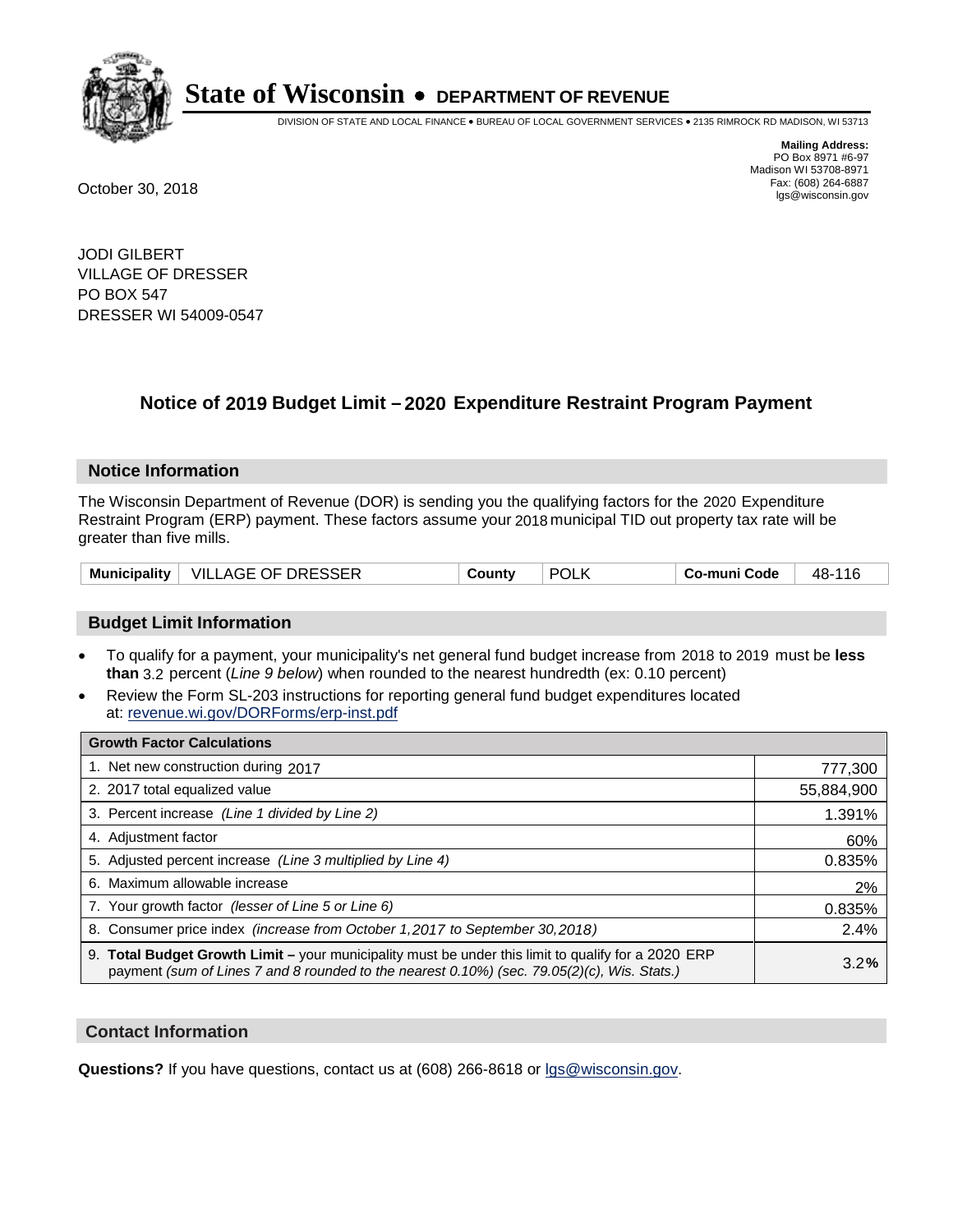

DIVISION OF STATE AND LOCAL FINANCE • BUREAU OF LOCAL GOVERNMENT SERVICES • 2135 RIMROCK RD MADISON, WI 53713

**Mailing Address:** PO Box 8971 #6-97 Madison WI 53708-8971<br>Fax: (608) 264-6887 Fax: (608) 264-6887 October 30, 2018 lgs@wisconsin.gov

JANICE SCHOTT VILLAGE OF FREDERIC 107 HOPE ROAD W FREDERIC WI 54837

## **Notice of 2019 Budget Limit - 2020 Expenditure Restraint Program Payment**

#### **Notice Information**

The Wisconsin Department of Revenue (DOR) is sending you the qualifying factors for the 2020 Expenditure Restraint Program (ERP) payment. These factors assume your 2018 municipal TID out property tax rate will be greater than five mills.

| <b>Municipality</b> | VILLAGE OF FREDERIC | County | <b>POLK</b> | Co-muni Code | 126<br>48- |
|---------------------|---------------------|--------|-------------|--------------|------------|
|---------------------|---------------------|--------|-------------|--------------|------------|

#### **Budget Limit Information**

- To qualify for a payment, your municipality's net general fund budget increase from 2018 to 2019 must be less **than** 2.5 percent (*Line 9 below*) when rounded to the nearest hundredth (ex: 0.10 percent)
- Review the Form SL-203 instructions for reporting general fund budget expenditures located at: revenue.wi.gov/DORForms/erp-inst.pdf

| <b>Growth Factor Calculations</b>                                                                                                                                                                  |            |
|----------------------------------------------------------------------------------------------------------------------------------------------------------------------------------------------------|------------|
| 1. Net new construction during 2017                                                                                                                                                                | 93,500     |
| 2. 2017 total equalized value                                                                                                                                                                      | 55,266,900 |
| 3. Percent increase (Line 1 divided by Line 2)                                                                                                                                                     | 0.169%     |
| 4. Adjustment factor                                                                                                                                                                               | 60%        |
| 5. Adjusted percent increase (Line 3 multiplied by Line 4)                                                                                                                                         | 0.101%     |
| 6. Maximum allowable increase                                                                                                                                                                      | 2%         |
| 7. Your growth factor (lesser of Line 5 or Line 6)                                                                                                                                                 | 0.101%     |
| 8. Consumer price index (increase from October 1, 2017 to September 30, 2018)                                                                                                                      | 2.4%       |
| 9. Total Budget Growth Limit – your municipality must be under this limit to qualify for a 2020 ERP<br>payment (sum of Lines 7 and 8 rounded to the nearest 0.10%) (sec. 79.05(2)(c), Wis. Stats.) | 2.5%       |

#### **Contact Information**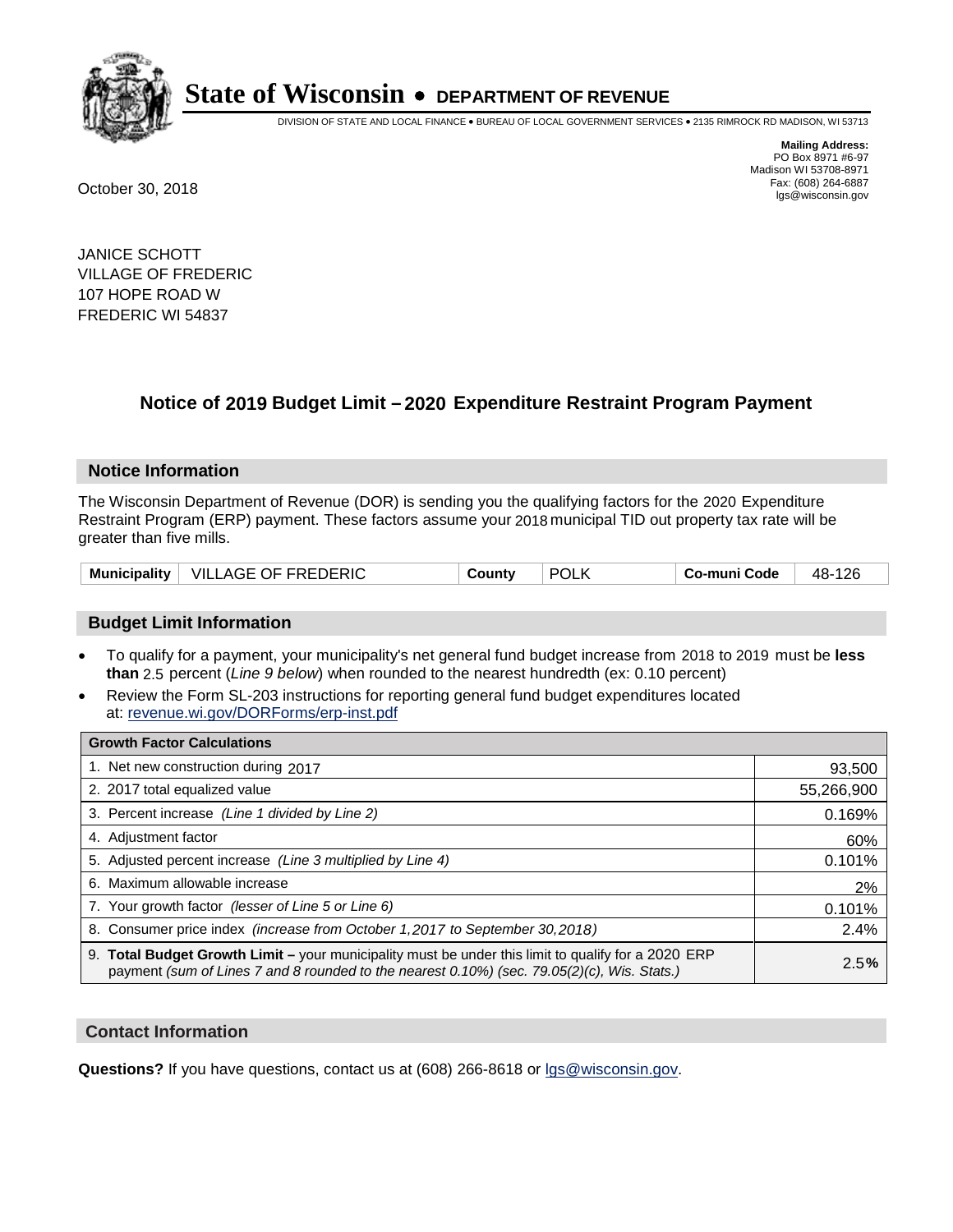

DIVISION OF STATE AND LOCAL FINANCE • BUREAU OF LOCAL GOVERNMENT SERVICES • 2135 RIMROCK RD MADISON, WI 53713

**Mailing Address:** PO Box 8971 #6-97 Madison WI 53708-8971<br>Fax: (608) 264-6887 Fax: (608) 264-6887 October 30, 2018 lgs@wisconsin.gov

LORI PARDUN VILLAGE OF LUCK P.O.BOX 315 LUCK WI 54853-0315

### **Notice of 2019 Budget Limit - 2020 Expenditure Restraint Program Payment**

#### **Notice Information**

The Wisconsin Department of Revenue (DOR) is sending you the qualifying factors for the 2020 Expenditure Restraint Program (ERP) payment. These factors assume your 2018 municipal TID out property tax rate will be greater than five mills.

| Municipality | .UCK<br>- VILL<br>⊹OF.<br>AGE | ำuntv | ∵POL∟ | -<br>o-muni Codeٽ | 48-<br>146 |
|--------------|-------------------------------|-------|-------|-------------------|------------|
|--------------|-------------------------------|-------|-------|-------------------|------------|

#### **Budget Limit Information**

- To qualify for a payment, your municipality's net general fund budget increase from 2018 to 2019 must be less **than** 2.6 percent (*Line 9 below*) when rounded to the nearest hundredth (ex: 0.10 percent)
- Review the Form SL-203 instructions for reporting general fund budget expenditures located at: revenue.wi.gov/DORForms/erp-inst.pdf

| <b>Growth Factor Calculations</b>                                                                                                                                                                      |            |
|--------------------------------------------------------------------------------------------------------------------------------------------------------------------------------------------------------|------------|
| 1. Net new construction during 2017                                                                                                                                                                    | 200,800    |
| 2. 2017 total equalized value                                                                                                                                                                          | 65,698,700 |
| 3. Percent increase (Line 1 divided by Line 2)                                                                                                                                                         | 0.306%     |
| 4. Adjustment factor                                                                                                                                                                                   | 60%        |
| 5. Adjusted percent increase (Line 3 multiplied by Line 4)                                                                                                                                             | 0.184%     |
| 6. Maximum allowable increase                                                                                                                                                                          | 2%         |
| 7. Your growth factor (lesser of Line 5 or Line 6)                                                                                                                                                     | 0.184%     |
| 8. Consumer price index (increase from October 1,2017 to September 30,2018)                                                                                                                            | 2.4%       |
| 9. Total Budget Growth Limit - your municipality must be under this limit to qualify for a 2020 ERP<br>payment (sum of Lines 7 and 8 rounded to the nearest $0.10\%$ ) (sec. 79.05(2)(c), Wis. Stats.) | 2.6%       |

#### **Contact Information**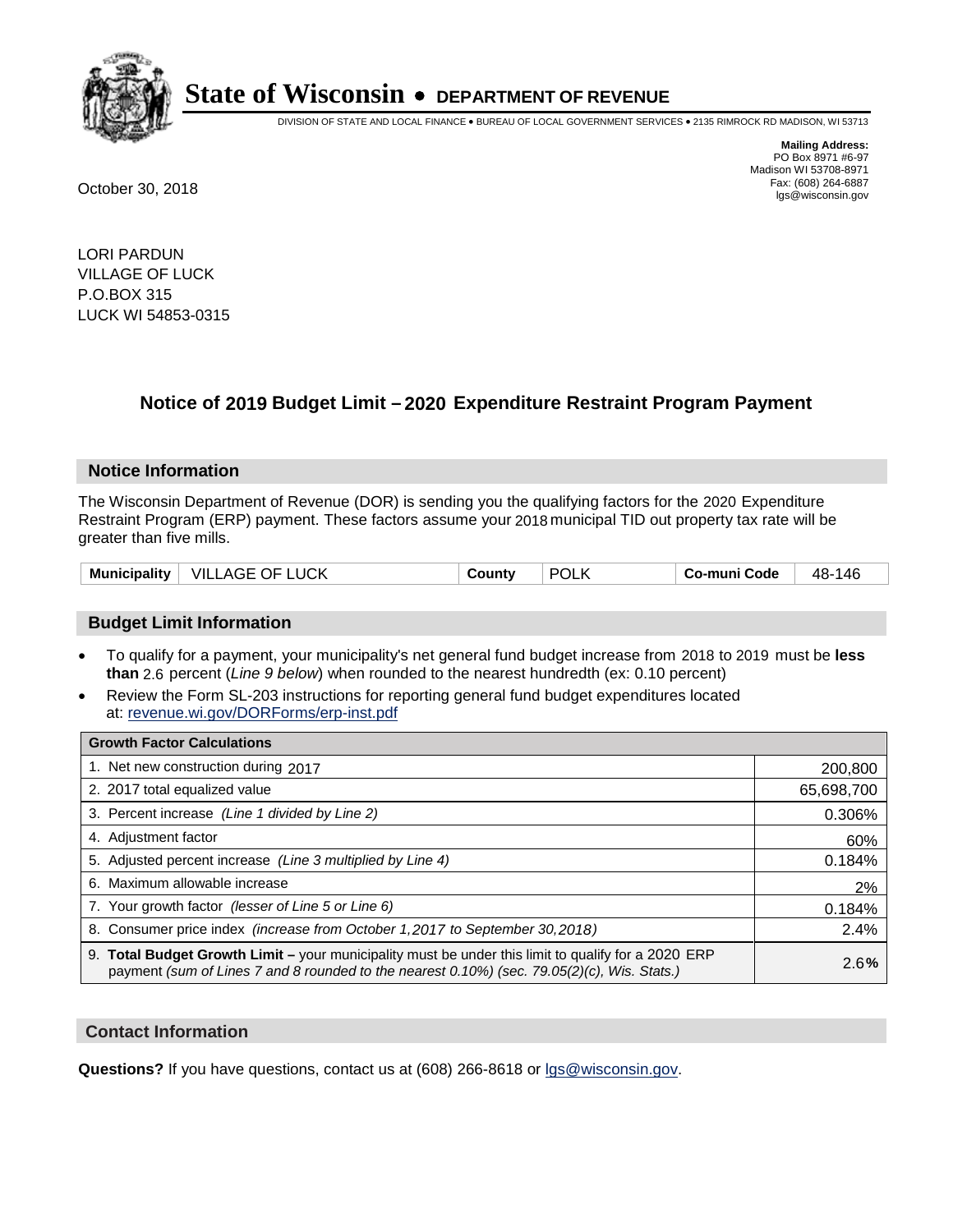

DIVISION OF STATE AND LOCAL FINANCE • BUREAU OF LOCAL GOVERNMENT SERVICES • 2135 RIMROCK RD MADISON, WI 53713

**Mailing Address:** PO Box 8971 #6-97 Madison WI 53708-8971<br>Fax: (608) 264-6887 Fax: (608) 264-6887 October 30, 2018 lgs@wisconsin.gov

AMY ALBRECHT VILLAGE OF MILLTOWN P.O.BOX 485 MILLTOWN WI 54858-0485

### **Notice of 2019 Budget Limit - 2020 Expenditure Restraint Program Payment**

#### **Notice Information**

The Wisconsin Department of Revenue (DOR) is sending you the qualifying factors for the 2020 Expenditure Restraint Program (ERP) payment. These factors assume your 2018 municipal TID out property tax rate will be greater than five mills.

| VILLAGE OF MILLTOWN | <b>POLK</b> | 48-          |  |
|---------------------|-------------|--------------|--|
| Municipality        | County      | Co-muni Code |  |

#### **Budget Limit Information**

- To qualify for a payment, your municipality's net general fund budget increase from 2018 to 2019 must be less **than** 2.4 percent (*Line 9 below*) when rounded to the nearest hundredth (ex: 0.10 percent)
- Review the Form SL-203 instructions for reporting general fund budget expenditures located at: revenue.wi.gov/DORForms/erp-inst.pdf

| <b>Growth Factor Calculations</b>                                                                                                                                                                  |            |
|----------------------------------------------------------------------------------------------------------------------------------------------------------------------------------------------------|------------|
| 1. Net new construction during 2017                                                                                                                                                                | $-9,800$   |
| 2. 2017 total equalized value                                                                                                                                                                      | 42,106,200 |
| 3. Percent increase (Line 1 divided by Line 2)                                                                                                                                                     | $-0.023%$  |
| 4. Adjustment factor                                                                                                                                                                               | 60%        |
| 5. Adjusted percent increase (Line 3 multiplied by Line 4)                                                                                                                                         | $-0.014%$  |
| 6. Maximum allowable increase                                                                                                                                                                      | 2%         |
| 7. Your growth factor (lesser of Line 5 or Line 6)                                                                                                                                                 | 0.000%     |
| 8. Consumer price index (increase from October 1, 2017 to September 30, 2018)                                                                                                                      | 2.4%       |
| 9. Total Budget Growth Limit - your municipality must be under this limit to qualify for a 2020 ERP<br>payment (sum of Lines 7 and 8 rounded to the nearest 0.10%) (sec. 79.05(2)(c), Wis. Stats.) | 2.4%       |

#### **Contact Information**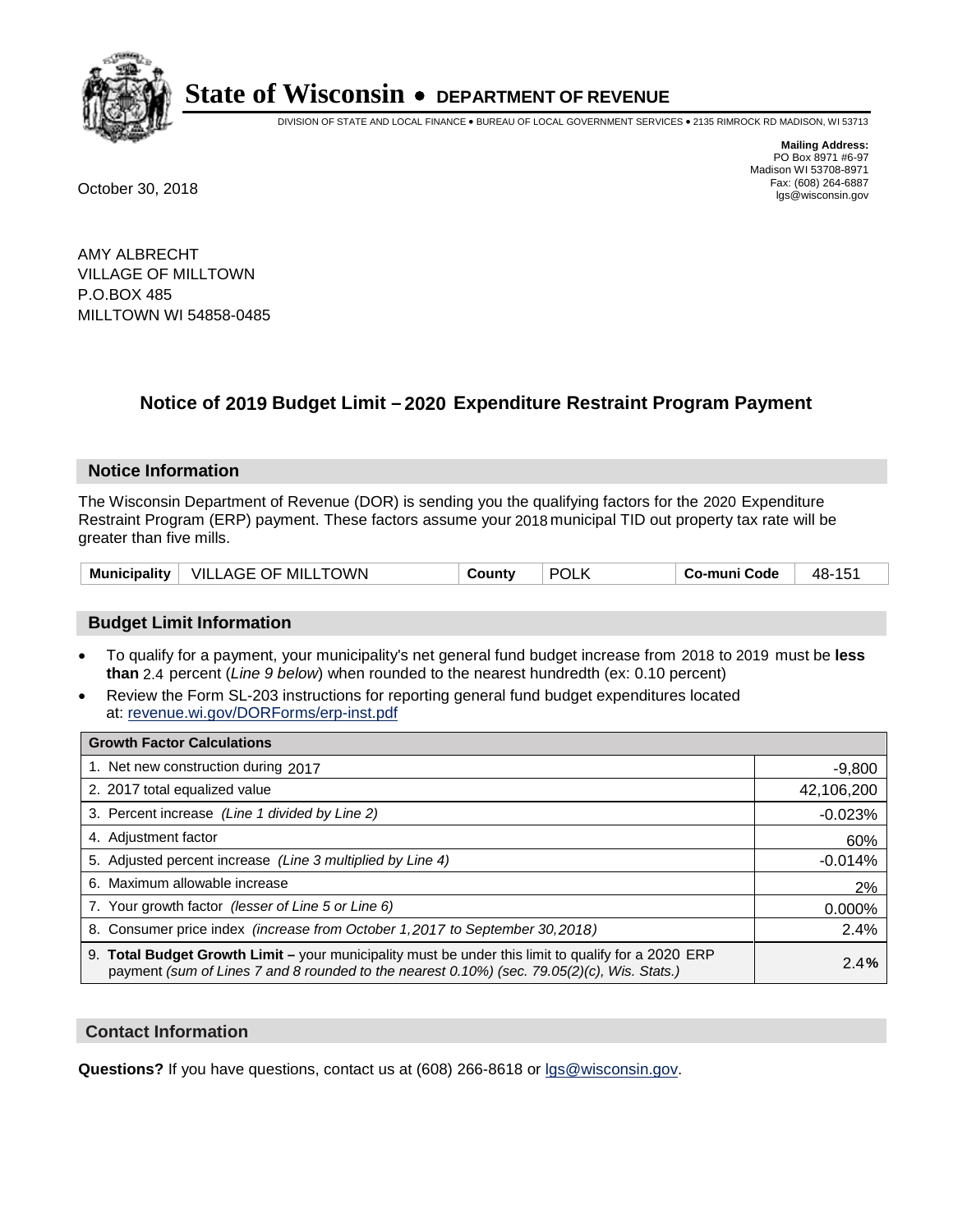

DIVISION OF STATE AND LOCAL FINANCE • BUREAU OF LOCAL GOVERNMENT SERVICES • 2135 RIMROCK RD MADISON, WI 53713

**Mailing Address:** PO Box 8971 #6-97 Madison WI 53708-8971<br>Fax: (608) 264-6887 Fax: (608) 264-6887 October 30, 2018 lgs@wisconsin.gov

KARI ZEGARSKI VILLAGE OF OSCEOLA 310 CHIEFTAIN STREET OSCEOLA WI 54020

### **Notice of 2019 Budget Limit - 2020 Expenditure Restraint Program Payment**

#### **Notice Information**

The Wisconsin Department of Revenue (DOR) is sending you the qualifying factors for the 2020 Expenditure Restraint Program (ERP) payment. These factors assume your 2018 municipal TID out property tax rate will be greater than five mills.

| $^+$ VILLAGE OF OSCEOLA<br><b>Municipality</b> | County | <b>POLK</b> | Co-muni Code | 165<br>48- |
|------------------------------------------------|--------|-------------|--------------|------------|
|------------------------------------------------|--------|-------------|--------------|------------|

#### **Budget Limit Information**

- To qualify for a payment, your municipality's net general fund budget increase from 2018 to 2019 must be less **than** 3.4 percent (*Line 9 below*) when rounded to the nearest hundredth (ex: 0.10 percent)
- Review the Form SL-203 instructions for reporting general fund budget expenditures located at: revenue.wi.gov/DORForms/erp-inst.pdf

| <b>Growth Factor Calculations</b>                                                                                                                                                                  |             |
|----------------------------------------------------------------------------------------------------------------------------------------------------------------------------------------------------|-------------|
| 1. Net new construction during 2017                                                                                                                                                                | 3,084,100   |
| 2. 2017 total equalized value                                                                                                                                                                      | 187,296,700 |
| 3. Percent increase (Line 1 divided by Line 2)                                                                                                                                                     | 1.647%      |
| 4. Adjustment factor                                                                                                                                                                               | 60%         |
| 5. Adjusted percent increase (Line 3 multiplied by Line 4)                                                                                                                                         | 0.988%      |
| 6. Maximum allowable increase                                                                                                                                                                      | 2%          |
| 7. Your growth factor (lesser of Line 5 or Line 6)                                                                                                                                                 | 0.988%      |
| 8. Consumer price index (increase from October 1, 2017 to September 30, 2018)                                                                                                                      | 2.4%        |
| 9. Total Budget Growth Limit - your municipality must be under this limit to qualify for a 2020 ERP<br>payment (sum of Lines 7 and 8 rounded to the nearest 0.10%) (sec. 79.05(2)(c), Wis. Stats.) | 3.4%        |

#### **Contact Information**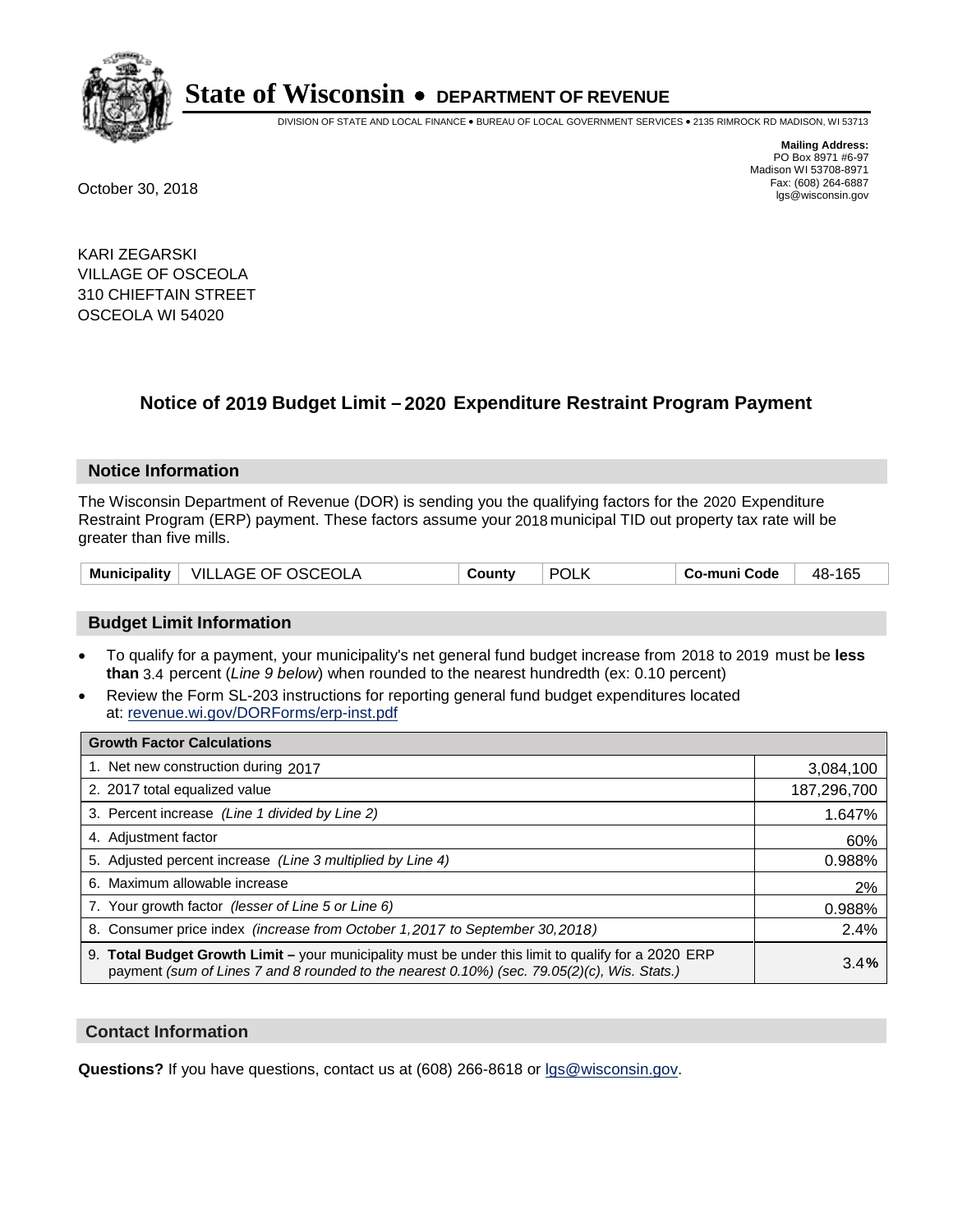

DIVISION OF STATE AND LOCAL FINANCE • BUREAU OF LOCAL GOVERNMENT SERVICES • 2135 RIMROCK RD MADISON, WI 53713

**Mailing Address:** PO Box 8971 #6-97 Madison WI 53708-8971<br>Fax: (608) 264-6887 Fax: (608) 264-6887 October 30, 2018 lgs@wisconsin.gov

FRAN DUNCANSON CITY OF AMERY 118 CENTER ST W AMERY WI 54001-1151

### **Notice of 2019 Budget Limit - 2020 Expenditure Restraint Program Payment**

#### **Notice Information**

The Wisconsin Department of Revenue (DOR) is sending you the qualifying factors for the 2020 Expenditure Restraint Program (ERP) payment. These factors assume your 2018 municipal TID out property tax rate will be greater than five mills.

| POL<br><b>Municipality</b><br><b>AMERY</b><br>CITY OF<br>.ountv | 48-201<br>Co-muni Code |
|-----------------------------------------------------------------|------------------------|
|-----------------------------------------------------------------|------------------------|

#### **Budget Limit Information**

- To qualify for a payment, your municipality's net general fund budget increase from 2018 to 2019 must be less **than** 2.6 percent (*Line 9 below*) when rounded to the nearest hundredth (ex: 0.10 percent)
- Review the Form SL-203 instructions for reporting general fund budget expenditures located at: revenue.wi.gov/DORForms/erp-inst.pdf

| <b>Growth Factor Calculations</b>                                                                                                                                                                      |             |
|--------------------------------------------------------------------------------------------------------------------------------------------------------------------------------------------------------|-------------|
| 1. Net new construction during 2017                                                                                                                                                                    | 504,500     |
| 2. 2017 total equalized value                                                                                                                                                                          | 201,113,800 |
| 3. Percent increase (Line 1 divided by Line 2)                                                                                                                                                         | 0.251%      |
| 4. Adjustment factor                                                                                                                                                                                   | 60%         |
| 5. Adjusted percent increase (Line 3 multiplied by Line 4)                                                                                                                                             | 0.151%      |
| 6. Maximum allowable increase                                                                                                                                                                          | 2%          |
| 7. Your growth factor (lesser of Line 5 or Line 6)                                                                                                                                                     | 0.151%      |
| 8. Consumer price index (increase from October 1, 2017 to September 30, 2018)                                                                                                                          | 2.4%        |
| 9. Total Budget Growth Limit - your municipality must be under this limit to qualify for a 2020 ERP<br>payment (sum of Lines 7 and 8 rounded to the nearest $0.10\%$ ) (sec. 79.05(2)(c), Wis. Stats.) | 2.6%        |

#### **Contact Information**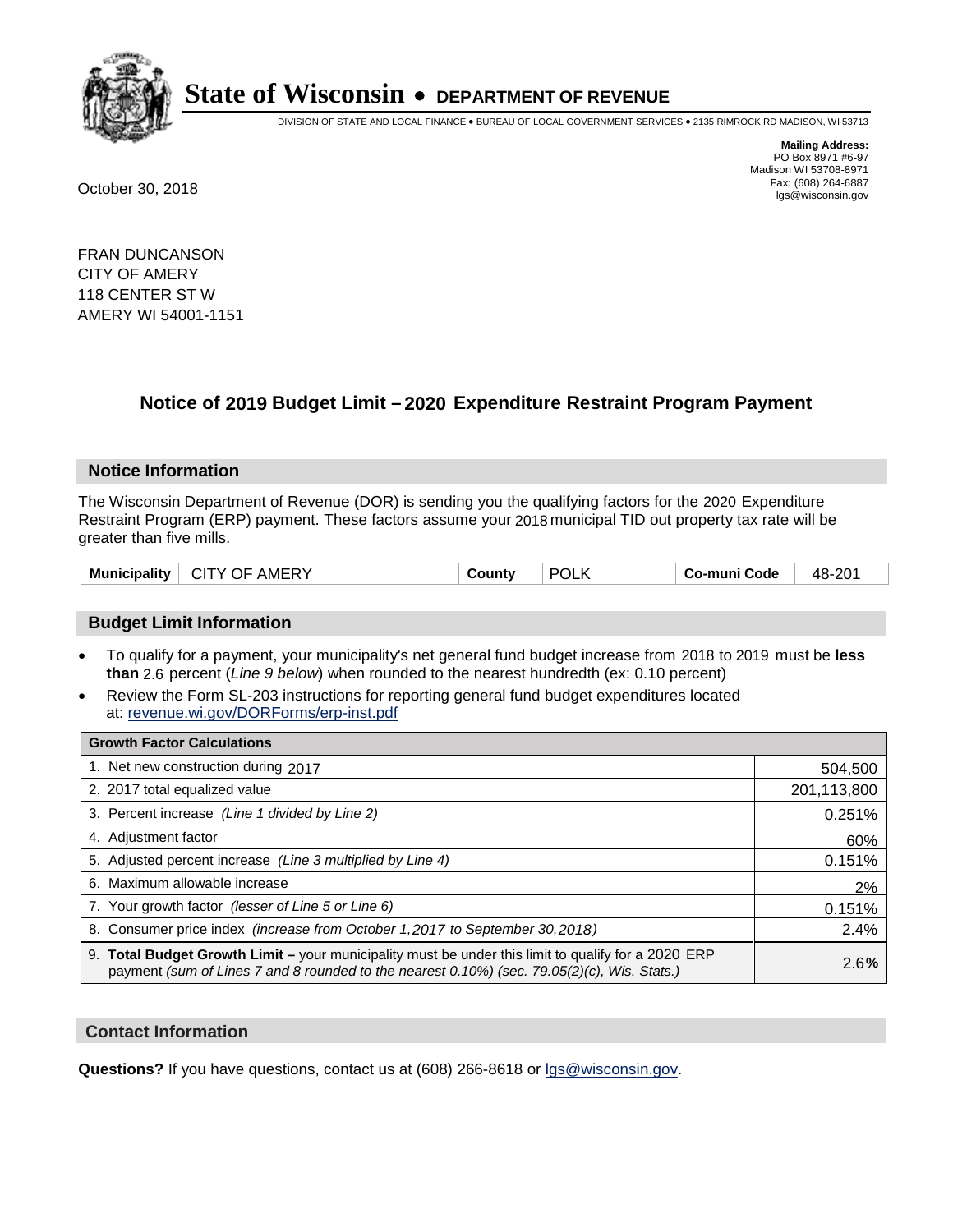

DIVISION OF STATE AND LOCAL FINANCE • BUREAU OF LOCAL GOVERNMENT SERVICES • 2135 RIMROCK RD MADISON, WI 53713

**Mailing Address:** PO Box 8971 #6-97 Madison WI 53708-8971<br>Fax: (608) 264-6887 Fax: (608) 264-6887 October 30, 2018 lgs@wisconsin.gov

BONITA LEGGITT CITY OF SAINT CROIX FALLS 710 STATE RD 35 S ST CROIX FALLS WI 54024-8324

## **Notice of 2019 Budget Limit - 2020 Expenditure Restraint Program Payment**

#### **Notice Information**

The Wisconsin Department of Revenue (DOR) is sending you the qualifying factors for the 2020 Expenditure Restraint Program (ERP) payment. These factors assume your 2018 municipal TID out property tax rate will be greater than five mills.

| Municipality   CITY OF SAINT CROIX FALLS | County | <b>POLK</b> | <b>' Co-muni Code</b> ⊣ | 48-281 |
|------------------------------------------|--------|-------------|-------------------------|--------|
|------------------------------------------|--------|-------------|-------------------------|--------|

#### **Budget Limit Information**

- To qualify for a payment, your municipality's net general fund budget increase from 2018 to 2019 must be less **than** 2.6 percent (*Line 9 below*) when rounded to the nearest hundredth (ex: 0.10 percent)
- Review the Form SL-203 instructions for reporting general fund budget expenditures located at: revenue.wi.gov/DORForms/erp-inst.pdf

| <b>Growth Factor Calculations</b>                                                                                                                                                                      |             |
|--------------------------------------------------------------------------------------------------------------------------------------------------------------------------------------------------------|-------------|
| 1. Net new construction during 2017                                                                                                                                                                    | 660,600     |
| 2. 2017 total equalized value                                                                                                                                                                          | 207,459,900 |
| 3. Percent increase (Line 1 divided by Line 2)                                                                                                                                                         | 0.318%      |
| 4. Adjustment factor                                                                                                                                                                                   | 60%         |
| 5. Adjusted percent increase (Line 3 multiplied by Line 4)                                                                                                                                             | 0.191%      |
| 6. Maximum allowable increase                                                                                                                                                                          | 2%          |
| 7. Your growth factor (lesser of Line 5 or Line 6)                                                                                                                                                     | 0.191%      |
| 8. Consumer price index (increase from October 1, 2017 to September 30, 2018)                                                                                                                          | 2.4%        |
| 9. Total Budget Growth Limit - your municipality must be under this limit to qualify for a 2020 ERP<br>payment (sum of Lines 7 and 8 rounded to the nearest $0.10\%$ ) (sec. 79.05(2)(c), Wis. Stats.) | 2.6%        |

#### **Contact Information**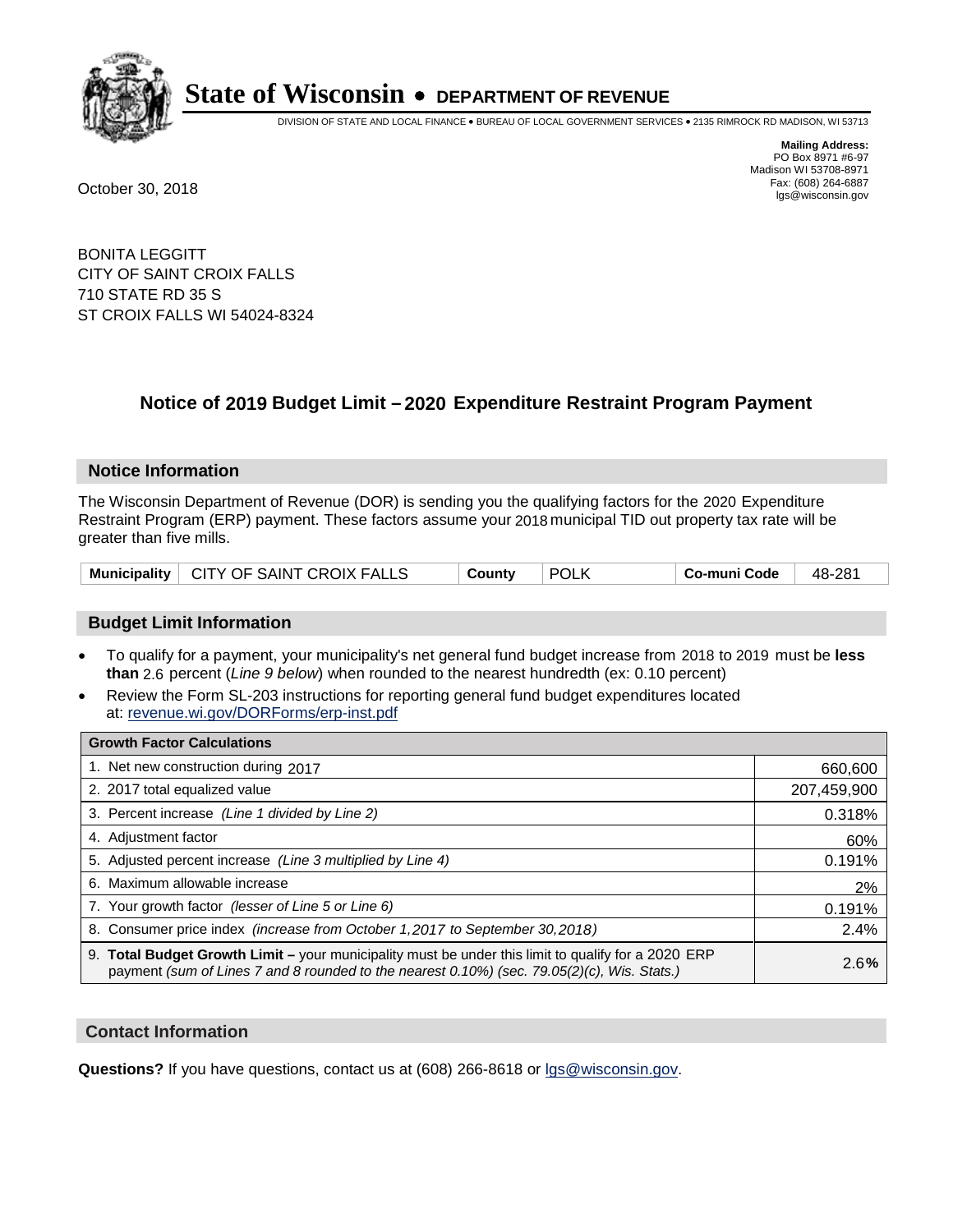

DIVISION OF STATE AND LOCAL FINANCE • BUREAU OF LOCAL GOVERNMENT SERVICES • 2135 RIMROCK RD MADISON, WI 53713

**Mailing Address:** PO Box 8971 #6-97 Madison WI 53708-8971<br>Fax: (608) 264-6887 Fax: (608) 264-6887 October 30, 2018 lgs@wisconsin.gov

MARCY PETERSON VILLAGE OF AMHERST PO BOX 36 AMHERST WI 54406-0036

## **Notice of 2019 Budget Limit - 2020 Expenditure Restraint Program Payment**

#### **Notice Information**

The Wisconsin Department of Revenue (DOR) is sending you the qualifying factors for the 2020 Expenditure Restraint Program (ERP) payment. These factors assume your 2018 municipal TID out property tax rate will be greater than five mills.

| <b>Municipality</b> | │ VILLAGE OF AMHERST | County | <b>PORTAGE</b> | Co-muni Code | 49-102 |
|---------------------|----------------------|--------|----------------|--------------|--------|
|---------------------|----------------------|--------|----------------|--------------|--------|

#### **Budget Limit Information**

- To qualify for a payment, your municipality's net general fund budget increase from 2018 to 2019 must be less **than** 3.8 percent (*Line 9 below*) when rounded to the nearest hundredth (ex: 0.10 percent)
- Review the Form SL-203 instructions for reporting general fund budget expenditures located at: revenue.wi.gov/DORForms/erp-inst.pdf

| <b>Growth Factor Calculations</b>                                                                                                                                                                      |            |
|--------------------------------------------------------------------------------------------------------------------------------------------------------------------------------------------------------|------------|
| 1. Net new construction during 2017                                                                                                                                                                    | 1,562,100  |
| 2. 2017 total equalized value                                                                                                                                                                          | 66,651,600 |
| 3. Percent increase (Line 1 divided by Line 2)                                                                                                                                                         | 2.344%     |
| 4. Adjustment factor                                                                                                                                                                                   | 60%        |
| 5. Adjusted percent increase (Line 3 multiplied by Line 4)                                                                                                                                             | 1.406%     |
| 6. Maximum allowable increase                                                                                                                                                                          | 2%         |
| 7. Your growth factor (lesser of Line 5 or Line 6)                                                                                                                                                     | 1.406%     |
| 8. Consumer price index (increase from October 1,2017 to September 30,2018)                                                                                                                            | 2.4%       |
| 9. Total Budget Growth Limit - your municipality must be under this limit to qualify for a 2020 ERP<br>payment (sum of Lines 7 and 8 rounded to the nearest $0.10\%$ ) (sec. 79.05(2)(c), Wis. Stats.) | 3.8%       |

#### **Contact Information**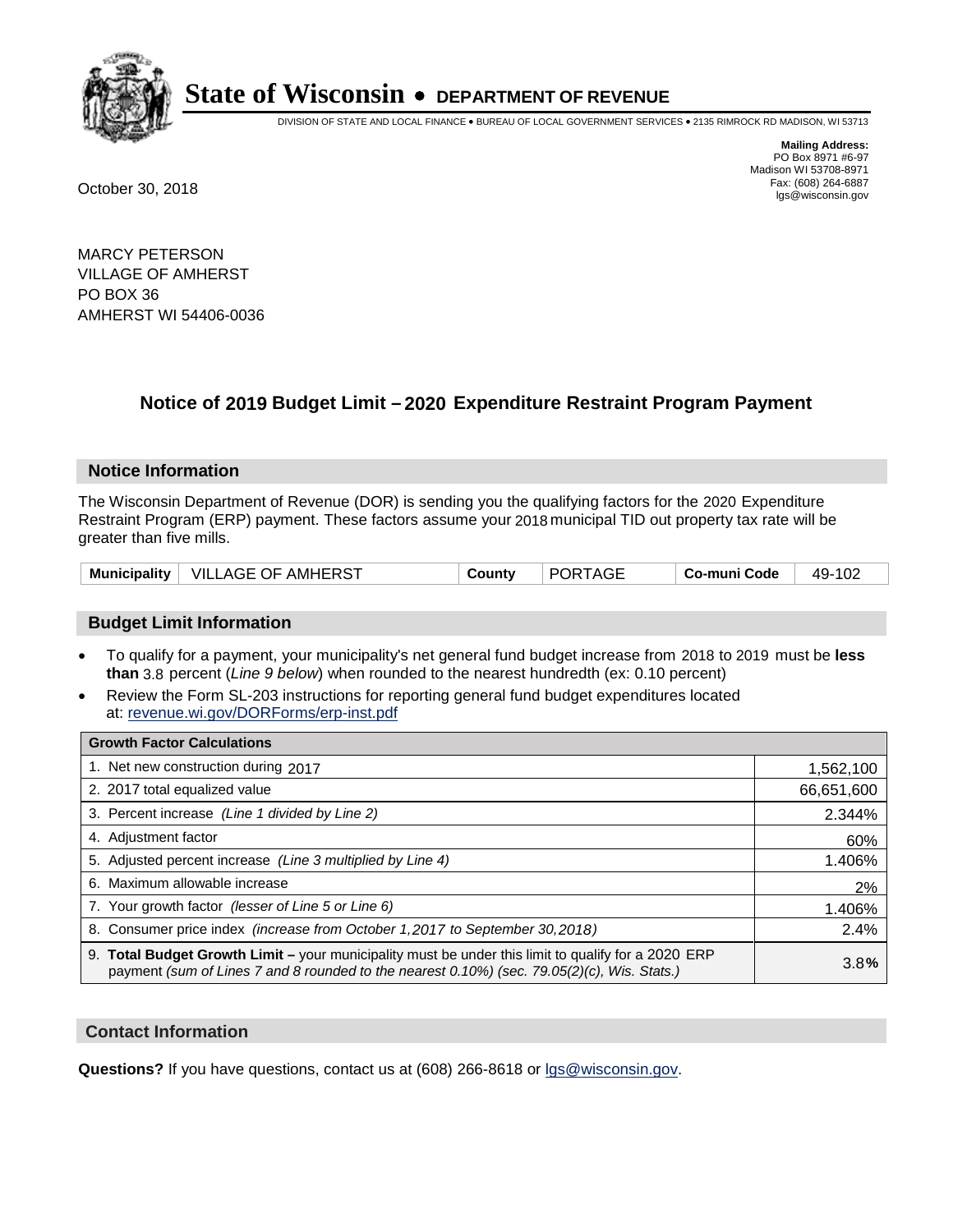

DIVISION OF STATE AND LOCAL FINANCE • BUREAU OF LOCAL GOVERNMENT SERVICES • 2135 RIMROCK RD MADISON, WI 53713

**Mailing Address:** PO Box 8971 #6-97 Madison WI 53708-8971<br>Fax: (608) 264-6887 Fax: (608) 264-6887 October 30, 2018 lgs@wisconsin.gov

BETTY BRUSKI MALLEK VILLAGE OF JUNCTION CITY PO BOX 93 JUNCTION CITY WI 54443-0093

### **Notice of 2019 Budget Limit - 2020 Expenditure Restraint Program Payment**

#### **Notice Information**

The Wisconsin Department of Revenue (DOR) is sending you the qualifying factors for the 2020 Expenditure Restraint Program (ERP) payment. These factors assume your 2018 municipal TID out property tax rate will be greater than five mills.

|  | Municipality   VILLAGE OF JUNCTION CITY | County | PORTAGE | Co-muni Code | 49-141 |
|--|-----------------------------------------|--------|---------|--------------|--------|
|--|-----------------------------------------|--------|---------|--------------|--------|

#### **Budget Limit Information**

- To qualify for a payment, your municipality's net general fund budget increase from 2018 to 2019 must be less **than** 3.7 percent (*Line 9 below*) when rounded to the nearest hundredth (ex: 0.10 percent)
- Review the Form SL-203 instructions for reporting general fund budget expenditures located at: revenue.wi.gov/DORForms/erp-inst.pdf

| <b>Growth Factor Calculations</b>                                                                                                                                                                      |            |
|--------------------------------------------------------------------------------------------------------------------------------------------------------------------------------------------------------|------------|
| 1. Net new construction during 2017                                                                                                                                                                    | 400,800    |
| 2. 2017 total equalized value                                                                                                                                                                          | 17,982,700 |
| 3. Percent increase (Line 1 divided by Line 2)                                                                                                                                                         | 2.229%     |
| 4. Adjustment factor                                                                                                                                                                                   | 60%        |
| 5. Adjusted percent increase (Line 3 multiplied by Line 4)                                                                                                                                             | 1.337%     |
| 6. Maximum allowable increase                                                                                                                                                                          | 2%         |
| 7. Your growth factor (lesser of Line 5 or Line 6)                                                                                                                                                     | 1.337%     |
| 8. Consumer price index (increase from October 1, 2017 to September 30, 2018)                                                                                                                          | 2.4%       |
| 9. Total Budget Growth Limit - your municipality must be under this limit to qualify for a 2020 ERP<br>payment (sum of Lines 7 and 8 rounded to the nearest $0.10\%$ ) (sec. 79.05(2)(c), Wis. Stats.) | 3.7%       |

#### **Contact Information**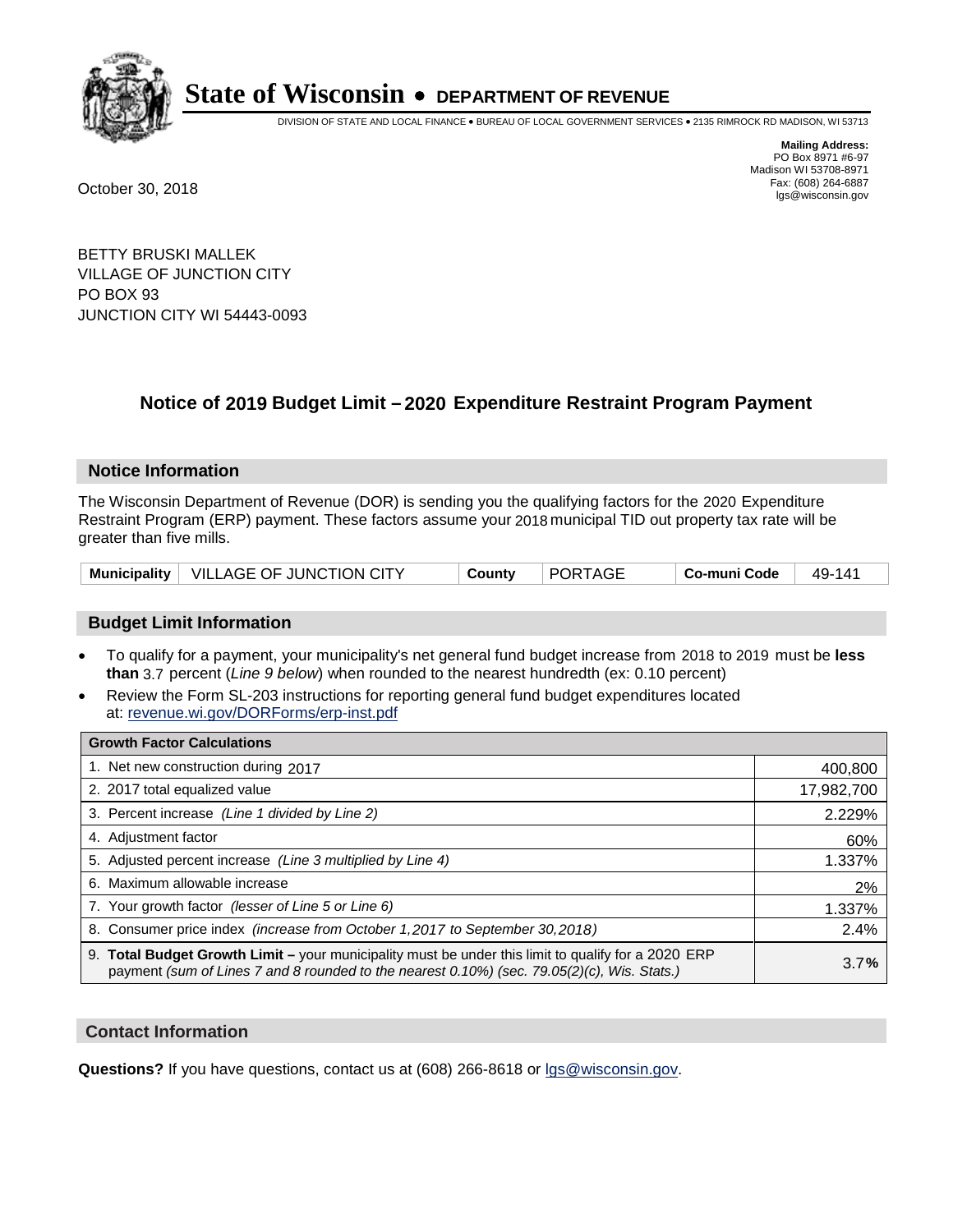

DIVISION OF STATE AND LOCAL FINANCE • BUREAU OF LOCAL GOVERNMENT SERVICES • 2135 RIMROCK RD MADISON, WI 53713

**Mailing Address:** PO Box 8971 #6-97 Madison WI 53708-8971<br>Fax: (608) 264-6887 Fax: (608) 264-6887 October 30, 2018 lgs@wisconsin.gov

KAREN SWANSON VILLAGE OF PLOVER PO BOX 37 PLOVER WI 54467-0037

### **Notice of 2019 Budget Limit - 2020 Expenditure Restraint Program Payment**

#### **Notice Information**

The Wisconsin Department of Revenue (DOR) is sending you the qualifying factors for the 2020 Expenditure Restraint Program (ERP) payment. These factors assume your 2018 municipal TID out property tax rate will be greater than five mills.

|  | Municipality   VILLAGE OF PLOVER | Countv | <b>PORTAGE</b> | Co-muni Code | 49-173 |
|--|----------------------------------|--------|----------------|--------------|--------|
|--|----------------------------------|--------|----------------|--------------|--------|

#### **Budget Limit Information**

- To qualify for a payment, your municipality's net general fund budget increase from 2018 to 2019 must be less **than** 3.8 percent (*Line 9 below*) when rounded to the nearest hundredth (ex: 0.10 percent)
- Review the Form SL-203 instructions for reporting general fund budget expenditures located at: revenue.wi.gov/DORForms/erp-inst.pdf

| <b>Growth Factor Calculations</b>                                                                                                                                                                      |               |
|--------------------------------------------------------------------------------------------------------------------------------------------------------------------------------------------------------|---------------|
| 1. Net new construction during 2017                                                                                                                                                                    | 25,156,200    |
| 2. 2017 total equalized value                                                                                                                                                                          | 1,072,882,700 |
| 3. Percent increase (Line 1 divided by Line 2)                                                                                                                                                         | 2.345%        |
| 4. Adjustment factor                                                                                                                                                                                   | 60%           |
| 5. Adjusted percent increase (Line 3 multiplied by Line 4)                                                                                                                                             | 1.407%        |
| 6. Maximum allowable increase                                                                                                                                                                          | 2%            |
| 7. Your growth factor (lesser of Line 5 or Line 6)                                                                                                                                                     | 1.407%        |
| 8. Consumer price index (increase from October 1,2017 to September 30,2018)                                                                                                                            | 2.4%          |
| 9. Total Budget Growth Limit - your municipality must be under this limit to qualify for a 2020 ERP<br>payment (sum of Lines 7 and 8 rounded to the nearest $0.10\%$ ) (sec. 79.05(2)(c), Wis. Stats.) | 3.8%          |

#### **Contact Information**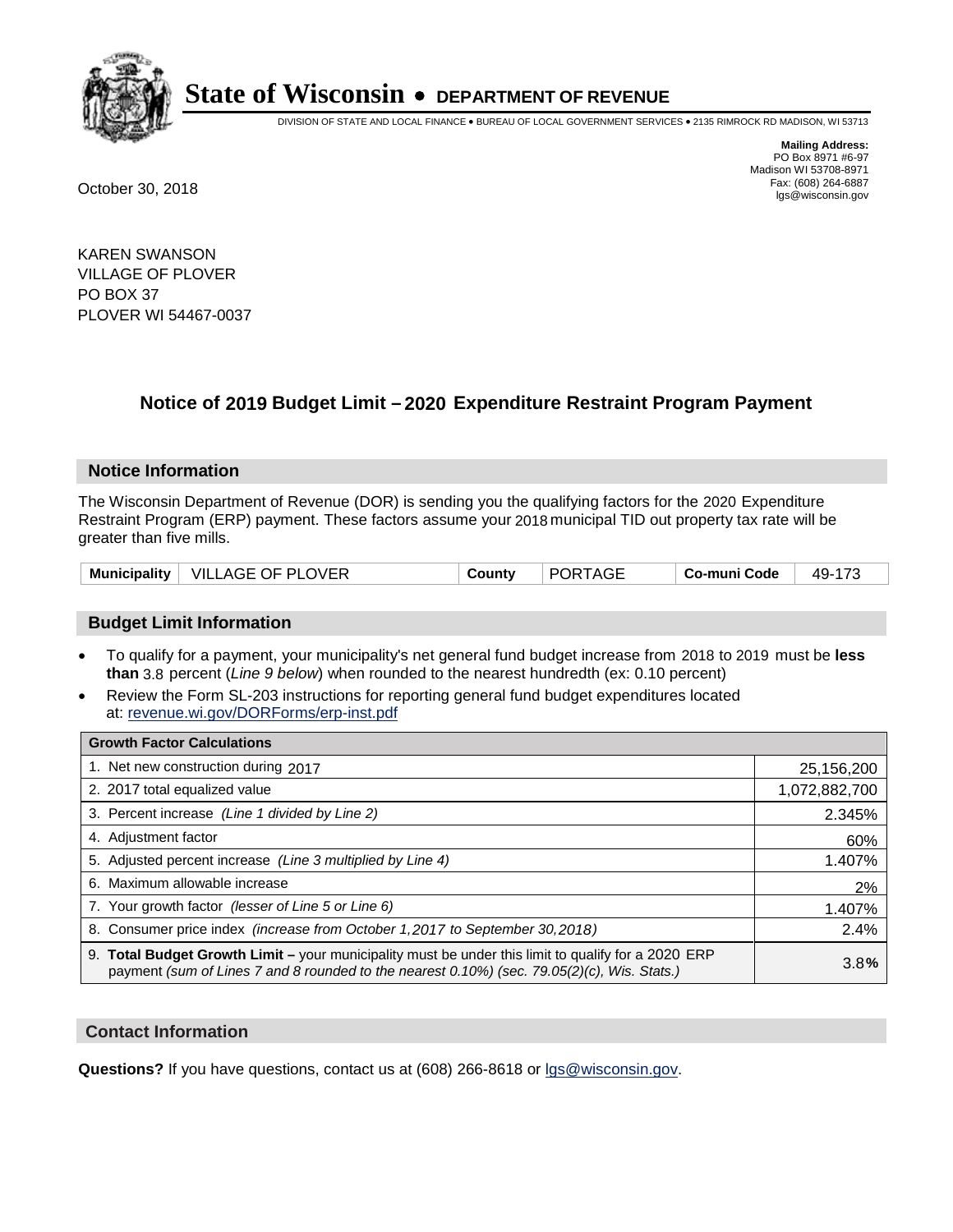

DIVISION OF STATE AND LOCAL FINANCE • BUREAU OF LOCAL GOVERNMENT SERVICES • 2135 RIMROCK RD MADISON, WI 53713

**Mailing Address:** PO Box 8971 #6-97 Madison WI 53708-8971<br>Fax: (608) 264-6887 Fax: (608) 264-6887 October 30, 2018 lgs@wisconsin.gov

THERESA HARTVIG VILLAGE OF ROSHOLT PO BOX 245 ROSHOLT WI 54473-0245

### **Notice of 2019 Budget Limit - 2020 Expenditure Restraint Program Payment**

#### **Notice Information**

The Wisconsin Department of Revenue (DOR) is sending you the qualifying factors for the 2020 Expenditure Restraint Program (ERP) payment. These factors assume your 2018 municipal TID out property tax rate will be greater than five mills.

|  | Municipality   VILLAGE OF ROSHOLT | County | <b>PORTAGE</b> | Co-muni Code | 49-176 |
|--|-----------------------------------|--------|----------------|--------------|--------|
|--|-----------------------------------|--------|----------------|--------------|--------|

#### **Budget Limit Information**

- To qualify for a payment, your municipality's net general fund budget increase from 2018 to 2019 must be less **than** 3.3 percent (*Line 9 below*) when rounded to the nearest hundredth (ex: 0.10 percent)
- Review the Form SL-203 instructions for reporting general fund budget expenditures located at: revenue.wi.gov/DORForms/erp-inst.pdf

| <b>Growth Factor Calculations</b>                                                                                                                                                                      |            |
|--------------------------------------------------------------------------------------------------------------------------------------------------------------------------------------------------------|------------|
| 1. Net new construction during 2017                                                                                                                                                                    | 323,400    |
| 2. 2017 total equalized value                                                                                                                                                                          | 22,459,900 |
| 3. Percent increase (Line 1 divided by Line 2)                                                                                                                                                         | 1.440%     |
| 4. Adjustment factor                                                                                                                                                                                   | 60%        |
| 5. Adjusted percent increase (Line 3 multiplied by Line 4)                                                                                                                                             | 0.864%     |
| 6. Maximum allowable increase                                                                                                                                                                          | 2%         |
| 7. Your growth factor (lesser of Line 5 or Line 6)                                                                                                                                                     | 0.864%     |
| 8. Consumer price index (increase from October 1,2017 to September 30,2018)                                                                                                                            | 2.4%       |
| 9. Total Budget Growth Limit - your municipality must be under this limit to qualify for a 2020 ERP<br>payment (sum of Lines 7 and 8 rounded to the nearest $0.10\%$ ) (sec. 79.05(2)(c), Wis. Stats.) | 3.3%       |

#### **Contact Information**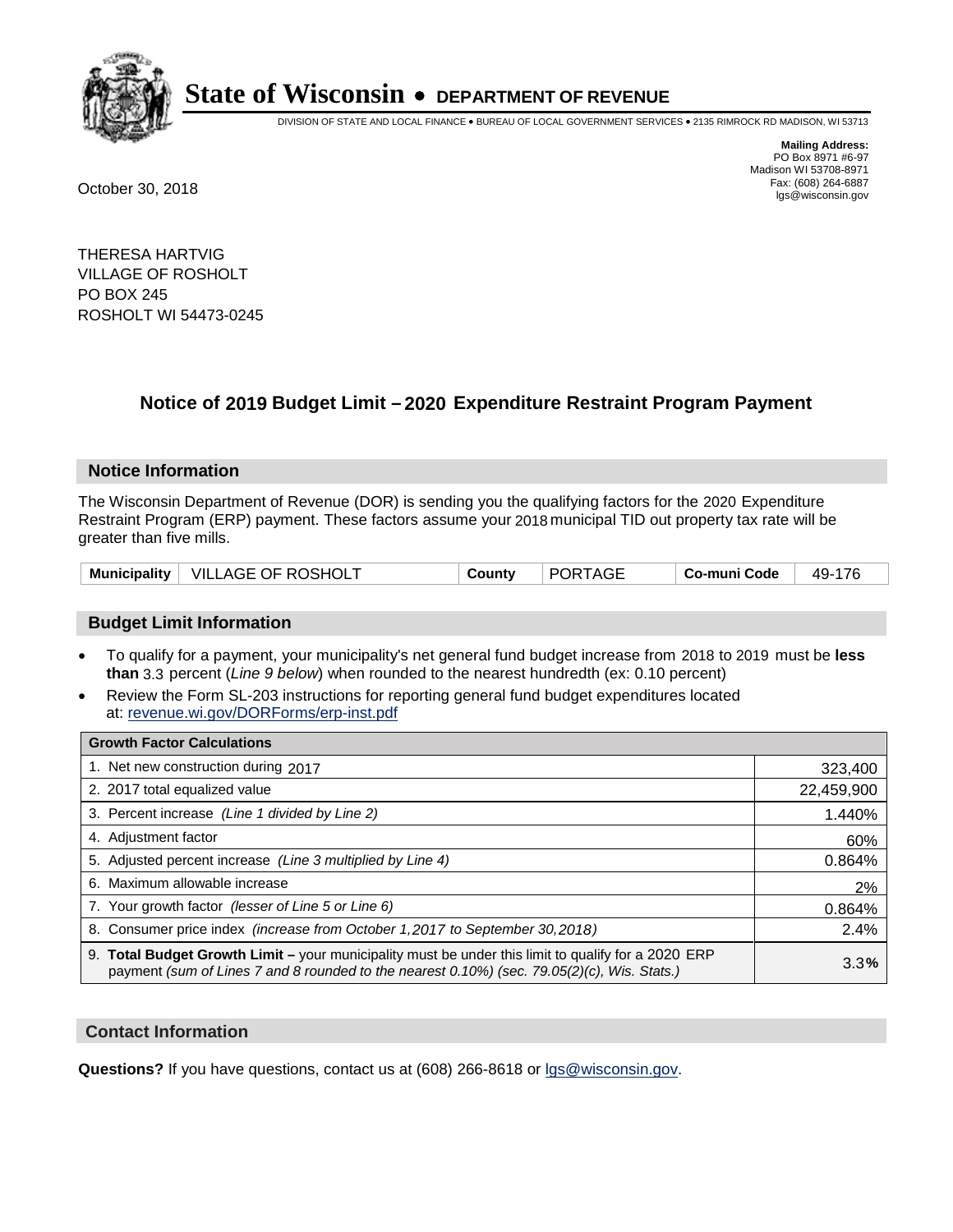

DIVISION OF STATE AND LOCAL FINANCE • BUREAU OF LOCAL GOVERNMENT SERVICES • 2135 RIMROCK RD MADISON, WI 53713

**Mailing Address:** PO Box 8971 #6-97 Madison WI 53708-8971<br>Fax: (608) 264-6887 Fax: (608) 264-6887 October 30, 2018 lgs@wisconsin.gov

JOHN MOE CITY OF STEVENS POINT 1515 STRONGS AVE STEVENS POINT WI 54481-3543

### **Notice of 2019 Budget Limit - 2020 Expenditure Restraint Program Payment**

#### **Notice Information**

The Wisconsin Department of Revenue (DOR) is sending you the qualifying factors for the 2020 Expenditure Restraint Program (ERP) payment. These factors assume your 2018 municipal TID out property tax rate will be greater than five mills.

|  | Municipality   CITY OF STEVENS POINT | County | PORTAGE | <b>ECo-muni Code</b> | 49-281 |
|--|--------------------------------------|--------|---------|----------------------|--------|
|--|--------------------------------------|--------|---------|----------------------|--------|

#### **Budget Limit Information**

- To qualify for a payment, your municipality's net general fund budget increase from 2018 to 2019 must be less **than** 4.0 percent (*Line 9 below*) when rounded to the nearest hundredth (ex: 0.10 percent)
- Review the Form SL-203 instructions for reporting general fund budget expenditures located at: revenue.wi.gov/DORForms/erp-inst.pdf

| <b>Growth Factor Calculations</b>                                                                                                                                                                  |               |
|----------------------------------------------------------------------------------------------------------------------------------------------------------------------------------------------------|---------------|
| 1. Net new construction during 2017                                                                                                                                                                | 50,283,300    |
| 2. 2017 total equalized value                                                                                                                                                                      | 1,881,393,200 |
| 3. Percent increase (Line 1 divided by Line 2)                                                                                                                                                     | 2.673%        |
| 4. Adjustment factor                                                                                                                                                                               | 60%           |
| 5. Adjusted percent increase (Line 3 multiplied by Line 4)                                                                                                                                         | 1.604%        |
| 6. Maximum allowable increase                                                                                                                                                                      | 2%            |
| 7. Your growth factor (lesser of Line 5 or Line 6)                                                                                                                                                 | 1.604%        |
| 8. Consumer price index (increase from October 1,2017 to September 30,2018)                                                                                                                        | 2.4%          |
| 9. Total Budget Growth Limit - your municipality must be under this limit to qualify for a 2020 ERP<br>payment (sum of Lines 7 and 8 rounded to the nearest 0.10%) (sec. 79.05(2)(c), Wis. Stats.) | 4.0%          |

#### **Contact Information**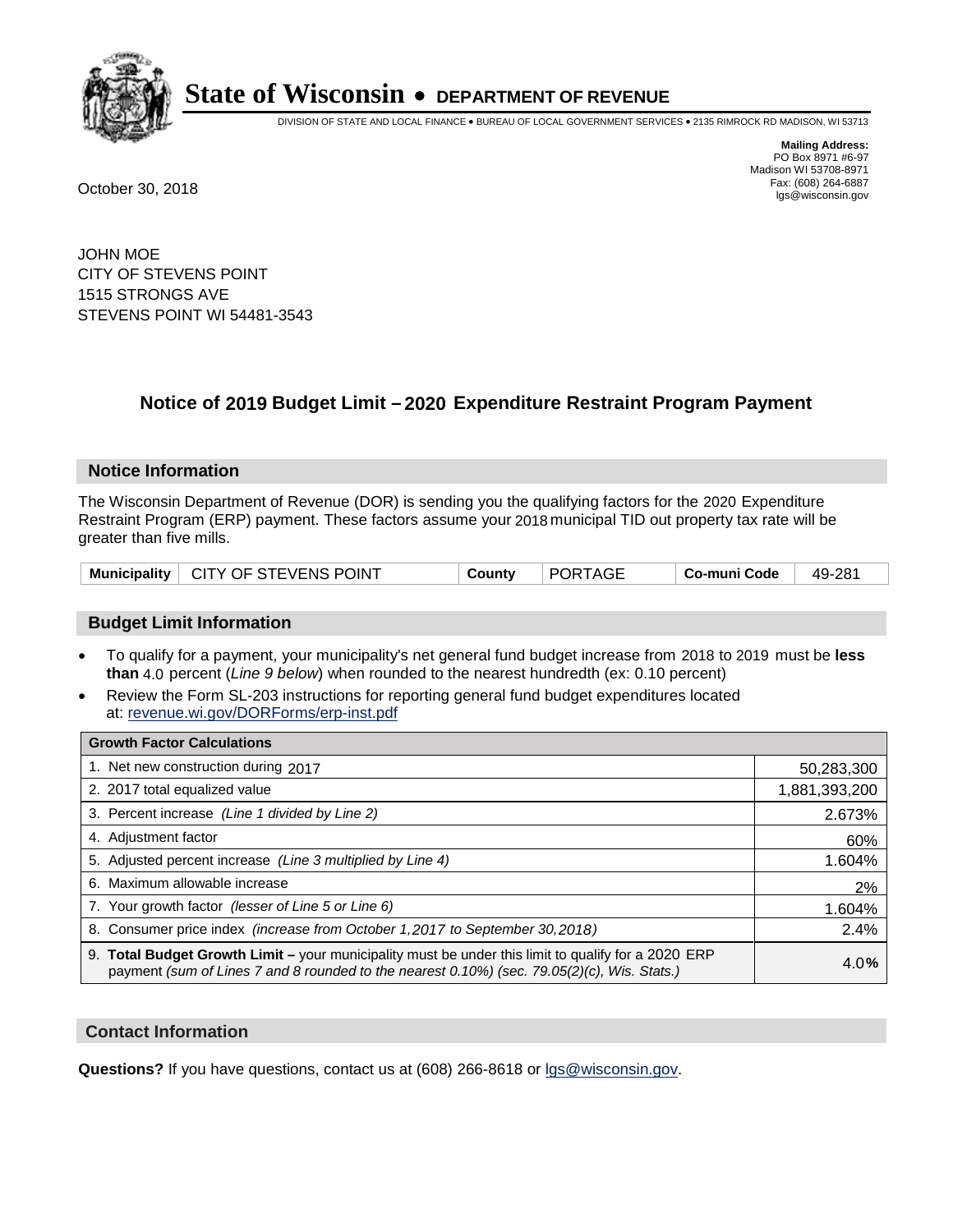

DIVISION OF STATE AND LOCAL FINANCE • BUREAU OF LOCAL GOVERNMENT SERVICES • 2135 RIMROCK RD MADISON, WI 53713

**Mailing Address:** PO Box 8971 #6-97 Madison WI 53708-8971<br>Fax: (608) 264-6887 Fax: (608) 264-6887 October 30, 2018 lgs@wisconsin.gov

ARLA HOMANN CITY OF PARK FALLS PO BOX 146 PARK FALLS WI 54552-0146

### **Notice of 2019 Budget Limit - 2020 Expenditure Restraint Program Payment**

#### **Notice Information**

The Wisconsin Department of Revenue (DOR) is sending you the qualifying factors for the 2020 Expenditure Restraint Program (ERP) payment. These factors assume your 2018 municipal TID out property tax rate will be greater than five mills.

| Municipality   CITY OF PARK FALLS | County | <b>PRICE</b> | Co-muni Code | 50-271 |
|-----------------------------------|--------|--------------|--------------|--------|
|-----------------------------------|--------|--------------|--------------|--------|

#### **Budget Limit Information**

- To qualify for a payment, your municipality's net general fund budget increase from 2018 to 2019 must be less **than** 3.7 percent (*Line 9 below*) when rounded to the nearest hundredth (ex: 0.10 percent)
- Review the Form SL-203 instructions for reporting general fund budget expenditures located at: revenue.wi.gov/DORForms/erp-inst.pdf

| <b>Growth Factor Calculations</b>                                                                                                                                                                  |             |
|----------------------------------------------------------------------------------------------------------------------------------------------------------------------------------------------------|-------------|
| 1. Net new construction during 2017                                                                                                                                                                | 2,614,100   |
| 2. 2017 total equalized value                                                                                                                                                                      | 120,582,600 |
| 3. Percent increase (Line 1 divided by Line 2)                                                                                                                                                     | 2.168%      |
| 4. Adjustment factor                                                                                                                                                                               | 60%         |
| 5. Adjusted percent increase (Line 3 multiplied by Line 4)                                                                                                                                         | 1.301%      |
| 6. Maximum allowable increase                                                                                                                                                                      | 2%          |
| 7. Your growth factor (lesser of Line 5 or Line 6)                                                                                                                                                 | 1.301%      |
| 8. Consumer price index (increase from October 1,2017 to September 30,2018)                                                                                                                        | 2.4%        |
| 9. Total Budget Growth Limit - your municipality must be under this limit to qualify for a 2020 ERP<br>payment (sum of Lines 7 and 8 rounded to the nearest 0.10%) (sec. 79.05(2)(c), Wis. Stats.) | 3.7%        |

#### **Contact Information**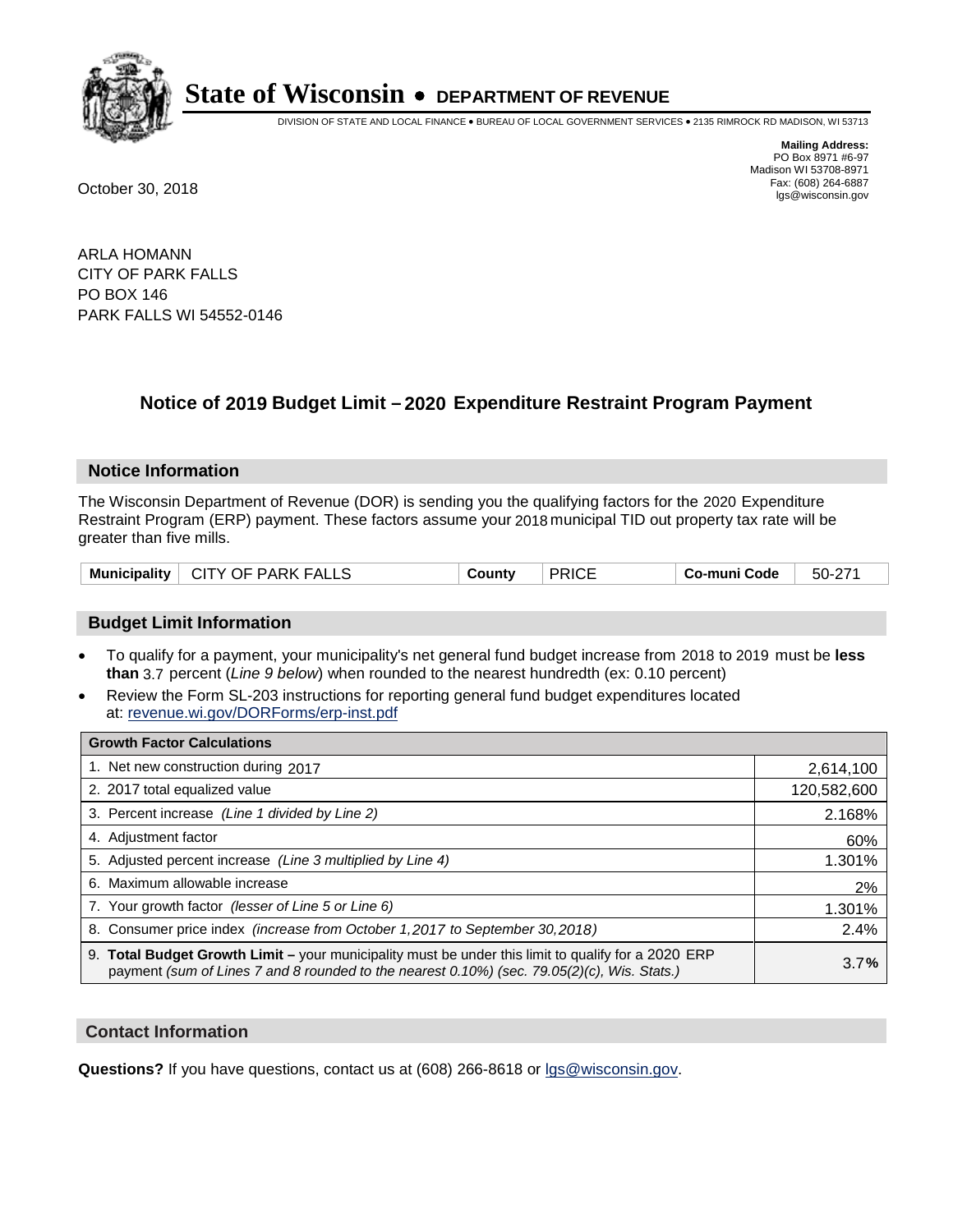

DIVISION OF STATE AND LOCAL FINANCE • BUREAU OF LOCAL GOVERNMENT SERVICES • 2135 RIMROCK RD MADISON, WI 53713

**Mailing Address:** PO Box 8971 #6-97 Madison WI 53708-8971<br>Fax: (608) 264-6887 Fax: (608) 264-6887 October 30, 2018 lgs@wisconsin.gov

SHELBY PROCHNOW CITY OF PHILLIPS 174 S EYDER AVE PHILLIPS WI 54555-1337

### **Notice of 2019 Budget Limit - 2020 Expenditure Restraint Program Payment**

#### **Notice Information**

The Wisconsin Department of Revenue (DOR) is sending you the qualifying factors for the 2020 Expenditure Restraint Program (ERP) payment. These factors assume your 2018 municipal TID out property tax rate will be greater than five mills.

| CITY OF PHILLIPS<br><b>Municipality</b> | County | <b>PRICE</b> | Co-muni Code | 50-272 |
|-----------------------------------------|--------|--------------|--------------|--------|
|-----------------------------------------|--------|--------------|--------------|--------|

#### **Budget Limit Information**

- To qualify for a payment, your municipality's net general fund budget increase from 2018 to 2019 must be less **than** 2.9 percent (*Line 9 below*) when rounded to the nearest hundredth (ex: 0.10 percent)
- Review the Form SL-203 instructions for reporting general fund budget expenditures located at: revenue.wi.gov/DORForms/erp-inst.pdf

| <b>Growth Factor Calculations</b>                                                                                                                                                                  |            |
|----------------------------------------------------------------------------------------------------------------------------------------------------------------------------------------------------|------------|
| 1. Net new construction during 2017                                                                                                                                                                | 773,500    |
| 2. 2017 total equalized value                                                                                                                                                                      | 90,070,200 |
| 3. Percent increase (Line 1 divided by Line 2)                                                                                                                                                     | 0.859%     |
| 4. Adjustment factor                                                                                                                                                                               | 60%        |
| 5. Adjusted percent increase (Line 3 multiplied by Line 4)                                                                                                                                         | 0.515%     |
| 6. Maximum allowable increase                                                                                                                                                                      | 2%         |
| 7. Your growth factor (lesser of Line 5 or Line 6)                                                                                                                                                 | 0.515%     |
| 8. Consumer price index (increase from October 1, 2017 to September 30, 2018)                                                                                                                      | 2.4%       |
| 9. Total Budget Growth Limit – your municipality must be under this limit to qualify for a 2020 ERP<br>payment (sum of Lines 7 and 8 rounded to the nearest 0.10%) (sec. 79.05(2)(c), Wis. Stats.) | 2.9%       |

#### **Contact Information**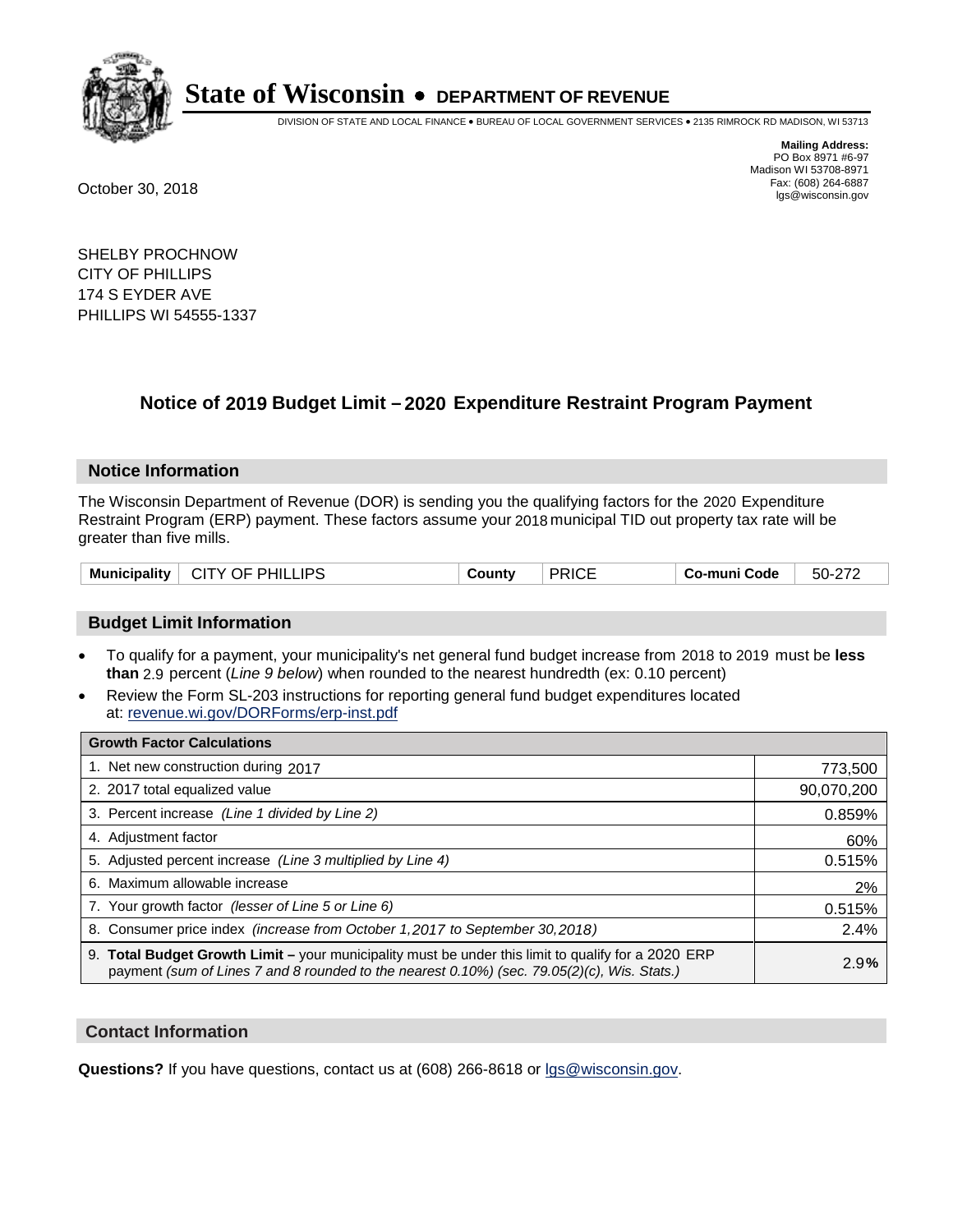

DIVISION OF STATE AND LOCAL FINANCE • BUREAU OF LOCAL GOVERNMENT SERVICES • 2135 RIMROCK RD MADISON, WI 53713

**Mailing Address:** PO Box 8971 #6-97 Madison WI 53708-8971<br>Fax: (608) 264-6887 Fax: (608) 264-6887 October 30, 2018 lgs@wisconsin.gov

KARIE TORKILSEN VILLAGE OF CALEDONIA 5043 CHESTER LN RACINE WI 53402-2414

### **Notice of 2019 Budget Limit - 2020 Expenditure Restraint Program Payment**

#### **Notice Information**

The Wisconsin Department of Revenue (DOR) is sending you the qualifying factors for the 2020 Expenditure Restraint Program (ERP) payment. These factors assume your 2018 municipal TID out property tax rate will be greater than five mills.

| Municipality   VILLAGE OF CALEDONIA | Countv | <b>RACINE</b> | Co-muni Code | 51-104 |
|-------------------------------------|--------|---------------|--------------|--------|
|-------------------------------------|--------|---------------|--------------|--------|

#### **Budget Limit Information**

- To qualify for a payment, your municipality's net general fund budget increase from 2018 to 2019 must be less **than** 2.9 percent (*Line 9 below*) when rounded to the nearest hundredth (ex: 0.10 percent)
- Review the Form SL-203 instructions for reporting general fund budget expenditures located at: revenue.wi.gov/DORForms/erp-inst.pdf

| <b>Growth Factor Calculations</b>                                                                                                                                                                      |               |
|--------------------------------------------------------------------------------------------------------------------------------------------------------------------------------------------------------|---------------|
| 1. Net new construction during 2017                                                                                                                                                                    | 19,107,700    |
| 2. 2017 total equalized value                                                                                                                                                                          | 2,096,503,200 |
| 3. Percent increase (Line 1 divided by Line 2)                                                                                                                                                         | 0.911%        |
| 4. Adjustment factor                                                                                                                                                                                   | 60%           |
| 5. Adjusted percent increase (Line 3 multiplied by Line 4)                                                                                                                                             | 0.547%        |
| 6. Maximum allowable increase                                                                                                                                                                          | 2%            |
| 7. Your growth factor (lesser of Line 5 or Line 6)                                                                                                                                                     | 0.547%        |
| 8. Consumer price index (increase from October 1,2017 to September 30,2018)                                                                                                                            | 2.4%          |
| 9. Total Budget Growth Limit - your municipality must be under this limit to qualify for a 2020 ERP<br>payment (sum of Lines 7 and 8 rounded to the nearest $0.10\%$ ) (sec. 79.05(2)(c), Wis. Stats.) | 2.9%          |

#### **Contact Information**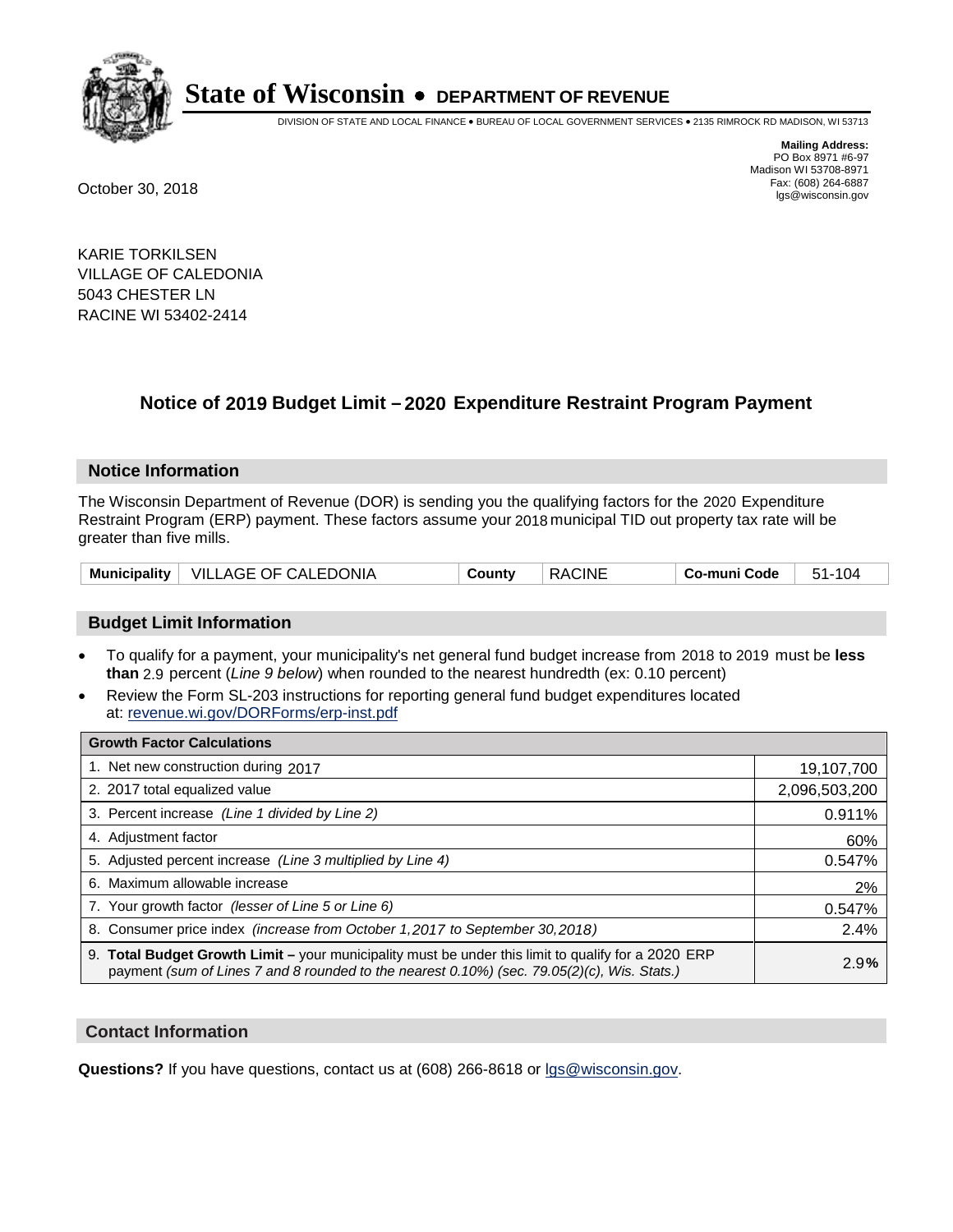

DIVISION OF STATE AND LOCAL FINANCE • BUREAU OF LOCAL GOVERNMENT SERVICES • 2135 RIMROCK RD MADISON, WI 53713

**Mailing Address:** PO Box 8971 #6-97 Madison WI 53708-8971<br>Fax: (608) 264-6887 Fax: (608) 264-6887 October 30, 2018 lgs@wisconsin.gov

CHRISTOPHE JENKINS VILLAGE OF ELMWOOD PARK 3131 TAYLOR AVENUE, UNIT 1 RACINE WI 53403-4503

### **Notice of 2019 Budget Limit - 2020 Expenditure Restraint Program Payment**

#### **Notice Information**

The Wisconsin Department of Revenue (DOR) is sending you the qualifying factors for the 2020 Expenditure Restraint Program (ERP) payment. These factors assume your 2018 municipal TID out property tax rate will be greater than five mills.

| Municipality   VILLAGE OF ELMWOOD PARK | ็ Countv | RACINE | $\, \overline{\phantom{a}}$ Co-muni Code $\,$ $\,$ 51-121 $\,$ |  |
|----------------------------------------|----------|--------|----------------------------------------------------------------|--|
|----------------------------------------|----------|--------|----------------------------------------------------------------|--|

#### **Budget Limit Information**

- To qualify for a payment, your municipality's net general fund budget increase from 2018 to 2019 must be less **than** 2.5 percent (*Line 9 below*) when rounded to the nearest hundredth (ex: 0.10 percent)
- Review the Form SL-203 instructions for reporting general fund budget expenditures located at: revenue.wi.gov/DORForms/erp-inst.pdf

| <b>Growth Factor Calculations</b>                                                                                                                                                                  |            |
|----------------------------------------------------------------------------------------------------------------------------------------------------------------------------------------------------|------------|
| 1. Net new construction during 2017                                                                                                                                                                | 34,000     |
| 2. 2017 total equalized value                                                                                                                                                                      | 38,672,800 |
| 3. Percent increase (Line 1 divided by Line 2)                                                                                                                                                     | 0.088%     |
| 4. Adjustment factor                                                                                                                                                                               | 60%        |
| 5. Adjusted percent increase (Line 3 multiplied by Line 4)                                                                                                                                         | 0.053%     |
| 6. Maximum allowable increase                                                                                                                                                                      | 2%         |
| 7. Your growth factor (lesser of Line 5 or Line 6)                                                                                                                                                 | 0.053%     |
| 8. Consumer price index (increase from October 1, 2017 to September 30, 2018)                                                                                                                      | 2.4%       |
| 9. Total Budget Growth Limit - your municipality must be under this limit to qualify for a 2020 ERP<br>payment (sum of Lines 7 and 8 rounded to the nearest 0.10%) (sec. 79.05(2)(c), Wis. Stats.) | 2.5%       |

#### **Contact Information**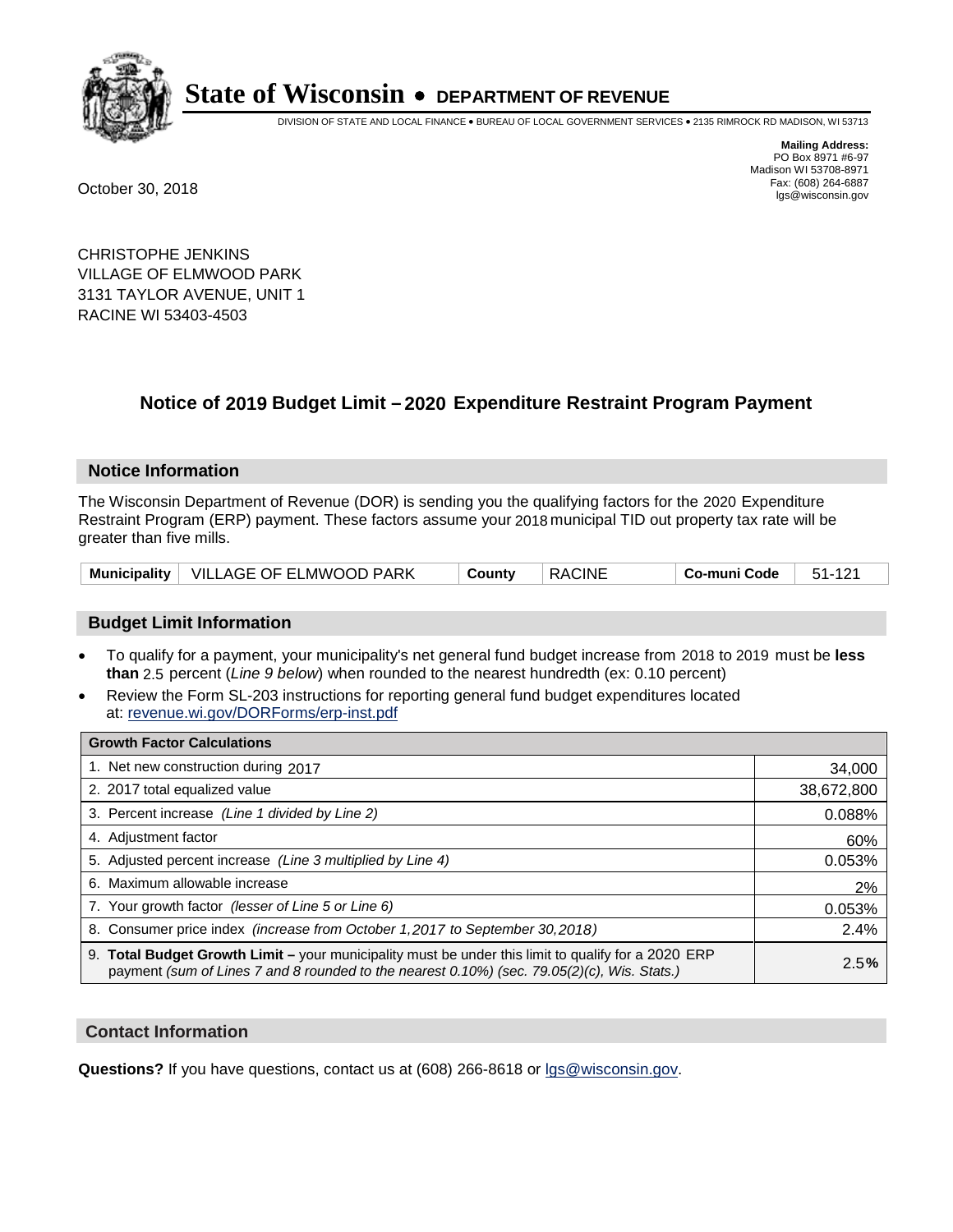

DIVISION OF STATE AND LOCAL FINANCE • BUREAU OF LOCAL GOVERNMENT SERVICES • 2135 RIMROCK RD MADISON, WI 53713

**Mailing Address:** PO Box 8971 #6-97 Madison WI 53708-8971<br>Fax: (608) 264-6887 Fax: (608) 264-6887 October 30, 2018 lgs@wisconsin.gov

STEPHANIE KOHLHAGEN VILLAGE OF MOUNT PLEASANT 8811 CAMPUS DRIVE MT PLEASANT WI 53406-7014

### **Notice of 2019 Budget Limit - 2020 Expenditure Restraint Program Payment**

#### **Notice Information**

The Wisconsin Department of Revenue (DOR) is sending you the qualifying factors for the 2020 Expenditure Restraint Program (ERP) payment. These factors assume your 2018 municipal TID out property tax rate will be greater than five mills.

|  | Municipality   VILLAGE OF MOUNT PLEASANT | <b>County</b> | <b>RACINE</b> | Co-muni Code | 51-151 |
|--|------------------------------------------|---------------|---------------|--------------|--------|
|--|------------------------------------------|---------------|---------------|--------------|--------|

#### **Budget Limit Information**

- To qualify for a payment, your municipality's net general fund budget increase from 2018 to 2019 must be less **than** 4.1 percent (*Line 9 below*) when rounded to the nearest hundredth (ex: 0.10 percent)
- Review the Form SL-203 instructions for reporting general fund budget expenditures located at: revenue.wi.gov/DORForms/erp-inst.pdf

| <b>Growth Factor Calculations</b>                                                                                                                                                                  |               |
|----------------------------------------------------------------------------------------------------------------------------------------------------------------------------------------------------|---------------|
| 1. Net new construction during 2017                                                                                                                                                                | 78,512,600    |
| 2. 2017 total equalized value                                                                                                                                                                      | 2,704,382,400 |
| 3. Percent increase (Line 1 divided by Line 2)                                                                                                                                                     | 2.903%        |
| 4. Adjustment factor                                                                                                                                                                               | 60%           |
| 5. Adjusted percent increase (Line 3 multiplied by Line 4)                                                                                                                                         | 1.742%        |
| 6. Maximum allowable increase                                                                                                                                                                      | 2%            |
| 7. Your growth factor (lesser of Line 5 or Line 6)                                                                                                                                                 | 1.742%        |
| 8. Consumer price index (increase from October 1,2017 to September 30,2018)                                                                                                                        | 2.4%          |
| 9. Total Budget Growth Limit - your municipality must be under this limit to qualify for a 2020 ERP<br>payment (sum of Lines 7 and 8 rounded to the nearest 0.10%) (sec. 79.05(2)(c), Wis. Stats.) | 4.1%          |

#### **Contact Information**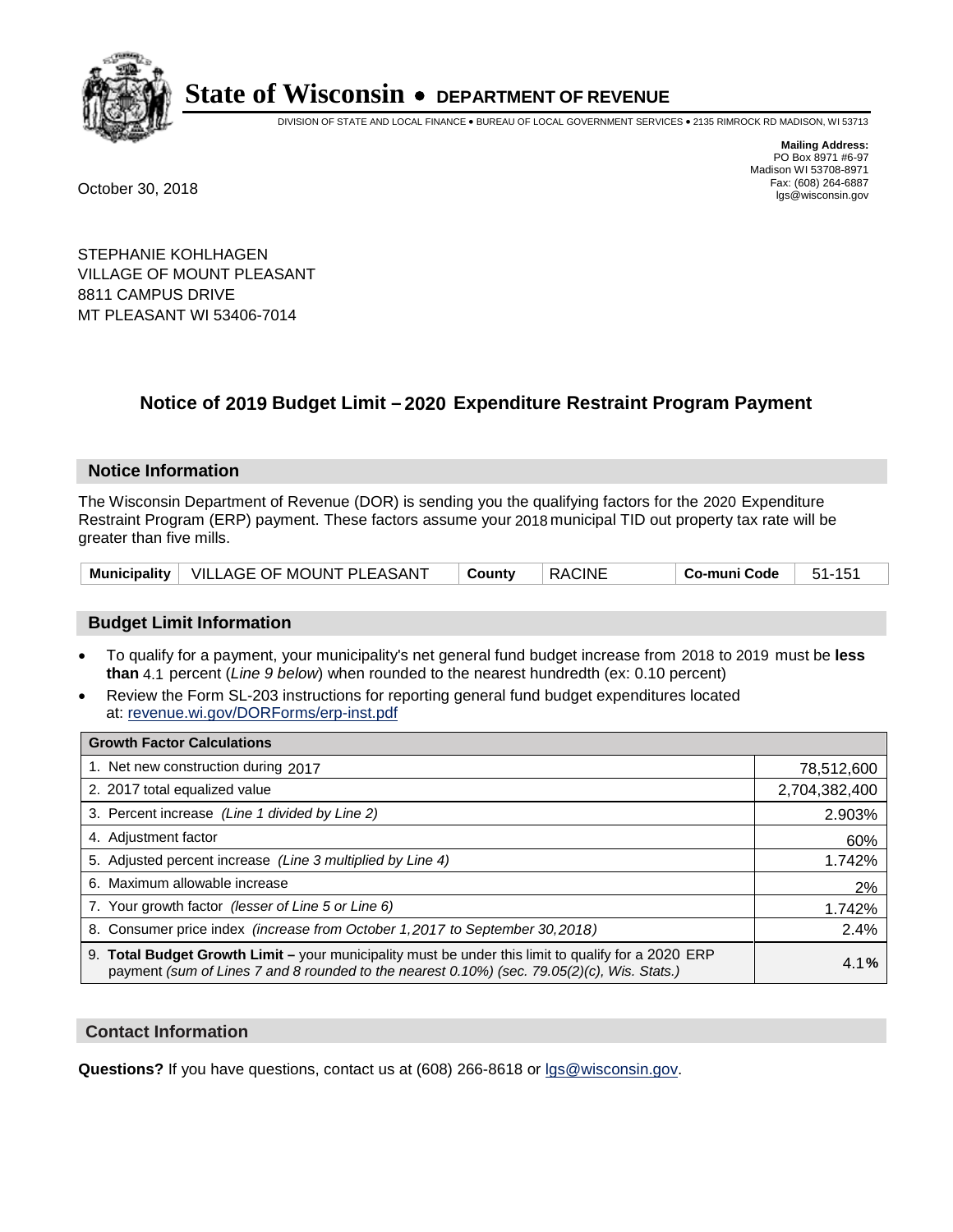

DIVISION OF STATE AND LOCAL FINANCE • BUREAU OF LOCAL GOVERNMENT SERVICES • 2135 RIMROCK RD MADISON, WI 53713

**Mailing Address:** PO Box 8971 #6-97 Madison WI 53708-8971<br>Fax: (608) 264-6887 Fax: (608) 264-6887 October 30, 2018 lgs@wisconsin.gov

CONNIE MELLEM VILLAGE OF NORTH BAY 3615 HENNEPIN PL RACINE WI 53402-3613

### **Notice of 2019 Budget Limit - 2020 Expenditure Restraint Program Payment**

#### **Notice Information**

The Wisconsin Department of Revenue (DOR) is sending you the qualifying factors for the 2020 Expenditure Restraint Program (ERP) payment. These factors assume your 2018 municipal TID out property tax rate will be greater than five mills.

| Municipality   VILLAGE OF NORTH BAY |  | County | <b>RACINE</b> | Co-muni Code | 51-161 |
|-------------------------------------|--|--------|---------------|--------------|--------|
|-------------------------------------|--|--------|---------------|--------------|--------|

#### **Budget Limit Information**

- To qualify for a payment, your municipality's net general fund budget increase from 2018 to 2019 must be less **than** 2.4 percent (*Line 9 below*) when rounded to the nearest hundredth (ex: 0.10 percent)
- Review the Form SL-203 instructions for reporting general fund budget expenditures located at: revenue.wi.gov/DORForms/erp-inst.pdf

| <b>Growth Factor Calculations</b>                                                                                                                                                                      |            |
|--------------------------------------------------------------------------------------------------------------------------------------------------------------------------------------------------------|------------|
| 1. Net new construction during 2017                                                                                                                                                                    | 22,500     |
| 2. 2017 total equalized value                                                                                                                                                                          | 35,075,300 |
| 3. Percent increase (Line 1 divided by Line 2)                                                                                                                                                         | 0.064%     |
| 4. Adjustment factor                                                                                                                                                                                   | 60%        |
| 5. Adjusted percent increase (Line 3 multiplied by Line 4)                                                                                                                                             | 0.038%     |
| 6. Maximum allowable increase                                                                                                                                                                          | 2%         |
| 7. Your growth factor (lesser of Line 5 or Line 6)                                                                                                                                                     | 0.038%     |
| 8. Consumer price index (increase from October 1,2017 to September 30,2018)                                                                                                                            | 2.4%       |
| 9. Total Budget Growth Limit - your municipality must be under this limit to qualify for a 2020 ERP<br>payment (sum of Lines 7 and 8 rounded to the nearest $0.10\%$ ) (sec. 79.05(2)(c), Wis. Stats.) | 2.4%       |

#### **Contact Information**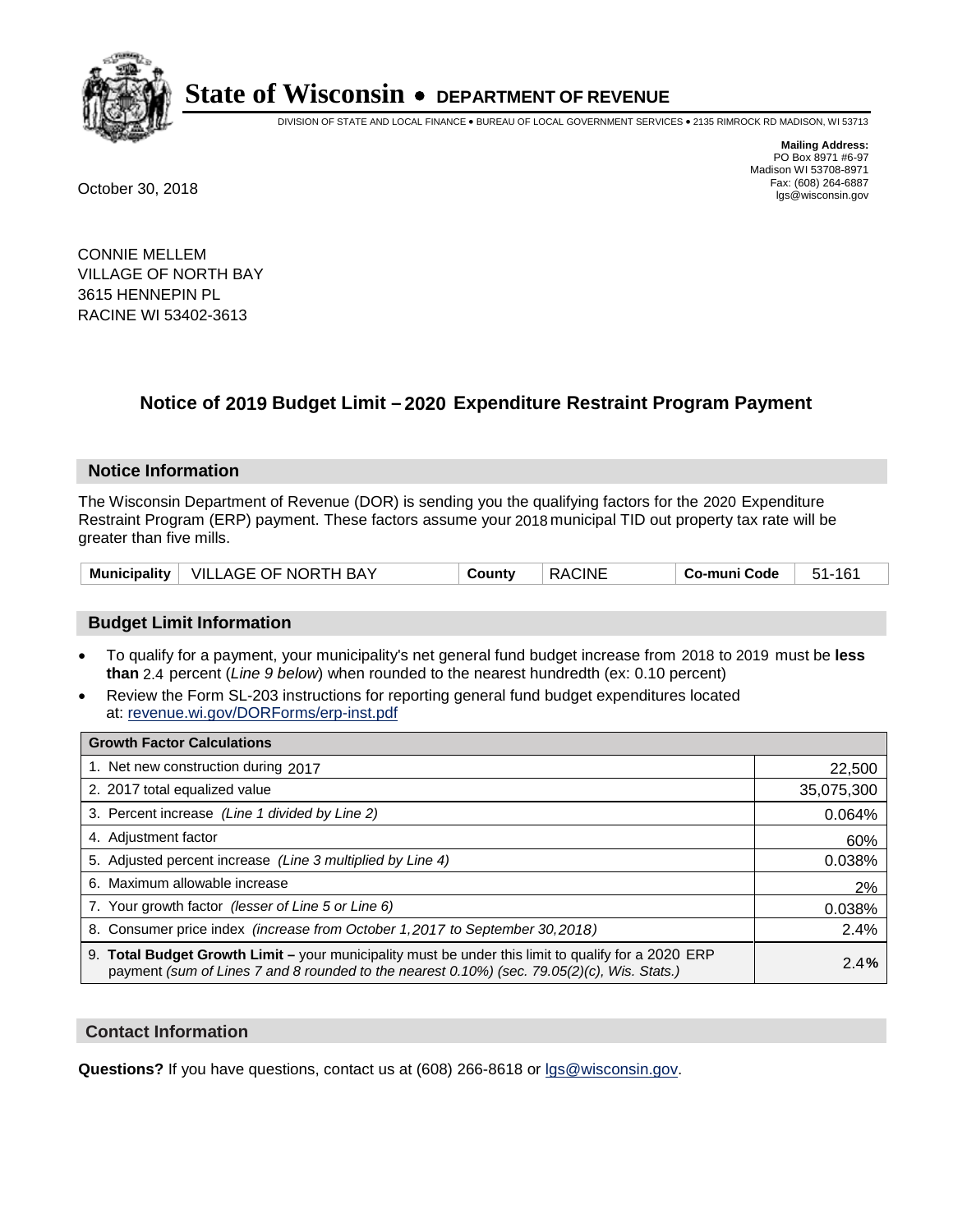

DIVISION OF STATE AND LOCAL FINANCE • BUREAU OF LOCAL GOVERNMENT SERVICES • 2135 RIMROCK RD MADISON, WI 53713

**Mailing Address:** PO Box 8971 #6-97 Madison WI 53708-8971<br>Fax: (608) 264-6887 Fax: (608) 264-6887 October 30, 2018 lgs@wisconsin.gov

MARY COLE VILLAGE OF STURTEVANT 2801 89TH STREET STURTEVANT WI 53177-0595

### **Notice of 2019 Budget Limit - 2020 Expenditure Restraint Program Payment**

#### **Notice Information**

The Wisconsin Department of Revenue (DOR) is sending you the qualifying factors for the 2020 Expenditure Restraint Program (ERP) payment. These factors assume your 2018 municipal TID out property tax rate will be greater than five mills.

|  | Municipality   VILLAGE OF STURTEVANT | County | <b>RACINE</b> | Co-muni Code | 51-181 |
|--|--------------------------------------|--------|---------------|--------------|--------|
|--|--------------------------------------|--------|---------------|--------------|--------|

#### **Budget Limit Information**

- To qualify for a payment, your municipality's net general fund budget increase from 2018 to 2019 must be less **than** 3.4 percent (*Line 9 below*) when rounded to the nearest hundredth (ex: 0.10 percent)
- Review the Form SL-203 instructions for reporting general fund budget expenditures located at: revenue.wi.gov/DORForms/erp-inst.pdf

| <b>Growth Factor Calculations</b>                                                                                                                                                                      |             |
|--------------------------------------------------------------------------------------------------------------------------------------------------------------------------------------------------------|-------------|
| 1. Net new construction during 2017                                                                                                                                                                    | 9,130,300   |
| 2. 2017 total equalized value                                                                                                                                                                          | 560,888,000 |
| 3. Percent increase (Line 1 divided by Line 2)                                                                                                                                                         | 1.628%      |
| 4. Adjustment factor                                                                                                                                                                                   | 60%         |
| 5. Adjusted percent increase (Line 3 multiplied by Line 4)                                                                                                                                             | 0.977%      |
| 6. Maximum allowable increase                                                                                                                                                                          | 2%          |
| 7. Your growth factor (lesser of Line 5 or Line 6)                                                                                                                                                     | 0.977%      |
| 8. Consumer price index (increase from October 1,2017 to September 30,2018)                                                                                                                            | 2.4%        |
| 9. Total Budget Growth Limit - your municipality must be under this limit to qualify for a 2020 ERP<br>payment (sum of Lines 7 and 8 rounded to the nearest $0.10\%$ ) (sec. 79.05(2)(c), Wis. Stats.) | 3.4%        |

#### **Contact Information**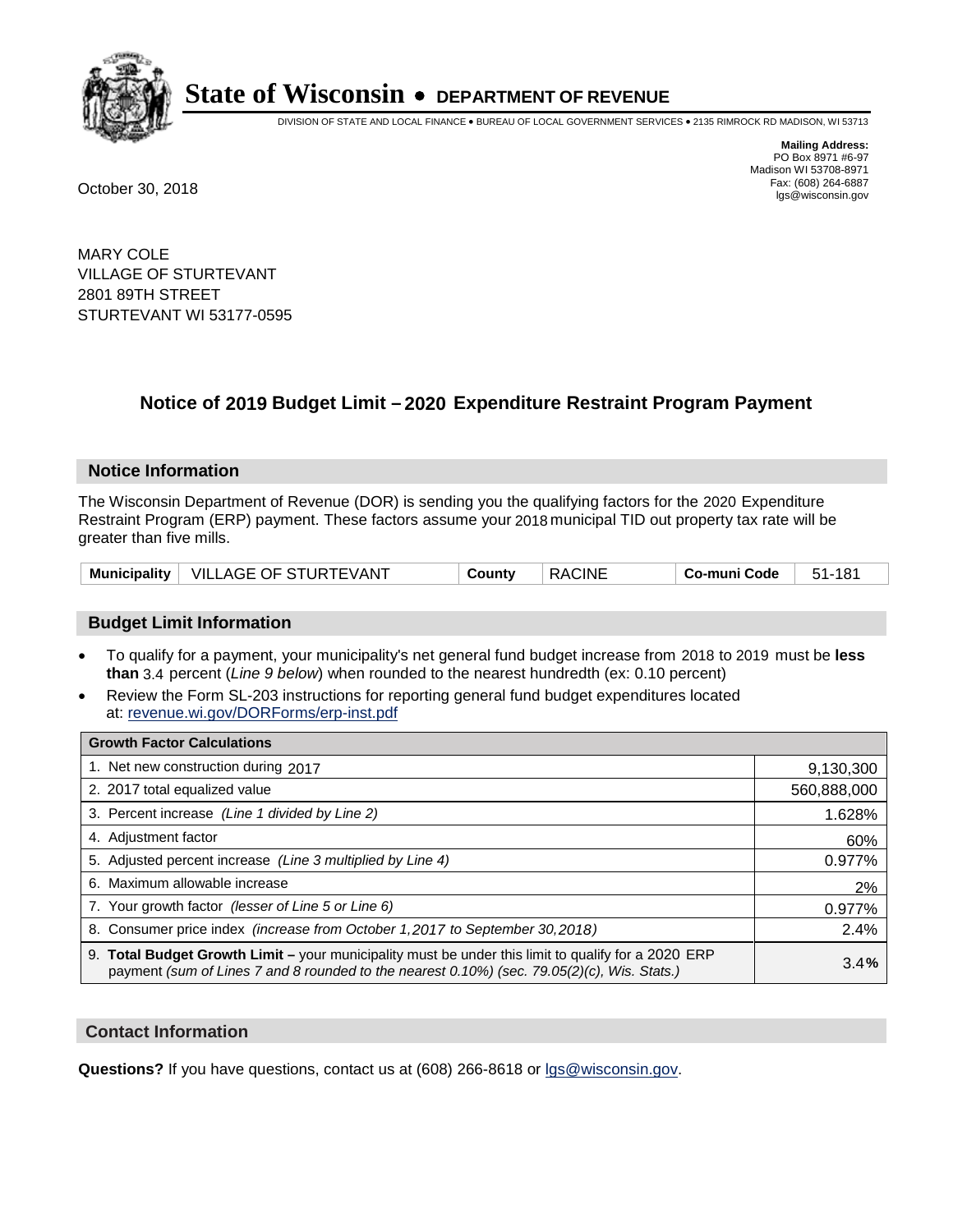

DIVISION OF STATE AND LOCAL FINANCE • BUREAU OF LOCAL GOVERNMENT SERVICES • 2135 RIMROCK RD MADISON, WI 53713

**Mailing Address:** PO Box 8971 #6-97 Madison WI 53708-8971<br>Fax: (608) 264-6887 Fax: (608) 264-6887 October 30, 2018 lgs@wisconsin.gov

JILL KOPP VILLAGE OF UNION GROVE 925 15TH AVE UNION GROVE WI 53182-1427

### **Notice of 2019 Budget Limit - 2020 Expenditure Restraint Program Payment**

#### **Notice Information**

The Wisconsin Department of Revenue (DOR) is sending you the qualifying factors for the 2020 Expenditure Restraint Program (ERP) payment. These factors assume your 2018 municipal TID out property tax rate will be greater than five mills.

|  | Municipality   VILLAGE OF UNION GROVE | County | <b>RACINE</b> | Co-muni Code | 51-186 |
|--|---------------------------------------|--------|---------------|--------------|--------|
|--|---------------------------------------|--------|---------------|--------------|--------|

#### **Budget Limit Information**

- To qualify for a payment, your municipality's net general fund budget increase from 2018 to 2019 must be less **than** 2.6 percent (*Line 9 below*) when rounded to the nearest hundredth (ex: 0.10 percent)
- Review the Form SL-203 instructions for reporting general fund budget expenditures located at: revenue.wi.gov/DORForms/erp-inst.pdf

| <b>Growth Factor Calculations</b>                                                                                                                                                                      |             |
|--------------------------------------------------------------------------------------------------------------------------------------------------------------------------------------------------------|-------------|
| 1. Net new construction during 2017                                                                                                                                                                    | 1,138,100   |
| 2. 2017 total equalized value                                                                                                                                                                          | 323,062,700 |
| 3. Percent increase (Line 1 divided by Line 2)                                                                                                                                                         | 0.352%      |
| 4. Adjustment factor                                                                                                                                                                                   | 60%         |
| 5. Adjusted percent increase (Line 3 multiplied by Line 4)                                                                                                                                             | 0.211%      |
| 6. Maximum allowable increase                                                                                                                                                                          | 2%          |
| 7. Your growth factor (lesser of Line 5 or Line 6)                                                                                                                                                     | 0.211%      |
| 8. Consumer price index (increase from October 1, 2017 to September 30, 2018)                                                                                                                          | 2.4%        |
| 9. Total Budget Growth Limit - your municipality must be under this limit to qualify for a 2020 ERP<br>payment (sum of Lines 7 and 8 rounded to the nearest $0.10\%$ ) (sec. 79.05(2)(c), Wis. Stats.) | 2.6%        |

#### **Contact Information**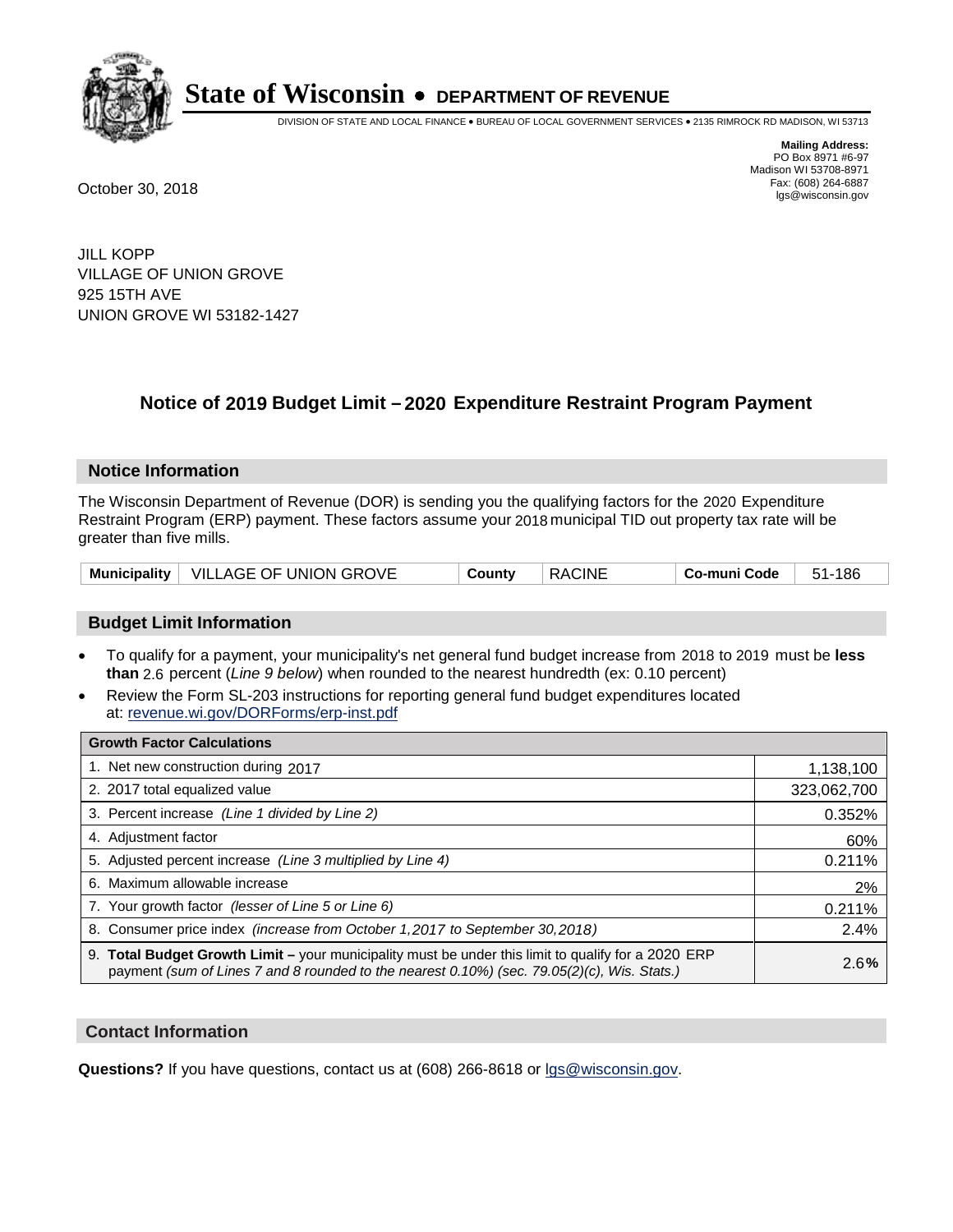

DIVISION OF STATE AND LOCAL FINANCE • BUREAU OF LOCAL GOVERNMENT SERVICES • 2135 RIMROCK RD MADISON, WI 53713

**Mailing Address:** PO Box 8971 #6-97 Madison WI 53708-8971<br>Fax: (608) 264-6887 Fax: (608) 264-6887 October 30, 2018 lgs@wisconsin.gov

RACHEL LADEWIG VILLAGE OF WATERFORD 123 N RIVER ST WATERFORD WI 53185-4149

### **Notice of 2019 Budget Limit - 2020 Expenditure Restraint Program Payment**

#### **Notice Information**

The Wisconsin Department of Revenue (DOR) is sending you the qualifying factors for the 2020 Expenditure Restraint Program (ERP) payment. These factors assume your 2018 municipal TID out property tax rate will be greater than five mills.

|  | Municipality   VILLAGE OF WATERFORD | County | <b>RACINE</b> | Co-muni Code | $51-$ |
|--|-------------------------------------|--------|---------------|--------------|-------|
|--|-------------------------------------|--------|---------------|--------------|-------|

#### **Budget Limit Information**

- To qualify for a payment, your municipality's net general fund budget increase from 2018 to 2019 must be less **than** 3.4 percent (*Line 9 below*) when rounded to the nearest hundredth (ex: 0.10 percent)
- Review the Form SL-203 instructions for reporting general fund budget expenditures located at: revenue.wi.gov/DORForms/erp-inst.pdf

| <b>Growth Factor Calculations</b>                                                                                                                                                                      |             |
|--------------------------------------------------------------------------------------------------------------------------------------------------------------------------------------------------------|-------------|
| 1. Net new construction during 2017                                                                                                                                                                    | 7,291,900   |
| 2. 2017 total equalized value                                                                                                                                                                          | 452,263,000 |
| 3. Percent increase (Line 1 divided by Line 2)                                                                                                                                                         | 1.612%      |
| 4. Adjustment factor                                                                                                                                                                                   | 60%         |
| 5. Adjusted percent increase (Line 3 multiplied by Line 4)                                                                                                                                             | 0.967%      |
| 6. Maximum allowable increase                                                                                                                                                                          | 2%          |
| 7. Your growth factor (lesser of Line 5 or Line 6)                                                                                                                                                     | 0.967%      |
| 8. Consumer price index (increase from October 1,2017 to September 30,2018)                                                                                                                            | 2.4%        |
| 9. Total Budget Growth Limit - your municipality must be under this limit to qualify for a 2020 ERP<br>payment (sum of Lines 7 and 8 rounded to the nearest $0.10\%$ ) (sec. 79.05(2)(c), Wis. Stats.) | 3.4%        |

#### **Contact Information**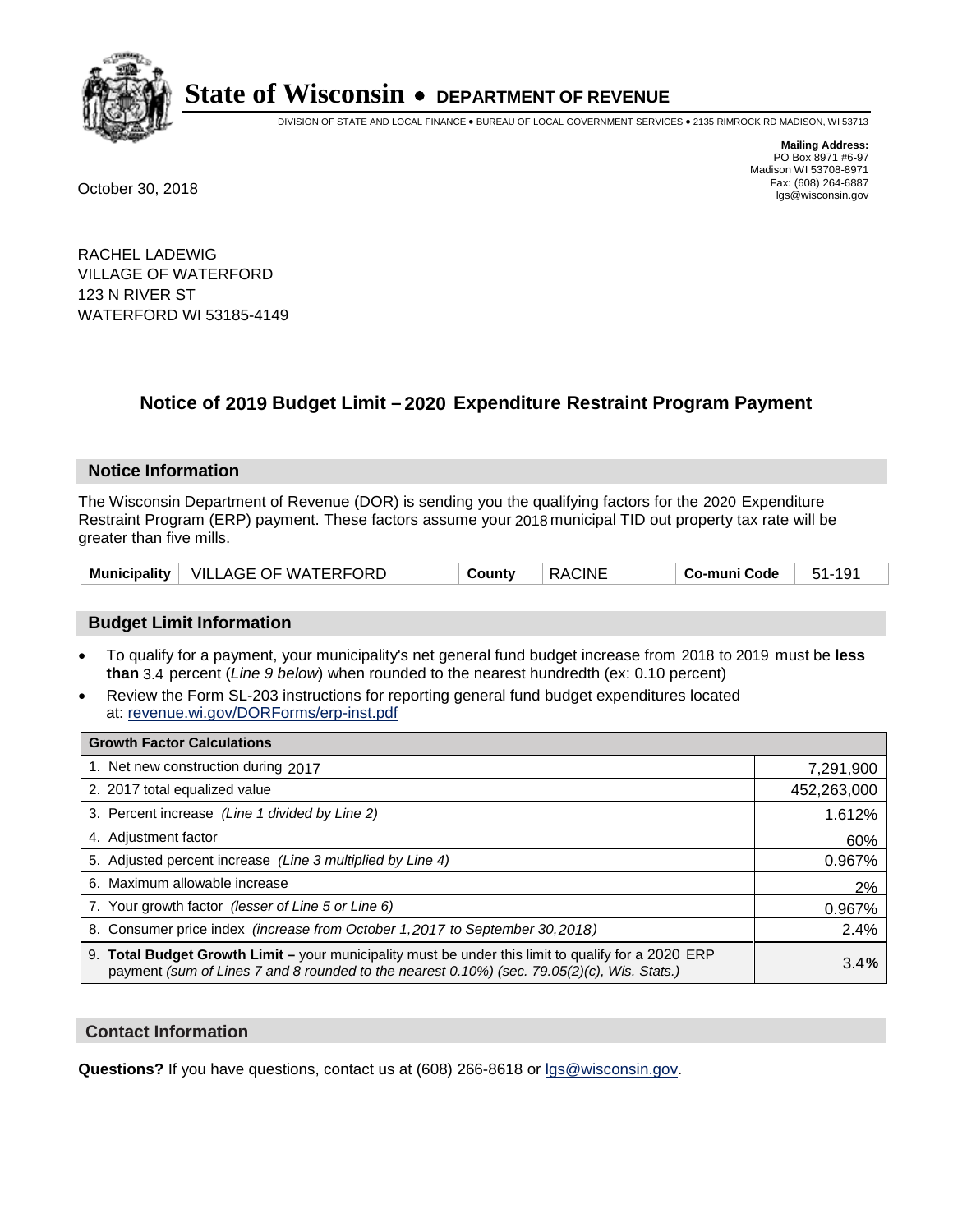

DIVISION OF STATE AND LOCAL FINANCE • BUREAU OF LOCAL GOVERNMENT SERVICES • 2135 RIMROCK RD MADISON, WI 53713

**Mailing Address:** PO Box 8971 #6-97 Madison WI 53708-8971<br>Fax: (608) 264-6887 Fax: (608) 264-6887 October 30, 2018 lgs@wisconsin.gov

DIAHNN HALBACH CITY OF BURLINGTON 300 N PINE ST BURLINGTON WI 53105-1460

### **Notice of 2019 Budget Limit - 2020 Expenditure Restraint Program Payment**

#### **Notice Information**

The Wisconsin Department of Revenue (DOR) is sending you the qualifying factors for the 2020 Expenditure Restraint Program (ERP) payment. These factors assume your 2018 municipal TID out property tax rate will be greater than five mills.

| Municipality   CITY OF BURLINGTON | County | <b>RACINE</b> | Co-muni Code | 51-206 |
|-----------------------------------|--------|---------------|--------------|--------|
|-----------------------------------|--------|---------------|--------------|--------|

#### **Budget Limit Information**

- To qualify for a payment, your municipality's net general fund budget increase from 2018 to 2019 must be less **than** 2.8 percent (*Line 9 below*) when rounded to the nearest hundredth (ex: 0.10 percent)
- Review the Form SL-203 instructions for reporting general fund budget expenditures located at: revenue.wi.gov/DORForms/erp-inst.pdf

| <b>Growth Factor Calculations</b>                                                                                                                                                                      |             |
|--------------------------------------------------------------------------------------------------------------------------------------------------------------------------------------------------------|-------------|
| 1. Net new construction during 2017                                                                                                                                                                    | 6,225,400   |
| 2. 2017 total equalized value                                                                                                                                                                          | 903,995,500 |
| 3. Percent increase (Line 1 divided by Line 2)                                                                                                                                                         | 0.689%      |
| 4. Adjustment factor                                                                                                                                                                                   | 60%         |
| 5. Adjusted percent increase (Line 3 multiplied by Line 4)                                                                                                                                             | 0.413%      |
| 6. Maximum allowable increase                                                                                                                                                                          | 2%          |
| 7. Your growth factor (lesser of Line 5 or Line 6)                                                                                                                                                     | 0.413%      |
| 8. Consumer price index (increase from October 1, 2017 to September 30, 2018)                                                                                                                          | 2.4%        |
| 9. Total Budget Growth Limit - your municipality must be under this limit to qualify for a 2020 ERP<br>payment (sum of Lines 7 and 8 rounded to the nearest $0.10\%$ ) (sec. 79.05(2)(c), Wis. Stats.) | 2.8%        |

#### **Contact Information**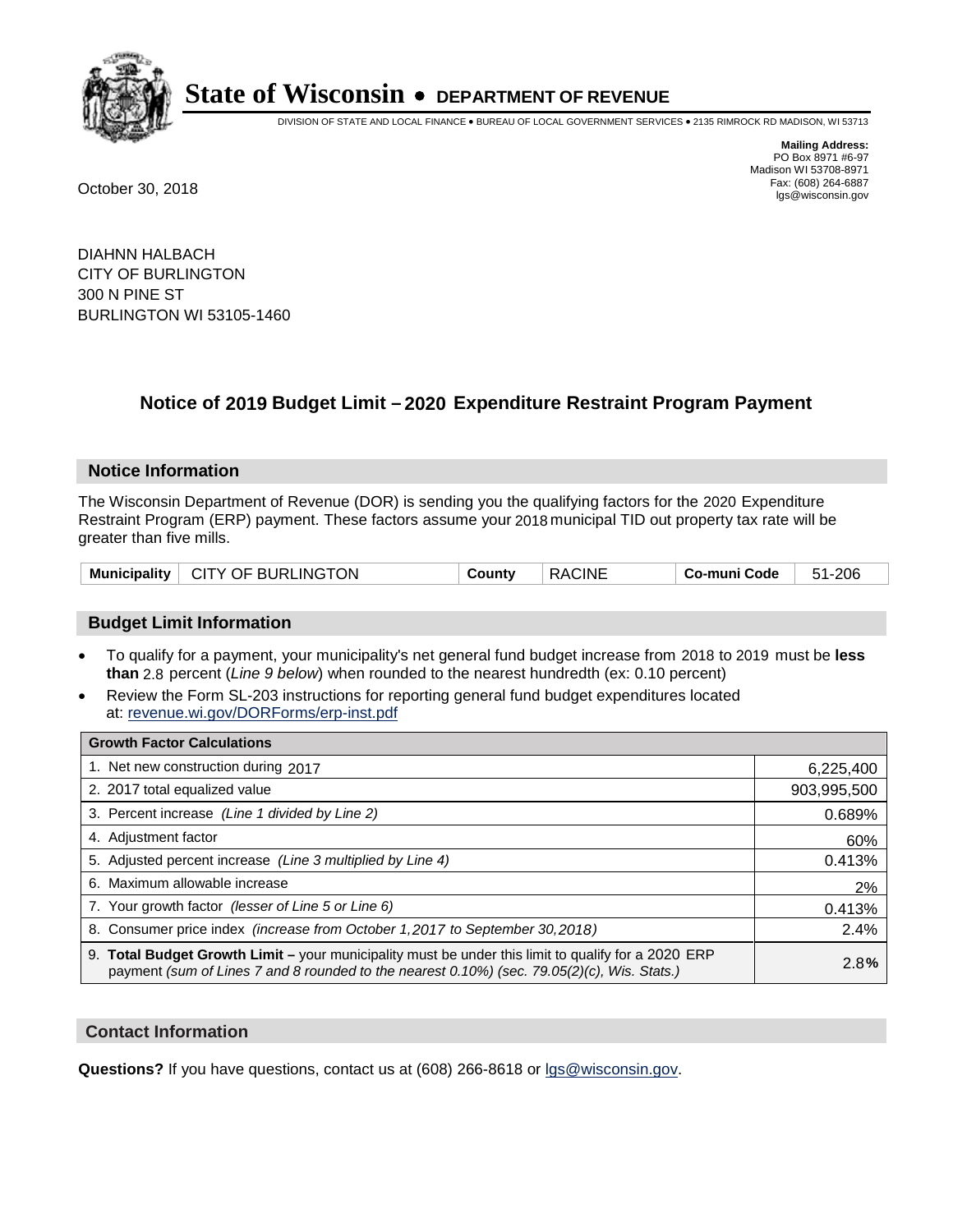

DIVISION OF STATE AND LOCAL FINANCE • BUREAU OF LOCAL GOVERNMENT SERVICES • 2135 RIMROCK RD MADISON, WI 53713

**Mailing Address:** PO Box 8971 #6-97 Madison WI 53708-8971<br>Fax: (608) 264-6887 Fax: (608) 264-6887 October 30, 2018 lgs@wisconsin.gov

JANICE JOHNSON-MARTIN CITY OF RACINE 730 WASHINGTON AVE #103 RACINE WI 53403-1146

### **Notice of 2019 Budget Limit – 2020 Expenditure Restraint Program Payment**

#### **Notice Information**

The Wisconsin Department of Revenue (DOR) is sending you the qualifying factors for the 2020 Expenditure Restraint Program (ERP) payment. These factors assume your 2018 municipal TID out property tax rate will be greater than five mills.

|  | <b>Municipality</b><br>7.INF<br>. .<br>, Σ (<br>$\mathbf{v}$<br>١Н<br>$\overline{\phantom{a}}$ | ≅untv<br>- | RA.<br>7INE<br>n, | Code<br>nuni<br>ം പാ | $\sim$ $\sim$ $\sim$<br><u>ь-</u> |
|--|------------------------------------------------------------------------------------------------|------------|-------------------|----------------------|-----------------------------------|
|--|------------------------------------------------------------------------------------------------|------------|-------------------|----------------------|-----------------------------------|

#### **Budget Limit Information**

- To qualify for a payment, your municipality's net general fund budget increase from 2018 to 2019 must be less than 2.5 percent (*Line 9 below*) when rounded to the nearest hundredth (ex: 0.10 percent)
- Review the Form SL-203 instructions for reporting general fund budget expenditures located at: revenue.wi.gov/DORForms/erp-inst.pdf

| <b>Growth Factor Calculations</b>                                                                                                                                                                  |               |
|----------------------------------------------------------------------------------------------------------------------------------------------------------------------------------------------------|---------------|
| 1. Net new construction during 2017                                                                                                                                                                | 6,568,300     |
| 2. 2017 total equalized value                                                                                                                                                                      | 3,294,990,400 |
| 3. Percent increase (Line 1 divided by Line 2)                                                                                                                                                     | 0.199%        |
| 4. Adjustment factor                                                                                                                                                                               | 60%           |
| 5. Adjusted percent increase (Line 3 multiplied by Line 4)                                                                                                                                         | 0.119%        |
| 6. Maximum allowable increase                                                                                                                                                                      | 2%            |
| 7. Your growth factor (lesser of Line 5 or Line 6)                                                                                                                                                 | 0.119%        |
| 8. Consumer price index (increase from October 1,2017 to September 30,2018)                                                                                                                        | 2.4%          |
| 9. Total Budget Growth Limit - your municipality must be under this limit to qualify for a 2020 ERP<br>payment (sum of Lines 7 and 8 rounded to the nearest 0.10%) (sec. 79.05(2)(c), Wis. Stats.) | 2.5%          |

#### **Contact Information**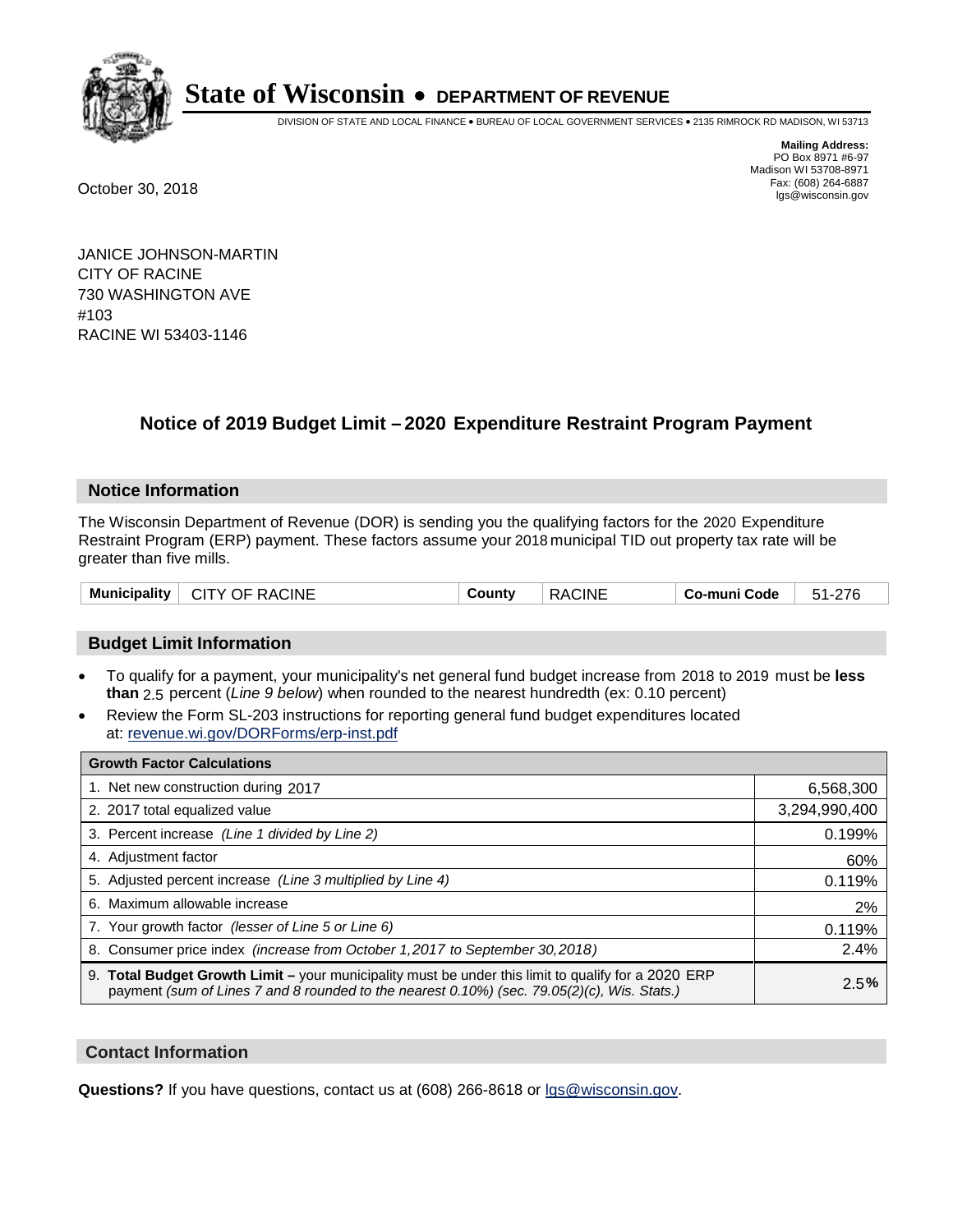

DIVISION OF STATE AND LOCAL FINANCE • BUREAU OF LOCAL GOVERNMENT SERVICES • 2135 RIMROCK RD MADISON, WI 53713

**Mailing Address:** PO Box 8971 #6-97 Madison WI 53708-8971<br>Fax: (608) 264-6887 Fax: (608) 264-6887 October 30, 2018 lgs@wisconsin.gov

ROBIN LANDSINGER VILLAGE OF CAZENOVIA 108 BLUFF ST CAZENOVIA WI 53924-0072

### **Notice of 2019 Budget Limit - 2020 Expenditure Restraint Program Payment**

#### **Notice Information**

The Wisconsin Department of Revenue (DOR) is sending you the qualifying factors for the 2020 Expenditure Restraint Program (ERP) payment. These factors assume your 2018 municipal TID out property tax rate will be greater than five mills.

|  | Municipality   VILLAGE OF CAZENOVIA | County | <b>RICHLAND</b> | Co-muni Code | 52-111 |
|--|-------------------------------------|--------|-----------------|--------------|--------|
|--|-------------------------------------|--------|-----------------|--------------|--------|

#### **Budget Limit Information**

- To qualify for a payment, your municipality's net general fund budget increase from 2018 to 2019 must be less **than** 2.8 percent (*Line 9 below*) when rounded to the nearest hundredth (ex: 0.10 percent)
- Review the Form SL-203 instructions for reporting general fund budget expenditures located at: revenue.wi.gov/DORForms/erp-inst.pdf

| <b>Growth Factor Calculations</b>                                                                                                                                                                      |            |
|--------------------------------------------------------------------------------------------------------------------------------------------------------------------------------------------------------|------------|
| 1. Net new construction during 2017                                                                                                                                                                    | 96,000     |
| 2. 2017 total equalized value                                                                                                                                                                          | 15,109,400 |
| 3. Percent increase (Line 1 divided by Line 2)                                                                                                                                                         | 0.635%     |
| 4. Adjustment factor                                                                                                                                                                                   | 60%        |
| 5. Adjusted percent increase (Line 3 multiplied by Line 4)                                                                                                                                             | 0.381%     |
| 6. Maximum allowable increase                                                                                                                                                                          | 2%         |
| 7. Your growth factor (lesser of Line 5 or Line 6)                                                                                                                                                     | 0.381%     |
| 8. Consumer price index (increase from October 1,2017 to September 30,2018)                                                                                                                            | 2.4%       |
| 9. Total Budget Growth Limit - your municipality must be under this limit to qualify for a 2020 ERP<br>payment (sum of Lines 7 and 8 rounded to the nearest $0.10\%$ ) (sec. 79.05(2)(c), Wis. Stats.) | 2.8%       |

#### **Contact Information**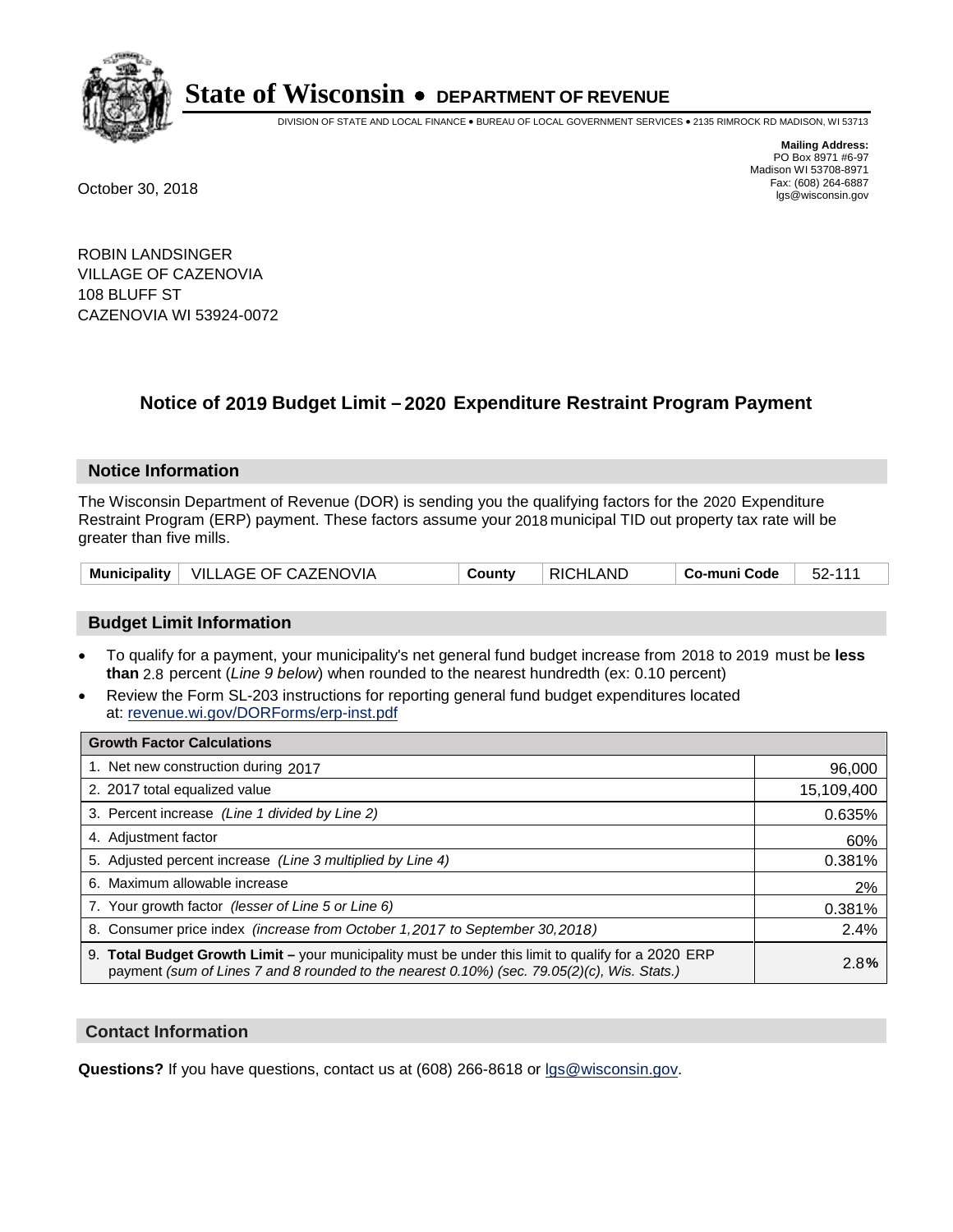

DIVISION OF STATE AND LOCAL FINANCE • BUREAU OF LOCAL GOVERNMENT SERVICES • 2135 RIMROCK RD MADISON, WI 53713

**Mailing Address:** PO Box 8971 #6-97 Madison WI 53708-8971<br>Fax: (608) 264-6887 Fax: (608) 264-6887 October 30, 2018 lgs@wisconsin.gov

MELINDA JONES CITY OF RICHLAND CENTER 450 S MAIN ST RICHLAND CENTER WI 53581-2545

### **Notice of 2019 Budget Limit - 2020 Expenditure Restraint Program Payment**

#### **Notice Information**

The Wisconsin Department of Revenue (DOR) is sending you the qualifying factors for the 2020 Expenditure Restraint Program (ERP) payment. These factors assume your 2018 municipal TID out property tax rate will be greater than five mills.

|  | Municipality   CITY OF RICHLAND CENTER | County | RICHLAND | . Co-muni Code | 52-276 |
|--|----------------------------------------|--------|----------|----------------|--------|
|--|----------------------------------------|--------|----------|----------------|--------|

#### **Budget Limit Information**

- To qualify for a payment, your municipality's net general fund budget increase from 2018 to 2019 must be less **than** 3.2 percent (*Line 9 below*) when rounded to the nearest hundredth (ex: 0.10 percent)
- Review the Form SL-203 instructions for reporting general fund budget expenditures located at: revenue.wi.gov/DORForms/erp-inst.pdf

| <b>Growth Factor Calculations</b>                                                                                                                                                                      |             |
|--------------------------------------------------------------------------------------------------------------------------------------------------------------------------------------------------------|-------------|
| 1. Net new construction during 2017                                                                                                                                                                    | 3,913,400   |
| 2. 2017 total equalized value                                                                                                                                                                          | 276,551,100 |
| 3. Percent increase (Line 1 divided by Line 2)                                                                                                                                                         | 1.415%      |
| 4. Adjustment factor                                                                                                                                                                                   | 60%         |
| 5. Adjusted percent increase (Line 3 multiplied by Line 4)                                                                                                                                             | 0.849%      |
| 6. Maximum allowable increase                                                                                                                                                                          | 2%          |
| 7. Your growth factor (lesser of Line 5 or Line 6)                                                                                                                                                     | 0.849%      |
| 8. Consumer price index (increase from October 1,2017 to September 30,2018)                                                                                                                            | 2.4%        |
| 9. Total Budget Growth Limit - your municipality must be under this limit to qualify for a 2020 ERP<br>payment (sum of Lines 7 and 8 rounded to the nearest $0.10\%$ ) (sec. 79.05(2)(c), Wis. Stats.) | 3.2%        |

#### **Contact Information**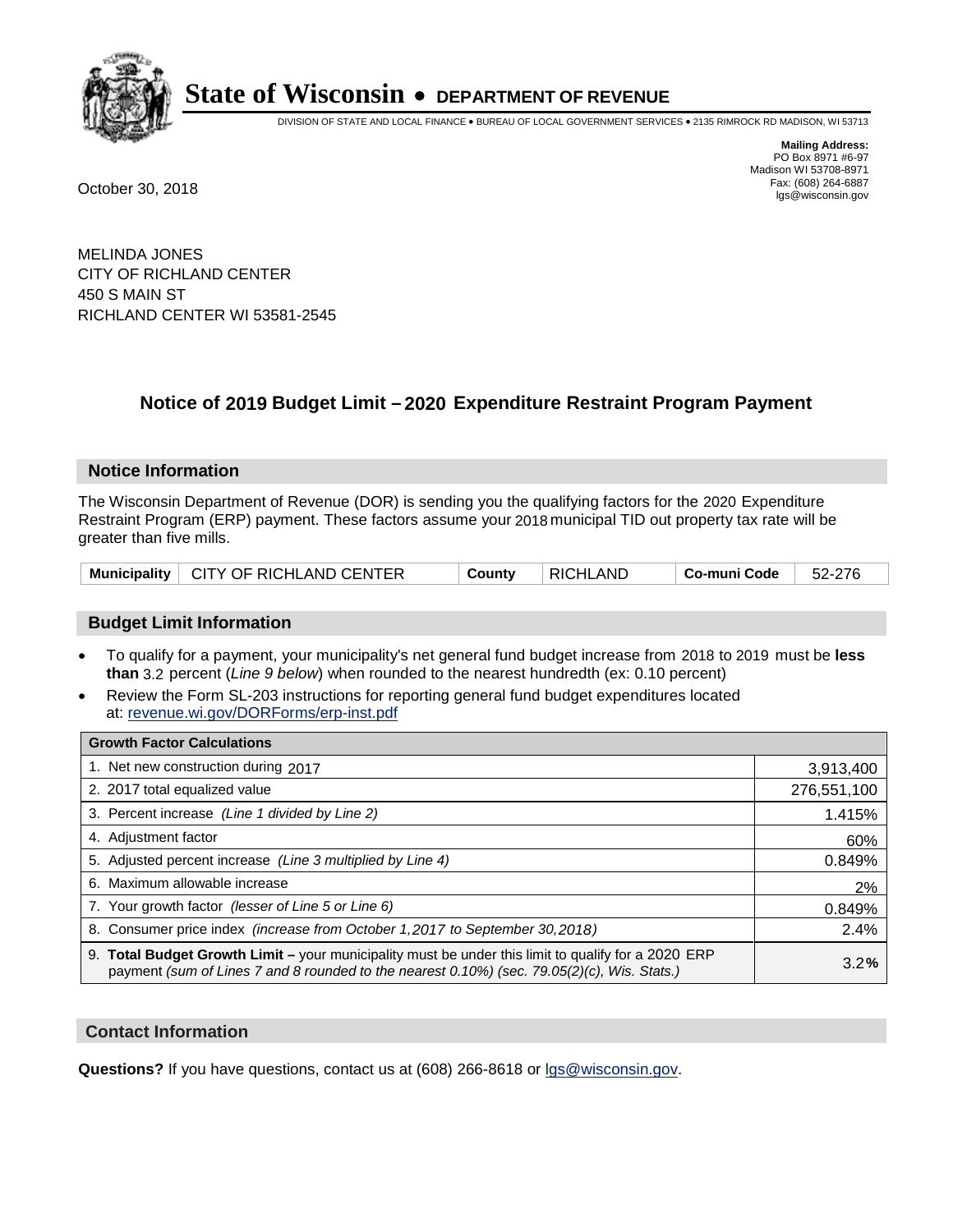

DIVISION OF STATE AND LOCAL FINANCE • BUREAU OF LOCAL GOVERNMENT SERVICES • 2135 RIMROCK RD MADISON, WI 53713

**Mailing Address:** PO Box 8971 #6-97 Madison WI 53708-8971<br>Fax: (608) 264-6887 Fax: (608) 264-6887 October 30, 2018 lgs@wisconsin.gov

KARRY DEVAULT TOWN OF BELOIT 2871 S AFTON RD BELOIT WI 53511-8666

### **Notice of 2019 Budget Limit - 2020 Expenditure Restraint Program Payment**

#### **Notice Information**

The Wisconsin Department of Revenue (DOR) is sending you the qualifying factors for the 2020 Expenditure Restraint Program (ERP) payment. These factors assume your 2018 municipal TID out property tax rate will be greater than five mills.

| TOWN OF BELOIT      | <b>ROCK</b> | 53-004       |  |
|---------------------|-------------|--------------|--|
| <b>Municipality</b> | County      | Co-muni Code |  |

#### **Budget Limit Information**

- To qualify for a payment, your municipality's net general fund budget increase from 2018 to 2019 must be less **than** 2.7 percent (*Line 9 below*) when rounded to the nearest hundredth (ex: 0.10 percent)
- Review the Form SL-203 instructions for reporting general fund budget expenditures located at: revenue.wi.gov/DORForms/erp-inst.pdf

| <b>Growth Factor Calculations</b>                                                                                                                                                                  |             |
|----------------------------------------------------------------------------------------------------------------------------------------------------------------------------------------------------|-------------|
| 1. Net new construction during 2017                                                                                                                                                                | 1,942,200   |
| 2. 2017 total equalized value                                                                                                                                                                      | 463,528,300 |
| 3. Percent increase (Line 1 divided by Line 2)                                                                                                                                                     | 0.419%      |
| 4. Adjustment factor                                                                                                                                                                               | 60%         |
| 5. Adjusted percent increase (Line 3 multiplied by Line 4)                                                                                                                                         | 0.251%      |
| 6. Maximum allowable increase                                                                                                                                                                      | 2%          |
| 7. Your growth factor (lesser of Line 5 or Line 6)                                                                                                                                                 | 0.251%      |
| 8. Consumer price index (increase from October 1, 2017 to September 30, 2018)                                                                                                                      | 2.4%        |
| 9. Total Budget Growth Limit - your municipality must be under this limit to qualify for a 2020 ERP<br>payment (sum of Lines 7 and 8 rounded to the nearest 0.10%) (sec. 79.05(2)(c), Wis. Stats.) | 2.7%        |

#### **Contact Information**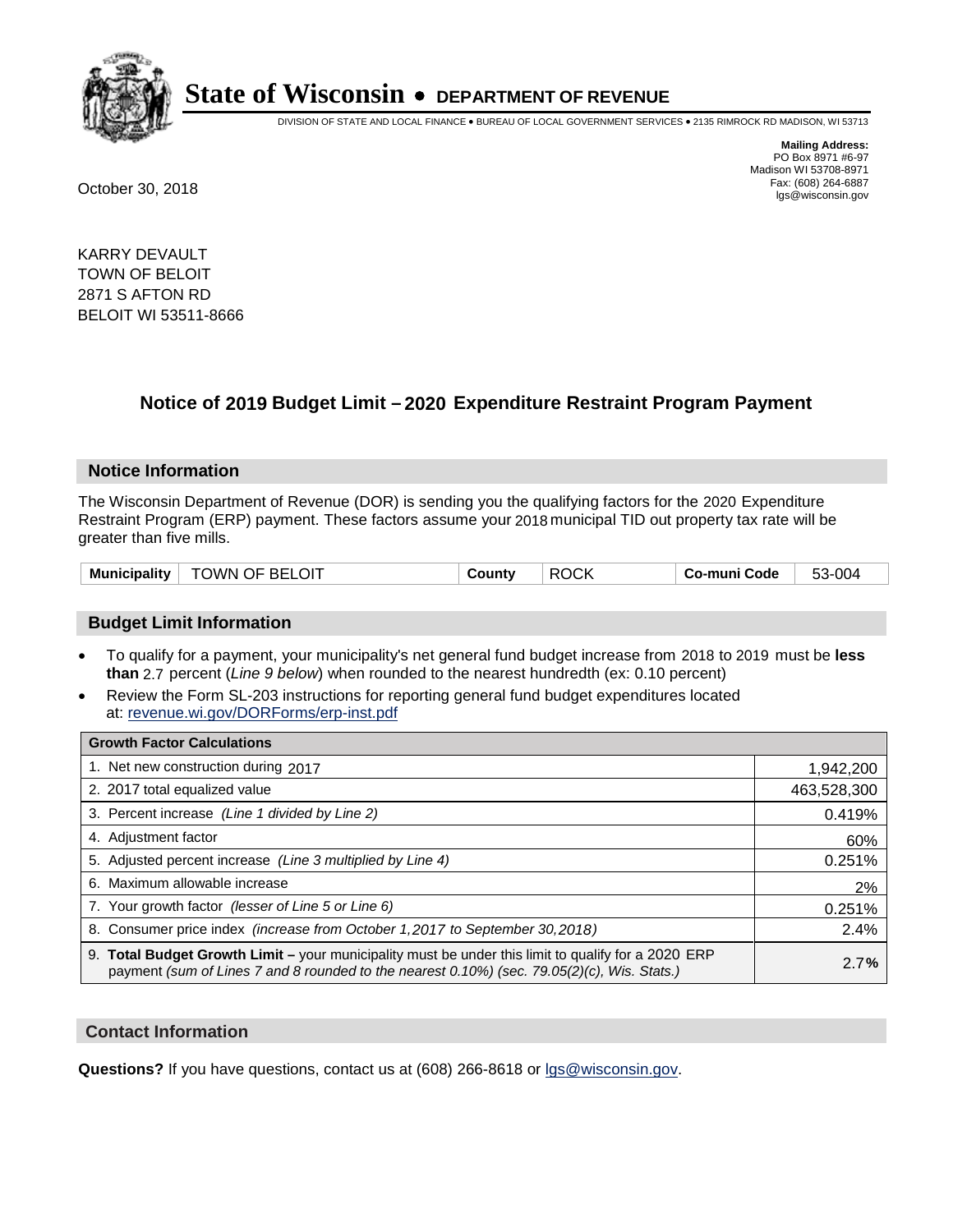

DIVISION OF STATE AND LOCAL FINANCE • BUREAU OF LOCAL GOVERNMENT SERVICES • 2135 RIMROCK RD MADISON, WI 53713

**Mailing Address:** PO Box 8971 #6-97 Madison WI 53708-8971<br>Fax: (608) 264-6887 Fax: (608) 264-6887 October 30, 2018 lgs@wisconsin.gov

DAWN MILLER TOWN OF LA PRAIRIE 3954 S NEVADA TR JANESVILLE WI 53546

### **Notice of 2019 Budget Limit - 2020 Expenditure Restraint Program Payment**

#### **Notice Information**

The Wisconsin Department of Revenue (DOR) is sending you the qualifying factors for the 2020 Expenditure Restraint Program (ERP) payment. These factors assume your 2018 municipal TID out property tax rate will be greater than five mills.

| Municipality | TOWN OF LA PRAIRIE | Countv | <b>ROCK</b> | Co-muni Code | 53-020 |
|--------------|--------------------|--------|-------------|--------------|--------|
|--------------|--------------------|--------|-------------|--------------|--------|

#### **Budget Limit Information**

- To qualify for a payment, your municipality's net general fund budget increase from 2018 to 2019 must be less **than** 2.4 percent (*Line 9 below*) when rounded to the nearest hundredth (ex: 0.10 percent)
- Review the Form SL-203 instructions for reporting general fund budget expenditures located at: revenue.wi.gov/DORForms/erp-inst.pdf

| <b>Growth Factor Calculations</b>                                                                                                                                                                  |            |
|----------------------------------------------------------------------------------------------------------------------------------------------------------------------------------------------------|------------|
| 1. Net new construction during 2017                                                                                                                                                                | $-87,100$  |
| 2. 2017 total equalized value                                                                                                                                                                      | 74,705,000 |
| 3. Percent increase (Line 1 divided by Line 2)                                                                                                                                                     | $-0.117%$  |
| 4. Adjustment factor                                                                                                                                                                               | 60%        |
| 5. Adjusted percent increase (Line 3 multiplied by Line 4)                                                                                                                                         | $-0.070%$  |
| 6. Maximum allowable increase                                                                                                                                                                      | 2%         |
| 7. Your growth factor (lesser of Line 5 or Line 6)                                                                                                                                                 | 0.000%     |
| 8. Consumer price index (increase from October 1, 2017 to September 30, 2018)                                                                                                                      | 2.4%       |
| 9. Total Budget Growth Limit - your municipality must be under this limit to qualify for a 2020 ERP<br>payment (sum of Lines 7 and 8 rounded to the nearest 0.10%) (sec. 79.05(2)(c), Wis. Stats.) | 2.4%       |

#### **Contact Information**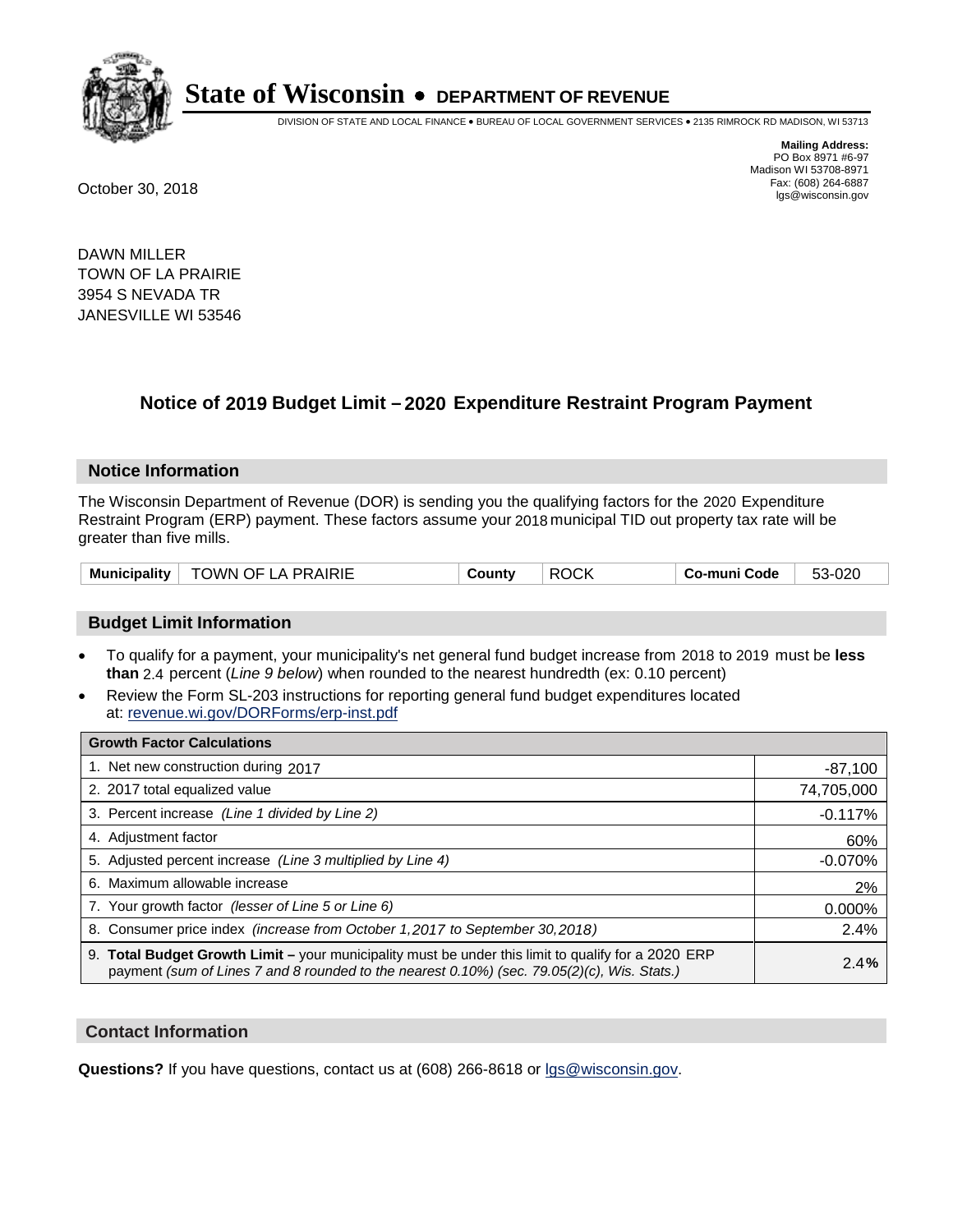

DIVISION OF STATE AND LOCAL FINANCE • BUREAU OF LOCAL GOVERNMENT SERVICES • 2135 RIMROCK RD MADISON, WI 53713

**Mailing Address:** PO Box 8971 #6-97 Madison WI 53708-8971<br>Fax: (608) 264-6887 Fax: (608) 264-6887 October 30, 2018 lgs@wisconsin.gov

PAM FRANSEEN VILLAGE OF CLINTON PO BOX 129 CLINTON WI 53525-0129

### **Notice of 2019 Budget Limit - 2020 Expenditure Restraint Program Payment**

#### **Notice Information**

The Wisconsin Department of Revenue (DOR) is sending you the qualifying factors for the 2020 Expenditure Restraint Program (ERP) payment. These factors assume your 2018 municipal TID out property tax rate will be greater than five mills.

| <b>Municipality</b> | VILLAGE OF CLINTON | ∟ount∨ | $\sim$<br>RC<br>.) ( . K | o-muni Code، ن | ეკ- |
|---------------------|--------------------|--------|--------------------------|----------------|-----|
|---------------------|--------------------|--------|--------------------------|----------------|-----|

#### **Budget Limit Information**

- To qualify for a payment, your municipality's net general fund budget increase from 2018 to 2019 must be less **than** 3.0 percent (*Line 9 below*) when rounded to the nearest hundredth (ex: 0.10 percent)
- Review the Form SL-203 instructions for reporting general fund budget expenditures located at: revenue.wi.gov/DORForms/erp-inst.pdf

| <b>Growth Factor Calculations</b>                                                                                                                                                                      |             |
|--------------------------------------------------------------------------------------------------------------------------------------------------------------------------------------------------------|-------------|
| 1. Net new construction during 2017                                                                                                                                                                    | 1,203,900   |
| 2. 2017 total equalized value                                                                                                                                                                          | 117,776,600 |
| 3. Percent increase (Line 1 divided by Line 2)                                                                                                                                                         | 1.022%      |
| 4. Adjustment factor                                                                                                                                                                                   | 60%         |
| 5. Adjusted percent increase (Line 3 multiplied by Line 4)                                                                                                                                             | 0.613%      |
| 6. Maximum allowable increase                                                                                                                                                                          | 2%          |
| 7. Your growth factor (lesser of Line 5 or Line 6)                                                                                                                                                     | 0.613%      |
| 8. Consumer price index (increase from October 1,2017 to September 30,2018)                                                                                                                            | 2.4%        |
| 9. Total Budget Growth Limit - your municipality must be under this limit to qualify for a 2020 ERP<br>payment (sum of Lines 7 and 8 rounded to the nearest $0.10\%$ ) (sec. 79.05(2)(c), Wis. Stats.) | 3.0%        |

#### **Contact Information**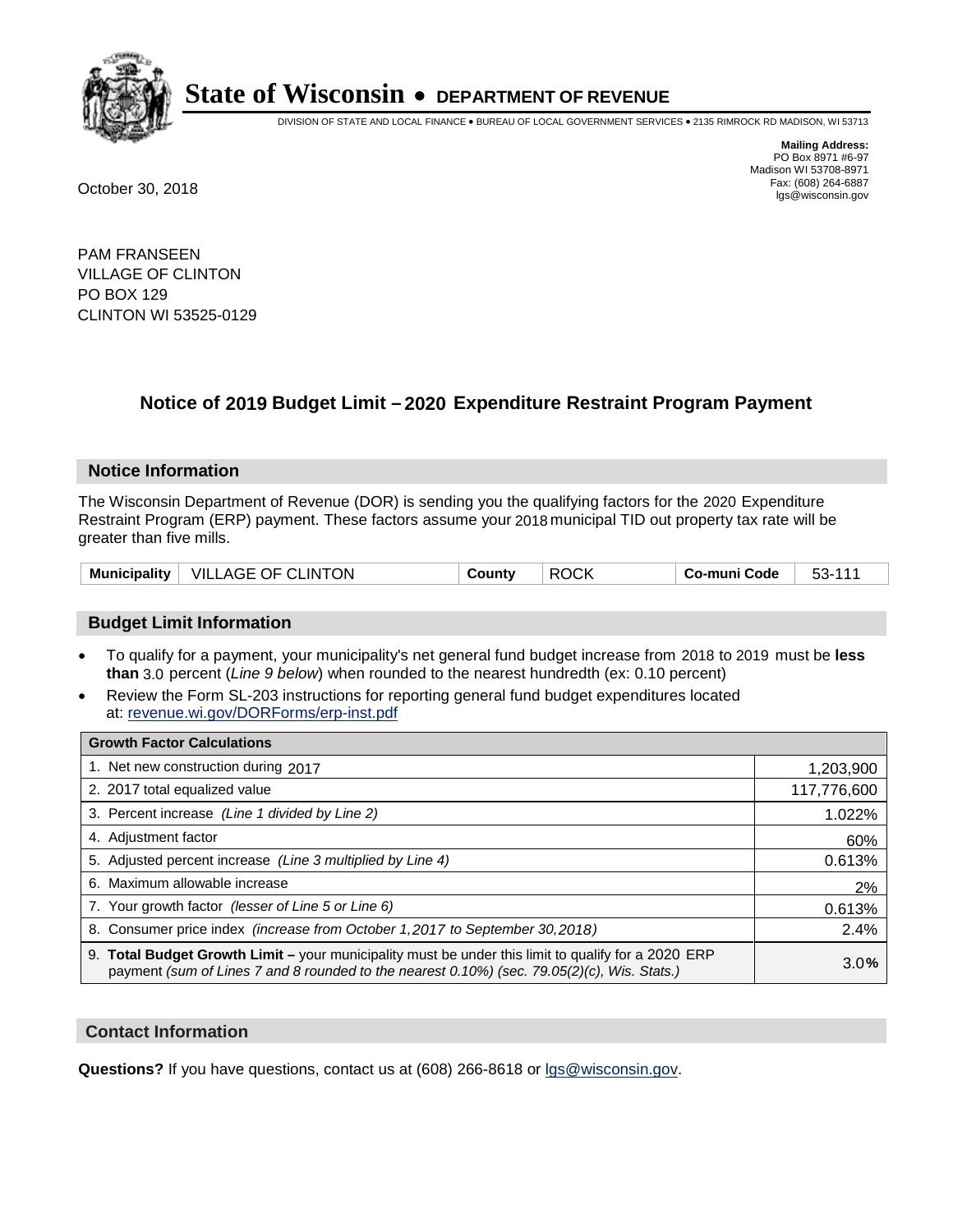

DIVISION OF STATE AND LOCAL FINANCE • BUREAU OF LOCAL GOVERNMENT SERVICES • 2135 RIMROCK RD MADISON, WI 53713

**Mailing Address:** PO Box 8971 #6-97 Madison WI 53708-8971<br>Fax: (608) 264-6887 Fax: (608) 264-6887 October 30, 2018 lgs@wisconsin.gov

RANDI MIELKE VILLAGE OF FOOTVILLE PO BOX 445 FOOTVILLE WI 53537-0445

### **Notice of 2019 Budget Limit - 2020 Expenditure Restraint Program Payment**

#### **Notice Information**

The Wisconsin Department of Revenue (DOR) is sending you the qualifying factors for the 2020 Expenditure Restraint Program (ERP) payment. These factors assume your 2018 municipal TID out property tax rate will be greater than five mills.

| Municipality   VILLAGE OF FOOTVILLE | County | <b>ROCK</b> | Co-muni Code | 53-126 |
|-------------------------------------|--------|-------------|--------------|--------|
|-------------------------------------|--------|-------------|--------------|--------|

#### **Budget Limit Information**

- To qualify for a payment, your municipality's net general fund budget increase from 2018 to 2019 must be less **than** 2.4 percent (*Line 9 below*) when rounded to the nearest hundredth (ex: 0.10 percent)
- Review the Form SL-203 instructions for reporting general fund budget expenditures located at: revenue.wi.gov/DORForms/erp-inst.pdf

| <b>Growth Factor Calculations</b>                                                                                                                                                                  |            |
|----------------------------------------------------------------------------------------------------------------------------------------------------------------------------------------------------|------------|
| 1. Net new construction during 2017                                                                                                                                                                | $-158,600$ |
| 2. 2017 total equalized value                                                                                                                                                                      | 39,693,200 |
| 3. Percent increase (Line 1 divided by Line 2)                                                                                                                                                     | $-0.400%$  |
| 4. Adjustment factor                                                                                                                                                                               | 60%        |
| 5. Adjusted percent increase (Line 3 multiplied by Line 4)                                                                                                                                         | $-0.240%$  |
| 6. Maximum allowable increase                                                                                                                                                                      | 2%         |
| 7. Your growth factor (lesser of Line 5 or Line 6)                                                                                                                                                 | 0.000%     |
| 8. Consumer price index (increase from October 1, 2017 to September 30, 2018)                                                                                                                      | 2.4%       |
| 9. Total Budget Growth Limit - your municipality must be under this limit to qualify for a 2020 ERP<br>payment (sum of Lines 7 and 8 rounded to the nearest 0.10%) (sec. 79.05(2)(c), Wis. Stats.) | 2.4%       |

#### **Contact Information**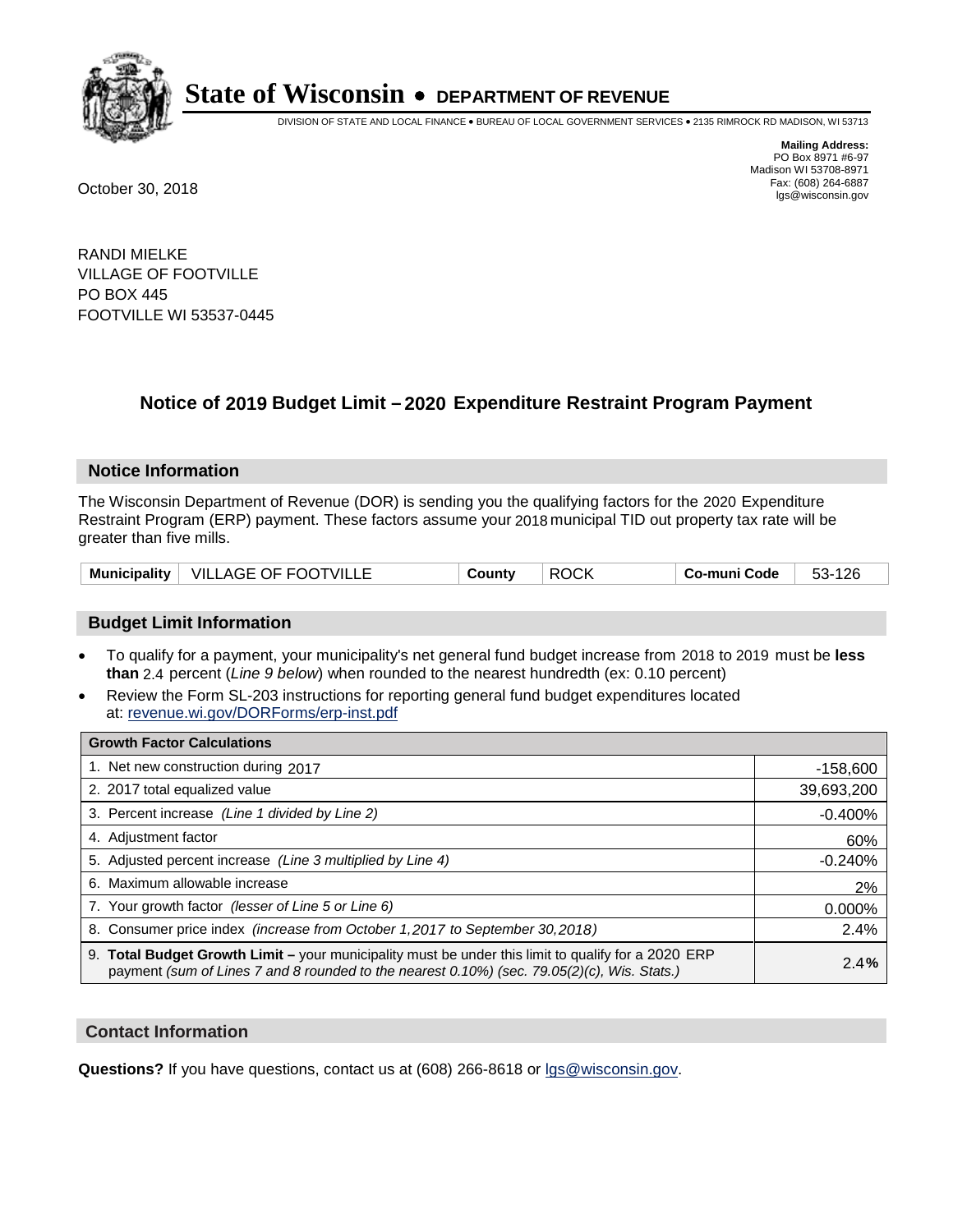

DIVISION OF STATE AND LOCAL FINANCE • BUREAU OF LOCAL GOVERNMENT SERVICES • 2135 RIMROCK RD MADISON, WI 53713

**Mailing Address:** PO Box 8971 #6-97 Madison WI 53708-8971<br>Fax: (608) 264-6887 Fax: (608) 264-6887 October 30, 2018 lgs@wisconsin.gov

SHERRI WAEGE VILLAGE OF ORFORDVILLE PO BOX 409 ORFORDVILLE WI 53576-0409

### **Notice of 2019 Budget Limit - 2020 Expenditure Restraint Program Payment**

#### **Notice Information**

The Wisconsin Department of Revenue (DOR) is sending you the qualifying factors for the 2020 Expenditure Restraint Program (ERP) payment. These factors assume your 2018 municipal TID out property tax rate will be greater than five mills.

|  | Municipality   VILLAGE OF ORFORDVILLE | County | <b>ROCK</b> | Co-muni Code | 53-165 |
|--|---------------------------------------|--------|-------------|--------------|--------|
|--|---------------------------------------|--------|-------------|--------------|--------|

#### **Budget Limit Information**

- To qualify for a payment, your municipality's net general fund budget increase from 2018 to 2019 must be less **than** 3.6 percent (*Line 9 below*) when rounded to the nearest hundredth (ex: 0.10 percent)
- Review the Form SL-203 instructions for reporting general fund budget expenditures located at: revenue.wi.gov/DORForms/erp-inst.pdf

| <b>Growth Factor Calculations</b>                                                                                                                                                                      |            |
|--------------------------------------------------------------------------------------------------------------------------------------------------------------------------------------------------------|------------|
| 1. Net new construction during 2017                                                                                                                                                                    | 1,464,800  |
| 2. 2017 total equalized value                                                                                                                                                                          | 70,564,200 |
| 3. Percent increase (Line 1 divided by Line 2)                                                                                                                                                         | 2.076%     |
| 4. Adjustment factor                                                                                                                                                                                   | 60%        |
| 5. Adjusted percent increase (Line 3 multiplied by Line 4)                                                                                                                                             | 1.246%     |
| 6. Maximum allowable increase                                                                                                                                                                          | 2%         |
| 7. Your growth factor (lesser of Line 5 or Line 6)                                                                                                                                                     | 1.246%     |
| 8. Consumer price index (increase from October 1, 2017 to September 30, 2018)                                                                                                                          | 2.4%       |
| 9. Total Budget Growth Limit - your municipality must be under this limit to qualify for a 2020 ERP<br>payment (sum of Lines 7 and 8 rounded to the nearest $0.10\%$ ) (sec. 79.05(2)(c), Wis. Stats.) | 3.6%       |

#### **Contact Information**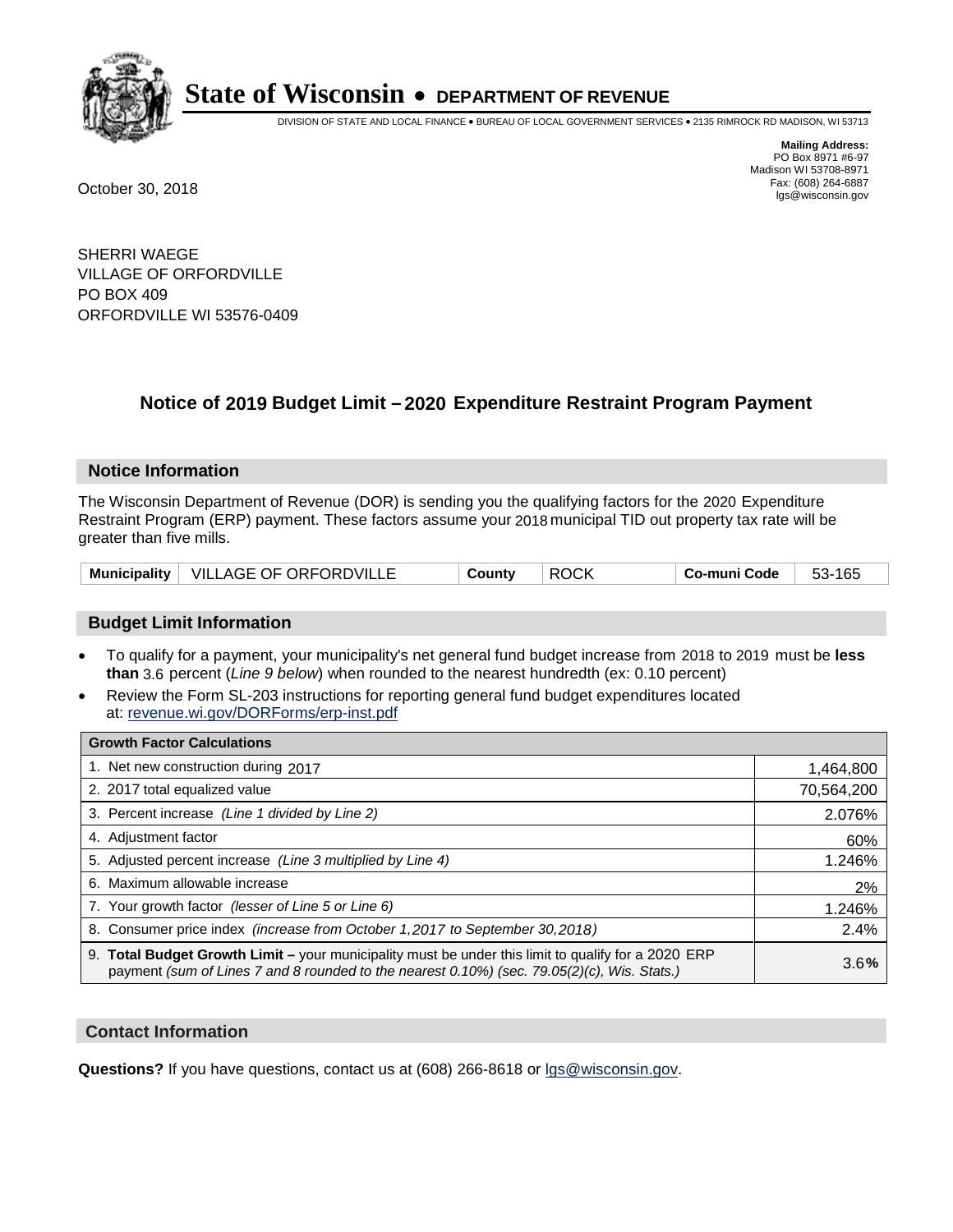

DIVISION OF STATE AND LOCAL FINANCE • BUREAU OF LOCAL GOVERNMENT SERVICES • 2135 RIMROCK RD MADISON, WI 53713

**Mailing Address:** PO Box 8971 #6-97 Madison WI 53708-8971<br>Fax: (608) 264-6887 Fax: (608) 264-6887 October 30, 2018 lgs@wisconsin.gov

LORENA STOTTLER CITY OF BELOIT 100 STATE STREET BELOIT WI 53511

### **Notice of 2019 Budget Limit - 2020 Expenditure Restraint Program Payment**

#### **Notice Information**

The Wisconsin Department of Revenue (DOR) is sending you the qualifying factors for the 2020 Expenditure Restraint Program (ERP) payment. These factors assume your 2018 municipal TID out property tax rate will be greater than five mills.

|  | <b>Municipality</b> | $\mid$ CITY OF BELOIT | County | <b>ROCK</b> | ∣ Co-muni Code | 53-206 |
|--|---------------------|-----------------------|--------|-------------|----------------|--------|
|--|---------------------|-----------------------|--------|-------------|----------------|--------|

#### **Budget Limit Information**

- To qualify for a payment, your municipality's net general fund budget increase from 2018 to 2019 must be less **than** 3.1 percent (*Line 9 below*) when rounded to the nearest hundredth (ex: 0.10 percent)
- Review the Form SL-203 instructions for reporting general fund budget expenditures located at: revenue.wi.gov/DORForms/erp-inst.pdf

| <b>Growth Factor Calculations</b>                                                                                                                                                                  |               |
|----------------------------------------------------------------------------------------------------------------------------------------------------------------------------------------------------|---------------|
| 1. Net new construction during 2017                                                                                                                                                                | 17,735,500    |
| 2. 2017 total equalized value                                                                                                                                                                      | 1,607,119,800 |
| 3. Percent increase (Line 1 divided by Line 2)                                                                                                                                                     | 1.104%        |
| 4. Adjustment factor                                                                                                                                                                               | 60%           |
| 5. Adjusted percent increase (Line 3 multiplied by Line 4)                                                                                                                                         | 0.662%        |
| 6. Maximum allowable increase                                                                                                                                                                      | 2%            |
| 7. Your growth factor (lesser of Line 5 or Line 6)                                                                                                                                                 | 0.662%        |
| 8. Consumer price index (increase from October 1, 2017 to September 30, 2018)                                                                                                                      | 2.4%          |
| 9. Total Budget Growth Limit - your municipality must be under this limit to qualify for a 2020 ERP<br>payment (sum of Lines 7 and 8 rounded to the nearest 0.10%) (sec. 79.05(2)(c), Wis. Stats.) | 3.1%          |

#### **Contact Information**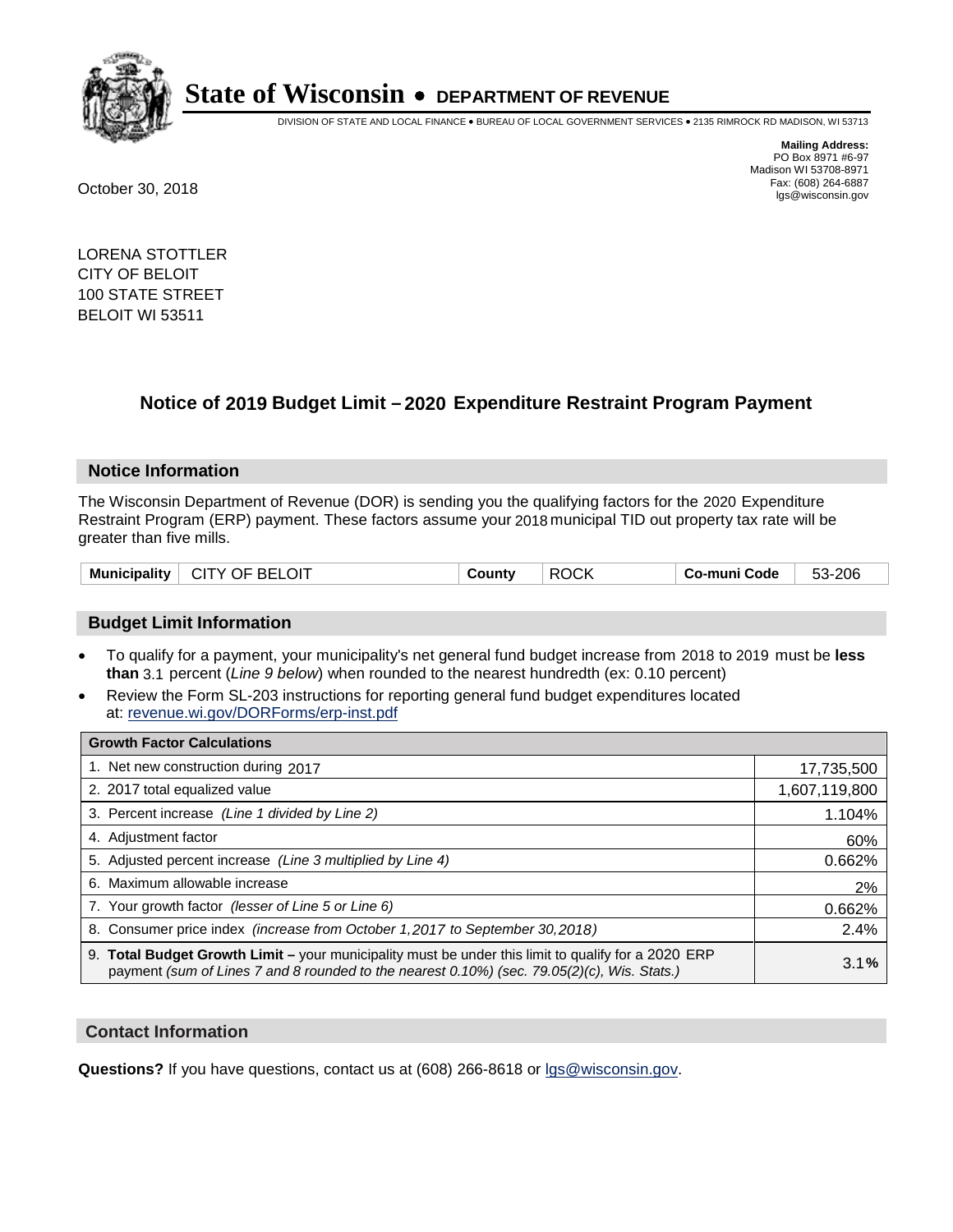

DIVISION OF STATE AND LOCAL FINANCE • BUREAU OF LOCAL GOVERNMENT SERVICES • 2135 RIMROCK RD MADISON, WI 53713

**Mailing Address:** PO Box 8971 #6-97 Madison WI 53708-8971<br>Fax: (608) 264-6887 Fax: (608) 264-6887 October 30, 2018 lgs@wisconsin.gov

CINTHIA HEGGLUND CITY OF EDGERTON 12 ALBION ST EDGERTON WI 53534-1866

### **Notice of 2019 Budget Limit - 2020 Expenditure Restraint Program Payment**

#### **Notice Information**

The Wisconsin Department of Revenue (DOR) is sending you the qualifying factors for the 2020 Expenditure Restraint Program (ERP) payment. These factors assume your 2018 municipal TID out property tax rate will be greater than five mills.

| Municipality   CITY OF EDGERTON |  | County | <b>ROCK</b> | Co-muni Code | 53-221 |
|---------------------------------|--|--------|-------------|--------------|--------|
|---------------------------------|--|--------|-------------|--------------|--------|

#### **Budget Limit Information**

- To qualify for a payment, your municipality's net general fund budget increase from 2018 to 2019 must be less **than** 3.7 percent (*Line 9 below*) when rounded to the nearest hundredth (ex: 0.10 percent)
- Review the Form SL-203 instructions for reporting general fund budget expenditures located at: revenue.wi.gov/DORForms/erp-inst.pdf

| <b>Growth Factor Calculations</b>                                                                                                                                                                      |             |
|--------------------------------------------------------------------------------------------------------------------------------------------------------------------------------------------------------|-------------|
| 1. Net new construction during 2017                                                                                                                                                                    | 7,905,300   |
| 2. 2017 total equalized value                                                                                                                                                                          | 362,061,200 |
| 3. Percent increase (Line 1 divided by Line 2)                                                                                                                                                         | 2.183%      |
| 4. Adjustment factor                                                                                                                                                                                   | 60%         |
| 5. Adjusted percent increase (Line 3 multiplied by Line 4)                                                                                                                                             | 1.310%      |
| 6. Maximum allowable increase                                                                                                                                                                          | 2%          |
| 7. Your growth factor (lesser of Line 5 or Line 6)                                                                                                                                                     | 1.310%      |
| 8. Consumer price index (increase from October 1, 2017 to September 30, 2018)                                                                                                                          | 2.4%        |
| 9. Total Budget Growth Limit - your municipality must be under this limit to qualify for a 2020 ERP<br>payment (sum of Lines 7 and 8 rounded to the nearest $0.10\%$ ) (sec. 79.05(2)(c), Wis. Stats.) | 3.7%        |

#### **Contact Information**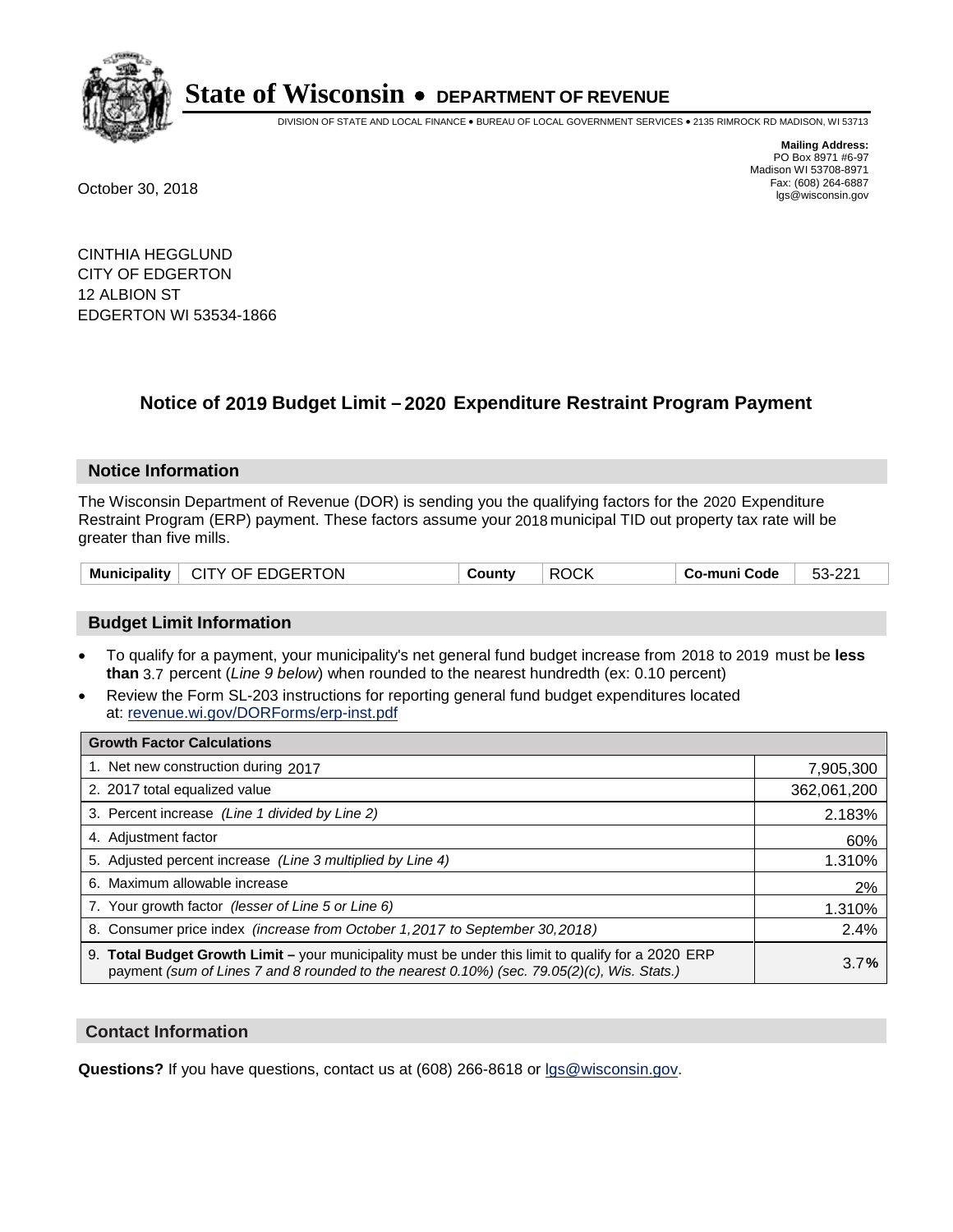

DIVISION OF STATE AND LOCAL FINANCE • BUREAU OF LOCAL GOVERNMENT SERVICES • 2135 RIMROCK RD MADISON, WI 53713

**Mailing Address:** PO Box 8971 #6-97 Madison WI 53708-8971<br>Fax: (608) 264-6887 Fax: (608) 264-6887 October 30, 2018 lgs@wisconsin.gov

JUDY WALTON CITY OF EVANSVILLE P.O. BOX 76 EVANSVILLE WI 53536-0076

### **Notice of 2019 Budget Limit - 2020 Expenditure Restraint Program Payment**

#### **Notice Information**

The Wisconsin Department of Revenue (DOR) is sending you the qualifying factors for the 2020 Expenditure Restraint Program (ERP) payment. These factors assume your 2018 municipal TID out property tax rate will be greater than five mills.

| Municipality   CITY OF EVANSVILLE | County | <b>ROCK</b> | . Co-muni Code | 53-222 |
|-----------------------------------|--------|-------------|----------------|--------|
|-----------------------------------|--------|-------------|----------------|--------|

#### **Budget Limit Information**

- To qualify for a payment, your municipality's net general fund budget increase from 2018 to 2019 must be less **than** 3.9 percent (*Line 9 below*) when rounded to the nearest hundredth (ex: 0.10 percent)
- Review the Form SL-203 instructions for reporting general fund budget expenditures located at: revenue.wi.gov/DORForms/erp-inst.pdf

| <b>Growth Factor Calculations</b>                                                                                                                                                                  |             |
|----------------------------------------------------------------------------------------------------------------------------------------------------------------------------------------------------|-------------|
| 1. Net new construction during 2017                                                                                                                                                                | 9,555,100   |
| 2. 2017 total equalized value                                                                                                                                                                      | 370,948,600 |
| 3. Percent increase (Line 1 divided by Line 2)                                                                                                                                                     | 2.576%      |
| 4. Adiustment factor                                                                                                                                                                               | 60%         |
| 5. Adjusted percent increase (Line 3 multiplied by Line 4)                                                                                                                                         | 1.546%      |
| 6. Maximum allowable increase                                                                                                                                                                      | 2%          |
| 7. Your growth factor (lesser of Line 5 or Line 6)                                                                                                                                                 | 1.546%      |
| 8. Consumer price index (increase from October 1,2017 to September 30,2018)                                                                                                                        | 2.4%        |
| 9. Total Budget Growth Limit - your municipality must be under this limit to qualify for a 2020 ERP<br>payment (sum of Lines 7 and 8 rounded to the nearest 0.10%) (sec. 79.05(2)(c), Wis. Stats.) | 3.9%        |

#### **Contact Information**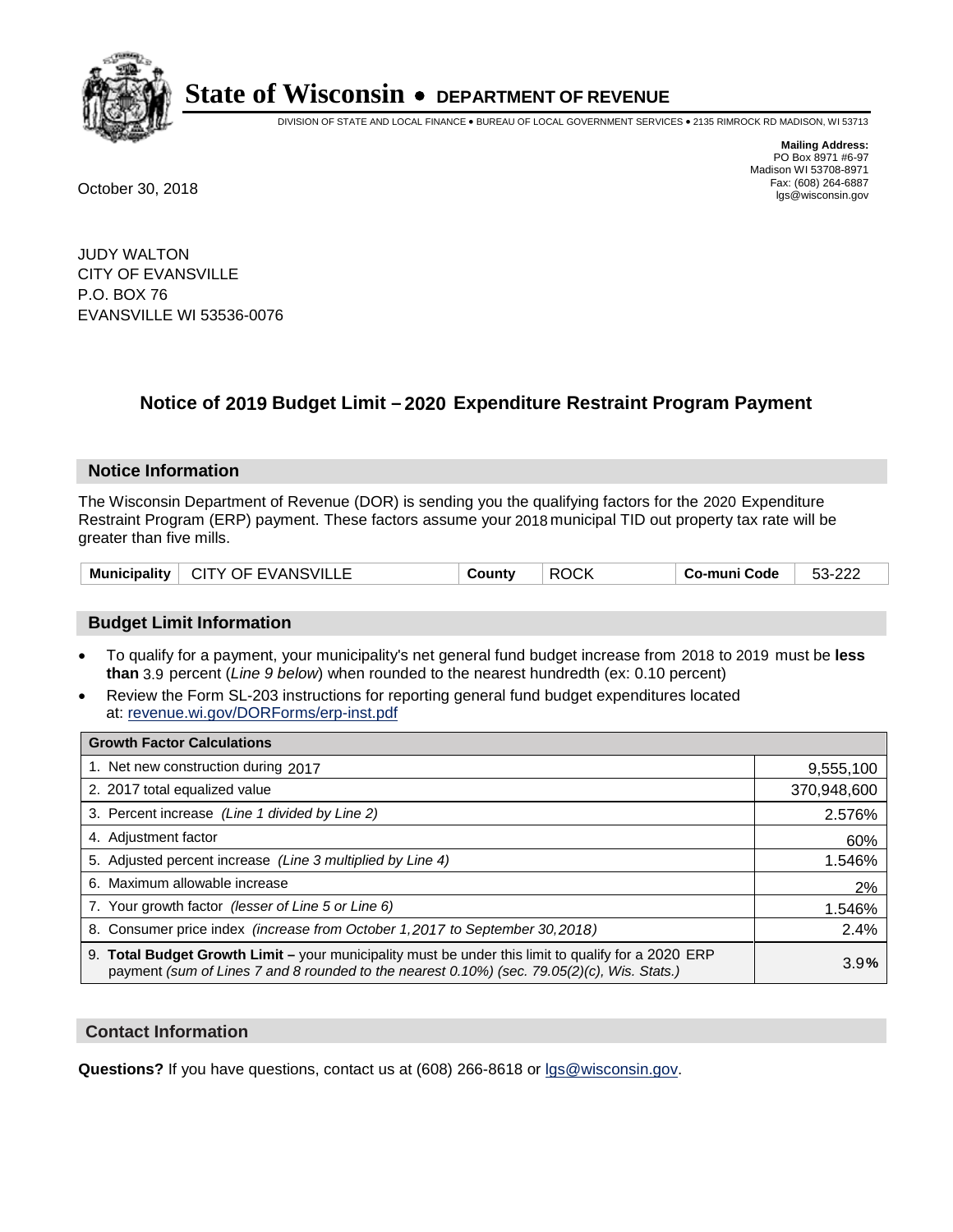

DIVISION OF STATE AND LOCAL FINANCE • BUREAU OF LOCAL GOVERNMENT SERVICES • 2135 RIMROCK RD MADISON, WI 53713

**Mailing Address:** PO Box 8971 #6-97 Madison WI 53708-8971<br>Fax: (608) 264-6887 Fax: (608) 264-6887 October 30, 2018 lgs@wisconsin.gov

DAVID GODEK CITY OF JANESVILLE PO BOX 5005 JANESVILLE WI 53547-5005

### **Notice of 2019 Budget Limit - 2020 Expenditure Restraint Program Payment**

#### **Notice Information**

The Wisconsin Department of Revenue (DOR) is sending you the qualifying factors for the 2020 Expenditure Restraint Program (ERP) payment. These factors assume your 2018 municipal TID out property tax rate will be greater than five mills.

|  | Municipality   CITY OF JANESVILLE | County | <b>ROCK</b> | Co-muni Code | 53-241 |
|--|-----------------------------------|--------|-------------|--------------|--------|
|--|-----------------------------------|--------|-------------|--------------|--------|

#### **Budget Limit Information**

- To qualify for a payment, your municipality's net general fund budget increase from 2018 to 2019 must be less **than** 3.2 percent (*Line 9 below*) when rounded to the nearest hundredth (ex: 0.10 percent)
- Review the Form SL-203 instructions for reporting general fund budget expenditures located at: revenue.wi.gov/DORForms/erp-inst.pdf

| <b>Growth Factor Calculations</b>                                                                                                                                                                      |               |
|--------------------------------------------------------------------------------------------------------------------------------------------------------------------------------------------------------|---------------|
| 1. Net new construction during 2017                                                                                                                                                                    | 59,330,700    |
| 2. 2017 total equalized value                                                                                                                                                                          | 4,605,798,000 |
| 3. Percent increase (Line 1 divided by Line 2)                                                                                                                                                         | 1.288%        |
| 4. Adjustment factor                                                                                                                                                                                   | 60%           |
| 5. Adjusted percent increase (Line 3 multiplied by Line 4)                                                                                                                                             | 0.773%        |
| 6. Maximum allowable increase                                                                                                                                                                          | 2%            |
| 7. Your growth factor (lesser of Line 5 or Line 6)                                                                                                                                                     | 0.773%        |
| 8. Consumer price index (increase from October 1,2017 to September 30,2018)                                                                                                                            | 2.4%          |
| 9. Total Budget Growth Limit - your municipality must be under this limit to qualify for a 2020 ERP<br>payment (sum of Lines 7 and 8 rounded to the nearest $0.10\%$ ) (sec. 79.05(2)(c), Wis. Stats.) | 3.2%          |

#### **Contact Information**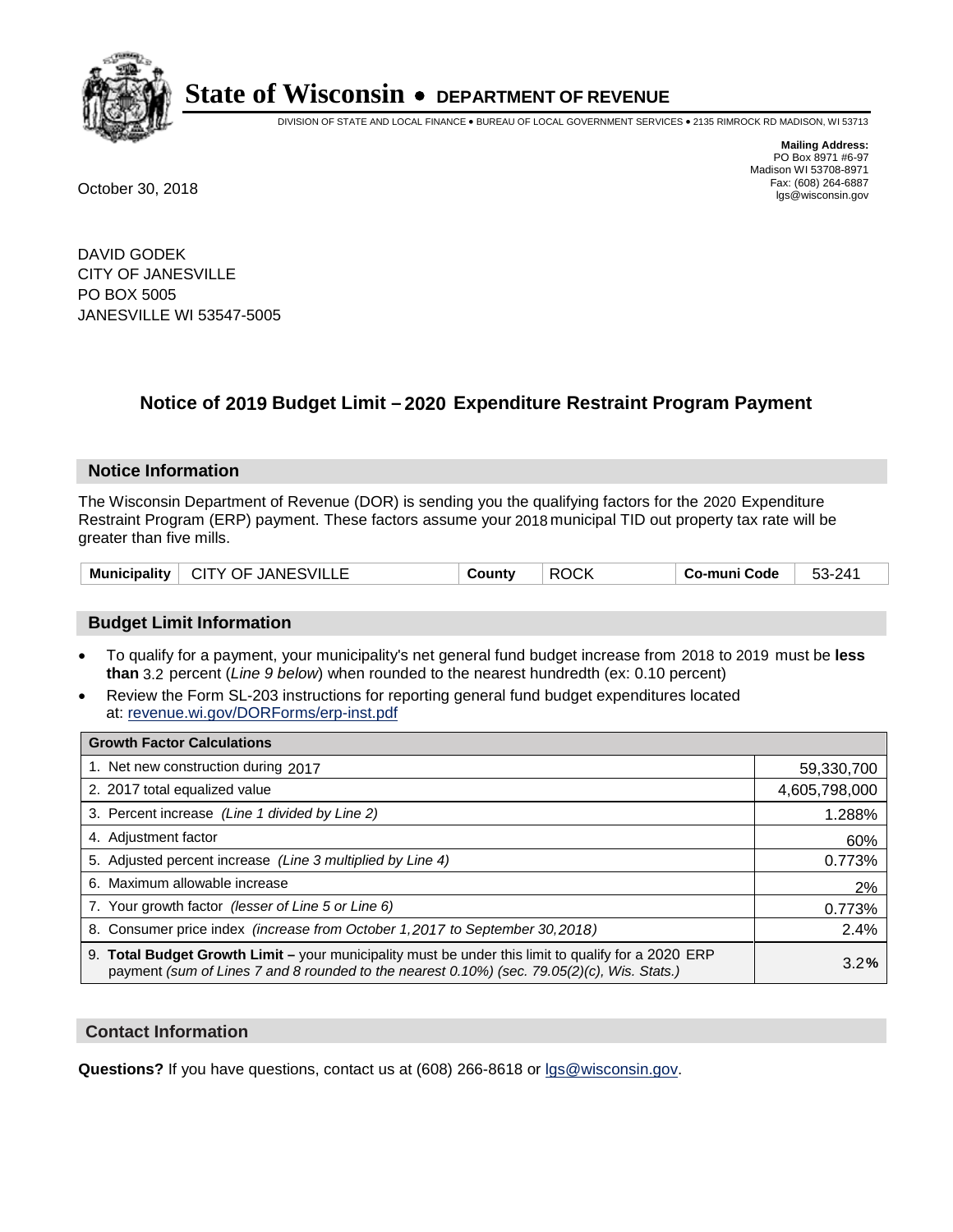

DIVISION OF STATE AND LOCAL FINANCE • BUREAU OF LOCAL GOVERNMENT SERVICES • 2135 RIMROCK RD MADISON, WI 53713

**Mailing Address:** PO Box 8971 #6-97 Madison WI 53708-8971<br>Fax: (608) 264-6887 Fax: (608) 264-6887 October 30, 2018 lgs@wisconsin.gov

LEANNE SCHROEDER CITY OF MILTON 710 S JANESVILLE STREET MILTON WI 53563-1579

### **Notice of 2019 Budget Limit - 2020 Expenditure Restraint Program Payment**

#### **Notice Information**

The Wisconsin Department of Revenue (DOR) is sending you the qualifying factors for the 2020 Expenditure Restraint Program (ERP) payment. These factors assume your 2018 municipal TID out property tax rate will be greater than five mills.

| .TON<br>Municipality<br>MIL<br>CITY OF | <b>Count</b> ∨∶ | $\sim$<br><b>ROCK</b> | Code<br>muni<br>CO- | . ລະ<br>. 53.<br>′ ت∠<br>$\cdot$ |
|----------------------------------------|-----------------|-----------------------|---------------------|----------------------------------|
|----------------------------------------|-----------------|-----------------------|---------------------|----------------------------------|

#### **Budget Limit Information**

- To qualify for a payment, your municipality's net general fund budget increase from 2018 to 2019 must be less **than** 3.6 percent (*Line 9 below*) when rounded to the nearest hundredth (ex: 0.10 percent)
- Review the Form SL-203 instructions for reporting general fund budget expenditures located at: revenue.wi.gov/DORForms/erp-inst.pdf

| <b>Growth Factor Calculations</b>                                                                                                                                                                      |             |
|--------------------------------------------------------------------------------------------------------------------------------------------------------------------------------------------------------|-------------|
| 1. Net new construction during 2017                                                                                                                                                                    | 7,758,000   |
| 2. 2017 total equalized value                                                                                                                                                                          | 377,479,800 |
| 3. Percent increase (Line 1 divided by Line 2)                                                                                                                                                         | 2.055%      |
| 4. Adjustment factor                                                                                                                                                                                   | 60%         |
| 5. Adjusted percent increase (Line 3 multiplied by Line 4)                                                                                                                                             | 1.233%      |
| 6. Maximum allowable increase                                                                                                                                                                          | 2%          |
| 7. Your growth factor (lesser of Line 5 or Line 6)                                                                                                                                                     | 1.233%      |
| 8. Consumer price index (increase from October 1, 2017 to September 30, 2018)                                                                                                                          | 2.4%        |
| 9. Total Budget Growth Limit - your municipality must be under this limit to qualify for a 2020 ERP<br>payment (sum of Lines 7 and 8 rounded to the nearest $0.10\%$ ) (sec. 79.05(2)(c), Wis. Stats.) | 3.6%        |

#### **Contact Information**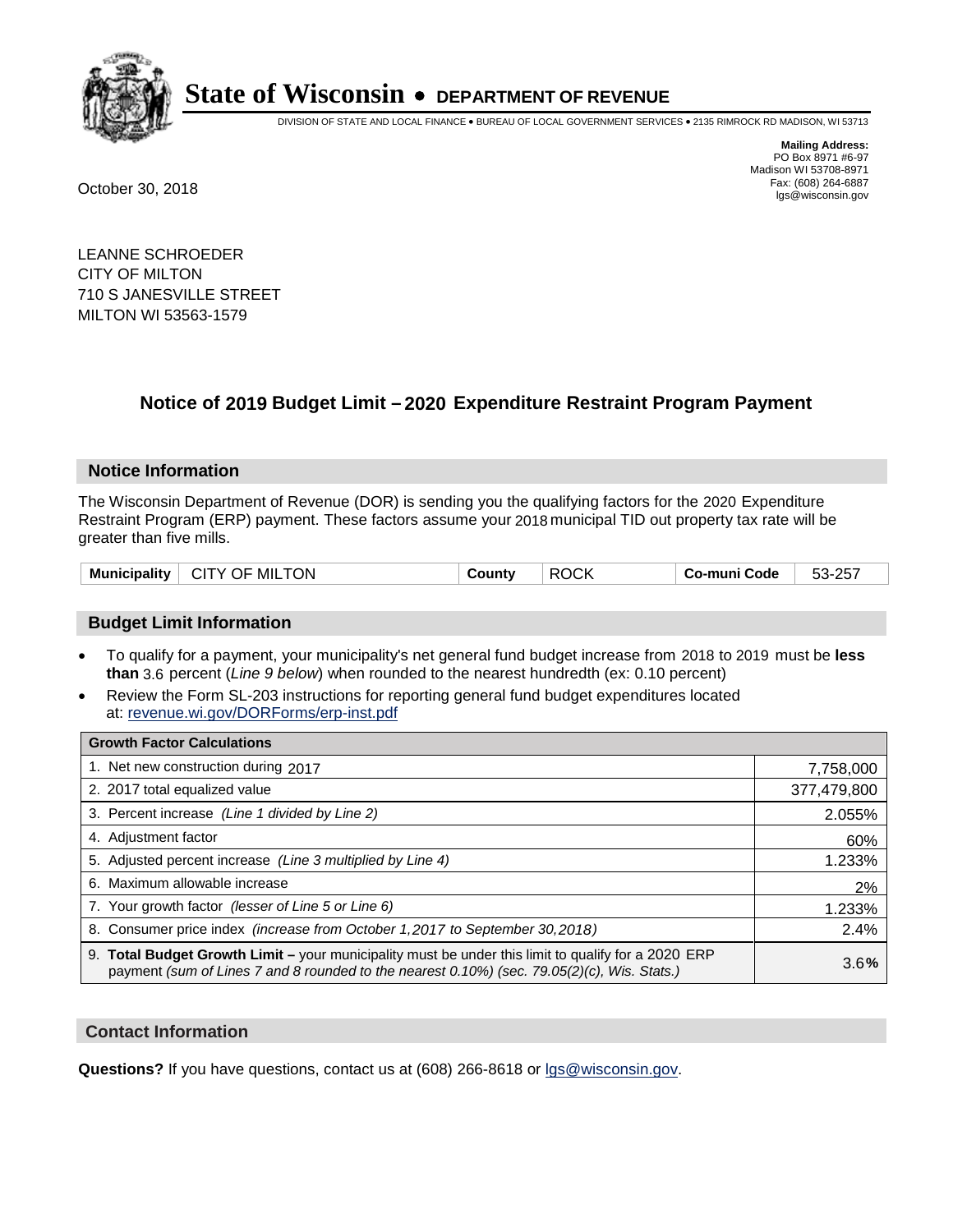

DIVISION OF STATE AND LOCAL FINANCE • BUREAU OF LOCAL GOVERNMENT SERVICES • 2135 RIMROCK RD MADISON, WI 53713

**Mailing Address:** PO Box 8971 #6-97 Madison WI 53708-8971<br>Fax: (608) 264-6887 Fax: (608) 264-6887 October 30, 2018 lgs@wisconsin.gov

LYNNE LUND VILLAGE OF GLEN FLORA P.O. BOX 221 GLEN FLORA WI 54526-0221

### **Notice of 2019 Budget Limit - 2020 Expenditure Restraint Program Payment**

#### **Notice Information**

The Wisconsin Department of Revenue (DOR) is sending you the qualifying factors for the 2020 Expenditure Restraint Program (ERP) payment. These factors assume your 2018 municipal TID out property tax rate will be greater than five mills.

|  | Municipality   VILLAGE OF GLEN FLORA | County | <b>RUSK</b> | Co-muni Code | 54-131 |
|--|--------------------------------------|--------|-------------|--------------|--------|
|--|--------------------------------------|--------|-------------|--------------|--------|

#### **Budget Limit Information**

- To qualify for a payment, your municipality's net general fund budget increase from 2018 to 2019 must be less **than** 2.7 percent (*Line 9 below*) when rounded to the nearest hundredth (ex: 0.10 percent)
- Review the Form SL-203 instructions for reporting general fund budget expenditures located at: revenue.wi.gov/DORForms/erp-inst.pdf

| <b>Growth Factor Calculations</b>                                                                                                                                                                      |           |
|--------------------------------------------------------------------------------------------------------------------------------------------------------------------------------------------------------|-----------|
| 1. Net new construction during 2017                                                                                                                                                                    | 26,700    |
| 2. 2017 total equalized value                                                                                                                                                                          | 5,320,200 |
| 3. Percent increase (Line 1 divided by Line 2)                                                                                                                                                         | 0.502%    |
| 4. Adjustment factor                                                                                                                                                                                   | 60%       |
| 5. Adjusted percent increase (Line 3 multiplied by Line 4)                                                                                                                                             | 0.301%    |
| 6. Maximum allowable increase                                                                                                                                                                          | 2%        |
| 7. Your growth factor (lesser of Line 5 or Line 6)                                                                                                                                                     | 0.301%    |
| 8. Consumer price index (increase from October 1,2017 to September 30,2018)                                                                                                                            | 2.4%      |
| 9. Total Budget Growth Limit - your municipality must be under this limit to qualify for a 2020 ERP<br>payment (sum of Lines 7 and 8 rounded to the nearest $0.10\%$ ) (sec. 79.05(2)(c), Wis. Stats.) | 2.7%      |

#### **Contact Information**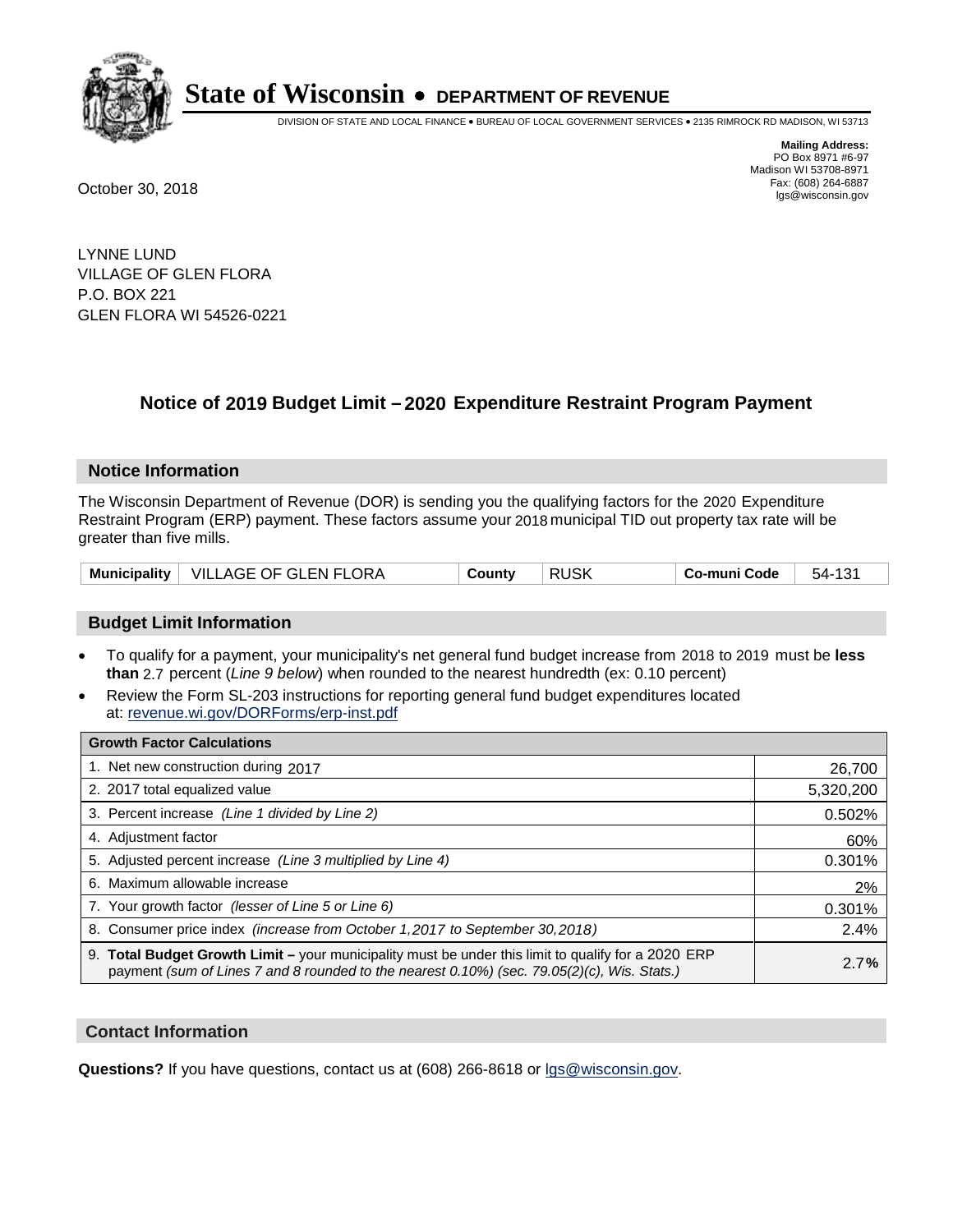

DIVISION OF STATE AND LOCAL FINANCE • BUREAU OF LOCAL GOVERNMENT SERVICES • 2135 RIMROCK RD MADISON, WI 53713

**Mailing Address:** PO Box 8971 #6-97 Madison WI 53708-8971<br>Fax: (608) 264-6887 Fax: (608) 264-6887 October 30, 2018 lgs@wisconsin.gov

ALICIA VALENTINE VILLAGE OF HAWKINS PO BOX 108 HAWKINS WI 54530-0108

### **Notice of 2019 Budget Limit - 2020 Expenditure Restraint Program Payment**

#### **Notice Information**

The Wisconsin Department of Revenue (DOR) is sending you the qualifying factors for the 2020 Expenditure Restraint Program (ERP) payment. These factors assume your 2018 municipal TID out property tax rate will be greater than five mills.

| <b>Municipality</b> | <b>VILLAGE OF HAWKINS</b> | ∟ount∨ت | <b>RUSK</b> | Co-muni Code | 136<br>54- |
|---------------------|---------------------------|---------|-------------|--------------|------------|
|---------------------|---------------------------|---------|-------------|--------------|------------|

#### **Budget Limit Information**

- To qualify for a payment, your municipality's net general fund budget increase from 2018 to 2019 must be less **than** 3.6 percent (*Line 9 below*) when rounded to the nearest hundredth (ex: 0.10 percent)
- Review the Form SL-203 instructions for reporting general fund budget expenditures located at: revenue.wi.gov/DORForms/erp-inst.pdf

| <b>Growth Factor Calculations</b>                                                                                                                                                                      |            |
|--------------------------------------------------------------------------------------------------------------------------------------------------------------------------------------------------------|------------|
| 1. Net new construction during 2017                                                                                                                                                                    | 267,200    |
| 2. 2017 total equalized value                                                                                                                                                                          | 13,006,900 |
| 3. Percent increase (Line 1 divided by Line 2)                                                                                                                                                         | 2.054%     |
| 4. Adjustment factor                                                                                                                                                                                   | 60%        |
| 5. Adjusted percent increase (Line 3 multiplied by Line 4)                                                                                                                                             | 1.232%     |
| 6. Maximum allowable increase                                                                                                                                                                          | 2%         |
| 7. Your growth factor (lesser of Line 5 or Line 6)                                                                                                                                                     | 1.232%     |
| 8. Consumer price index (increase from October 1,2017 to September 30,2018)                                                                                                                            | 2.4%       |
| 9. Total Budget Growth Limit - your municipality must be under this limit to qualify for a 2020 ERP<br>payment (sum of Lines 7 and 8 rounded to the nearest $0.10\%$ ) (sec. 79.05(2)(c), Wis. Stats.) | 3.6%       |

#### **Contact Information**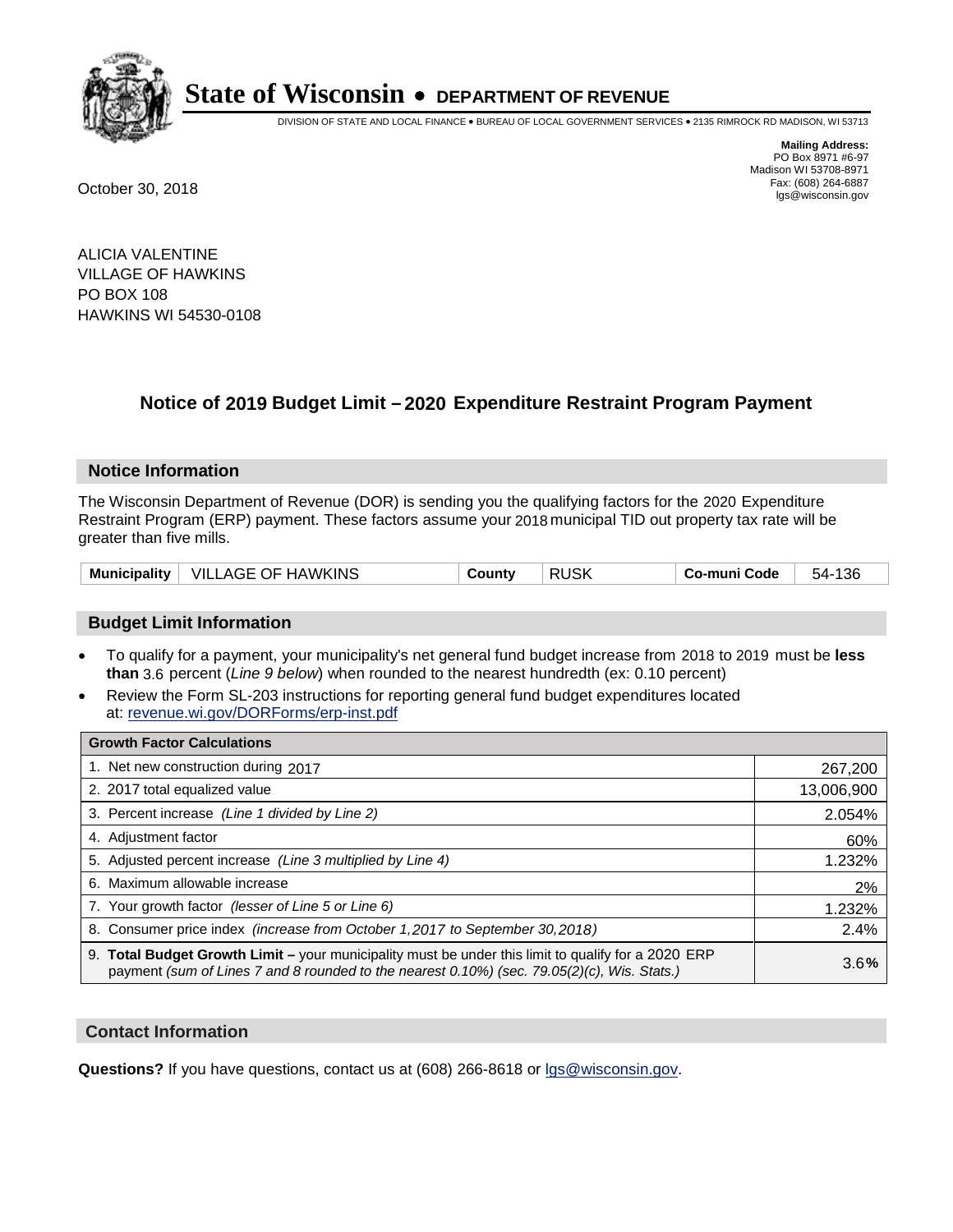

DIVISION OF STATE AND LOCAL FINANCE • BUREAU OF LOCAL GOVERNMENT SERVICES • 2135 RIMROCK RD MADISON, WI 53713

**Mailing Address:** PO Box 8971 #6-97 Madison WI 53708-8971<br>Fax: (608) 264-6887 Fax: (608) 264-6887 October 30, 2018 lgs@wisconsin.gov

KELLY SPORTS VILLAGE OF TONY N5399 WALNUT STREET TONY WI 54563

### **Notice of 2019 Budget Limit - 2020 Expenditure Restraint Program Payment**

#### **Notice Information**

The Wisconsin Department of Revenue (DOR) is sending you the qualifying factors for the 2020 Expenditure Restraint Program (ERP) payment. These factors assume your 2018 municipal TID out property tax rate will be greater than five mills.

| <b>VILLAGE OF TONY</b><br>Municipality | County | <b>RUSK</b> | Co-muni Code | 186<br>54- |
|----------------------------------------|--------|-------------|--------------|------------|
|----------------------------------------|--------|-------------|--------------|------------|

#### **Budget Limit Information**

- To qualify for a payment, your municipality's net general fund budget increase from 2018 to 2019 must be less **than** 2.6 percent (*Line 9 below*) when rounded to the nearest hundredth (ex: 0.10 percent)
- Review the Form SL-203 instructions for reporting general fund budget expenditures located at: revenue.wi.gov/DORForms/erp-inst.pdf

| <b>Growth Factor Calculations</b>                                                                                                                                                                      |           |
|--------------------------------------------------------------------------------------------------------------------------------------------------------------------------------------------------------|-----------|
| 1. Net new construction during 2017                                                                                                                                                                    | 12,000    |
| 2. 2017 total equalized value                                                                                                                                                                          | 4,254,100 |
| 3. Percent increase (Line 1 divided by Line 2)                                                                                                                                                         | 0.282%    |
| 4. Adjustment factor                                                                                                                                                                                   | 60%       |
| 5. Adjusted percent increase (Line 3 multiplied by Line 4)                                                                                                                                             | 0.169%    |
| 6. Maximum allowable increase                                                                                                                                                                          | 2%        |
| 7. Your growth factor (lesser of Line 5 or Line 6)                                                                                                                                                     | 0.169%    |
| 8. Consumer price index (increase from October 1,2017 to September 30,2018)                                                                                                                            | 2.4%      |
| 9. Total Budget Growth Limit - your municipality must be under this limit to qualify for a 2020 ERP<br>payment (sum of Lines 7 and 8 rounded to the nearest $0.10\%$ ) (sec. 79.05(2)(c), Wis. Stats.) | 2.6%      |

#### **Contact Information**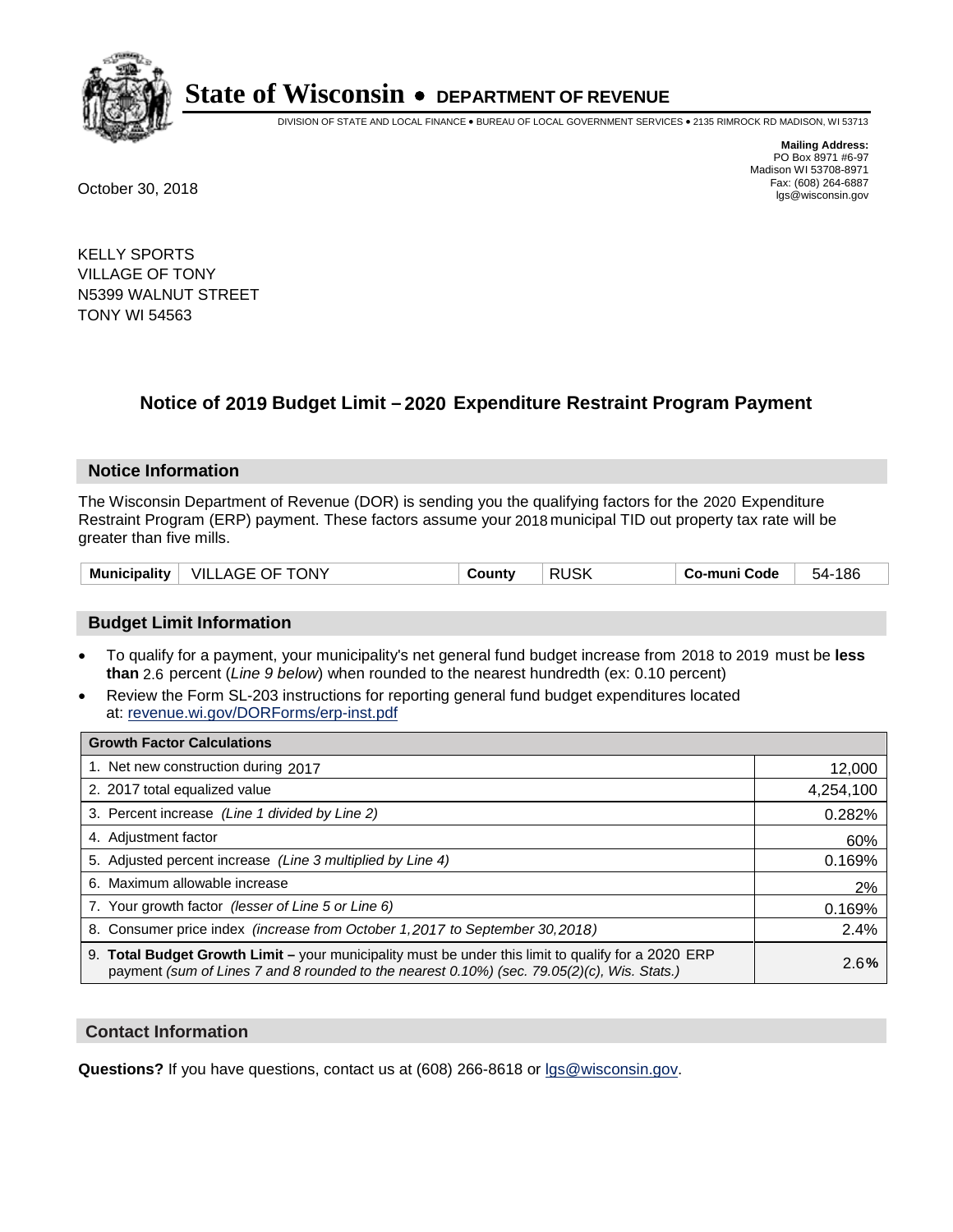

DIVISION OF STATE AND LOCAL FINANCE • BUREAU OF LOCAL GOVERNMENT SERVICES • 2135 RIMROCK RD MADISON, WI 53713

**Mailing Address:** PO Box 8971 #6-97 Madison WI 53708-8971<br>Fax: (608) 264-6887 Fax: (608) 264-6887 October 30, 2018 lgs@wisconsin.gov

KRIS SNYDER VILLAGE OF WEYERHAEUSER P.O. BOX 168 WEYERHAEUSER WI 54191

### **Notice of 2019 Budget Limit - 2020 Expenditure Restraint Program Payment**

#### **Notice Information**

The Wisconsin Department of Revenue (DOR) is sending you the qualifying factors for the 2020 Expenditure Restraint Program (ERP) payment. These factors assume your 2018 municipal TID out property tax rate will be greater than five mills.

| Municipality   VILLAGE OF WEYERHAEUSER | County | <b>RUSK</b> | Co-muni Code | 54-191 |
|----------------------------------------|--------|-------------|--------------|--------|
|----------------------------------------|--------|-------------|--------------|--------|

#### **Budget Limit Information**

- To qualify for a payment, your municipality's net general fund budget increase from 2018 to 2019 must be less **than** 2.8 percent (*Line 9 below*) when rounded to the nearest hundredth (ex: 0.10 percent)
- Review the Form SL-203 instructions for reporting general fund budget expenditures located at: revenue.wi.gov/DORForms/erp-inst.pdf

| <b>Growth Factor Calculations</b>                                                                                                                                                                  |            |
|----------------------------------------------------------------------------------------------------------------------------------------------------------------------------------------------------|------------|
| 1. Net new construction during 2017                                                                                                                                                                | 160,300    |
| 2. 2017 total equalized value                                                                                                                                                                      | 26,117,100 |
| 3. Percent increase (Line 1 divided by Line 2)                                                                                                                                                     | 0.614%     |
| 4. Adjustment factor                                                                                                                                                                               | 60%        |
| 5. Adjusted percent increase (Line 3 multiplied by Line 4)                                                                                                                                         | 0.368%     |
| 6. Maximum allowable increase                                                                                                                                                                      | 2%         |
| 7. Your growth factor (lesser of Line 5 or Line 6)                                                                                                                                                 | 0.368%     |
| 8. Consumer price index (increase from October 1, 2017 to September 30, 2018)                                                                                                                      | 2.4%       |
| 9. Total Budget Growth Limit – your municipality must be under this limit to qualify for a 2020 ERP<br>payment (sum of Lines 7 and 8 rounded to the nearest 0.10%) (sec. 79.05(2)(c), Wis. Stats.) | 2.8%       |

#### **Contact Information**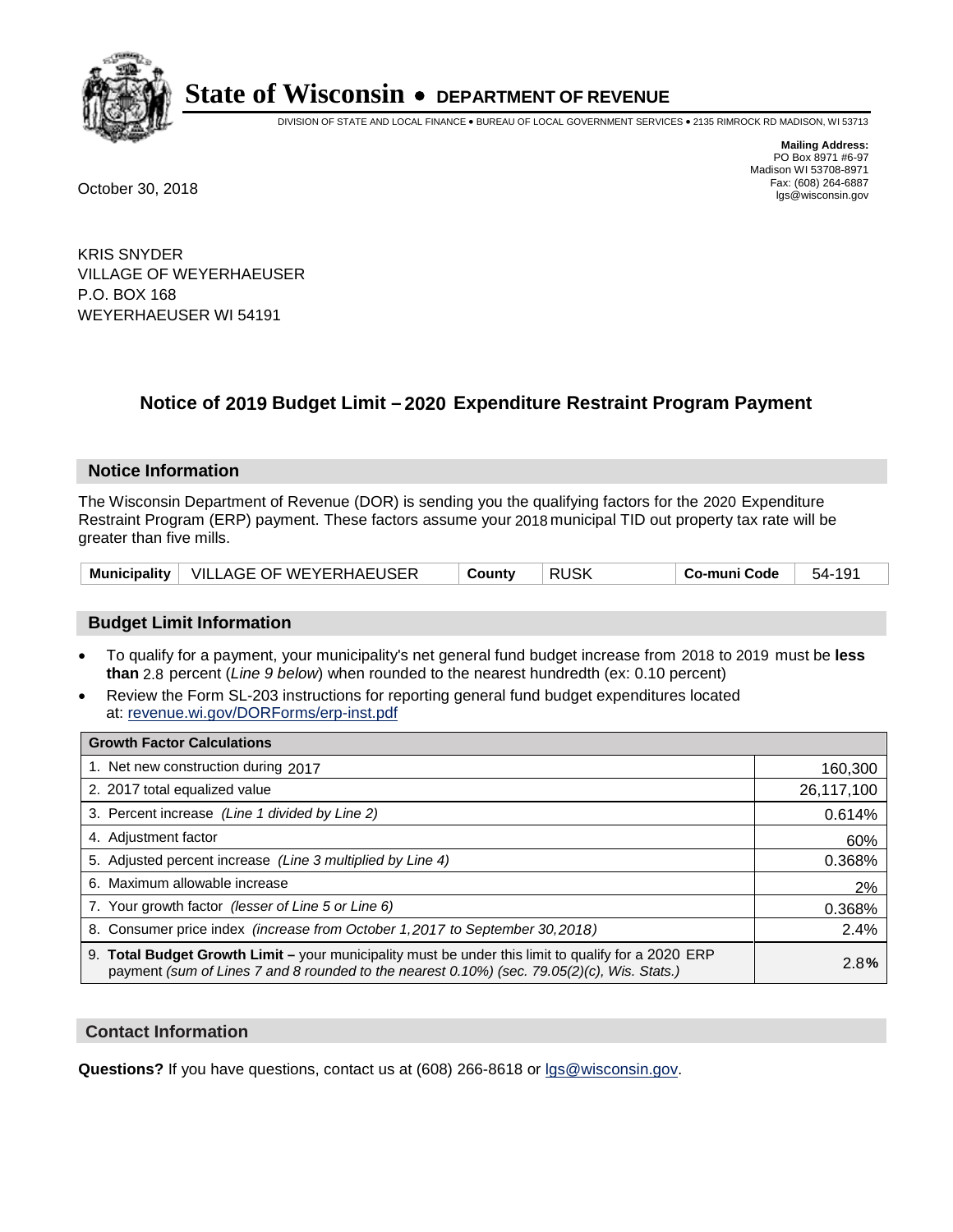

DIVISION OF STATE AND LOCAL FINANCE • BUREAU OF LOCAL GOVERNMENT SERVICES • 2135 RIMROCK RD MADISON, WI 53713

**Mailing Address:** PO Box 8971 #6-97 Madison WI 53708-8971<br>Fax: (608) 264-6887 Fax: (608) 264-6887 October 30, 2018 lgs@wisconsin.gov

SHARI KAVANAGH CITY OF LADYSMITH PO BOX 431 LADYSMITH WI 54848-0431

### **Notice of 2019 Budget Limit - 2020 Expenditure Restraint Program Payment**

#### **Notice Information**

The Wisconsin Department of Revenue (DOR) is sending you the qualifying factors for the 2020 Expenditure Restraint Program (ERP) payment. These factors assume your 2018 municipal TID out property tax rate will be greater than five mills.

| Municipality   CITY OF LADYSMITH |  | County | <b>RUSK</b> | Co-muni Code | 54-246 |
|----------------------------------|--|--------|-------------|--------------|--------|
|----------------------------------|--|--------|-------------|--------------|--------|

#### **Budget Limit Information**

- To qualify for a payment, your municipality's net general fund budget increase from 2018 to 2019 must be less **than** 2.4 percent (*Line 9 below*) when rounded to the nearest hundredth (ex: 0.10 percent)
- Review the Form SL-203 instructions for reporting general fund budget expenditures located at: revenue.wi.gov/DORForms/erp-inst.pdf

| <b>Growth Factor Calculations</b>                                                                                                                                                                  |             |
|----------------------------------------------------------------------------------------------------------------------------------------------------------------------------------------------------|-------------|
| 1. Net new construction during 2017                                                                                                                                                                | 63,700      |
| 2. 2017 total equalized value                                                                                                                                                                      | 161,863,200 |
| 3. Percent increase (Line 1 divided by Line 2)                                                                                                                                                     | 0.039%      |
| 4. Adjustment factor                                                                                                                                                                               | 60%         |
| 5. Adjusted percent increase (Line 3 multiplied by Line 4)                                                                                                                                         | 0.023%      |
| 6. Maximum allowable increase                                                                                                                                                                      | 2%          |
| 7. Your growth factor (lesser of Line 5 or Line 6)                                                                                                                                                 | 0.023%      |
| 8. Consumer price index (increase from October 1, 2017 to September 30, 2018)                                                                                                                      | 2.4%        |
| 9. Total Budget Growth Limit - your municipality must be under this limit to qualify for a 2020 ERP<br>payment (sum of Lines 7 and 8 rounded to the nearest 0.10%) (sec. 79.05(2)(c), Wis. Stats.) | 2.4%        |

#### **Contact Information**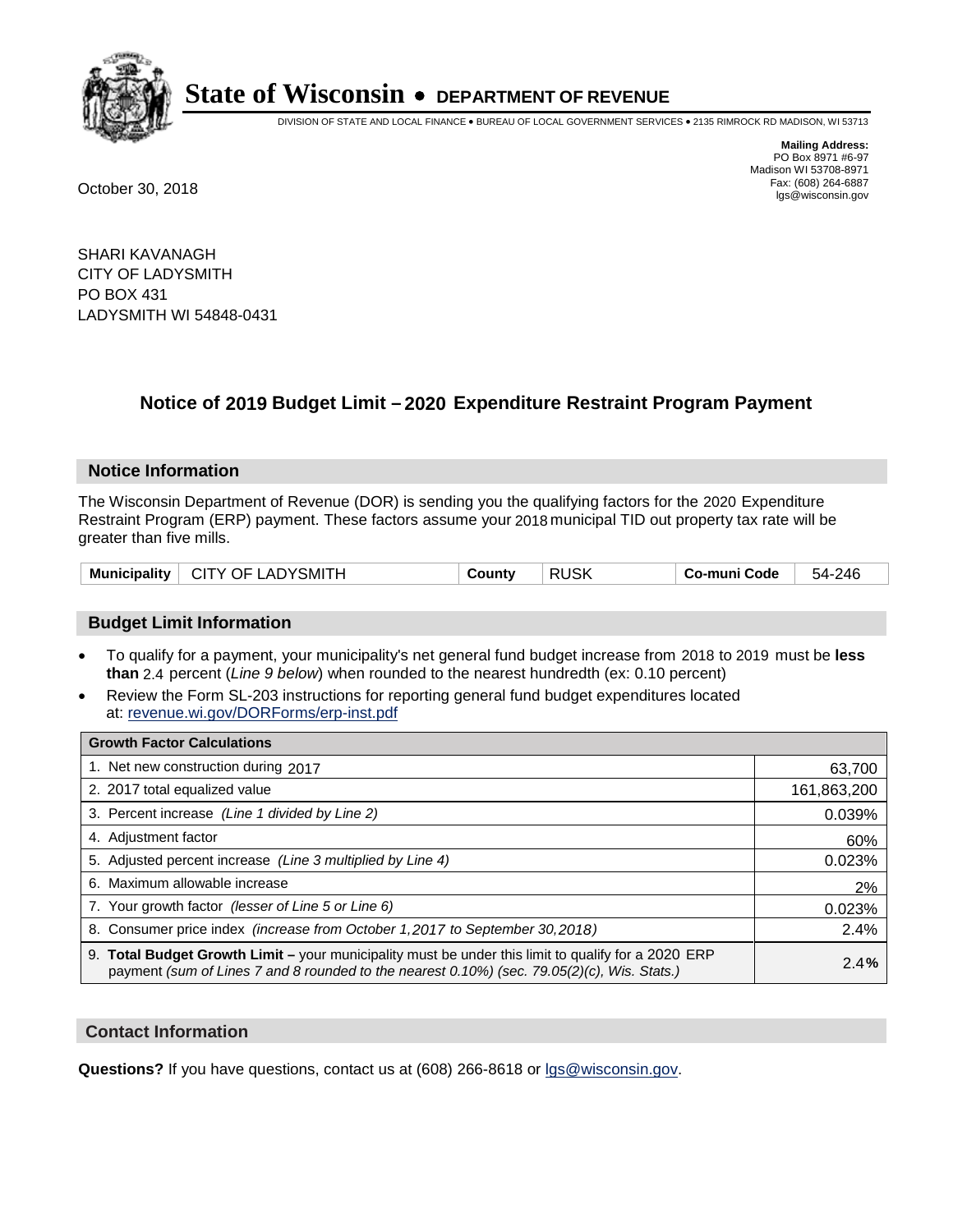

DIVISION OF STATE AND LOCAL FINANCE • BUREAU OF LOCAL GOVERNMENT SERVICES • 2135 RIMROCK RD MADISON, WI 53713

**Mailing Address:** PO Box 8971 #6-97 Madison WI 53708-8971<br>Fax: (608) 264-6887 Fax: (608) 264-6887 October 30, 2018 lgs@wisconsin.gov

LORELEI WINK TOWN OF EMERALD 2411 130TH AVE GLENWOOD CITY WI 54013-8219

### **Notice of 2019 Budget Limit - 2020 Expenditure Restraint Program Payment**

#### **Notice Information**

The Wisconsin Department of Revenue (DOR) is sending you the qualifying factors for the 2020 Expenditure Restraint Program (ERP) payment. These factors assume your 2018 municipal TID out property tax rate will be greater than five mills.

| <b>TOWN OF EMERALD</b><br>Municipality | County | <b>ST CROIX</b> | <b>Co-muni Code</b> | 55-010 |
|----------------------------------------|--------|-----------------|---------------------|--------|
|----------------------------------------|--------|-----------------|---------------------|--------|

#### **Budget Limit Information**

- To qualify for a payment, your municipality's net general fund budget increase from 2018 to 2019 must be less **than** 4.1 percent (*Line 9 below*) when rounded to the nearest hundredth (ex: 0.10 percent)
- Review the Form SL-203 instructions for reporting general fund budget expenditures located at: revenue.wi.gov/DORForms/erp-inst.pdf

| <b>Growth Factor Calculations</b>                                                                                                                                                                      |            |
|--------------------------------------------------------------------------------------------------------------------------------------------------------------------------------------------------------|------------|
| 1. Net new construction during 2017                                                                                                                                                                    | 1,648,800  |
| 2. 2017 total equalized value                                                                                                                                                                          | 57,655,100 |
| 3. Percent increase (Line 1 divided by Line 2)                                                                                                                                                         | 2.860%     |
| 4. Adjustment factor                                                                                                                                                                                   | 60%        |
| 5. Adjusted percent increase (Line 3 multiplied by Line 4)                                                                                                                                             | 1.716%     |
| 6. Maximum allowable increase                                                                                                                                                                          | 2%         |
| 7. Your growth factor (lesser of Line 5 or Line 6)                                                                                                                                                     | 1.716%     |
| 8. Consumer price index (increase from October 1,2017 to September 30,2018)                                                                                                                            | 2.4%       |
| 9. Total Budget Growth Limit - your municipality must be under this limit to qualify for a 2020 ERP<br>payment (sum of Lines 7 and 8 rounded to the nearest $0.10\%$ ) (sec. 79.05(2)(c), Wis. Stats.) | 4.1%       |

#### **Contact Information**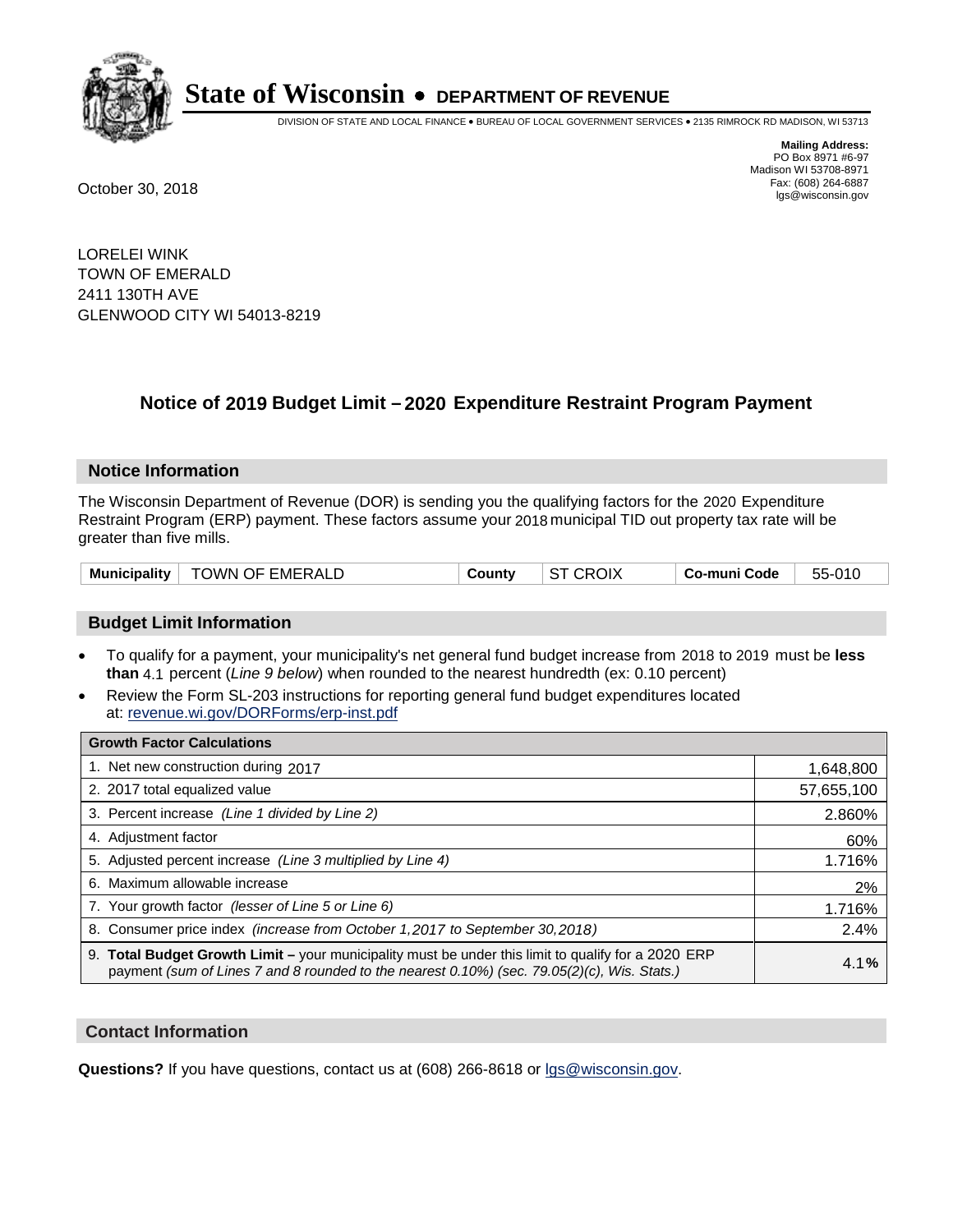

DIVISION OF STATE AND LOCAL FINANCE • BUREAU OF LOCAL GOVERNMENT SERVICES • 2135 RIMROCK RD MADISON, WI 53713

**Mailing Address:** PO Box 8971 #6-97 Madison WI 53708-8971<br>Fax: (608) 264-6887 Fax: (608) 264-6887 October 30, 2018 lgs@wisconsin.gov

ANNE JOHNSTON TOWN OF FOREST 2934 210TH AVENUE EMERALD WI 54013

### **Notice of 2019 Budget Limit - 2020 Expenditure Restraint Program Payment**

#### **Notice Information**

The Wisconsin Department of Revenue (DOR) is sending you the qualifying factors for the 2020 Expenditure Restraint Program (ERP) payment. These factors assume your 2018 municipal TID out property tax rate will be greater than five mills.

| Municipality   TOWN OF FOREST | Countv | <b>ST CROIX</b> | Co-muni Code ∣ | 55-014 |
|-------------------------------|--------|-----------------|----------------|--------|
|-------------------------------|--------|-----------------|----------------|--------|

#### **Budget Limit Information**

- To qualify for a payment, your municipality's net general fund budget increase from 2018 to 2019 must be less **than** 2.7 percent (*Line 9 below*) when rounded to the nearest hundredth (ex: 0.10 percent)
- Review the Form SL-203 instructions for reporting general fund budget expenditures located at: revenue.wi.gov/DORForms/erp-inst.pdf

| <b>Growth Factor Calculations</b>                                                                                                                                                                      |            |
|--------------------------------------------------------------------------------------------------------------------------------------------------------------------------------------------------------|------------|
| 1. Net new construction during 2017                                                                                                                                                                    | 244,700    |
| 2. 2017 total equalized value                                                                                                                                                                          | 45,546,900 |
| 3. Percent increase (Line 1 divided by Line 2)                                                                                                                                                         | 0.537%     |
| 4. Adjustment factor                                                                                                                                                                                   | 60%        |
| 5. Adjusted percent increase (Line 3 multiplied by Line 4)                                                                                                                                             | 0.322%     |
| 6. Maximum allowable increase                                                                                                                                                                          | 2%         |
| 7. Your growth factor (lesser of Line 5 or Line 6)                                                                                                                                                     | 0.322%     |
| 8. Consumer price index (increase from October 1, 2017 to September 30, 2018)                                                                                                                          | 2.4%       |
| 9. Total Budget Growth Limit - your municipality must be under this limit to qualify for a 2020 ERP<br>payment (sum of Lines 7 and 8 rounded to the nearest $0.10\%$ ) (sec. 79.05(2)(c), Wis. Stats.) | 2.7%       |

#### **Contact Information**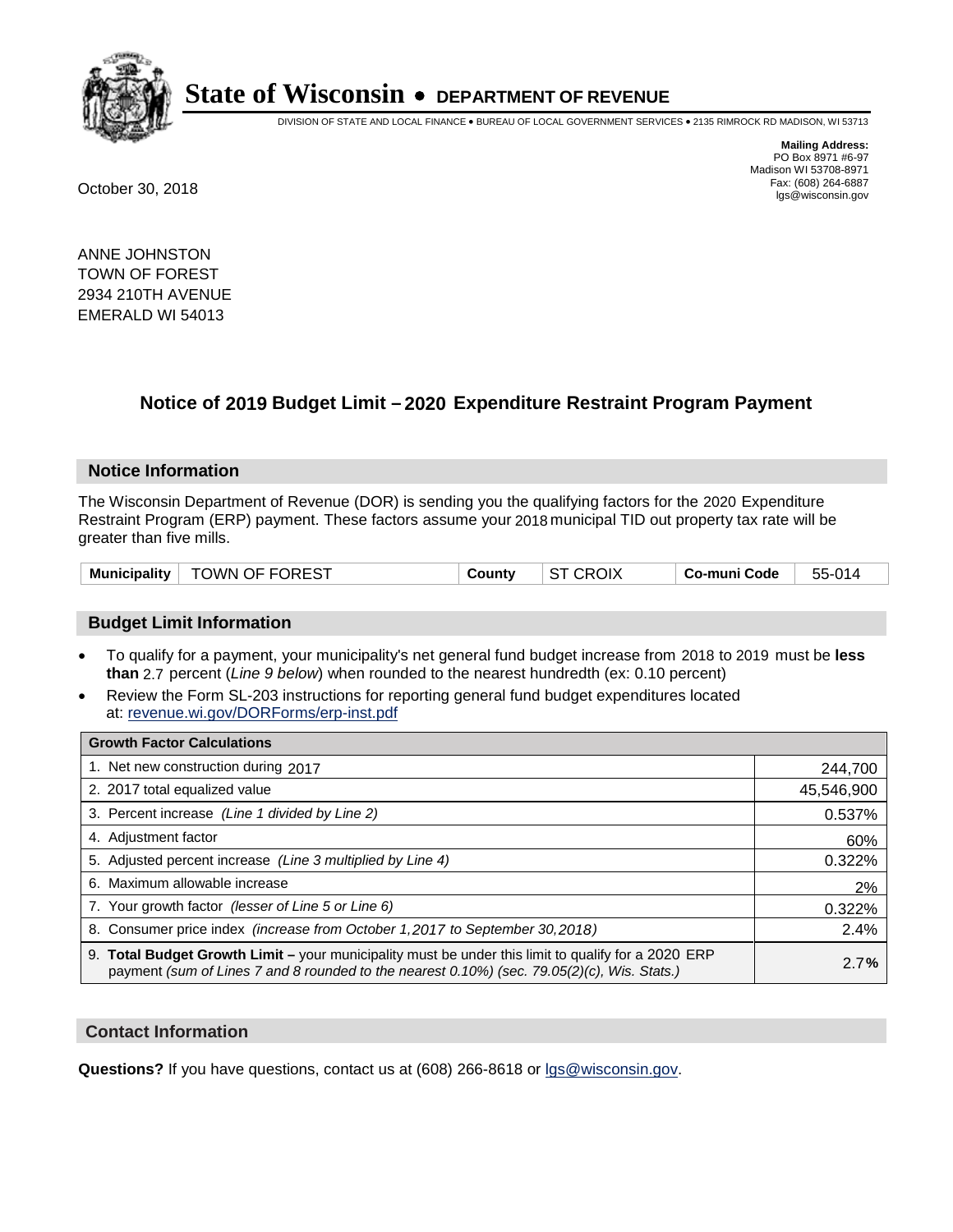

DIVISION OF STATE AND LOCAL FINANCE • BUREAU OF LOCAL GOVERNMENT SERVICES • 2135 RIMROCK RD MADISON, WI 53713

**Mailing Address:** PO Box 8971 #6-97 Madison WI 53708-8971<br>Fax: (608) 264-6887 Fax: (608) 264-6887 October 30, 2018 lgs@wisconsin.gov

LORI OBERMUELLER TOWN OF GLENWOOD 2973 297TH ST GLENWOOD CITY WI 54013-4148

### **Notice of 2019 Budget Limit - 2020 Expenditure Restraint Program Payment**

#### **Notice Information**

The Wisconsin Department of Revenue (DOR) is sending you the qualifying factors for the 2020 Expenditure Restraint Program (ERP) payment. These factors assume your 2018 municipal TID out property tax rate will be greater than five mills.

| Municipality   TOWN OF GLENWOOD | Countv | ST CROIX | ∣ Co-muni Code | 55-016 |
|---------------------------------|--------|----------|----------------|--------|
|---------------------------------|--------|----------|----------------|--------|

#### **Budget Limit Information**

- To qualify for a payment, your municipality's net general fund budget increase from 2018 to 2019 must be less **than** 2.7 percent (*Line 9 below*) when rounded to the nearest hundredth (ex: 0.10 percent)
- Review the Form SL-203 instructions for reporting general fund budget expenditures located at: revenue.wi.gov/DORForms/erp-inst.pdf

| <b>Growth Factor Calculations</b>                                                                                                                                                                      |            |
|--------------------------------------------------------------------------------------------------------------------------------------------------------------------------------------------------------|------------|
| 1. Net new construction during 2017                                                                                                                                                                    | 306,400    |
| 2. 2017 total equalized value                                                                                                                                                                          | 55,099,700 |
| 3. Percent increase (Line 1 divided by Line 2)                                                                                                                                                         | 0.556%     |
| 4. Adjustment factor                                                                                                                                                                                   | 60%        |
| 5. Adjusted percent increase (Line 3 multiplied by Line 4)                                                                                                                                             | 0.334%     |
| 6. Maximum allowable increase                                                                                                                                                                          | 2%         |
| 7. Your growth factor (lesser of Line 5 or Line 6)                                                                                                                                                     | 0.334%     |
| 8. Consumer price index (increase from October 1, 2017 to September 30, 2018)                                                                                                                          | 2.4%       |
| 9. Total Budget Growth Limit - your municipality must be under this limit to qualify for a 2020 ERP<br>payment (sum of Lines 7 and 8 rounded to the nearest $0.10\%$ ) (sec. 79.05(2)(c), Wis. Stats.) | 2.7%       |

#### **Contact Information**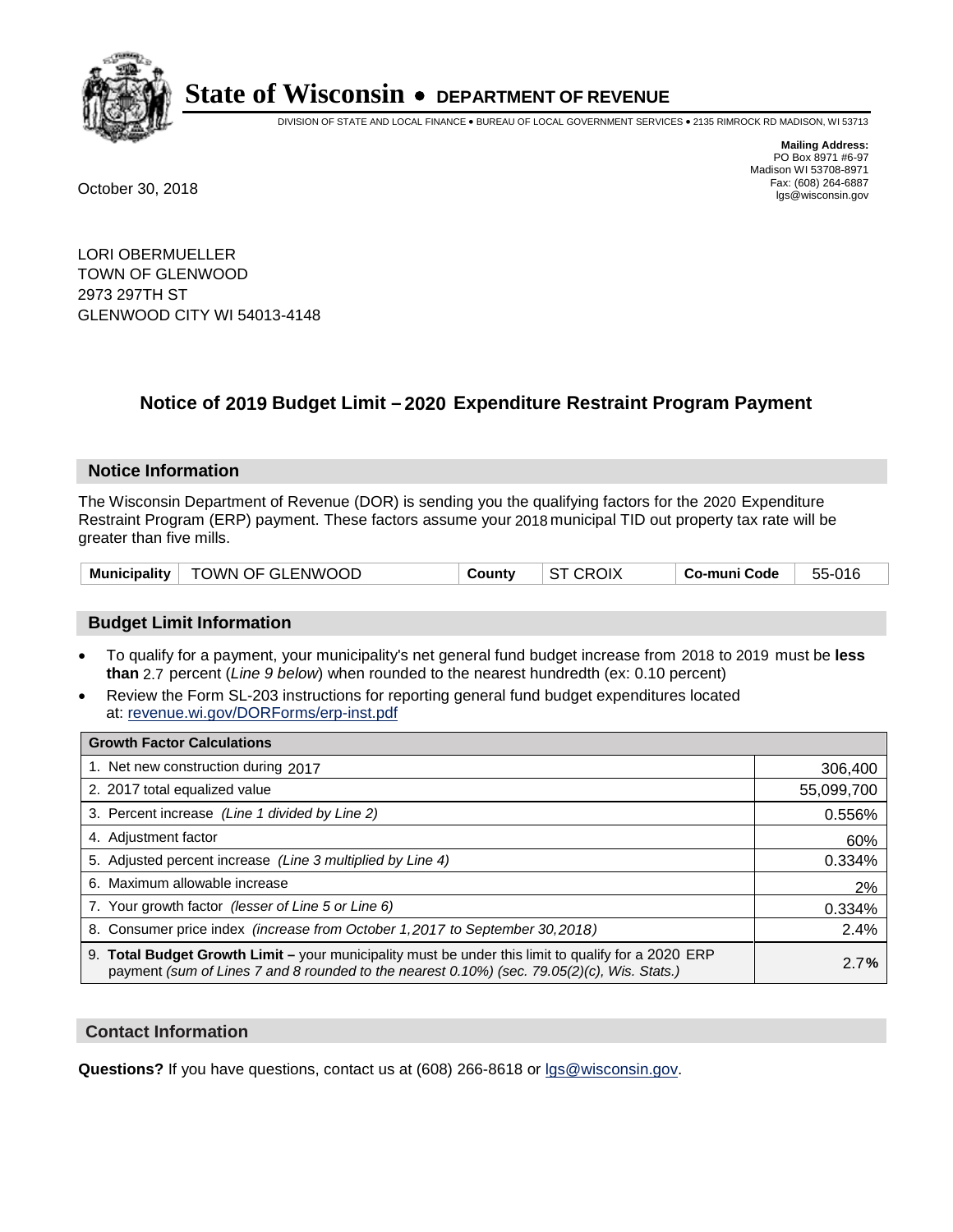

DIVISION OF STATE AND LOCAL FINANCE • BUREAU OF LOCAL GOVERNMENT SERVICES • 2135 RIMROCK RD MADISON, WI 53713

**Mailing Address:** PO Box 8971 #6-97 Madison WI 53708-8971<br>Fax: (608) 264-6887 Fax: (608) 264-6887 October 30, 2018 lgs@wisconsin.gov

TRACY CARLSON VILLAGE OF BALDWIN PO BOX 97 BALDWIN WI 54002-0097

### **Notice of 2019 Budget Limit - 2020 Expenditure Restraint Program Payment**

#### **Notice Information**

The Wisconsin Department of Revenue (DOR) is sending you the qualifying factors for the 2020 Expenditure Restraint Program (ERP) payment. These factors assume your 2018 municipal TID out property tax rate will be greater than five mills.

#### **Budget Limit Information**

- To qualify for a payment, your municipality's net general fund budget increase from 2018 to 2019 must be less **than** 3.1 percent (*Line 9 below*) when rounded to the nearest hundredth (ex: 0.10 percent)
- Review the Form SL-203 instructions for reporting general fund budget expenditures located at: revenue.wi.gov/DORForms/erp-inst.pdf

| <b>Growth Factor Calculations</b>                                                                                                                                                                      |             |
|--------------------------------------------------------------------------------------------------------------------------------------------------------------------------------------------------------|-------------|
| 1. Net new construction during 2017                                                                                                                                                                    | 3,423,700   |
| 2. 2017 total equalized value                                                                                                                                                                          | 286,316,100 |
| 3. Percent increase (Line 1 divided by Line 2)                                                                                                                                                         | 1.196%      |
| 4. Adjustment factor                                                                                                                                                                                   | 60%         |
| 5. Adjusted percent increase (Line 3 multiplied by Line 4)                                                                                                                                             | 0.718%      |
| 6. Maximum allowable increase                                                                                                                                                                          | 2%          |
| 7. Your growth factor (lesser of Line 5 or Line 6)                                                                                                                                                     | 0.718%      |
| 8. Consumer price index (increase from October 1,2017 to September 30,2018)                                                                                                                            | 2.4%        |
| 9. Total Budget Growth Limit - your municipality must be under this limit to qualify for a 2020 ERP<br>payment (sum of Lines 7 and 8 rounded to the nearest $0.10\%$ ) (sec. 79.05(2)(c), Wis. Stats.) | 3.1%        |

#### **Contact Information**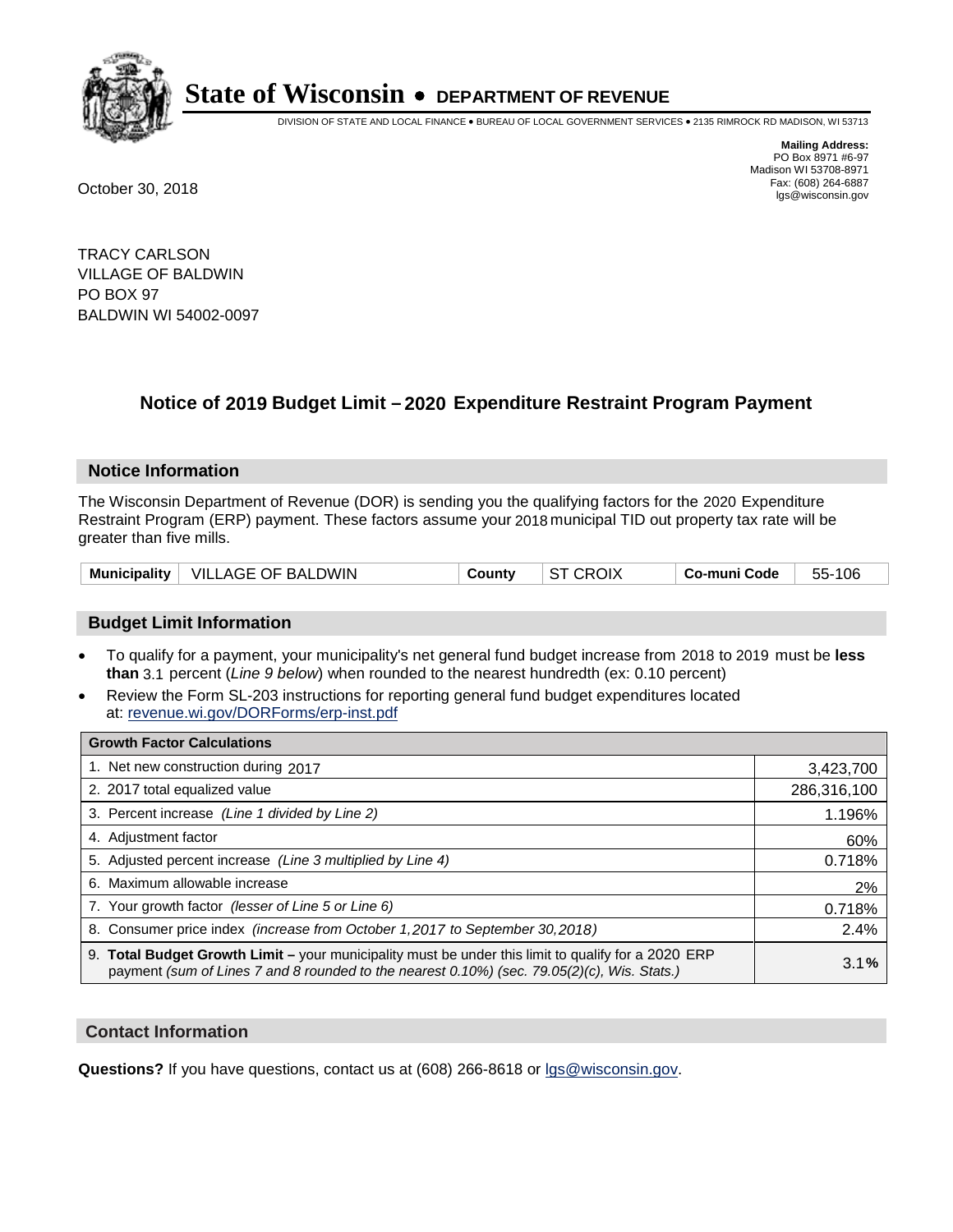

DIVISION OF STATE AND LOCAL FINANCE • BUREAU OF LOCAL GOVERNMENT SERVICES • 2135 RIMROCK RD MADISON, WI 53713

**Mailing Address:** PO Box 8971 #6-97 Madison WI 53708-8971<br>Fax: (608) 264-6887 Fax: (608) 264-6887 October 30, 2018 lgs@wisconsin.gov

SANDI HAZER VILLAGE OF HAMMOND PO BOX 337 HAMMOND WI 54015-0337

### **Notice of 2019 Budget Limit - 2020 Expenditure Restraint Program Payment**

#### **Notice Information**

The Wisconsin Department of Revenue (DOR) is sending you the qualifying factors for the 2020 Expenditure Restraint Program (ERP) payment. These factors assume your 2018 municipal TID out property tax rate will be greater than five mills.

|  | Municipality   VILLAGE OF HAMMOND | County | <b>ST CROIX</b> | Co-muni Code | 55-136 |
|--|-----------------------------------|--------|-----------------|--------------|--------|
|--|-----------------------------------|--------|-----------------|--------------|--------|

#### **Budget Limit Information**

- To qualify for a payment, your municipality's net general fund budget increase from 2018 to 2019 must be less **than** 2.8 percent (*Line 9 below*) when rounded to the nearest hundredth (ex: 0.10 percent)
- Review the Form SL-203 instructions for reporting general fund budget expenditures located at: revenue.wi.gov/DORForms/erp-inst.pdf

| <b>Growth Factor Calculations</b>                                                                                                                                                                      |             |
|--------------------------------------------------------------------------------------------------------------------------------------------------------------------------------------------------------|-------------|
| 1. Net new construction during 2017                                                                                                                                                                    | 809,800     |
| 2. 2017 total equalized value                                                                                                                                                                          | 124,191,200 |
| 3. Percent increase (Line 1 divided by Line 2)                                                                                                                                                         | 0.652%      |
| 4. Adjustment factor                                                                                                                                                                                   | 60%         |
| 5. Adjusted percent increase (Line 3 multiplied by Line 4)                                                                                                                                             | 0.391%      |
| 6. Maximum allowable increase                                                                                                                                                                          | 2%          |
| 7. Your growth factor (lesser of Line 5 or Line 6)                                                                                                                                                     | 0.391%      |
| 8. Consumer price index (increase from October 1,2017 to September 30,2018)                                                                                                                            | 2.4%        |
| 9. Total Budget Growth Limit - your municipality must be under this limit to qualify for a 2020 ERP<br>payment (sum of Lines 7 and 8 rounded to the nearest $0.10\%$ ) (sec. 79.05(2)(c), Wis. Stats.) | 2.8%        |

#### **Contact Information**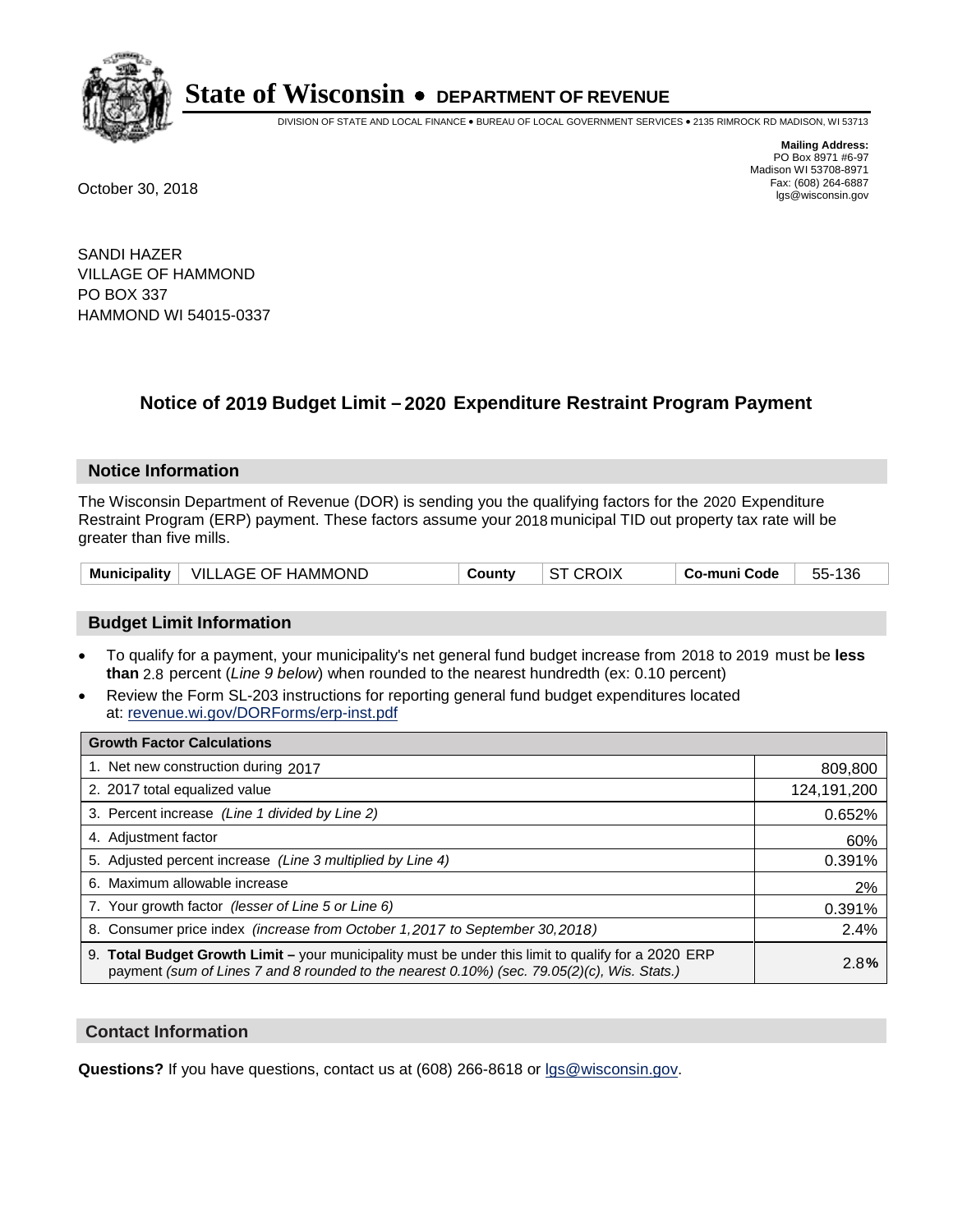

DIVISION OF STATE AND LOCAL FINANCE • BUREAU OF LOCAL GOVERNMENT SERVICES • 2135 RIMROCK RD MADISON, WI 53713

**Mailing Address:** PO Box 8971 #6-97 Madison WI 53708-8971<br>Fax: (608) 264-6887 Fax: (608) 264-6887 October 30, 2018 lgs@wisconsin.gov

MEGAN DULL VILLAGE OF ROBERTS 107 E MAPLE ST ROBERTS WI 54023-9703

## **Notice of 2019 Budget Limit - 2020 Expenditure Restraint Program Payment**

#### **Notice Information**

The Wisconsin Department of Revenue (DOR) is sending you the qualifying factors for the 2020 Expenditure Restraint Program (ERP) payment. These factors assume your 2018 municipal TID out property tax rate will be greater than five mills.

|  | Municipality   VILLAGE OF ROBERTS | Countv | ST CROIX | Co-muni Code | 55-176 |
|--|-----------------------------------|--------|----------|--------------|--------|
|--|-----------------------------------|--------|----------|--------------|--------|

#### **Budget Limit Information**

- To qualify for a payment, your municipality's net general fund budget increase from 2018 to 2019 must be less **than** 4.4 percent (*Line 9 below*) when rounded to the nearest hundredth (ex: 0.10 percent)
- Review the Form SL-203 instructions for reporting general fund budget expenditures located at: revenue.wi.gov/DORForms/erp-inst.pdf

| <b>Growth Factor Calculations</b>                                                                                                                                                                      |             |
|--------------------------------------------------------------------------------------------------------------------------------------------------------------------------------------------------------|-------------|
| 1. Net new construction during 2017                                                                                                                                                                    | 7,052,200   |
| 2. 2017 total equalized value                                                                                                                                                                          | 133,702,500 |
| 3. Percent increase (Line 1 divided by Line 2)                                                                                                                                                         | 5.275%      |
| 4. Adjustment factor                                                                                                                                                                                   | 60%         |
| 5. Adjusted percent increase (Line 3 multiplied by Line 4)                                                                                                                                             | 3.165%      |
| 6. Maximum allowable increase                                                                                                                                                                          | 2%          |
| 7. Your growth factor (lesser of Line 5 or Line 6)                                                                                                                                                     | 2.000%      |
| 8. Consumer price index (increase from October 1,2017 to September 30,2018)                                                                                                                            | 2.4%        |
| 9. Total Budget Growth Limit - your municipality must be under this limit to qualify for a 2020 ERP<br>payment (sum of Lines 7 and 8 rounded to the nearest $0.10\%$ ) (sec. 79.05(2)(c), Wis. Stats.) | 4.4%        |

#### **Contact Information**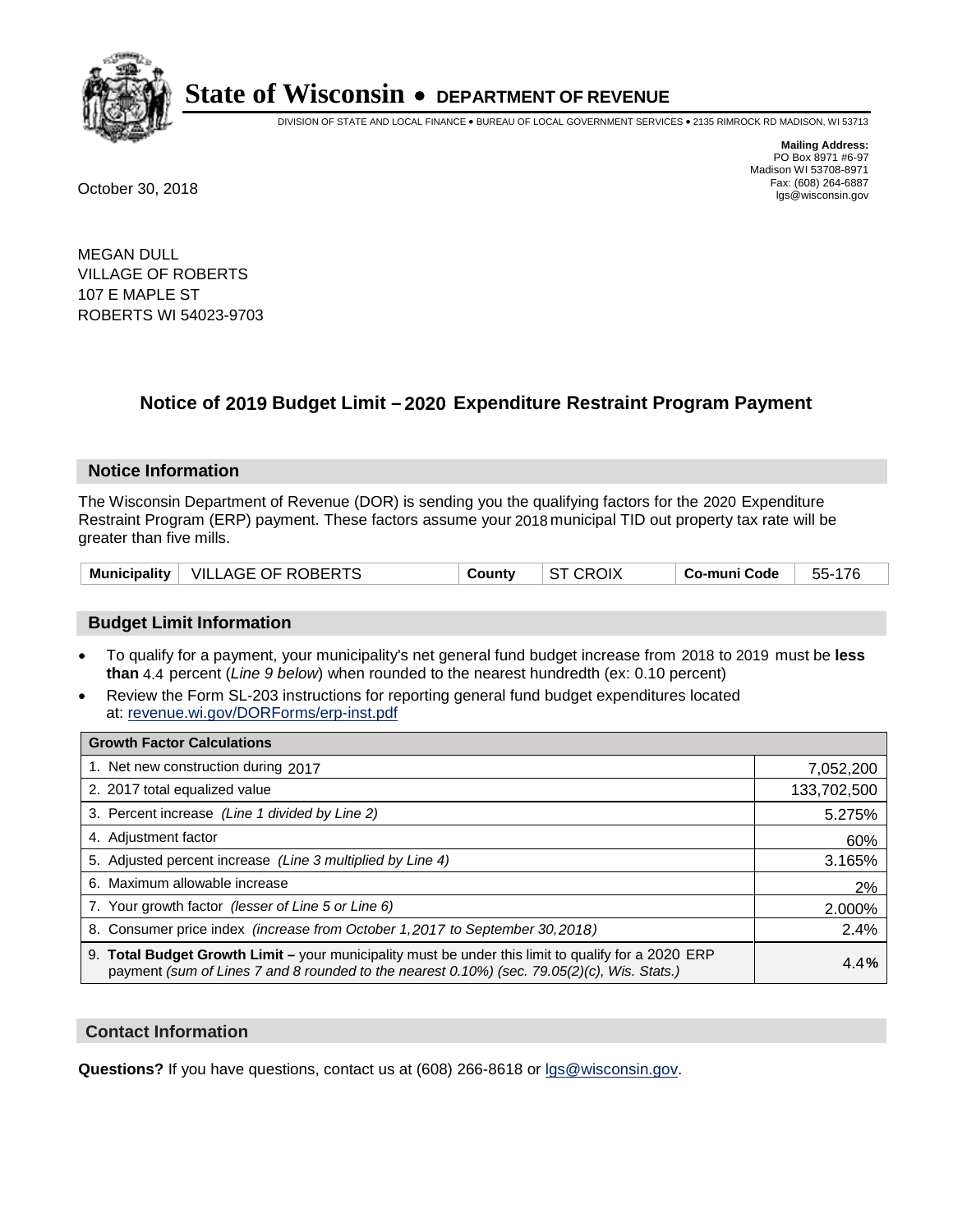

DIVISION OF STATE AND LOCAL FINANCE • BUREAU OF LOCAL GOVERNMENT SERVICES • 2135 RIMROCK RD MADISON, WI 53713

**Mailing Address:** PO Box 8971 #6-97 Madison WI 53708-8971<br>Fax: (608) 264-6887 Fax: (608) 264-6887 October 30, 2018 lgs@wisconsin.gov

FELICIA GERMAIN VILLAGE OF SOMERSET PO BOX 356 SOMERSET WI 54025-0356

### **Notice of 2019 Budget Limit - 2020 Expenditure Restraint Program Payment**

#### **Notice Information**

The Wisconsin Department of Revenue (DOR) is sending you the qualifying factors for the 2020 Expenditure Restraint Program (ERP) payment. These factors assume your 2018 municipal TID out property tax rate will be greater than five mills.

| Municipality   VILLAGE OF SOMERSET | Countv | <b>ST CROIX</b> | ∣ Co-muni Code | 55-181 |
|------------------------------------|--------|-----------------|----------------|--------|
|------------------------------------|--------|-----------------|----------------|--------|

#### **Budget Limit Information**

- To qualify for a payment, your municipality's net general fund budget increase from 2018 to 2019 must be less **than** 4.4 percent (*Line 9 below*) when rounded to the nearest hundredth (ex: 0.10 percent)
- Review the Form SL-203 instructions for reporting general fund budget expenditures located at: revenue.wi.gov/DORForms/erp-inst.pdf

| <b>Growth Factor Calculations</b>                                                                                                                                                                      |             |
|--------------------------------------------------------------------------------------------------------------------------------------------------------------------------------------------------------|-------------|
| 1. Net new construction during 2017                                                                                                                                                                    | 7,172,800   |
| 2. 2017 total equalized value                                                                                                                                                                          | 217,077,300 |
| 3. Percent increase (Line 1 divided by Line 2)                                                                                                                                                         | 3.304%      |
| 4. Adjustment factor                                                                                                                                                                                   | 60%         |
| 5. Adjusted percent increase (Line 3 multiplied by Line 4)                                                                                                                                             | 1.982%      |
| 6. Maximum allowable increase                                                                                                                                                                          | 2%          |
| 7. Your growth factor (lesser of Line 5 or Line 6)                                                                                                                                                     | 1.982%      |
| 8. Consumer price index (increase from October 1,2017 to September 30,2018)                                                                                                                            | 2.4%        |
| 9. Total Budget Growth Limit - your municipality must be under this limit to qualify for a 2020 ERP<br>payment (sum of Lines 7 and 8 rounded to the nearest $0.10\%$ ) (sec. 79.05(2)(c), Wis. Stats.) | 4.4%        |

#### **Contact Information**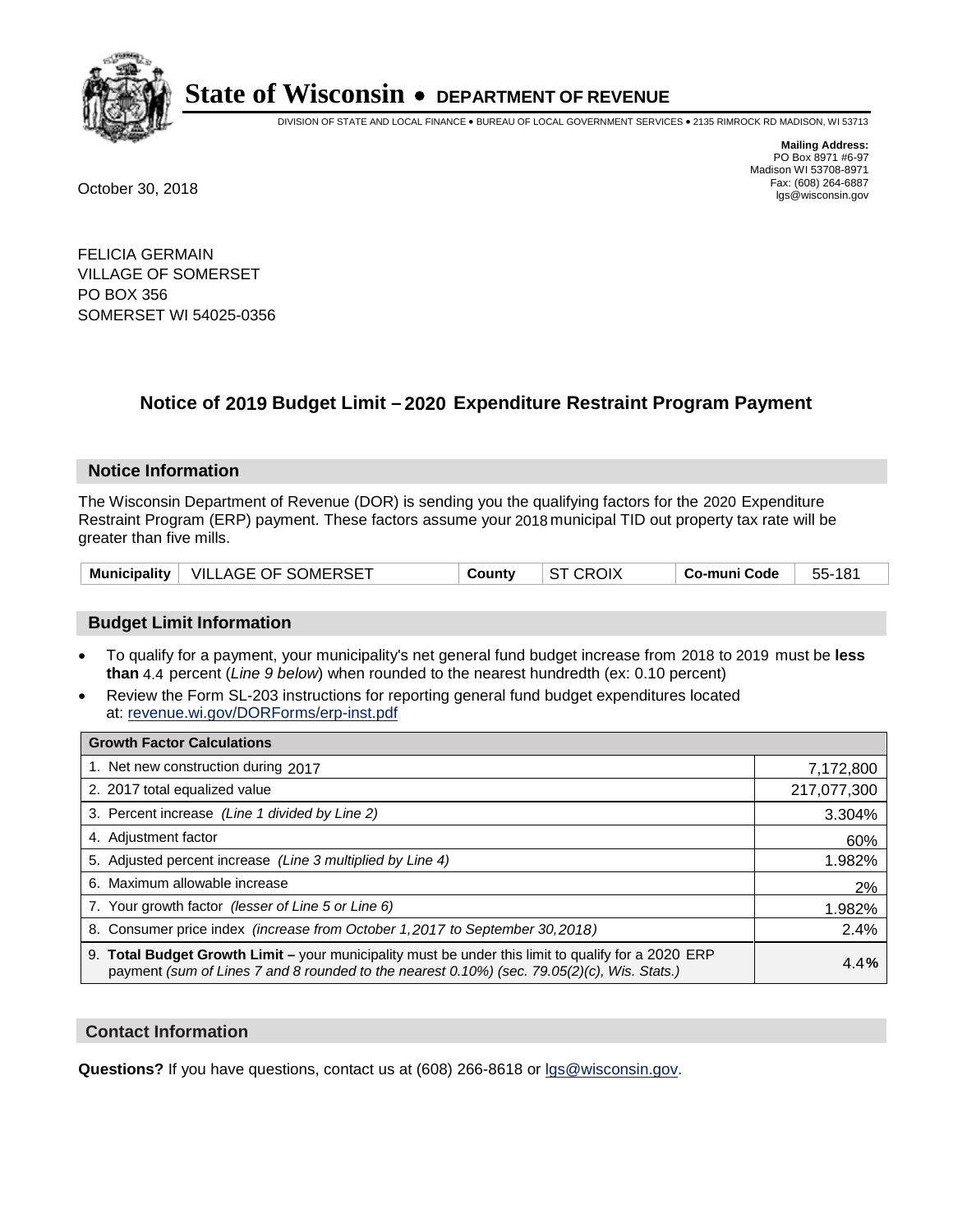

DIVISION OF STATE AND LOCAL FINANCE • BUREAU OF LOCAL GOVERNMENT SERVICES • 2135 RIMROCK RD MADISON, WI 53713

**Mailing Address:** PO Box 8971 #6-97 Madison WI 53708-8971<br>Fax: (608) 264-6887 Fax: (608) 264-6887 October 30, 2018 lgs@wisconsin.gov

TRICIA MAUS VILLAGE OF STAR PRAIRIE PO BOX 13 STAR PRAIRIE WI 54026-0013

### **Notice of 2019 Budget Limit - 2020 Expenditure Restraint Program Payment**

#### **Notice Information**

The Wisconsin Department of Revenue (DOR) is sending you the qualifying factors for the 2020 Expenditure Restraint Program (ERP) payment. These factors assume your 2018 municipal TID out property tax rate will be greater than five mills.

|  | Municipality   VILLAGE OF STAR PRAIRIE | County | <b>ST CROIX</b> | ⊦ Co-muni Code | 55-182 |
|--|----------------------------------------|--------|-----------------|----------------|--------|
|--|----------------------------------------|--------|-----------------|----------------|--------|

#### **Budget Limit Information**

- To qualify for a payment, your municipality's net general fund budget increase from 2018 to 2019 must be less **than** 2.6 percent (*Line 9 below*) when rounded to the nearest hundredth (ex: 0.10 percent)
- Review the Form SL-203 instructions for reporting general fund budget expenditures located at: revenue.wi.gov/DORForms/erp-inst.pdf

| <b>Growth Factor Calculations</b>                                                                                                                                                                  |            |
|----------------------------------------------------------------------------------------------------------------------------------------------------------------------------------------------------|------------|
| 1. Net new construction during 2017                                                                                                                                                                | 108,700    |
| 2. 2017 total equalized value                                                                                                                                                                      | 40,313,600 |
| 3. Percent increase (Line 1 divided by Line 2)                                                                                                                                                     | 0.270%     |
| 4. Adjustment factor                                                                                                                                                                               | 60%        |
| 5. Adjusted percent increase (Line 3 multiplied by Line 4)                                                                                                                                         | 0.162%     |
| 6. Maximum allowable increase                                                                                                                                                                      | 2%         |
| 7. Your growth factor (lesser of Line 5 or Line 6)                                                                                                                                                 | 0.162%     |
| 8. Consumer price index (increase from October 1, 2017 to September 30, 2018)                                                                                                                      | 2.4%       |
| 9. Total Budget Growth Limit - your municipality must be under this limit to qualify for a 2020 ERP<br>payment (sum of Lines 7 and 8 rounded to the nearest 0.10%) (sec. 79.05(2)(c), Wis. Stats.) | 2.6%       |

#### **Contact Information**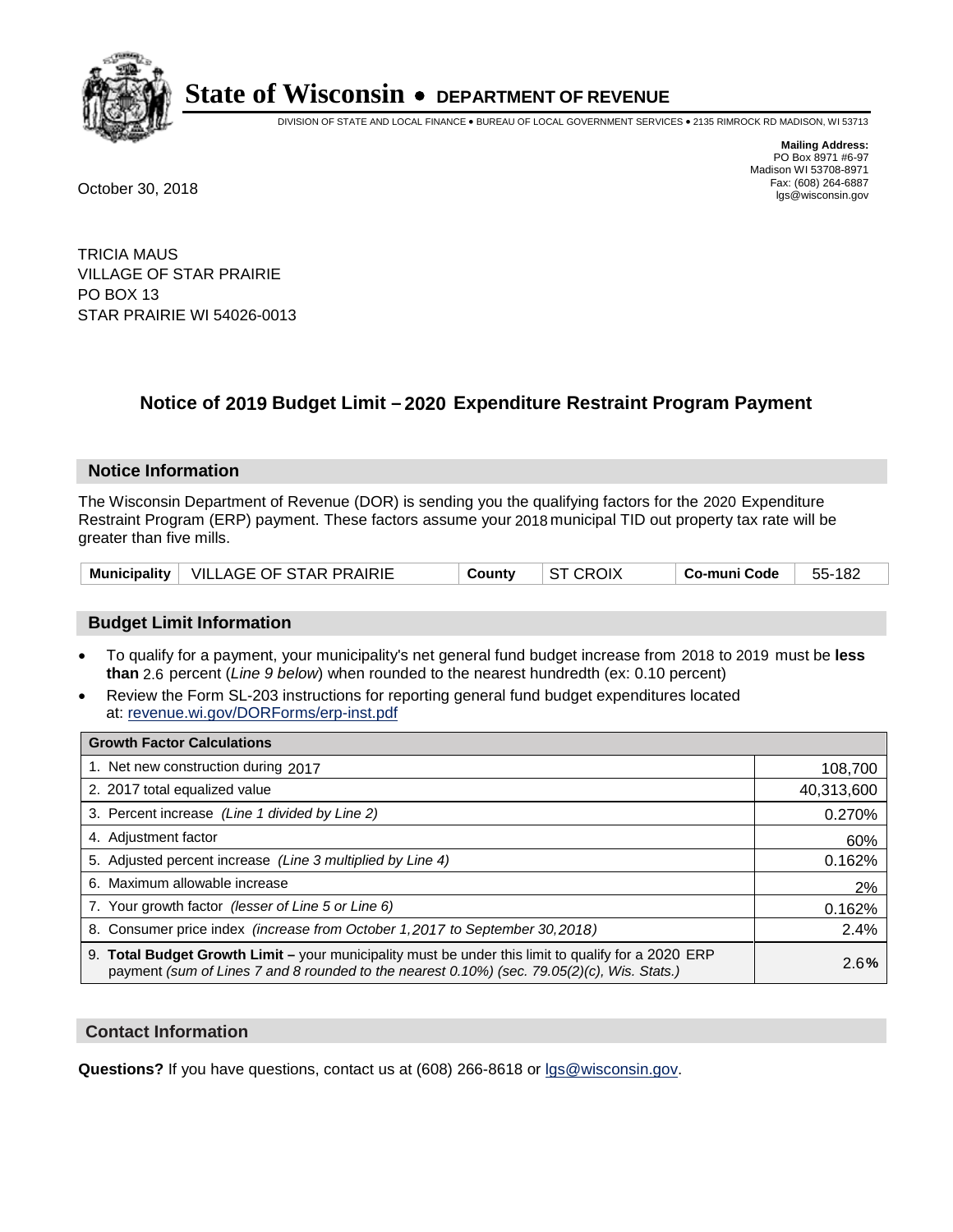

DIVISION OF STATE AND LOCAL FINANCE • BUREAU OF LOCAL GOVERNMENT SERVICES • 2135 RIMROCK RD MADISON, WI 53713

**Mailing Address:** PO Box 8971 #6-97 Madison WI 53708-8971<br>Fax: (608) 264-6887 Fax: (608) 264-6887 October 30, 2018 lgs@wisconsin.gov

JANET NELSON VILLAGE OF WOODVILLE PO BOX 205 WOODVILLE WI 54028-0205

### **Notice of 2019 Budget Limit - 2020 Expenditure Restraint Program Payment**

#### **Notice Information**

The Wisconsin Department of Revenue (DOR) is sending you the qualifying factors for the 2020 Expenditure Restraint Program (ERP) payment. These factors assume your 2018 municipal TID out property tax rate will be greater than five mills.

|  | Municipality   VILLAGE OF WOODVILLE | Countv | $\vert$ ST CROIX | Co-muni Code | 55-192 |
|--|-------------------------------------|--------|------------------|--------------|--------|
|--|-------------------------------------|--------|------------------|--------------|--------|

#### **Budget Limit Information**

- To qualify for a payment, your municipality's net general fund budget increase from 2018 to 2019 must be less **than** 3.6 percent (*Line 9 below*) when rounded to the nearest hundredth (ex: 0.10 percent)
- Review the Form SL-203 instructions for reporting general fund budget expenditures located at: revenue.wi.gov/DORForms/erp-inst.pdf

| <b>Growth Factor Calculations</b>                                                                                                                                                                      |            |
|--------------------------------------------------------------------------------------------------------------------------------------------------------------------------------------------------------|------------|
| 1. Net new construction during 2017                                                                                                                                                                    | 1,573,900  |
| 2. 2017 total equalized value                                                                                                                                                                          | 81,427,000 |
| 3. Percent increase (Line 1 divided by Line 2)                                                                                                                                                         | 1.933%     |
| 4. Adjustment factor                                                                                                                                                                                   | 60%        |
| 5. Adjusted percent increase (Line 3 multiplied by Line 4)                                                                                                                                             | 1.160%     |
| 6. Maximum allowable increase                                                                                                                                                                          | 2%         |
| 7. Your growth factor (lesser of Line 5 or Line 6)                                                                                                                                                     | 1.160%     |
| 8. Consumer price index (increase from October 1, 2017 to September 30, 2018)                                                                                                                          | 2.4%       |
| 9. Total Budget Growth Limit - your municipality must be under this limit to qualify for a 2020 ERP<br>payment (sum of Lines 7 and 8 rounded to the nearest $0.10\%$ ) (sec. 79.05(2)(c), Wis. Stats.) | 3.6%       |

#### **Contact Information**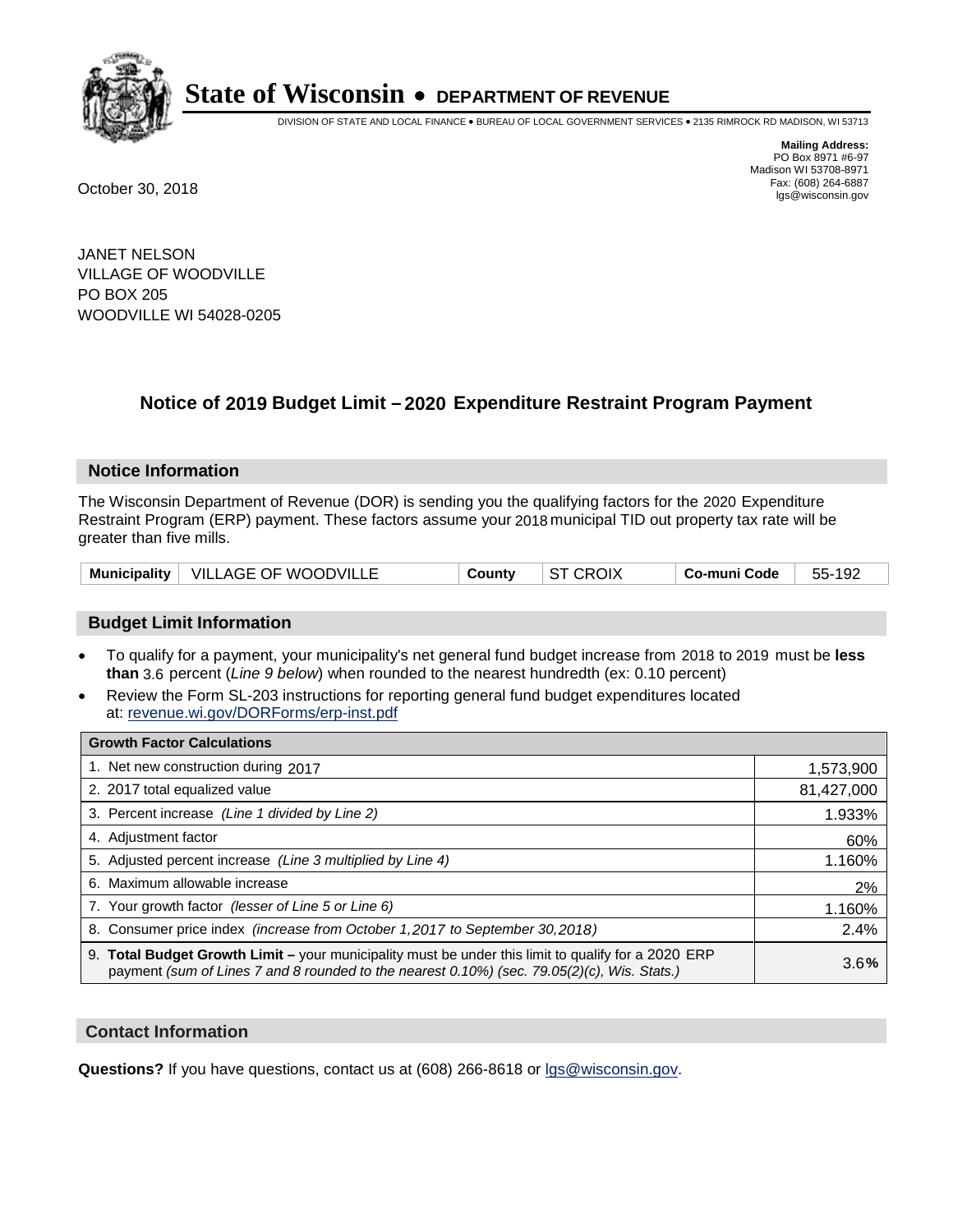

DIVISION OF STATE AND LOCAL FINANCE • BUREAU OF LOCAL GOVERNMENT SERVICES • 2135 RIMROCK RD MADISON, WI 53713

**Mailing Address:** PO Box 8971 #6-97 Madison WI 53708-8971<br>Fax: (608) 264-6887 Fax: (608) 264-6887 October 30, 2018 lgs@wisconsin.gov

SHARI ROSENOW CITY OF GLENWOOD CITY PO BOX 368 GLENWOOD CITY WI 54013-0368

### **Notice of 2019 Budget Limit - 2020 Expenditure Restraint Program Payment**

#### **Notice Information**

The Wisconsin Department of Revenue (DOR) is sending you the qualifying factors for the 2020 Expenditure Restraint Program (ERP) payment. These factors assume your 2018 municipal TID out property tax rate will be greater than five mills.

|  | Municipality   CITY OF GLENWOOD CITY | County | ST CROIX | ⊺ Co-muni Code | - 55-231 |
|--|--------------------------------------|--------|----------|----------------|----------|
|--|--------------------------------------|--------|----------|----------------|----------|

#### **Budget Limit Information**

- To qualify for a payment, your municipality's net general fund budget increase from 2018 to 2019 must be less **than** 2.6 percent (*Line 9 below*) when rounded to the nearest hundredth (ex: 0.10 percent)
- Review the Form SL-203 instructions for reporting general fund budget expenditures located at: revenue.wi.gov/DORForms/erp-inst.pdf

| <b>Growth Factor Calculations</b>                                                                                                                                                                      |            |
|--------------------------------------------------------------------------------------------------------------------------------------------------------------------------------------------------------|------------|
| 1. Net new construction during 2017                                                                                                                                                                    | 228,900    |
| 2. 2017 total equalized value                                                                                                                                                                          | 60,408,200 |
| 3. Percent increase (Line 1 divided by Line 2)                                                                                                                                                         | 0.379%     |
| 4. Adjustment factor                                                                                                                                                                                   | 60%        |
| 5. Adjusted percent increase (Line 3 multiplied by Line 4)                                                                                                                                             | 0.227%     |
| 6. Maximum allowable increase                                                                                                                                                                          | 2%         |
| 7. Your growth factor (lesser of Line 5 or Line 6)                                                                                                                                                     | 0.227%     |
| 8. Consumer price index (increase from October 1, 2017 to September 30, 2018)                                                                                                                          | 2.4%       |
| 9. Total Budget Growth Limit - your municipality must be under this limit to qualify for a 2020 ERP<br>payment (sum of Lines 7 and 8 rounded to the nearest $0.10\%$ ) (sec. 79.05(2)(c), Wis. Stats.) | 2.6%       |

#### **Contact Information**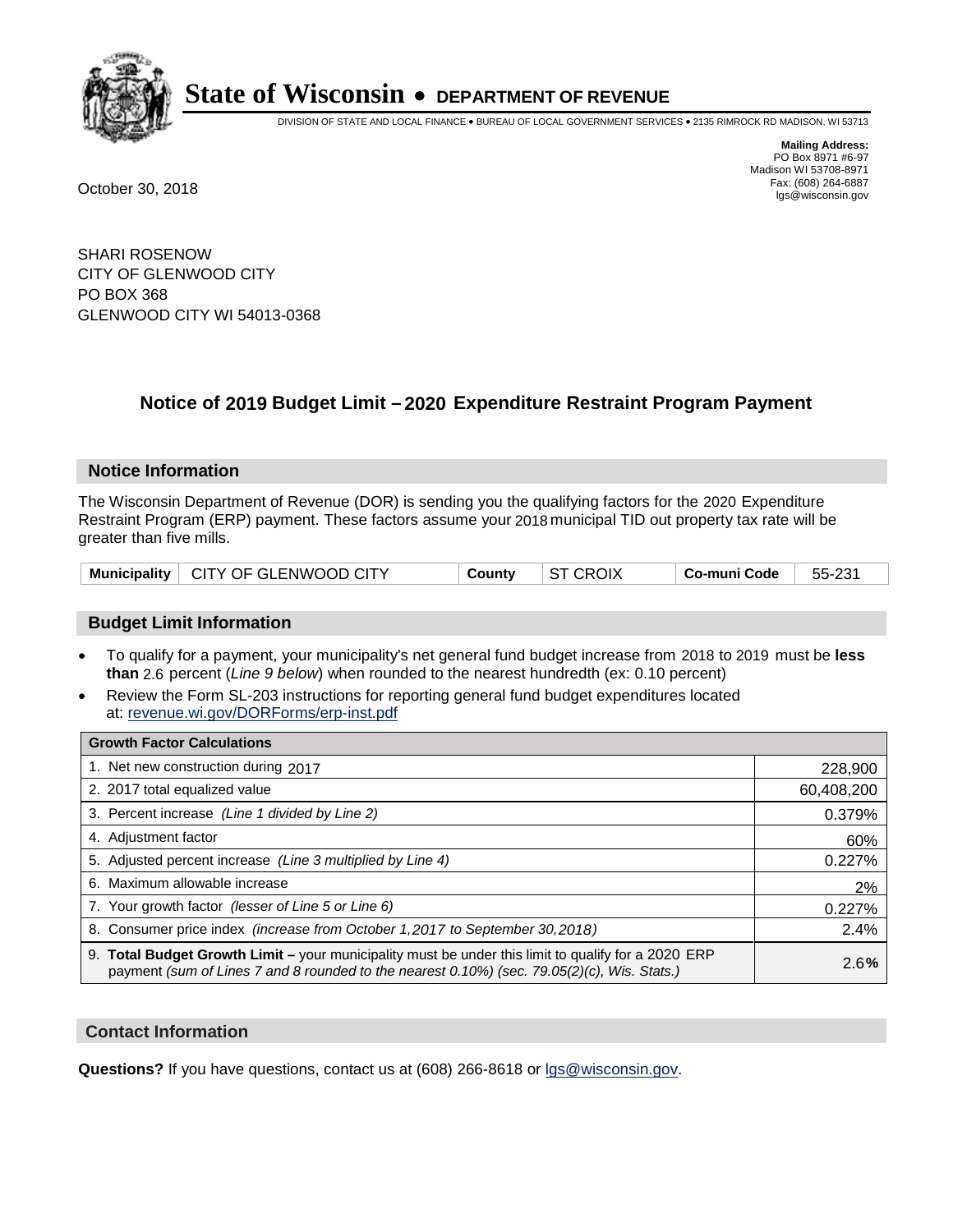

DIVISION OF STATE AND LOCAL FINANCE • BUREAU OF LOCAL GOVERNMENT SERVICES • 2135 RIMROCK RD MADISON, WI 53713

**Mailing Address:** PO Box 8971 #6-97 Madison WI 53708-8971<br>Fax: (608) 264-6887 Fax: (608) 264-6887 October 30, 2018 lgs@wisconsin.gov

TANYA BATCHELOR CITY OF NEW RICHMOND 156 EAST FIRST ST NEW RICHMOND WI 54017-1802

### **Notice of 2019 Budget Limit - 2020 Expenditure Restraint Program Payment**

#### **Notice Information**

The Wisconsin Department of Revenue (DOR) is sending you the qualifying factors for the 2020 Expenditure Restraint Program (ERP) payment. These factors assume your 2018 municipal TID out property tax rate will be greater than five mills.

| Municipality   CITY OF NEW RICHMOND | Countv | $\vert$ ST CROIX | Co-muni Code ∣ | 55-261 |
|-------------------------------------|--------|------------------|----------------|--------|
|-------------------------------------|--------|------------------|----------------|--------|

#### **Budget Limit Information**

- To qualify for a payment, your municipality's net general fund budget increase from 2018 to 2019 must be less **than** 4.1 percent (*Line 9 below*) when rounded to the nearest hundredth (ex: 0.10 percent)
- Review the Form SL-203 instructions for reporting general fund budget expenditures located at: revenue.wi.gov/DORForms/erp-inst.pdf

| <b>Growth Factor Calculations</b>                                                                                                                                                                      |             |
|--------------------------------------------------------------------------------------------------------------------------------------------------------------------------------------------------------|-------------|
| 1. Net new construction during 2017                                                                                                                                                                    | 20,646,800  |
| 2. 2017 total equalized value                                                                                                                                                                          | 717,356,800 |
| 3. Percent increase (Line 1 divided by Line 2)                                                                                                                                                         | 2.878%      |
| 4. Adjustment factor                                                                                                                                                                                   | 60%         |
| 5. Adjusted percent increase (Line 3 multiplied by Line 4)                                                                                                                                             | 1.727%      |
| 6. Maximum allowable increase                                                                                                                                                                          | 2%          |
| 7. Your growth factor (lesser of Line 5 or Line 6)                                                                                                                                                     | 1.727%      |
| 8. Consumer price index (increase from October 1, 2017 to September 30, 2018)                                                                                                                          | 2.4%        |
| 9. Total Budget Growth Limit - your municipality must be under this limit to qualify for a 2020 ERP<br>payment (sum of Lines 7 and 8 rounded to the nearest $0.10\%$ ) (sec. 79.05(2)(c), Wis. Stats.) | 4.1%        |

#### **Contact Information**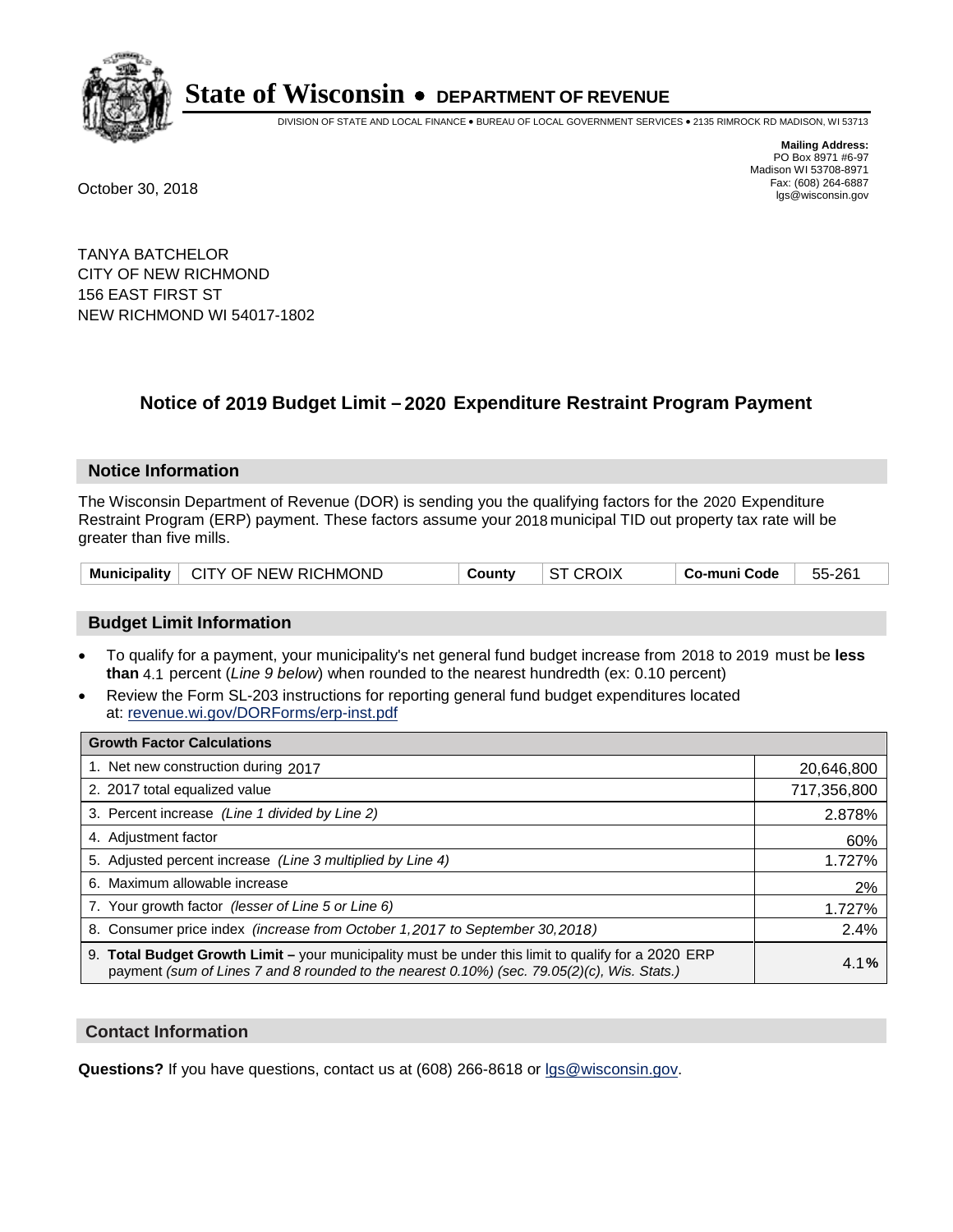

DIVISION OF STATE AND LOCAL FINANCE • BUREAU OF LOCAL GOVERNMENT SERVICES • 2135 RIMROCK RD MADISON, WI 53713

**Mailing Address:** PO Box 8971 #6-97 Madison WI 53708-8971<br>Fax: (608) 264-6887 Fax: (608) 264-6887 October 30, 2018 lgs@wisconsin.gov

JENNIFER ROLOFF TOWN OF FREEDOM PO BOX 176 ROCK SPRINGS WI 53961-0176

### **Notice of 2019 Budget Limit - 2020 Expenditure Restraint Program Payment**

#### **Notice Information**

The Wisconsin Department of Revenue (DOR) is sending you the qualifying factors for the 2020 Expenditure Restraint Program (ERP) payment. These factors assume your 2018 municipal TID out property tax rate will be greater than five mills.

| Municipality | TOWN OF FREEDOM | County | <b>SAUK</b> | Co-muni Code | 56-016 |
|--------------|-----------------|--------|-------------|--------------|--------|
|--------------|-----------------|--------|-------------|--------------|--------|

#### **Budget Limit Information**

- To qualify for a payment, your municipality's net general fund budget increase from 2018 to 2019 must be less **than** 4.2 percent (*Line 9 below*) when rounded to the nearest hundredth (ex: 0.10 percent)
- Review the Form SL-203 instructions for reporting general fund budget expenditures located at: revenue.wi.gov/DORForms/erp-inst.pdf

| <b>Growth Factor Calculations</b>                                                                                                                                                                      |            |
|--------------------------------------------------------------------------------------------------------------------------------------------------------------------------------------------------------|------------|
| 1. Net new construction during 2017                                                                                                                                                                    | 1,717,800  |
| 2. 2017 total equalized value                                                                                                                                                                          | 57,332,800 |
| 3. Percent increase (Line 1 divided by Line 2)                                                                                                                                                         | 2.996%     |
| 4. Adjustment factor                                                                                                                                                                                   | 60%        |
| 5. Adjusted percent increase (Line 3 multiplied by Line 4)                                                                                                                                             | 1.798%     |
| 6. Maximum allowable increase                                                                                                                                                                          | 2%         |
| 7. Your growth factor (lesser of Line 5 or Line 6)                                                                                                                                                     | 1.798%     |
| 8. Consumer price index (increase from October 1,2017 to September 30,2018)                                                                                                                            | 2.4%       |
| 9. Total Budget Growth Limit - your municipality must be under this limit to qualify for a 2020 ERP<br>payment (sum of Lines 7 and 8 rounded to the nearest $0.10\%$ ) (sec. 79.05(2)(c), Wis. Stats.) | 4.2%       |

#### **Contact Information**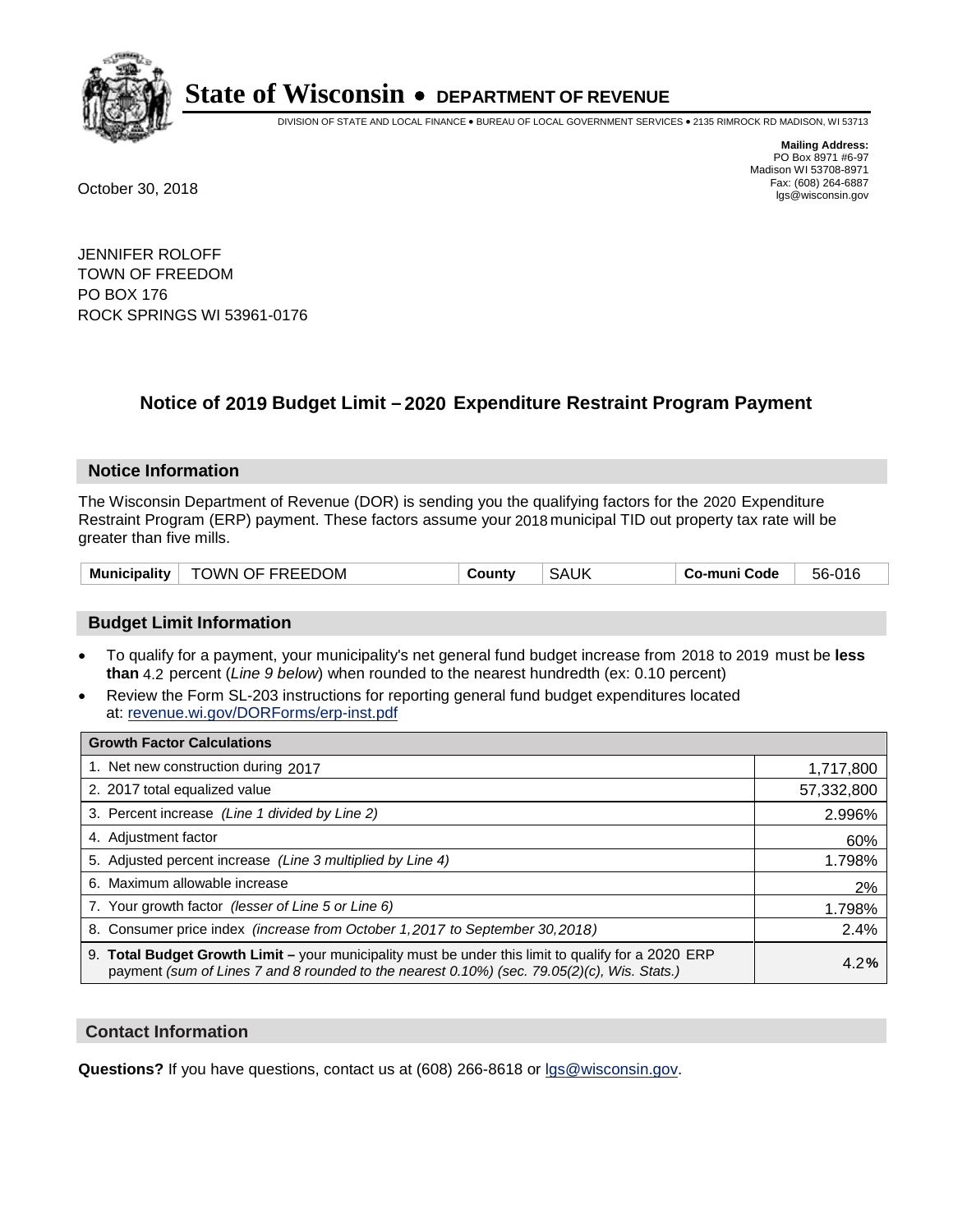

DIVISION OF STATE AND LOCAL FINANCE • BUREAU OF LOCAL GOVERNMENT SERVICES • 2135 RIMROCK RD MADISON, WI 53713

**Mailing Address:** PO Box 8971 #6-97 Madison WI 53708-8971<br>Fax: (608) 264-6887 Fax: (608) 264-6887 October 30, 2018 lgs@wisconsin.gov

JENNIFER FERGUSON VILLAGE OF IRONTON 600 STATE ST LA VALLE WI 53941-9063

## **Notice of 2019 Budget Limit - 2020 Expenditure Restraint Program Payment**

#### **Notice Information**

The Wisconsin Department of Revenue (DOR) is sending you the qualifying factors for the 2020 Expenditure Restraint Program (ERP) payment. These factors assume your 2018 municipal TID out property tax rate will be greater than five mills.

| Municipality | VILLAGE OF IRONTON | Countv | SAUK | Co-muni Code | $14^{\circ}$<br>56- |
|--------------|--------------------|--------|------|--------------|---------------------|
|--------------|--------------------|--------|------|--------------|---------------------|

#### **Budget Limit Information**

- To qualify for a payment, your municipality's net general fund budget increase from 2018 to 2019 must be less **than** 2.4 percent (*Line 9 below*) when rounded to the nearest hundredth (ex: 0.10 percent)
- Review the Form SL-203 instructions for reporting general fund budget expenditures located at: revenue.wi.gov/DORForms/erp-inst.pdf

| <b>Growth Factor Calculations</b>                                                                                                                                                                  |           |
|----------------------------------------------------------------------------------------------------------------------------------------------------------------------------------------------------|-----------|
| 1. Net new construction during 2017                                                                                                                                                                | $-81,000$ |
| 2. 2017 total equalized value                                                                                                                                                                      | 7,359,900 |
| 3. Percent increase (Line 1 divided by Line 2)                                                                                                                                                     | $-1.101%$ |
| 4. Adjustment factor                                                                                                                                                                               | 60%       |
| 5. Adjusted percent increase (Line 3 multiplied by Line 4)                                                                                                                                         | $-0.661%$ |
| 6. Maximum allowable increase                                                                                                                                                                      | 2%        |
| 7. Your growth factor (lesser of Line 5 or Line 6)                                                                                                                                                 | 0.000%    |
| 8. Consumer price index (increase from October 1, 2017 to September 30, 2018)                                                                                                                      | 2.4%      |
| 9. Total Budget Growth Limit - your municipality must be under this limit to qualify for a 2020 ERP<br>payment (sum of Lines 7 and 8 rounded to the nearest 0.10%) (sec. 79.05(2)(c), Wis. Stats.) | 2.4%      |

#### **Contact Information**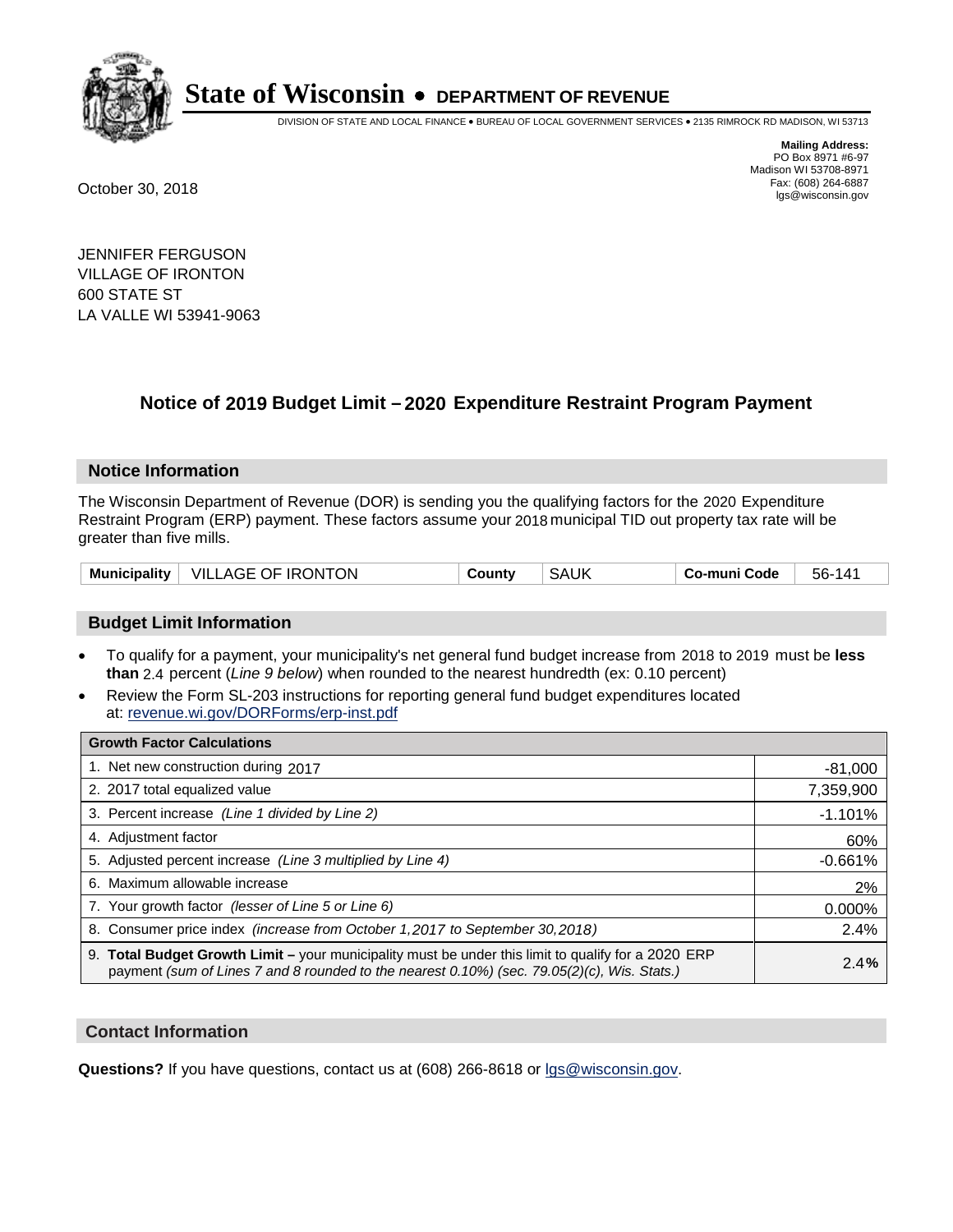

DIVISION OF STATE AND LOCAL FINANCE • BUREAU OF LOCAL GOVERNMENT SERVICES • 2135 RIMROCK RD MADISON, WI 53713

**Mailing Address:** PO Box 8971 #6-97 Madison WI 53708-8971<br>Fax: (608) 264-6887 Fax: (608) 264-6887 October 30, 2018 lgs@wisconsin.gov

COLETTE SKUNDBERG-RADTKE VILLAGE OF LA VALLE PO BOX 13 LA VALLE WI 53941-0013

### **Notice of 2019 Budget Limit - 2020 Expenditure Restraint Program Payment**

#### **Notice Information**

The Wisconsin Department of Revenue (DOR) is sending you the qualifying factors for the 2020 Expenditure Restraint Program (ERP) payment. These factors assume your 2018 municipal TID out property tax rate will be greater than five mills.

| Municipality<br>VILLAGE OF LA VALLE | County | SAUK | Co-muni Code | $56-14$ |
|-------------------------------------|--------|------|--------------|---------|
|-------------------------------------|--------|------|--------------|---------|

#### **Budget Limit Information**

- To qualify for a payment, your municipality's net general fund budget increase from 2018 to 2019 must be less **than** 2.4 percent (*Line 9 below*) when rounded to the nearest hundredth (ex: 0.10 percent)
- Review the Form SL-203 instructions for reporting general fund budget expenditures located at: revenue.wi.gov/DORForms/erp-inst.pdf

| <b>Growth Factor Calculations</b>                                                                                                                                                                  |            |
|----------------------------------------------------------------------------------------------------------------------------------------------------------------------------------------------------|------------|
| 1. Net new construction during 2017                                                                                                                                                                | $-500$     |
| 2. 2017 total equalized value                                                                                                                                                                      | 15,345,300 |
| 3. Percent increase (Line 1 divided by Line 2)                                                                                                                                                     | $-0.003%$  |
| 4. Adjustment factor                                                                                                                                                                               | 60%        |
| 5. Adjusted percent increase (Line 3 multiplied by Line 4)                                                                                                                                         | $-0.002%$  |
| 6. Maximum allowable increase                                                                                                                                                                      | 2%         |
| 7. Your growth factor (lesser of Line 5 or Line 6)                                                                                                                                                 | 0.000%     |
| 8. Consumer price index (increase from October 1, 2017 to September 30, 2018)                                                                                                                      | 2.4%       |
| 9. Total Budget Growth Limit - your municipality must be under this limit to qualify for a 2020 ERP<br>payment (sum of Lines 7 and 8 rounded to the nearest 0.10%) (sec. 79.05(2)(c), Wis. Stats.) | 2.4%       |

#### **Contact Information**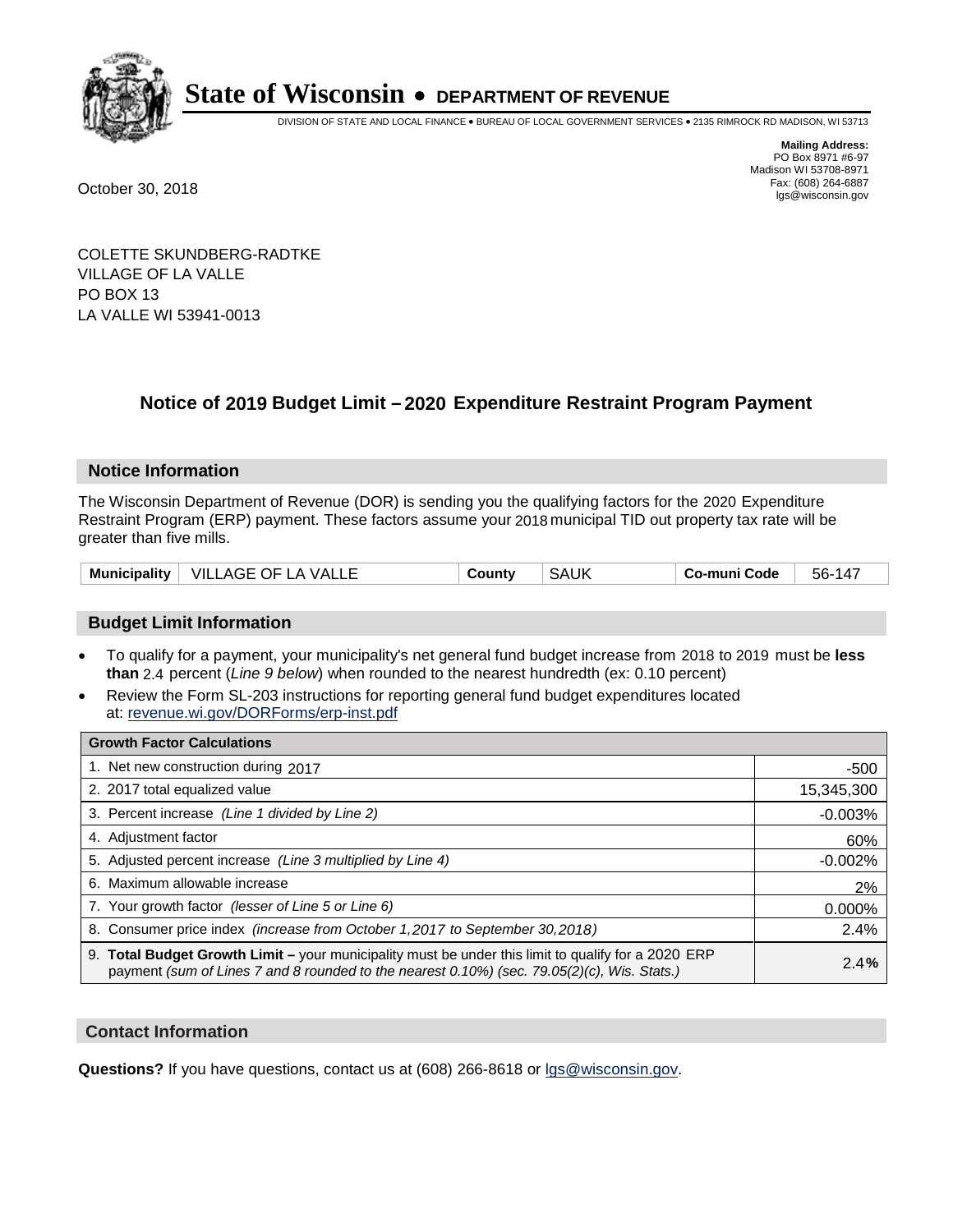

DIVISION OF STATE AND LOCAL FINANCE • BUREAU OF LOCAL GOVERNMENT SERVICES • 2135 RIMROCK RD MADISON, WI 53713

**Mailing Address:** PO Box 8971 #6-97 Madison WI 53708-8971<br>Fax: (608) 264-6887 Fax: (608) 264-6887 October 30, 2018 lgs@wisconsin.gov

DONNA HAHN VILLAGE OF LOGANVILLE P O BOX 128 LOGANVILLE WI 53943-0128

### **Notice of 2019 Budget Limit - 2020 Expenditure Restraint Program Payment**

#### **Notice Information**

The Wisconsin Department of Revenue (DOR) is sending you the qualifying factors for the 2020 Expenditure Restraint Program (ERP) payment. These factors assume your 2018 municipal TID out property tax rate will be greater than five mills.

|  | Municipality   VILLAGE OF LOGANVILLE | County | SAUK | Co-muni Code | 56-149 |
|--|--------------------------------------|--------|------|--------------|--------|
|--|--------------------------------------|--------|------|--------------|--------|

#### **Budget Limit Information**

- To qualify for a payment, your municipality's net general fund budget increase from 2018 to 2019 must be less **than** 3.0 percent (*Line 9 below*) when rounded to the nearest hundredth (ex: 0.10 percent)
- Review the Form SL-203 instructions for reporting general fund budget expenditures located at: revenue.wi.gov/DORForms/erp-inst.pdf

| <b>Growth Factor Calculations</b>                                                                                                                                                                      |            |
|--------------------------------------------------------------------------------------------------------------------------------------------------------------------------------------------------------|------------|
| 1. Net new construction during 2017                                                                                                                                                                    | 142,900    |
| 2. 2017 total equalized value                                                                                                                                                                          | 13,591,400 |
| 3. Percent increase (Line 1 divided by Line 2)                                                                                                                                                         | 1.051%     |
| 4. Adjustment factor                                                                                                                                                                                   | 60%        |
| 5. Adjusted percent increase (Line 3 multiplied by Line 4)                                                                                                                                             | 0.631%     |
| 6. Maximum allowable increase                                                                                                                                                                          | 2%         |
| 7. Your growth factor (lesser of Line 5 or Line 6)                                                                                                                                                     | 0.631%     |
| 8. Consumer price index (increase from October 1,2017 to September 30,2018)                                                                                                                            | 2.4%       |
| 9. Total Budget Growth Limit - your municipality must be under this limit to qualify for a 2020 ERP<br>payment (sum of Lines 7 and 8 rounded to the nearest $0.10\%$ ) (sec. 79.05(2)(c), Wis. Stats.) | 3.0%       |

#### **Contact Information**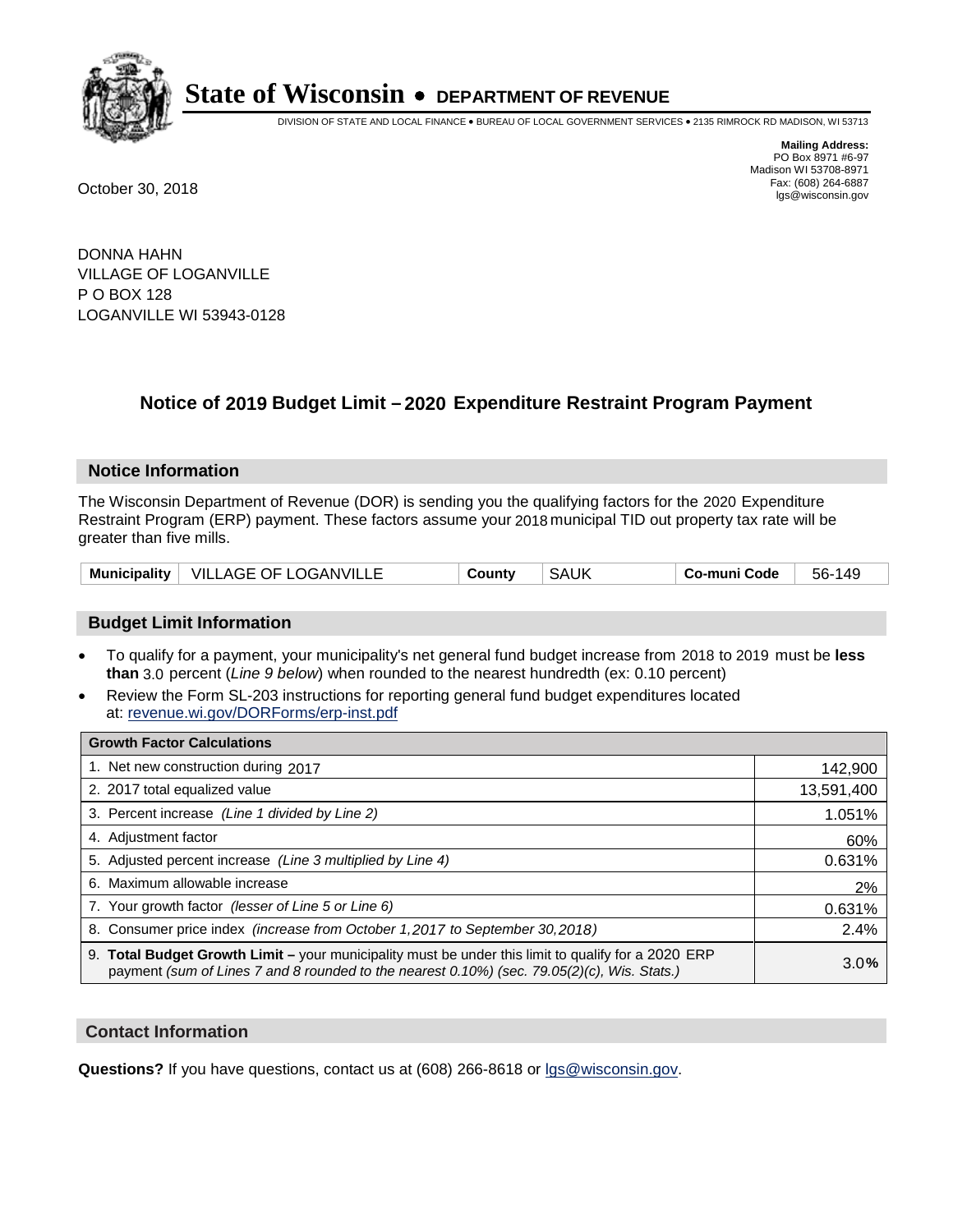

DIVISION OF STATE AND LOCAL FINANCE • BUREAU OF LOCAL GOVERNMENT SERVICES • 2135 RIMROCK RD MADISON, WI 53713

**Mailing Address:** PO Box 8971 #6-97 Madison WI 53708-8971<br>Fax: (608) 264-6887 Fax: (608) 264-6887 October 30, 2018 lgs@wisconsin.gov

KAYLA STEINHORST VILLAGE OF NORTH FREEDOM PO BOX 300 NORTH FREEDOM WI 53951-0300

### **Notice of 2019 Budget Limit - 2020 Expenditure Restraint Program Payment**

#### **Notice Information**

The Wisconsin Department of Revenue (DOR) is sending you the qualifying factors for the 2020 Expenditure Restraint Program (ERP) payment. These factors assume your 2018 municipal TID out property tax rate will be greater than five mills.

| Municipality   VILLAGE OF NORTH FREEDOM | ∣ County | SAUK | ∣ Co-muni Code | 56-161 |
|-----------------------------------------|----------|------|----------------|--------|
|-----------------------------------------|----------|------|----------------|--------|

#### **Budget Limit Information**

- To qualify for a payment, your municipality's net general fund budget increase from 2018 to 2019 must be less **than** 2.7 percent (*Line 9 below*) when rounded to the nearest hundredth (ex: 0.10 percent)
- Review the Form SL-203 instructions for reporting general fund budget expenditures located at: revenue.wi.gov/DORForms/erp-inst.pdf

| <b>Growth Factor Calculations</b>                                                                                                                                                                  |            |
|----------------------------------------------------------------------------------------------------------------------------------------------------------------------------------------------------|------------|
| 1. Net new construction during 2017                                                                                                                                                                | 140,800    |
| 2. 2017 total equalized value                                                                                                                                                                      | 26,683,500 |
| 3. Percent increase (Line 1 divided by Line 2)                                                                                                                                                     | 0.528%     |
| 4. Adjustment factor                                                                                                                                                                               | 60%        |
| 5. Adjusted percent increase (Line 3 multiplied by Line 4)                                                                                                                                         | 0.317%     |
| 6. Maximum allowable increase                                                                                                                                                                      | 2%         |
| 7. Your growth factor (lesser of Line 5 or Line 6)                                                                                                                                                 | 0.317%     |
| 8. Consumer price index (increase from October 1, 2017 to September 30, 2018)                                                                                                                      | 2.4%       |
| 9. Total Budget Growth Limit – your municipality must be under this limit to qualify for a 2020 ERP<br>payment (sum of Lines 7 and 8 rounded to the nearest 0.10%) (sec. 79.05(2)(c), Wis. Stats.) | 2.7%       |

#### **Contact Information**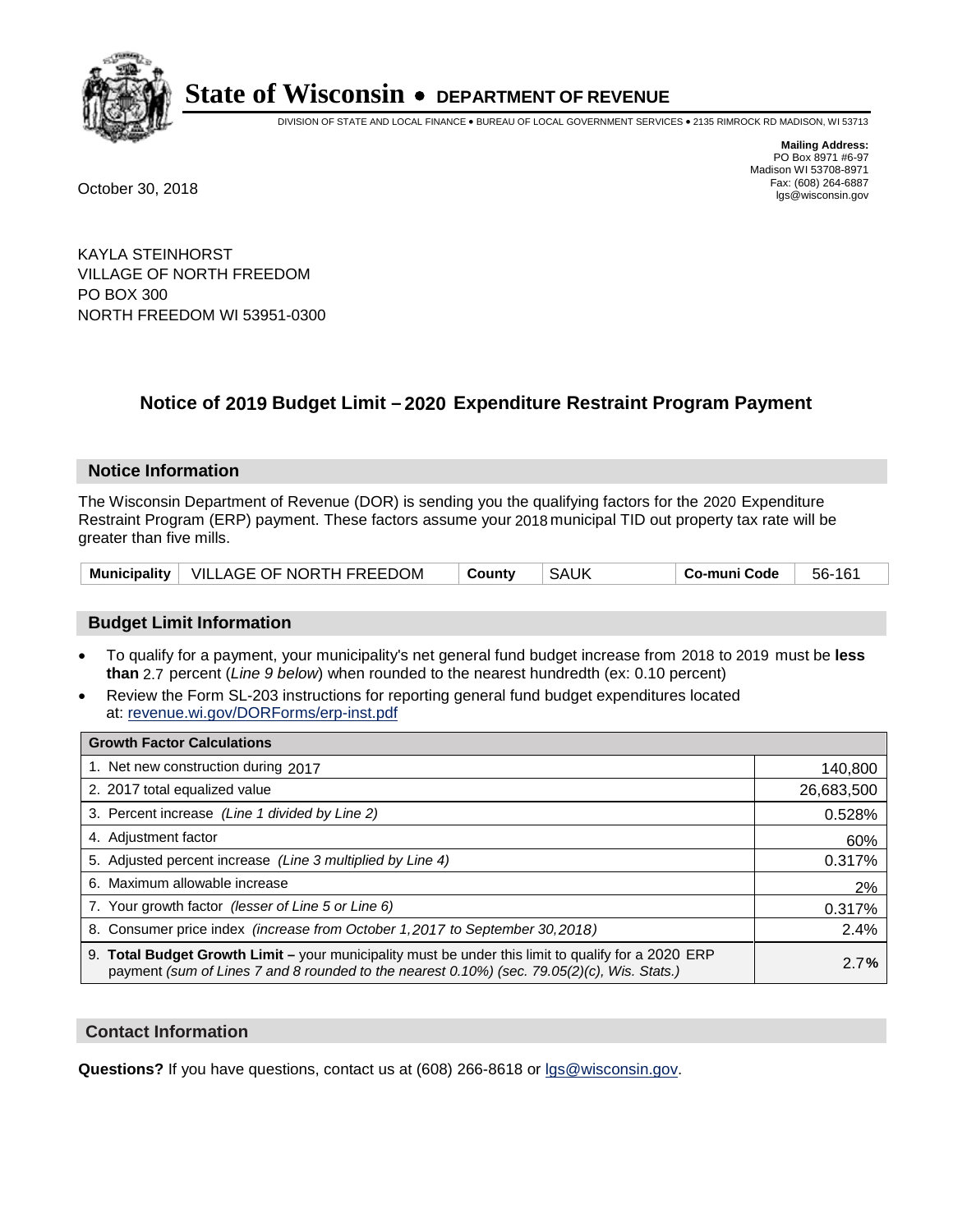

DIVISION OF STATE AND LOCAL FINANCE • BUREAU OF LOCAL GOVERNMENT SERVICES • 2135 RIMROCK RD MADISON, WI 53713

**Mailing Address:** PO Box 8971 #6-97 Madison WI 53708-8971<br>Fax: (608) 264-6887 Fax: (608) 264-6887 October 30, 2018 lgs@wisconsin.gov

SHEILA CARVER VILLAGE OF PLAIN 1110 LEED PKWY PLAIN WI 53577-9200

### **Notice of 2019 Budget Limit - 2020 Expenditure Restraint Program Payment**

#### **Notice Information**

The Wisconsin Department of Revenue (DOR) is sending you the qualifying factors for the 2020 Expenditure Restraint Program (ERP) payment. These factors assume your 2018 municipal TID out property tax rate will be greater than five mills.

|  | Municipality   VILLAGE OF PLAIN | County | <b>SAUK</b> | Co-muni Code | 56-171 |
|--|---------------------------------|--------|-------------|--------------|--------|
|--|---------------------------------|--------|-------------|--------------|--------|

#### **Budget Limit Information**

- To qualify for a payment, your municipality's net general fund budget increase from 2018 to 2019 must be less **than** 2.5 percent (*Line 9 below*) when rounded to the nearest hundredth (ex: 0.10 percent)
- Review the Form SL-203 instructions for reporting general fund budget expenditures located at: revenue.wi.gov/DORForms/erp-inst.pdf

| <b>Growth Factor Calculations</b>                                                                                                                                                                  |            |
|----------------------------------------------------------------------------------------------------------------------------------------------------------------------------------------------------|------------|
| 1. Net new construction during 2017                                                                                                                                                                | 142,300    |
| 2. 2017 total equalized value                                                                                                                                                                      | 71,660,900 |
| 3. Percent increase (Line 1 divided by Line 2)                                                                                                                                                     | 0.199%     |
| 4. Adjustment factor                                                                                                                                                                               | 60%        |
| 5. Adjusted percent increase (Line 3 multiplied by Line 4)                                                                                                                                         | 0.119%     |
| 6. Maximum allowable increase                                                                                                                                                                      | 2%         |
| 7. Your growth factor (lesser of Line 5 or Line 6)                                                                                                                                                 | 0.119%     |
| 8. Consumer price index (increase from October 1, 2017 to September 30, 2018)                                                                                                                      | 2.4%       |
| 9. Total Budget Growth Limit - your municipality must be under this limit to qualify for a 2020 ERP<br>payment (sum of Lines 7 and 8 rounded to the nearest 0.10%) (sec. 79.05(2)(c), Wis. Stats.) | 2.5%       |

#### **Contact Information**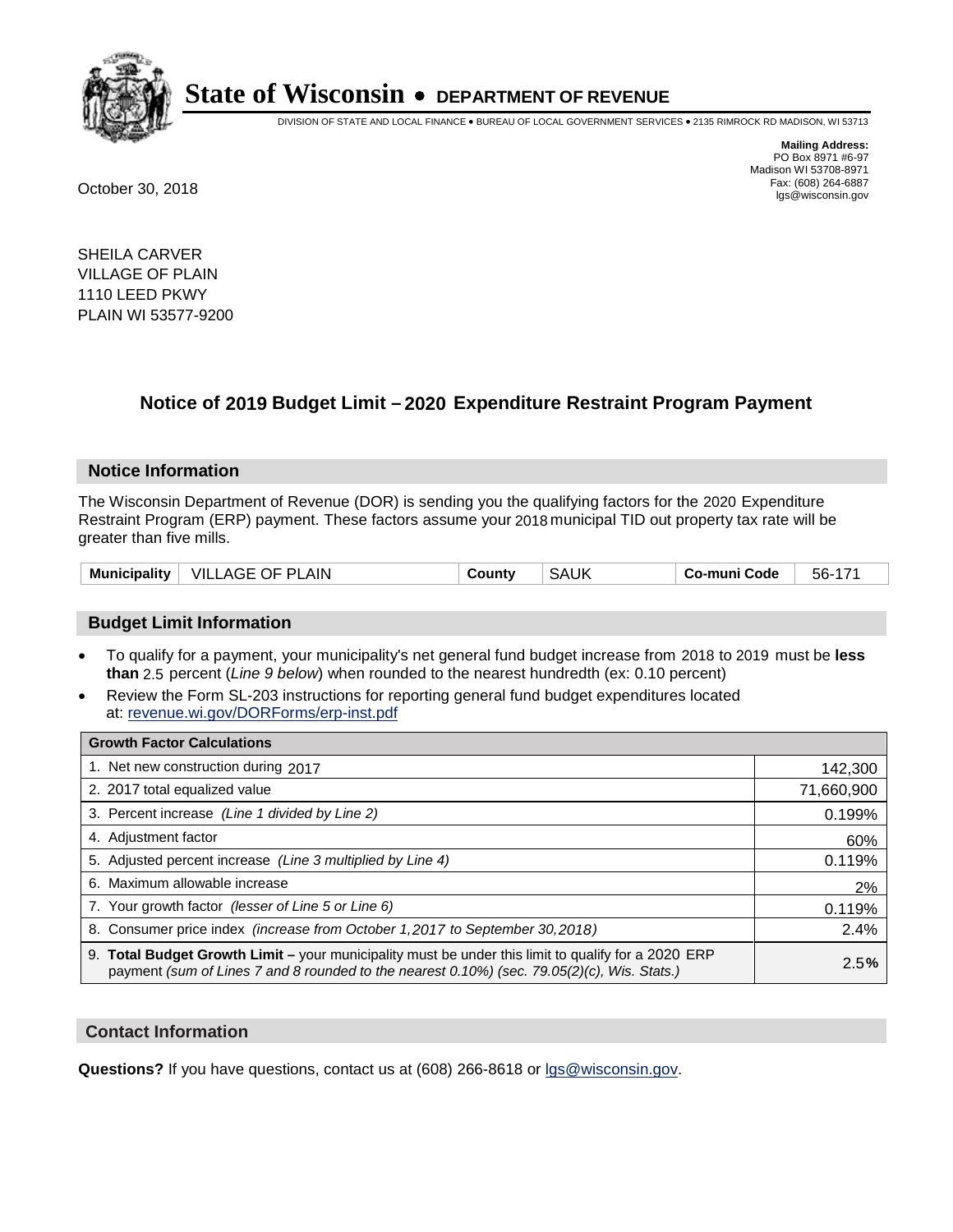

DIVISION OF STATE AND LOCAL FINANCE • BUREAU OF LOCAL GOVERNMENT SERVICES • 2135 RIMROCK RD MADISON, WI 53713

**Mailing Address:** PO Box 8971 #6-97 Madison WI 53708-8971<br>Fax: (608) 264-6887 Fax: (608) 264-6887 October 30, 2018 lgs@wisconsin.gov

NIKI CONWAY VILLAGE OF PRAIRIE DU SAC 335 GALENA ST PRAIRIE DU SAC WI 53578-1008

### **Notice of 2019 Budget Limit - 2020 Expenditure Restraint Program Payment**

#### **Notice Information**

The Wisconsin Department of Revenue (DOR) is sending you the qualifying factors for the 2020 Expenditure Restraint Program (ERP) payment. These factors assume your 2018 municipal TID out property tax rate will be greater than five mills.

|  | Municipality   VILLAGE OF PRAIRIE DU SAC | County | SAUK | Co-muni Code | 56-172 |
|--|------------------------------------------|--------|------|--------------|--------|
|--|------------------------------------------|--------|------|--------------|--------|

#### **Budget Limit Information**

- To qualify for a payment, your municipality's net general fund budget increase from 2018 to 2019 must be less **than** 2.9 percent (*Line 9 below*) when rounded to the nearest hundredth (ex: 0.10 percent)
- Review the Form SL-203 instructions for reporting general fund budget expenditures located at: revenue.wi.gov/DORForms/erp-inst.pdf

| <b>Growth Factor Calculations</b>                                                                                                                                                                      |             |
|--------------------------------------------------------------------------------------------------------------------------------------------------------------------------------------------------------|-------------|
| 1. Net new construction during 2017                                                                                                                                                                    | 3,340,500   |
| 2. 2017 total equalized value                                                                                                                                                                          | 401,319,000 |
| 3. Percent increase (Line 1 divided by Line 2)                                                                                                                                                         | 0.832%      |
| 4. Adjustment factor                                                                                                                                                                                   | 60%         |
| 5. Adjusted percent increase (Line 3 multiplied by Line 4)                                                                                                                                             | 0.499%      |
| 6. Maximum allowable increase                                                                                                                                                                          | 2%          |
| 7. Your growth factor (lesser of Line 5 or Line 6)                                                                                                                                                     | 0.499%      |
| 8. Consumer price index (increase from October 1,2017 to September 30,2018)                                                                                                                            | 2.4%        |
| 9. Total Budget Growth Limit - your municipality must be under this limit to qualify for a 2020 ERP<br>payment (sum of Lines 7 and 8 rounded to the nearest $0.10\%$ ) (sec. 79.05(2)(c), Wis. Stats.) | 2.9%        |

#### **Contact Information**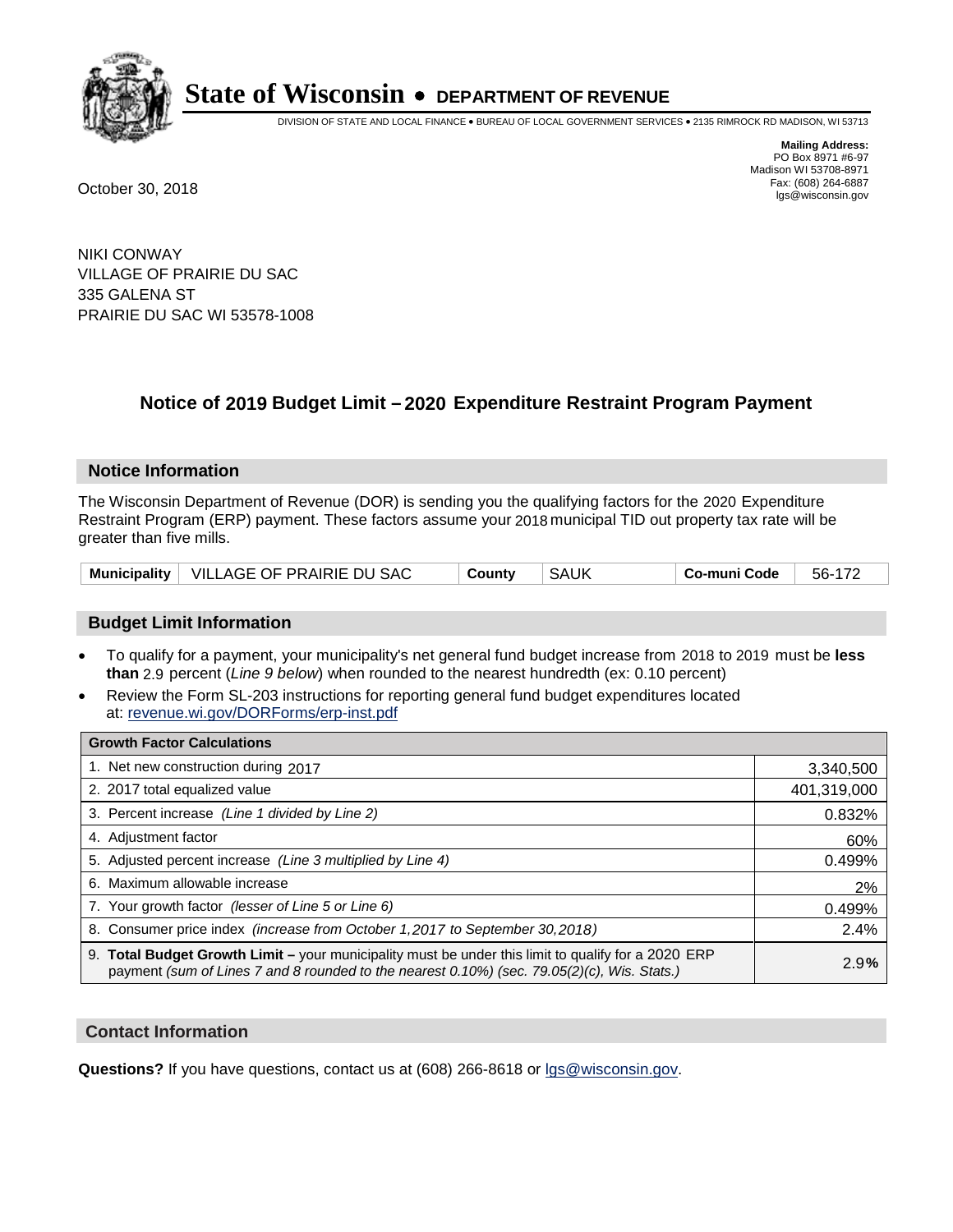

DIVISION OF STATE AND LOCAL FINANCE • BUREAU OF LOCAL GOVERNMENT SERVICES • 2135 RIMROCK RD MADISON, WI 53713

**Mailing Address:** PO Box 8971 #6-97 Madison WI 53708-8971<br>Fax: (608) 264-6887 Fax: (608) 264-6887 October 30, 2018 lgs@wisconsin.gov

JENNIFER ROLOFF VILLAGE OF ROCK SPRINGS PO BOX 26 ROCK SPRINGS WI 53961-0026

### **Notice of 2019 Budget Limit - 2020 Expenditure Restraint Program Payment**

#### **Notice Information**

The Wisconsin Department of Revenue (DOR) is sending you the qualifying factors for the 2020 Expenditure Restraint Program (ERP) payment. These factors assume your 2018 municipal TID out property tax rate will be greater than five mills.

|  | Municipality   VILLAGE OF ROCK SPRINGS | County | <b>SAUK</b> | Co-muni Code | 56-176 |
|--|----------------------------------------|--------|-------------|--------------|--------|
|--|----------------------------------------|--------|-------------|--------------|--------|

#### **Budget Limit Information**

- To qualify for a payment, your municipality's net general fund budget increase from 2018 to 2019 must be less **than** 2.7 percent (*Line 9 below*) when rounded to the nearest hundredth (ex: 0.10 percent)
- Review the Form SL-203 instructions for reporting general fund budget expenditures located at: revenue.wi.gov/DORForms/erp-inst.pdf

| <b>Growth Factor Calculations</b>                                                                                                                                                                  |            |
|----------------------------------------------------------------------------------------------------------------------------------------------------------------------------------------------------|------------|
| 1. Net new construction during 2017                                                                                                                                                                | 99,200     |
| 2. 2017 total equalized value                                                                                                                                                                      | 22,079,400 |
| 3. Percent increase (Line 1 divided by Line 2)                                                                                                                                                     | 0.449%     |
| 4. Adjustment factor                                                                                                                                                                               | 60%        |
| 5. Adjusted percent increase (Line 3 multiplied by Line 4)                                                                                                                                         | 0.269%     |
| 6. Maximum allowable increase                                                                                                                                                                      | 2%         |
| 7. Your growth factor (lesser of Line 5 or Line 6)                                                                                                                                                 | 0.269%     |
| 8. Consumer price index (increase from October 1, 2017 to September 30, 2018)                                                                                                                      | 2.4%       |
| 9. Total Budget Growth Limit – your municipality must be under this limit to qualify for a 2020 ERP<br>payment (sum of Lines 7 and 8 rounded to the nearest 0.10%) (sec. 79.05(2)(c), Wis. Stats.) | 2.7%       |

#### **Contact Information**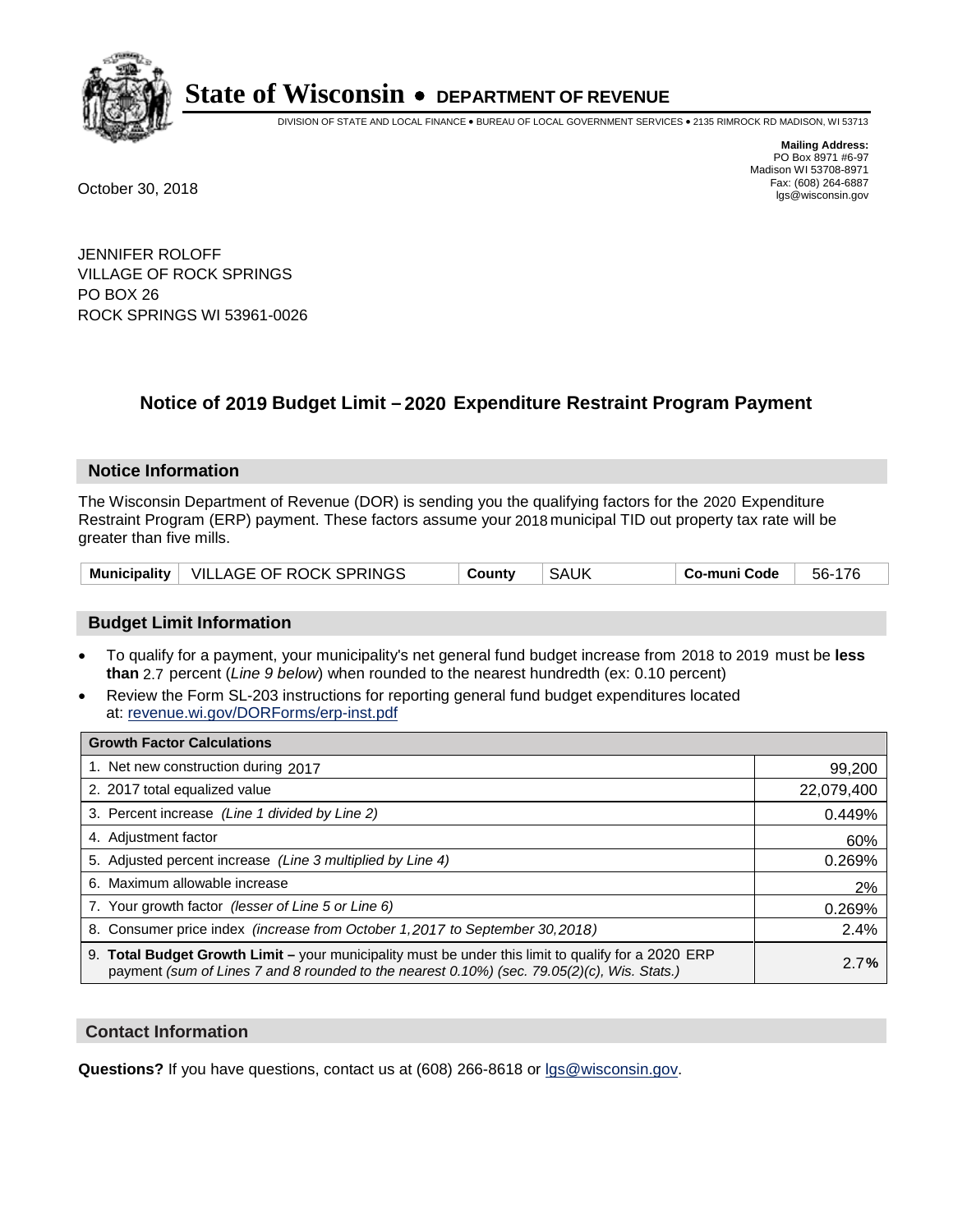

DIVISION OF STATE AND LOCAL FINANCE • BUREAU OF LOCAL GOVERNMENT SERVICES • 2135 RIMROCK RD MADISON, WI 53713

**Mailing Address:** PO Box 8971 #6-97 Madison WI 53708-8971<br>Fax: (608) 264-6887 Fax: (608) 264-6887 October 30, 2018 lgs@wisconsin.gov

VICKI BREUNIG VILLAGE OF SAUK CITY 726 WATER ST SAUK CITY WI 53583-1597

### **Notice of 2019 Budget Limit - 2020 Expenditure Restraint Program Payment**

#### **Notice Information**

The Wisconsin Department of Revenue (DOR) is sending you the qualifying factors for the 2020 Expenditure Restraint Program (ERP) payment. These factors assume your 2018 municipal TID out property tax rate will be greater than five mills.

| Municipality   VILLAGE OF SAUK CITY | County | <b>SAUK</b><br>Co-muni Code | 56-181 |
|-------------------------------------|--------|-----------------------------|--------|
|-------------------------------------|--------|-----------------------------|--------|

#### **Budget Limit Information**

- To qualify for a payment, your municipality's net general fund budget increase from 2018 to 2019 must be less **than** 3.3 percent (*Line 9 below*) when rounded to the nearest hundredth (ex: 0.10 percent)
- Review the Form SL-203 instructions for reporting general fund budget expenditures located at: revenue.wi.gov/DORForms/erp-inst.pdf

| <b>Growth Factor Calculations</b>                                                                                                                                                                      |             |
|--------------------------------------------------------------------------------------------------------------------------------------------------------------------------------------------------------|-------------|
| 1. Net new construction during 2017                                                                                                                                                                    | 5,146,500   |
| 2. 2017 total equalized value                                                                                                                                                                          | 331,033,000 |
| 3. Percent increase (Line 1 divided by Line 2)                                                                                                                                                         | 1.555%      |
| 4. Adjustment factor                                                                                                                                                                                   | 60%         |
| 5. Adjusted percent increase (Line 3 multiplied by Line 4)                                                                                                                                             | 0.933%      |
| 6. Maximum allowable increase                                                                                                                                                                          | 2%          |
| 7. Your growth factor (lesser of Line 5 or Line 6)                                                                                                                                                     | 0.933%      |
| 8. Consumer price index (increase from October 1,2017 to September 30,2018)                                                                                                                            | 2.4%        |
| 9. Total Budget Growth Limit - your municipality must be under this limit to qualify for a 2020 ERP<br>payment (sum of Lines 7 and 8 rounded to the nearest $0.10\%$ ) (sec. 79.05(2)(c), Wis. Stats.) | 3.3%        |

#### **Contact Information**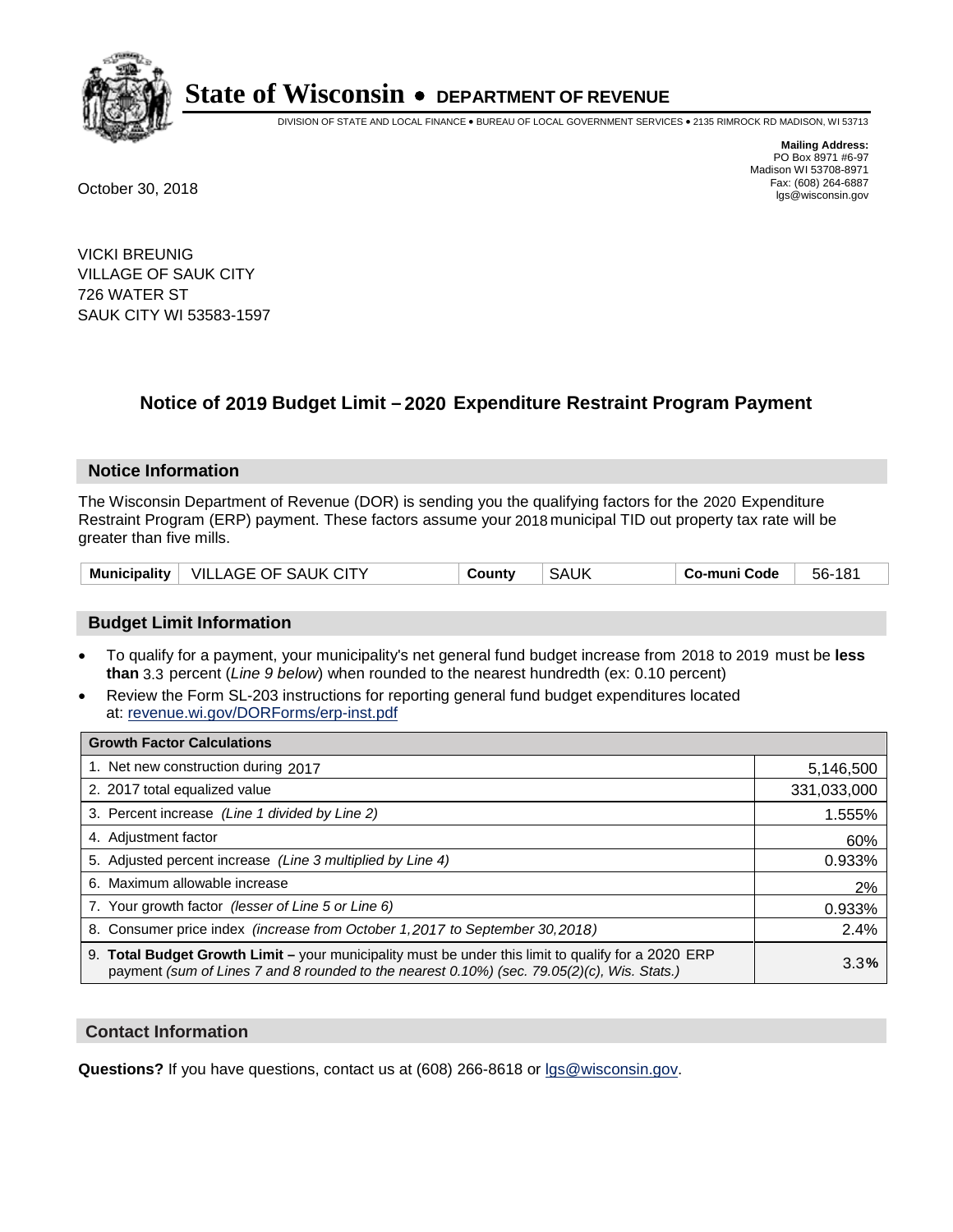

DIVISION OF STATE AND LOCAL FINANCE • BUREAU OF LOCAL GOVERNMENT SERVICES • 2135 RIMROCK RD MADISON, WI 53713

**Mailing Address:** PO Box 8971 #6-97 Madison WI 53708-8971<br>Fax: (608) 264-6887 Fax: (608) 264-6887 October 30, 2018 lgs@wisconsin.gov

WENDY CRARY VILLAGE OF SPRING GREEN PO BOX 158 SPRING GREEN WI 53588-0158

## **Notice of 2019 Budget Limit - 2020 Expenditure Restraint Program Payment**

#### **Notice Information**

The Wisconsin Department of Revenue (DOR) is sending you the qualifying factors for the 2020 Expenditure Restraint Program (ERP) payment. These factors assume your 2018 municipal TID out property tax rate will be greater than five mills.

|  | Municipality   VILLAGE OF SPRING GREEN | County | SAUK | Co-muni Code | 56-182 |
|--|----------------------------------------|--------|------|--------------|--------|
|--|----------------------------------------|--------|------|--------------|--------|

#### **Budget Limit Information**

- To qualify for a payment, your municipality's net general fund budget increase from 2018 to 2019 must be less **than** 3.2 percent (*Line 9 below*) when rounded to the nearest hundredth (ex: 0.10 percent)
- Review the Form SL-203 instructions for reporting general fund budget expenditures located at: revenue.wi.gov/DORForms/erp-inst.pdf

| <b>Growth Factor Calculations</b>                                                                                                                                                                      |             |
|--------------------------------------------------------------------------------------------------------------------------------------------------------------------------------------------------------|-------------|
| 1. Net new construction during 2017                                                                                                                                                                    | 2,152,000   |
| 2. 2017 total equalized value                                                                                                                                                                          | 158,159,700 |
| 3. Percent increase (Line 1 divided by Line 2)                                                                                                                                                         | 1.361%      |
| 4. Adjustment factor                                                                                                                                                                                   | 60%         |
| 5. Adjusted percent increase (Line 3 multiplied by Line 4)                                                                                                                                             | 0.817%      |
| 6. Maximum allowable increase                                                                                                                                                                          | 2%          |
| 7. Your growth factor (lesser of Line 5 or Line 6)                                                                                                                                                     | 0.817%      |
| 8. Consumer price index (increase from October 1,2017 to September 30,2018)                                                                                                                            | 2.4%        |
| 9. Total Budget Growth Limit - your municipality must be under this limit to qualify for a 2020 ERP<br>payment (sum of Lines 7 and 8 rounded to the nearest $0.10\%$ ) (sec. 79.05(2)(c), Wis. Stats.) | 3.2%        |

#### **Contact Information**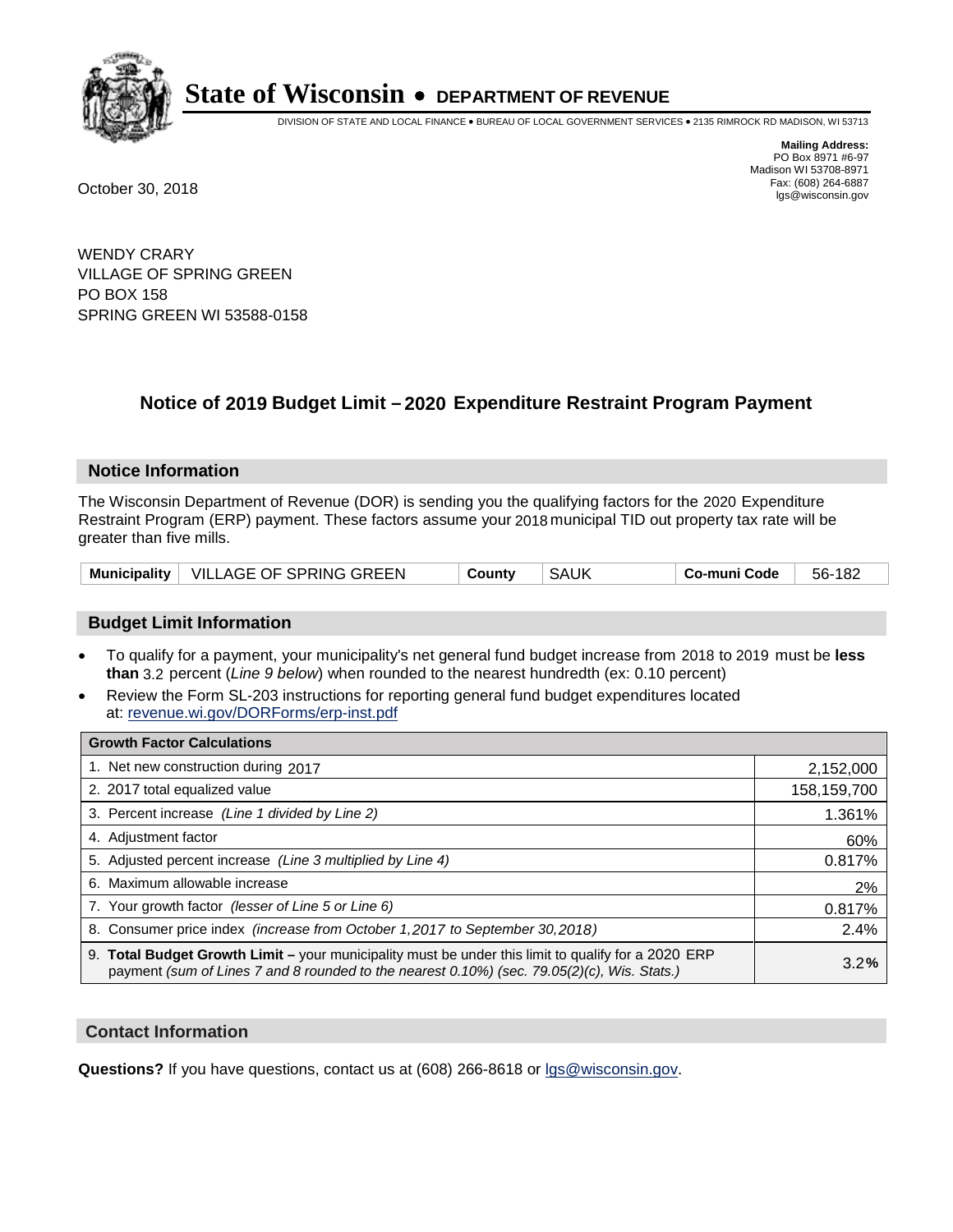

DIVISION OF STATE AND LOCAL FINANCE • BUREAU OF LOCAL GOVERNMENT SERVICES • 2135 RIMROCK RD MADISON, WI 53713

**Mailing Address:** PO Box 8971 #6-97 Madison WI 53708-8971<br>Fax: (608) 264-6887 Fax: (608) 264-6887 October 30, 2018 lgs@wisconsin.gov

KAITLIN NYE VILLAGE OF WEST BARABOO 500 CEDAR ST BARABOO WI 53913-1181

### **Notice of 2019 Budget Limit - 2020 Expenditure Restraint Program Payment**

#### **Notice Information**

The Wisconsin Department of Revenue (DOR) is sending you the qualifying factors for the 2020 Expenditure Restraint Program (ERP) payment. These factors assume your 2018 municipal TID out property tax rate will be greater than five mills.

#### **Budget Limit Information**

- To qualify for a payment, your municipality's net general fund budget increase from 2018 to 2019 must be less **than** 3.2 percent (*Line 9 below*) when rounded to the nearest hundredth (ex: 0.10 percent)
- Review the Form SL-203 instructions for reporting general fund budget expenditures located at: revenue.wi.gov/DORForms/erp-inst.pdf

| <b>Growth Factor Calculations</b>                                                                                                                                                                      |             |
|--------------------------------------------------------------------------------------------------------------------------------------------------------------------------------------------------------|-------------|
| 1. Net new construction during 2017                                                                                                                                                                    | 1,476,400   |
| 2. 2017 total equalized value                                                                                                                                                                          | 116,146,200 |
| 3. Percent increase (Line 1 divided by Line 2)                                                                                                                                                         | 1.271%      |
| 4. Adjustment factor                                                                                                                                                                                   | 60%         |
| 5. Adjusted percent increase (Line 3 multiplied by Line 4)                                                                                                                                             | 0.763%      |
| 6. Maximum allowable increase                                                                                                                                                                          | 2%          |
| 7. Your growth factor (lesser of Line 5 or Line 6)                                                                                                                                                     | 0.763%      |
| 8. Consumer price index (increase from October 1, 2017 to September 30, 2018)                                                                                                                          | 2.4%        |
| 9. Total Budget Growth Limit - your municipality must be under this limit to qualify for a 2020 ERP<br>payment (sum of Lines 7 and 8 rounded to the nearest $0.10\%$ ) (sec. 79.05(2)(c), Wis. Stats.) | 3.2%        |

#### **Contact Information**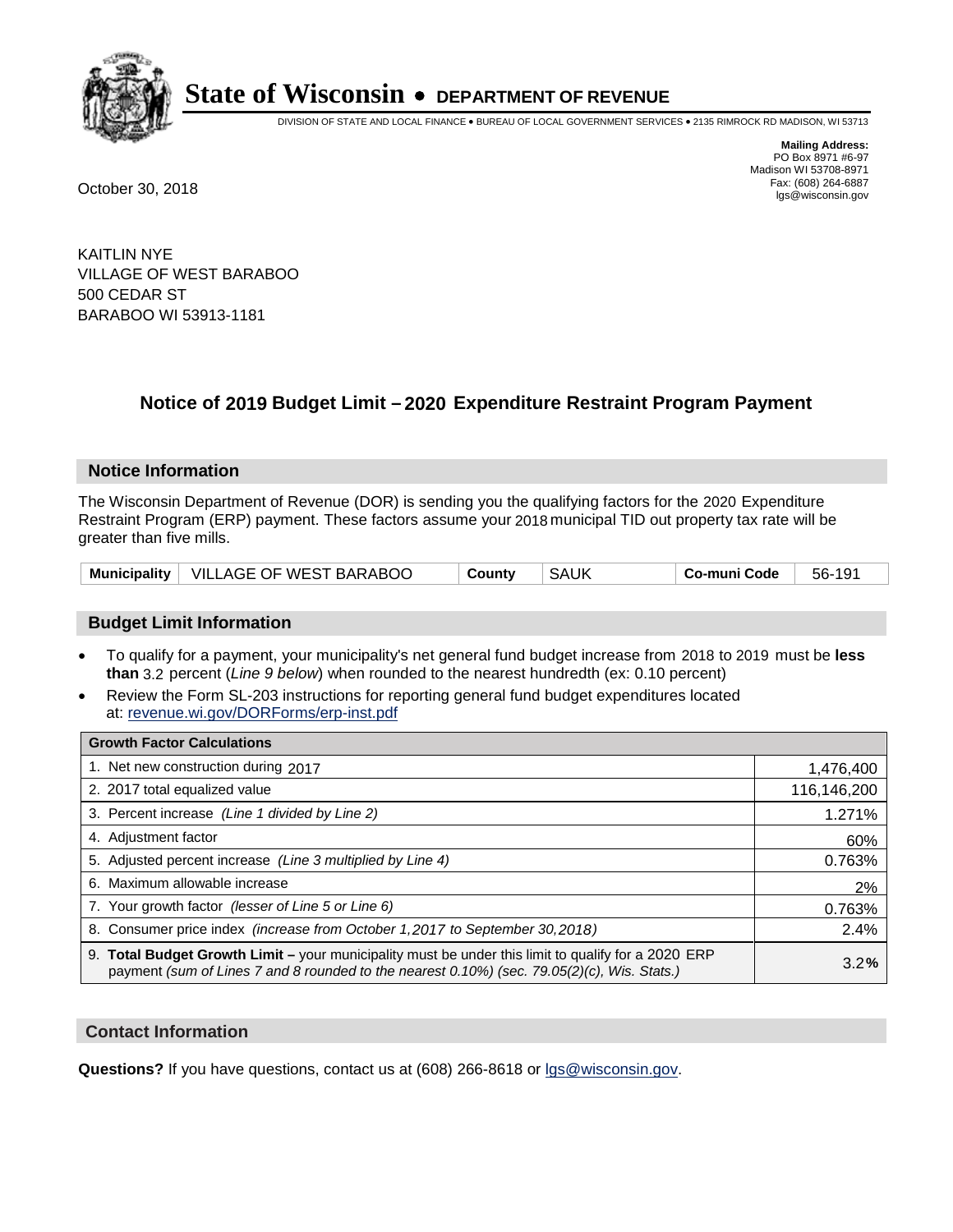

DIVISION OF STATE AND LOCAL FINANCE • BUREAU OF LOCAL GOVERNMENT SERVICES • 2135 RIMROCK RD MADISON, WI 53713

**Mailing Address:** PO Box 8971 #6-97 Madison WI 53708-8971<br>Fax: (608) 264-6887 Fax: (608) 264-6887 October 30, 2018 lgs@wisconsin.gov

BRENDA ZEMAN CITY OF BARABOO 101 SOUTH BLVD BARABOO WI 53913-2941

### **Notice of 2019 Budget Limit - 2020 Expenditure Restraint Program Payment**

#### **Notice Information**

The Wisconsin Department of Revenue (DOR) is sending you the qualifying factors for the 2020 Expenditure Restraint Program (ERP) payment. These factors assume your 2018 municipal TID out property tax rate will be greater than five mills.

| Municipality   CITY OF BARABOO | County | <b>SAUK</b> | Co-muni Code | 56-206 |
|--------------------------------|--------|-------------|--------------|--------|
|--------------------------------|--------|-------------|--------------|--------|

#### **Budget Limit Information**

- To qualify for a payment, your municipality's net general fund budget increase from 2018 to 2019 must be less **than** 3.2 percent (*Line 9 below*) when rounded to the nearest hundredth (ex: 0.10 percent)
- Review the Form SL-203 instructions for reporting general fund budget expenditures located at: revenue.wi.gov/DORForms/erp-inst.pdf

| <b>Growth Factor Calculations</b>                                                                                                                                                                      |             |
|--------------------------------------------------------------------------------------------------------------------------------------------------------------------------------------------------------|-------------|
| 1. Net new construction during 2017                                                                                                                                                                    | 10,455,400  |
| 2. 2017 total equalized value                                                                                                                                                                          | 825,457,800 |
| 3. Percent increase (Line 1 divided by Line 2)                                                                                                                                                         | 1.267%      |
| 4. Adjustment factor                                                                                                                                                                                   | 60%         |
| 5. Adjusted percent increase (Line 3 multiplied by Line 4)                                                                                                                                             | 0.760%      |
| 6. Maximum allowable increase                                                                                                                                                                          | 2%          |
| 7. Your growth factor (lesser of Line 5 or Line 6)                                                                                                                                                     | 0.760%      |
| 8. Consumer price index (increase from October 1, 2017 to September 30, 2018)                                                                                                                          | 2.4%        |
| 9. Total Budget Growth Limit - your municipality must be under this limit to qualify for a 2020 ERP<br>payment (sum of Lines 7 and 8 rounded to the nearest $0.10\%$ ) (sec. 79.05(2)(c), Wis. Stats.) | 3.2%        |

#### **Contact Information**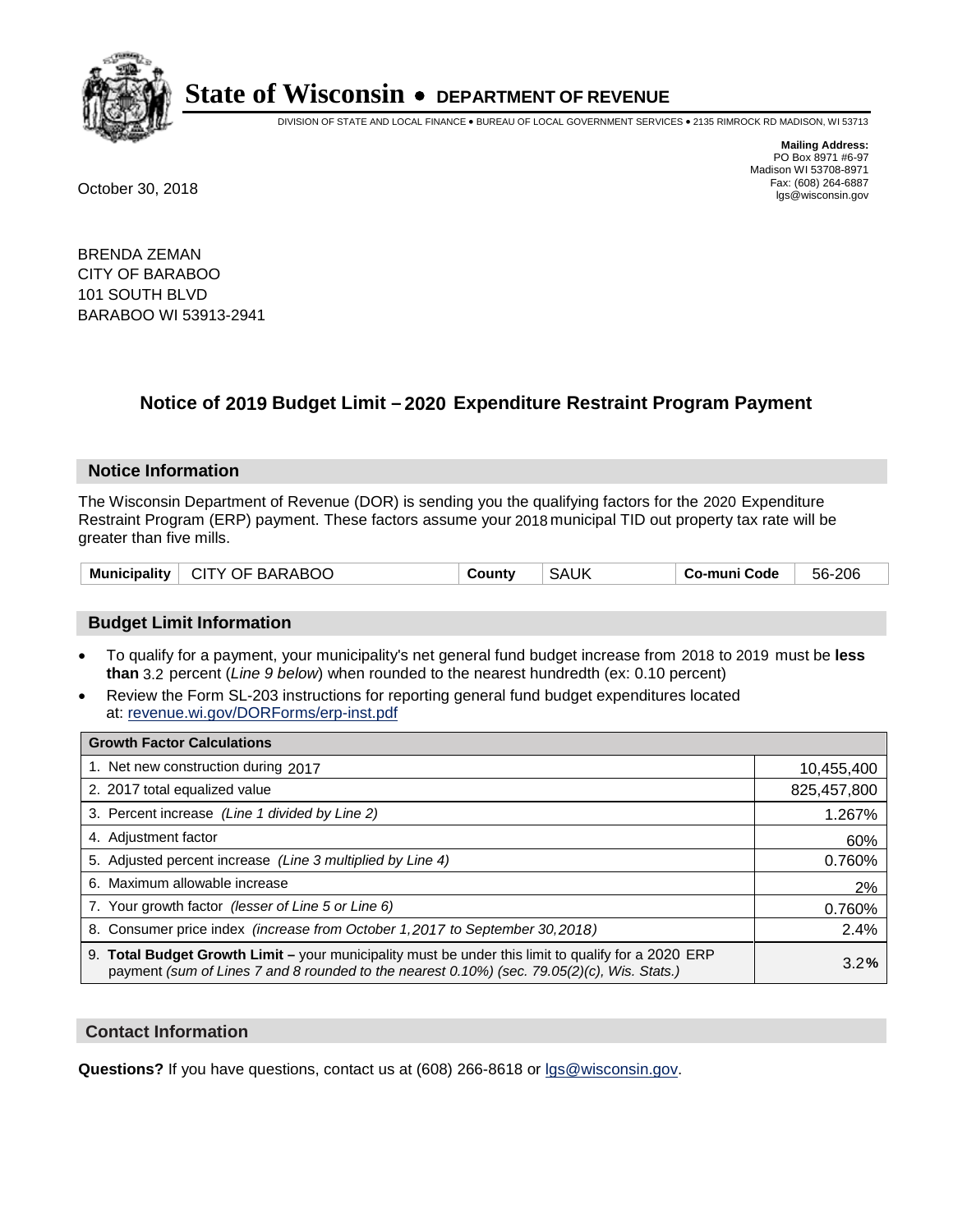

DIVISION OF STATE AND LOCAL FINANCE • BUREAU OF LOCAL GOVERNMENT SERVICES • 2135 RIMROCK RD MADISON, WI 53713

**Mailing Address:** PO Box 8971 #6-97 Madison WI 53708-8971<br>Fax: (608) 264-6887 Fax: (608) 264-6887 October 30, 2018 lgs@wisconsin.gov

JACOB CROSETTO CITY OF REEDSBURG PO BOX 490 REEDSBURG WI 53959-0490

### **Notice of 2019 Budget Limit - 2020 Expenditure Restraint Program Payment**

#### **Notice Information**

The Wisconsin Department of Revenue (DOR) is sending you the qualifying factors for the 2020 Expenditure Restraint Program (ERP) payment. These factors assume your 2018 municipal TID out property tax rate will be greater than five mills.

|  | Municipality   CITY OF REEDSBURG | County | <b>SAUK</b> | Co-muni Code | 56-276 |
|--|----------------------------------|--------|-------------|--------------|--------|
|--|----------------------------------|--------|-------------|--------------|--------|

#### **Budget Limit Information**

- To qualify for a payment, your municipality's net general fund budget increase from 2018 to 2019 must be less **than** 3.0 percent (*Line 9 below*) when rounded to the nearest hundredth (ex: 0.10 percent)
- Review the Form SL-203 instructions for reporting general fund budget expenditures located at: revenue.wi.gov/DORForms/erp-inst.pdf

| <b>Growth Factor Calculations</b>                                                                                                                                                                      |             |
|--------------------------------------------------------------------------------------------------------------------------------------------------------------------------------------------------------|-------------|
| 1. Net new construction during 2017                                                                                                                                                                    | 5,918,900   |
| 2. 2017 total equalized value                                                                                                                                                                          | 568,846,000 |
| 3. Percent increase (Line 1 divided by Line 2)                                                                                                                                                         | 1.041%      |
| 4. Adjustment factor                                                                                                                                                                                   | 60%         |
| 5. Adjusted percent increase (Line 3 multiplied by Line 4)                                                                                                                                             | 0.625%      |
| 6. Maximum allowable increase                                                                                                                                                                          | 2%          |
| 7. Your growth factor (lesser of Line 5 or Line 6)                                                                                                                                                     | 0.625%      |
| 8. Consumer price index (increase from October 1,2017 to September 30,2018)                                                                                                                            | 2.4%        |
| 9. Total Budget Growth Limit - your municipality must be under this limit to qualify for a 2020 ERP<br>payment (sum of Lines 7 and 8 rounded to the nearest $0.10\%$ ) (sec. 79.05(2)(c), Wis. Stats.) | 3.0%        |

#### **Contact Information**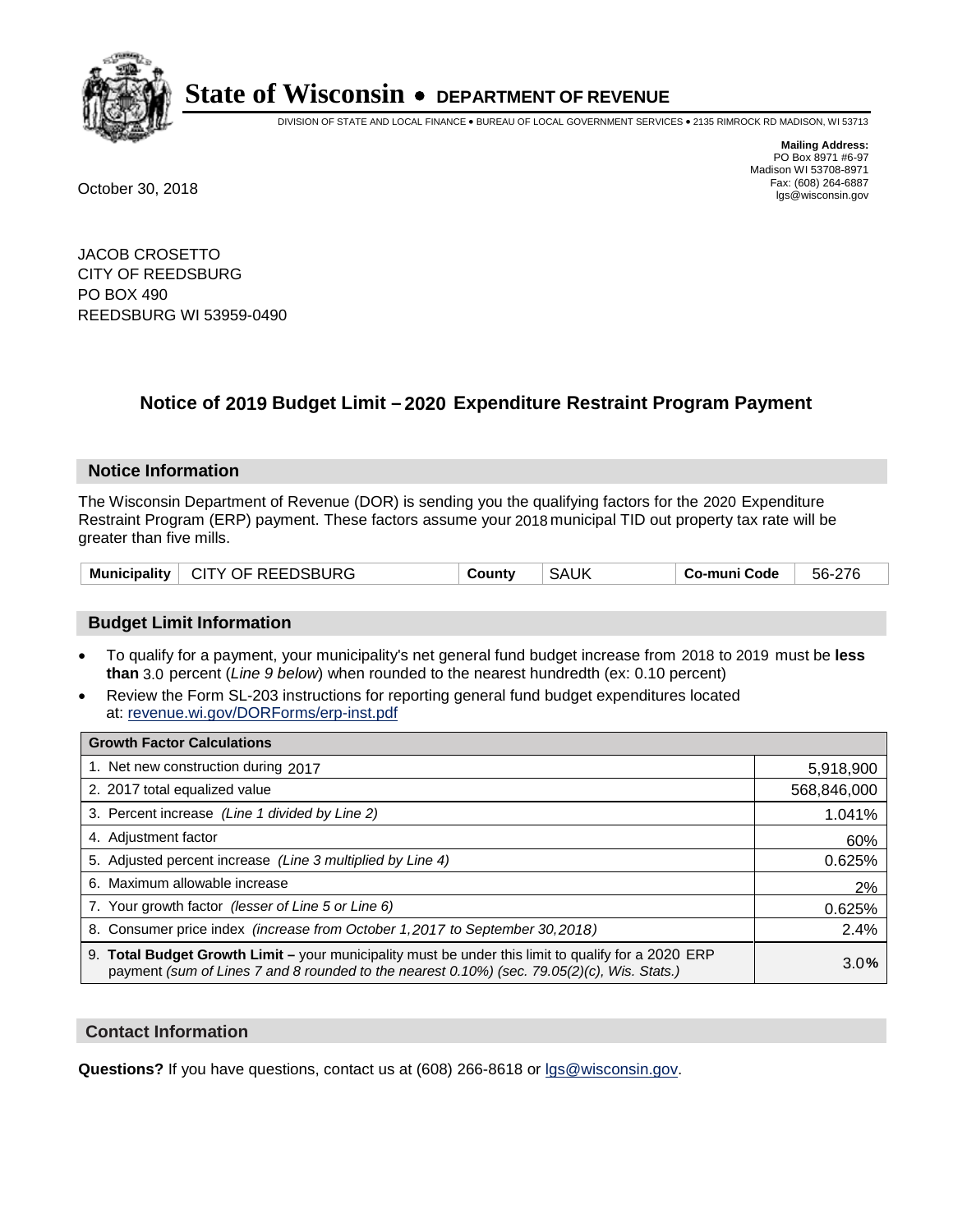

DIVISION OF STATE AND LOCAL FINANCE • BUREAU OF LOCAL GOVERNMENT SERVICES • 2135 RIMROCK RD MADISON, WI 53713

**Mailing Address:** PO Box 8971 #6-97 Madison WI 53708-8971<br>Fax: (608) 264-6887 Fax: (608) 264-6887 October 30, 2018 lgs@wisconsin.gov

CYNTHIA VENESS VILLAGE OF EXELAND 11045 W 5TH ST EXELAND WI 54835-2164

### **Notice of 2019 Budget Limit - 2020 Expenditure Restraint Program Payment**

#### **Notice Information**

The Wisconsin Department of Revenue (DOR) is sending you the qualifying factors for the 2020 Expenditure Restraint Program (ERP) payment. These factors assume your 2018 municipal TID out property tax rate will be greater than five mills.

| Municipality | <b>VILLAGE OF EXELAND</b> | County | SAWYER | Co-muni Code | 57- |
|--------------|---------------------------|--------|--------|--------------|-----|
|--------------|---------------------------|--------|--------|--------------|-----|

#### **Budget Limit Information**

- To qualify for a payment, your municipality's net general fund budget increase from 2018 to 2019 must be less **than** 2.7 percent (*Line 9 below*) when rounded to the nearest hundredth (ex: 0.10 percent)
- Review the Form SL-203 instructions for reporting general fund budget expenditures located at: revenue.wi.gov/DORForms/erp-inst.pdf

| <b>Growth Factor Calculations</b>                                                                                                                                                                  |           |
|----------------------------------------------------------------------------------------------------------------------------------------------------------------------------------------------------|-----------|
| 1. Net new construction during 2017                                                                                                                                                                | 35,000    |
| 2. 2017 total equalized value                                                                                                                                                                      | 7,571,400 |
| 3. Percent increase (Line 1 divided by Line 2)                                                                                                                                                     | 0.462%    |
| 4. Adjustment factor                                                                                                                                                                               | 60%       |
| 5. Adjusted percent increase (Line 3 multiplied by Line 4)                                                                                                                                         | 0.277%    |
| 6. Maximum allowable increase                                                                                                                                                                      | 2%        |
| 7. Your growth factor (lesser of Line 5 or Line 6)                                                                                                                                                 | 0.277%    |
| 8. Consumer price index (increase from October 1, 2017 to September 30, 2018)                                                                                                                      | 2.4%      |
| 9. Total Budget Growth Limit – your municipality must be under this limit to qualify for a 2020 ERP<br>payment (sum of Lines 7 and 8 rounded to the nearest 0.10%) (sec. 79.05(2)(c), Wis. Stats.) | 2.7%      |

#### **Contact Information**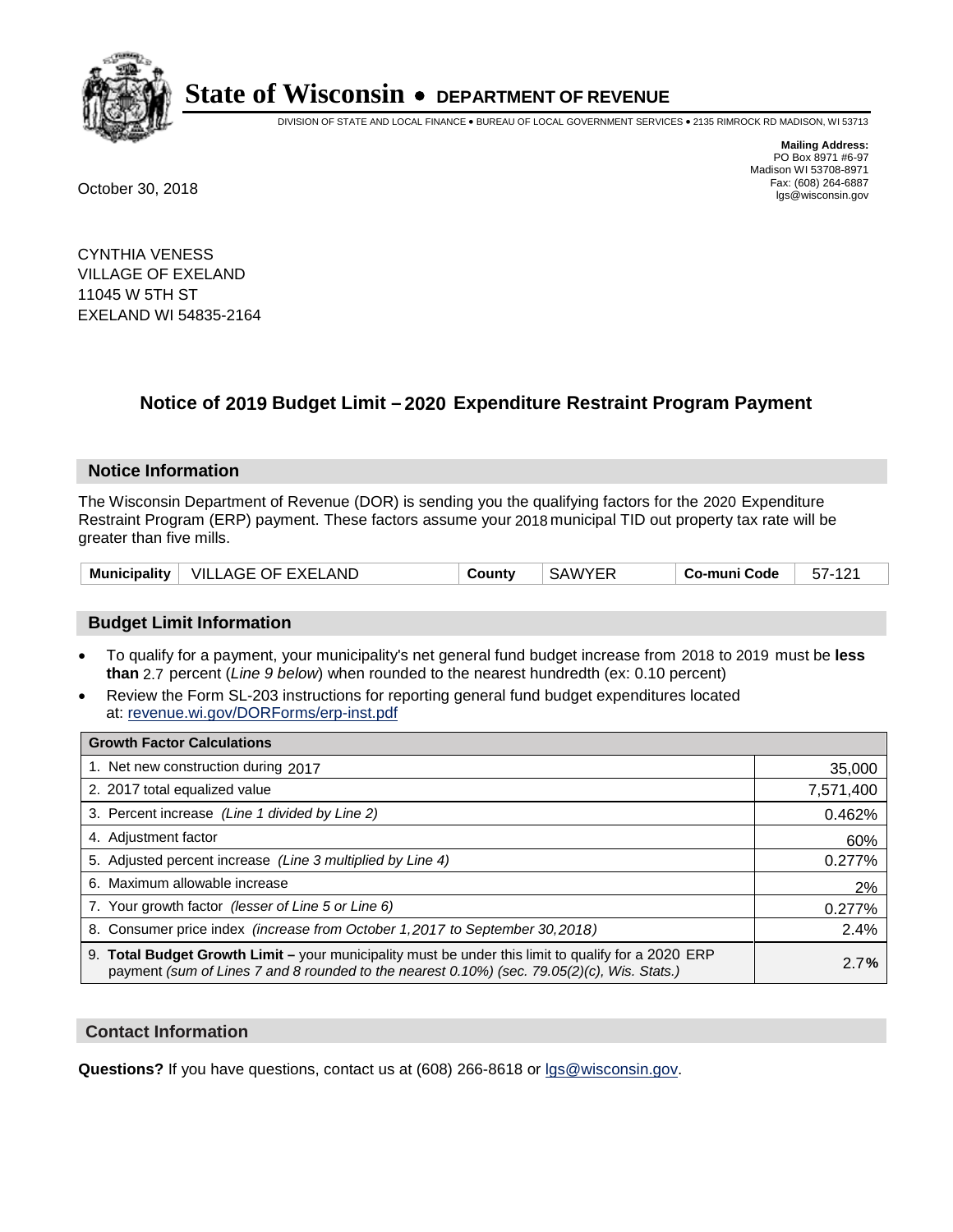

DIVISION OF STATE AND LOCAL FINANCE • BUREAU OF LOCAL GOVERNMENT SERVICES • 2135 RIMROCK RD MADISON, WI 53713

**Mailing Address:** PO Box 8971 #6-97 Madison WI 53708-8971<br>Fax: (608) 264-6887 Fax: (608) 264-6887 October 30, 2018 lgs@wisconsin.gov

LISA POPPE CITY OF HAYWARD PO BOX 969 HAYWARD WI 54843-0969

### **Notice of 2019 Budget Limit - 2020 Expenditure Restraint Program Payment**

#### **Notice Information**

The Wisconsin Department of Revenue (DOR) is sending you the qualifying factors for the 2020 Expenditure Restraint Program (ERP) payment. These factors assume your 2018 municipal TID out property tax rate will be greater than five mills.

| <b>Municipality</b> | CITY OF HAYWARD | County | <b>SAWYER</b> | Co-muni Code | 57-236 |
|---------------------|-----------------|--------|---------------|--------------|--------|
|---------------------|-----------------|--------|---------------|--------------|--------|

#### **Budget Limit Information**

- To qualify for a payment, your municipality's net general fund budget increase from 2018 to 2019 must be less **than** 3.0 percent (*Line 9 below*) when rounded to the nearest hundredth (ex: 0.10 percent)
- Review the Form SL-203 instructions for reporting general fund budget expenditures located at: revenue.wi.gov/DORForms/erp-inst.pdf

| <b>Growth Factor Calculations</b>                                                                                                                                                                      |             |
|--------------------------------------------------------------------------------------------------------------------------------------------------------------------------------------------------------|-------------|
| 1. Net new construction during 2017                                                                                                                                                                    | 2,375,000   |
| 2. 2017 total equalized value                                                                                                                                                                          | 223,673,000 |
| 3. Percent increase (Line 1 divided by Line 2)                                                                                                                                                         | 1.062%      |
| 4. Adjustment factor                                                                                                                                                                                   | 60%         |
| 5. Adjusted percent increase (Line 3 multiplied by Line 4)                                                                                                                                             | 0.637%      |
| 6. Maximum allowable increase                                                                                                                                                                          | 2%          |
| 7. Your growth factor (lesser of Line 5 or Line 6)                                                                                                                                                     | 0.637%      |
| 8. Consumer price index (increase from October 1, 2017 to September 30, 2018)                                                                                                                          | 2.4%        |
| 9. Total Budget Growth Limit - your municipality must be under this limit to qualify for a 2020 ERP<br>payment (sum of Lines 7 and 8 rounded to the nearest $0.10\%$ ) (sec. 79.05(2)(c), Wis. Stats.) | 3.0%        |

#### **Contact Information**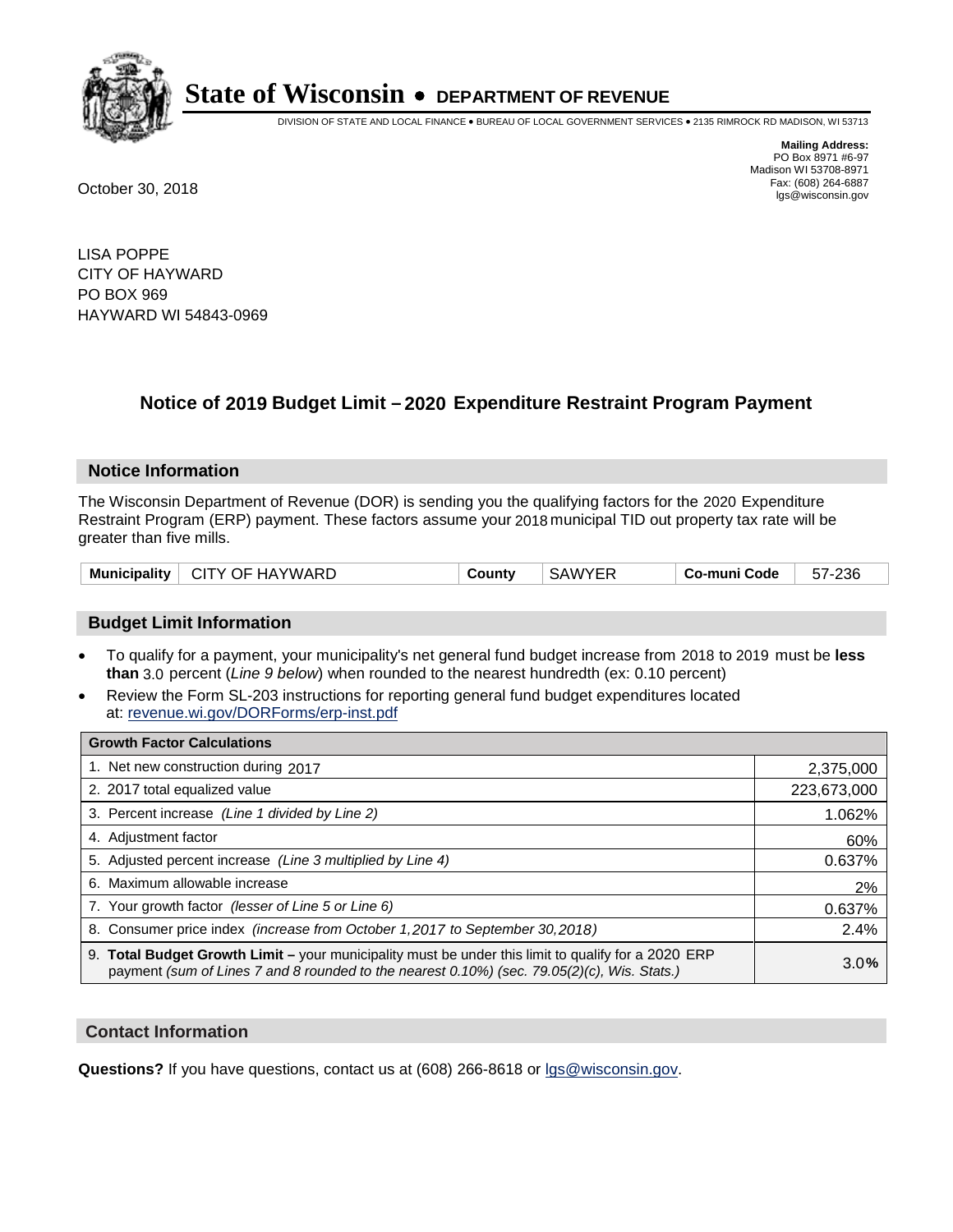

DIVISION OF STATE AND LOCAL FINANCE • BUREAU OF LOCAL GOVERNMENT SERVICES • 2135 RIMROCK RD MADISON, WI 53713

**Mailing Address:** PO Box 8971 #6-97 Madison WI 53708-8971<br>Fax: (608) 264-6887 Fax: (608) 264-6887 October 30, 2018 lgs@wisconsin.gov

WILLA RUSCH VILLAGE OF BONDUEL PO BOX 67 BONDUEL WI 54107-0067

### **Notice of 2019 Budget Limit - 2020 Expenditure Restraint Program Payment**

#### **Notice Information**

The Wisconsin Department of Revenue (DOR) is sending you the qualifying factors for the 2020 Expenditure Restraint Program (ERP) payment. These factors assume your 2018 municipal TID out property tax rate will be greater than five mills.

| Municipality   VILLAGE OF BONDUEL | County | <b>SHAWANO</b> | Co-muni Code | 58-107 |
|-----------------------------------|--------|----------------|--------------|--------|
|-----------------------------------|--------|----------------|--------------|--------|

#### **Budget Limit Information**

- To qualify for a payment, your municipality's net general fund budget increase from 2018 to 2019 must be less **than** 2.5 percent (*Line 9 below*) when rounded to the nearest hundredth (ex: 0.10 percent)
- Review the Form SL-203 instructions for reporting general fund budget expenditures located at: revenue.wi.gov/DORForms/erp-inst.pdf

| <b>Growth Factor Calculations</b>                                                                                                                                                                      |            |
|--------------------------------------------------------------------------------------------------------------------------------------------------------------------------------------------------------|------------|
| 1. Net new construction during 2017                                                                                                                                                                    | 129,200    |
| 2. 2017 total equalized value                                                                                                                                                                          | 79,243,400 |
| 3. Percent increase (Line 1 divided by Line 2)                                                                                                                                                         | 0.163%     |
| 4. Adjustment factor                                                                                                                                                                                   | 60%        |
| 5. Adjusted percent increase (Line 3 multiplied by Line 4)                                                                                                                                             | 0.098%     |
| 6. Maximum allowable increase                                                                                                                                                                          | 2%         |
| 7. Your growth factor (lesser of Line 5 or Line 6)                                                                                                                                                     | 0.098%     |
| 8. Consumer price index (increase from October 1,2017 to September 30,2018)                                                                                                                            | 2.4%       |
| 9. Total Budget Growth Limit - your municipality must be under this limit to qualify for a 2020 ERP<br>payment (sum of Lines 7 and 8 rounded to the nearest $0.10\%$ ) (sec. 79.05(2)(c), Wis. Stats.) | 2.5%       |

#### **Contact Information**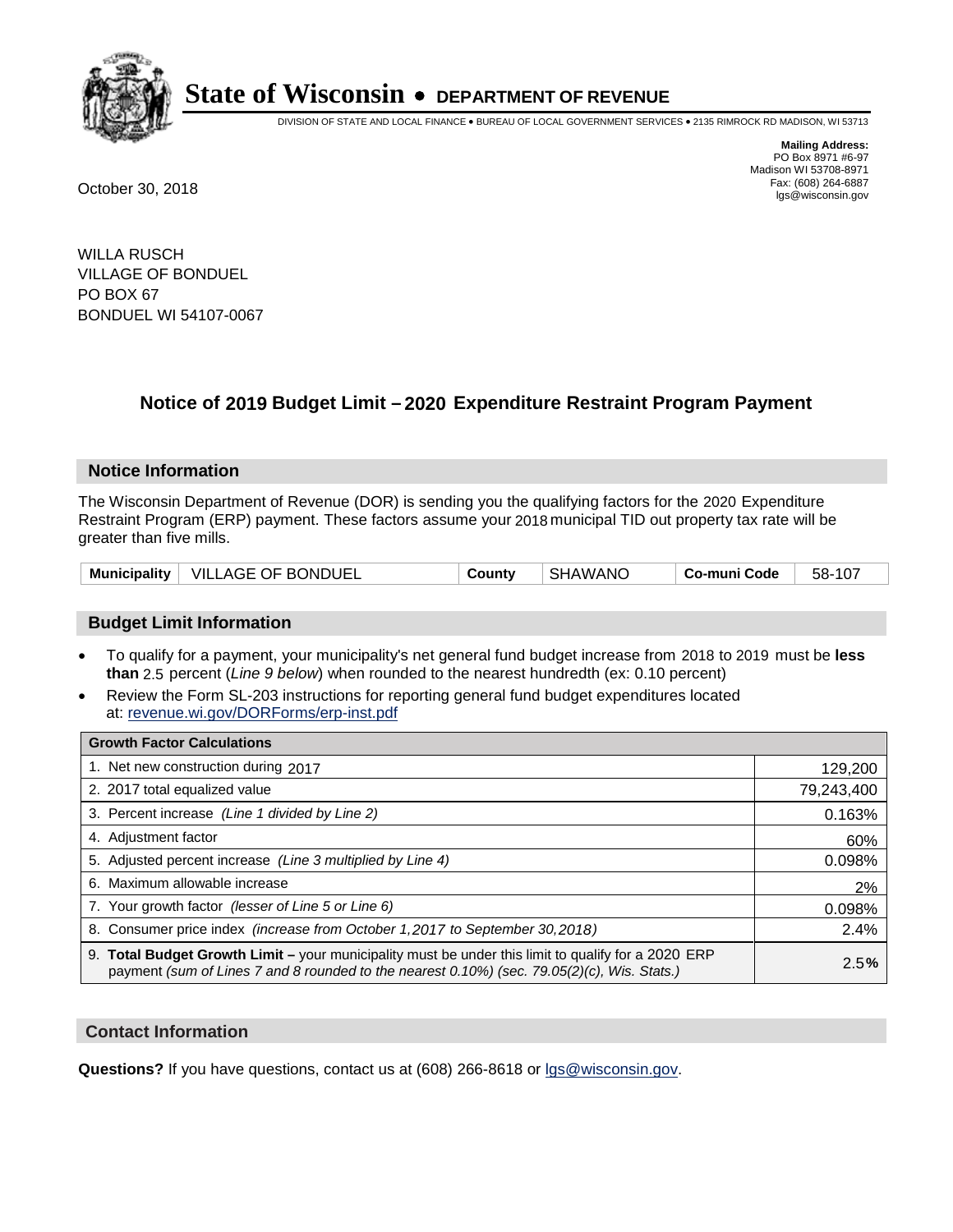

DIVISION OF STATE AND LOCAL FINANCE • BUREAU OF LOCAL GOVERNMENT SERVICES • 2135 RIMROCK RD MADISON, WI 53713

**Mailing Address:** PO Box 8971 #6-97 Madison WI 53708-8971<br>Fax: (608) 264-6887 Fax: (608) 264-6887 October 30, 2018 lgs@wisconsin.gov

TRISHA HOFFMAN VILLAGE OF TIGERTON PO BOX 147 TIGERTON WI 54486-0147

### **Notice of 2019 Budget Limit - 2020 Expenditure Restraint Program Payment**

#### **Notice Information**

The Wisconsin Department of Revenue (DOR) is sending you the qualifying factors for the 2020 Expenditure Restraint Program (ERP) payment. These factors assume your 2018 municipal TID out property tax rate will be greater than five mills.

| Municipality   VILLAGE OF TIGERTON | Countv | SHAWANO | Co-muni Code | 58-186 |
|------------------------------------|--------|---------|--------------|--------|
|------------------------------------|--------|---------|--------------|--------|

#### **Budget Limit Information**

- To qualify for a payment, your municipality's net general fund budget increase from 2018 to 2019 must be less **than** 2.8 percent (*Line 9 below*) when rounded to the nearest hundredth (ex: 0.10 percent)
- Review the Form SL-203 instructions for reporting general fund budget expenditures located at: revenue.wi.gov/DORForms/erp-inst.pdf

| <b>Growth Factor Calculations</b>                                                                                                                                                                      |            |
|--------------------------------------------------------------------------------------------------------------------------------------------------------------------------------------------------------|------------|
| 1. Net new construction during 2017                                                                                                                                                                    | 138,000    |
| 2. 2017 total equalized value                                                                                                                                                                          | 21,516,800 |
| 3. Percent increase (Line 1 divided by Line 2)                                                                                                                                                         | 0.641%     |
| 4. Adjustment factor                                                                                                                                                                                   | 60%        |
| 5. Adjusted percent increase (Line 3 multiplied by Line 4)                                                                                                                                             | 0.385%     |
| 6. Maximum allowable increase                                                                                                                                                                          | 2%         |
| 7. Your growth factor (lesser of Line 5 or Line 6)                                                                                                                                                     | 0.385%     |
| 8. Consumer price index (increase from October 1,2017 to September 30,2018)                                                                                                                            | 2.4%       |
| 9. Total Budget Growth Limit - your municipality must be under this limit to qualify for a 2020 ERP<br>payment (sum of Lines 7 and 8 rounded to the nearest $0.10\%$ ) (sec. 79.05(2)(c), Wis. Stats.) | 2.8%       |

#### **Contact Information**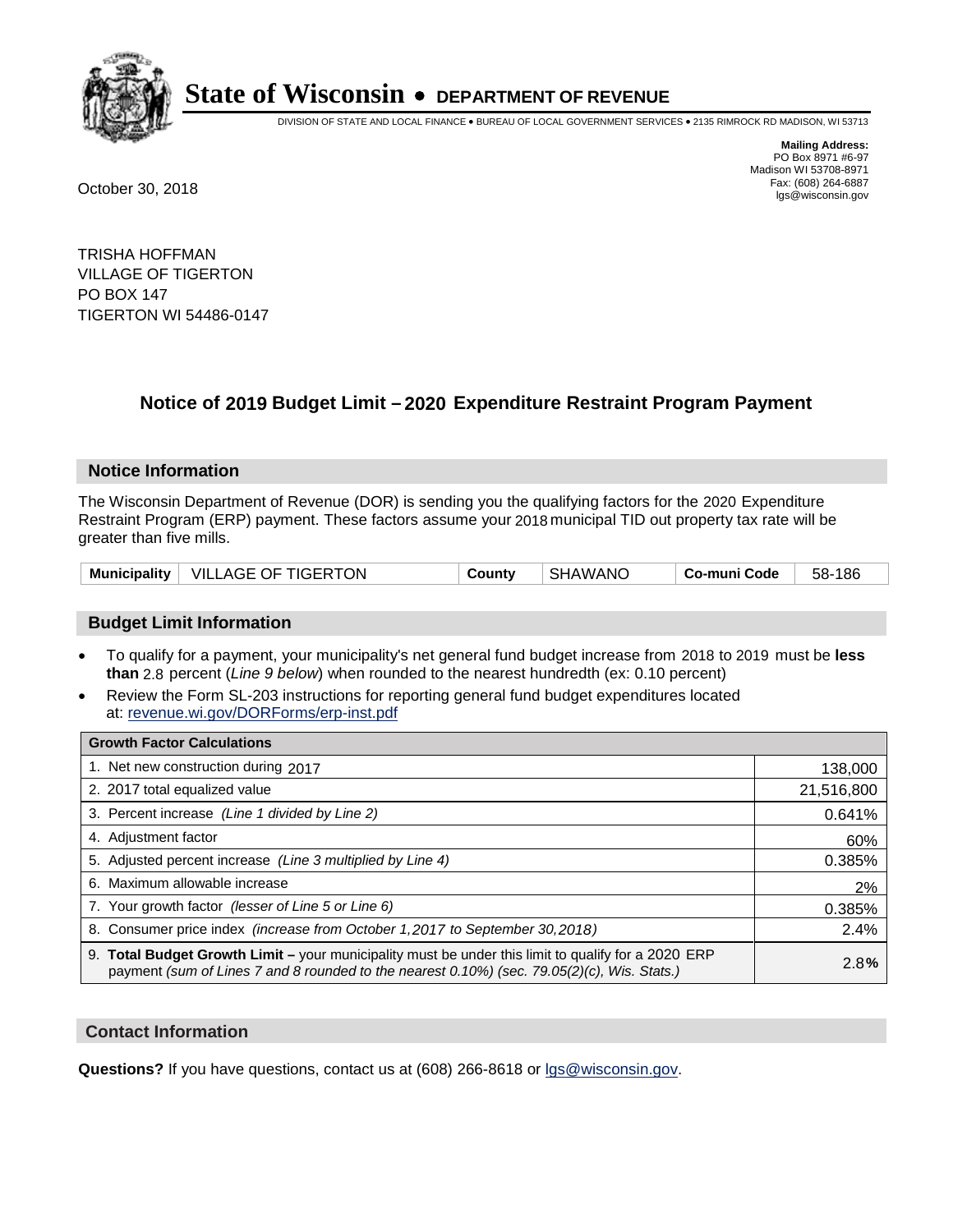

DIVISION OF STATE AND LOCAL FINANCE • BUREAU OF LOCAL GOVERNMENT SERVICES • 2135 RIMROCK RD MADISON, WI 53713

**Mailing Address:** PO Box 8971 #6-97 Madison WI 53708-8971<br>Fax: (608) 264-6887 Fax: (608) 264-6887 October 30, 2018 lgs@wisconsin.gov

TRACI MATSCHE VILLAGE OF WITTENBERG PO BOX 331 WITTENBERG WI 54499-0331

### **Notice of 2019 Budget Limit - 2020 Expenditure Restraint Program Payment**

#### **Notice Information**

The Wisconsin Department of Revenue (DOR) is sending you the qualifying factors for the 2020 Expenditure Restraint Program (ERP) payment. These factors assume your 2018 municipal TID out property tax rate will be greater than five mills.

|  | Municipality   VILLAGE OF WITTENBERG | County | SHAWANO | Co-muni Code | 58-191 |
|--|--------------------------------------|--------|---------|--------------|--------|
|--|--------------------------------------|--------|---------|--------------|--------|

#### **Budget Limit Information**

- To qualify for a payment, your municipality's net general fund budget increase from 2018 to 2019 must be less **than** 4.4 percent (*Line 9 below*) when rounded to the nearest hundredth (ex: 0.10 percent)
- Review the Form SL-203 instructions for reporting general fund budget expenditures located at: revenue.wi.gov/DORForms/erp-inst.pdf

| <b>Growth Factor Calculations</b>                                                                                                                                                                      |            |
|--------------------------------------------------------------------------------------------------------------------------------------------------------------------------------------------------------|------------|
| 1. Net new construction during 2017                                                                                                                                                                    | 4,209,800  |
| 2. 2017 total equalized value                                                                                                                                                                          | 49,946,800 |
| 3. Percent increase (Line 1 divided by Line 2)                                                                                                                                                         | 8.429%     |
| 4. Adjustment factor                                                                                                                                                                                   | 60%        |
| 5. Adjusted percent increase (Line 3 multiplied by Line 4)                                                                                                                                             | 5.057%     |
| 6. Maximum allowable increase                                                                                                                                                                          | 2%         |
| 7. Your growth factor (lesser of Line 5 or Line 6)                                                                                                                                                     | 2.000%     |
| 8. Consumer price index (increase from October 1,2017 to September 30,2018)                                                                                                                            | 2.4%       |
| 9. Total Budget Growth Limit - your municipality must be under this limit to qualify for a 2020 ERP<br>payment (sum of Lines 7 and 8 rounded to the nearest $0.10\%$ ) (sec. 79.05(2)(c), Wis. Stats.) | 4.4%       |

#### **Contact Information**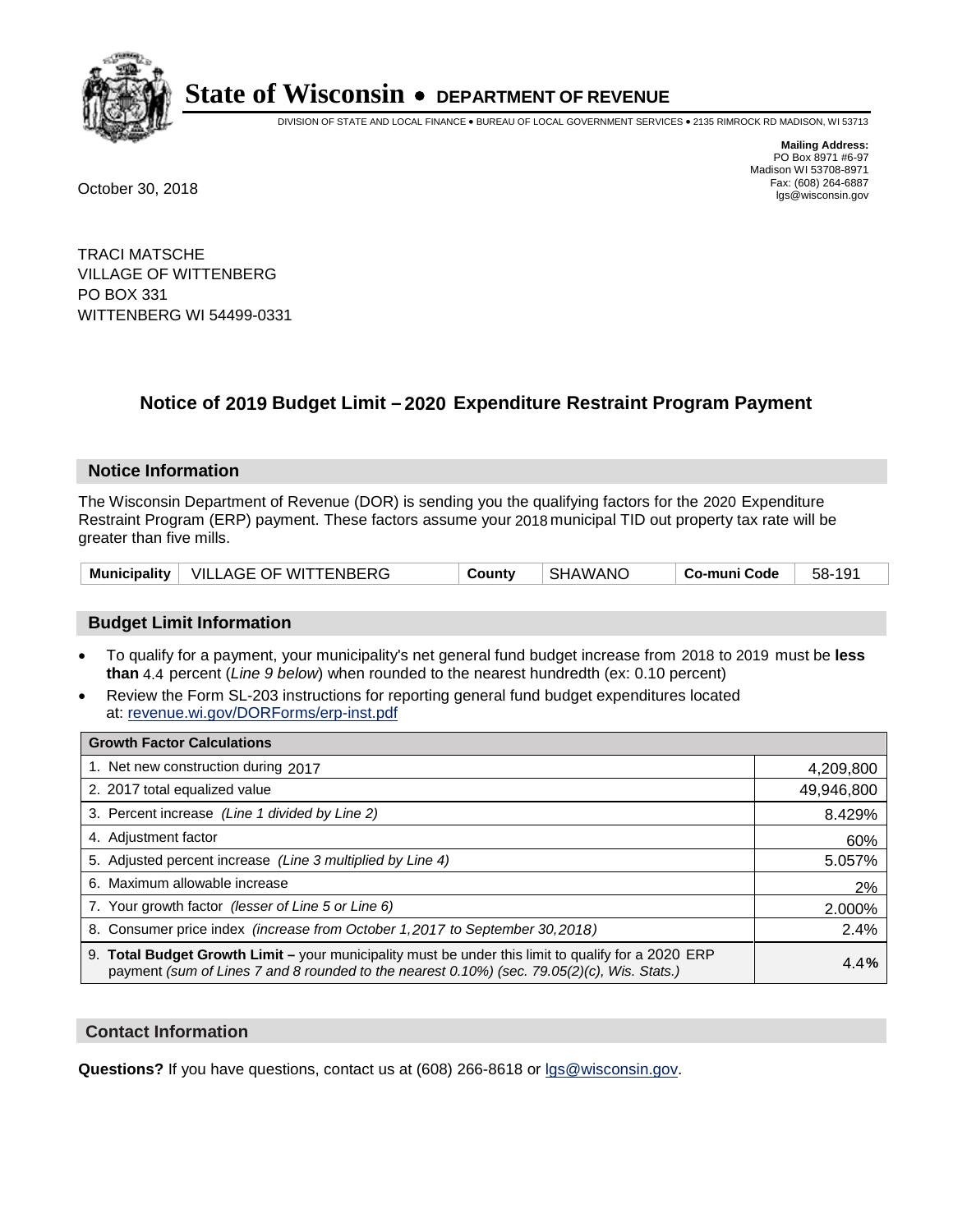

DIVISION OF STATE AND LOCAL FINANCE • BUREAU OF LOCAL GOVERNMENT SERVICES • 2135 RIMROCK RD MADISON, WI 53713

**Mailing Address:** PO Box 8971 #6-97 Madison WI 53708-8971<br>Fax: (608) 264-6887 Fax: (608) 264-6887 October 30, 2018 lgs@wisconsin.gov

KARLA DUCHAC CITY OF SHAWANO 127 S SAWYER ST SHAWANO WI 54166-2433

### **Notice of 2019 Budget Limit - 2020 Expenditure Restraint Program Payment**

#### **Notice Information**

The Wisconsin Department of Revenue (DOR) is sending you the qualifying factors for the 2020 Expenditure Restraint Program (ERP) payment. These factors assume your 2018 municipal TID out property tax rate will be greater than five mills.

| Municipality   CITY OF SHAWANO | County | SHAWANO | Co-muni Code | 58-281 |
|--------------------------------|--------|---------|--------------|--------|
|--------------------------------|--------|---------|--------------|--------|

#### **Budget Limit Information**

- To qualify for a payment, your municipality's net general fund budget increase from 2018 to 2019 must be less **than** 3.4 percent (*Line 9 below*) when rounded to the nearest hundredth (ex: 0.10 percent)
- Review the Form SL-203 instructions for reporting general fund budget expenditures located at: revenue.wi.gov/DORForms/erp-inst.pdf

| <b>Growth Factor Calculations</b>                                                                                                                                                                      |             |
|--------------------------------------------------------------------------------------------------------------------------------------------------------------------------------------------------------|-------------|
| 1. Net new construction during 2017                                                                                                                                                                    | 8,401,400   |
| 2. 2017 total equalized value                                                                                                                                                                          | 507,798,300 |
| 3. Percent increase (Line 1 divided by Line 2)                                                                                                                                                         | 1.654%      |
| 4. Adjustment factor                                                                                                                                                                                   | 60%         |
| 5. Adjusted percent increase (Line 3 multiplied by Line 4)                                                                                                                                             | 0.992%      |
| 6. Maximum allowable increase                                                                                                                                                                          | 2%          |
| 7. Your growth factor (lesser of Line 5 or Line 6)                                                                                                                                                     | 0.992%      |
| 8. Consumer price index (increase from October 1, 2017 to September 30, 2018)                                                                                                                          | 2.4%        |
| 9. Total Budget Growth Limit - your municipality must be under this limit to qualify for a 2020 ERP<br>payment (sum of Lines 7 and 8 rounded to the nearest $0.10\%$ ) (sec. 79.05(2)(c), Wis. Stats.) | 3.4%        |

#### **Contact Information**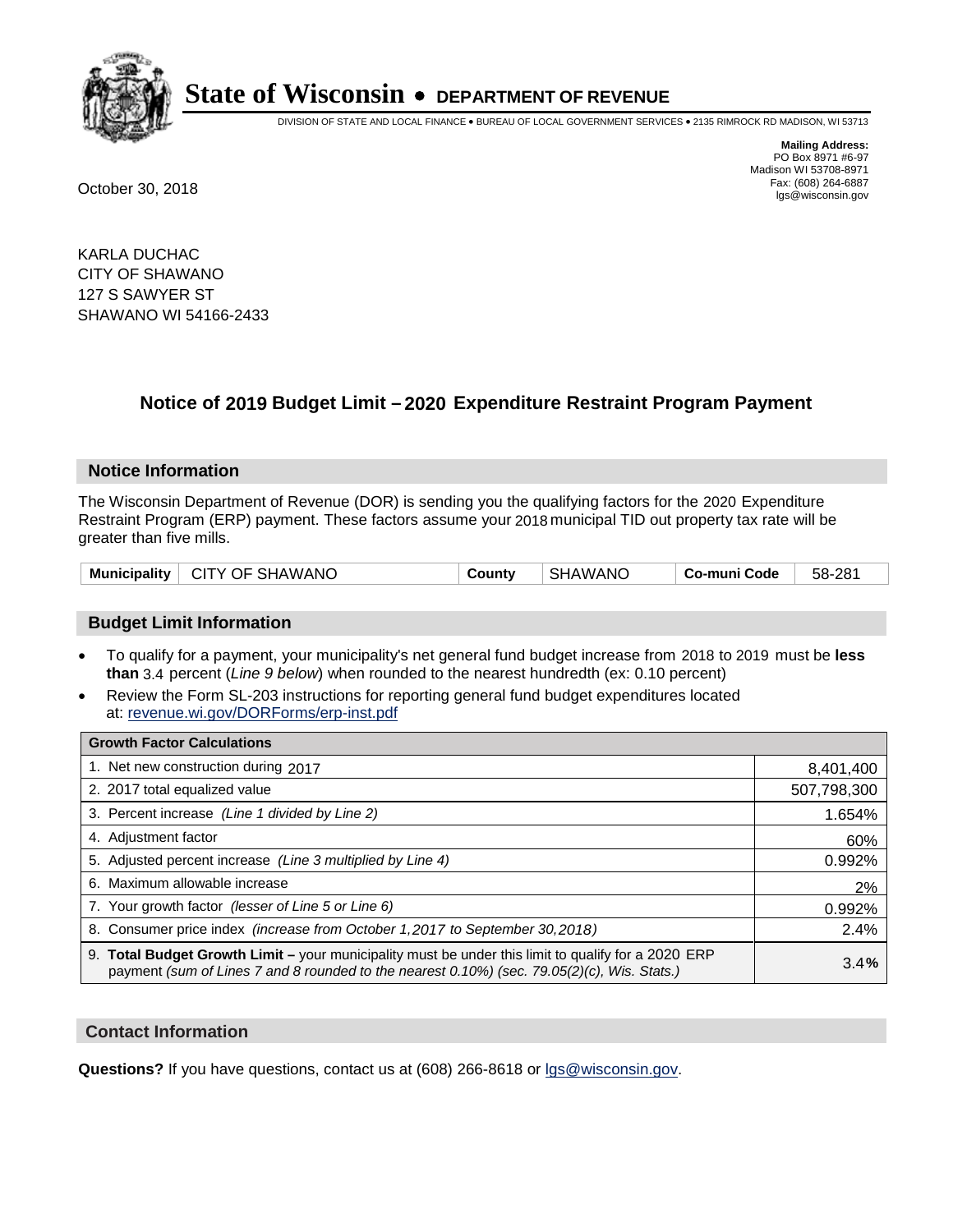

DIVISION OF STATE AND LOCAL FINANCE • BUREAU OF LOCAL GOVERNMENT SERVICES • 2135 RIMROCK RD MADISON, WI 53713

**Mailing Address:** PO Box 8971 #6-97 Madison WI 53708-8971<br>Fax: (608) 264-6887 Fax: (608) 264-6887 October 30, 2018 lgs@wisconsin.gov

KELLY RATHKE VILLAGE OF ADELL 508 SEIFERT ST ADELL WI 53001-1185

### **Notice of 2019 Budget Limit - 2020 Expenditure Restraint Program Payment**

#### **Notice Information**

The Wisconsin Department of Revenue (DOR) is sending you the qualifying factors for the 2020 Expenditure Restraint Program (ERP) payment. These factors assume your 2018 municipal TID out property tax rate will be greater than five mills.

|  | Municipality   VILLAGE OF ADELL | County | SHEBOYGAN | ∣ Co-muni Code | 59-101 |
|--|---------------------------------|--------|-----------|----------------|--------|
|--|---------------------------------|--------|-----------|----------------|--------|

#### **Budget Limit Information**

- To qualify for a payment, your municipality's net general fund budget increase from 2018 to 2019 must be less **than** 3.5 percent (*Line 9 below*) when rounded to the nearest hundredth (ex: 0.10 percent)
- Review the Form SL-203 instructions for reporting general fund budget expenditures located at: revenue.wi.gov/DORForms/erp-inst.pdf

| <b>Growth Factor Calculations</b>                                                                                                                                                                      |            |
|--------------------------------------------------------------------------------------------------------------------------------------------------------------------------------------------------------|------------|
| 1. Net new construction during 2017                                                                                                                                                                    | 664,800    |
| 2. 2017 total equalized value                                                                                                                                                                          | 36,116,800 |
| 3. Percent increase (Line 1 divided by Line 2)                                                                                                                                                         | 1.841%     |
| 4. Adjustment factor                                                                                                                                                                                   | 60%        |
| 5. Adjusted percent increase (Line 3 multiplied by Line 4)                                                                                                                                             | 1.105%     |
| 6. Maximum allowable increase                                                                                                                                                                          | 2%         |
| 7. Your growth factor (lesser of Line 5 or Line 6)                                                                                                                                                     | 1.105%     |
| 8. Consumer price index (increase from October 1,2017 to September 30,2018)                                                                                                                            | 2.4%       |
| 9. Total Budget Growth Limit - your municipality must be under this limit to qualify for a 2020 ERP<br>payment (sum of Lines 7 and 8 rounded to the nearest $0.10\%$ ) (sec. 79.05(2)(c), Wis. Stats.) | 3.5%       |

#### **Contact Information**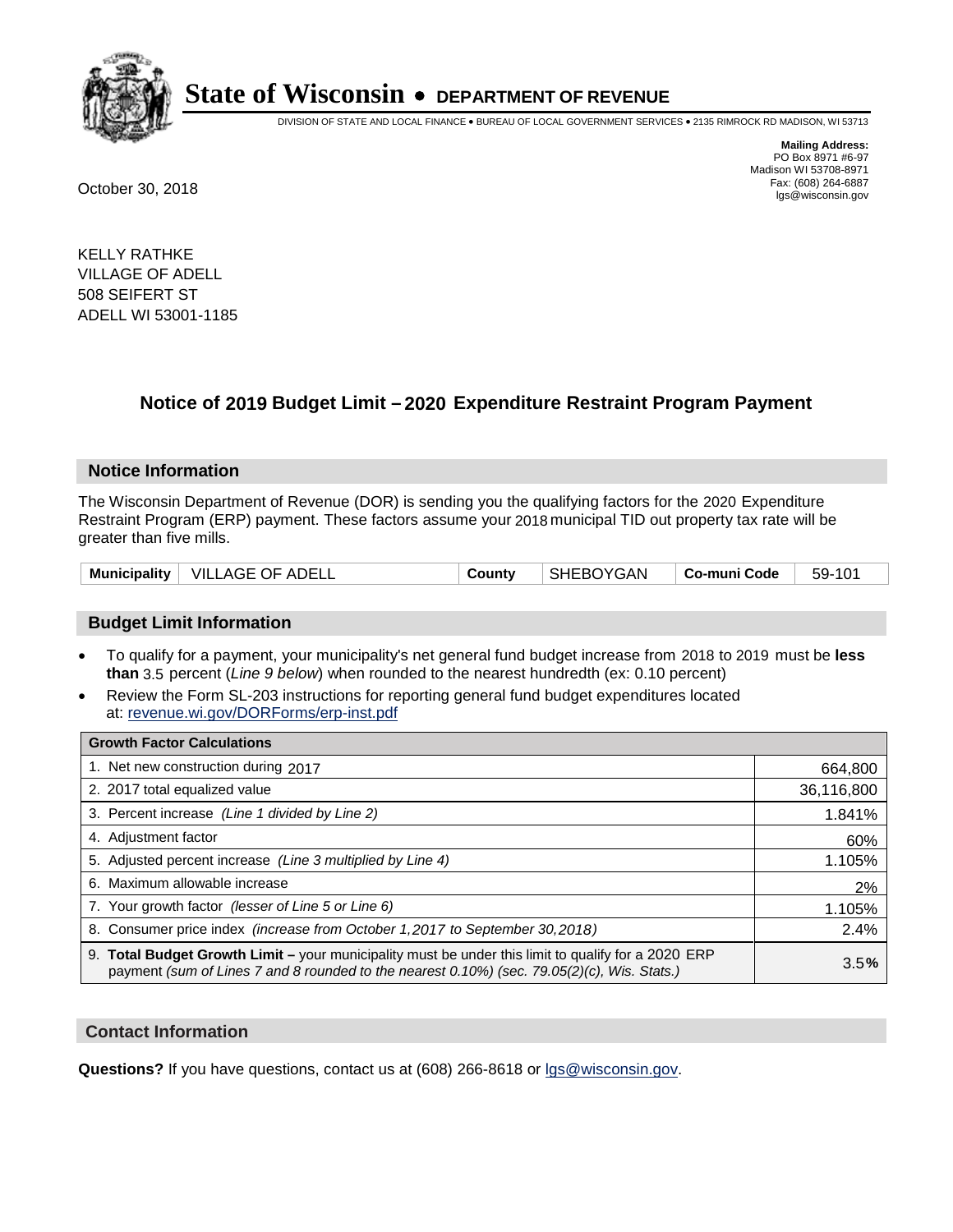

DIVISION OF STATE AND LOCAL FINANCE • BUREAU OF LOCAL GOVERNMENT SERVICES • 2135 RIMROCK RD MADISON, WI 53713

**Mailing Address:** PO Box 8971 #6-97 Madison WI 53708-8971<br>Fax: (608) 264-6887 Fax: (608) 264-6887 October 30, 2018 lgs@wisconsin.gov

JULIE BREY VILLAGE OF CEDAR GROVE 22 WILLOW AVENUE CEDAR GROVE WI 53013

### **Notice of 2019 Budget Limit - 2020 Expenditure Restraint Program Payment**

#### **Notice Information**

The Wisconsin Department of Revenue (DOR) is sending you the qualifying factors for the 2020 Expenditure Restraint Program (ERP) payment. These factors assume your 2018 municipal TID out property tax rate will be greater than five mills.

|  | Municipality   VILLAGE OF CEDAR GROVE | County | SHEBOYGAN | $\vert$ Co-muni Code $\vert$ 59-112 |  |
|--|---------------------------------------|--------|-----------|-------------------------------------|--|
|--|---------------------------------------|--------|-----------|-------------------------------------|--|

#### **Budget Limit Information**

- To qualify for a payment, your municipality's net general fund budget increase from 2018 to 2019 must be less **than** 3.0 percent (*Line 9 below*) when rounded to the nearest hundredth (ex: 0.10 percent)
- Review the Form SL-203 instructions for reporting general fund budget expenditures located at: revenue.wi.gov/DORForms/erp-inst.pdf

| <b>Growth Factor Calculations</b>                                                                                                                                                                      |             |
|--------------------------------------------------------------------------------------------------------------------------------------------------------------------------------------------------------|-------------|
| 1. Net new construction during 2017                                                                                                                                                                    | 1,444,600   |
| 2. 2017 total equalized value                                                                                                                                                                          | 140,213,900 |
| 3. Percent increase (Line 1 divided by Line 2)                                                                                                                                                         | 1.030%      |
| 4. Adjustment factor                                                                                                                                                                                   | 60%         |
| 5. Adjusted percent increase (Line 3 multiplied by Line 4)                                                                                                                                             | 0.618%      |
| 6. Maximum allowable increase                                                                                                                                                                          | 2%          |
| 7. Your growth factor (lesser of Line 5 or Line 6)                                                                                                                                                     | 0.618%      |
| 8. Consumer price index (increase from October 1,2017 to September 30,2018)                                                                                                                            | 2.4%        |
| 9. Total Budget Growth Limit - your municipality must be under this limit to qualify for a 2020 ERP<br>payment (sum of Lines 7 and 8 rounded to the nearest $0.10\%$ ) (sec. 79.05(2)(c), Wis. Stats.) | 3.0%        |

#### **Contact Information**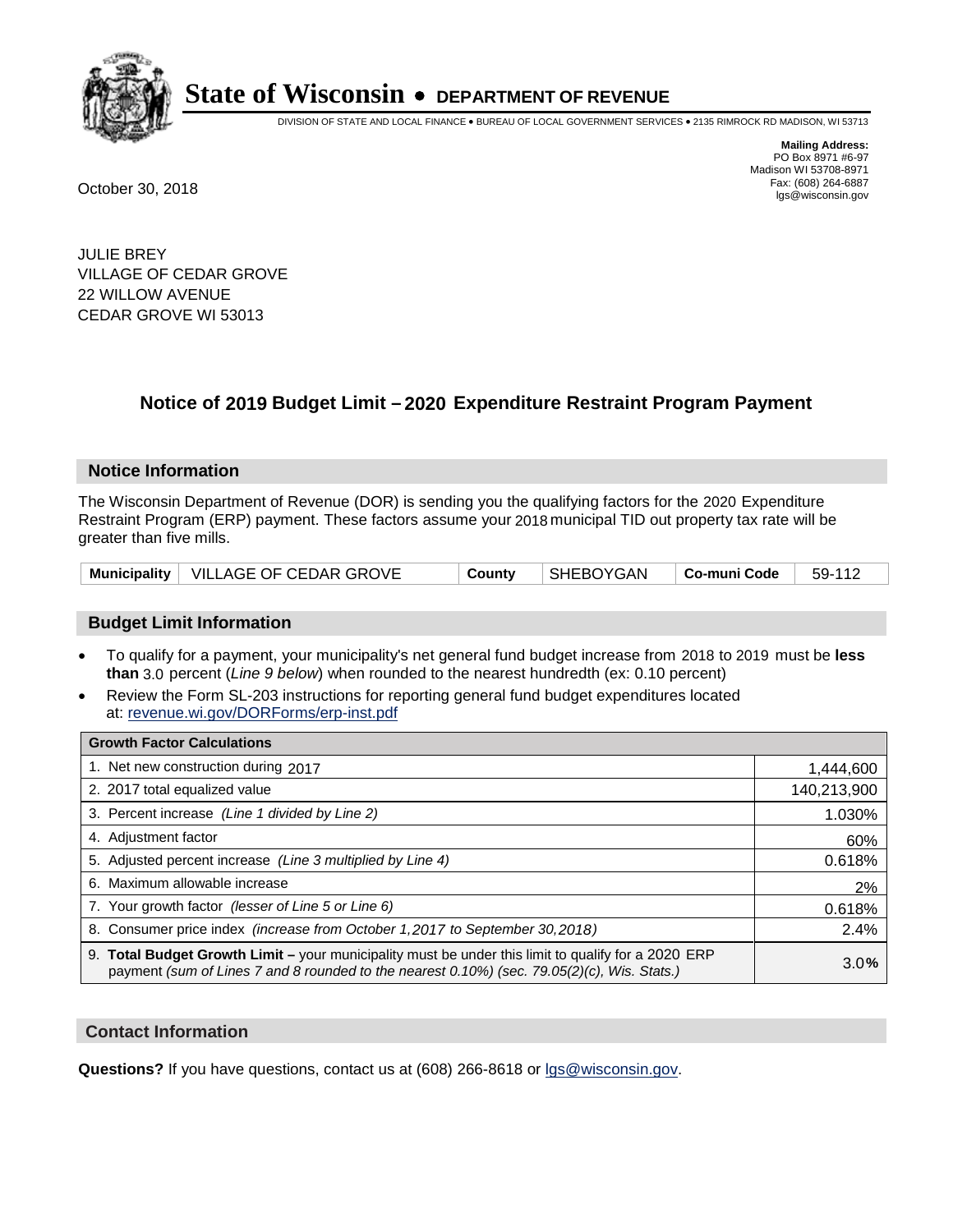

DIVISION OF STATE AND LOCAL FINANCE • BUREAU OF LOCAL GOVERNMENT SERVICES • 2135 RIMROCK RD MADISON, WI 53713

**Mailing Address:** PO Box 8971 #6-97 Madison WI 53708-8971<br>Fax: (608) 264-6887 Fax: (608) 264-6887 October 30, 2018 lgs@wisconsin.gov

MICHELE BERTRAM VILLAGE OF GLENBEULAH PO BOX 128 GLENBEULAH WI 53023-0128

### **Notice of 2019 Budget Limit - 2020 Expenditure Restraint Program Payment**

#### **Notice Information**

The Wisconsin Department of Revenue (DOR) is sending you the qualifying factors for the 2020 Expenditure Restraint Program (ERP) payment. These factors assume your 2018 municipal TID out property tax rate will be greater than five mills.

| Municipality   VILLAGE OF GLENBEULAH | County | SHEBOYGAN | $\vert$ Co-muni Code $\vert$ 59-131 |  |
|--------------------------------------|--------|-----------|-------------------------------------|--|
|--------------------------------------|--------|-----------|-------------------------------------|--|

#### **Budget Limit Information**

- To qualify for a payment, your municipality's net general fund budget increase from 2018 to 2019 must be less **than** 3.6 percent (*Line 9 below*) when rounded to the nearest hundredth (ex: 0.10 percent)
- Review the Form SL-203 instructions for reporting general fund budget expenditures located at: revenue.wi.gov/DORForms/erp-inst.pdf

| <b>Growth Factor Calculations</b>                                                                                                                                                                      |            |
|--------------------------------------------------------------------------------------------------------------------------------------------------------------------------------------------------------|------------|
| 1. Net new construction during 2017                                                                                                                                                                    | 629,100    |
| 2. 2017 total equalized value                                                                                                                                                                          | 31,947,400 |
| 3. Percent increase (Line 1 divided by Line 2)                                                                                                                                                         | 1.969%     |
| 4. Adjustment factor                                                                                                                                                                                   | 60%        |
| 5. Adjusted percent increase (Line 3 multiplied by Line 4)                                                                                                                                             | 1.181%     |
| 6. Maximum allowable increase                                                                                                                                                                          | 2%         |
| 7. Your growth factor (lesser of Line 5 or Line 6)                                                                                                                                                     | 1.181%     |
| 8. Consumer price index (increase from October 1,2017 to September 30,2018)                                                                                                                            | 2.4%       |
| 9. Total Budget Growth Limit - your municipality must be under this limit to qualify for a 2020 ERP<br>payment (sum of Lines 7 and 8 rounded to the nearest $0.10\%$ ) (sec. 79.05(2)(c), Wis. Stats.) | 3.6%       |

#### **Contact Information**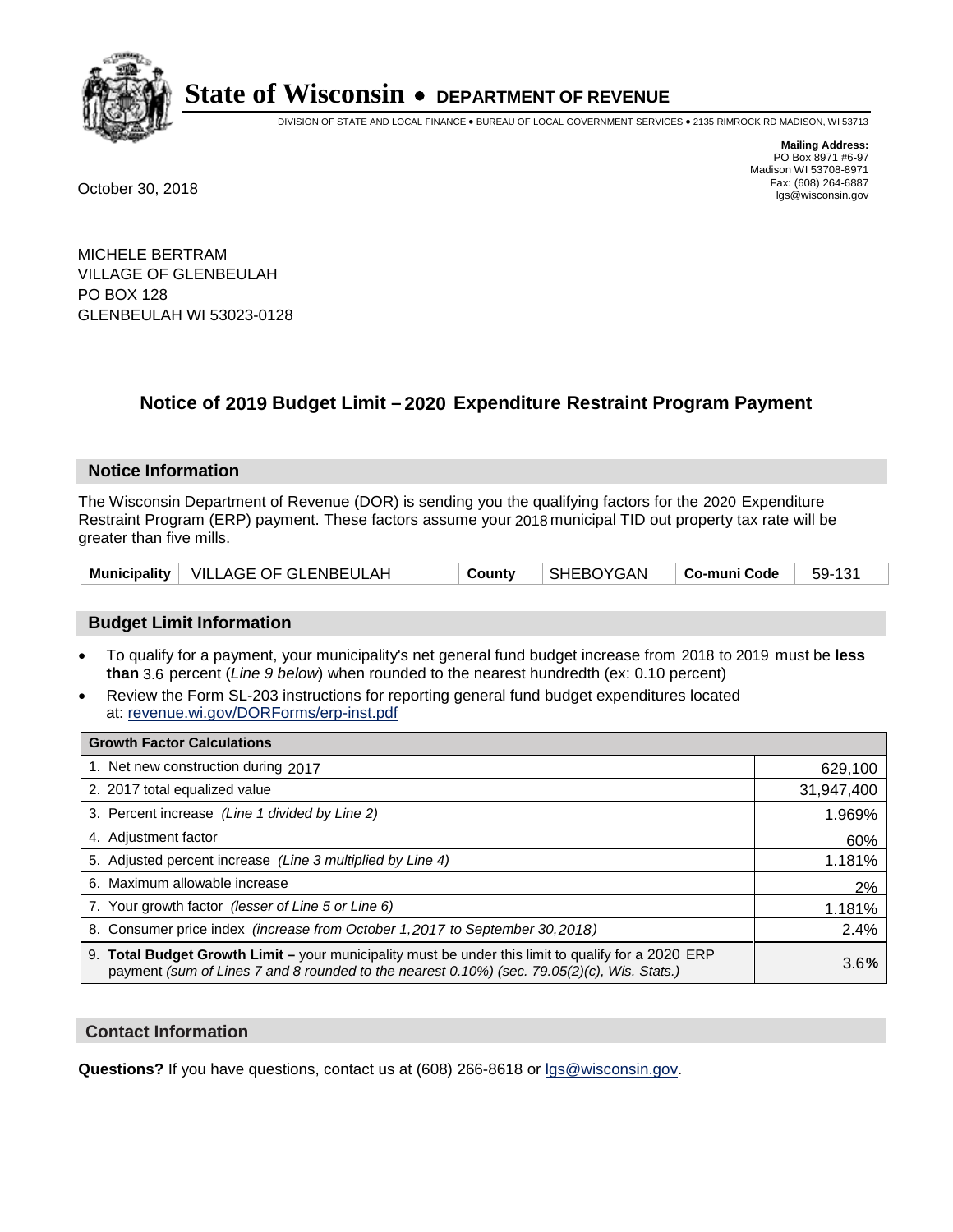

DIVISION OF STATE AND LOCAL FINANCE • BUREAU OF LOCAL GOVERNMENT SERVICES • 2135 RIMROCK RD MADISON, WI 53713

**Mailing Address:** PO Box 8971 #6-97 Madison WI 53708-8971<br>Fax: (608) 264-6887 Fax: (608) 264-6887 October 30, 2018 lgs@wisconsin.gov

LAURIE LINDOW VILLAGE OF KOHLER 319 HIGHLAND DR KOHLER WI 53044-1513

## **Notice of 2019 Budget Limit - 2020 Expenditure Restraint Program Payment**

#### **Notice Information**

The Wisconsin Department of Revenue (DOR) is sending you the qualifying factors for the 2020 Expenditure Restraint Program (ERP) payment. These factors assume your 2018 municipal TID out property tax rate will be greater than five mills.

|  | Municipality   VILLAGE OF KOHLER | County | SHEBOYGAN | ∣ Co-muni Code <sup>∣</sup> | 59-141 |
|--|----------------------------------|--------|-----------|-----------------------------|--------|
|--|----------------------------------|--------|-----------|-----------------------------|--------|

#### **Budget Limit Information**

- To qualify for a payment, your municipality's net general fund budget increase from 2018 to 2019 must be less **than** 2.6 percent (*Line 9 below*) when rounded to the nearest hundredth (ex: 0.10 percent)
- Review the Form SL-203 instructions for reporting general fund budget expenditures located at: revenue.wi.gov/DORForms/erp-inst.pdf

| <b>Growth Factor Calculations</b>                                                                                                                                                                      |             |
|--------------------------------------------------------------------------------------------------------------------------------------------------------------------------------------------------------|-------------|
| 1. Net new construction during 2017                                                                                                                                                                    | 1,365,500   |
| 2. 2017 total equalized value                                                                                                                                                                          | 447,661,200 |
| 3. Percent increase (Line 1 divided by Line 2)                                                                                                                                                         | 0.305%      |
| 4. Adjustment factor                                                                                                                                                                                   | 60%         |
| 5. Adjusted percent increase (Line 3 multiplied by Line 4)                                                                                                                                             | 0.183%      |
| 6. Maximum allowable increase                                                                                                                                                                          | 2%          |
| 7. Your growth factor (lesser of Line 5 or Line 6)                                                                                                                                                     | 0.183%      |
| 8. Consumer price index (increase from October 1,2017 to September 30,2018)                                                                                                                            | 2.4%        |
| 9. Total Budget Growth Limit - your municipality must be under this limit to qualify for a 2020 ERP<br>payment (sum of Lines 7 and 8 rounded to the nearest $0.10\%$ ) (sec. 79.05(2)(c), Wis. Stats.) | 2.6%        |

#### **Contact Information**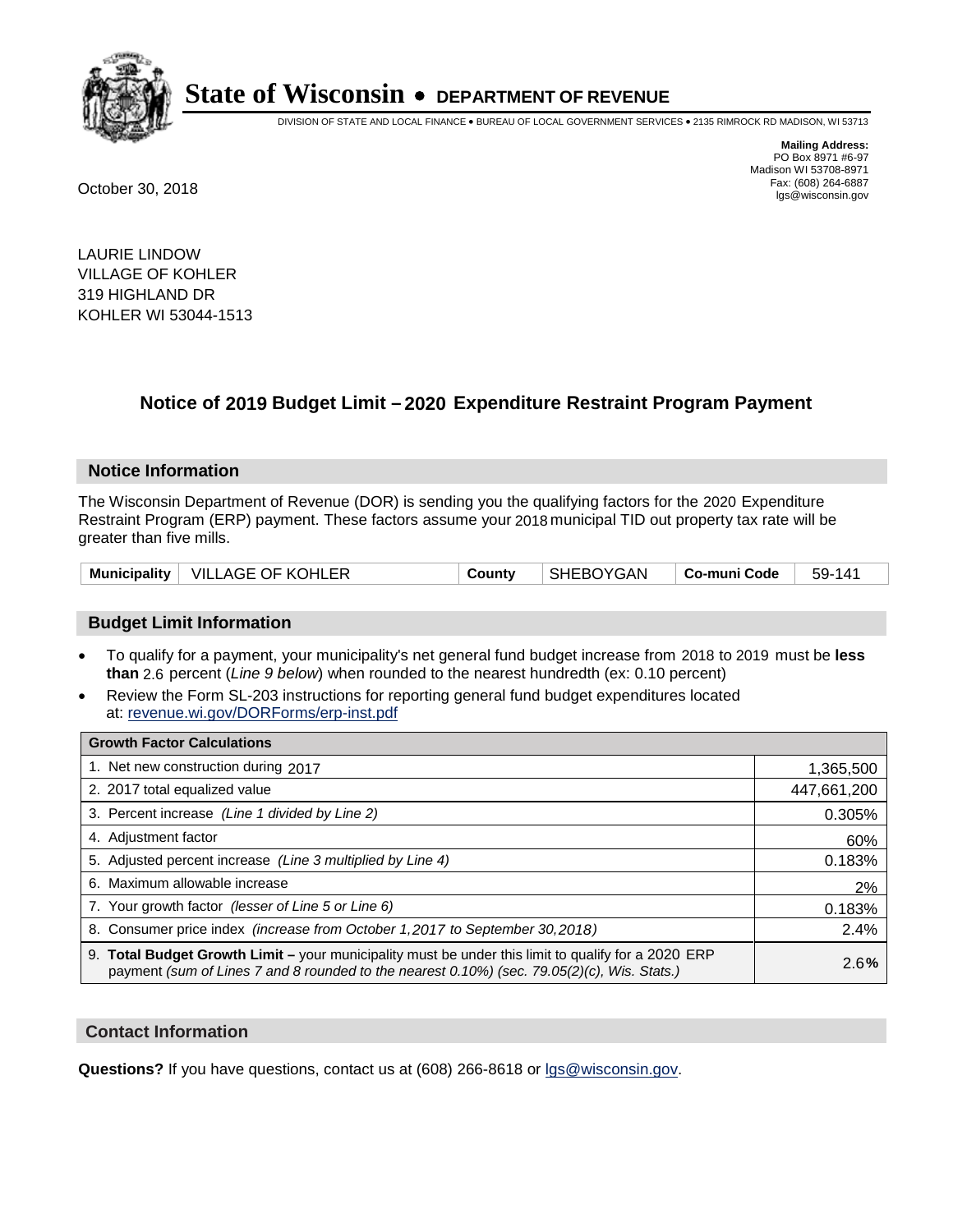

DIVISION OF STATE AND LOCAL FINANCE • BUREAU OF LOCAL GOVERNMENT SERVICES • 2135 RIMROCK RD MADISON, WI 53713

**Mailing Address:** PO Box 8971 #6-97 Madison WI 53708-8971<br>Fax: (608) 264-6887 Fax: (608) 264-6887 October 30, 2018 lgs@wisconsin.gov

JILL LUDENS VILLAGE OF OOSTBURG PO BOX 700227 OOSTBURG WI 53070-0227

### **Notice of 2019 Budget Limit - 2020 Expenditure Restraint Program Payment**

#### **Notice Information**

The Wisconsin Department of Revenue (DOR) is sending you the qualifying factors for the 2020 Expenditure Restraint Program (ERP) payment. These factors assume your 2018 municipal TID out property tax rate will be greater than five mills.

| Municipality   VILLAGE OF OOSTBURG | County | SHEBOYGAN | │ Co-muni Code │ | 59-165 |
|------------------------------------|--------|-----------|------------------|--------|
|------------------------------------|--------|-----------|------------------|--------|

#### **Budget Limit Information**

- To qualify for a payment, your municipality's net general fund budget increase from 2018 to 2019 must be less **than** 4.4 percent (*Line 9 below*) when rounded to the nearest hundredth (ex: 0.10 percent)
- Review the Form SL-203 instructions for reporting general fund budget expenditures located at: revenue.wi.gov/DORForms/erp-inst.pdf

| <b>Growth Factor Calculations</b>                                                                                                                                                                      |             |
|--------------------------------------------------------------------------------------------------------------------------------------------------------------------------------------------------------|-------------|
| 1. Net new construction during 2017                                                                                                                                                                    | 10,501,400  |
| 2. 2017 total equalized value                                                                                                                                                                          | 205,258,800 |
| 3. Percent increase (Line 1 divided by Line 2)                                                                                                                                                         | 5.116%      |
| 4. Adjustment factor                                                                                                                                                                                   | 60%         |
| 5. Adjusted percent increase (Line 3 multiplied by Line 4)                                                                                                                                             | 3.070%      |
| 6. Maximum allowable increase                                                                                                                                                                          | 2%          |
| 7. Your growth factor (lesser of Line 5 or Line 6)                                                                                                                                                     | 2.000%      |
| 8. Consumer price index (increase from October 1,2017 to September 30,2018)                                                                                                                            | 2.4%        |
| 9. Total Budget Growth Limit - your municipality must be under this limit to qualify for a 2020 ERP<br>payment (sum of Lines 7 and 8 rounded to the nearest $0.10\%$ ) (sec. 79.05(2)(c), Wis. Stats.) | 4.4%        |

#### **Contact Information**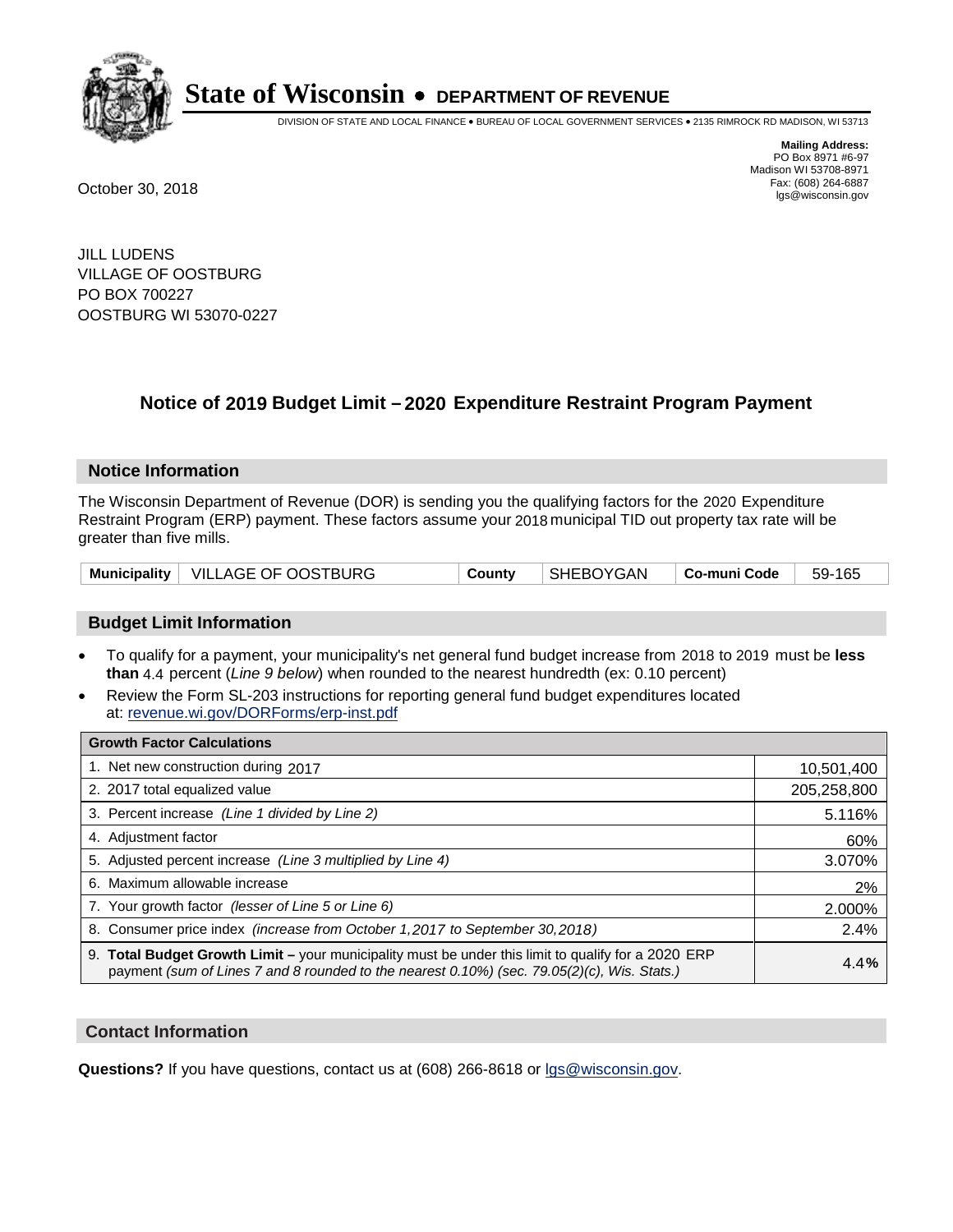

DIVISION OF STATE AND LOCAL FINANCE • BUREAU OF LOCAL GOVERNMENT SERVICES • 2135 RIMROCK RD MADISON, WI 53713

**Mailing Address:** PO Box 8971 #6-97 Madison WI 53708-8971<br>Fax: (608) 264-6887 Fax: (608) 264-6887 October 30, 2018 lgs@wisconsin.gov

LYNN VIDEKOVICH COENEN VILLAGE OF RANDOM LAKE PO BOX 344 RANDOM LAKE WI 53075-0344

## **Notice of 2019 Budget Limit - 2020 Expenditure Restraint Program Payment**

#### **Notice Information**

The Wisconsin Department of Revenue (DOR) is sending you the qualifying factors for the 2020 Expenditure Restraint Program (ERP) payment. These factors assume your 2018 municipal TID out property tax rate will be greater than five mills.

|  | Municipality   VILLAGE OF RANDOM LAKE | County | SHEBOYGAN | Co-muni Code | $59-176$ |
|--|---------------------------------------|--------|-----------|--------------|----------|
|--|---------------------------------------|--------|-----------|--------------|----------|

#### **Budget Limit Information**

- To qualify for a payment, your municipality's net general fund budget increase from 2018 to 2019 must be less **than** 2.7 percent (*Line 9 below*) when rounded to the nearest hundredth (ex: 0.10 percent)
- Review the Form SL-203 instructions for reporting general fund budget expenditures located at: revenue.wi.gov/DORForms/erp-inst.pdf

| <b>Growth Factor Calculations</b>                                                                                                                                                                      |             |
|--------------------------------------------------------------------------------------------------------------------------------------------------------------------------------------------------------|-------------|
| 1. Net new construction during 2017                                                                                                                                                                    | 640,100     |
| 2. 2017 total equalized value                                                                                                                                                                          | 145,911,600 |
| 3. Percent increase (Line 1 divided by Line 2)                                                                                                                                                         | 0.439%      |
| 4. Adjustment factor                                                                                                                                                                                   | 60%         |
| 5. Adjusted percent increase (Line 3 multiplied by Line 4)                                                                                                                                             | 0.263%      |
| 6. Maximum allowable increase                                                                                                                                                                          | 2%          |
| 7. Your growth factor (lesser of Line 5 or Line 6)                                                                                                                                                     | 0.263%      |
| 8. Consumer price index (increase from October 1,2017 to September 30,2018)                                                                                                                            | 2.4%        |
| 9. Total Budget Growth Limit - your municipality must be under this limit to qualify for a 2020 ERP<br>payment (sum of Lines 7 and 8 rounded to the nearest $0.10\%$ ) (sec. 79.05(2)(c), Wis. Stats.) | 2.7%        |

#### **Contact Information**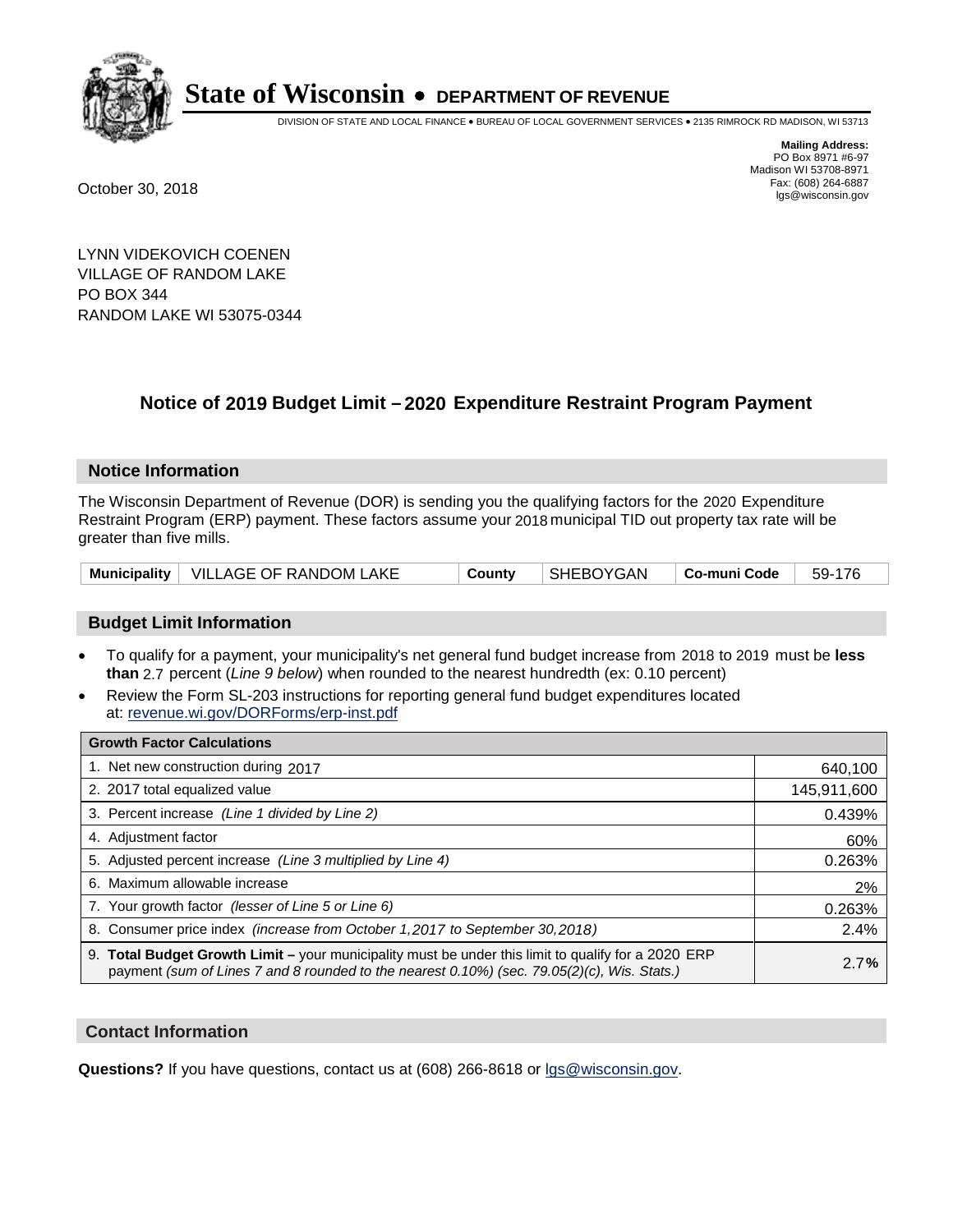

DIVISION OF STATE AND LOCAL FINANCE • BUREAU OF LOCAL GOVERNMENT SERVICES • 2135 RIMROCK RD MADISON, WI 53713

**Mailing Address:** PO Box 8971 #6-97 Madison WI 53708-8971<br>Fax: (608) 264-6887 Fax: (608) 264-6887 October 30, 2018 lgs@wisconsin.gov

MICHELLE BRECHT VILLAGE OF WALDO P O BOX 202 WALDO WI 53093-0202

## **Notice of 2019 Budget Limit - 2020 Expenditure Restraint Program Payment**

#### **Notice Information**

The Wisconsin Department of Revenue (DOR) is sending you the qualifying factors for the 2020 Expenditure Restraint Program (ERP) payment. These factors assume your 2018 municipal TID out property tax rate will be greater than five mills.

|  | Municipality   VILLAGE OF WALDO | County | <b>SHEBOYGAN</b> | ∣ Co-muni Code ∣ | 59-191 |
|--|---------------------------------|--------|------------------|------------------|--------|
|--|---------------------------------|--------|------------------|------------------|--------|

#### **Budget Limit Information**

- To qualify for a payment, your municipality's net general fund budget increase from 2018 to 2019 must be less **than** 4.1 percent (*Line 9 below*) when rounded to the nearest hundredth (ex: 0.10 percent)
- Review the Form SL-203 instructions for reporting general fund budget expenditures located at: revenue.wi.gov/DORForms/erp-inst.pdf

| <b>Growth Factor Calculations</b>                                                                                                                                                                      |            |
|--------------------------------------------------------------------------------------------------------------------------------------------------------------------------------------------------------|------------|
| 1. Net new construction during 2017                                                                                                                                                                    | 871,100    |
| 2. 2017 total equalized value                                                                                                                                                                          | 30,880,000 |
| 3. Percent increase (Line 1 divided by Line 2)                                                                                                                                                         | 2.821%     |
| 4. Adjustment factor                                                                                                                                                                                   | 60%        |
| 5. Adjusted percent increase (Line 3 multiplied by Line 4)                                                                                                                                             | 1.693%     |
| 6. Maximum allowable increase                                                                                                                                                                          | 2%         |
| 7. Your growth factor (lesser of Line 5 or Line 6)                                                                                                                                                     | 1.693%     |
| 8. Consumer price index (increase from October 1,2017 to September 30,2018)                                                                                                                            | 2.4%       |
| 9. Total Budget Growth Limit - your municipality must be under this limit to qualify for a 2020 ERP<br>payment (sum of Lines 7 and 8 rounded to the nearest $0.10\%$ ) (sec. 79.05(2)(c), Wis. Stats.) | 4.1%       |

#### **Contact Information**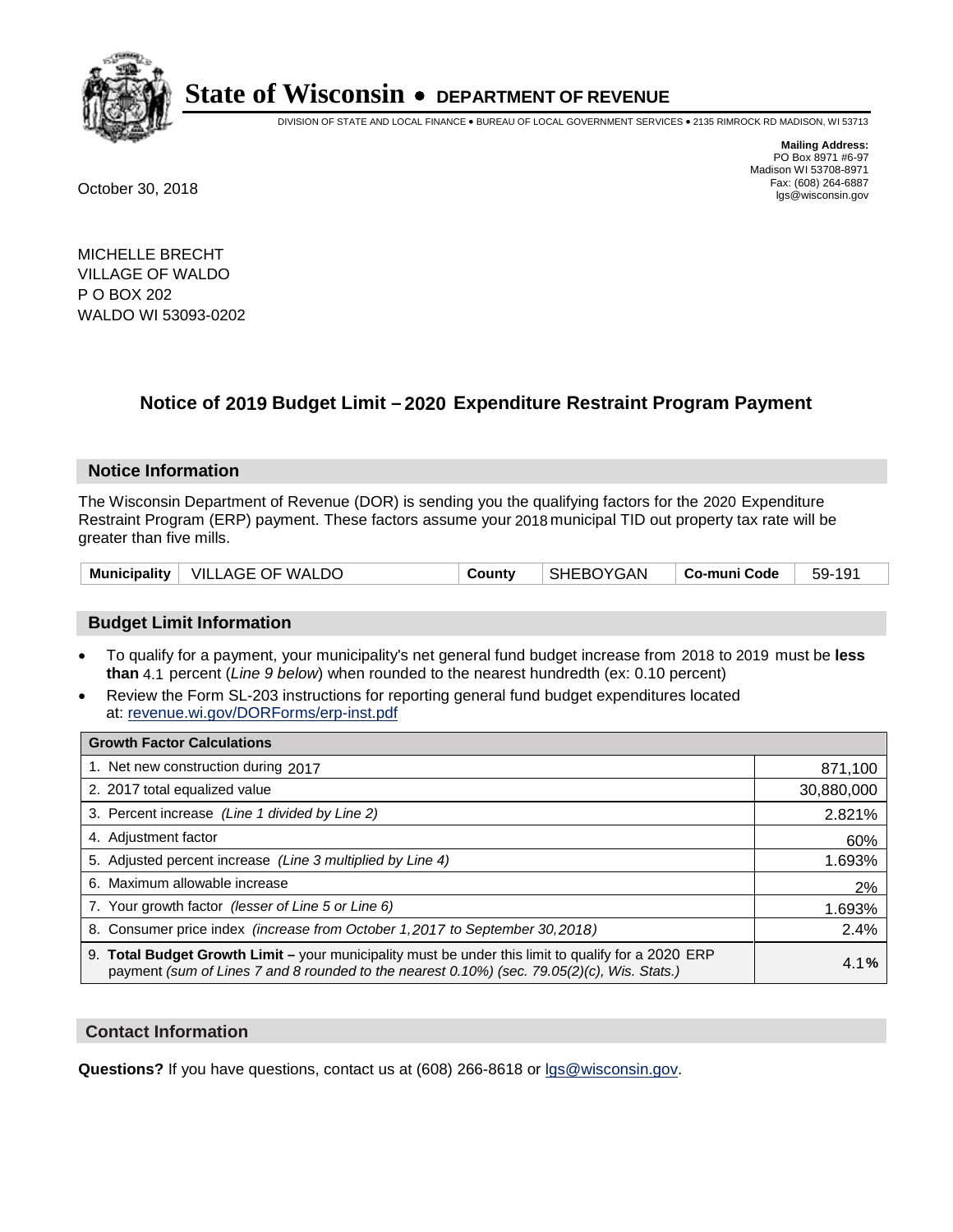

DIVISION OF STATE AND LOCAL FINANCE • BUREAU OF LOCAL GOVERNMENT SERVICES • 2135 RIMROCK RD MADISON, WI 53713

**Mailing Address:** PO Box 8971 #6-97 Madison WI 53708-8971<br>Fax: (608) 264-6887 Fax: (608) 264-6887 October 30, 2018 lgs@wisconsin.gov

PATRICIA HUBERTY CITY OF PLYMOUTH PO BOX 107 PLYMOUTH WI 53073-0107

### **Notice of 2019 Budget Limit - 2020 Expenditure Restraint Program Payment**

#### **Notice Information**

The Wisconsin Department of Revenue (DOR) is sending you the qualifying factors for the 2020 Expenditure Restraint Program (ERP) payment. These factors assume your 2018 municipal TID out property tax rate will be greater than five mills.

|  | Municipality   CITY OF PLYMOUTH | County | SHEBOYGAN | $\mathbf{Q}$ Co-muni Code $\mathbf{Q}$ | $\vert$ 59-271 |
|--|---------------------------------|--------|-----------|----------------------------------------|----------------|
|--|---------------------------------|--------|-----------|----------------------------------------|----------------|

#### **Budget Limit Information**

- To qualify for a payment, your municipality's net general fund budget increase from 2018 to 2019 must be less **than** 4.0 percent (*Line 9 below*) when rounded to the nearest hundredth (ex: 0.10 percent)
- Review the Form SL-203 instructions for reporting general fund budget expenditures located at: revenue.wi.gov/DORForms/erp-inst.pdf

| <b>Growth Factor Calculations</b>                                                                                                                                                                  |             |
|----------------------------------------------------------------------------------------------------------------------------------------------------------------------------------------------------|-------------|
| 1. Net new construction during 2017                                                                                                                                                                | 20,165,100  |
| 2. 2017 total equalized value                                                                                                                                                                      | 735,830,400 |
| 3. Percent increase (Line 1 divided by Line 2)                                                                                                                                                     | 2.740%      |
| 4. Adjustment factor                                                                                                                                                                               | 60%         |
| 5. Adjusted percent increase (Line 3 multiplied by Line 4)                                                                                                                                         | 1.644%      |
| 6. Maximum allowable increase                                                                                                                                                                      | 2%          |
| 7. Your growth factor (lesser of Line 5 or Line 6)                                                                                                                                                 | 1.644%      |
| 8. Consumer price index (increase from October 1, 2017 to September 30, 2018)                                                                                                                      | 2.4%        |
| 9. Total Budget Growth Limit - your municipality must be under this limit to qualify for a 2020 ERP<br>payment (sum of Lines 7 and 8 rounded to the nearest 0.10%) (sec. 79.05(2)(c), Wis. Stats.) | 4.0%        |

#### **Contact Information**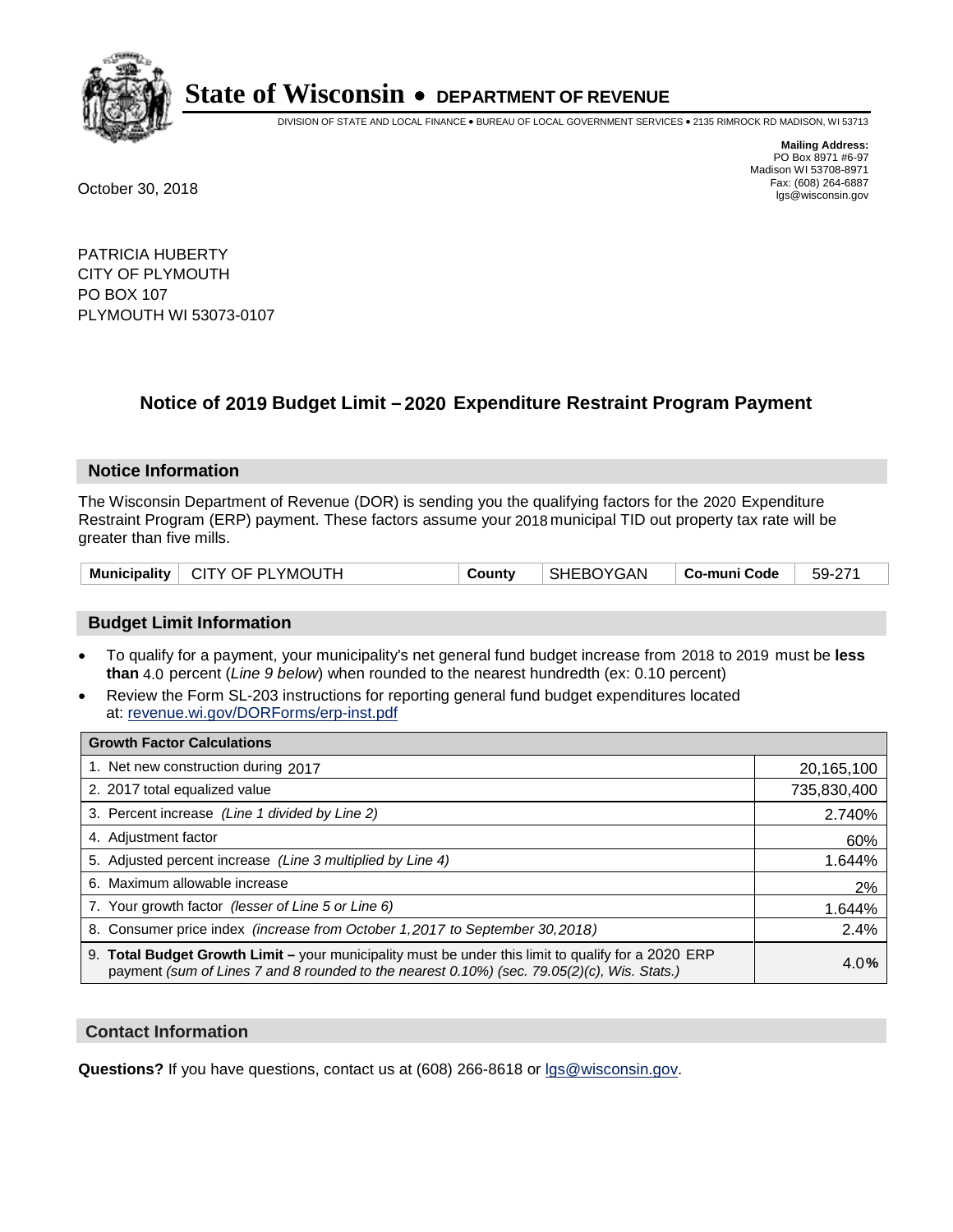

DIVISION OF STATE AND LOCAL FINANCE • BUREAU OF LOCAL GOVERNMENT SERVICES • 2135 RIMROCK RD MADISON, WI 53713

**Mailing Address:** PO Box 8971 #6-97 Madison WI 53708-8971<br>Fax: (608) 264-6887 Fax: (608) 264-6887 October 30, 2018 lgs@wisconsin.gov

MEREDITH DEBRUIN CITY OF SHEBOYGAN 828 CENTER AVE SHEBOYGAN WI 53081-4442

### **Notice of 2019 Budget Limit - 2020 Expenditure Restraint Program Payment**

#### **Notice Information**

The Wisconsin Department of Revenue (DOR) is sending you the qualifying factors for the 2020 Expenditure Restraint Program (ERP) payment. These factors assume your 2018 municipal TID out property tax rate will be greater than five mills.

| Municipality   CITY OF SHEBOYGAN | County | SHEBOYGAN | $\vert$ Co-muni Code $\vert$ 59-281 |  |
|----------------------------------|--------|-----------|-------------------------------------|--|
|----------------------------------|--------|-----------|-------------------------------------|--|

#### **Budget Limit Information**

- To qualify for a payment, your municipality's net general fund budget increase from 2018 to 2019 must be less **than** 3.3 percent (*Line 9 below*) when rounded to the nearest hundredth (ex: 0.10 percent)
- Review the Form SL-203 instructions for reporting general fund budget expenditures located at: revenue.wi.gov/DORForms/erp-inst.pdf

| <b>Growth Factor Calculations</b>                                                                                                                                                                      |               |
|--------------------------------------------------------------------------------------------------------------------------------------------------------------------------------------------------------|---------------|
| 1. Net new construction during 2017                                                                                                                                                                    | 41,224,500    |
| 2. 2017 total equalized value                                                                                                                                                                          | 2,619,605,000 |
| 3. Percent increase (Line 1 divided by Line 2)                                                                                                                                                         | 1.574%        |
| 4. Adjustment factor                                                                                                                                                                                   | 60%           |
| 5. Adjusted percent increase (Line 3 multiplied by Line 4)                                                                                                                                             | 0.944%        |
| 6. Maximum allowable increase                                                                                                                                                                          | 2%            |
| 7. Your growth factor (lesser of Line 5 or Line 6)                                                                                                                                                     | 0.944%        |
| 8. Consumer price index (increase from October 1,2017 to September 30,2018)                                                                                                                            | 2.4%          |
| 9. Total Budget Growth Limit - your municipality must be under this limit to qualify for a 2020 ERP<br>payment (sum of Lines 7 and 8 rounded to the nearest $0.10\%$ ) (sec. 79.05(2)(c), Wis. Stats.) | 3.3%          |

#### **Contact Information**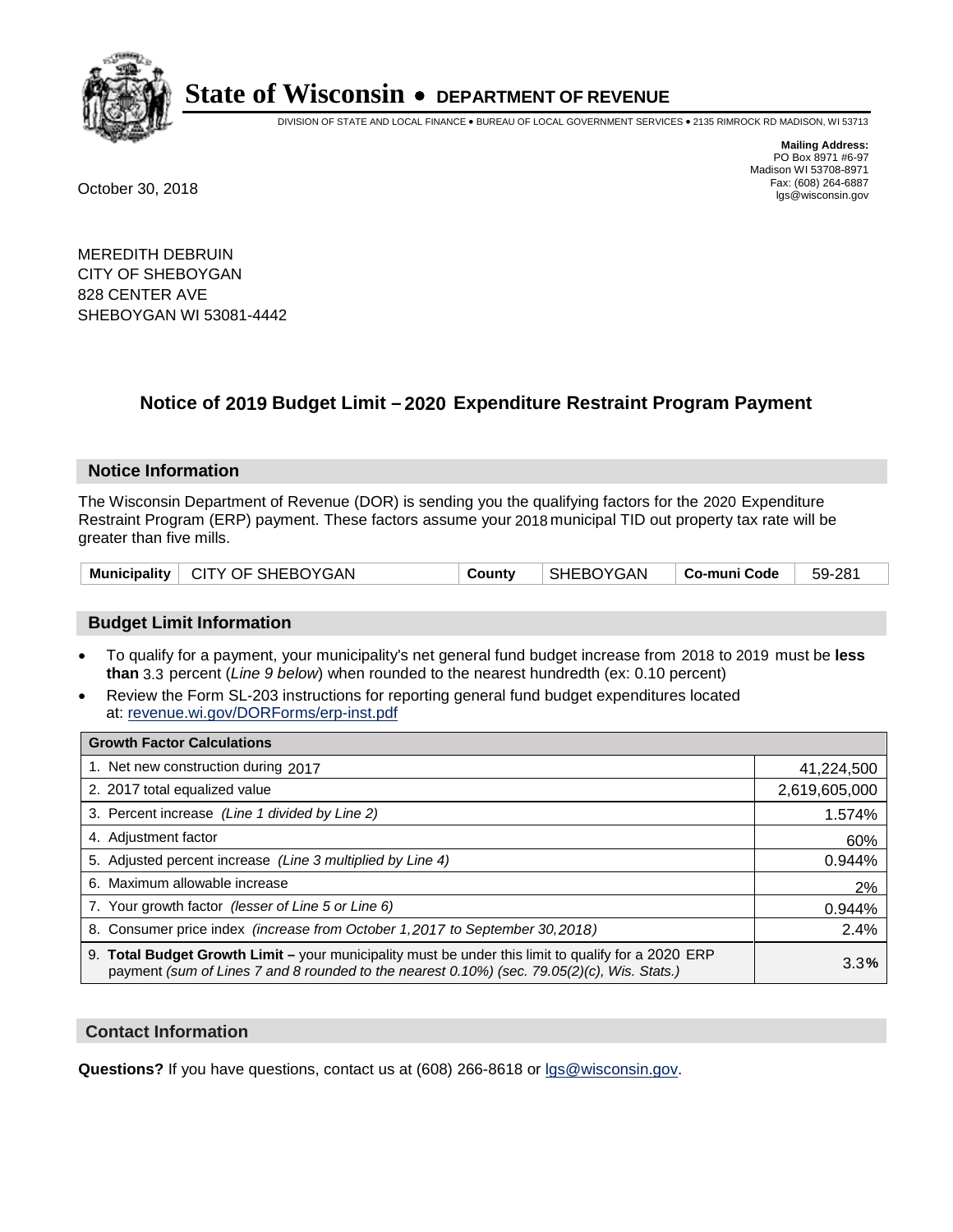

DIVISION OF STATE AND LOCAL FINANCE • BUREAU OF LOCAL GOVERNMENT SERVICES • 2135 RIMROCK RD MADISON, WI 53713

**Mailing Address:** PO Box 8971 #6-97 Madison WI 53708-8971<br>Fax: (608) 264-6887 Fax: (608) 264-6887 October 30, 2018 lgs@wisconsin.gov

SABRINA DITTMAN CITY OF SHEBOYGAN FALLS PO BOX 186 SHEBOYGAN FALLS WI 53085-0186

### **Notice of 2019 Budget Limit - 2020 Expenditure Restraint Program Payment**

#### **Notice Information**

The Wisconsin Department of Revenue (DOR) is sending you the qualifying factors for the 2020 Expenditure Restraint Program (ERP) payment. These factors assume your 2018 municipal TID out property tax rate will be greater than five mills.

#### **Budget Limit Information**

- To qualify for a payment, your municipality's net general fund budget increase from 2018 to 2019 must be less **than** 3.4 percent (*Line 9 below*) when rounded to the nearest hundredth (ex: 0.10 percent)
- Review the Form SL-203 instructions for reporting general fund budget expenditures located at: revenue.wi.gov/DORForms/erp-inst.pdf

| <b>Growth Factor Calculations</b>                                                                                                                                                                  |             |
|----------------------------------------------------------------------------------------------------------------------------------------------------------------------------------------------------|-------------|
| 1. Net new construction during 2017                                                                                                                                                                | 10,133,400  |
| 2. 2017 total equalized value                                                                                                                                                                      | 608,269,400 |
| 3. Percent increase (Line 1 divided by Line 2)                                                                                                                                                     | 1.666%      |
| 4. Adjustment factor                                                                                                                                                                               | 60%         |
| 5. Adjusted percent increase (Line 3 multiplied by Line 4)                                                                                                                                         | 1.000%      |
| 6. Maximum allowable increase                                                                                                                                                                      | 2%          |
| 7. Your growth factor (lesser of Line 5 or Line 6)                                                                                                                                                 | 1.000%      |
| 8. Consumer price index (increase from October 1,2017 to September 30,2018)                                                                                                                        | 2.4%        |
| 9. Total Budget Growth Limit - your municipality must be under this limit to qualify for a 2020 ERP<br>payment (sum of Lines 7 and 8 rounded to the nearest 0.10%) (sec. 79.05(2)(c), Wis. Stats.) | 3.4%        |

#### **Contact Information**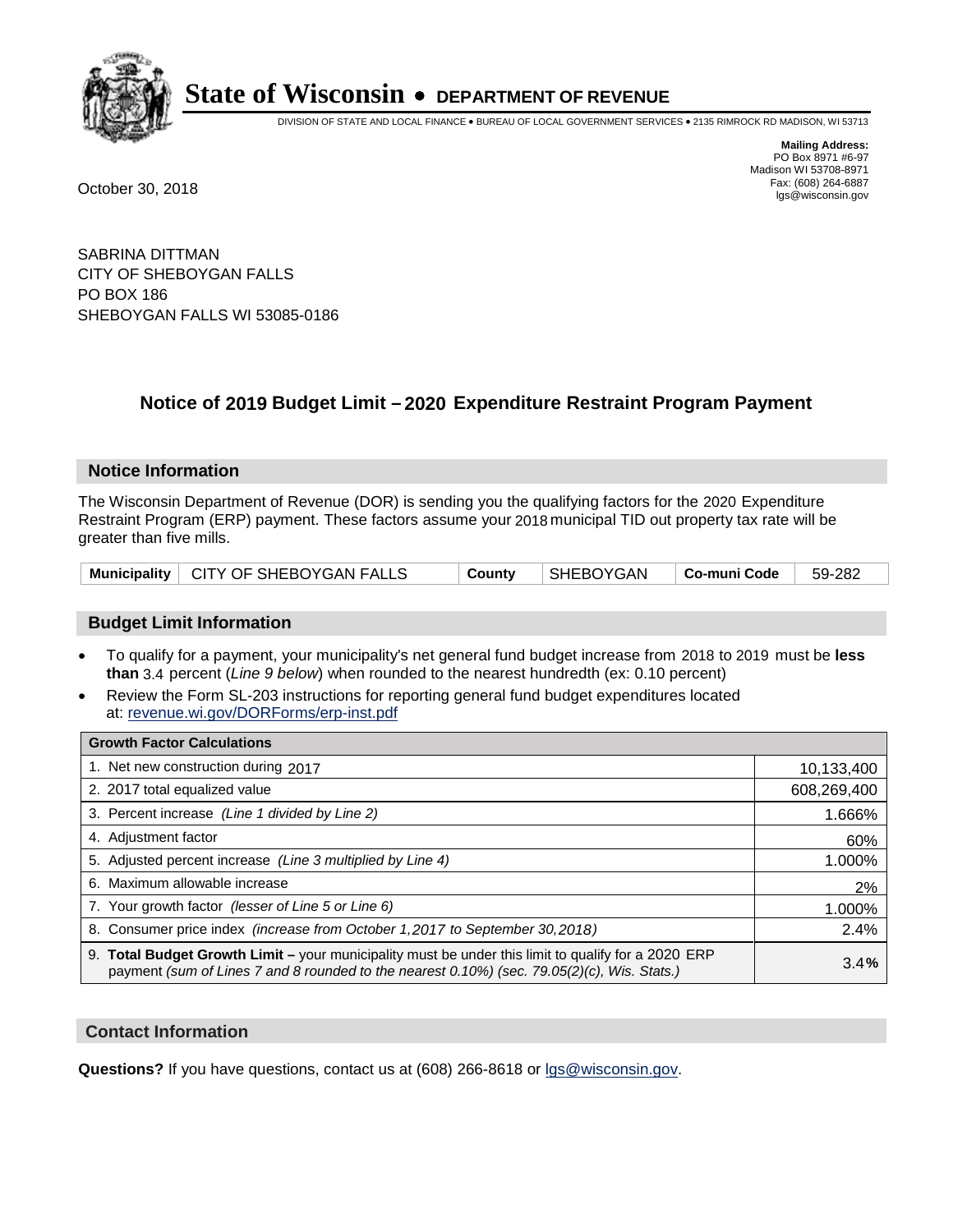

DIVISION OF STATE AND LOCAL FINANCE • BUREAU OF LOCAL GOVERNMENT SERVICES • 2135 RIMROCK RD MADISON, WI 53713

**Mailing Address:** PO Box 8971 #6-97 Madison WI 53708-8971<br>Fax: (608) 264-6887 Fax: (608) 264-6887 October 30, 2018 lgs@wisconsin.gov

CANDICE GRUNSETH VILLAGE OF GILMAN PO BOX 157 GILMAN WI 54433-0157

### **Notice of 2019 Budget Limit - 2020 Expenditure Restraint Program Payment**

#### **Notice Information**

The Wisconsin Department of Revenue (DOR) is sending you the qualifying factors for the 2020 Expenditure Restraint Program (ERP) payment. These factors assume your 2018 municipal TID out property tax rate will be greater than five mills.

| VILLAGE OF GILMAN | <b>TAYLOR</b> | 60-131       |
|-------------------|---------------|--------------|
| Municipality      | County        | Co-muni Code |

#### **Budget Limit Information**

- To qualify for a payment, your municipality's net general fund budget increase from 2018 to 2019 must be less **than** 2.4 percent (*Line 9 below*) when rounded to the nearest hundredth (ex: 0.10 percent)
- Review the Form SL-203 instructions for reporting general fund budget expenditures located at: revenue.wi.gov/DORForms/erp-inst.pdf

| <b>Growth Factor Calculations</b>                                                                                                                                                                  |            |
|----------------------------------------------------------------------------------------------------------------------------------------------------------------------------------------------------|------------|
| 1. Net new construction during 2017                                                                                                                                                                | $-68,700$  |
| 2. 2017 total equalized value                                                                                                                                                                      | 19,417,300 |
| 3. Percent increase (Line 1 divided by Line 2)                                                                                                                                                     | $-0.354%$  |
| 4. Adjustment factor                                                                                                                                                                               | 60%        |
| 5. Adjusted percent increase (Line 3 multiplied by Line 4)                                                                                                                                         | $-0.212%$  |
| 6. Maximum allowable increase                                                                                                                                                                      | 2%         |
| 7. Your growth factor (lesser of Line 5 or Line 6)                                                                                                                                                 | 0.000%     |
| 8. Consumer price index (increase from October 1,2017 to September 30,2018)                                                                                                                        | 2.4%       |
| 9. Total Budget Growth Limit – your municipality must be under this limit to qualify for a 2020 ERP<br>payment (sum of Lines 7 and 8 rounded to the nearest 0.10%) (sec. 79.05(2)(c), Wis. Stats.) | 2.4%       |

#### **Contact Information**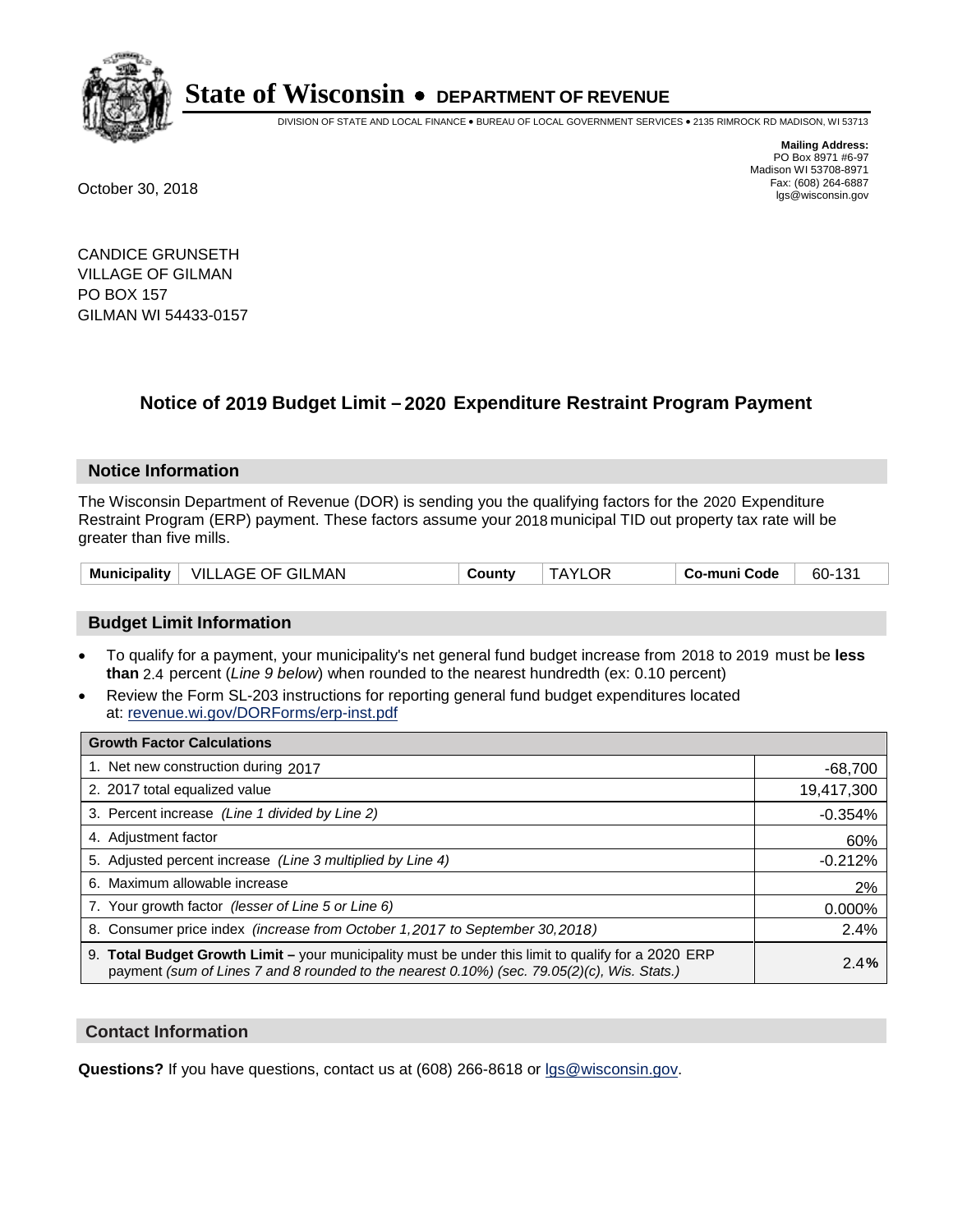

DIVISION OF STATE AND LOCAL FINANCE • BUREAU OF LOCAL GOVERNMENT SERVICES • 2135 RIMROCK RD MADISON, WI 53713

**Mailing Address:** PO Box 8971 #6-97 Madison WI 53708-8971<br>Fax: (608) 264-6887 Fax: (608) 264-6887 October 30, 2018 lgs@wisconsin.gov

DAWN SWENSON VILLAGE OF RIB LAKE PO BOX 205 RIB LAKE WI 54470-0205

### **Notice of 2019 Budget Limit - 2020 Expenditure Restraint Program Payment**

#### **Notice Information**

The Wisconsin Department of Revenue (DOR) is sending you the qualifying factors for the 2020 Expenditure Restraint Program (ERP) payment. These factors assume your 2018 municipal TID out property tax rate will be greater than five mills.

| <b>Municipality</b> | $\perp$ VILLAGE OF RIB LAKE | County | .OF<br>TAYI ۱ | Co-muni Code | 60-176 |
|---------------------|-----------------------------|--------|---------------|--------------|--------|
|---------------------|-----------------------------|--------|---------------|--------------|--------|

#### **Budget Limit Information**

- To qualify for a payment, your municipality's net general fund budget increase from 2018 to 2019 must be less **than** 2.4 percent (*Line 9 below*) when rounded to the nearest hundredth (ex: 0.10 percent)
- Review the Form SL-203 instructions for reporting general fund budget expenditures located at: revenue.wi.gov/DORForms/erp-inst.pdf

| <b>Growth Factor Calculations</b>                                                                                                                                                                      |            |
|--------------------------------------------------------------------------------------------------------------------------------------------------------------------------------------------------------|------------|
| 1. Net new construction during 2017                                                                                                                                                                    | 24,400     |
| 2. 2017 total equalized value                                                                                                                                                                          | 34,567,600 |
| 3. Percent increase (Line 1 divided by Line 2)                                                                                                                                                         | 0.071%     |
| 4. Adjustment factor                                                                                                                                                                                   | 60%        |
| 5. Adjusted percent increase (Line 3 multiplied by Line 4)                                                                                                                                             | 0.043%     |
| 6. Maximum allowable increase                                                                                                                                                                          | 2%         |
| 7. Your growth factor (lesser of Line 5 or Line 6)                                                                                                                                                     | 0.043%     |
| 8. Consumer price index (increase from October 1,2017 to September 30,2018)                                                                                                                            | 2.4%       |
| 9. Total Budget Growth Limit - your municipality must be under this limit to qualify for a 2020 ERP<br>payment (sum of Lines 7 and 8 rounded to the nearest $0.10\%$ ) (sec. 79.05(2)(c), Wis. Stats.) | 2.4%       |

#### **Contact Information**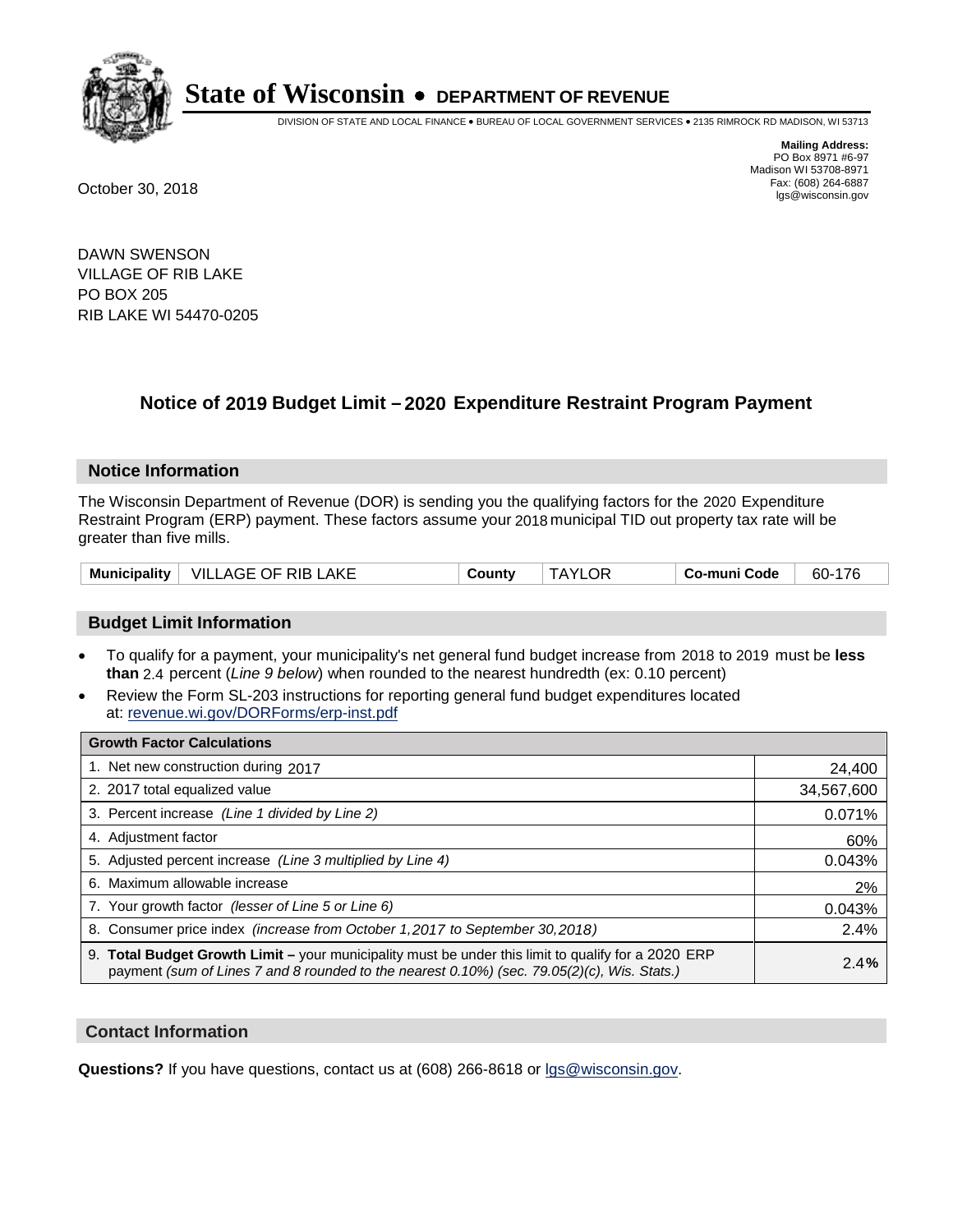

DIVISION OF STATE AND LOCAL FINANCE • BUREAU OF LOCAL GOVERNMENT SERVICES • 2135 RIMROCK RD MADISON, WI 53713

**Mailing Address:** PO Box 8971 #6-97 Madison WI 53708-8971<br>Fax: (608) 264-6887 Fax: (608) 264-6887 October 30, 2018 lgs@wisconsin.gov

VIRGINIA BROST CITY OF MEDFORD 639 S 2ND ST MEDFORD WI 54451-2058

### **Notice of 2019 Budget Limit - 2020 Expenditure Restraint Program Payment**

#### **Notice Information**

The Wisconsin Department of Revenue (DOR) is sending you the qualifying factors for the 2020 Expenditure Restraint Program (ERP) payment. These factors assume your 2018 municipal TID out property tax rate will be greater than five mills.

| Municipality   CITY OF MEDFORD | County | <b>TAYLOR</b> | Co-muni Code | 60-251 |
|--------------------------------|--------|---------------|--------------|--------|
|--------------------------------|--------|---------------|--------------|--------|

#### **Budget Limit Information**

- To qualify for a payment, your municipality's net general fund budget increase from 2018 to 2019 must be less **than** 2.7 percent (*Line 9 below*) when rounded to the nearest hundredth (ex: 0.10 percent)
- Review the Form SL-203 instructions for reporting general fund budget expenditures located at: revenue.wi.gov/DORForms/erp-inst.pdf

| <b>Growth Factor Calculations</b>                                                                                                                                                                  |             |
|----------------------------------------------------------------------------------------------------------------------------------------------------------------------------------------------------|-------------|
| 1. Net new construction during 2017                                                                                                                                                                | 1,271,900   |
| 2. 2017 total equalized value                                                                                                                                                                      | 303,290,900 |
| 3. Percent increase (Line 1 divided by Line 2)                                                                                                                                                     | 0.419%      |
| 4. Adjustment factor                                                                                                                                                                               | 60%         |
| 5. Adjusted percent increase (Line 3 multiplied by Line 4)                                                                                                                                         | 0.251%      |
| 6. Maximum allowable increase                                                                                                                                                                      | 2%          |
| 7. Your growth factor (lesser of Line 5 or Line 6)                                                                                                                                                 | 0.251%      |
| 8. Consumer price index (increase from October 1, 2017 to September 30, 2018)                                                                                                                      | 2.4%        |
| 9. Total Budget Growth Limit - your municipality must be under this limit to qualify for a 2020 ERP<br>payment (sum of Lines 7 and 8 rounded to the nearest 0.10%) (sec. 79.05(2)(c), Wis. Stats.) | 2.7%        |

#### **Contact Information**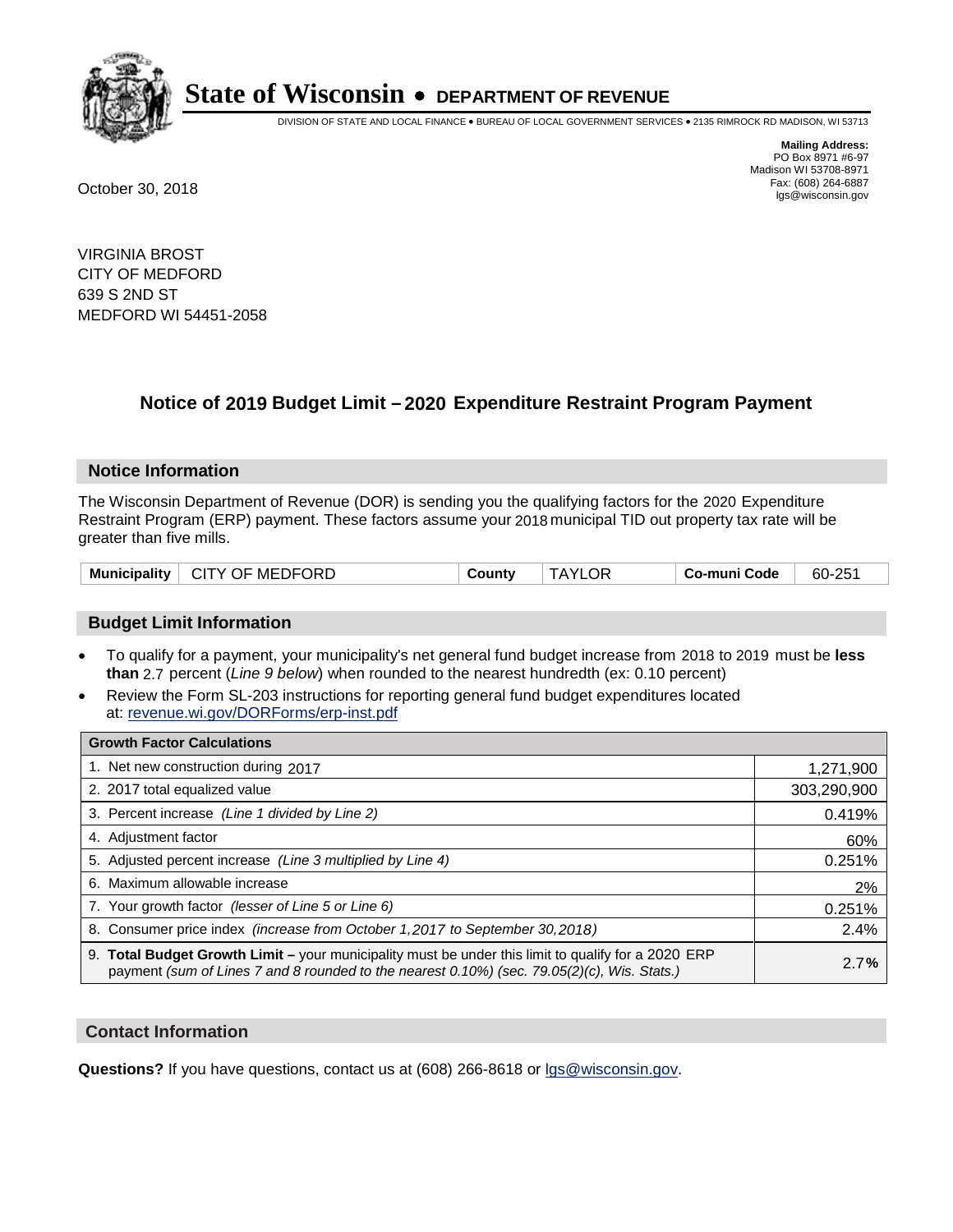

DIVISION OF STATE AND LOCAL FINANCE • BUREAU OF LOCAL GOVERNMENT SERVICES • 2135 RIMROCK RD MADISON, WI 53713

**Mailing Address:** PO Box 8971 #6-97 Madison WI 53708-8971<br>Fax: (608) 264-6887 Fax: (608) 264-6887 October 30, 2018 lgs@wisconsin.gov

MICHELLE LOKEN VILLAGE OF STRUM PO BOX 25 STRUM WI 54770-0025

### **Notice of 2019 Budget Limit - 2020 Expenditure Restraint Program Payment**

#### **Notice Information**

The Wisconsin Department of Revenue (DOR) is sending you the qualifying factors for the 2020 Expenditure Restraint Program (ERP) payment. These factors assume your 2018 municipal TID out property tax rate will be greater than five mills.

|  | Municipality   VILLAGE OF STRUM | County | TREMPEALEAU   Co-muni Code |  | 61-181 |
|--|---------------------------------|--------|----------------------------|--|--------|
|--|---------------------------------|--------|----------------------------|--|--------|

#### **Budget Limit Information**

- To qualify for a payment, your municipality's net general fund budget increase from 2018 to 2019 must be less **than** 2.7 percent (*Line 9 below*) when rounded to the nearest hundredth (ex: 0.10 percent)
- Review the Form SL-203 instructions for reporting general fund budget expenditures located at: revenue.wi.gov/DORForms/erp-inst.pdf

| <b>Growth Factor Calculations</b>                                                                                                                                                                      |            |
|--------------------------------------------------------------------------------------------------------------------------------------------------------------------------------------------------------|------------|
| 1. Net new construction during 2017                                                                                                                                                                    | 313,300    |
| 2. 2017 total equalized value                                                                                                                                                                          | 53,859,800 |
| 3. Percent increase (Line 1 divided by Line 2)                                                                                                                                                         | 0.582%     |
| 4. Adjustment factor                                                                                                                                                                                   | 60%        |
| 5. Adjusted percent increase (Line 3 multiplied by Line 4)                                                                                                                                             | 0.349%     |
| 6. Maximum allowable increase                                                                                                                                                                          | 2%         |
| 7. Your growth factor (lesser of Line 5 or Line 6)                                                                                                                                                     | 0.349%     |
| 8. Consumer price index (increase from October 1,2017 to September 30,2018)                                                                                                                            | 2.4%       |
| 9. Total Budget Growth Limit - your municipality must be under this limit to qualify for a 2020 ERP<br>payment (sum of Lines 7 and 8 rounded to the nearest $0.10\%$ ) (sec. 79.05(2)(c), Wis. Stats.) | 2.7%       |

#### **Contact Information**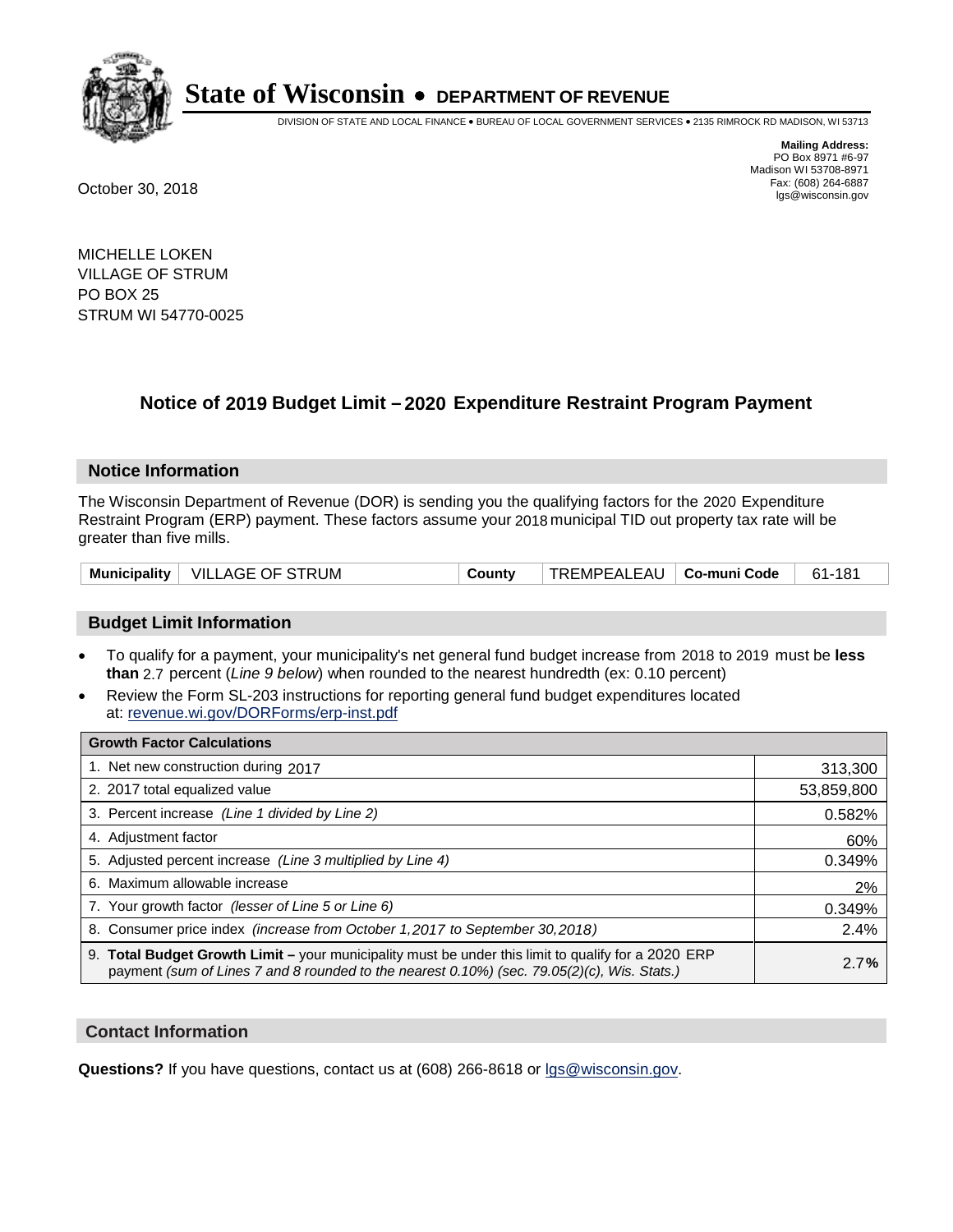

DIVISION OF STATE AND LOCAL FINANCE • BUREAU OF LOCAL GOVERNMENT SERVICES • 2135 RIMROCK RD MADISON, WI 53713

**Mailing Address:** PO Box 8971 #6-97 Madison WI 53708-8971<br>Fax: (608) 264-6887 Fax: (608) 264-6887 October 30, 2018 lgs@wisconsin.gov

VICKI FREEMAN VILLAGE OF TREMPEALEAU PO BOX 247 TREMPEALEAU WI 54661-0247

### **Notice of 2019 Budget Limit - 2020 Expenditure Restraint Program Payment**

#### **Notice Information**

The Wisconsin Department of Revenue (DOR) is sending you the qualifying factors for the 2020 Expenditure Restraint Program (ERP) payment. These factors assume your 2018 municipal TID out property tax rate will be greater than five mills.

|  | Municipality   VILLAGE OF TREMPEALEAU | County | TREMPEALEAU   Co-muni Code |  | 186<br>-61 |
|--|---------------------------------------|--------|----------------------------|--|------------|
|--|---------------------------------------|--------|----------------------------|--|------------|

#### **Budget Limit Information**

- To qualify for a payment, your municipality's net general fund budget increase from 2018 to 2019 must be less **than** 4.1 percent (*Line 9 below*) when rounded to the nearest hundredth (ex: 0.10 percent)
- Review the Form SL-203 instructions for reporting general fund budget expenditures located at: revenue.wi.gov/DORForms/erp-inst.pdf

| <b>Growth Factor Calculations</b>                                                                                                                                                                  |             |
|----------------------------------------------------------------------------------------------------------------------------------------------------------------------------------------------------|-------------|
| 1. Net new construction during 2017                                                                                                                                                                | 3,433,900   |
| 2. 2017 total equalized value                                                                                                                                                                      | 120,706,600 |
| 3. Percent increase (Line 1 divided by Line 2)                                                                                                                                                     | 2.845%      |
| 4. Adjustment factor                                                                                                                                                                               | 60%         |
| 5. Adjusted percent increase (Line 3 multiplied by Line 4)                                                                                                                                         | 1.707%      |
| 6. Maximum allowable increase                                                                                                                                                                      | 2%          |
| 7. Your growth factor (lesser of Line 5 or Line 6)                                                                                                                                                 | 1.707%      |
| 8. Consumer price index (increase from October 1,2017 to September 30,2018)                                                                                                                        | 2.4%        |
| 9. Total Budget Growth Limit - your municipality must be under this limit to qualify for a 2020 ERP<br>payment (sum of Lines 7 and 8 rounded to the nearest 0.10%) (sec. 79.05(2)(c), Wis. Stats.) | 4.1%        |

#### **Contact Information**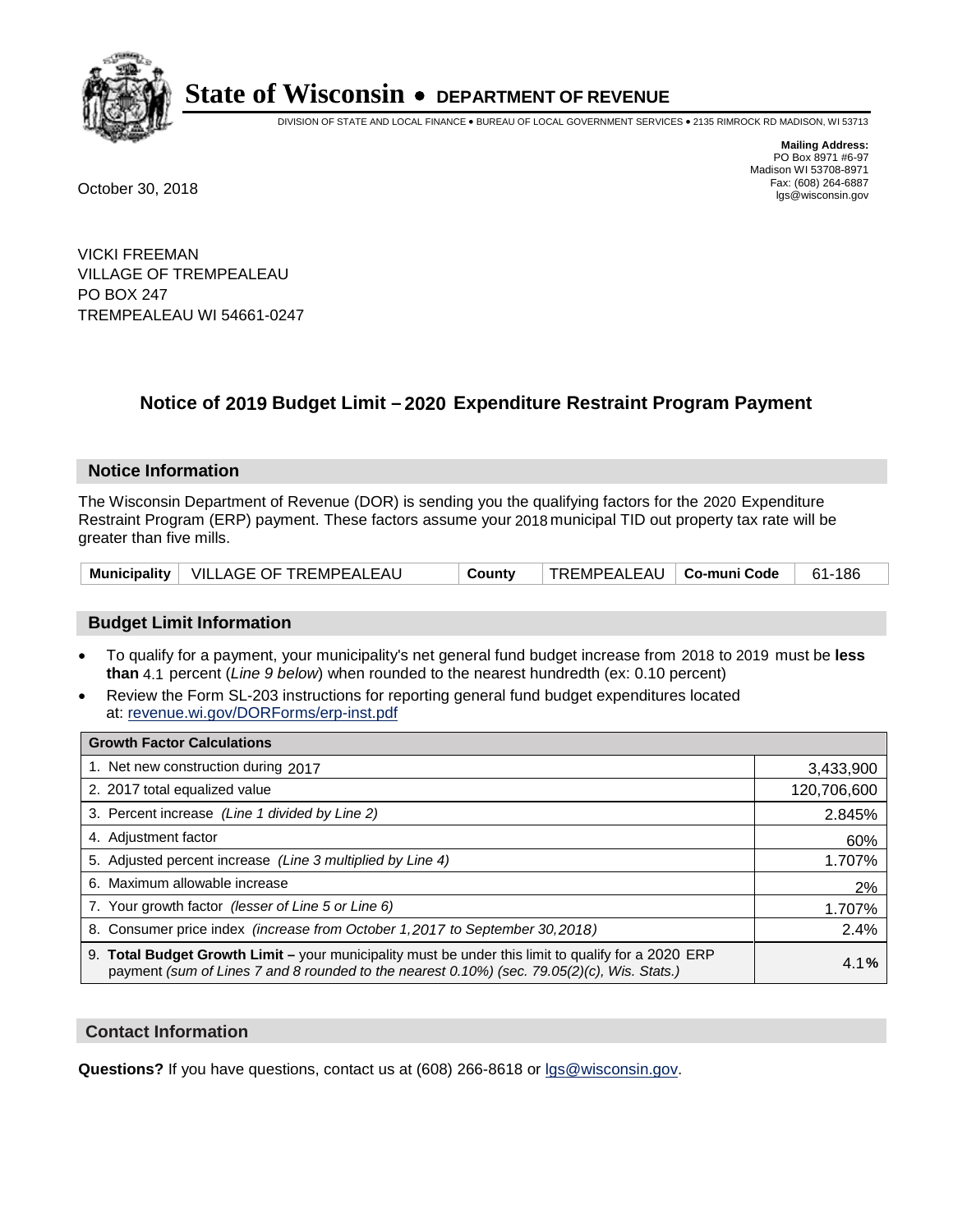

DIVISION OF STATE AND LOCAL FINANCE • BUREAU OF LOCAL GOVERNMENT SERVICES • 2135 RIMROCK RD MADISON, WI 53713

**Mailing Address:** PO Box 8971 #6-97 Madison WI 53708-8971<br>Fax: (608) 264-6887 Fax: (608) 264-6887 October 30, 2018 lgs@wisconsin.gov

ANGELA BERG CITY OF ARCADIA 203 W MAIN ST ARCADIA WI 54612-1329

### **Notice of 2019 Budget Limit - 2020 Expenditure Restraint Program Payment**

#### **Notice Information**

The Wisconsin Department of Revenue (DOR) is sending you the qualifying factors for the 2020 Expenditure Restraint Program (ERP) payment. These factors assume your 2018 municipal TID out property tax rate will be greater than five mills.

|  | Municipality   CITY OF ARCADIA | County | TREMPEALEAU   Co-muni Code |  | 61-201 |
|--|--------------------------------|--------|----------------------------|--|--------|
|--|--------------------------------|--------|----------------------------|--|--------|

#### **Budget Limit Information**

- To qualify for a payment, your municipality's net general fund budget increase from 2018 to 2019 must be less **than** 3.5 percent (*Line 9 below*) when rounded to the nearest hundredth (ex: 0.10 percent)
- Review the Form SL-203 instructions for reporting general fund budget expenditures located at: revenue.wi.gov/DORForms/erp-inst.pdf

| <b>Growth Factor Calculations</b>                                                                                                                                                                      |             |
|--------------------------------------------------------------------------------------------------------------------------------------------------------------------------------------------------------|-------------|
| 1. Net new construction during 2017                                                                                                                                                                    | 3,540,000   |
| 2. 2017 total equalized value                                                                                                                                                                          | 186,782,400 |
| 3. Percent increase (Line 1 divided by Line 2)                                                                                                                                                         | 1.895%      |
| 4. Adjustment factor                                                                                                                                                                                   | 60%         |
| 5. Adjusted percent increase (Line 3 multiplied by Line 4)                                                                                                                                             | 1.137%      |
| 6. Maximum allowable increase                                                                                                                                                                          | 2%          |
| 7. Your growth factor (lesser of Line 5 or Line 6)                                                                                                                                                     | 1.137%      |
| 8. Consumer price index (increase from October 1,2017 to September 30,2018)                                                                                                                            | 2.4%        |
| 9. Total Budget Growth Limit - your municipality must be under this limit to qualify for a 2020 ERP<br>payment (sum of Lines 7 and 8 rounded to the nearest $0.10\%$ ) (sec. 79.05(2)(c), Wis. Stats.) | 3.5%        |

#### **Contact Information**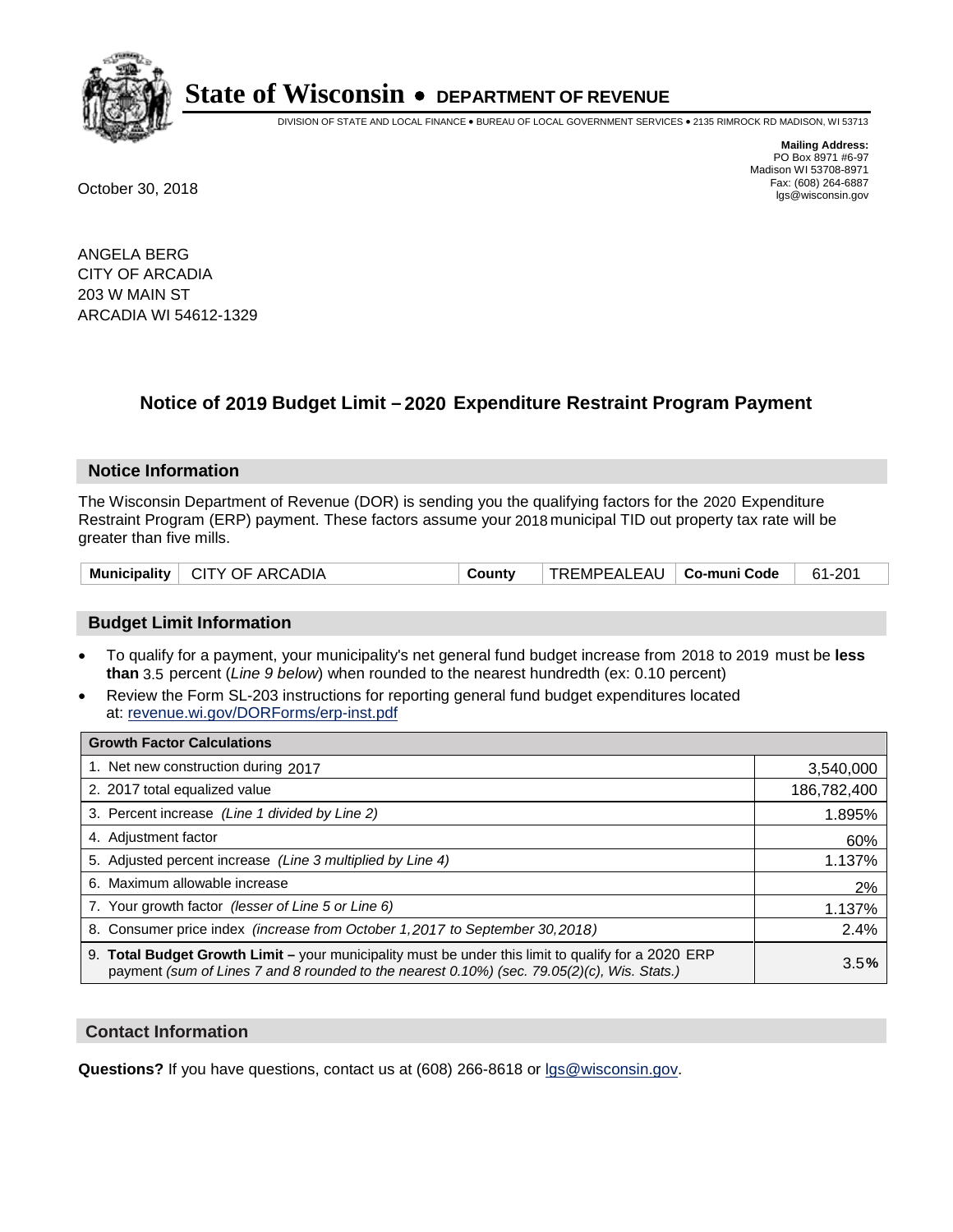

DIVISION OF STATE AND LOCAL FINANCE • BUREAU OF LOCAL GOVERNMENT SERVICES • 2135 RIMROCK RD MADISON, WI 53713

**Mailing Address:** PO Box 8971 #6-97 Madison WI 53708-8971<br>Fax: (608) 264-6887 Fax: (608) 264-6887 October 30, 2018 lgs@wisconsin.gov

SUZANNE JOHNSON CITY OF GALESVILLE PO BOX 327 GALESVILLE WI 54630-0327

### **Notice of 2019 Budget Limit - 2020 Expenditure Restraint Program Payment**

#### **Notice Information**

The Wisconsin Department of Revenue (DOR) is sending you the qualifying factors for the 2020 Expenditure Restraint Program (ERP) payment. These factors assume your 2018 municipal TID out property tax rate will be greater than five mills.

|  | Municipality   CITY OF GALESVILLE | County | TREMPEALEAU   <b>Co-muni Code</b> |  | 61-231 |
|--|-----------------------------------|--------|-----------------------------------|--|--------|
|--|-----------------------------------|--------|-----------------------------------|--|--------|

#### **Budget Limit Information**

- To qualify for a payment, your municipality's net general fund budget increase from 2018 to 2019 must be less **than** 2.5 percent (*Line 9 below*) when rounded to the nearest hundredth (ex: 0.10 percent)
- Review the Form SL-203 instructions for reporting general fund budget expenditures located at: revenue.wi.gov/DORForms/erp-inst.pdf

| <b>Growth Factor Calculations</b>                                                                                                                                                                      |            |
|--------------------------------------------------------------------------------------------------------------------------------------------------------------------------------------------------------|------------|
| 1. Net new construction during 2017                                                                                                                                                                    | 111,500    |
| 2. 2017 total equalized value                                                                                                                                                                          | 92,586,900 |
| 3. Percent increase (Line 1 divided by Line 2)                                                                                                                                                         | 0.120%     |
| 4. Adjustment factor                                                                                                                                                                                   | 60%        |
| 5. Adjusted percent increase (Line 3 multiplied by Line 4)                                                                                                                                             | 0.072%     |
| 6. Maximum allowable increase                                                                                                                                                                          | 2%         |
| 7. Your growth factor (lesser of Line 5 or Line 6)                                                                                                                                                     | 0.072%     |
| 8. Consumer price index (increase from October 1,2017 to September 30,2018)                                                                                                                            | 2.4%       |
| 9. Total Budget Growth Limit - your municipality must be under this limit to qualify for a 2020 ERP<br>payment (sum of Lines 7 and 8 rounded to the nearest $0.10\%$ ) (sec. 79.05(2)(c), Wis. Stats.) | 2.5%       |

#### **Contact Information**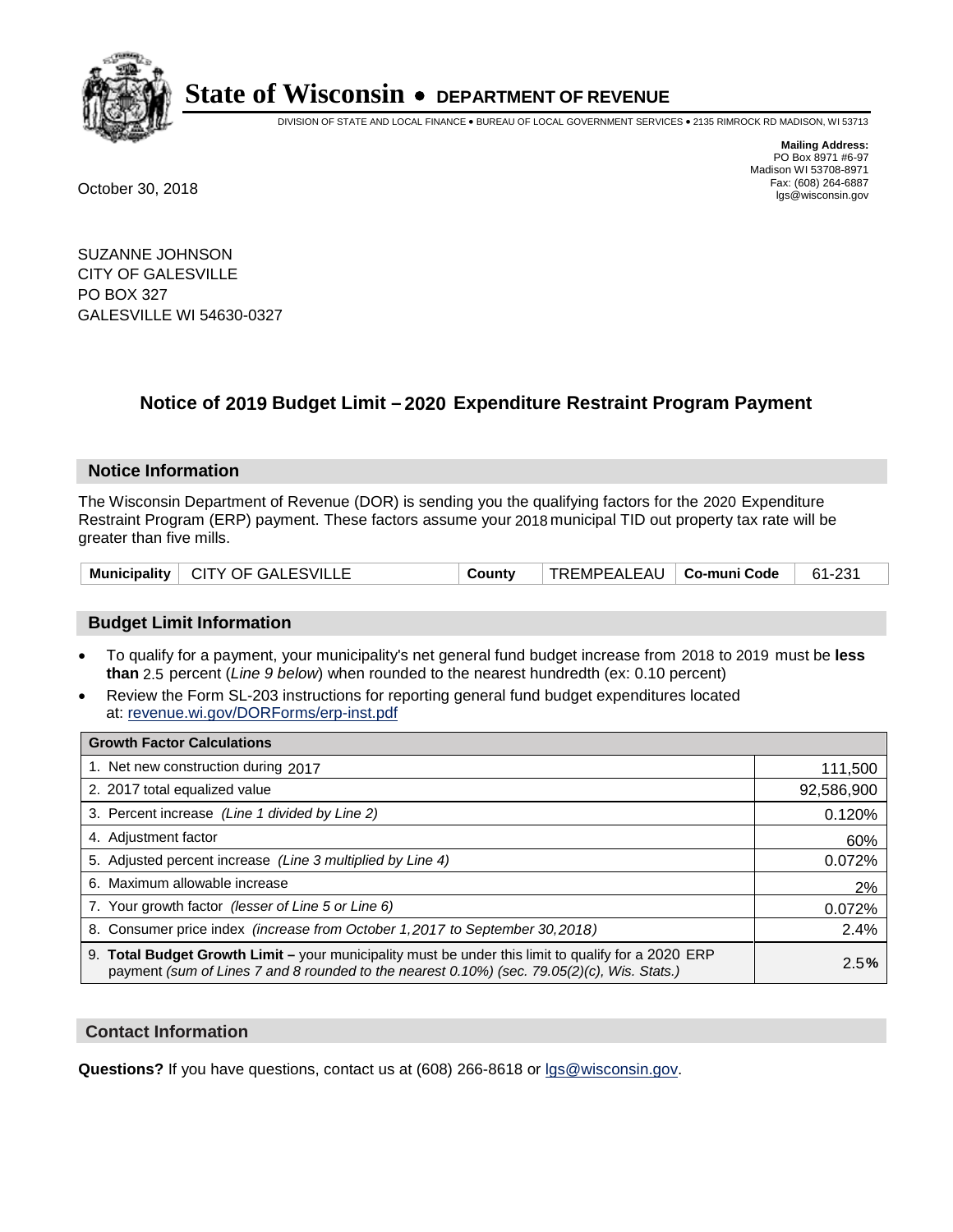

DIVISION OF STATE AND LOCAL FINANCE • BUREAU OF LOCAL GOVERNMENT SERVICES • 2135 RIMROCK RD MADISON, WI 53713

**Mailing Address:** PO Box 8971 #6-97 Madison WI 53708-8971<br>Fax: (608) 264-6887 Fax: (608) 264-6887 October 30, 2018 lgs@wisconsin.gov

LENICE PRONSCHINSKE CITY OF INDEPENDENCE PO BOX 189 INDEPENDENCE WI 54747-0189

### **Notice of 2019 Budget Limit - 2020 Expenditure Restraint Program Payment**

#### **Notice Information**

The Wisconsin Department of Revenue (DOR) is sending you the qualifying factors for the 2020 Expenditure Restraint Program (ERP) payment. These factors assume your 2018 municipal TID out property tax rate will be greater than five mills.

|  | Municipality   CITY OF INDEPENDENCE | County | $\mid$ TREMPEALEAU $\mid$ Co-muni Code $\mid$ 61-241 |  |  |
|--|-------------------------------------|--------|------------------------------------------------------|--|--|
|--|-------------------------------------|--------|------------------------------------------------------|--|--|

#### **Budget Limit Information**

- To qualify for a payment, your municipality's net general fund budget increase from 2018 to 2019 must be less **than** 2.5 percent (*Line 9 below*) when rounded to the nearest hundredth (ex: 0.10 percent)
- Review the Form SL-203 instructions for reporting general fund budget expenditures located at: revenue.wi.gov/DORForms/erp-inst.pdf

| <b>Growth Factor Calculations</b>                                                                                                                                                                      |            |
|--------------------------------------------------------------------------------------------------------------------------------------------------------------------------------------------------------|------------|
| 1. Net new construction during 2017                                                                                                                                                                    | 214,400    |
| 2. 2017 total equalized value                                                                                                                                                                          | 93,990,400 |
| 3. Percent increase (Line 1 divided by Line 2)                                                                                                                                                         | 0.228%     |
| 4. Adjustment factor                                                                                                                                                                                   | 60%        |
| 5. Adjusted percent increase (Line 3 multiplied by Line 4)                                                                                                                                             | 0.137%     |
| 6. Maximum allowable increase                                                                                                                                                                          | 2%         |
| 7. Your growth factor (lesser of Line 5 or Line 6)                                                                                                                                                     | 0.137%     |
| 8. Consumer price index (increase from October 1, 2017 to September 30, 2018)                                                                                                                          | 2.4%       |
| 9. Total Budget Growth Limit - your municipality must be under this limit to qualify for a 2020 ERP<br>payment (sum of Lines 7 and 8 rounded to the nearest $0.10\%$ ) (sec. 79.05(2)(c), Wis. Stats.) | 2.5%       |

#### **Contact Information**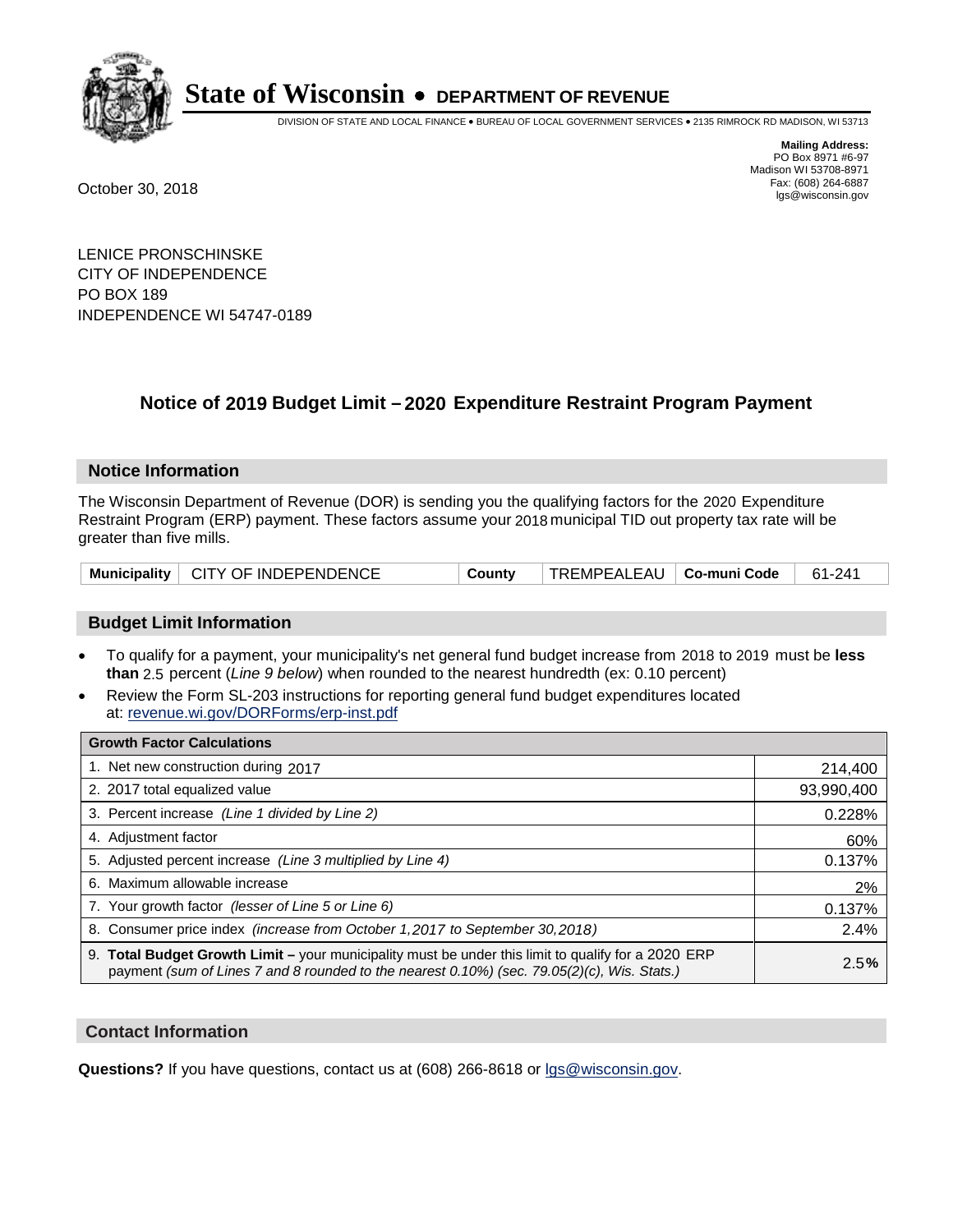

DIVISION OF STATE AND LOCAL FINANCE • BUREAU OF LOCAL GOVERNMENT SERVICES • 2135 RIMROCK RD MADISON, WI 53713

**Mailing Address:** PO Box 8971 #6-97 Madison WI 53708-8971<br>Fax: (608) 264-6887 Fax: (608) 264-6887 October 30, 2018 lgs@wisconsin.gov

BLYANN JOHNSON CITY OF OSSEO PO BOX 308 OSSEO WI 54758-0308

### **Notice of 2019 Budget Limit - 2020 Expenditure Restraint Program Payment**

#### **Notice Information**

The Wisconsin Department of Revenue (DOR) is sending you the qualifying factors for the 2020 Expenditure Restraint Program (ERP) payment. These factors assume your 2018 municipal TID out property tax rate will be greater than five mills.

| Municipality   CITY OF OSSEO | County | $\vert$ TREMPEALEAU $\vert$ Co-muni Code $\vert$ 61-265 |  |  |
|------------------------------|--------|---------------------------------------------------------|--|--|
|------------------------------|--------|---------------------------------------------------------|--|--|

#### **Budget Limit Information**

- To qualify for a payment, your municipality's net general fund budget increase from 2018 to 2019 must be less **than** 2.6 percent (*Line 9 below*) when rounded to the nearest hundredth (ex: 0.10 percent)
- Review the Form SL-203 instructions for reporting general fund budget expenditures located at: revenue.wi.gov/DORForms/erp-inst.pdf

| <b>Growth Factor Calculations</b>                                                                                                                                                                  |             |
|----------------------------------------------------------------------------------------------------------------------------------------------------------------------------------------------------|-------------|
| 1. Net new construction during 2017                                                                                                                                                                | 460,900     |
| 2. 2017 total equalized value                                                                                                                                                                      | 131,548,400 |
| 3. Percent increase (Line 1 divided by Line 2)                                                                                                                                                     | 0.350%      |
| 4. Adjustment factor                                                                                                                                                                               | 60%         |
| 5. Adjusted percent increase (Line 3 multiplied by Line 4)                                                                                                                                         | 0.210%      |
| 6. Maximum allowable increase                                                                                                                                                                      | 2%          |
| 7. Your growth factor (lesser of Line 5 or Line 6)                                                                                                                                                 | 0.210%      |
| 8. Consumer price index (increase from October 1, 2017 to September 30, 2018)                                                                                                                      | 2.4%        |
| 9. Total Budget Growth Limit – your municipality must be under this limit to qualify for a 2020 ERP<br>payment (sum of Lines 7 and 8 rounded to the nearest 0.10%) (sec. 79.05(2)(c), Wis. Stats.) | 2.6%        |

#### **Contact Information**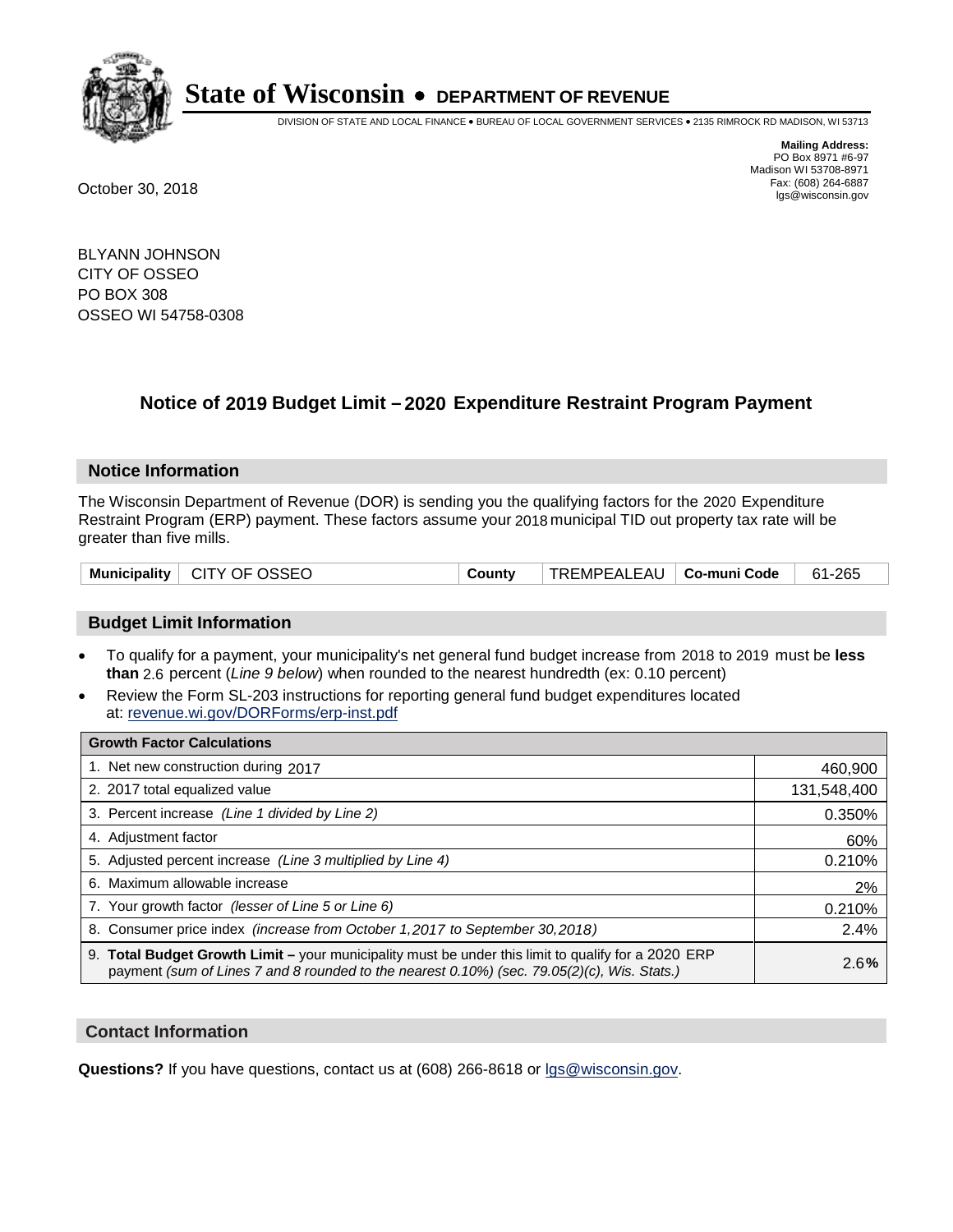

DIVISION OF STATE AND LOCAL FINANCE • BUREAU OF LOCAL GOVERNMENT SERVICES • 2135 RIMROCK RD MADISON, WI 53713

**Mailing Address:** PO Box 8971 #6-97 Madison WI 53708-8971<br>Fax: (608) 264-6887 Fax: (608) 264-6887 October 30, 2018 lgs@wisconsin.gov

KAREN WITTE CITY OF WHITEHALL PO BOX 155 WHITEHALL WI 54773-0155

### **Notice of 2019 Budget Limit - 2020 Expenditure Restraint Program Payment**

#### **Notice Information**

The Wisconsin Department of Revenue (DOR) is sending you the qualifying factors for the 2020 Expenditure Restraint Program (ERP) payment. These factors assume your 2018 municipal TID out property tax rate will be greater than five mills.

| Municipality   CITY OF WHITEHALL | County | TREMPEALEAU   <b>Co-muni Code</b> |  | 61-291 |
|----------------------------------|--------|-----------------------------------|--|--------|
|----------------------------------|--------|-----------------------------------|--|--------|

#### **Budget Limit Information**

- To qualify for a payment, your municipality's net general fund budget increase from 2018 to 2019 must be less **than** 3.1 percent (*Line 9 below*) when rounded to the nearest hundredth (ex: 0.10 percent)
- Review the Form SL-203 instructions for reporting general fund budget expenditures located at: revenue.wi.gov/DORForms/erp-inst.pdf

| <b>Growth Factor Calculations</b>                                                                                                                                                                      |             |
|--------------------------------------------------------------------------------------------------------------------------------------------------------------------------------------------------------|-------------|
| 1. Net new construction during 2017                                                                                                                                                                    | 1,312,500   |
| 2. 2017 total equalized value                                                                                                                                                                          | 107,127,800 |
| 3. Percent increase (Line 1 divided by Line 2)                                                                                                                                                         | 1.225%      |
| 4. Adjustment factor                                                                                                                                                                                   | 60%         |
| 5. Adjusted percent increase (Line 3 multiplied by Line 4)                                                                                                                                             | 0.735%      |
| 6. Maximum allowable increase                                                                                                                                                                          | 2%          |
| 7. Your growth factor (lesser of Line 5 or Line 6)                                                                                                                                                     | 0.735%      |
| 8. Consumer price index (increase from October 1,2017 to September 30,2018)                                                                                                                            | 2.4%        |
| 9. Total Budget Growth Limit - your municipality must be under this limit to qualify for a 2020 ERP<br>payment (sum of Lines 7 and 8 rounded to the nearest $0.10\%$ ) (sec. 79.05(2)(c), Wis. Stats.) | 3.1%        |

#### **Contact Information**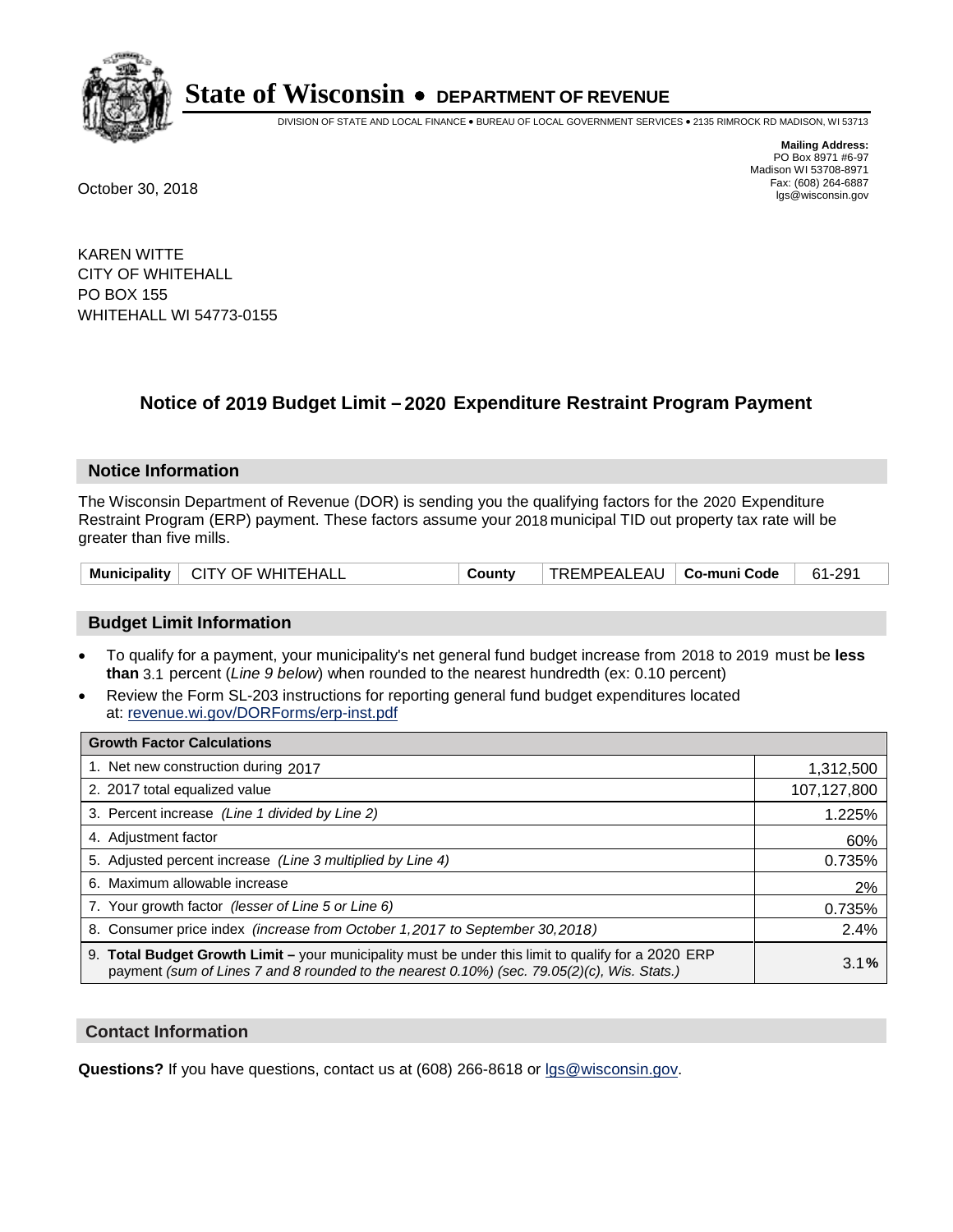

DIVISION OF STATE AND LOCAL FINANCE • BUREAU OF LOCAL GOVERNMENT SERVICES • 2135 RIMROCK RD MADISON, WI 53713

**Mailing Address:** PO Box 8971 #6-97 Madison WI 53708-8971<br>Fax: (608) 264-6887 Fax: (608) 264-6887 October 30, 2018 lgs@wisconsin.gov

JACKIE OLSON TOWN OF CHRISTIANA E8452 COUNTY RD P WESTBY WI 54667-8107

## **Notice of 2019 Budget Limit - 2020 Expenditure Restraint Program Payment**

#### **Notice Information**

The Wisconsin Department of Revenue (DOR) is sending you the qualifying factors for the 2020 Expenditure Restraint Program (ERP) payment. These factors assume your 2018 municipal TID out property tax rate will be greater than five mills.

|  | Municipality   TOWN OF CHRISTIANA | County | <b>VERNON</b> | Co-muni Code | 62-004 |
|--|-----------------------------------|--------|---------------|--------------|--------|
|--|-----------------------------------|--------|---------------|--------------|--------|

#### **Budget Limit Information**

- To qualify for a payment, your municipality's net general fund budget increase from 2018 to 2019 must be less **than** 4.1 percent (*Line 9 below*) when rounded to the nearest hundredth (ex: 0.10 percent)
- Review the Form SL-203 instructions for reporting general fund budget expenditures located at: revenue.wi.gov/DORForms/erp-inst.pdf

| <b>Growth Factor Calculations</b>                                                                                                                                                                      |            |
|--------------------------------------------------------------------------------------------------------------------------------------------------------------------------------------------------------|------------|
| 1. Net new construction during 2017                                                                                                                                                                    | 1,890,500  |
| 2. 2017 total equalized value                                                                                                                                                                          | 68,448,000 |
| 3. Percent increase (Line 1 divided by Line 2)                                                                                                                                                         | 2.762%     |
| 4. Adjustment factor                                                                                                                                                                                   | 60%        |
| 5. Adjusted percent increase (Line 3 multiplied by Line 4)                                                                                                                                             | 1.657%     |
| 6. Maximum allowable increase                                                                                                                                                                          | 2%         |
| 7. Your growth factor (lesser of Line 5 or Line 6)                                                                                                                                                     | 1.657%     |
| 8. Consumer price index (increase from October 1,2017 to September 30,2018)                                                                                                                            | 2.4%       |
| 9. Total Budget Growth Limit - your municipality must be under this limit to qualify for a 2020 ERP<br>payment (sum of Lines 7 and 8 rounded to the nearest $0.10\%$ ) (sec. 79.05(2)(c), Wis. Stats.) | 4.1%       |

#### **Contact Information**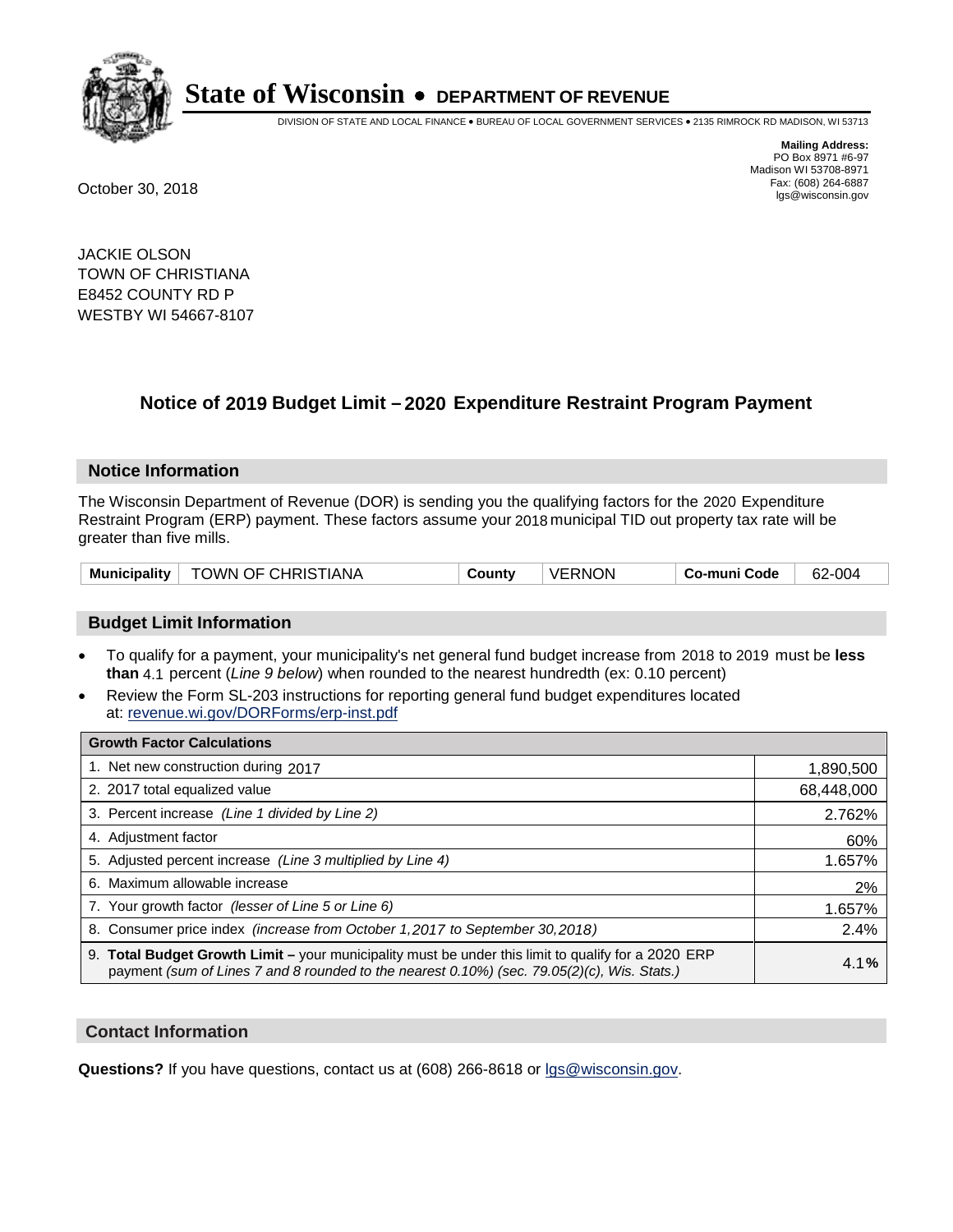

DIVISION OF STATE AND LOCAL FINANCE • BUREAU OF LOCAL GOVERNMENT SERVICES • 2135 RIMROCK RD MADISON, WI 53713

**Mailing Address:** PO Box 8971 #6-97 Madison WI 53708-8971<br>Fax: (608) 264-6887 Fax: (608) 264-6887 October 30, 2018 lgs@wisconsin.gov

BIILY JEAN MARKEE TOWN OF FOREST S298 24TH CT ONTARIO WI 54651

### **Notice of 2019 Budget Limit - 2020 Expenditure Restraint Program Payment**

#### **Notice Information**

The Wisconsin Department of Revenue (DOR) is sending you the qualifying factors for the 2020 Expenditure Restraint Program (ERP) payment. These factors assume your 2018 municipal TID out property tax rate will be greater than five mills.

| <b>TOWN OF FOREST</b><br><b>Municipality</b> | County | <b>VERNON</b> | Co-muni Code | 62-010 |
|----------------------------------------------|--------|---------------|--------------|--------|
|----------------------------------------------|--------|---------------|--------------|--------|

#### **Budget Limit Information**

- To qualify for a payment, your municipality's net general fund budget increase from 2018 to 2019 must be less **than** 2.9 percent (*Line 9 below*) when rounded to the nearest hundredth (ex: 0.10 percent)
- Review the Form SL-203 instructions for reporting general fund budget expenditures located at: revenue.wi.gov/DORForms/erp-inst.pdf

| <b>Growth Factor Calculations</b>                                                                                                                                                                      |            |
|--------------------------------------------------------------------------------------------------------------------------------------------------------------------------------------------------------|------------|
| 1. Net new construction during 2017                                                                                                                                                                    | 269,600    |
| 2. 2017 total equalized value                                                                                                                                                                          | 35,554,800 |
| 3. Percent increase (Line 1 divided by Line 2)                                                                                                                                                         | 0.758%     |
| 4. Adjustment factor                                                                                                                                                                                   | 60%        |
| 5. Adjusted percent increase (Line 3 multiplied by Line 4)                                                                                                                                             | 0.455%     |
| 6. Maximum allowable increase                                                                                                                                                                          | 2%         |
| 7. Your growth factor (lesser of Line 5 or Line 6)                                                                                                                                                     | 0.455%     |
| 8. Consumer price index (increase from October 1,2017 to September 30,2018)                                                                                                                            | 2.4%       |
| 9. Total Budget Growth Limit - your municipality must be under this limit to qualify for a 2020 ERP<br>payment (sum of Lines 7 and 8 rounded to the nearest $0.10\%$ ) (sec. 79.05(2)(c), Wis. Stats.) | 2.9%       |

#### **Contact Information**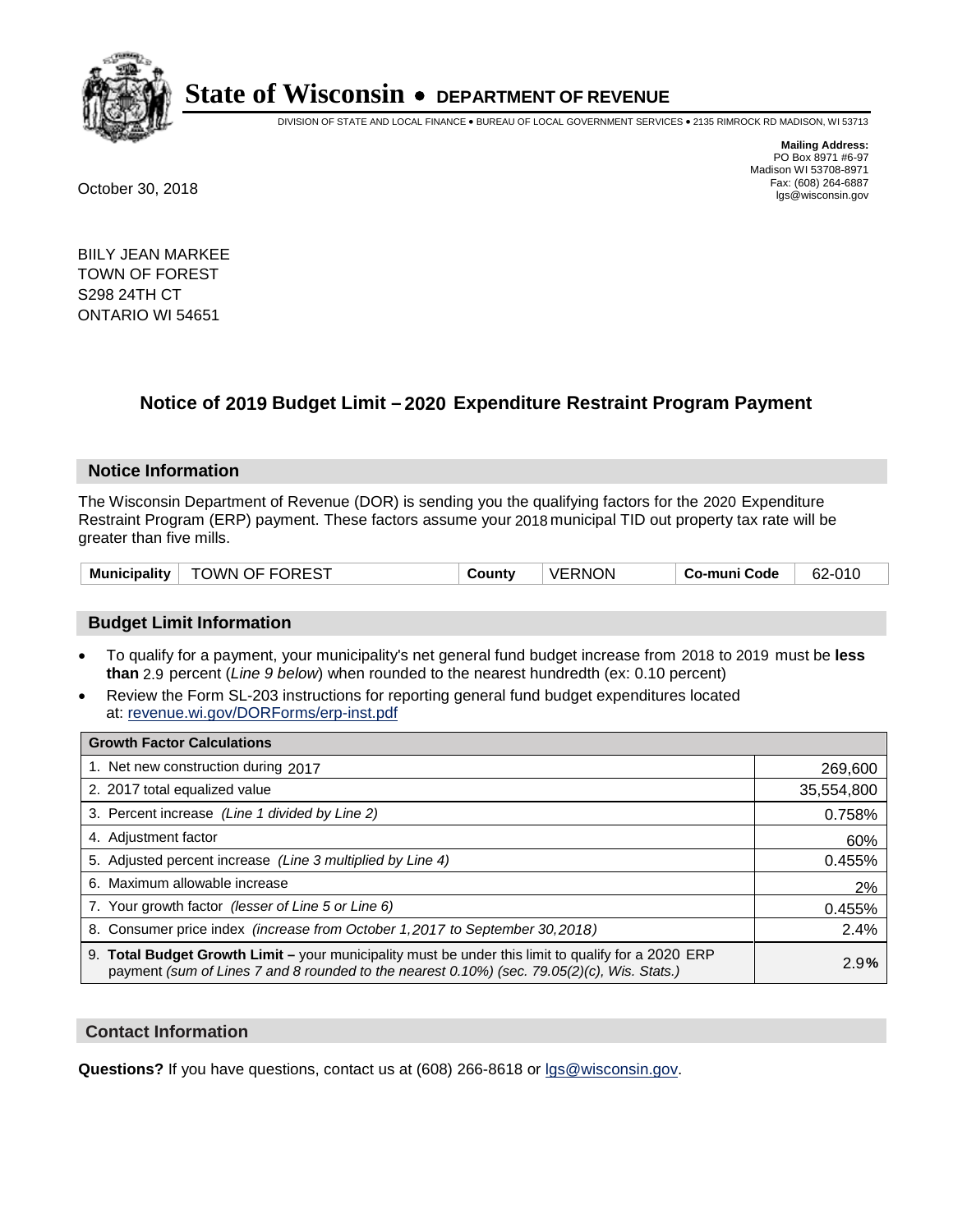

DIVISION OF STATE AND LOCAL FINANCE • BUREAU OF LOCAL GOVERNMENT SERVICES • 2135 RIMROCK RD MADISON, WI 53713

**Mailing Address:** PO Box 8971 #6-97 Madison WI 53708-8971<br>Fax: (608) 264-6887 Fax: (608) 264-6887 October 30, 2018 lgs@wisconsin.gov

LAWRENCE ROTT TOWN OF GREENWOOD S4316 COUNTY ROAD EE WONEWOC WI 53968-9402

### **Notice of 2019 Budget Limit - 2020 Expenditure Restraint Program Payment**

#### **Notice Information**

The Wisconsin Department of Revenue (DOR) is sending you the qualifying factors for the 2020 Expenditure Restraint Program (ERP) payment. These factors assume your 2018 municipal TID out property tax rate will be greater than five mills.

|  | Municipality   TOWN OF GREENWOOD | County | <b>VERNON</b> | Co-muni Code | 62-016 |
|--|----------------------------------|--------|---------------|--------------|--------|
|--|----------------------------------|--------|---------------|--------------|--------|

#### **Budget Limit Information**

- To qualify for a payment, your municipality's net general fund budget increase from 2018 to 2019 must be less **than** 4.0 percent (*Line 9 below*) when rounded to the nearest hundredth (ex: 0.10 percent)
- Review the Form SL-203 instructions for reporting general fund budget expenditures located at: revenue.wi.gov/DORForms/erp-inst.pdf

| <b>Growth Factor Calculations</b>                                                                                                                                                                      |            |
|--------------------------------------------------------------------------------------------------------------------------------------------------------------------------------------------------------|------------|
| 1. Net new construction during 2017                                                                                                                                                                    | 1,044,000  |
| 2. 2017 total equalized value                                                                                                                                                                          | 39,522,300 |
| 3. Percent increase (Line 1 divided by Line 2)                                                                                                                                                         | 2.642%     |
| 4. Adjustment factor                                                                                                                                                                                   | 60%        |
| 5. Adjusted percent increase (Line 3 multiplied by Line 4)                                                                                                                                             | 1.585%     |
| 6. Maximum allowable increase                                                                                                                                                                          | 2%         |
| 7. Your growth factor (lesser of Line 5 or Line 6)                                                                                                                                                     | 1.585%     |
| 8. Consumer price index (increase from October 1,2017 to September 30,2018)                                                                                                                            | 2.4%       |
| 9. Total Budget Growth Limit - your municipality must be under this limit to qualify for a 2020 ERP<br>payment (sum of Lines 7 and 8 rounded to the nearest $0.10\%$ ) (sec. 79.05(2)(c), Wis. Stats.) | 4.0%       |

#### **Contact Information**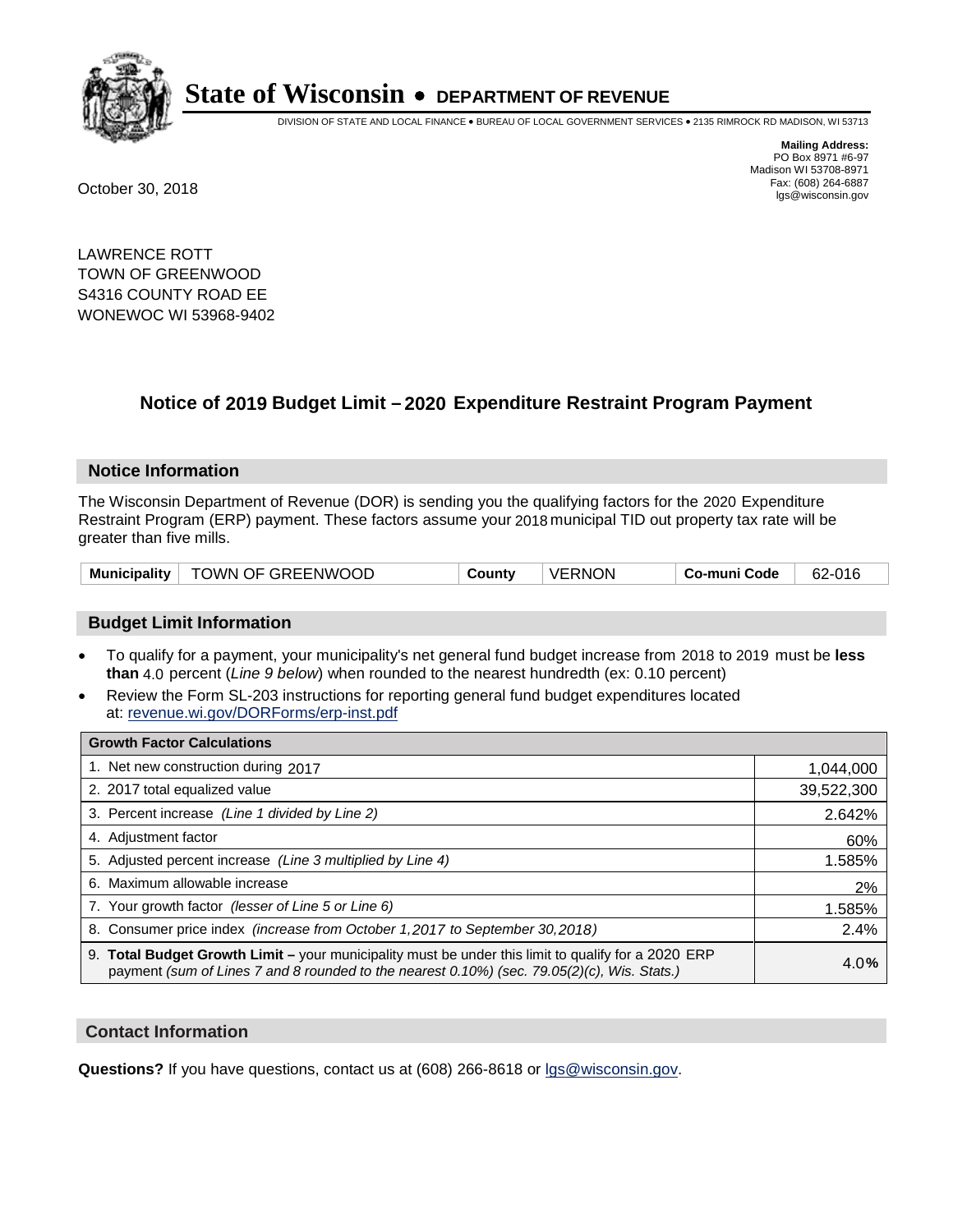

DIVISION OF STATE AND LOCAL FINANCE • BUREAU OF LOCAL GOVERNMENT SERVICES • 2135 RIMROCK RD MADISON, WI 53713

**Mailing Address:** PO Box 8971 #6-97 Madison WI 53708-8971<br>Fax: (608) 264-6887 Fax: (608) 264-6887 October 30, 2018 lgs@wisconsin.gov

KAY YANSKE TOWN OF STERLING E5498 YANSKE AVE VIROQUA WI 54665-7768

### **Notice of 2019 Budget Limit - 2020 Expenditure Restraint Program Payment**

#### **Notice Information**

The Wisconsin Department of Revenue (DOR) is sending you the qualifying factors for the 2020 Expenditure Restraint Program (ERP) payment. These factors assume your 2018 municipal TID out property tax rate will be greater than five mills.

| TOWN OF STERLING<br><b>Municipality</b> | County | <b>VERNON</b> | Co-muni Code | 62-032 |
|-----------------------------------------|--------|---------------|--------------|--------|
|-----------------------------------------|--------|---------------|--------------|--------|

#### **Budget Limit Information**

- To qualify for a payment, your municipality's net general fund budget increase from 2018 to 2019 must be less **than** 3.6 percent (*Line 9 below*) when rounded to the nearest hundredth (ex: 0.10 percent)
- Review the Form SL-203 instructions for reporting general fund budget expenditures located at: revenue.wi.gov/DORForms/erp-inst.pdf

| <b>Growth Factor Calculations</b>                                                                                                                                                                  |            |
|----------------------------------------------------------------------------------------------------------------------------------------------------------------------------------------------------|------------|
| 1. Net new construction during 2017                                                                                                                                                                | 961,700    |
| 2. 2017 total equalized value                                                                                                                                                                      | 48,841,800 |
| 3. Percent increase (Line 1 divided by Line 2)                                                                                                                                                     | 1.969%     |
| 4. Adjustment factor                                                                                                                                                                               | 60%        |
| 5. Adjusted percent increase (Line 3 multiplied by Line 4)                                                                                                                                         | 1.181%     |
| 6. Maximum allowable increase                                                                                                                                                                      | 2%         |
| 7. Your growth factor (lesser of Line 5 or Line 6)                                                                                                                                                 | 1.181%     |
| 8. Consumer price index (increase from October 1, 2017 to September 30, 2018)                                                                                                                      | 2.4%       |
| 9. Total Budget Growth Limit - your municipality must be under this limit to qualify for a 2020 ERP<br>payment (sum of Lines 7 and 8 rounded to the nearest 0.10%) (sec. 79.05(2)(c), Wis. Stats.) | 3.6%       |

#### **Contact Information**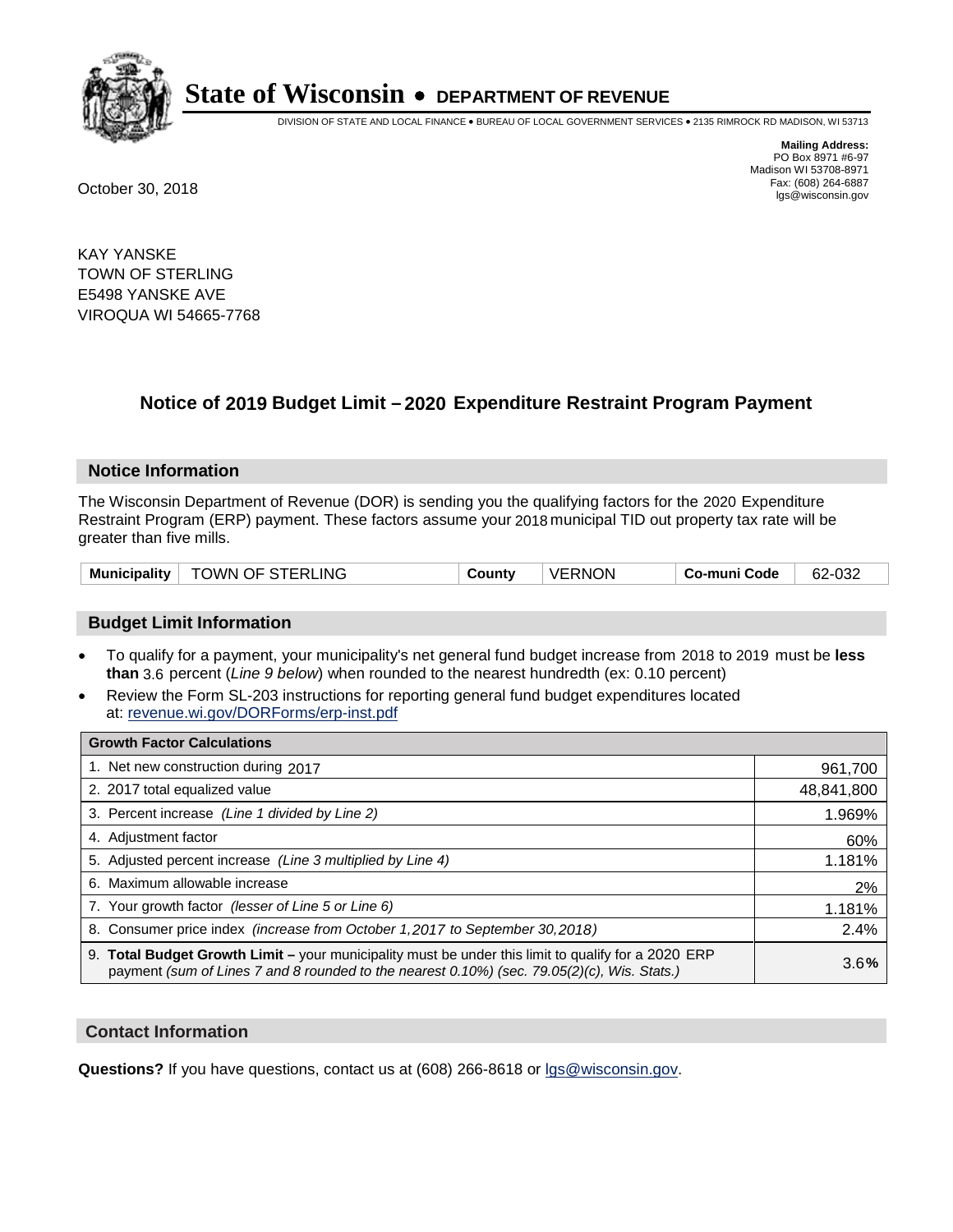

DIVISION OF STATE AND LOCAL FINANCE • BUREAU OF LOCAL GOVERNMENT SERVICES • 2135 RIMROCK RD MADISON, WI 53713

**Mailing Address:** PO Box 8971 #6-97 Madison WI 53708-8971<br>Fax: (608) 264-6887 Fax: (608) 264-6887 October 30, 2018 lgs@wisconsin.gov

RENITA WILLIAMSON VILLAGE OF COON VALLEY PO BOX 129 COON VALLEY WI 54623

### **Notice of 2019 Budget Limit - 2020 Expenditure Restraint Program Payment**

#### **Notice Information**

The Wisconsin Department of Revenue (DOR) is sending you the qualifying factors for the 2020 Expenditure Restraint Program (ERP) payment. These factors assume your 2018 municipal TID out property tax rate will be greater than five mills.

|  | Municipality   VILLAGE OF COON VALLEY | County | VERNON | Co-muni Code | 62-111 |
|--|---------------------------------------|--------|--------|--------------|--------|
|--|---------------------------------------|--------|--------|--------------|--------|

#### **Budget Limit Information**

- To qualify for a payment, your municipality's net general fund budget increase from 2018 to 2019 must be less **than** 3.0 percent (*Line 9 below*) when rounded to the nearest hundredth (ex: 0.10 percent)
- Review the Form SL-203 instructions for reporting general fund budget expenditures located at: revenue.wi.gov/DORForms/erp-inst.pdf

| <b>Growth Factor Calculations</b>                                                                                                                                                                  |            |
|----------------------------------------------------------------------------------------------------------------------------------------------------------------------------------------------------|------------|
| 1. Net new construction during 2017                                                                                                                                                                | 463,800    |
| 2. 2017 total equalized value                                                                                                                                                                      | 46,583,100 |
| 3. Percent increase (Line 1 divided by Line 2)                                                                                                                                                     | 0.996%     |
| 4. Adiustment factor                                                                                                                                                                               | 60%        |
| 5. Adjusted percent increase (Line 3 multiplied by Line 4)                                                                                                                                         | 0.598%     |
| 6. Maximum allowable increase                                                                                                                                                                      | 2%         |
| 7. Your growth factor (lesser of Line 5 or Line 6)                                                                                                                                                 | 0.598%     |
| 8. Consumer price index (increase from October 1,2017 to September 30,2018)                                                                                                                        | 2.4%       |
| 9. Total Budget Growth Limit - your municipality must be under this limit to qualify for a 2020 ERP<br>payment (sum of Lines 7 and 8 rounded to the nearest 0.10%) (sec. 79.05(2)(c), Wis. Stats.) | 3.0%       |

#### **Contact Information**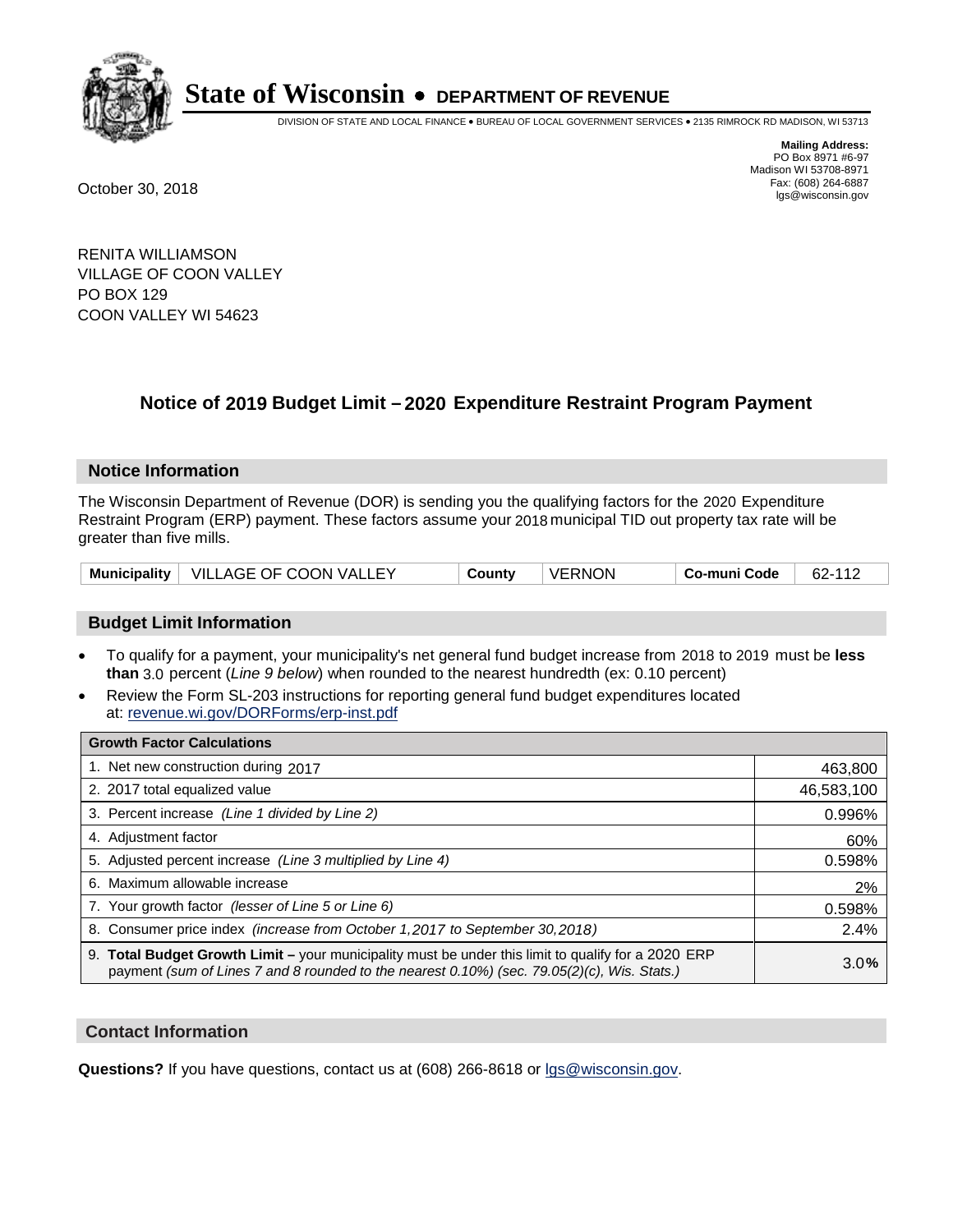

DIVISION OF STATE AND LOCAL FINANCE • BUREAU OF LOCAL GOVERNMENT SERVICES • 2135 RIMROCK RD MADISON, WI 53713

**Mailing Address:** PO Box 8971 #6-97 Madison WI 53708-8971<br>Fax: (608) 264-6887 Fax: (608) 264-6887 October 30, 2018 lgs@wisconsin.gov

KIMBERLY WALKER VILLAGE OF LA FARGE 105 W MAIN STREET LA FARGE WI 54639-0037

## **Notice of 2019 Budget Limit - 2020 Expenditure Restraint Program Payment**

#### **Notice Information**

The Wisconsin Department of Revenue (DOR) is sending you the qualifying factors for the 2020 Expenditure Restraint Program (ERP) payment. These factors assume your 2018 municipal TID out property tax rate will be greater than five mills.

| <b>Municipality</b> | VILLAGE OF LA FARGE | County | <b>VERNON</b> | Co-muni Code | co<br>146<br>62- |
|---------------------|---------------------|--------|---------------|--------------|------------------|
|---------------------|---------------------|--------|---------------|--------------|------------------|

#### **Budget Limit Information**

- To qualify for a payment, your municipality's net general fund budget increase from 2018 to 2019 must be less **than** 2.8 percent (*Line 9 below*) when rounded to the nearest hundredth (ex: 0.10 percent)
- Review the Form SL-203 instructions for reporting general fund budget expenditures located at: revenue.wi.gov/DORForms/erp-inst.pdf

| <b>Growth Factor Calculations</b>                                                                                                                                                                  |            |
|----------------------------------------------------------------------------------------------------------------------------------------------------------------------------------------------------|------------|
| 1. Net new construction during 2017                                                                                                                                                                | 226,100    |
| 2. 2017 total equalized value                                                                                                                                                                      | 36,066,200 |
| 3. Percent increase (Line 1 divided by Line 2)                                                                                                                                                     | 0.627%     |
| 4. Adjustment factor                                                                                                                                                                               | 60%        |
| 5. Adjusted percent increase (Line 3 multiplied by Line 4)                                                                                                                                         | 0.376%     |
| 6. Maximum allowable increase                                                                                                                                                                      | 2%         |
| 7. Your growth factor (lesser of Line 5 or Line 6)                                                                                                                                                 | 0.376%     |
| 8. Consumer price index (increase from October 1, 2017 to September 30, 2018)                                                                                                                      | 2.4%       |
| 9. Total Budget Growth Limit - your municipality must be under this limit to qualify for a 2020 ERP<br>payment (sum of Lines 7 and 8 rounded to the nearest 0.10%) (sec. 79.05(2)(c), Wis. Stats.) | 2.8%       |

#### **Contact Information**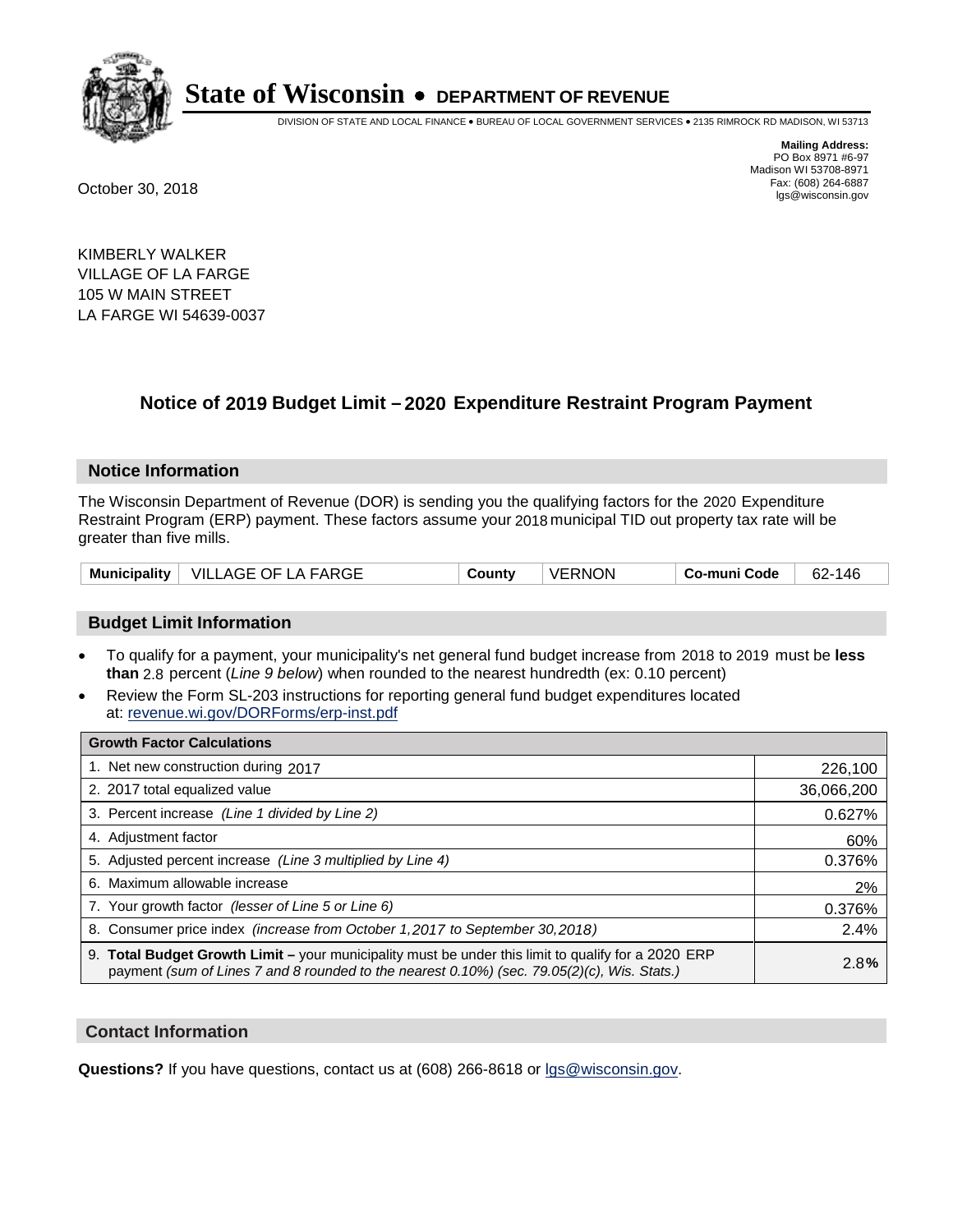

DIVISION OF STATE AND LOCAL FINANCE • BUREAU OF LOCAL GOVERNMENT SERVICES • 2135 RIMROCK RD MADISON, WI 53713

**Mailing Address:** PO Box 8971 #6-97 Madison WI 53708-8971<br>Fax: (608) 264-6887 Fax: (608) 264-6887 October 30, 2018 lgs@wisconsin.gov

TERESA TAYLOR VILLAGE OF ONTARIO PO BOX 66 ONTARIO WI 54651-0066

### **Notice of 2019 Budget Limit - 2020 Expenditure Restraint Program Payment**

#### **Notice Information**

The Wisconsin Department of Revenue (DOR) is sending you the qualifying factors for the 2020 Expenditure Restraint Program (ERP) payment. These factors assume your 2018 municipal TID out property tax rate will be greater than five mills.

| VILLAGE OF ONTARIO<br><b>Municipality</b> | County | VERNON | Co-muni Code | 62-165 |
|-------------------------------------------|--------|--------|--------------|--------|
|-------------------------------------------|--------|--------|--------------|--------|

#### **Budget Limit Information**

- To qualify for a payment, your municipality's net general fund budget increase from 2018 to 2019 must be less **than** 3.2 percent (*Line 9 below*) when rounded to the nearest hundredth (ex: 0.10 percent)
- Review the Form SL-203 instructions for reporting general fund budget expenditures located at: revenue.wi.gov/DORForms/erp-inst.pdf

| <b>Growth Factor Calculations</b>                                                                                                                                                                      |            |
|--------------------------------------------------------------------------------------------------------------------------------------------------------------------------------------------------------|------------|
| 1. Net new construction during 2017                                                                                                                                                                    | 212,000    |
| 2. 2017 total equalized value                                                                                                                                                                          | 15,915,000 |
| 3. Percent increase (Line 1 divided by Line 2)                                                                                                                                                         | 1.332%     |
| 4. Adjustment factor                                                                                                                                                                                   | 60%        |
| 5. Adjusted percent increase (Line 3 multiplied by Line 4)                                                                                                                                             | 0.799%     |
| 6. Maximum allowable increase                                                                                                                                                                          | 2%         |
| 7. Your growth factor (lesser of Line 5 or Line 6)                                                                                                                                                     | 0.799%     |
| 8. Consumer price index (increase from October 1, 2017 to September 30, 2018)                                                                                                                          | 2.4%       |
| 9. Total Budget Growth Limit - your municipality must be under this limit to qualify for a 2020 ERP<br>payment (sum of Lines 7 and 8 rounded to the nearest $0.10\%$ ) (sec. 79.05(2)(c), Wis. Stats.) | 3.2%       |

#### **Contact Information**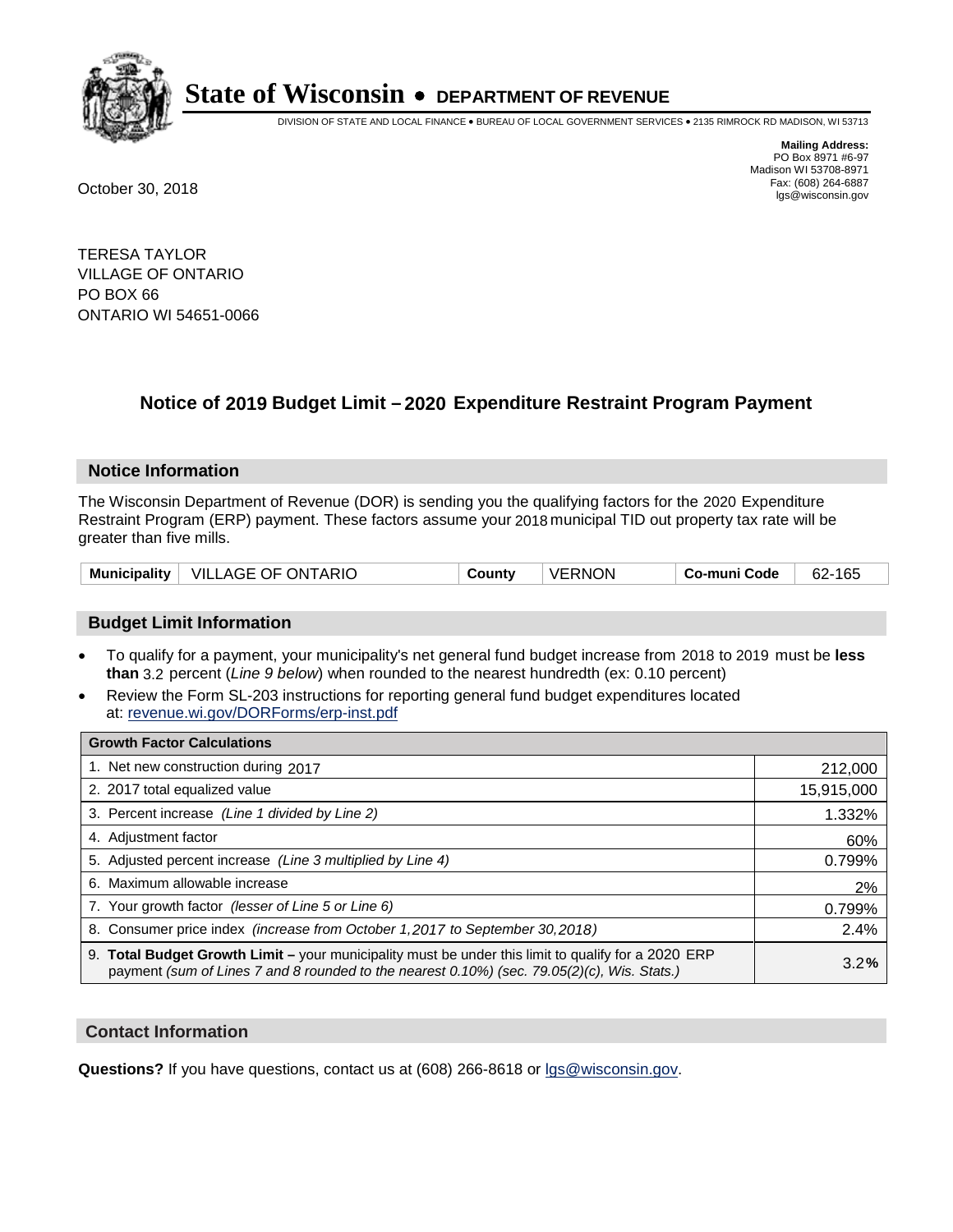

DIVISION OF STATE AND LOCAL FINANCE • BUREAU OF LOCAL GOVERNMENT SERVICES • 2135 RIMROCK RD MADISON, WI 53713

**Mailing Address:** PO Box 8971 #6-97 Madison WI 53708-8971<br>Fax: (608) 264-6887 Fax: (608) 264-6887 October 30, 2018 lgs@wisconsin.gov

SUSAN MUELLER VILLAGE OF READSTOWN 116 N 4TH STREE READSTOWN WI 54652-0247

## **Notice of 2019 Budget Limit - 2020 Expenditure Restraint Program Payment**

#### **Notice Information**

The Wisconsin Department of Revenue (DOR) is sending you the qualifying factors for the 2020 Expenditure Restraint Program (ERP) payment. These factors assume your 2018 municipal TID out property tax rate will be greater than five mills.

|  | Municipality   VILLAGE OF READSTOWN | County | <b>VERNON</b> | Co-muni Code | 62-176 |
|--|-------------------------------------|--------|---------------|--------------|--------|
|--|-------------------------------------|--------|---------------|--------------|--------|

#### **Budget Limit Information**

- To qualify for a payment, your municipality's net general fund budget increase from 2018 to 2019 must be less **than** 4.4 percent (*Line 9 below*) when rounded to the nearest hundredth (ex: 0.10 percent)
- Review the Form SL-203 instructions for reporting general fund budget expenditures located at: revenue.wi.gov/DORForms/erp-inst.pdf

| <b>Growth Factor Calculations</b>                                                                                                                                                                      |            |
|--------------------------------------------------------------------------------------------------------------------------------------------------------------------------------------------------------|------------|
| 1. Net new construction during 2017                                                                                                                                                                    | 540,600    |
| 2. 2017 total equalized value                                                                                                                                                                          | 14,439,800 |
| 3. Percent increase (Line 1 divided by Line 2)                                                                                                                                                         | 3.744%     |
| 4. Adjustment factor                                                                                                                                                                                   | 60%        |
| 5. Adjusted percent increase (Line 3 multiplied by Line 4)                                                                                                                                             | 2.246%     |
| 6. Maximum allowable increase                                                                                                                                                                          | 2%         |
| 7. Your growth factor (lesser of Line 5 or Line 6)                                                                                                                                                     | 2.000%     |
| 8. Consumer price index (increase from October 1,2017 to September 30,2018)                                                                                                                            | 2.4%       |
| 9. Total Budget Growth Limit - your municipality must be under this limit to qualify for a 2020 ERP<br>payment (sum of Lines 7 and 8 rounded to the nearest $0.10\%$ ) (sec. 79.05(2)(c), Wis. Stats.) | 4.4%       |

#### **Contact Information**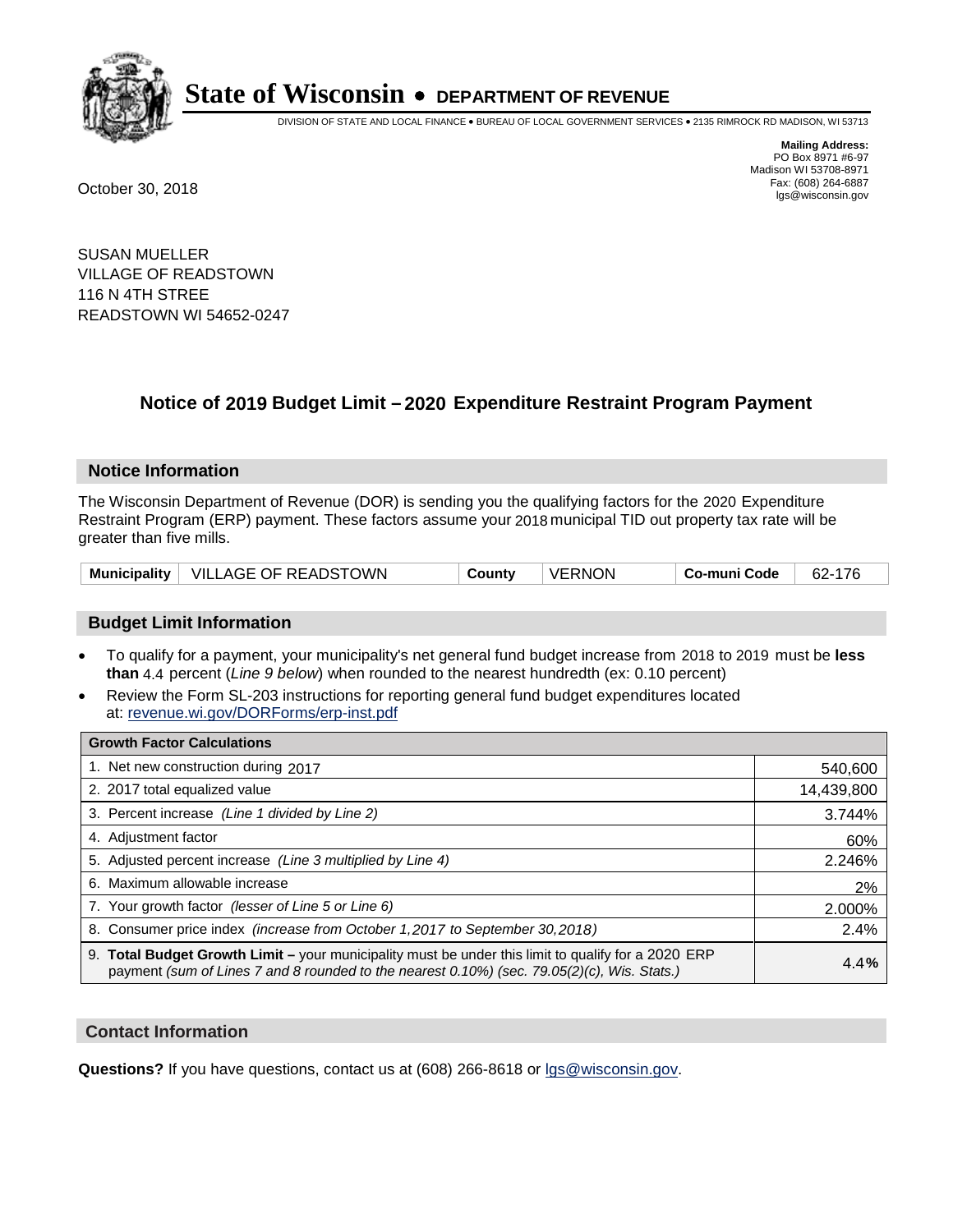

DIVISION OF STATE AND LOCAL FINANCE • BUREAU OF LOCAL GOVERNMENT SERVICES • 2135 RIMROCK RD MADISON, WI 53713

**Mailing Address:** PO Box 8971 #6-97 Madison WI 53708-8971<br>Fax: (608) 264-6887 Fax: (608) 264-6887 October 30, 2018 lgs@wisconsin.gov

SHEILA SCHRAUFNAGEL CITY OF HILLSBORO PO BOX 447 HILLSBORO WI 54634

### **Notice of 2019 Budget Limit - 2020 Expenditure Restraint Program Payment**

#### **Notice Information**

The Wisconsin Department of Revenue (DOR) is sending you the qualifying factors for the 2020 Expenditure Restraint Program (ERP) payment. These factors assume your 2018 municipal TID out property tax rate will be greater than five mills.

| Municipality   CITY OF HILLSBORO | Countv | ' VERNON | Co-muni Code | $62 - 236$ |
|----------------------------------|--------|----------|--------------|------------|
|----------------------------------|--------|----------|--------------|------------|

#### **Budget Limit Information**

- To qualify for a payment, your municipality's net general fund budget increase from 2018 to 2019 must be less **than** 4.0 percent (*Line 9 below*) when rounded to the nearest hundredth (ex: 0.10 percent)
- Review the Form SL-203 instructions for reporting general fund budget expenditures located at: revenue.wi.gov/DORForms/erp-inst.pdf

| <b>Growth Factor Calculations</b>                                                                                                                                                                      |            |
|--------------------------------------------------------------------------------------------------------------------------------------------------------------------------------------------------------|------------|
| 1. Net new construction during 2017                                                                                                                                                                    | 1,717,000  |
| 2. 2017 total equalized value                                                                                                                                                                          | 62,640,500 |
| 3. Percent increase (Line 1 divided by Line 2)                                                                                                                                                         | 2.741%     |
| 4. Adjustment factor                                                                                                                                                                                   | 60%        |
| 5. Adjusted percent increase (Line 3 multiplied by Line 4)                                                                                                                                             | 1.645%     |
| 6. Maximum allowable increase                                                                                                                                                                          | 2%         |
| 7. Your growth factor (lesser of Line 5 or Line 6)                                                                                                                                                     | 1.645%     |
| 8. Consumer price index (increase from October 1,2017 to September 30,2018)                                                                                                                            | 2.4%       |
| 9. Total Budget Growth Limit - your municipality must be under this limit to qualify for a 2020 ERP<br>payment (sum of Lines 7 and 8 rounded to the nearest $0.10\%$ ) (sec. 79.05(2)(c), Wis. Stats.) | 4.0%       |

#### **Contact Information**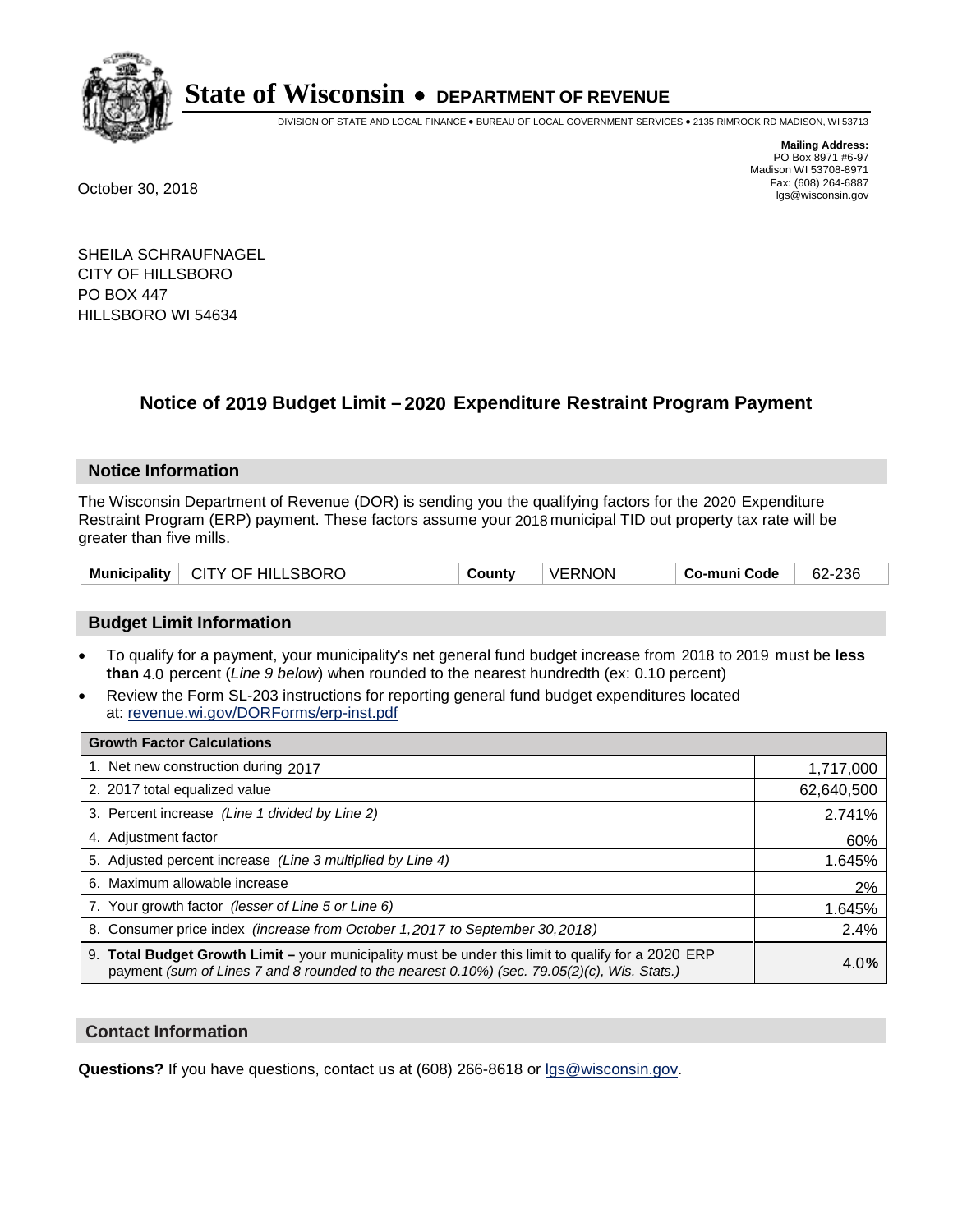

DIVISION OF STATE AND LOCAL FINANCE • BUREAU OF LOCAL GOVERNMENT SERVICES • 2135 RIMROCK RD MADISON, WI 53713

**Mailing Address:** PO Box 8971 #6-97 Madison WI 53708-8971<br>Fax: (608) 264-6887 Fax: (608) 264-6887 October 30, 2018 lgs@wisconsin.gov

LORI POLHAMUS CITY OF VIROQUA 202 N MAIN ST VIROQUA WI 54665-1476

## **Notice of 2019 Budget Limit - 2020 Expenditure Restraint Program Payment**

#### **Notice Information**

The Wisconsin Department of Revenue (DOR) is sending you the qualifying factors for the 2020 Expenditure Restraint Program (ERP) payment. These factors assume your 2018 municipal TID out property tax rate will be greater than five mills.

| Municipality   CITY OF VIROQUA | Countv | VERNON | Co-muni Code | 62-286 |
|--------------------------------|--------|--------|--------------|--------|
|--------------------------------|--------|--------|--------------|--------|

#### **Budget Limit Information**

- To qualify for a payment, your municipality's net general fund budget increase from 2018 to 2019 must be less **than** 3.9 percent (*Line 9 below*) when rounded to the nearest hundredth (ex: 0.10 percent)
- Review the Form SL-203 instructions for reporting general fund budget expenditures located at: revenue.wi.gov/DORForms/erp-inst.pdf

| <b>Growth Factor Calculations</b>                                                                                                                                                                      |             |
|--------------------------------------------------------------------------------------------------------------------------------------------------------------------------------------------------------|-------------|
| 1. Net new construction during 2017                                                                                                                                                                    | 6,739,800   |
| 2. 2017 total equalized value                                                                                                                                                                          | 267,944,600 |
| 3. Percent increase (Line 1 divided by Line 2)                                                                                                                                                         | 2.515%      |
| 4. Adjustment factor                                                                                                                                                                                   | 60%         |
| 5. Adjusted percent increase (Line 3 multiplied by Line 4)                                                                                                                                             | 1.509%      |
| 6. Maximum allowable increase                                                                                                                                                                          | 2%          |
| 7. Your growth factor (lesser of Line 5 or Line 6)                                                                                                                                                     | 1.509%      |
| 8. Consumer price index (increase from October 1,2017 to September 30,2018)                                                                                                                            | 2.4%        |
| 9. Total Budget Growth Limit - your municipality must be under this limit to qualify for a 2020 ERP<br>payment (sum of Lines 7 and 8 rounded to the nearest $0.10\%$ ) (sec. 79.05(2)(c), Wis. Stats.) | 3.9%        |

#### **Contact Information**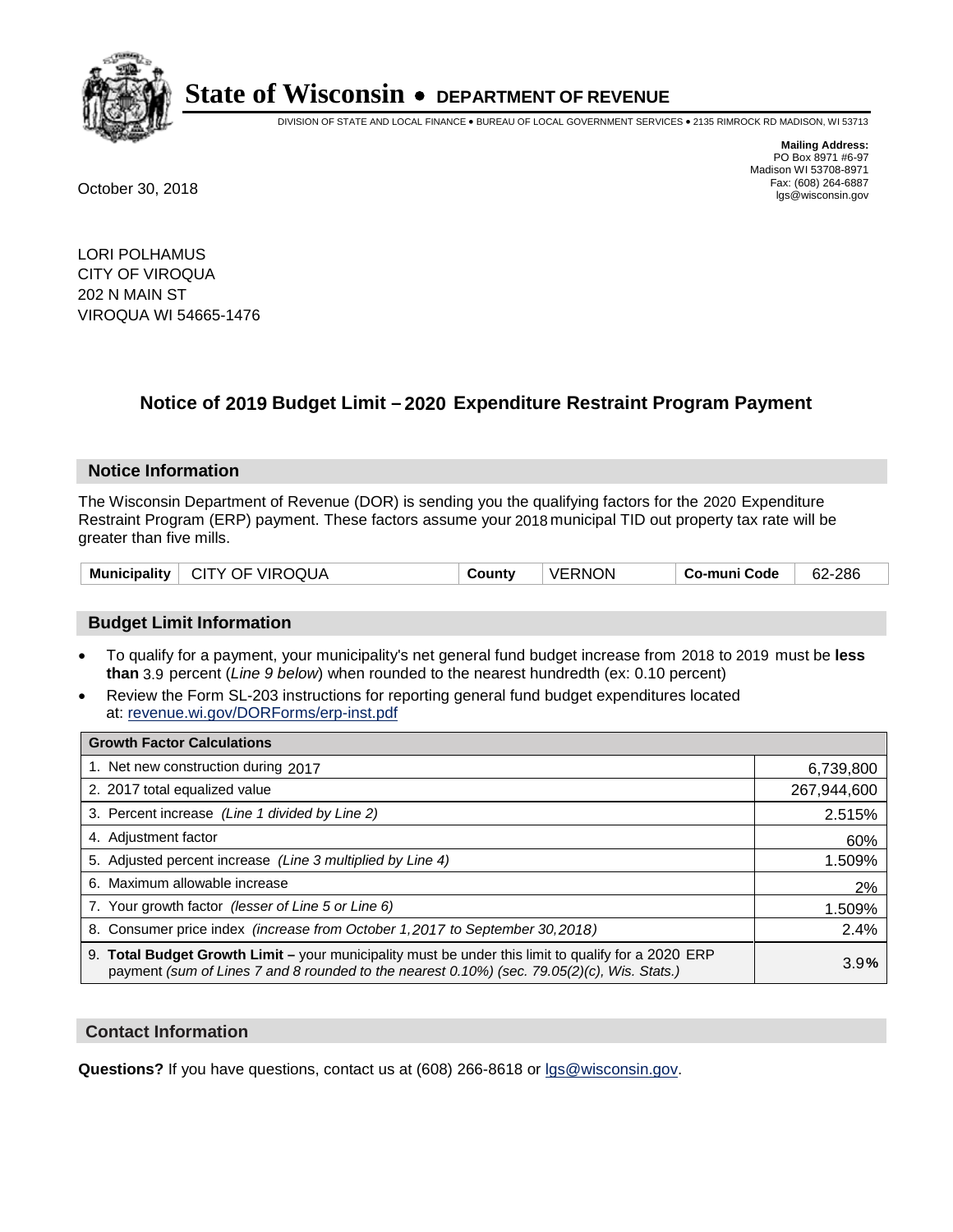

DIVISION OF STATE AND LOCAL FINANCE • BUREAU OF LOCAL GOVERNMENT SERVICES • 2135 RIMROCK RD MADISON, WI 53713

**Mailing Address:** PO Box 8971 #6-97 Madison WI 53708-8971<br>Fax: (608) 264-6887 Fax: (608) 264-6887 October 30, 2018 lgs@wisconsin.gov

MARY HOLTE CITY OF WESTBY 200 N MAIN ST WESTBY WI 54667-1108

### **Notice of 2019 Budget Limit - 2020 Expenditure Restraint Program Payment**

#### **Notice Information**

The Wisconsin Department of Revenue (DOR) is sending you the qualifying factors for the 2020 Expenditure Restraint Program (ERP) payment. These factors assume your 2018 municipal TID out property tax rate will be greater than five mills.

| CITY OF WESTBY<br><b>Municipality</b> | County | <b>VERNON</b> | Co-muni Code | 62-291 |
|---------------------------------------|--------|---------------|--------------|--------|
|---------------------------------------|--------|---------------|--------------|--------|

#### **Budget Limit Information**

- To qualify for a payment, your municipality's net general fund budget increase from 2018 to 2019 must be less **than** 2.8 percent (*Line 9 below*) when rounded to the nearest hundredth (ex: 0.10 percent)
- Review the Form SL-203 instructions for reporting general fund budget expenditures located at: revenue.wi.gov/DORForms/erp-inst.pdf

| <b>Growth Factor Calculations</b>                                                                                                                                                                      |             |
|--------------------------------------------------------------------------------------------------------------------------------------------------------------------------------------------------------|-------------|
| 1. Net new construction during 2017                                                                                                                                                                    | 939,600     |
| 2. 2017 total equalized value                                                                                                                                                                          | 127,932,600 |
| 3. Percent increase (Line 1 divided by Line 2)                                                                                                                                                         | 0.734%      |
| 4. Adjustment factor                                                                                                                                                                                   | 60%         |
| 5. Adjusted percent increase (Line 3 multiplied by Line 4)                                                                                                                                             | 0.440%      |
| 6. Maximum allowable increase                                                                                                                                                                          | 2%          |
| 7. Your growth factor (lesser of Line 5 or Line 6)                                                                                                                                                     | 0.440%      |
| 8. Consumer price index (increase from October 1, 2017 to September 30, 2018)                                                                                                                          | 2.4%        |
| 9. Total Budget Growth Limit - your municipality must be under this limit to qualify for a 2020 ERP<br>payment (sum of Lines 7 and 8 rounded to the nearest $0.10\%$ ) (sec. 79.05(2)(c), Wis. Stats.) | 2.8%        |

#### **Contact Information**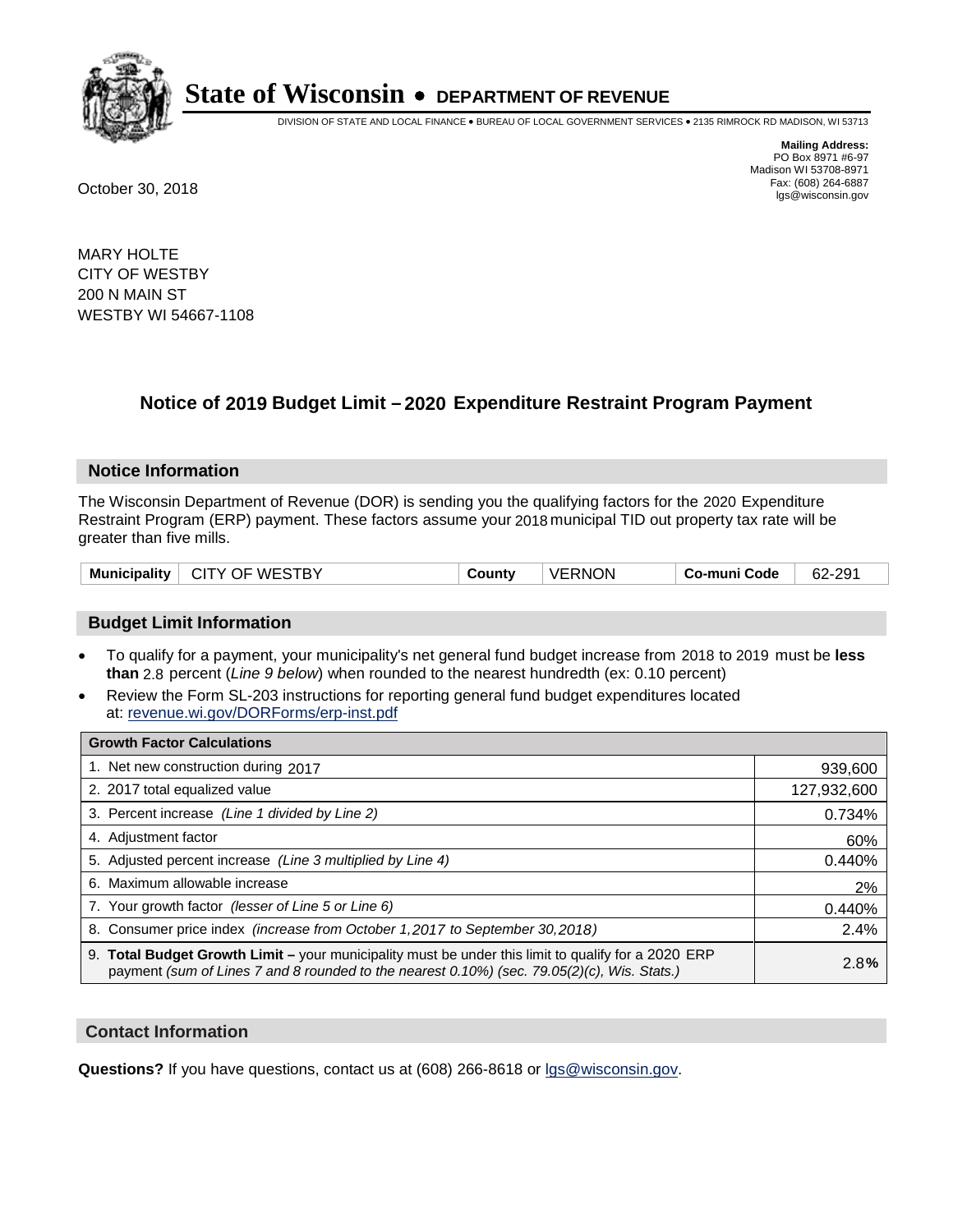

DIVISION OF STATE AND LOCAL FINANCE • BUREAU OF LOCAL GOVERNMENT SERVICES • 2135 RIMROCK RD MADISON, WI 53713

**Mailing Address:** PO Box 8971 #6-97 Madison WI 53708-8971<br>Fax: (608) 264-6887 Fax: (608) 264-6887 October 30, 2018 lgs@wisconsin.gov

DEBRA BROWN CITY OF EAGLE RIVER PO BOX 1269 EAGLE RIVER WI 54521-1269

### **Notice of 2019 Budget Limit - 2020 Expenditure Restraint Program Payment**

#### **Notice Information**

The Wisconsin Department of Revenue (DOR) is sending you the qualifying factors for the 2020 Expenditure Restraint Program (ERP) payment. These factors assume your 2018 municipal TID out property tax rate will be greater than five mills.

| <b>Municipality</b> | <b>CITY OF EAGLE RIVER</b> | County | VIL<br>.AS | Co-muni Code | 63-221 |
|---------------------|----------------------------|--------|------------|--------------|--------|
|---------------------|----------------------------|--------|------------|--------------|--------|

#### **Budget Limit Information**

- To qualify for a payment, your municipality's net general fund budget increase from 2018 to 2019 must be less **than** 3.4 percent (*Line 9 below*) when rounded to the nearest hundredth (ex: 0.10 percent)
- Review the Form SL-203 instructions for reporting general fund budget expenditures located at: revenue.wi.gov/DORForms/erp-inst.pdf

| <b>Growth Factor Calculations</b>                                                                                                                                                                      |             |
|--------------------------------------------------------------------------------------------------------------------------------------------------------------------------------------------------------|-------------|
| 1. Net new construction during 2017                                                                                                                                                                    | 3,352,000   |
| 2. 2017 total equalized value                                                                                                                                                                          | 192,053,900 |
| 3. Percent increase (Line 1 divided by Line 2)                                                                                                                                                         | 1.745%      |
| 4. Adjustment factor                                                                                                                                                                                   | 60%         |
| 5. Adjusted percent increase (Line 3 multiplied by Line 4)                                                                                                                                             | 1.047%      |
| 6. Maximum allowable increase                                                                                                                                                                          | 2%          |
| 7. Your growth factor (lesser of Line 5 or Line 6)                                                                                                                                                     | 1.047%      |
| 8. Consumer price index (increase from October 1, 2017 to September 30, 2018)                                                                                                                          | 2.4%        |
| 9. Total Budget Growth Limit - your municipality must be under this limit to qualify for a 2020 ERP<br>payment (sum of Lines 7 and 8 rounded to the nearest $0.10\%$ ) (sec. 79.05(2)(c), Wis. Stats.) | 3.4%        |

#### **Contact Information**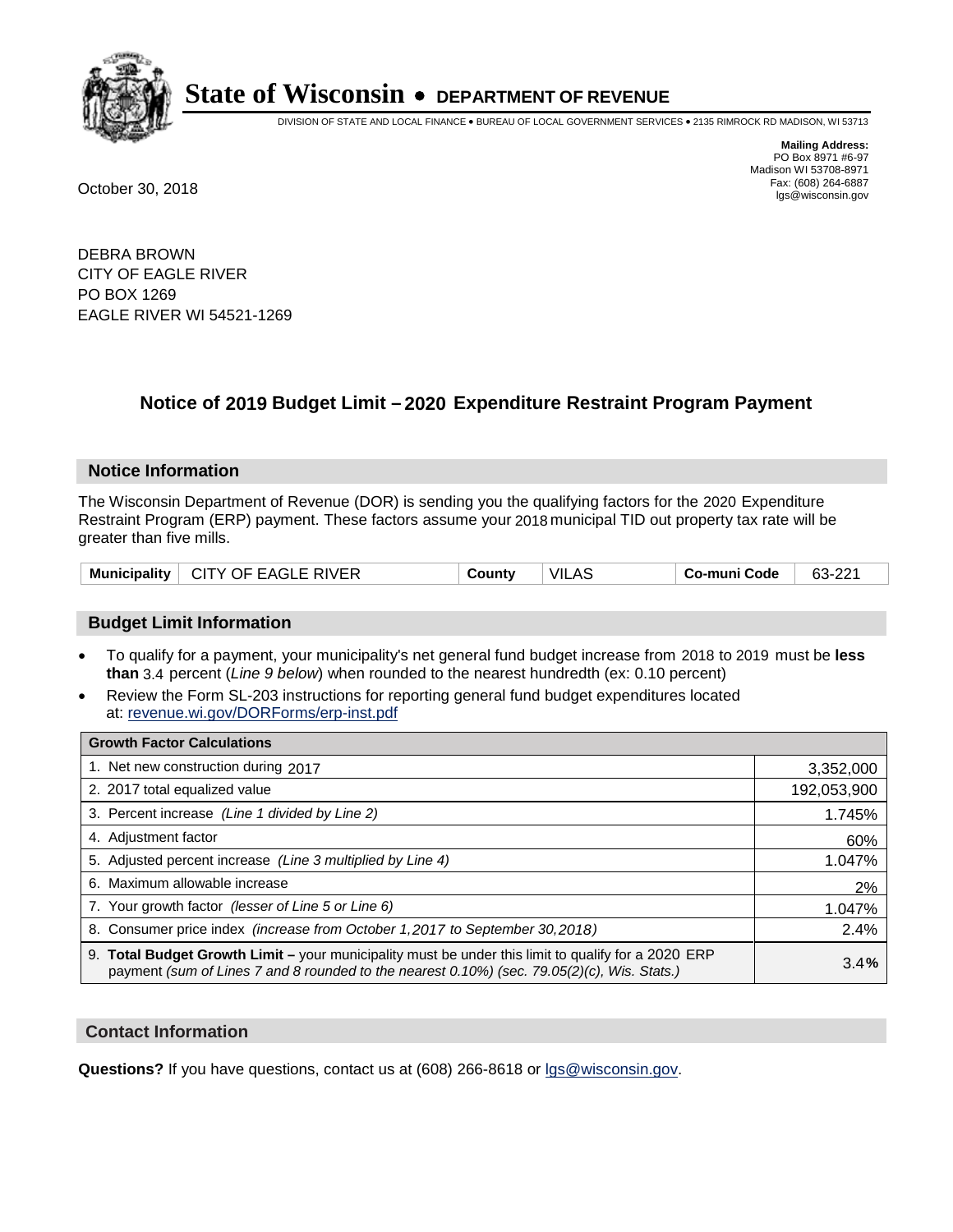

DIVISION OF STATE AND LOCAL FINANCE • BUREAU OF LOCAL GOVERNMENT SERVICES • 2135 RIMROCK RD MADISON, WI 53713

**Mailing Address:** PO Box 8971 #6-97 Madison WI 53708-8971<br>Fax: (608) 264-6887 Fax: (608) 264-6887 October 30, 2018 lgs@wisconsin.gov

KAREN TELISZCZAK TOWN OF SHARON N1097 BOLLINGER RD SHARON WI 53585

## **Notice of 2019 Budget Limit - 2020 Expenditure Restraint Program Payment**

#### **Notice Information**

The Wisconsin Department of Revenue (DOR) is sending you the qualifying factors for the 2020 Expenditure Restraint Program (ERP) payment. These factors assume your 2018 municipal TID out property tax rate will be greater than five mills.

| Municipality   TOWN OF SHARON | County | WALWORTH | ∣ Co-muni Code | 64-022 |
|-------------------------------|--------|----------|----------------|--------|
|-------------------------------|--------|----------|----------------|--------|

#### **Budget Limit Information**

- To qualify for a payment, your municipality's net general fund budget increase from 2018 to 2019 must be less **than** 2.7 percent (*Line 9 below*) when rounded to the nearest hundredth (ex: 0.10 percent)
- Review the Form SL-203 instructions for reporting general fund budget expenditures located at: revenue.wi.gov/DORForms/erp-inst.pdf

| <b>Growth Factor Calculations</b>                                                                                                                                                                      |            |
|--------------------------------------------------------------------------------------------------------------------------------------------------------------------------------------------------------|------------|
| 1. Net new construction during 2017                                                                                                                                                                    | 364,500    |
| 2. 2017 total equalized value                                                                                                                                                                          | 77,939,200 |
| 3. Percent increase (Line 1 divided by Line 2)                                                                                                                                                         | 0.468%     |
| 4. Adjustment factor                                                                                                                                                                                   | 60%        |
| 5. Adjusted percent increase (Line 3 multiplied by Line 4)                                                                                                                                             | 0.281%     |
| 6. Maximum allowable increase                                                                                                                                                                          | 2%         |
| 7. Your growth factor (lesser of Line 5 or Line 6)                                                                                                                                                     | 0.281%     |
| 8. Consumer price index (increase from October 1,2017 to September 30,2018)                                                                                                                            | 2.4%       |
| 9. Total Budget Growth Limit - your municipality must be under this limit to qualify for a 2020 ERP<br>payment (sum of Lines 7 and 8 rounded to the nearest $0.10\%$ ) (sec. 79.05(2)(c), Wis. Stats.) | 2.7%       |

#### **Contact Information**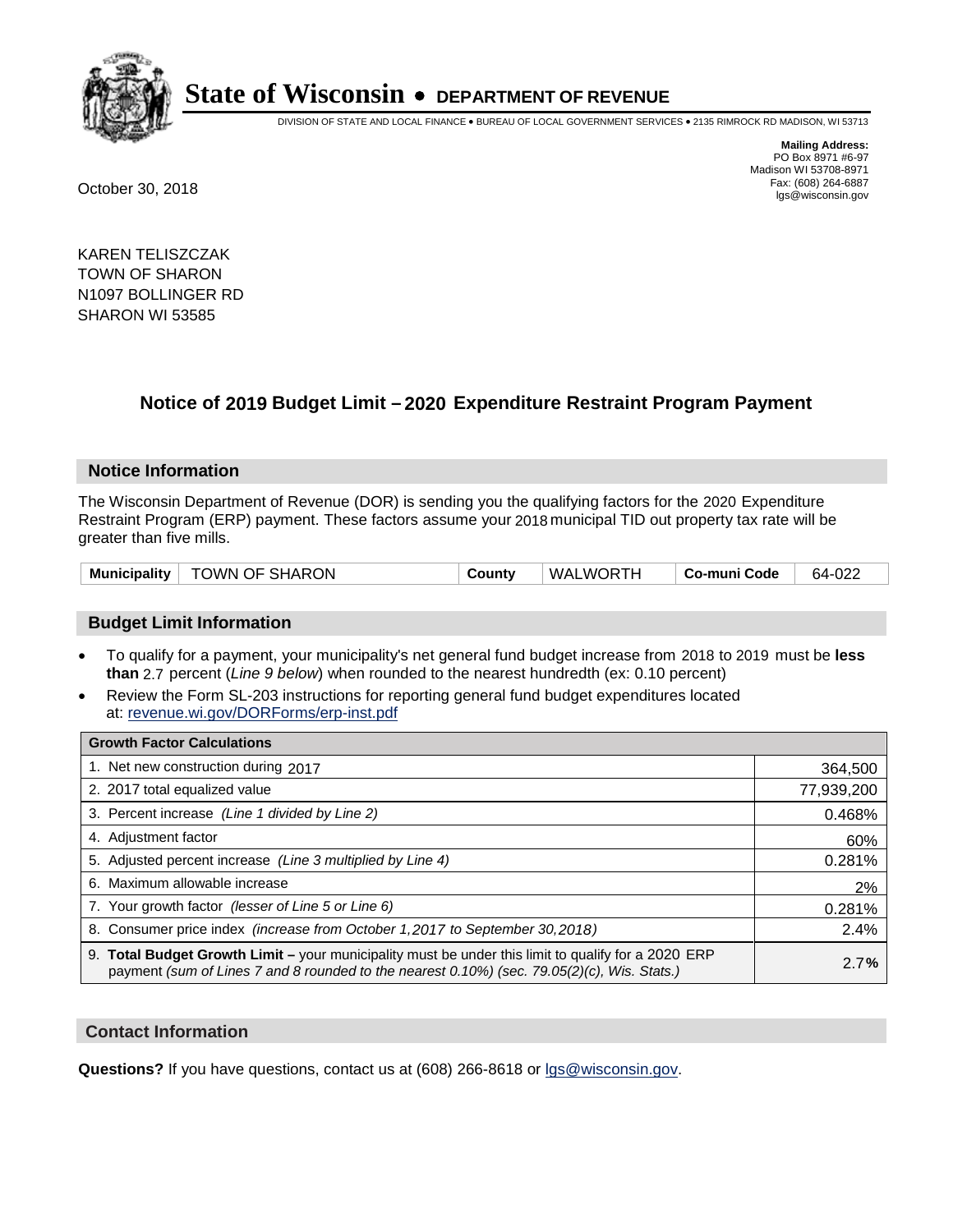

DIVISION OF STATE AND LOCAL FINANCE • BUREAU OF LOCAL GOVERNMENT SERVICES • 2135 RIMROCK RD MADISON, WI 53713

**Mailing Address:** PO Box 8971 #6-97 Madison WI 53708-8971<br>Fax: (608) 264-6887 Fax: (608) 264-6887 October 30, 2018 lgs@wisconsin.gov

REBECCA HOUSEMAN LEMIRE VILLAGE OF DARIEN PO BOX 97 DARIEN WI 53114-0097

## **Notice of 2019 Budget Limit - 2020 Expenditure Restraint Program Payment**

#### **Notice Information**

The Wisconsin Department of Revenue (DOR) is sending you the qualifying factors for the 2020 Expenditure Restraint Program (ERP) payment. These factors assume your 2018 municipal TID out property tax rate will be greater than five mills.

| Municipality   VILLAGE OF DARIEN | County | WALWORTH | Co-muni Code | 64-116 |
|----------------------------------|--------|----------|--------------|--------|
|----------------------------------|--------|----------|--------------|--------|

#### **Budget Limit Information**

- To qualify for a payment, your municipality's net general fund budget increase from 2018 to 2019 must be less **than** 2.5 percent (*Line 9 below*) when rounded to the nearest hundredth (ex: 0.10 percent)
- Review the Form SL-203 instructions for reporting general fund budget expenditures located at: revenue.wi.gov/DORForms/erp-inst.pdf

| <b>Growth Factor Calculations</b>                                                                                                                                                                      |             |
|--------------------------------------------------------------------------------------------------------------------------------------------------------------------------------------------------------|-------------|
| 1. Net new construction during 2017                                                                                                                                                                    | 258,800     |
| 2. 2017 total equalized value                                                                                                                                                                          | 112,860,600 |
| 3. Percent increase (Line 1 divided by Line 2)                                                                                                                                                         | 0.229%      |
| 4. Adjustment factor                                                                                                                                                                                   | 60%         |
| 5. Adjusted percent increase (Line 3 multiplied by Line 4)                                                                                                                                             | 0.137%      |
| 6. Maximum allowable increase                                                                                                                                                                          | 2%          |
| 7. Your growth factor (lesser of Line 5 or Line 6)                                                                                                                                                     | 0.137%      |
| 8. Consumer price index (increase from October 1, 2017 to September 30, 2018)                                                                                                                          | 2.4%        |
| 9. Total Budget Growth Limit - your municipality must be under this limit to qualify for a 2020 ERP<br>payment (sum of Lines 7 and 8 rounded to the nearest $0.10\%$ ) (sec. 79.05(2)(c), Wis. Stats.) | 2.5%        |

#### **Contact Information**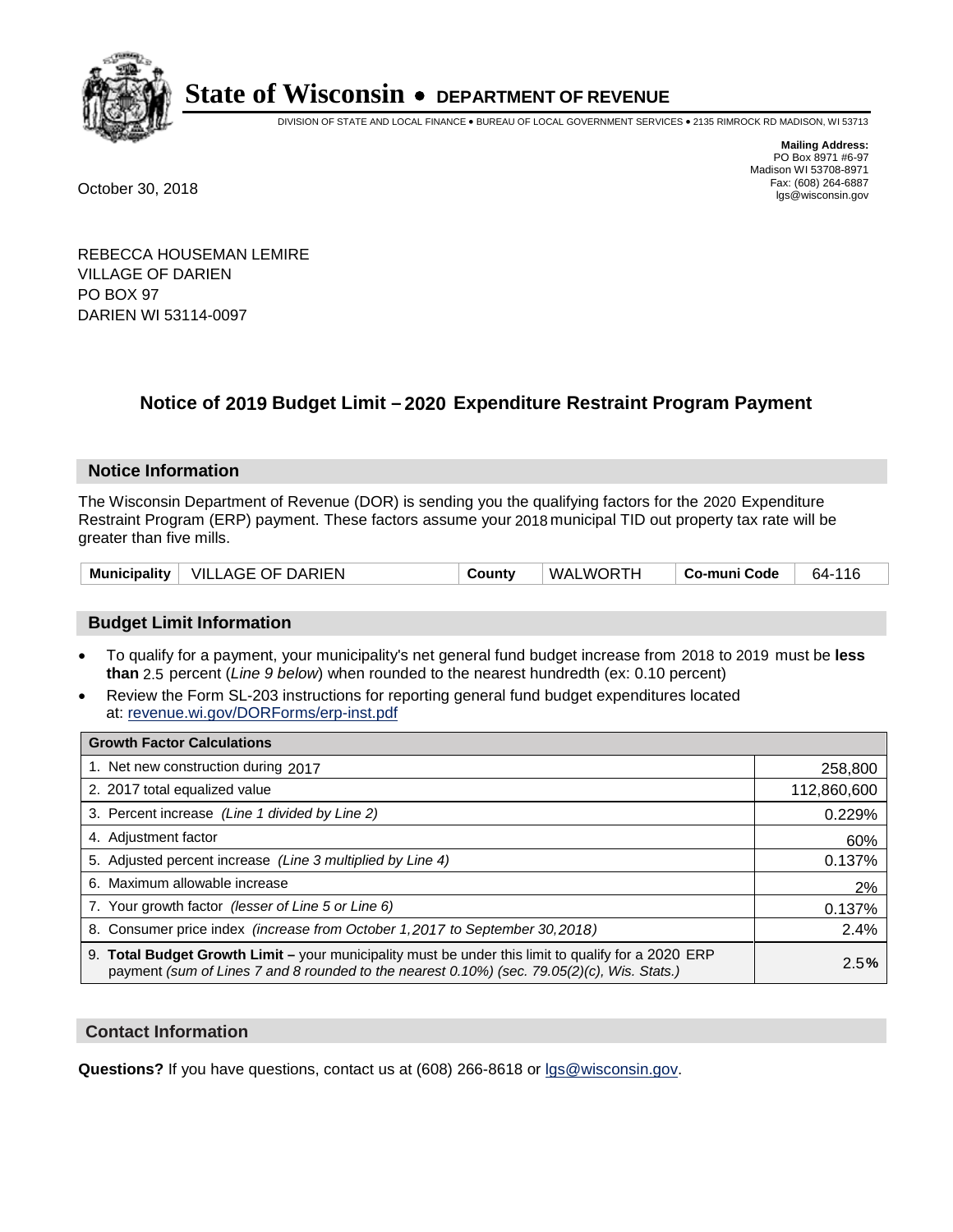

DIVISION OF STATE AND LOCAL FINANCE • BUREAU OF LOCAL GOVERNMENT SERVICES • 2135 RIMROCK RD MADISON, WI 53713

**Mailing Address:** PO Box 8971 #6-97 Madison WI 53708-8971<br>Fax: (608) 264-6887 Fax: (608) 264-6887 October 30, 2018 lgs@wisconsin.gov

EILEEN SUHM VILLAGE OF EAST TROY 2015 ENERGY DRIVE EAST TROY WI 53120

### **Notice of 2019 Budget Limit - 2020 Expenditure Restraint Program Payment**

#### **Notice Information**

The Wisconsin Department of Revenue (DOR) is sending you the qualifying factors for the 2020 Expenditure Restraint Program (ERP) payment. These factors assume your 2018 municipal TID out property tax rate will be greater than five mills.

|  | Municipality   VILLAGE OF EAST TROY | County | WALWORTH | ∣ Co-muni Code | 64-121 |
|--|-------------------------------------|--------|----------|----------------|--------|
|--|-------------------------------------|--------|----------|----------------|--------|

#### **Budget Limit Information**

- To qualify for a payment, your municipality's net general fund budget increase from 2018 to 2019 must be less **than** 3.1 percent (*Line 9 below*) when rounded to the nearest hundredth (ex: 0.10 percent)
- Review the Form SL-203 instructions for reporting general fund budget expenditures located at: revenue.wi.gov/DORForms/erp-inst.pdf

| <b>Growth Factor Calculations</b>                                                                                                                                                                      |             |
|--------------------------------------------------------------------------------------------------------------------------------------------------------------------------------------------------------|-------------|
| 1. Net new construction during 2017                                                                                                                                                                    | 4,298,600   |
| 2. 2017 total equalized value                                                                                                                                                                          | 365,777,900 |
| 3. Percent increase (Line 1 divided by Line 2)                                                                                                                                                         | 1.175%      |
| 4. Adjustment factor                                                                                                                                                                                   | 60%         |
| 5. Adjusted percent increase (Line 3 multiplied by Line 4)                                                                                                                                             | 0.705%      |
| 6. Maximum allowable increase                                                                                                                                                                          | 2%          |
| 7. Your growth factor (lesser of Line 5 or Line 6)                                                                                                                                                     | 0.705%      |
| 8. Consumer price index (increase from October 1, 2017 to September 30, 2018)                                                                                                                          | 2.4%        |
| 9. Total Budget Growth Limit - your municipality must be under this limit to qualify for a 2020 ERP<br>payment (sum of Lines 7 and 8 rounded to the nearest $0.10\%$ ) (sec. 79.05(2)(c), Wis. Stats.) | 3.1%        |

#### **Contact Information**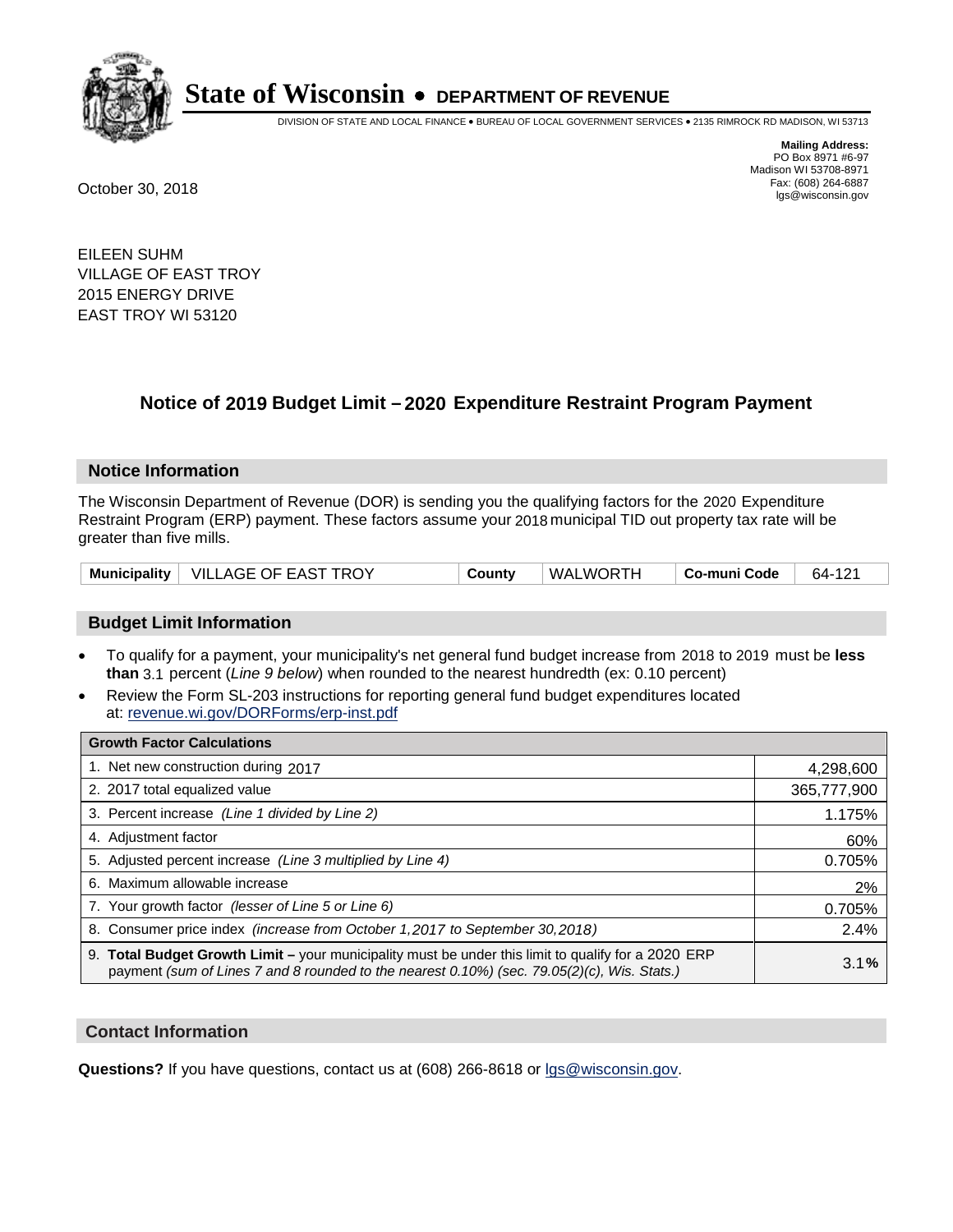

DIVISION OF STATE AND LOCAL FINANCE • BUREAU OF LOCAL GOVERNMENT SERVICES • 2135 RIMROCK RD MADISON, WI 53713

**Mailing Address:** PO Box 8971 #6-97 Madison WI 53708-8971<br>Fax: (608) 264-6887 Fax: (608) 264-6887 October 30, 2018 lgs@wisconsin.gov

CLAUDIA JUREWICZ VILLAGE OF GENOA CITY PO BOX 428 GENOA CITY WI 53128-0428

### **Notice of 2019 Budget Limit - 2020 Expenditure Restraint Program Payment**

#### **Notice Information**

The Wisconsin Department of Revenue (DOR) is sending you the qualifying factors for the 2020 Expenditure Restraint Program (ERP) payment. These factors assume your 2018 municipal TID out property tax rate will be greater than five mills.

|  | Municipality   VILLAGE OF GENOA CITY | County | WALWORTH | ⊦ Co-muni Code | 64-131 |
|--|--------------------------------------|--------|----------|----------------|--------|
|--|--------------------------------------|--------|----------|----------------|--------|

#### **Budget Limit Information**

- To qualify for a payment, your municipality's net general fund budget increase from 2018 to 2019 must be less **than** 4.1 percent (*Line 9 below*) when rounded to the nearest hundredth (ex: 0.10 percent)
- Review the Form SL-203 instructions for reporting general fund budget expenditures located at: revenue.wi.gov/DORForms/erp-inst.pdf

| <b>Growth Factor Calculations</b>                                                                                                                                                                  |             |
|----------------------------------------------------------------------------------------------------------------------------------------------------------------------------------------------------|-------------|
| 1. Net new construction during 2017                                                                                                                                                                | 5,186,800   |
| 2. 2017 total equalized value                                                                                                                                                                      | 187,771,500 |
| 3. Percent increase (Line 1 divided by Line 2)                                                                                                                                                     | 2.762%      |
| 4. Adjustment factor                                                                                                                                                                               | 60%         |
| 5. Adjusted percent increase (Line 3 multiplied by Line 4)                                                                                                                                         | 1.657%      |
| 6. Maximum allowable increase                                                                                                                                                                      | 2%          |
| 7. Your growth factor (lesser of Line 5 or Line 6)                                                                                                                                                 | 1.657%      |
| 8. Consumer price index (increase from October 1, 2017 to September 30, 2018)                                                                                                                      | 2.4%        |
| 9. Total Budget Growth Limit - your municipality must be under this limit to qualify for a 2020 ERP<br>payment (sum of Lines 7 and 8 rounded to the nearest 0.10%) (sec. 79.05(2)(c), Wis. Stats.) | 4.1%        |

#### **Contact Information**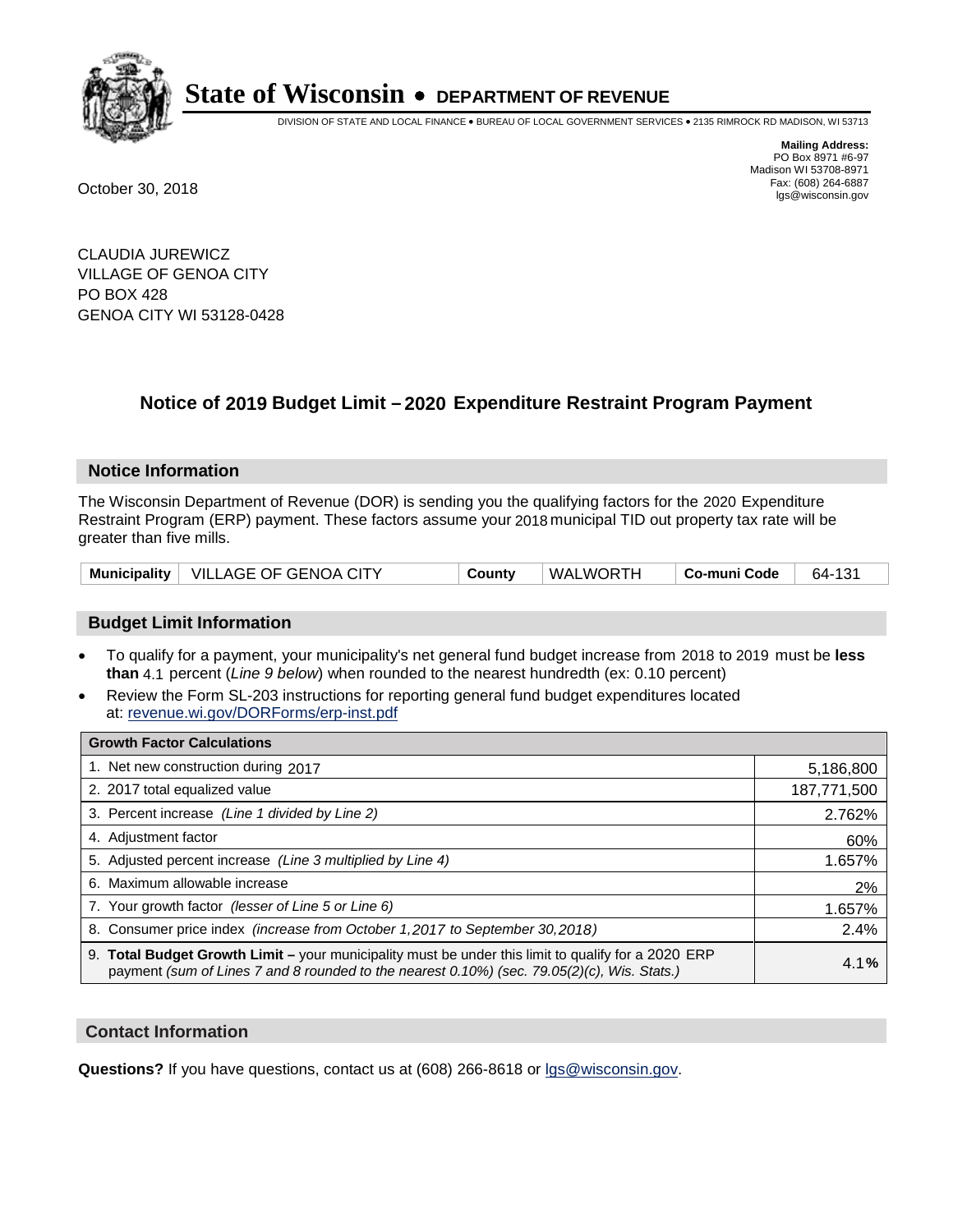

DIVISION OF STATE AND LOCAL FINANCE • BUREAU OF LOCAL GOVERNMENT SERVICES • 2135 RIMROCK RD MADISON, WI 53713

**Mailing Address:** PO Box 8971 #6-97 Madison WI 53708-8971<br>Fax: (608) 264-6887 Fax: (608) 264-6887 October 30, 2018 lgs@wisconsin.gov

DAWN REDENIUS VILLAGE OF SHARON PO BOX 379 SHARON WI 53585-0379

### **Notice of 2019 Budget Limit - 2020 Expenditure Restraint Program Payment**

#### **Notice Information**

The Wisconsin Department of Revenue (DOR) is sending you the qualifying factors for the 2020 Expenditure Restraint Program (ERP) payment. These factors assume your 2018 municipal TID out property tax rate will be greater than five mills.

|  | Municipality   VILLAGE OF SHARON | County | WALWORTH | ∣ Co-muni Code | 64-181 |
|--|----------------------------------|--------|----------|----------------|--------|
|--|----------------------------------|--------|----------|----------------|--------|

#### **Budget Limit Information**

- To qualify for a payment, your municipality's net general fund budget increase from 2018 to 2019 must be less **than** 2.5 percent (*Line 9 below*) when rounded to the nearest hundredth (ex: 0.10 percent)
- Review the Form SL-203 instructions for reporting general fund budget expenditures located at: revenue.wi.gov/DORForms/erp-inst.pdf

| <b>Growth Factor Calculations</b>                                                                                                                                                                      |            |
|--------------------------------------------------------------------------------------------------------------------------------------------------------------------------------------------------------|------------|
| 1. Net new construction during 2017                                                                                                                                                                    | 95,000     |
| 2. 2017 total equalized value                                                                                                                                                                          | 71,889,900 |
| 3. Percent increase (Line 1 divided by Line 2)                                                                                                                                                         | 0.132%     |
| 4. Adjustment factor                                                                                                                                                                                   | 60%        |
| 5. Adjusted percent increase (Line 3 multiplied by Line 4)                                                                                                                                             | 0.079%     |
| 6. Maximum allowable increase                                                                                                                                                                          | 2%         |
| 7. Your growth factor (lesser of Line 5 or Line 6)                                                                                                                                                     | 0.079%     |
| 8. Consumer price index (increase from October 1, 2017 to September 30, 2018)                                                                                                                          | 2.4%       |
| 9. Total Budget Growth Limit - your municipality must be under this limit to qualify for a 2020 ERP<br>payment (sum of Lines 7 and 8 rounded to the nearest $0.10\%$ ) (sec. 79.05(2)(c), Wis. Stats.) | 2.5%       |

#### **Contact Information**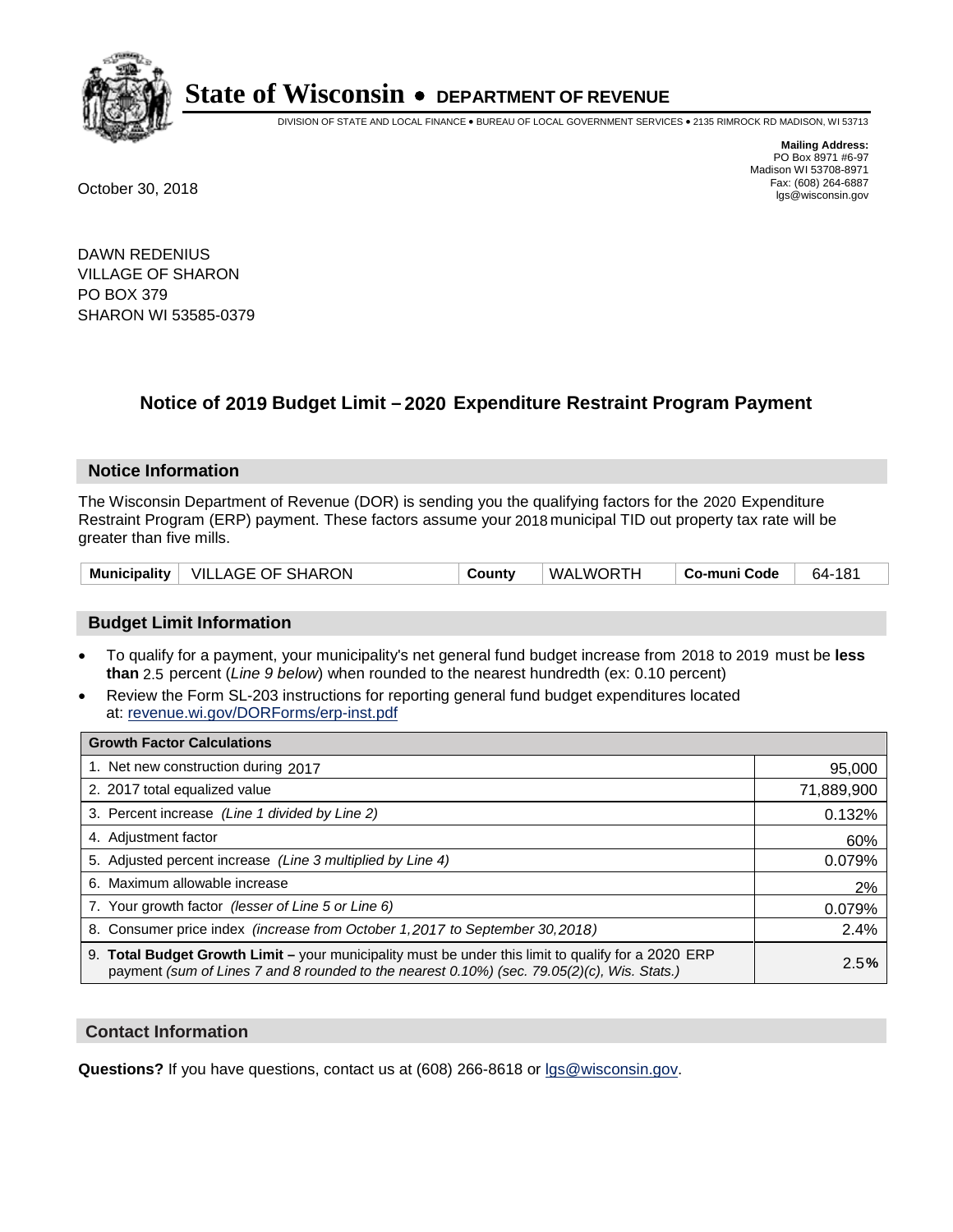

DIVISION OF STATE AND LOCAL FINANCE • BUREAU OF LOCAL GOVERNMENT SERVICES • 2135 RIMROCK RD MADISON, WI 53713

**Mailing Address:** PO Box 8971 #6-97 Madison WI 53708-8971<br>Fax: (608) 264-6887 Fax: (608) 264-6887 October 30, 2018 lgs@wisconsin.gov

SABRINA WASWO VILLAGE OF WALWORTH P O BOX 400 WALWORTH WI 53184-0400

### **Notice of 2019 Budget Limit - 2020 Expenditure Restraint Program Payment**

#### **Notice Information**

The Wisconsin Department of Revenue (DOR) is sending you the qualifying factors for the 2020 Expenditure Restraint Program (ERP) payment. These factors assume your 2018 municipal TID out property tax rate will be greater than five mills.

|  | Municipality   VILLAGE OF WALWORTH | County | WALWORTH | Co-muni Code | 64-191 |
|--|------------------------------------|--------|----------|--------------|--------|
|--|------------------------------------|--------|----------|--------------|--------|

#### **Budget Limit Information**

- To qualify for a payment, your municipality's net general fund budget increase from 2018 to 2019 must be less **than** 2.9 percent (*Line 9 below*) when rounded to the nearest hundredth (ex: 0.10 percent)
- Review the Form SL-203 instructions for reporting general fund budget expenditures located at: revenue.wi.gov/DORForms/erp-inst.pdf

| <b>Growth Factor Calculations</b>                                                                                                                                                                      |             |
|--------------------------------------------------------------------------------------------------------------------------------------------------------------------------------------------------------|-------------|
| 1. Net new construction during 2017                                                                                                                                                                    | 1,822,600   |
| 2. 2017 total equalized value                                                                                                                                                                          | 219,123,100 |
| 3. Percent increase (Line 1 divided by Line 2)                                                                                                                                                         | 0.832%      |
| 4. Adjustment factor                                                                                                                                                                                   | 60%         |
| 5. Adjusted percent increase (Line 3 multiplied by Line 4)                                                                                                                                             | 0.499%      |
| 6. Maximum allowable increase                                                                                                                                                                          | 2%          |
| 7. Your growth factor (lesser of Line 5 or Line 6)                                                                                                                                                     | 0.499%      |
| 8. Consumer price index (increase from October 1,2017 to September 30,2018)                                                                                                                            | 2.4%        |
| 9. Total Budget Growth Limit - your municipality must be under this limit to qualify for a 2020 ERP<br>payment (sum of Lines 7 and 8 rounded to the nearest $0.10\%$ ) (sec. 79.05(2)(c), Wis. Stats.) | 2.9%        |

#### **Contact Information**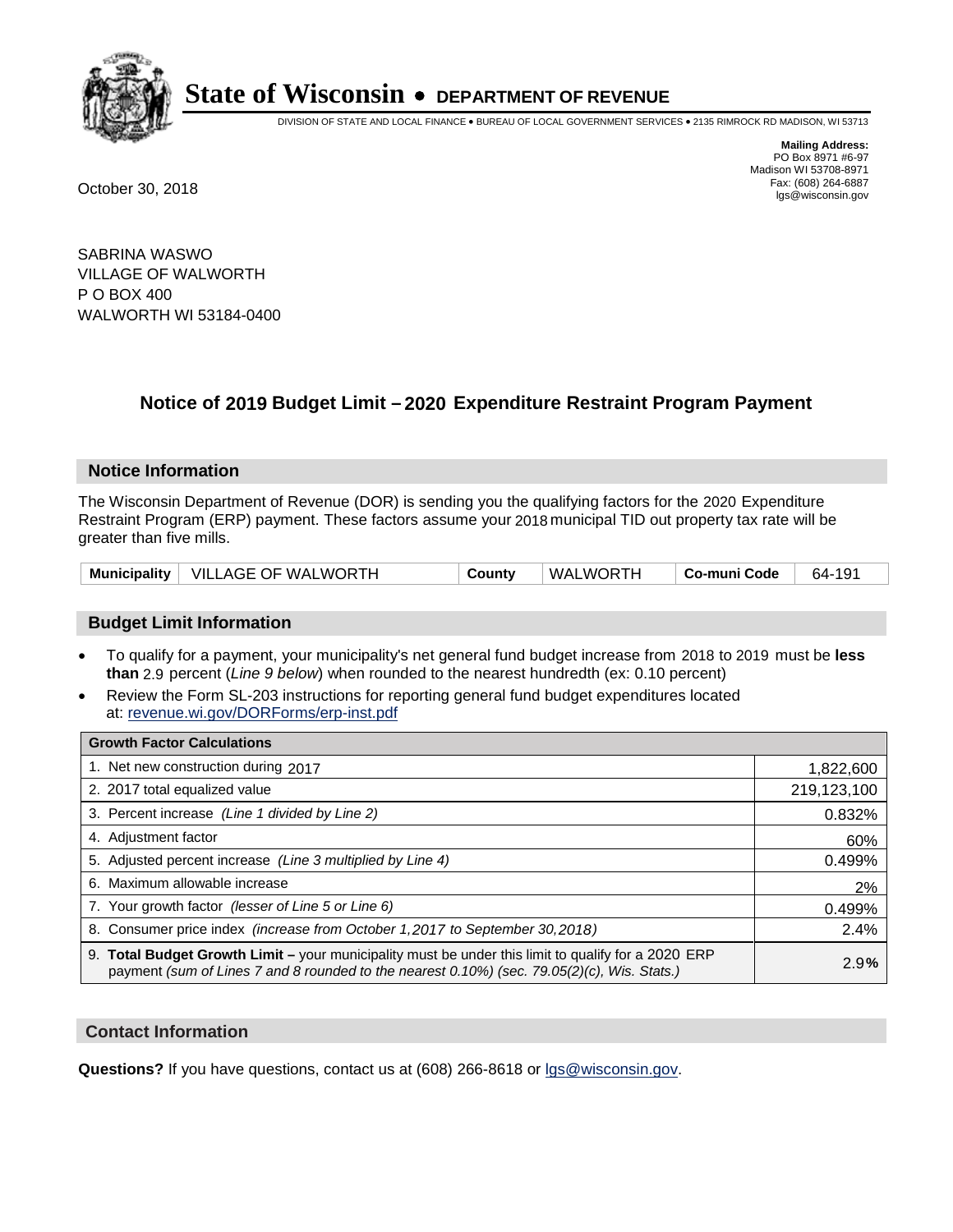

DIVISION OF STATE AND LOCAL FINANCE • BUREAU OF LOCAL GOVERNMENT SERVICES • 2135 RIMROCK RD MADISON, WI 53713

**Mailing Address:** PO Box 8971 #6-97 Madison WI 53708-8971<br>Fax: (608) 264-6887 Fax: (608) 264-6887 October 30, 2018 lgs@wisconsin.gov

SUSAN KITZMAN CITY OF DELAVAN PO BOX 465 DELAVAN WI 53115-0465

## **Notice of 2019 Budget Limit - 2020 Expenditure Restraint Program Payment**

#### **Notice Information**

The Wisconsin Department of Revenue (DOR) is sending you the qualifying factors for the 2020 Expenditure Restraint Program (ERP) payment. These factors assume your 2018 municipal TID out property tax rate will be greater than five mills.

| Municipality   CITY OF DELAVAN | County | WALWORTH | Co-muni Code | 64-216 |
|--------------------------------|--------|----------|--------------|--------|
|--------------------------------|--------|----------|--------------|--------|

#### **Budget Limit Information**

- To qualify for a payment, your municipality's net general fund budget increase from 2018 to 2019 must be less **than** 2.8 percent (*Line 9 below*) when rounded to the nearest hundredth (ex: 0.10 percent)
- Review the Form SL-203 instructions for reporting general fund budget expenditures located at: revenue.wi.gov/DORForms/erp-inst.pdf

| <b>Growth Factor Calculations</b>                                                                                                                                                                      |             |
|--------------------------------------------------------------------------------------------------------------------------------------------------------------------------------------------------------|-------------|
| 1. Net new construction during 2017                                                                                                                                                                    | 4,224,100   |
| 2. 2017 total equalized value                                                                                                                                                                          | 587,247,100 |
| 3. Percent increase (Line 1 divided by Line 2)                                                                                                                                                         | 0.719%      |
| 4. Adjustment factor                                                                                                                                                                                   | 60%         |
| 5. Adjusted percent increase (Line 3 multiplied by Line 4)                                                                                                                                             | 0.431%      |
| 6. Maximum allowable increase                                                                                                                                                                          | 2%          |
| 7. Your growth factor (lesser of Line 5 or Line 6)                                                                                                                                                     | 0.431%      |
| 8. Consumer price index (increase from October 1, 2017 to September 30, 2018)                                                                                                                          | 2.4%        |
| 9. Total Budget Growth Limit - your municipality must be under this limit to qualify for a 2020 ERP<br>payment (sum of Lines 7 and 8 rounded to the nearest $0.10\%$ ) (sec. 79.05(2)(c), Wis. Stats.) | 2.8%        |

#### **Contact Information**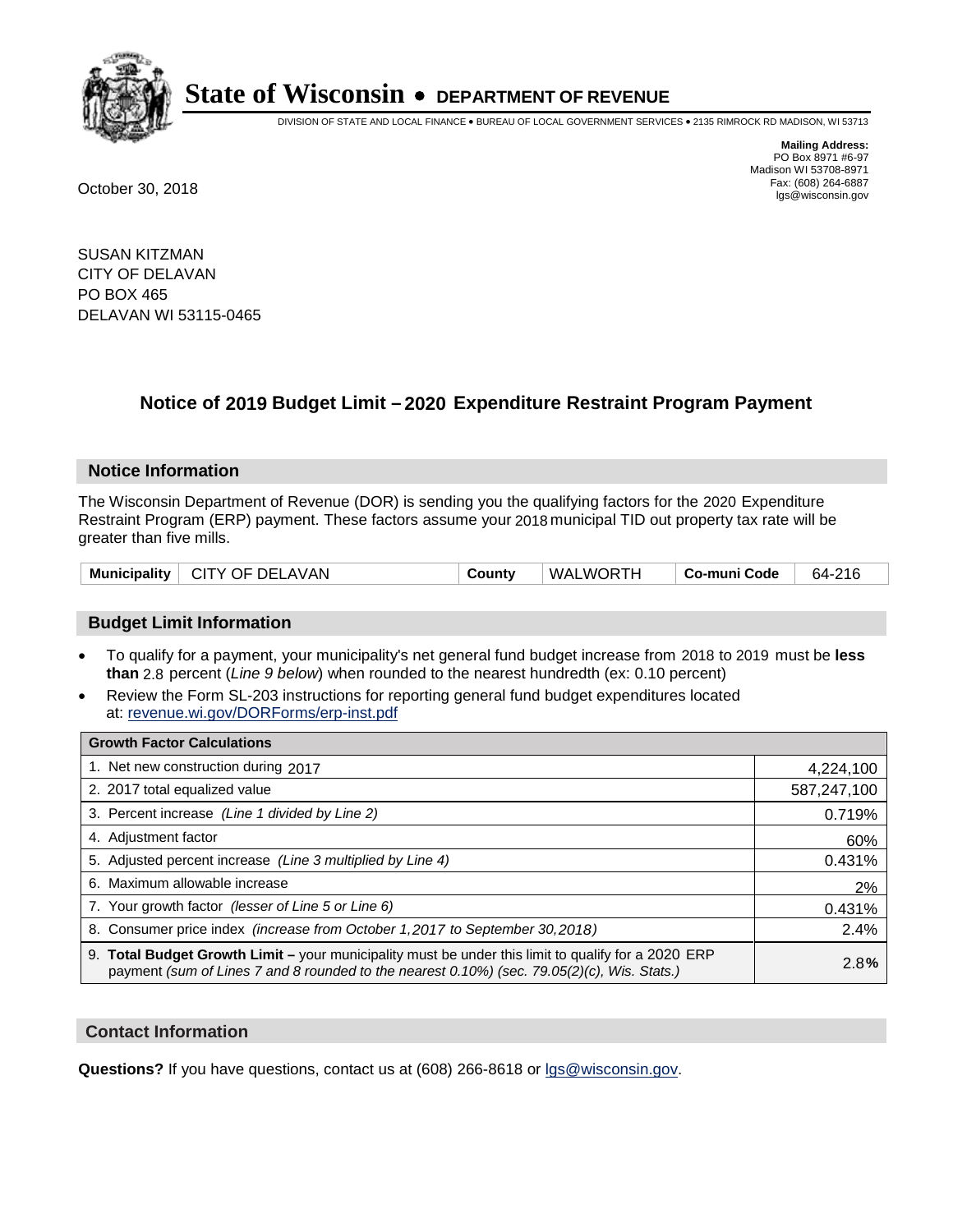

DIVISION OF STATE AND LOCAL FINANCE • BUREAU OF LOCAL GOVERNMENT SERVICES • 2135 RIMROCK RD MADISON, WI 53713

**Mailing Address:** PO Box 8971 #6-97 Madison WI 53708-8971<br>Fax: (608) 264-6887 Fax: (608) 264-6887 October 30, 2018 lgs@wisconsin.gov

CAIRIE VIRRUETA CITY OF ELKHORN 9 SOUTH BROAD STREET ELKHORN WI 53121-0920

### **Notice of 2019 Budget Limit - 2020 Expenditure Restraint Program Payment**

#### **Notice Information**

The Wisconsin Department of Revenue (DOR) is sending you the qualifying factors for the 2020 Expenditure Restraint Program (ERP) payment. These factors assume your 2018 municipal TID out property tax rate will be greater than five mills.

| Municipality   CITY OF ELKHORN | County | WALWORTH | Co-muni Code | 64-221 |
|--------------------------------|--------|----------|--------------|--------|
|--------------------------------|--------|----------|--------------|--------|

#### **Budget Limit Information**

- To qualify for a payment, your municipality's net general fund budget increase from 2018 to 2019 must be less **than** 3.6 percent (*Line 9 below*) when rounded to the nearest hundredth (ex: 0.10 percent)
- Review the Form SL-203 instructions for reporting general fund budget expenditures located at: revenue.wi.gov/DORForms/erp-inst.pdf

| <b>Growth Factor Calculations</b>                                                                                                                                                                  |             |
|----------------------------------------------------------------------------------------------------------------------------------------------------------------------------------------------------|-------------|
| 1. Net new construction during 2017                                                                                                                                                                | 15,027,300  |
| 2. 2017 total equalized value                                                                                                                                                                      | 726,081,400 |
| 3. Percent increase (Line 1 divided by Line 2)                                                                                                                                                     | 2.070%      |
| 4. Adjustment factor                                                                                                                                                                               | 60%         |
| 5. Adjusted percent increase (Line 3 multiplied by Line 4)                                                                                                                                         | 1.242%      |
| 6. Maximum allowable increase                                                                                                                                                                      | 2%          |
| 7. Your growth factor (lesser of Line 5 or Line 6)                                                                                                                                                 | 1.242%      |
| 8. Consumer price index (increase from October 1, 2017 to September 30, 2018)                                                                                                                      | 2.4%        |
| 9. Total Budget Growth Limit - your municipality must be under this limit to qualify for a 2020 ERP<br>payment (sum of Lines 7 and 8 rounded to the nearest 0.10%) (sec. 79.05(2)(c), Wis. Stats.) | 3.6%        |

#### **Contact Information**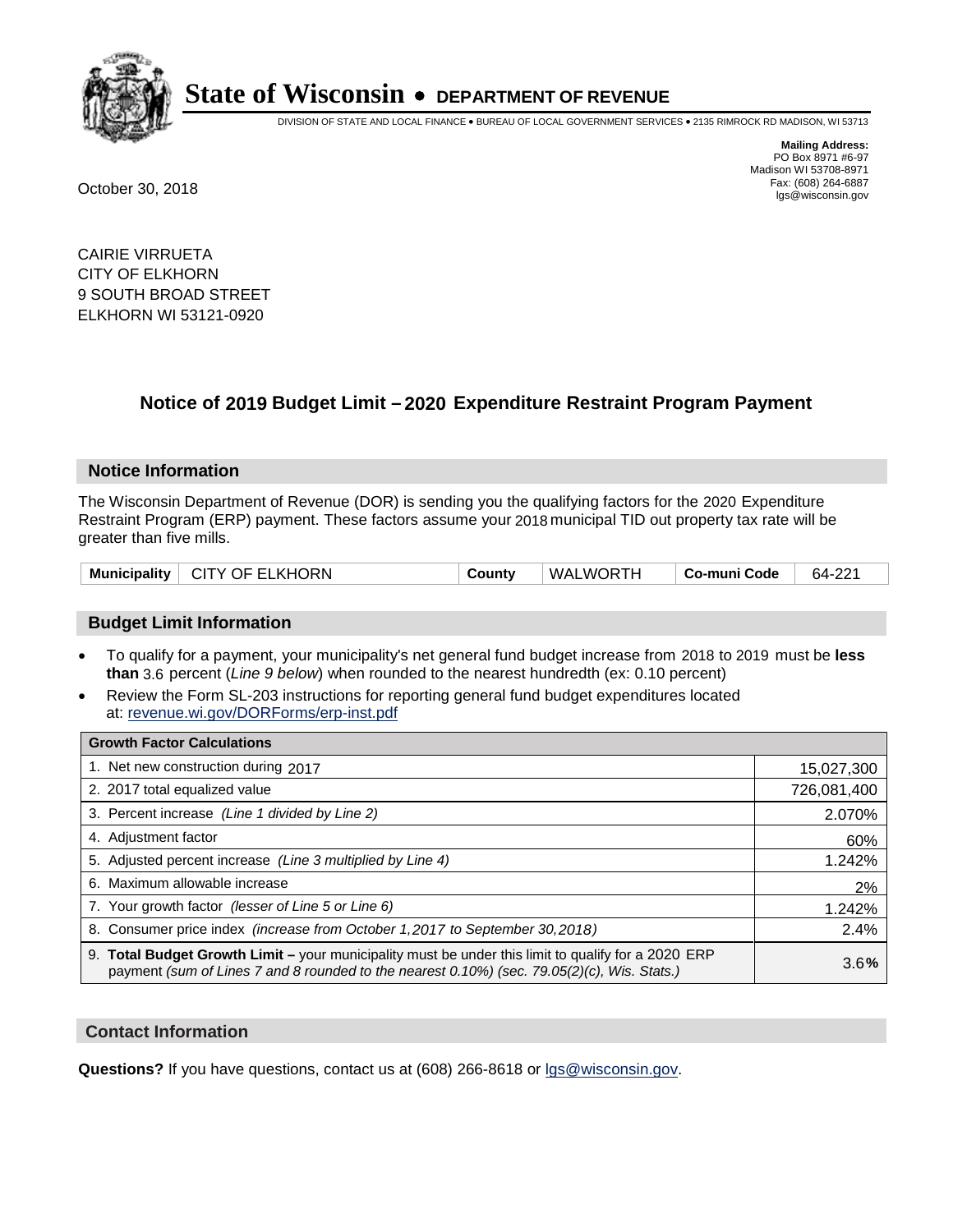

DIVISION OF STATE AND LOCAL FINANCE • BUREAU OF LOCAL GOVERNMENT SERVICES • 2135 RIMROCK RD MADISON, WI 53713

**Mailing Address:** PO Box 8971 #6-97 Madison WI 53708-8971<br>Fax: (608) 264-6887 Fax: (608) 264-6887 October 30, 2018 lgs@wisconsin.gov

SABRINA WASWO CITY OF LAKE GENEVA 626 GENEVA ST LAKE GENEVA WI 53147

### **Notice of 2019 Budget Limit - 2020 Expenditure Restraint Program Payment**

#### **Notice Information**

The Wisconsin Department of Revenue (DOR) is sending you the qualifying factors for the 2020 Expenditure Restraint Program (ERP) payment. These factors assume your 2018 municipal TID out property tax rate will be greater than five mills.

| Municipality   CITY OF LAKE GENEVA | County | WALWORTH | Co-muni Code | 64-246 |
|------------------------------------|--------|----------|--------------|--------|
|------------------------------------|--------|----------|--------------|--------|

#### **Budget Limit Information**

- To qualify for a payment, your municipality's net general fund budget increase from 2018 to 2019 must be less **than** 3.4 percent (*Line 9 below*) when rounded to the nearest hundredth (ex: 0.10 percent)
- Review the Form SL-203 instructions for reporting general fund budget expenditures located at: revenue.wi.gov/DORForms/erp-inst.pdf

| <b>Growth Factor Calculations</b>                                                                                                                                                                  |               |
|----------------------------------------------------------------------------------------------------------------------------------------------------------------------------------------------------|---------------|
| 1. Net new construction during 2017                                                                                                                                                                | 20,990,500    |
| 2. 2017 total equalized value                                                                                                                                                                      | 1,257,346,300 |
| 3. Percent increase (Line 1 divided by Line 2)                                                                                                                                                     | 1.669%        |
| 4. Adjustment factor                                                                                                                                                                               | 60%           |
| 5. Adjusted percent increase (Line 3 multiplied by Line 4)                                                                                                                                         | 1.001%        |
| Maximum allowable increase<br>6.                                                                                                                                                                   | 2%            |
| 7. Your growth factor (lesser of Line 5 or Line 6)                                                                                                                                                 | 1.001%        |
| 8. Consumer price index (increase from October 1, 2017 to September 30, 2018)                                                                                                                      | 2.4%          |
| 9. Total Budget Growth Limit - your municipality must be under this limit to qualify for a 2020 ERP<br>payment (sum of Lines 7 and 8 rounded to the nearest 0.10%) (sec. 79.05(2)(c), Wis. Stats.) | 3.4%          |

#### **Contact Information**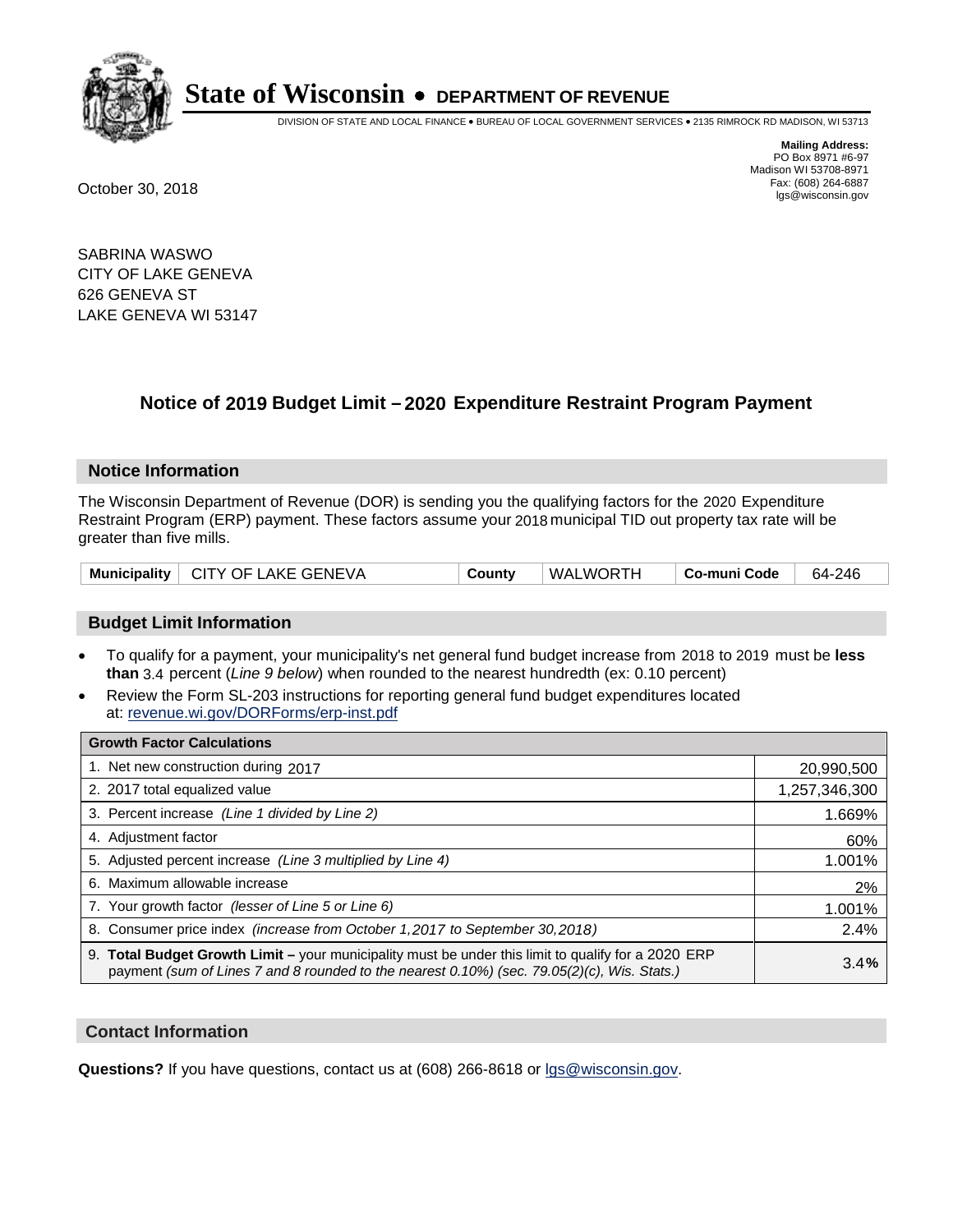

DIVISION OF STATE AND LOCAL FINANCE • BUREAU OF LOCAL GOVERNMENT SERVICES • 2135 RIMROCK RD MADISON, WI 53713

**Mailing Address:** PO Box 8971 #6-97 Madison WI 53708-8971<br>Fax: (608) 264-6887 Fax: (608) 264-6887 October 30, 2018 lgs@wisconsin.gov

MICHELE SMITH CITY OF WHITEWATER PO BOX 178 WHITEWATER WI 53190-0178

### **Notice of 2019 Budget Limit - 2020 Expenditure Restraint Program Payment**

#### **Notice Information**

The Wisconsin Department of Revenue (DOR) is sending you the qualifying factors for the 2020 Expenditure Restraint Program (ERP) payment. These factors assume your 2018 municipal TID out property tax rate will be greater than five mills.

| Municipality   CITY OF WHITEWATER | County | WALWORTH | Co-muni Code | 64-291 |
|-----------------------------------|--------|----------|--------------|--------|
|-----------------------------------|--------|----------|--------------|--------|

#### **Budget Limit Information**

- To qualify for a payment, your municipality's net general fund budget increase from 2018 to 2019 must be less **than** 3.0 percent (*Line 9 below*) when rounded to the nearest hundredth (ex: 0.10 percent)
- Review the Form SL-203 instructions for reporting general fund budget expenditures located at: revenue.wi.gov/DORForms/erp-inst.pdf

| <b>Growth Factor Calculations</b>                                                                                                                                                                      |             |
|--------------------------------------------------------------------------------------------------------------------------------------------------------------------------------------------------------|-------------|
| 1. Net new construction during 2017                                                                                                                                                                    | 6,584,400   |
| 2. 2017 total equalized value                                                                                                                                                                          | 646,775,000 |
| 3. Percent increase (Line 1 divided by Line 2)                                                                                                                                                         | 1.018%      |
| 4. Adjustment factor                                                                                                                                                                                   | 60%         |
| 5. Adjusted percent increase (Line 3 multiplied by Line 4)                                                                                                                                             | 0.611%      |
| 6. Maximum allowable increase                                                                                                                                                                          | 2%          |
| 7. Your growth factor (lesser of Line 5 or Line 6)                                                                                                                                                     | 0.611%      |
| 8. Consumer price index (increase from October 1,2017 to September 30,2018)                                                                                                                            | 2.4%        |
| 9. Total Budget Growth Limit - your municipality must be under this limit to qualify for a 2020 ERP<br>payment (sum of Lines 7 and 8 rounded to the nearest $0.10\%$ ) (sec. 79.05(2)(c), Wis. Stats.) | 3.0%        |

#### **Contact Information**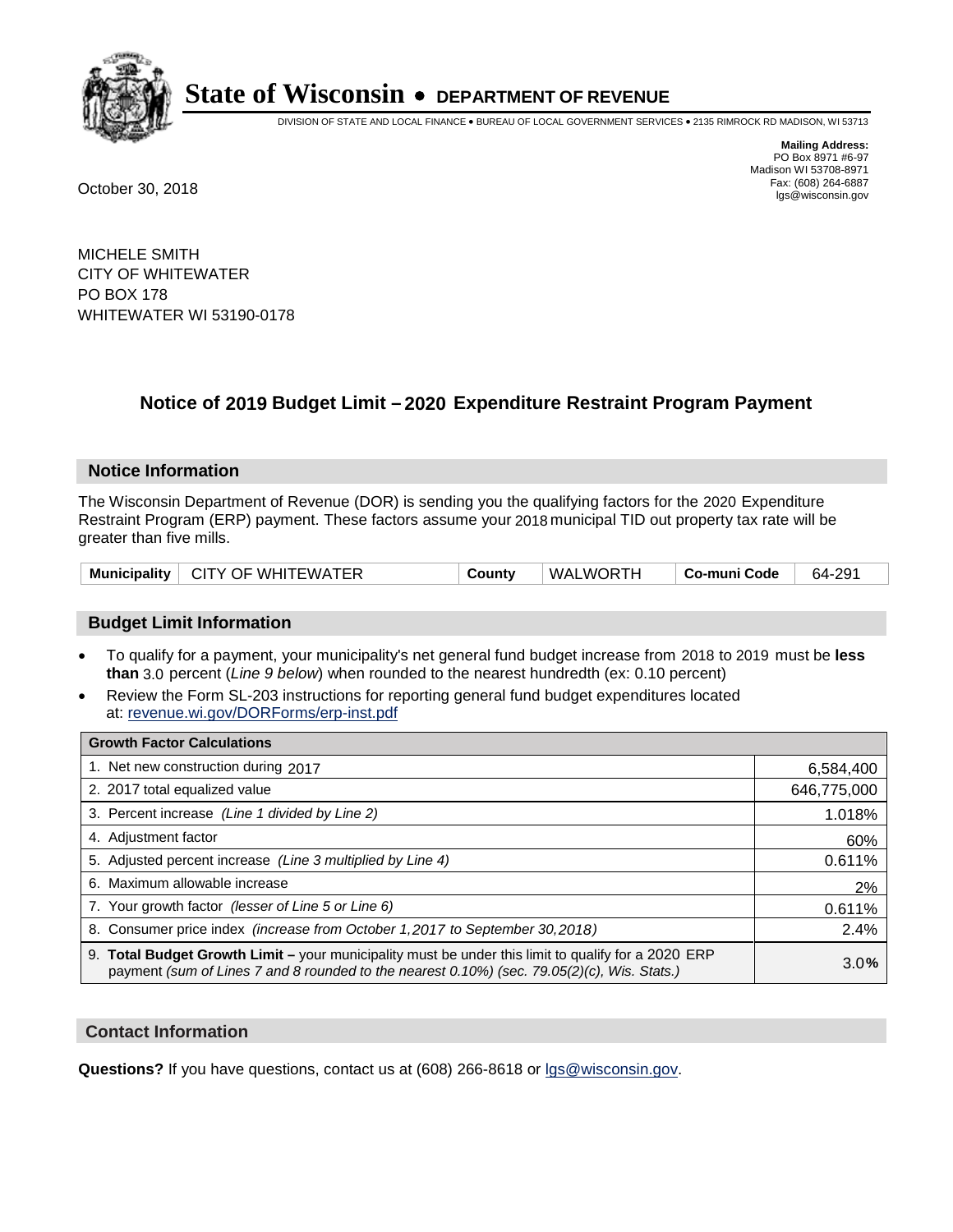

DIVISION OF STATE AND LOCAL FINANCE • BUREAU OF LOCAL GOVERNMENT SERVICES • 2135 RIMROCK RD MADISON, WI 53713

**Mailing Address:** PO Box 8971 #6-97 Madison WI 53708-8971<br>Fax: (608) 264-6887 Fax: (608) 264-6887 October 30, 2018 lgs@wisconsin.gov

KATHY PAQUETTE VILLAGE OF BIRCHWOOD PO BOX 6 BIRCHWOOD WI 54817

### **Notice of 2019 Budget Limit - 2020 Expenditure Restraint Program Payment**

#### **Notice Information**

The Wisconsin Department of Revenue (DOR) is sending you the qualifying factors for the 2020 Expenditure Restraint Program (ERP) payment. These factors assume your 2018 municipal TID out property tax rate will be greater than five mills.

|  | Municipality   VILLAGE OF BIRCHWOOD | County | WASHBURN | ∣ Co-muni Code | 65-106 |
|--|-------------------------------------|--------|----------|----------------|--------|
|--|-------------------------------------|--------|----------|----------------|--------|

#### **Budget Limit Information**

- To qualify for a payment, your municipality's net general fund budget increase from 2018 to 2019 must be less **than** 2.4 percent (*Line 9 below*) when rounded to the nearest hundredth (ex: 0.10 percent)
- Review the Form SL-203 instructions for reporting general fund budget expenditures located at: revenue.wi.gov/DORForms/erp-inst.pdf

| <b>Growth Factor Calculations</b>                                                                                                                                                                      |            |
|--------------------------------------------------------------------------------------------------------------------------------------------------------------------------------------------------------|------------|
| 1. Net new construction during 2017                                                                                                                                                                    | $-101,900$ |
| 2. 2017 total equalized value                                                                                                                                                                          | 31,771,800 |
| 3. Percent increase (Line 1 divided by Line 2)                                                                                                                                                         | $-0.321%$  |
| 4. Adjustment factor                                                                                                                                                                                   | 60%        |
| 5. Adjusted percent increase (Line 3 multiplied by Line 4)                                                                                                                                             | $-0.193%$  |
| 6. Maximum allowable increase                                                                                                                                                                          | 2%         |
| 7. Your growth factor (lesser of Line 5 or Line 6)                                                                                                                                                     | 0.000%     |
| 8. Consumer price index (increase from October 1, 2017 to September 30, 2018)                                                                                                                          | 2.4%       |
| 9. Total Budget Growth Limit - your municipality must be under this limit to qualify for a 2020 ERP<br>payment (sum of Lines 7 and 8 rounded to the nearest $0.10\%$ ) (sec. 79.05(2)(c), Wis. Stats.) | 2.4%       |

#### **Contact Information**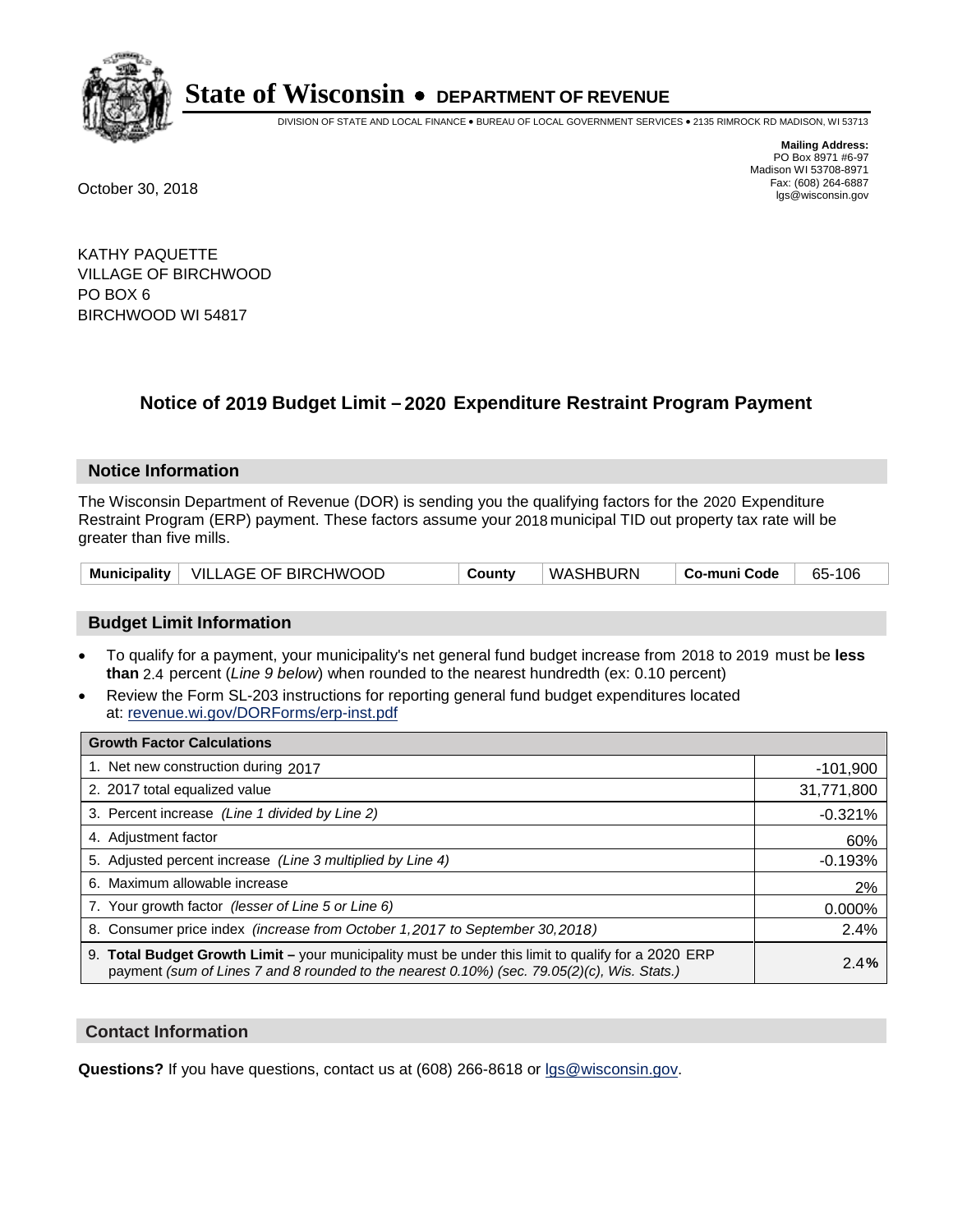

DIVISION OF STATE AND LOCAL FINANCE • BUREAU OF LOCAL GOVERNMENT SERVICES • 2135 RIMROCK RD MADISON, WI 53713

**Mailing Address:** PO Box 8971 #6-97 Madison WI 53708-8971<br>Fax: (608) 264-6887 Fax: (608) 264-6887 October 30, 2018 lgs@wisconsin.gov

DENISE WAGGONER VILLAGE OF MINONG 123 5TH AVE W MINONG WI 54859-4400

### **Notice of 2019 Budget Limit - 2020 Expenditure Restraint Program Payment**

#### **Notice Information**

The Wisconsin Department of Revenue (DOR) is sending you the qualifying factors for the 2020 Expenditure Restraint Program (ERP) payment. These factors assume your 2018 municipal TID out property tax rate will be greater than five mills.

|  | Municipality   VILLAGE OF MINONG | Countv | WASHBURN | ∣ Co-muni Code | 65-151 |
|--|----------------------------------|--------|----------|----------------|--------|
|--|----------------------------------|--------|----------|----------------|--------|

#### **Budget Limit Information**

- To qualify for a payment, your municipality's net general fund budget increase from 2018 to 2019 must be less **than** 2.5 percent (*Line 9 below*) when rounded to the nearest hundredth (ex: 0.10 percent)
- Review the Form SL-203 instructions for reporting general fund budget expenditures located at: revenue.wi.gov/DORForms/erp-inst.pdf

| <b>Growth Factor Calculations</b>                                                                                                                                                                      |            |
|--------------------------------------------------------------------------------------------------------------------------------------------------------------------------------------------------------|------------|
| 1. Net new construction during 2017                                                                                                                                                                    | 38,800     |
| 2. 2017 total equalized value                                                                                                                                                                          | 38,664,000 |
| 3. Percent increase (Line 1 divided by Line 2)                                                                                                                                                         | 0.100%     |
| 4. Adjustment factor                                                                                                                                                                                   | 60%        |
| 5. Adjusted percent increase (Line 3 multiplied by Line 4)                                                                                                                                             | 0.060%     |
| 6. Maximum allowable increase                                                                                                                                                                          | 2%         |
| 7. Your growth factor (lesser of Line 5 or Line 6)                                                                                                                                                     | 0.060%     |
| 8. Consumer price index (increase from October 1,2017 to September 30,2018)                                                                                                                            | 2.4%       |
| 9. Total Budget Growth Limit - your municipality must be under this limit to qualify for a 2020 ERP<br>payment (sum of Lines 7 and 8 rounded to the nearest $0.10\%$ ) (sec. 79.05(2)(c), Wis. Stats.) | 2.5%       |

#### **Contact Information**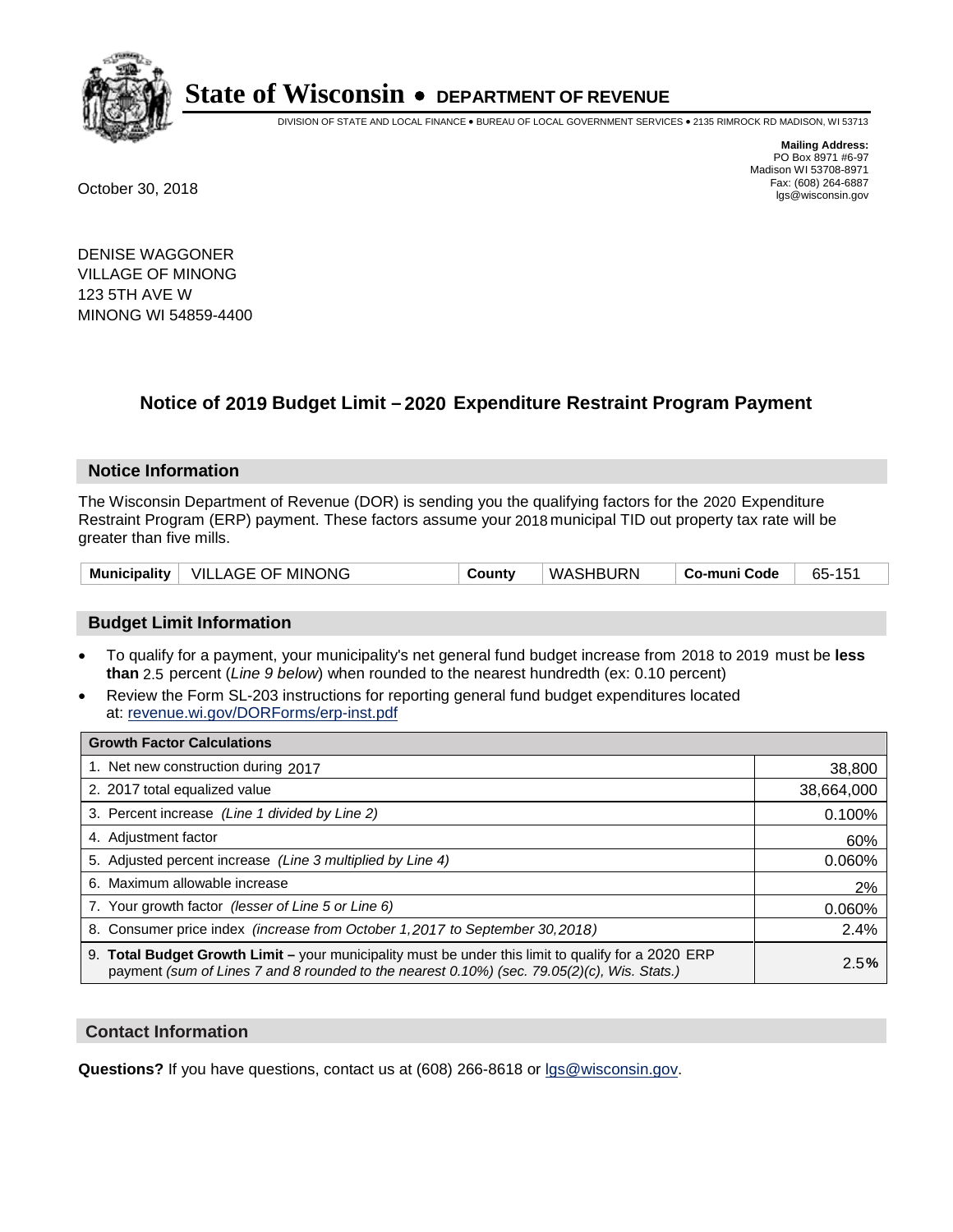

DIVISION OF STATE AND LOCAL FINANCE • BUREAU OF LOCAL GOVERNMENT SERVICES • 2135 RIMROCK RD MADISON, WI 53713

**Mailing Address:** PO Box 8971 #6-97 Madison WI 53708-8971<br>Fax: (608) 264-6887 Fax: (608) 264-6887 October 30, 2018 lgs@wisconsin.gov

PATI PARKER CITY OF SPOONER 515 N SUMMIT STREET SPOONER WI 54801

## **Notice of 2019 Budget Limit - 2020 Expenditure Restraint Program Payment**

#### **Notice Information**

The Wisconsin Department of Revenue (DOR) is sending you the qualifying factors for the 2020 Expenditure Restraint Program (ERP) payment. These factors assume your 2018 municipal TID out property tax rate will be greater than five mills.

#### **Budget Limit Information**

- To qualify for a payment, your municipality's net general fund budget increase from 2018 to 2019 must be less **than** 2.5 percent (*Line 9 below*) when rounded to the nearest hundredth (ex: 0.10 percent)
- Review the Form SL-203 instructions for reporting general fund budget expenditures located at: revenue.wi.gov/DORForms/erp-inst.pdf

| <b>Growth Factor Calculations</b>                                                                                                                                                                      |             |
|--------------------------------------------------------------------------------------------------------------------------------------------------------------------------------------------------------|-------------|
| 1. Net new construction during 2017                                                                                                                                                                    | 193,100     |
| 2. 2017 total equalized value                                                                                                                                                                          | 151,816,700 |
| 3. Percent increase (Line 1 divided by Line 2)                                                                                                                                                         | 0.127%      |
| 4. Adjustment factor                                                                                                                                                                                   | 60%         |
| 5. Adjusted percent increase (Line 3 multiplied by Line 4)                                                                                                                                             | 0.076%      |
| 6. Maximum allowable increase                                                                                                                                                                          | 2%          |
| 7. Your growth factor (lesser of Line 5 or Line 6)                                                                                                                                                     | 0.076%      |
| 8. Consumer price index (increase from October 1, 2017 to September 30, 2018)                                                                                                                          | 2.4%        |
| 9. Total Budget Growth Limit - your municipality must be under this limit to qualify for a 2020 ERP<br>payment (sum of Lines 7 and 8 rounded to the nearest $0.10\%$ ) (sec. 79.05(2)(c), Wis. Stats.) | 2.5%        |

#### **Contact Information**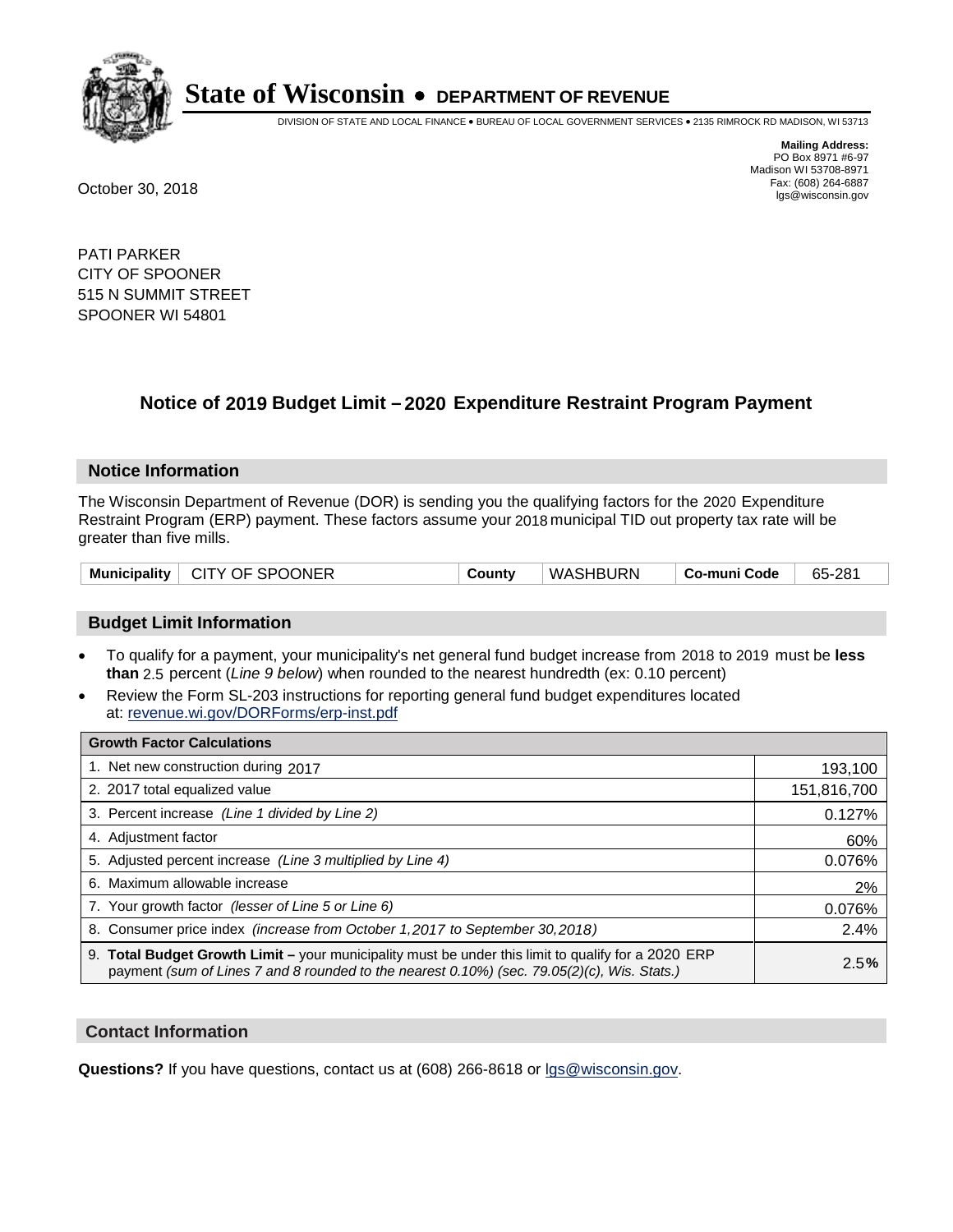

DIVISION OF STATE AND LOCAL FINANCE • BUREAU OF LOCAL GOVERNMENT SERVICES • 2135 RIMROCK RD MADISON, WI 53713

**Mailing Address:** PO Box 8971 #6-97 Madison WI 53708-8971<br>Fax: (608) 264-6887 Fax: (608) 264-6887 October 30, 2018 lgs@wisconsin.gov

ANDREW EICHE CITY OF SHELL LAKE PO BOX 520 SHELL LAKE WI 54871-0520

### **Notice of 2019 Budget Limit - 2020 Expenditure Restraint Program Payment**

#### **Notice Information**

The Wisconsin Department of Revenue (DOR) is sending you the qualifying factors for the 2020 Expenditure Restraint Program (ERP) payment. These factors assume your 2018 municipal TID out property tax rate will be greater than five mills.

| Municipality   CITY OF SHELL LAKE | County | WASHBURN | ∣ Co-muni Code | 65-282 |
|-----------------------------------|--------|----------|----------------|--------|
|-----------------------------------|--------|----------|----------------|--------|

#### **Budget Limit Information**

- To qualify for a payment, your municipality's net general fund budget increase from 2018 to 2019 must be less **than** 3.1 percent (*Line 9 below*) when rounded to the nearest hundredth (ex: 0.10 percent)
- Review the Form SL-203 instructions for reporting general fund budget expenditures located at: revenue.wi.gov/DORForms/erp-inst.pdf

| <b>Growth Factor Calculations</b>                                                                                                                                                                      |             |
|--------------------------------------------------------------------------------------------------------------------------------------------------------------------------------------------------------|-------------|
| 1. Net new construction during 2017                                                                                                                                                                    | 2,169,100   |
| 2. 2017 total equalized value                                                                                                                                                                          | 184,606,800 |
| 3. Percent increase (Line 1 divided by Line 2)                                                                                                                                                         | 1.175%      |
| 4. Adjustment factor                                                                                                                                                                                   | 60%         |
| 5. Adjusted percent increase (Line 3 multiplied by Line 4)                                                                                                                                             | 0.705%      |
| 6. Maximum allowable increase                                                                                                                                                                          | 2%          |
| 7. Your growth factor (lesser of Line 5 or Line 6)                                                                                                                                                     | 0.705%      |
| 8. Consumer price index (increase from October 1,2017 to September 30,2018)                                                                                                                            | 2.4%        |
| 9. Total Budget Growth Limit - your municipality must be under this limit to qualify for a 2020 ERP<br>payment (sum of Lines 7 and 8 rounded to the nearest $0.10\%$ ) (sec. 79.05(2)(c), Wis. Stats.) | 3.1%        |

#### **Contact Information**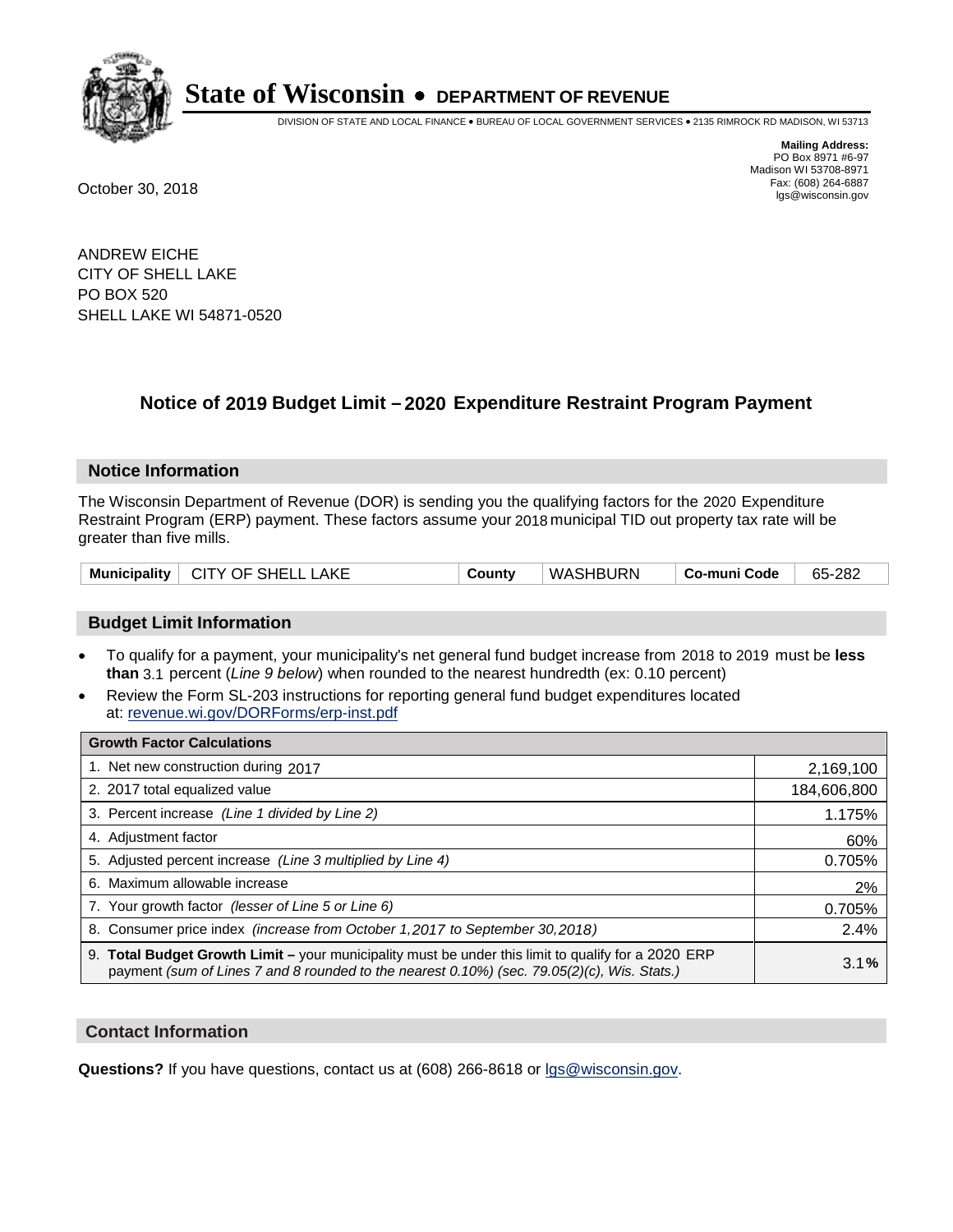

DIVISION OF STATE AND LOCAL FINANCE • BUREAU OF LOCAL GOVERNMENT SERVICES • 2135 RIMROCK RD MADISON, WI 53713

**Mailing Address:** PO Box 8971 #6-97 Madison WI 53708-8971<br>Fax: (608) 264-6887 Fax: (608) 264-6887 October 30, 2018 lgs@wisconsin.gov

JILINE DOBRATZ VILLAGE OF JACKSON PO BOX 637 JACKSON WI 53037-0637

### **Notice of 2019 Budget Limit - 2020 Expenditure Restraint Program Payment**

#### **Notice Information**

The Wisconsin Department of Revenue (DOR) is sending you the qualifying factors for the 2020 Expenditure Restraint Program (ERP) payment. These factors assume your 2018 municipal TID out property tax rate will be greater than five mills.

| Municipality   VILLAGE OF JACKSON | County | WASHINGTON   Co-muni Code |  | 66-141 |
|-----------------------------------|--------|---------------------------|--|--------|
|-----------------------------------|--------|---------------------------|--|--------|

#### **Budget Limit Information**

- To qualify for a payment, your municipality's net general fund budget increase from 2018 to 2019 must be less **than** 3.5 percent (*Line 9 below*) when rounded to the nearest hundredth (ex: 0.10 percent)
- Review the Form SL-203 instructions for reporting general fund budget expenditures located at: revenue.wi.gov/DORForms/erp-inst.pdf

| <b>Growth Factor Calculations</b>                                                                                                                                                                  |             |
|----------------------------------------------------------------------------------------------------------------------------------------------------------------------------------------------------|-------------|
| 1. Net new construction during 2017                                                                                                                                                                | 12,019,400  |
| 2. 2017 total equalized value                                                                                                                                                                      | 653,093,700 |
| 3. Percent increase (Line 1 divided by Line 2)                                                                                                                                                     | 1.840%      |
| 4. Adjustment factor                                                                                                                                                                               | 60%         |
| 5. Adjusted percent increase (Line 3 multiplied by Line 4)                                                                                                                                         | 1.104%      |
| 6. Maximum allowable increase                                                                                                                                                                      | 2%          |
| 7. Your growth factor (lesser of Line 5 or Line 6)                                                                                                                                                 | 1.104%      |
| 8. Consumer price index (increase from October 1,2017 to September 30,2018)                                                                                                                        | 2.4%        |
| 9. Total Budget Growth Limit - your municipality must be under this limit to qualify for a 2020 ERP<br>payment (sum of Lines 7 and 8 rounded to the nearest 0.10%) (sec. 79.05(2)(c), Wis. Stats.) | 3.5%        |

#### **Contact Information**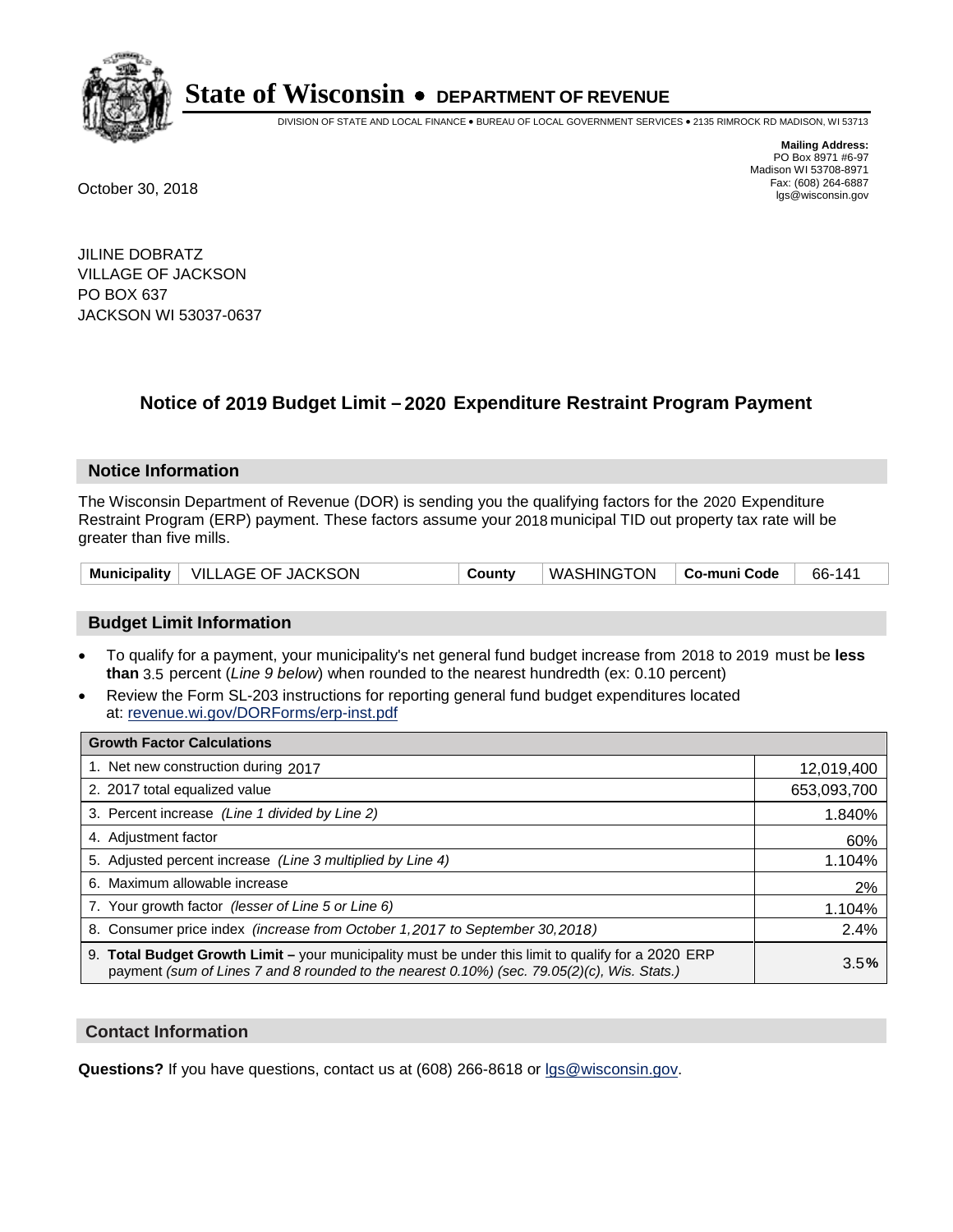

DIVISION OF STATE AND LOCAL FINANCE • BUREAU OF LOCAL GOVERNMENT SERVICES • 2135 RIMROCK RD MADISON, WI 53713

**Mailing Address:** PO Box 8971 #6-97 Madison WI 53708-8971<br>Fax: (608) 264-6887 Fax: (608) 264-6887 October 30, 2018 lgs@wisconsin.gov

TRACIE SETTE VILLAGE OF KEWASKUM PO BOX 38 KEWASKUM WI 53040-0038

## **Notice of 2019 Budget Limit - 2020 Expenditure Restraint Program Payment**

#### **Notice Information**

The Wisconsin Department of Revenue (DOR) is sending you the qualifying factors for the 2020 Expenditure Restraint Program (ERP) payment. These factors assume your 2018 municipal TID out property tax rate will be greater than five mills.

|  | Municipality   VILLAGE OF KEWASKUM | County | $\parallel$ WASHINGTON $\parallel$ Co-muni Code $\parallel$ |  | 66-142 |
|--|------------------------------------|--------|-------------------------------------------------------------|--|--------|
|--|------------------------------------|--------|-------------------------------------------------------------|--|--------|

#### **Budget Limit Information**

- To qualify for a payment, your municipality's net general fund budget increase from 2018 to 2019 must be less **than** 3.2 percent (*Line 9 below*) when rounded to the nearest hundredth (ex: 0.10 percent)
- Review the Form SL-203 instructions for reporting general fund budget expenditures located at: revenue.wi.gov/DORForms/erp-inst.pdf

| <b>Growth Factor Calculations</b>                                                                                                                                                                      |             |
|--------------------------------------------------------------------------------------------------------------------------------------------------------------------------------------------------------|-------------|
| 1. Net new construction during 2017                                                                                                                                                                    | 4,220,300   |
| 2. 2017 total equalized value                                                                                                                                                                          | 305,205,200 |
| 3. Percent increase (Line 1 divided by Line 2)                                                                                                                                                         | 1.383%      |
| 4. Adjustment factor                                                                                                                                                                                   | 60%         |
| 5. Adjusted percent increase (Line 3 multiplied by Line 4)                                                                                                                                             | 0.830%      |
| 6. Maximum allowable increase                                                                                                                                                                          | 2%          |
| 7. Your growth factor (lesser of Line 5 or Line 6)                                                                                                                                                     | 0.830%      |
| 8. Consumer price index (increase from October 1,2017 to September 30,2018)                                                                                                                            | 2.4%        |
| 9. Total Budget Growth Limit - your municipality must be under this limit to qualify for a 2020 ERP<br>payment (sum of Lines 7 and 8 rounded to the nearest $0.10\%$ ) (sec. 79.05(2)(c), Wis. Stats.) | 3.2%        |

#### **Contact Information**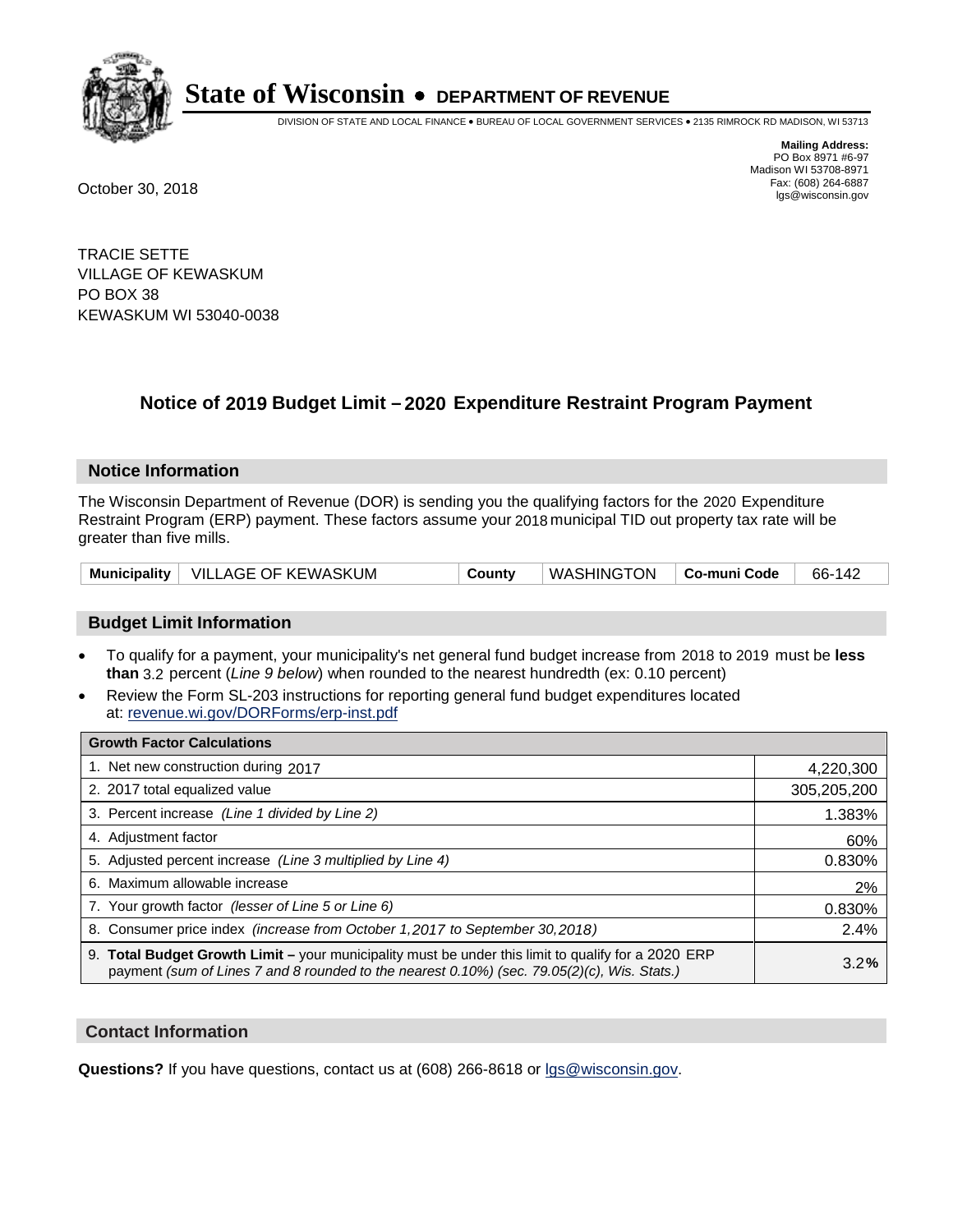

DIVISION OF STATE AND LOCAL FINANCE • BUREAU OF LOCAL GOVERNMENT SERVICES • 2135 RIMROCK RD MADISON, WI 53713

**Mailing Address:** PO Box 8971 #6-97 Madison WI 53708-8971<br>Fax: (608) 264-6887 Fax: (608) 264-6887 October 30, 2018 lgs@wisconsin.gov

RICK GOECKNER VILLAGE OF NEWBURG PO BOX 50 NEWBURG WI 53060-0050

## **Notice of 2019 Budget Limit - 2020 Expenditure Restraint Program Payment**

#### **Notice Information**

The Wisconsin Department of Revenue (DOR) is sending you the qualifying factors for the 2020 Expenditure Restraint Program (ERP) payment. These factors assume your 2018 municipal TID out property tax rate will be greater than five mills.

| Municipality   VILLAGE OF NEWBURG | County | WASHINGTON   Co-muni Code |  | 66-161 |
|-----------------------------------|--------|---------------------------|--|--------|
|-----------------------------------|--------|---------------------------|--|--------|

#### **Budget Limit Information**

- To qualify for a payment, your municipality's net general fund budget increase from 2018 to 2019 must be less **than** 2.6 percent (*Line 9 below*) when rounded to the nearest hundredth (ex: 0.10 percent)
- Review the Form SL-203 instructions for reporting general fund budget expenditures located at: revenue.wi.gov/DORForms/erp-inst.pdf

| <b>Growth Factor Calculations</b>                                                                                                                                                                      |            |
|--------------------------------------------------------------------------------------------------------------------------------------------------------------------------------------------------------|------------|
| 1. Net new construction during 2017                                                                                                                                                                    | 268,900    |
| 2. 2017 total equalized value                                                                                                                                                                          | 77,349,800 |
| 3. Percent increase (Line 1 divided by Line 2)                                                                                                                                                         | 0.348%     |
| 4. Adjustment factor                                                                                                                                                                                   | 60%        |
| 5. Adjusted percent increase (Line 3 multiplied by Line 4)                                                                                                                                             | 0.209%     |
| 6. Maximum allowable increase                                                                                                                                                                          | 2%         |
| 7. Your growth factor (lesser of Line 5 or Line 6)                                                                                                                                                     | 0.209%     |
| 8. Consumer price index (increase from October 1,2017 to September 30,2018)                                                                                                                            | 2.4%       |
| 9. Total Budget Growth Limit - your municipality must be under this limit to qualify for a 2020 ERP<br>payment (sum of Lines 7 and 8 rounded to the nearest $0.10\%$ ) (sec. 79.05(2)(c), Wis. Stats.) | 2.6%       |

#### **Contact Information**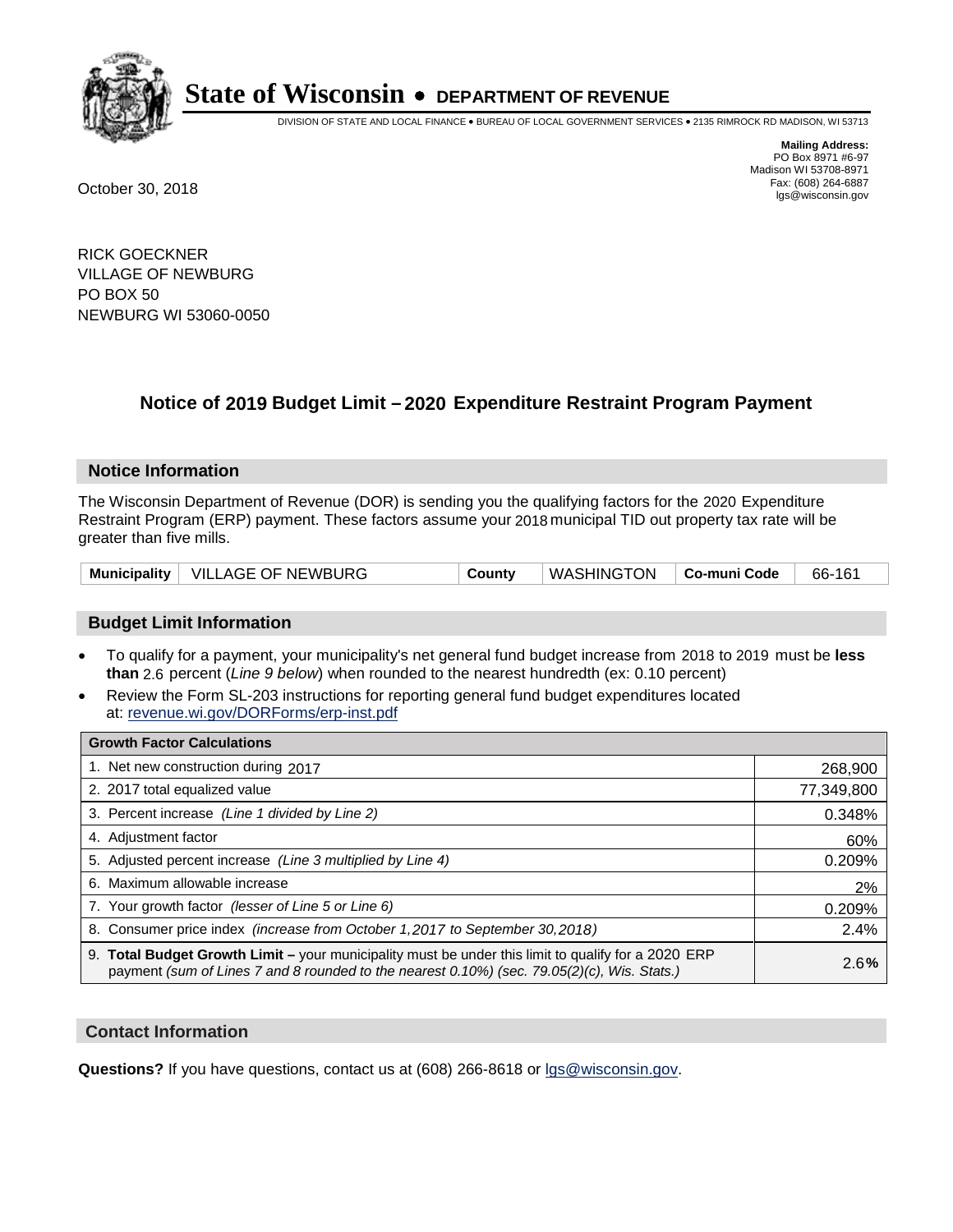

DIVISION OF STATE AND LOCAL FINANCE • BUREAU OF LOCAL GOVERNMENT SERVICES • 2135 RIMROCK RD MADISON, WI 53713

**Mailing Address:** PO Box 8971 #6-97 Madison WI 53708-8971<br>Fax: (608) 264-6887 Fax: (608) 264-6887 October 30, 2018 lgs@wisconsin.gov

TAMMY TENNIES VILLAGE OF SLINGER 300 SLINGER RD SLINGER WI 53086-0227

## **Notice of 2019 Budget Limit - 2020 Expenditure Restraint Program Payment**

#### **Notice Information**

The Wisconsin Department of Revenue (DOR) is sending you the qualifying factors for the 2020 Expenditure Restraint Program (ERP) payment. These factors assume your 2018 municipal TID out property tax rate will be greater than five mills.

|  | Municipality   VILLAGE OF SLINGER | Countv | WASHINGTON   Co-muni Code |  | 66-181 |
|--|-----------------------------------|--------|---------------------------|--|--------|
|--|-----------------------------------|--------|---------------------------|--|--------|

#### **Budget Limit Information**

- To qualify for a payment, your municipality's net general fund budget increase from 2018 to 2019 must be less **than** 4.4 percent (*Line 9 below*) when rounded to the nearest hundredth (ex: 0.10 percent)
- Review the Form SL-203 instructions for reporting general fund budget expenditures located at: revenue.wi.gov/DORForms/erp-inst.pdf

| <b>Growth Factor Calculations</b>                                                                                                                                                                      |             |
|--------------------------------------------------------------------------------------------------------------------------------------------------------------------------------------------------------|-------------|
| 1. Net new construction during 2017                                                                                                                                                                    | 18,084,300  |
| 2. 2017 total equalized value                                                                                                                                                                          | 524,181,400 |
| 3. Percent increase (Line 1 divided by Line 2)                                                                                                                                                         | 3.450%      |
| 4. Adjustment factor                                                                                                                                                                                   | 60%         |
| 5. Adjusted percent increase (Line 3 multiplied by Line 4)                                                                                                                                             | 2.070%      |
| 6. Maximum allowable increase                                                                                                                                                                          | 2%          |
| 7. Your growth factor (lesser of Line 5 or Line 6)                                                                                                                                                     | 2.000%      |
| 8. Consumer price index (increase from October 1,2017 to September 30,2018)                                                                                                                            | 2.4%        |
| 9. Total Budget Growth Limit - your municipality must be under this limit to qualify for a 2020 ERP<br>payment (sum of Lines 7 and 8 rounded to the nearest $0.10\%$ ) (sec. 79.05(2)(c), Wis. Stats.) | 4.4%        |

#### **Contact Information**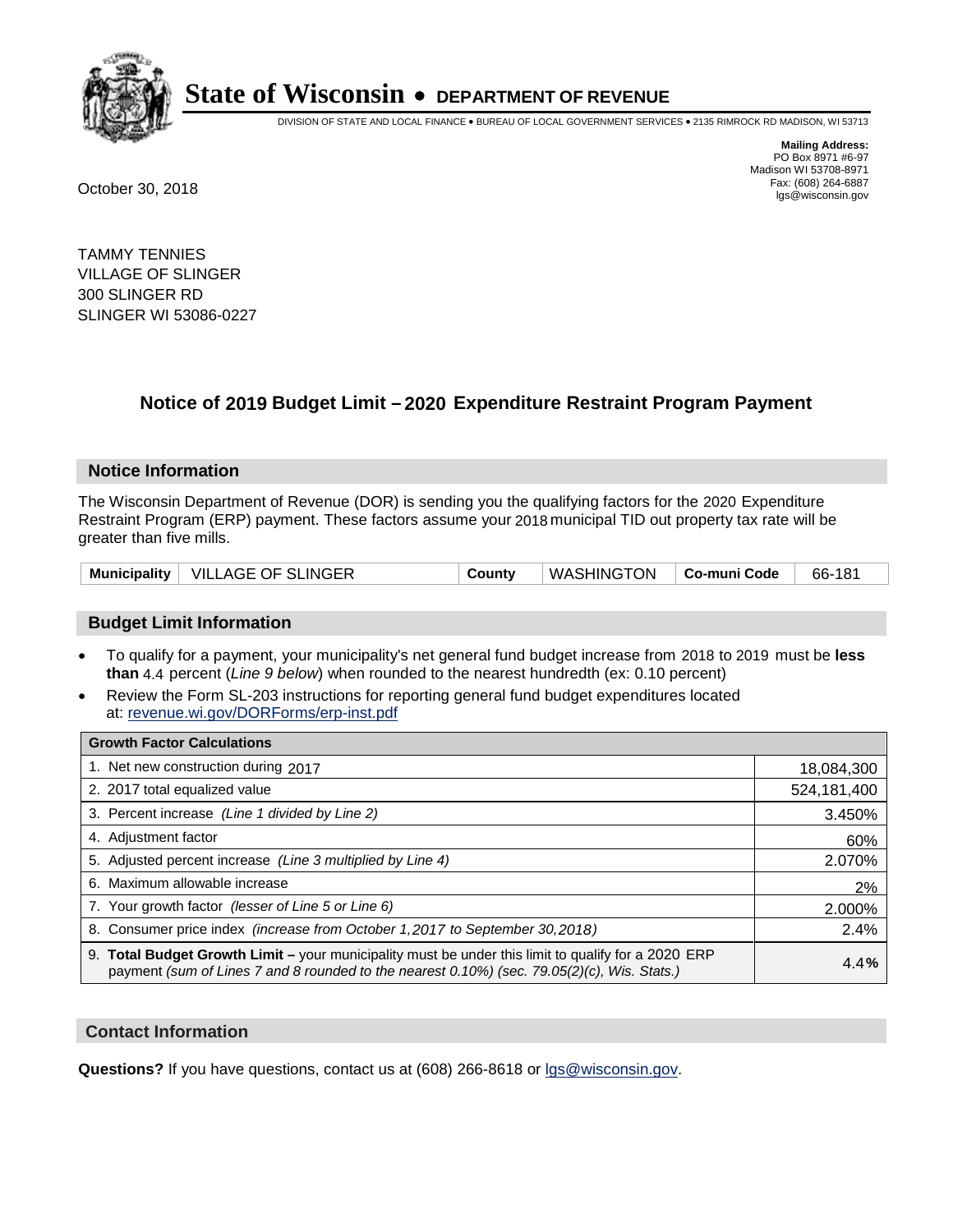

DIVISION OF STATE AND LOCAL FINANCE • BUREAU OF LOCAL GOVERNMENT SERVICES • 2135 RIMROCK RD MADISON, WI 53713

**Mailing Address:** PO Box 8971 #6-97 Madison WI 53708-8971<br>Fax: (608) 264-6887 Fax: (608) 264-6887 October 30, 2018 lgs@wisconsin.gov

LORI HETZEL CITY OF HARTFORD 109 N MAIN ST HARTFORD WI 53027-1521

## **Notice of 2019 Budget Limit - 2020 Expenditure Restraint Program Payment**

#### **Notice Information**

The Wisconsin Department of Revenue (DOR) is sending you the qualifying factors for the 2020 Expenditure Restraint Program (ERP) payment. These factors assume your 2018 municipal TID out property tax rate will be greater than five mills.

|  | Municipality   CITY OF HARTFORD | County | WASHINGTON   Co-muni Code |  | 66-236 |
|--|---------------------------------|--------|---------------------------|--|--------|
|--|---------------------------------|--------|---------------------------|--|--------|

#### **Budget Limit Information**

- To qualify for a payment, your municipality's net general fund budget increase from 2018 to 2019 must be less **than** 4.4 percent (*Line 9 below*) when rounded to the nearest hundredth (ex: 0.10 percent)
- Review the Form SL-203 instructions for reporting general fund budget expenditures located at: revenue.wi.gov/DORForms/erp-inst.pdf

| <b>Growth Factor Calculations</b>                                                                                                                                                                      |               |
|--------------------------------------------------------------------------------------------------------------------------------------------------------------------------------------------------------|---------------|
| 1. Net new construction during 2017                                                                                                                                                                    | 59,649,600    |
| 2. 2017 total equalized value                                                                                                                                                                          | 1,250,711,200 |
| 3. Percent increase (Line 1 divided by Line 2)                                                                                                                                                         | 4.769%        |
| 4. Adjustment factor                                                                                                                                                                                   | 60%           |
| 5. Adjusted percent increase (Line 3 multiplied by Line 4)                                                                                                                                             | 2.861%        |
| 6. Maximum allowable increase                                                                                                                                                                          | 2%            |
| 7. Your growth factor (lesser of Line 5 or Line 6)                                                                                                                                                     | 2.000%        |
| 8. Consumer price index (increase from October 1,2017 to September 30,2018)                                                                                                                            | 2.4%          |
| 9. Total Budget Growth Limit - your municipality must be under this limit to qualify for a 2020 ERP<br>payment (sum of Lines 7 and 8 rounded to the nearest $0.10\%$ ) (sec. 79.05(2)(c), Wis. Stats.) | 4.4%          |

#### **Contact Information**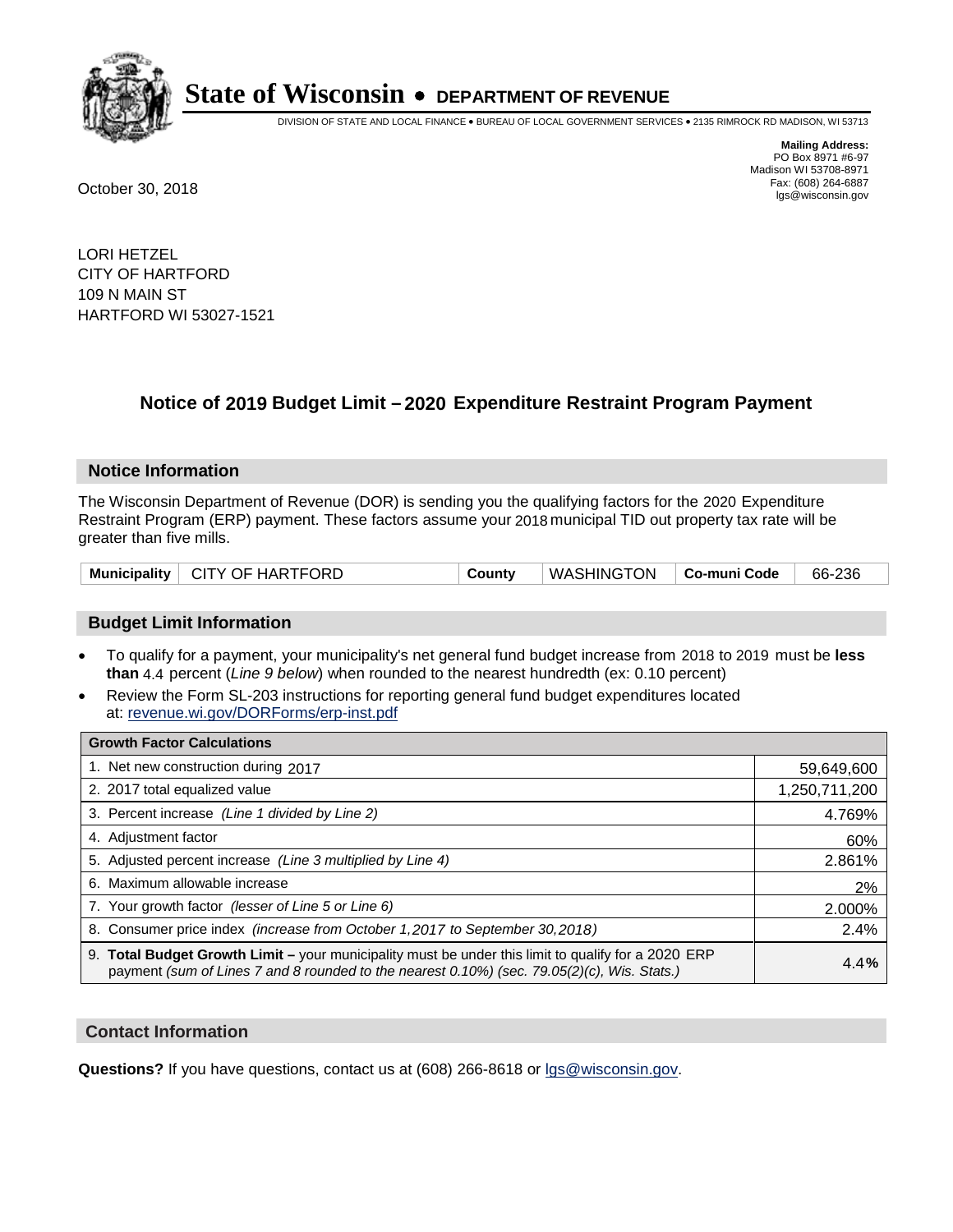

DIVISION OF STATE AND LOCAL FINANCE • BUREAU OF LOCAL GOVERNMENT SERVICES • 2135 RIMROCK RD MADISON, WI 53713

**Mailing Address:** PO Box 8971 #6-97 Madison WI 53708-8971<br>Fax: (608) 264-6887 Fax: (608) 264-6887 October 30, 2018 lgs@wisconsin.gov

STEPHANIE JUSTMANN CITY OF WEST BEND 1115 S MAIN ST WEST BEND WI 53095

## **Notice of 2019 Budget Limit - 2020 Expenditure Restraint Program Payment**

#### **Notice Information**

The Wisconsin Department of Revenue (DOR) is sending you the qualifying factors for the 2020 Expenditure Restraint Program (ERP) payment. These factors assume your 2018 municipal TID out property tax rate will be greater than five mills.

| Municipality   CITY OF WEST BEND | County | WASHINGTON   Co-muni Code |  | 66-291 |
|----------------------------------|--------|---------------------------|--|--------|
|----------------------------------|--------|---------------------------|--|--------|

#### **Budget Limit Information**

- To qualify for a payment, your municipality's net general fund budget increase from 2018 to 2019 must be less **than** 3.1 percent (*Line 9 below*) when rounded to the nearest hundredth (ex: 0.10 percent)
- Review the Form SL-203 instructions for reporting general fund budget expenditures located at: revenue.wi.gov/DORForms/erp-inst.pdf

| <b>Growth Factor Calculations</b>                                                                                                                                                                  |               |
|----------------------------------------------------------------------------------------------------------------------------------------------------------------------------------------------------|---------------|
| 1. Net new construction during 2017                                                                                                                                                                | 32,286,600    |
| 2. 2017 total equalized value                                                                                                                                                                      | 2,680,139,500 |
| 3. Percent increase (Line 1 divided by Line 2)                                                                                                                                                     | 1.205%        |
| 4. Adjustment factor                                                                                                                                                                               | 60%           |
| 5. Adjusted percent increase (Line 3 multiplied by Line 4)                                                                                                                                         | 0.723%        |
| 6. Maximum allowable increase                                                                                                                                                                      | 2%            |
| 7. Your growth factor (lesser of Line 5 or Line 6)                                                                                                                                                 | 0.723%        |
| 8. Consumer price index (increase from October 1, 2017 to September 30, 2018)                                                                                                                      | 2.4%          |
| 9. Total Budget Growth Limit - your municipality must be under this limit to qualify for a 2020 ERP<br>payment (sum of Lines 7 and 8 rounded to the nearest 0.10%) (sec. 79.05(2)(c), Wis. Stats.) | 3.1%          |

#### **Contact Information**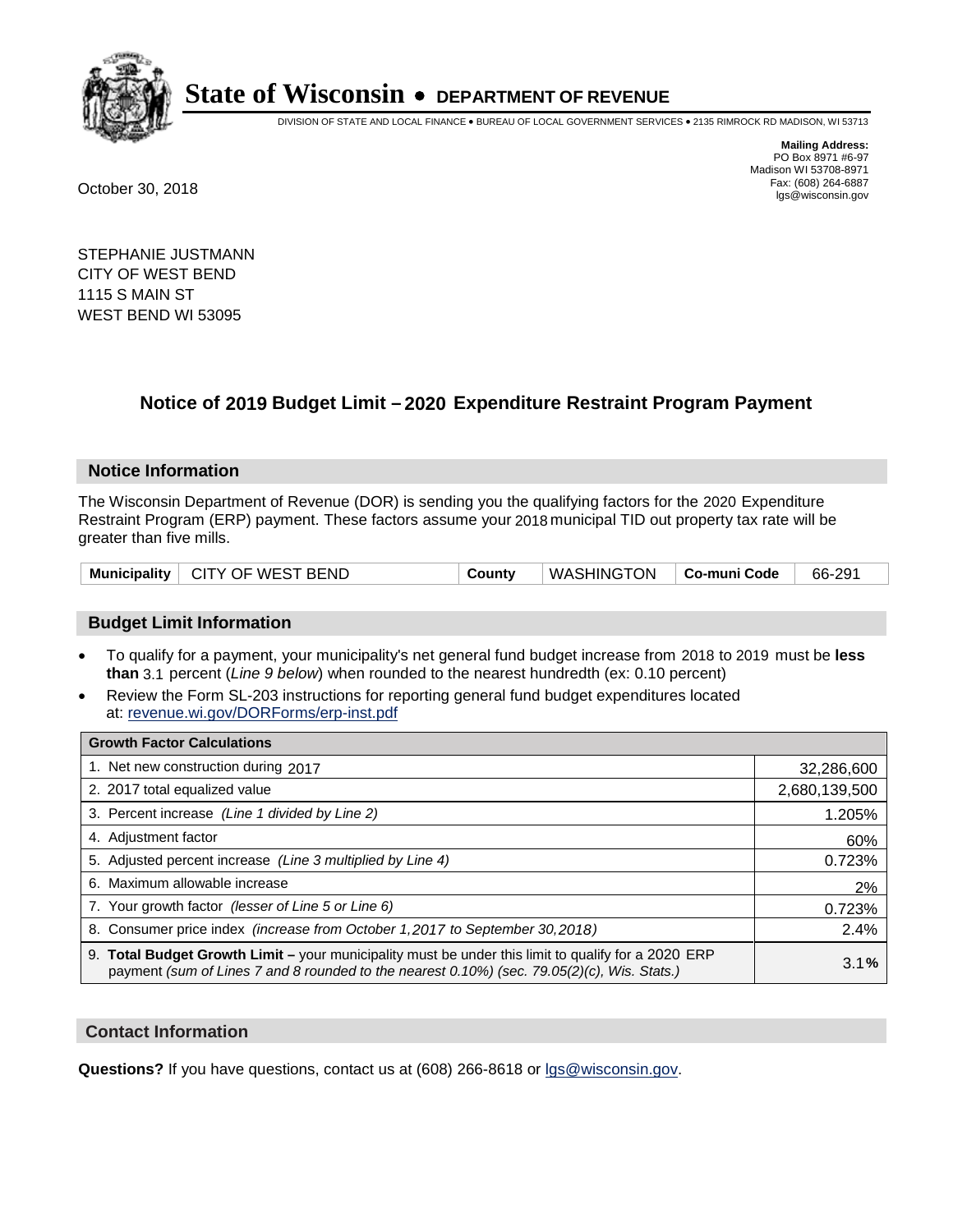

DIVISION OF STATE AND LOCAL FINANCE • BUREAU OF LOCAL GOVERNMENT SERVICES • 2135 RIMROCK RD MADISON, WI 53713

**Mailing Address:** PO Box 8971 #6-97 Madison WI 53708-8971<br>Fax: (608) 264-6887 Fax: (608) 264-6887 October 30, 2018 lgs@wisconsin.gov

BRAD CALDER VILLAGE OF BIG BEND W230 S9185 NEVINS ST BIG BEND WI 53103

## **Notice of 2019 Budget Limit - 2020 Expenditure Restraint Program Payment**

#### **Notice Information**

The Wisconsin Department of Revenue (DOR) is sending you the qualifying factors for the 2020 Expenditure Restraint Program (ERP) payment. These factors assume your 2018 municipal TID out property tax rate will be greater than five mills.

| <b>Municipality</b> | VILLAGE OF BIG BEND | County | WAUKESHA | Co-muni Code | 106<br>$67 -$ |
|---------------------|---------------------|--------|----------|--------------|---------------|
|---------------------|---------------------|--------|----------|--------------|---------------|

#### **Budget Limit Information**

- To qualify for a payment, your municipality's net general fund budget increase from 2018 to 2019 must be less **than** 4.4 percent (*Line 9 below*) when rounded to the nearest hundredth (ex: 0.10 percent)
- Review the Form SL-203 instructions for reporting general fund budget expenditures located at: revenue.wi.gov/DORForms/erp-inst.pdf

| <b>Growth Factor Calculations</b>                                                                                                                                                                  |             |
|----------------------------------------------------------------------------------------------------------------------------------------------------------------------------------------------------|-------------|
| 1. Net new construction during 2017                                                                                                                                                                | 13,179,900  |
| 2. 2017 total equalized value                                                                                                                                                                      | 158,089,000 |
| 3. Percent increase (Line 1 divided by Line 2)                                                                                                                                                     | 8.337%      |
| 4. Adjustment factor                                                                                                                                                                               | 60%         |
| 5. Adjusted percent increase (Line 3 multiplied by Line 4)                                                                                                                                         | 5.002%      |
| 6. Maximum allowable increase                                                                                                                                                                      | 2%          |
| 7. Your growth factor (lesser of Line 5 or Line 6)                                                                                                                                                 | 2.000%      |
| 8. Consumer price index (increase from October 1,2017 to September 30,2018)                                                                                                                        | 2.4%        |
| 9. Total Budget Growth Limit - your municipality must be under this limit to qualify for a 2020 ERP<br>payment (sum of Lines 7 and 8 rounded to the nearest 0.10%) (sec. 79.05(2)(c), Wis. Stats.) | 4.4%        |

#### **Contact Information**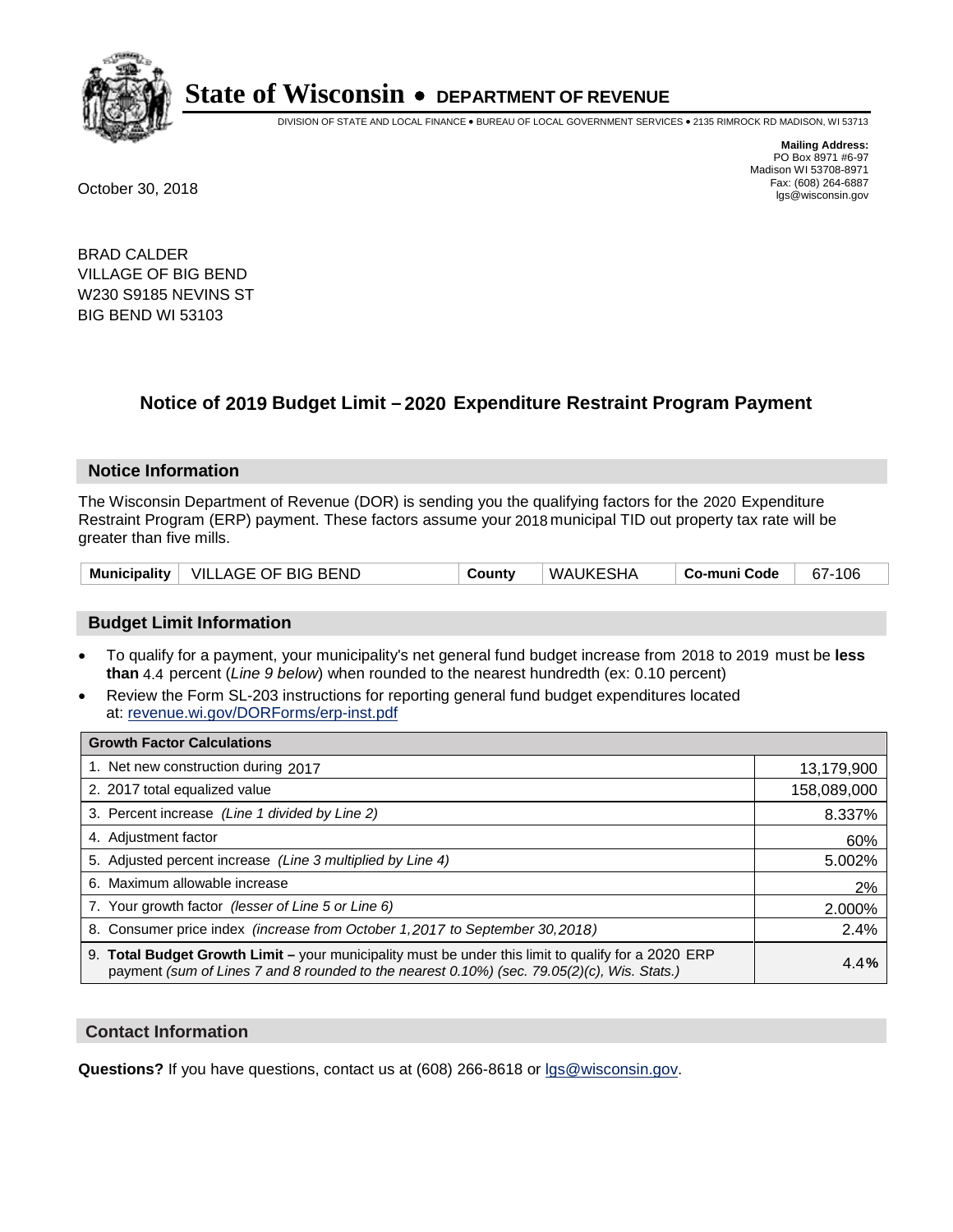

DIVISION OF STATE AND LOCAL FINANCE • BUREAU OF LOCAL GOVERNMENT SERVICES • 2135 RIMROCK RD MADISON, WI 53713

**Mailing Address:** PO Box 8971 #6-97 Madison WI 53708-8971<br>Fax: (608) 264-6887 Fax: (608) 264-6887 October 30, 2018 lgs@wisconsin.gov

KAYLA CHADWICK VILLAGE OF BUTLER 12621 W HAMPTON AVE BUTLER WI 53007-1791

## **Notice of 2019 Budget Limit - 2020 Expenditure Restraint Program Payment**

#### **Notice Information**

The Wisconsin Department of Revenue (DOR) is sending you the qualifying factors for the 2020 Expenditure Restraint Program (ERP) payment. These factors assume your 2018 municipal TID out property tax rate will be greater than five mills.

|  | Municipality   VILLAGE OF BUTLER | County | WAUKESHA | Co-muni Code | 67-107 |
|--|----------------------------------|--------|----------|--------------|--------|
|--|----------------------------------|--------|----------|--------------|--------|

#### **Budget Limit Information**

- To qualify for a payment, your municipality's net general fund budget increase from 2018 to 2019 must be less **than** 2.9 percent (*Line 9 below*) when rounded to the nearest hundredth (ex: 0.10 percent)
- Review the Form SL-203 instructions for reporting general fund budget expenditures located at: revenue.wi.gov/DORForms/erp-inst.pdf

| <b>Growth Factor Calculations</b>                                                                                                                                                                      |             |
|--------------------------------------------------------------------------------------------------------------------------------------------------------------------------------------------------------|-------------|
| 1. Net new construction during 2017                                                                                                                                                                    | 1,949,100   |
| 2. 2017 total equalized value                                                                                                                                                                          | 253,512,700 |
| 3. Percent increase (Line 1 divided by Line 2)                                                                                                                                                         | 0.769%      |
| 4. Adjustment factor                                                                                                                                                                                   | 60%         |
| 5. Adjusted percent increase (Line 3 multiplied by Line 4)                                                                                                                                             | 0.461%      |
| 6. Maximum allowable increase                                                                                                                                                                          | 2%          |
| 7. Your growth factor (lesser of Line 5 or Line 6)                                                                                                                                                     | 0.461%      |
| 8. Consumer price index (increase from October 1,2017 to September 30,2018)                                                                                                                            | 2.4%        |
| 9. Total Budget Growth Limit - your municipality must be under this limit to qualify for a 2020 ERP<br>payment (sum of Lines 7 and 8 rounded to the nearest $0.10\%$ ) (sec. 79.05(2)(c), Wis. Stats.) | 2.9%        |

#### **Contact Information**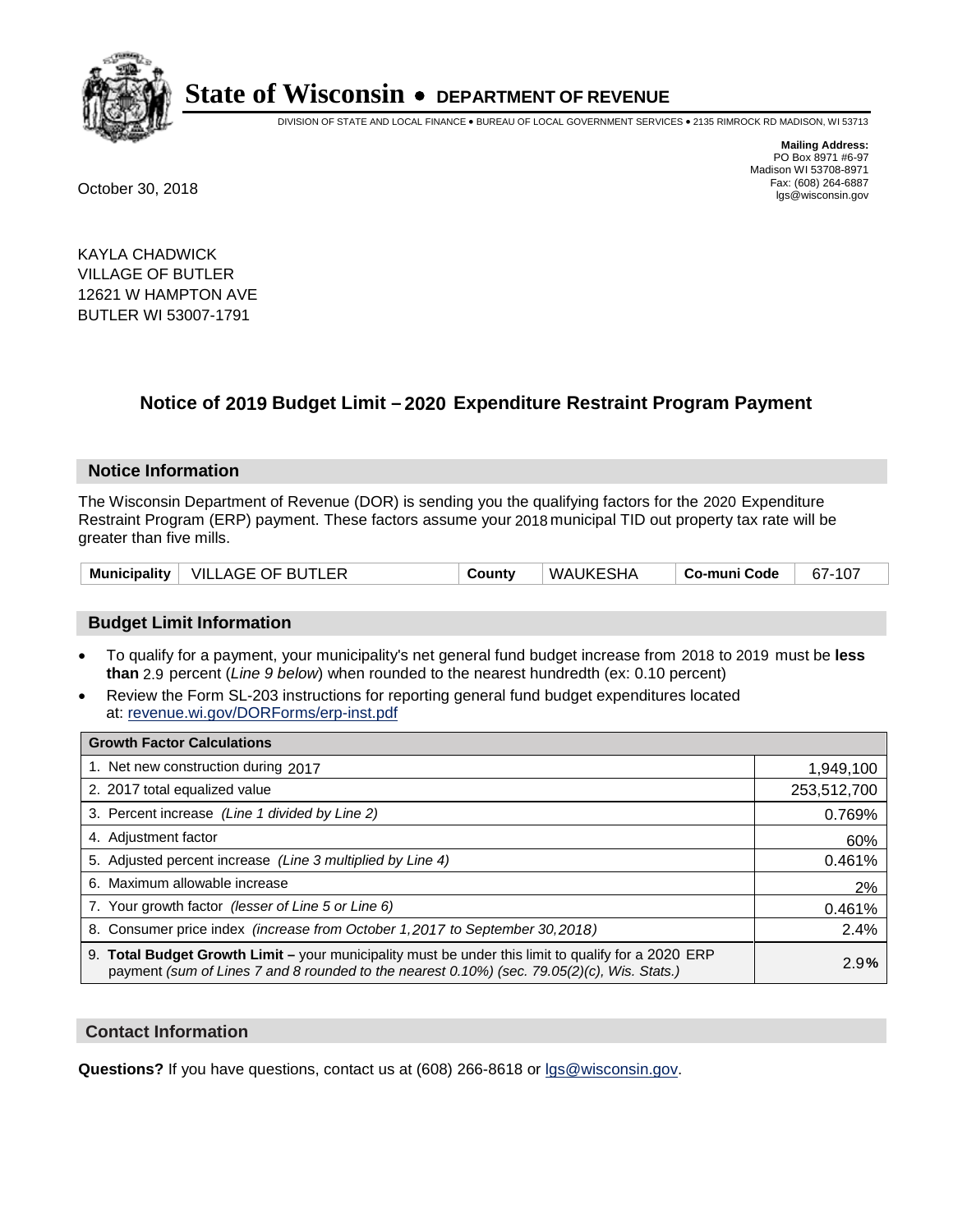

DIVISION OF STATE AND LOCAL FINANCE • BUREAU OF LOCAL GOVERNMENT SERVICES • 2135 RIMROCK RD MADISON, WI 53713

**Mailing Address:** PO Box 8971 #6-97 Madison WI 53708-8971<br>Fax: (608) 264-6887 Fax: (608) 264-6887 October 30, 2018 lgs@wisconsin.gov

PENNY NISSEN VILLAGE OF DOUSMAN 118 S MAIN ST DOUSMAN WI 53118-9557

## **Notice of 2019 Budget Limit - 2020 Expenditure Restraint Program Payment**

#### **Notice Information**

The Wisconsin Department of Revenue (DOR) is sending you the qualifying factors for the 2020 Expenditure Restraint Program (ERP) payment. These factors assume your 2018 municipal TID out property tax rate will be greater than five mills.

|  | Municipality   VILLAGE OF DOUSMAN | County | WAUKESHA | Co-muni Code | 67-116 |
|--|-----------------------------------|--------|----------|--------------|--------|
|--|-----------------------------------|--------|----------|--------------|--------|

#### **Budget Limit Information**

- To qualify for a payment, your municipality's net general fund budget increase from 2018 to 2019 must be less **than** 2.8 percent (*Line 9 below*) when rounded to the nearest hundredth (ex: 0.10 percent)
- Review the Form SL-203 instructions for reporting general fund budget expenditures located at: revenue.wi.gov/DORForms/erp-inst.pdf

| <b>Growth Factor Calculations</b>                                                                                                                                                                  |             |
|----------------------------------------------------------------------------------------------------------------------------------------------------------------------------------------------------|-------------|
| 1. Net new construction during 2017                                                                                                                                                                | 1,223,600   |
| 2. 2017 total equalized value                                                                                                                                                                      | 190,061,000 |
| 3. Percent increase (Line 1 divided by Line 2)                                                                                                                                                     | 0.644%      |
| 4. Adjustment factor                                                                                                                                                                               | 60%         |
| 5. Adjusted percent increase (Line 3 multiplied by Line 4)                                                                                                                                         | 0.386%      |
| 6. Maximum allowable increase                                                                                                                                                                      | 2%          |
| 7. Your growth factor (lesser of Line 5 or Line 6)                                                                                                                                                 | 0.386%      |
| 8. Consumer price index (increase from October 1, 2017 to September 30, 2018)                                                                                                                      | 2.4%        |
| 9. Total Budget Growth Limit - your municipality must be under this limit to qualify for a 2020 ERP<br>payment (sum of Lines 7 and 8 rounded to the nearest 0.10%) (sec. 79.05(2)(c), Wis. Stats.) | 2.8%        |

#### **Contact Information**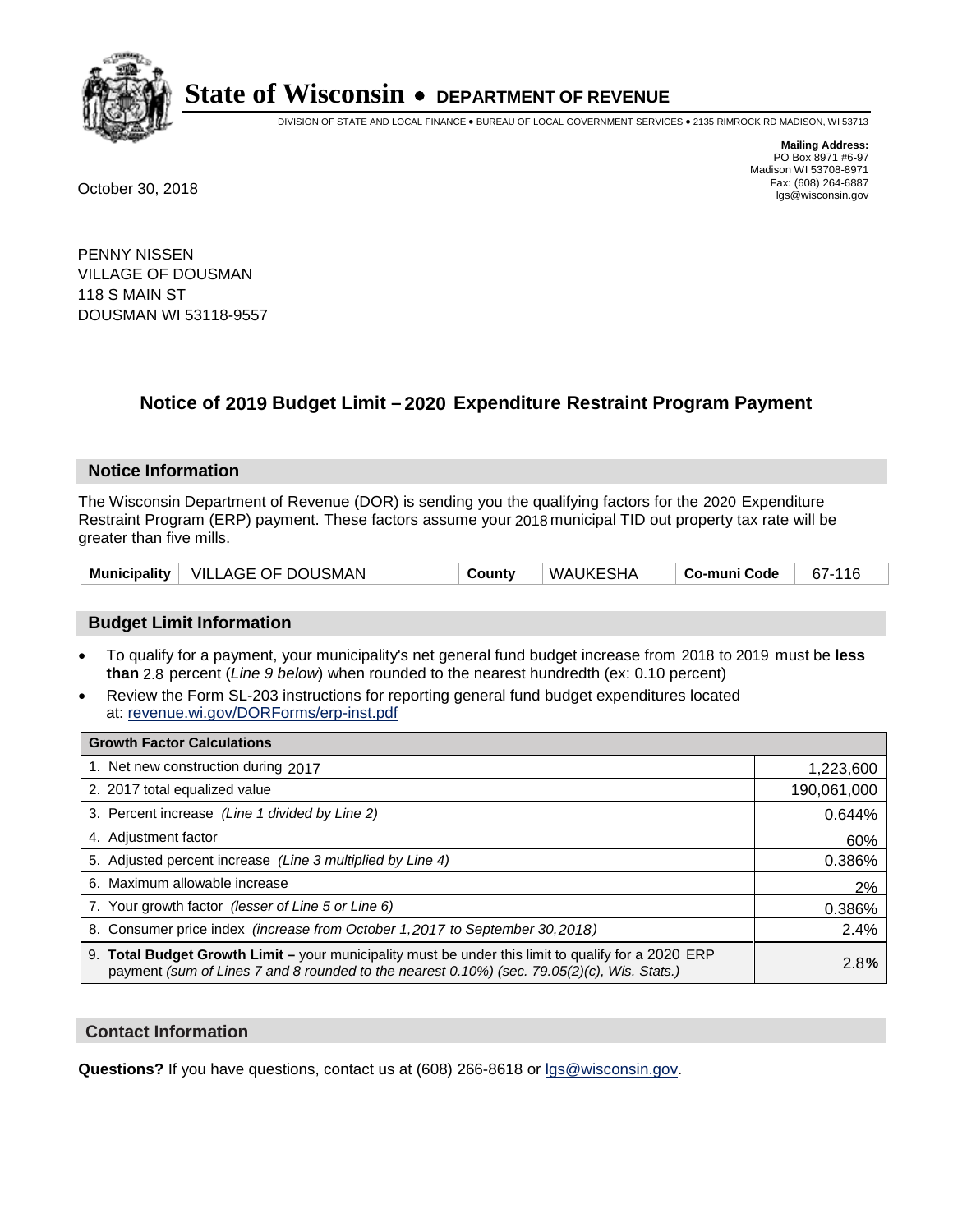

DIVISION OF STATE AND LOCAL FINANCE • BUREAU OF LOCAL GOVERNMENT SERVICES • 2135 RIMROCK RD MADISON, WI 53713

**Mailing Address:** PO Box 8971 #6-97 Madison WI 53708-8971<br>Fax: (608) 264-6887 Fax: (608) 264-6887 October 30, 2018 lgs@wisconsin.gov

MARY STREDNI VILLAGE OF ELM GROVE 13600 JUNEAU BLVD ELM GROVE WI 53122-1654

## **Notice of 2019 Budget Limit - 2020 Expenditure Restraint Program Payment**

#### **Notice Information**

The Wisconsin Department of Revenue (DOR) is sending you the qualifying factors for the 2020 Expenditure Restraint Program (ERP) payment. These factors assume your 2018 municipal TID out property tax rate will be greater than five mills.

|  | Municipality   VILLAGE OF ELM GROVE | County | WAUKESHA | Co-muni Code | 67-122 |
|--|-------------------------------------|--------|----------|--------------|--------|
|--|-------------------------------------|--------|----------|--------------|--------|

#### **Budget Limit Information**

- To qualify for a payment, your municipality's net general fund budget increase from 2018 to 2019 must be less **than** 3.1 percent (*Line 9 below*) when rounded to the nearest hundredth (ex: 0.10 percent)
- Review the Form SL-203 instructions for reporting general fund budget expenditures located at: revenue.wi.gov/DORForms/erp-inst.pdf

| <b>Growth Factor Calculations</b>                                                                                                                                                                  |               |
|----------------------------------------------------------------------------------------------------------------------------------------------------------------------------------------------------|---------------|
| 1. Net new construction during 2017                                                                                                                                                                | 13,246,300    |
| 2. 2017 total equalized value                                                                                                                                                                      | 1,139,590,900 |
| 3. Percent increase (Line 1 divided by Line 2)                                                                                                                                                     | 1.162%        |
| 4. Adjustment factor                                                                                                                                                                               | 60%           |
| 5. Adjusted percent increase (Line 3 multiplied by Line 4)                                                                                                                                         | 0.697%        |
| 6. Maximum allowable increase                                                                                                                                                                      | 2%            |
| 7. Your growth factor (lesser of Line 5 or Line 6)                                                                                                                                                 | 0.697%        |
| 8. Consumer price index (increase from October 1,2017 to September 30,2018)                                                                                                                        | 2.4%          |
| 9. Total Budget Growth Limit - your municipality must be under this limit to qualify for a 2020 ERP<br>payment (sum of Lines 7 and 8 rounded to the nearest 0.10%) (sec. 79.05(2)(c), Wis. Stats.) | 3.1%          |

#### **Contact Information**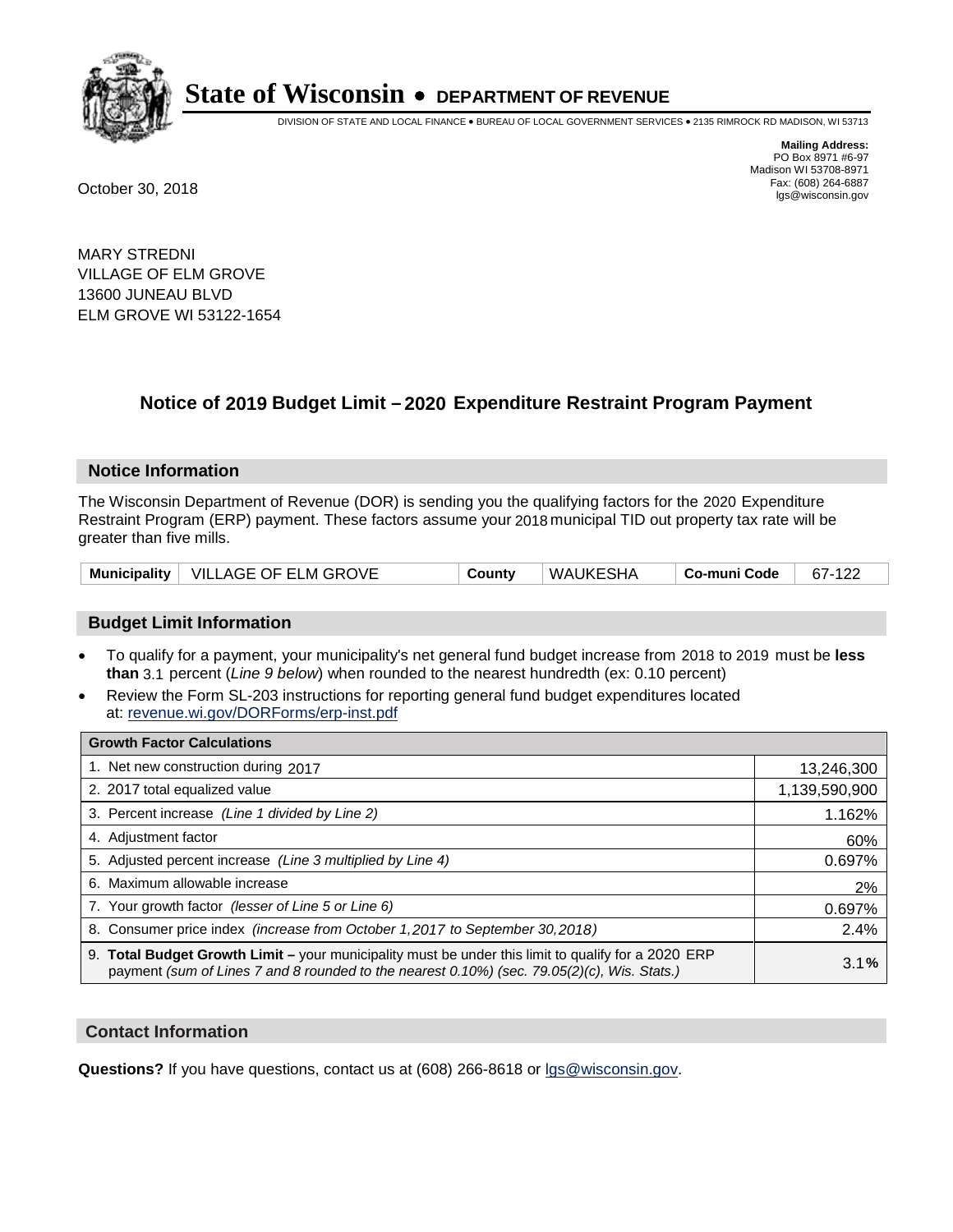

DIVISION OF STATE AND LOCAL FINANCE • BUREAU OF LOCAL GOVERNMENT SERVICES • 2135 RIMROCK RD MADISON, WI 53713

**Mailing Address:** PO Box 8971 #6-97 Madison WI 53708-8971<br>Fax: (608) 264-6887 Fax: (608) 264-6887 October 30, 2018 lgs@wisconsin.gov

JANICE MOYER VILLAGE OF MENOMONEE FALLS W156 N8480 PILGRIM RD MENOMONEE FALLS WI 53051-3140

### **Notice of 2019 Budget Limit - 2020 Expenditure Restraint Program Payment**

#### **Notice Information**

The Wisconsin Department of Revenue (DOR) is sending you the qualifying factors for the 2020 Expenditure Restraint Program (ERP) payment. These factors assume your 2018 municipal TID out property tax rate will be greater than five mills.

| Municipality   VILLAGE OF MENOMONEE FALLS   County |  | ∣WAUKESHA | $\mid$ Co-muni Code $\mid$ 67-151 |  |
|----------------------------------------------------|--|-----------|-----------------------------------|--|
|----------------------------------------------------|--|-----------|-----------------------------------|--|

#### **Budget Limit Information**

- To qualify for a payment, your municipality's net general fund budget increase from 2018 to 2019 must be less **than** 3.8 percent (*Line 9 below*) when rounded to the nearest hundredth (ex: 0.10 percent)
- Review the Form SL-203 instructions for reporting general fund budget expenditures located at: revenue.wi.gov/DORForms/erp-inst.pdf

| <b>Growth Factor Calculations</b>                                                                                                                                                                      |               |
|--------------------------------------------------------------------------------------------------------------------------------------------------------------------------------------------------------|---------------|
| 1. Net new construction during 2017                                                                                                                                                                    | 118,760,500   |
| 2. 2017 total equalized value                                                                                                                                                                          | 4,962,647,400 |
| 3. Percent increase (Line 1 divided by Line 2)                                                                                                                                                         | 2.393%        |
| 4. Adjustment factor                                                                                                                                                                                   | 60%           |
| 5. Adjusted percent increase (Line 3 multiplied by Line 4)                                                                                                                                             | 1.436%        |
| 6. Maximum allowable increase                                                                                                                                                                          | 2%            |
| 7. Your growth factor (lesser of Line 5 or Line 6)                                                                                                                                                     | 1.436%        |
| 8. Consumer price index (increase from October 1,2017 to September 30,2018)                                                                                                                            | 2.4%          |
| 9. Total Budget Growth Limit - your municipality must be under this limit to qualify for a 2020 ERP<br>payment (sum of Lines 7 and 8 rounded to the nearest $0.10\%$ ) (sec. 79.05(2)(c), Wis. Stats.) | 3.8%          |

#### **Contact Information**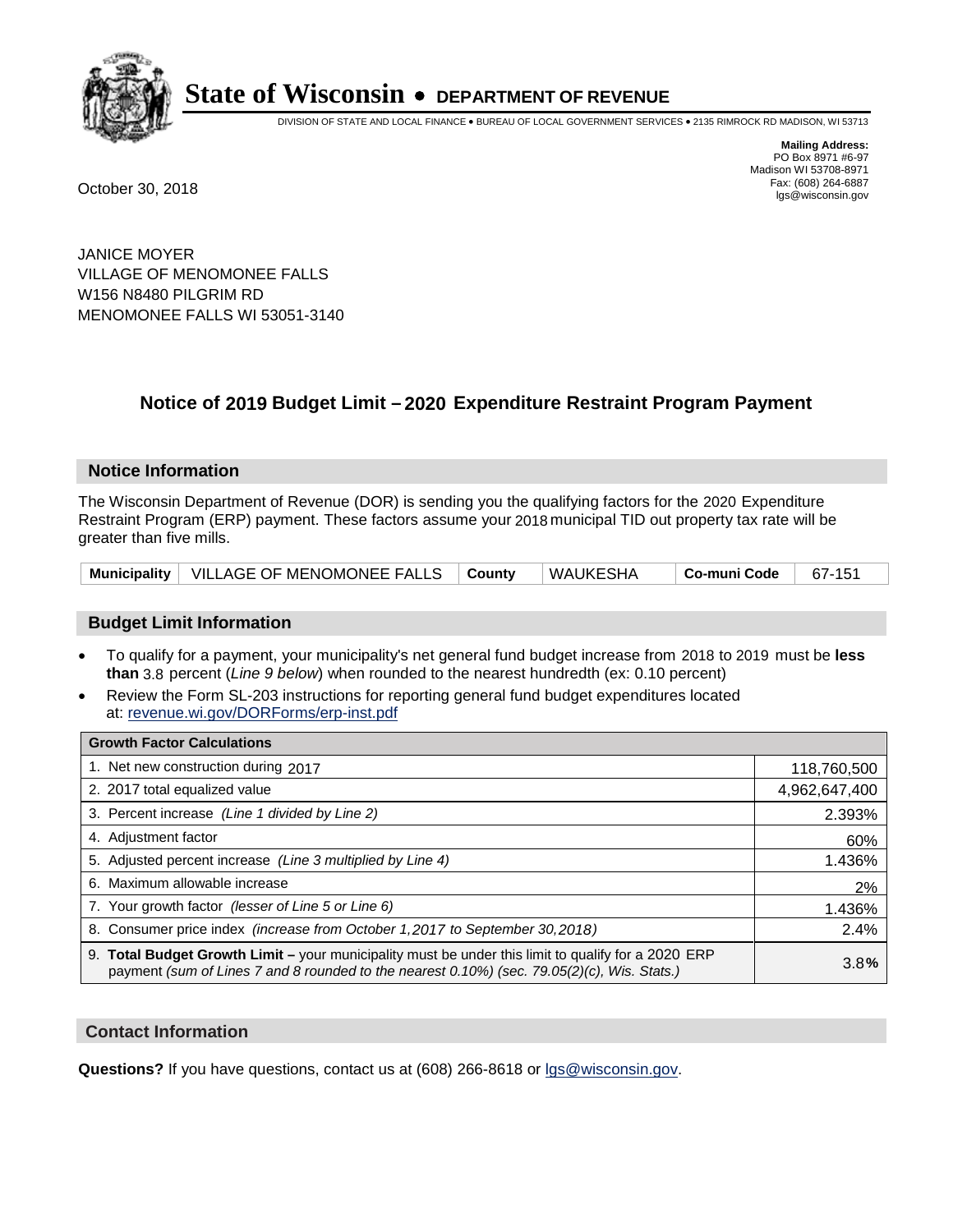

DIVISION OF STATE AND LOCAL FINANCE • BUREAU OF LOCAL GOVERNMENT SERVICES • 2135 RIMROCK RD MADISON, WI 53713

**Mailing Address:** PO Box 8971 #6-97 Madison WI 53708-8971<br>Fax: (608) 264-6887 Fax: (608) 264-6887 October 30, 2018 lgs@wisconsin.gov

JUDITH TAUBERT VILLAGE OF MUKWONAGO 440 RIVER CREST CT MUKWONAGO WI 53149

## **Notice of 2019 Budget Limit - 2020 Expenditure Restraint Program Payment**

#### **Notice Information**

The Wisconsin Department of Revenue (DOR) is sending you the qualifying factors for the 2020 Expenditure Restraint Program (ERP) payment. These factors assume your 2018 municipal TID out property tax rate will be greater than five mills.

|  | Municipality   VILLAGE OF MUKWONAGO | County | WAUKESHA | Co-muni Code | 67-153 |
|--|-------------------------------------|--------|----------|--------------|--------|
|--|-------------------------------------|--------|----------|--------------|--------|

#### **Budget Limit Information**

- To qualify for a payment, your municipality's net general fund budget increase from 2018 to 2019 must be less **than** 3.5 percent (*Line 9 below*) when rounded to the nearest hundredth (ex: 0.10 percent)
- Review the Form SL-203 instructions for reporting general fund budget expenditures located at: revenue.wi.gov/DORForms/erp-inst.pdf

| <b>Growth Factor Calculations</b>                                                                                                                                                                  |             |
|----------------------------------------------------------------------------------------------------------------------------------------------------------------------------------------------------|-------------|
| 1. Net new construction during 2017                                                                                                                                                                | 15,777,900  |
| 2. 2017 total equalized value                                                                                                                                                                      | 839,258,300 |
| 3. Percent increase (Line 1 divided by Line 2)                                                                                                                                                     | 1.880%      |
| 4. Adjustment factor                                                                                                                                                                               | 60%         |
| 5. Adjusted percent increase (Line 3 multiplied by Line 4)                                                                                                                                         | 1.128%      |
| 6. Maximum allowable increase                                                                                                                                                                      | 2%          |
| 7. Your growth factor (lesser of Line 5 or Line 6)                                                                                                                                                 | 1.128%      |
| 8. Consumer price index (increase from October 1,2017 to September 30,2018)                                                                                                                        | 2.4%        |
| 9. Total Budget Growth Limit - your municipality must be under this limit to qualify for a 2020 ERP<br>payment (sum of Lines 7 and 8 rounded to the nearest 0.10%) (sec. 79.05(2)(c), Wis. Stats.) | 3.5%        |

#### **Contact Information**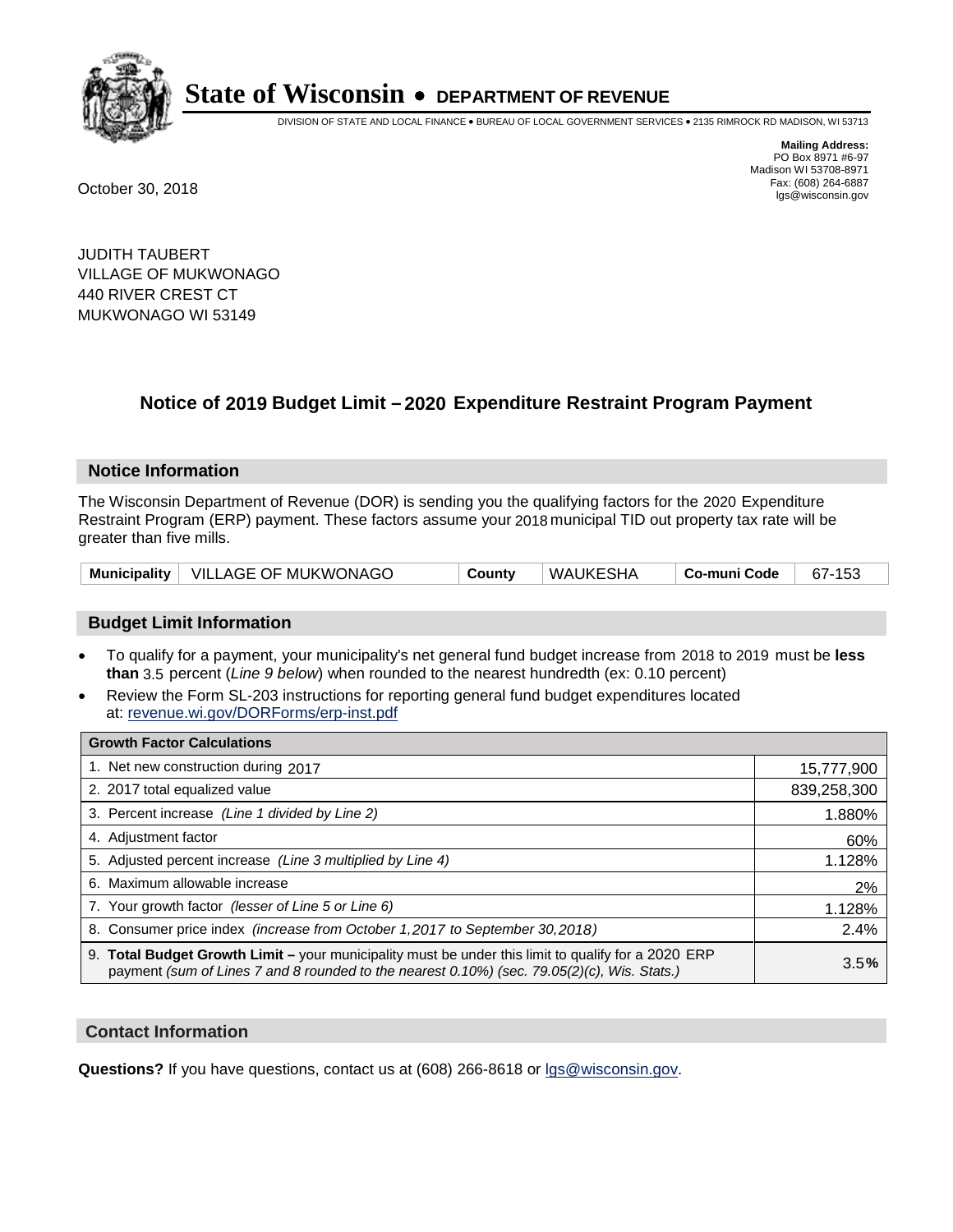

DIVISION OF STATE AND LOCAL FINANCE • BUREAU OF LOCAL GOVERNMENT SERVICES • 2135 RIMROCK RD MADISON, WI 53713

**Mailing Address:** PO Box 8971 #6-97 Madison WI 53708-8971<br>Fax: (608) 264-6887 Fax: (608) 264-6887 October 30, 2018 lgs@wisconsin.gov

CHAZ SCHUMACHER VILLAGE OF PEWAUKEE 235 HICKORY ST PEWAUKEE WI 53072-3592

## **Notice of 2019 Budget Limit - 2020 Expenditure Restraint Program Payment**

#### **Notice Information**

The Wisconsin Department of Revenue (DOR) is sending you the qualifying factors for the 2020 Expenditure Restraint Program (ERP) payment. These factors assume your 2018 municipal TID out property tax rate will be greater than five mills.

| <b>Municipality</b> | ∣ VILLAGE OF PEWAUKEE | County | WAUKESHA | Co-muni Code | $67 -$ |
|---------------------|-----------------------|--------|----------|--------------|--------|
|---------------------|-----------------------|--------|----------|--------------|--------|

#### **Budget Limit Information**

- To qualify for a payment, your municipality's net general fund budget increase from 2018 to 2019 must be less **than** 2.6 percent (*Line 9 below*) when rounded to the nearest hundredth (ex: 0.10 percent)
- Review the Form SL-203 instructions for reporting general fund budget expenditures located at: revenue.wi.gov/DORForms/erp-inst.pdf

| <b>Growth Factor Calculations</b>                                                                                                                                                                      |             |
|--------------------------------------------------------------------------------------------------------------------------------------------------------------------------------------------------------|-------------|
| 1. Net new construction during 2017                                                                                                                                                                    | 3,097,400   |
| 2. 2017 total equalized value                                                                                                                                                                          | 975,923,700 |
| 3. Percent increase (Line 1 divided by Line 2)                                                                                                                                                         | 0.317%      |
| 4. Adjustment factor                                                                                                                                                                                   | 60%         |
| 5. Adjusted percent increase (Line 3 multiplied by Line 4)                                                                                                                                             | 0.190%      |
| 6. Maximum allowable increase                                                                                                                                                                          | 2%          |
| 7. Your growth factor (lesser of Line 5 or Line 6)                                                                                                                                                     | 0.190%      |
| 8. Consumer price index (increase from October 1,2017 to September 30,2018)                                                                                                                            | 2.4%        |
| 9. Total Budget Growth Limit - your municipality must be under this limit to qualify for a 2020 ERP<br>payment (sum of Lines 7 and 8 rounded to the nearest $0.10\%$ ) (sec. 79.05(2)(c), Wis. Stats.) | 2.6%        |

#### **Contact Information**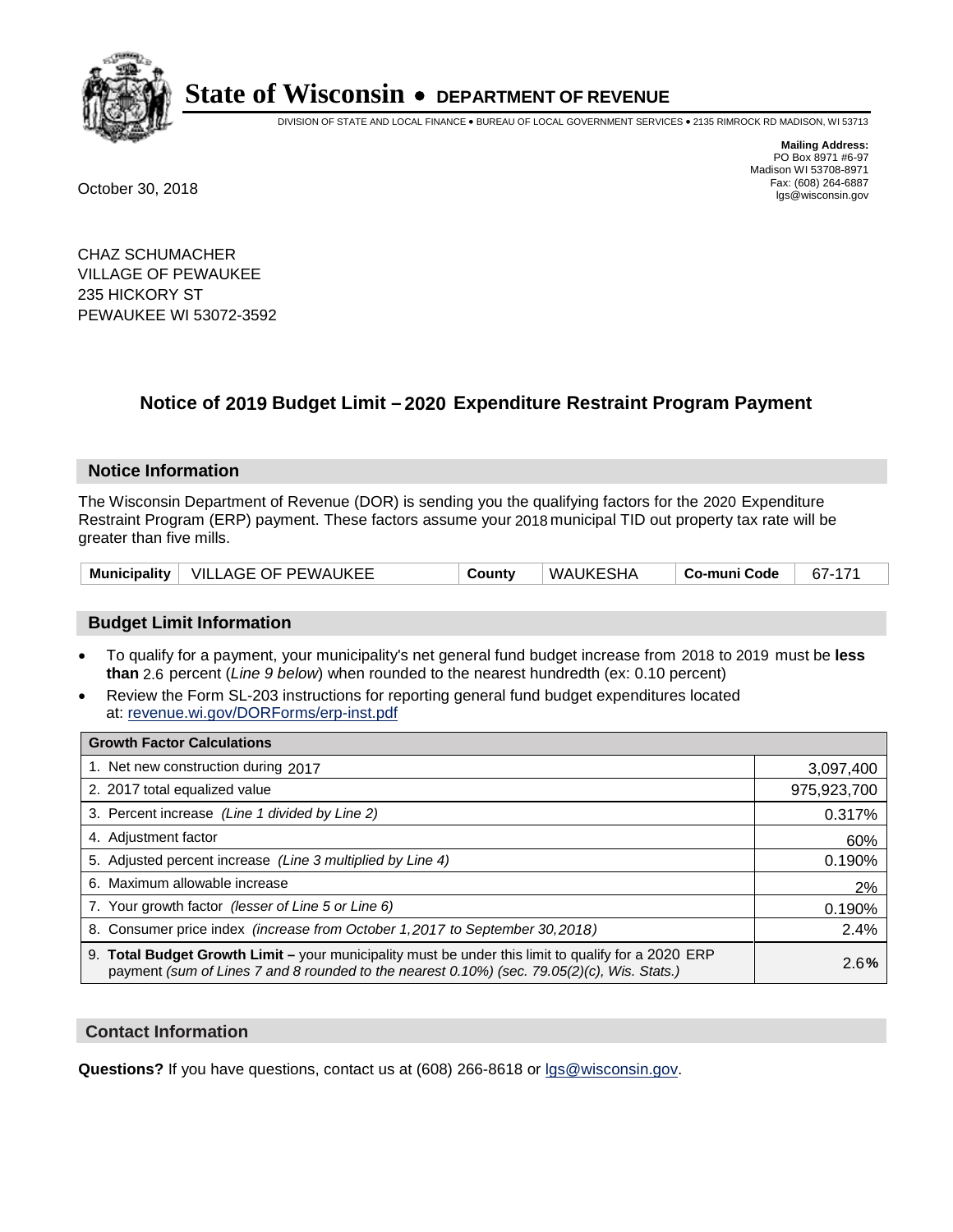

DIVISION OF STATE AND LOCAL FINANCE • BUREAU OF LOCAL GOVERNMENT SERVICES • 2135 RIMROCK RD MADISON, WI 53713

**Mailing Address:** PO Box 8971 #6-97 Madison WI 53708-8971<br>Fax: (608) 264-6887 Fax: (608) 264-6887 October 30, 2018 lgs@wisconsin.gov

CASEN GRIFFITHS VILLAGE OF SUSSEX N64W23760 MAIN STREET SUSSEX WI 53089

## **Notice of 2019 Budget Limit - 2020 Expenditure Restraint Program Payment**

#### **Notice Information**

The Wisconsin Department of Revenue (DOR) is sending you the qualifying factors for the 2020 Expenditure Restraint Program (ERP) payment. These factors assume your 2018 municipal TID out property tax rate will be greater than five mills.

|  | Municipality   VILLAGE OF SUSSEX | Countv | WAUKESHA | ∣ Co-muni Code | 67-181 |
|--|----------------------------------|--------|----------|----------------|--------|
|--|----------------------------------|--------|----------|----------------|--------|

#### **Budget Limit Information**

- To qualify for a payment, your municipality's net general fund budget increase from 2018 to 2019 must be less **than** 3.8 percent (*Line 9 below*) when rounded to the nearest hundredth (ex: 0.10 percent)
- Review the Form SL-203 instructions for reporting general fund budget expenditures located at: revenue.wi.gov/DORForms/erp-inst.pdf

| <b>Growth Factor Calculations</b>                                                                                                                                                                      |               |
|--------------------------------------------------------------------------------------------------------------------------------------------------------------------------------------------------------|---------------|
| 1. Net new construction during 2017                                                                                                                                                                    | 30,210,800    |
| 2. 2017 total equalized value                                                                                                                                                                          | 1,324,729,900 |
| 3. Percent increase (Line 1 divided by Line 2)                                                                                                                                                         | 2.281%        |
| 4. Adjustment factor                                                                                                                                                                                   | 60%           |
| 5. Adjusted percent increase (Line 3 multiplied by Line 4)                                                                                                                                             | 1.369%        |
| 6. Maximum allowable increase                                                                                                                                                                          | 2%            |
| 7. Your growth factor (lesser of Line 5 or Line 6)                                                                                                                                                     | 1.369%        |
| 8. Consumer price index (increase from October 1,2017 to September 30,2018)                                                                                                                            | 2.4%          |
| 9. Total Budget Growth Limit - your municipality must be under this limit to qualify for a 2020 ERP<br>payment (sum of Lines 7 and 8 rounded to the nearest $0.10\%$ ) (sec. 79.05(2)(c), Wis. Stats.) | 3.8%          |

#### **Contact Information**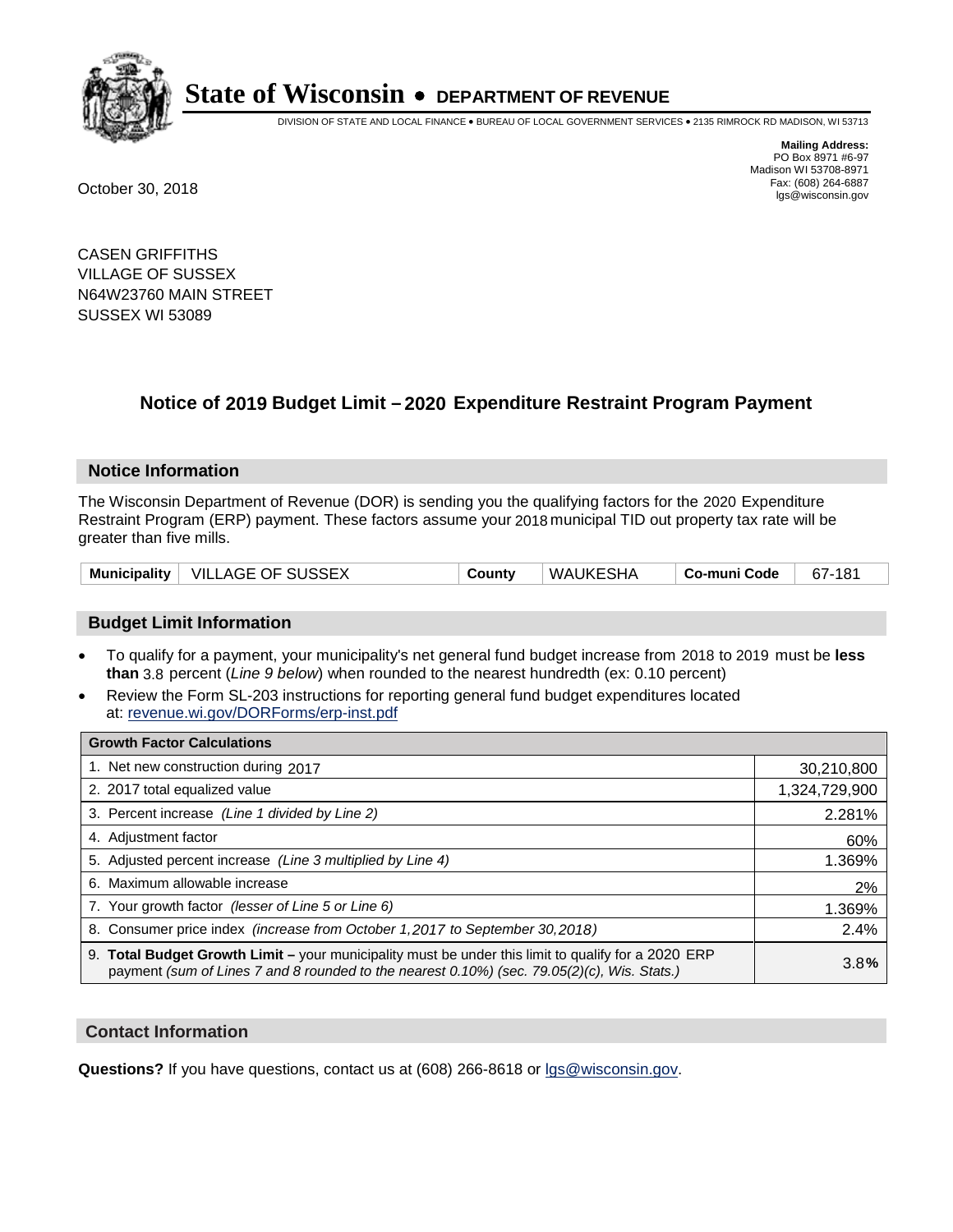

DIVISION OF STATE AND LOCAL FINANCE • BUREAU OF LOCAL GOVERNMENT SERVICES • 2135 RIMROCK RD MADISON, WI 53713

**Mailing Address:** PO Box 8971 #6-97 Madison WI 53708-8971<br>Fax: (608) 264-6887 Fax: (608) 264-6887 October 30, 2018 lgs@wisconsin.gov

KELLY MICHAELS CITY OF BROOKFIELD 2000 N CALHOUN RD BROOKFIELD WI 53005-5095

## **Notice of 2019 Budget Limit - 2020 Expenditure Restraint Program Payment**

#### **Notice Information**

The Wisconsin Department of Revenue (DOR) is sending you the qualifying factors for the 2020 Expenditure Restraint Program (ERP) payment. These factors assume your 2018 municipal TID out property tax rate will be greater than five mills.

|  | Municipality   CITY OF BROOKFIELD | Countv | <b>WAUKESHA</b> | ∣ Co-muni Code | 67-206 |
|--|-----------------------------------|--------|-----------------|----------------|--------|
|--|-----------------------------------|--------|-----------------|----------------|--------|

#### **Budget Limit Information**

- To qualify for a payment, your municipality's net general fund budget increase from 2018 to 2019 must be less **than** 3.1 percent (*Line 9 below*) when rounded to the nearest hundredth (ex: 0.10 percent)
- Review the Form SL-203 instructions for reporting general fund budget expenditures located at: revenue.wi.gov/DORForms/erp-inst.pdf

| <b>Growth Factor Calculations</b>                                                                                                                                                                  |               |
|----------------------------------------------------------------------------------------------------------------------------------------------------------------------------------------------------|---------------|
| 1. Net new construction during 2017                                                                                                                                                                | 84,295,400    |
| 2. 2017 total equalized value                                                                                                                                                                      | 6,870,409,900 |
| 3. Percent increase (Line 1 divided by Line 2)                                                                                                                                                     | 1.227%        |
| 4. Adjustment factor                                                                                                                                                                               | 60%           |
| 5. Adjusted percent increase (Line 3 multiplied by Line 4)                                                                                                                                         | 0.736%        |
| 6. Maximum allowable increase                                                                                                                                                                      | 2%            |
| 7. Your growth factor (lesser of Line 5 or Line 6)                                                                                                                                                 | 0.736%        |
| 8. Consumer price index (increase from October 1,2017 to September 30,2018)                                                                                                                        | 2.4%          |
| 9. Total Budget Growth Limit - your municipality must be under this limit to qualify for a 2020 ERP<br>payment (sum of Lines 7 and 8 rounded to the nearest 0.10%) (sec. 79.05(2)(c), Wis. Stats.) | 3.1%          |

#### **Contact Information**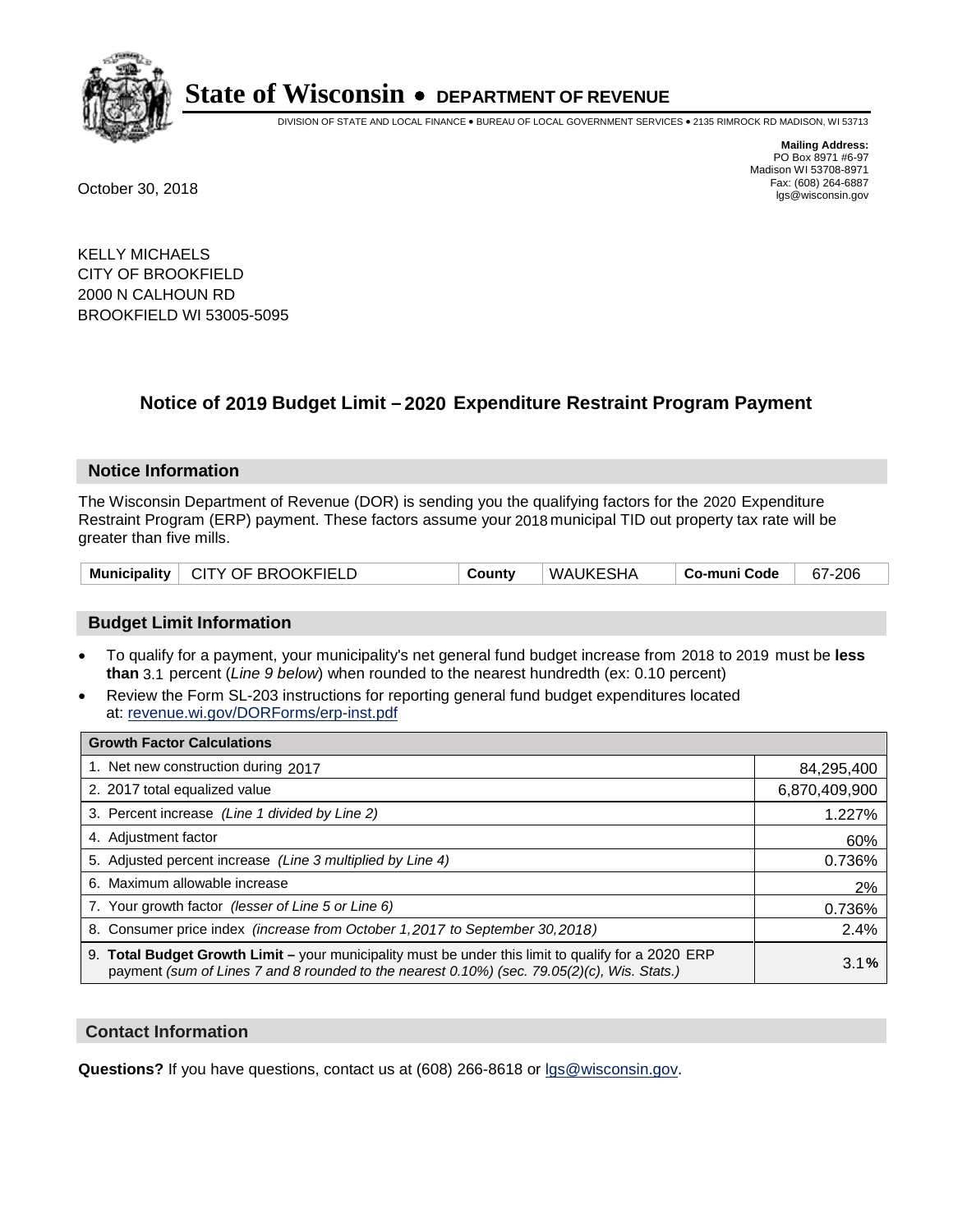

DIVISION OF STATE AND LOCAL FINANCE • BUREAU OF LOCAL GOVERNMENT SERVICES • 2135 RIMROCK RD MADISON, WI 53713

**Mailing Address:** PO Box 8971 #6-97 Madison WI 53708-8971<br>Fax: (608) 264-6887 Fax: (608) 264-6887 October 30, 2018 lgs@wisconsin.gov

DIANE COENEN CITY OF OCONOMOWOC PO BOX 27 OCONOMOWOC WI 53066-0027

## **Notice of 2019 Budget Limit - 2020 Expenditure Restraint Program Payment**

#### **Notice Information**

The Wisconsin Department of Revenue (DOR) is sending you the qualifying factors for the 2020 Expenditure Restraint Program (ERP) payment. These factors assume your 2018 municipal TID out property tax rate will be greater than five mills.

|  | Municipality   CITY OF OCONOMOWOC | County | WAUKESHA | . Co-muni Code | 67-265 |
|--|-----------------------------------|--------|----------|----------------|--------|
|--|-----------------------------------|--------|----------|----------------|--------|

#### **Budget Limit Information**

- To qualify for a payment, your municipality's net general fund budget increase from 2018 to 2019 must be less **than** 4.4 percent (*Line 9 below*) when rounded to the nearest hundredth (ex: 0.10 percent)
- Review the Form SL-203 instructions for reporting general fund budget expenditures located at: revenue.wi.gov/DORForms/erp-inst.pdf

| <b>Growth Factor Calculations</b>                                                                                                                                                                      |               |
|--------------------------------------------------------------------------------------------------------------------------------------------------------------------------------------------------------|---------------|
| 1. Net new construction during 2017                                                                                                                                                                    | 80,656,800    |
| 2. 2017 total equalized value                                                                                                                                                                          | 2,093,799,100 |
| 3. Percent increase (Line 1 divided by Line 2)                                                                                                                                                         | 3.852%        |
| 4. Adjustment factor                                                                                                                                                                                   | 60%           |
| 5. Adjusted percent increase (Line 3 multiplied by Line 4)                                                                                                                                             | 2.311%        |
| 6. Maximum allowable increase                                                                                                                                                                          | 2%            |
| 7. Your growth factor (lesser of Line 5 or Line 6)                                                                                                                                                     | 2.000%        |
| 8. Consumer price index (increase from October 1,2017 to September 30,2018)                                                                                                                            | 2.4%          |
| 9. Total Budget Growth Limit - your municipality must be under this limit to qualify for a 2020 ERP<br>payment (sum of Lines 7 and 8 rounded to the nearest $0.10\%$ ) (sec. 79.05(2)(c), Wis. Stats.) | 4.4%          |

#### **Contact Information**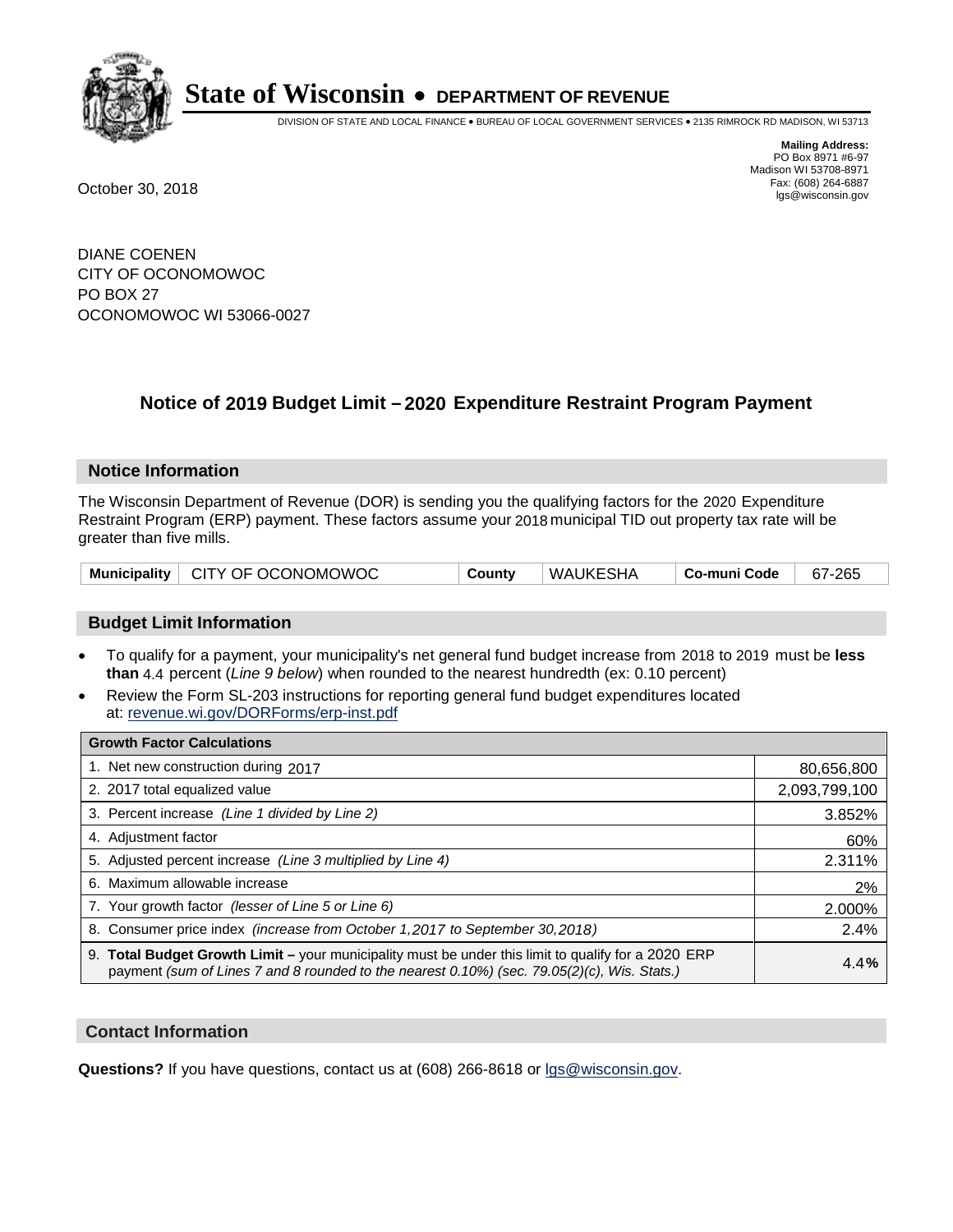

DIVISION OF STATE AND LOCAL FINANCE • BUREAU OF LOCAL GOVERNMENT SERVICES • 2135 RIMROCK RD MADISON, WI 53713

**Mailing Address:** PO Box 8971 #6-97 Madison WI 53708-8971<br>Fax: (608) 264-6887 Fax: (608) 264-6887 October 30, 2018 lgs@wisconsin.gov

GINA KOZLIK CITY OF WAUKESHA 201 DELAFIELD ST WAUKESHA WI 53188-3646

## **Notice of 2019 Budget Limit - 2020 Expenditure Restraint Program Payment**

#### **Notice Information**

The Wisconsin Department of Revenue (DOR) is sending you the qualifying factors for the 2020 Expenditure Restraint Program (ERP) payment. These factors assume your 2018 municipal TID out property tax rate will be greater than five mills.

#### **Budget Limit Information**

- To qualify for a payment, your municipality's net general fund budget increase from 2018 to 2019 must be less **than** 2.9 percent (*Line 9 below*) when rounded to the nearest hundredth (ex: 0.10 percent)
- Review the Form SL-203 instructions for reporting general fund budget expenditures located at: revenue.wi.gov/DORForms/erp-inst.pdf

| <b>Growth Factor Calculations</b>                                                                                                                                                                      |               |
|--------------------------------------------------------------------------------------------------------------------------------------------------------------------------------------------------------|---------------|
| 1. Net new construction during 2017                                                                                                                                                                    | 53,006,400    |
| 2. 2017 total equalized value                                                                                                                                                                          | 6,127,929,500 |
| 3. Percent increase (Line 1 divided by Line 2)                                                                                                                                                         | 0.865%        |
| 4. Adjustment factor                                                                                                                                                                                   | 60%           |
| 5. Adjusted percent increase (Line 3 multiplied by Line 4)                                                                                                                                             | 0.519%        |
| 6. Maximum allowable increase                                                                                                                                                                          | 2%            |
| 7. Your growth factor (lesser of Line 5 or Line 6)                                                                                                                                                     | 0.519%        |
| 8. Consumer price index (increase from October 1,2017 to September 30,2018)                                                                                                                            | 2.4%          |
| 9. Total Budget Growth Limit - your municipality must be under this limit to qualify for a 2020 ERP<br>payment (sum of Lines 7 and 8 rounded to the nearest $0.10\%$ ) (sec. 79.05(2)(c), Wis. Stats.) | 2.9%          |

#### **Contact Information**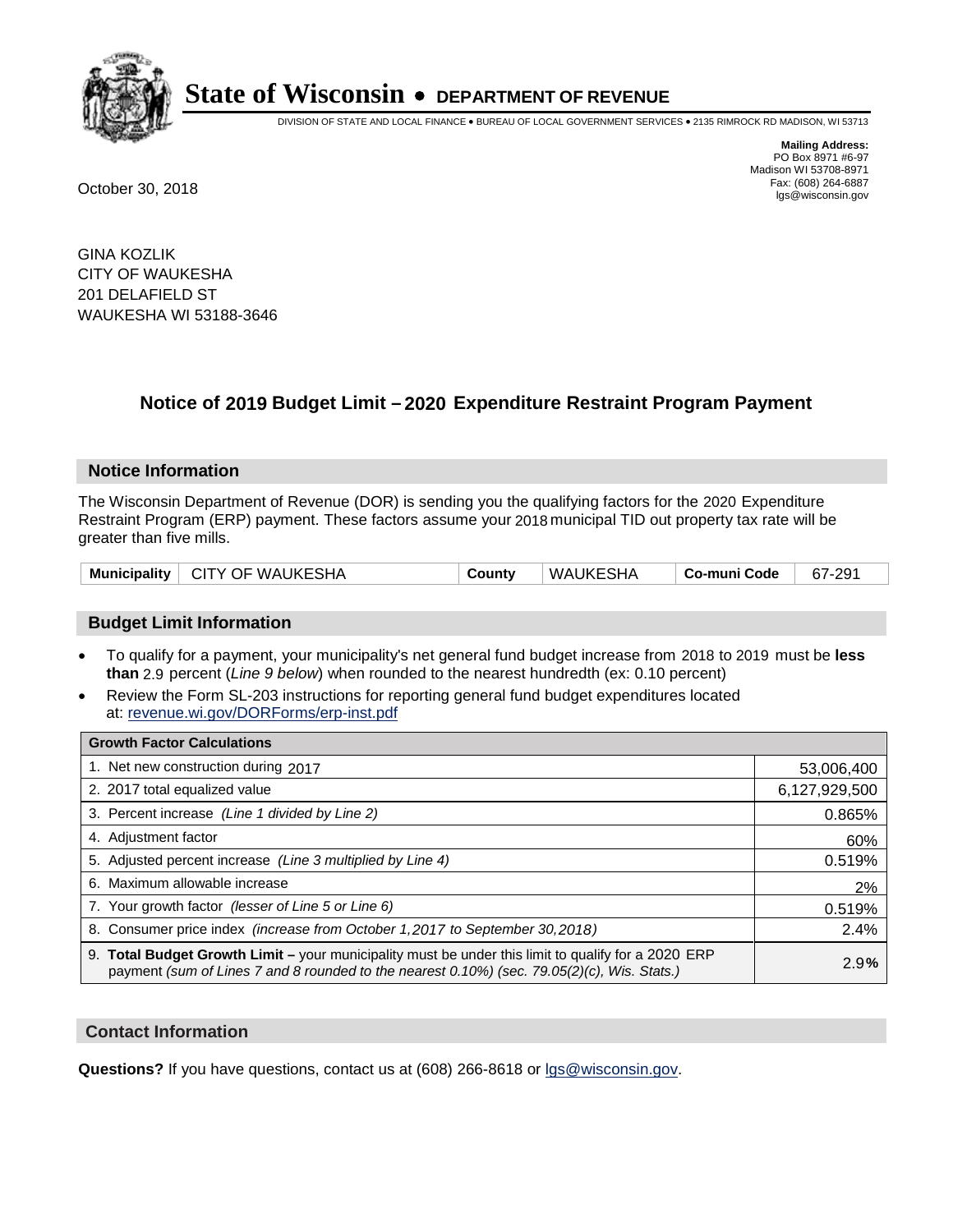

DIVISION OF STATE AND LOCAL FINANCE • BUREAU OF LOCAL GOVERNMENT SERVICES • 2135 RIMROCK RD MADISON, WI 53713

**Mailing Address:** PO Box 8971 #6-97 Madison WI 53708-8971<br>Fax: (608) 264-6887 Fax: (608) 264-6887 October 30, 2018 lgs@wisconsin.gov

DANIEL JOHNSON VILLAGE OF IOLA PO BOX 336 IOLA WI 54945-0336

## **Notice of 2019 Budget Limit - 2020 Expenditure Restraint Program Payment**

#### **Notice Information**

The Wisconsin Department of Revenue (DOR) is sending you the qualifying factors for the 2020 Expenditure Restraint Program (ERP) payment. These factors assume your 2018 municipal TID out property tax rate will be greater than five mills.

| Municipality | VILLAGE OF IOLA | County | WAUPACA | Co-muni Code | 68-<br>141 |
|--------------|-----------------|--------|---------|--------------|------------|
|--------------|-----------------|--------|---------|--------------|------------|

#### **Budget Limit Information**

- To qualify for a payment, your municipality's net general fund budget increase from 2018 to 2019 must be less **than** 2.4 percent (*Line 9 below*) when rounded to the nearest hundredth (ex: 0.10 percent)
- Review the Form SL-203 instructions for reporting general fund budget expenditures located at: revenue.wi.gov/DORForms/erp-inst.pdf

| <b>Growth Factor Calculations</b>                                                                                                                                                                      |            |
|--------------------------------------------------------------------------------------------------------------------------------------------------------------------------------------------------------|------------|
| 1. Net new construction during 2017                                                                                                                                                                    | $-20,000$  |
| 2. 2017 total equalized value                                                                                                                                                                          | 64,065,900 |
| 3. Percent increase (Line 1 divided by Line 2)                                                                                                                                                         | $-0.031%$  |
| 4. Adjustment factor                                                                                                                                                                                   | 60%        |
| 5. Adjusted percent increase (Line 3 multiplied by Line 4)                                                                                                                                             | $-0.019%$  |
| 6. Maximum allowable increase                                                                                                                                                                          | 2%         |
| 7. Your growth factor (lesser of Line 5 or Line 6)                                                                                                                                                     | 0.000%     |
| 8. Consumer price index (increase from October 1,2017 to September 30,2018)                                                                                                                            | 2.4%       |
| 9. Total Budget Growth Limit - your municipality must be under this limit to qualify for a 2020 ERP<br>payment (sum of Lines 7 and 8 rounded to the nearest $0.10\%$ ) (sec. 79.05(2)(c), Wis. Stats.) | 2.4%       |

#### **Contact Information**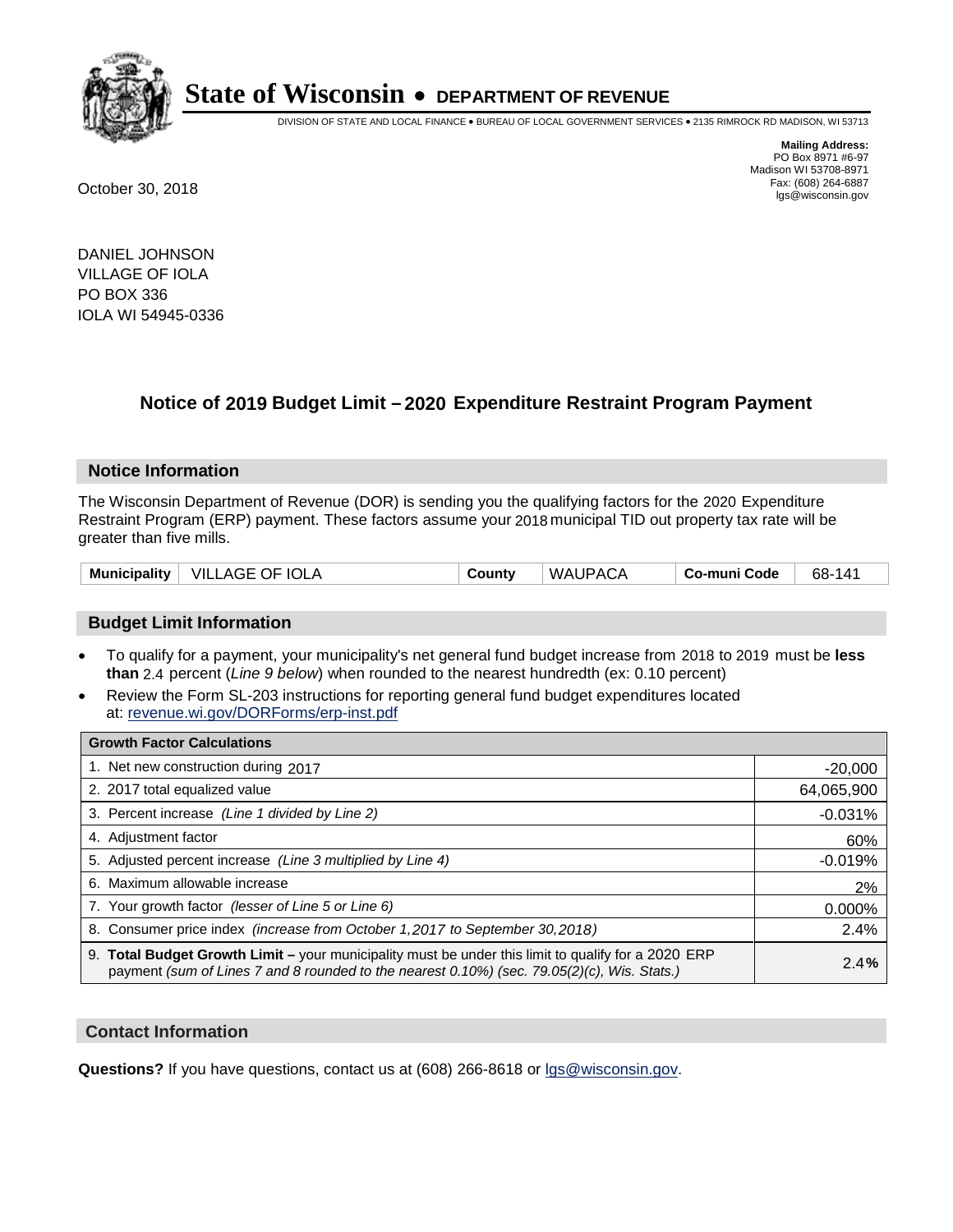

DIVISION OF STATE AND LOCAL FINANCE • BUREAU OF LOCAL GOVERNMENT SERVICES • 2135 RIMROCK RD MADISON, WI 53713

**Mailing Address:** PO Box 8971 #6-97 Madison WI 53708-8971<br>Fax: (608) 264-6887 Fax: (608) 264-6887 October 30, 2018 lgs@wisconsin.gov

PEGGY JOHNSON CITY OF CLINTONVILLE 50 10TH ST CLINTONVILLE WI 54929-1513

## **Notice of 2019 Budget Limit - 2020 Expenditure Restraint Program Payment**

#### **Notice Information**

The Wisconsin Department of Revenue (DOR) is sending you the qualifying factors for the 2020 Expenditure Restraint Program (ERP) payment. These factors assume your 2018 municipal TID out property tax rate will be greater than five mills.

|  | Municipality   CITY OF CLINTONVILLE | County | WAUPACA | Co-muni Code | 68-211 |
|--|-------------------------------------|--------|---------|--------------|--------|
|--|-------------------------------------|--------|---------|--------------|--------|

#### **Budget Limit Information**

- To qualify for a payment, your municipality's net general fund budget increase from 2018 to 2019 must be less **than** 2.9 percent (*Line 9 below*) when rounded to the nearest hundredth (ex: 0.10 percent)
- Review the Form SL-203 instructions for reporting general fund budget expenditures located at: revenue.wi.gov/DORForms/erp-inst.pdf

| <b>Growth Factor Calculations</b>                                                                                                                                                                      |             |
|--------------------------------------------------------------------------------------------------------------------------------------------------------------------------------------------------------|-------------|
| 1. Net new construction during 2017                                                                                                                                                                    | 1,902,500   |
| 2. 2017 total equalized value                                                                                                                                                                          | 223,320,800 |
| 3. Percent increase (Line 1 divided by Line 2)                                                                                                                                                         | 0.852%      |
| 4. Adjustment factor                                                                                                                                                                                   | 60%         |
| 5. Adjusted percent increase (Line 3 multiplied by Line 4)                                                                                                                                             | 0.511%      |
| 6. Maximum allowable increase                                                                                                                                                                          | 2%          |
| 7. Your growth factor (lesser of Line 5 or Line 6)                                                                                                                                                     | 0.511%      |
| 8. Consumer price index (increase from October 1, 2017 to September 30, 2018)                                                                                                                          | 2.4%        |
| 9. Total Budget Growth Limit - your municipality must be under this limit to qualify for a 2020 ERP<br>payment (sum of Lines 7 and 8 rounded to the nearest $0.10\%$ ) (sec. 79.05(2)(c), Wis. Stats.) | 2.9%        |

#### **Contact Information**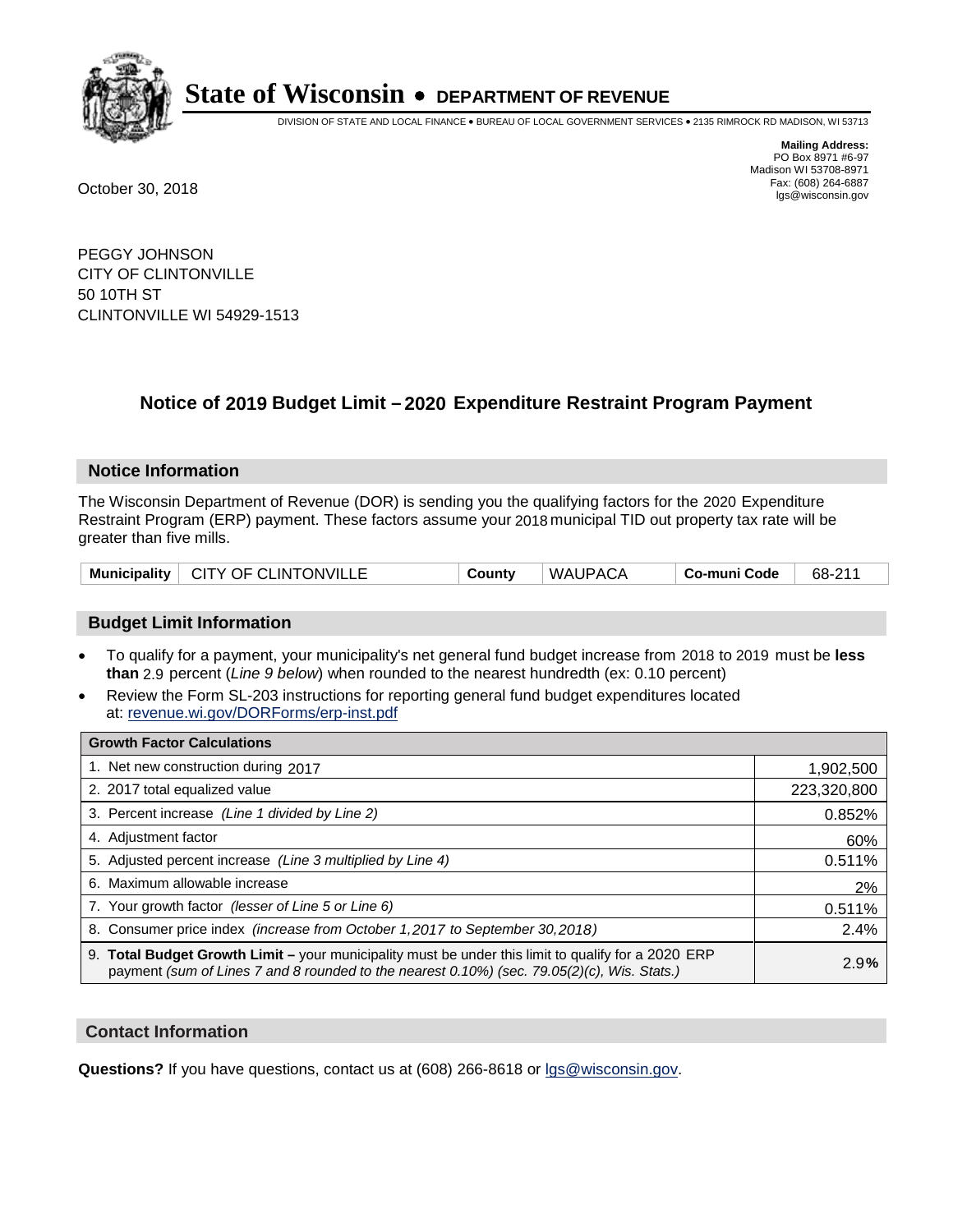

DIVISION OF STATE AND LOCAL FINANCE • BUREAU OF LOCAL GOVERNMENT SERVICES • 2135 RIMROCK RD MADISON, WI 53713

**Mailing Address:** PO Box 8971 #6-97 Madison WI 53708-8971<br>Fax: (608) 264-6887 Fax: (608) 264-6887 October 30, 2018 lgs@wisconsin.gov

CHERYL HASS CITY OF MANAWA PO BOX 248 MANAWA WI 54949-0248

## **Notice of 2019 Budget Limit - 2020 Expenditure Restraint Program Payment**

#### **Notice Information**

The Wisconsin Department of Revenue (DOR) is sending you the qualifying factors for the 2020 Expenditure Restraint Program (ERP) payment. These factors assume your 2018 municipal TID out property tax rate will be greater than five mills.

| Municipality  <br>CITY OF MANAWA | Countv | WAUPACA | <b>Co-muni Code</b> | 68-251 |
|----------------------------------|--------|---------|---------------------|--------|
|----------------------------------|--------|---------|---------------------|--------|

#### **Budget Limit Information**

- To qualify for a payment, your municipality's net general fund budget increase from 2018 to 2019 must be less **than** 2.4 percent (*Line 9 below*) when rounded to the nearest hundredth (ex: 0.10 percent)
- Review the Form SL-203 instructions for reporting general fund budget expenditures located at: revenue.wi.gov/DORForms/erp-inst.pdf

| <b>Growth Factor Calculations</b>                                                                                                                                                                  |            |
|----------------------------------------------------------------------------------------------------------------------------------------------------------------------------------------------------|------------|
| 1. Net new construction during 2017                                                                                                                                                                | $-34,800$  |
| 2. 2017 total equalized value                                                                                                                                                                      | 92,733,500 |
| 3. Percent increase (Line 1 divided by Line 2)                                                                                                                                                     | $-0.038%$  |
| 4. Adjustment factor                                                                                                                                                                               | 60%        |
| 5. Adjusted percent increase (Line 3 multiplied by Line 4)                                                                                                                                         | $-0.023%$  |
| 6. Maximum allowable increase                                                                                                                                                                      | 2%         |
| 7. Your growth factor (lesser of Line 5 or Line 6)                                                                                                                                                 | 0.000%     |
| 8. Consumer price index (increase from October 1, 2017 to September 30, 2018)                                                                                                                      | 2.4%       |
| 9. Total Budget Growth Limit - your municipality must be under this limit to qualify for a 2020 ERP<br>payment (sum of Lines 7 and 8 rounded to the nearest 0.10%) (sec. 79.05(2)(c), Wis. Stats.) | 2.4%       |

#### **Contact Information**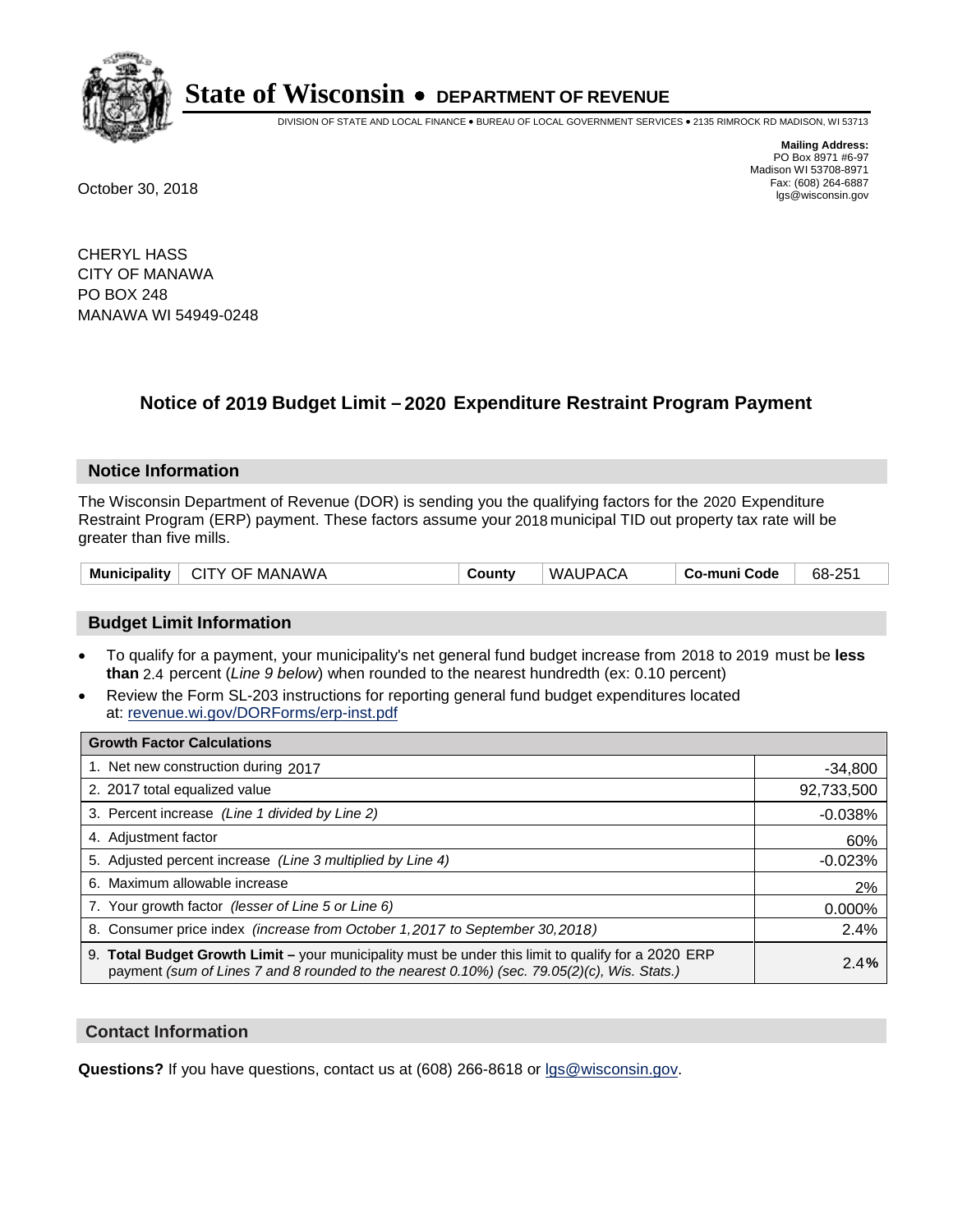

DIVISION OF STATE AND LOCAL FINANCE • BUREAU OF LOCAL GOVERNMENT SERVICES • 2135 RIMROCK RD MADISON, WI 53713

**Mailing Address:** PO Box 8971 #6-97 Madison WI 53708-8971<br>Fax: (608) 264-6887 Fax: (608) 264-6887 October 30, 2018 lgs@wisconsin.gov

MARY ROGERS CITY OF MARION PO BOX 127 MARION WI 54950-0127

## **Notice of 2019 Budget Limit - 2020 Expenditure Restraint Program Payment**

#### **Notice Information**

The Wisconsin Department of Revenue (DOR) is sending you the qualifying factors for the 2020 Expenditure Restraint Program (ERP) payment. These factors assume your 2018 municipal TID out property tax rate will be greater than five mills.

| Municipality   CITY OF MARION | County | <b>WAUPACA</b> | . Co-muni Code | 68-252 |
|-------------------------------|--------|----------------|----------------|--------|
|-------------------------------|--------|----------------|----------------|--------|

#### **Budget Limit Information**

- To qualify for a payment, your municipality's net general fund budget increase from 2018 to 2019 must be less **than** 2.5 percent (*Line 9 below*) when rounded to the nearest hundredth (ex: 0.10 percent)
- Review the Form SL-203 instructions for reporting general fund budget expenditures located at: revenue.wi.gov/DORForms/erp-inst.pdf

| <b>Growth Factor Calculations</b>                                                                                                                                                                      |            |
|--------------------------------------------------------------------------------------------------------------------------------------------------------------------------------------------------------|------------|
| 1. Net new construction during 2017                                                                                                                                                                    | 119,400    |
| 2. 2017 total equalized value                                                                                                                                                                          | 61,973,600 |
| 3. Percent increase (Line 1 divided by Line 2)                                                                                                                                                         | 0.193%     |
| 4. Adjustment factor                                                                                                                                                                                   | 60%        |
| 5. Adjusted percent increase (Line 3 multiplied by Line 4)                                                                                                                                             | 0.116%     |
| 6. Maximum allowable increase                                                                                                                                                                          | 2%         |
| 7. Your growth factor (lesser of Line 5 or Line 6)                                                                                                                                                     | 0.116%     |
| 8. Consumer price index (increase from October 1,2017 to September 30,2018)                                                                                                                            | 2.4%       |
| 9. Total Budget Growth Limit - your municipality must be under this limit to qualify for a 2020 ERP<br>payment (sum of Lines 7 and 8 rounded to the nearest $0.10\%$ ) (sec. 79.05(2)(c), Wis. Stats.) | 2.5%       |

#### **Contact Information**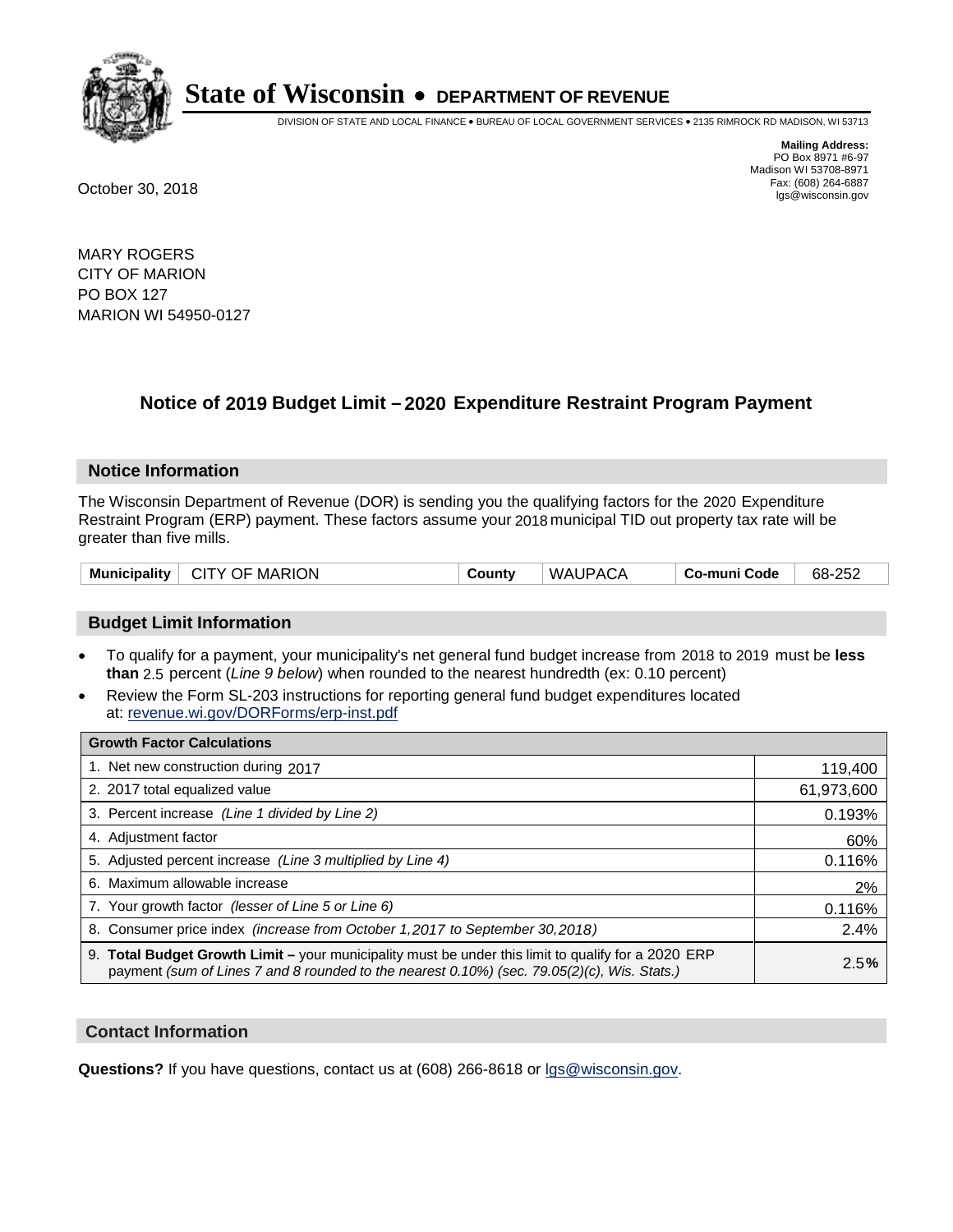

DIVISION OF STATE AND LOCAL FINANCE • BUREAU OF LOCAL GOVERNMENT SERVICES • 2135 RIMROCK RD MADISON, WI 53713

**Mailing Address:** PO Box 8971 #6-97 Madison WI 53708-8971<br>Fax: (608) 264-6887 Fax: (608) 264-6887 October 30, 2018 lgs@wisconsin.gov

SUSAN TENNIE CITY OF NEW LONDON 215 N SHAWANO ST NEW LONDON WI 54961-1147

## **Notice of 2019 Budget Limit - 2020 Expenditure Restraint Program Payment**

#### **Notice Information**

The Wisconsin Department of Revenue (DOR) is sending you the qualifying factors for the 2020 Expenditure Restraint Program (ERP) payment. These factors assume your 2018 municipal TID out property tax rate will be greater than five mills.

| <b>Municipality</b> | $\vdash$ CITY OF NEW LONDON | County | WAUPACA | Co-muni Code | 68-261 |
|---------------------|-----------------------------|--------|---------|--------------|--------|
|---------------------|-----------------------------|--------|---------|--------------|--------|

#### **Budget Limit Information**

- To qualify for a payment, your municipality's net general fund budget increase from 2018 to 2019 must be less **than** 3.5 percent (*Line 9 below*) when rounded to the nearest hundredth (ex: 0.10 percent)
- Review the Form SL-203 instructions for reporting general fund budget expenditures located at: revenue.wi.gov/DORForms/erp-inst.pdf

| <b>Growth Factor Calculations</b>                                                                                                                                                                  |             |
|----------------------------------------------------------------------------------------------------------------------------------------------------------------------------------------------------|-------------|
| 1. Net new construction during 2017                                                                                                                                                                | 7,363,800   |
| 2. 2017 total equalized value                                                                                                                                                                      | 386,447,800 |
| 3. Percent increase (Line 1 divided by Line 2)                                                                                                                                                     | 1.906%      |
| 4. Adjustment factor                                                                                                                                                                               | 60%         |
| 5. Adjusted percent increase (Line 3 multiplied by Line 4)                                                                                                                                         | 1.144%      |
| 6. Maximum allowable increase                                                                                                                                                                      | 2%          |
| 7. Your growth factor (lesser of Line 5 or Line 6)                                                                                                                                                 | 1.144%      |
| 8. Consumer price index (increase from October 1,2017 to September 30,2018)                                                                                                                        | 2.4%        |
| 9. Total Budget Growth Limit - your municipality must be under this limit to qualify for a 2020 ERP<br>payment (sum of Lines 7 and 8 rounded to the nearest 0.10%) (sec. 79.05(2)(c), Wis. Stats.) | 3.5%        |

#### **Contact Information**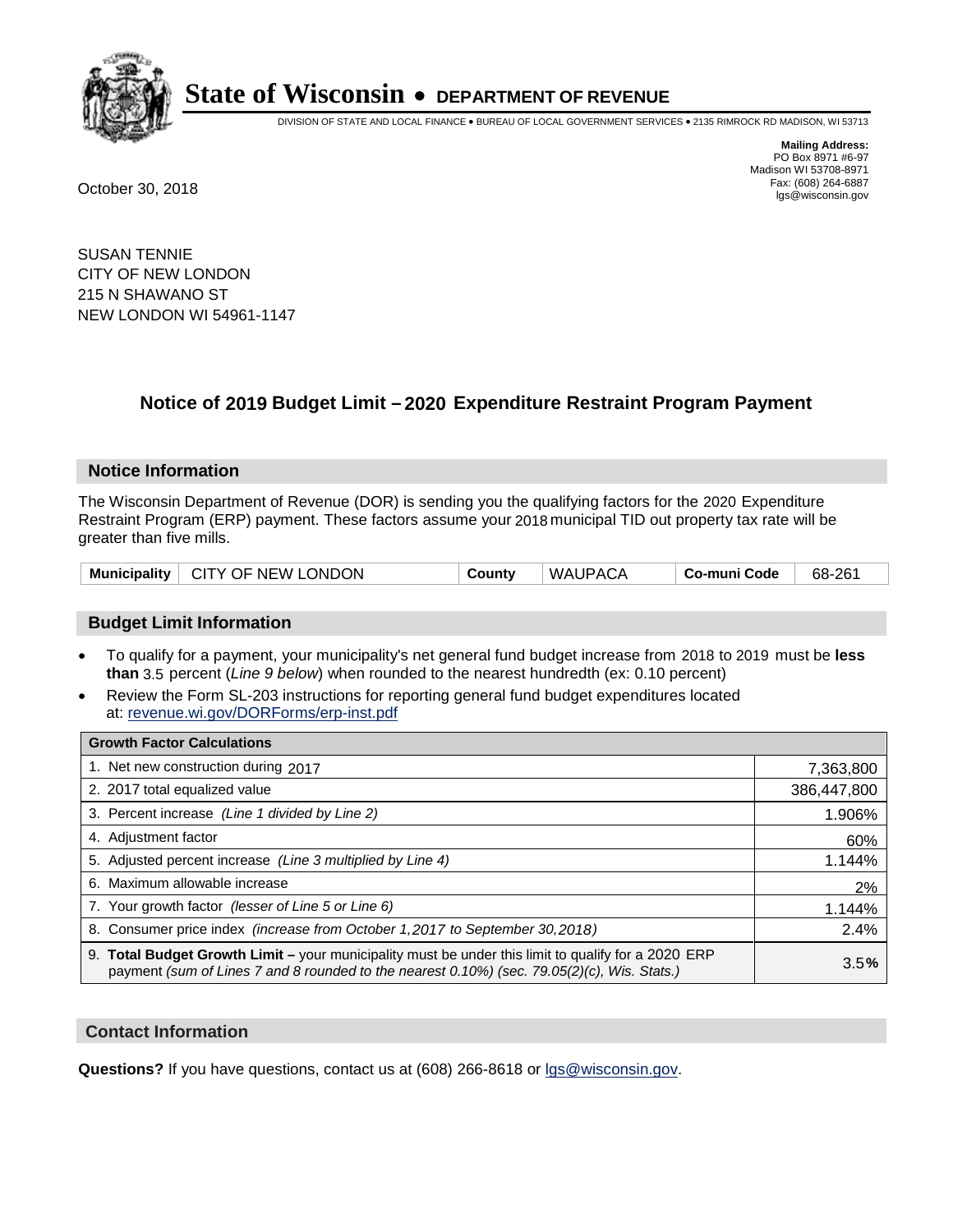

DIVISION OF STATE AND LOCAL FINANCE • BUREAU OF LOCAL GOVERNMENT SERVICES • 2135 RIMROCK RD MADISON, WI 53713

**Mailing Address:** PO Box 8971 #6-97 Madison WI 53708-8971<br>Fax: (608) 264-6887 Fax: (608) 264-6887 October 30, 2018 lgs@wisconsin.gov

HENRY VELEKER CITY OF WAUPACA 111 S MAIN ST WAUPACA WI 54981-1521

## **Notice of 2019 Budget Limit - 2020 Expenditure Restraint Program Payment**

#### **Notice Information**

The Wisconsin Department of Revenue (DOR) is sending you the qualifying factors for the 2020 Expenditure Restraint Program (ERP) payment. These factors assume your 2018 municipal TID out property tax rate will be greater than five mills.

| Municipality   CITY OF WAUPACA | County | ' WAUPACA | ∣ Co-muni Code | 68-291 |
|--------------------------------|--------|-----------|----------------|--------|
|--------------------------------|--------|-----------|----------------|--------|

#### **Budget Limit Information**

- To qualify for a payment, your municipality's net general fund budget increase from 2018 to 2019 must be less **than** 2.7 percent (*Line 9 below*) when rounded to the nearest hundredth (ex: 0.10 percent)
- Review the Form SL-203 instructions for reporting general fund budget expenditures located at: revenue.wi.gov/DORForms/erp-inst.pdf

| <b>Growth Factor Calculations</b>                                                                                                                                                                      |             |
|--------------------------------------------------------------------------------------------------------------------------------------------------------------------------------------------------------|-------------|
| 1. Net new construction during 2017                                                                                                                                                                    | 1,949,300   |
| 2. 2017 total equalized value                                                                                                                                                                          | 426,400,200 |
| 3. Percent increase (Line 1 divided by Line 2)                                                                                                                                                         | 0.457%      |
| 4. Adjustment factor                                                                                                                                                                                   | 60%         |
| 5. Adjusted percent increase (Line 3 multiplied by Line 4)                                                                                                                                             | 0.274%      |
| 6. Maximum allowable increase                                                                                                                                                                          | 2%          |
| 7. Your growth factor (lesser of Line 5 or Line 6)                                                                                                                                                     | 0.274%      |
| 8. Consumer price index (increase from October 1, 2017 to September 30, 2018)                                                                                                                          | 2.4%        |
| 9. Total Budget Growth Limit - your municipality must be under this limit to qualify for a 2020 ERP<br>payment (sum of Lines 7 and 8 rounded to the nearest $0.10\%$ ) (sec. 79.05(2)(c), Wis. Stats.) | 2.7%        |

#### **Contact Information**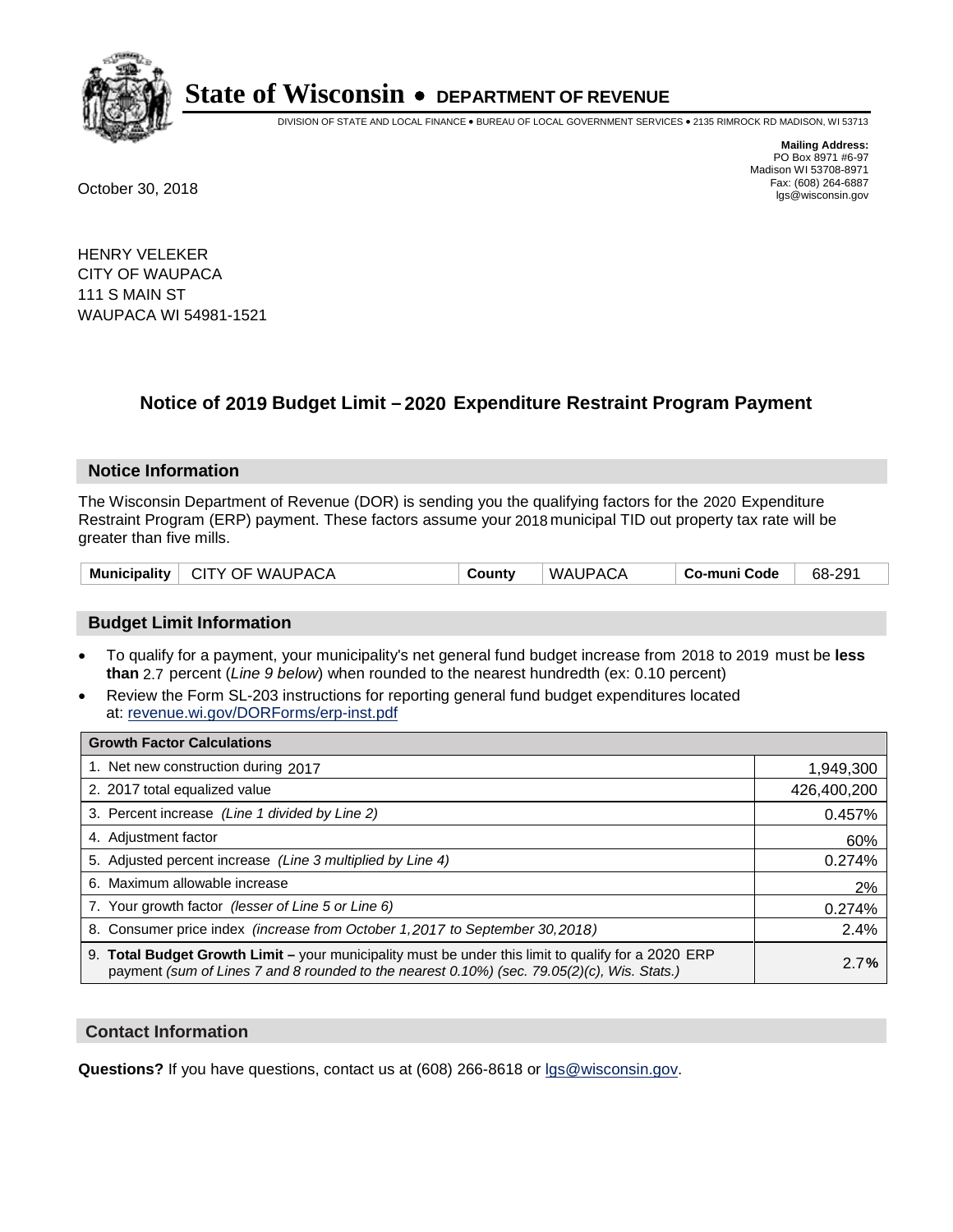

DIVISION OF STATE AND LOCAL FINANCE • BUREAU OF LOCAL GOVERNMENT SERVICES • 2135 RIMROCK RD MADISON, WI 53713

**Mailing Address:** PO Box 8971 #6-97 Madison WI 53708-8971<br>Fax: (608) 264-6887 Fax: (608) 264-6887 October 30, 2018 lgs@wisconsin.gov

BECKY LOEHRKE CITY OF WEYAUWEGA P.O. BOX 578 WEYAUWEGA WI 54983

## **Notice of 2019 Budget Limit - 2020 Expenditure Restraint Program Payment**

#### **Notice Information**

The Wisconsin Department of Revenue (DOR) is sending you the qualifying factors for the 2020 Expenditure Restraint Program (ERP) payment. These factors assume your 2018 municipal TID out property tax rate will be greater than five mills.

| Municipality | $\vdash$ CITY OF WEYAUWEGA | County | WAUPACA | Co-muni Code | 68-292 |
|--------------|----------------------------|--------|---------|--------------|--------|
|--------------|----------------------------|--------|---------|--------------|--------|

#### **Budget Limit Information**

- To qualify for a payment, your municipality's net general fund budget increase from 2018 to 2019 must be less **than** 2.4 percent (*Line 9 below*) when rounded to the nearest hundredth (ex: 0.10 percent)
- Review the Form SL-203 instructions for reporting general fund budget expenditures located at: revenue.wi.gov/DORForms/erp-inst.pdf

| <b>Growth Factor Calculations</b>                                                                                                                                                                      |            |
|--------------------------------------------------------------------------------------------------------------------------------------------------------------------------------------------------------|------------|
| 1. Net new construction during 2017                                                                                                                                                                    | $-52,800$  |
| 2. 2017 total equalized value                                                                                                                                                                          | 96,705,500 |
| 3. Percent increase (Line 1 divided by Line 2)                                                                                                                                                         | $-0.055%$  |
| 4. Adjustment factor                                                                                                                                                                                   | 60%        |
| 5. Adjusted percent increase (Line 3 multiplied by Line 4)                                                                                                                                             | $-0.033%$  |
| 6. Maximum allowable increase                                                                                                                                                                          | 2%         |
| 7. Your growth factor (lesser of Line 5 or Line 6)                                                                                                                                                     | 0.000%     |
| 8. Consumer price index (increase from October 1,2017 to September 30,2018)                                                                                                                            | 2.4%       |
| 9. Total Budget Growth Limit - your municipality must be under this limit to qualify for a 2020 ERP<br>payment (sum of Lines 7 and 8 rounded to the nearest $0.10\%$ ) (sec. 79.05(2)(c), Wis. Stats.) | 2.4%       |

#### **Contact Information**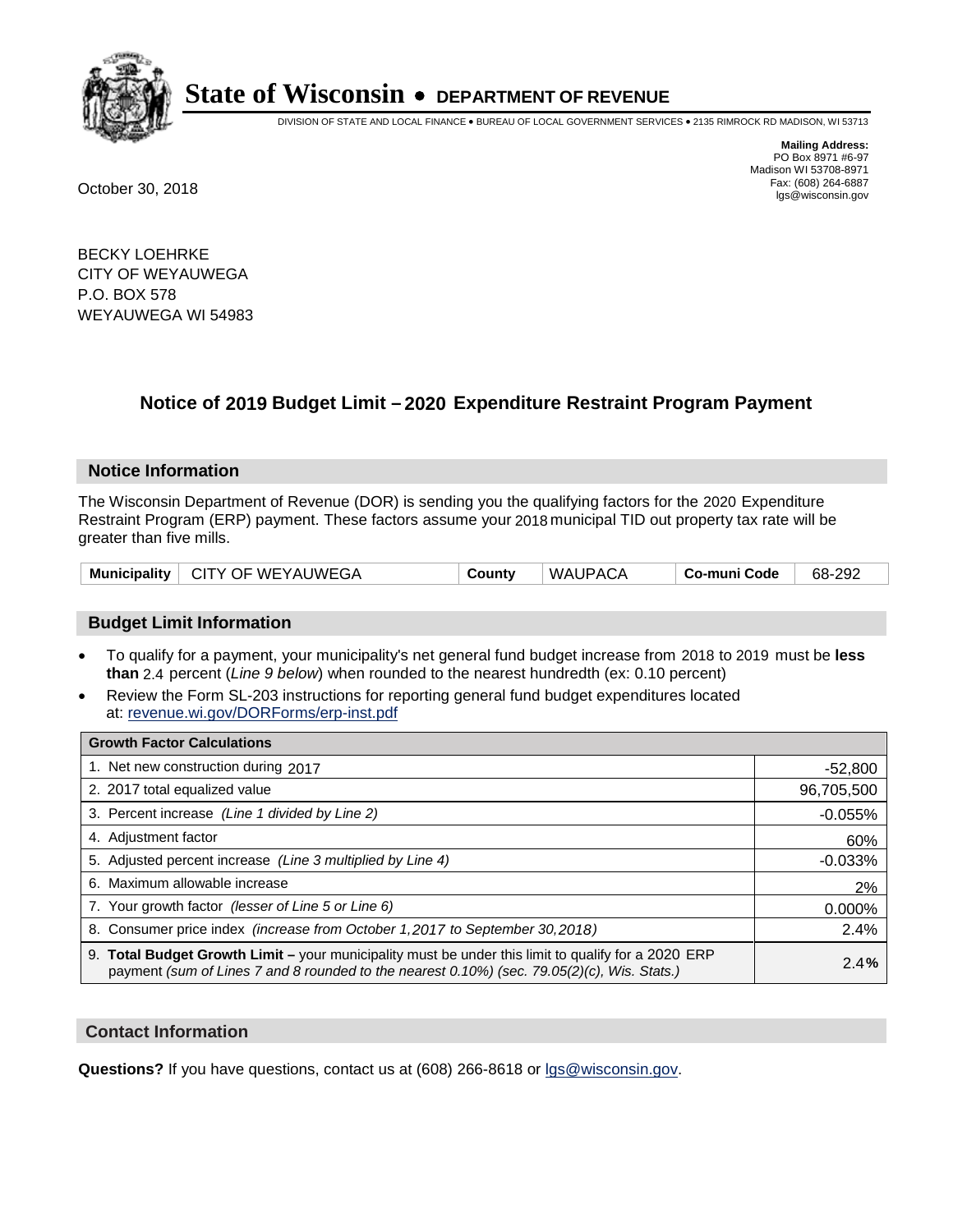

DIVISION OF STATE AND LOCAL FINANCE • BUREAU OF LOCAL GOVERNMENT SERVICES • 2135 RIMROCK RD MADISON, WI 53713

**Mailing Address:** PO Box 8971 #6-97 Madison WI 53708-8971<br>Fax: (608) 264-6887 Fax: (608) 264-6887 October 30, 2018 lgs@wisconsin.gov

BRENDA WALKER VILLAGE OF COLOMA PO BOX 353 COLOMA WI 54930-0353

## **Notice of 2019 Budget Limit - 2020 Expenditure Restraint Program Payment**

#### **Notice Information**

The Wisconsin Department of Revenue (DOR) is sending you the qualifying factors for the 2020 Expenditure Restraint Program (ERP) payment. These factors assume your 2018 municipal TID out property tax rate will be greater than five mills.

| Municipality   VILLAGE OF COLOMA | County | WAUSHARA | Co-muni Code | 69-111 |
|----------------------------------|--------|----------|--------------|--------|
|----------------------------------|--------|----------|--------------|--------|

#### **Budget Limit Information**

- To qualify for a payment, your municipality's net general fund budget increase from 2018 to 2019 must be less **than** 4.4 percent (*Line 9 below*) when rounded to the nearest hundredth (ex: 0.10 percent)
- Review the Form SL-203 instructions for reporting general fund budget expenditures located at: revenue.wi.gov/DORForms/erp-inst.pdf

| <b>Growth Factor Calculations</b>                                                                                                                                                                      |            |
|--------------------------------------------------------------------------------------------------------------------------------------------------------------------------------------------------------|------------|
| 1. Net new construction during 2017                                                                                                                                                                    | 1,167,000  |
| 2. 2017 total equalized value                                                                                                                                                                          | 24,930,300 |
| 3. Percent increase (Line 1 divided by Line 2)                                                                                                                                                         | 4.681%     |
| 4. Adjustment factor                                                                                                                                                                                   | 60%        |
| 5. Adjusted percent increase (Line 3 multiplied by Line 4)                                                                                                                                             | 2.809%     |
| 6. Maximum allowable increase                                                                                                                                                                          | 2%         |
| 7. Your growth factor (lesser of Line 5 or Line 6)                                                                                                                                                     | 2.000%     |
| 8. Consumer price index (increase from October 1,2017 to September 30,2018)                                                                                                                            | 2.4%       |
| 9. Total Budget Growth Limit - your municipality must be under this limit to qualify for a 2020 ERP<br>payment (sum of Lines 7 and 8 rounded to the nearest $0.10\%$ ) (sec. 79.05(2)(c), Wis. Stats.) | 4.4%       |

#### **Contact Information**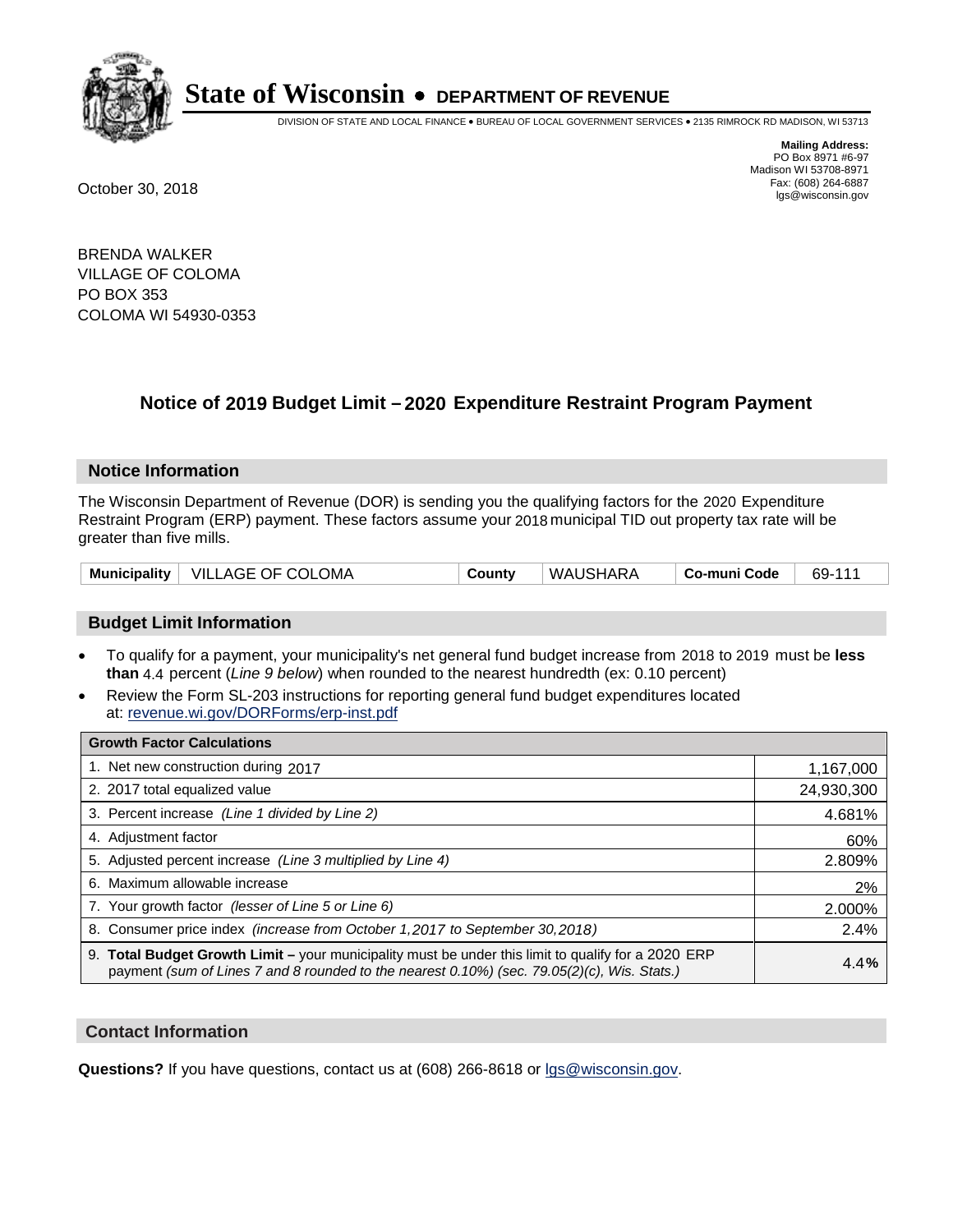

DIVISION OF STATE AND LOCAL FINANCE • BUREAU OF LOCAL GOVERNMENT SERVICES • 2135 RIMROCK RD MADISON, WI 53713

**Mailing Address:** PO Box 8971 #6-97 Madison WI 53708-8971<br>Fax: (608) 264-6887 Fax: (608) 264-6887 October 30, 2018 lgs@wisconsin.gov

KELLEY KEMNETZ VILLAGE OF HANCOCK 420 N JEFFERSON,PO BOX 154 HANCOCK WI 54943-0154

## **Notice of 2019 Budget Limit - 2020 Expenditure Restraint Program Payment**

#### **Notice Information**

The Wisconsin Department of Revenue (DOR) is sending you the qualifying factors for the 2020 Expenditure Restraint Program (ERP) payment. These factors assume your 2018 municipal TID out property tax rate will be greater than five mills.

| Municipality   VILLAGE OF HANCOCK | County | WAUSHARA | ∣ Co-muni Code | 69-136 |
|-----------------------------------|--------|----------|----------------|--------|
|-----------------------------------|--------|----------|----------------|--------|

#### **Budget Limit Information**

- To qualify for a payment, your municipality's net general fund budget increase from 2018 to 2019 must be less **than** 3.4 percent (*Line 9 below*) when rounded to the nearest hundredth (ex: 0.10 percent)
- Review the Form SL-203 instructions for reporting general fund budget expenditures located at: revenue.wi.gov/DORForms/erp-inst.pdf

| <b>Growth Factor Calculations</b>                                                                                                                                                                      |            |
|--------------------------------------------------------------------------------------------------------------------------------------------------------------------------------------------------------|------------|
| 1. Net new construction during 2017                                                                                                                                                                    | 292,800    |
| 2. 2017 total equalized value                                                                                                                                                                          | 18,214,300 |
| 3. Percent increase (Line 1 divided by Line 2)                                                                                                                                                         | 1.608%     |
| 4. Adjustment factor                                                                                                                                                                                   | 60%        |
| 5. Adjusted percent increase (Line 3 multiplied by Line 4)                                                                                                                                             | 0.965%     |
| 6. Maximum allowable increase                                                                                                                                                                          | 2%         |
| 7. Your growth factor (lesser of Line 5 or Line 6)                                                                                                                                                     | 0.965%     |
| 8. Consumer price index (increase from October 1,2017 to September 30,2018)                                                                                                                            | 2.4%       |
| 9. Total Budget Growth Limit - your municipality must be under this limit to qualify for a 2020 ERP<br>payment (sum of Lines 7 and 8 rounded to the nearest $0.10\%$ ) (sec. 79.05(2)(c), Wis. Stats.) | 3.4%       |

#### **Contact Information**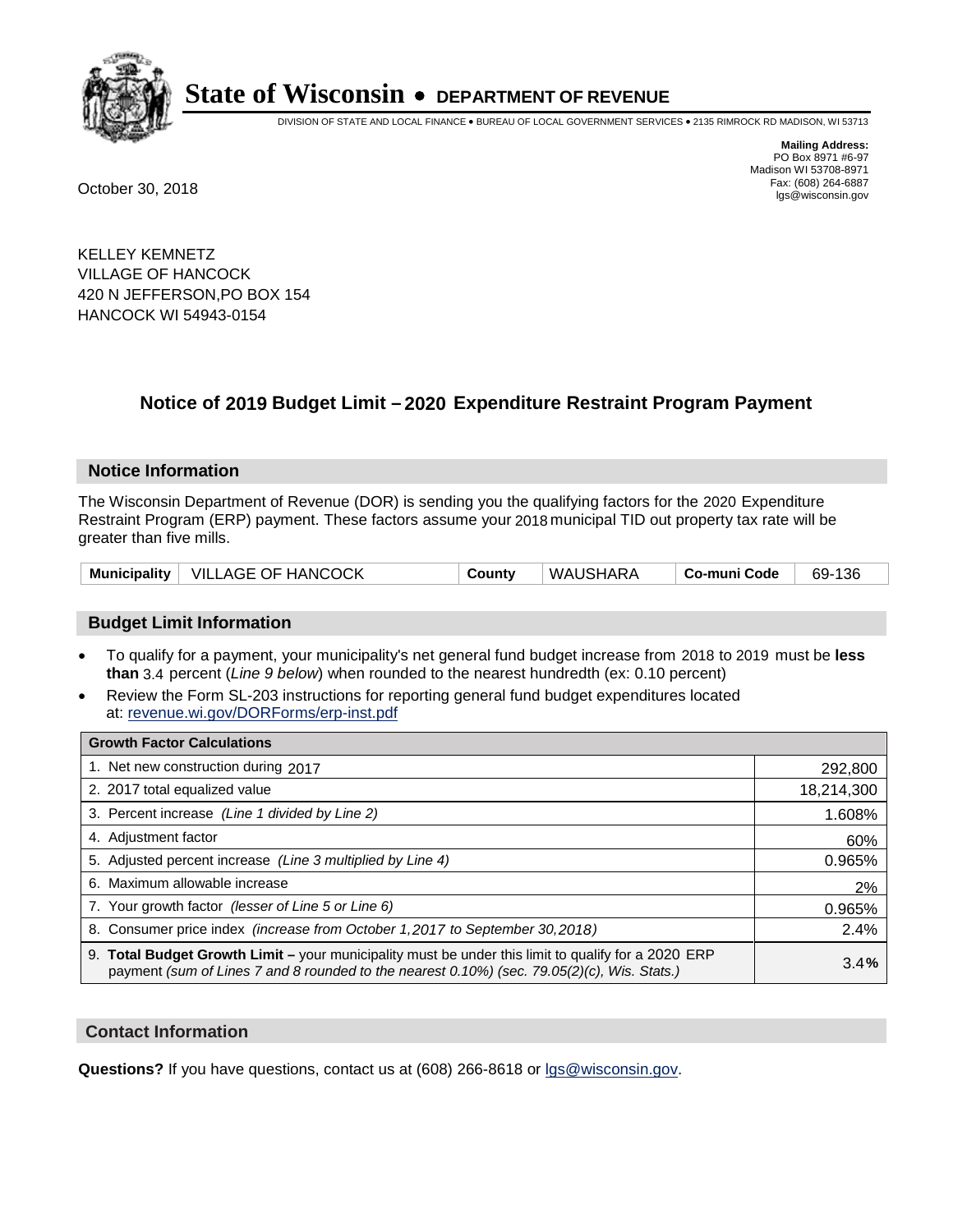

DIVISION OF STATE AND LOCAL FINANCE • BUREAU OF LOCAL GOVERNMENT SERVICES • 2135 RIMROCK RD MADISON, WI 53713

**Mailing Address:** PO Box 8971 #6-97 Madison WI 53708-8971<br>Fax: (608) 264-6887 Fax: (608) 264-6887 October 30, 2018 lgs@wisconsin.gov

BRENDA BLACK VILLAGE OF PLAINFIELD PO BOX 352 PLAINFIELD WI 54966-0352

### **Notice of 2019 Budget Limit - 2020 Expenditure Restraint Program Payment**

#### **Notice Information**

The Wisconsin Department of Revenue (DOR) is sending you the qualifying factors for the 2020 Expenditure Restraint Program (ERP) payment. These factors assume your 2018 municipal TID out property tax rate will be greater than five mills.

| Municipality   VILLAGE OF PLAINFIELD |  | County | WAUSHARA | Co-muni Code | 69-171 |
|--------------------------------------|--|--------|----------|--------------|--------|
|--------------------------------------|--|--------|----------|--------------|--------|

#### **Budget Limit Information**

- To qualify for a payment, your municipality's net general fund budget increase from 2018 to 2019 must be less **than** 4.1 percent (*Line 9 below*) when rounded to the nearest hundredth (ex: 0.10 percent)
- Review the Form SL-203 instructions for reporting general fund budget expenditures located at: revenue.wi.gov/DORForms/erp-inst.pdf

| <b>Growth Factor Calculations</b>                                                                                                                                                                      |            |
|--------------------------------------------------------------------------------------------------------------------------------------------------------------------------------------------------------|------------|
| 1. Net new construction during 2017                                                                                                                                                                    | 990,900    |
| 2. 2017 total equalized value                                                                                                                                                                          | 35,115,800 |
| 3. Percent increase (Line 1 divided by Line 2)                                                                                                                                                         | 2.822%     |
| 4. Adjustment factor                                                                                                                                                                                   | 60%        |
| 5. Adjusted percent increase (Line 3 multiplied by Line 4)                                                                                                                                             | 1.693%     |
| 6. Maximum allowable increase                                                                                                                                                                          | 2%         |
| 7. Your growth factor (lesser of Line 5 or Line 6)                                                                                                                                                     | 1.693%     |
| 8. Consumer price index (increase from October 1,2017 to September 30,2018)                                                                                                                            | 2.4%       |
| 9. Total Budget Growth Limit - your municipality must be under this limit to qualify for a 2020 ERP<br>payment (sum of Lines 7 and 8 rounded to the nearest $0.10\%$ ) (sec. 79.05(2)(c), Wis. Stats.) | 4.1%       |

#### **Contact Information**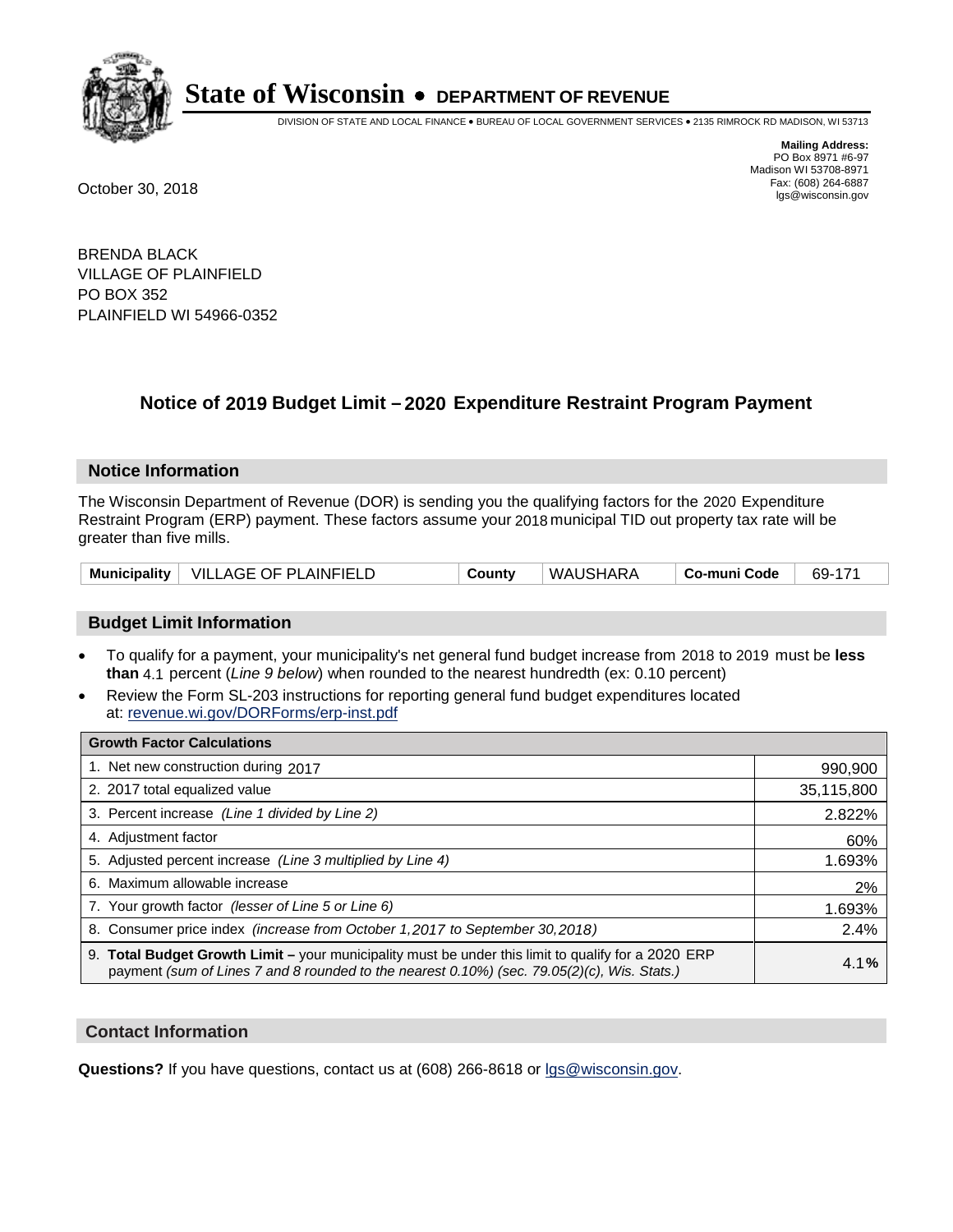

DIVISION OF STATE AND LOCAL FINANCE • BUREAU OF LOCAL GOVERNMENT SERVICES • 2135 RIMROCK RD MADISON, WI 53713

**Mailing Address:** PO Box 8971 #6-97 Madison WI 53708-8971<br>Fax: (608) 264-6887 Fax: (608) 264-6887 October 30, 2018 lgs@wisconsin.gov

CHRISTY GROSKREUTZ VILLAGE OF REDGRANITE PO BOX 500 REDGRANITE WI 54970-0480

## **Notice of 2019 Budget Limit - 2020 Expenditure Restraint Program Payment**

#### **Notice Information**

The Wisconsin Department of Revenue (DOR) is sending you the qualifying factors for the 2020 Expenditure Restraint Program (ERP) payment. These factors assume your 2018 municipal TID out property tax rate will be greater than five mills.

|  | Municipality   VILLAGE OF REDGRANITE | County | WAUSHARA | Co-muni Code | 69-176 |
|--|--------------------------------------|--------|----------|--------------|--------|
|--|--------------------------------------|--------|----------|--------------|--------|

#### **Budget Limit Information**

- To qualify for a payment, your municipality's net general fund budget increase from 2018 to 2019 must be less **than** 2.6 percent (*Line 9 below*) when rounded to the nearest hundredth (ex: 0.10 percent)
- Review the Form SL-203 instructions for reporting general fund budget expenditures located at: revenue.wi.gov/DORForms/erp-inst.pdf

| <b>Growth Factor Calculations</b>                                                                                                                                                                      |            |
|--------------------------------------------------------------------------------------------------------------------------------------------------------------------------------------------------------|------------|
| 1. Net new construction during 2017                                                                                                                                                                    | 190,100    |
| 2. 2017 total equalized value                                                                                                                                                                          | 47,616,700 |
| 3. Percent increase (Line 1 divided by Line 2)                                                                                                                                                         | 0.399%     |
| 4. Adjustment factor                                                                                                                                                                                   | 60%        |
| 5. Adjusted percent increase (Line 3 multiplied by Line 4)                                                                                                                                             | 0.239%     |
| 6. Maximum allowable increase                                                                                                                                                                          | 2%         |
| 7. Your growth factor (lesser of Line 5 or Line 6)                                                                                                                                                     | 0.239%     |
| 8. Consumer price index (increase from October 1,2017 to September 30,2018)                                                                                                                            | 2.4%       |
| 9. Total Budget Growth Limit - your municipality must be under this limit to qualify for a 2020 ERP<br>payment (sum of Lines 7 and 8 rounded to the nearest $0.10\%$ ) (sec. 79.05(2)(c), Wis. Stats.) | 2.6%       |

#### **Contact Information**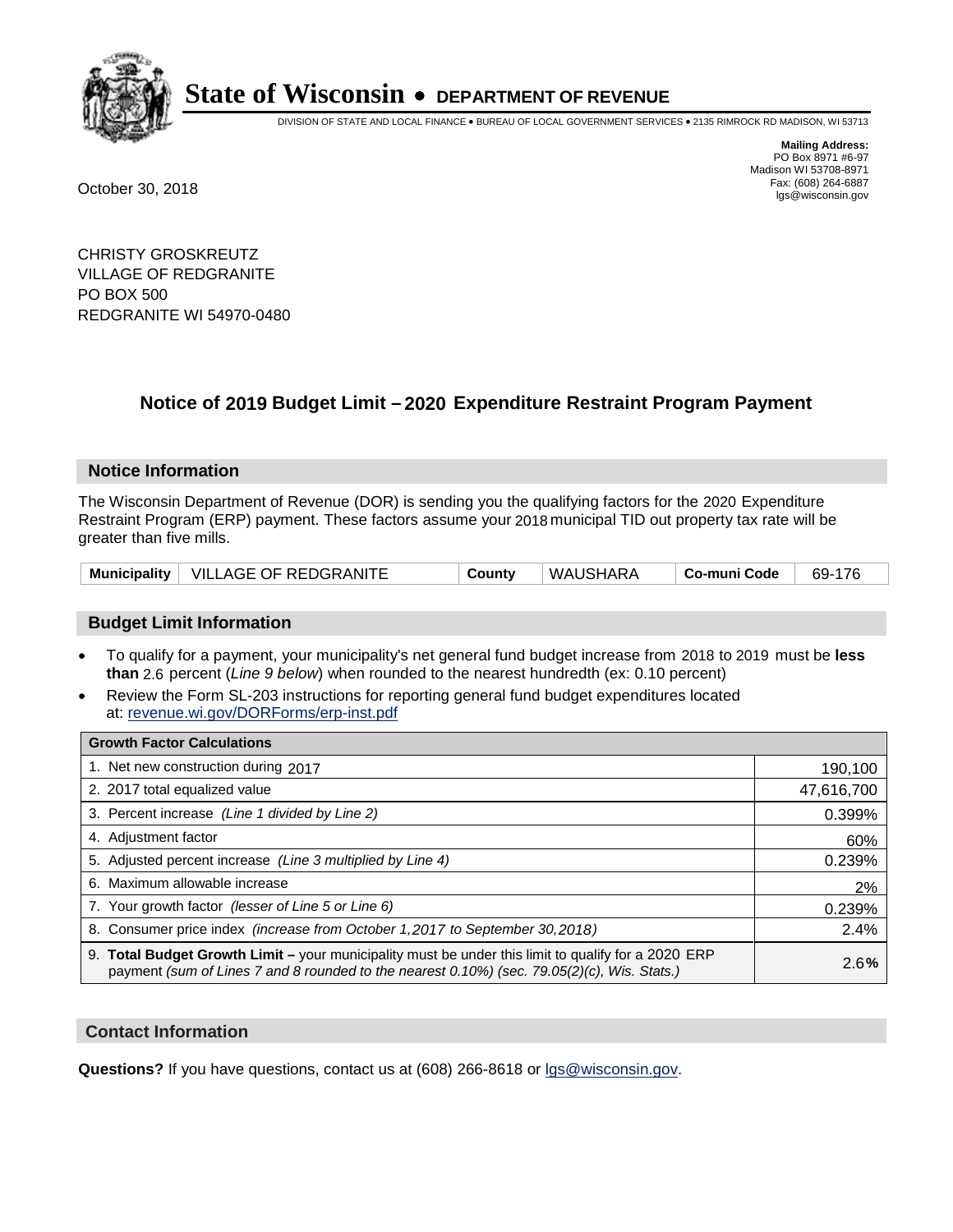

DIVISION OF STATE AND LOCAL FINANCE • BUREAU OF LOCAL GOVERNMENT SERVICES • 2135 RIMROCK RD MADISON, WI 53713

**Mailing Address:** PO Box 8971 #6-97 Madison WI 53708-8971<br>Fax: (608) 264-6887 Fax: (608) 264-6887 October 30, 2018 lgs@wisconsin.gov

MICHELLE KLAPOETKE VILLAGE OF WILD ROSE PO BOX 292 WILD ROSE WI 54984

## **Notice of 2019 Budget Limit - 2020 Expenditure Restraint Program Payment**

#### **Notice Information**

The Wisconsin Department of Revenue (DOR) is sending you the qualifying factors for the 2020 Expenditure Restraint Program (ERP) payment. These factors assume your 2018 municipal TID out property tax rate will be greater than five mills.

|  | Municipality   VILLAGE OF WILD ROSE | Countv | WAUSHARA | Co-muni Code | 69-191 |
|--|-------------------------------------|--------|----------|--------------|--------|
|--|-------------------------------------|--------|----------|--------------|--------|

#### **Budget Limit Information**

- To qualify for a payment, your municipality's net general fund budget increase from 2018 to 2019 must be less **than** 3.7 percent (*Line 9 below*) when rounded to the nearest hundredth (ex: 0.10 percent)
- Review the Form SL-203 instructions for reporting general fund budget expenditures located at: revenue.wi.gov/DORForms/erp-inst.pdf

| <b>Growth Factor Calculations</b>                                                                                                                                                                      |            |
|--------------------------------------------------------------------------------------------------------------------------------------------------------------------------------------------------------|------------|
| 1. Net new construction during 2017                                                                                                                                                                    | 672,300    |
| 2. 2017 total equalized value                                                                                                                                                                          | 31,431,000 |
| 3. Percent increase (Line 1 divided by Line 2)                                                                                                                                                         | 2.139%     |
| 4. Adjustment factor                                                                                                                                                                                   | 60%        |
| 5. Adjusted percent increase (Line 3 multiplied by Line 4)                                                                                                                                             | 1.283%     |
| 6. Maximum allowable increase                                                                                                                                                                          | 2%         |
| 7. Your growth factor (lesser of Line 5 or Line 6)                                                                                                                                                     | 1.283%     |
| 8. Consumer price index (increase from October 1,2017 to September 30,2018)                                                                                                                            | 2.4%       |
| 9. Total Budget Growth Limit - your municipality must be under this limit to qualify for a 2020 ERP<br>payment (sum of Lines 7 and 8 rounded to the nearest $0.10\%$ ) (sec. 79.05(2)(c), Wis. Stats.) | 3.7%       |

#### **Contact Information**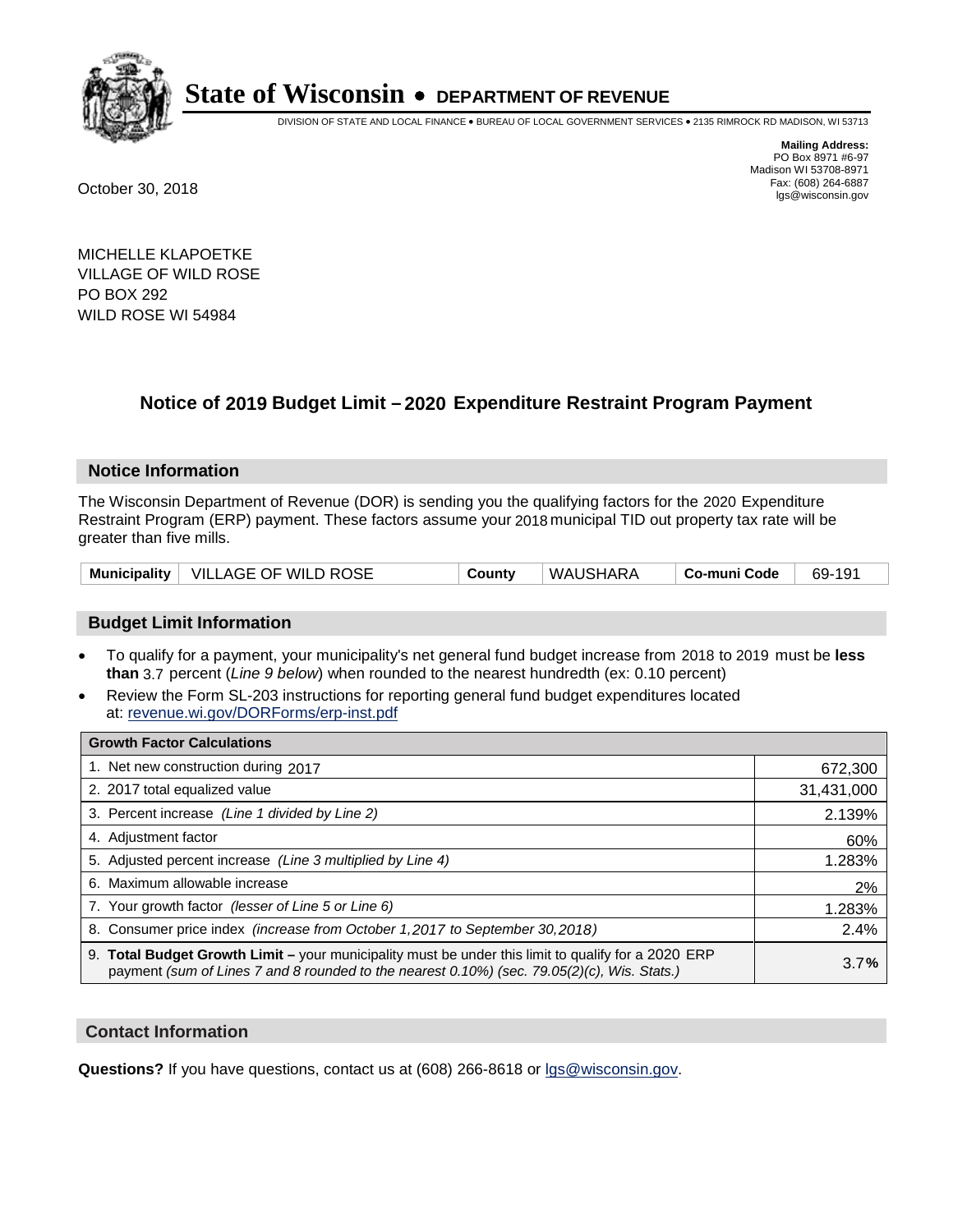

DIVISION OF STATE AND LOCAL FINANCE • BUREAU OF LOCAL GOVERNMENT SERVICES • 2135 RIMROCK RD MADISON, WI 53713

**Mailing Address:** PO Box 8971 #6-97 Madison WI 53708-8971<br>Fax: (608) 264-6887 Fax: (608) 264-6887 October 30, 2018 lgs@wisconsin.gov

TOMMY BOHLER CITY OF WAUTOMA PO BOX 428 WAUTOMA WI 54982-0428

## **Notice of 2019 Budget Limit - 2020 Expenditure Restraint Program Payment**

#### **Notice Information**

The Wisconsin Department of Revenue (DOR) is sending you the qualifying factors for the 2020 Expenditure Restraint Program (ERP) payment. These factors assume your 2018 municipal TID out property tax rate will be greater than five mills.

|  | Municipality   CITY OF WAUTOMA | County | ' WAUSHARA | ∣ Co-muni Code | 69-291 |
|--|--------------------------------|--------|------------|----------------|--------|
|--|--------------------------------|--------|------------|----------------|--------|

#### **Budget Limit Information**

- To qualify for a payment, your municipality's net general fund budget increase from 2018 to 2019 must be less **than** 2.4 percent (*Line 9 below*) when rounded to the nearest hundredth (ex: 0.10 percent)
- Review the Form SL-203 instructions for reporting general fund budget expenditures located at: revenue.wi.gov/DORForms/erp-inst.pdf

| <b>Growth Factor Calculations</b>                                                                                                                                                                      |             |
|--------------------------------------------------------------------------------------------------------------------------------------------------------------------------------------------------------|-------------|
| 1. Net new construction during 2017                                                                                                                                                                    | 8,900       |
| 2. 2017 total equalized value                                                                                                                                                                          | 104,090,600 |
| 3. Percent increase (Line 1 divided by Line 2)                                                                                                                                                         | 0.009%      |
| 4. Adjustment factor                                                                                                                                                                                   | 60%         |
| 5. Adjusted percent increase (Line 3 multiplied by Line 4)                                                                                                                                             | 0.005%      |
| 6. Maximum allowable increase                                                                                                                                                                          | 2%          |
| 7. Your growth factor (lesser of Line 5 or Line 6)                                                                                                                                                     | 0.005%      |
| 8. Consumer price index (increase from October 1, 2017 to September 30, 2018)                                                                                                                          | 2.4%        |
| 9. Total Budget Growth Limit - your municipality must be under this limit to qualify for a 2020 ERP<br>payment (sum of Lines 7 and 8 rounded to the nearest $0.10\%$ ) (sec. 79.05(2)(c), Wis. Stats.) | 2.4%        |

#### **Contact Information**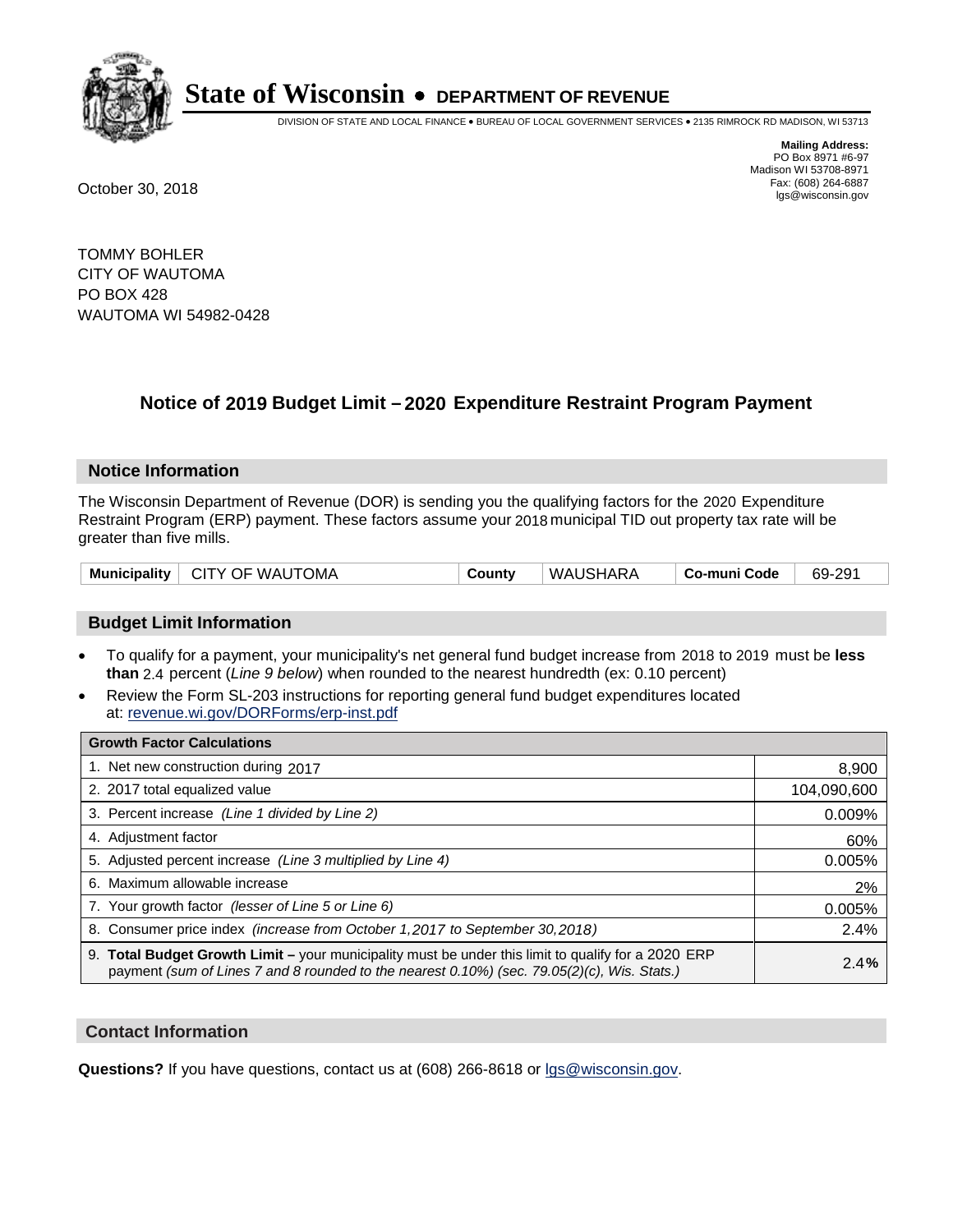

DIVISION OF STATE AND LOCAL FINANCE • BUREAU OF LOCAL GOVERNMENT SERVICES • 2135 RIMROCK RD MADISON, WI 53713

**Mailing Address:** PO Box 8971 #6-97 Madison WI 53708-8971<br>Fax: (608) 264-6887 Fax: (608) 264-6887 October 30, 2018 lgs@wisconsin.gov

KAREN BACKMAN VILLAGE OF FOX CROSSING 2000 MUNICIPAL DR NEENAH WI 54956-5663

## **Notice of 2019 Budget Limit - 2020 Expenditure Restraint Program Payment**

#### **Notice Information**

The Wisconsin Department of Revenue (DOR) is sending you the qualifying factors for the 2020 Expenditure Restraint Program (ERP) payment. These factors assume your 2018 municipal TID out property tax rate will be greater than five mills.

|  | Municipality   VILLAGE OF FOX CROSSING | County | WINNEBAGO | Co-muni Code | 70-121 |
|--|----------------------------------------|--------|-----------|--------------|--------|
|--|----------------------------------------|--------|-----------|--------------|--------|

#### **Budget Limit Information**

- To qualify for a payment, your municipality's net general fund budget increase from 2018 to 2019 must be less **than** 3.9 percent (*Line 9 below*) when rounded to the nearest hundredth (ex: 0.10 percent)
- Review the Form SL-203 instructions for reporting general fund budget expenditures located at: revenue.wi.gov/DORForms/erp-inst.pdf

| <b>Growth Factor Calculations</b>                                                                                                                                                                  |               |
|----------------------------------------------------------------------------------------------------------------------------------------------------------------------------------------------------|---------------|
| 1. Net new construction during 2017                                                                                                                                                                | 39,740,800    |
| 2. 2017 total equalized value                                                                                                                                                                      | 1,576,693,800 |
| 3. Percent increase (Line 1 divided by Line 2)                                                                                                                                                     | 2.521%        |
| 4. Adjustment factor                                                                                                                                                                               | 60%           |
| 5. Adjusted percent increase (Line 3 multiplied by Line 4)                                                                                                                                         | 1.513%        |
| 6. Maximum allowable increase                                                                                                                                                                      | 2%            |
| 7. Your growth factor (lesser of Line 5 or Line 6)                                                                                                                                                 | 1.513%        |
| 8. Consumer price index (increase from October 1,2017 to September 30,2018)                                                                                                                        | 2.4%          |
| 9. Total Budget Growth Limit - your municipality must be under this limit to qualify for a 2020 ERP<br>payment (sum of Lines 7 and 8 rounded to the nearest 0.10%) (sec. 79.05(2)(c), Wis. Stats.) | 3.9%          |

#### **Contact Information**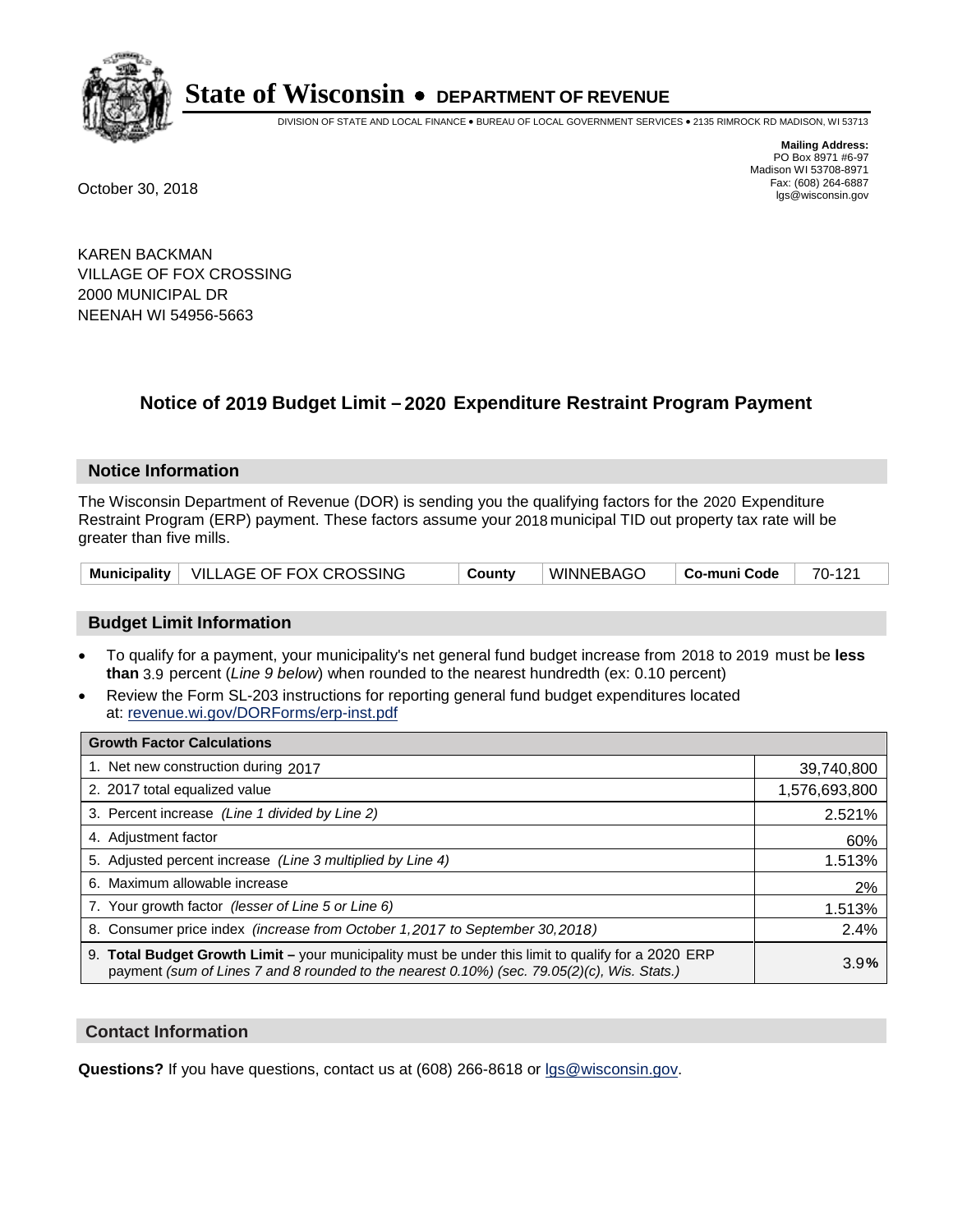

DIVISION OF STATE AND LOCAL FINANCE • BUREAU OF LOCAL GOVERNMENT SERVICES • 2135 RIMROCK RD MADISON, WI 53713

**Mailing Address:** PO Box 8971 #6-97 Madison WI 53708-8971<br>Fax: (608) 264-6887 Fax: (608) 264-6887 October 30, 2018 lgs@wisconsin.gov

JACQUIN STELZNER VILLAGE OF WINNECONNE P.O. BOX 488 WINNECONNE WI 54986-0488

## **Notice of 2019 Budget Limit - 2020 Expenditure Restraint Program Payment**

#### **Notice Information**

The Wisconsin Department of Revenue (DOR) is sending you the qualifying factors for the 2020 Expenditure Restraint Program (ERP) payment. These factors assume your 2018 municipal TID out property tax rate will be greater than five mills.

|  | Municipality   VILLAGE OF WINNECONNE | County | ' WINNEBAGO | │ Co-muni Code │ | 70-191 |
|--|--------------------------------------|--------|-------------|------------------|--------|
|--|--------------------------------------|--------|-------------|------------------|--------|

#### **Budget Limit Information**

- To qualify for a payment, your municipality's net general fund budget increase from 2018 to 2019 must be less **than** 3.1 percent (*Line 9 below*) when rounded to the nearest hundredth (ex: 0.10 percent)
- Review the Form SL-203 instructions for reporting general fund budget expenditures located at: revenue.wi.gov/DORForms/erp-inst.pdf

| <b>Growth Factor Calculations</b>                                                                                                                                                                  |             |
|----------------------------------------------------------------------------------------------------------------------------------------------------------------------------------------------------|-------------|
| 1. Net new construction during 2017                                                                                                                                                                | 2,377,500   |
| 2. 2017 total equalized value                                                                                                                                                                      | 205,898,600 |
| 3. Percent increase (Line 1 divided by Line 2)                                                                                                                                                     | 1.155%      |
| 4. Adjustment factor                                                                                                                                                                               | 60%         |
| 5. Adjusted percent increase (Line 3 multiplied by Line 4)                                                                                                                                         | 0.693%      |
| 6. Maximum allowable increase                                                                                                                                                                      | 2%          |
| 7. Your growth factor (lesser of Line 5 or Line 6)                                                                                                                                                 | 0.693%      |
| 8. Consumer price index (increase from October 1,2017 to September 30,2018)                                                                                                                        | 2.4%        |
| 9. Total Budget Growth Limit - your municipality must be under this limit to qualify for a 2020 ERP<br>payment (sum of Lines 7 and 8 rounded to the nearest 0.10%) (sec. 79.05(2)(c), Wis. Stats.) | 3.1%        |

#### **Contact Information**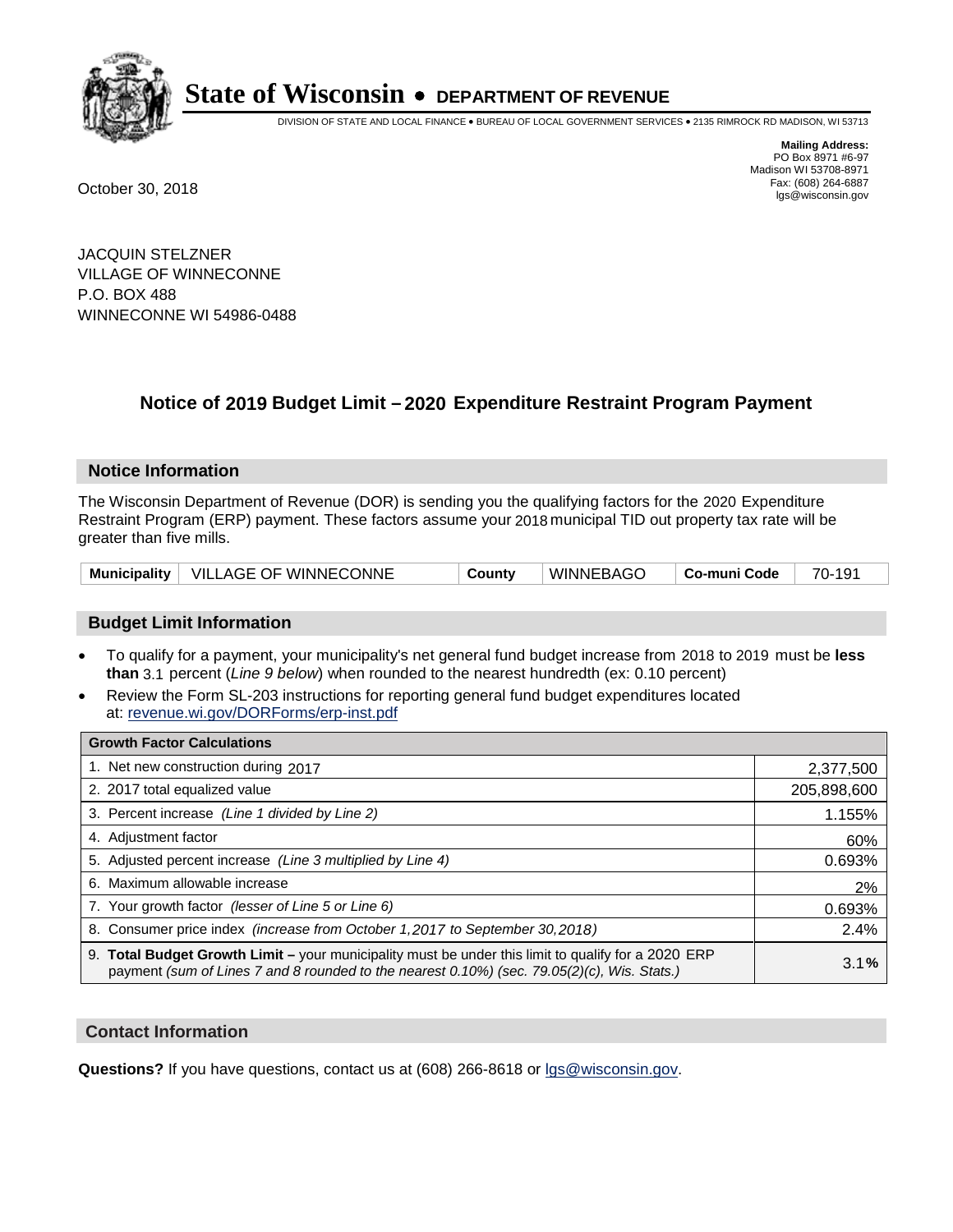

DIVISION OF STATE AND LOCAL FINANCE • BUREAU OF LOCAL GOVERNMENT SERVICES • 2135 RIMROCK RD MADISON, WI 53713

**Mailing Address:** PO Box 8971 #6-97 Madison WI 53708-8971<br>Fax: (608) 264-6887 Fax: (608) 264-6887 October 30, 2018 lgs@wisconsin.gov

DEBORAH GALEAZZI CITY OF MENASHA 100 MAIN STREET #200 MENASHA WI 54952

## **Notice of 2019 Budget Limit - 2020 Expenditure Restraint Program Payment**

#### **Notice Information**

The Wisconsin Department of Revenue (DOR) is sending you the qualifying factors for the 2020 Expenditure Restraint Program (ERP) payment. These factors assume your 2018 municipal TID out property tax rate will be greater than five mills.

| Municipality | ∣ CITY OF MENASHA | County | <b>WINNEBAGO</b> | Co-muni Code | 70-251 |
|--------------|-------------------|--------|------------------|--------------|--------|
|--------------|-------------------|--------|------------------|--------------|--------|

#### **Budget Limit Information**

- To qualify for a payment, your municipality's net general fund budget increase from 2018 to 2019 must be less **than** 3.0 percent (*Line 9 below*) when rounded to the nearest hundredth (ex: 0.10 percent)
- Review the Form SL-203 instructions for reporting general fund budget expenditures located at: revenue.wi.gov/DORForms/erp-inst.pdf

| <b>Growth Factor Calculations</b>                                                                                                                                                                  |               |
|----------------------------------------------------------------------------------------------------------------------------------------------------------------------------------------------------|---------------|
| 1. Net new construction during 2017                                                                                                                                                                | 10,771,900    |
| 2. 2017 total equalized value                                                                                                                                                                      | 1,117,040,500 |
| 3. Percent increase (Line 1 divided by Line 2)                                                                                                                                                     | 0.964%        |
| 4. Adjustment factor                                                                                                                                                                               | 60%           |
| 5. Adjusted percent increase (Line 3 multiplied by Line 4)                                                                                                                                         | 0.578%        |
| 6. Maximum allowable increase                                                                                                                                                                      | 2%            |
| 7. Your growth factor (lesser of Line 5 or Line 6)                                                                                                                                                 | 0.578%        |
| 8. Consumer price index (increase from October 1, 2017 to September 30, 2018)                                                                                                                      | 2.4%          |
| 9. Total Budget Growth Limit - your municipality must be under this limit to qualify for a 2020 ERP<br>payment (sum of Lines 7 and 8 rounded to the nearest 0.10%) (sec. 79.05(2)(c), Wis. Stats.) | 3.0%          |

#### **Contact Information**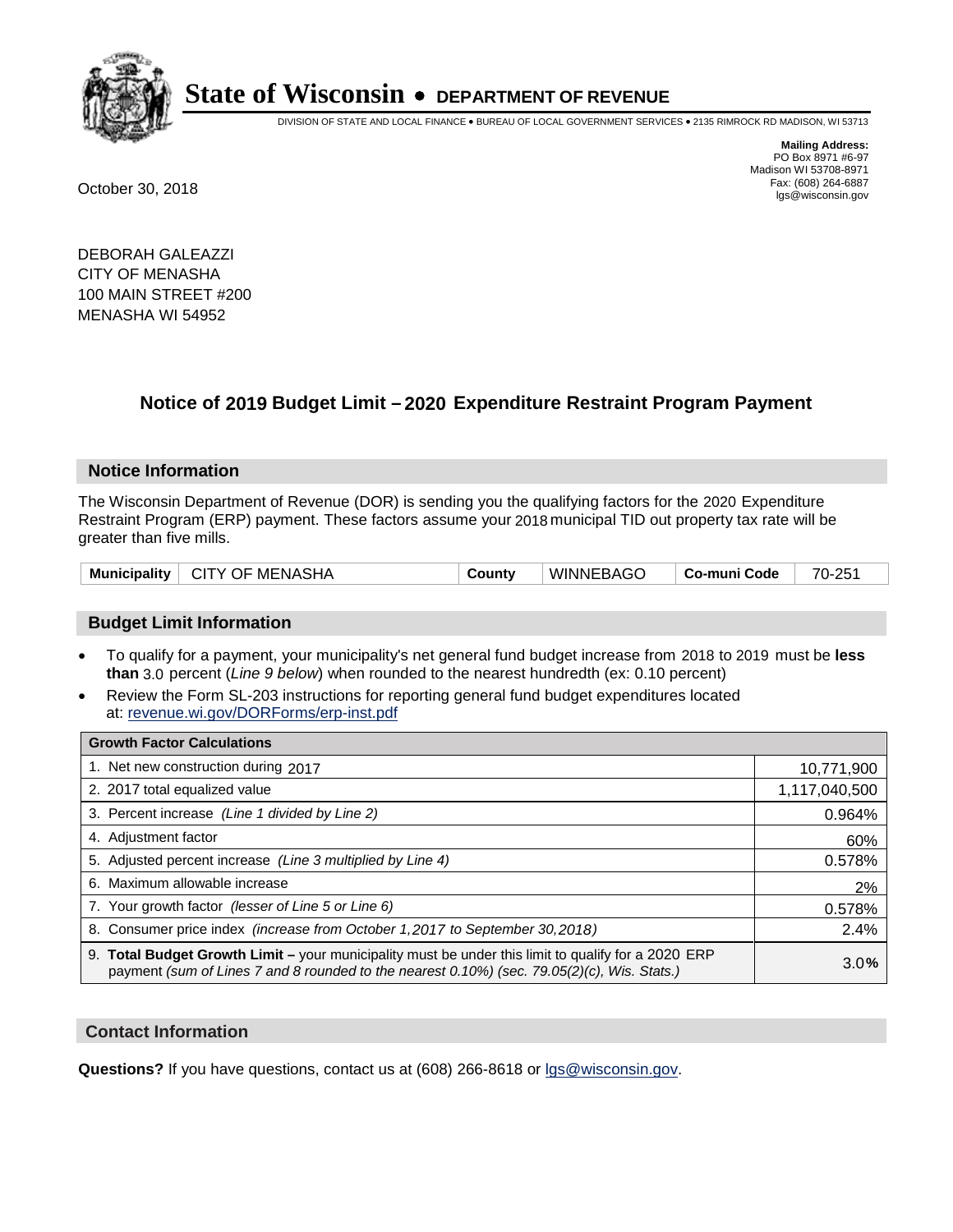

DIVISION OF STATE AND LOCAL FINANCE • BUREAU OF LOCAL GOVERNMENT SERVICES • 2135 RIMROCK RD MADISON, WI 53713

**Mailing Address:** PO Box 8971 #6-97 Madison WI 53708-8971<br>Fax: (608) 264-6887 Fax: (608) 264-6887 October 30, 2018 lgs@wisconsin.gov

PATRICIA STURN CITY OF NEENAH 211 WALNUT STREET NEENAH WI 54957-3026

### **Notice of 2019 Budget Limit - 2020 Expenditure Restraint Program Payment**

#### **Notice Information**

The Wisconsin Department of Revenue (DOR) is sending you the qualifying factors for the 2020 Expenditure Restraint Program (ERP) payment. These factors assume your 2018 municipal TID out property tax rate will be greater than five mills.

| Municipality   CITY OF NEENAH | County | WINNEBAGO | ∣ Co-muni Code ∣ | 70-261 |
|-------------------------------|--------|-----------|------------------|--------|
|-------------------------------|--------|-----------|------------------|--------|

#### **Budget Limit Information**

- To qualify for a payment, your municipality's net general fund budget increase from 2018 to 2019 must be less **than** 3.2 percent (*Line 9 below*) when rounded to the nearest hundredth (ex: 0.10 percent)
- Review the Form SL-203 instructions for reporting general fund budget expenditures located at: revenue.wi.gov/DORForms/erp-inst.pdf

| <b>Growth Factor Calculations</b>                                                                                                                                                                  |               |
|----------------------------------------------------------------------------------------------------------------------------------------------------------------------------------------------------|---------------|
| 1. Net new construction during 2017                                                                                                                                                                | 29,202,300    |
| 2. 2017 total equalized value                                                                                                                                                                      | 2,095,284,800 |
| 3. Percent increase (Line 1 divided by Line 2)                                                                                                                                                     | 1.394%        |
| 4. Adjustment factor                                                                                                                                                                               | 60%           |
| 5. Adjusted percent increase (Line 3 multiplied by Line 4)                                                                                                                                         | 0.836%        |
| 6. Maximum allowable increase                                                                                                                                                                      | 2%            |
| 7. Your growth factor (lesser of Line 5 or Line 6)                                                                                                                                                 | 0.836%        |
| 8. Consumer price index (increase from October 1, 2017 to September 30, 2018)                                                                                                                      | 2.4%          |
| 9. Total Budget Growth Limit - your municipality must be under this limit to qualify for a 2020 ERP<br>payment (sum of Lines 7 and 8 rounded to the nearest 0.10%) (sec. 79.05(2)(c), Wis. Stats.) | 3.2%          |

#### **Contact Information**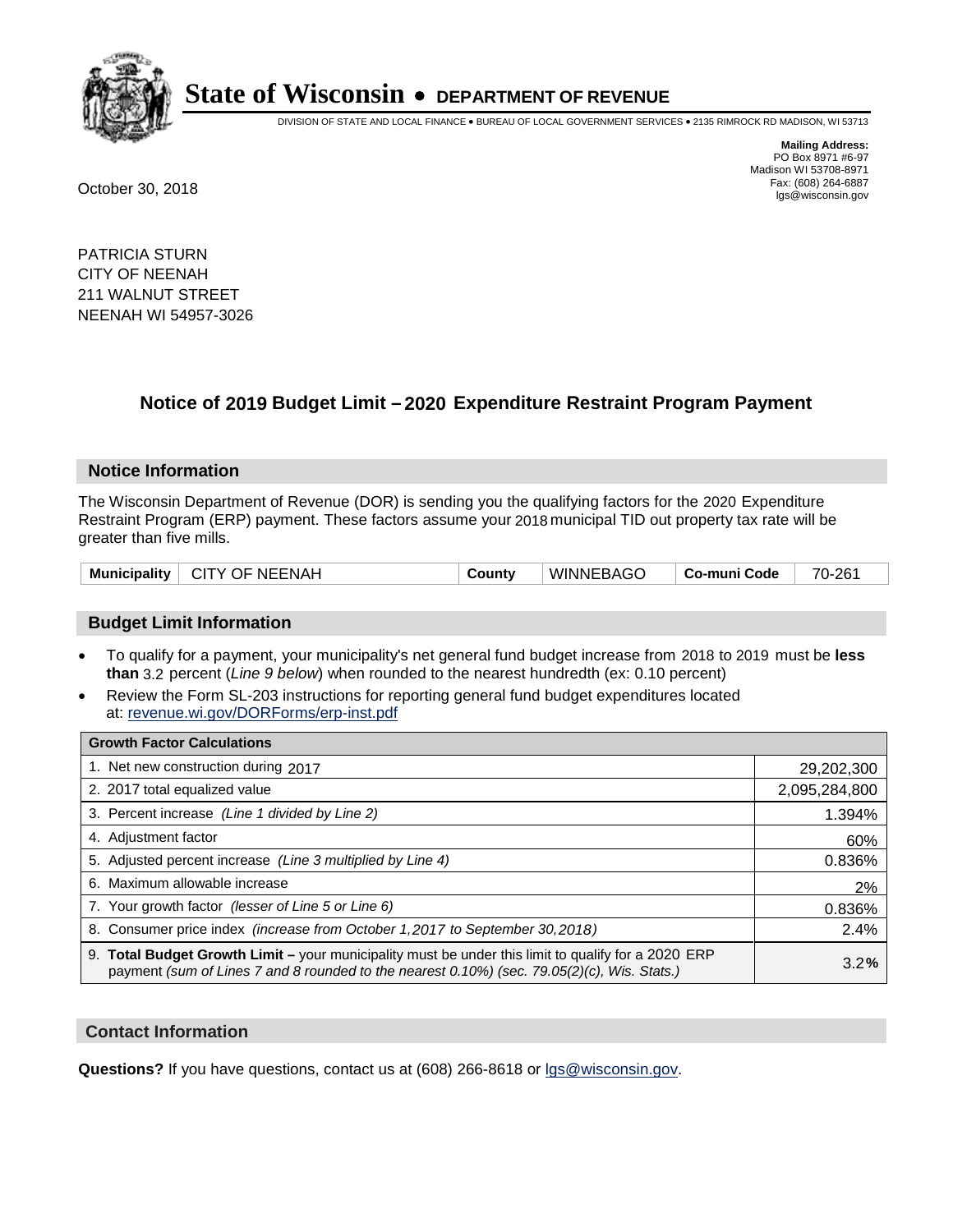

DIVISION OF STATE AND LOCAL FINANCE • BUREAU OF LOCAL GOVERNMENT SERVICES • 2135 RIMROCK RD MADISON, WI 53713

**Mailing Address:** PO Box 8971 #6-97 Madison WI 53708-8971<br>Fax: (608) 264-6887 Fax: (608) 264-6887 October 30, 2018 lgs@wisconsin.gov

BARBARA VAN CLAKE CITY OF OMRO 205 S WEBSTER AVENUE OMRO WI 54963-0399

## **Notice of 2019 Budget Limit - 2020 Expenditure Restraint Program Payment**

#### **Notice Information**

The Wisconsin Department of Revenue (DOR) is sending you the qualifying factors for the 2020 Expenditure Restraint Program (ERP) payment. These factors assume your 2018 municipal TID out property tax rate will be greater than five mills.

| Municipality   CITY OF OMRO |  | County | WINNEBAGO | ∣ Co-muni Code ∣ | 70-265 |
|-----------------------------|--|--------|-----------|------------------|--------|
|-----------------------------|--|--------|-----------|------------------|--------|

#### **Budget Limit Information**

- To qualify for a payment, your municipality's net general fund budget increase from 2018 to 2019 must be less **than** 3.2 percent (*Line 9 below*) when rounded to the nearest hundredth (ex: 0.10 percent)
- Review the Form SL-203 instructions for reporting general fund budget expenditures located at: revenue.wi.gov/DORForms/erp-inst.pdf

| <b>Growth Factor Calculations</b>                                                                                                                                                                      |             |
|--------------------------------------------------------------------------------------------------------------------------------------------------------------------------------------------------------|-------------|
| 1. Net new construction during 2017                                                                                                                                                                    | 2,529,700   |
| 2. 2017 total equalized value                                                                                                                                                                          | 194,124,400 |
| 3. Percent increase (Line 1 divided by Line 2)                                                                                                                                                         | 1.303%      |
| 4. Adjustment factor                                                                                                                                                                                   | 60%         |
| 5. Adjusted percent increase (Line 3 multiplied by Line 4)                                                                                                                                             | 0.782%      |
| 6. Maximum allowable increase                                                                                                                                                                          | 2%          |
| 7. Your growth factor (lesser of Line 5 or Line 6)                                                                                                                                                     | 0.782%      |
| 8. Consumer price index (increase from October 1,2017 to September 30,2018)                                                                                                                            | 2.4%        |
| 9. Total Budget Growth Limit - your municipality must be under this limit to qualify for a 2020 ERP<br>payment (sum of Lines 7 and 8 rounded to the nearest $0.10\%$ ) (sec. 79.05(2)(c), Wis. Stats.) | 3.2%        |

#### **Contact Information**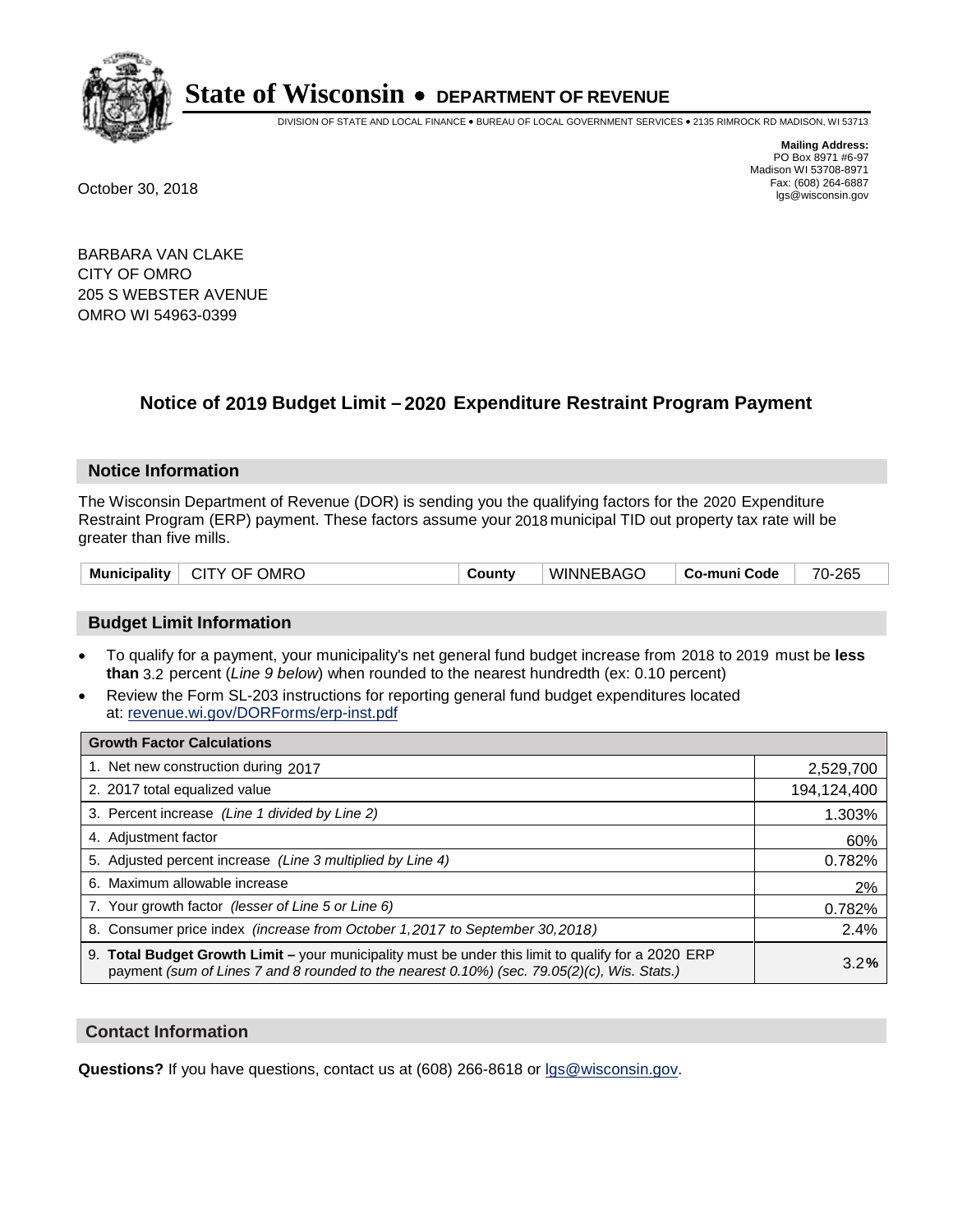

DIVISION OF STATE AND LOCAL FINANCE • BUREAU OF LOCAL GOVERNMENT SERVICES • 2135 RIMROCK RD MADISON, WI 53713

**Mailing Address:** PO Box 8971 #6-97 Madison WI 53708-8971<br>Fax: (608) 264-6887 Fax: (608) 264-6887 October 30, 2018 lgs@wisconsin.gov

PAMELA UBRIG CITY OF OSHKOSH PO BOX 1130 OSHKOSH WI 54903-1130

## **Notice of 2019 Budget Limit - 2020 Expenditure Restraint Program Payment**

#### **Notice Information**

The Wisconsin Department of Revenue (DOR) is sending you the qualifying factors for the 2020 Expenditure Restraint Program (ERP) payment. These factors assume your 2018 municipal TID out property tax rate will be greater than five mills.

|  | Municipality   CITY OF OSHKOSH | County | WINNEBAGO | Co-muni Code | 70-266 |
|--|--------------------------------|--------|-----------|--------------|--------|
|--|--------------------------------|--------|-----------|--------------|--------|

#### **Budget Limit Information**

- To qualify for a payment, your municipality's net general fund budget increase from 2018 to 2019 must be less **than** 3.2 percent (*Line 9 below*) when rounded to the nearest hundredth (ex: 0.10 percent)
- Review the Form SL-203 instructions for reporting general fund budget expenditures located at: revenue.wi.gov/DORForms/erp-inst.pdf

| <b>Growth Factor Calculations</b>                                                                                                                                                                  |               |
|----------------------------------------------------------------------------------------------------------------------------------------------------------------------------------------------------|---------------|
| 1. Net new construction during 2017                                                                                                                                                                | 49,526,800    |
| 2. 2017 total equalized value                                                                                                                                                                      | 3,931,778,200 |
| 3. Percent increase (Line 1 divided by Line 2)                                                                                                                                                     | 1.260%        |
| 4. Adjustment factor                                                                                                                                                                               | 60%           |
| 5. Adjusted percent increase (Line 3 multiplied by Line 4)                                                                                                                                         | 0.756%        |
| 6. Maximum allowable increase                                                                                                                                                                      | 2%            |
| 7. Your growth factor (lesser of Line 5 or Line 6)                                                                                                                                                 | 0.756%        |
| 8. Consumer price index (increase from October 1,2017 to September 30,2018)                                                                                                                        | 2.4%          |
| 9. Total Budget Growth Limit - your municipality must be under this limit to qualify for a 2020 ERP<br>payment (sum of Lines 7 and 8 rounded to the nearest 0.10%) (sec. 79.05(2)(c), Wis. Stats.) | 3.2%          |

#### **Contact Information**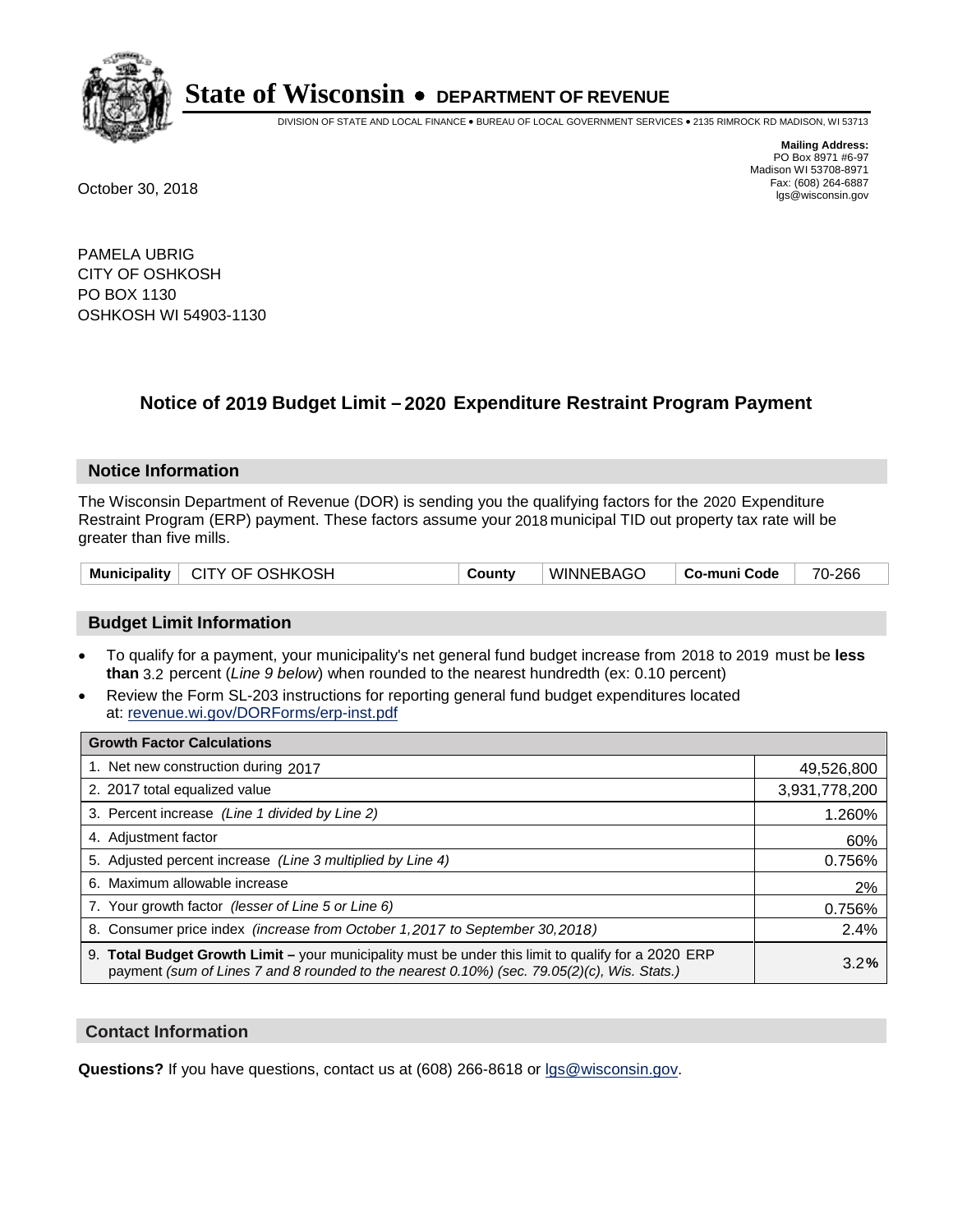

DIVISION OF STATE AND LOCAL FINANCE • BUREAU OF LOCAL GOVERNMENT SERVICES • 2135 RIMROCK RD MADISON, WI 53713

**Mailing Address:** PO Box 8971 #6-97 Madison WI 53708-8971<br>Fax: (608) 264-6887 Fax: (608) 264-6887 October 30, 2018 lgs@wisconsin.gov

SHELLY GRIMM VILLAGE OF ARPIN P O BOX 38 ARPIN WI 54410

## **Notice of 2019 Budget Limit - 2020 Expenditure Restraint Program Payment**

#### **Notice Information**

The Wisconsin Department of Revenue (DOR) is sending you the qualifying factors for the 2020 Expenditure Restraint Program (ERP) payment. These factors assume your 2018 municipal TID out property tax rate will be greater than five mills.

| Municipality | VILLAGE OF ARPIN | County | <b>WOOD</b> | Co-muni Code | 100<br>74 |
|--------------|------------------|--------|-------------|--------------|-----------|
|--------------|------------------|--------|-------------|--------------|-----------|

#### **Budget Limit Information**

- To qualify for a payment, your municipality's net general fund budget increase from 2018 to 2019 must be less **than** 2.8 percent (*Line 9 below*) when rounded to the nearest hundredth (ex: 0.10 percent)
- Review the Form SL-203 instructions for reporting general fund budget expenditures located at: revenue.wi.gov/DORForms/erp-inst.pdf

| <b>Growth Factor Calculations</b>                                                                                                                                                                      |            |
|--------------------------------------------------------------------------------------------------------------------------------------------------------------------------------------------------------|------------|
| 1. Net new construction during 2017                                                                                                                                                                    | 77,500     |
| 2. 2017 total equalized value                                                                                                                                                                          | 11,048,500 |
| 3. Percent increase (Line 1 divided by Line 2)                                                                                                                                                         | 0.701%     |
| 4. Adjustment factor                                                                                                                                                                                   | 60%        |
| 5. Adjusted percent increase (Line 3 multiplied by Line 4)                                                                                                                                             | 0.421%     |
| 6. Maximum allowable increase                                                                                                                                                                          | 2%         |
| 7. Your growth factor (lesser of Line 5 or Line 6)                                                                                                                                                     | 0.421%     |
| 8. Consumer price index (increase from October 1,2017 to September 30,2018)                                                                                                                            | 2.4%       |
| 9. Total Budget Growth Limit - your municipality must be under this limit to qualify for a 2020 ERP<br>payment (sum of Lines 7 and 8 rounded to the nearest $0.10\%$ ) (sec. 79.05(2)(c), Wis. Stats.) | 2.8%       |

#### **Contact Information**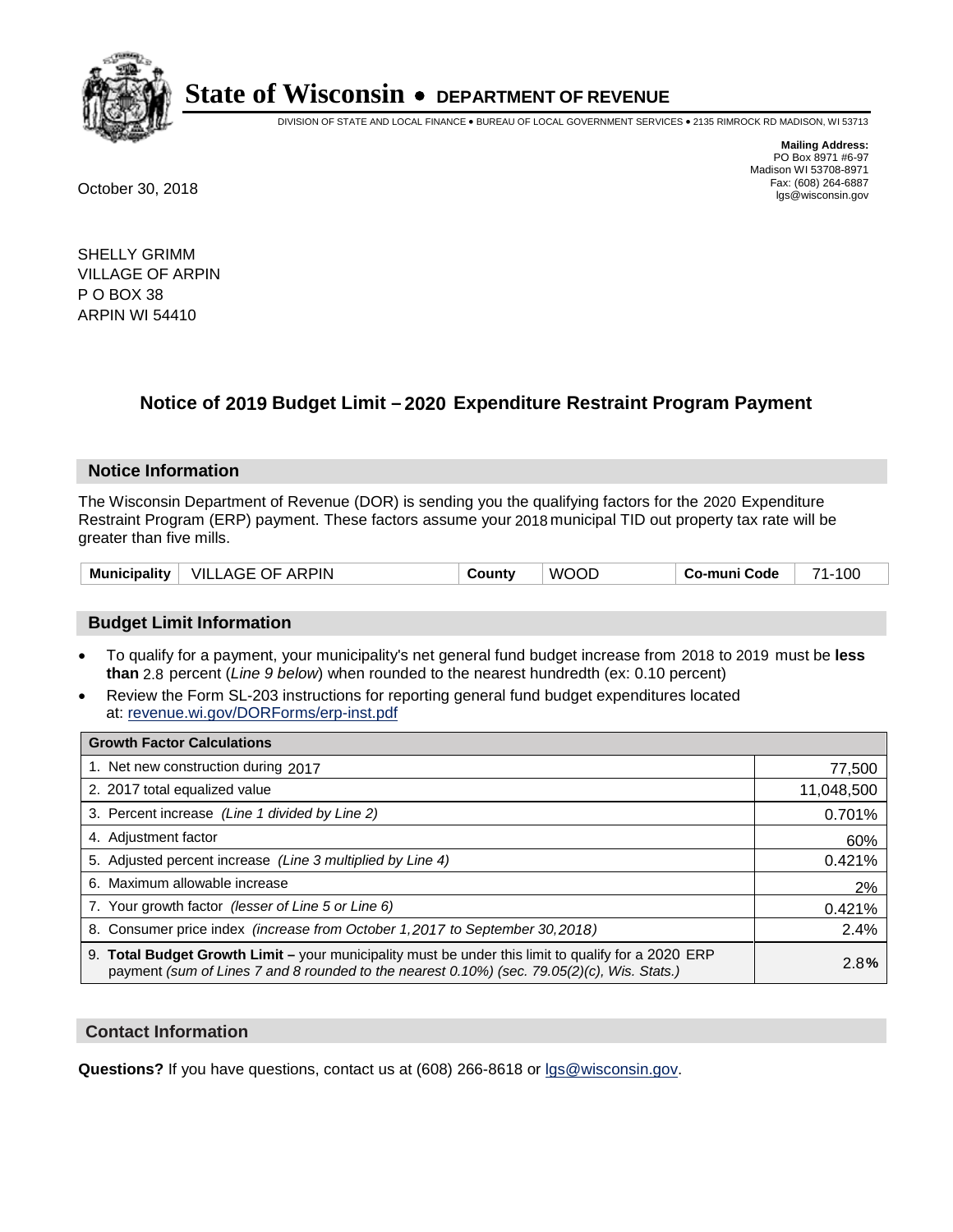

DIVISION OF STATE AND LOCAL FINANCE • BUREAU OF LOCAL GOVERNMENT SERVICES • 2135 RIMROCK RD MADISON, WI 53713

**Mailing Address:** PO Box 8971 #6-97 Madison WI 53708-8971<br>Fax: (608) 264-6887 Fax: (608) 264-6887 October 30, 2018 lgs@wisconsin.gov

ANN ARNDT VILLAGE OF BIRON 451 KAHOUN RD WIS RAPIDS WI 54494-8252

### **Notice of 2019 Budget Limit - 2020 Expenditure Restraint Program Payment**

#### **Notice Information**

The Wisconsin Department of Revenue (DOR) is sending you the qualifying factors for the 2020 Expenditure Restraint Program (ERP) payment. These factors assume your 2018 municipal TID out property tax rate will be greater than five mills.

### **Budget Limit Information**

- To qualify for a payment, your municipality's net general fund budget increase from 2018 to 2019 must be less **than** 2.4 percent (*Line 9 below*) when rounded to the nearest hundredth (ex: 0.10 percent)
- Review the Form SL-203 instructions for reporting general fund budget expenditures located at: revenue.wi.gov/DORForms/erp-inst.pdf

| <b>Growth Factor Calculations</b>                                                                                                                                                                  |            |
|----------------------------------------------------------------------------------------------------------------------------------------------------------------------------------------------------|------------|
| 1. Net new construction during 2017                                                                                                                                                                | 47,100     |
| 2. 2017 total equalized value                                                                                                                                                                      | 90,294,000 |
| 3. Percent increase (Line 1 divided by Line 2)                                                                                                                                                     | 0.052%     |
| 4. Adjustment factor                                                                                                                                                                               | 60%        |
| 5. Adjusted percent increase (Line 3 multiplied by Line 4)                                                                                                                                         | 0.031%     |
| 6. Maximum allowable increase                                                                                                                                                                      | 2%         |
| 7. Your growth factor (lesser of Line 5 or Line 6)                                                                                                                                                 | 0.031%     |
| 8. Consumer price index (increase from October 1, 2017 to September 30, 2018)                                                                                                                      | 2.4%       |
| 9. Total Budget Growth Limit - your municipality must be under this limit to qualify for a 2020 ERP<br>payment (sum of Lines 7 and 8 rounded to the nearest 0.10%) (sec. 79.05(2)(c), Wis. Stats.) | 2.4%       |

### **Contact Information**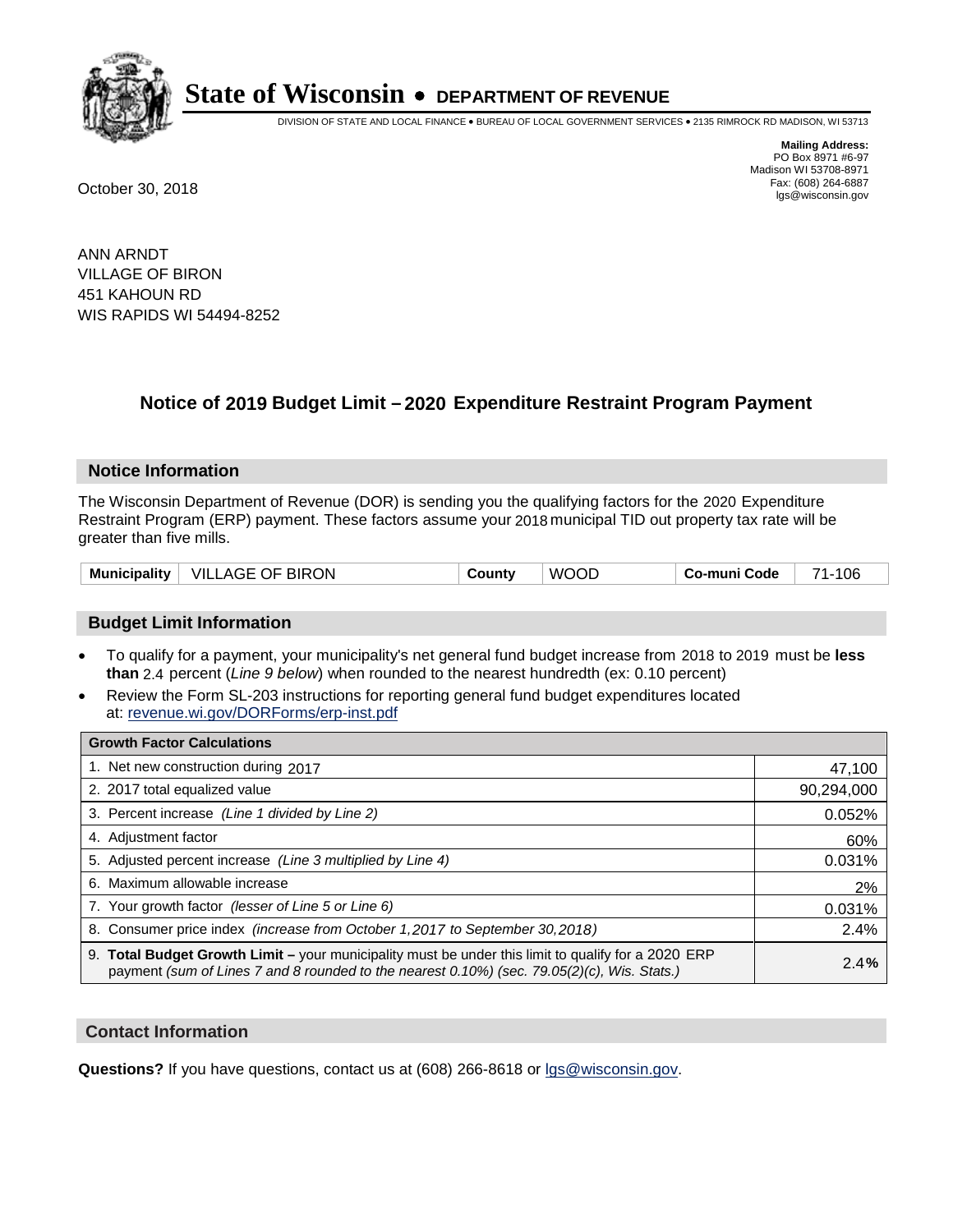

DIVISION OF STATE AND LOCAL FINANCE • BUREAU OF LOCAL GOVERNMENT SERVICES • 2135 RIMROCK RD MADISON, WI 53713

**Mailing Address:** PO Box 8971 #6-97 Madison WI 53708-8971<br>Fax: (608) 264-6887 Fax: (608) 264-6887 October 30, 2018 lgs@wisconsin.gov

DIANE TREMMEL VILLAGE OF PORT EDWARDS PO BOX 10 PORT EDWARDS WI 54469-0010

### **Notice of 2019 Budget Limit - 2020 Expenditure Restraint Program Payment**

### **Notice Information**

The Wisconsin Department of Revenue (DOR) is sending you the qualifying factors for the 2020 Expenditure Restraint Program (ERP) payment. These factors assume your 2018 municipal TID out property tax rate will be greater than five mills.

|  | Municipality   VILLAGE OF PORT EDWARDS | County | <b>WOOD</b> | Co-muni Code | -74 |
|--|----------------------------------------|--------|-------------|--------------|-----|
|--|----------------------------------------|--------|-------------|--------------|-----|

### **Budget Limit Information**

- To qualify for a payment, your municipality's net general fund budget increase from 2018 to 2019 must be less **than** 2.6 percent (*Line 9 below*) when rounded to the nearest hundredth (ex: 0.10 percent)
- Review the Form SL-203 instructions for reporting general fund budget expenditures located at: revenue.wi.gov/DORForms/erp-inst.pdf

| <b>Growth Factor Calculations</b>                                                                                                                                                                  |            |
|----------------------------------------------------------------------------------------------------------------------------------------------------------------------------------------------------|------------|
| 1. Net new construction during 2017                                                                                                                                                                | 304,300    |
| 2. 2017 total equalized value                                                                                                                                                                      | 95,437,400 |
| 3. Percent increase (Line 1 divided by Line 2)                                                                                                                                                     | 0.319%     |
| 4. Adjustment factor                                                                                                                                                                               | 60%        |
| 5. Adjusted percent increase (Line 3 multiplied by Line 4)                                                                                                                                         | 0.191%     |
| 6. Maximum allowable increase                                                                                                                                                                      | 2%         |
| 7. Your growth factor (lesser of Line 5 or Line 6)                                                                                                                                                 | 0.191%     |
| 8. Consumer price index (increase from October 1, 2017 to September 30, 2018)                                                                                                                      | 2.4%       |
| 9. Total Budget Growth Limit - your municipality must be under this limit to qualify for a 2020 ERP<br>payment (sum of Lines 7 and 8 rounded to the nearest 0.10%) (sec. 79.05(2)(c), Wis. Stats.) | 2.6%       |

### **Contact Information**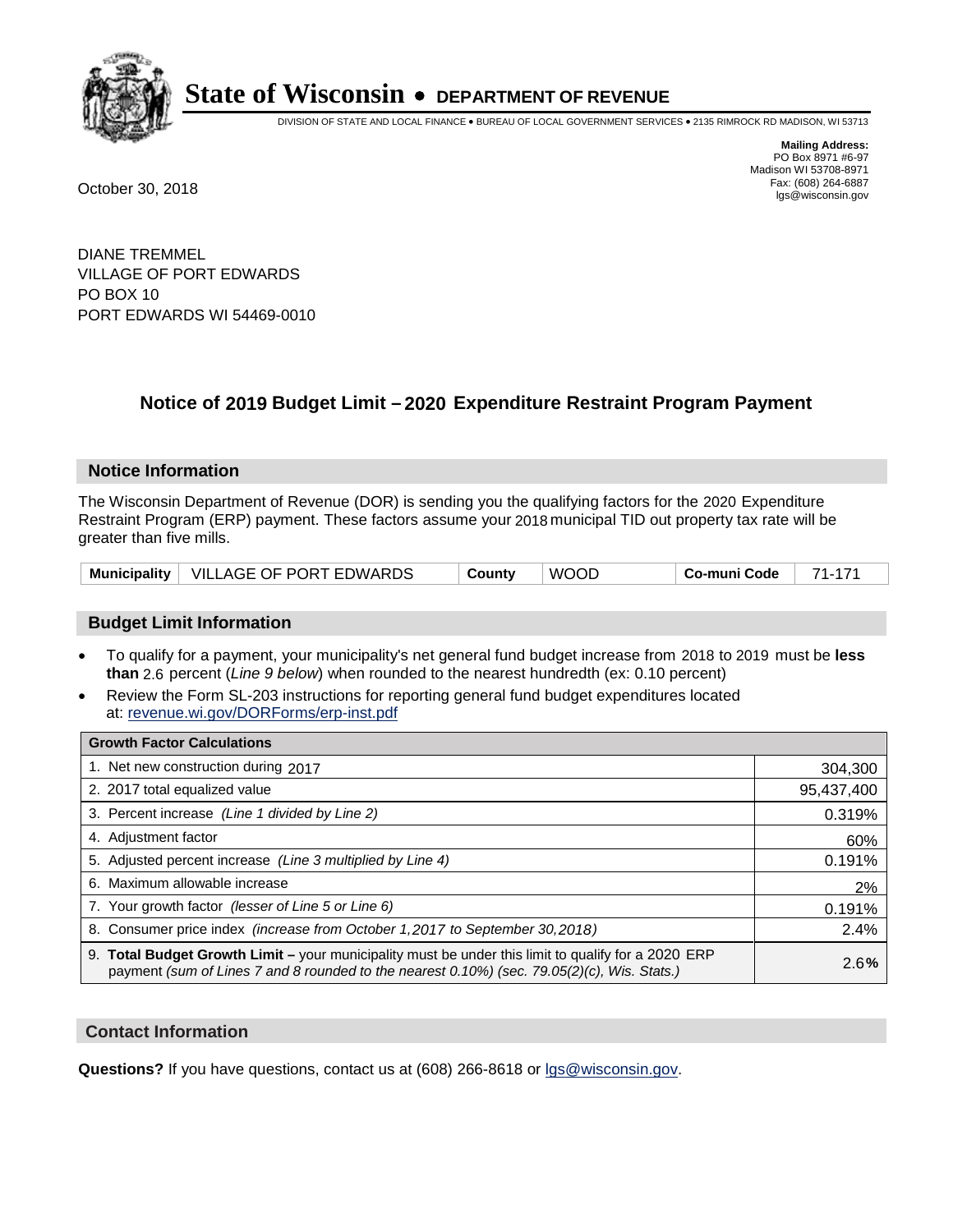

DIVISION OF STATE AND LOCAL FINANCE • BUREAU OF LOCAL GOVERNMENT SERVICES • 2135 RIMROCK RD MADISON, WI 53713

**Mailing Address:** PO Box 8971 #6-97 Madison WI 53708-8971<br>Fax: (608) 264-6887 Fax: (608) 264-6887 October 30, 2018 lgs@wisconsin.gov

DEB HALL CITY OF MARSHFIELD 630 S CENTRAL AVE SUITE 502 MARSHFIELD WI 54449-0727

### **Notice of 2019 Budget Limit - 2020 Expenditure Restraint Program Payment**

### **Notice Information**

The Wisconsin Department of Revenue (DOR) is sending you the qualifying factors for the 2020 Expenditure Restraint Program (ERP) payment. These factors assume your 2018 municipal TID out property tax rate will be greater than five mills.

| CITY OF MARSHFIELD<br><b>Municipality</b> | County | <b>WOOD</b> | Co-muni Code | 71-251 |
|-------------------------------------------|--------|-------------|--------------|--------|
|-------------------------------------------|--------|-------------|--------------|--------|

### **Budget Limit Information**

- To qualify for a payment, your municipality's net general fund budget increase from 2018 to 2019 must be less **than** 3.8 percent (*Line 9 below*) when rounded to the nearest hundredth (ex: 0.10 percent)
- Review the Form SL-203 instructions for reporting general fund budget expenditures located at: revenue.wi.gov/DORForms/erp-inst.pdf

| <b>Growth Factor Calculations</b>                                                                                                                                                                  |               |
|----------------------------------------------------------------------------------------------------------------------------------------------------------------------------------------------------|---------------|
| 1. Net new construction during 2017                                                                                                                                                                | 34,620,300    |
| 2. 2017 total equalized value                                                                                                                                                                      | 1,480,914,100 |
| 3. Percent increase (Line 1 divided by Line 2)                                                                                                                                                     | 2.338%        |
| 4. Adjustment factor                                                                                                                                                                               | 60%           |
| 5. Adjusted percent increase (Line 3 multiplied by Line 4)                                                                                                                                         | 1.403%        |
| 6. Maximum allowable increase                                                                                                                                                                      | 2%            |
| 7. Your growth factor (lesser of Line 5 or Line 6)                                                                                                                                                 | 1.403%        |
| 8. Consumer price index (increase from October 1, 2017 to September 30, 2018)                                                                                                                      | 2.4%          |
| 9. Total Budget Growth Limit - your municipality must be under this limit to qualify for a 2020 ERP<br>payment (sum of Lines 7 and 8 rounded to the nearest 0.10%) (sec. 79.05(2)(c), Wis. Stats.) | 3.8%          |

### **Contact Information**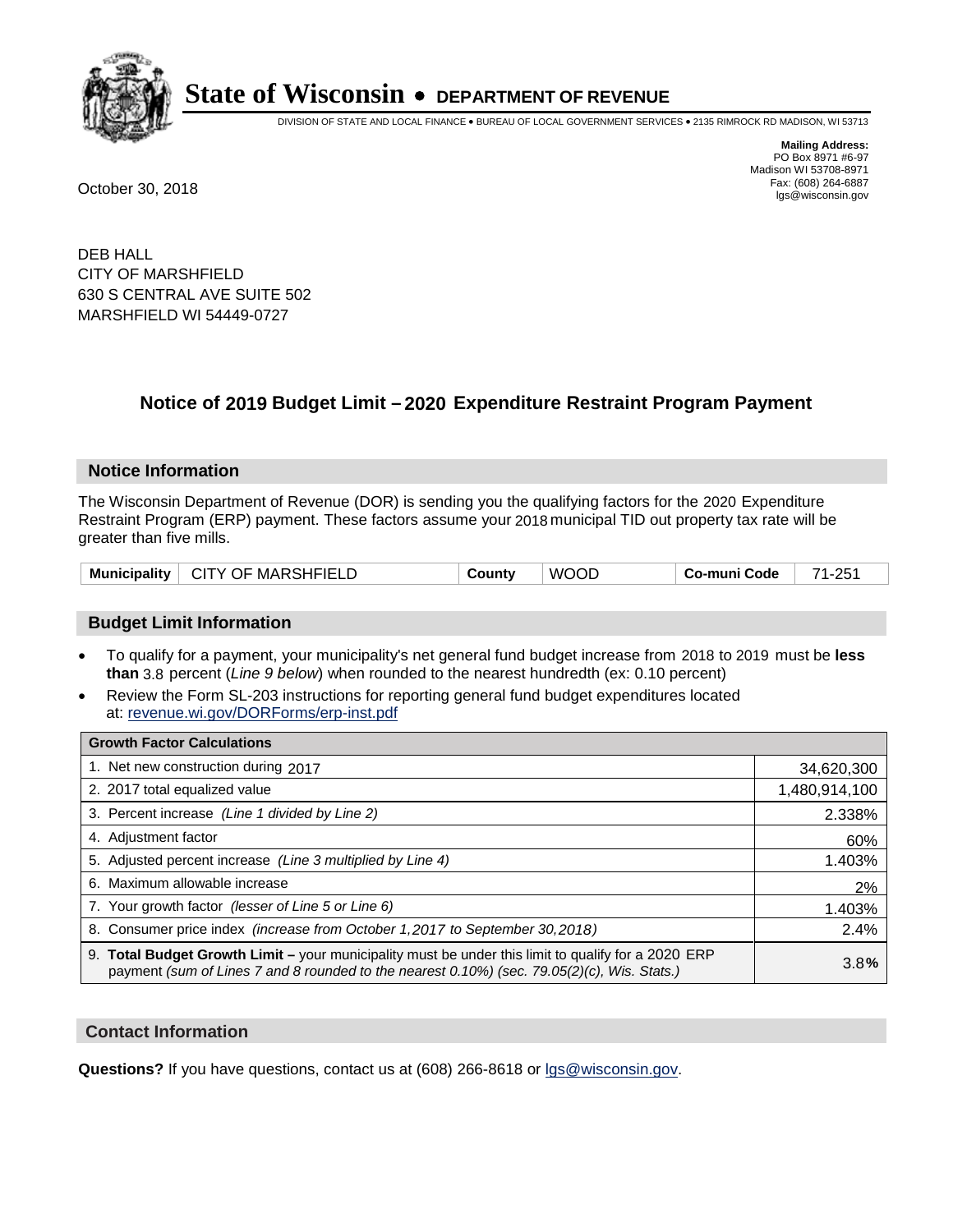

DIVISION OF STATE AND LOCAL FINANCE • BUREAU OF LOCAL GOVERNMENT SERVICES • 2135 RIMROCK RD MADISON, WI 53713

**Mailing Address:** PO Box 8971 #6-97 Madison WI 53708-8971<br>Fax: (608) 264-6887 Fax: (608) 264-6887 October 30, 2018 lgs@wisconsin.gov

JOSEPH RUSCH CITY OF NEKOOSA 951 MARKET ST NEKOOSA WI 54457-1025

### **Notice of 2019 Budget Limit - 2020 Expenditure Restraint Program Payment**

### **Notice Information**

The Wisconsin Department of Revenue (DOR) is sending you the qualifying factors for the 2020 Expenditure Restraint Program (ERP) payment. These factors assume your 2018 municipal TID out property tax rate will be greater than five mills.

| <b>Municipality</b> | CITY OF NEKOOSA | Countv | COL<br>WC | Co-muni Code | 261 |
|---------------------|-----------------|--------|-----------|--------------|-----|
|---------------------|-----------------|--------|-----------|--------------|-----|

### **Budget Limit Information**

- To qualify for a payment, your municipality's net general fund budget increase from 2018 to 2019 must be less **than** 3.0 percent (*Line 9 below*) when rounded to the nearest hundredth (ex: 0.10 percent)
- Review the Form SL-203 instructions for reporting general fund budget expenditures located at: revenue.wi.gov/DORForms/erp-inst.pdf

| <b>Growth Factor Calculations</b>                                                                                                                                                                      |             |
|--------------------------------------------------------------------------------------------------------------------------------------------------------------------------------------------------------|-------------|
| 1. Net new construction during 2017                                                                                                                                                                    | 998,700     |
| 2. 2017 total equalized value                                                                                                                                                                          | 105,995,200 |
| 3. Percent increase (Line 1 divided by Line 2)                                                                                                                                                         | 0.942%      |
| 4. Adjustment factor                                                                                                                                                                                   | 60%         |
| 5. Adjusted percent increase (Line 3 multiplied by Line 4)                                                                                                                                             | 0.565%      |
| 6. Maximum allowable increase                                                                                                                                                                          | 2%          |
| 7. Your growth factor (lesser of Line 5 or Line 6)                                                                                                                                                     | 0.565%      |
| 8. Consumer price index (increase from October 1,2017 to September 30,2018)                                                                                                                            | 2.4%        |
| 9. Total Budget Growth Limit - your municipality must be under this limit to qualify for a 2020 ERP<br>payment (sum of Lines 7 and 8 rounded to the nearest $0.10\%$ ) (sec. 79.05(2)(c), Wis. Stats.) | 3.0%        |

### **Contact Information**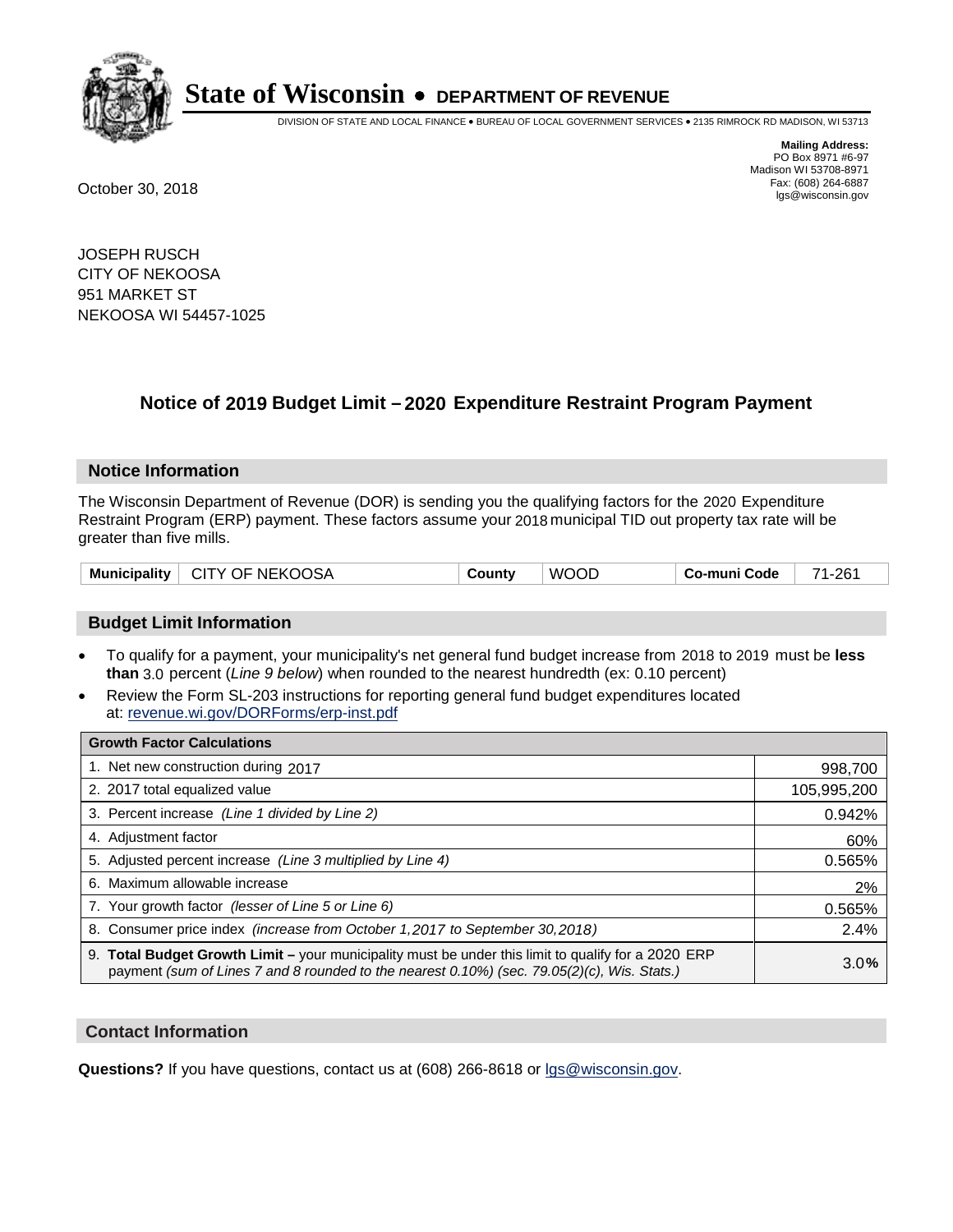

DIVISION OF STATE AND LOCAL FINANCE • BUREAU OF LOCAL GOVERNMENT SERVICES • 2135 RIMROCK RD MADISON, WI 53713

**Mailing Address:** PO Box 8971 #6-97 Madison WI 53708-8971<br>Fax: (608) 264-6887 Fax: (608) 264-6887 October 30, 2018 lgs@wisconsin.gov

TAMI HAHN CITY OF PITTSVILLE PO BOX 100 PITTSVILLE WI 54466-0100

### **Notice of 2019 Budget Limit - 2020 Expenditure Restraint Program Payment**

### **Notice Information**

The Wisconsin Department of Revenue (DOR) is sending you the qualifying factors for the 2020 Expenditure Restraint Program (ERP) payment. These factors assume your 2018 municipal TID out property tax rate will be greater than five mills.

| Municipality | <b>CITY OF PITTSVILLE</b> | County | <b>WOOD</b> | Co-muni Code | 74<br><u>.</u> |
|--------------|---------------------------|--------|-------------|--------------|----------------|
|--------------|---------------------------|--------|-------------|--------------|----------------|

### **Budget Limit Information**

- To qualify for a payment, your municipality's net general fund budget increase from 2018 to 2019 must be less **than** 3.3 percent (*Line 9 below*) when rounded to the nearest hundredth (ex: 0.10 percent)
- Review the Form SL-203 instructions for reporting general fund budget expenditures located at: revenue.wi.gov/DORForms/erp-inst.pdf

| <b>Growth Factor Calculations</b>                                                                                                                                                                  |            |
|----------------------------------------------------------------------------------------------------------------------------------------------------------------------------------------------------|------------|
| 1. Net new construction during 2017                                                                                                                                                                | 898,500    |
| 2. 2017 total equalized value                                                                                                                                                                      | 61,050,800 |
| 3. Percent increase (Line 1 divided by Line 2)                                                                                                                                                     | 1.472%     |
| 4. Adjustment factor                                                                                                                                                                               | 60%        |
| 5. Adjusted percent increase (Line 3 multiplied by Line 4)                                                                                                                                         | 0.883%     |
| 6. Maximum allowable increase                                                                                                                                                                      | 2%         |
| 7. Your growth factor (lesser of Line 5 or Line 6)                                                                                                                                                 | 0.883%     |
| 8. Consumer price index (increase from October 1, 2017 to September 30, 2018)                                                                                                                      | 2.4%       |
| 9. Total Budget Growth Limit - your municipality must be under this limit to qualify for a 2020 ERP<br>payment (sum of Lines 7 and 8 rounded to the nearest 0.10%) (sec. 79.05(2)(c), Wis. Stats.) | 3.3%       |

### **Contact Information**